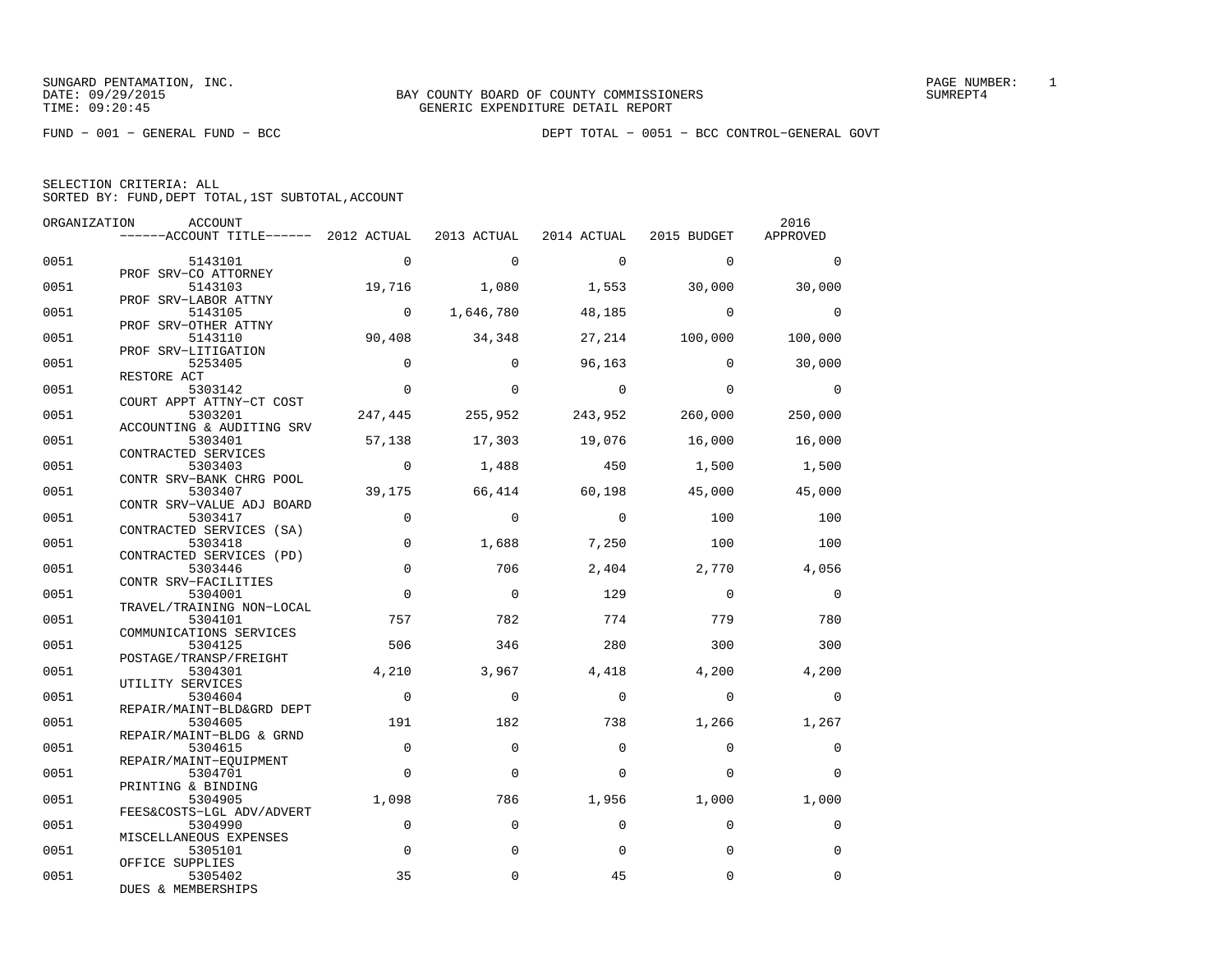|  | SELECTION CRITERIA: ALL |                                                    |
|--|-------------------------|----------------------------------------------------|
|  |                         | SORTED BY: FUND, DEPT TOTAL, 1ST SUBTOTAL, ACCOUNT |

|      | <b>ACCOUNT</b><br>ORGANIZATION<br>------ACCOUNT TITLE------ 2012 ACTUAL |             | 2013 ACTUAL | 2014 ACTUAL | 2015 BUDGET | 2016<br>APPROVED |
|------|-------------------------------------------------------------------------|-------------|-------------|-------------|-------------|------------------|
|      | TOTAL OPERATING EXPENSES                                                | 460,680     | 2,031,823   | 514,785     | 463,015     | 484,303          |
| 0051 | 5707115<br>PRINCIPAL-REV BONDS                                          | 1,713,872   | 1,676,000   | 2,068,071   | 2,201,356   | 2,264,184        |
| 0051 | 5707215                                                                 | 1,131,459   | 1,435,228   | 1,467,029   | 1,395,135   | 1,331,303        |
| 0051 | <b>INTEREST-REV BONDS</b><br>5707303<br><b>BOND ISSUE COSTS</b>         | $\mathbf 0$ | 83,306      | 0           | 0           | $\mathbf 0$      |
| 0051 | 5707316                                                                 | 588         | 242         | 278         | 600         | 600              |
| 0051 | PAYING AGENT/TRUSTEE-FEES<br>5707370<br>ARBITRAGE REBATE EXPENSE        | 7,766       | 2,383       | 2,607       | 7,000       | 7,000            |
|      | TOTAL DEBT SERVICE                                                      | 2,853,684   | 3,197,159   | 3,537,985   | 3,604,091   | 3,603,087        |
|      |                                                                         |             |             |             |             |                  |
| 0051 | 5808175<br>GRANT-BYRNE GRANT                                            | 10,206      | 12,000      | 12,000      | $\Omega$    | $\Omega$         |
| 0051 | 5808201<br>AID-PRIVATE ORGANIZATIONS                                    | 15,000      | 15,000      | 15,000      | 15,000      | 15,000           |
|      | TOTAL GRANTS & AIDS                                                     | 25,206      | 27,000      | 27,000      | 15,000      | 15,000           |
| 0051 |                                                                         |             | $\mathbf 0$ | $\mathbf 0$ |             | $\mathbf 0$      |
|      | 5905907<br>LITIGATION SETTLEMENT                                        | 42,500      |             |             | 0           |                  |
| 0051 | 5905998<br>DEPRECIATION EXPENSE                                         | $\Omega$    | $\Omega$    | $\Omega$    | $\Omega$    | $\Omega$         |
|      | TOTAL NON-OPERATING EXPENSES                                            | 42,500      | $\Omega$    | $\Omega$    | $\Omega$    | $\Omega$         |
|      | TOTAL BCC CONTROL-GENERAL GOVT                                          | 3,382,070   | 5,255,982   | 4,079,770   | 4,082,106   | 4,102,390        |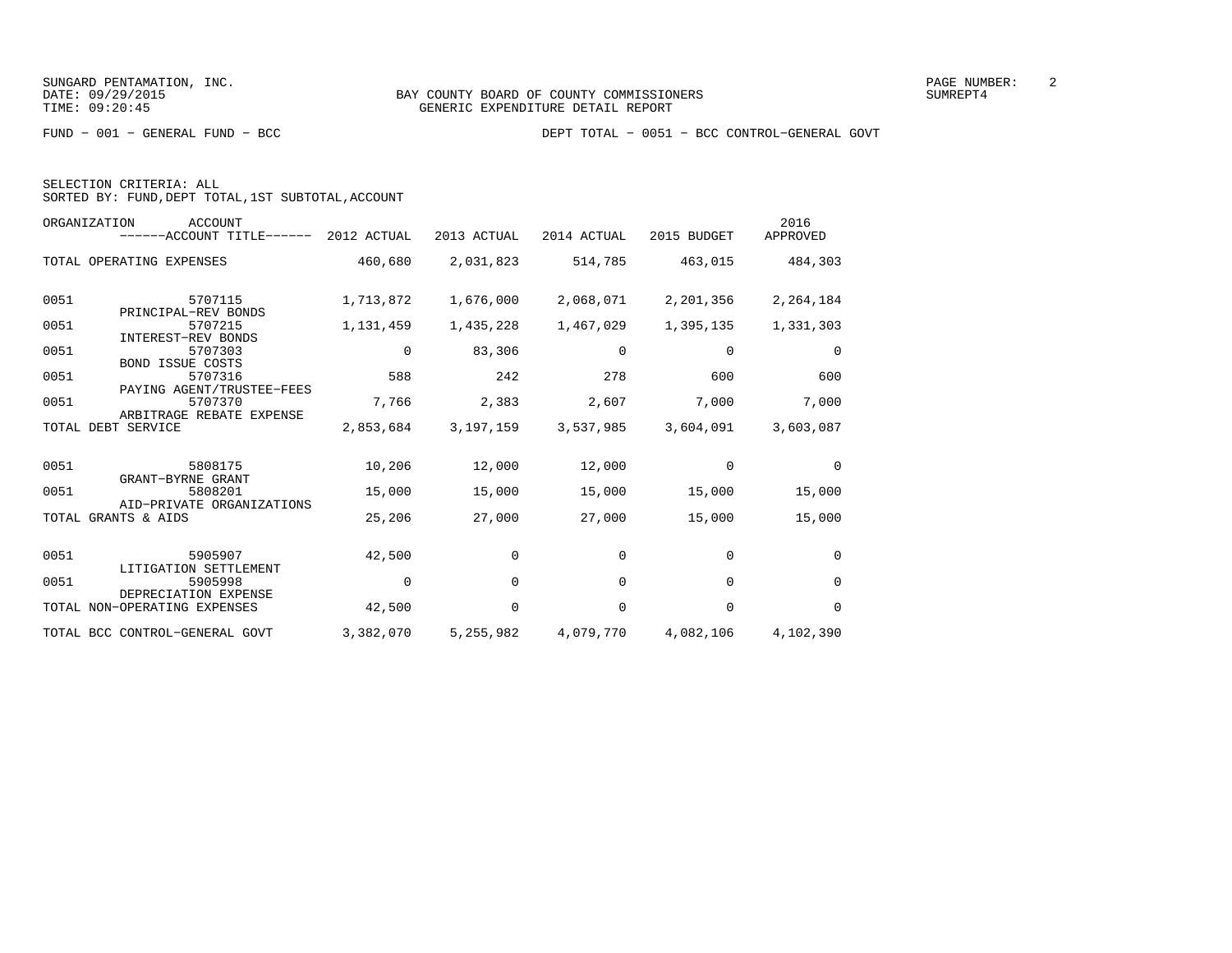FUND − 001 − GENERAL FUND − BCC DEPT TOTAL − 0052 − BCC CONTROL−PUBLIC SAFETY

| SELECTION CRITERIA: ALL |  |  |                                                    |  |
|-------------------------|--|--|----------------------------------------------------|--|
|                         |  |  | SORTED BY: FUND, DEPT TOTAL, 1ST SUBTOTAL, ACCOUNT |  |

|      | ORGANIZATION<br><b>ACCOUNT</b>                  |             |              |             |             | 2016        |
|------|-------------------------------------------------|-------------|--------------|-------------|-------------|-------------|
|      | ------ACCOUNT TITLE------ 2012 ACTUAL           |             | 2013 ACTUAL  | 2014 ACTUAL | 2015 BUDGET | APPROVED    |
| 0052 | 5213010                                         | 0           | $\mathbf 0$  | $\mathbf 0$ | $\mathbf 0$ | 0           |
| 0052 | CRIME PREVENTION<br>5223401                     | 27,179      | 27,179       | 29,179      | 27,179      | 27,179      |
| 0052 | FIRE CONTROL-FORESTRY DIV<br>5233401            | $\mathbf 0$ | $\Omega$     | $\Omega$    | $\Omega$    | $\Omega$    |
| 0052 | CONTR SRV-CCA<br>5233405                        | 38,360      | 31,998       | 74,976      | 30,000      | 30,000      |
| 0052 | MEDICAL SRV-INMATES<br>5233407                  | 835,859     | 846,077      | 520,342     | 1,094,172   | 1,009,015   |
| 0052 | JUVENILE DETENTION<br>5233409                   | $\mathbf 0$ | 0            | $\mathbf 0$ | 0           | 0           |
| 0052 | MEDICAL SRV-ARRESTED<br>5303401                 | $\mathbf 0$ | $\Omega$     | 43          | $\Omega$    | $\Omega$    |
| 0052 | CONTRACTED SERVICES<br>5303405                  | $\Omega$    | $\Omega$     | $\mathbf 0$ | $\Omega$    | $\Omega$    |
| 0052 | CONTR SRV-ELECT MONITOR<br>5303466              | $\Omega$    | $\Omega$     | $\Omega$    | $\Omega$    | $\Omega$    |
|      | CONTR SRV-MENTAL HEALTH                         | $\mathbf 0$ | $\Omega$     | $\mathbf 0$ |             |             |
| 0052 | 5303487<br>CONTR SRV-RAZING BLDGS               |             |              |             | 0           | 50,000      |
| 0052 | 5304301<br>UTILITY SERVICES                     | $\mathbf 0$ | $\Omega$     | $\Omega$    | $\Omega$    | 0           |
| 0052 | 5304501<br>INSURANCE & BONDS                    | $\Omega$    | $\Omega$     | $\Omega$    | $\Omega$    | $\Omega$    |
| 0052 | 5304605<br>REPAIR/MAINT-BLDG & GRND             | $\mathbf 0$ | $\Omega$     | $\Omega$    | $\Omega$    | $\Omega$    |
| 0052 | 5304905<br>FEES&COSTS-LGL ADV/ADVERT            | $\Omega$    | 0            | 0           | O           | $\Omega$    |
|      | TOTAL OPERATING EXPENSES                        | 901,398     | 905,254      | 624,540     | 1,151,351   | 1,116,194   |
| 0052 | 5707115                                         | 85,000      | 85,000       | 90,000      | 95,000      | 335,000     |
| 0052 | PRINCIPAL-REV BONDS<br>5707215                  | 1,858,385   | 1,854,985    | 1,851,285   | 1,847,986   | 1,361,126   |
| 0052 | INTEREST-REV BONDS<br>5707316                   | 350         | 350          | 434         | $\Omega$    | 0           |
|      | PAYING AGENT/TRUSTEE-FEES<br>TOTAL DEBT SERVICE | 1,943,735   | 1,940,335    | 1,941,719   | 1,942,986   | 1,696,126   |
| 0052 | 5808175                                         | $\mathbf 0$ | $\Omega$     | $\Omega$    | $\Omega$    | $\Omega$    |
| 0052 | GRANT-BYRNE GRANT                               | $\mathbf 0$ | $\Omega$     | $\Omega$    | $\Omega$    |             |
|      | 5808201<br>AID-PRIVATE ORGANIZATIONS            |             |              |             |             | $\mathbf 0$ |
| 0052 | 5808209<br>AID-BMC/EMS                          | $\mathbf 0$ | $\Omega$     | $\Omega$    | $\Omega$    | $\mathbf 0$ |
|      | TOTAL GRANTS & AIDS                             | $\Omega$    | <sup>0</sup> | $\Omega$    | $\Omega$    | $\Omega$    |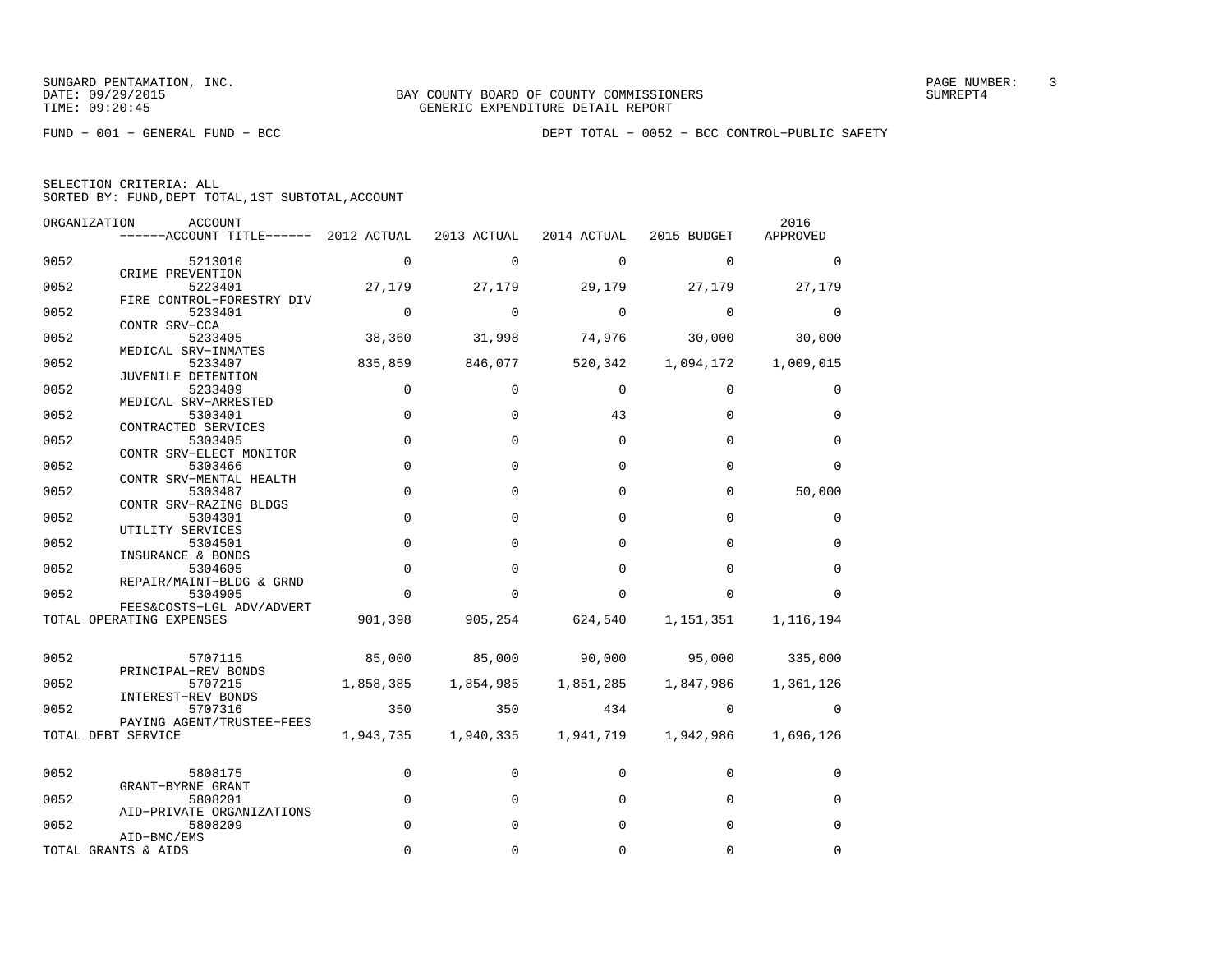FUND − 001 − GENERAL FUND − BCC DEPT TOTAL − 0052 − BCC CONTROL−PUBLIC SAFETY

| ORGANIZATION | ACCOUNT                         |             |             |             |             | 2016      |
|--------------|---------------------------------|-------------|-------------|-------------|-------------|-----------|
|              | ------ACCOUNT TITLE------       | 2012 ACTUAL | 2013 ACTUAL | 2014 ACTUAL | 2015 BUDGET | APPROVED  |
| 0052         | 5905998<br>DEPRECIATION EXPENSE |             |             |             |             |           |
| 0052         | 5909917<br>RESERVE-BONDS        |             |             |             |             |           |
|              | TOTAL NON-OPERATING EXPENSES    |             |             |             |             |           |
|              | TOTAL BCC CONTROL-PUBLIC SAFETY | 2,845,133   | 2,845,589   | 2,566,259   | 3,094,337   | 2,812,320 |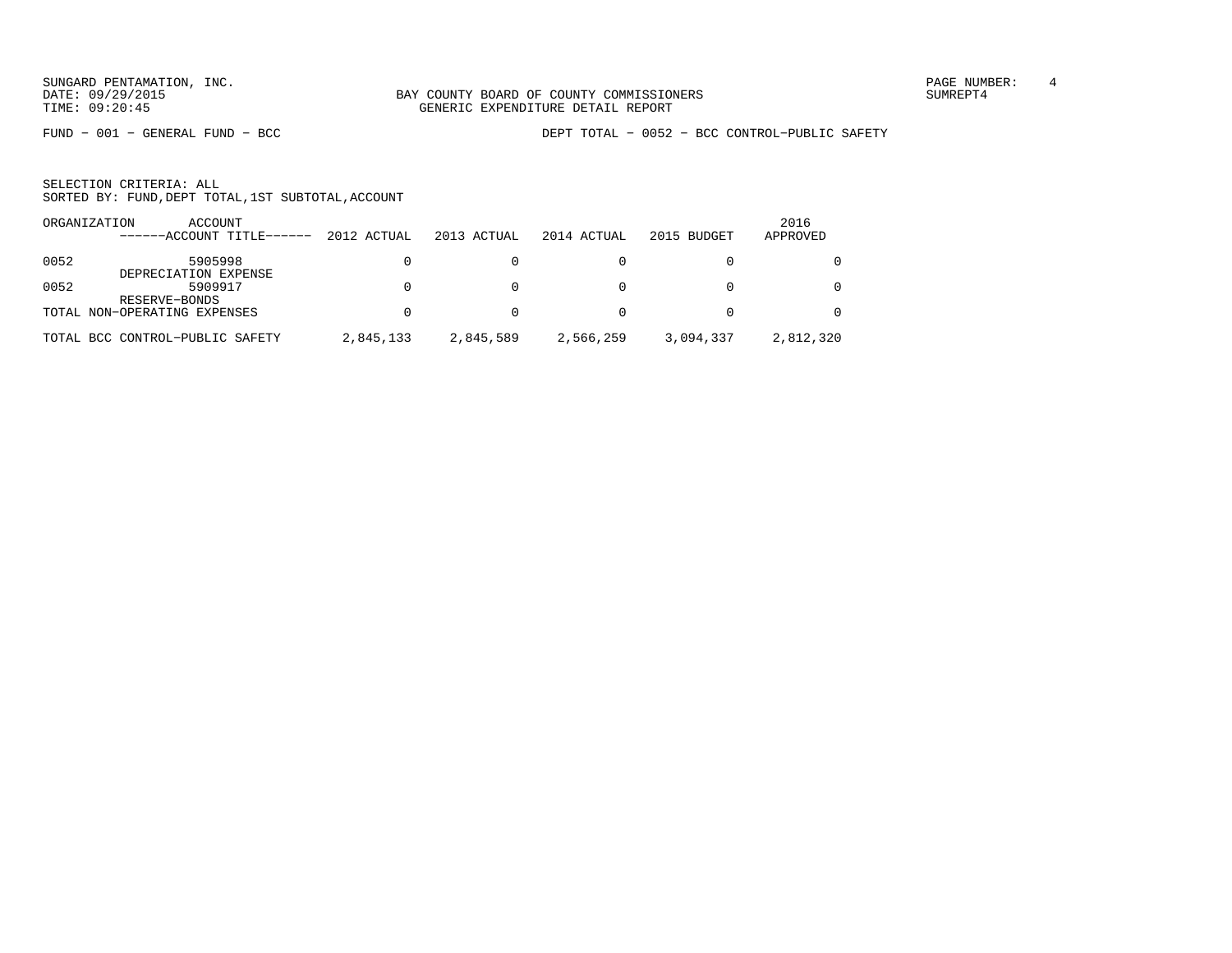FUND − 001 − GENERAL FUND − BCC DEPT TOTAL − 0053 − BCC CONTROL−PHYS ENVRNMNT

|      | ORGANIZATION<br>ACCOUNT<br>------ACCOUNT TITLE- | 2012 ACTUAL | 2013 ACTUAL | 2014 ACTUAL | 2015 BUDGET | 2016<br>APPROVED |
|------|-------------------------------------------------|-------------|-------------|-------------|-------------|------------------|
| 0053 | 5303450<br>CONTR SRV-FARM FORRESTER             | 2,000       | 2,000       |             | 2,000       | 2,000            |
| 0053 | 5303464<br>CONTR SRV-LAB                        | 13,538      | 13,807      | 19,597      | 12,000      | 12,000           |
| 0053 | 5305240<br>OPER SUPPLIES-LAB                    |             |             | 80          |             | $\Omega$         |
|      | TOTAL OPERATING EXPENSES                        | 15,538      | 15,807      | 19,677      | 14,000      | 14,000           |
|      | TOTAL BCC CONTROL-PHYS ENVRNMNT                 | 15,538      | 15,807      | 19,677      | 14,000      | 14,000           |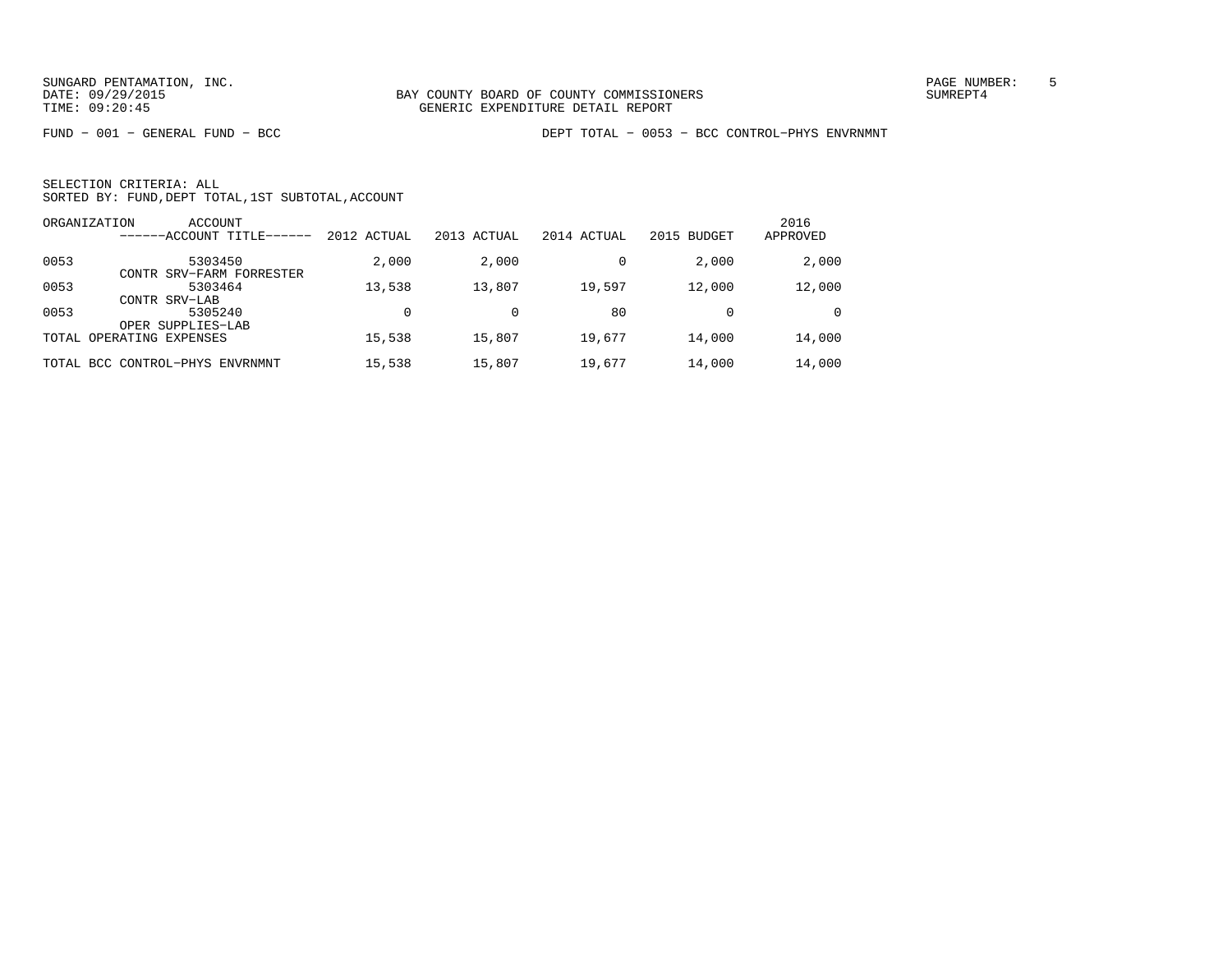FUND − 001 − GENERAL FUND − BCC DEPT TOTAL − 0055 − BCC CONTROL−ECON ENVRNMNT

| ORGANIZATION | ACCOUNT<br>------ACCOUNT TITLE------ 2012 ACTUAL           |                       | 2013 ACTUAL           | 2014 ACTUAL        | 2015 BUDGET                     | 2016<br>APPROVED   |
|--------------|------------------------------------------------------------|-----------------------|-----------------------|--------------------|---------------------------------|--------------------|
| 0055         | 5303104                                                    | $\Omega$              | $\mathbf 0$           | $\mathbf 0$        | $\Omega$                        | $\Omega$           |
| 0055         | PROF SRV-ENGINEERING<br>5303401                            | $\overline{0}$        | 188,500               | 34,987             | $\Omega$                        | $\Omega$           |
| 0055         | CONTRACTED SERVICES<br>5303403<br>CONTR SRV-BANK CHRG POOL | 2,553                 | 2,028                 | 13,517             | 10,000                          | 10,000             |
| 0055         | 5303443<br>CONTR SRV-BEACH PATROL                          | $\Omega$              | $\Omega$              | $\Omega$           | $\Omega$                        | $\Omega$           |
| 0055         | 5304125<br>POSTAGE/TRANSP/FREIGHT                          | $\mathbf 0$           | $\Omega$              | $\Omega$           | $\Omega$                        | 0                  |
| 0055         | 5304990<br>MISCELLANEOUS EXPENSES                          | $\mathbf 0$           | $\Omega$              | $\Omega$           | $\Omega$                        | $\mathbf 0$        |
| 0055         | 5305216<br>SALES TAX INITIATIVE                            | $\Omega$              | $\Omega$              | $\Omega$           | $\cap$                          | $\Omega$           |
|              | TOTAL OPERATING EXPENSES                                   | 2,553                 | 190,528               | 48,504             | 10,000                          | 10,000             |
| 0055         | 5808101                                                    | $\mathbf 0$           | $\Omega$              | $\Omega$           | $\Omega$                        | $\mathbf 0$        |
| 0055         | AID-GOV'T AGENGY<br>5808105<br>AID-MEXICO BEACH/EMS        | $\Omega$              | 0                     | $\Omega$           | $\Omega$                        | $\Omega$           |
| 0055         | 5808108<br>AID-CRA PANAMA CITY BCH                         | 6,193,662             | 5,538,495             | 5,529,745          | 7,637,343                       | 8, 411, 487        |
| 0055         | 5808109<br>AID-CRA LYNN HAVEN                              | 118,828               | 114,884               | 112,848 152,737    |                                 | 153,342            |
| 0055         | 5808110<br>AID-CRA PIER PARK                               | 330,669               |                       |                    | 329,734 326,268 439,310 458,308 |                    |
| 0055         | 5808190<br>AID-CRA CEDAR GROVE                             | $\overline{0}$        | $\circ$               | $\mathbf 0$        | $\Omega$                        | 0                  |
| 0055         | 5808201<br>AID-PRIVATE ORGANIZATIONS                       | 2,996                 | 2,075                 | 14,100             | 8,000                           | $\mathbf 0$        |
| 0055         | 5808202<br>AID-CRA SPRINGFIELD                             | 6,249                 | 700                   | $\Omega$           | $\Omega$                        | $\Omega$           |
| 0055<br>0055 | 5808204<br>AID-CRA PARKER<br>5808206                       | $\mathbf 0$<br>37,312 | $\mathbf 0$<br>30,334 | $\Omega$<br>13,878 | $\Omega$<br>16,936              | $\Omega$<br>13,474 |
| 0055         | AID-CRA CALLAWAY<br>5808207                                | 591,661               | 549,097               | 848,450            | 1,082,379                       | 1,055,758          |
| 0055         | AID-CRA PANAMA CITY / DIB<br>5808208                       | 144,452               | 134,217               | 116,449            | 145,151                         | 146,772            |
| 0055         | AID-CRA P.C./MILLVILLE<br>5808211                          | 91,615                | 88,593                |                    | 109,740 109,740                 | 134,316            |
| 0055         | AID-CHAMBER ECON DEVELPMT<br>5808212                       | $\overline{0}$        | $\Omega$              | $\Omega$           | $\Omega$                        | $\Omega$           |
| 0055         | AID-PCB CHAMBER ECON DEV<br>5808215                        | 8,418                 | 8,140                 | 9,000              | 9,000                           | 9,000              |
| 0055         | AID-CHAMBER BASE CLOSURE<br>5808218<br>AID-FILM COMMISSION | 27,713                | 26,798                | 25,000             | 27,000                          | 30,000             |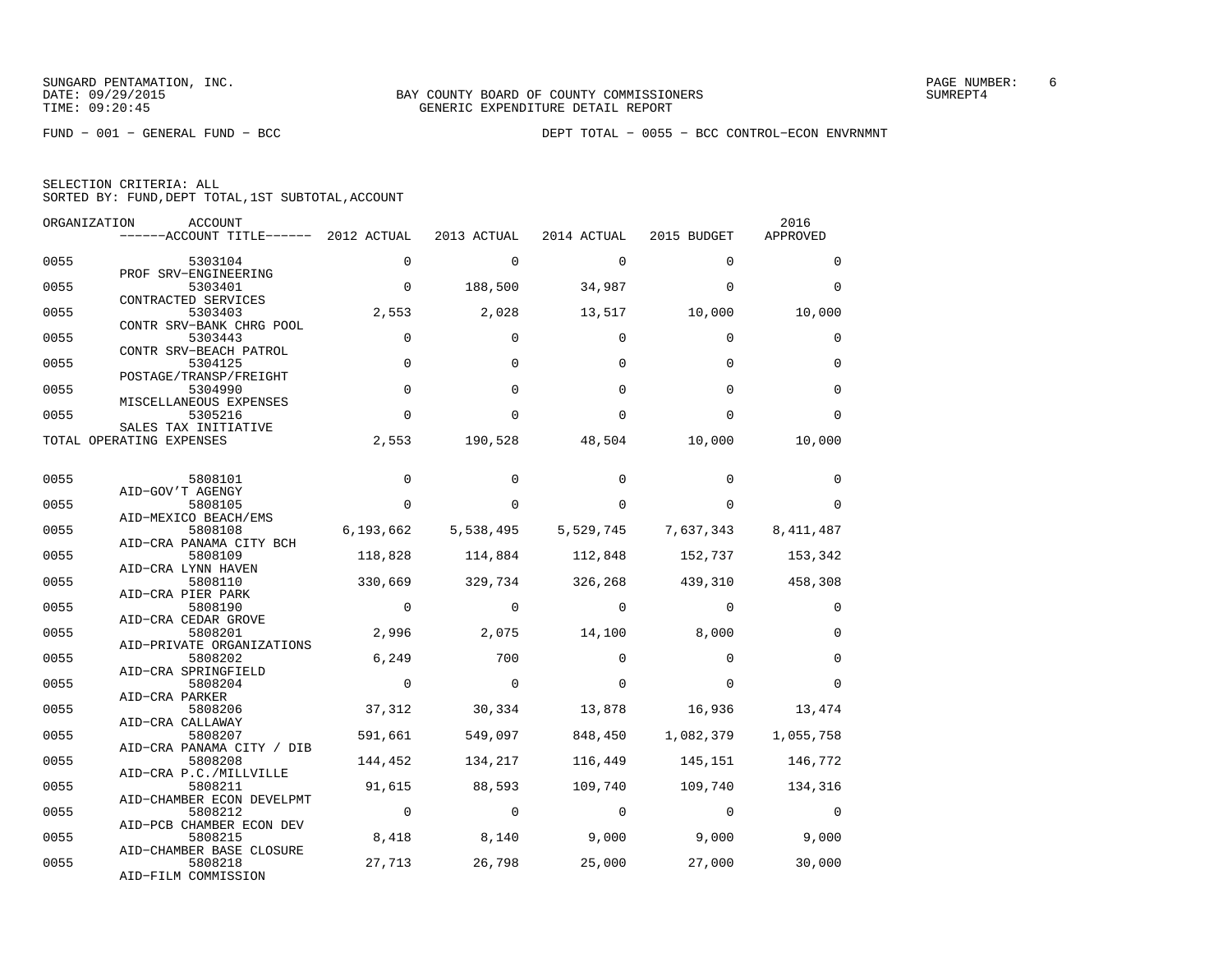FUND − 001 − GENERAL FUND − BCC DEPT TOTAL − 0055 − BCC CONTROL−ECON ENVRNMNT

|      | ORGANIZATION<br>ACCOUNT<br>------ACCOUNT TITLE------ 2012 ACTUAL |           | 2013 ACTUAL | 2014 ACTUAL                                  | 2015 BUDGET | 2016<br>APPROVED |
|------|------------------------------------------------------------------|-----------|-------------|----------------------------------------------|-------------|------------------|
| 0055 | 5810010<br>CONTRIBUTION-OTHER GOVT                               |           |             | $\begin{array}{ccc}\n0 & & & 0\n\end{array}$ | $\sim$ 0    | $\overline{0}$   |
|      | TOTAL GRANTS & AIDS                                              | 7,553,575 |             | 6,823,067 7,105,477                          | 9,627,596   | 10,412,457       |
|      | TOTAL BCC CONTROL-ECON ENVRNMNT                                  | 7,556,128 |             | 7,013,595   7,153,981                        | 9,637,596   | 10,422,457       |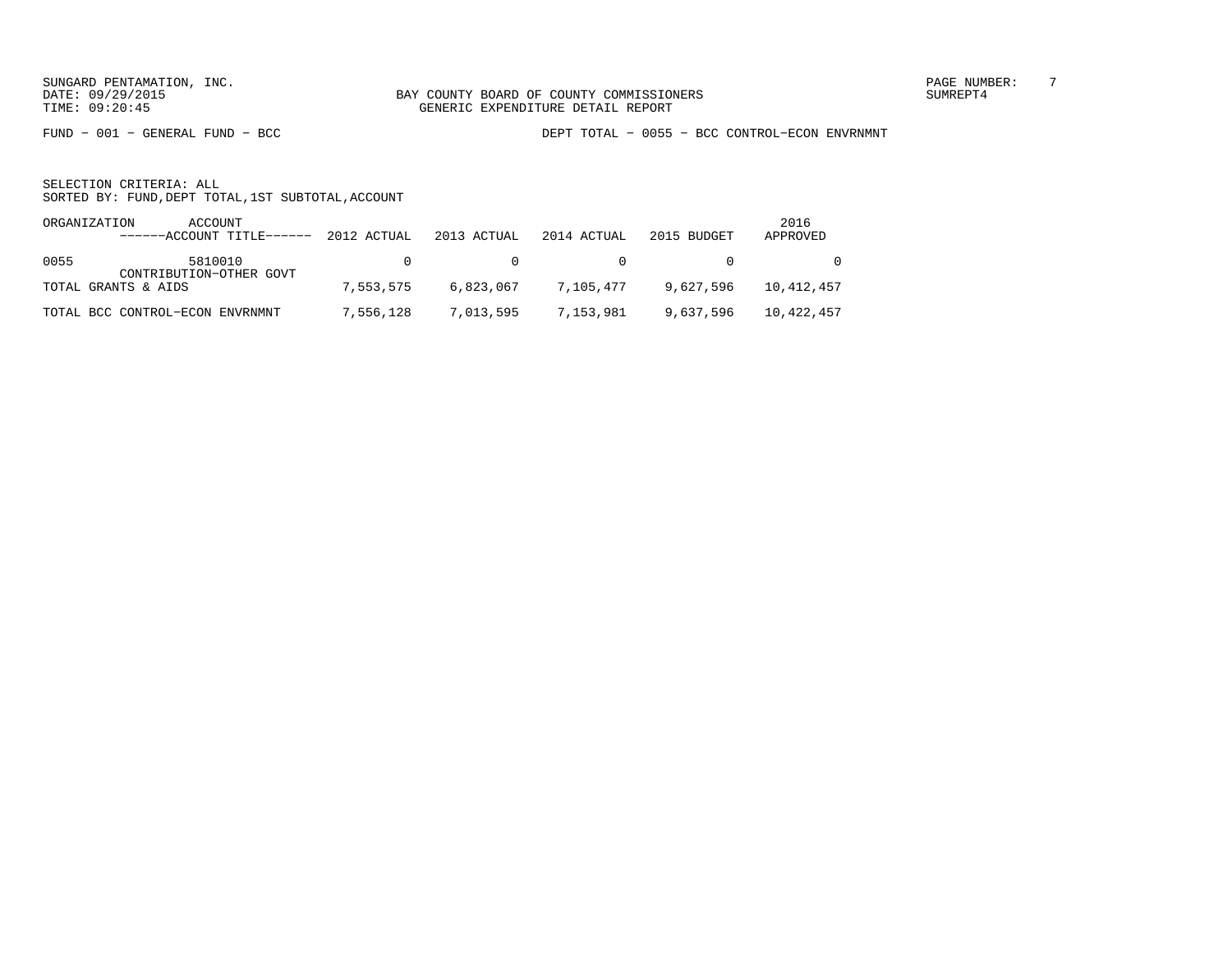FUND − 001 − GENERAL FUND − BCC DEPT TOTAL − 0056 − BCC CONTROL−HUMAN SERVICE

| SELECTION CRITERIA: ALL |  |                                                    |
|-------------------------|--|----------------------------------------------------|
|                         |  | SORTED BY: FUND, DEPT TOTAL, 1ST SUBTOTAL, ACCOUNT |

| ORGANIZATION | ACCOUNT<br>------ACCOUNT TITLE------ 2012 ACTUAL               |                | 2013 ACTUAL         | 2014 ACTUAL 2015 BUDGET |                                    | 2016<br>APPROVED |
|--------------|----------------------------------------------------------------|----------------|---------------------|-------------------------|------------------------------------|------------------|
| 0056         | 5303170                                                        | 1,218,570      | 1,310,924           | 1,647,702               | 1,700,000                          | 1,700,000        |
| 0056         | MEDICAID PMTS-HOSPITALS<br>5303171<br>MEDICAID PMTS-NURSING HM | 332,879        | 248,210             | $\Omega$                | $\Omega$                           | $\Omega$         |
| 0056         | 5303172<br>MEDICAID PMTS-HMO                                   | 12,423         | 12,486              | 0                       | $\Omega$                           | $\Omega$         |
| 0056         | 5303175<br>PUBLIC HEALTH UNIT                                  | 1,354,550      | 1,315,189           | 1,331,996               | 1,318,489                          | 1,346,215        |
| 0056         | 5303401<br>CONTRACTED SERVICES                                 | $\Omega$       | $\Omega$            | $\mathbf 0$             | $\Omega$                           | 0                |
| 0056         | 5303446<br>CONTR SRV-FACILITIES                                |                |                     |                         | 32,292 55,232 60,875 87,888 86,875 |                  |
| 0056         | 5303465<br>CONTR SRV-MNTL HLTH/BKR                             | 316,603        | 296,817             | 327,648                 | 321,000                            | 321,000          |
| 0056         | 5303466<br>CONTR SRV-MENTAL HEALTH                             | $\overline{0}$ | $\mathbf 0$         | $\mathbf 0$             | $\mathbf 0$                        | 0                |
| 0056         | 5303467<br>CONTR SRV-TRNSP/MNTL HLT                            | 1,208          | 1,006               | 201                     | 7,380                              | 7,380            |
| 0056         | 5304301<br>UTILITY SERVICES                                    | $\overline{0}$ | $\Omega$            | 753                     | $\mathbf 0$                        | 3,780            |
| 0056         | 5304501<br>INSURANCE & BONDS                                   | 33,120         | 33,120              | 30,451                  | 30,451                             | 87,071           |
| 0056         | 5304605<br>REPAIR/MAINT-BLDG & GRND                            | 68,558         | 55,377              | 52,522                  | 234,655                            | 221,000          |
| 0056         | 5304610<br>REPAIR/MAINT-AUTO EQUIP                             | $\mathbf 0$    | $\Omega$            | 132                     | $\Omega$                           | 0                |
| 0056         | 5304615<br>REPAIR/MAINT-EQUIPMENT                              | $\mathsf 0$    | $\mathbf 0$         | 463                     | $\Omega$                           | $\mathbf 0$      |
| 0056         | 5304905<br>FEES&COSTS-LGL ADV/ADVERT                           | $\mathbf 0$    | 0                   | $\mathbf 0$             | $\Omega$                           | $\Omega$         |
|              | TOTAL OPERATING EXPENSES                                       |                | 3,370,203 3,328,362 | 3,452,742               | 3,699,863                          | 3,773,321        |
| 0056         | 5606005<br>PUBLIC HLTH-CAP OUTLAY                              | 0              | $\Omega$            | $\Omega$                | $\Omega$                           | $\Omega$         |
| 0056         | 5606201<br>BUILDINGS                                           | $\mathbf 0$    | $\Omega$            | 0                       | $\Omega$                           | $\Omega$         |
| 0056         | 5606301<br>IMPRV OTHER THAN BLDGS                              | $\mathbf 0$    | $\mathbf 0$         | 37,700                  | $\Omega$                           | $\mathbf 0$      |
|              | TOTAL CAPITAL OUTLAY                                           | $\Omega$       | $\mathbf 0$         | 37,700                  | $\Omega$                           | $\Omega$         |
| 0056         | 5629001<br>HCRA PROGRAM COSTS                                  |                | 8,488 54,753        | 19,478                  | $\Omega$                           | $\Omega$         |
| 0056         | 5808108<br>AID-CRA PANAMA CITY BCH                             | 202,396        |                     |                         | 180,986 180,700 194,534 214,252    |                  |
| 0056         | 5808109<br>AID-CRA LYNN HAVEN                                  | 3,883          | 3,754               | 3,688                   | 3,890                              | 3,906            |
| 0056         | 5808110<br>AID-CRA PIER PARK                                   | 10,806         | 10,775              | 10,662                  | 11,190                             | 11,674           |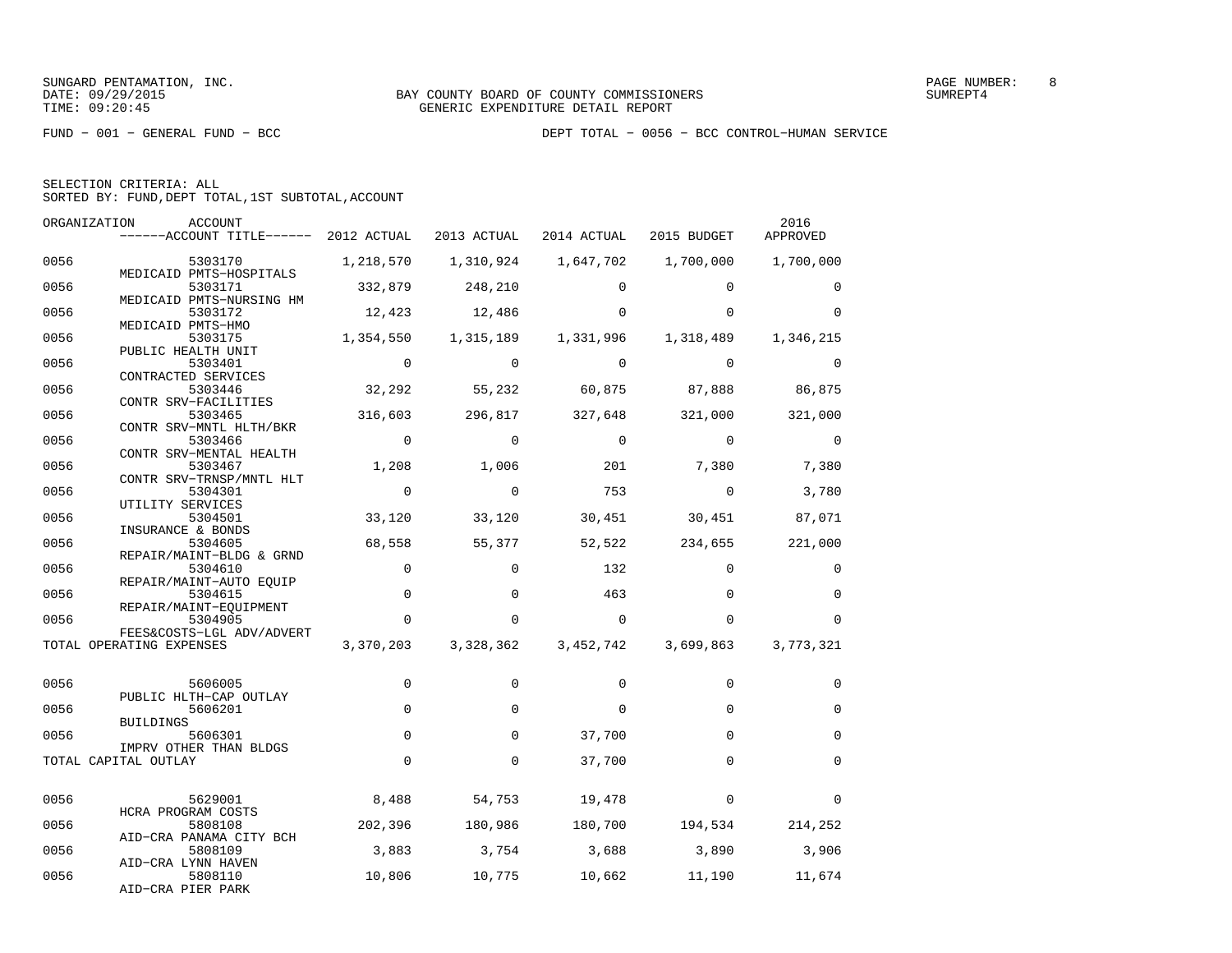FUND − 001 − GENERAL FUND − BCC DEPT TOTAL − 0056 − BCC CONTROL−HUMAN SERVICE

| SELECTION CRITERIA: ALL |  |  |                                                    |  |
|-------------------------|--|--|----------------------------------------------------|--|
|                         |  |  | SORTED BY: FUND, DEPT TOTAL, 1ST SUBTOTAL, ACCOUNT |  |

|      | ORGANIZATION<br>ACCOUNT         |             |             |             |             | 2016      |
|------|---------------------------------|-------------|-------------|-------------|-------------|-----------|
|      | ------ACCOUNT TITLE------       | 2012 ACTUAL | 2013 ACTUAL | 2014 ACTUAL | 2015 BUDGET | APPROVED  |
| 0056 | 5808190                         | $\mathbf 0$ | 0           | $\mathbf 0$ | 0           | $\Omega$  |
|      | AID-CRA CEDAR GROVE             |             |             |             |             |           |
| 0056 | 5808201                         | 76,860      | 36,054      | 43,506      | 99,060      | 143,000   |
|      | AID-PRIVATE ORGANIZATIONS       |             |             |             |             |           |
| 0056 | 5808202                         | 204         | 23          | $\Omega$    | $\Omega$    | $\Omega$  |
|      | AID-CRA SPRINGFIELD             |             |             |             |             |           |
| 0056 | 5808204                         | $\Omega$    | $\Omega$    | $\Omega$    | $\Omega$    | $\Omega$  |
|      | AID-CRA PARKER                  |             |             |             |             |           |
| 0056 | 5808206                         | 1,219       | 991         | 453         | 431         | 343       |
|      | AID-CRA CALLAWAY                |             |             |             |             |           |
| 0056 | 5808207                         | 19,334      | 17,943      | 27,726      | 27,570      | 26,892    |
|      | AID-CRA PANAMA CITY / DIB       |             |             |             |             |           |
| 0056 | 5808208                         | 4,720       | 4,386       | 3,805       | 3,697       | 3,738     |
|      | AID-CRA P.C./MILLVILLE          |             |             |             |             |           |
| 0056 | 5808216                         | 67,062      | 61,189      | 46,875      | 70,000      | 100,000   |
|      | AID-CHILD PROTECTION            |             |             |             |             |           |
| 0056 | 5808217                         | $\Omega$    | $\Omega$    | $\Omega$    | $\Omega$    | $\Omega$  |
|      | AID-CHOOSE LIFE                 |             |             |             |             |           |
| 0056 | 5808219                         | $\Omega$    | $\Omega$    | $\Omega$    | $\Omega$    | $\Omega$  |
|      | AID-CHILDREN'S HOME SOC         |             |             |             |             |           |
| 0056 | 5808220                         | 9,567       | 9,251       | 9,251       | 9,251       | 14,500    |
|      | AID-ST ANDREWS BAY CENTER       |             |             |             |             |           |
| 0056 | 5808221                         | 50,390      | 48,727      | 48,727      | 48,727      | 48,727    |
|      | AID-TROLLEY                     |             |             |             |             |           |
| 0056 | 5808222                         | 61,950      | 81,750      | 92,200      | 80,000      | 90,000    |
|      | AID-INDIGENT CARE               |             |             |             |             |           |
| 0056 | 5808223                         | $\mathbf 0$ | $\mathbf 0$ | $\mathbf 0$ | $\mathbf 0$ | 0         |
|      | AID-B.A.S.I.C.                  |             |             |             |             |           |
| 0056 | 5808224                         | 125,969     | $\mathbf 0$ | 50,000      | 180,000     | 200,000   |
|      | AID-ST ANDREWS MED CNTR         |             |             |             |             |           |
|      | TOTAL GRANTS & AIDS             | 642,849     | 510,583     | 537,071     | 728,350     | 857,032   |
| 0056 | 5905998                         | $\mathbf 0$ | $\Omega$    | $\Omega$    | $\Omega$    | $\Omega$  |
|      | DEPRECIATION EXPENSE            |             |             |             |             |           |
|      | TOTAL NON-OPERATING EXPENSES    | $\Omega$    | $\Omega$    | $\Omega$    | $\Omega$    | $\Omega$  |
|      | TOTAL BCC CONTROL-HUMAN SERVICE | 4,013,051   | 3,838,945   | 4,027,514   | 4,428,213   | 4,630,353 |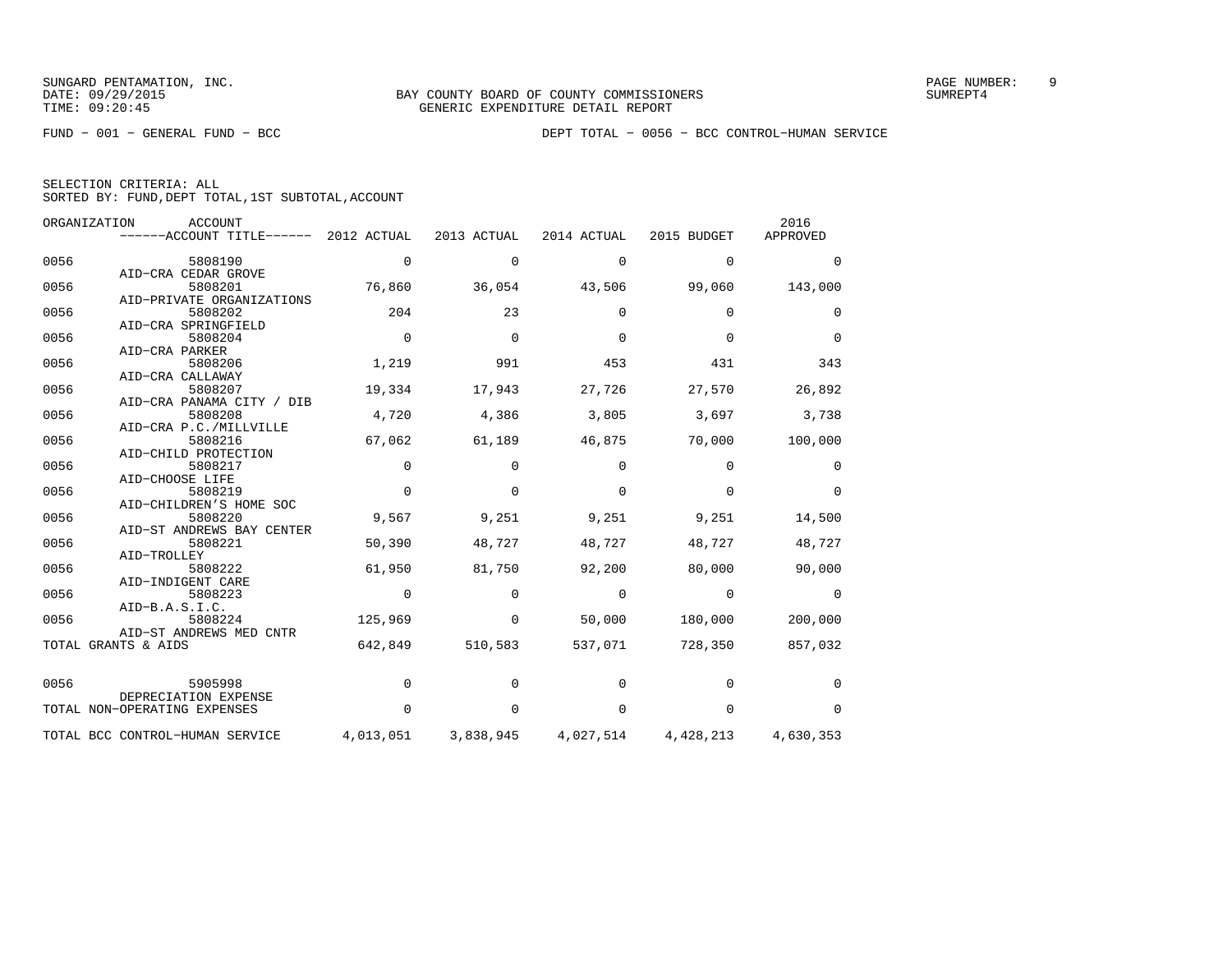FUND − 001 − GENERAL FUND − BCC DEPT TOTAL − 0057 − BCC CONTROL−CULTR/RECREAT

|      | ORGANIZATION<br>ACCOUNT<br>------ACCOUNT TITLE------      | 2012 ACTUAL | 2013 ACTUAL  | 2014 ACTUAL | 2015 BUDGET | 2016<br>APPROVED |
|------|-----------------------------------------------------------|-------------|--------------|-------------|-------------|------------------|
| 0057 | 5303401                                                   | 0           | $\Omega$     | $\Omega$    | $\Omega$    | $\Omega$         |
| 0057 | CONTRACTED SERVICES<br>5304101<br>COMMUNICATIONS SERVICES | $\Omega$    |              | $\Omega$    | $\Omega$    | 0                |
| 0057 | 5304605<br>REPAIR/MAINT-BLDG & GRND                       | $\Omega$    | $\cap$       | $\Omega$    | $\Omega$    | $\Omega$         |
| 0057 | 5304905<br>FEES&COSTS-LGL ADV/ADVERT                      | $\Omega$    | $\Omega$     | $\Omega$    | $\Omega$    | $\Omega$         |
|      | TOTAL OPERATING EXPENSES                                  | $\Omega$    | $\Omega$     | $\Omega$    | $\Omega$    | $\Omega$         |
| 0057 | 5606401                                                   | $\Omega$    | <sup>0</sup> | $\Omega$    | $\Omega$    | 0                |
| 0057 | EOUIPMENT<br>5606526                                      | $\Omega$    | <sup>0</sup> | $\Omega$    | $\Omega$    | $\Omega$         |
|      | CIP-ROOF REPAIRS<br>TOTAL CAPITAL OUTLAY                  | $\Omega$    | $\Omega$     | $\Omega$    | $\Omega$    | $\Omega$         |
| 0057 | 5710001                                                   | $\Omega$    | ∩            | $\Omega$    | $\Omega$    | $\Omega$         |
| 0057 | CONTR SRV-LIBRARY<br>5808125                              | $\Omega$    | U            | $\Omega$    | $\Omega$    | $\Omega$         |
| 0057 | AID-LIBRARY<br>5808201<br>AID-PRIVATE ORGANIZATIONS       | $\Omega$    | U            | $\Omega$    | $\Omega$    | $\Omega$         |
|      | TOTAL GRANTS & AIDS                                       | $\Omega$    | $\Omega$     | $\Omega$    | $\Omega$    | $\Omega$         |
| 0057 | 5909913                                                   | 0           | <sup>0</sup> | $\Omega$    | 29,000      | 29,000           |
| 0057 | RESERVE-IMPACT FEES<br>5909920                            | $\Omega$    | n            | $\Omega$    | $\Omega$    | $\Omega$         |
|      | RESERVE-FUTURE CAP OUTLAY<br>TOTAL NON-OPERATING EXPENSES | $\Omega$    |              | 0           | 29,000      | 29,000           |
|      | TOTAL BCC CONTROL-CULTR/RECREAT                           | O           |              | 0           | 29,000      | 29,000           |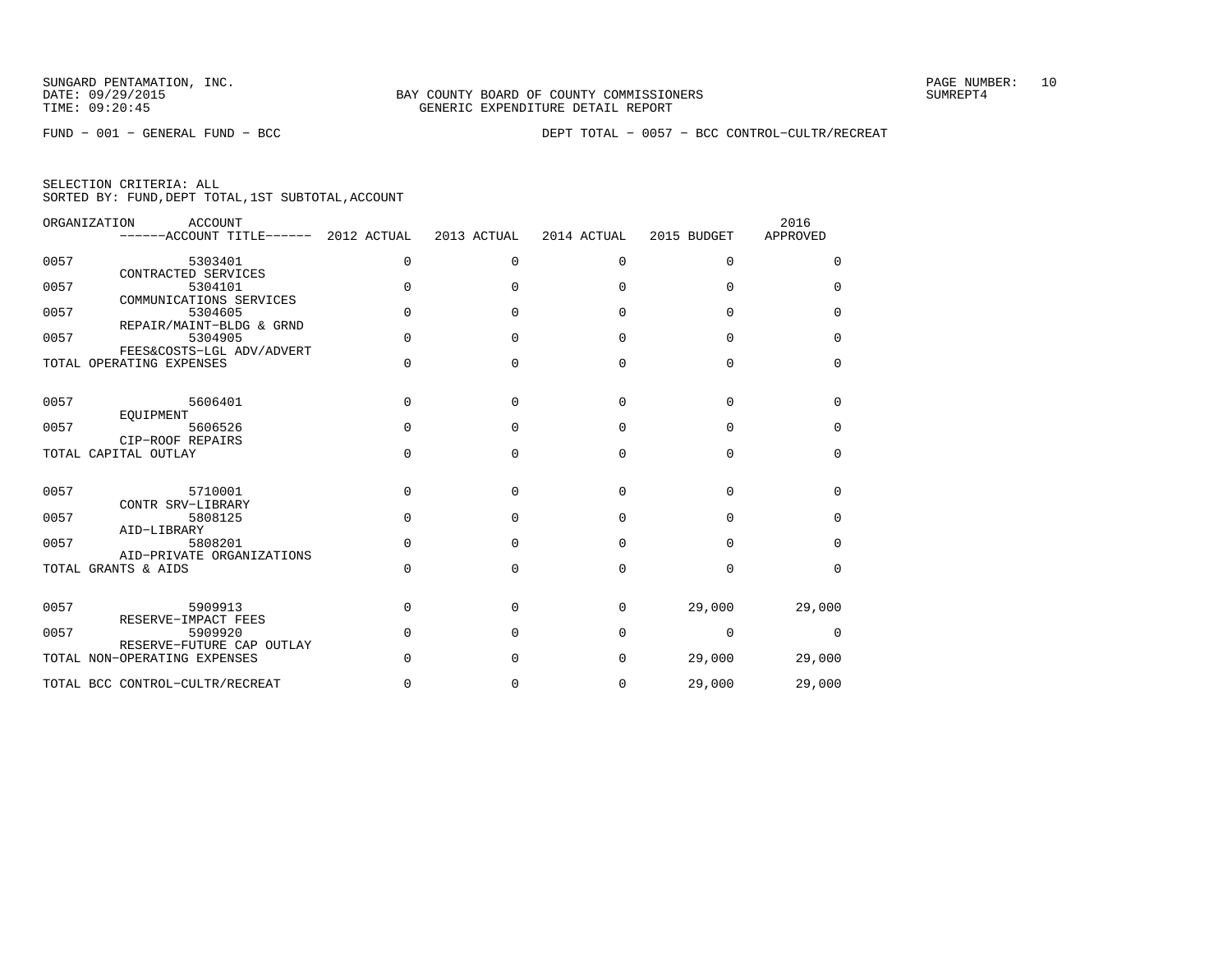| SELECTION CRITERIA: ALL |  |                                                    |  |
|-------------------------|--|----------------------------------------------------|--|
|                         |  | SORTED BY: FUND, DEPT TOTAL, 1ST SUBTOTAL, ACCOUNT |  |

|      | ORGANIZATION<br><b>ACCOUNT</b><br>------ACCOUNT TITLE------ 2012 ACTUAL |                | 2013 ACTUAL | 2014 ACTUAL | 2015 BUDGET    | 2016<br>APPROVED |
|------|-------------------------------------------------------------------------|----------------|-------------|-------------|----------------|------------------|
| 0095 | 5101100<br>SALARIES-EXECUTIVE                                           | 309,000        | 309,395     | 321,010     | 321,010        | 322,335          |
| 0095 | 5102100<br>FICA TAXES-MATCHING                                          | 22,235         | 22,156      | 23,094      | 24,557         | 24,659           |
| 0095 | 5102200<br>RETIREMENT CONTRIBUTIONS                                     | 28,156         | 42,727      | 108,142     | 136,747        | 134,027          |
| 0095 | 5102300<br>LIFE & HEALTH INSURANCE                                      | 37,032         | 39,535      | 36,902      | 37,270         | 43,120           |
| 0095 | 5102400<br>WORKERS COMP. PREMIUMS                                       | 1,333          | 1,329       | 1,330       | 1,380          | 1,386            |
|      | TOTAL PERSONAL SERVICES                                                 | 397,756        | 415,142     | 490,478     | 520,964        | 525,527          |
| 0095 | 5303101                                                                 | $\overline{0}$ | $\Omega$    | $\Omega$    | $\Omega$       | $\Omega$         |
| 0095 | PROFESSIONAL SERVICES<br>5303105                                        | 550            | 5,739       | 2,495       | 6,000          | 6,000            |
| 0095 | PROF SRV-CODIFICATION<br>5303401                                        | 11,076         | 14,217      | 18,422      | 8,000          | 20,000           |
| 0095 | CONTRACTED SERVICES<br>5303410<br>CONTR SRV-JANITORIAL                  | $\Omega$       | $\Omega$    | $\Omega$    | $\Omega$       | $\Omega$         |
| 0095 | 5303425<br>CONTR SRV-ADMIN FEES                                         | 6,635          | 6,915       | 6,708       | 6,708          | $\Omega$         |
| 0095 | 5303446<br>CONTR SRV-FACILITIES                                         | 4,312          | 6,507       | 7,401       | 12,186         | 71,870           |
| 0095 | 5304001<br>TRAVEL/TRAINING NON-LOCAL                                    | 226            | 1,803       | 3,312       | 5,000          | 2,500            |
| 0095 | 5304005<br>TRAVEL-LOCAL                                                 | $\overline{0}$ | $\mathbf 0$ | 100         | 300            | 300              |
| 0095 | 5304101<br>COMMUNICATIONS SERVICES                                      | 615            | 325         | 1,254       | 1,740          | 2,340            |
| 0095 | 5304125<br>POSTAGE/TRANSP/FREIGHT                                       | 139            | 200         | 23          | 300            | 300              |
| 0095 | 5304301<br>UTILITY SERVICES                                             | 29,388         | 27,693      | 30,840      | 30,723         | $\Omega$         |
| 0095 | 5304410<br>RENTALS/LEASES-EOUIPMENT                                     | 2,976          | 2,132       | 2,243       | 5,200          | 5,000            |
| 0095 | 5304501<br>INSURANCE & BONDS                                            | 108,747        | 109,912     | 99,525      | 99,525         | 17,085           |
| 0095 | 5304605<br>REPAIR/MAINT-BLDG & GRND                                     | 12,610         | 11,398      | 16,277      | 21,116         | $\Omega$         |
| 0095 | 5304611<br>REPAIR/MAINT-FLEET MAINT                                     | $\Omega$       | $\Omega$    | $\Omega$    | $\overline{0}$ | $\Omega$         |
| 0095 | 5304615<br>REPAIR/MAINT-EOUIPMENT                                       | $\mathbf 0$    | $\Omega$    | $\Omega$    | 500            | 300              |
| 0095 | 5304701<br>PRINTING & BINDING                                           | 4,769          | 359         | 1,344       | 5,000          | 500              |
| 0095 | 5304801<br>ADVERTISING                                                  | 0              | $\Omega$    | $\Omega$    | $\Omega$       | $\Omega$         |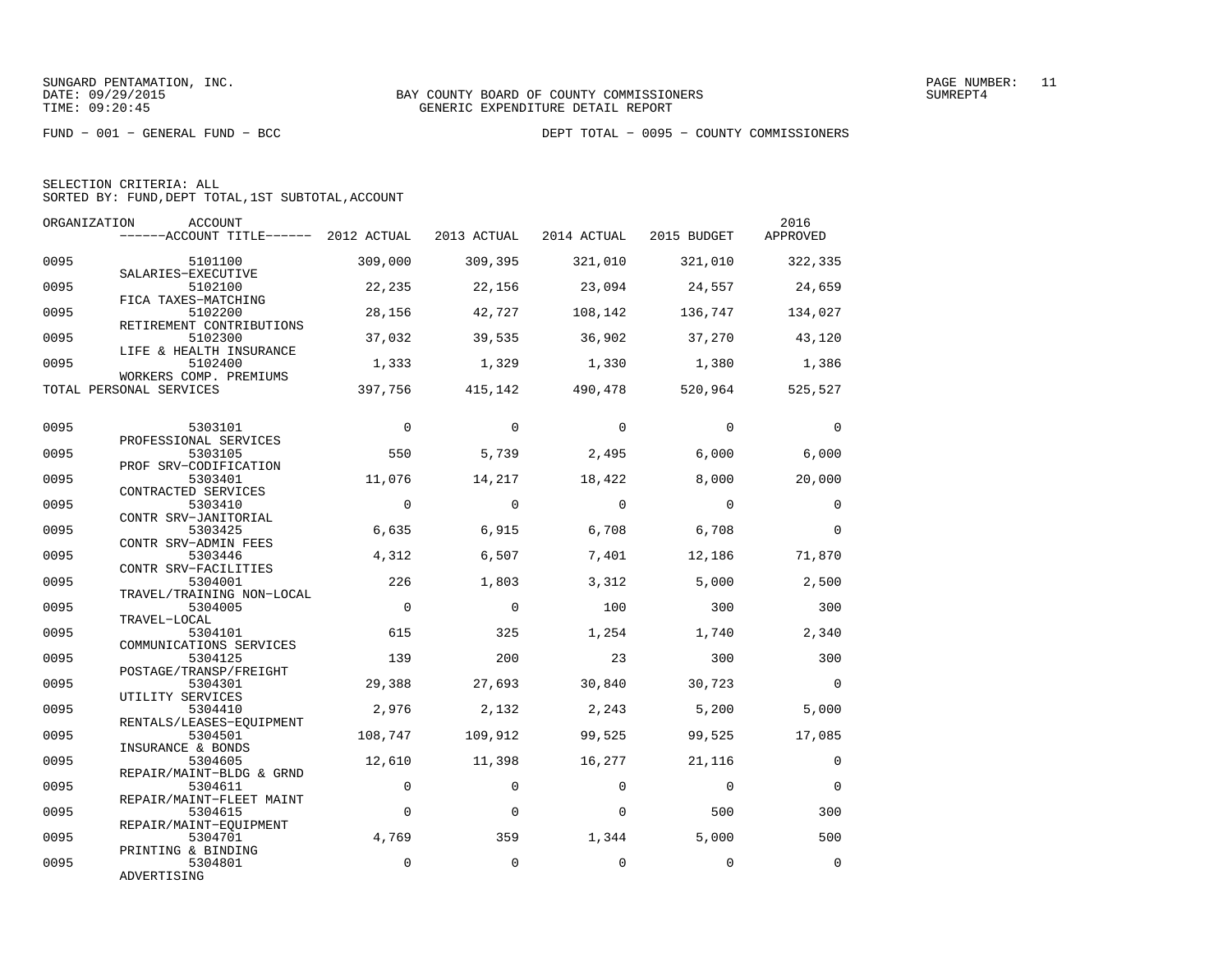|  | SELECTION CRITERIA: ALL                            |  |  |
|--|----------------------------------------------------|--|--|
|  | SORTED BY: FUND, DEPT TOTAL, 1ST SUBTOTAL, ACCOUNT |  |  |

| ORGANIZATION | <b>ACCOUNT</b><br>------ACCOUNT TITLE------ 2012 ACTUAL |             | 2013 ACTUAL  | 2014 ACTUAL | 2015 BUDGET | 2016<br>APPROVED |
|--------------|---------------------------------------------------------|-------------|--------------|-------------|-------------|------------------|
| 0095         | 5304902                                                 | 3,907       | 12,975       | 5,899       | 9,196       | 13,937           |
| 0095         | FEES & COSTS-PURCHASING<br>5304905                      | 1,369       | 960          | 141         | 3,500       | 1,000            |
| 0095         | FEES&COSTS-LGL ADV/ADVERT<br>5304909                    | 928         | 1,836        | 2,131       | 2,500       | 2,500            |
| 0095         | FEES & COSTS-COURT FILING<br>5304990                    | 2,706       | 1,960        | 2,971       | 5,000       | 5,000            |
| 0095         | MISCELLANEOUS EXPENSES<br>5305101                       | 2,234       | 1,224        | 1,007       | 3,000       | 2,000            |
| 0095         | OFFICE SUPPLIES<br>5305201                              | 189         | 101          | 197         | 250         | 250              |
| 0095         | OPERATING SUPPLIES<br>5305202                           | 92          | 134          | 171         | 250         | 250              |
| 0095         | OPER SUPPLIES-JANITORIAL<br>5305205                     | $\mathbf 0$ | $\Omega$     | $\Omega$    | $\mathbf 0$ | $\mathbf 0$      |
| 0095         | GAS, OIL & LUBRICANTS<br>5305213                        | $\mathbf 0$ | $\mathbf{0}$ | 0           | $\mathbf 0$ | 0                |
| 0095         | BOARD RECORDING EXPENSES<br>5305215                     | 230         | $\Omega$     | 0           | 1,500       | 1,500            |
| 0095         | CLOTHING & WEARING APPRL<br>5305225                     | 11,186      | 10,883       | 10,987      | 14,000      | 14,000           |
| 0095         | EMPLOYEE SUGG/RECOGN PRGM<br>5305401                    | 179         | 89           | $\mathbf 0$ | 200         | 200              |
| 0095         | BOOKS/RESOURCE MATR/SUBSC<br>5305402                    | 45,897      | 37,021       | 38,554      | 45,900      | 46,000           |
|              | DUES & MEMBERSHIPS                                      | $\mathbf 0$ | $\mathbf 0$  | $\Omega$    | $\mathbf 0$ |                  |
| 0095         | 5305406<br>TRAINING & TUITION                           |             |              |             |             | 0                |
|              | TOTAL OPERATING EXPENSES                                | 250,961     | 254,384      | 252,001     | 287,594     | 212,832          |
| 0095         | 5606401                                                 | 0           | 0            | 0           | 0           | 0                |
| 0095         | EQUIPMENT<br>5606402                                    | 819         | 1,067        | 8,728       | 1,000       | 0                |
|              | EQUIP LESS THAN \$1000<br>TOTAL CAPITAL OUTLAY          | 819         | 1,067        | 8,728       | 1,000       | $\mathbf 0$      |
|              |                                                         |             |              |             |             |                  |
| 0095         | 5808201<br>AID-PRIVATE ORGANIZATIONS                    | $\mathbf 0$ | $\Omega$     | $\Omega$    | $\Omega$    | 0                |
|              | TOTAL GRANTS & AIDS                                     | $\mathbf 0$ | $\Omega$     | $\Omega$    | $\mathbf 0$ | 0                |
| 0095         | 5905908                                                 | $\mathbf 0$ | $\Omega$     | $\Omega$    | $\Omega$    | $\Omega$         |
| 0095         | LOSS ON DISPOSAL<br>5905998                             | $\Omega$    | $\Omega$     | $\Omega$    | $\Omega$    | $\Omega$         |
|              | DEPRECIATION EXPENSE<br>TOTAL NON-OPERATING EXPENSES    | $\mathbf 0$ | $\Omega$     | $\Omega$    | $\Omega$    | $\Omega$         |
|              | TOTAL COUNTY COMMISSIONERS                              | 649,536     | 670,593      | 751,207     | 809,558     | 738,359          |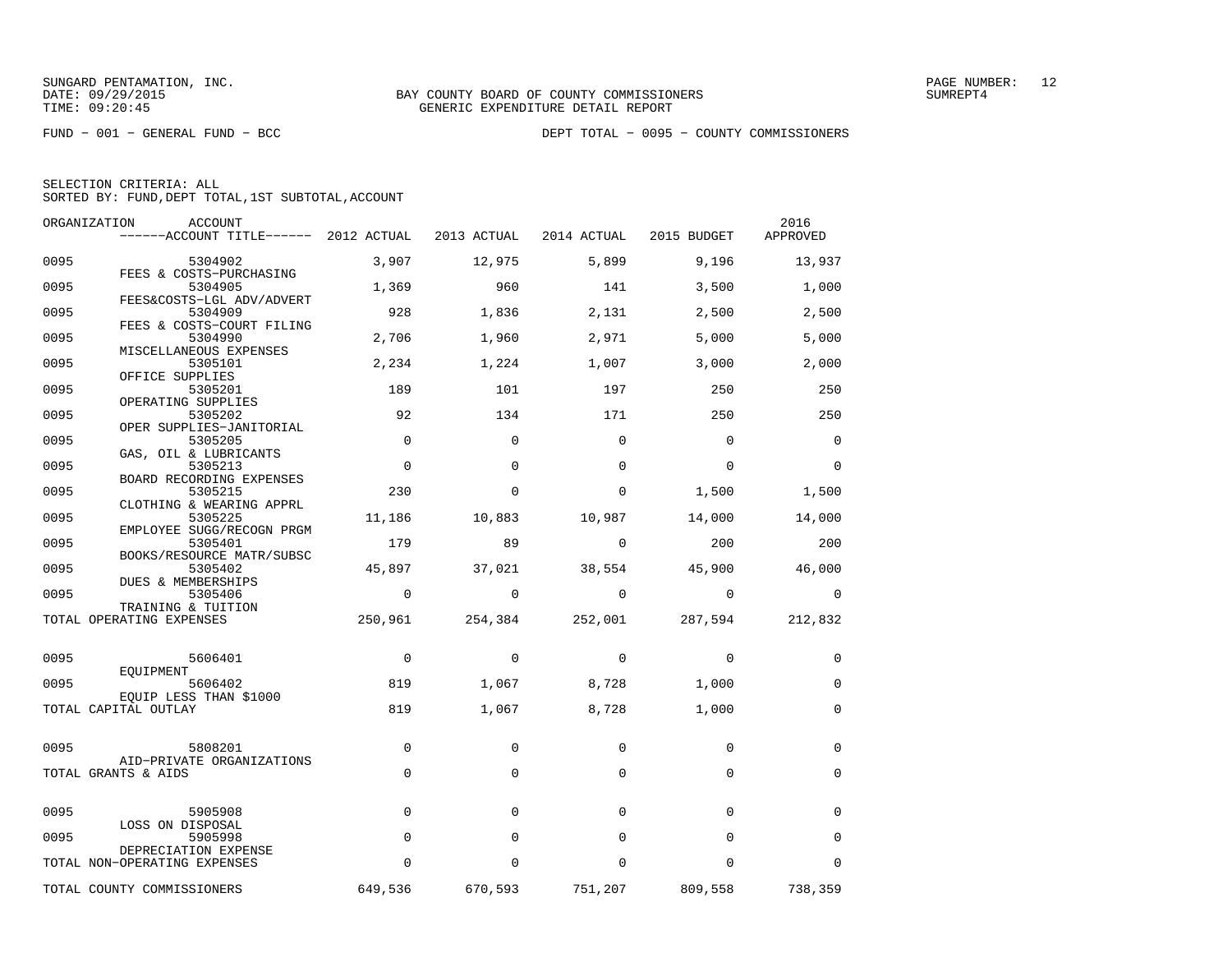FUND − 001 − GENERAL FUND − BCC DEPT TOTAL − 0095 − COUNTY COMMISSIONERS

SELECTION CRITERIA: ALLSORTED BY: FUND,DEPT TOTAL,1ST SUBTOTAL,ACCOUNT

ORGANIZATION ACCOUNT 2016−−−−−−ACCOUNT TITLE−−−−−− 2012 ACTUAL 2013 ACTUAL 2014 ACTUAL 2015 BUDGET APPROVED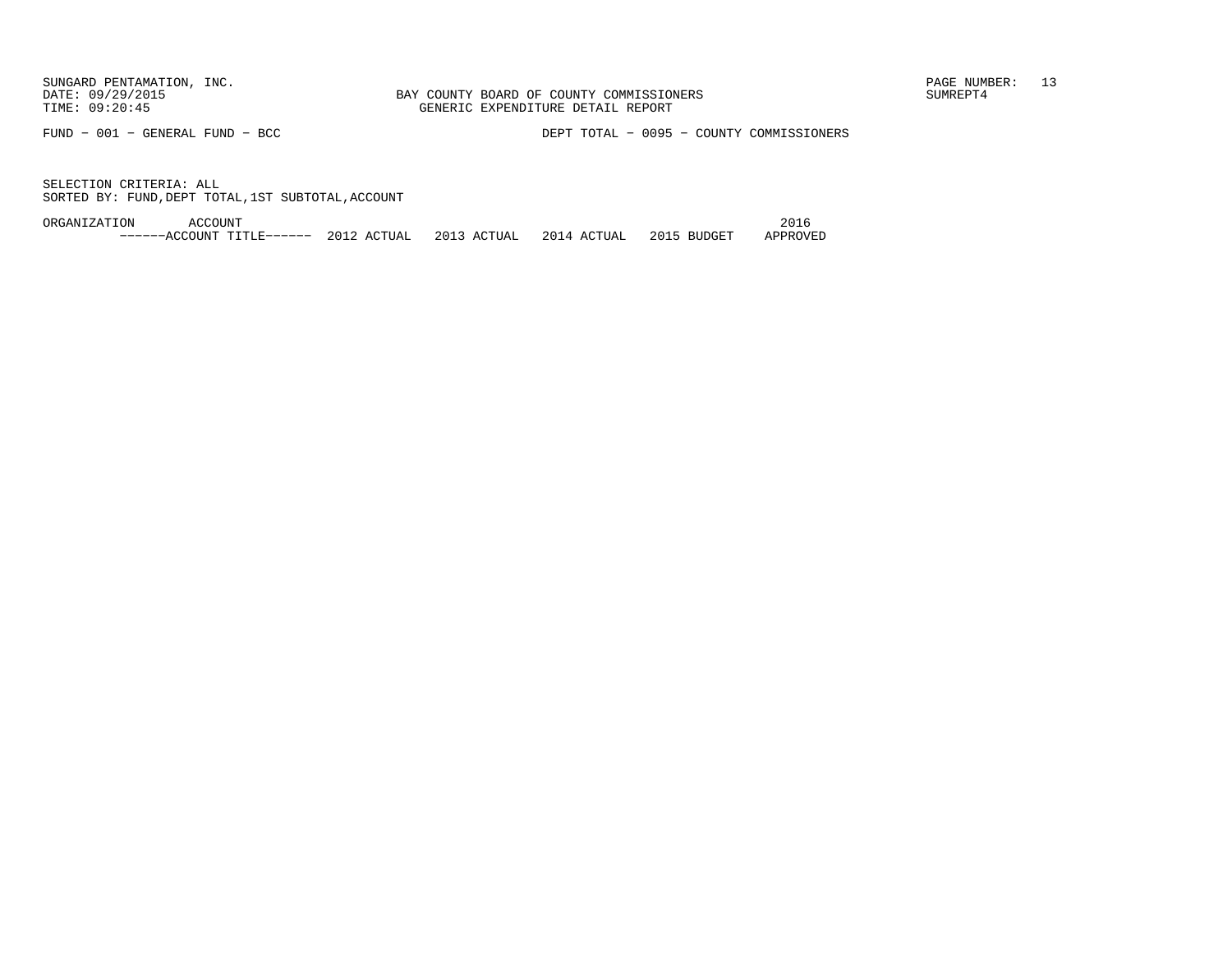|  | SELECTION CRITERIA: ALL |                                                    |  |
|--|-------------------------|----------------------------------------------------|--|
|  |                         | SORTED BY: FUND, DEPT TOTAL, 1ST SUBTOTAL, ACCOUNT |  |

|      | ORGANIZATION<br><b>ACCOUNT</b><br>------ACCOUNT TITLE------ 2012 ACTUAL |                | 2013 ACTUAL 2014 ACTUAL |           | 2015 BUDGET     | 2016<br>APPROVED |
|------|-------------------------------------------------------------------------|----------------|-------------------------|-----------|-----------------|------------------|
| 0105 | 5102400<br>WORKERS COMP. PREMIUMS                                       | 23,861         | 23,861                  | 23,861    | 23,861          | 27,208           |
|      | TOTAL PERSONAL SERVICES                                                 | 23,861         | 23,861                  | 23,861    | 23,861          | 27,208           |
| 0105 | 5303107                                                                 | $\Omega$       | $\Omega$                | 37        | $\mathbf 0$     | 0                |
| 0105 | PROF SRV-SUBSTANCE TEST<br>5303401                                      | $\Omega$       | $\Omega$                | $\Omega$  | $\Omega$        | $\Omega$         |
|      | CONTRACTED SERVICES                                                     |                |                         |           |                 |                  |
| 0105 | 5303410                                                                 | $\Omega$       | $\Omega$                | $\Omega$  | $\Omega$        | $\Omega$         |
| 0105 | CONTR SRV-JANITORIAL<br>5303446                                         | 7,981          | 8,749                   | 9,493     | 8,388           | 81,477           |
|      | CONTR SRV-FACILITIES                                                    |                |                         |           |                 |                  |
| 0105 | 5304101<br>COMMUNICATIONS SERVICES                                      | 1,765          | 1,015                   | 663       | 3,180           | 780              |
| 0105 | 5304122                                                                 | 2,400          | 2,400                   | 2,000     | $\mathbf 0$     | 2,400            |
|      | COMM SRV-LEASED LINES                                                   | $\overline{0}$ | $\Omega$                | $\Omega$  | $\Omega$        | $\Omega$         |
| 0105 | 5304125<br>POSTAGE/TRANSP/FREIGHT                                       |                |                         |           |                 |                  |
| 0105 | 5304301                                                                 | 39,619         | 37,334                  | 41,577    | 41,403          | $\Omega$         |
| 0105 | UTILITY SERVICES<br>5304405                                             | $\Omega$       | $\Omega$                | $\Omega$  | $\Omega$        | $\Omega$         |
|      | RENTALS/LEASES-BUILDINGS                                                |                |                         |           |                 |                  |
| 0105 | 5304501<br>INSURANCE & BONDS                                            | 47,038         | 47,038                  | 43,049    | 43,049          | 24,847           |
| 0105 | 5304605                                                                 | 16,175         | 16,471                  | 20,634    | 48,462          | 27,500           |
|      | REPAIR/MAINT-BLDG & GRND                                                |                |                         |           |                 |                  |
| 0105 | 5304610<br>REPAIR/MAINT-AUTO EQUIP                                      | $\Omega$       | $\Omega$                | $\Omega$  | $\Omega$        | $\mathbf 0$      |
| 0105 | 5304611                                                                 | $\mathbf 0$    | $\Omega$                | $\Omega$  | $\Omega$        | 0                |
| 0105 | REPAIR/MAINT-FLEET MAINT<br>5304615                                     | $\mathbf 0$    | $\Omega$                | $\Omega$  | $\Omega$        | $\mathbf 0$      |
|      | REPAIR/MAINT-EQUIPMENT                                                  |                |                         |           |                 |                  |
| 0105 | 5304905                                                                 | $\Omega$       | $\Omega$                | $\Omega$  | $\Omega$        | $\Omega$         |
| 0105 | FEES&COSTS-LGL ADV/ADVERT<br>5305105                                    | 69,183         | 68,601                  | 70,102    | 70,000          | 70,000           |
|      | OFFICE SUPP-TRIM BILL NTC                                               |                |                         |           |                 |                  |
| 0105 | 5305205<br>GAS, OIL & LUBRICANTS                                        | $\mathbf 0$    | $\Omega$                | $\Omega$  | $\mathbf 0$     | $\mathbf 0$      |
|      | TOTAL OPERATING EXPENSES                                                |                | 184,161 181,608         |           | 187,554 214,482 | 207,004          |
| 0105 | 5606402                                                                 | $\Omega$       | $\Omega$                | $\Omega$  | $\Omega$        | $\Omega$         |
|      | EQUIP LESS THAN \$1000<br>TOTAL CAPITAL OUTLAY                          | $\Omega$       | $\Omega$                | $\Omega$  | $\Omega$        | $\Omega$         |
|      |                                                                         |                |                         |           |                 |                  |
| 0105 | 5819170<br>FEES & COST-PROP APPRAISR                                    |                | 2,526,375 2,585,221     | 2,814,180 | 2,895,160       | 2,979,672        |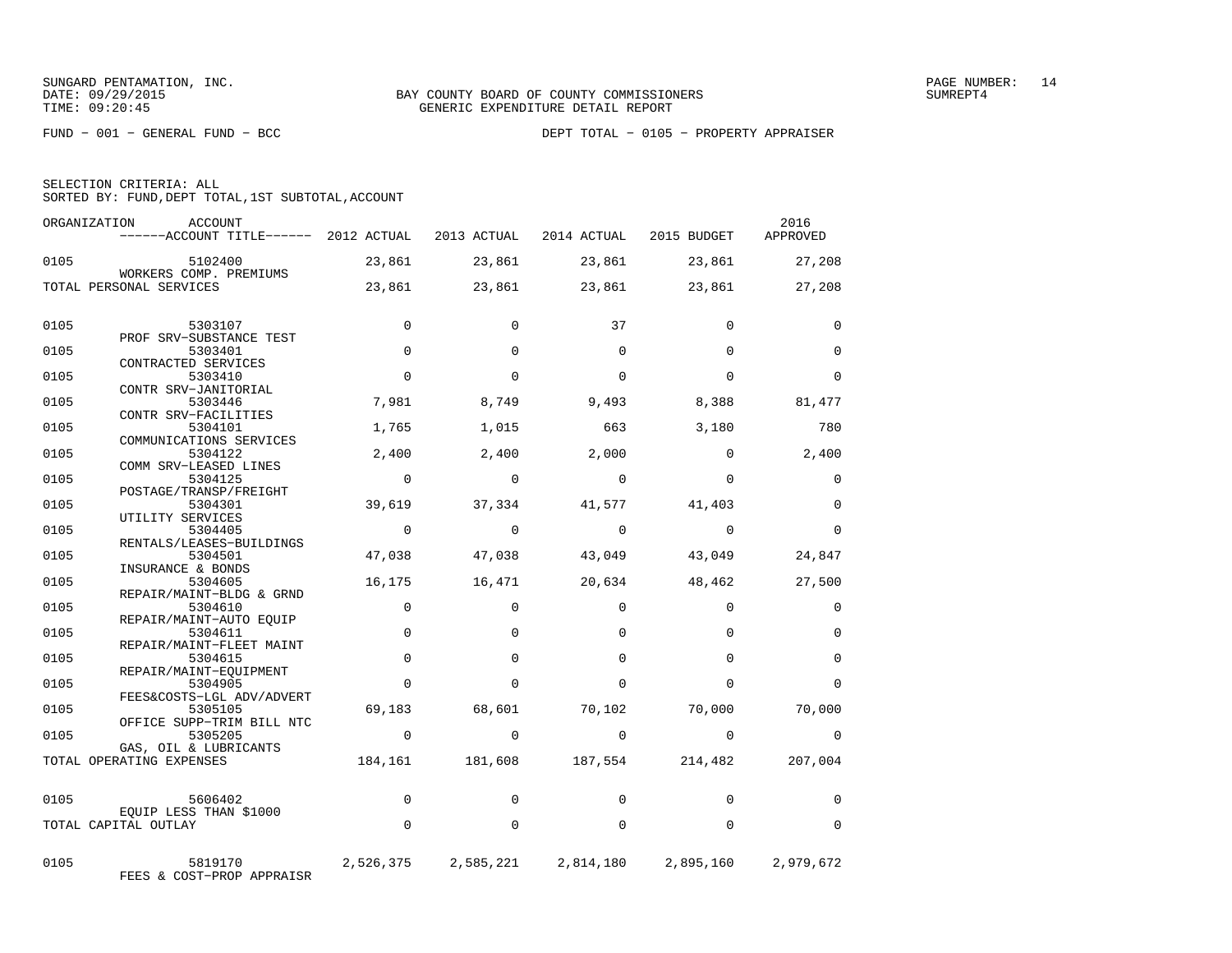FUND − 001 − GENERAL FUND − BCC DEPT TOTAL − 0105 − PROPERTY APPRAISER

| ORGANIZATION | ACCOUNT<br>------ACCOUNT TITLE------ 2012 ACTUAL |           | 2013 ACTUAL | 2014 ACTUAL           | 2015 BUDGET | 2016<br>APPROVED |
|--------------|--------------------------------------------------|-----------|-------------|-----------------------|-------------|------------------|
| 0105         | 5905998<br>DEPRECIATION EXPENSE                  | $\cap$    |             | $\Omega$ and $\Omega$ |             | $\Omega$         |
|              | TOTAL NON-OPERATING EXPENSES                     | 2,526,375 | 2,585,221   | 2,814,180             | 2,895,160   | 2,979,672        |
|              | TOTAL PROPERTY APPRAISER                         | 2,734,396 | 2,790,690   | 3,025,595             | 3,133,503   | 3,213,884        |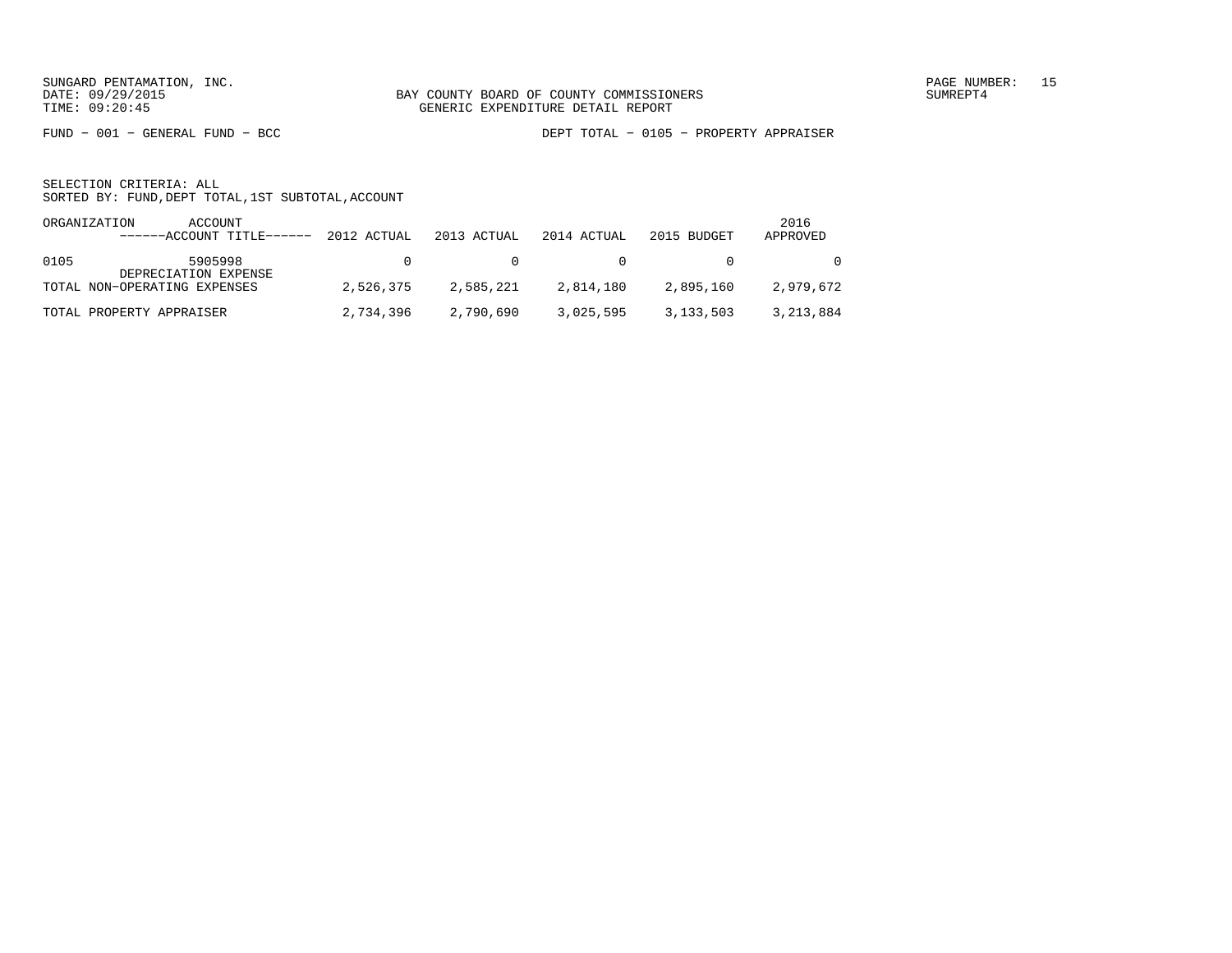FUND − 001 − GENERAL FUND − BCC DEPT TOTAL − 0110 − TAX COLLECTOR

|  | SELECTION CRITERIA: ALL |                                                    |  |
|--|-------------------------|----------------------------------------------------|--|
|  |                         | SORTED BY: FUND, DEPT TOTAL, 1ST SUBTOTAL, ACCOUNT |  |

|      | ORGANIZATION<br><b>ACCOUNT</b><br>------ACCOUNT TITLE------ | 2012 ACTUAL | 2013 ACTUAL | 2014 ACTUAL | 2015 BUDGET | 2016<br>APPROVED |
|------|-------------------------------------------------------------|-------------|-------------|-------------|-------------|------------------|
| 0110 | 5102400                                                     | 7,044       | 7,044       | 7,044       | 7,044       | 7,909            |
|      | WORKERS COMP. PREMIUMS<br>TOTAL PERSONAL SERVICES           | 7,044       | 7,044       | 7,044       | 7,044       | 7,909            |
| 0110 | 5303401                                                     | 0           | 0           | 0           | 0           | 0                |
|      | CONTRACTED SERVICES                                         |             |             |             |             |                  |
| 0110 | 5303410<br>CONTR SRV-JANITORIAL                             | $\mathbf 0$ | 0           | 0           | 0           | $\mathbf 0$      |
| 0110 | 5303446                                                     | 18,073      | 22,608      | 26,682      | 27,323      | 92,726           |
|      | CONTR SRV-FACILITIES                                        |             |             |             |             |                  |
| 0110 | 5304101<br>COMMUNICATIONS SERVICES                          | 18,087      | 11,362      | 11,131      | 15,120      | 15,000           |
| 0110 | 5304122                                                     | 10,406      | 10,329      | 8,679       | 11,000      | 10,200           |
|      | COMM SRV-LEASED LINES                                       |             |             |             |             |                  |
| 0110 | 5304125<br>POSTAGE/TRANSP/FREIGHT                           | 36,879      | 40,872      | 41,567      | 42,000      | 42,000           |
| 0110 | 5304301                                                     | 49,824      | 46,229      | 50,864      | 47,308      | $\Omega$         |
|      | UTILITY SERVICES                                            |             |             |             |             |                  |
| 0110 | 5304405<br>RENTALS/LEASES-BUILDINGS                         | 55,297      | 55,297      | 55,297      | 77,200      | 175,000          |
| 0110 | 5304501                                                     | 35,602      | 35,602      | 32,583      | 32,583      | 24,155           |
|      | INSURANCE & BONDS                                           |             |             |             |             |                  |
| 0110 | 5304605                                                     | 32,277      | 29,320      | 39,195      | 72,190      | 65,310           |
| 0110 | REPAIR/MAINT-BLDG & GRND<br>5304615                         | $\mathbf 0$ | 100         | 1,084       | $\Omega$    | 0                |
| 0110 | REPAIR/MAINT-EQUIPMENT<br>5305202                           | 88          | 88          | 69          | $\Omega$    | $\Omega$         |
|      | OPER SUPPLIES-JANITORIAL                                    |             |             |             |             |                  |
|      | TOTAL OPERATING EXPENSES                                    | 256,532     | 251,806     | 267,150     | 324,724     | 424,391          |
| 0110 | 5606401                                                     | 0           | 0           | $\Omega$    | $\Omega$    | $\Omega$         |
| 0110 | EOUIPMENT<br>5606402                                        | 1,868       | $\Omega$    | $\Omega$    | $\Omega$    | $\Omega$         |
|      | EQUIP LESS THAN \$1000                                      |             |             |             |             |                  |
|      | TOTAL CAPITAL OUTLAY                                        | 1,868       | $\Omega$    | $\Omega$    | $\Omega$    | $\Omega$         |
| 0110 | 5819190                                                     | 3,268,941   | 3,082,827   | 3,069,521   | 3,108,303   | 3,428,810        |
|      | FEES & COST-TAX COLLECTOR                                   |             |             |             |             |                  |
| 0110 | 5905998<br>DEPRECIATION EXPENSE                             | 0           | 0           | 0           | 0           | 0                |
|      | TOTAL NON-OPERATING EXPENSES                                | 3,268,941   | 3,082,827   | 3,069,521   | 3,108,303   | 3,428,810        |
|      | TOTAL TAX COLLECTOR                                         | 3,534,385   | 3, 341, 677 | 3, 343, 714 | 3,440,071   | 3,861,110        |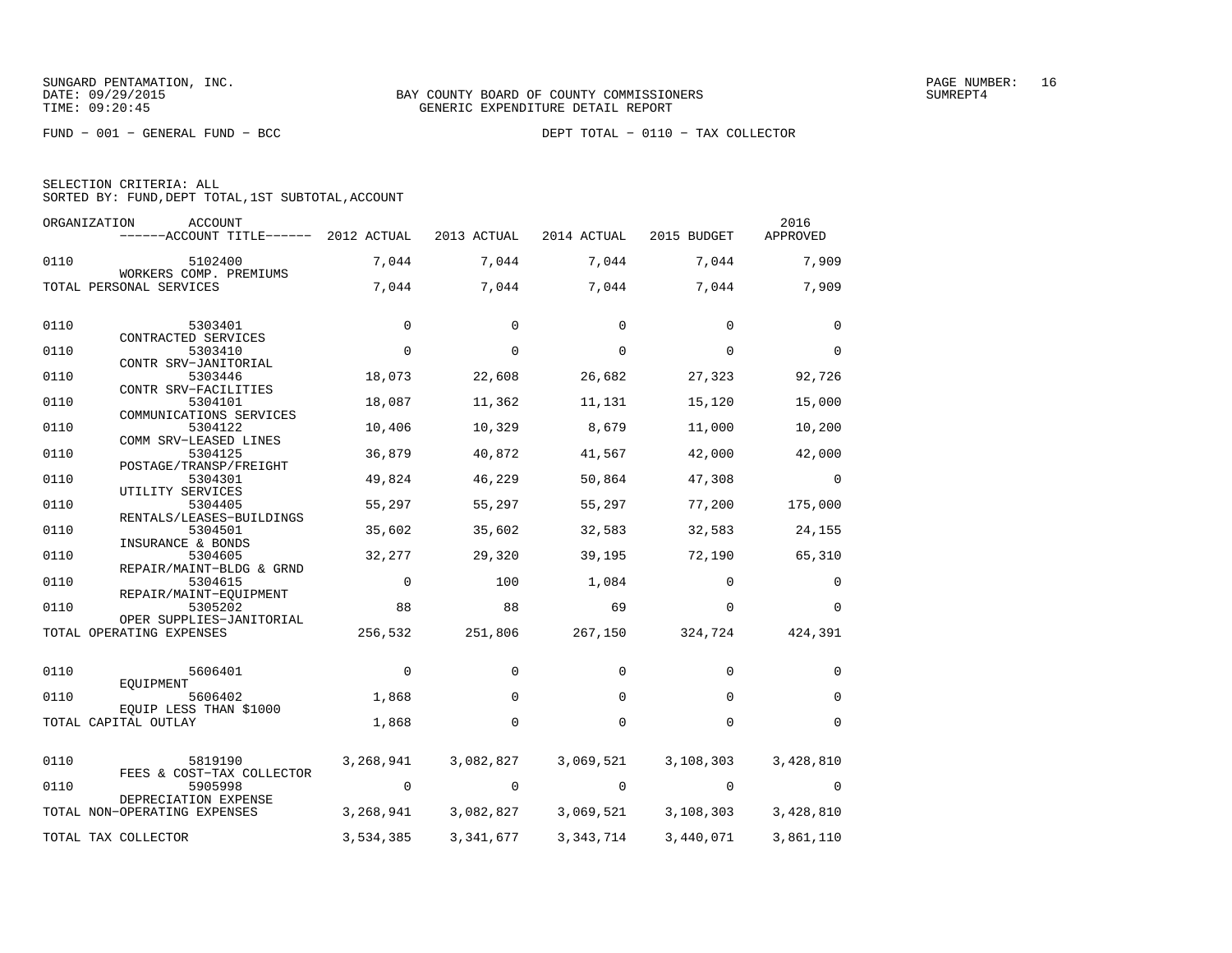|  | SELECTION CRITERIA: ALL |                                                    |  |
|--|-------------------------|----------------------------------------------------|--|
|  |                         | SORTED BY: FUND, DEPT TOTAL, 1ST SUBTOTAL, ACCOUNT |  |

|      | ORGANIZATION<br><b>ACCOUNT</b><br>$----ACCOUNT$ TITLE $----2012$ ACTUAL |             | 2013 ACTUAL | 2014 ACTUAL | 2015 BUDGET | 2016<br>APPROVED |
|------|-------------------------------------------------------------------------|-------------|-------------|-------------|-------------|------------------|
| 0115 | 5102400<br>WORKERS COMP. PREMIUMS                                       | 2,511       | 0           | 0           | $\mathbf 0$ | 0                |
|      | TOTAL PERSONAL SERVICES                                                 | 2,511       | $\Omega$    | $\Omega$    | $\Omega$    | $\Omega$         |
| 0115 | 5303401<br>CONTRACTED SERVICES                                          | $\Omega$    | $\mathbf 0$ | $\Omega$    | $\Omega$    | $\mathbf 0$      |
| 0115 | 5303410                                                                 | $\Omega$    | $\Omega$    | $\Omega$    | $\Omega$    | $\Omega$         |
| 0115 | CONTR SRV-JANITORIAL<br>5303446<br>CONTR SRV-FACILITIES                 | 5,688       | 9,926       | 12,709      | 15,642      | 94,931           |
| 0115 | 5304101<br>COMMUNICATIONS SERVICES                                      | 2,754       | 2,053       | 1,934       | 3,180       | 2,040            |
| 0115 | 5304122<br>COMM SRV-LEASED LINES                                        | 1,200       | 1,200       | 900         | $\Omega$    | 1,200            |
| 0115 | 5304301<br>UTILITY SERVICES                                             | 43,408      | 40,905      | 45,553      | 45,348      | 0                |
| 0115 | 5304405<br>RENTALS/LEASES-BUILDINGS                                     | $\mathbf 0$ | $\mathbf 0$ | $\mathbf 0$ | $\Omega$    | $\Omega$         |
| 0115 | 5304501                                                                 | 16,398      | 16,398      | 15,007      | 15,007      | 30,397           |
| 0115 | INSURANCE & BONDS<br>5304605                                            | 17,991      | 19,491      | 29,395      | 31,179      | 0                |
| 0115 | REPAIR/MAINT-BLDG & GRND<br>5304615                                     | $\Omega$    | $\Omega$    | $\Omega$    | $\Omega$    | $\Omega$         |
|      | REPAIR/MAINT-EOUIPMENT<br>TOTAL OPERATING EXPENSES                      | 87,439      | 89,973      | 105,499     | 110,356     | 128,568          |
| 0115 | 5606401                                                                 | $\mathbf 0$ | 0           | $\Omega$    | $\Omega$    | $\Omega$         |
| 0115 | EQUIPMENT<br>5606402                                                    | $\Omega$    | $\Omega$    | $\Omega$    | $\Omega$    | $\Omega$         |
|      | EOUIP LESS THAN \$1000<br>TOTAL CAPITAL OUTLAY                          | $\Omega$    | $\mathbf 0$ | 0           | $\Omega$    | $\Omega$         |
| 0115 | 5819175                                                                 | 1,448,348   | 1,289,364   | 1,288,731   | 1,368,483   | 1,680,820        |
|      | FEES & COST-SUP OF ELECT<br>TOTAL NON-OPERATING EXPENSES                | 1,448,348   | 1,289,364   | 1,288,731   | 1,368,483   | 1,680,820        |
|      | TOTAL SUPERVISOR OF ELECTIONS                                           | 1,538,298   | 1,379,337   | 1,394,230   | 1,478,839   | 1,809,388        |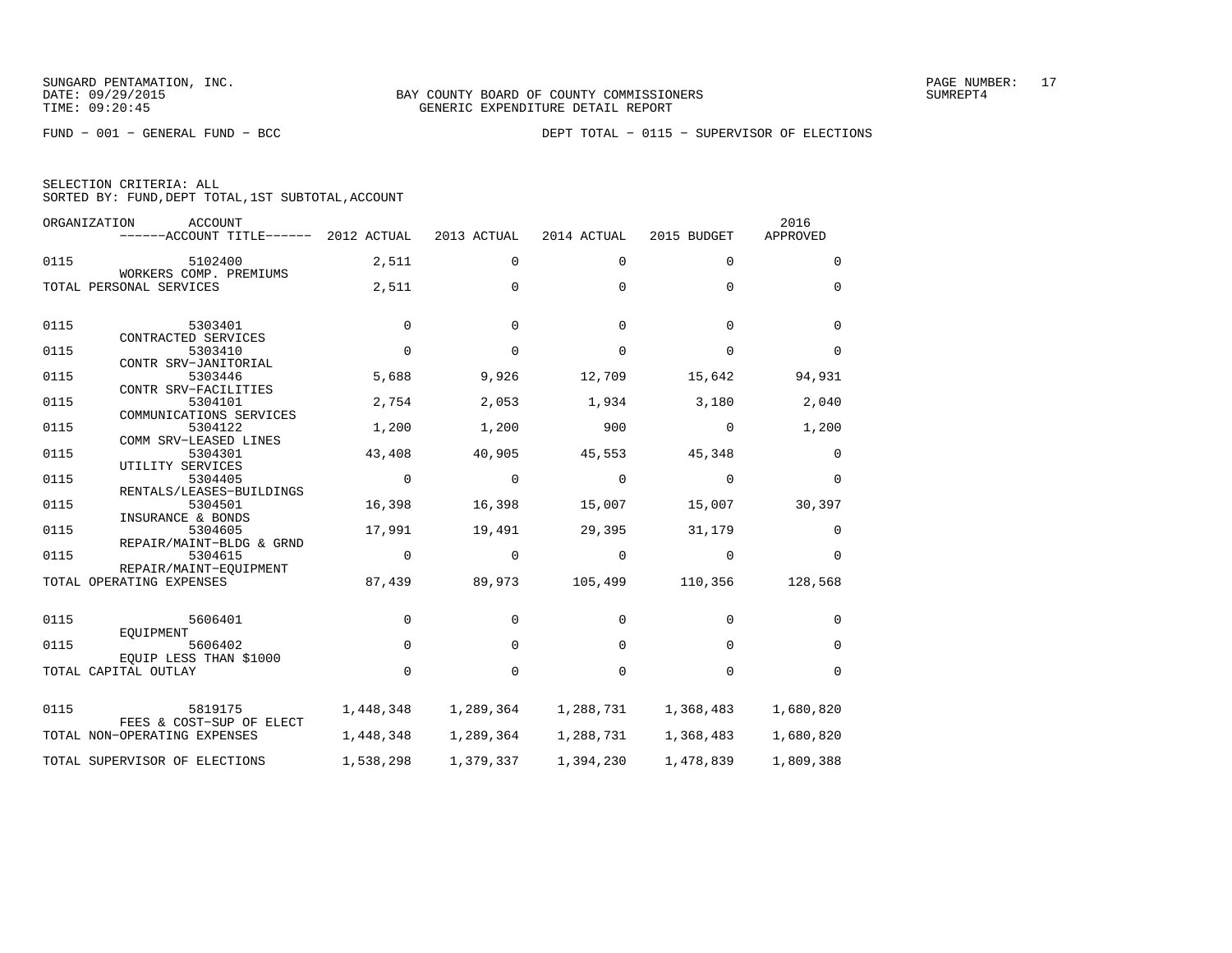| SELECTION CRITERIA: ALL |                                                    |  |
|-------------------------|----------------------------------------------------|--|
|                         | SORTED BY: FUND, DEPT TOTAL, 1ST SUBTOTAL, ACCOUNT |  |

|      | ORGANIZATION<br>ACCOUNT               |                |                |                |                 | 2016           |
|------|---------------------------------------|----------------|----------------|----------------|-----------------|----------------|
|      | ------ACCOUNT TITLE------ 2012 ACTUAL |                | 2013 ACTUAL    | 2014 ACTUAL    | 2015 BUDGET     | APPROVED       |
| 0119 | 5101200                               | 210,058        | 176,409        | 209,500        | 225,298         | 362,652        |
|      | SALARIES & WAGES-REGULAR              |                |                |                |                 |                |
| 0119 | 5101205                               | $\mathbf 0$    | $\Omega$       | $\Omega$       | $\Omega$        | $\overline{0}$ |
|      | SALARIES & WAGES-DISASTER             |                |                |                |                 |                |
| 0119 | 5101400                               | $\mathbf 0$    | 2,278          | 1,711          | 4,000           | 4,000          |
|      | SALARIES & WAGES-OVERTIME             |                |                |                |                 |                |
| 0119 | 5102100                               | 15,331         | 13,079         | 15,165         | 17,541          | 28,049         |
|      | FICA TAXES-MATCHING                   |                |                |                |                 |                |
| 0119 | 5102200                               | 10,424         | 10,314         | 14,667         | 17,322          | 27,285         |
| 0119 | RETIREMENT CONTRIBUTIONS<br>5102300   | 22,298         | 18,383         | 33,459         | 37,264          | 99,991         |
|      | LIFE & HEALTH INSURANCE               |                |                |                |                 |                |
| 0119 | 5102400                               | 8,363          | 8,240          | 8,312          | 8,120           | 14,167         |
|      | WORKERS COMP. PREMIUMS                |                |                |                |                 |                |
| 0119 | 5102500                               | 7,150          | $\overline{0}$ | $\overline{0}$ | $\overline{0}$  | $\Omega$       |
|      | UNEMPLOYMENT COMPENSATION             |                |                |                |                 |                |
|      | TOTAL PERSONAL SERVICES               | 273,624        | 228,704        |                | 282,814 309,545 | 536,144        |
|      |                                       |                |                |                |                 |                |
|      |                                       |                |                |                |                 |                |
| 0119 | 5143110<br>PROF SRV-LITIGATION        | 0              | $\Omega$       | $\Omega$       | $\Omega$        | 0              |
| 0119 | 5303106                               | $\Omega$       | $\Omega$       | $\Omega$       | $\Omega$        | $\Omega$       |
|      | PROF SRV-PHYSICLS/MEDICAL             |                |                |                |                 |                |
| 0119 | 5303107                               | $\Omega$       | 126            | 161            | 74              | 100            |
|      | PROF SRV-SUBSTANCE TEST               |                |                |                |                 |                |
| 0119 | 5303110                               | 770            | 327            | 80             | 350             | 300            |
|      | PROF SRV-BACKGROUND CHECK             |                |                |                |                 |                |
| 0119 | 5303401                               | 5,000          | 5,500          | 5,385          | 6,000           | 6,400          |
|      | CONTRACTED SERVICES                   |                |                |                |                 |                |
| 0119 | 5303410                               | $\mathbf 0$    | $\mathbf 0$    | $\Omega$       | $\Omega$        | $\mathbf 0$    |
|      | CONTR SRV-JANITORIAL                  |                |                |                |                 |                |
| 0119 | 5303425                               | 1,544          | 1,612          | 1,560          | 1,560           | $\overline{0}$ |
| 0119 | CONTR SRV-ADMIN FEES<br>5303446       |                |                |                |                 |                |
|      | CONTR SRV-FACILITIES                  | 1,009          | 1,790          | 1,827          | 2,005           | 13,043         |
| 0119 | 5303488                               | 10,075         | 4,725          | 11,275         | 20,000          | 20,000         |
|      | CONTR SRV-CODE COMPLIANCE             |                |                |                |                 |                |
| 0119 | 5304001                               | 2,285          | 2,671          | 5,375          | 7,000           | 7,000          |
|      | TRAVEL/TRAINING NON-LOCAL             |                |                |                |                 |                |
| 0119 | 5304101                               | 1,837          | 1,349          | 1,529          | 1,824           | 4,300          |
|      | COMMUNICATIONS SERVICES               |                |                |                |                 |                |
| 0119 | 5304125                               | 2,932          | 2,616          | 2,993          | 4,000           | 3,500          |
|      | POSTAGE/TRANSP/FREIGHT                |                |                |                |                 |                |
| 0119 | 5304301                               | 5,726          | 5,396          | 6.009          | 5,993           | $\mathbf 0$    |
|      | UTILITY SERVICES                      | $\overline{0}$ | $\overline{0}$ | $\overline{0}$ | $\Omega$        | $\Omega$       |
| 0119 | 5304405<br>RENTALS/LEASES-BUILDINGS   |                |                |                |                 |                |
| 0119 | 5304410                               | 1,415          | 1,302          | 1,592          | 2,697           | 2,684          |
|      | RENTALS/LEASES-EQUIPMENT              |                |                |                |                 |                |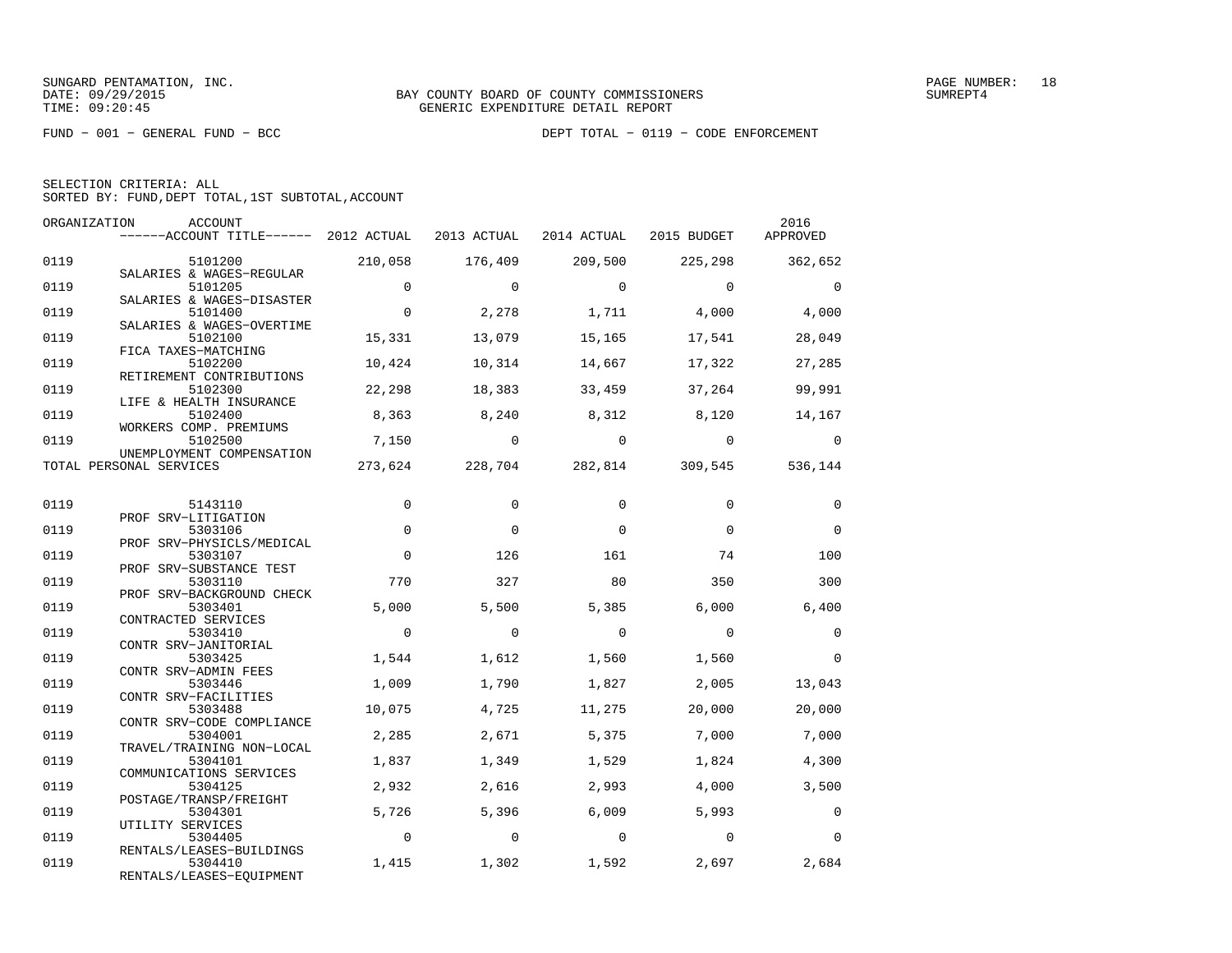|      | ORGANIZATION<br><b>ACCOUNT</b>        |             |             |             |                | 2016        |
|------|---------------------------------------|-------------|-------------|-------------|----------------|-------------|
|      | ------ACCOUNT TITLE------ 2012 ACTUAL |             | 2013 ACTUAL | 2014 ACTUAL | 2015 BUDGET    | APPROVED    |
| 0119 | 5304501                               | 7,444       | 7,444       | 6,952       | 6,952          | 12,863      |
|      | INSURANCE & BONDS                     |             |             |             |                |             |
| 0119 | 5304605                               | 2,419       | 2,242       | 3,173       | 4,117          | $\mathbf 0$ |
|      | REPAIR/MAINT-BLDG & GRND              |             |             |             |                |             |
| 0119 | 5304610                               | 2,089       | 2,795       | 4,492       | 4,000          | 5,000       |
|      | REPAIR/MAINT-AUTO EOUIP               |             |             |             |                |             |
| 0119 | 5304611                               | $\mathbf 0$ | $\mathbf 0$ | $\Omega$    | $\Omega$       | $\mathbf 0$ |
| 0119 | REPAIR/MAINT-FLEET MAINT<br>5304615   | 35          | $\Omega$    | 28          | $\Omega$       | 35          |
|      | REPAIR/MAINT-EOUIPMENT                |             |             |             |                |             |
| 0119 | 5304701                               | 200         | 176         | 1,528       | 300            | 100         |
|      | PRINTING & BINDING                    |             |             |             |                |             |
| 0119 | 5304902                               | 742         | 2,002       | 1,073       | 1,703          | 1,640       |
|      | FEES & COSTS-PURCHASING               |             |             |             |                |             |
| 0119 | 5304905                               | 2,072       | 1,176       | 398         | 4,000          | 300         |
|      | FEES&COSTS-LGL ADV/ADVERT             |             |             |             |                |             |
| 0119 | 5304909                               | 1,532       | 1,365       | 663         | 1,500          | 1,000       |
| 0119 | FEES & COSTS-COURT FILING<br>5304984  | $\mathbf 0$ | $\mathbf 0$ | $\mathbf 0$ | $\overline{0}$ | 0           |
|      | <b>BAD DEBT</b>                       |             |             |             |                |             |
| 0119 | 5304990                               | $\Omega$    | $\Omega$    | $\Omega$    | 50             | $\Omega$    |
|      | MISCELLANEOUS EXPENSES                |             |             |             |                |             |
| 0119 | 5305101                               | 1,065       | 935         | 1,018       | 1,500          | 1,200       |
|      | OFFICE SUPPLIES                       |             |             |             |                |             |
| 0119 | 5305201                               | 169         | $\mathbf 0$ | 57          | 150            | 200         |
|      | OPERATING SUPPLIES                    |             |             |             |                |             |
| 0119 | 5305202                               | $\Omega$    | $\Omega$    | $\Omega$    | $\Omega$       | $\Omega$    |
| 0119 | OPER SUPPLIES-JANITORIAL<br>5305205   | 6,229       | 6,191       |             |                |             |
|      | GAS, OIL & LUBRICANTS                 |             |             | 9,331       | 8,000          | 8,000       |
| 0119 | 5305210                               | $\mathbf 0$ | $\mathbf 0$ | $\mathbf 0$ | $\mathbf 0$    | 0           |
|      | SAFETY GEAR & SUPPLIES                |             |             |             |                |             |
| 0119 | 5305215                               | 806         | 924         | 1,360       | 1,000          | 1,150       |
|      | CLOTHING & WEARING APPRL              |             |             |             |                |             |
| 0119 | 5305401                               | $\mathbf 0$ | 40          | $\mathbf 0$ | 50             | $\mathbf 0$ |
|      | BOOKS/RESOURCE MATR/SUBSC             |             |             |             |                |             |
| 0119 | 5305402                               | 360         | 420         | 314         | 450            | 450         |
| 0119 | DUES & MEMBERSHIPS<br>5305406         | 85          | 455         | 50          | 500            | 500         |
|      | TRAINING & TUITION                    |             |             |             |                |             |
|      | TOTAL OPERATING EXPENSES              | 57,841      | 53,579      | 68,224      | 85,775         | 89,765      |
|      |                                       |             |             |             |                |             |
|      |                                       |             |             |             |                |             |
| 0119 | 5606401                               | 6,350       | 0           | $\mathbf 0$ | $\mathbf 0$    | 50,000      |
| 0119 | EOUIPMENT<br>5606402                  | 288         |             | $\Omega$    | $\Omega$       | 0           |
|      | EQUIP LESS THAN \$1000                |             | 2,846       |             |                |             |
| 0119 | 5606450                               | $\mathbf 0$ | 658         | $\Omega$    | $\Omega$       | 0           |
|      | COMPUTER SOFTWARE                     |             |             |             |                |             |
|      | TOTAL CAPITAL OUTLAY                  | 6,638       | 3,504       | $\mathbf 0$ | $\Omega$       | 50,000      |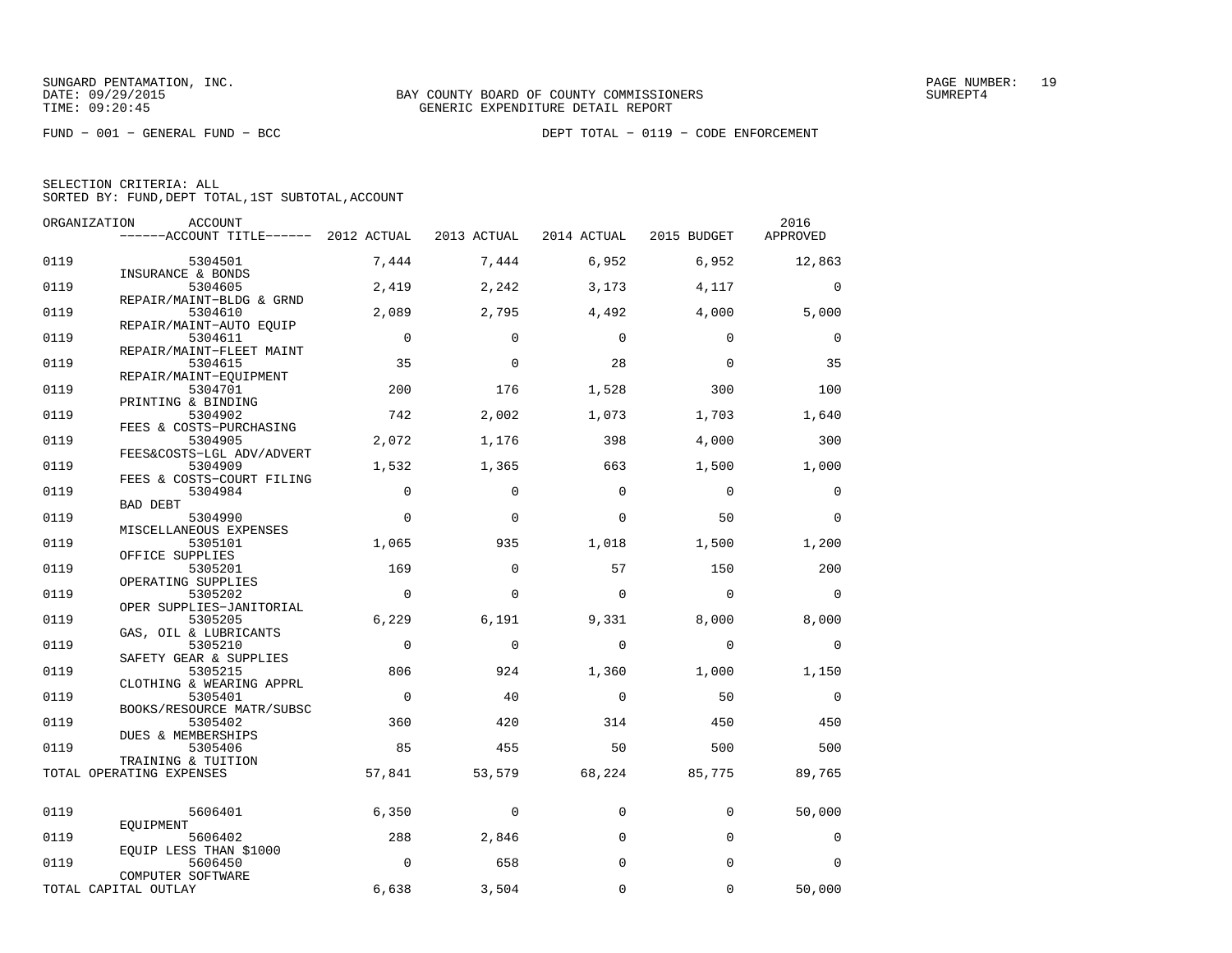FUND − 001 − GENERAL FUND − BCC DEPT TOTAL − 0119 − CODE ENFORCEMENT

|            | ACCOUNT<br>ORGANIZATION<br>-ACCOUNT TITLE------ | 2012 ACTUAL | 2013 ACTUAL | 2014 ACTUAL | 2015 BUDGET | 2016<br>APPROVED |
|------------|-------------------------------------------------|-------------|-------------|-------------|-------------|------------------|
|            |                                                 |             |             |             |             |                  |
| 0119       | 5905998                                         |             |             |             |             |                  |
|            | DEPRECIATION EXPENSE                            |             |             |             |             |                  |
| 0119       | 5909915                                         |             |             | 0           | $\Omega$    |                  |
|            | RESERVE FOR PAY ADJUSTMNT                       |             |             |             |             |                  |
|            | TOTAL NON-OPERATING EXPENSES                    |             |             |             |             |                  |
| TOTAL CODE | ENFORCEMENT                                     | 338,103     | 285,787     | 351,038     | 395,320     | 675,909          |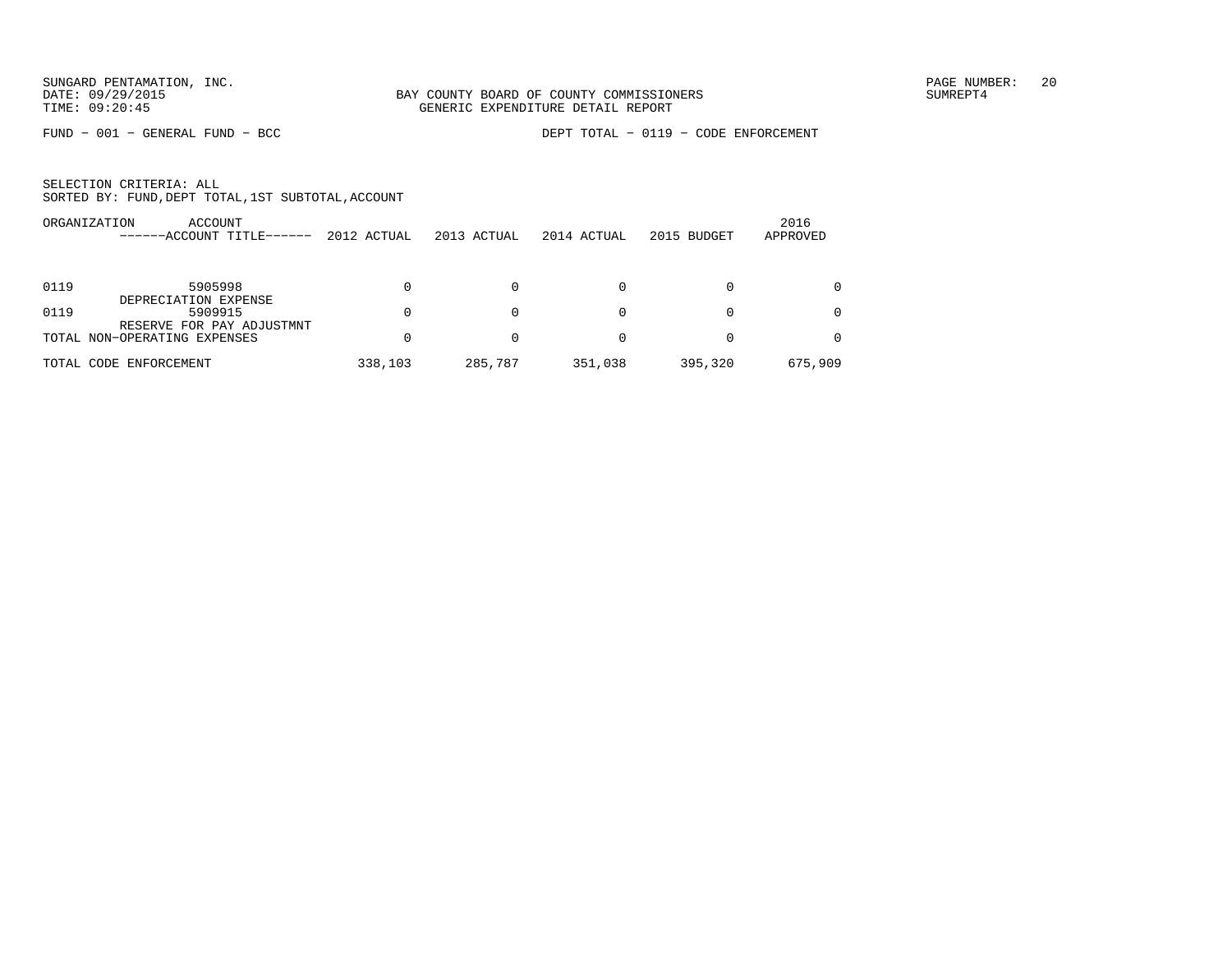FUND − 001 − GENERAL FUND − BCC DEPT TOTAL − 0120 − SHERIFF'S DEPARTMENT

| SELECTION CRITERIA: ALL |  |  |                                                    |  |
|-------------------------|--|--|----------------------------------------------------|--|
|                         |  |  | SORTED BY: FUND, DEPT TOTAL, 1ST SUBTOTAL, ACCOUNT |  |

| ORGANIZATION | ACCOUNT                               |             |             |             |               | 2016        |
|--------------|---------------------------------------|-------------|-------------|-------------|---------------|-------------|
|              | ------ACCOUNT TITLE------ 2012 ACTUAL |             | 2013 ACTUAL | 2014 ACTUAL | 2015 BUDGET   | APPROVED    |
| 0120         | 5213010                               | 110,000     | 90,000      | 113,000     | $\Omega$      | $\Omega$    |
|              | CRIME PREVENTION                      |             |             |             |               |             |
| 0120         | 5215501                               | $\Omega$    | 63,718      | 65,063      | $\Omega$      | $\Omega$    |
| 0120         | CRT COSTS-CJ TRAINING<br>5303401      | $\Omega$    | $\Omega$    | $\Omega$    | $\Omega$      | $\Omega$    |
|              | CONTRACTED SERVICES                   |             |             |             |               |             |
| 0120         | 5303446                               | 134,674     | 165,104     | 123,498     | 125,155       | 109,087     |
|              | CONTR SRV-FACILITIES                  |             |             |             |               |             |
| 0120         | 5304301                               | 160,347     | 151,362     | 164,624     | 161,000       | 165,000     |
|              | UTILITY SERVICES                      |             |             |             |               |             |
| 0120         | 5304501<br>INSURANCE & BONDS          | 32,709      | 32,709      |             | 30,118 30,118 | 38,686      |
| 0120         | 5304605                               | 22,986      | 28,241      | 50,134      | 138,325       | 532,325     |
|              | REPAIR/MAINT-BLDG & GRND              |             |             |             |               |             |
| 0120         | 5304615                               | $\mathbf 0$ | $\mathbf 0$ | $\Omega$    | $\Omega$      | $\Omega$    |
|              | REPAIR/MAINT-EQUIPMENT                |             |             |             |               |             |
| 0120         | 5304905                               | $\Omega$    | $\Omega$    | $\Omega$    | $\Omega$      | $\Omega$    |
| 0120         | FEES&COSTS-LGL ADV/ADVERT             | 25          | 25          | $\Omega$    | $\Omega$      | $\Omega$    |
|              | 5304922<br>FEES & COSTS-PERMITS       |             |             |             |               |             |
| 0120         | 5304990                               | $\Omega$    | $\Omega$    | $\Omega$    | $\Omega$      | $\Omega$    |
|              | MISCELLANEOUS EXPENSES                |             |             |             |               |             |
|              | TOTAL OPERATING EXPENSES              | 460,741     | 531,159     | 546,437     | 454,598       | 845,098     |
|              |                                       |             |             |             |               |             |
| 0120         | 5606101                               | $\mathbf 0$ | $\mathbf 0$ | $\Omega$    | $\Omega$      | $\mathbf 0$ |
|              | LAND                                  |             |             |             |               |             |
| 0120         | 5606201                               | $\Omega$    | $\Omega$    | $\Omega$    | $\Omega$      | $\mathbf 0$ |
|              | <b>BUILDINGS</b>                      |             |             |             |               |             |
| 0120         | 5606301                               | 0           | $\mathbf 0$ | 0           | $\Omega$      | $\mathbf 0$ |
| 0120         | IMPRV OTHER THAN BLDGS<br>5606402     | $\mathbf 0$ | $\mathbf 0$ | $\Omega$    | $\Omega$      | $\mathbf 0$ |
|              | EQUIP LESS THAN \$1000                |             |             |             |               |             |
|              | TOTAL CAPITAL OUTLAY                  | $\mathbf 0$ | $\mathbf 0$ | $\Omega$    | $\Omega$      | $\mathbf 0$ |
|              |                                       |             |             |             |               |             |
|              |                                       |             |             |             |               |             |
| 0120         | 5808113<br><b>GRANT-STATE</b>         | 0           | $\mathbf 0$ | $\Omega$    | $\Omega$      | $\mathbf 0$ |
| 0120         | 5808116                               | $\mathbf 0$ | $\mathbf 0$ | 0           | $\Omega$      | $\mathbf 0$ |
|              | GRANT-VIOLENCE AGT WOMEN              |             |             |             |               |             |
| 0120         | 5808118                               | $\mathbf 0$ | 5           | 99,356      | $\Omega$      | $\Omega$    |
|              | GRANT-HAZARD MITIGATION               |             |             |             |               |             |
| 0120         | 5808119                               | $\mathbf 0$ | 0           | $\mathbf 0$ | 29,575        | 29,575      |
| 0120         | GRANT-VICTIMS OF CRIME<br>5808120     | $\Omega$    | $\Omega$    | $\Omega$    | $\Omega$      | $\Omega$    |
|              | GRANT-DRUG CONTROL                    |             |             |             |               |             |
| 0120         | 5808121                               | 2,750       | 2,028       | 0           | 26,269        | 98,094      |
|              | GRANT-FEDERAL                         |             |             |             |               |             |
| 0120         | 5808172                               | 307,490     | 357,466     | 23,198      | $\mathbf{0}$  | 316,365     |
|              | GRANT-C.O.P.S.                        |             |             |             |               |             |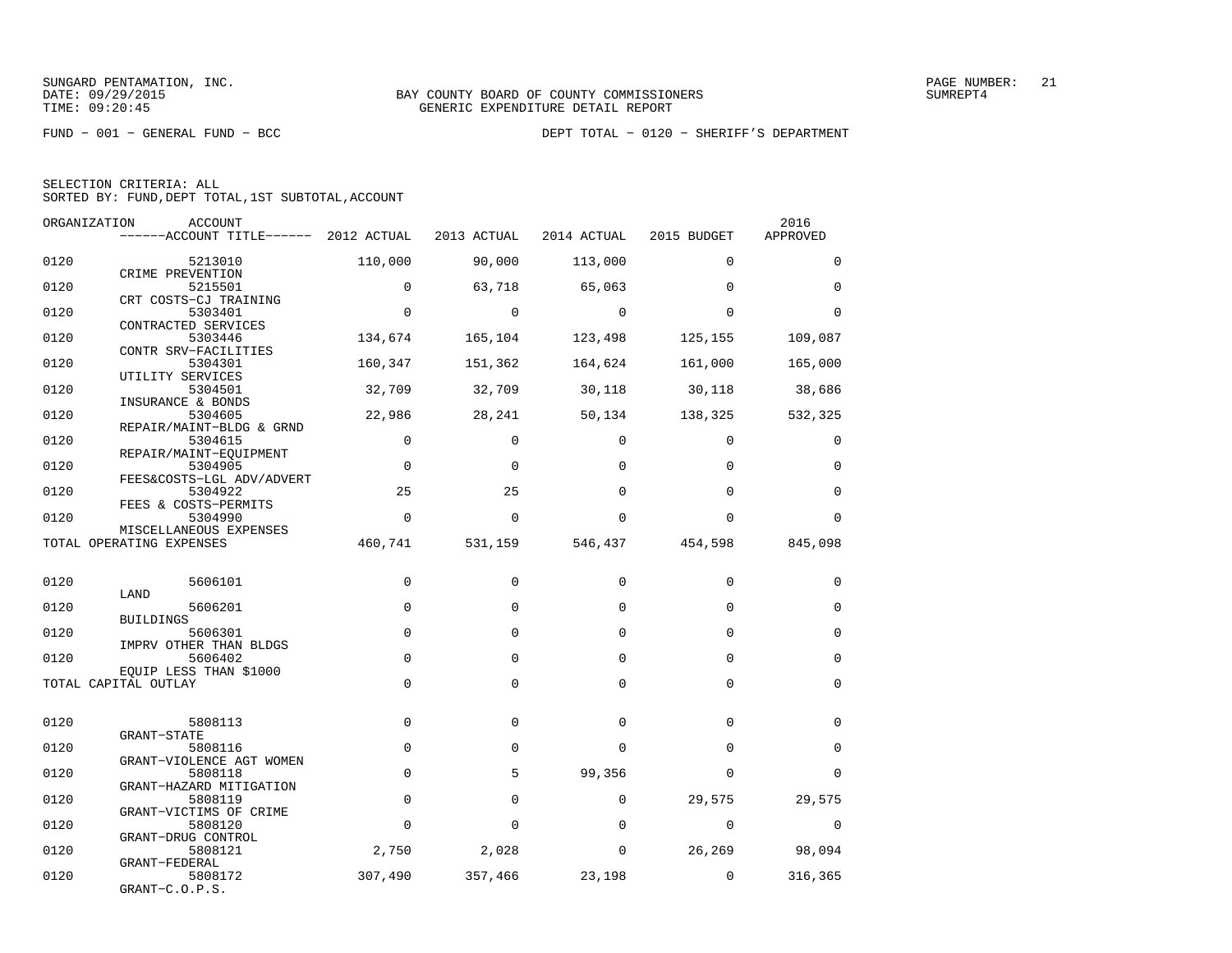SELECTION CRITERIA: ALL

SORTED BY: FUND,DEPT TOTAL,1ST SUBTOTAL,ACCOUNT

| ORGANIZATION | ACCOUNT<br>------ACCOUNT TITLE-<br>$-----$ | 2012 ACTUAL | 2013 ACTUAL | 2014 ACTUAL | 2015 BUDGET | 2016<br>APPROVED |
|--------------|--------------------------------------------|-------------|-------------|-------------|-------------|------------------|
| 0120         | 5808175                                    | 78,384      | 86,555      | 36,937      | 31,000      | 31,000           |
|              | GRANT-BYRNE GRANT                          |             |             |             |             |                  |
| 0120         | 5808177                                    | 0           | 0           |             | $\mathbf 0$ | $\Omega$         |
|              | GRANT-LLEBG                                |             |             |             |             |                  |
| 0120         | 5808178                                    | 0           | 0           |             | 0           | $\Omega$         |
|              | GRANT-HOMELAND SECURITY                    |             |             |             |             |                  |
| TOTAL        | GRANTS & AIDS                              | 388,625     | 446,054     | 159,490     | 86,844      | 475,034          |
|              |                                            |             |             |             |             |                  |
| 0120         | 5819150<br>& COST-SHERIFF<br>FEES          | 17,474,566  | 17,016,575  | 18,097,186  | 18,410,414  | 19,277,895       |

|      | TOTAL GRANTS & AIDS                                  | 388,625    | 446,054    | 159,490    | 86,844       | 475,034     |
|------|------------------------------------------------------|------------|------------|------------|--------------|-------------|
| 0120 | 5819150                                              | 17,474,566 | 17,016,575 | 18,097,186 | 18,410,414   | 19,277,895  |
| 0120 | FEES & COST-SHERIFF<br>5819151                       | 58,232     | 58,232     | 58,232     | 58,232       | 58,232      |
| 0120 | FEES & COST-SHER/CRSS GRD<br>5819152                 | 515,492    | 515,492    | 685,045    | 735,045      | 685,045     |
| 0120 | FEES & COST-SHERIFF/SRO<br>5819153                   | 46,465     | 39,054     | 31,337     | 50,000       | 50,000      |
| 0120 | FEES & COST-SHER/PROCESS<br>5819156                  | 1,244,372  | 1,306,591  | 1,339,256  | 1,406,219    | 1,476,530   |
| 0120 | FEES & COST-SHER/CALLAWAY<br>5819157                 |            |            |            |              | $\Omega$    |
| 0120 | FEES & COST-SHER/BOOT CMP<br>5819159                 | 7,884      |            |            |              | $\Omega$    |
| 0120 | FEES & COST-SHERIFF/MISC<br>5819160                  |            |            | $\Omega$   | $\Omega$     | $\mathbf 0$ |
| 0120 | FEES & COST-SHERIFF/JAIL<br>5819161                  |            | 34,832     | $\Omega$   | $\Omega$     | $\Omega$    |
| 0120 | FEES & COST-SHER/SECURITY<br>5905998                 |            | $\Omega$   | $\Omega$   | $\Omega$     | $\Omega$    |
|      | DEPRECIATION EXPENSE<br>TOTAL NON-OPERATING EXPENSES | 19,347,011 | 18,970,776 | 20,211,056 | 20,659,910   | 21,547,702  |
|      | TOTAL SHERIFF'S DEPARTMENT                           | 20,196,377 | 19,947,989 | 20,916,983 | 21, 201, 352 | 22,867,834  |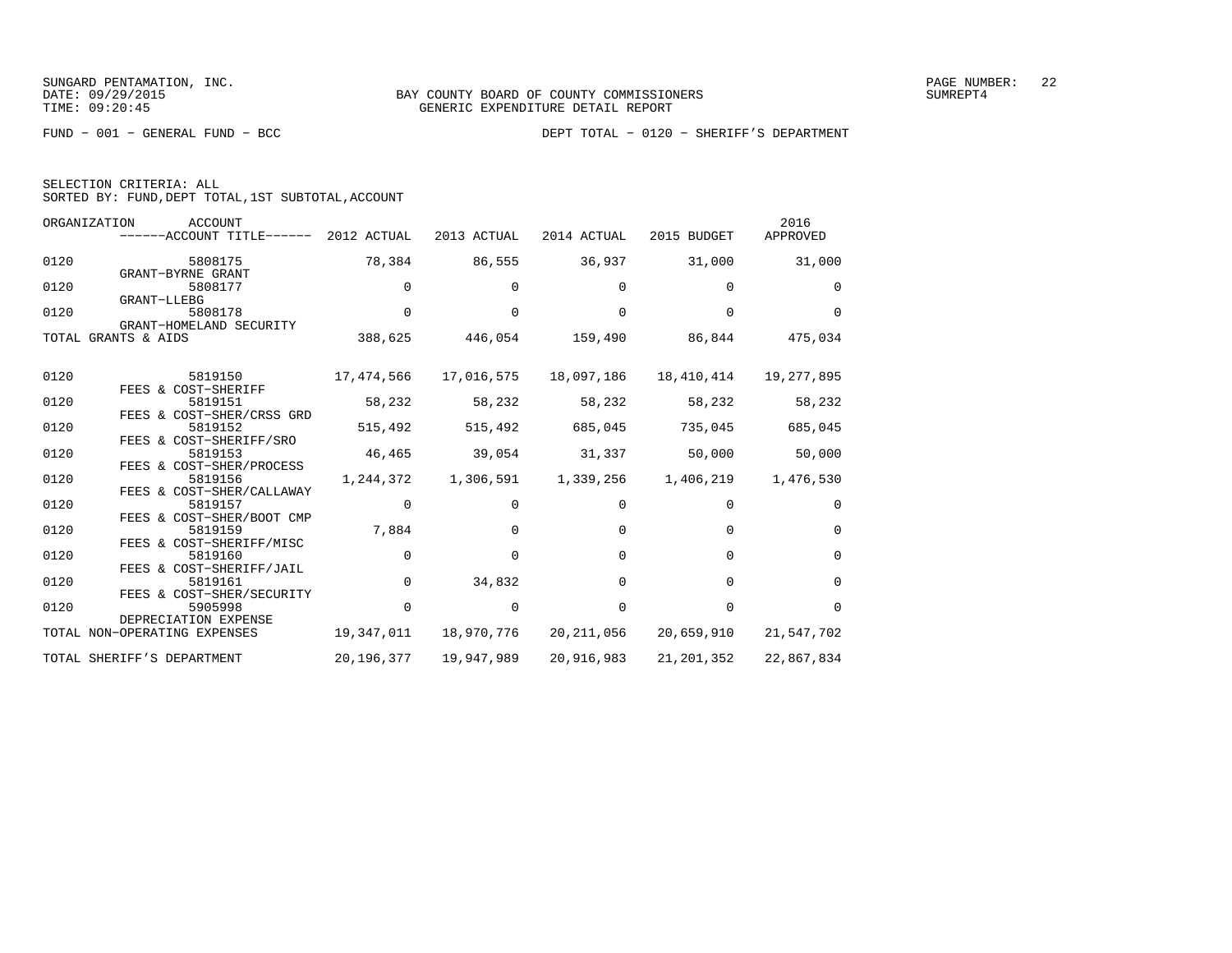FUND − 001 − GENERAL FUND − BCC DEPT TOTAL − 0121 − JAIL

| SELECTION CRITERIA: ALL |                                                    |
|-------------------------|----------------------------------------------------|
|                         | SORTED BY: FUND, DEPT TOTAL, 1ST SUBTOTAL, ACCOUNT |

| ORGANIZATION | <b>ACCOUNT</b><br>------ACCOUNT TITLE------               | 2012 ACTUAL | 2013 ACTUAL | 2014 ACTUAL | 2015 BUDGET | 2016<br>APPROVED |
|--------------|-----------------------------------------------------------|-------------|-------------|-------------|-------------|------------------|
| 0121         | 5303101                                                   | $\Omega$    | $\Omega$    | $\Omega$    | $\Omega$    | $\Omega$         |
| 0121         | PROFESSIONAL SERVICES<br>5304301                          | 597,725     | 557,146     | 641,475     | 630,000     | 875,000          |
| 0121         | UTILITY SERVICES<br>5304501                               | 177,564     | 187,595     | 142,738     | 156,302     | 224,307          |
| 0121         | INSURANCE & BONDS<br>5304604                              | 0           | 0           | 0           | $\Omega$    | 0                |
| 0121         | REPAIR/MAINT-BLD&GRD DEPT<br>5304605                      | 31,371      | 1,100,816   | 59,252      | 122,400     | 72,000           |
| 0121         | REPAIR/MAINT-BLDG & GRND<br>5304922                       | 25          | 25          | $\Omega$    | $\Omega$    | $\Omega$         |
| 0121         | FEES & COSTS-PERMITS<br>5304990<br>MISCELLANEOUS EXPENSES | $\mathbf 0$ | $\Omega$    | $\Omega$    | $\Omega$    | $\Omega$         |
|              | TOTAL OPERATING EXPENSES                                  | 806,686     | 1,845,582   | 843,465     | 908,702     | 1,171,307        |
| 0121         | 5606301                                                   | 0           | $\Omega$    | $\Omega$    | $\Omega$    | $\Omega$         |
| 0121         | IMPRV OTHER THAN BLDGS<br>5606401                         | $\mathbf 0$ | 10,680      | 0           | $\Omega$    | $\Omega$         |
| 0121         | EOUIPMENT<br>5606402                                      | $\Omega$    | $\Omega$    | 806         | $\Omega$    | $\Omega$         |
|              | EOUIP LESS THAN \$1000<br>TOTAL CAPITAL OUTLAY            | $\mathbf 0$ | 10,680      | 806         | $\Omega$    | $\Omega$         |
|              |                                                           |             |             |             |             |                  |
| 0121         | 5808175<br>GRANT-BYRNE GRANT                              | $\Omega$    | $\Omega$    | $\Omega$    | $\Omega$    | $\Omega$         |
|              | TOTAL GRANTS & AIDS                                       | $\Omega$    | $\Omega$    | $\Omega$    | $\Omega$    | $\Omega$         |
| 0121         | 5819160                                                   | 15,549,563  | 15,190,742  | 15,794,742  | 16,193,820  | 16,706,366       |
| 0121         | FEES & COST-SHERIFF/JAIL<br>5819163                       | 293,389     | 328,357     | 330,254     | 250,000     | 250,000          |
| 0121         | FEES & COST-INMATE WELFAR<br>5905998                      | $\mathbf 0$ | $\Omega$    | $\Omega$    | 0           | $\Omega$         |
|              | DEPRECIATION EXPENSE<br>TOTAL NON-OPERATING EXPENSES      | 15,842,952  | 15,519,099  | 16,124,996  | 16,443,820  | 16,956,366       |
| TOTAL JAIL   |                                                           | 16,649,638  | 17,375,361  | 16,969,267  | 17,352,522  | 18, 127, 673     |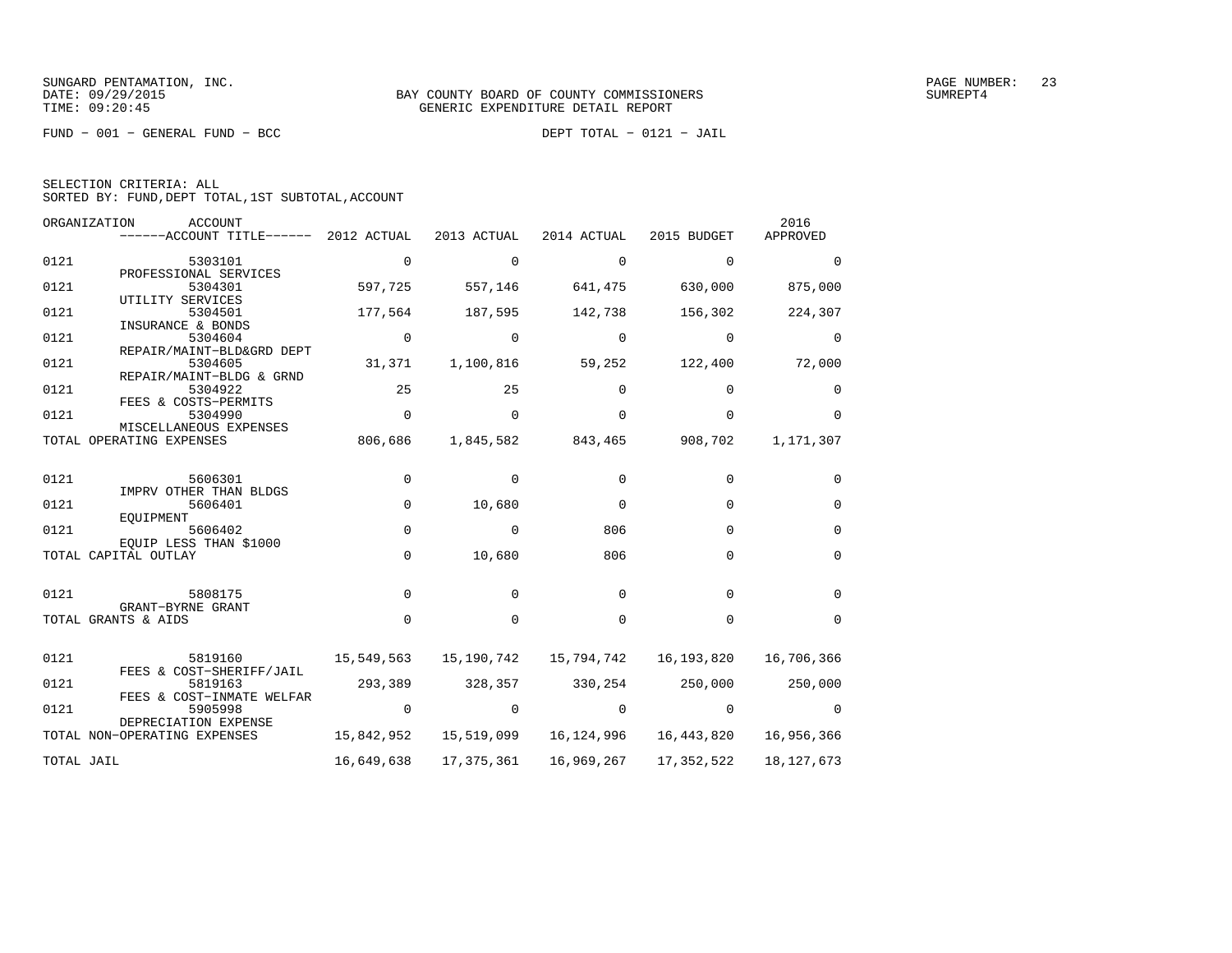FUND − 001 − GENERAL FUND − BCC DEPT TOTAL − 0123 − COUNTY ATTORNEY

SELECTION CRITERIA: ALL

SORTED BY: FUND,DEPT TOTAL,1ST SUBTOTAL,ACCOUNT

| ORGANIZATION | <b>ACCOUNT</b><br>------ACCOUNT TITLE------ 2012 ACTUAL      |             | 2013 ACTUAL | 2014 ACTUAL 2015 BUDGET |          | 2016<br>APPROVED |
|--------------|--------------------------------------------------------------|-------------|-------------|-------------------------|----------|------------------|
| 0123         | 5101200<br>SALARIES & WAGES-REGULAR                          | 397,774     | 416,949     | 422,131                 | 425,569  | 425,570          |
| 0123         | 5102100<br>FICA TAXES-MATCHING                               | 27,048      | 28,570      | 29,014                  | 32,556   | 32,556           |
| 0123         | 5102200<br>RETIREMENT CONTRIBUTIONS                          | 21,341      | 28,519      | 46,764                  | 52,419   | 52,548           |
| 0123         | 5102300<br>LIFE & HEALTH INSURANCE                           | 40,564      | 43,744      | 46,087                  | 45,479   | 66,488           |
| 0123         | 5102400<br>WORKERS COMP. PREMIUMS                            | 1,742       | 1,742       | 1,759                   | 1,805    | 1,804            |
|              | TOTAL PERSONAL SERVICES                                      | 488,470     | 519,525     | 545,754                 | 557,828  | 578,966          |
| 0123         | 5143105                                                      | $\mathbf 0$ | $\Omega$    | $\Omega$                | $\Omega$ | $\mathbf 0$      |
| 0123         | PROF SRV-OTHER ATTNY<br>5303107                              | 37          | $\Omega$    | $\Omega$                | $\Omega$ | $\Omega$         |
| 0123         | PROF SRV-SUBSTANCE TEST<br>5303110                           | 46          | $\Omega$    | $\Omega$                | $\Omega$ | $\Omega$         |
| 0123         | PROF SRV-BACKGROUND CHECK<br>5303401                         | 3,395       | 6,280       | 5,184                   | $\Omega$ | $\mathbf 0$      |
| 0123         | CONTRACTED SERVICES<br>5303410                               | $\Omega$    | $\Omega$    | $\Omega$                | $\Omega$ | $\Omega$         |
| 0123         | CONTR SRV-JANITORIAL<br>5303425                              | 1,544       | 1,612       | 1,560                   | 1,560    | $\mathbf 0$      |
| 0123         | CONTR SRV-ADMIN FEES<br>5303446                              | 1,743       | 2,031       | 2,576                   | 2,331    | 18,163           |
| 0123         | CONTR SRV-FACILITIES<br>5304001                              | 1,474       | 2,203       | 1,825                   | 4,000    | 4,000            |
| 0123         | TRAVEL/TRAINING NON-LOCAL<br>5304005                         | $\mathbf 0$ | $\Omega$    | $\Omega$                | $\Omega$ | $\Omega$         |
| 0123         | TRAVEL-LOCAL<br>5304101                                      | 1,967       | 1,715       | 1,646                   | 1,560    | 1,680            |
| 0123         | COMMUNICATIONS SERVICES<br>5304125<br>POSTAGE/TRANSP/FREIGHT | 101         | 54          | 122                     | 100      | 100              |
| 0123         | 5304301<br>UTILITY SERVICES                                  | 8,042       | 7,578       | 8,439                   | 8,399    | $\overline{0}$   |
| 0123         | 5304410<br>RENTALS/LEASES-EQUIPMENT                          | 2,977       | 3,495       | 3,264                   | 3,500    | 400              |
| 0123         | 5304501<br>INSURANCE & BONDS                                 | 6,905       | 6,905       | 6,320                   | 6,320    | 10,360           |
| 0123         | 5304605<br>REPAIR/MAINT-BLDG & GRND                          | 3,376       | 3,116       | 4,390                   | 5,775    | $\Omega$         |
| 0123         | 5304615<br>REPAIR/MAINT-EOUIPMENT                            | 38          | $\Omega$    | 151                     | $\Omega$ | $\Omega$         |
| 0123         | 5304701<br>PRINTING & BINDING                                | $\Omega$    | $\Omega$    | $\overline{0}$          | $\Omega$ | $\Omega$         |
| 0123         | 5304902<br>FEES & COSTS-PURCHASING                           | 495         | 1,267       | 536                     | 681      | 1,640            |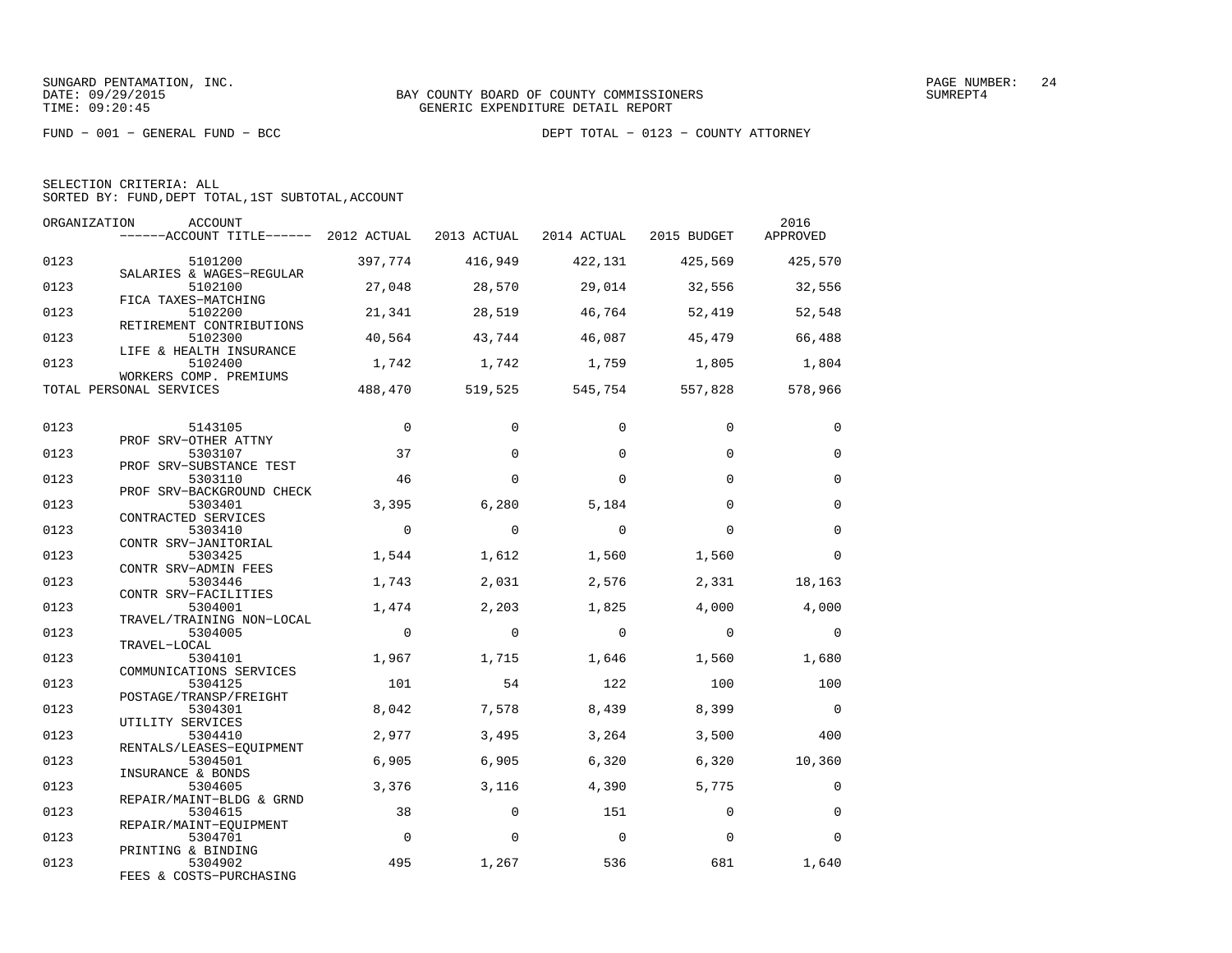FUND − 001 − GENERAL FUND − BCC DEPT TOTAL − 0123 − COUNTY ATTORNEY

| SELECTION CRITERIA: ALL |  |  |                                                    |  |
|-------------------------|--|--|----------------------------------------------------|--|
|                         |  |  | SORTED BY: FUND, DEPT TOTAL, 1ST SUBTOTAL, ACCOUNT |  |

| ORGANIZATION | <b>ACCOUNT</b><br>------ACCOUNT TITLE------                       | 2012 ACTUAL | 2013 ACTUAL | 2014 ACTUAL | 2015 BUDGET | 2016<br>APPROVED |
|--------------|-------------------------------------------------------------------|-------------|-------------|-------------|-------------|------------------|
| 0123         | 5304905                                                           | 285         | $\mathbf 0$ | 609         | 0           | 0                |
| 0123         | FEES&COSTS-LGL ADV/ADVERT<br>5304909<br>FEES & COSTS-COURT FILING | $\mathbf 0$ | $\Omega$    | 500         | $\Omega$    | $\Omega$         |
| 0123         | 5304990<br>MISCELLANEOUS EXPENSES                                 | 181         | 256         | 380         | 100         | 100              |
| 0123         | 5305101<br>OFFICE SUPPLIES                                        | 2,238       | 1,615       | 675         | 3,845       | 3,845            |
| 0123         | 5305201<br>OPERATING SUPPLIES                                     | 14          | $\Omega$    | 53          | $\Omega$    | 0                |
| 0123         | 5305202<br>OPER SUPPLIES-JANITORIAL                               | 92          | 128         | 41          | 250         | 250              |
| 0123         | 5305210<br>SAFETY GEAR & SUPPLIES                                 | $\mathbf 0$ | $\mathbf 0$ | $\Omega$    | $\Omega$    | $\mathbf 0$      |
| 0123         | 5305401<br>BOOKS/RESOURCE MATR/SUBSC                              | 1,075       | 762         | 2,425       | 8,399       | 6,537            |
| 0123         | 5305402<br>DUES & MEMBERSHIPS                                     | 1,365       | 1,690       | 1,811       | 1,470       | 1,910            |
| 0123         | 5305406<br>TRAINING & TUITION                                     | $\Omega$    | 0           | 583         | 1,000       | 1,500            |
|              | TOTAL OPERATING EXPENSES                                          | 37,389      | 40,707      | 43,090      | 49,290      | 50,485           |
| 0123         | 5606401<br>EOUIPMENT                                              | 8,074       | $\Omega$    | $\Omega$    | $\Omega$    | 0                |
| 0123         | 5606402<br>EOUIP LESS THAN \$1000                                 | 414         | 85          | $\Omega$    | 100         | 450              |
| 0123         | 5606450<br>COMPUTER SOFTWARE                                      | $\Omega$    | $\Omega$    | 289         | $\Omega$    | $\mathbf 0$      |
|              | TOTAL CAPITAL OUTLAY                                              | 8,488       | 85          | 289         | 100         | 450              |
| 0123         | 5905998<br>DEPRECIATION EXPENSE                                   | $\mathbf 0$ | $\mathbf 0$ | $\Omega$    | 0           | 0                |
| 0123         | 5909915<br>RESERVE FOR PAY ADJUSTMNT                              | $\mathbf 0$ | $\mathbf 0$ | $\mathbf 0$ | $\mathbf 0$ | $\mathbf 0$      |
|              | TOTAL NON-OPERATING EXPENSES                                      | $\Omega$    | $\Omega$    | $\Omega$    | $\Omega$    | $\Omega$         |
|              | TOTAL COUNTY ATTORNEY                                             | 534,347     | 560,317     | 589,133     | 607,218     | 629,901          |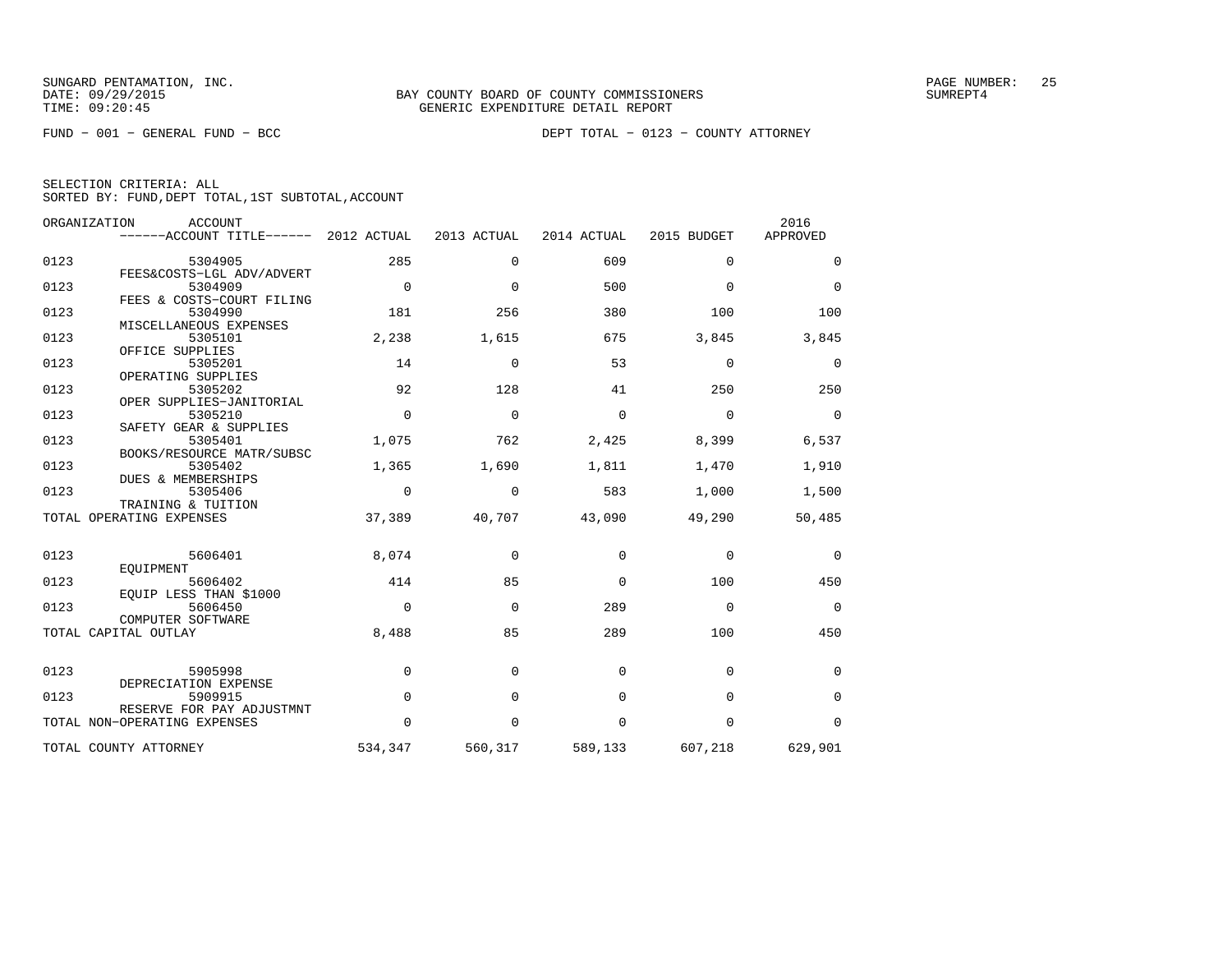|  | SELECTION CRITERIA: ALL                            |  |  |
|--|----------------------------------------------------|--|--|
|  | SORTED BY: FUND, DEPT TOTAL, 1ST SUBTOTAL, ACCOUNT |  |  |

| ORGANIZATION | ACCOUNT                                                                   |                |                |                |                                         | 2016                     |
|--------------|---------------------------------------------------------------------------|----------------|----------------|----------------|-----------------------------------------|--------------------------|
|              | $---$ ACCOUNT TITLE------ 2012 ACTUAL 2013 ACTUAL 2014 ACTUAL 2015 BUDGET |                |                |                |                                         | APPROVED                 |
|              |                                                                           |                |                |                |                                         |                          |
| 0125         | 5101200<br>SALARIES & WAGES-REGULAR                                       | 583,333        |                |                | 505,442 562,802 564,771 557,942         |                          |
| 0125         | 5101205                                                                   | $\Omega$       | 1,430          | 1,033          | $\Omega$                                | $\Omega$                 |
|              | SALARIES & WAGES-DISASTER                                                 |                |                |                |                                         |                          |
| 0125         | 5101400                                                                   | $\Omega$       | $\overline{0}$ | $\bigcirc$     | $\Omega$                                | $\Omega$                 |
|              | SALARIES & WAGES-OVERTIME                                                 |                |                |                |                                         |                          |
| 0125         | 5102100                                                                   | 39,000         | 34,636         | 39,117         | 43,205                                  | 42,683                   |
|              | FICA TAXES-MATCHING                                                       |                |                |                |                                         |                          |
| 0125         | 5102200                                                                   | 33,939         | 37,760         | 65,146         | 69,168                                  | 82,202                   |
|              | RETIREMENT CONTRIBUTIONS                                                  |                |                |                |                                         |                          |
| 0125         | 5102300                                                                   | 33,648         | 32,025         | 39,661         | 62,218                                  | 53,528                   |
|              | LIFE & HEALTH INSURANCE                                                   |                |                |                |                                         |                          |
| 0125         | 5102400                                                                   | 2,484          | 1,938          |                | 2,379 2,403 2,373                       |                          |
|              | WORKERS COMP. PREMIUMS                                                    |                |                |                |                                         |                          |
| 0125         | 5102500                                                                   |                | $3,739$ 0      | $\overline{0}$ | 6,600                                   | $\overline{0}$           |
|              | UNEMPLOYMENT COMPENSATION                                                 |                |                |                |                                         |                          |
|              | TOTAL PERSONAL SERVICES                                                   |                |                |                | 696,144 613,230 710,138 748,365 738,728 |                          |
|              |                                                                           |                |                |                |                                         |                          |
| 0125         | 5143105                                                                   | $\mathbf{0}$   | 20,868         | $\Omega$       | $\mathbf 0$                             | 0                        |
|              | PROF SRV-OTHER ATTNY                                                      |                |                |                |                                         |                          |
| 0125         | 5143110                                                                   | $\Omega$       | $\Omega$       | $\Omega$       | $\Omega$                                | $\Omega$                 |
|              | PROF SRV-LITIGATION                                                       |                |                |                |                                         |                          |
| 0125         | 5303107                                                                   | 37             | 74             | $\Omega$       | $\Omega$                                | $\mathbf 0$              |
|              | PROF SRV-SUBSTANCE TEST                                                   |                |                |                |                                         |                          |
| 0125         | 5303110                                                                   | 33             | 145            | 15             | $\Omega$                                | $\Omega$                 |
|              | PROF SRV-BACKGROUND CHECK                                                 |                |                |                |                                         |                          |
| 0125         | 5303401                                                                   | 147            | 977            | 793            | $\Omega$                                | 5,000                    |
|              | CONTRACTED SERVICES                                                       |                |                |                |                                         |                          |
| 0125         | 5303410                                                                   | $\mathbf 0$    | $\Omega$       | $\Omega$       | $\Omega$                                | $\mathbf 0$              |
|              | CONTR SRV-JANITORIAL                                                      |                |                |                |                                         |                          |
| 0125         | 5303425                                                                   | 1,544          | 1,612          | 1,560          | 1,560                                   | $\Omega$                 |
| 0125         | CONTR SRV-ADMIN FEES                                                      | 5,780          |                |                |                                         |                          |
|              | 5303446<br>CONTR SRV-FACILITIES                                           |                | 9,856          | 16,019         | 18,810                                  | 55,916                   |
| 0125         | 5304001                                                                   | 2,539          | 3,983          | 203            | 5,000                                   | 2,000                    |
|              | TRAVEL/TRAINING NON-LOCAL                                                 |                |                |                |                                         |                          |
| 0125         | 5304005                                                                   | 546            | $\Omega$       | 681            | 500                                     | 500                      |
|              | TRAVEL-LOCAL                                                              |                |                |                |                                         |                          |
| 0125         | 5304050                                                                   | $\overline{0}$ | $\Omega$       | $\overline{0}$ | $\overline{0}$                          | $\overline{\phantom{0}}$ |
|              | MOVING EXPENSE                                                            |                |                |                |                                         |                          |
| 0125         | 5304101                                                                   | 3,115          | 2,796          | 3,517          | 2,760                                   | 4,080                    |
|              | COMMUNICATIONS SERVICES                                                   |                |                |                |                                         |                          |
| 0125         | 5304125                                                                   | 182            | 372            | 252            | 200                                     | 200                      |
|              | POSTAGE/TRANSP/FREIGHT                                                    |                |                |                |                                         |                          |
| 0125         | 5304301                                                                   | 19,283         | 18,171         | 20,236         | 20,171                                  | $\overline{0}$           |
|              | UTILITY SERVICES                                                          |                |                |                |                                         |                          |
| 0125         | 5304405                                                                   | $\mathbf 0$    | $\mathbf 0$    | $\mathbf 0$    | $\mathbf 0$                             | $\mathbf 0$              |
|              | RENTALS/LEASES-BUILDINGS                                                  |                |                |                |                                         |                          |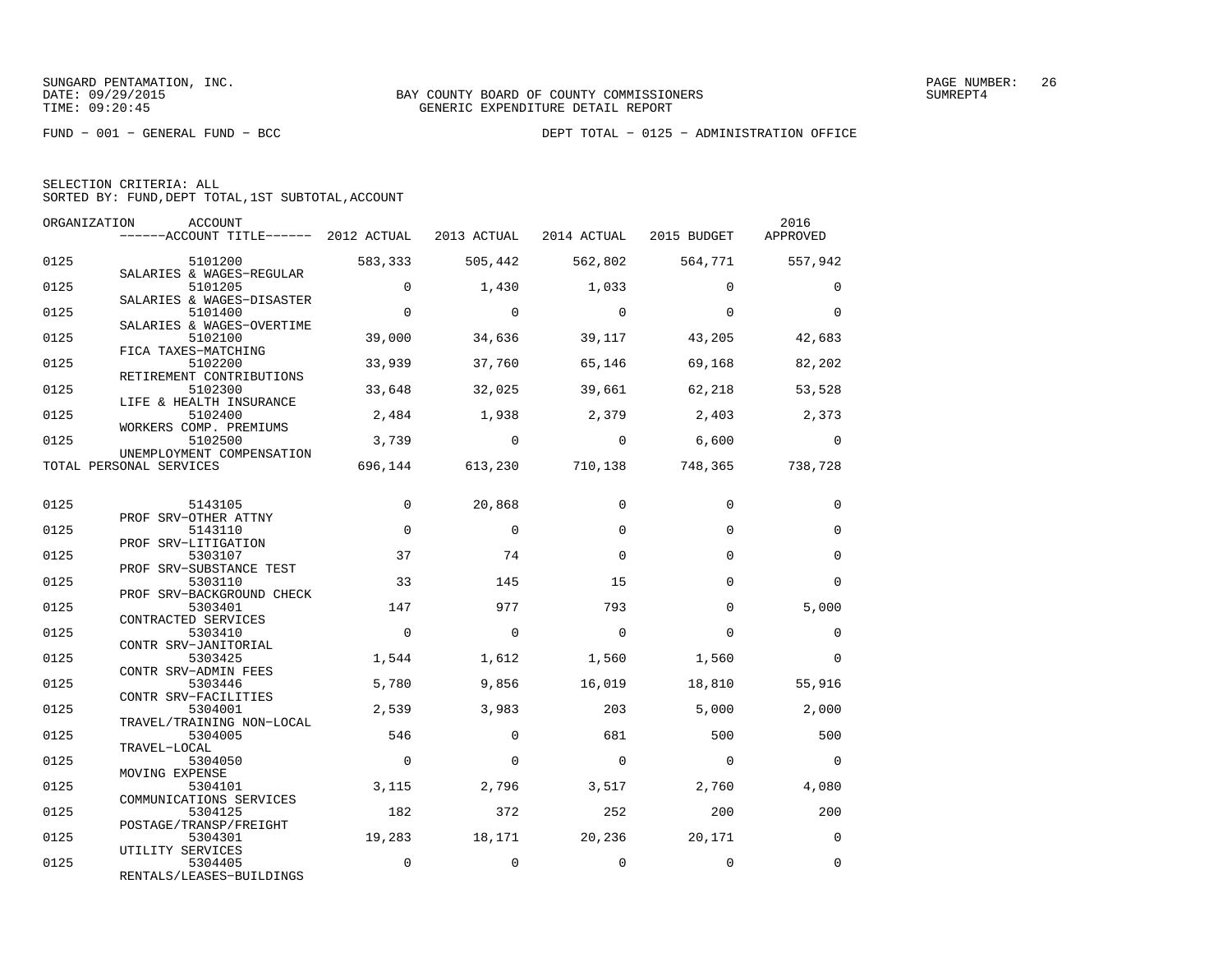FUND − 001 − GENERAL FUND − BCC DEPT TOTAL − 0125 − ADMINISTRATION OFFICE

| SELECTION CRITERIA: ALL |  |  |                                                    |  |
|-------------------------|--|--|----------------------------------------------------|--|
|                         |  |  | SORTED BY: FUND, DEPT TOTAL, 1ST SUBTOTAL, ACCOUNT |  |

| ORGANIZATION | ACCOUNT<br>------ACCOUNT TITLE------ 2012 ACTUAL                |                         | 2013 ACTUAL     | 2014 ACTUAL     | 2015 BUDGET     | 2016<br>APPROVED        |
|--------------|-----------------------------------------------------------------|-------------------------|-----------------|-----------------|-----------------|-------------------------|
| 0125         | 5304410                                                         | 2,976                   | 2,132           | 3,533           | 7,018           | 9,500                   |
| 0125         | RENTALS/LEASES-EQUIPMENT<br>5304501                             | 5,178                   | 5,178           | 4,739           | 4,739           | 14,628                  |
| 0125         | INSURANCE & BONDS<br>5304605                                    | 8,402                   | 7,627           | 11,284          | 13,860          | $\mathbf 0$             |
| 0125         | REPAIR/MAINT-BLDG & GRND<br>5304611<br>REPAIR/MAINT-FLEET MAINT | $\overline{0}$          | $\Omega$        | $\Omega$        | $\Omega$        | $\mathbf 0$             |
| 0125         | 5304615<br>REPAIR/MAINT-EQUIPMENT                               | 38                      | $\mathbf 0$     | $\mathbf 0$     | $\mathbf 0$     | $\mathbf 0$             |
| 0125         | 5304701<br>PRINTING & BINDING                                   | 98                      | 129             | 50              | 600             | 200                     |
| 0125         | 5304902<br>FEES & COSTS-PURCHASING                              | 594                     | 1,158           | 804             | 1,022           | 2,049                   |
| 0125         | 5304905<br>FEES&COSTS-LGL ADV/ADVERT                            | 71                      | $\mathbf 0$     | $\mathbf 0$     | $\mathbf 0$     | $\mathbf 0$             |
| 0125         | 5304990<br>MISCELLANEOUS EXPENSES                               | 5,181                   | 394             | 483             | 1,000           | 1,000                   |
| 0125         | 5305101<br>OFFICE SUPPLIES                                      | 2,436                   | 1,144           | 907             | 2,500           | 1,500                   |
| 0125         | 5305201<br>OPERATING SUPPLIES                                   | 14                      | 5,800           | 558             | 750             | 750                     |
| 0125         | 5305202<br>OPER SUPPLIES-JANITORIAL                             | 92                      | 127<br>$\Omega$ | 171<br>$\Omega$ | 500             | 500                     |
| 0125<br>0125 | 5305205<br>GAS, OIL & LUBRICANTS<br>5305210                     | $\mathbf 0$<br>$\Omega$ | $\Omega$        | $\Omega$        | 100<br>$\Omega$ | $\mathbf 0$<br>$\Omega$ |
| 0125         | SAFETY GEAR & SUPPLIES<br>5305401                               | 90                      | 89              | $\Omega$        | 100             | 100                     |
| 0125         | BOOKS/RESOURCE MATR/SUBSC<br>5305402                            | 1,368                   | 1,055           | 688             | 2,800           | 2,000                   |
| 0125         | DUES & MEMBERSHIPS<br>5305406                                   | 16,749                  | $\mathbf 0$     | 5,688           | 13,000          | 10,000                  |
|              | TRAINING & TUITION<br>TOTAL OPERATING EXPENSES                  | 76,492                  | 83,686          | 72,181          | 96,990          | 109,923                 |
|              |                                                                 |                         |                 |                 |                 |                         |
| 0125         | 5606401<br>EOUIPMENT                                            | $\mathbf 0$             | $\mathbf 0$     | $\mathbf 0$     | $\mathbf 0$     | $\mathbf 0$             |
| 0125         | 5606402<br>EQUIP LESS THAN \$1000                               | $\mathbf 0$             | 1,998           | 0               | 500             | $\mathbf 0$             |
| 0125         | 5606450<br>COMPUTER SOFTWARE                                    | $\Omega$                | 595             | $\Omega$        | $\Omega$        | $\mathbf 0$             |
|              | TOTAL CAPITAL OUTLAY                                            | $\mathbf 0$             | 2,593           | $\mathbf 0$     | 500             | $\mathbf 0$             |
| 0125         | 5905998<br>DEPRECIATION EXPENSE                                 | $\mathbf 0$             | $\mathbf 0$     | $\Omega$        | $\mathbf 0$     | $\mathbf 0$             |
| 0125         | 5909915<br>RESERVE FOR PAY ADJUSTMNT                            | $\Omega$                | $\Omega$        | $\Omega$        | $\Omega$        | $\Omega$                |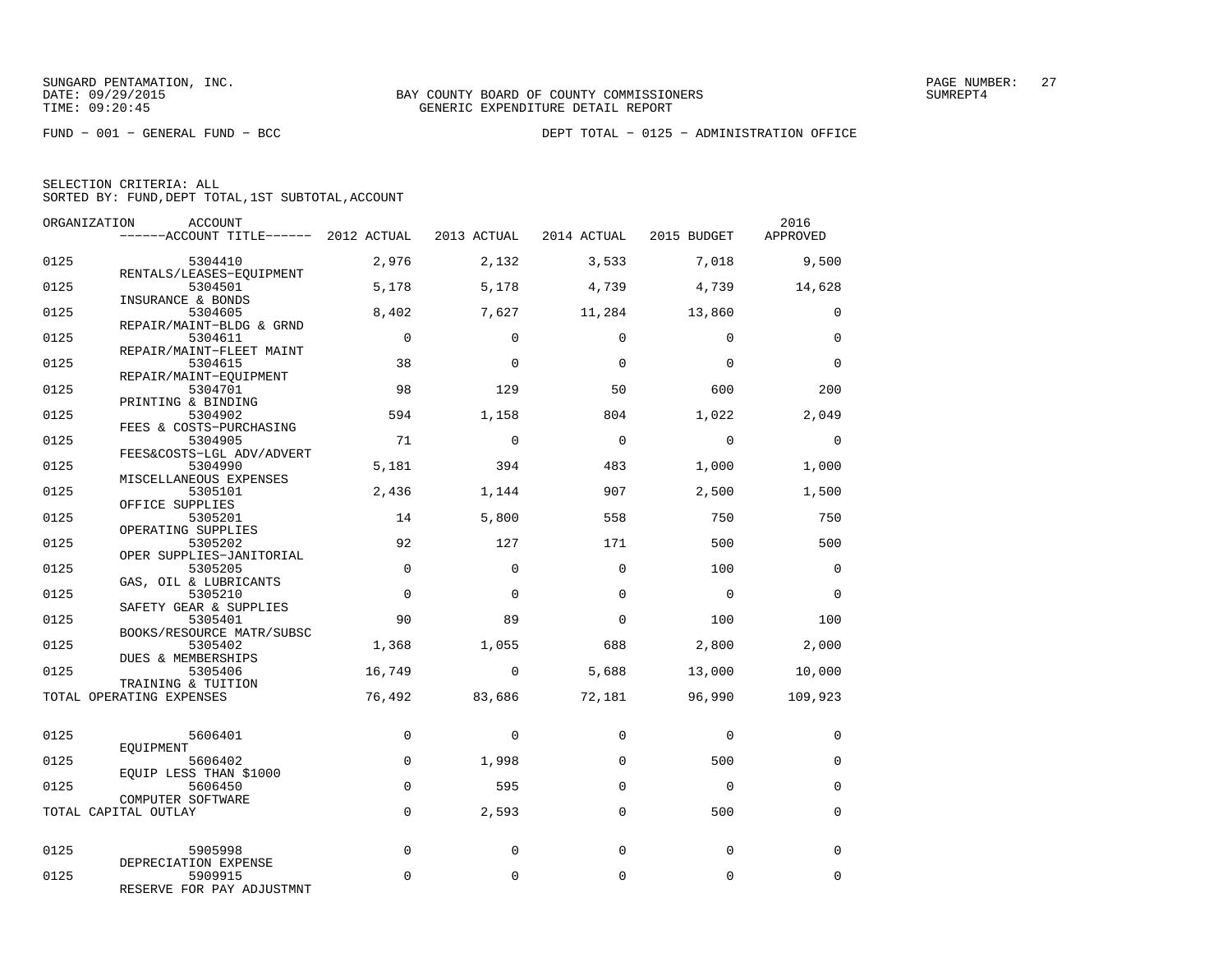FUND − 001 − GENERAL FUND − BCC DEPT TOTAL − 0125 − ADMINISTRATION OFFICE

| ORGANIZATION<br>ACCOUNT<br>------ACCOUNT TITLE------ 2012 ACTUAL |         | 2013 ACTUAL | 2014 ACTUAL | 2015 BUDGET | 2016<br>APPROVED |
|------------------------------------------------------------------|---------|-------------|-------------|-------------|------------------|
| TOTAL NON-OPERATING EXPENSES                                     |         |             |             |             |                  |
| TOTAL ADMINISTRATION OFFICE                                      | 772,636 | 699.510     | 782,319     | 845.855     | 848,651          |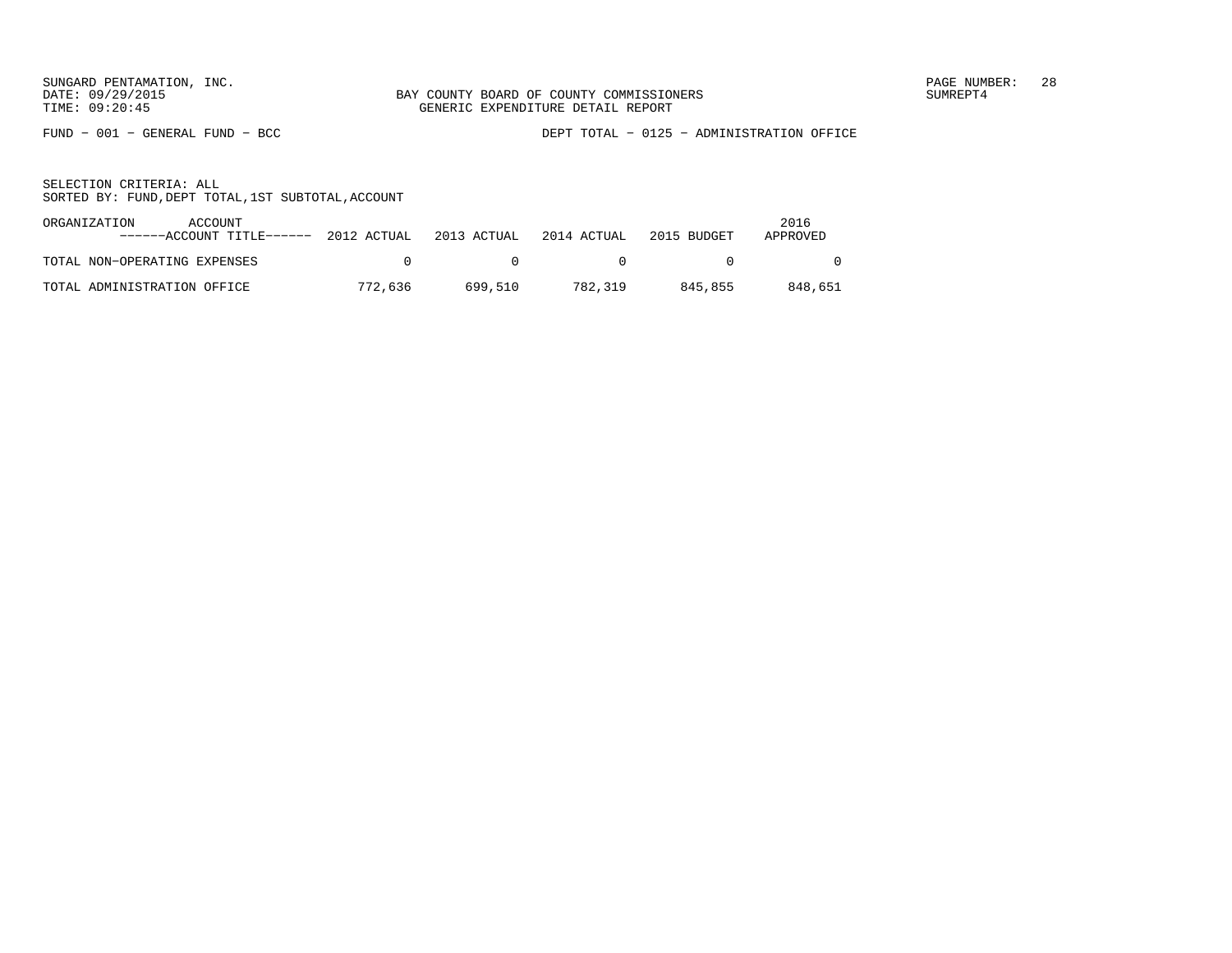FUND − 001 − GENERAL FUND − BCC DEPT TOTAL − 0126 − PUBLIC INFORMATION OFFICE

|      | ORGANIZATION<br>ACCOUNT<br>------ACCOUNT TITLE------  | 2012 ACTUAL | 2013 ACTUAL | 2014 ACTUAL | 2015 BUDGET | 2016<br>APPROVED |
|------|-------------------------------------------------------|-------------|-------------|-------------|-------------|------------------|
| 0126 | 5303110                                               |             |             |             |             |                  |
|      | PROF SRV-BACKGROUND CHECK<br>TOTAL OPERATING EXPENSES |             |             |             |             |                  |
|      | TOTAL PUBLIC INFORMATION OFFICE                       |             |             |             |             |                  |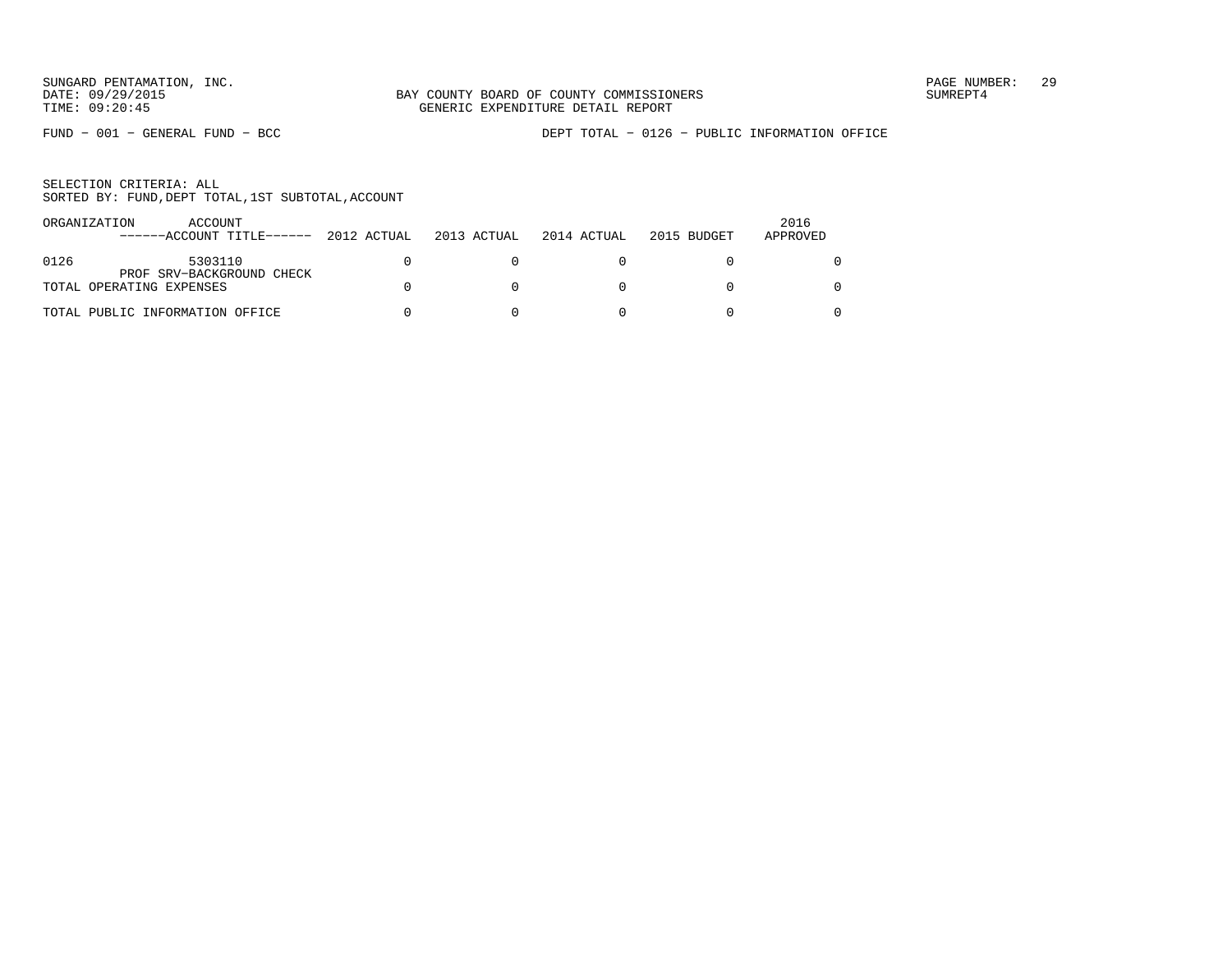FUND − 001 − GENERAL FUND − BCC DEPT TOTAL − 0127 − HUMAN RESOURCES

|  | SELECTION CRITERIA: ALL |                                                    |  |
|--|-------------------------|----------------------------------------------------|--|
|  |                         | SORTED BY: FUND, DEPT TOTAL, 1ST SUBTOTAL, ACCOUNT |  |

| ORGANIZATION | ACCOUNT<br>------ACCOUNT TITLE------ 2012 ACTUAL |                |                |                | 2013 ACTUAL 2014 ACTUAL 2015 BUDGET APPROVED | 2016            |
|--------------|--------------------------------------------------|----------------|----------------|----------------|----------------------------------------------|-----------------|
|              |                                                  |                |                |                |                                              |                 |
| 0127         | 5101200                                          | 249,027        | 244,208        | 291,831        |                                              | 309,540 323,378 |
|              | SALARIES & WAGES-REGULAR                         |                |                |                |                                              |                 |
| 0127         | 5101400<br>SALARIES & WAGES-OVERTIME             | 53             | $\overline{a}$ | 219            | 500                                          | 500             |
| 0127         | 5102100                                          | 17,426         | 17,437         | 20,772         | 23,718                                       | 24,777          |
|              | FICA TAXES-MATCHING                              |                |                |                |                                              |                 |
| 0127         | 5102200                                          | 12,161         | 14,052         | 20,064         | 23,421                                       | 24,101          |
|              | RETIREMENT CONTRIBUTIONS                         |                |                |                |                                              |                 |
| 0127         | 5102300<br>LIFE & HEALTH INSURANCE               | 25,267         | 21,742         | 32,221         | 44,628                                       | 56,631          |
| 0127         | 5102400                                          | 1,087          | 1,025          | 1,075          | 1,332                                        | 1,391           |
|              | WORKERS COMP. PREMIUMS                           |                |                |                |                                              |                 |
| 0127         | 5102500                                          | $\overline{0}$ | $\overline{0}$ | $\overline{0}$ | $\overline{0}$                               | $\bigcirc$      |
|              | UNEMPLOYMENT COMPENSATION                        |                |                |                |                                              |                 |
|              | TOTAL PERSONAL SERVICES                          |                |                |                | 305,021 298,463 366,183 403,139 430,778      |                 |
|              |                                                  |                |                |                |                                              |                 |
| 0127         | 5143103                                          | $\mathbf 0$    | $\mathbf 0$    | $\Omega$       | $\Omega$                                     | $\mathbf 0$     |
|              | PROF SRV-LABOR ATTNY                             |                |                |                |                                              |                 |
| 0127         | 5303107                                          | $\mathbf 0$    | $\Omega$       | 37             | $\Omega$                                     | $\mathbf 0$     |
|              | PROF SRV-SUBSTANCE TEST                          |                |                |                |                                              |                 |
| 0127         | 5303110                                          | $\Omega$       | 18             | 46             | $\Omega$                                     | $\Omega$        |
| 0127         | PROF SRV-BACKGROUND CHECK<br>5303401             | 10,819         | 26,731         | 18,143         | 900                                          | 57,671          |
|              | CONTRACTED SERVICES                              |                |                |                |                                              |                 |
| 0127         | 5303410                                          | $\overline{0}$ | $\bigcirc$     | $\Omega$       | $\Omega$                                     | $\Omega$        |
|              | CONTR SRV-JANITORIAL                             |                |                |                |                                              |                 |
| 0127         | 5303425                                          | 1,544          | 1,612          | 1,560          | 1,560                                        | $\overline{0}$  |
|              | CONTR SRV-ADMIN FEES                             |                |                |                |                                              |                 |
| 0127         | 5303446                                          | 11,651         | 5,360          | 6,714          | 5,579                                        | 23,985          |
| 0127         | CONTR SRV-FACILITIES<br>5304001                  | 757            | 419            | 1,112          | 3,400                                        | 3,200           |
|              | TRAVEL/TRAINING NON-LOCAL                        |                |                |                |                                              |                 |
| 0127         | 5304005                                          | 202            | 15             | $\Omega$       | 108                                          | 100             |
|              | TRAVEL-LOCAL                                     |                |                |                |                                              |                 |
| 0127         | 5304101                                          | 1,310          | 1,065          | 1,058          | 900                                          | 1,020           |
|              | COMMUNICATIONS SERVICES                          |                |                |                |                                              |                 |
| 0127         | 5304125<br>POSTAGE/TRANSP/FREIGHT                | 366            | 352            | 371            | 251                                          | 500             |
| 0127         | 5304301                                          | 9.125          | 8,529          | 9,499          | 9,485                                        | $\Omega$        |
|              | UTILITY SERVICES                                 |                |                |                |                                              |                 |
| 0127         | 5304405                                          | $\overline{0}$ | $\overline{0}$ | $\overline{0}$ | $\overline{0}$                               | $\Omega$        |
|              | RENTALS/LEASES-BUILDINGS                         |                |                |                |                                              |                 |
| 0127         | 5304410                                          | 1,767          | 2,510          | 2,796          | 4,454                                        | 7,315           |
|              | RENTALS/LEASES-EOUIPMENT                         |                |                |                |                                              |                 |
| 0127         | 5304501                                          | 2,805          | 2,805          | 2,567          | 2,567                                        | 13,521          |
| 0127         | INSURANCE & BONDS<br>5304605                     | 4,343          | 3,538          | 5,493          | 6,512                                        | $\overline{0}$  |
|              | REPAIR/MAINT-BLDG & GRND                         |                |                |                |                                              |                 |
|              |                                                  |                |                |                |                                              |                 |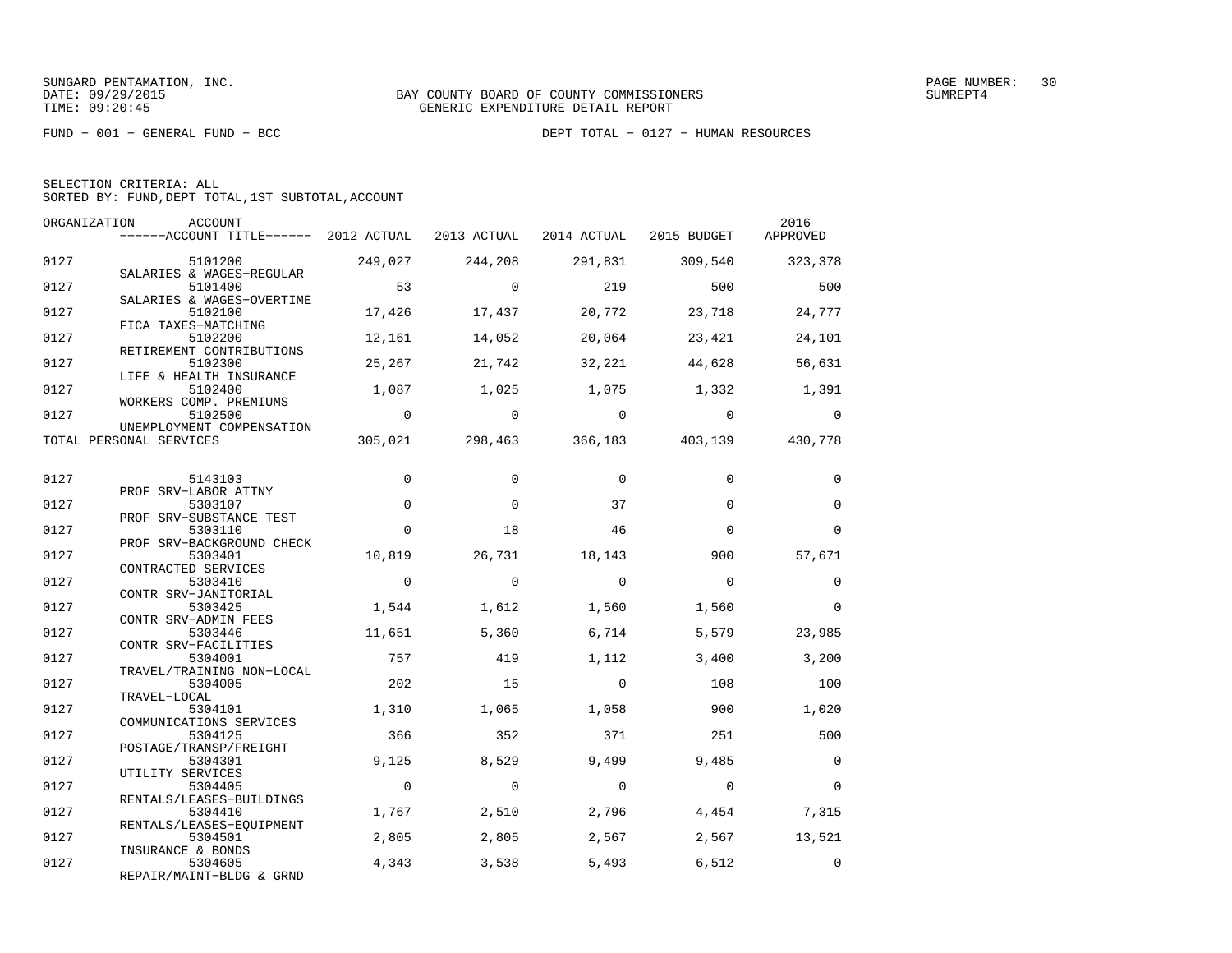FUND − 001 − GENERAL FUND − BCC DEPT TOTAL − 0127 − HUMAN RESOURCES

| SELECTION CRITERIA: ALL |  |  |                                                    |  |
|-------------------------|--|--|----------------------------------------------------|--|
|                         |  |  | SORTED BY: FUND, DEPT TOTAL, 1ST SUBTOTAL, ACCOUNT |  |

| ORGANIZATION | <b>ACCOUNT</b><br>------ACCOUNT TITLE------               | 2012 ACTUAL | 2013 ACTUAL | 2014 ACTUAL | 2015 BUDGET | 2016<br>APPROVED |
|--------------|-----------------------------------------------------------|-------------|-------------|-------------|-------------|------------------|
| 0127         | 5304615                                                   | 28          | $\Omega$    | $\Omega$    | $\Omega$    | $\Omega$         |
| 0127         | REPAIR/MAINT-EQUIPMENT<br>5304701                         | $\Omega$    | $\Omega$    | $\Omega$    | 200         | 2,700            |
|              | PRINTING & BINDING                                        |             |             |             |             |                  |
| 0127         | 5304902<br>FEES & COSTS-PURCHASING                        | 445         | 1,372       | 536         | 1,022       | 2,049            |
| 0127         | 5304905<br>FEES&COSTS-LGL ADV/ADVERT                      | $\Omega$    | $\Omega$    | $\Omega$    | $\Omega$    | $\Omega$         |
| 0127         | 5304990                                                   | 112         | $\Omega$    | $\Omega$    | $\Omega$    | $\Omega$         |
| 0127         | MISCELLANEOUS EXPENSES<br>5305101                         | 1,878       | 3,157       | 3,252       | 3,450       | 3,200            |
| 0127         | OFFICE SUPPLIES<br>5305201                                | 0           | $\Omega$    | 33          | $\Omega$    | 0                |
|              | OPERATING SUPPLIES                                        |             |             |             |             |                  |
| 0127         | 5305202<br>OPER SUPPLIES-JANITORIAL                       | $\Omega$    | $\Omega$    | $\Omega$    | $\Omega$    | $\Omega$         |
| 0127         | 5305224<br>EMPLOYEE DEVELOPMENT                           | 22,154      | 14,290      | 28,243      | 34,920      | 41,600           |
| 0127         | 5305401                                                   | 19          | 397         | 684         | 492         | 500              |
| 0127         | BOOKS/RESOURCE MATR/SUBSC<br>5305402                      | 602         | 325         | 275         | 280         | 270              |
| 0127         | <b>DUES &amp; MEMBERSHIPS</b><br>5305406                  | 327         | 179         | 188         | 500         | 780              |
|              | TRAINING & TUITION                                        |             |             |             |             |                  |
|              | TOTAL OPERATING EXPENSES                                  | 70,254      | 72,675      | 82,607      | 76,580      | 158,411          |
| 0127         | 5606401                                                   | 1,878       | 5,952       | 1,730       | $\Omega$    | $\Omega$         |
| 0127         | EOUIPMENT<br>5606402                                      | 100         | 65          | 344         | $\Omega$    | $\Omega$         |
| 0127         | EQUIP LESS THAN \$1000<br>5606450                         | $\Omega$    | 644         | 13,949      | 21,250      | 21,120           |
|              | COMPUTER SOFTWARE<br>TOTAL CAPITAL OUTLAY                 | 1,978       | 6,661       | 16,023      | 21,250      | 21,120           |
|              |                                                           |             |             |             |             |                  |
| 0127         | 5905998                                                   | $\mathbf 0$ | $\mathbf 0$ | $\mathbf 0$ | $\mathbf 0$ | 0                |
| 0127         | DEPRECIATION EXPENSE<br>5909915                           | $\mathbf 0$ | $\Omega$    | $\Omega$    | $\Omega$    | $\Omega$         |
|              | RESERVE FOR PAY ADJUSTMNT<br>TOTAL NON-OPERATING EXPENSES | $\Omega$    | $\Omega$    | $\Omega$    | $\Omega$    | $\Omega$         |
|              | TOTAL HUMAN RESOURCES                                     | 377,252     | 377,799     | 464,813     | 500,969     | 610,309          |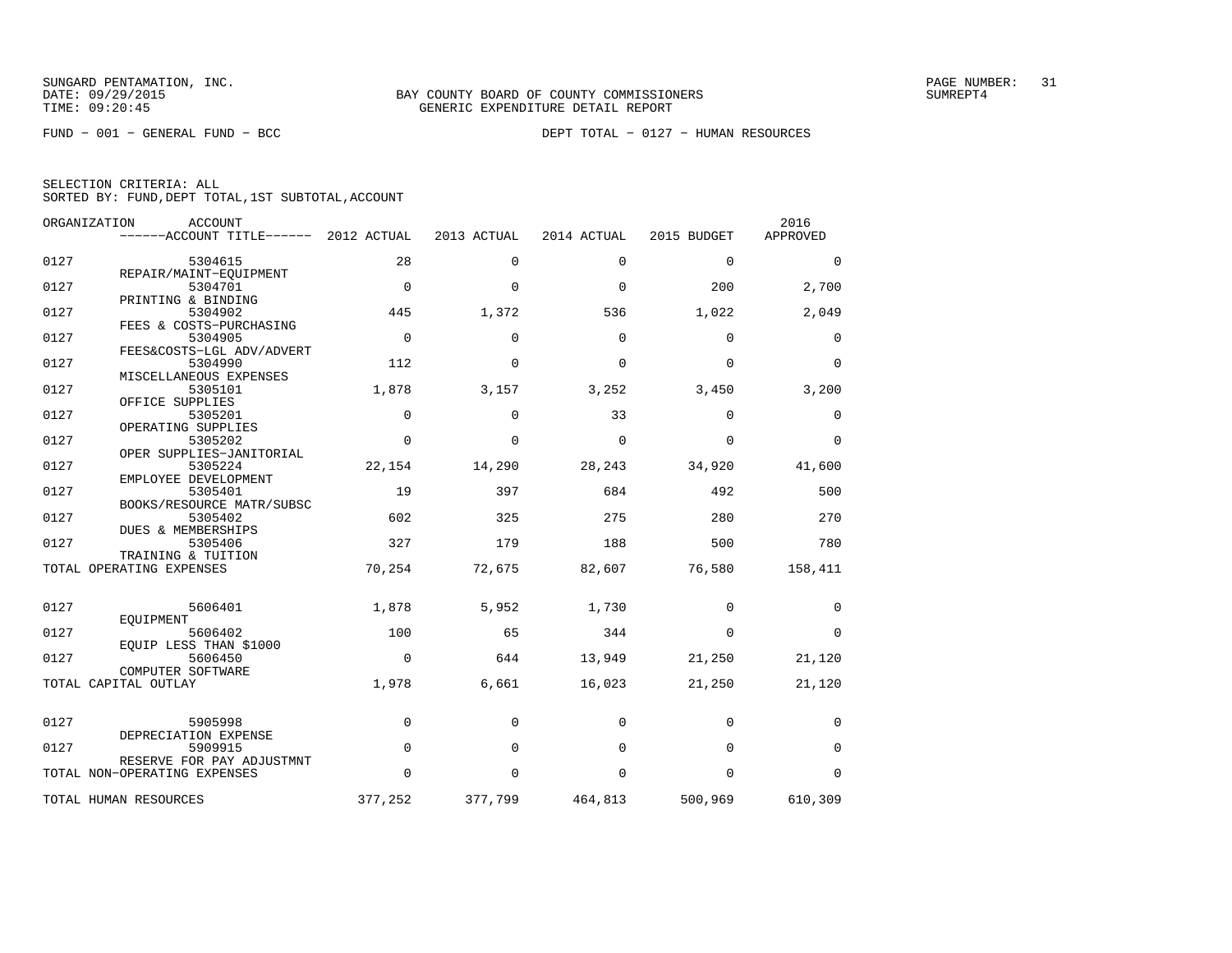|  | SELECTION CRITERIA: ALL |  |                                                    |  |
|--|-------------------------|--|----------------------------------------------------|--|
|  |                         |  | SORTED BY: FUND, DEPT TOTAL, 1ST SUBTOTAL, ACCOUNT |  |

| ORGANIZATION | ACCOUNT<br>------ACCOUNT TITLE------ 2012 ACTUAL            |                | 2013 ACTUAL       | 2014 ACTUAL    | 2015 BUDGET       | 2016<br>APPROVED  |
|--------------|-------------------------------------------------------------|----------------|-------------------|----------------|-------------------|-------------------|
| 0130         | 5101200                                                     | 168,422        | 168,241           | 172,210        | 172,621           | 172,621           |
| 0130         | SALARIES & WAGES-REGULAR<br>5101400                         | 42             | $\Omega$          | 22             | 100               | $\Omega$          |
| 0130         | SALARIES & WAGES-OVERTIME<br>5102100<br>FICA TAXES-MATCHING | 11,947         | 12,049            | 12,615         | 13,214            | 13,206            |
| 0130         | 5102200<br>RETIREMENT CONTRIBUTIONS                         | 9,564          | 12,793            | 23,988         | 25,949            | 26,121            |
| 0130         | 5102300<br>LIFE & HEALTH INSURANCE                          | 26,127         | 24,486            | 17,465         | 18,940            | 22,927            |
| 0130         | 5102400<br>WORKERS COMP. PREMIUMS                           | 722            | 722               | 734            | 743               | 742               |
| 0130         | 5102500<br>UNEMPLOYMENT COMPENSATION                        | 994            | $\mathbf 0$       | $\Omega$       | $\Omega$          | $\Omega$          |
|              | TOTAL PERSONAL SERVICES                                     | 217,818        | 218,293           | 227,036        | 231,567           | 235,617           |
| 0130         | 5303106<br>PROF SRV-PHYSICLS/MEDICAL                        | $\mathbf 0$    | $\Omega$          | $\Omega$       | $\Omega$          | $\Omega$          |
| 0130         | 5303107<br>PROF SRV-SUBSTANCE TEST                          | $\mathbf 0$    | $\Omega$          | 74             | $\Omega$          | $\Omega$          |
| 0130         | 5303110<br>PROF SRV-BACKGROUND CHECK                        | $\mathbf 0$    | $\Omega$          | 71             | $\Omega$          | $\mathbf 0$       |
| 0130         | 5303401<br>CONTRACTED SERVICES                              | $\mathbf 0$    | $\Omega$          | 22,250         | $\Omega$          | $\mathbf 0$       |
| 0130         | 5303410<br>CONTR SRV-JANITORIAL                             | $\mathbf 0$    | $\mathbf 0$       | $\mathbf 0$    | $\Omega$          | $\mathbf 0$       |
| 0130         | 5303425<br>CONTR SRV-ADMIN FEES                             | 1,544          | 1,612             | 1,560          | 1,560             | $\mathbf 0$       |
| 0130         | 5303446<br>CONTR SRV-FACILITIES                             | 3,027          | 3,037             | 2,108          | 1,088             | 11,902            |
| 0130         | 5304001<br>TRAVEL/TRAINING NON-LOCAL                        | 30             | 40                | $\Omega$       | $\Omega$          | $\Omega$          |
| 0130         | 5304101<br>COMMUNICATIONS SERVICES                          | 233            | 158               | 144            | 240               | 240               |
| 0130         | 5304125<br>POSTAGE/TRANSP/FREIGHT                           | 64             | 38                | 90             | 56                | 55                |
| 0130         | 5304301<br>UTILITY SERVICES                                 | 4,842          | 4,563             | 5,081          | 5,042             | $\mathbf 0$       |
| 0130         | 5304410<br>RENTALS/LEASES-EOUIPMENT                         | 2,568          | 2,177             | 1,306          | 2,105             | 3,520             |
| 0130         | 5304501<br>INSURANCE & BONDS                                | 2,805<br>2,172 | 2,805             | 2,567<br>2,866 | 2,567             | 9,333<br>$\Omega$ |
| 0130<br>0130 | 5304605<br>REPAIR/MAINT-BLDG & GRND                         | $\mathbf 0$    | 1,889<br>$\Omega$ | $\Omega$       | 3,472<br>$\Omega$ | $\Omega$          |
| 0130         | 5304615<br>REPAIR/MAINT-EQUIPMENT<br>5304701                | 2,074          | 3,113             | 3,403          | 3,200             | 3,600             |
|              | PRINTING & BINDING                                          |                |                   |                |                   |                   |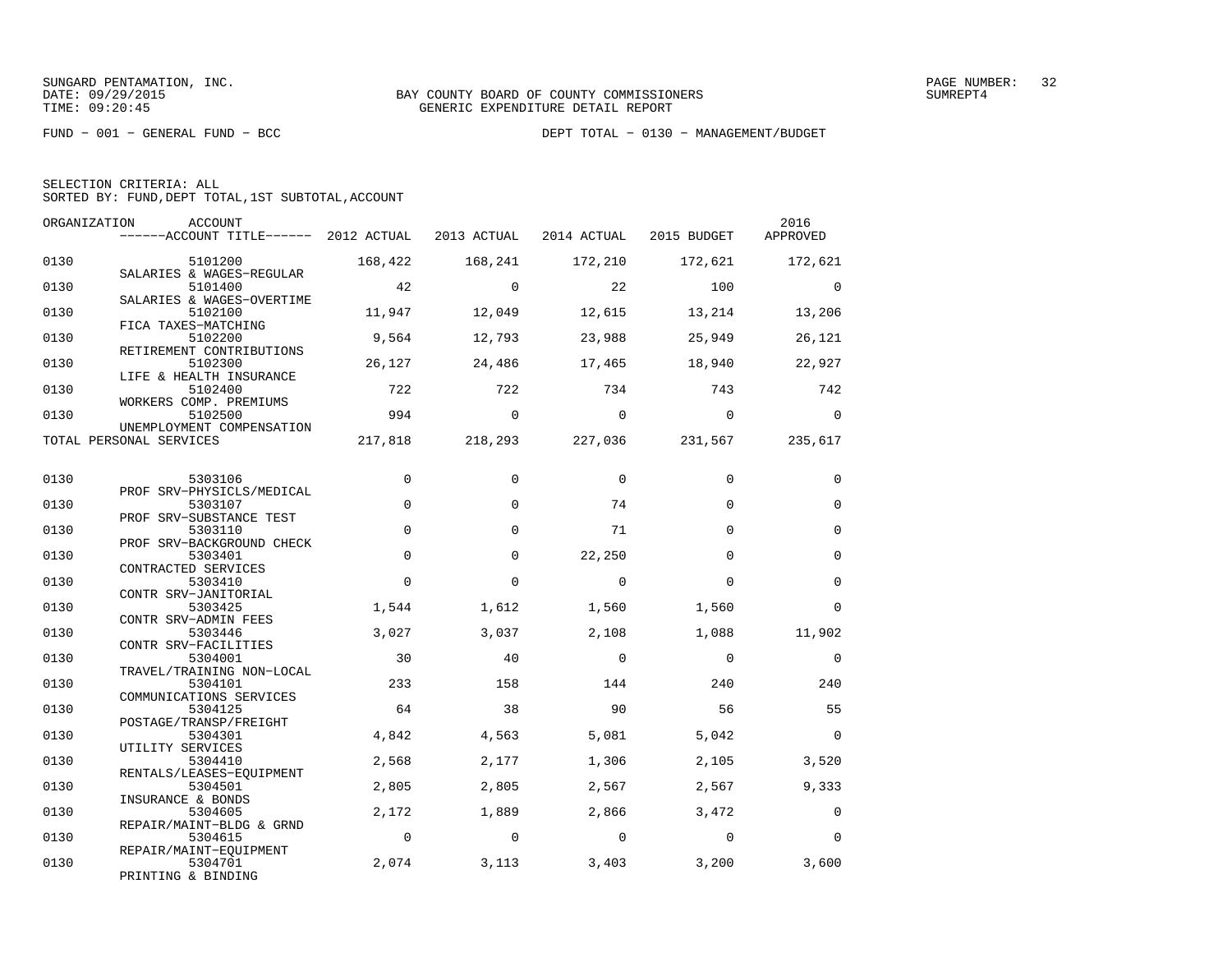FUND − 001 − GENERAL FUND − BCC DEPT TOTAL − 0130 − MANAGEMENT/BUDGET

SELECTION CRITERIA: ALL

SORTED BY: FUND,DEPT TOTAL,1ST SUBTOTAL,ACCOUNT

| ORGANIZATION             | <b>ACCOUNT</b><br>------ACCOUNT TITLE------ 2012 ACTUAL    |             | 2013 ACTUAL  | 2014 ACTUAL | 2015 BUDGET | 2016<br>APPROVED |
|--------------------------|------------------------------------------------------------|-------------|--------------|-------------|-------------|------------------|
| 0130                     | 5304902                                                    | 297         | 1,584        | 268         | 1,022       | 1,640            |
| 0130                     | FEES & COSTS-PURCHASING<br>5304905                         | 1,318       | 1,355        | 1,230       | 1,500       | 1,700            |
| 0130                     | FEES&COSTS-LGL ADV/ADVERT<br>5304990                       | 0           | $\Omega$     | $\mathbf 0$ | $\mathbf 0$ | 0                |
| 0130                     | MISCELLANEOUS EXPENSES<br>5305101                          | 509         | 344          | 597         | 500         | 700              |
| 0130                     | OFFICE SUPPLIES<br>5305201                                 | $\Omega$    | $\Omega$     | $\Omega$    | $\Omega$    | 0                |
| 0130                     | OPERATING SUPPLIES<br>5305202                              | $\mathbf 0$ | $\mathbf{0}$ | 0           | $\mathbf 0$ | $\mathbf 0$      |
| 0130                     | OPER SUPPLIES-JANITORIAL<br>5305205                        | $\Omega$    | 51           | $\Omega$    | $\Omega$    | $\Omega$         |
| 0130                     | GAS, OIL & LUBRICANTS<br>5305210<br>SAFETY GEAR & SUPPLIES | $\mathbf 0$ | $\Omega$     | $\Omega$    | $\Omega$    | $\mathbf 0$      |
| 0130                     | 5305401<br>BOOKS/RESOURCE MATR/SUBSC                       | 250         | $\Omega$     | 45          | 100         | 100              |
| 0130                     | 5305402<br>DUES & MEMBERSHIPS                              | 220         | 195          | 185         | 195         | 189              |
| 0130                     | 5305406<br>TRAINING & TUITION                              | $\Omega$    | 0            | 0           | $\mathbf 0$ | 0                |
| TOTAL OPERATING EXPENSES |                                                            | 21,952      | 22,960       | 43,845      | 22,647      | 32,979           |
| 0130                     | 5606401                                                    | $\mathbf 0$ | $\Omega$     | $\mathbf 0$ | 0           | 0                |
| 0130                     | EOUIPMENT<br>5606402                                       | $\mathbf 0$ | 65           | $\Omega$    | $\Omega$    | 0                |
| 0130                     | EOUIP LESS THAN \$1000<br>5606450                          | $\Omega$    | $\Omega$     | $\Omega$    | $\Omega$    | 0                |
|                          | COMPUTER SOFTWARE<br>TOTAL CAPITAL OUTLAY                  | $\Omega$    | 65           | $\Omega$    | $\Omega$    | 0                |
|                          |                                                            |             |              |             |             |                  |
| 0130                     | 5905998<br>DEPRECIATION EXPENSE                            | $\mathbf 0$ | $\Omega$     | $\Omega$    | $\mathbf 0$ | 0                |
| 0130                     | 5909915<br>RESERVE FOR PAY ADJUSTMNT                       | $\mathbf 0$ | $\Omega$     | $\Omega$    | $\Omega$    | $\mathbf 0$      |
|                          | TOTAL NON-OPERATING EXPENSES                               | $\Omega$    | $\Omega$     | $\Omega$    | $\Omega$    | $\Omega$         |
|                          | TOTAL MANAGEMENT/BUDGET                                    | 239,770     | 241,318      | 270,880     | 254,214     | 268,596          |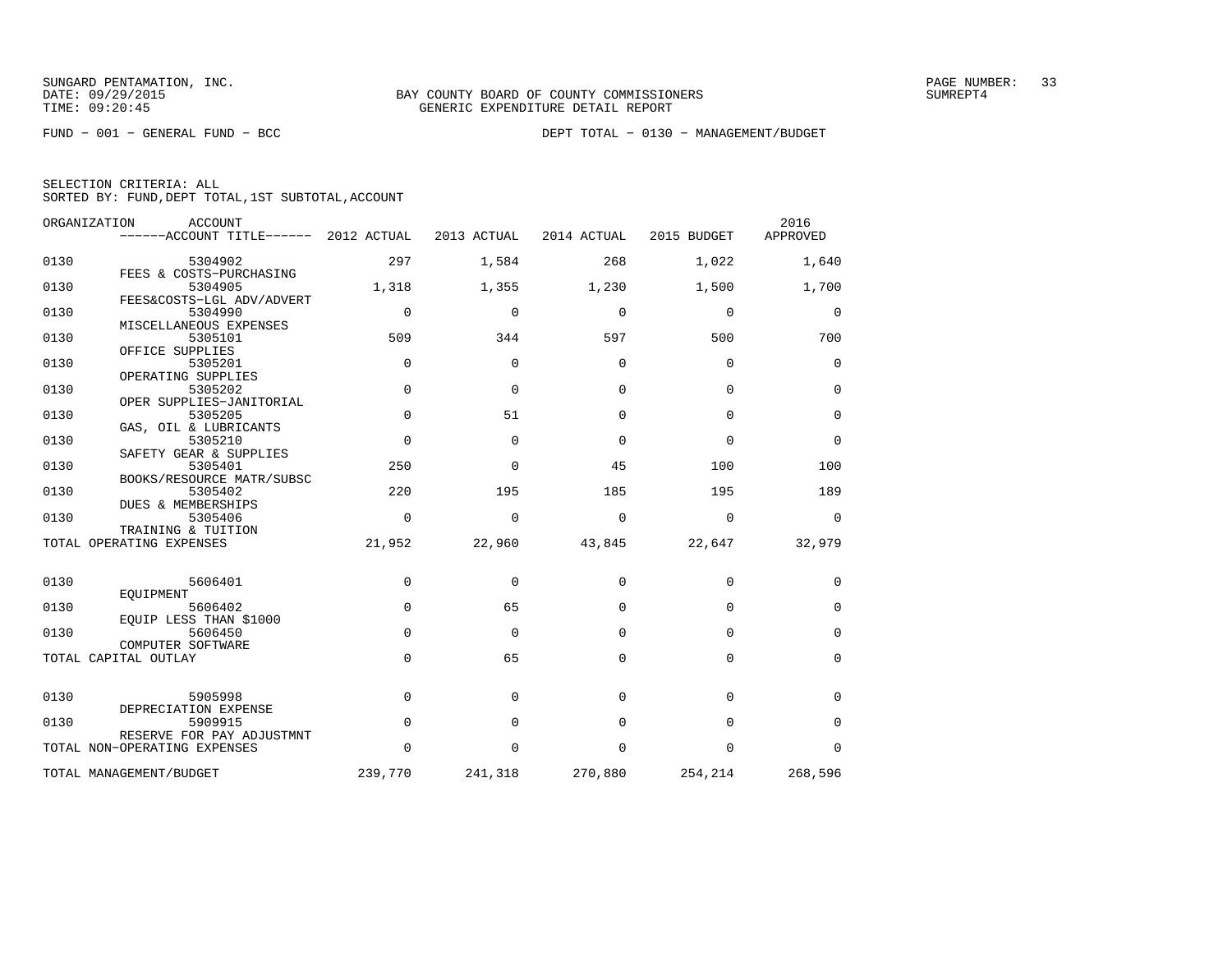FUND − 001 − GENERAL FUND − BCC DEPT TOTAL − 0135 − PLANNING

| SELECTION CRITERIA: ALL |  |  |                                                    |  |
|-------------------------|--|--|----------------------------------------------------|--|
|                         |  |  | SORTED BY: FUND, DEPT TOTAL, 1ST SUBTOTAL, ACCOUNT |  |

| ORGANIZATION | ACCOUNT                                                  |                |             |                                         |                | 2016           |
|--------------|----------------------------------------------------------|----------------|-------------|-----------------------------------------|----------------|----------------|
|              | ------ACCOUNT TITLE------ 2012 ACTUAL                    |                | 2013 ACTUAL | 2014 ACTUAL                             | 2015 BUDGET    | APPROVED       |
| 0135         | 5101200                                                  | 412,695        | 376,255     | 301,585                                 | 309,817        | 319,889        |
| 0135         | SALARIES & WAGES-REGULAR<br>5101400                      | $\overline{0}$ | $\Omega$    | $\Omega$                                | 500            | 500            |
| 0135         | SALARIES & WAGES-OVERTIME<br>5102100                     | 29,758         | 27,074      | 21,555                                  | 23,739         | 24,510         |
| 0135         | FICA TAXES-MATCHING<br>5102200                           | 20,508         | 22,158      | 22,746                                  | 24,957         | 25,561         |
| 0135         | RETIREMENT CONTRIBUTIONS<br>5102300                      | 50,653         | 51,912      | 43,867                                  | 47,233         | 51,350         |
| 0135         | LIFE & HEALTH INSURANCE<br>5102400                       | 1,766          | 1,551       | 1,596                                   | 1,333          | 1,376          |
| 0135         | WORKERS COMP. PREMIUMS<br>5102500                        | $\overline{0}$ | $\mathbf 0$ | $\overline{0}$                          | $\overline{0}$ | $\overline{0}$ |
|              | UNEMPLOYMENT COMPENSATION<br>TOTAL PERSONAL SERVICES     |                |             | 515,380 478,950 391,348 407,579 423,186 |                |                |
|              |                                                          |                |             |                                         |                |                |
| 0135         | 5153105                                                  | 0              | $\Omega$    | $\Omega$                                | $\Omega$       | $\Omega$       |
| 0135         | PLANNING COMMISSION/DRB<br>5303107                       | $\Omega$       | $\Omega$    | $\Omega$                                | $\Omega$       | $\Omega$       |
| 0135         | PROF SRV-SUBSTANCE TEST<br>5303110                       | $\Omega$       | $\Omega$    | $\Omega$                                | $\Omega$       | $\mathbf 0$    |
| 0135         | PROF SRV-BACKGROUND CHECK<br>5303401                     | 5,000          | $\Omega$    | 5,385                                   | $\Omega$       | $\mathbf 0$    |
| 0135         | CONTRACTED SERVICES<br>5303410                           | $\mathbf 0$    | 0           | $\Omega$                                | $\Omega$       | $\mathbf 0$    |
| 0135         | CONTR SRV-JANITORIAL<br>5303422                          | 300            | $\mathbf 0$ | $\Omega$                                | $\Omega$       | $\mathbf 0$    |
| 0135         | CONTR SRV-GIS<br>5303425                                 | 2,162          | 2,286       | 2,184                                   | 2,184          | $\Omega$       |
| 0135         | CONTR SRV-ADMIN FEES<br>5303446                          | 1,927          | 2,816       | 3,341                                   | 3,287          | 29,439         |
| 0135         | CONTR SRV-FACILITIES<br>5304001                          | 4,378          | 6,233       | 3,762                                   | 7,650          | 7,650          |
| 0135         | TRAVEL/TRAINING NON-LOCAL<br>5304101                     | 823            | 670         | 610                                     | 720            | 720            |
| 0135         | COMMUNICATIONS SERVICES<br>5304125                       | 591            | 676         | 576                                     | 600            | 600            |
| 0135         | POSTAGE/TRANSP/FREIGHT<br>5304301                        | 13,263         | 12,498      | 13,918                                  | 13,872         | $\mathbf 0$    |
| 0135         | UTILITY SERVICES<br>5304405                              | $\overline{0}$ | $\Omega$    | $\overline{0}$                          | $\Omega$       | $\Omega$       |
| 0135         | RENTALS/LEASES-BUILDINGS<br>5304410                      | 5,792          | 4,572       | 3,354                                   | 6,594          | 7,169          |
| 0135         | RENTALS/LEASES-EOUIPMENT<br>5304501                      | 5,610          | 5,610       | 5,134                                   | 5,134          | 13,922         |
| 0135         | INSURANCE & BONDS<br>5304605<br>REPAIR/MAINT-BLDG & GRND | 5,498          | 5,174       | 7,122                                   | 9,532          | $\mathbf 0$    |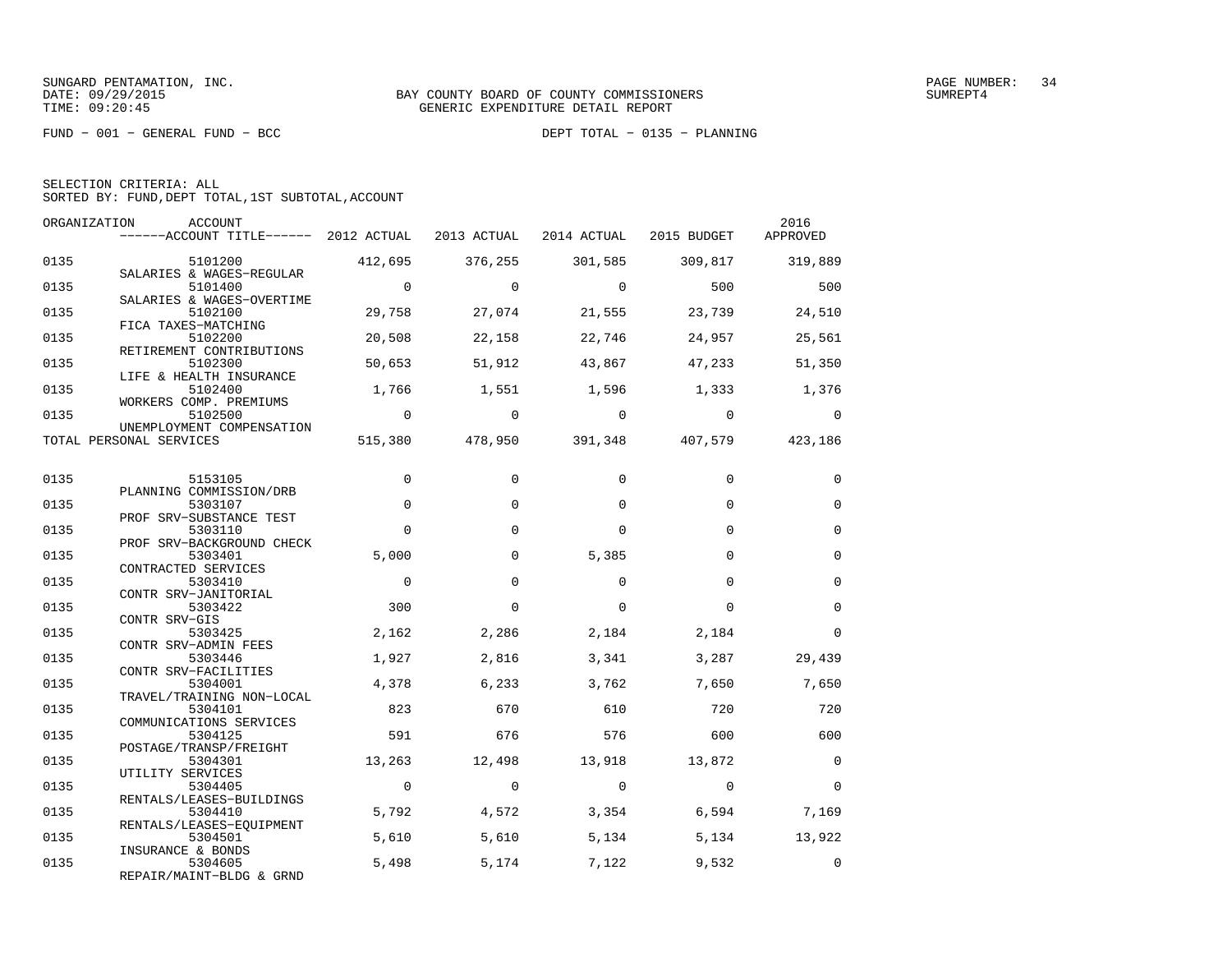FUND − 001 − GENERAL FUND − BCC DEPT TOTAL − 0135 − PLANNING

| ORGANIZATION | <b>ACCOUNT</b>                        |              |             |              |             | 2016     |
|--------------|---------------------------------------|--------------|-------------|--------------|-------------|----------|
|              | ------ACCOUNT TITLE------ 2012 ACTUAL |              | 2013 ACTUAL | 2014 ACTUAL  | 2015 BUDGET | APPROVED |
| 0135         | 5304610                               | 328          | 858         | 186          | 750         | 750      |
|              | REPAIR/MAINT-AUTO EOUIP               |              |             |              |             |          |
| 0135         | 5304611                               | $\bigcirc$   | $\Omega$    | $\Omega$     | $\Omega$    | $\Omega$ |
| 0135         | REPAIR/MAINT-FLEET MAINT<br>5304615   | 584          | 5,550       | 236          | 714         | 714      |
|              | REPAIR/MAINT-EOUIPMENT                |              |             |              |             |          |
| 0135         | 5304701                               | 1,145        | $\mathbf 0$ | 91           | $\mathbf 0$ | $\Omega$ |
| 0135         | PRINTING & BINDING<br>5304902         | 2,720        | 6,964       | 1,073        | 1,363       | 3,689    |
|              | FEES & COSTS-PURCHASING               |              |             |              |             |          |
| 0135         | 5304905                               | 12,819       | 10,685      | 9,617        | 15,000      | 15,000   |
| 0135         | FEES&COSTS-LGL ADV/ADVERT<br>5304909  | $\Omega$     | $\Omega$    | $\Omega$     | 25          | 25       |
|              | FEES & COSTS-COURT FILING             |              |             |              |             |          |
| 0135         | 5304990                               | 9            | 79          | $\mathbf{1}$ | 50          | 50       |
| 0135         | MISCELLANEOUS EXPENSES<br>5305101     | 2,056        | 865         | 733          | 2,000       | 2,000    |
|              | OFFICE SUPPLIES                       |              |             |              |             |          |
| 0135         | 5305201                               | $\Omega$     | $\Omega$    | $\Omega$     | $\Omega$    | $\Omega$ |
| 0135         | OPERATING SUPPLIES<br>5305202         | $\Omega$     | $\Omega$    | $\Omega$     | $\Omega$    | $\Omega$ |
|              | OPER SUPPLIES-JANITORIAL              |              |             |              |             |          |
| 0135         | 5305205                               | 653          | 1,215       | 1,113        | 1,300       | 1,300    |
| 0135         | GAS, OIL & LUBRICANTS<br>5305210      | $\Omega$     | $\Omega$    | $\Omega$     | 50          | 50       |
|              | SAFETY GEAR & SUPPLIES                |              |             |              |             |          |
| 0135         | 5305215                               | $\mathbf 0$  | $\Omega$    | $\Omega$     | $\Omega$    | $\Omega$ |
| 0135         | CLOTHING & WEARING APPRL<br>5305401   | 216          | 664         | 237          | 300         | 300      |
|              | BOOKS/RESOURCE MATR/SUBSC             |              |             |              |             |          |
| 0135         | 5305402                               | 1,045        | 1,547       | 956          | 1,807       | 2,067    |
| 0135         | DUES & MEMBERSHIPS<br>5305406         | $\Omega$     | 85          | 400          | 250         | 250      |
|              | TRAINING & TUITION                    |              |             |              |             |          |
|              | TOTAL OPERATING EXPENSES              | 66,918       | 69,047      | 60,031       | 73,182      | 85,695   |
|              |                                       |              |             |              |             |          |
| 0135         | 5606401                               | $\Omega$     | 7,354       | $\Omega$     | $\Omega$    | $\Omega$ |
|              | EOUIPMENT                             |              |             |              |             |          |
| 0135         | 5606402                               | 863          | $\mathbf 0$ | $\Omega$     | $\Omega$    | $\Omega$ |
| 0135         | EQUIP LESS THAN \$1000<br>5606450     | $\Omega$     | 658         | $\Omega$     | 6,175       | 7,150    |
|              | COMPUTER SOFTWARE                     |              |             |              |             |          |
|              | TOTAL CAPITAL OUTLAY                  | 863          | 8,012       | $\mathbf 0$  | 6,175       | 7,150    |
|              |                                       |              |             |              |             |          |
| 0135         | 5808113                               | $\mathbf{0}$ | $\mathbf 0$ | 19,900       | 60,000      | 978,542  |
|              | GRANT-STATE                           |              |             |              |             |          |
| 0135         | 5808121<br>GRANT-FEDERAL              | 221,415      | 41,522      | 50,000       | $\Omega$    | $\Omega$ |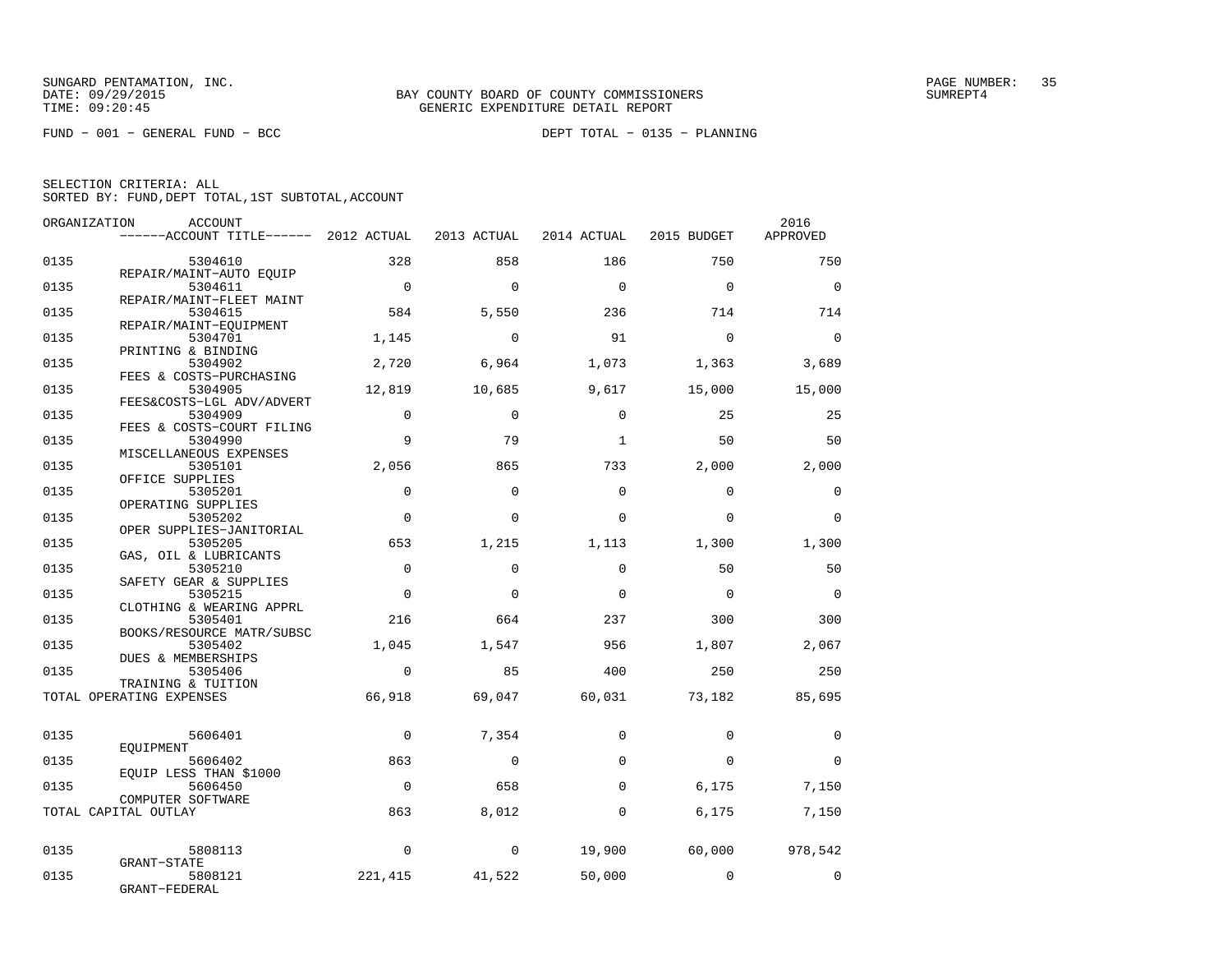FUND − 001 − GENERAL FUND − BCC DEPT TOTAL − 0135 − PLANNING

| SELECTION CRITERIA: ALL |  |  |                                                    |  |
|-------------------------|--|--|----------------------------------------------------|--|
|                         |  |  | SORTED BY: FUND, DEPT TOTAL, 1ST SUBTOTAL, ACCOUNT |  |

|      | ORGANIZATION<br>ACCOUNT<br>------ACCOUNT TITLE------ | 2012 ACTUAL | 2013 ACTUAL | 2014 ACTUAL | 2015 BUDGET | 2016<br>APPROVED |
|------|------------------------------------------------------|-------------|-------------|-------------|-------------|------------------|
| 0135 | 5808300<br>OTHER GRANTS & AIDS                       |             |             |             |             |                  |
|      | TOTAL GRANTS & AIDS                                  | 221,415     | 41,522      | 69,900      | 60,000      | 978,542          |
| 0135 | 5905908<br>LOSS ON DISPOSAL                          |             |             |             |             |                  |
| 0135 | 5905998<br>DEPRECIATION EXPENSE                      |             |             |             |             |                  |
| 0135 | 5909915<br>RESERVE FOR PAY ADJUSTMNT                 |             |             |             |             |                  |
|      | TOTAL NON-OPERATING EXPENSES                         |             |             |             |             |                  |
|      | TOTAL PLANNING                                       | 804,575     | 597,532     | 521,279     | 546,936     | 1,494,573        |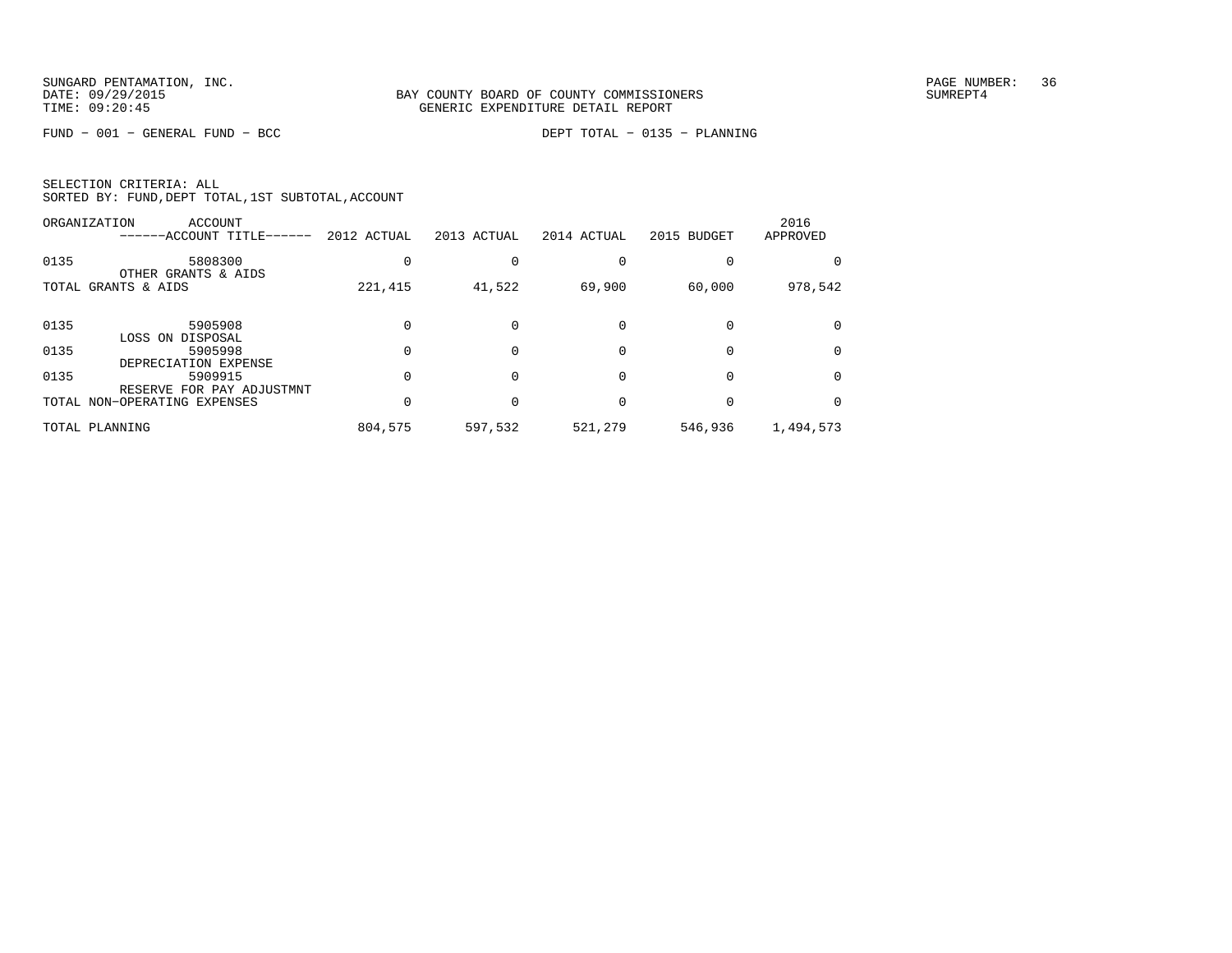FUND − 001 − GENERAL FUND − BCC DEPT TOTAL − 0136 − G.I.S.

|  | SELECTION CRITERIA: ALL                            |  |  |
|--|----------------------------------------------------|--|--|
|  | SORTED BY: FUND, DEPT TOTAL, 1ST SUBTOTAL, ACCOUNT |  |  |

| ORGANIZATION | ACCOUNT                              |             |             |                |                | 2016           |
|--------------|--------------------------------------|-------------|-------------|----------------|----------------|----------------|
|              | $---ACCOUNT$ TITLE $---2012$ ACTUAL  |             | 2013 ACTUAL | 2014 ACTUAL    | 2015 BUDGET    | APPROVED       |
| 0136         | 5101200                              | 294,154     | 202,678     | 229,735        | 250,129        | 248,457        |
|              | SALARIES & WAGES-REGULAR             |             |             |                |                |                |
| 0136         | 5101205<br>SALARIES & WAGES-DISASTER | $\Omega$    | $\Omega$    | 221            | $\Omega$       | $\mathbf 0$    |
| 0136         | 5101400                              | $\mathbf 0$ | $\Omega$    | $\mathbf 0$    | $\Omega$       | $\mathbf 0$    |
|              | SALARIES & WAGES-OVERTIME            |             |             |                |                |                |
| 0136         | 5102100                              | 20,708      | 14,356      | 16,469         | 19,135         | 19,007         |
|              | FICA TAXES-MATCHING                  |             |             |                |                |                |
| 0136         | 5102200                              | 19,457      | 11,440      | 15,742         | 18,895         | 18,489         |
|              | RETIREMENT CONTRIBUTIONS             |             |             |                |                |                |
| 0136         | 5102300                              | 34,023      | 29,562      | 30,038         | 33,670         | 22,858         |
| 0136         | LIFE & HEALTH INSURANCE<br>5102400   | 17,830      | 15,817      | 12,136         | 9,504          | 4,696          |
|              | WORKERS COMP. PREMIUMS               |             |             |                |                |                |
| 0136         | 5102500                              | $-700$      | 5,549       | $\overline{0}$ | $\overline{0}$ | $\Omega$       |
|              | UNEMPLOYMENT COMPENSATION            |             |             |                |                |                |
|              | TOTAL PERSONAL SERVICES              | 385,473     | 279,402     | 304,342        | 331,333        | 313,507        |
|              |                                      |             |             |                |                |                |
|              |                                      |             |             |                |                |                |
| 0136         | 5303107                              | $\Omega$    | 74          | 37             | 100            | 100            |
| 0136         | PROF SRV-SUBSTANCE TEST<br>5303110   | $\Omega$    | 139         | 71             | 100            | 100            |
|              | PROF SRV-BACKGROUND CHECK            |             |             |                |                |                |
| 0136         | 5303401                              | 10,232      | 11,978      | 7,200          | 23,400         | $\mathbf 0$    |
|              | CONTRACTED SERVICES                  |             |             |                |                |                |
| 0136         | 5303410                              | $\Omega$    | $\Omega$    | $\Omega$       | $\Omega$       | $\Omega$       |
|              | CONTR SRV-JANITORIAL                 |             |             |                |                |                |
| 0136         | 5303422                              | $\Omega$    | $\Omega$    | $\Omega$       | $\Omega$       | $\mathbf 0$    |
|              | CONTR SRV-GIS                        |             |             |                |                |                |
| 0136         | 5303425                              | 1,544       | 1,612       | 1,560          | 1,560          | $\mathbf 0$    |
|              | CONTR SRV-ADMIN FEES                 |             |             |                |                |                |
| 0136         | 5303446                              | 1,193       | 1,187       | 1,577          | 2,104          | 23,528         |
|              | CONTR SRV-FACILITIES                 |             |             |                |                |                |
| 0136         | 5304001                              | 1,892       | 2,360       | 11,662         | 8,000          | 8,000          |
|              | TRAVEL/TRAINING NON-LOCAL            | $\Omega$    | $\Omega$    | $\Omega$       | $\Omega$       |                |
| 0136         | 5304005<br>TRAVEL-LOCAL              |             |             |                |                | $\mathbf 0$    |
| 0136         | 5304101                              | 574         | 284         | 519            | 300            | 300            |
|              | COMMUNICATIONS SERVICES              |             |             |                |                |                |
| 0136         | 5304125                              | 82          | 129         | 269            | 100            | 100            |
|              | POSTAGE/TRANSP/FREIGHT               |             |             |                |                |                |
| 0136         | 5304301                              | 11,031      | 10,395      | 11,576         | 11,514         | $\overline{0}$ |
|              | UTILITY SERVICES                     |             |             |                |                |                |
| 0136         | 5304410                              | 1,354       | 1,703       | 2,544          | 4,020          | 4,000          |
|              | RENTALS/LEASES-EQUIPMENT             |             |             |                |                |                |
| 0136         | 5304501                              | 4,100       | 4,100       | 3,817          | 3,752          | 11,169         |
|              | INSURANCE & BONDS                    |             |             |                |                |                |
| 0136         | 5304605                              | 4,528       | 4,257       | 5,772          | 7,920          | $\mathbf 0$    |
|              | REPAIR/MAINT-BLDG & GRND             |             |             |                |                |                |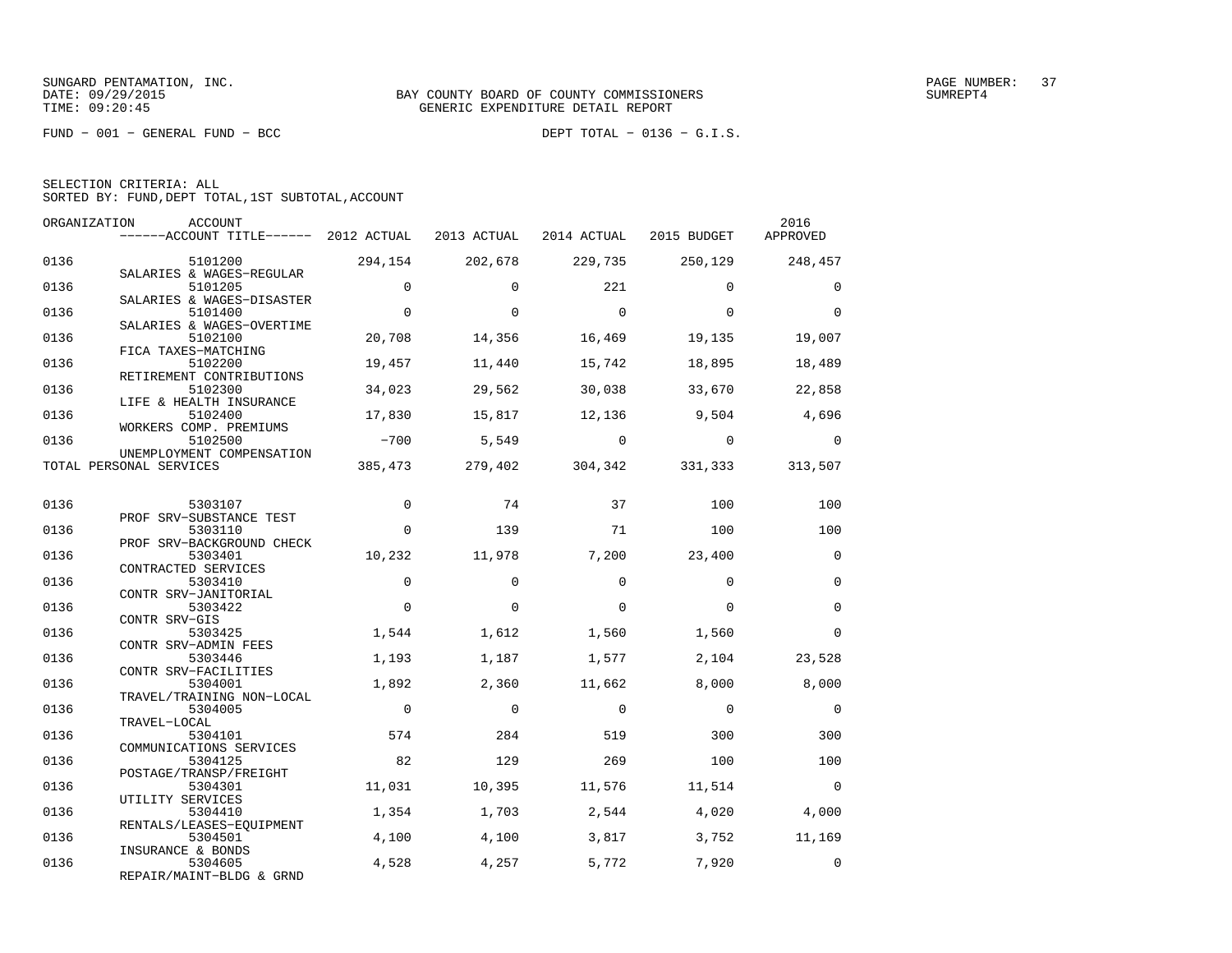FUND − 001 − GENERAL FUND − BCC DEPT TOTAL − 0136 − G.I.S.

| ORGANIZATION | <b>ACCOUNT</b><br>$---ACCOUNT$ TITLE $--- 2012$ ACTUAL |                | 2013 ACTUAL | 2014 ACTUAL | 2015 BUDGET    | 2016<br>APPROVED |
|--------------|--------------------------------------------------------|----------------|-------------|-------------|----------------|------------------|
| 0136         | 5304610                                                | 194            | 1,042       | 601         | 500            | 500              |
|              | REPAIR/MAINT-AUTO EQUIP                                |                |             |             |                |                  |
| 0136         | 5304611                                                | $\overline{0}$ | $\mathbf 0$ | $\Omega$    | $\Omega$       | $\Omega$         |
| 0136         | REPAIR/MAINT-FLEET MAINT<br>5304615                    | 60,737         | 9,445       | 34,510      | 3,445          | 3,445            |
| 0136         | REPAIR/MAINT-EOUIPMENT<br>5304701                      | 102            | $\mathbf 0$ | $\mathbf 0$ | 50             | 50               |
|              | PRINTING & BINDING                                     |                |             |             |                |                  |
| 0136         | 5304902<br>FEES & COSTS-PURCHASING                     | 692            | 2,112       | 3,486       | 3,066          | 7,378            |
| 0136         | 5304905                                                | $\mathbf 0$    | $\mathbf 0$ | $\Omega$    | $\mathbf 0$    | $\mathbf 0$      |
|              | FEES&COSTS-LGL ADV/ADVERT                              |                |             |             |                |                  |
| 0136         | 5304990                                                | $\Omega$       | $\mathbf 0$ | $\Omega$    | 100            | 100              |
|              | MISCELLANEOUS EXPENSES                                 |                |             |             |                |                  |
| 0136         | 5305101                                                | 1,298          | 883         | 911         | 2,000          | 2,000            |
|              | OFFICE SUPPLIES                                        |                |             |             |                |                  |
| 0136         | 5305201                                                | 2,390          | 1,780       | 2,546       | 3,000          | 3,000            |
|              | OPERATING SUPPLIES                                     |                |             |             |                |                  |
| 0136         | 5305202                                                | $\mathbf 0$    | $\mathbf 0$ | 0           | $\Omega$       | $\mathbf 0$      |
|              | OPER SUPPLIES-JANITORIAL                               |                |             |             |                |                  |
| 0136         | 5305205                                                | 893            | 371         | 853         | 1,000          | 1,000            |
|              | GAS, OIL & LUBRICANTS                                  |                |             |             |                |                  |
| 0136         | 5305210                                                | $\overline{0}$ | $\mathbf 0$ | $\Omega$    | $\mathbf 0$    | $\mathbf 0$      |
| 0136         | SAFETY GEAR & SUPPLIES<br>5305215                      | 185            | 584         | 700         | 860            | 800              |
|              | CLOTHING & WEARING APPRL                               |                |             |             |                |                  |
| 0136         | 5305401                                                | $\overline{0}$ | 220         | 543         | 360            | 300              |
|              | BOOKS/RESOURCE MATR/SUBSC                              |                |             |             |                |                  |
| 0136         | 5305402                                                | 113            | 325         | 356         | 275            | 275              |
|              | DUES & MEMBERSHIPS                                     |                |             |             |                |                  |
| 0136         | 5305406                                                | 19,365         | 3,799       | 13,908      | 16,000         | 16,000           |
|              | TRAINING & TUITION<br>TOTAL OPERATING EXPENSES         | 122,499        | 58,778      | 105,019     | 93,526         | 82,145           |
|              |                                                        |                |             |             |                |                  |
| 0136         | 5606401                                                | 53,755         | 26,044      | 16,821      | 14,750         | 10,000           |
|              | EOUIPMENT                                              |                |             |             |                |                  |
| 0136         | 5606402                                                | 139            | 1,070       | 1,604       | $\overline{0}$ | 1,000            |
| 0136         | EQUIP LESS THAN \$1000<br>5606450                      | 6,595          | 67,737      | 10,001      | 31,827         | 153,300          |
|              | COMPUTER SOFTWARE                                      |                |             |             |                |                  |
|              | TOTAL CAPITAL OUTLAY                                   | 60,489         | 94,851      | 28,426      | 46,577         | 164,300          |
|              |                                                        |                |             |             |                |                  |
| 0136         | 5905998<br>DEPRECIATION EXPENSE                        | $\mathbf 0$    | 0           | $\Omega$    | $\mathbf 0$    | 0                |
| 0136         | 5909915<br>RESERVE FOR PAY ADJUSTMNT                   | $\mathbf 0$    | 0           | $\mathbf 0$ | $\mathbf 0$    | 0                |
|              | TOTAL NON-OPERATING EXPENSES                           | $\Omega$       | $\Omega$    | $\Omega$    | $\Omega$       | $\Omega$         |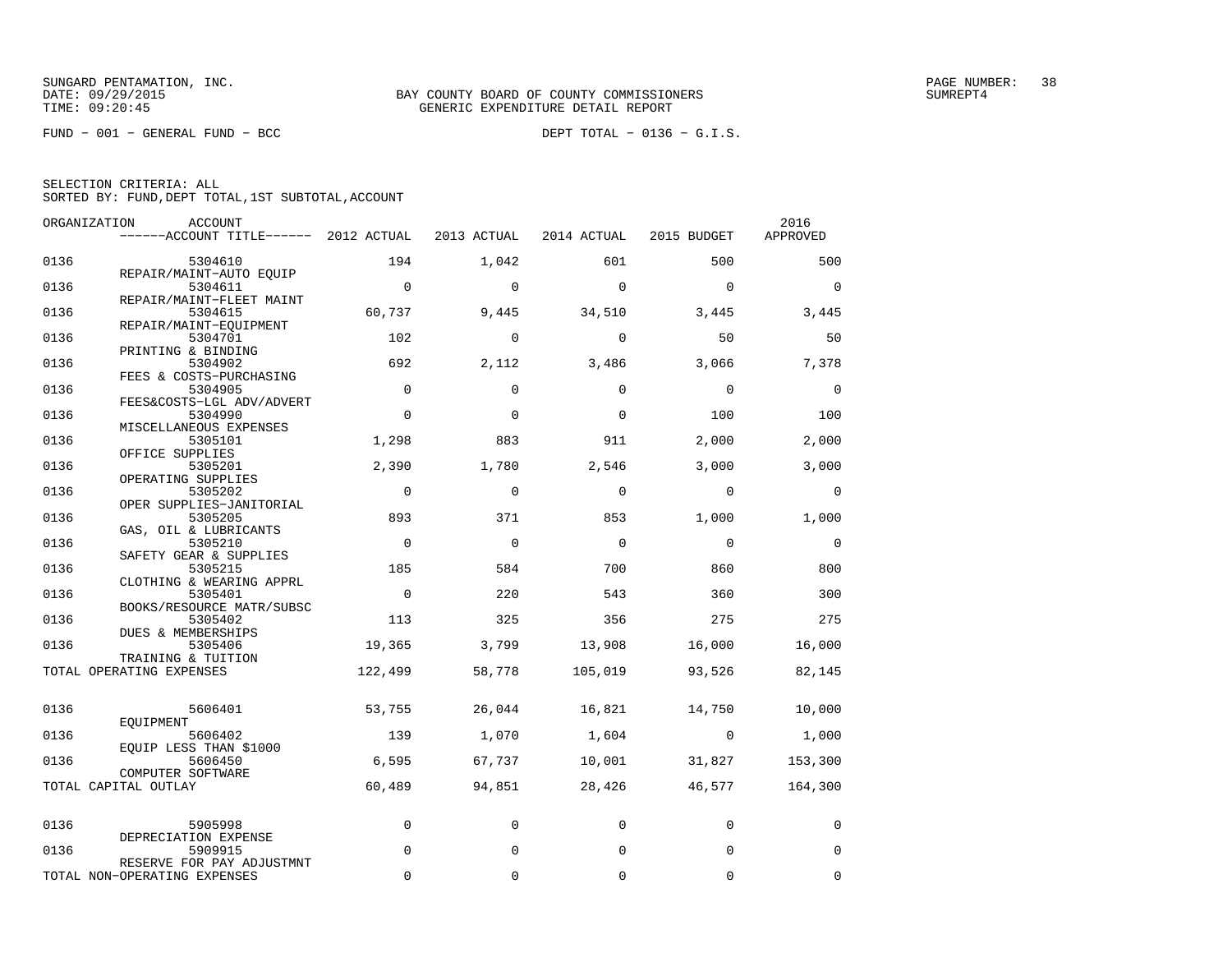FUND − 001 − GENERAL FUND − BCC DEPT TOTAL − 0136 − G.I.S.

| ORGANIZATION<br>ACCOUNT |                                    |             |             |             | 2016     |
|-------------------------|------------------------------------|-------------|-------------|-------------|----------|
|                         | $---ACCcolINT TITLE---2012$ ACTUAL | 2013 ACTUAL | 2014 ACTUAL | 2015 BUDGET | APPROVED |
|                         |                                    |             |             |             |          |
| TOTAL G.I.S.            | 568,461                            | 433,031     | 437.786     | 471.436     | 559,952  |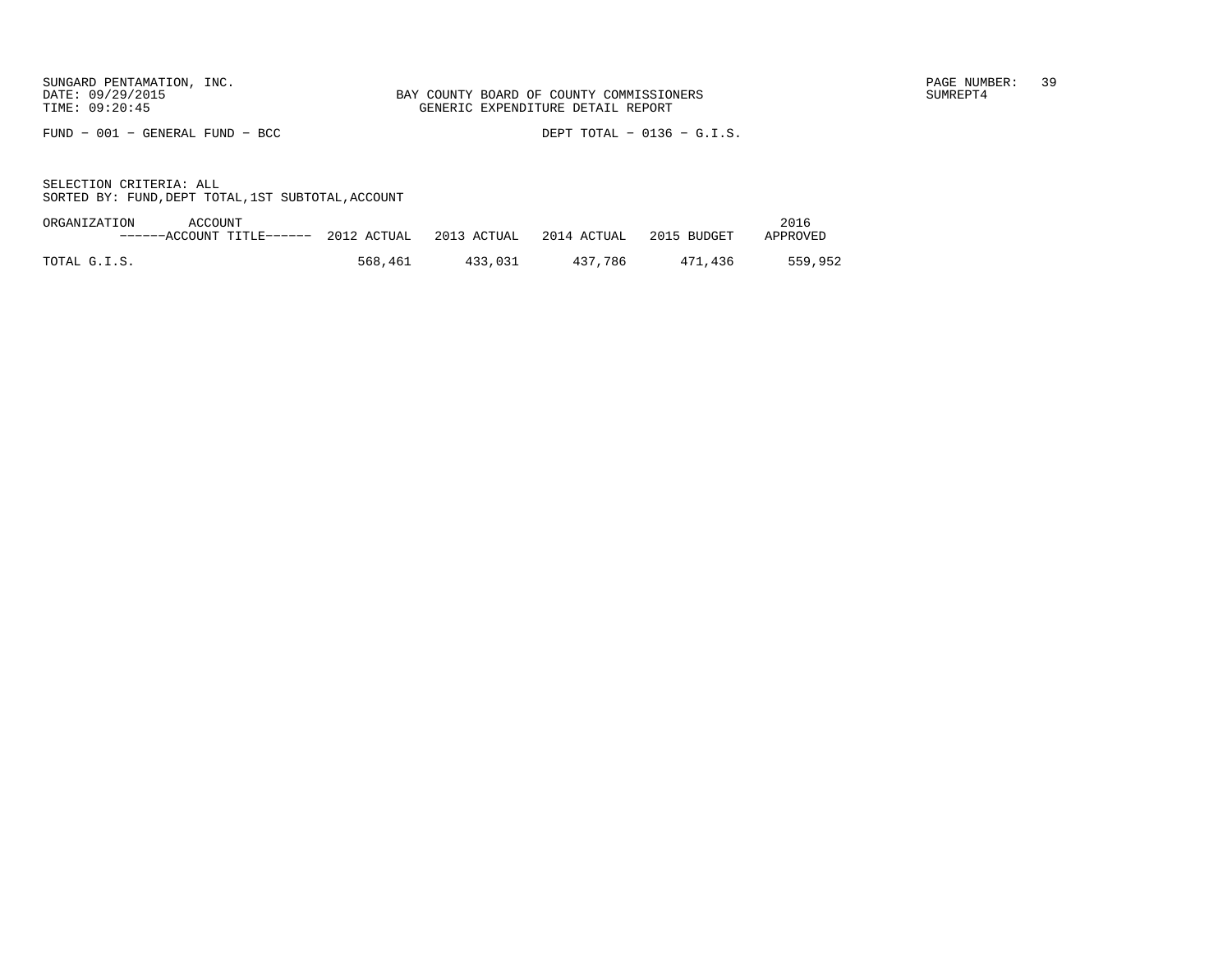FUND − 001 − GENERAL FUND − BCC DEPT TOTAL − 0137 − CDBG

| SELECTION CRITERIA: ALL |  |  |                                                    |  |
|-------------------------|--|--|----------------------------------------------------|--|
|                         |  |  | SORTED BY: FUND, DEPT TOTAL, 1ST SUBTOTAL, ACCOUNT |  |

|            | ORGANIZATION<br><b>ACCOUNT</b><br>------ACCOUNT TITLE------ 2012 ACTUAL |          | 2013 ACTUAL | 2014 ACTUAL | 2015 BUDGET | 2016<br>APPROVED |
|------------|-------------------------------------------------------------------------|----------|-------------|-------------|-------------|------------------|
| 0137       | 5303401<br>CONTRACTED SERVICES                                          | 131,109  | 118,852     | 143,194     | $\Omega$    | $\Omega$         |
| 0137       | 5304909<br>FEES & COSTS-COURT FILING                                    | 90       |             | $\Omega$    | $\Omega$    | $\Omega$         |
| 0137       | 5304990<br>MISCELLANEOUS EXPENSES                                       | 0        | $\Omega$    | 1,188       | $\mathbf 0$ | $\Omega$         |
|            | TOTAL OPERATING EXPENSES                                                | 131,199  | 118,852     | 144,383     | $\Omega$    | $\Omega$         |
| 0137       | 5606101<br>LAND                                                         | 116,051  | 510,790     | 208,599     | $\Omega$    | $\Omega$         |
|            | TOTAL CAPITAL OUTLAY                                                    | 116,051  | 510,790     | 208,599     | $\Omega$    | $\Omega$         |
| 0137       | 5808118<br>GRANT-HAZARD MITIGATION                                      | $\Omega$ | 28          | $\Omega$    | $\Omega$    | $\Omega$         |
|            | TOTAL GRANTS & AIDS                                                     | $\Omega$ | 28          | $\Omega$    | $\Omega$    | $\Omega$         |
| 0137       | 5905998<br>DEPRECIATION EXPENSE                                         | $\Omega$ | $\Omega$    | $\Omega$    | $\Omega$    | $\Omega$         |
|            | TOTAL NON-OPERATING EXPENSES                                            |          | $\Omega$    | $\Omega$    | $\Omega$    | $\Omega$         |
| TOTAL CDBG |                                                                         | 247,250  | 629,670     | 352,982     |             | 0                |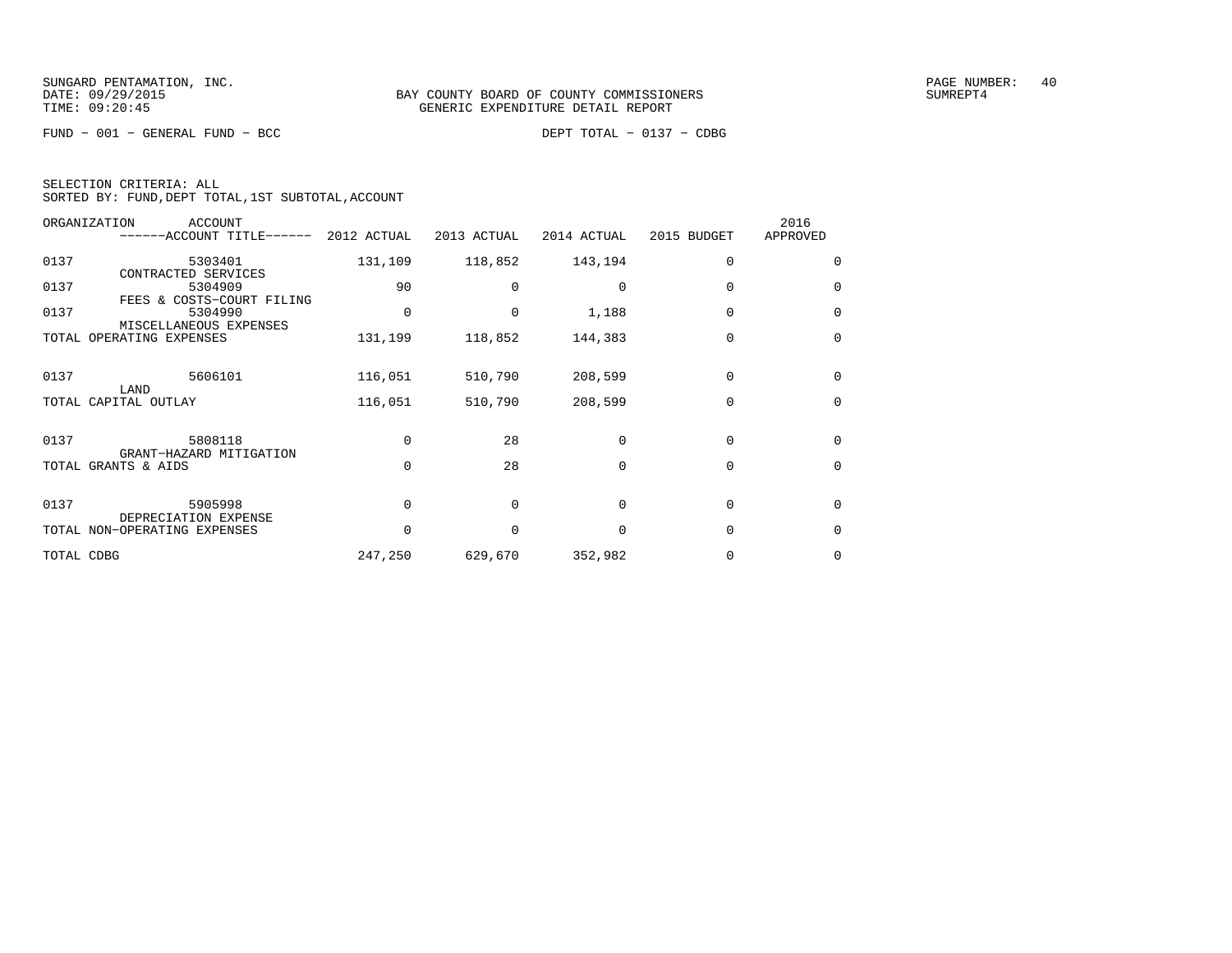FUND − 001 − GENERAL FUND − BCC DEPT TOTAL − 0138 − COMMUNITY ACTION AGENCY

|      | ACCOUNT<br>ORGANIZATION<br>------ACCOUNT TITLE------ | 2012 ACTUAL | 2013 ACTUAL | 2014 ACTUAL | 2015 BUDGET | 2016<br>APPROVED |
|------|------------------------------------------------------|-------------|-------------|-------------|-------------|------------------|
| 0138 | 5808205<br>AID-ST GRANT/CSBG                         |             |             |             |             | $\Omega$         |
| 0138 | 5808210<br>AID-ST GRANTS/MATCH                       | 98,500      | 98,500      | 98,500      | 98,500      | 99,500           |
|      | TOTAL GRANTS & AIDS                                  | 98,500      | 98,500      | 98,500      | 98,500      | 99,500           |
|      | TOTAL COMMUNITY ACTION AGENCY                        | 98,500      | 98,500      | 98,500      | 98,500      | 99,500           |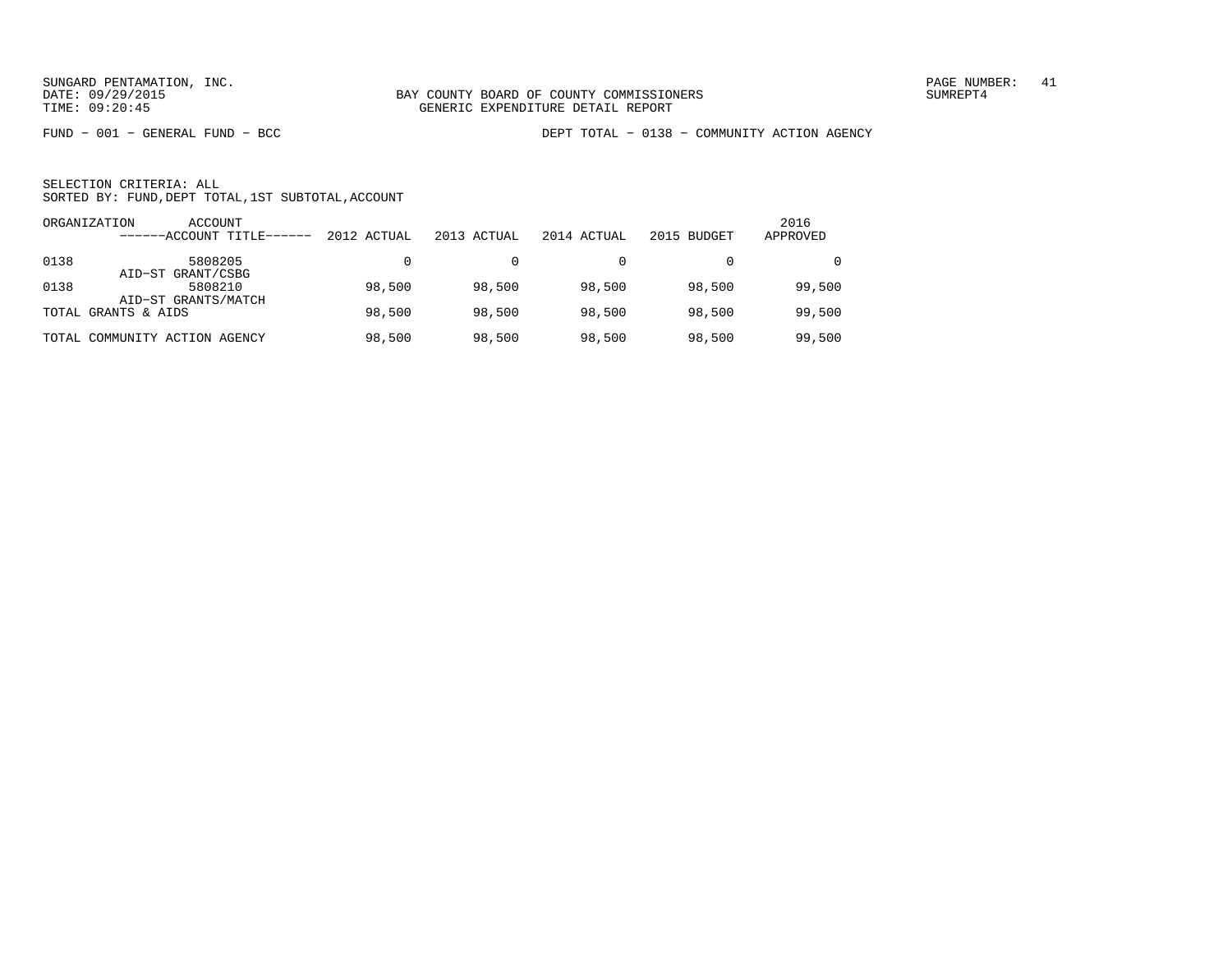FUND − 001 − GENERAL FUND − BCC DEPT TOTAL − 0144 − S.H.I.P.

| SELECTION CRITERIA: ALL |  |  |                                                    |  |
|-------------------------|--|--|----------------------------------------------------|--|
|                         |  |  | SORTED BY: FUND, DEPT TOTAL, 1ST SUBTOTAL, ACCOUNT |  |

|      | ORGANIZATION<br><b>ACCOUNT</b><br>------ACCOUNT TITLE------ | 2012 ACTUAL | 2013 ACTUAL | 2014 ACTUAL | 2015 BUDGET | 2016<br>APPROVED |
|------|-------------------------------------------------------------|-------------|-------------|-------------|-------------|------------------|
|      |                                                             |             |             |             |             |                  |
| 0144 | 5303401<br>CONTRACTED SERVICES                              | 110         | 110         | 110         |             |                  |
| 0144 | 5303496<br>CONTR SRV-COMM.DEV. PLAN                         | 332,340     | 267,473     | 97,782      | 165,000     | 165,000          |
|      | TOTAL OPERATING EXPENSES                                    | 332,450     | 267,583     | 97,892      | 165,000     | 165,000          |
|      |                                                             |             |             |             |             |                  |
| 0144 | 5606101                                                     |             |             |             |             |                  |
|      | LAND<br>TOTAL CAPITAL OUTLAY                                |             |             |             | 0           | $\Omega$         |
|      |                                                             |             |             |             |             |                  |
| 0144 | 5808101<br>AID-GOV'T AGENGY                                 |             |             |             | $\Omega$    | $\Omega$         |
|      | TOTAL GRANTS & AIDS                                         |             |             |             | $\Omega$    | $\Omega$         |
|      | TOTAL S.H.I.P.                                              | 332,450     | 267,583     | 97,892      | 165,000     | 165,000          |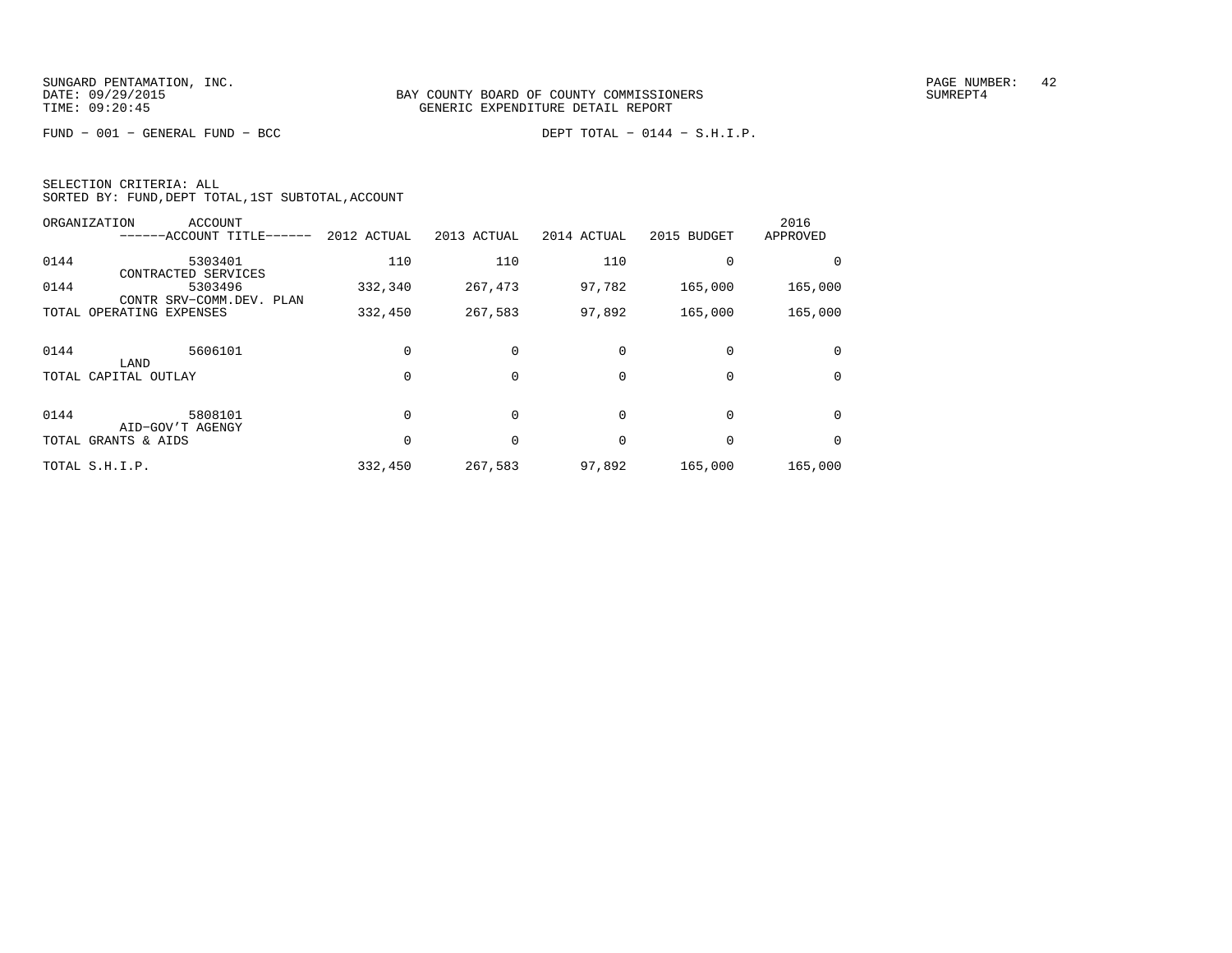| SELECTION CRITERIA: ALL |                                                    |  |
|-------------------------|----------------------------------------------------|--|
|                         | SORTED BY: FUND, DEPT TOTAL, 1ST SUBTOTAL, ACCOUNT |  |

| ORGANIZATION | ACCOUNT                                                                   |                |             |             |                         | 2016        |
|--------------|---------------------------------------------------------------------------|----------------|-------------|-------------|-------------------------|-------------|
|              | ------ACCOUNT TITLE------ 2012 ACTUAL 2013 ACTUAL 2014 ACTUAL 2015 BUDGET |                |             |             |                         | APPROVED    |
| 0150         | 5303135                                                                   | 621,555        | 640,202     | 640,202     | 640,202 640,202         |             |
| 0150         | PROF SRV-MEDICAL EXAMINER<br>5303401                                      | $\overline{0}$ | 160         | $\Omega$    | 2,600                   | 2,600       |
| 0150         | CONTRACTED SERVICES<br>5303408                                            | 403            | 403         | 373         | 352                     | 321         |
| 0150         | CONTR SRV-800 MHZ<br>5303413                                              | 54,195         | 17,226      | $\Omega$    | $\overline{0}$          | $\Omega$    |
| 0150         | CONTR SRV-ME TRANSPORT<br>5303414                                         | 114,429        | 103,460     | 135,592     | 130,000                 | 130,000     |
| 0150         | CONTR SRV-ME OPERATING<br>5303446                                         | 21,926         | 17,771      |             | 8,774 10,831 14,588     |             |
| 0150         | CONTR SRV-FACILITIES<br>5304001                                           | $\overline{0}$ | $\mathbf 0$ | $\mathbf 0$ | $\mathbf 0$             | 0           |
| 0150         | TRAVEL/TRAINING NON-LOCAL<br>5304101                                      | 290            | 165         | $\Omega$    | $\Omega$                | 0           |
| 0150         | COMMUNICATIONS SERVICES<br>5304301                                        | 987            | $\mathbf 0$ | $\mathbf 0$ | $\mathbf 0$             | $\mathbf 0$ |
| 0150         | UTILITY SERVICES<br>5304410                                               | $\Omega$       | $\Omega$    | $\Omega$    |                         |             |
|              | RENTALS/LEASES-EOUIPMENT                                                  |                |             |             | 1,150                   | 1,484       |
| 0150         | 5304501<br>INSURANCE & BONDS                                              | 3,452          | 3,452       | 3,159       | 3,159                   | 9,564       |
| 0150         | 5304605<br>REPAIR/MAINT-BLDG & GRND                                       | 8,198          | 8,081       | 2,337       | 56,612                  | 79,612      |
| 0150         | 5304610<br>REPAIR/MAINT-AUTO EQUIP                                        | $\overline{0}$ | 37          | $\mathbf 0$ | $\overline{0}$          | $\mathbf 0$ |
| 0150         | 5304902<br>FEES & COSTS-PURCHASING                                        | 396            | 316         | 804         | 1,363                   | 410         |
| 0150         | 5304905<br>FEES&COSTS-LGL ADV/ADVERT                                      | $\Omega$       | $\Omega$    | $\Omega$    | $\Omega$                | $\Omega$    |
|              | TOTAL OPERATING EXPENSES                                                  | 825,831        | 791,273     |             | 791,241 846,269 878,781 |             |
| 0150         | 5606401                                                                   | $\overline{0}$ | $\mathbf 0$ | $\mathbf 0$ | $\mathbf 0$             | 0           |
| 0150         | EQUIPMENT<br>5606402                                                      | 1,911          | 65          | $\Omega$    | $\Omega$                | $\mathbf 0$ |
|              | EQUIP LESS THAN \$1000<br>TOTAL CAPITAL OUTLAY                            | 1,911          | 65          | $\mathbf 0$ | $\Omega$                | $\mathbf 0$ |
|              |                                                                           |                |             |             | $\Omega$                | $\Omega$    |
| 0150         | 5808121<br>GRANT-FEDERAL                                                  | 4,738          | $\Omega$    | $\Omega$    |                         |             |
|              | TOTAL GRANTS & AIDS                                                       | 4,738          | $\Omega$    | $\Omega$    | $\Omega$                | $\mathbf 0$ |
| 0150         | 5905998                                                                   | 0              | $\mathbf 0$ | $\Omega$    | $\Omega$                | $\mathbf 0$ |
|              | DEPRECIATION EXPENSE<br>TOTAL NON-OPERATING EXPENSES                      | $\mathbf 0$    | $\Omega$    | $\Omega$    | 0                       | $\Omega$    |
|              | TOTAL MEDICAL EXAMINER                                                    | 832,481        | 791,337     | 791,241     | 846,269                 | 878,781     |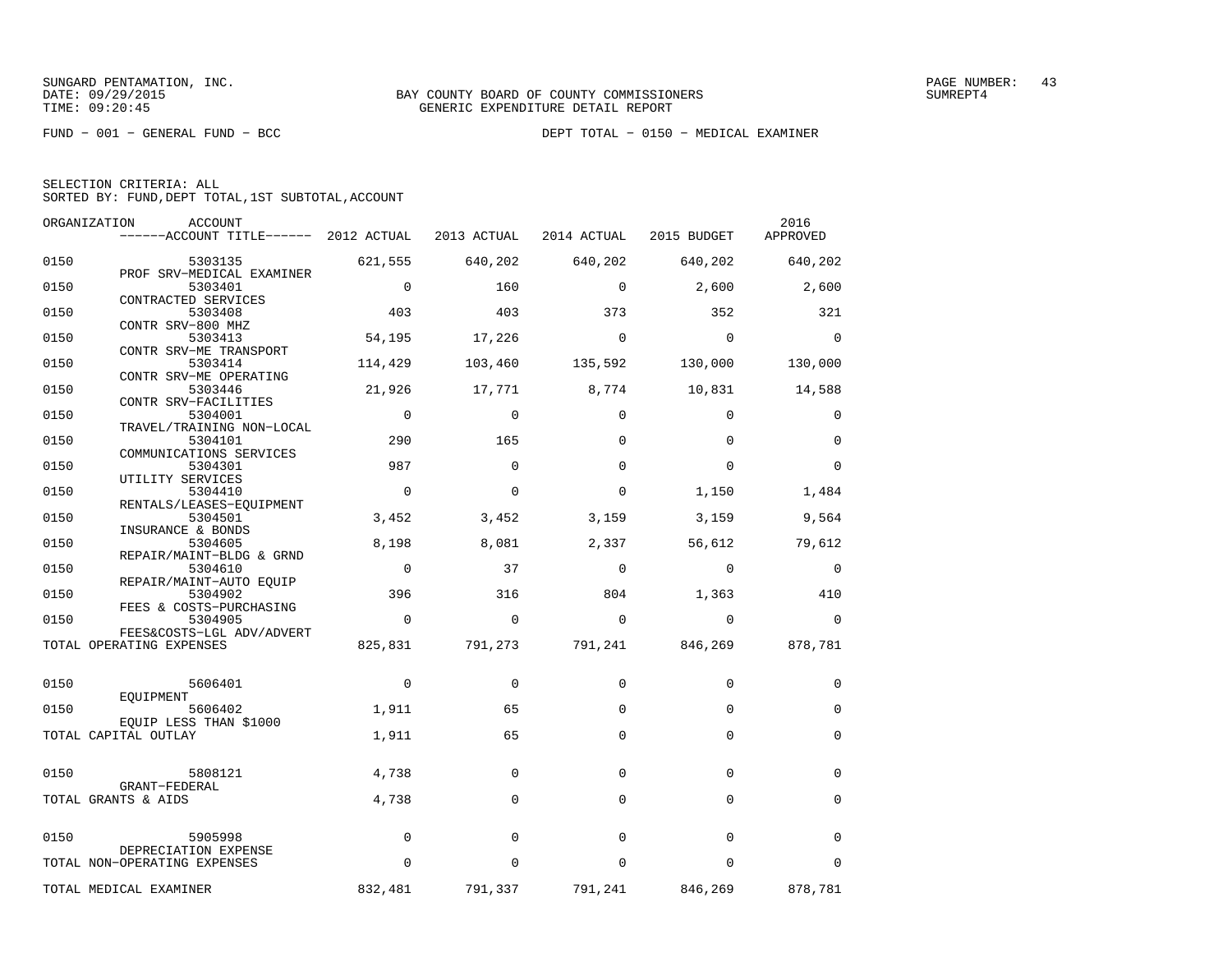FUND − 001 − GENERAL FUND − BCC DEPT TOTAL − 0150 − MEDICAL EXAMINER

SELECTION CRITERIA: ALLSORTED BY: FUND,DEPT TOTAL,1ST SUBTOTAL,ACCOUNT

ORGANIZATION ACCOUNT 2016−−−−−−ACCOUNT TITLE−−−−−− 2012 ACTUAL 2013 ACTUAL 2014 ACTUAL 2015 BUDGET APPROVED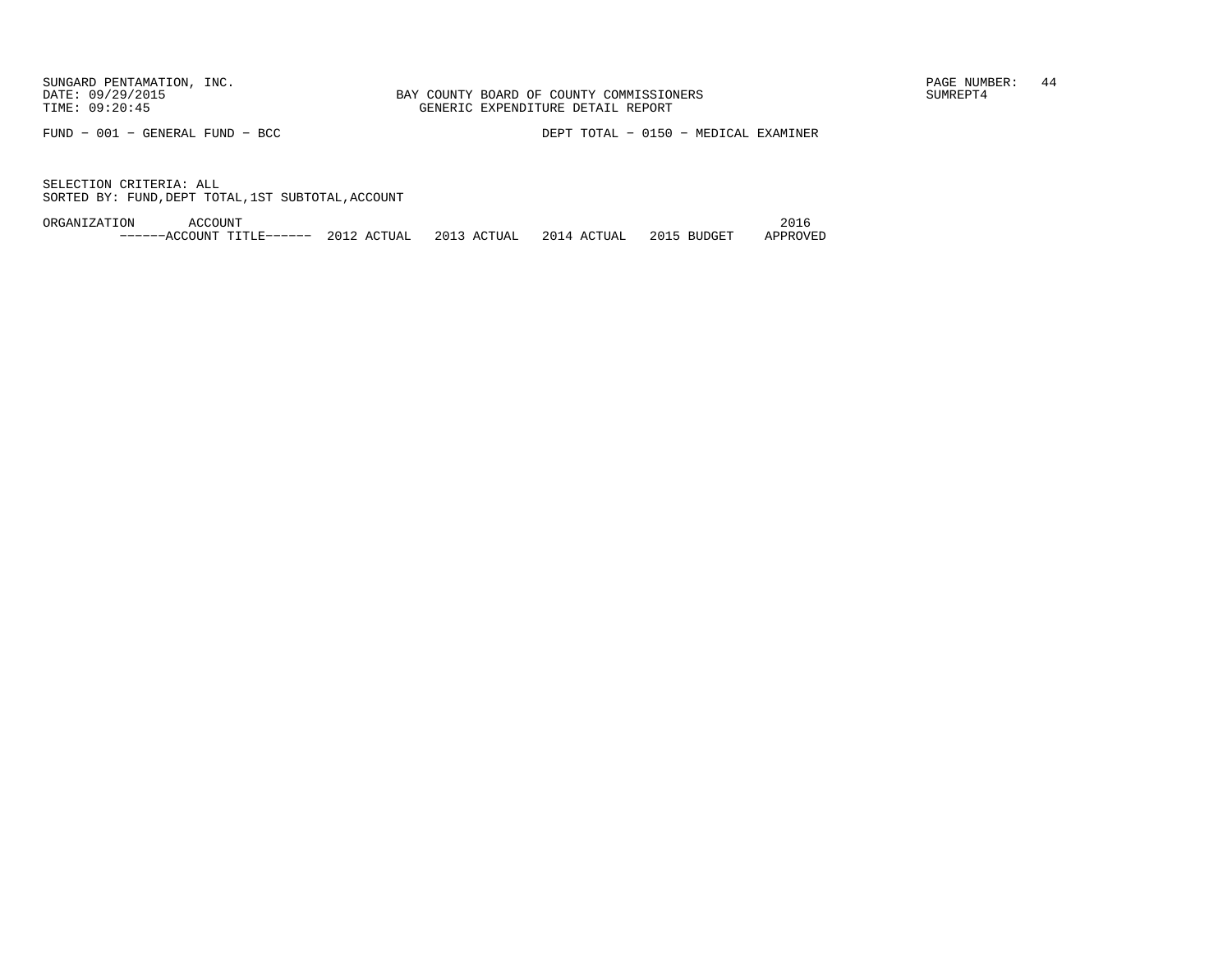FUND − 001 − GENERAL FUND − BCC DEPT TOTAL − 0153 − M E TRANSPORT

| SELECTION CRITERIA: ALL                            |  |
|----------------------------------------------------|--|
| SORTED BY: FUND, DEPT TOTAL, 1ST SUBTOTAL, ACCOUNT |  |

| ORGANIZATION                 | <b>ACCOUNT</b><br>------ACCOUNT TITLE------ 2012 ACTUAL      |             | 2013 ACTUAL | 2014 ACTUAL | 2015 BUDGET | 2016<br>APPROVED |
|------------------------------|--------------------------------------------------------------|-------------|-------------|-------------|-------------|------------------|
| 0153                         | 5101200<br>SALARIES & WAGES-REGULAR                          | 0           | 6,780       | 8,475       | $\mathbf 0$ | $\mathbf 0$      |
| 0153                         | 5101400<br>SALARIES & WAGES-OVERTIME                         | 0           | 15,906      | 21,693      | $\Omega$    | $\Omega$         |
| 0153<br>FICA TAXES-MATCHING  | 5102100                                                      | $\mathbf 0$ | 1,736       | 2,308       | $\Omega$    | $\mathbf 0$      |
| 0153                         | 5102200<br>RETIREMENT CONTRIBUTIONS                          | $\Omega$    | 3,783       | 5,809       | $\Omega$    | $\Omega$         |
| TOTAL PERSONAL SERVICES      |                                                              | 0           | 28,204      | 38,285      | $\Omega$    | $\mathbf 0$      |
| 0153                         | 5303413                                                      | 0           | $\mathbf 0$ | $\mathbf 0$ | 40,000      | 40,000           |
| 0153                         | CONTR SRV-ME TRANSPORT<br>5304610                            | 0           | 1,352       | 85          | 5,000       | 5,000            |
| 0153                         | REPAIR/MAINT-AUTO EOUIP<br>5304615<br>REPAIR/MAINT-EQUIPMENT | $\mathbf 0$ | 0           | $\Omega$    | 2,000       | 2,000            |
| 0153<br>OPERATING SUPPLIES   | 5305201                                                      | $\mathbf 0$ | $\Omega$    | $\Omega$    | 1,000       | 1,000            |
| 0153                         | 5305205<br>GAS, OIL & LUBRICANTS                             | $\mathbf 0$ | 953         | 1,633       | 2,500       | 2,500            |
| 0153                         | 5305215<br>CLOTHING & WEARING APPRL                          | 0           | 683         | 1,285       | 1,500       | 1,500            |
| TOTAL OPERATING EXPENSES     |                                                              | $\mathbf 0$ | 2,988       | 3,004       | 52,000      | 52,000           |
| 0153<br>EOUIPMENT            | 5606401                                                      | 0           | 3,500       | 0           | 3,500       | 25,000           |
| TOTAL CAPITAL OUTLAY         |                                                              | $\Omega$    | 3,500       | $\Omega$    | 3,500       | 25,000           |
| 0153                         | 5905998<br>DEPRECIATION EXPENSE                              | $\mathbf 0$ | $\Omega$    | $\Omega$    | $\Omega$    | $\Omega$         |
| TOTAL NON-OPERATING EXPENSES |                                                              | 0           | $\mathbf 0$ | $\mathbf 0$ | $\mathbf 0$ | $\mathbf 0$      |
| TOTAL M E TRANSPORT          |                                                              | 0           | 34,692      | 41,289      | 55,500      | 77,000           |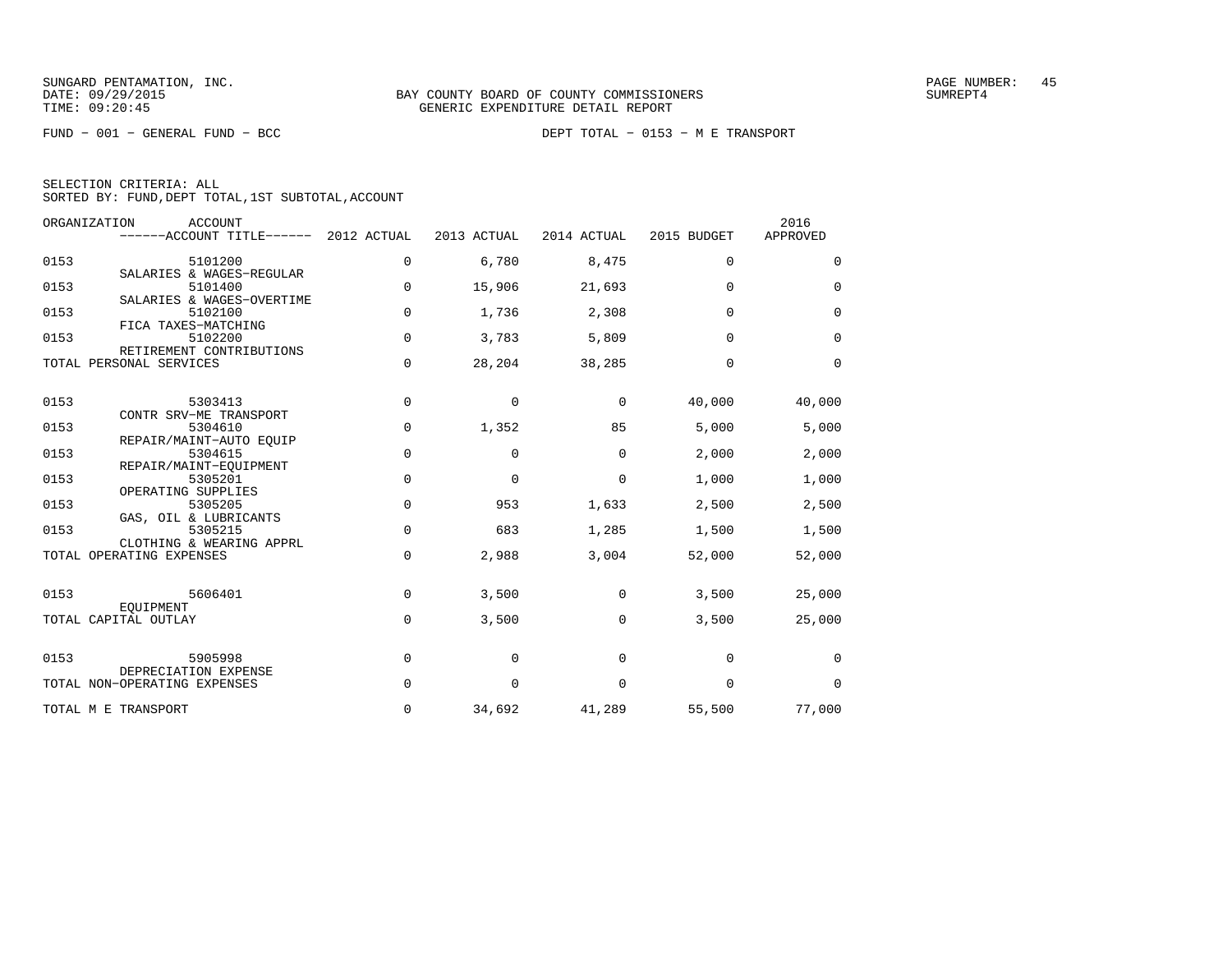FUND − 001 − GENERAL FUND − BCC DEPT TOTAL − 0154 − ANIMAL CONTROL

|  | SELECTION CRITERIA: ALL                            |  |  |
|--|----------------------------------------------------|--|--|
|  | SORTED BY: FUND, DEPT TOTAL, 1ST SUBTOTAL, ACCOUNT |  |  |

| ORGANIZATION | ACCOUNT<br>------ACCOUNT TITLE------ 2012 ACTUAL              |          | 2013 ACTUAL | 2014 ACTUAL 2015 BUDGET |                                         | 2016<br>APPROVED         |
|--------------|---------------------------------------------------------------|----------|-------------|-------------------------|-----------------------------------------|--------------------------|
| 0154         | 5101200                                                       | 331,479  | 276,009     | 336,698                 |                                         | 536,835 525,259          |
| 0154         | SALARIES & WAGES-REGULAR<br>5101205                           | 1,184    | $\Omega$    | $\Omega$                | $\Omega$                                | $\Omega$                 |
| 0154         | SALARIES & WAGES-DISASTER<br>5101400                          | 65,192   | 62,117      | 69,867                  | 56,000                                  | 56,000                   |
| 0154         | SALARIES & WAGES-OVERTIME<br>5101405<br>SALARIES-DISASTER O/T | 1,211    | $\Omega$    | 499                     | $\overline{0}$                          | $\overline{\phantom{0}}$ |
| 0154         | 5102100<br>FICA TAXES-MATCHING                                | 28,616   | 24,151      | 29,607                  | 45,352                                  | 44,466                   |
| 0154         | 5102200<br>RETIREMENT CONTRIBUTIONS                           | 22,210   | 19,061      | 28,369                  | 44,784                                  | 43,254                   |
| 0154         | 5102300<br>LIFE & HEALTH INSURANCE                            | 52,610   | 55,567      | 64,561                  | 157,022                                 | 174,707                  |
| 0154         | 5102400<br>WORKERS COMP. PREMIUMS                             | 11,626   | 9,809       | 14,709                  | 15,779 15,435                           |                          |
| 0154         | 5102500<br>UNEMPLOYMENT COMPENSATION                          | 1,727    | 4,032       | 1,489                   | $\overline{0}$                          | $\Omega$                 |
|              | TOTAL PERSONAL SERVICES                                       |          |             |                         | 515,855 450,746 545,800 855,772 859,121 |                          |
| 0154         | 5143105                                                       | $\Omega$ | $\Omega$    | $\Omega$                | $\Omega$                                | $\Omega$                 |
| 0154         | PROF SRV-OTHER ATTNY<br>5303101                               | $\Omega$ | $\Omega$    | $\Omega$                | $\Omega$                                | $\Omega$                 |
| 0154         | PROFESSIONAL SERVICES<br>5303106<br>PROF SRV-PHYSICLS/MEDICAL | 8,657    | 2,592       | 5,524                   | 4,000                                   | 4,000                    |
| 0154         | 5303107<br>PROF SRV-SUBSTANCE TEST                            | 391      | 462         | 681                     | 1,000                                   | 1,000                    |
| 0154         | 5303109<br>PROF SRV-VETERINARIAN                              | 49,352   | 46,917      | 48,712                  | 66,000                                  | 56,000                   |
| 0154         | 5303110<br>PROF SRV-BACKGROUND CHECK                          | 403      | 326         | 2,611                   | 800                                     | 800                      |
| 0154         | 5303401<br>CONTRACTED SERVICES                                | $\Omega$ | 69,262      | 78,868                  | 66,000                                  | 66,000                   |
| 0154         | 5303403<br>CONTR SRV-BANK CHRG POOL                           | $\Omega$ | 368         | 1,477                   | 1,500                                   | 1,500                    |
| 0154         | 5303408<br>CONTR SRV-800 MHZ                                  | 15,130   | 3,623       | 3,354                   | 3,167                                   | 2,885                    |
| 0154         | 5303446<br>CONTR SRV-FACILITIES                               | 23,761   | 21,019      | 22,202                  | 22,058                                  | 28,790                   |
| 0154         | 5304001<br>TRAVEL/TRAINING NON-LOCAL                          | $\sim$ 0 | 1,002       | 1,921                   | 1,000                                   | 1,000                    |
| 0154         | 5304101<br>COMMUNICATIONS SERVICES                            | 10,709   | 10,355      | 11,104                  | 14,208                                  | 12,360                   |
| 0154         | 5304122<br>COMM SRV-LEASED LINES                              | 5,212    | $\mathbf 0$ | $\bigcirc$              | $\overline{0}$                          | $\Omega$                 |
| 0154         | 5304125<br>POSTAGE/TRANSP/FREIGHT                             | 141      | 661         | 727                     | 1,000                                   | 1,000                    |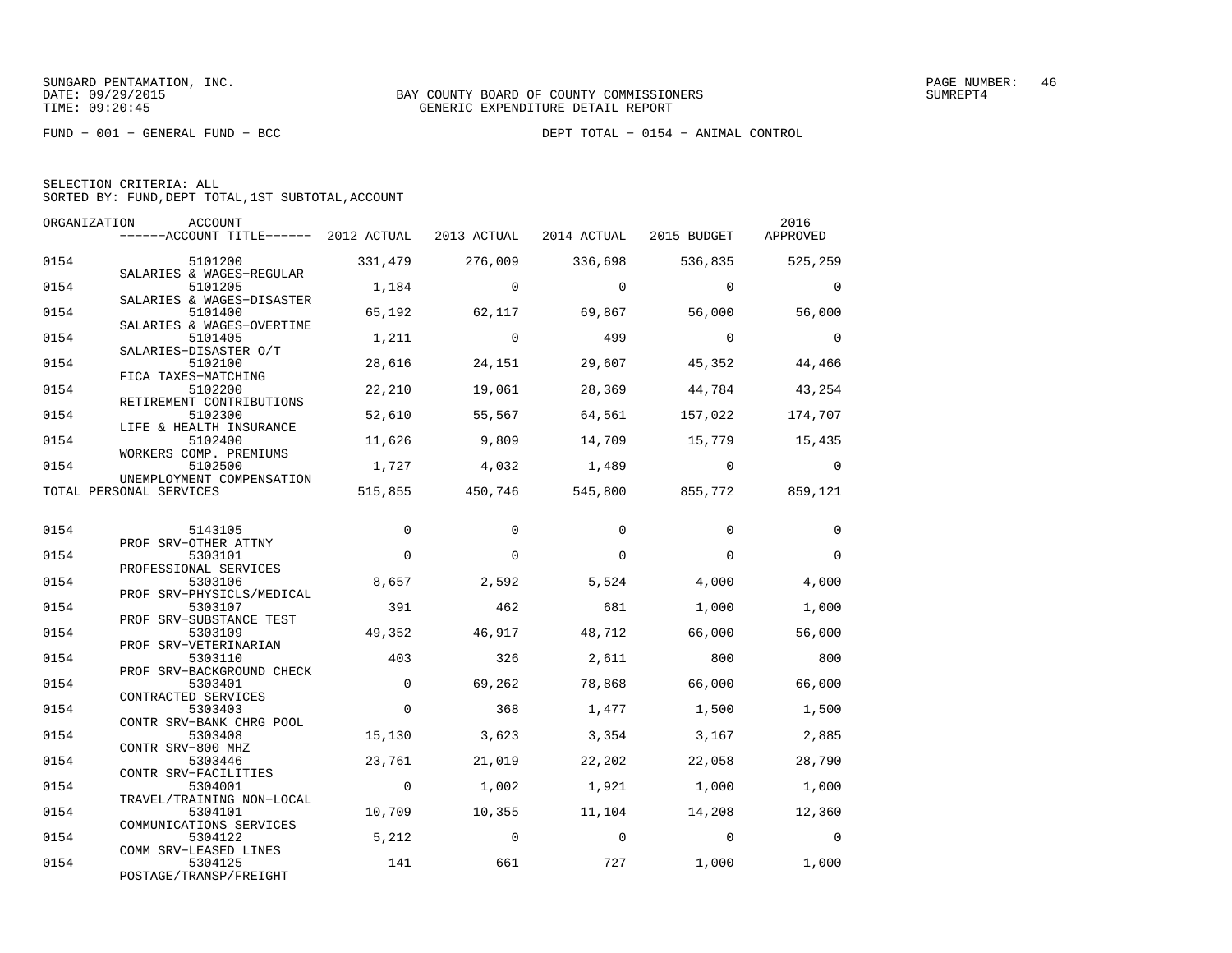FUND − 001 − GENERAL FUND − BCC DEPT TOTAL − 0154 − ANIMAL CONTROL

|  | SELECTION CRITERIA: ALL                            |  |  |
|--|----------------------------------------------------|--|--|
|  | SORTED BY: FUND, DEPT TOTAL, 1ST SUBTOTAL, ACCOUNT |  |  |

| ORGANIZATION | ACCOUNT                               |                |             |             |                | 2016     |
|--------------|---------------------------------------|----------------|-------------|-------------|----------------|----------|
|              | ------ACCOUNT TITLE------ 2012 ACTUAL |                | 2013 ACTUAL | 2014 ACTUAL | 2015 BUDGET    | APPROVED |
| 0154         | 5304301                               | 39,087         | 43,494      | 44,697      | 43,600         | 53,600   |
|              | UTILITY SERVICES                      |                |             |             |                |          |
| 0154         | 5304410                               | 6,183          | 6,791       | 6,477       | 8,347          | 10,748   |
|              | RENTALS/LEASES-EQUIPMENT              |                |             |             |                |          |
| 0154         | 5304501<br>INSURANCE & BONDS          | 11,004         | 11,004      | 10,071      | 10,071         | 23,292   |
| 0154         | 5304604                               | $\overline{0}$ | 5,739       | 8,153       | 60,500         | 20,000   |
|              | REPAIR/MAINT-BLD&GRD DEPT             |                |             |             |                |          |
| 0154         | 5304605                               | 14,829         | 15,498      | 3,427       | 20,000         | 11,500   |
|              | REPAIR/MAINT-BLDG & GRND              |                |             |             |                |          |
| 0154         | 5304610<br>REPAIR/MAINT-AUTO EQUIP    | 11,519         | 7,801       | 8,404       | 8.000          | 8,000    |
| 0154         | 5304611                               | $\overline{0}$ | $\Omega$    | $\Omega$    | $\overline{0}$ | $\Omega$ |
|              | REPAIR/MAINT-FLEET MAINT              |                |             |             |                |          |
| 0154         | 5304615                               | 4,703          | 6,643       | 5,066       | 13,200         | 13,200   |
|              | REPAIR/MAINT-EOUIPMENT                |                |             |             |                |          |
| 0154         | 5304701                               | 826            | 627         | 1,338       | 1,470          | 1,470    |
|              | PRINTING & BINDING                    |                |             |             |                |          |
| 0154         | 5304902                               | 1,138          | 2,846       | 1,073       | 3,406          | 9,018    |
|              | FEES & COSTS-PURCHASING               |                |             |             |                |          |
| 0154         | 5304905                               | 40             | 184         | 106         | 300            | 300      |
| 0154         | FEES&COSTS-LGL ADV/ADVERT<br>5304909  | 40             | 430         | $\Omega$    | 200            | 200      |
|              | FEES & COSTS-COURT FILING             |                |             |             |                |          |
| 0154         | 5304922                               | $\Omega$       | $\Omega$    | $\Omega$    | $\Omega$       | 1,200    |
|              | FEES & COSTS-PERMITS                  |                |             |             |                |          |
| 0154         | 5304984                               | $\Omega$       | $\Omega$    | $\Omega$    | $\Omega$       | $\Omega$ |
|              | <b>BAD DEBT</b>                       |                |             |             |                |          |
| 0154         | 5304990                               | 51             | $\Omega$    | 281         | $\Omega$       | $\Omega$ |
|              | MISCELLANEOUS EXPENSES                |                |             |             |                |          |
| 0154         | 5305101                               | 1,638          | 4,617       | 3,218       | 6,600          | 6,600    |
|              | OFFICE SUPPLIES                       |                |             |             |                |          |
| 0154         | 5305201                               | 54,972         | 64,734      | 79,982      | 46,000         | 46,000   |
| 0154         | OPERATING SUPPLIES<br>5305202         | $\Omega$       | 3,248       | 10,737      | 4,000          | 15,500   |
|              | OPER SUPPLIES-JANITORIAL              |                |             |             |                |          |
| 0154         | 5305205                               | 40,060         | 34,050      | 31,858      | 35,000         | 35,000   |
|              | GAS, OIL & LUBRICANTS                 |                |             |             |                |          |
| 0154         | 5305210                               | 32             | 735         | 2,565       | 4,200          | 4,000    |
|              | SAFETY GEAR & SUPPLIES                |                |             |             |                |          |
| 0154         | 5305211                               | $\Omega$       | $\Omega$    | $\Omega$    | $\Omega$       | 28,300   |
|              | MEDICAL SUPPLIES                      |                |             |             |                |          |
| 0154         | 5305215                               | 4,699          | 4,317       | 9,227       | 10,000         | 6,200    |
|              | CLOTHING & WEARING APPRL<br>5305220   | 57             | 106         | 44          | 100            | 500      |
| 0154         | TOOL & SMALL IMPLEMENTS               |                |             |             |                |          |
| 0154         | 5305401                               | 98             | $-3$        | 333         | 500            | 500      |
|              | BOOKS/RESOURCE MATR/SUBSC             |                |             |             |                |          |
| 0154         | 5305402                               | 200            | 849         | 752         | 500            | 500      |
|              | DUES & MEMBERSHIPS                    |                |             |             |                |          |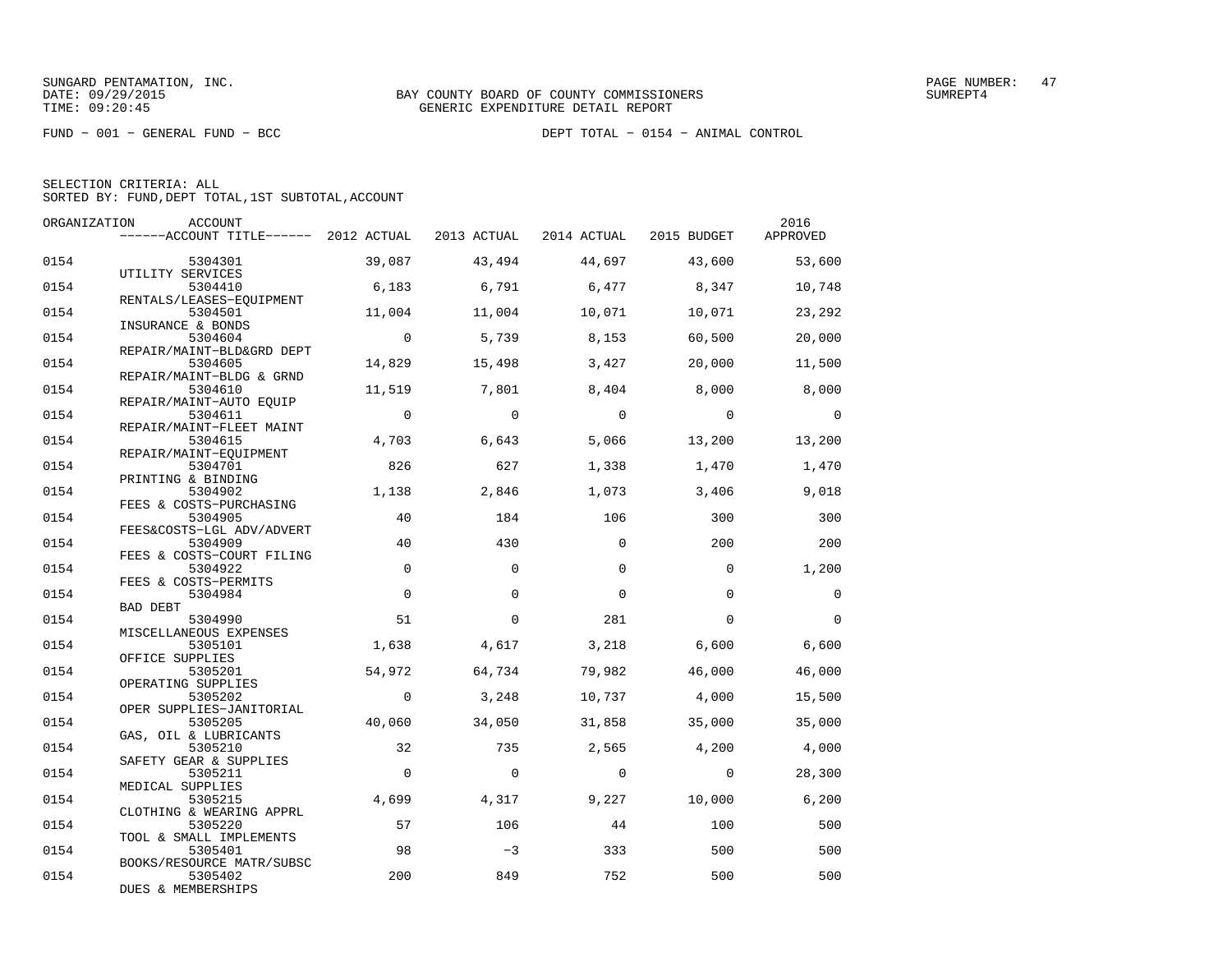FUND − 001 − GENERAL FUND − BCC DEPT TOTAL − 0154 − ANIMAL CONTROL

| SELECTION CRITERIA: ALL |  |  |                                                    |  |
|-------------------------|--|--|----------------------------------------------------|--|
|                         |  |  | SORTED BY: FUND, DEPT TOTAL, 1ST SUBTOTAL, ACCOUNT |  |

| ORGANIZATION | <b>ACCOUNT</b><br>------ACCOUNT TITLE------            | 2012 ACTUAL | 2013 ACTUAL | 2014 ACTUAL | 2015 BUDGET | 2016<br>APPROVED |
|--------------|--------------------------------------------------------|-------------|-------------|-------------|-------------|------------------|
| 0154         | 5305406                                                | 700         | 4,005       | 8,634       | 12,000      | 10,000           |
| 0154         | TRAINING<br>& TUITION<br>5620101<br>DONATIONS EXPENSED | 0           | 0           | 30,304      | 0           | $\Omega$         |
| TOTAL        | OPERATING EXPENSES                                     | 305,632     | 374,303     | 443,929     | 468,727     | 480,963          |
| 0154         | 5606101                                                | $\Omega$    | $\Omega$    | $\Omega$    | $\Omega$    | $\Omega$         |
| 0154         | LAND<br>5606201                                        | $\Omega$    | $\Omega$    | $\Omega$    | $\Omega$    | 0                |
| 0154         | <b>BUILDINGS</b><br>5606401                            | 6,924       | 60,469      | 40,698      | 0           | 2,000            |
| 0154         | EQUIPMENT<br>5606402                                   | 14,524      | 11,851      | 8,557       | 4,500       | 4,500            |
| 0154         | EQUIP LESS THAN \$1000<br>5606450<br>COMPUTER SOFTWARE | 5,760       | 456         | 8,195       | 8,000       | 8,000            |
| 0154         | 5606528<br>CIP-ANIMAL CNTRL FACILITY                   | $\Omega$    | $\Omega$    | $\Omega$    | $\Omega$    | $\Omega$         |
| TOTAL        | CAPITAL OUTLAY                                         | 27,208      | 72,776      | 57,450      | 12,500      | 14,500           |
| 0154         | 5905998                                                | $\Omega$    | $\Omega$    | $\Omega$    | $\Omega$    | 0                |
|              | DEPRECIATION EXPENSE<br>TOTAL NON-OPERATING EXPENSES   | 0           | $\Omega$    | $\Omega$    | $\Omega$    | $\Omega$         |
|              | TOTAL ANIMAL CONTROL                                   | 848,695     | 897,825     | 1,047,179   | 1,336,999   | 1,354,584        |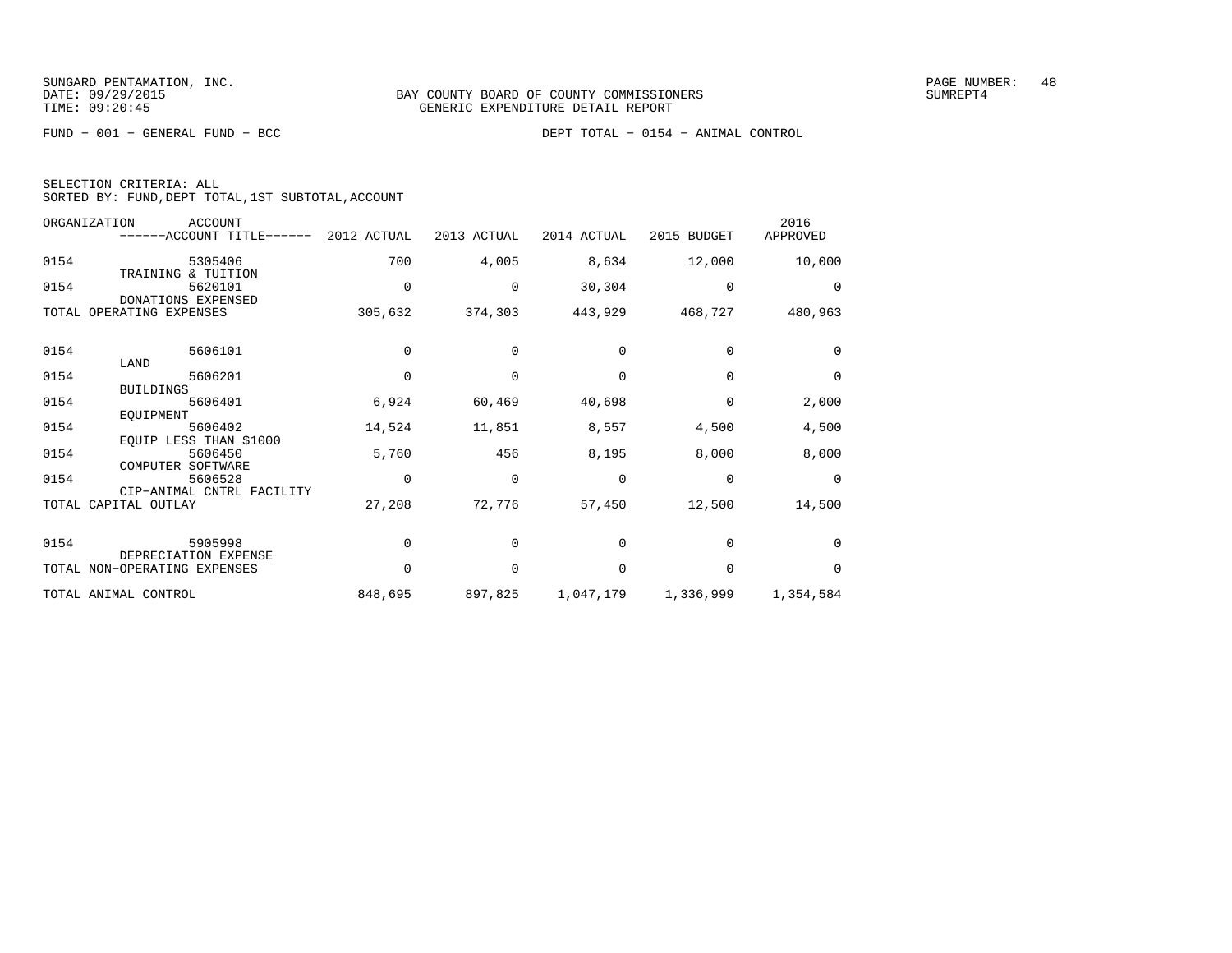| SELECTION CRITERIA: ALL |  |  |                                                    |  |
|-------------------------|--|--|----------------------------------------------------|--|
|                         |  |  | SORTED BY: FUND, DEPT TOTAL, 1ST SUBTOTAL, ACCOUNT |  |

| ORGANIZATION | ACCOUNT<br>$---$ ACCOUNT TITLE------ 2012 ACTUAL 2013 ACTUAL 2014 ACTUAL 2015 BUDGET |                 |                 |                 |                         | 2016<br>APPROVED         |
|--------------|--------------------------------------------------------------------------------------|-----------------|-----------------|-----------------|-------------------------|--------------------------|
| 0166         | 5101200                                                                              | 287,066         | 262,556         |                 | 316,017 339,768         | 345,925                  |
| 0166         | SALARIES & WAGES-REGULAR<br>5101205<br>SALARIES & WAGES-DISASTER                     | $\overline{0}$  | $\Omega$        | 221             | $\overline{0}$          | $\overline{0}$           |
| 0166         | 5102100<br>FICA TAXES-MATCHING                                                       | 20,756          | 18,925          | 21,484          | 25,992                  | 26,463                   |
| 0166         | 5102200<br>RETIREMENT CONTRIBUTIONS                                                  | 14,092          | 16,124          | 25,014          | 28,347                  | 28,785                   |
| 0166         | 5102300<br>LIFE & HEALTH INSURANCE                                                   | 28,986          | 29,715          | 41,740          | 54,051                  | 43,710                   |
| 0166         | 5102400<br>WORKERS COMP. PREMIUMS                                                    | 1,221           | 1,240           |                 | 1,252 1,461             | 1,487                    |
|              | TOTAL PERSONAL SERVICES                                                              |                 | 352,122 328,560 |                 | 405,728 449,619 446,370 |                          |
| 0166         | 5303106                                                                              | $\overline{0}$  | $\Omega$        | $\Omega$        | $\Omega$                | $\Omega$                 |
| 0166         | PROF SRV-PHYSICLS/MEDICAL<br>5303107                                                 | 89              | 37              | 37              | 100                     | 100                      |
| 0166         | PROF SRV-SUBSTANCE TEST<br>5303110<br>PROF SRV-BACKGROUND CHECK                      | $\Omega$        | 155             | $\mathbf 0$     | 155                     | $\overline{0}$           |
| 0166         | 5303401<br>CONTRACTED SERVICES                                                       | 38,984          | 29,737          | 20,158          | 59,000                  | 118,795                  |
| 0166         | 5303410<br>CONTR SRV-JANITORIAL                                                      | $\overline{0}$  | $\overline{0}$  | $\Omega$        | $\overline{0}$          | $\Omega$                 |
| 0166         | 5303425<br>CONTR SRV-ADMIN FEES                                                      | 1,544           | 1,612           | 1,560           | 1,560                   | $\Omega$                 |
| 0166         | 5303446<br>CONTR SRV-FACILITIES                                                      | 4,312           | 5,280           | 5,262           | 4,590                   | 25,591                   |
| 0166         | 5304001<br>TRAVEL/TRAINING NON-LOCAL                                                 | 745             | $\Omega$        | 1,192           | 18,000                  | 18,000                   |
| 0166         | 5304005<br>TRAVEL-LOCAL                                                              | $\overline{0}$  | $\Omega$        | $\overline{0}$  | $\overline{0}$          | $\overline{0}$           |
| 0166         | 5304101<br>COMMUNICATIONS SERVICES                                                   | 48,240          | 23,458          | 13,789          | 15,240                  | 15,440                   |
| 0166         | 5304122<br>COMM SRV-LEASED LINES                                                     | 7,200           | 7,200           | 6,000           | 8,700                   | 18,200                   |
| 0166         | 5304125<br>POSTAGE/TRANSP/FREIGHT                                                    | 121             | 194             | 79              | 250                     | 250                      |
| 0166<br>0166 | 5304301<br>UTILITY SERVICES                                                          | 11,031<br>1,364 | 10,395          | 11,576<br>4,921 | 11,514                  | $\overline{\phantom{0}}$ |
| 0166         | 5304410<br>RENTALS/LEASES-EOUIPMENT<br>5304501                                       | 6,042           | 1,703<br>6,042  | 5,530           | 7,980<br>5,530          | 24,160<br>14,389         |
| 0166         | INSURANCE & BONDS<br>5304605                                                         | 4,752           | 4,285           | 6,133           | 7,920                   | 60,000                   |
| 0166         | REPAIR/MAINT-BLDG & GRND<br>5304610                                                  | 338             | 1,254           | 1,633           | 2,520                   | 2,400                    |
|              | REPAIR/MAINT-AUTO EQUIP                                                              |                 |                 |                 |                         |                          |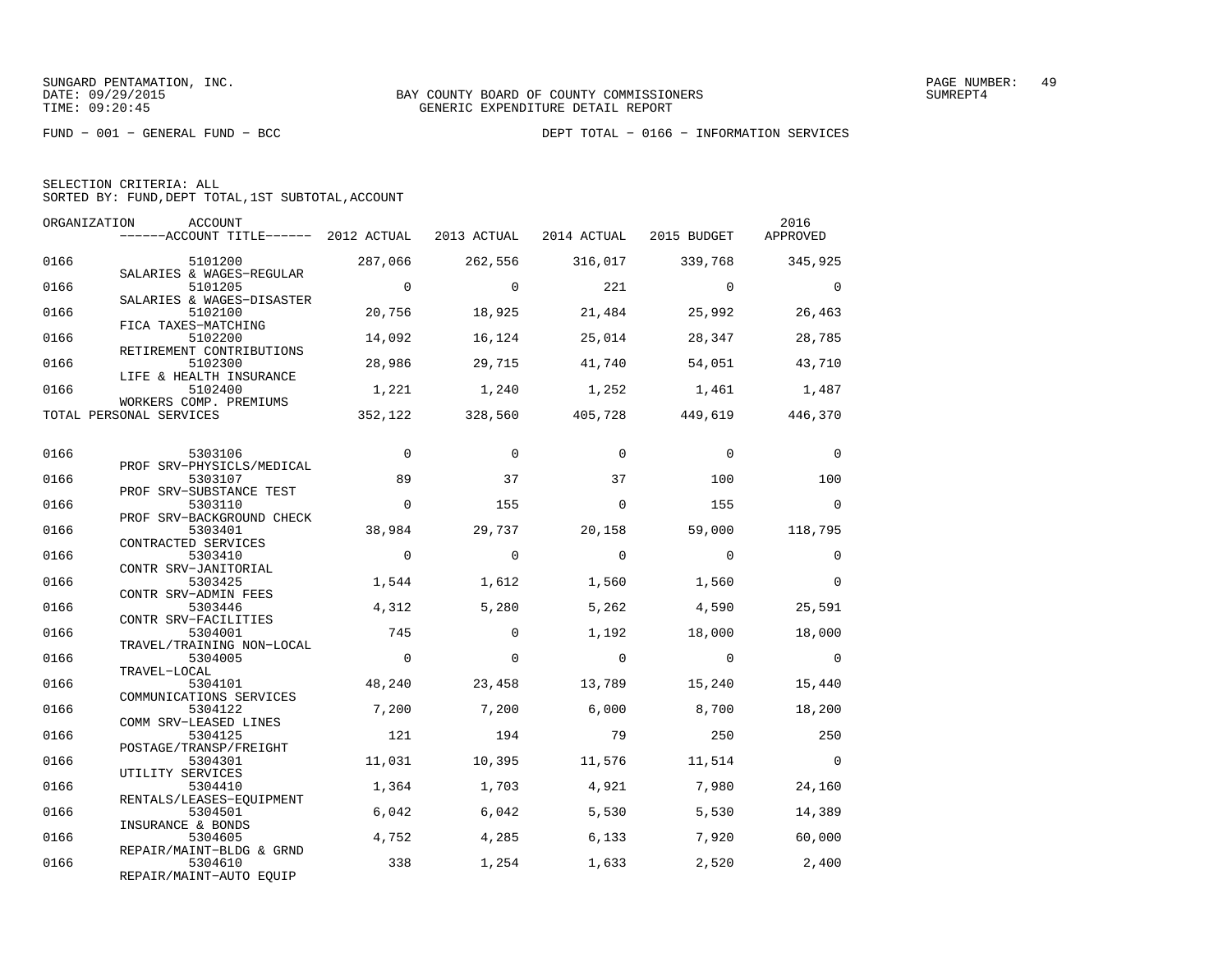|  | SELECTION CRITERIA: ALL |                                                    |  |
|--|-------------------------|----------------------------------------------------|--|
|  |                         | SORTED BY: FUND, DEPT TOTAL, 1ST SUBTOTAL, ACCOUNT |  |

|      | ORGANIZATION<br>ACCOUNT                        |             |             |             |             | 2016        |
|------|------------------------------------------------|-------------|-------------|-------------|-------------|-------------|
|      | $----ACCOUNT$ TITLE $--- 2012$ ACTUAL          |             | 2013 ACTUAL | 2014 ACTUAL | 2015 BUDGET | APPROVED    |
| 0166 | 5304611                                        | $\mathbf 0$ | $\mathbf 0$ | $\Omega$    | $\mathbf 0$ | $\Omega$    |
| 0166 | REPAIR/MAINT-FLEET MAINT<br>5304615            | 7,077       | 8,358       | 3,750       | 10,000      | 10,000      |
| 0166 | REPAIR/MAINT-EOUIPMENT<br>5304902              | 791         | 3,059       | 10,457      | 5,450       | 10,247      |
| 0166 | FEES & COSTS-PURCHASING<br>5304905             | $\Omega$    | $\Omega$    | $\Omega$    | $\Omega$    | 0           |
|      | FEES&COSTS-LGL ADV/ADVERT                      |             |             |             |             |             |
| 0166 | 5304990<br>MISCELLANEOUS EXPENSES              | 97          | $\Omega$    | $\Omega$    | $\Omega$    | $\Omega$    |
| 0166 | 5305101<br>OFFICE SUPPLIES                     | 26,342      | 625         | 3,046       | 2,000       | 3,000       |
| 0166 | 5305201                                        | 2,647       | 320         | 2,047       | 5,000       | 5,000       |
| 0166 | OPERATING SUPPLIES<br>5305202                  | $\Omega$    | $\Omega$    | $\Omega$    | $\mathbf 0$ | 0           |
| 0166 | OPER SUPPLIES-JANITORIAL<br>5305205            | 1,889       | 999         | 1,378       | 2,400       | 1,560       |
| 0166 | GAS, OIL & LUBRICANTS<br>5305210               | $\mathbf 0$ | $\Omega$    | $\mathbf 0$ | $\mathbf 0$ | $\mathbf 0$ |
| 0166 | SAFETY GEAR & SUPPLIES<br>5305215              | $\mathbf 0$ | 0           | 116         | 525         | 630         |
| 0166 | CLOTHING & WEARING APPRL<br>5305220            | $\mathbf 0$ | $\Omega$    | $\mathbf 0$ | $\mathbf 0$ | $\mathbf 0$ |
| 0166 | TOOL & SMALL IMPLEMENTS<br>5305401             | 853         | 839         | $\mathbf 0$ | 2,500       | 2,000       |
| 0166 | BOOKS/RESOURCE MATR/SUBSC<br>5305402           | 484         | 127         | 295         | 300         | 300         |
| 0166 | <b>DUES &amp; MEMBERSHIPS</b><br>5305406       | $\mathbf 0$ | 198         | $\Omega$    | 3,500       | 3,500       |
|      | TRAINING & TUITION<br>TOTAL OPERATING EXPENSES | 164,942     | 105,878     | 98,959      | 174,734     | 333,562     |
|      |                                                |             |             |             |             |             |
| 0166 | 5606314<br>IMPRV-NETWORK CONNECT               | $\mathbf 0$ | 26,527      | 0           | 160,000     | 20,000      |
| 0166 | 5606401                                        | 322,965     | 37,020      | 20,000      | 84,000      | 101,000     |
| 0166 | EOUIPMENT<br>5606402                           | 27,953      | 11,630      | 25,170      | 10,000      | 10,000      |
| 0166 | EQUIP LESS THAN \$1000<br>5606450              | 36,501      | 14,596      | 48,953      | 104,000     | 50,000      |
|      | COMPUTER SOFTWARE<br>TOTAL CAPITAL OUTLAY      | 387,419     | 89,773      | 94,123      | 358,000     | 181,000     |
| 0166 | 5905998                                        | $\mathbf 0$ | 0           | 0           | $\mathbf 0$ | 0           |
| 0166 | DEPRECIATION EXPENSE<br>5909915                | $\mathbf 0$ | $\mathbf 0$ | 0           | $\mathbf 0$ | 0           |
|      | RESERVE FOR PAY ADJUSTMNT                      |             |             |             |             |             |
|      | TOTAL NON-OPERATING EXPENSES                   | $\Omega$    | 0           | 0           | $\mathbf 0$ | 0           |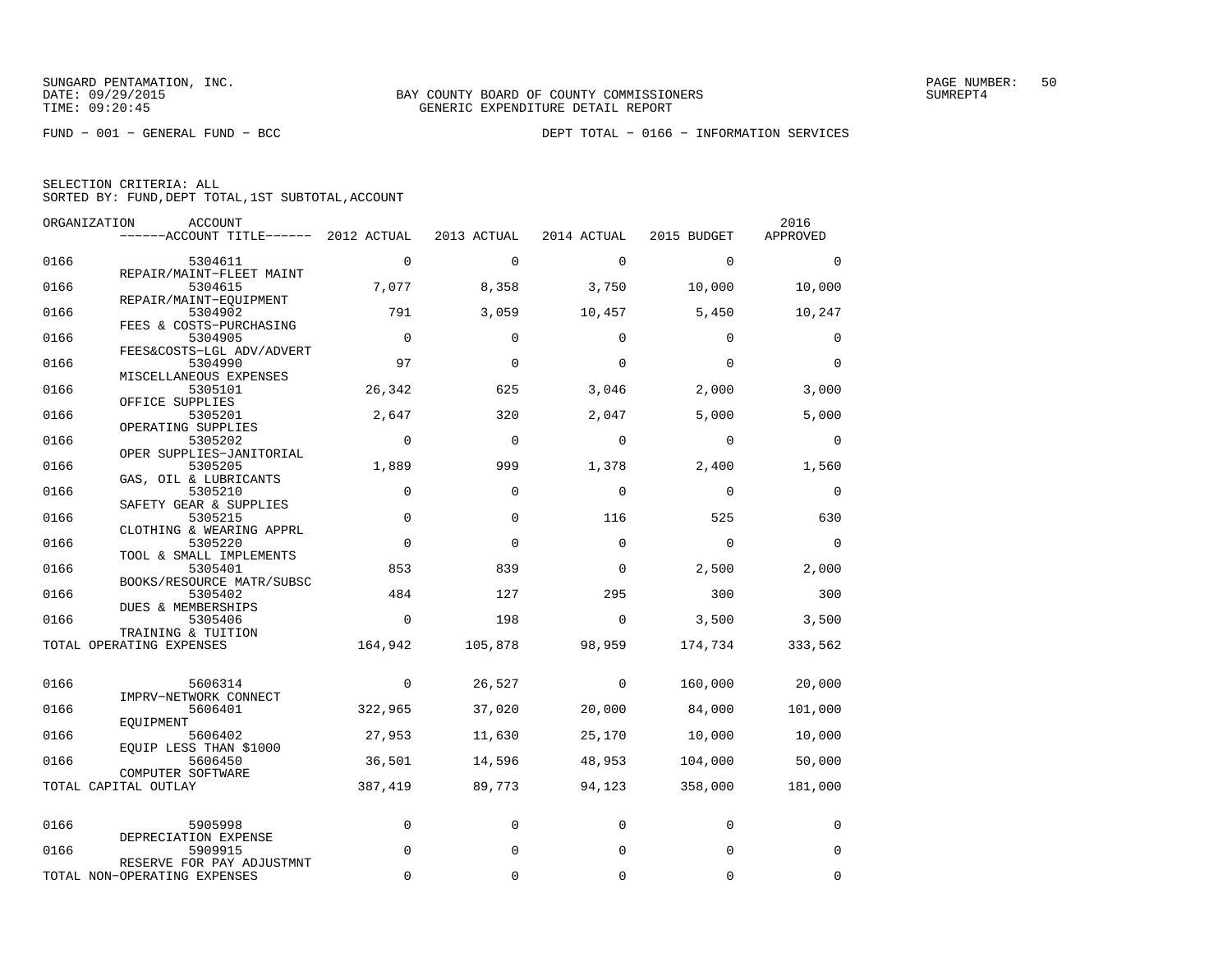FUND − 001 − GENERAL FUND − BCC DEPT TOTAL − 0166 − INFORMATION SERVICES

| ORGANIZATION | ACCOUNT                               |         |                                     |         |         | 2016     |
|--------------|---------------------------------------|---------|-------------------------------------|---------|---------|----------|
|              | ------ACCOUNT TITLE------ 2012 ACTUAL |         | 2013 ACTUAL 2014 ACTUAL 2015 BUDGET |         |         | APPROVED |
|              |                                       |         |                                     |         |         |          |
|              | TOTAL INFORMATION SERVICES            | 904,483 | 524.210                             | 598.810 | 982.353 | 960.932  |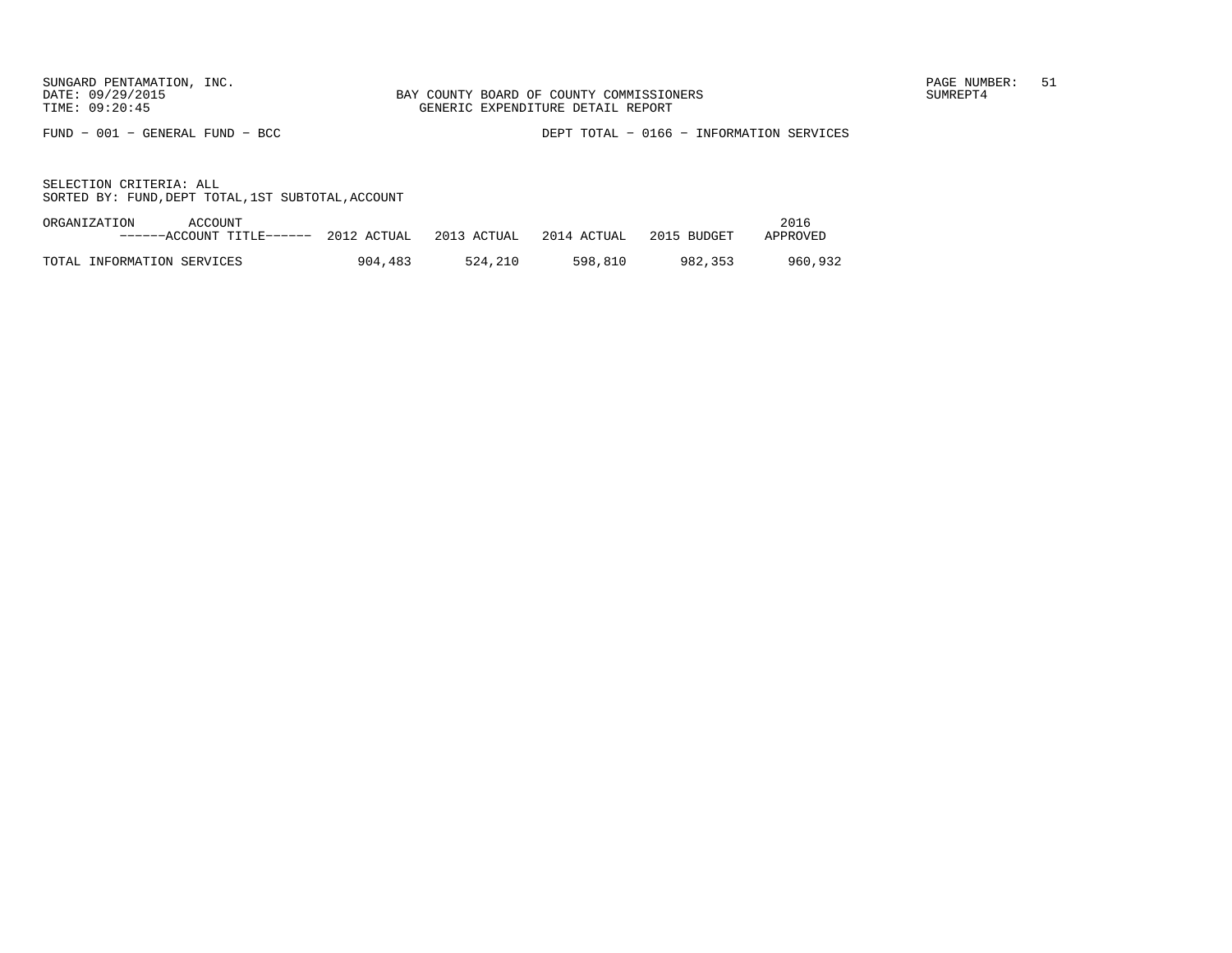FUND − 001 − GENERAL FUND − BCC DEPT TOTAL − 0168 − LAW ENFORCEMENT

| ORGANIZATION | ACCOUNT<br>------ACCOUNT TITLE------ | 2012 ACTUAL | 2013 ACTUAL | 2014 ACTUAL | 2015 BUDGET | 2016<br>APPROVED |
|--------------|--------------------------------------|-------------|-------------|-------------|-------------|------------------|
| 0168         | 5819154<br>FEES & COST-SHER/LEE TRST | 53,357      | 33,000      | 203,917     | 90,000      | 90,000           |
|              | TOTAL NON-OPERATING EXPENSES         | 53,357      | 33,000      | 203.917     | 90,000      | 90,000           |
|              | TOTAL LAW ENFORCEMENT                | 53,357      | 33,000      | 203,917     | 90,000      | 90,000           |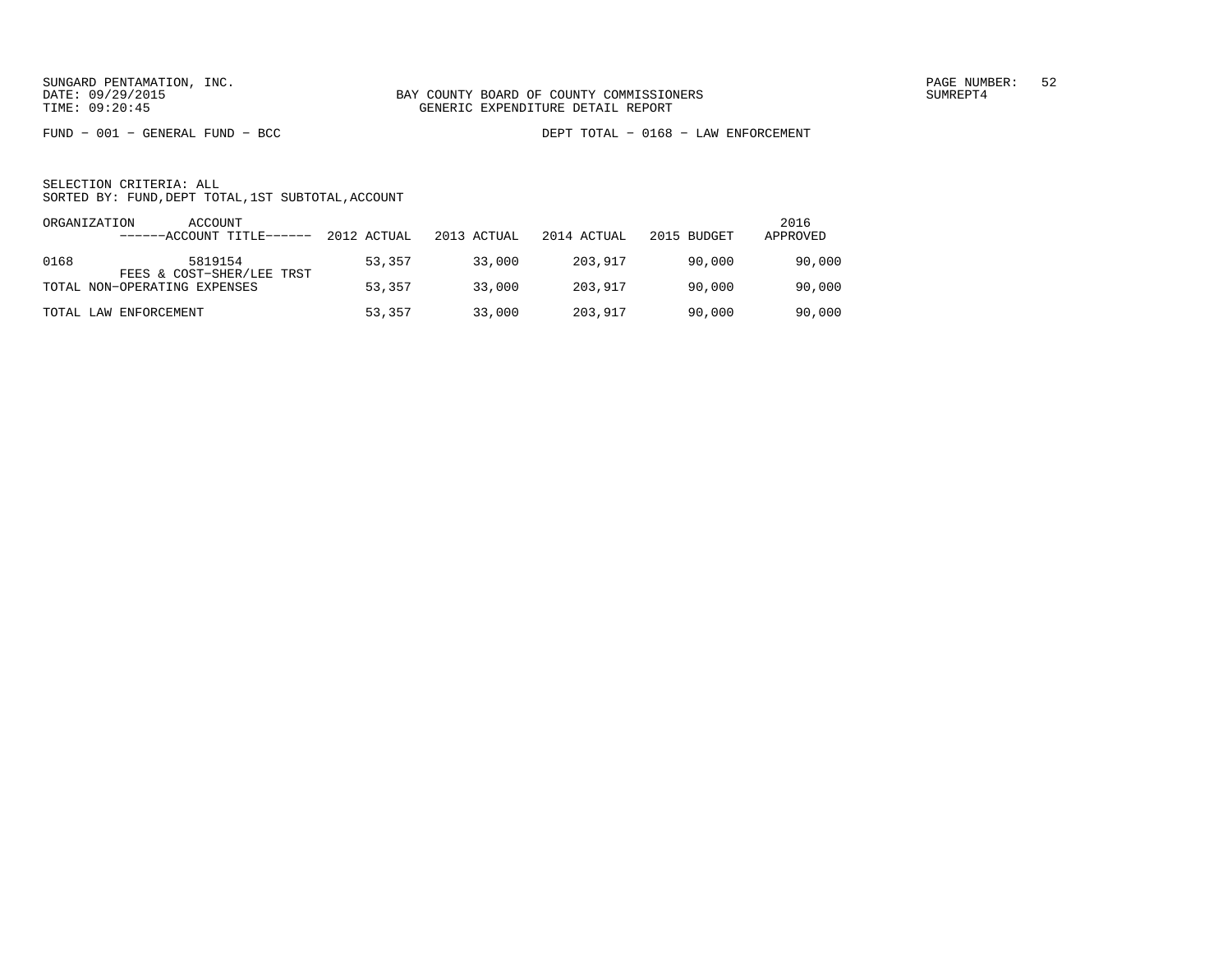FUND − 001 − GENERAL FUND − BCC DEPT TOTAL − 0172 − INFRASTRUCTURE

SELECTION CRITERIA: ALL

SORTED BY: FUND,DEPT TOTAL,1ST SUBTOTAL,ACCOUNT

| ORGANIZATION | ACCOUNT<br>------ACCOUNT TITLE------ 2012 ACTUAL 2013 ACTUAL 2014 ACTUAL 2015 BUDGET |                |             |                |             | 2016<br>APPROVED |
|--------------|--------------------------------------------------------------------------------------|----------------|-------------|----------------|-------------|------------------|
|              |                                                                                      |                |             |                |             |                  |
| 0172         | 5253401                                                                              | 402            | $\Omega$    | $\Omega$       | $\Omega$    | $\Omega$         |
| 0172         | DISASTER PREP/RECOVERY<br>5303401                                                    | 37,386         | 40,325      | 5,640          | $\Omega$    | $\Omega$         |
|              | CONTRACTED SERVICES                                                                  |                |             |                |             |                  |
| 0172         | 5303438                                                                              | $\overline{0}$ | $\bigcirc$  | $\mathbf 0$    | $\Omega$    | $\Omega$         |
|              | CONTR SRV-DEBRIS REMOVAL                                                             |                |             |                |             |                  |
| 0172         | 5303446<br>CONTR SRV-FACILITIES                                                      | 7,981          | 15,860      | 19,079         | 20,943      | 27,638           |
| 0172         | 5304050                                                                              | $\overline{0}$ | $\mathbf 0$ | $\mathbf 0$    | $\mathbf 0$ | $\mathbf 0$      |
|              | MOVING EXPENSE                                                                       |                |             |                |             |                  |
| 0172         | 5304301                                                                              | 27,241         | 28,646      | 18,798         | 22,000      | 22,000           |
| 0172         | UTILITY SERVICES<br>5304601                                                          | 175            | $\Omega$    | $\Omega$       | $\Omega$    | $\Omega$         |
|              | DISASTER RECOVERY/RESTOR                                                             |                |             |                |             |                  |
| 0172         | 5304604                                                                              | $\overline{0}$ | $\Omega$    | $\Omega$       | $\Omega$    | $\Omega$         |
|              | REPAIR/MAINT-BLD&GRD DEPT                                                            |                |             |                |             |                  |
| 0172         | 5304605                                                                              | 57,781         | 30,155      | 18,520         | 1,100       | 1,100            |
| 0172         | REPAIR/MAINT-BLDG & GRND<br>5304615                                                  | $\overline{0}$ | 2,675       | $\Omega$       | $\Omega$    | $\Omega$         |
|              | REPAIR/MAINT-EQUIPMENT                                                               |                |             |                |             |                  |
| 0172         | 5304902                                                                              | 3,512          | 2,847       | 3,754          | 7,835       | 11,887           |
|              | FEES & COSTS-PURCHASING                                                              |                |             |                |             |                  |
| 0172         | 5304905                                                                              | 160            | $\mathbf 0$ | $\Omega$       | $\Omega$    | $\mathbf 0$      |
| 0172         | FEES&COSTS-LGL ADV/ADVERT<br>5304922                                                 | 25             | 25          | $\Omega$       | $\Omega$    | $\mathbf 0$      |
|              | FEES & COSTS-PERMITS                                                                 |                |             |                |             |                  |
| 0172         | 5305101                                                                              | $\Omega$       | $\Omega$    | $\Omega$       | $\Omega$    | $\Omega$         |
|              | OFFICE SUPPLIES                                                                      |                |             |                |             |                  |
|              | TOTAL OPERATING EXPENSES                                                             | 134,662        | 120,534     | 65,791         | 51,878      | 62,625           |
| 0172         | 5606101                                                                              | $\Omega$       | $\Omega$    | $\Omega$       | $\Omega$    | $\mathbf 0$      |
|              | LAND                                                                                 |                |             |                |             |                  |
| 0172         | 5606201                                                                              | $\mathbf 0$    | $\Omega$    | $\Omega$       | $\Omega$    | $\mathbf 0$      |
| 0172         | BUILDINGS                                                                            | 0              | $\Omega$    |                | $\Omega$    | $\mathbf 0$      |
|              | 5606202<br>BLDG-FACILITIES                                                           |                |             | 272,520        |             |                  |
| 0172         | 5606203                                                                              | 0              | $\mathbf 0$ | $\mathbf 0$    | $\Omega$    | $\mathbf 0$      |
|              | BLDG-CLERK STORAGE                                                                   |                |             |                |             |                  |
| 0172         | 5606301                                                                              | $\Omega$       | $\Omega$    | 29,962         | $\Omega$    | $\Omega$         |
|              | IMPRV OTHER THAN BLDGS                                                               |                |             | $\overline{0}$ | $\Omega$    | $\Omega$         |
| 0172         | 5606318<br>IMPRV-COUNTY PIER                                                         | 1,325,939      | 6,500       |                |             |                  |
| 0172         | 5606349                                                                              | $\Omega$       | $\Omega$    | 517            | $\Omega$    | $\Omega$         |
|              | IMPRV-ARTIFICIAL REEF                                                                |                |             |                |             |                  |
| 0172         | 5606350                                                                              | 56,413         | 8,783       | 473,584        | 100,000     | 100,000          |
| 0172         | IMPRV-BOATING<br>5606371                                                             | 1,310          | $\mathbf 0$ | $\mathbf 0$    | $\Omega$    | $\mathbf 0$      |
|              | IMPRV-CRTHSE SECURITY                                                                |                |             |                |             |                  |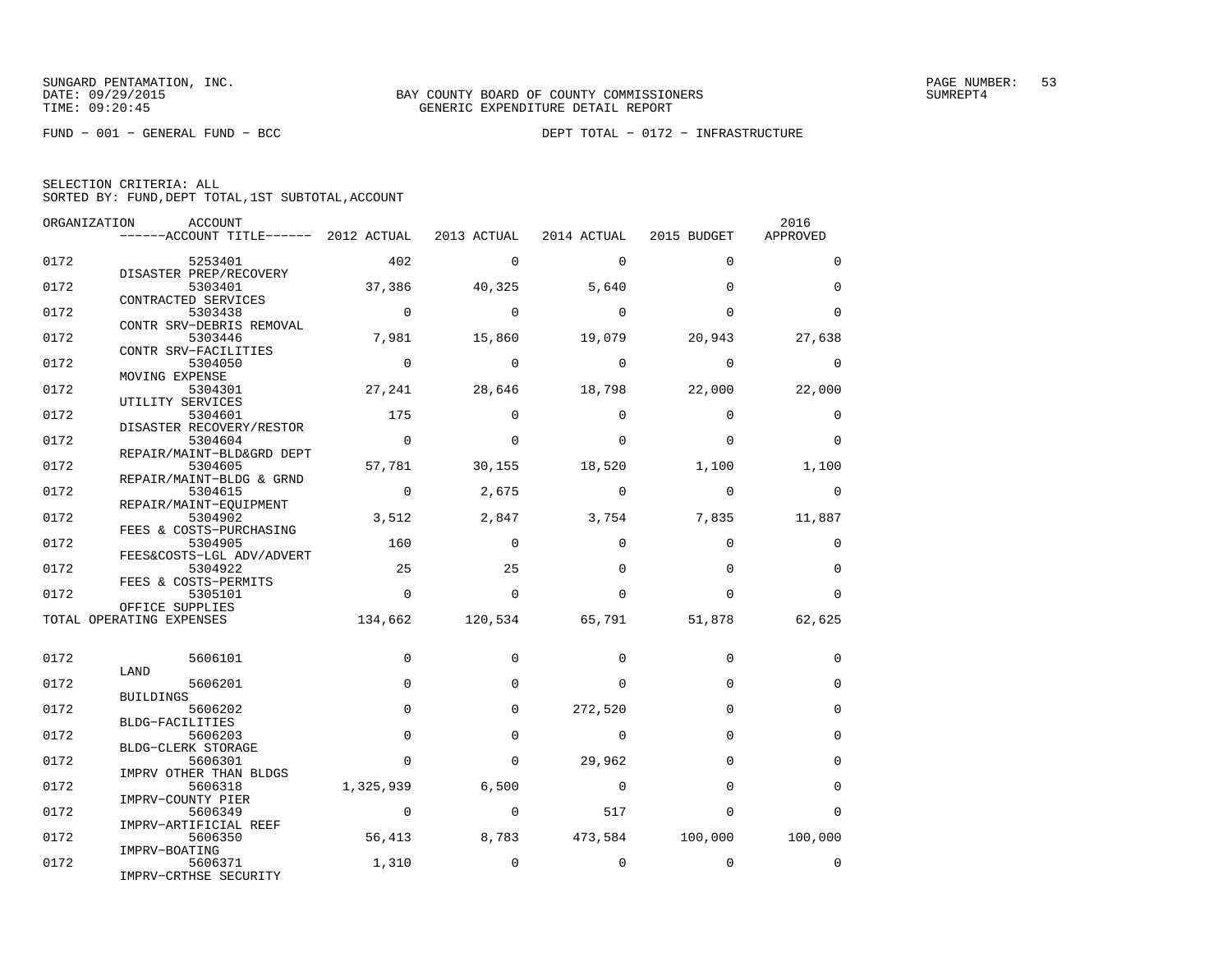FUND − 001 − GENERAL FUND − BCC DEPT TOTAL − 0172 − INFRASTRUCTURE

| SELECTION CRITERIA: ALL |  |  |                                                    |  |
|-------------------------|--|--|----------------------------------------------------|--|
|                         |  |  | SORTED BY: FUND, DEPT TOTAL, 1ST SUBTOTAL, ACCOUNT |  |

|      | ORGANIZATION<br><b>ACCOUNT</b>        |             |             |             |             | 2016            |
|------|---------------------------------------|-------------|-------------|-------------|-------------|-----------------|
|      | ------ACCOUNT TITLE------ 2012 ACTUAL |             | 2013 ACTUAL | 2014 ACTUAL | 2015 BUDGET | <b>APPROVED</b> |
| 0172 | 5606401                               | 1,693       | 2,800       | 0           | $\mathbf 0$ | 0               |
|      | EQUIPMENT                             |             |             |             |             |                 |
| 0172 | 5606402                               | $\mathbf 0$ | 0           | $\Omega$    | $\Omega$    | 0               |
|      | EOUIP LESS THAN \$1000                |             |             |             |             |                 |
| 0172 | 5606502                               | $\mathbf 0$ | $\Omega$    | $\Omega$    | $\mathbf 0$ | 0               |
| 0172 | CIP-EAST BAY PASS<br>5606515          | $\Omega$    | $\Omega$    | $\Omega$    | $\Omega$    | $\Omega$        |
|      | CIP-LIBRARY                           |             |             |             |             |                 |
| 0172 | 5606516                               | $\Omega$    | $\Omega$    | $\Omega$    | $\Omega$    | 0               |
|      | CIP-BCC ADMIN BLDG                    |             |             |             |             |                 |
| 0172 | 5606517                               | 198         | 716,465     | 553,789     | $\Omega$    | 0               |
|      | CIP-COURTHOUSE                        |             |             |             |             |                 |
| 0172 | 5606519                               | 0           | 0           | 0           | 0           | 0               |
|      | CIP-JUDICIAL FACILITY                 |             |             |             |             |                 |
| 0172 | 5606520                               | $\Omega$    | $\Omega$    | $\Omega$    | 3,100       | $\Omega$        |
| 0172 | CIP-FUEL TANKS<br>5606521             | $\mathbf 0$ | $\Omega$    | $\Omega$    | $\mathbf 0$ | $\Omega$        |
|      | $CIP - JAIL$                          |             |             |             |             |                 |
| 0172 | 5606522                               | $\mathbf 0$ | $\Omega$    | $\Omega$    | $\Omega$    | $\mathbf 0$     |
|      | CIP-EMERG OPERATIONS CNTR             |             |             |             |             |                 |
| 0172 | 5606524                               | 0           | $\Omega$    | $\Omega$    | $\Omega$    | 0               |
|      | CIP-CSS OPERATIONS CENTER             |             |             |             |             |                 |
| 0172 | 5606526                               | 0           | $\Omega$    | $\Omega$    | $\Omega$    | 0               |
|      | CIP-ROOF REPAIRS                      |             |             |             |             |                 |
| 0172 | 5606571                               | $\Omega$    | $\Omega$    | $\Omega$    | $\Omega$    | $\mathbf 0$     |
| 0172 | CIP-MEDIATION PROJ AWT<br>5606574     | $\Omega$    | $\Omega$    | $\Omega$    | $\Omega$    | $\Omega$        |
|      | CIP-BAYSIDE DREDGING                  |             |             |             |             |                 |
|      | TOTAL CAPITAL OUTLAY                  | 1,385,553   | 734,548     | 1,330,372   | 103,100     | 100,000         |
|      |                                       |             |             |             |             |                 |
| 0172 | 5808118                               | $\Omega$    | $\Omega$    | $\Omega$    | $\Omega$    | 0               |
|      | GRANT-HAZARD MITIGATION               |             |             |             |             |                 |
| 0172 | 5810010                               | $\mathbf 0$ | $\Omega$    | $\Omega$    | $\Omega$    | 0               |
|      | CONTRIBUTION-OTHER GOVT               |             |             |             |             |                 |
|      | TOTAL GRANTS & AIDS                   | $\mathbf 0$ | $\Omega$    | $\Omega$    | $\Omega$    | 0               |
| 0172 | 5905998                               | 0           | $\Omega$    | $\Omega$    | 0           | 0               |
|      | DEPRECIATION EXPENSE                  |             |             |             |             |                 |
| 0172 | 5909920                               | $\Omega$    | $\Omega$    | $\Omega$    | $\Omega$    | 0               |
|      | RESERVE-FUTURE CAP OUTLAY             |             |             |             |             |                 |
|      | TOTAL NON-OPERATING EXPENSES          | $\Omega$    | $\Omega$    | $\Omega$    | $\Omega$    | $\Omega$        |
|      | TOTAL INFRASTRUCTURE                  | 1,520,215   | 855,081     | 1,396,163   | 154,978     | 162,625         |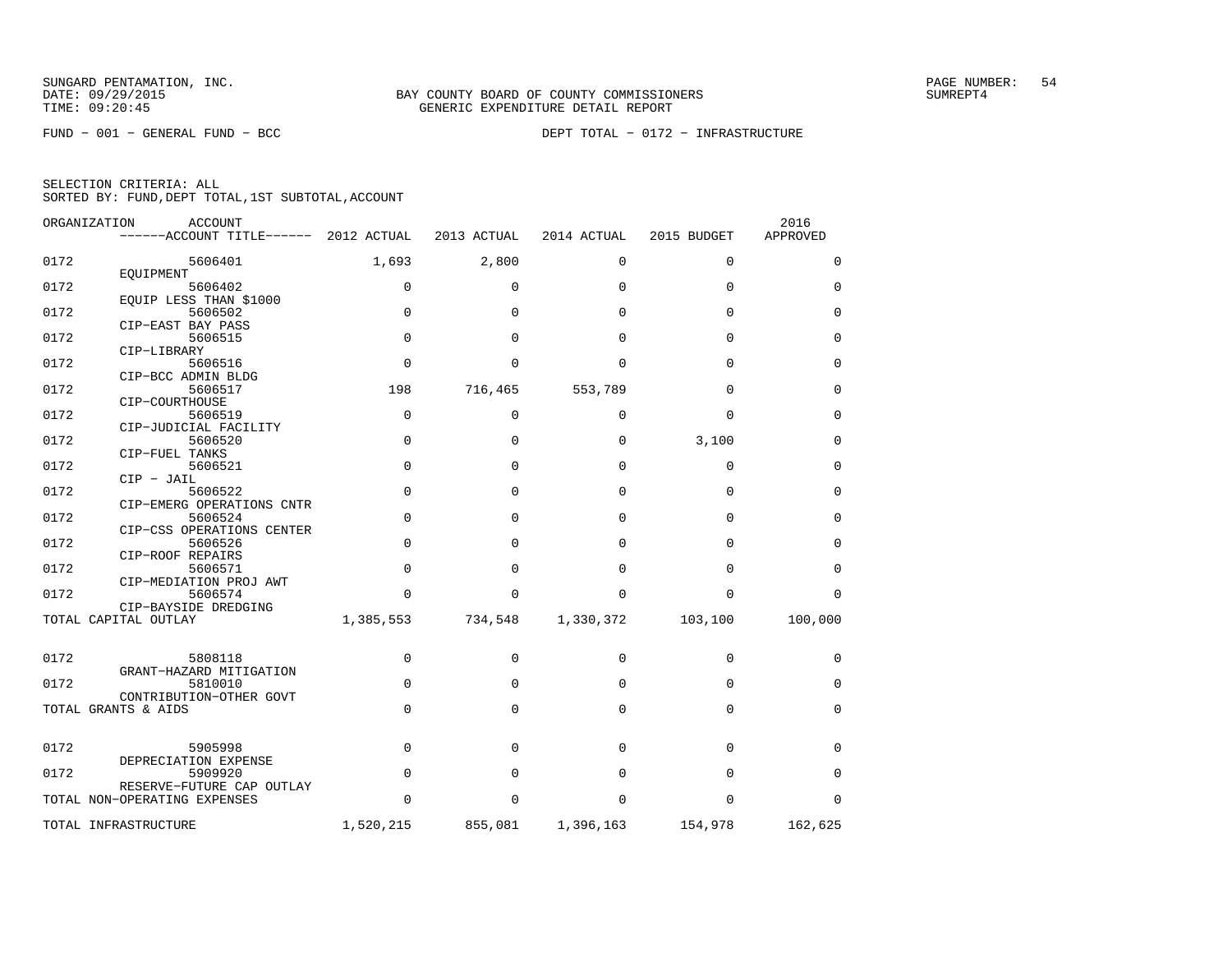FUND − 001 − GENERAL FUND − BCC DEPT TOTAL − 0180 − PARKS

| ORGANIZATION | <b>ACCOUNT</b><br>------ACCOUNT TITLE------ 2012 ACTUAL |                | 2013 ACTUAL  | 2014 ACTUAL | 2015 BUDGET                     | 2016<br>APPROVED |
|--------------|---------------------------------------------------------|----------------|--------------|-------------|---------------------------------|------------------|
| 0180         | 5101200                                                 | 583,299        | 562,139      | 537,580     | 606,690                         | 582,582          |
| 0180         | SALARIES & WAGES-REGULAR<br>5101210                     | $\overline{0}$ | $\Omega$     | $\Omega$    | $\Omega$                        | 59,280           |
| 0180         | SALARIES & WAGES-TEMP<br>5101400                        | 7,906          | 19,474       | 54,149      | 30,000                          | 30,000           |
|              | SALARIES & WAGES-OVERTIME                               |                |              |             |                                 |                  |
| 0180         | 5101405<br>SALARIES-DISASTER O/T                        | $\overline{0}$ | 453          | 233         | $\overline{0}$                  | $\Omega$         |
| 0180         | 5102100<br>FICA TAXES-MATCHING                          | 41,669         | 41,687       | 40,214      | 48,706                          | 51,398           |
| 0180         | 5102200                                                 | 28,913         | 35,062       | 43,899      | 48,372                          | 51,608           |
| 0180         | RETIREMENT CONTRIBUTIONS<br>5102300                     | 114,138        | 114,680      | 119,009     | 130,856                         | 149,029          |
| 0180         | LIFE & HEALTH INSURANCE<br>5102400                      | 32,264         | 32,263       | 30,290      | 34,272                          | 36,870           |
|              | WORKERS COMP. PREMIUMS                                  |                |              |             |                                 |                  |
| 0180         | 5102500<br>UNEMPLOYMENT COMPENSATION                    | 2,006          | $\mathbf{0}$ | $\bigcirc$  | $\overline{0}$                  | $\Omega$         |
|              | TOTAL PERSONAL SERVICES                                 |                |              |             | 810,195 805,759 825,374 898,896 | 960,767          |
| 0180         | 5292001                                                 | $\mathbf 0$    | $\Omega$     | 7,300       | 10,000                          | 10,000           |
|              | BEACH WARNING FLAGS                                     |                |              |             |                                 |                  |
| 0180         | 5303104<br>PROF SRV-ENGINEERING                         | $\Omega$       | $\Omega$     | $\Omega$    | $\Omega$                        | $\overline{0}$   |
| 0180         | 5303106<br>PROF SRV-PHYSICLS/MEDICAL                    | $\Omega$       | 130          | 412         | 728                             | 412              |
| 0180         | 5303107                                                 | 237            | 274          | 1,032       | 449                             | 1,032            |
| 0180         | PROF SRV-SUBSTANCE TEST<br>5303110                      | 83             | 117          | 769         | 100                             | 770              |
| 0180         | PROF SRV-BACKGROUND CHECK<br>5303118                    | 12,872         | 16,394       | 14,345      | 34,526                          | 34,526           |
| 0180         | PROF SRV-UMPIRE & SCR KPR<br>5303401                    | 60,547         | 69,944       | 61,719      | 82,048                          | 82,048           |
|              | CONTRACTED SERVICES                                     |                |              |             |                                 |                  |
| 0180         | 5303408<br>CONTR SRV-800 MHZ                            | 27,438         | 5,234        | 4,845       | 4,574                           | 4,167            |
| 0180         | 5303410<br>CONTR SRV-JANITORIAL                         | $\mathbf 0$    | $\Omega$     | $\Omega$    | $\Omega$                        | $\mathbf 0$      |
| 0180         | 5303422                                                 | 600            | 600          | $\Omega$    | $\Omega$                        | $\Omega$         |
| 0180         | CONTR SRV-GIS<br>5303425                                | $\Omega$       | 832          | 780         | 780                             | $\Omega$         |
| 0180         | CONTR SRV-ADMIN FEES<br>5303426                         | $\mathbf 0$    | $\mathbf 0$  | $\Omega$    | $\Omega$                        | $\mathbf 0$      |
|              | CONTR SRV-UTIL ADMIN FEES                               |                |              |             |                                 |                  |
| 0180         | 5303446<br>CONTR SRV-FACILITIES                         | 4,770          | 3,138        | 1,795       | 5,655                           | 7,965            |
| 0180         | 5303464<br>CONTR SRV-LAB                                | 340            | 372          | 486         | 372                             | 500              |
|              |                                                         |                |              |             |                                 |                  |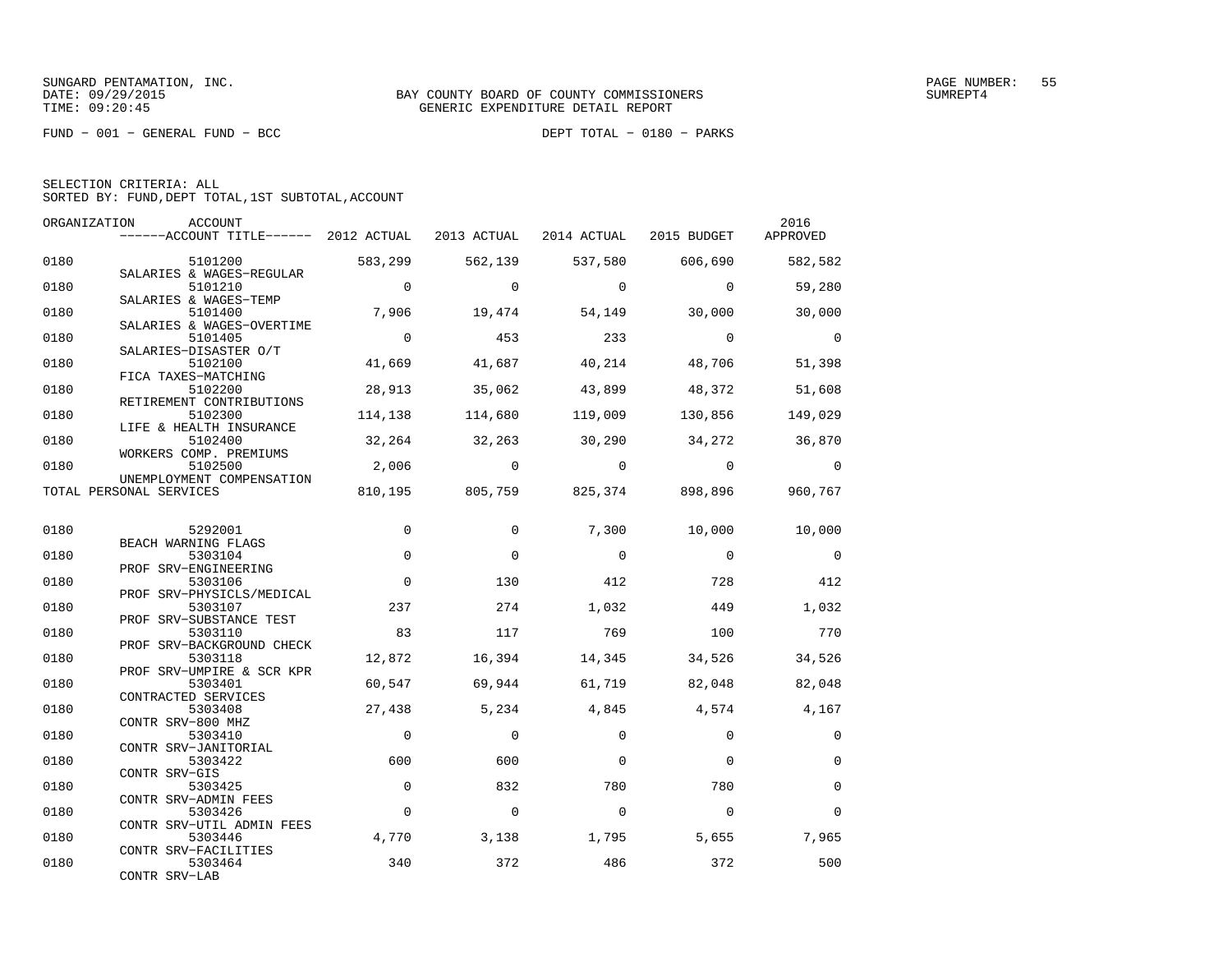FUND − 001 − GENERAL FUND − BCC DEPT TOTAL − 0180 − PARKS

| ORGANIZATION | ACCOUNT                               |                |             |             |             | 2016     |
|--------------|---------------------------------------|----------------|-------------|-------------|-------------|----------|
|              | ------ACCOUNT TITLE------ 2012 ACTUAL |                | 2013 ACTUAL | 2014 ACTUAL | 2015 BUDGET | APPROVED |
| 0180         | 5303477                               | $\Omega$       | $\Omega$    | $\Omega$    | $\Omega$    | $\Omega$ |
| 0180         | CONTR SRV-GOLF COURSE OP<br>5304001   | $\mathbf 0$    | 363         | 35          | 1,000       | 2,500    |
|              | TRAVEL/TRAINING NON-LOCAL             |                |             |             |             |          |
| 0180         | 5304005<br>TRAVEL-LOCAL               | $\Omega$       | $\Omega$    | $\Omega$    | $\Omega$    | $\Omega$ |
| 0180         | 5304101                               | 24,827         | 5,433       | 5,907       | 5,900       | 7,560    |
| 0180         | COMMUNICATIONS SERVICES<br>5304125    | 74             | 226         | 90          | 500         | 500      |
|              | POSTAGE/TRANSP/FREIGHT                |                |             |             |             |          |
| 0180         | 5304301                               | 120,316        | 123,358     | 121,999     | 175,000     | 150,000  |
| 0180         | UTILITY SERVICES<br>5304403           | 312            | 315         | $\Omega$    | 317         | 317      |
| 0180         | RENTALS/LEASES-LAND<br>5304405        | $\overline{0}$ | $\Omega$    | $\Omega$    | $\Omega$    | $\Omega$ |
|              | RENTALS/LEASES-BUILDINGS              |                |             |             |             |          |
| 0180         | 5304410<br>RENTALS/LEASES-EQUIPMENT   | 22,542         | 25,509      | 31,712      | 32,110      | 33,811   |
| 0180         | 5304501                               | 23,007         | 23,007      | 21,320      | 21,320      | 46,301   |
| 0180         | INSURANCE & BONDS<br>5304604          | 88,074         | 91,570      | 94,428      | 110,000     | 155,000  |
|              | REPAIR/MAINT-BLD&GRD DEPT             |                |             |             |             |          |
| 0180         | 5304605<br>REPAIR/MAINT-BLDG & GRND   | 4,559          | 5,800       | 5,993       | 3,570       | 4,068    |
| 0180         | 5304610                               | 9,026          | 24,051      | 11,324      | 24,000      | 24,000   |
| 0180         | REPAIR/MAINT-AUTO EQUIP<br>5304611    | $\Omega$       | $\Omega$    | $\Omega$    | $\Omega$    | $\Omega$ |
|              | REPAIR/MAINT-FLEET MAINT              |                |             |             |             |          |
| 0180         | 5304615<br>REPAIR/MAINT-EOUIPMENT     | 22,156         | 26,672      | 28,886      | 13,455      | 25,000   |
| 0180         | 5304701                               | $\Omega$       | $\Omega$    | 167         | 250         | 350      |
| 0180         | PRINTING & BINDING<br>5304902         | 1,236          | 1,688       | 5,363       | 6,813       | 23,364   |
|              | FEES & COSTS-PURCHASING               |                |             |             |             |          |
| 0180         | 5304905<br>FEES&COSTS-LGL ADV/ADVERT  | 295            | 144         | 72          | 500         | 500      |
| 0180         | 5304922                               | 200            | 350         | 100         | 350         | 350      |
| 0180         | FEES & COSTS-PERMITS<br>5304990       | $\Omega$       | 3,497       | 167         | 150         | 150      |
| 0180         | MISCELLANEOUS EXPENSES<br>5305101     | 4,895          | 3,398       | 2,175       | 3,700       | 3,700    |
|              | OFFICE SUPPLIES                       |                |             |             |             |          |
| 0180         | 5305201<br>OPERATING SUPPLIES         | 81,990         | 76,986      | 70,995      | 76,500      | 76,500   |
| 0180         | 5305202                               | 14,490         | 7,760       | 6,626       | 7,760       | 7,760    |
| 0180         | OPER SUPPLIES-JANITORIAL<br>5305204   | $\overline{0}$ | 287         | 91          | 159         | 159      |
|              | OPER. SUPPLIES-CHEMICALS              |                |             |             |             |          |
| 0180         | 5305205<br>GAS, OIL & LUBRICANTS      | 61,128         |             |             |             |          |
|              |                                       |                | 57,613      | 55,389      | 70,000      | 70,000   |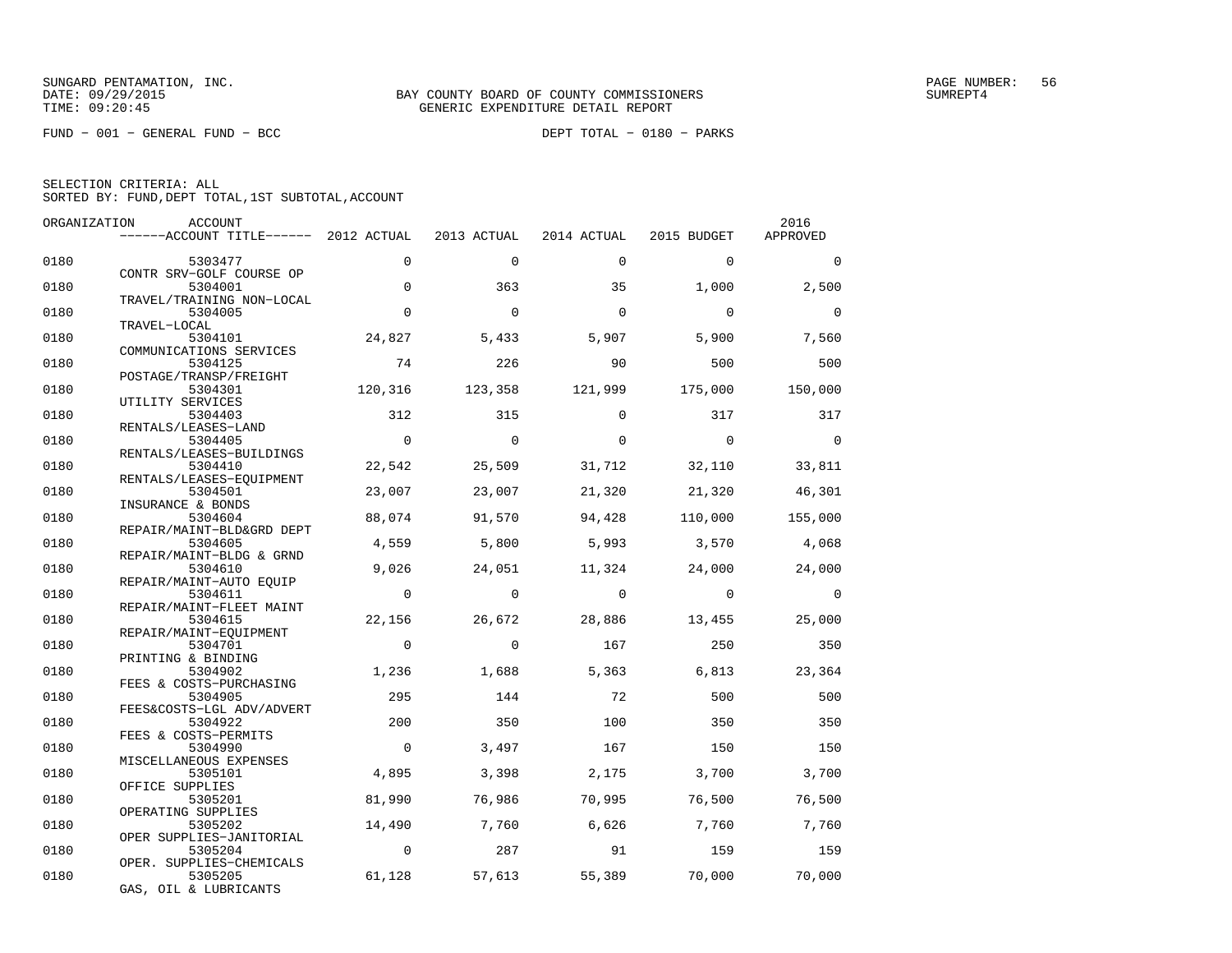FUND − 001 − GENERAL FUND − BCC DEPT TOTAL − 0180 − PARKS

| ORGANIZATION | ACCOUNT<br>------ACCOUNT TITLE------ 2012 ACTUAL            |                | 2013 ACTUAL | 2014 ACTUAL  | 2015 BUDGET | 2016<br>APPROVED |
|--------------|-------------------------------------------------------------|----------------|-------------|--------------|-------------|------------------|
| 0180         | 5305206                                                     | $\mathbf 0$    | $\Omega$    | 254          | $\Omega$    | 254              |
| 0180         | MATERIALS-SIGNS<br>5305210<br>SAFETY GEAR & SUPPLIES        | 1,233          | 1,375       | 1,312        | 1,375       | 1,375            |
| 0180         | 5305215<br>CLOTHING & WEARING APPRL                         | 6,308          | 9,030       | 7,220        | 9,030       | 9,030            |
| 0180         | 5305220<br>TOOL & SMALL IMPLEMENTS                          | 7,854          | 6,518       | 7,123        | 6,500       | 7,500            |
| 0180         | 5305401<br>BOOKS/RESOURCE MATR/SUBSC                        | 208            | 221         | $\Omega$     | 221         | 221              |
| 0180         | 5305402<br>DUES & MEMBERSHIPS                               | 274            | 729         | 771          | 729         | 729              |
| 0180         | 5305406<br>TRAINING & TUITION                               | 1,040          | 2,719       | 2,005        | 2,700       | 2,700            |
| 0180         | 5357201<br>HARDERS CONCESSION                               | $\Omega$       | $\Omega$    | 21,937       | 25,000      | 25,000           |
| 0180         | 5394901<br>COST OF GOODS SOLD                               | $\Omega$       | $\mathbf 0$ | $\mathbf{0}$ | $\mathbf 0$ | 0                |
|              | TOTAL OPERATING EXPENSES                                    | 602,931        | 595,655     | 596,942      | 738,141     | 820,119          |
| 0180         | 5606101<br>LAND                                             | $\overline{0}$ | $\Omega$    | $\Omega$     | $\Omega$    | 0                |
| 0180         | 5606305<br>IMPRV-PARK DEVELOPMENT                           | 1,500          | $\mathbf 0$ | $\Omega$     | $\Omega$    | $\mathbf 0$      |
| 0180         | 5606401<br>EOUIPMENT                                        | 4,265          | 50,746      | 110,073      | 76,846      | $\Omega$         |
| 0180         | 5606402<br>EQUIP LESS THAN \$1000                           | 11,603         | 11,290      | 15,477       | 5,000       | 7,000            |
| 0180         | 5606601<br>IMPACT FEE PROJECTS                              | $\overline{0}$ | 11,377      | 760,516      | 50,000      | 150,000          |
|              | TOTAL CAPITAL OUTLAY                                        | 17,368         | 73,413      | 886,066      | 131,846     | 157,000          |
| 0180         | 5808101<br>AID-GOV'T AGENGY                                 | $\mathbf 0$    | $\mathbf 0$ | $\mathbf 0$  | $\Omega$    | $\Omega$         |
| 0180         | 5808225<br>AID-HORSE SHOW                                   | 2,491          | 2,418       | 2,349        | 5,000       | $\Omega$         |
|              | TOTAL GRANTS & AIDS                                         | 2,491          | 2,418       | 2,349        | 5,000       | $\mathbf 0$      |
| 0180         | 5905908                                                     | $\mathbf{0}$   | $\mathbf 0$ | $\mathbf 0$  | $\mathbf 0$ | $\Omega$         |
| 0180         | LOSS ON DISPOSAL<br>5905998                                 | $\mathbf 0$    | $\mathbf 0$ | $\mathbf 0$  | $\Omega$    | $\Omega$         |
| 0180         | DEPRECIATION EXPENSE<br>5909913                             | $\mathbf 0$    | $\mathbf 0$ | $\mathbf 0$  | 65,000      | 115,000          |
| 0180         | RESERVE-IMPACT FEES<br>5909915<br>RESERVE FOR PAY ADJUSTMNT | 0              | 0           | $\mathbf 0$  | 0           | 0                |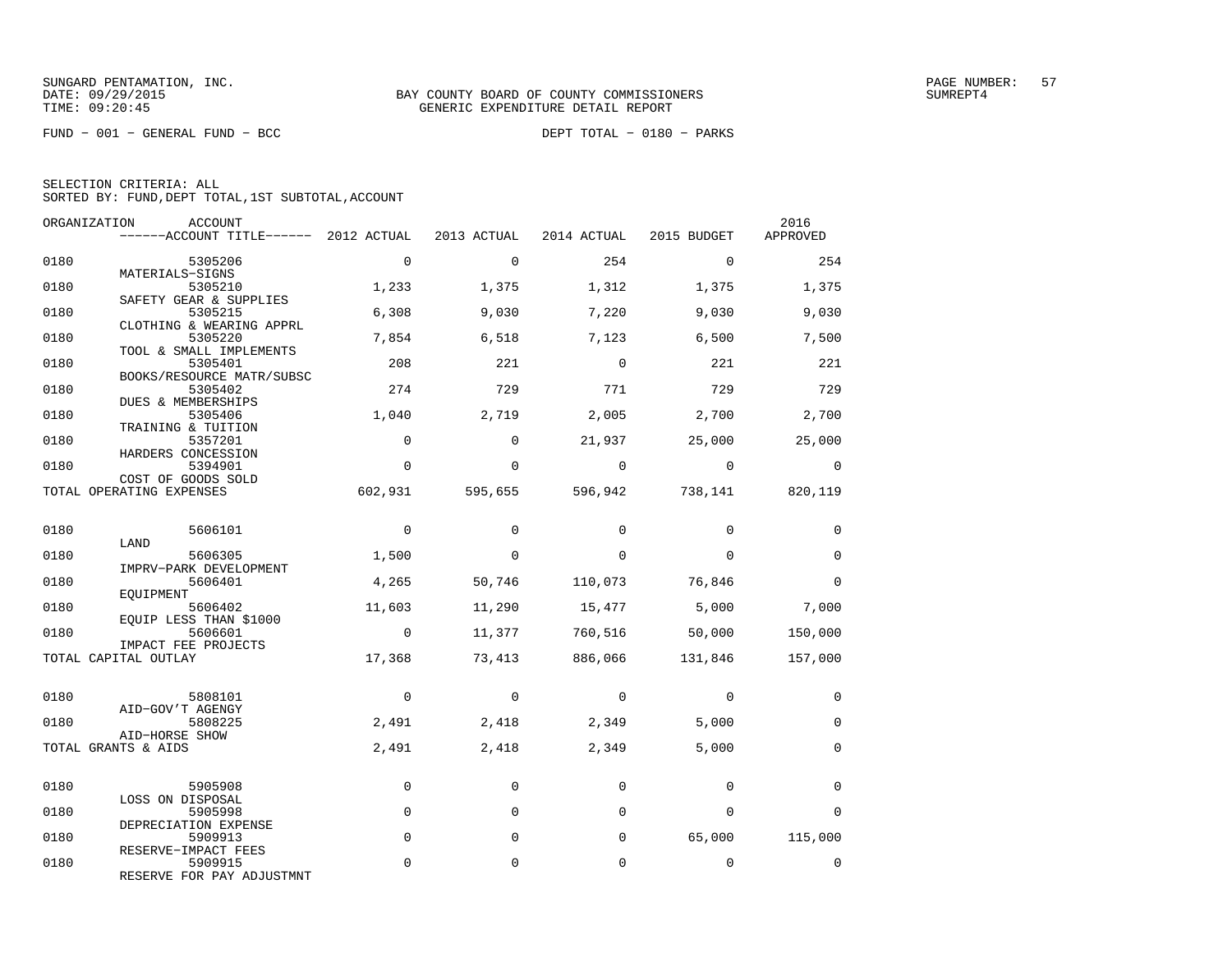FUND − 001 − GENERAL FUND − BCC DEPT TOTAL − 0180 − PARKS

|             | ORGANIZATION<br>ACCOUNT               |           |             |                |             | 2016      |
|-------------|---------------------------------------|-----------|-------------|----------------|-------------|-----------|
|             | ------ACCOUNT TITLE------ 2012 ACTUAL |           | 2013 ACTUAL | 2014 ACTUAL    | 2015 BUDGET | APPROVED  |
|             |                                       |           |             |                |             |           |
| 0180        | 5909920                               | n.        | n.          |                |             | $\Omega$  |
|             | RESERVE-FUTURE CAP OUTLAY             |           |             |                |             |           |
|             | TOTAL NON-OPERATING EXPENSES          | n.        | $\cap$      | $\overline{0}$ | 65,000      | 115,000   |
|             |                                       |           |             |                |             |           |
| TOTAL PARKS |                                       | 1,432,986 | 1,477,244   | 2,310,731      | 1,838,883   | 2,052,886 |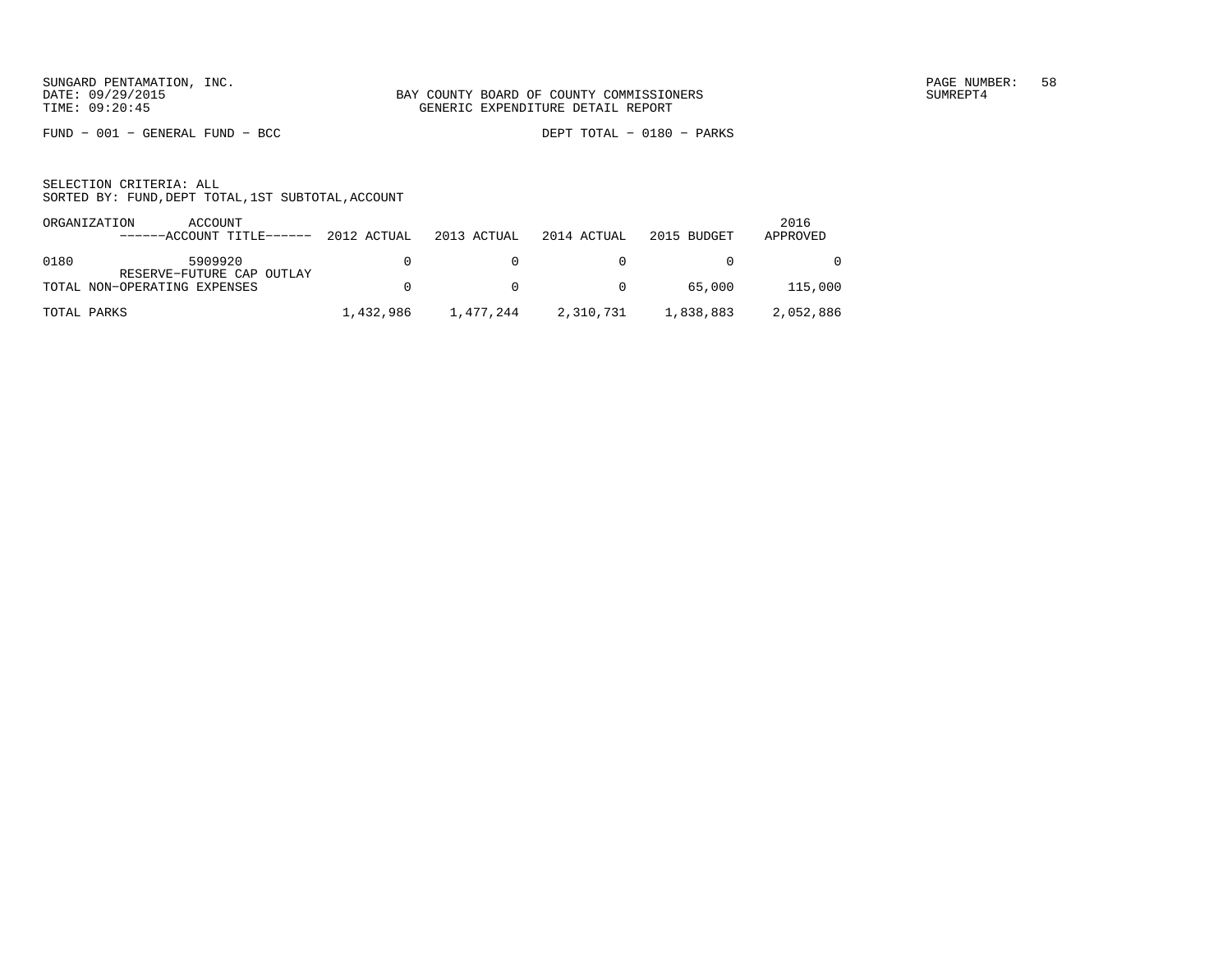FUND − 001 − GENERAL FUND − BCC DEPT TOTAL − 0186 − PARKS−PIER

| ORGANIZATION | ACCOUNT<br>$----ACCOUNT$ TITLE $---$ 2012 ACTUAL 2013 ACTUAL 2014 ACTUAL 2015 BUDGET |                 |                         |                 |                         | 2016<br>APPROVED |
|--------------|--------------------------------------------------------------------------------------|-----------------|-------------------------|-----------------|-------------------------|------------------|
| 0186         | 5101200                                                                              | 170,648         | 184,873                 |                 | 226,424 186,479 184,684 |                  |
| 0186         | SALARIES & WAGES-REGULAR<br>5101400<br>SALARIES & WAGES-OVERTIME                     | 9,288           | 7,368                   | 10,439          | 8,000                   | 8,000            |
| 0186         | 5102100<br>FICA TAXES-MATCHING                                                       | 12,856          | 13,870                  | 17,250          | 14,877                  | 14,740           |
| 0186         | 5102200<br>RETIREMENT CONTRIBUTIONS                                                  | 7,021           | 10,679                  | 16,175          | 14,691                  | 16,339           |
| 0186         | 5102300<br>LIFE & HEALTH INSURANCE                                                   | 37,545          | 32,581                  | 28,867          | 23,446                  | 51,550           |
| 0186         | 5102400<br>WORKERS COMP. PREMIUMS                                                    | 8,469           | 10,432                  | 10,975          | 11,027                  | 10,923           |
| 0186         | 5102500<br>UNEMPLOYMENT COMPENSATION                                                 | 3,158           | $\overline{0}$          | $\mathbf 0$     | $\overline{0}$          | $\overline{0}$   |
|              | TOTAL PERSONAL SERVICES                                                              |                 | 248,986 259,804 310,130 |                 | 258,520                 | 286,236          |
| 0186         | 5303106                                                                              | $\mathbf 0$     | $\Omega$                | $\Omega$        | 210                     | 210              |
| 0186         | PROF SRV-PHYSICLS/MEDICAL<br>5303107<br>PROF SRV-SUBSTANCE TEST                      | 37              | 37                      | 37              | 185                     | 185              |
| 0186         | 5303110<br>PROF SRV-BACKGROUND CHECK                                                 | 30              | $\Omega$                | $\Omega$        | 113                     | 113              |
| 0186         | 5303401<br>CONTRACTED SERVICES                                                       | $\mathbf 0$     | $\Omega$                | $\Omega$        | $\Omega$                | $\Omega$         |
| 0186         | 5303403<br>CONTR SRV-BANK CHRG POOL                                                  | $\mathbf 0$     | 606                     | 3,682           | 1,200                   | 3,700            |
| 0186         | 5303408<br>CONTR SRV-800 MHZ                                                         | $\Omega$        | $\Omega$                | $\Omega$        | $\Omega$                | $\Omega$         |
| 0186         | 5303425<br>CONTR SRV-ADMIN FEES                                                      | $\Omega$        | $\Omega$                | $\Omega$        | $\Omega$                | $\Omega$         |
| 0186         | 5303446<br>CONTR SRV-FACILITIES                                                      | $\mathbf 0$     | $\mathbf 0$             | 0               | 1,972                   | 4,359            |
| 0186         | 5304101<br>COMMUNICATIONS SERVICES                                                   | 265             | 1,306                   | 1,409           | 1,300                   | 1,300            |
| 0186         | 5304301<br>UTILITY SERVICES                                                          | 42,599          | 44,929                  | 33,664          | 45,000                  | 45,000           |
| 0186         | 5304405<br>RENTALS/LEASES-BUILDINGS                                                  | $\Omega$        | $\Omega$                | $\Omega$        | $\Omega$                | $\Omega$         |
| 0186<br>0186 | 5304410<br>RENTALS/LEASES-EQUIPMENT                                                  | 1,714<br>20,498 | 429                     | 2,139<br>18,759 | 1,500<br>18,759         | 1,500<br>14,648  |
| 0186         | 5304501<br>INSURANCE & BONDS<br>5304604                                              | 28,552          | 20,498<br>5,799         | 3,841           | 70,000                  | 5,000            |
| 0186         | REPAIR/MAINT-BLD&GRD DEPT<br>5304605                                                 | 2,572           | 4,211                   | 4,386           | $\sim$ 0                | $\Omega$         |
| 0186         | REPAIR/MAINT-BLDG & GRND<br>5304610                                                  | $\mathbf 0$     | $\mathbf 0$             | 157             | 1,500                   | 1,500            |
|              | REPAIR/MAINT-AUTO EQUIP                                                              |                 |                         |                 |                         |                  |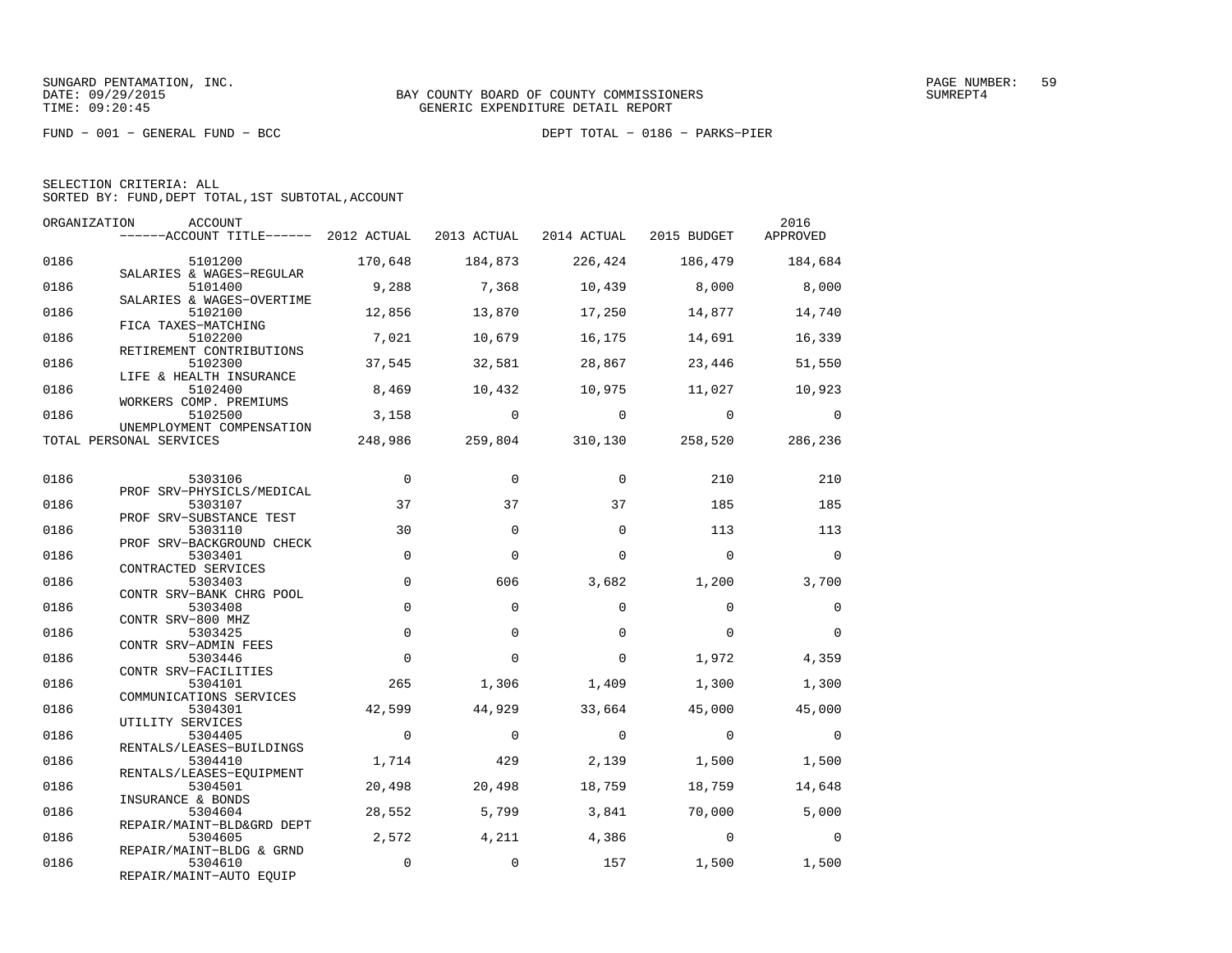| ORGANIZATION | ACCOUNT                               |             |             |             |             | 2016     |
|--------------|---------------------------------------|-------------|-------------|-------------|-------------|----------|
|              | ------ACCOUNT TITLE------ 2012 ACTUAL |             | 2013 ACTUAL | 2014 ACTUAL | 2015 BUDGET | APPROVED |
| 0186         | 5304611                               | $\Omega$    | $\Omega$    | $\mathbf 0$ | $\Omega$    | $\Omega$ |
|              | REPAIR/MAINT-FLEET MAINT              |             |             |             |             |          |
| 0186         | 5304615                               | 205         | 647         | 628         | 500         | 500      |
|              | REPAIR/MAINT-EOUIPMENT                |             |             |             |             |          |
| 0186         | 5304701                               | $\mathbf 0$ | $\mathbf 0$ | 112         | 1,000       | 1,000    |
| 0186         | PRINTING & BINDING<br>5304902         | $\mathbf 0$ | 316         | 1,341       | 681         | 820      |
|              | FEES & COSTS-PURCHASING               |             |             |             |             |          |
| 0186         | 5304905                               | $\mathbf 0$ | $\mathbf 0$ | $\mathbf 0$ | 500         | 500      |
|              | FEES&COSTS-LGL ADV/ADVERT             |             |             |             |             |          |
| 0186         | 5304922                               | 502         | 502         | 502         | 600         | 600      |
|              | FEES & COSTS-PERMITS                  |             |             |             |             |          |
| 0186         | 5304990<br>MISCELLANEOUS EXPENSES     | $\mathbf 0$ | $\mathbf 0$ | $\mathbf 0$ | 1,000       | 1,000    |
| 0186         | 5305101                               | 1,820       | 2,350       | 3,076       | 2,500       | 3,200    |
|              | OFFICE SUPPLIES                       |             |             |             |             |          |
| 0186         | 5305201                               | 269         | 2,238       | 1,303       | 5,000       | 5,000    |
|              | OPERATING SUPPLIES                    |             |             |             |             |          |
| 0186         | 5305202                               | 1,467       | 5,370       | 8,013       | 5,500       | 9,000    |
|              | OPER SUPPLIES-JANITORIAL              | $\mathbf 0$ |             | $\Omega$    |             |          |
| 0186         | 5305204<br>OPER. SUPPLIES-CHEMICALS   |             | $\mathbf 0$ |             | 1,200       | 1,200    |
| 0186         | 5305205                               | $\mathbf 0$ | $\Omega$    | $\Omega$    | 2,500       | 2,500    |
|              | GAS, OIL & LUBRICANTS                 |             |             |             |             |          |
| 0186         | 5305210                               | $\mathbf 0$ | 97          | $\Omega$    | 500         | 500      |
|              | SAFETY GEAR & SUPPLIES                |             |             |             |             |          |
| 0186         | 5305215                               | 810         | 2,611       | 1,075       | 2,611       | 2,600    |
|              | CLOTHING & WEARING APPRL              |             |             |             |             |          |
| 0186         | 5305220<br>TOOL & SMALL IMPLEMENTS    | 131         | 14          | 30          | 3,000       | 3,000    |
| 0186         | 5305406                               | $\mathbf 0$ | 170         | $\mathbf 0$ | 1,000       | 1,000    |
|              | TRAINING & TUITION                    |             |             |             |             |          |
|              | TOTAL OPERATING EXPENSES              | 101,470     | 92,128      | 84,153      | 169,831     | 109,935  |
|              |                                       |             |             |             |             |          |
|              |                                       |             |             |             |             |          |
| 0186         | 5606401<br>EOUIPMENT                  | 0           | 1,511       | 24,810      | 17,423      | 0        |
| 0186         | 5606402                               | $\mathbf 0$ | 2,972       | 0           | 3,000       | 3,000    |
|              | EQUIP LESS THAN \$1000                |             |             |             |             |          |
|              | TOTAL CAPITAL OUTLAY                  | $\mathbf 0$ | 4,483       | 24,810      | 20,423      | 3,000    |
|              |                                       |             |             |             |             |          |
|              |                                       |             |             | $\Omega$    |             |          |
| 0186         | 5905998<br>DEPRECIATION EXPENSE       | $\mathbf 0$ | $\mathbf 0$ |             | $\Omega$    | $\Omega$ |
| 0186         | 5909910                               | $\mathbf 0$ | 0           | $\Omega$    | $\Omega$    | $\Omega$ |
|              | RESERVE FOR CONTINGENCIES             |             |             |             |             |          |
|              | TOTAL NON-OPERATING EXPENSES          | 0           | 0           | $\Omega$    | $\Omega$    | $\Omega$ |
|              |                                       |             |             |             |             |          |
|              | TOTAL PARKS-PIER                      | 350,456     | 356,416     | 419,092     | 448,774     | 399,171  |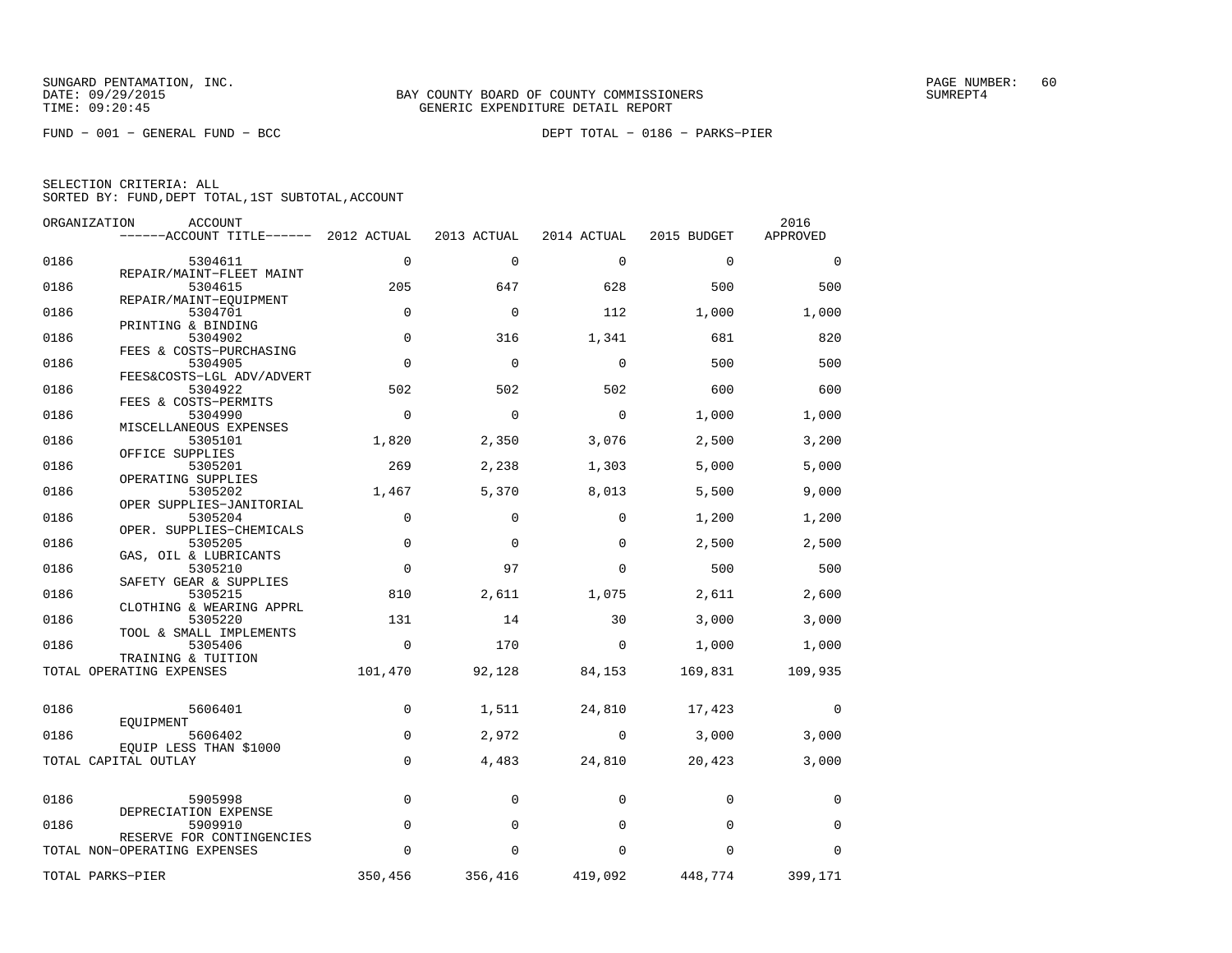|  | SELECTION CRITERIA: ALL                            |  |  |
|--|----------------------------------------------------|--|--|
|  | SORTED BY: FUND, DEPT TOTAL, 1ST SUBTOTAL, ACCOUNT |  |  |

| ORGANIZATION | ACCOUNT<br>------ACCOUNT TITLE------ 2012 ACTUAL            |                |            | 2013 ACTUAL 2014 ACTUAL 2015 BUDGET |                                         | 2016<br>APPROVED |
|--------------|-------------------------------------------------------------|----------------|------------|-------------------------------------|-----------------------------------------|------------------|
| 0195         | 5101200<br>SALARIES & WAGES-REGULAR                         | 110,826        | 109,907    | 113,672                             | 118,991                                 | 118,991          |
| 0195         | 5102100<br>FICA TAXES-MATCHING                              | 6,316          | 8,067      | 6,507                               | 6,985                                   | 6,985            |
| 0195         | 5102200<br>RETIREMENT CONTRIBUTIONS                         | 4,518          | 4,835      | 5,812                               | 6,898                                   | 6,795            |
| 0195         | 5102300<br>LIFE & HEALTH INSURANCE                          | 3,829          | 4,171      | 4,429                               | 4,802                                   | 5,257            |
| 0195         | 5102400<br>WORKERS COMP. PREMIUMS                           | 122            | 122        | 126                                 | 126                                     | 125              |
| 0195         | 5102500<br>UNEMPLOYMENT COMPENSATION                        | $\overline{0}$ | $\bigcirc$ | $\overline{0}$                      | $\overline{0}$                          | $\Omega$         |
|              | TOTAL PERSONAL SERVICES                                     |                |            |                                     | 125,611 127,102 130,545 137,802 138,153 |                  |
| 0195         | 5303101                                                     | $\overline{0}$ | $\Omega$   | $\Omega$                            | $\Omega$                                | $\Omega$         |
| 0195         | PROFESSIONAL SERVICES<br>5303107                            | 74             | 37         | 37                                  | 50                                      | 50               |
| 0195         | PROF SRV-SUBSTANCE TEST<br>5303110                          | 168            | 160        | 81                                  | 245                                     | 430              |
| 0195         | PROF SRV-BACKGROUND CHECK<br>5303401<br>CONTRACTED SERVICES | 10,080         | 1,320      | 480                                 | 2,240                                   | 2,400            |
| 0195         | 5303410<br>CONTR SRV-JANITORIAL                             | $\Omega$       | $\Omega$   | $\bigcirc$                          | $\bigcirc$                              | $\Omega$         |
| 0195         | 5303425<br>CONTR SRV-ADMIN FEES                             | 772            | 832        | 780                                 | 780                                     | $\Omega$         |
| 0195         | 5303446<br>CONTR SRV-FACILITIES                             | 16,055         | 25,444     | 17,830                              | 16,852                                  | 20,644           |
| 0195         | 5304001<br>TRAVEL/TRAINING NON-LOCAL                        | 1,857          | 3,782      | 232                                 | 3,500                                   | 3,500            |
| 0195         | 5304005<br>TRAVEL-LOCAL                                     | 2,119          | 1,470      | 644                                 | 2,000                                   | 2,000            |
| 0195         | 5304101<br>COMMUNICATIONS SERVICES                          | 1,769          | 3,143      | 5.021                               | 3,100                                   | 1,980            |
| 0195         | 5304125<br>POSTAGE/TRANSP/FREIGHT                           | 2.7            | 253        | 112                                 | 200                                     | 200              |
| 0195         | 5304301<br>UTILITY SERVICES                                 | 8,015          | 7,225      | 8,478                               | 9,000                                   | 10,000           |
| 0195         | 5304405<br>RENTALS/LEASES-BUILDINGS                         | $\mathbf{0}$   | $\Omega$   | $\mathbf 0$                         | $\overline{0}$                          | $\Omega$         |
| 0195         | 5304410<br>RENTALS/LEASES-EOUIPMENT                         | 5,576          | 5,080      | 5,250                               | 6,500                                   | 6,500            |
| 0195         | 5304501<br>INSURANCE & BONDS                                | 3,452          | 3,452      | 3,159                               | 3,159                                   | 11,883           |
| 0195         | 5304605<br>REPAIR/MAINT-BLDG & GRND                         | 8,490          | 46,703     | 10,289                              | 74,300                                  | 34,300           |
| 0195         | 5304610<br>REPAIR/MAINT-AUTO EQUIP                          | 302            | 547        |                                     | 1,927 2,000                             | 2,000            |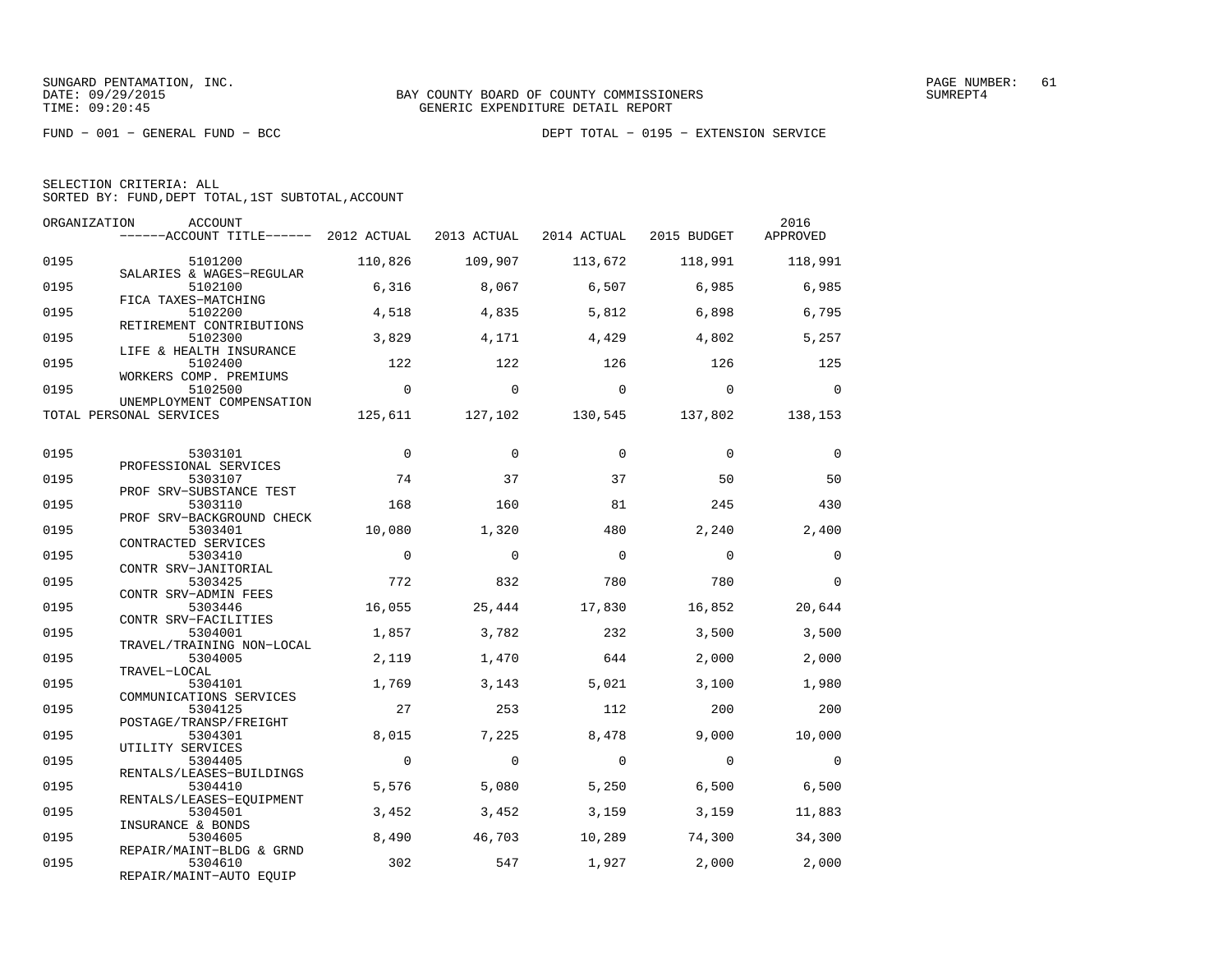| SELECTION CRITERIA: ALL |  |  |                                                    |  |
|-------------------------|--|--|----------------------------------------------------|--|
|                         |  |  | SORTED BY: FUND, DEPT TOTAL, 1ST SUBTOTAL, ACCOUNT |  |

| ORGANIZATION | ACCOUNT                               |             |             |             |             | 2016        |
|--------------|---------------------------------------|-------------|-------------|-------------|-------------|-------------|
|              | ------ACCOUNT TITLE------ 2012 ACTUAL |             | 2013 ACTUAL | 2014 ACTUAL | 2015 BUDGET | APPROVED    |
| 0195         | 5304611                               | $\mathbf 0$ | $\mathbf 0$ | $\mathbf 0$ | $\mathbf 0$ | $\mathbf 0$ |
| 0195         | REPAIR/MAINT-FLEET MAINT<br>5304615   | $\mathbf 0$ | $\Omega$    | 125         | 100         | 125         |
|              | REPAIR/MAINT-EQUIPMENT                |             |             |             |             |             |
| 0195         | 5304701                               | $\Omega$    | $\Omega$    | $\Omega$    | $\Omega$    | $\mathbf 0$ |
| 0195         | PRINTING & BINDING<br>5304902         | 297         | 948         | 536         | 2,384       | 410         |
|              | FEES & COSTS-PURCHASING               |             |             |             |             |             |
| 0195         | 5304905                               | $\mathbf 0$ | 144         | $\mathbf 0$ | $\mathbf 0$ | 0           |
| 0195         | FEES&COSTS-LGL ADV/ADVERT<br>5304990  | $\mathbf 0$ | 0           | $\mathbf 0$ | $\mathbf 0$ | $\mathbf 0$ |
|              | MISCELLANEOUS EXPENSES                |             |             |             |             |             |
| 0195         | 5305101                               | 3,171       | 1,919       | 2,248       | 4,500       | 4,500       |
| 0195         | OFFICE SUPPLIES<br>5305201            | 10          | 5           | 24          | $\mathbf 0$ | 200         |
|              | OPERATING SUPPLIES                    |             |             |             |             |             |
| 0195         | 5305202                               | 79          | 76          | 13          | 200         | 200         |
|              | OPER SUPPLIES-JANITORIAL              |             |             |             |             |             |
| 0195         | 5305205                               | $\mathbf 0$ | $\mathbf 0$ | 1,562       | 1,500       | 1,600       |
| 0195         | GAS, OIL & LUBRICANTS<br>5305210      | $\Omega$    | $\Omega$    | $\Omega$    | 75          | 75          |
|              | SAFETY GEAR & SUPPLIES                |             |             |             |             |             |
| 0195         | 5305227                               | 727         | 27          | $\mathbf 0$ | 500         | 500         |
| 0195         | DEMO-SEA GRANT MARINE<br>5305228      | 249         | 354         | 607         | 500         | 500         |
|              | DEMO-HOME ECONOMICS                   |             |             |             |             |             |
| 0195         | 5305229<br>DEMO-HORTICULTURE          | 196         | 138         | 399         | 500         | 500         |
| 0195         | 5305232                               | 83          | 469         | 495         | 500         | 500         |
|              | 4-H MATERIALS & SUPPLIES              |             |             |             |             |             |
| 0195         | 5305236                               | 2,000       | 2,000       | 2,500       | 2,700       | 3,000       |
| 0195         | 4-H SCHOLARSHIPS<br>5305401           | $\mathbf 0$ | $\mathbf 0$ | $\mathbf 0$ | 150         | 150         |
|              | BOOKS/RESOURCE MATR/SUBSC             |             |             |             |             |             |
| 0195         | 5305402                               | 772         | 850         | 250         | 700         | 750         |
|              | DUES & MEMBERSHIPS                    |             |             |             |             |             |
| 0195         | 5305406<br>TRAINING & TUITION         | $\mathbf 0$ | 150         | $\mathbf 0$ | 100         | 100         |
|              | TOTAL OPERATING EXPENSES              | 66,340      | 106,528     | 63,079      | 138,335     | 108,997     |
|              |                                       |             |             |             |             |             |
| 0195         | 5606349                               | 0           | 0           | 0           | $\mathbf 0$ | 64,000      |
|              | IMPRV-ARTIFICIAL REEF                 |             |             |             |             |             |
| 0195         | 5606401                               | 4,611       | 0           | 1,268       | 1,500       | 23,079      |
| 0195         | EQUIPMENT<br>5606402                  | 0           | 5,398       | 2,660       | 700         | 800         |
|              | EQUIP LESS THAN \$1000                |             |             |             |             |             |
| 0195         | 5606450                               | 0           | 0           | 45          | $\mathbf 0$ | $\mathbf 0$ |
|              | COMPUTER SOFTWARE                     |             |             |             |             |             |
|              | TOTAL CAPITAL OUTLAY                  | 4,611       | 5,398       | 3,973       | 2,200       | 87,879      |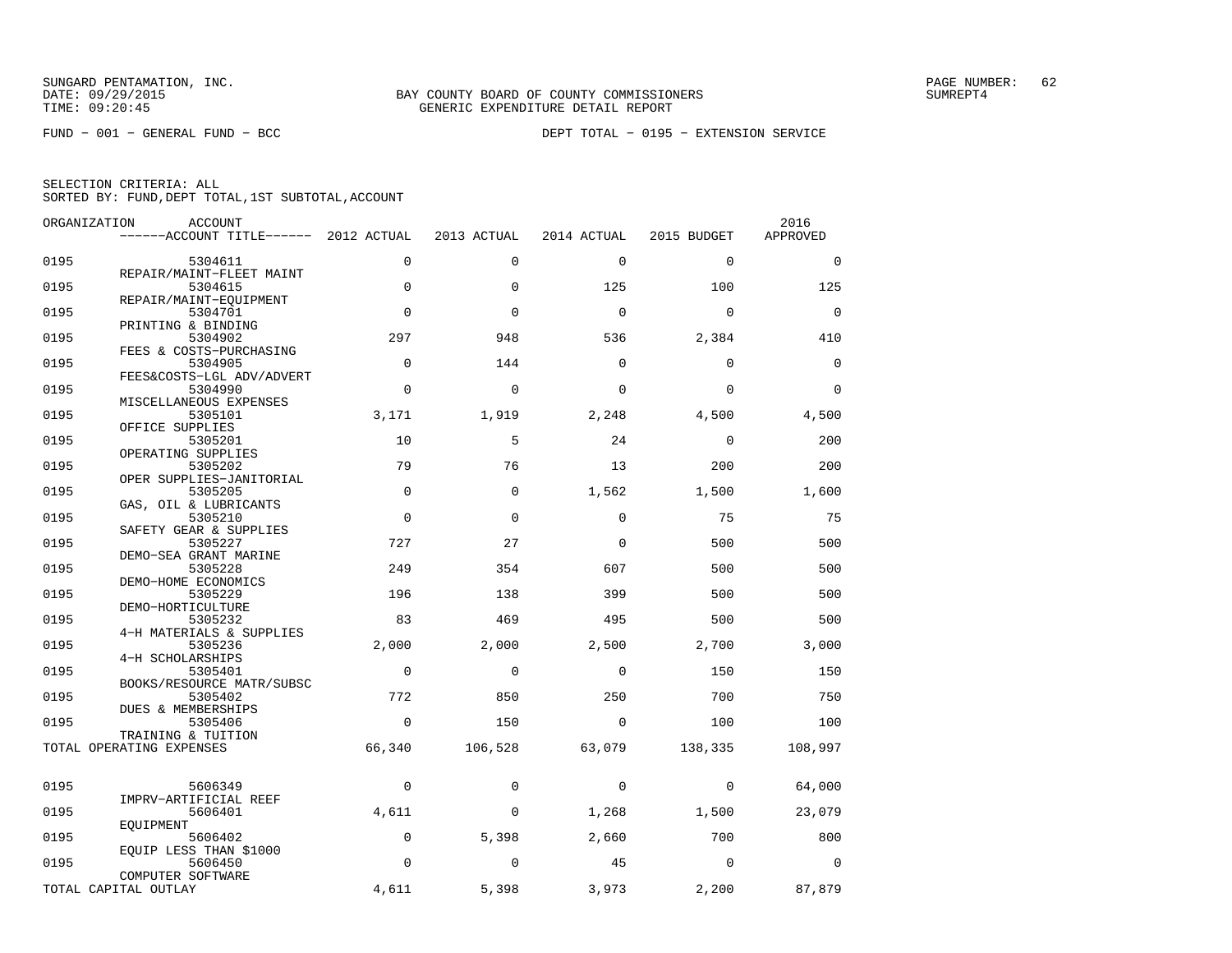FUND − 001 − GENERAL FUND − BCC DEPT TOTAL − 0195 − EXTENSION SERVICE

|      | ORGANIZATION<br>ACCOUNT<br>------ACCOUNT TITLE------      | 2012 ACTUAL | 2013 ACTUAL | 2014 ACTUAL | 2015 BUDGET | 2016<br>APPROVED |
|------|-----------------------------------------------------------|-------------|-------------|-------------|-------------|------------------|
| 0195 | 5808118<br>GRANT-HAZARD MITIGATION                        | 785         | $\Omega$    | 327,341     | $\Omega$    | $\Omega$         |
|      | TOTAL GRANTS & AIDS                                       | 785         | 0           | 327,341     | $\Omega$    |                  |
| 0195 | 5905998<br>DEPRECIATION EXPENSE                           |             | $\Omega$    | $\Omega$    | 0           |                  |
| 0195 | 5909915                                                   |             | $\Omega$    | $\Omega$    | $\Omega$    | $\Omega$         |
|      | RESERVE FOR PAY ADJUSTMNT<br>TOTAL NON-OPERATING EXPENSES |             | $\Omega$    |             | 0           |                  |
|      | TOTAL EXTENSION SERVICE                                   | 197,348     | 239,028     | 524,938     | 278,337     | 335,029          |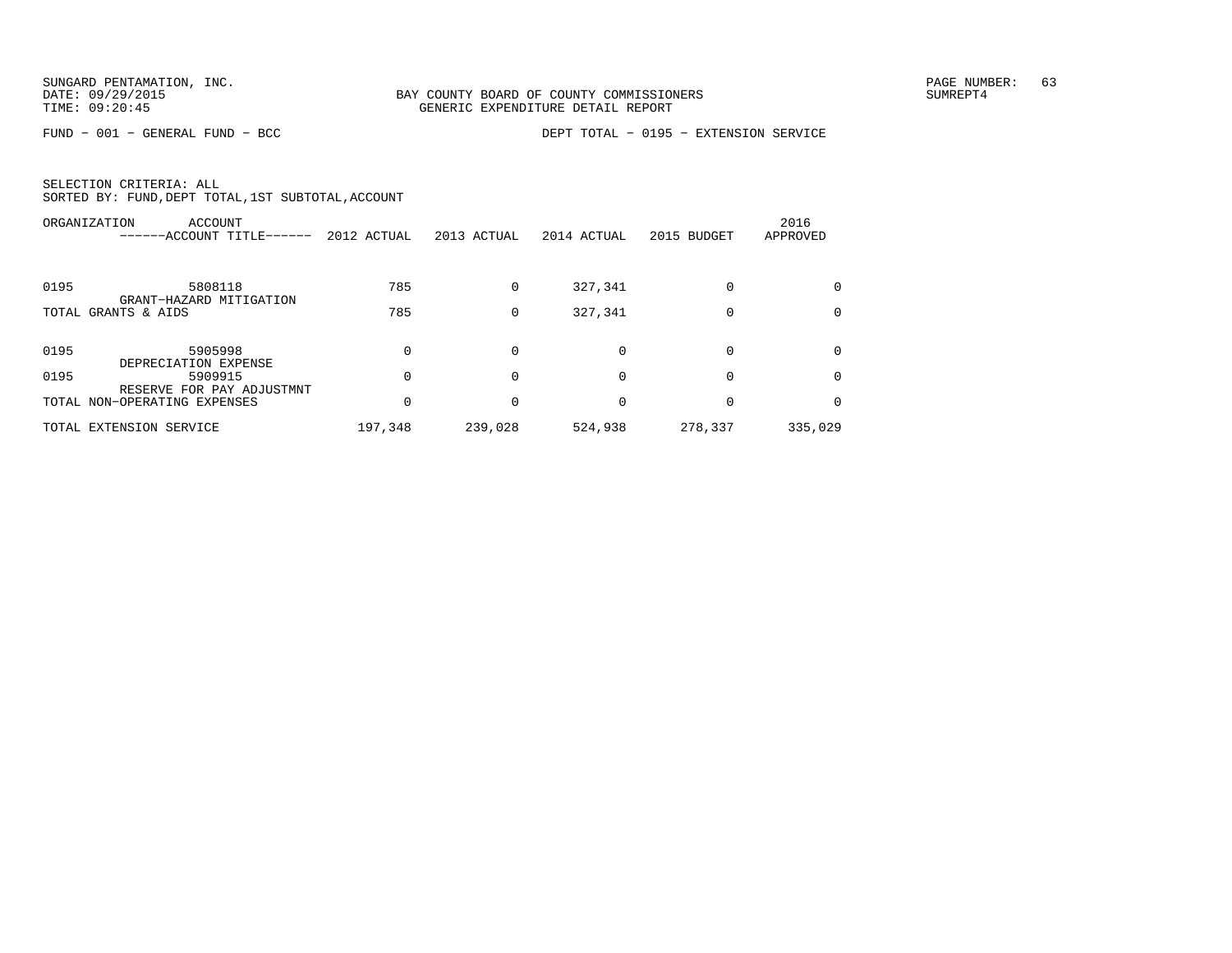FUND − 001 − GENERAL FUND − BCC DEPT TOTAL − 0205 − VETERANS SERVICES

|  |  |  |  | DEPT TOTAL - 0205 - VETERANS SERVICE |  |
|--|--|--|--|--------------------------------------|--|
|--|--|--|--|--------------------------------------|--|

| SELECTION CRITERIA: ALL |  |  |                                                    |  |
|-------------------------|--|--|----------------------------------------------------|--|
|                         |  |  | SORTED BY: FUND, DEPT TOTAL, 1ST SUBTOTAL, ACCOUNT |  |

| ORGANIZATION | ACCOUNT<br>------ACCOUNT TITLE------ 2012 ACTUAL 2013 ACTUAL 2014 ACTUAL 2015 BUDGET |                |                 |                 |                         | 2016<br>APPROVED |
|--------------|--------------------------------------------------------------------------------------|----------------|-----------------|-----------------|-------------------------|------------------|
| 0205         | 5101200                                                                              |                | 178,184 167,000 |                 | 168,156 166,875 168,321 |                  |
| 0205         | SALARIES & WAGES-REGULAR<br>5101400                                                  | $\overline{0}$ | $\overline{0}$  | $\overline{0}$  | 425                     | 425              |
| 0205         | SALARIES & WAGES-OVERTIME<br>5102100<br>FICA TAXES-MATCHING                          | 13,035         | 12,157          | 12,178          | 12,799                  | 12,909           |
| 0205         | 5102200<br>RETIREMENT CONTRIBUTIONS                                                  | 8,834          | 9,564           | 11,545          | 12,638                  | 12,557           |
| 0205         | 5102300<br>LIFE & HEALTH INSURANCE                                                   | 16,152         | 18,237          | 18,310          | 21,051                  | 15,559           |
| 0205         | 5102400<br>WORKERS COMP. PREMIUMS                                                    | 795            | 760             | 719             | 718                     | 724              |
|              | TOTAL PERSONAL SERVICES                                                              | 217,000        |                 | 207,718 210,908 | 214,506                 | 210,495          |
| 0205         | 5303107                                                                              | $\overline{0}$ | 37              | $\Omega$        | $\Omega$                | 0                |
| 0205         | PROF SRV-SUBSTANCE TEST<br>5303110                                                   | 28             | 20              | $\Omega$        | $\Omega$                | $\mathbf 0$      |
| 0205         | PROF SRV-BACKGROUND CHECK<br>5303401<br>CONTRACTED SERVICES                          | $\Omega$       | $\Omega$        | $\Omega$        | $\Omega$                | $\mathbf 0$      |
| 0205         | 5303410<br>CONTR SRV-JANITORIAL                                                      | $\Omega$       | $\Omega$        | $\Omega$        | $\Omega$                | $\Omega$         |
| 0205         | 5303425<br>CONTR SRV-ADMIN FEES                                                      | 1,544          | 1,612           | 1,560           | 1,560                   | 0                |
| 0205         | 5303446<br>CONTR SRV-FACILITIES                                                      | 1,193          | 2,735           | 6.011           | 6,680                   | 19,375           |
| 0205         | 5304001<br>TRAVEL/TRAINING NON-LOCAL                                                 | 3,882          | 4,189           | 4,521           | 4,305                   | 4,800            |
| 0205         | 5304005<br>TRAVEL-LOCAL                                                              | $\overline{0}$ | $\overline{0}$  | $\overline{0}$  | $\overline{0}$          | $\overline{0}$   |
| 0205         | 5304101<br>COMMUNICATIONS SERVICES                                                   | 1,072          | 546             | 517             | 600                     | 600              |
| 0205         | 5304125<br>POSTAGE/TRANSP/FREIGHT                                                    | 2,000          | 2,001           | 990             | 2,000                   | 2,000            |
| 0205         | 5304301<br>UTILITY SERVICES                                                          | 5,684          | 5,356           | 5,965           | 5,949                   | $\overline{0}$   |
| 0205         | 5304405<br>RENTALS/LEASES-BUILDINGS                                                  | $\overline{0}$ | $\Omega$        | $\Omega$        | $\Omega$                | $\Omega$         |
| 0205         | 5304410<br>RENTALS/LEASES-EOUIPMENT                                                  | 4,147          | 4,122           | 3,180           | 5,090                   | 7,619            |
| 0205         | 5304501<br>INSURANCE & BONDS                                                         | 2,589          | 2,589           | 2,369           | 2,369                   | 10,622           |
| 0205         | 5304605<br>REPAIR/MAINT-BLDG & GRND                                                  | 3,293          | 2,241           | 3,582           | 4,086                   | $\overline{0}$   |
| 0205         | 5304610<br>REPAIR/MAINT-AUTO EOUIP                                                   | 154            | 218             | 130             | 250                     | 250              |
| 0205         | 5304611<br>REPAIR/MAINT-FLEET MAINT                                                  | $\mathbb O$    | $\mathbf 0$     | $\mathbf 0$     | $\mathbf 0$             | $\mathbf 0$      |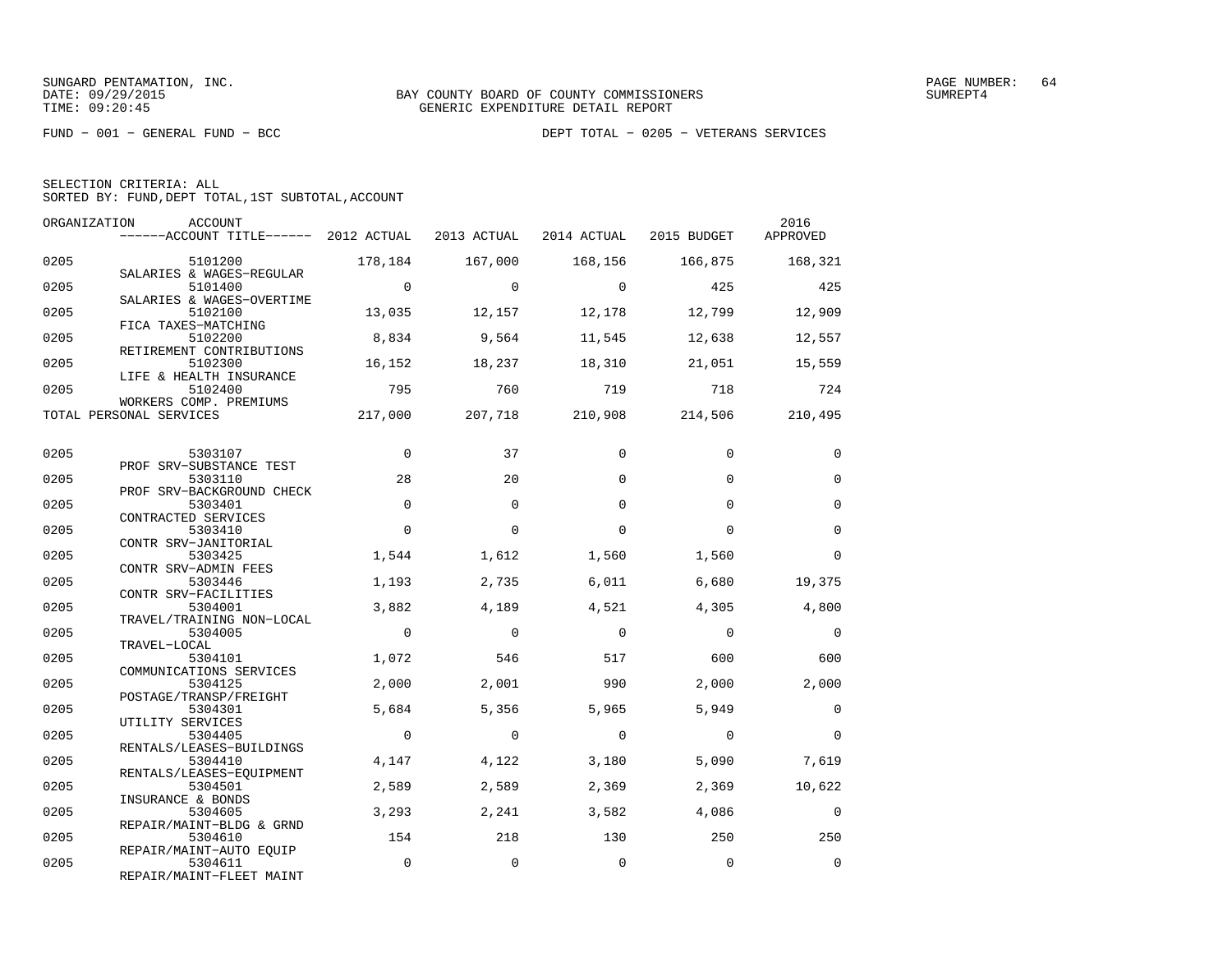|  | SELECTION CRITERIA: ALL |                                                    |
|--|-------------------------|----------------------------------------------------|
|  |                         | SORTED BY: FUND, DEPT TOTAL, 1ST SUBTOTAL, ACCOUNT |

|      | ORGANIZATION<br><b>ACCOUNT</b><br>------ACCOUNT TITLE------ | 2012 ACTUAL | 2013 ACTUAL | 2014 ACTUAL | 2015 BUDGET | 2016<br>APPROVED |
|------|-------------------------------------------------------------|-------------|-------------|-------------|-------------|------------------|
|      |                                                             |             |             |             |             |                  |
| 0205 | 5304615                                                     | $\Omega$    | $\Omega$    | 7           | 150         | 150              |
| 0205 | REPAIR/MAINT-EQUIPMENT<br>5304902                           | 495         | 1,267       | 536         | 681         | 1,640            |
|      | FEES & COSTS-PURCHASING                                     |             |             |             |             |                  |
| 0205 | 5304905                                                     | $\Omega$    | $\Omega$    | $\Omega$    | $\Omega$    | 0                |
| 0205 | FEES&COSTS-LGL ADV/ADVERT<br>5304990                        | $\Omega$    | 174         | $\Omega$    | $\Omega$    | $\Omega$         |
|      | MISCELLANEOUS EXPENSES                                      |             |             |             |             |                  |
| 0205 | 5305101                                                     | 3,529       | 3,981       | 2,009       | 4,205       | 4,205            |
|      | OFFICE SUPPLIES                                             |             |             |             |             |                  |
| 0205 | 5305201<br>OPERATING SUPPLIES                               | $\Omega$    | $\mathbf 0$ | 215         | $\mathbf 0$ | $\mathbf 0$      |
| 0205 | 5305205                                                     | 222         | 161         | 202         | 250         | 250              |
|      | GAS, OIL & LUBRICANTS                                       |             |             |             |             |                  |
| 0205 | 5305208                                                     | 1,829       | 1,658       | 1,463       | 2,400       | 2,400            |
| 0205 | OPERATING/PROMO EXPS<br>5305210                             | $\mathbf 0$ | $\Omega$    | $\Omega$    | 50          | 50               |
|      | SAFETY GEAR & SUPPLIES                                      |             |             |             |             |                  |
| 0205 | 5305402                                                     | 70          | 35          | 150         | 120         | 160              |
| 0205 | DUES & MEMBERSHIPS<br>5305406                               | 250         | 125         | $\mathbf 0$ | $\mathbf 0$ | 0                |
|      | TRAINING & TUITION                                          |             |             |             |             |                  |
|      | TOTAL OPERATING EXPENSES                                    | 31,980      | 33,068      | 33,406      | 40,745      | 54,121           |
|      |                                                             |             |             |             |             |                  |
| 0205 | 5606401                                                     | 924         | 0           | 0           | $\mathbf 0$ | 6,962            |
|      | EQUIPMENT                                                   |             |             |             |             |                  |
| 0205 | 5606402                                                     | 531         | 1,188       | 559         | 1,000       | 600              |
| 0205 | EOUIP LESS THAN \$1000<br>5606450                           | $\mathbf 0$ | 1,315       | 117         | 1,036       | 1,036            |
|      | COMPUTER SOFTWARE                                           |             |             |             |             |                  |
|      | TOTAL CAPITAL OUTLAY                                        | 1,455       | 2,503       | 676         | 2,036       | 8,598            |
|      |                                                             |             |             |             |             |                  |
| 0205 | 5905998                                                     | $\mathbf 0$ | $\Omega$    | $\Omega$    | $\Omega$    | 0                |
|      | DEPRECIATION EXPENSE                                        |             |             |             |             |                  |
| 0205 | 5909915<br>RESERVE FOR PAY ADJUSTMNT                        | $\Omega$    | $\Omega$    | $\Omega$    | $\Omega$    | $\mathbf 0$      |
|      | TOTAL NON-OPERATING EXPENSES                                | 0           | 0           | 0           | $\mathbf 0$ | $\mathbf 0$      |
|      | TOTAL VETERANS SERVICES                                     | 250,435     | 243,289     | 244,989     | 257,287     | 273,214          |
|      |                                                             |             |             |             |             |                  |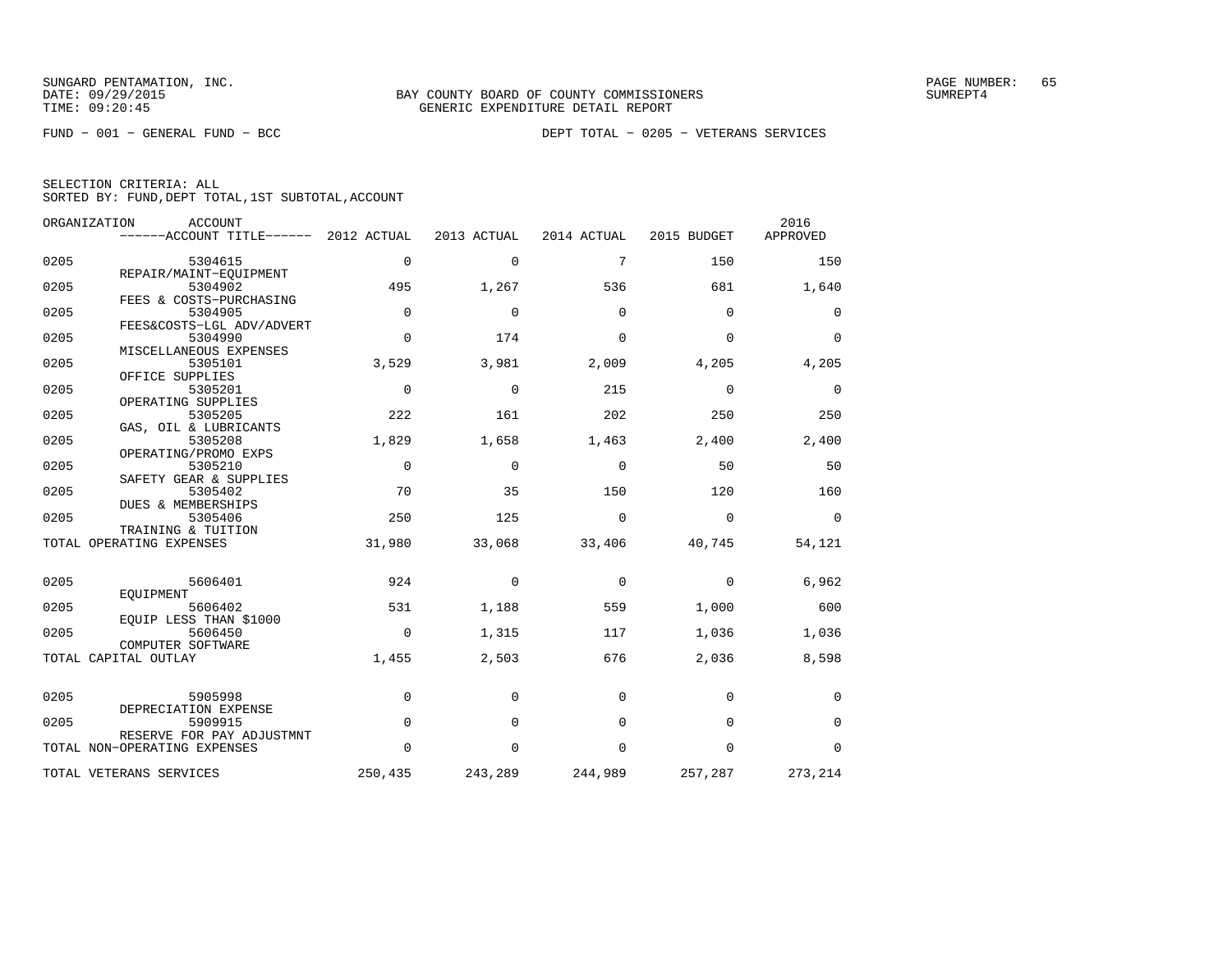|  | SELECTION CRITERIA: ALL                            |  |  |
|--|----------------------------------------------------|--|--|
|  | SORTED BY: FUND, DEPT TOTAL, 1ST SUBTOTAL, ACCOUNT |  |  |

| ORGANIZATION | ACCOUNT<br>------ACCOUNT TITLE------ 2012 ACTUAL 2013 ACTUAL 2014 ACTUAL 2015 BUDGET |                          |                |                                           |                         | 2016<br>APPROVED |
|--------------|--------------------------------------------------------------------------------------|--------------------------|----------------|-------------------------------------------|-------------------------|------------------|
| 0210         | 5101200                                                                              | 318,126                  | 353,338        | 362,915 416,760                           |                         | 696,097          |
| 0210         | SALARIES & WAGES-REGULAR<br>5101205                                                  | 751                      | $\overline{0}$ | 1,979                                     | $\overline{0}$          | $\mathbf 0$      |
| 0210         | SALARIES & WAGES-DISASTER<br>5101400                                                 | 68,015                   | 68,353         | 65,611                                    | 72,000                  | 72,000           |
| 0210         | SALARIES & WAGES-OVERTIME<br>5101405                                                 | 1,014                    | $\overline{0}$ | 4,516                                     | $\overline{0}$          | $\overline{0}$   |
| 0210         | SALARIES-DISASTER O/T<br>5102100                                                     | 26,305                   | 28,504         | 29,385                                    | 37,390                  | 58,760           |
| 0210         | FICA TAXES-MATCHING<br>5102200                                                       | 21,193                   | 26,781         |                                           | 32,156 40,364           | 66,375           |
| 0210         | RETIREMENT CONTRIBUTIONS<br>5102300<br>LIFE & HEALTH INSURANCE                       | 81,455                   | 105,470        |                                           | 109,834 122,285 237,401 |                  |
| 0210         | 5102400<br>WORKERS COMP. PREMIUMS                                                    | 2,593                    | 2,626          | 2,713 3,015                               |                         | 4,083            |
| 0210         | 5102500<br>UNEMPLOYMENT COMPENSATION                                                 | $\overline{0}$           | $\overline{0}$ | $\overline{0}$                            | $\overline{0}$          | $\mathbf 0$      |
|              | TOTAL PERSONAL SERVICES                                                              |                          |                | 519,452 585,072 609,110 691,814 1,134,716 |                         |                  |
| 0210         | 5303106                                                                              | $\overline{0}$           | $\Omega$       | $\mathbf 0$                               | $\overline{0}$          | $\mathbf 0$      |
| 0210         | PROF SRV-PHYSICLS/MEDICAL<br>5303107                                                 | 111                      | 74             | 74                                        | 162                     | 162              |
| 0210         | PROF SRV-SUBSTANCE TEST<br>5303110                                                   | 77                       | $\mathbf 0$    | 302                                       | 200                     | $\mathbf 0$      |
| 0210         | PROF SRV-BACKGROUND CHECK<br>5303401                                                 | 4,229                    | 658            | 3,392                                     | 5,000                   | 5,000            |
| 0210         | CONTRACTED SERVICES<br>5303410                                                       | $\overline{\phantom{0}}$ | - 99           | $\mathbf 0$                               | $\Omega$                | 0                |
| 0210         | CONTR SRV-JANITORIAL<br>5303425                                                      | 772                      | 832            | 780                                       | 780                     | $\mathbf 0$      |
| 0210         | CONTR SRV-ADMIN FEES<br>5303446                                                      | 8,073                    | $\Omega$       | $\Omega$                                  | $\Omega$                | 970              |
| 0210         | CONTR SRV-FACILITIES<br>5304001<br>TRAVEL/TRAINING NON-LOCAL                         | 35                       | 174            | 66                                        | $\Omega$                | $\mathbf 0$      |
| 0210         | 5304005<br>TRAVEL-LOCAL                                                              | $\Omega$                 | $\Omega$       | $\Omega$                                  | $\Omega$                | $\mathbf 0$      |
| 0210         | 5304101<br>COMMUNICATIONS SERVICES                                                   | 9                        | 9              | $\Omega$                                  | $\Omega$                | $\mathbf 0$      |
| 0210         | 5304125<br>POSTAGE/TRANSP/FREIGHT                                                    | 129                      | 213            | 303                                       | 165                     | 165              |
| 0210         | 5304301<br>UTILITY SERVICES                                                          | $\mathbf{0}$             | 2,435          | 3,323                                     | 2,500                   | 3,000            |
| 0210         | 5304410<br>RENTALS/LEASES-EQUIPMENT                                                  | $\Omega$                 | $\overline{0}$ | 2,312                                     | 3,662                   | 5,855            |
| 0210         | 5304501<br>INSURANCE & BONDS                                                         | 8,415                    | 8,415          | 7,701                                     | 7,701                   | 17,567           |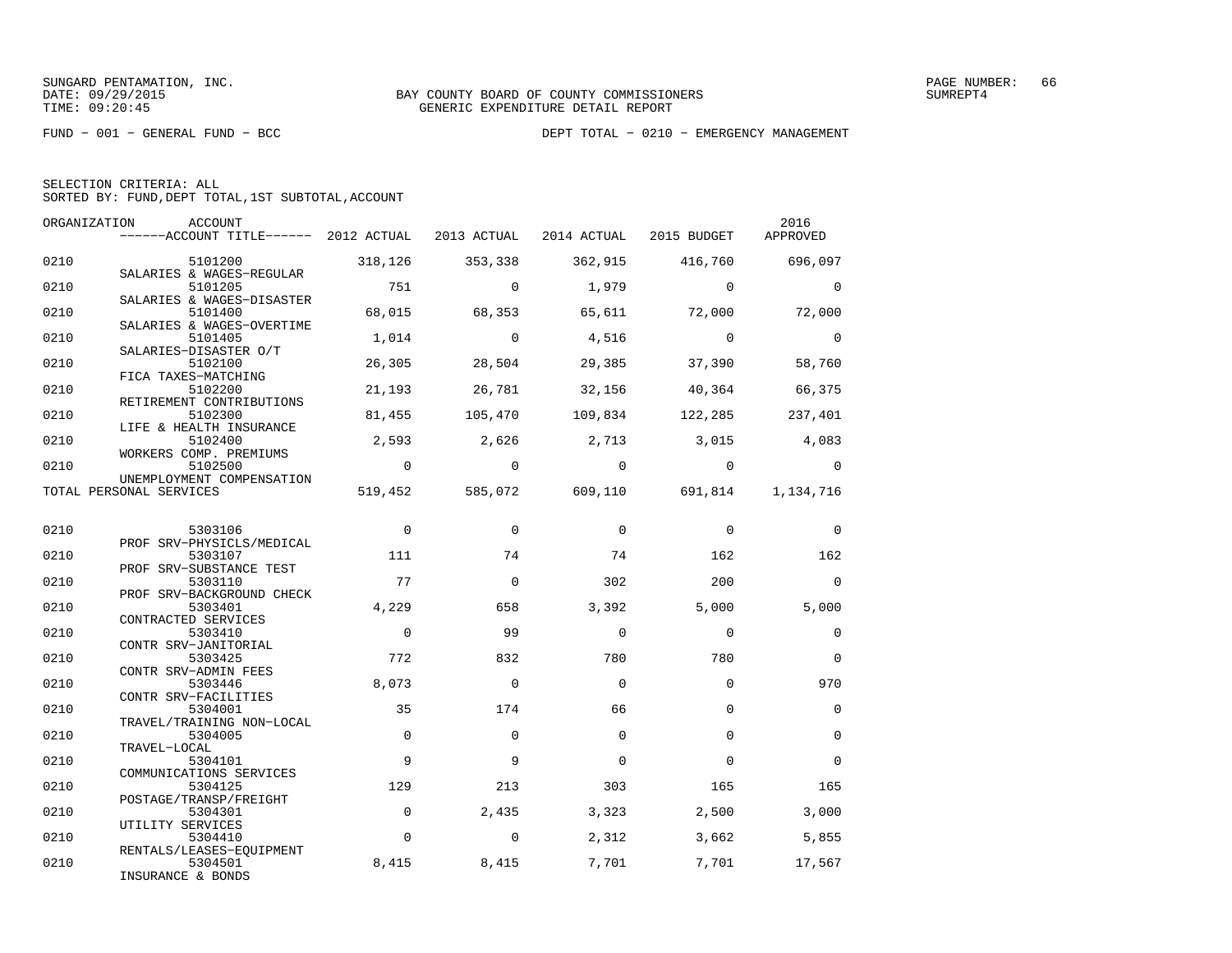FUND − 001 − GENERAL FUND − BCC DEPT TOTAL − 0210 − EMERGENCY MANAGEMENT

| ORGANIZATION | ACCOUNT                               |                |             |                |             | 2016        |
|--------------|---------------------------------------|----------------|-------------|----------------|-------------|-------------|
|              | ------ACCOUNT TITLE------ 2012 ACTUAL |                | 2013 ACTUAL | 2014 ACTUAL    | 2015 BUDGET | APPROVED    |
| 0210         | 5304605                               | 3,099          | 738         | 76             | $\mathbf 0$ | $\mathbf 0$ |
|              | REPAIR/MAINT-BLDG & GRND              |                |             |                |             |             |
| 0210         | 5304610                               | 59             | 809         | $\Omega$       | 1,871       | 1,800       |
| 0210         | REPAIR/MAINT-AUTO EOUIP<br>5304611    | $\Omega$       | $\Omega$    | $\Omega$       | $\Omega$    | $\mathbf 0$ |
|              | REPAIR/MAINT-FLEET MAINT              |                |             |                |             |             |
| 0210         | 5304615                               | 4,000          | 170         | 4,028          | 500         | 500         |
|              | REPAIR/MAINT-EQUIPMENT                |                |             |                |             |             |
| 0210         | 5304701                               | $\Omega$       | $\Omega$    | $\Omega$       | $\Omega$    | $\Omega$    |
| 0210         | PRINTING & BINDING<br>5304902         | 445            | 844         | 2,145          | 2,044       | 4,509       |
|              | FEES & COSTS-PURCHASING               |                |             |                |             |             |
| 0210         | 5304905                               | $\Omega$       | $\Omega$    | 159            | $\Omega$    | $\mathbf 0$ |
|              | FEES&COSTS-LGL ADV/ADVERT             |                |             |                |             |             |
| 0210         | 5304922                               | $\Omega$       | $\Omega$    | $\Omega$       | $\Omega$    | $\Omega$    |
| 0210         | FEES & COSTS-PERMITS                  | $\Omega$       | 31          | $\Omega$       | $\Omega$    | $\Omega$    |
|              | 5304990<br>MISCELLANEOUS EXPENSES     |                |             |                |             |             |
| 0210         | 5305101                               | 2,150          | 429         | 1,127          | 2,000       | 2,000       |
|              | OFFICE SUPPLIES                       |                |             |                |             |             |
| 0210         | 5305201                               | 542            | 320         | 259            | 300         | 300         |
|              | OPERATING SUPPLIES                    | $\overline{0}$ |             |                |             |             |
| 0210         | 5305202<br>OPER SUPPLIES-JANITORIAL   |                | $\mathbf 0$ | $\Omega$       | $\Omega$    | $\mathbf 0$ |
| 0210         | 5305205                               | 3,682          | 3,086       | 3,419          | 3,500       | 3,500       |
|              | GAS, OIL & LUBRICANTS                 |                |             |                |             |             |
| 0210         | 5305210                               | $\mathbf 0$    | $\Omega$    | $\Omega$       | $\Omega$    | $\mathbf 0$ |
|              | SAFETY GEAR & SUPPLIES                |                |             |                |             |             |
| 0210         | 5305215<br>CLOTHING & WEARING APPRL   | $\Omega$       | 127         | 281            | $\Omega$    | $\mathbf 0$ |
| 0210         | 5305401                               | $\mathbf 0$    | $\mathbf 0$ | $\Omega$       | $\Omega$    | $\mathbf 0$ |
|              | BOOKS/RESOURCE MATR/SUBSC             |                |             |                |             |             |
| 0210         | 5305402                               | $\Omega$       | 295         | 100            | 395         | 295         |
|              | <b>DUES &amp; MEMBERSHIPS</b>         |                |             |                |             |             |
| 0210         | 5305406<br>TRAINING & TUITION         | 450            | 557         | 20             | $\Omega$    | $\Omega$    |
|              | TOTAL OPERATING EXPENSES              | 36,277         | 20,315      | 29,867         | 30,780      | 45,623      |
|              |                                       |                |             |                |             |             |
|              |                                       |                |             |                |             |             |
| 0210         | 5606401                               | $\mathbf 0$    | 1,025       | $\mathbf 0$    | $\Omega$    | $\mathbf 0$ |
| 0210         | EOUIPMENT<br>5606402                  | $\mathbf 0$    | $\mathbf 0$ | 294            | $\Omega$    | $\Omega$    |
|              | EQUIP LESS THAN \$1000                |                |             |                |             |             |
| 0210         | 5606450                               | $\mathbf 0$    | 219         | 155            | 3,500       | 13,900      |
|              | COMPUTER SOFTWARE                     |                |             |                |             |             |
|              | TOTAL CAPITAL OUTLAY                  | $\mathbf 0$    | 1,244       | 449            | 3,500       | 13,900      |
|              |                                       |                |             |                |             |             |
| 0210         | 5808118                               | $\Omega$       |             | 151,291 36,129 | $\mathbf 0$ | $\Omega$    |
|              | GRANT-HAZARD MITIGATION               |                |             |                |             |             |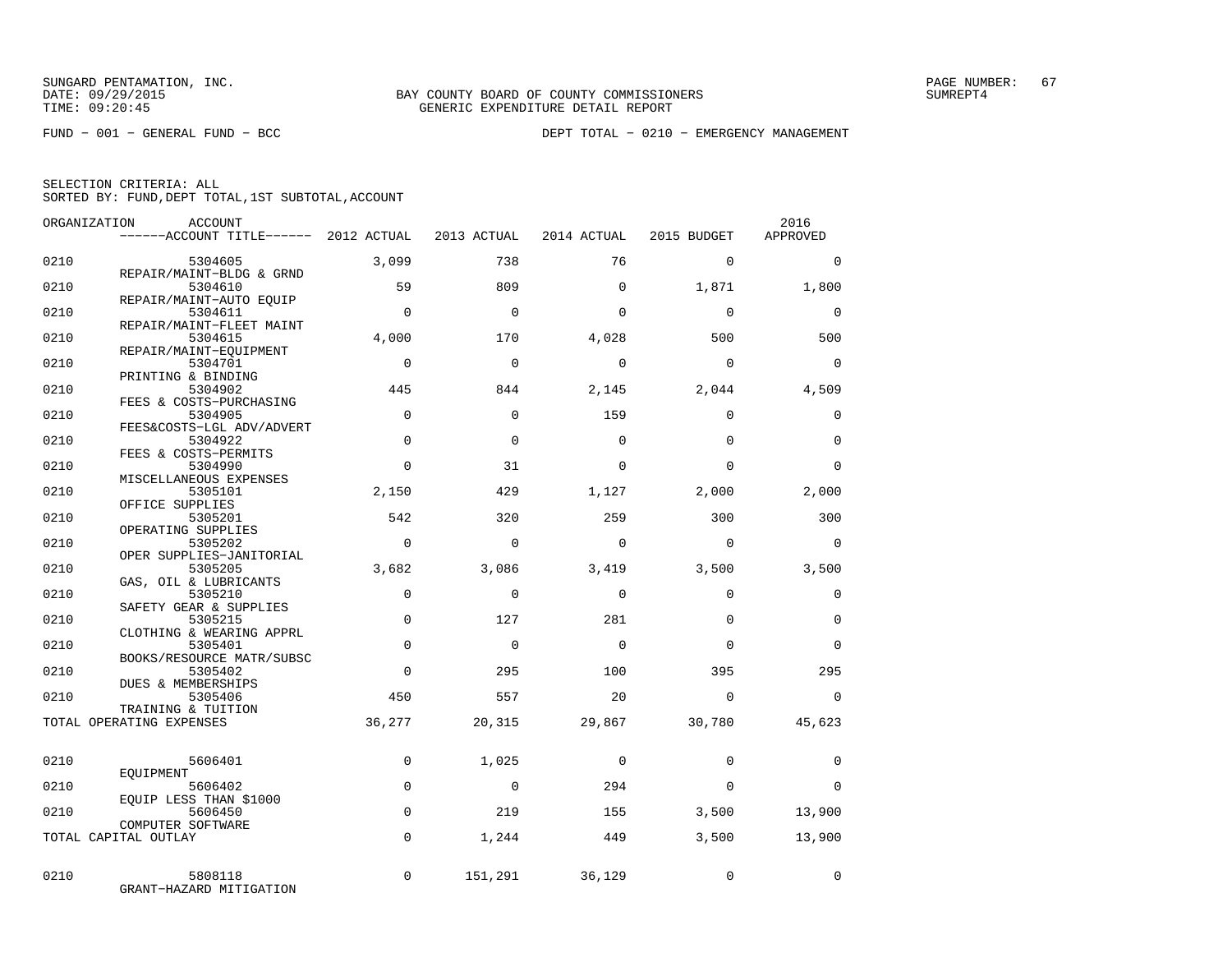FUND − 001 − GENERAL FUND − BCC DEPT TOTAL − 0210 − EMERGENCY MANAGEMENT

| SELECTION CRITERIA: ALL |                                                    |
|-------------------------|----------------------------------------------------|
|                         | SORTED BY: FUND, DEPT TOTAL, 1ST SUBTOTAL, ACCOUNT |

|      | ORGANIZATION<br>ACCOUNT<br>------ACCOUNT TITLE------ | 2012 ACTUAL | 2013 ACTUAL | 2014 ACTUAL | 2015 BUDGET | 2016<br>APPROVED |
|------|------------------------------------------------------|-------------|-------------|-------------|-------------|------------------|
| 0210 | 5808174                                              |             | 3,048       | 22,560      |             |                  |
|      | GRANT-HAZ MAT                                        |             |             |             |             |                  |
| 0210 | 5808178<br>GRANT-HOMELAND SECURITY                   | 130,767     | 49,085      | 33,237      |             | $\Omega$         |
| 0210 | 5808179<br>GRANT-FEMA FLOOD                          |             |             |             |             | $\Omega$         |
|      | TOTAL GRANTS & AIDS                                  | 130,767     | 203,424     | 91,926      |             | 0                |
| 0210 | 5905998<br>DEPRECIATION EXPENSE                      |             |             |             |             | 0                |
| 0210 | 5909915<br>RESERVE FOR PAY ADJUSTMNT                 |             |             |             |             | $\Omega$         |
|      | TOTAL NON-OPERATING EXPENSES                         |             |             |             |             | $\Omega$         |
|      | TOTAL EMERGENCY MANAGEMENT                           | 686,496     | 810,055     | 731,351     | 726,094     | 1,194,239        |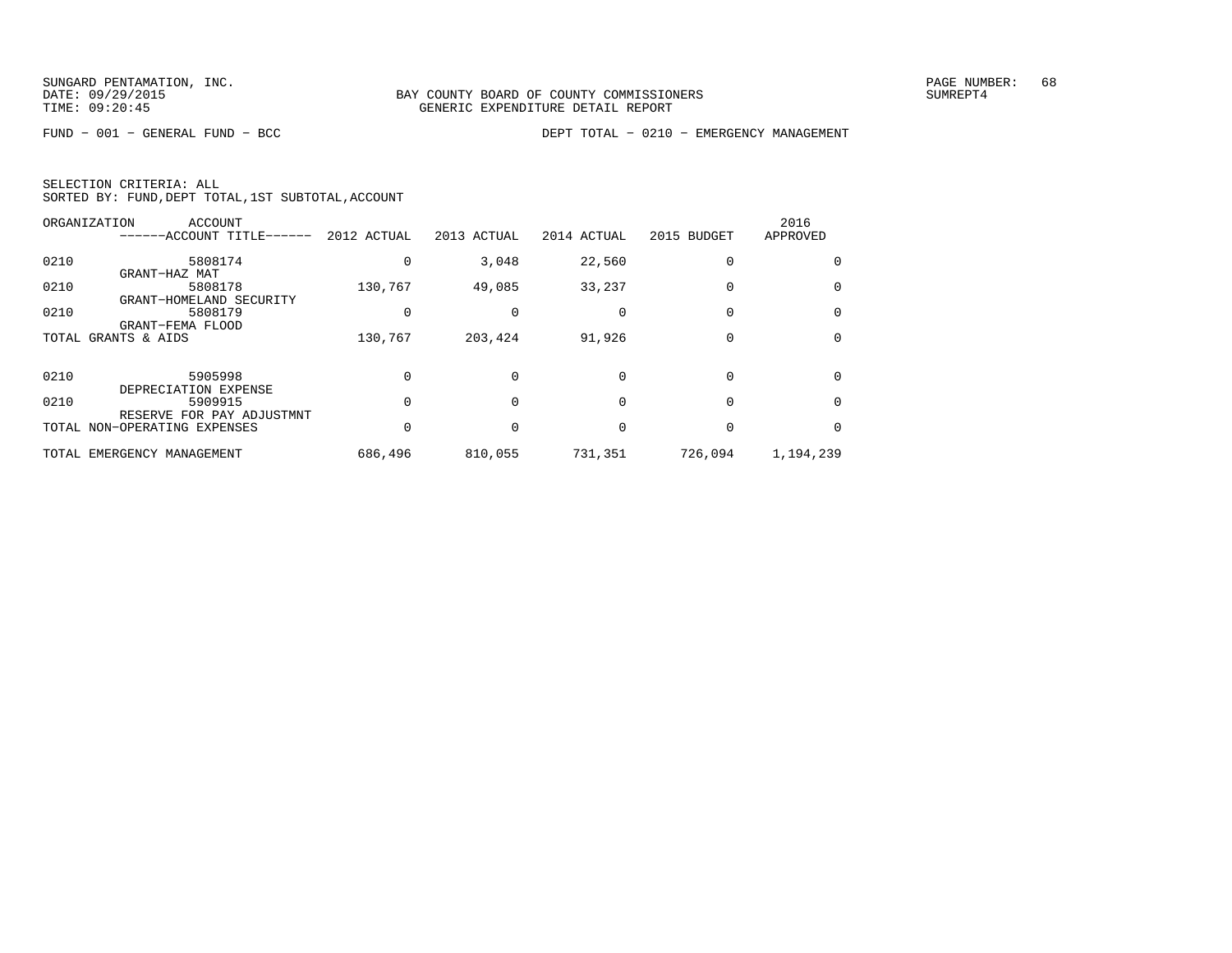| SELECTION CRITERIA: ALL |  |  |                                                    |  |
|-------------------------|--|--|----------------------------------------------------|--|
|                         |  |  | SORTED BY: FUND, DEPT TOTAL, 1ST SUBTOTAL, ACCOUNT |  |

| ORGANIZATION | ACCOUNT<br>------ACCOUNT TITLE------ 2012 ACTUAL          |                   | 2013 ACTUAL |             | 2014 ACTUAL 2015 BUDGET | 2016<br>APPROVED  |
|--------------|-----------------------------------------------------------|-------------------|-------------|-------------|-------------------------|-------------------|
| 0211         | 5101200<br>SALARIES & WAGES-REGULAR                       | 78,628            | 78,809      | 79,305      | 80,677                  | 86,427            |
| 0211         | 5101205<br>SALARIES & WAGES-DISASTER                      | 301               | $\Omega$    | 570         | $\Omega$                | $\Omega$          |
| 0211         | 5102100<br>FICA TAXES-MATCHING                            | 5,252             | 5,343       | 5,392       | 6,172                   | 6,612             |
| 0211         | 5102200<br>RETIREMENT CONTRIBUTIONS                       | 5,842             | 6,636       | 8,092       | 8,799                   | 9,756             |
| 0211         | 5102300<br>LIFE & HEALTH INSURANCE                        | 14,822            | 15,959      | 17,728      | 19,786                  | 21,665            |
| 0211         | 5102400<br>WORKERS COMP. PREMIUMS                         | 3,622             | 3,622       | 3,644       | 3,695                   | 3,751             |
|              | TOTAL PERSONAL SERVICES                                   | 108,467           | 110,370     | 114,732     | 119,129                 | 128,211           |
| 0211         | 5303107                                                   | $\Omega$          | $\Omega$    | 37          | 37                      | 37                |
| 0211         | PROF SRV-SUBSTANCE TEST<br>5303401<br>CONTRACTED SERVICES | $\Omega$          | $\Omega$    | $-119$      | $\Omega$                | $\Omega$          |
| 0211         | 5304001<br>TRAVEL/TRAINING NON-LOCAL                      | 3,870             | 4,975       | 5,086       | 3,500                   | 4,000             |
| 0211         | 5304005<br>TRAVEL-LOCAL                                   | $\Omega$          | $\Omega$    | $\Omega$    | $\Omega$                | $\Omega$          |
| 0211         | 5304101<br>COMMUNICATIONS SERVICES                        | 5,342             | 3,526       | 4,131       | 3,500                   | 3,000             |
| 0211         | 5304125<br>POSTAGE/TRANSP/FREIGHT                         | 178               | 89          | 87          | 125                     | 200               |
| 0211         | 5304301<br>UTILITY SERVICES                               | 96                | 630         | $\Omega$    | $\overline{0}$          | $\overline{0}$    |
| 0211         | 5304410<br>RENTALS/LEASES-EQUIPMENT                       | 100               | 36          | $\Omega$    | 500                     | 500               |
| 0211         | 5304501<br>INSURANCE & BONDS                              | 1,510             | 1,510       | 1,383       | 1,383                   | 5,791             |
| 0211         | 5304605<br>REPAIR/MAINT-BLDG & GRND                       | 825               | $\Omega$    | $\Omega$    | $\Omega$                | $\Omega$          |
| 0211         | 5304610<br>REPAIR/MAINT-AUTO EOUIP                        | 114               | 68          | 364         | 250                     | 250               |
| 0211         | 5304615<br>REPAIR/MAINT-EOUIPMENT                         | 666               | $\Omega$    | 81          | $\Omega$                | $\Omega$          |
| 0211         | 5304701<br>PRINTING & BINDING                             | $\Omega$          | 98          | $\Omega$    | 50                      | 50                |
| 0211         | 5304902<br>FEES & COSTS-PURCHASING                        | 99                | 527         | 536         | 6,813                   | 4,509             |
| 0211         | 5304905<br>FEES&COSTS-LGL ADV/ADVERT                      | $\mathbf 0$       | $\Omega$    | 73          | 100                     | $\Omega$          |
| 0211         | 5305101<br>OFFICE SUPPLIES                                | 3,048<br>$\Omega$ | 1,169       | 1,946<br>49 | 1,500                   | 1,500<br>$\Omega$ |
| 0211         | 5305201<br>OPERATING SUPPLIES                             |                   | $\mathbf 0$ |             | $\mathbf 0$             |                   |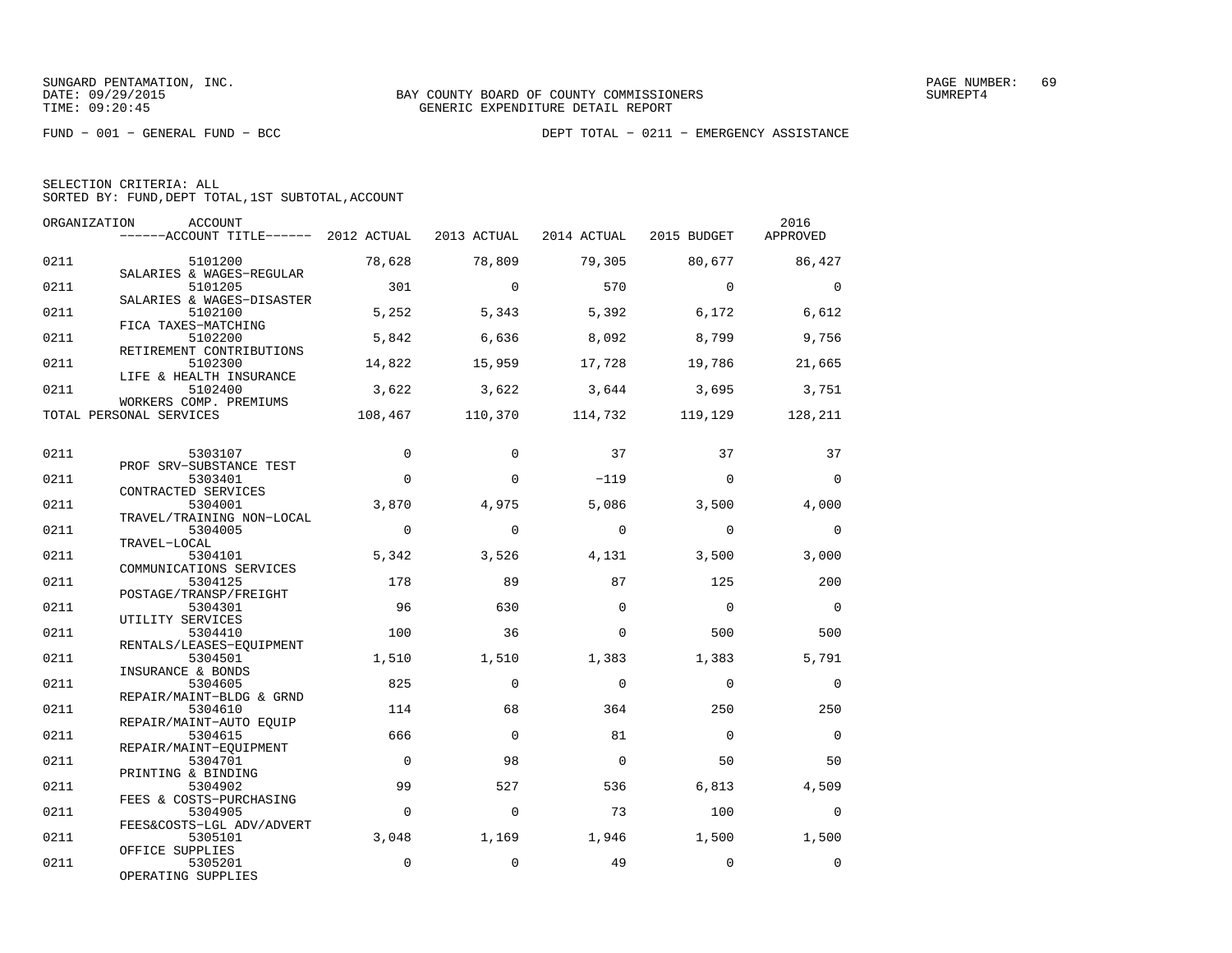| SELECTION CRITERIA: ALL |  |  |                                                    |  |
|-------------------------|--|--|----------------------------------------------------|--|
|                         |  |  | SORTED BY: FUND, DEPT TOTAL, 1ST SUBTOTAL, ACCOUNT |  |

| ORGANIZATION | ACCOUNT<br>------ACCOUNT TITLE------ 2012 ACTUAL |             | 2013 ACTUAL | 2014 ACTUAL | 2015 BUDGET | 2016<br>APPROVED |
|--------------|--------------------------------------------------|-------------|-------------|-------------|-------------|------------------|
| 0211         | 5305205                                          | 0           | $\Omega$    | 20          | $\Omega$    | $\Omega$         |
| 0211         | GAS, OIL & LUBRICANTS<br>5305215                 | $\mathbf 0$ | $\Omega$    | 40          | $\Omega$    | $\mathbf 0$      |
| 0211         | CLOTHING & WEARING APPRL<br>5305401              | $\mathbf 0$ | $\Omega$    | 30          | $\Omega$    | $\Omega$         |
| 0211         | BOOKS/RESOURCE MATR/SUBSC<br>5305402             | 150         | 75          | 495         | 1,000       | 1,000            |
| 0211         | DUES & MEMBERSHIPS<br>5305406                    | 50          | $\Omega$    | $\Omega$    | $\mathbf 0$ | 0                |
|              | TRAINING & TUITION<br>TOTAL OPERATING EXPENSES   | 16,049      | 12,705      | 14,240      | 18,758      | 20,837           |
| 0211         | 5606342                                          | $\mathbf 0$ | 169,344     | 271,066     | $\mathbf 0$ | 0                |
|              | IMPRV-SALV ARMY RENTALS                          |             |             |             |             |                  |
| 0211         | 5606401<br>EOUIPMENT                             | $\mathbf 0$ | $\Omega$    | 25,590      | $\Omega$    | $\mathbf 0$      |
| 0211         | 5606402<br>EQUIP LESS THAN \$1000                | 164         | $\Omega$    | 624         | 3,000       | 3,000            |
| 0211         | 5606450<br>COMPUTER SOFTWARE                     | $\Omega$    | $\Omega$    | 586         | $\Omega$    | 0                |
| 0211         | 5606523<br>CIP-EMG SVC LOGISTICS CTR             | 121,675     | 801,866     | 17,428      | $\Omega$    | $\Omega$         |
|              | TOTAL CAPITAL OUTLAY                             | 121,839     | 971,210     | 315,295     | 3,000       | 3,000            |
| 0211         | 5808118                                          | 0           | $\mathbf 0$ | $\Omega$    | $\Omega$    | $\mathbf 0$      |
|              | GRANT-HAZARD MITIGATION                          |             |             |             |             |                  |
| 0211         | 5808179<br>GRANT-FEMA FLOOD                      | $\mathbf 0$ | $\mathbf 0$ | $\Omega$    | $\mathbf 0$ | 0                |
| 0211         | 5808181<br>GRANT-DREF EOC/EMS                    | 0           | $\Omega$    | $\Omega$    | $\Omega$    | $\mathbf 0$      |
|              | TOTAL GRANTS & AIDS                              | $\Omega$    | $\Omega$    | $\Omega$    | $\Omega$    | $\Omega$         |
| 0211         | 5905998                                          | 0           | 0           | 0           | $\mathbf 0$ | 0                |
| 0211         | DEPRECIATION EXPENSE<br>5909910                  | $\Omega$    | $\Omega$    | $\Omega$    | $\Omega$    | $\Omega$         |
|              | RESERVE FOR CONTINGENCIES                        |             |             |             |             |                  |
| 0211         | 5909915<br>RESERVE FOR PAY ADJUSTMNT             | $\mathbf 0$ | $\Omega$    | $\Omega$    | $\Omega$    | $\mathbf 0$      |
|              | TOTAL NON-OPERATING EXPENSES                     | 0           | $\Omega$    | $\Omega$    | $\Omega$    | $\Omega$         |
|              | TOTAL EMERGENCY ASSISTANCE                       | 246,355     | 1,094,284   | 444,266     | 140,887     | 152,048          |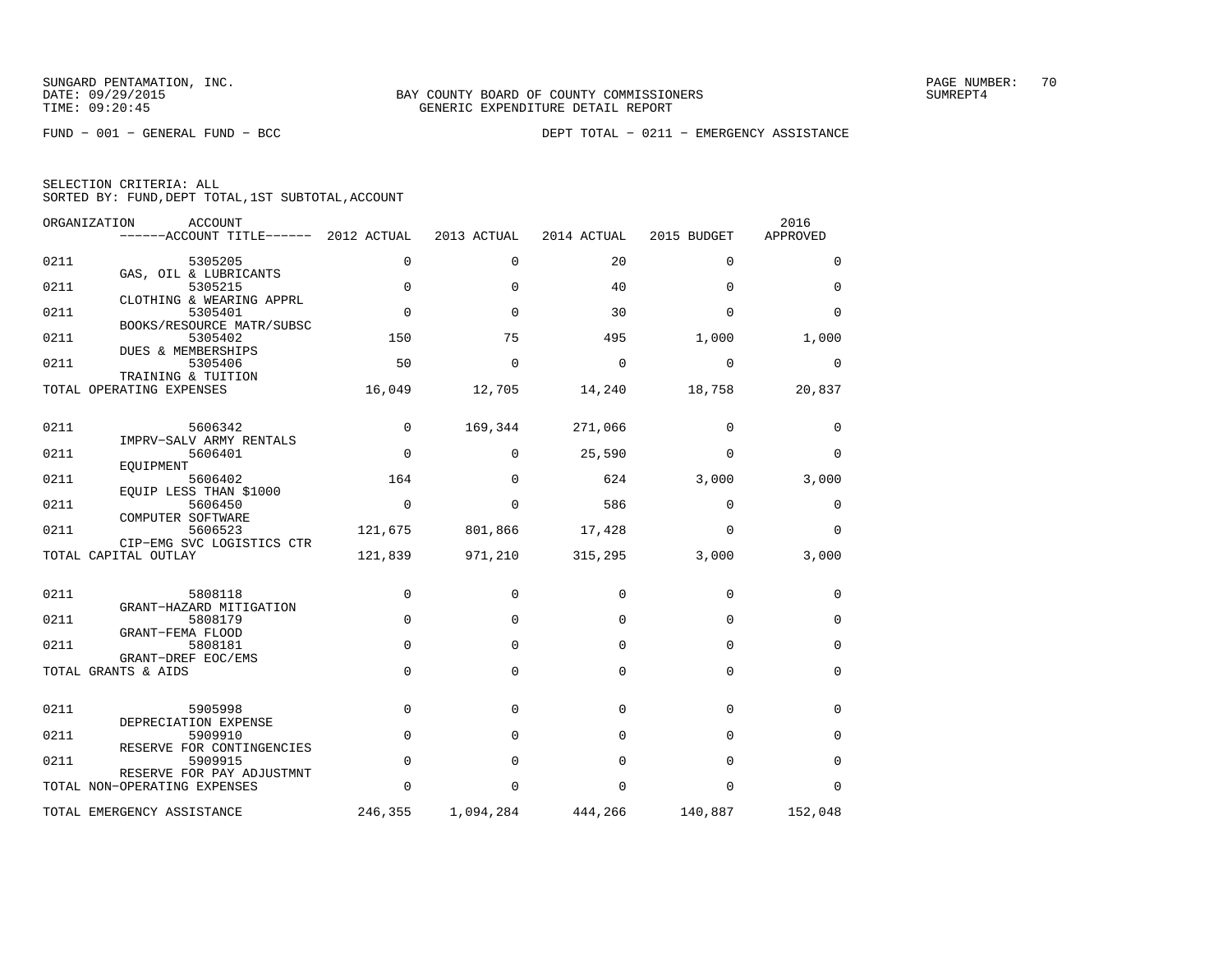|      | ORGANIZATION<br><b>ACCOUNT</b><br>------ACCOUNT TITLE------ 2012 ACTUAL |             | 2013 ACTUAL | 2014 ACTUAL | 2015 BUDGET | 2016<br>APPROVED |
|------|-------------------------------------------------------------------------|-------------|-------------|-------------|-------------|------------------|
| 0601 | 5101200                                                                 | $\Omega$    | $\Omega$    | $\Omega$    | $\Omega$    | $\Omega$         |
| 0601 | SALARIES & WAGES-REGULAR<br>5102100                                     | $\mathbf 0$ | $\Omega$    | $\Omega$    | $\mathbf 0$ | $\Omega$         |
| 0601 | FICA TAXES-MATCHING<br>5102200                                          | $\Omega$    | $\Omega$    | $\Omega$    | $\Omega$    | 0                |
| 0601 | RETIREMENT CONTRIBUTIONS<br>5102300                                     | $\mathbf 0$ | $\Omega$    | $\mathbf 0$ | 0           | 0                |
| 0601 | LIFE & HEALTH INSURANCE<br>5102400                                      | $\Omega$    | $\Omega$    | $\Omega$    | $\Omega$    | 0                |
|      | WORKERS COMP. PREMIUMS<br>TOTAL PERSONAL SERVICES                       | $\Omega$    | $\Omega$    | $\Omega$    | $\Omega$    | $\Omega$         |
| 0601 | 5303401                                                                 | $\Omega$    | $\Omega$    | $\Omega$    | $\Omega$    | $\Omega$         |
| 0601 | CONTRACTED SERVICES<br>5304001                                          | $\Omega$    | $\Omega$    | $\Omega$    | $\Omega$    | 0                |
| 0601 | TRAVEL/TRAINING NON-LOCAL<br>5304005                                    | $\Omega$    | $\Omega$    | $\Omega$    | $\Omega$    | $\Omega$         |
| 0601 | TRAVEL-LOCAL<br>5304101                                                 | $\mathbf 0$ | $\Omega$    | $\mathbf 0$ | 0           | 0                |
| 0601 | COMMUNICATIONS SERVICES<br>5304125                                      | $\Omega$    | $\Omega$    | $\Omega$    | $\Omega$    | $\Omega$         |
| 0601 | POSTAGE/TRANSP/FREIGHT<br>5304410                                       | $\Omega$    | $\Omega$    | $\Omega$    | $\Omega$    | $\Omega$         |
| 0601 | RENTALS/LEASES-EOUIPMENT<br>5304501                                     | $\Omega$    | $\Omega$    | $\Omega$    | $\Omega$    | $\Omega$         |
| 0601 | INSURANCE & BONDS<br>5304615                                            | $\mathbf 0$ | $\Omega$    | $\mathbf 0$ | 0           | 0                |
| 0601 | REPAIR/MAINT-EQUIPMENT<br>5304902                                       | $\mathbf 0$ | $\Omega$    | $\Omega$    | 0           | 0                |
| 0601 | FEES & COSTS-PURCHASING<br>5304905<br>FEES&COSTS-LGL ADV/ADVERT         | $\Omega$    | $\Omega$    | $\Omega$    | $\Omega$    | $\Omega$         |
| 0601 | 5305101<br>OFFICE SUPPLIES                                              | $\Omega$    | $\Omega$    | $\Omega$    | $\Omega$    | 0                |
| 0601 | 5305210<br>SAFETY GEAR & SUPPLIES                                       | $\Omega$    | $\Omega$    | $\Omega$    | 0           | 0                |
| 0601 | 5305215<br>CLOTHING & WEARING APPRL                                     | $\Omega$    | $\Omega$    | $\Omega$    | $\Omega$    | 0                |
| 0601 | 5305401<br>BOOKS/RESOURCE MATR/SUBSC                                    | 0           | $\Omega$    | $\mathbf 0$ | 0           | 0                |
| 0601 | 5305402<br><b>DUES &amp; MEMBERSHIPS</b>                                | 0           | $\Omega$    | $\Omega$    | $\Omega$    | $\Omega$         |
|      | TOTAL OPERATING EXPENSES                                                | $\Omega$    | $\Omega$    | $\Omega$    | $\Omega$    | $\Omega$         |
| 0601 | 5606402                                                                 | $\Omega$    | $\Omega$    | $\mathbf 0$ | $\Omega$    | 0                |
|      | EQUIP LESS THAN \$1000<br>TOTAL CAPITAL OUTLAY                          | $\Omega$    | 0           | 0           | $\Omega$    | 0                |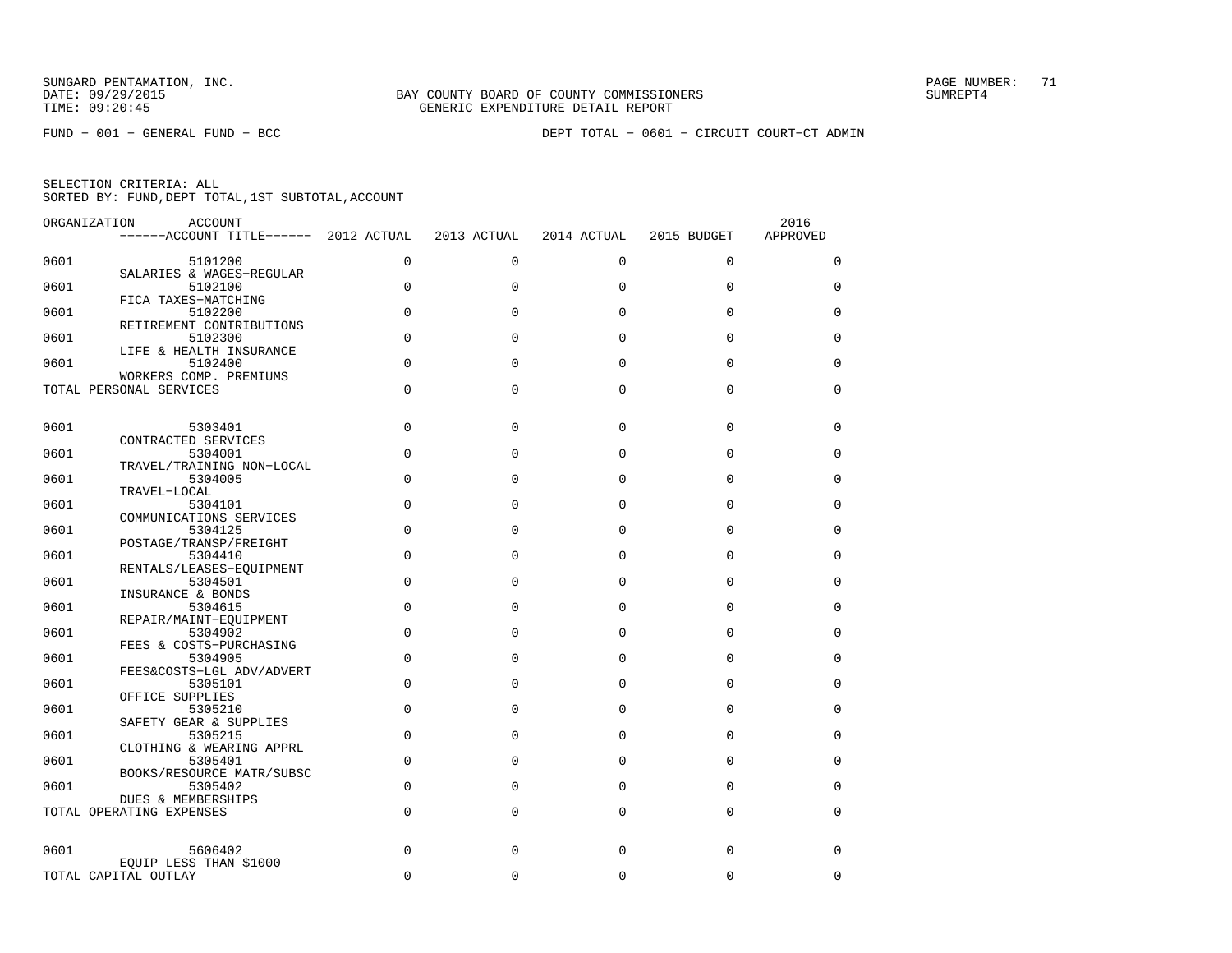FUND − 001 − GENERAL FUND − BCC DEPT TOTAL − 0601 − CIRCUIT COURT−CT ADMIN

| ORGANIZATION                 | ACCOUNT                                                                   |  |  | 2016     |
|------------------------------|---------------------------------------------------------------------------|--|--|----------|
|                              | ------ACCOUNT TITLE------ 2012 ACTUAL 2013 ACTUAL 2014 ACTUAL 2015 BUDGET |  |  | APPROVED |
|                              |                                                                           |  |  |          |
| TOTAL CIRCUIT COURT-CT ADMIN |                                                                           |  |  |          |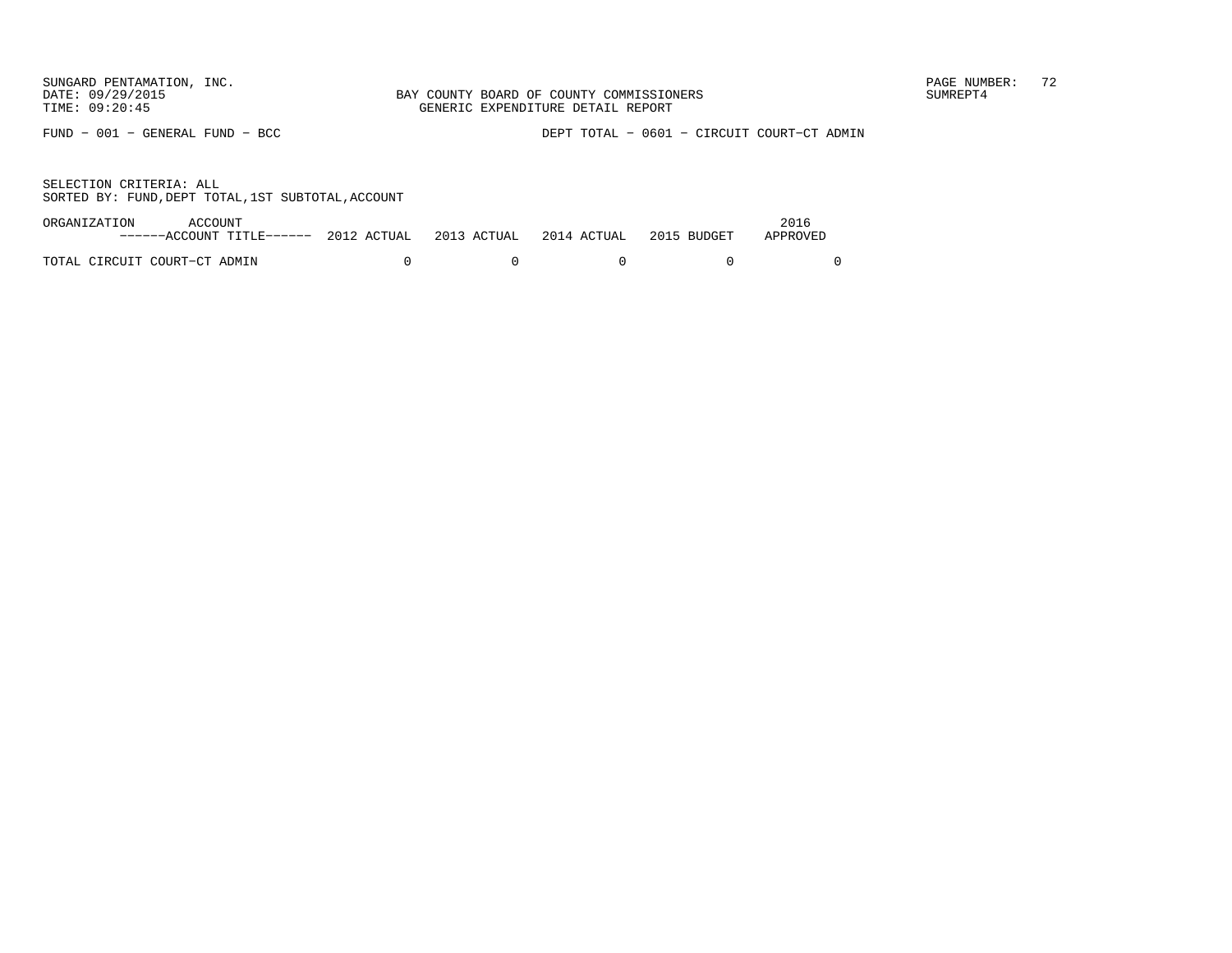FUND − 001 − GENERAL FUND − BCC DEPT TOTAL − 0602 − STATE ATTORNEY

| ORGANIZATION | <b>ACCOUNT</b>                        |             |             |             |             | 2016        |
|--------------|---------------------------------------|-------------|-------------|-------------|-------------|-------------|
|              | ------ACCOUNT TITLE------ 2012 ACTUAL |             | 2013 ACTUAL | 2014 ACTUAL | 2015 BUDGET | APPROVED    |
| 0602         | 5303107                               | $\Omega$    | $\Omega$    | $\Omega$    | $\Omega$    | $\Omega$    |
|              | PROF SRV-SUBSTANCE TEST               |             |             |             |             |             |
| 0602         | 5303162                               | $\mathbf 0$ | $\Omega$    | $\Omega$    | $\Omega$    | $\Omega$    |
|              | CONSULT COSTS-PRETRAIL                |             |             |             |             |             |
| 0602         | 5303301                               | $\Omega$    | $\Omega$    | $\Omega$    | $\Omega$    | $\Omega$    |
| 0602         | COURT REPORTER SERVICES<br>5303401    | $\mathbf 0$ | $\Omega$    | $\Omega$    | $\Omega$    | $\mathbf 0$ |
|              | CONTRACTED SERVICES                   |             |             |             |             |             |
| 0602         | 5303408                               | $\Omega$    | $\Omega$    | $\Omega$    | $\Omega$    | $\Omega$    |
|              | CONTR SRV-800 MHZ                     |             |             |             |             |             |
| 0602         | 5303410                               | $\mathbf 0$ | $\Omega$    | $\Omega$    | $\Omega$    | $\mathbf 0$ |
| 0602         | CONTR SRV-JANITORIAL<br>5303446       | 83,392      | 102,580     | 81,999      | 42,790      | 52,586      |
|              | CONTR SRV-FACILITIES                  |             |             |             |             |             |
| 0602         | 5304010                               | $\Omega$    | $\Omega$    | $\Omega$    | $\Omega$    | $\Omega$    |
|              | TRAVEL & PER DIEM-ST ATTY             |             |             |             |             |             |
| 0602         | 5304101                               | $\Omega$    | $\Omega$    | $\Omega$    | $\Omega$    | $\Omega$    |
|              | COMMUNICATIONS SERVICES               |             |             |             |             |             |
| 0602         | 5304105<br>COMM SRV-TELEPHONE         | 31,671      | 30,374      | 29,682      | 36,000      | 36,000      |
| 0602         | 5304125                               | $\mathbf 0$ | $\Omega$    | $\Omega$    | $\Omega$    | 0           |
|              | POSTAGE/TRANSP/FREIGHT                |             |             |             |             |             |
| 0602         | 5304301                               | 50,377      | 48,109      | 58,050      | 50,108      | 60,000      |
|              | UTILITY SERVICES                      |             |             |             |             |             |
| 0602         | 5304405                               | 15,300      | 16,193      | 16,830      | 16,830      | 16,800      |
| 0602         | RENTALS/LEASES-BUILDINGS<br>5304410   | 50,184      | 46,643      | 49,788      | 53,160      | 60,018      |
|              | RENTALS/LEASES-EOUIPMENT              |             |             |             |             |             |
| 0602         | 5304501                               | 13,160      | 13,464      | 11,848      | 11,848      | 22,366      |
|              | INSURANCE & BONDS                     |             |             |             |             |             |
| 0602         | 5304605                               | 44,190      | 60,744      | 43,244      | 84,212      | 112,382     |
| 0602         | REPAIR/MAINT-BLDG & GRND<br>5304615   | 60          | $\Omega$    | 663         | 100         | 700         |
|              | REPAIR/MAINT-EQUIPMENT                |             |             |             |             |             |
| 0602         | 5304752                               | $\mathbf 0$ | 0           | $\Omega$    | $\Omega$    | 0           |
|              | COPIES-DEPOSTION/ST WTNSS             |             |             |             |             |             |
| 0602         | 5304905                               | $\mathbf 0$ | $\Omega$    | $\Omega$    | $\Omega$    | 0           |
| 0602         | FEES&COSTS-LGL ADV/ADVERT<br>5304916  | $\mathbf 0$ | $\mathbf 0$ | $\Omega$    | $\Omega$    | $\mathbf 0$ |
|              | FEES & COSTS-LIBRARY SRV              |             |             |             |             |             |
| 0602         | 5305101                               | $\mathbf 0$ | $\Omega$    | $\Omega$    | $\Omega$    | $\mathbf 0$ |
|              | OFFICE SUPPLIES                       |             |             |             |             |             |
| 0602         | 5305201                               | $\Omega$    | 412         | $\Omega$    | $\Omega$    | $\Omega$    |
|              | OPERATING SUPPLIES                    |             |             |             |             |             |
| 0602         | 5305202<br>OPER SUPPLIES-JANITORIAL   | 589         | 689         | 897         | 675         | 900         |
| 0602         | 5305245                               | $\mathbf 0$ | $\Omega$    | $\Omega$    | $\Omega$    | $\Omega$    |
|              | OPERATING SUPPLIES-(SA)               |             |             |             |             |             |
|              | TOTAL OPERATING EXPENSES              | 288,924     | 319,208     | 293,001     | 295,723     | 361,752     |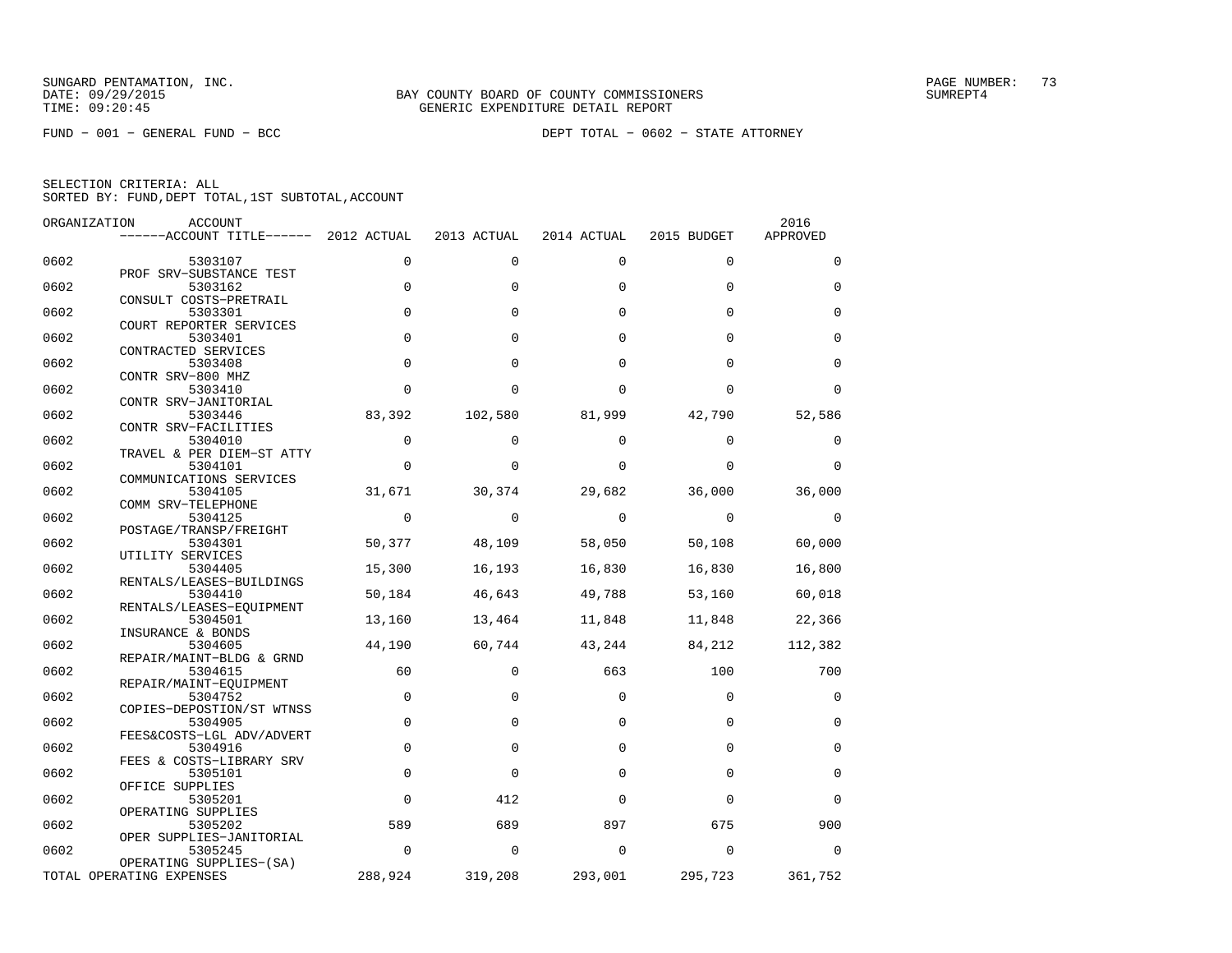FUND − 001 − GENERAL FUND − BCC DEPT TOTAL − 0602 − STATE ATTORNEY

|      | ORGANIZATION<br><b>ACCOUNT</b><br>------ACCOUNT TITLE------ | 2012 ACTUAL | 2013 ACTUAL | 2014 ACTUAL | 2015 BUDGET | 2016<br>APPROVED |
|------|-------------------------------------------------------------|-------------|-------------|-------------|-------------|------------------|
| 0602 | 5606401                                                     |             |             |             |             |                  |
|      | EOUIPMENT                                                   |             |             |             |             |                  |
| 0602 | 5606402                                                     |             |             |             |             |                  |
|      | EQUIP LESS THAN \$1000                                      |             |             |             |             |                  |
| 0602 | 5606410                                                     |             |             |             |             | <sup>0</sup>     |
|      | EOUIPMENT-(SA)                                              |             |             |             |             |                  |
|      | TOTAL CAPITAL OUTLAY                                        |             |             |             |             | $\Omega$         |
|      |                                                             |             |             |             |             |                  |
| 0602 | 5808113                                                     |             |             |             |             |                  |
|      | GRANT-STATE                                                 |             |             |             |             |                  |
|      | TOTAL GRANTS & AIDS                                         |             |             |             |             | $\Omega$         |
|      |                                                             |             |             |             |             |                  |
| 0602 | 5905998                                                     |             |             |             |             | <sup>0</sup>     |
|      | DEPRECIATION EXPENSE                                        |             |             |             |             |                  |
|      | TOTAL NON-OPERATING EXPENSES                                |             |             | U           |             | <sup>0</sup>     |
|      | TOTAL STATE ATTORNEY                                        | 288,924     | 319,208     | 293,001     | 295,723     | 361,752          |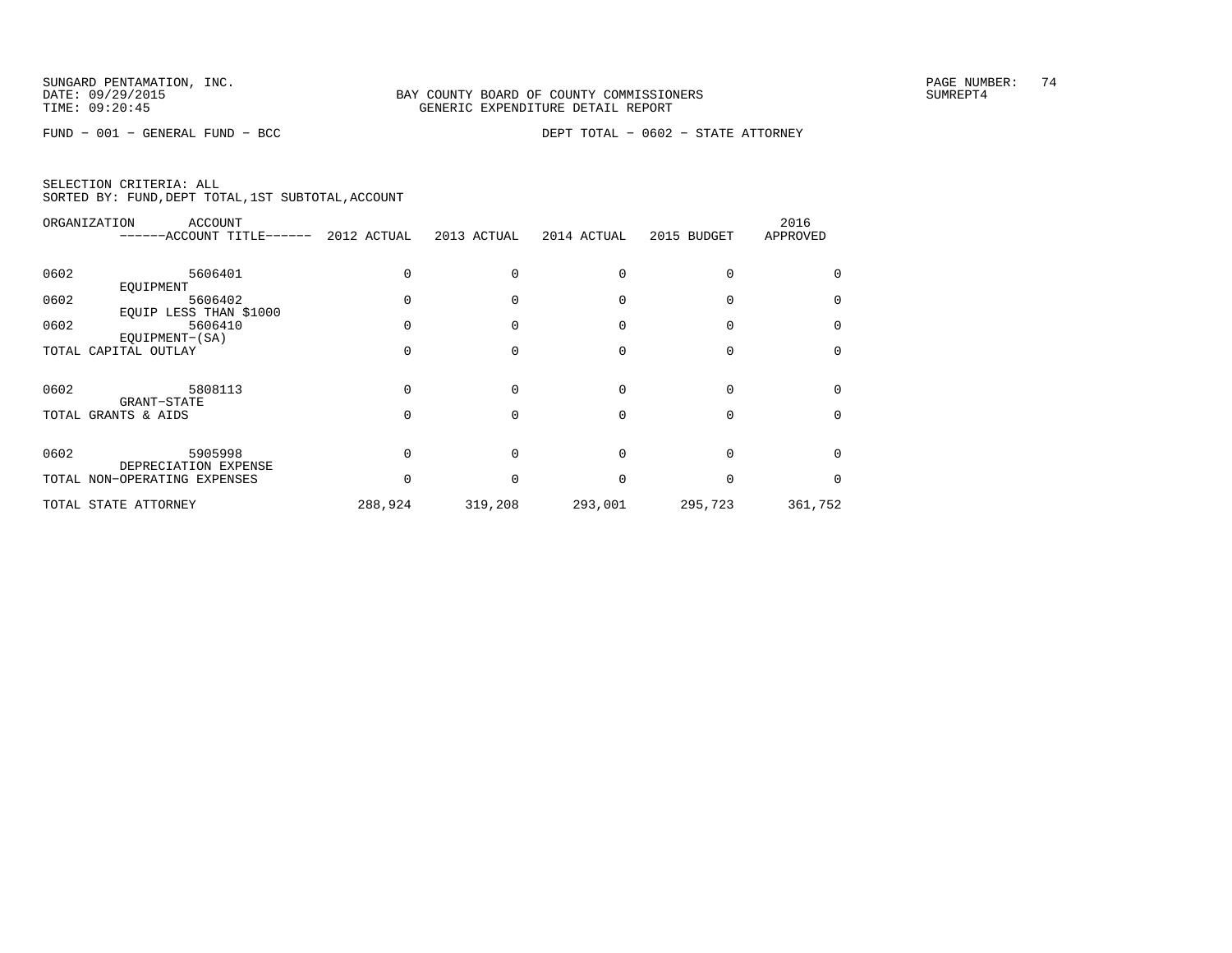|  | SELECTION CRITERIA: ALL |                                                    |
|--|-------------------------|----------------------------------------------------|
|  |                         | SORTED BY: FUND, DEPT TOTAL, 1ST SUBTOTAL, ACCOUNT |

|      | ORGANIZATION<br>ACCOUNT               |                |             |                   |                 | 2016        |
|------|---------------------------------------|----------------|-------------|-------------------|-----------------|-------------|
|      | ------ACCOUNT TITLE------ 2012 ACTUAL |                | 2013 ACTUAL | 2014 ACTUAL       | 2015 BUDGET     | APPROVED    |
| 0603 | 5303162                               | $\Omega$       | $\Omega$    | $\Omega$          | $\mathbf 0$     | $\mathbf 0$ |
| 0603 | CONSULT COSTS-PRETRAIL<br>5303401     | $\Omega$       | $\Omega$    | $\Omega$          | $\Omega$        | $\Omega$    |
| 0603 | CONTRACTED SERVICES<br>5303410        | $\Omega$       | $\Omega$    | $\Omega$          | $\Omega$        | $\Omega$    |
| 0603 | CONTR SRV-JANITORIAL<br>5303446       | 17,798         | 32,283      | 25,355            | 27,699          | 30,378      |
|      | CONTR SRV-FACILITIES                  |                |             |                   |                 |             |
| 0603 | 5304001<br>TRAVEL/TRAINING NON-LOCAL  | $\overline{0}$ | $\Omega$    | $\Omega$          | $\Omega$        | $\mathbf 0$ |
| 0603 | 5304101<br>COMMUNICATIONS SERVICES    |                |             | 6,823 6,100 5,838 | 6,336           | 6,336       |
| 0603 | 5304125                               | $\overline{0}$ | $\Omega$    | $\overline{0}$    | $\Omega$        | $\Omega$    |
| 0603 | POSTAGE/TRANSP/FREIGHT<br>5304301     | 32,149         | 30,611      | 37,007            | 34,000          | 40,000      |
| 0603 | UTILITY SERVICES<br>5304410           | $\overline{0}$ | $\Omega$    | $\Omega$          | $\Omega$        | $\Omega$    |
| 0603 | RENTALS/LEASES-EQUIPMENT<br>5304501   | 12,946         | 12,946      | 11,848            | 11,848          | 21,541      |
|      | INSURANCE & BONDS                     |                |             |                   |                 |             |
| 0603 | 5304605<br>REPAIR/MAINT-BLDG & GRND   | 21,735         | 19,177      | 22,233            | 65,554          | 75,179      |
| 0603 | 5304615<br>REPAIR/MAINT-EQUIPMENT     | 6              | $\mathbf 0$ | 52                | $\Omega$        | $\mathbf 0$ |
| 0603 | 5304755<br>COPIES-DEPOSTION/PUB DEF   | $\mathbf 0$    | $\mathbf 0$ | $\Omega$          | $\Omega$        | 0           |
| 0603 | 5304916                               | $\Omega$       | $\Omega$    | $\Omega$          | $\Omega$        | $\Omega$    |
| 0603 | FEES & COSTS-LIBRARY SRV<br>5304935   | $\Omega$       | $\Omega$    | $\Omega$          | $\Omega$        | $\mathbf 0$ |
| 0603 | WTNSS CSTS-EXPERT/P.D.<br>5304990     | $\Omega$       | $\Omega$    | $\Omega$          | $\Omega$        | $\Omega$    |
| 0603 | MISCELLANEOUS EXPENSES<br>5305101     | $\Omega$       | $\Omega$    | $\Omega$          | $\Omega$        | $\mathbf 0$ |
|      | OFFICE SUPPLIES                       | $\Omega$       | $\Omega$    | $\Omega$          | $\Omega$        |             |
| 0603 | 5305201<br>OPERATING SUPPLIES         |                |             |                   |                 | $\Omega$    |
| 0603 | 5305202<br>OPER SUPPLIES-JANITORIAL   | $\Omega$       | $\Omega$    | $\Omega$          | $\Omega$        | $\Omega$    |
|      | TOTAL OPERATING EXPENSES              | 91,457         | 101,118     |                   | 102,331 145,437 | 173,434     |
| 0603 | 5606401                               | $\mathbf 0$    | 0           | $\Omega$          | $\Omega$        | $\mathbf 0$ |
| 0603 | EQUIPMENT<br>5606402                  | $\mathbf 0$    | $\Omega$    | $\Omega$          | $\Omega$        | $\Omega$    |
|      | EOUIP LESS THAN \$1000                |                |             |                   |                 |             |
|      | TOTAL CAPITAL OUTLAY                  | $\Omega$       | $\Omega$    | $\Omega$          | $\Omega$        | $\mathbf 0$ |
| 0603 | 5905998<br>DEPRECIATION EXPENSE       | $\Omega$       | $\Omega$    | $\Omega$          | $\Omega$        | $\Omega$    |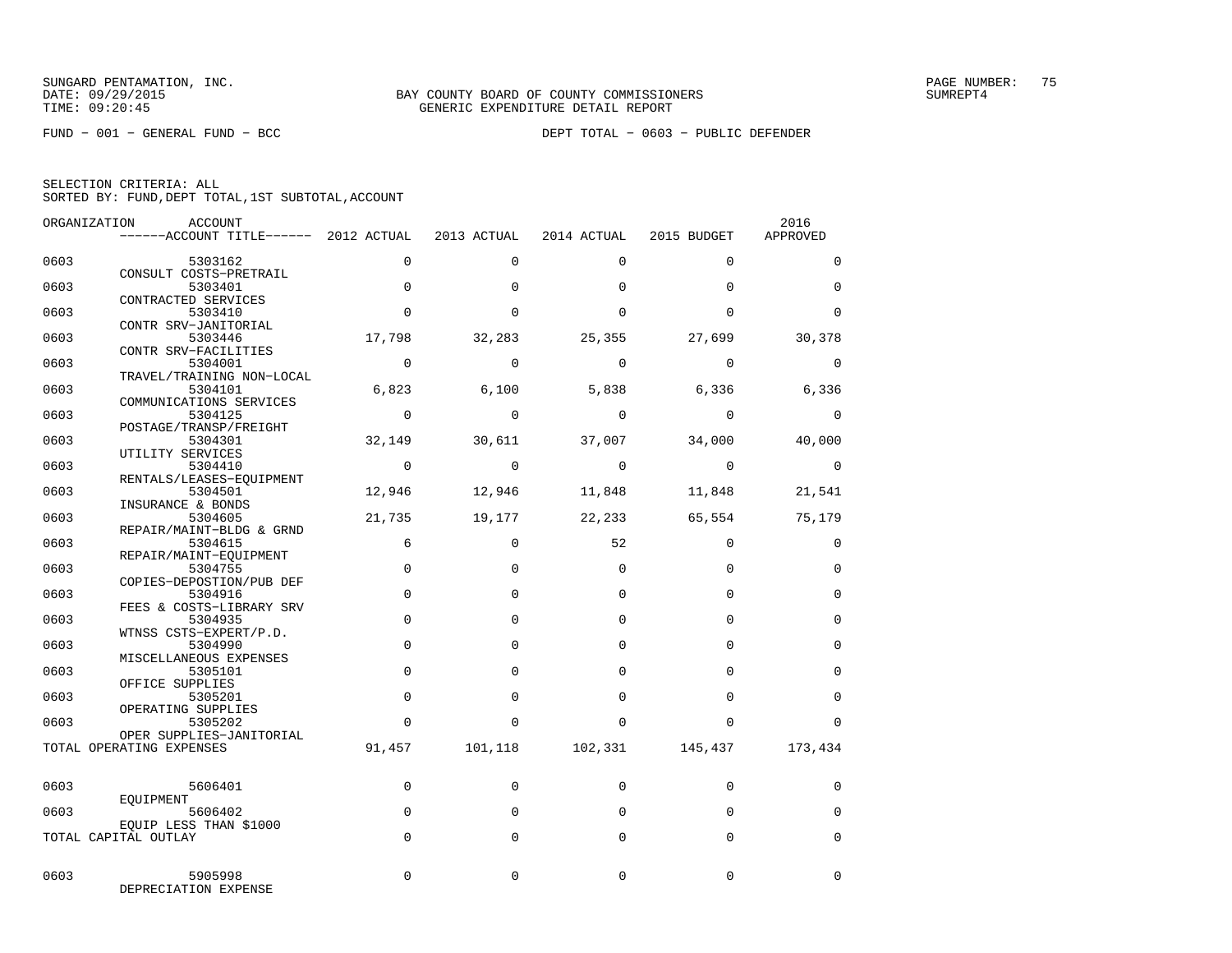FUND − 001 − GENERAL FUND − BCC DEPT TOTAL − 0603 − PUBLIC DEFENDER

| ORGANIZATION<br>ACCOUNT<br>$----ACCOUNT$ TITLE------ 2012 ACTUAL 2013 ACTUAL 2014 ACTUAL |        |              |         | 2015 BUDGET | 2016<br>APPROVED |
|------------------------------------------------------------------------------------------|--------|--------------|---------|-------------|------------------|
| TOTAL NON-OPERATING EXPENSES                                                             |        | $\mathbf{a}$ | $\Box$  |             |                  |
| TOTAL PUBLIC DEFENDER                                                                    | 91.457 | 101.118      | 102,331 | 145.437     | 173,434          |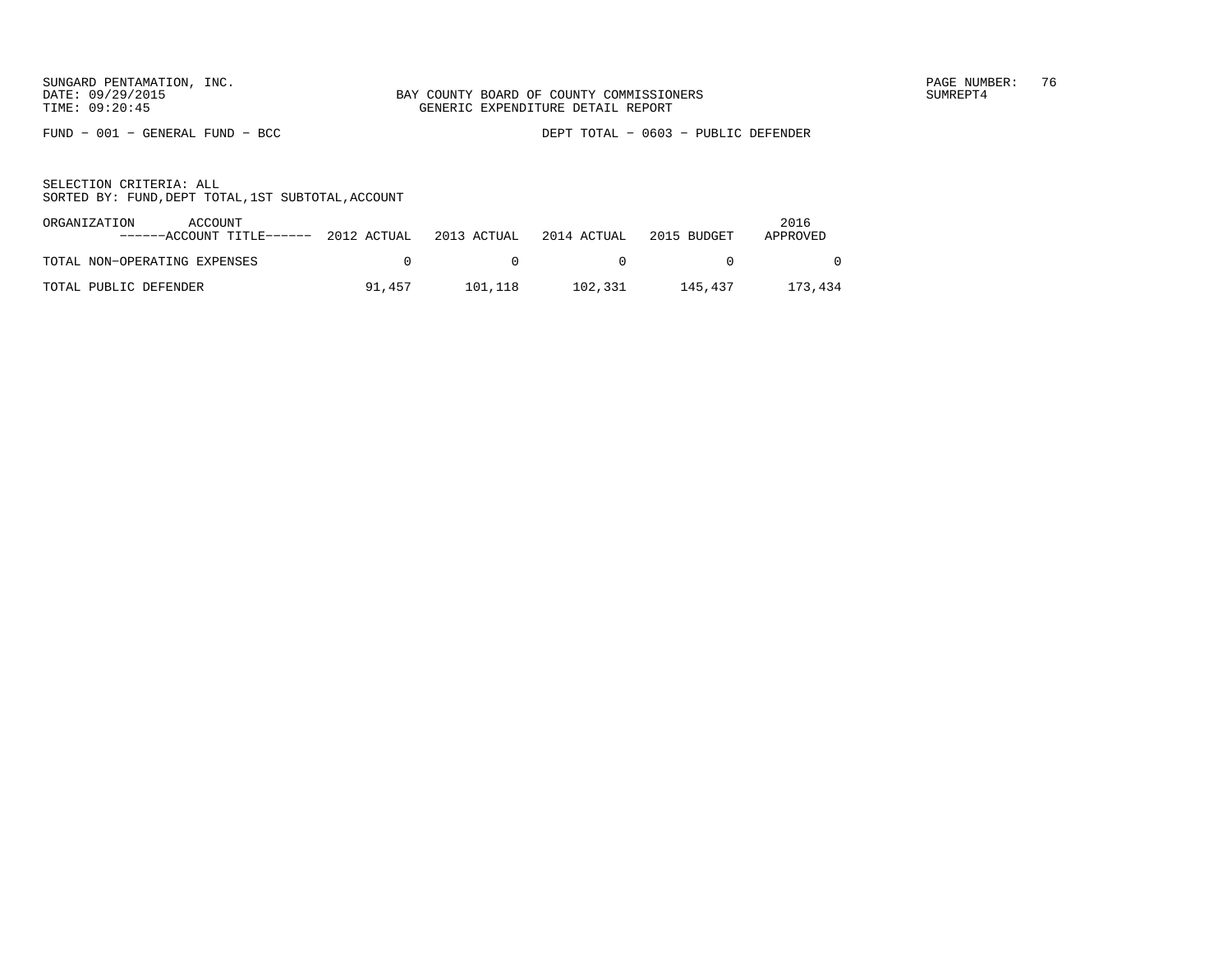SELECTION CRITERIA: ALL

SORTED BY: FUND,DEPT TOTAL,1ST SUBTOTAL,ACCOUNT

FUND − 001 − GENERAL FUND − BCC DEPT TOTAL − 0604 − CLERK OF CIRCUIT COURT

|      | ORGANIZATION<br>ACCOUNT<br>------ACCOUNT TITLE------             | 2012 ACTUAL  | 2013 ACTUAL  | 2014 ACTUAL  | 2015 BUDGET  | 2016<br>APPROVED |
|------|------------------------------------------------------------------|--------------|--------------|--------------|--------------|------------------|
| 0604 | 5102400                                                          | $\mathbf 0$  | $\Omega$     | 0            | $\Omega$     | 20,468           |
|      | WORKERS COMP. PREMIUMS<br>TOTAL PERSONAL SERVICES                | $\Omega$     | $\Omega$     | 0            | $\Omega$     | 20,468           |
| 0604 | 5303410                                                          | $\Omega$     | $\Omega$     | $\Omega$     | $\Omega$     | $\Omega$         |
| 0604 | CONTR SRV-JANITORIAL<br>5304107<br>COMM SRV-COURT RELATED        | 20,116       | 17,223       | 16,438       | 20,000       | 20,000           |
| 0604 | 5304501                                                          | 4,963        | 4,963        | 4,542        | 4,542        | 7,636            |
| 0604 | INSURANCE & BONDS<br>5304611<br>REPAIR/MAINT-FLEET MAINT         | $\Omega$     | 0            | $\mathbf 0$  | $\Omega$     | 0                |
| 0604 | 5304905                                                          | $\Omega$     | $\Omega$     | 74           | $\Omega$     | $\Omega$         |
|      | FEES&COSTS-LGL ADV/ADVERT<br>TOTAL OPERATING EXPENSES            | 25,079       | 22,186       | 21,054       | 24,542       | 27,636           |
| 0604 | 5808175<br>GRANT-BYRNE GRANT                                     | $\Omega$     | $\Omega$     | $\Omega$     | $\Omega$     | $\Omega$         |
|      | TOTAL GRANTS & AIDS                                              | $\Omega$     | $\Omega$     | <sup>0</sup> | $\Omega$     | $\Omega$         |
| 0604 | 5819180<br>FEES & COST-CLERK                                     | $\Omega$     | <sup>0</sup> | $\Omega$     | <sup>n</sup> | $\Omega$         |
| 0604 | 5819181                                                          | <sup>n</sup> | <sup>n</sup> | U            | <sup>n</sup> | <sup>n</sup>     |
| 0604 | FEES & COST-COUNTY COURT<br>5819182<br>FEES & COST-BOARD FINANCE | 1,083,644    | 1,076,055    | 1,156,527    | 1,214,143    | 1,270,838        |
| 0604 | 5905998                                                          | $\Omega$     | $\Omega$     | $\Omega$     | $\Omega$     | <sup>0</sup>     |
|      | DEPRECIATION EXPENSE<br>TOTAL NON-OPERATING EXPENSES             | 1,083,644    | 1,076,055    | 1,156,527    | 1,214,143    | 1,270,838        |
|      | TOTAL CLERK OF CIRCUIT COURT                                     | 1,108,723    | 1,098,241    | 1,177,581    | 1,238,685    | 1,318,942        |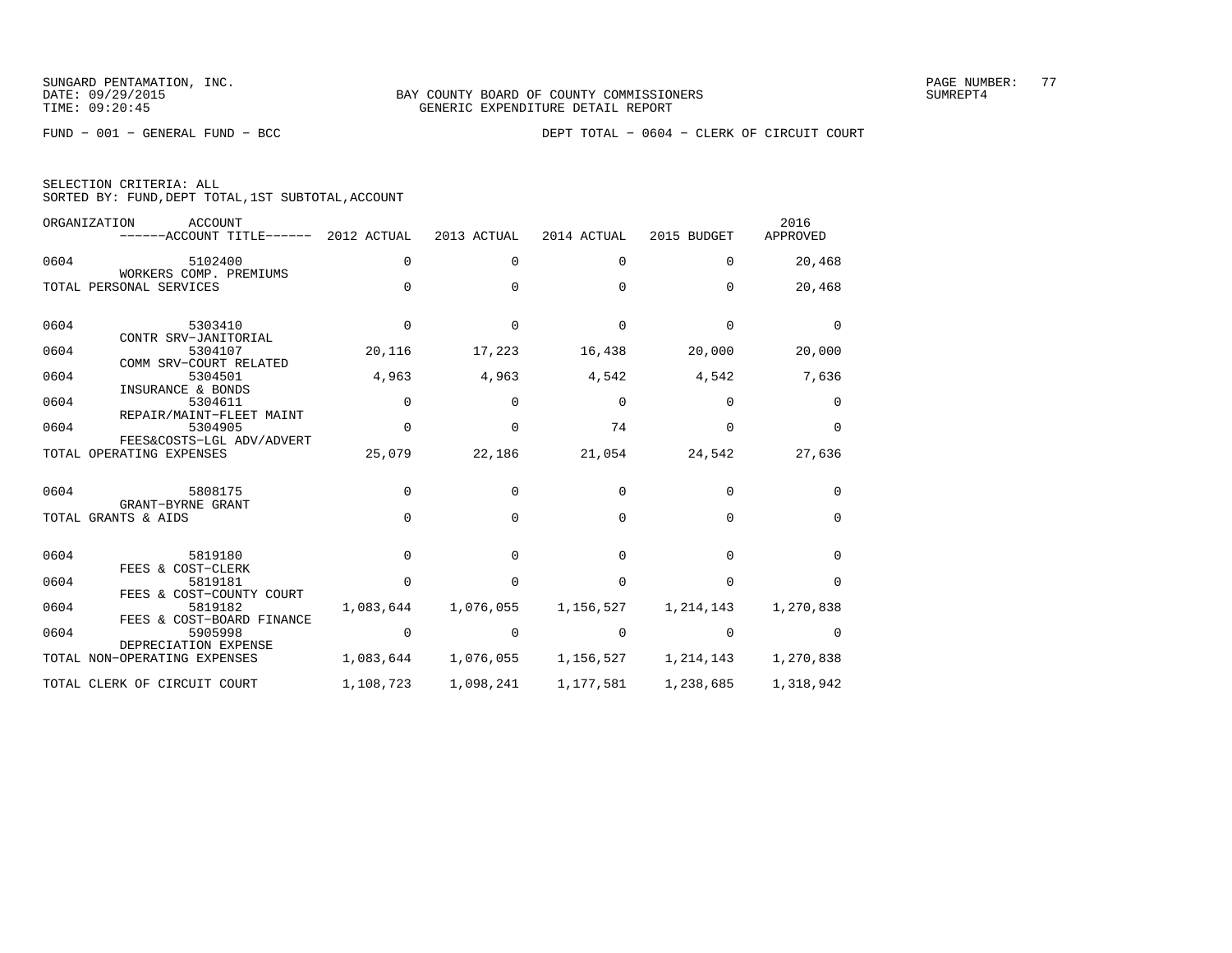| SELECTION CRITERIA: ALL |  |  |                                                    |  |
|-------------------------|--|--|----------------------------------------------------|--|
|                         |  |  | SORTED BY: FUND, DEPT TOTAL, 1ST SUBTOTAL, ACCOUNT |  |

| ORGANIZATION<br><b>ACCOUNT</b>               | ------ACCOUNT TITLE------ 2012 ACTUAL |             | 2013 ACTUAL | 2014 ACTUAL | 2015 BUDGET | 2016<br>APPROVED |
|----------------------------------------------|---------------------------------------|-------------|-------------|-------------|-------------|------------------|
| 0605<br>5101200<br>SALARIES & WAGES-REGULAR  |                                       | 50,302      | 51,905      | 56,047      | 54,176      | 54,176           |
| 0605<br>5102100<br>FICA TAXES-MATCHING       |                                       | 3,765       | 3,883       | 4,163       | 4,145       | 4,144            |
| 0605<br>5102200<br>RETIREMENT CONTRIBUTIONS  |                                       | 2,499       | 2,983       | 3,832       | 4,092       | 4,032            |
| 5102300<br>0605<br>LIFE & HEALTH INSURANCE   |                                       | 2,932       | 3,461       | 4,429       | 4,802       | 5,257            |
| 0605<br>5102400<br>WORKERS COMP. PREMIUMS    |                                       | 226         | 226         | 235         | 233         | 233              |
| 0605<br>5102500<br>UNEMPLOYMENT COMPENSATION |                                       | 6,130       | 0           | 0           | 0           | $\mathbf 0$      |
| TOTAL PERSONAL SERVICES                      |                                       | 65,853      | 62,459      | 68,706      | 67,448      | 67,842           |
| 0605<br>5303107<br>PROF SRV-SUBSTANCE TEST   |                                       | $\Omega$    | 37          | $\Omega$    | 0           | 0                |
| 0605<br>5303110<br>PROF SRV-BACKGROUND CHECK |                                       | $\mathbf 0$ | 36          | 0           | 0           | 0                |
| 0605<br>5304501<br>INSURANCE & BONDS         |                                       | 432         | 432         | 395         | 395         | 6,171            |
| 0605<br>5304902<br>FEES & COSTS-PURCHASING   |                                       | 49          | $\Omega$    | 0           | 0           | 0                |
| 0605<br>5305101<br>OFFICE SUPPLIES           |                                       | $\Omega$    | $\Omega$    | $\Omega$    | $\Omega$    | 0                |
| 0605<br>5305406<br>TRAINING & TUITION        |                                       | $\Omega$    | $\Omega$    | $\Omega$    | $\Omega$    | $\mathbf 0$      |
| TOTAL OPERATING EXPENSES                     |                                       | 481         | 505         | 395         | 395         | 6,171            |
| 0605<br>5606402<br>EQUIP LESS THAN \$1000    |                                       | $\mathbf 0$ | 0           | 0           | $\mathbf 0$ | 0                |
| TOTAL CAPITAL OUTLAY                         |                                       | $\Omega$    | $\mathbf 0$ | $\mathbf 0$ | $\mathbf 0$ | $\mathbf 0$      |
| TOTAL PUBLIC INFO/COURT EFF                  |                                       | 66,334      | 62,964      | 69,101      | 67,843      | 74,013           |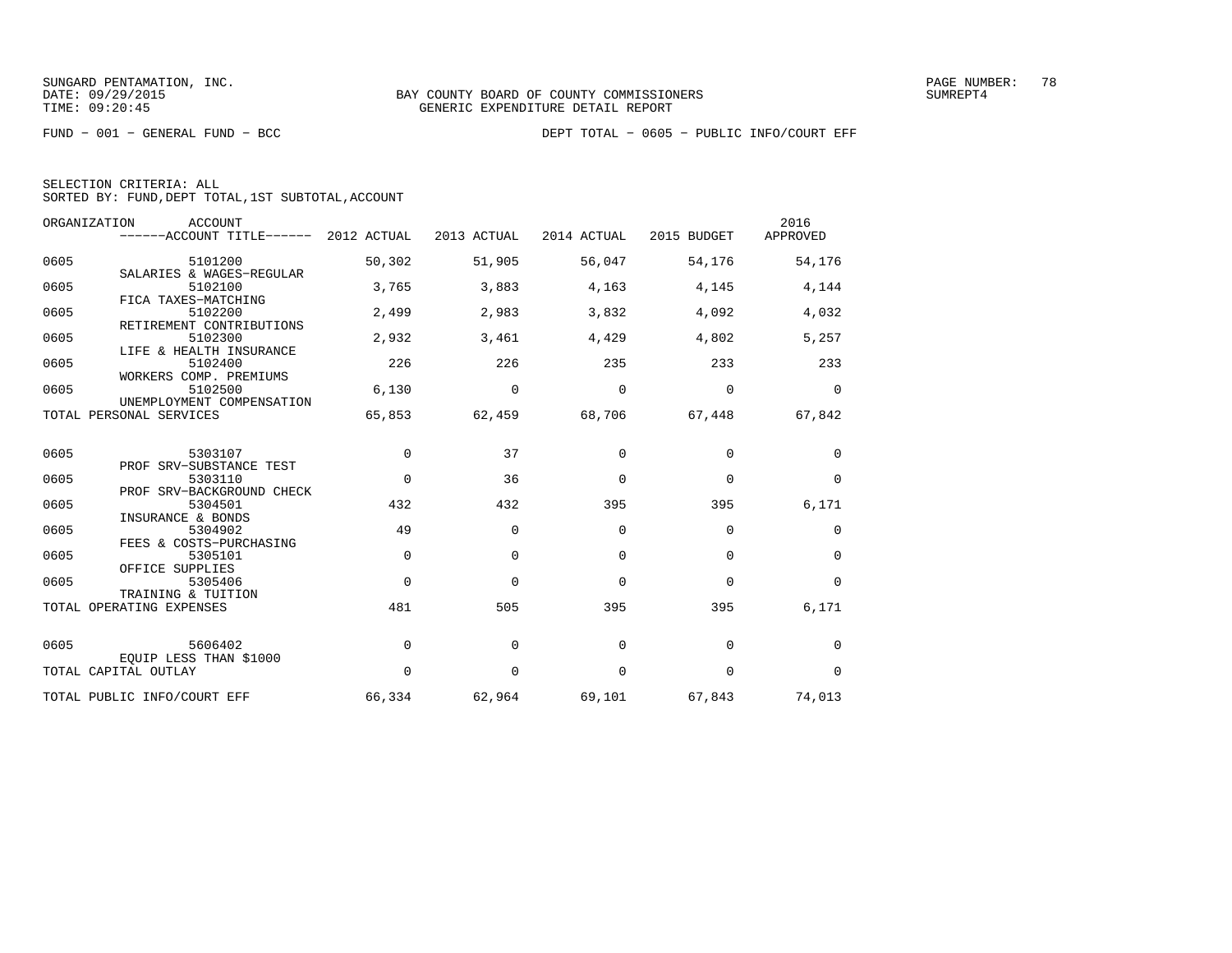FUND − 001 − GENERAL FUND − BCC DEPT TOTAL − 0607 − APPEALS

|      | ORGANIZATION<br>ACCOUNT<br>------ACCOUNT TITLE------ | 2012 ACTUAL | 2013 ACTUAL | 2014 ACTUAL | 2015 BUDGET | 2016<br>APPROVED |
|------|------------------------------------------------------|-------------|-------------|-------------|-------------|------------------|
| 0607 | 5304981<br>COST OF APPEALS                           |             |             |             |             |                  |
| 0607 | 5304982<br>INDIGENT APPEALS-ST ATTY                  |             |             |             |             | 0                |
|      | TOTAL OPERATING EXPENSES                             |             |             |             |             | 0                |
|      | TOTAL APPEALS                                        |             |             |             |             | 0                |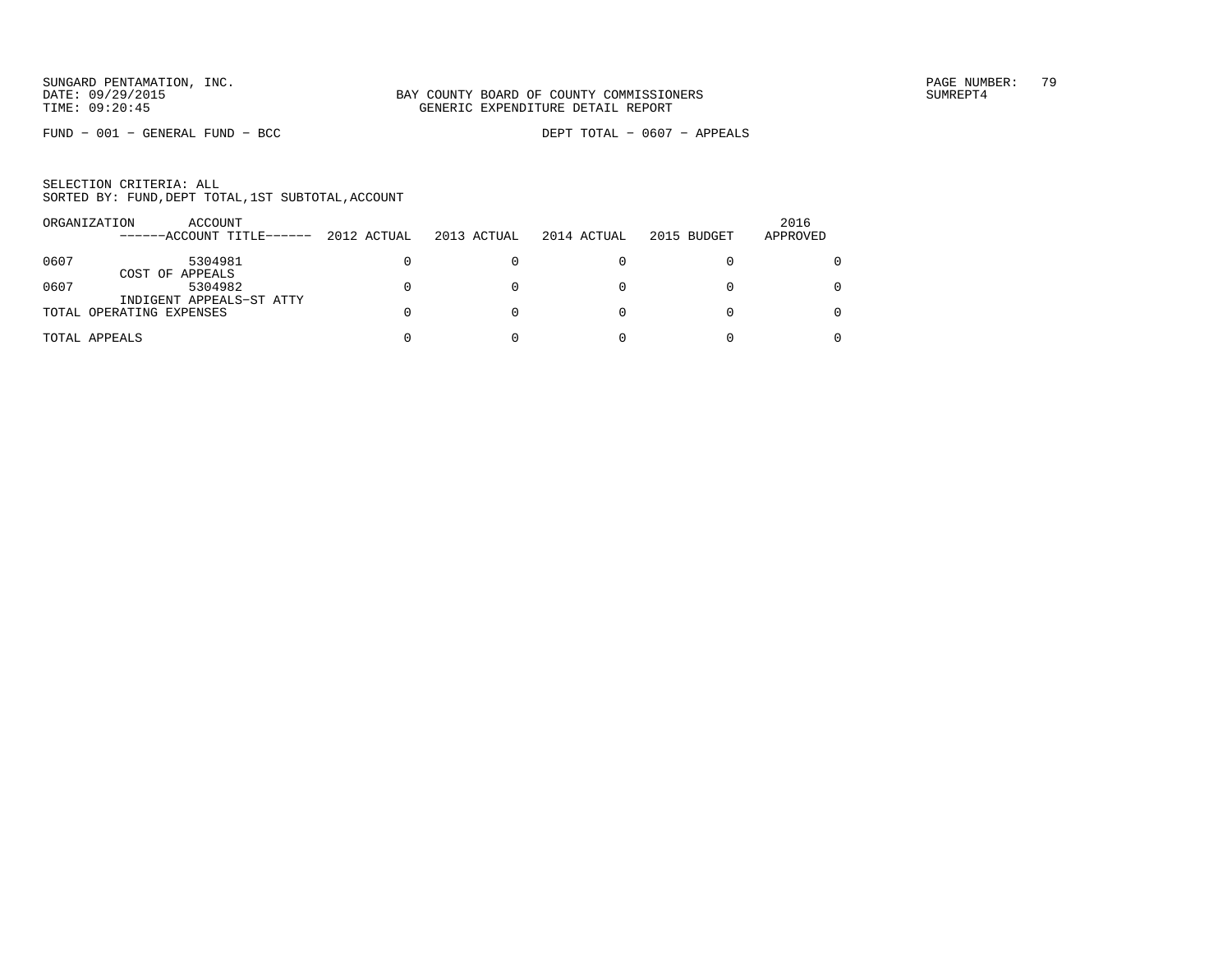| ORGANIZATION | <b>ACCOUNT</b><br>------ACCOUNT TITLE------ | 2012 ACTUAL | 2013 ACTUAL | 2014 ACTUAL | 2015 BUDGET | 2016<br>APPROVED |
|--------------|---------------------------------------------|-------------|-------------|-------------|-------------|------------------|
| 0608         | 5303401                                     | 150         | 130         | 751         | 1,000       | 1,500            |
|              | CONTRACTED SERVICES                         |             |             |             |             |                  |
| 0608         | 5303410                                     | $\mathbf 0$ | $\mathbf 0$ | $\mathbf 0$ | $\mathbf 0$ | 0                |
|              | CONTR SRV-JANITORIAL                        |             |             |             |             |                  |
| 0608         | 5304001                                     | $\mathbf 0$ | $\mathbf 0$ | $\mathbf 0$ | $\mathbf 0$ | $\mathbf 0$      |
|              | TRAVEL/TRAINING NON-LOCAL                   |             |             |             |             |                  |
| 0608         | 5304005<br>TRAVEL-LOCAL                     | $\Omega$    | $\Omega$    | $\Omega$    | $\Omega$    | $\Omega$         |
| 0608         | 5304101                                     | 43,154      | 46,177      | 47,590      | 51,500      | 49,000           |
|              | COMMUNICATIONS SERVICES                     |             |             |             |             |                  |
| 0608         | 5304301                                     | $\Omega$    | $\Omega$    | $\Omega$    | $\Omega$    | 0                |
|              | UTILITY SERVICES                            |             |             |             |             |                  |
| 0608         | 5304405                                     | $\Omega$    | $\Omega$    | $\Omega$    | $\Omega$    | $\Omega$         |
|              | RENTALS/LEASES-BUILDINGS                    |             |             |             |             |                  |
| 0608         | 5304410                                     | 22,982      | 23,044      | 22,949      | 25,038      | 27,000           |
|              | RENTALS/LEASES-EQUIPMENT                    |             |             |             |             |                  |
| 0608         | 5304605                                     | 2,541       | 741         | 10          | 1,500       | 1,500            |
|              | REPAIR/MAINT-BLDG & GRND                    |             |             |             |             |                  |
| 0608         | 5304615                                     | 80          | 0           | 893         | 1,000       | 1,000            |
|              | REPAIR/MAINT-EOUIPMENT                      |             |             |             |             |                  |
| 0608         | 5304701                                     | $\mathbf 0$ | 290         | 894         | 1,000       | 1,000            |
|              | PRINTING & BINDING                          |             |             |             |             |                  |
| 0608         | 5304902                                     | 148         | $\mathbf 0$ | 268         | $\mathbf 0$ | 0                |
| 0608         | FEES & COSTS-PURCHASING<br>5305101          | 50          | 589         | 124         | $\Omega$    | $\mathbf 0$      |
|              | OFFICE SUPPLIES                             |             |             |             |             |                  |
| 0608         | 5305401                                     | $\Omega$    | $\Omega$    | $\Omega$    | $\Omega$    | $\Omega$         |
|              | BOOKS/RESOURCE MATR/SUBSC                   |             |             |             |             |                  |
|              | TOTAL OPERATING EXPENSES                    | 69,105      | 70,972      | 73,479      | 81,038      | 81,000           |
|              |                                             |             |             |             |             |                  |
| 0608         | 5606401                                     | $\Omega$    | 0           | $\Omega$    | 3,600       | 9,000            |
|              | EOUIPMENT                                   |             |             |             |             |                  |
| 0608         | 5606402                                     | 4,658       | 793         | 2,469       | 2,300       | 25,000           |
|              | EQUIP LESS THAN \$1000                      |             |             |             |             |                  |
|              | TOTAL CAPITAL OUTLAY                        | 4,658       | 793         | 2,469       | 5,900       | 34,000           |
|              |                                             |             |             |             |             |                  |
| 0608         | 5905998                                     | $\mathbf 0$ | 0           | 0           | $\mathbf 0$ | 0                |
|              | DEPRECIATION EXPENSE                        |             |             |             |             |                  |
|              | TOTAL NON-OPERATING EXPENSES                | $\Omega$    | $\Omega$    | $\Omega$    | $\mathbf 0$ | $\Omega$         |
|              |                                             |             |             |             |             |                  |
|              | TOTAL COURT OPERATIONS                      | 73,763      | 71,765      | 75,949      | 86,938      | 115,000          |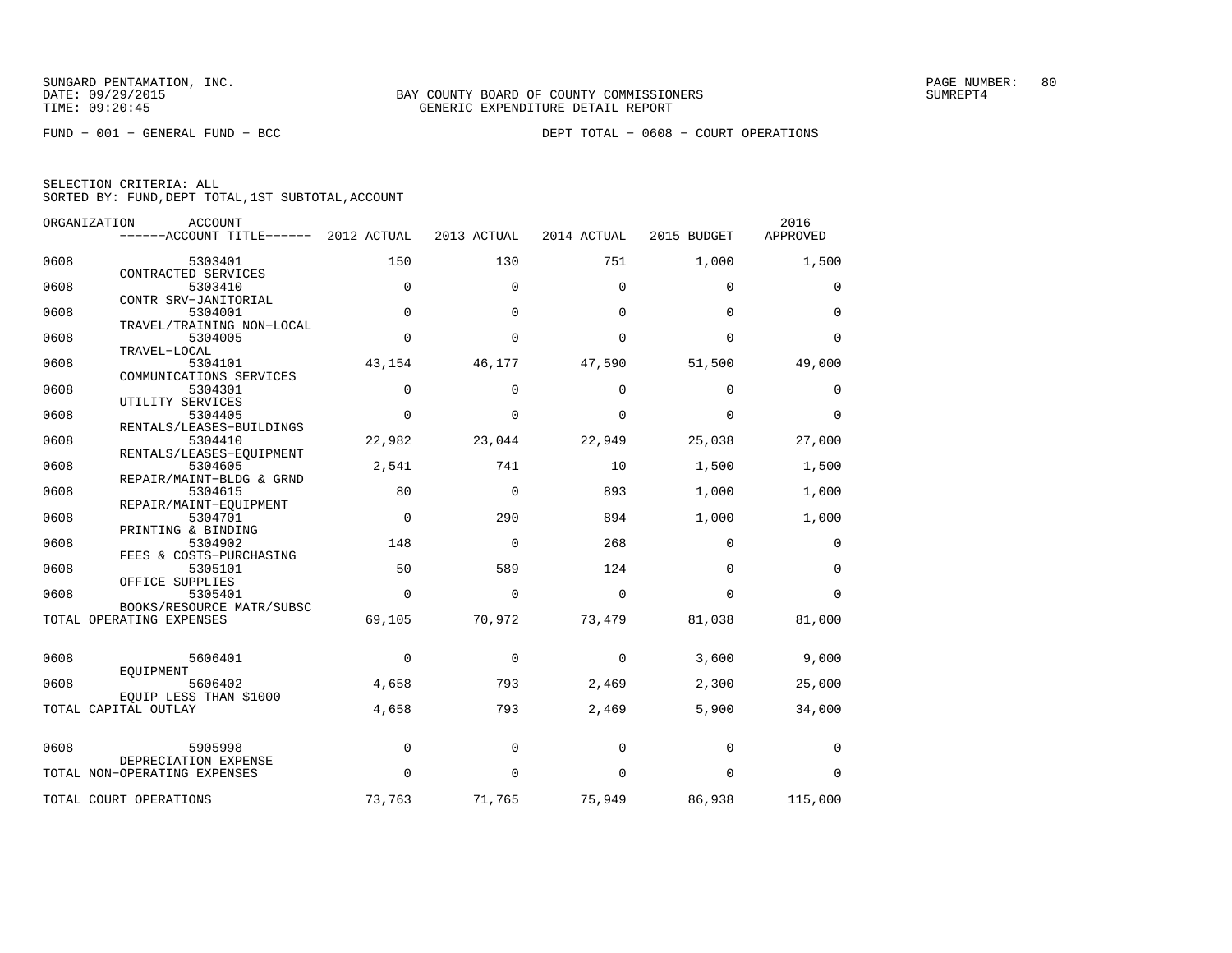|      | ORGANIZATION<br>ACCOUNT   |             |             |             |             | 2016     |
|------|---------------------------|-------------|-------------|-------------|-------------|----------|
|      | ------ACCOUNT TITLE------ | 2012 ACTUAL | 2013 ACTUAL | 2014 ACTUAL | 2015 BUDGET | APPROVED |
| 0620 | 5303142                   |             |             |             |             |          |
|      | COURT APPT ATTNY-CT COST  |             |             |             |             |          |
| 0620 | 5303143                   |             |             |             |             |          |
|      | COURT APPT ATTNY-CONFLICT |             |             |             |             |          |
| 0620 | 5303401                   |             |             |             |             |          |
|      | CONTRACTED SERVICES       |             |             |             |             |          |
| 0620 | 5304010                   |             |             |             |             |          |
|      | TRAVEL & PER DIEM-ST ATTY |             |             |             |             |          |
| 0620 | 5304934                   |             |             |             |             |          |
|      | WTNSS CSTS-EXPERT/ST ATTY |             |             |             |             |          |
| 0620 | 5304962                   |             |             |             |             |          |
|      | JUDGEMENT & ORDER-ST ATTY |             |             |             |             |          |
|      | TOTAL OPERATING EXPENSES  |             |             |             |             |          |
|      |                           |             |             |             |             |          |
|      | TOTAL CIRCUIT CT-CRIMINAL |             |             |             |             |          |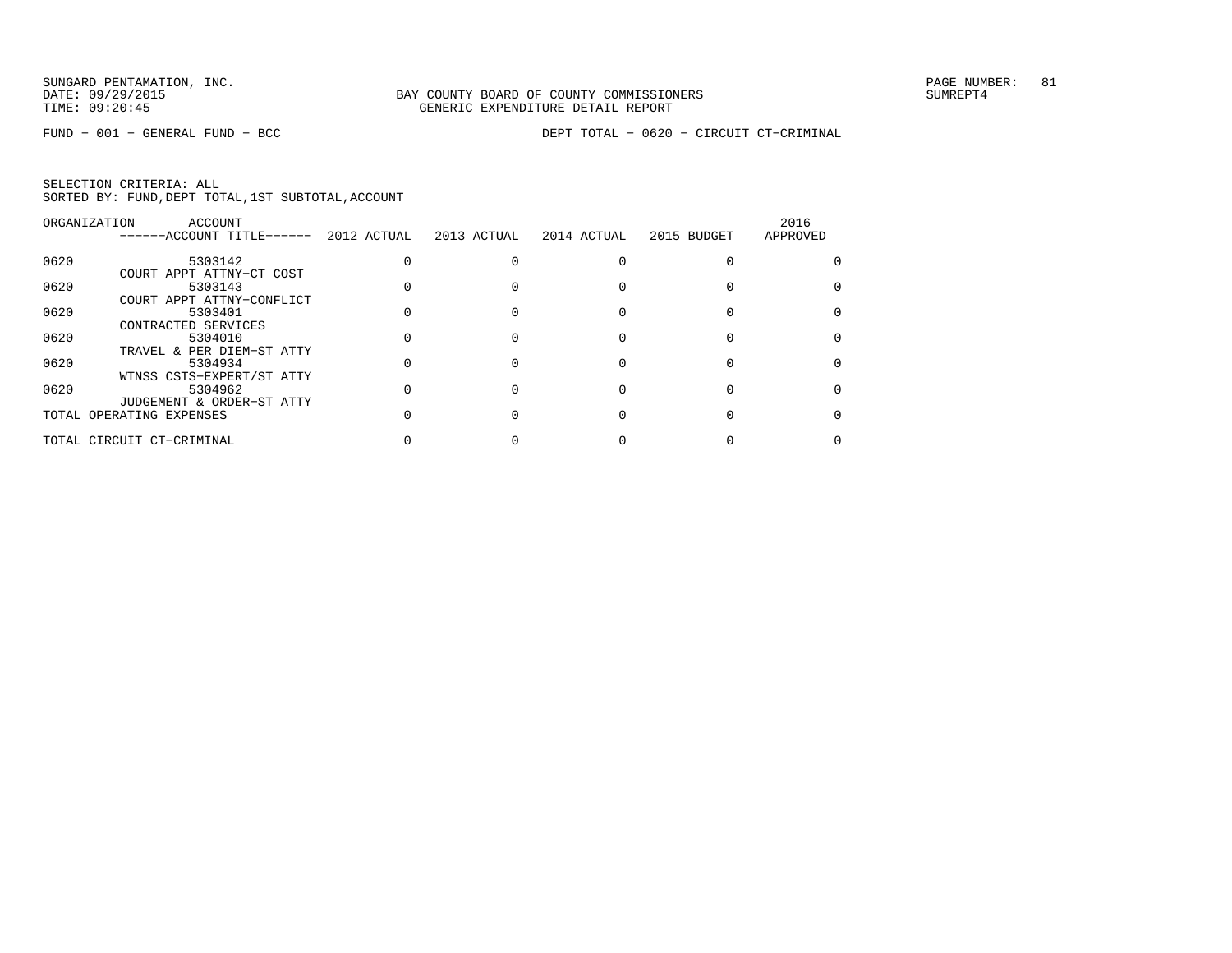FUND − 001 − GENERAL FUND − BCC DEPT TOTAL − 0622 − DRUG COURT

| SELECTION CRITERIA: ALL                            |  |  |
|----------------------------------------------------|--|--|
| SORTED BY: FUND. DEPT TOTAL. 1ST SUBTOTAL. ACCOUNT |  |  |

|      | ORGANIZATION<br><b>ACCOUNT</b><br>------ACCOUNT TITLE------ 2012 ACTUAL |             | 2013 ACTUAL | 2014 ACTUAL | 2015 BUDGET | 2016<br>APPROVED |
|------|-------------------------------------------------------------------------|-------------|-------------|-------------|-------------|------------------|
| 0622 | 5303401                                                                 | 39,012      | 31,466      | 17,805      | 100,000     | 100,000          |
|      | CONTRACTED SERVICES                                                     |             |             |             |             |                  |
| 0622 | 5304001                                                                 | 6,345       | 1,903       | 0           | 6,000       | 6,000            |
|      | TRAVEL/TRAINING NON-LOCAL                                               |             |             |             |             |                  |
| 0622 | 5304005                                                                 | $\Omega$    | $\Omega$    | 175         | 250         | 250              |
|      | TRAVEL-LOCAL                                                            |             |             |             |             |                  |
| 0622 | 5304101                                                                 | $\Omega$    | $\mathbf 0$ | 0           | $\mathbf 0$ | $\mathbf 0$      |
|      | COMMUNICATIONS SERVICES                                                 |             |             |             |             |                  |
| 0622 | 5304125                                                                 | 5           | 51          | $\Omega$    | 50          | 50               |
|      | POSTAGE/TRANSP/FREIGHT                                                  |             |             |             |             |                  |
| 0622 | 5304501                                                                 | $\Omega$    | $\Omega$    | $\Omega$    | $\mathbf 0$ | $\mathbf 0$      |
|      | INSURANCE & BONDS                                                       |             |             |             |             |                  |
| 0622 | 5304615                                                                 | $\Omega$    | $\Omega$    | $\Omega$    | $\Omega$    | $\Omega$         |
|      | REPAIR/MAINT-EOUIPMENT                                                  |             |             |             |             |                  |
| 0622 | 5304902                                                                 | $\Omega$    | $\mathbf 0$ | 268         | $\mathbf 0$ | $\mathbf 0$      |
|      | FEES & COSTS-PURCHASING                                                 |             |             |             |             |                  |
| 0622 | 5305101                                                                 | 435         | 237         | 517         | 750         | 750              |
|      | OFFICE SUPPLIES                                                         |             |             |             |             |                  |
| 0622 | 5305201                                                                 | $\mathbf 0$ | 8,996       | 8,945       | 10,000      | 10,000           |
|      | OPERATING SUPPLIES                                                      |             |             |             |             |                  |
| 0622 | 5305401                                                                 | 1,159       | $\Omega$    | 377         | 3,000       | 3,000            |
|      | BOOKS/RESOURCE MATR/SUBSC                                               |             |             |             |             |                  |
| 0622 | 5305402                                                                 | 735         | 675         | 500         | 775         | 775              |
|      | <b>DUES &amp; MEMBERSHIPS</b>                                           |             |             |             |             |                  |
|      | TOTAL OPERATING EXPENSES                                                | 47,690      | 43,328      | 28,586      | 120,825     | 120,825          |
|      | TOTAL DRUG COURT                                                        | 47,690      | 43,328      | 28,586      | 120,825     | 120,825          |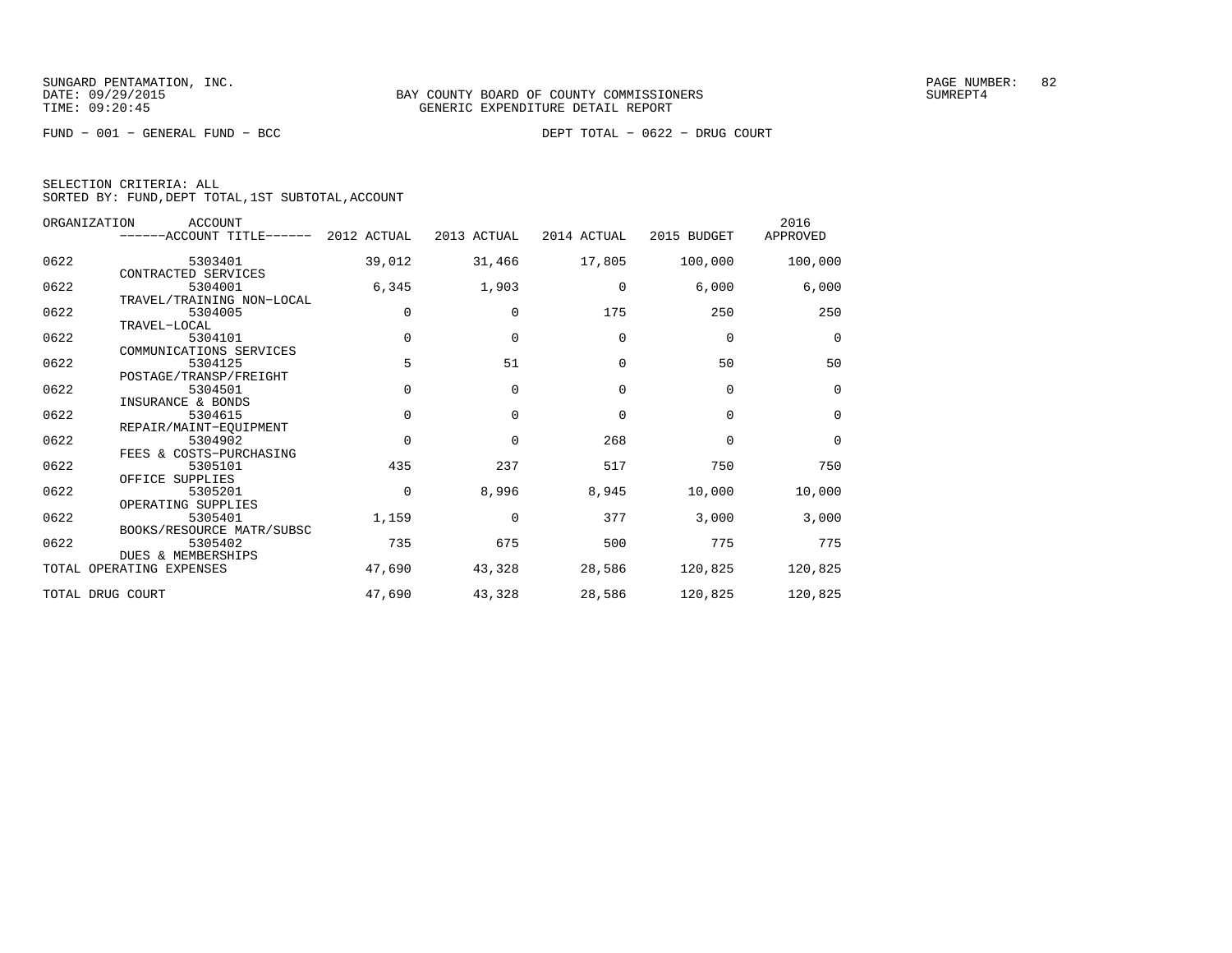|  | SELECTION CRITERIA: ALL                            |  |  |
|--|----------------------------------------------------|--|--|
|  | SORTED BY: FUND, DEPT TOTAL, 1ST SUBTOTAL, ACCOUNT |  |  |

| ORGANIZATION | <b>ACCOUNT</b><br>------ACCOUNT TITLE------ 2012 ACTUAL        |             | 2013 ACTUAL | 2014 ACTUAL | 2015 BUDGET | 2016<br>APPROVED |
|--------------|----------------------------------------------------------------|-------------|-------------|-------------|-------------|------------------|
| 0623         | 5101200                                                        | 50,675      | 50,228      | 51,565      | 51,606      | 51,606           |
| 0623         | SALARIES & WAGES-REGULAR<br>5102100                            | 3,693       | 3,539       | 3,592       | 3,948       | 3,948            |
| 0623         | FICA TAXES-MATCHING<br>5102200                                 | 2,502       | 2,857       | 3,536       | 3,899       | 3,840            |
| 0623         | RETIREMENT CONTRIBUTIONS<br>5102300<br>LIFE & HEALTH INSURANCE | 3,829       | 7,217       | 8,655       | 9,403       | 10,303           |
| 0623         | 5102400<br>WORKERS COMP. PREMIUMS                              | 215         | 215         | 222         | 221         | 222              |
|              | TOTAL PERSONAL SERVICES                                        | 60,914      | 64,056      | 67,570      | 69,077      | 69,919           |
| 0623         | 5304001                                                        | $\mathbf 0$ | $\Omega$    | $\Omega$    | 0           | 0                |
| 0623         | TRAVEL/TRAINING NON-LOCAL<br>5304005                           | $\Omega$    | $\Omega$    | $\Omega$    | $\Omega$    | $\Omega$         |
| 0623         | TRAVEL-LOCAL<br>5304125<br>POSTAGE/TRANSP/FREIGHT              | $\Omega$    | $\Omega$    | $\Omega$    | $\Omega$    | $\Omega$         |
| 0623         | 5304501<br>INSURANCE & BONDS                                   | 432         | 432         | 395         | 395         | 5,921            |
| 0623         | 5304902<br>FEES & COSTS-PURCHASING                             | $\Omega$    | $\Omega$    | $\Omega$    | $\Omega$    | 0                |
| 0623         | 5304905<br>FEES&COSTS-LGL ADV/ADVERT                           | $\Omega$    | $\Omega$    | $\Omega$    | $\Omega$    | $\Omega$         |
| 0623         | 5305101<br>OFFICE SUPPLIES                                     | $\mathbf 0$ | $\Omega$    | $\Omega$    | $\Omega$    | $\mathbf 0$      |
| 0623         | 5305402<br>DUES & MEMBERSHIPS                                  | $\mathbf 0$ | $\Omega$    | $\Omega$    | $\Omega$    | $\mathbf 0$      |
| 0623         | 5305406<br>TRAINING & TUITION                                  | $\Omega$    | $\Omega$    | $\Omega$    | $\Omega$    | $\Omega$         |
|              | TOTAL OPERATING EXPENSES                                       | 432         | 432         | 395         | 395         | 5,921            |
| 0623         | 5606401                                                        | $\mathbf 0$ | 0           | $\mathbf 0$ | $\mathbf 0$ | 0                |
| 0623         | EOUIPMENT<br>5606402<br>EQUIP LESS THAN \$1000                 | $\mathbf 0$ | $\mathbf 0$ | $\Omega$    | $\mathbf 0$ | $\mathbf 0$      |
|              | TOTAL CAPITAL OUTLAY                                           | $\mathbf 0$ | $\mathbf 0$ | $\Omega$    | $\Omega$    | $\mathbf 0$      |
| 0623         | 5909915                                                        | $\mathbf 0$ | $\mathbf 0$ | $\Omega$    | $\Omega$    | $\mathbf 0$      |
|              | RESERVE FOR PAY ADJUSTMNT<br>TOTAL NON-OPERATING EXPENSES      | $\Omega$    | $\Omega$    | $\Omega$    | $\Omega$    | 0                |
|              | TOTAL PRETRIAL RELEASE                                         | 61,346      | 64,488      | 67,965      | 69,472      | 75,840           |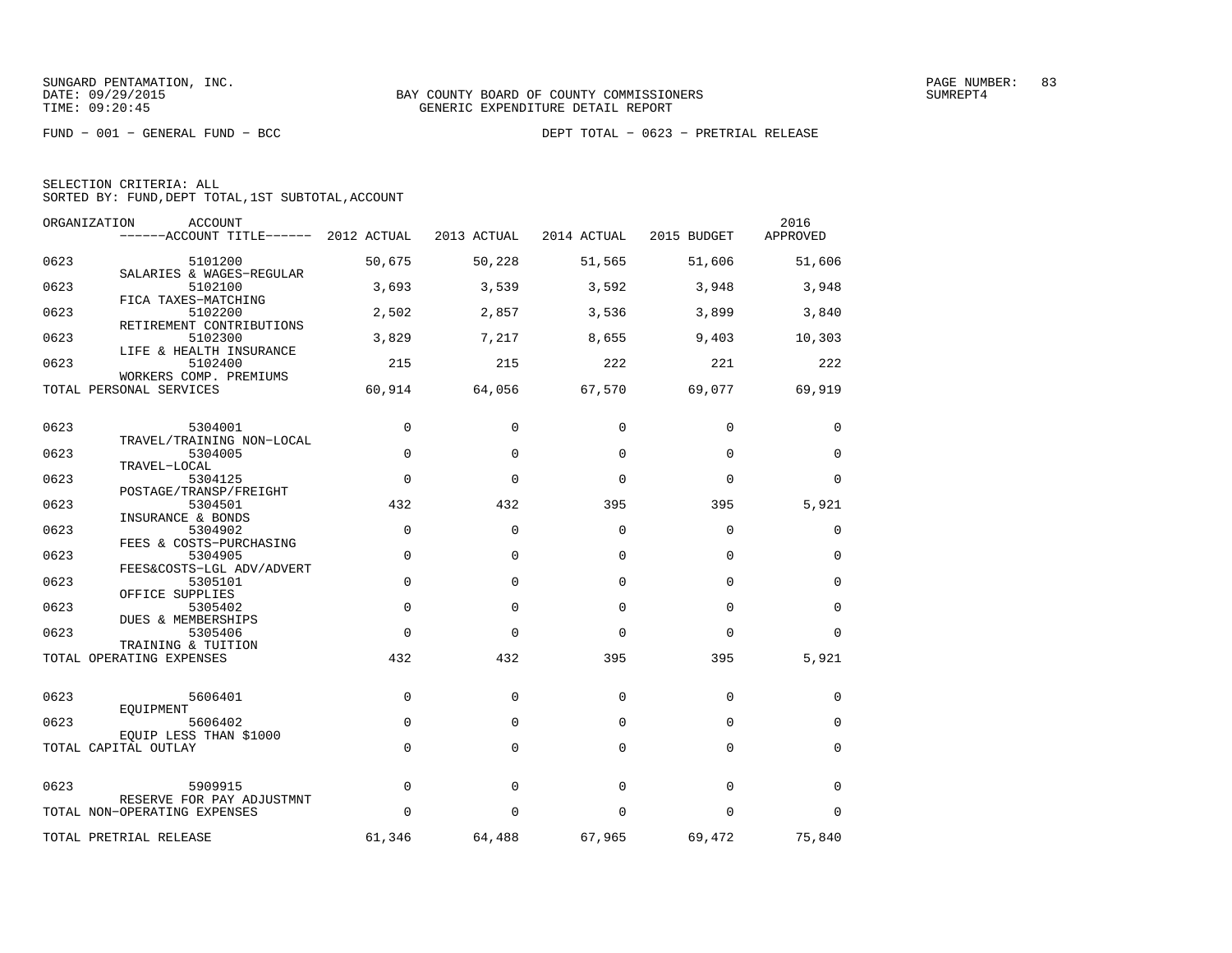|      | ORGANIZATION<br><b>ACCOUNT</b><br>------ACCOUNT TITLE-<br>$- - - - -$ | 2012 ACTUAL | 2013 ACTUAL | 2014 ACTUAL | 2015 BUDGET | 2016<br>APPROVED |
|------|-----------------------------------------------------------------------|-------------|-------------|-------------|-------------|------------------|
| 0640 | 5303143<br>COURT APPT ATTNY-CONFLICT                                  |             |             |             |             | $\Omega$         |
| 0640 | 5304971                                                               |             |             |             |             | $\Omega$         |
| 0640 | UREASA-CHILD SUPPORT<br>5304972<br>UREASA-MILITARY DISCHARGE          | 206         | 167         | 124         | 1,000       | 1,000            |
|      | TOTAL OPERATING EXPENSES                                              | 206         | 167         | 124         | 1,000       | 1,000            |
|      | TOTAL CIRCUIT CT-CIVIL                                                | 206         | 167         | 124         | 1,000       | 1,000            |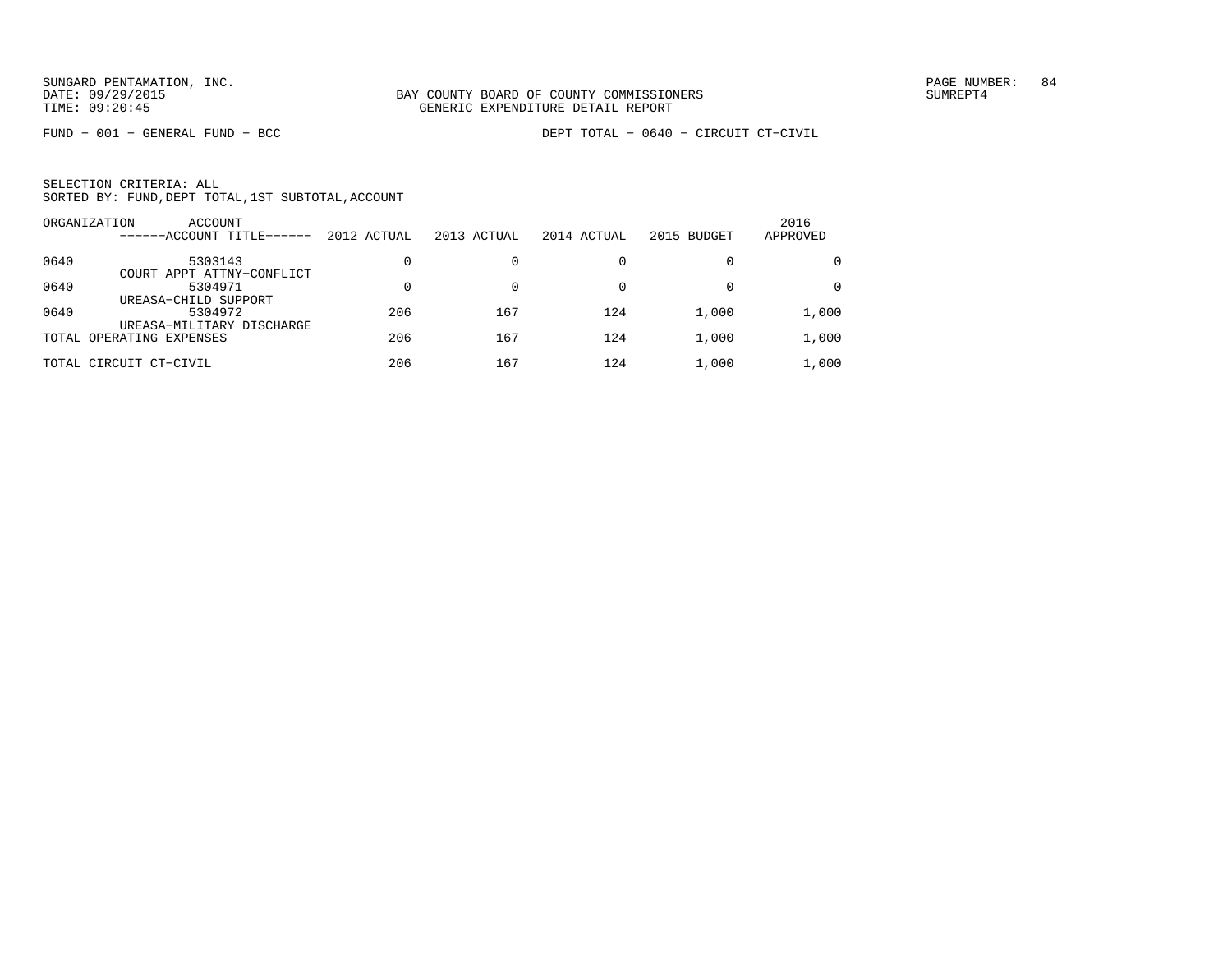|      | ACCOUNT<br>ORGANIZATION<br>------ACCOUNT TITLE------ | 2012 ACTUAL | 2013 ACTUAL | 2014 ACTUAL | 2015 BUDGET | 2016<br>APPROVED |
|------|------------------------------------------------------|-------------|-------------|-------------|-------------|------------------|
| 0660 | 5303142<br>COURT APPT ATTNY-CT COST                  |             |             |             |             | 0                |
| 0660 | 5303143<br>COURT APPT ATTNY-CONFLICT                 |             |             |             |             | 0                |
| 0660 | 5303401<br>CONTRACTED SERVICES                       |             |             |             |             | 0                |
|      | TOTAL OPERATING EXPENSES                             |             |             |             |             | 0                |
|      | TOTAL CIRCUIT CT-FAMILY                              |             |             |             |             |                  |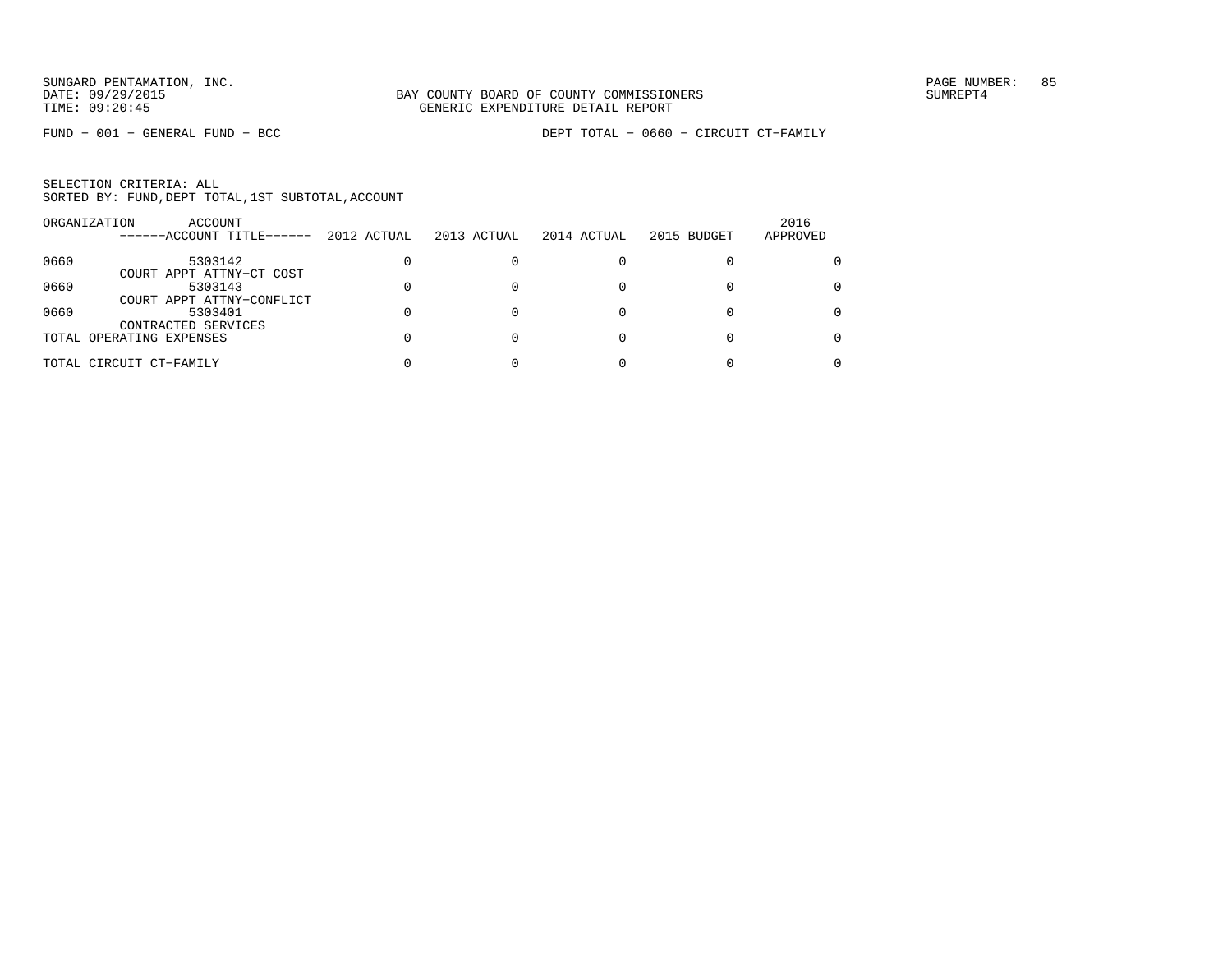| ORGANIZATION | ACCOUNT<br>------ACCOUNT TITLE------                  | 2012 ACTUAL | 2013 ACTUAL | 2014 ACTUAL | 2015 BUDGET | 2016<br>APPROVED |
|--------------|-------------------------------------------------------|-------------|-------------|-------------|-------------|------------------|
| 0680         | 5303142                                               |             |             |             |             |                  |
| 0680         | COURT APPT ATTNY-CT COST<br>5303143                   |             |             |             |             | 0                |
|              | COURT APPT ATTNY-CONFLICT<br>TOTAL OPERATING EXPENSES |             |             |             |             |                  |
|              | TOTAL CIRCUIT CT-JUVENILE                             |             |             |             |             |                  |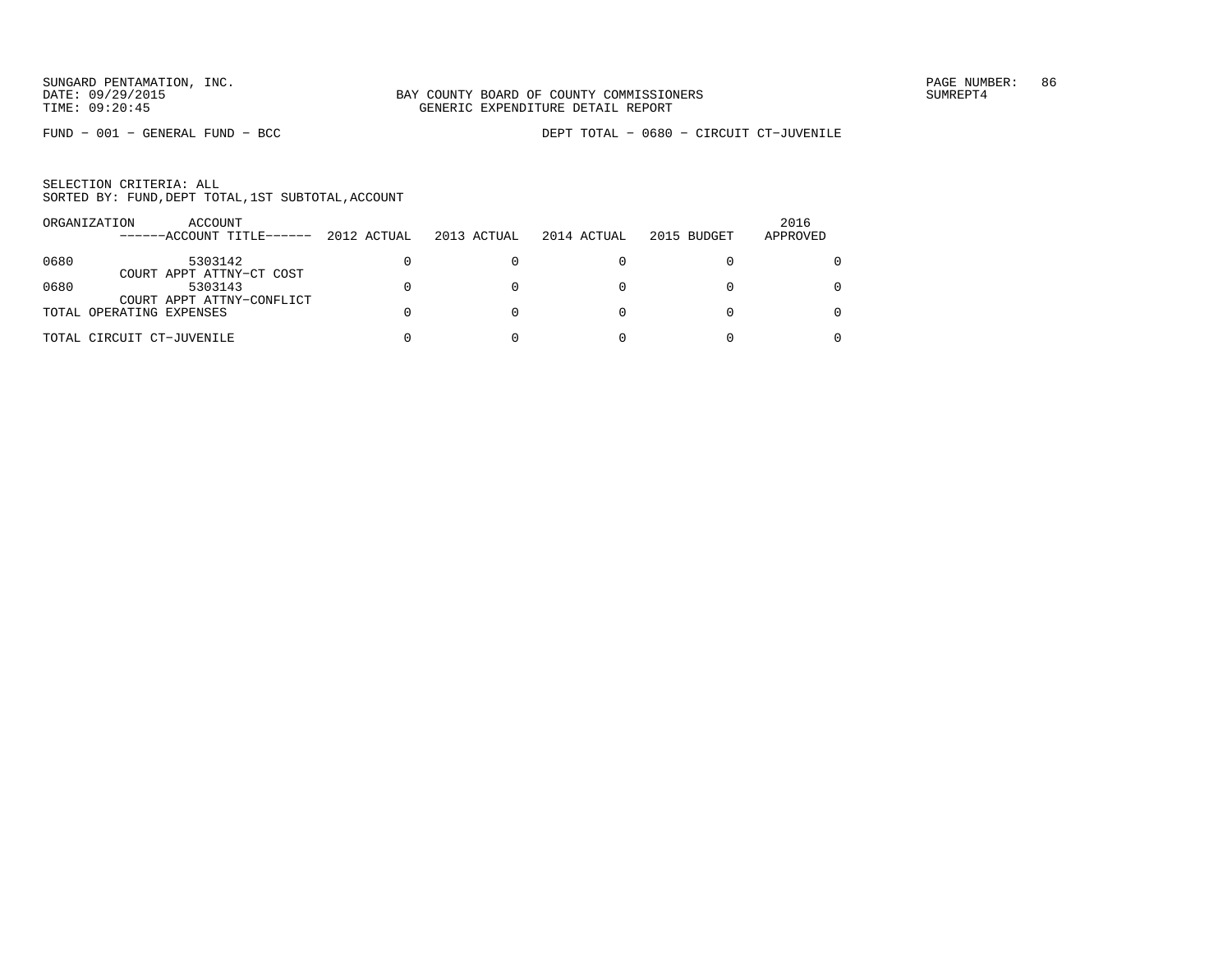|  | SELECTION CRITERIA: ALL |  |                                                    |  |
|--|-------------------------|--|----------------------------------------------------|--|
|  |                         |  | SORTED BY: FUND, DEPT TOTAL, 1ST SUBTOTAL, ACCOUNT |  |

|      | ORGANIZATION<br>ACCOUNT<br>$----ACCOUNT$ TITLE $----2012$ ACTUAL |             | 2013 ACTUAL | 2014 ACTUAL | 2015 BUDGET | 2016<br>APPROVED |
|------|------------------------------------------------------------------|-------------|-------------|-------------|-------------|------------------|
| 0685 | 5303143                                                          | $\mathbf 0$ | $\mathbf 0$ | $\mathbf 0$ | $\mathbf 0$ | 0                |
|      | COURT APPT ATTNY-CONFLICT                                        |             |             |             |             |                  |
| 0685 | 5303401                                                          | 400         | 650         | 650         | 600         | 600              |
| 0685 | CONTRACTED SERVICES<br>5304101                                   | 4,348       | 4,033       | 4,082       | 4,140       | 4,260            |
|      | COMMUNICATIONS SERVICES                                          |             |             |             |             |                  |
| 0685 | 5304125                                                          | $\Omega$    | $\Omega$    | $\Omega$    | $\Omega$    | 0                |
|      | POSTAGE/TRANSP/FREIGHT                                           |             |             |             |             |                  |
| 0685 | 5304405                                                          | $\Omega$    | 2,160       | $\Omega$    | 2,200       | 2,200            |
|      | RENTALS/LEASES-BUILDINGS                                         |             |             |             |             |                  |
| 0685 | 5304410                                                          | 2,924       | 2,331       | 4,218       | 7,633       | 7,633            |
|      | RENTALS/LEASES-EQUIPMENT                                         | 863         |             |             |             |                  |
| 0685 | 5304501<br>INSURANCE & BONDS                                     |             | 863         | 790         | 790         | 6,396            |
| 0685 | 5304605                                                          | 5,735       | 3,720       | 3,734       | $\mathbf 0$ | 0                |
|      | REPAIR/MAINT-BLDG & GRND                                         |             |             |             |             |                  |
| 0685 | 5304615                                                          | 19          | 14          | $\Omega$    | 500         | 500              |
|      | REPAIR/MAINT-EQUIPMENT                                           |             |             |             |             |                  |
| 0685 | 5304902                                                          | $\mathbf 0$ | 104         | $\Omega$    | $\Omega$    | $\mathbf 0$      |
|      | FEES & COSTS-PURCHASING                                          |             |             |             |             |                  |
| 0685 | 5304990                                                          | $\mathbf 0$ | 0           | $\mathbf 0$ | $\mathbf 0$ | 0                |
| 0685 | MISCELLANEOUS EXPENSES<br>5305101                                | $\mathbf 0$ | $\mathbf 0$ | $\Omega$    | $\Omega$    | $\mathbf 0$      |
|      | OFFICE SUPPLIES                                                  |             |             |             |             |                  |
| 0685 | 5305202                                                          | $\Omega$    | $\Omega$    | $\Omega$    | $\Omega$    | $\Omega$         |
|      | OPER SUPPLIES-JANITORIAL                                         |             |             |             |             |                  |
| 0685 | 5305402                                                          | $\Omega$    | $\Omega$    | $\Omega$    | $\Omega$    | $\Omega$         |
|      | DUES & MEMBERSHIPS                                               |             |             |             |             |                  |
|      | TOTAL OPERATING EXPENSES                                         | 14,289      | 13,875      | 13,474      | 15,863      | 21,589           |
|      |                                                                  |             |             |             |             |                  |
| 0685 | 5606401                                                          | 0           | 0           | 0           | 0           | 0                |
|      | EQUIPMENT                                                        |             |             |             |             |                  |
| 0685 | 5606402                                                          | 300         | 474         | 300         | $\Omega$    | $\mathbf 0$      |
|      | EQUIP LESS THAN \$1000                                           |             |             |             |             |                  |
|      | TOTAL CAPITAL OUTLAY                                             | 300         | 474         | 300         | $\Omega$    | 0                |
|      |                                                                  |             |             |             |             |                  |
| 0685 | 5905998                                                          | 0           | 0           | 0           | $\mathbf 0$ | 0                |
|      | DEPRECIATION EXPENSE                                             |             |             |             |             |                  |
|      | TOTAL NON-OPERATING EXPENSES                                     | $\Omega$    | 0           | $\Omega$    | $\mathbf 0$ | 0                |
|      |                                                                  |             |             |             |             |                  |
|      | TOTAL GUARDIAN AD LITEM                                          | 14,589      | 14,349      | 13,774      | 15,863      | 21,589           |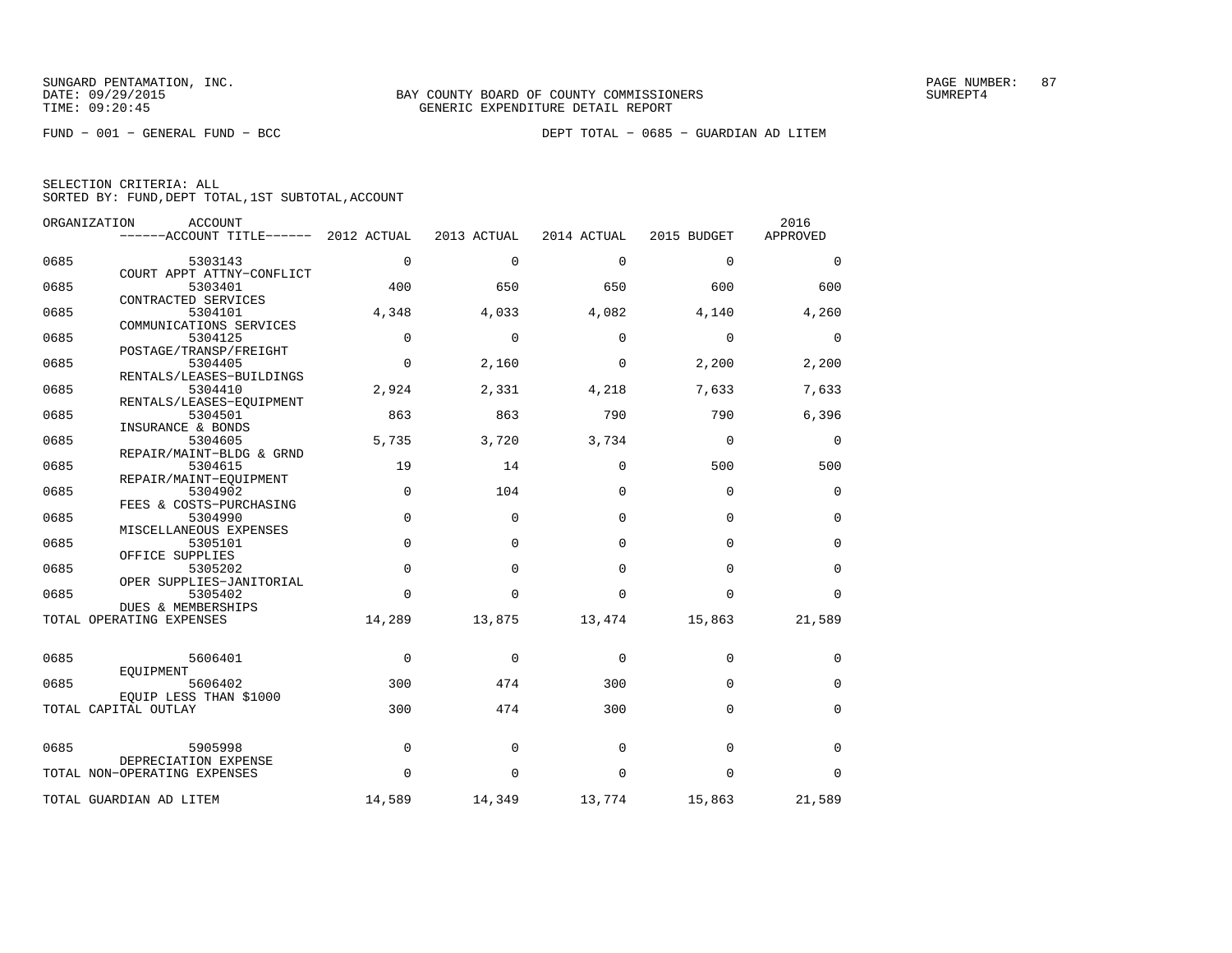|      | ORGANIZATION<br>ACCOUNT                        |             |             |             |             | 2016     |
|------|------------------------------------------------|-------------|-------------|-------------|-------------|----------|
|      | ------ACCOUNT TITLE------                      | 2012 ACTUAL | 2013 ACTUAL | 2014 ACTUAL | 2015 BUDGET | APPROVED |
| 0700 | 5303142                                        |             |             |             |             |          |
| 0700 | COURT APPT ATTNY-CT COST<br>5303143            |             |             |             |             |          |
| 0700 | COURT APPT ATTNY-CONFLICT<br>5303163           |             |             |             |             |          |
| 0700 | CONSULT COSTS-PHYS<br>5303401                  |             |             |             |             |          |
| 0700 | CONTRACTED SERVICES<br>5304941                 |             |             |             |             |          |
|      | GUARDIANSHIP COSTS<br>TOTAL OPERATING EXPENSES |             |             |             |             |          |
|      | TOTAL CIRCUIT CT-PROBATE                       |             |             |             |             |          |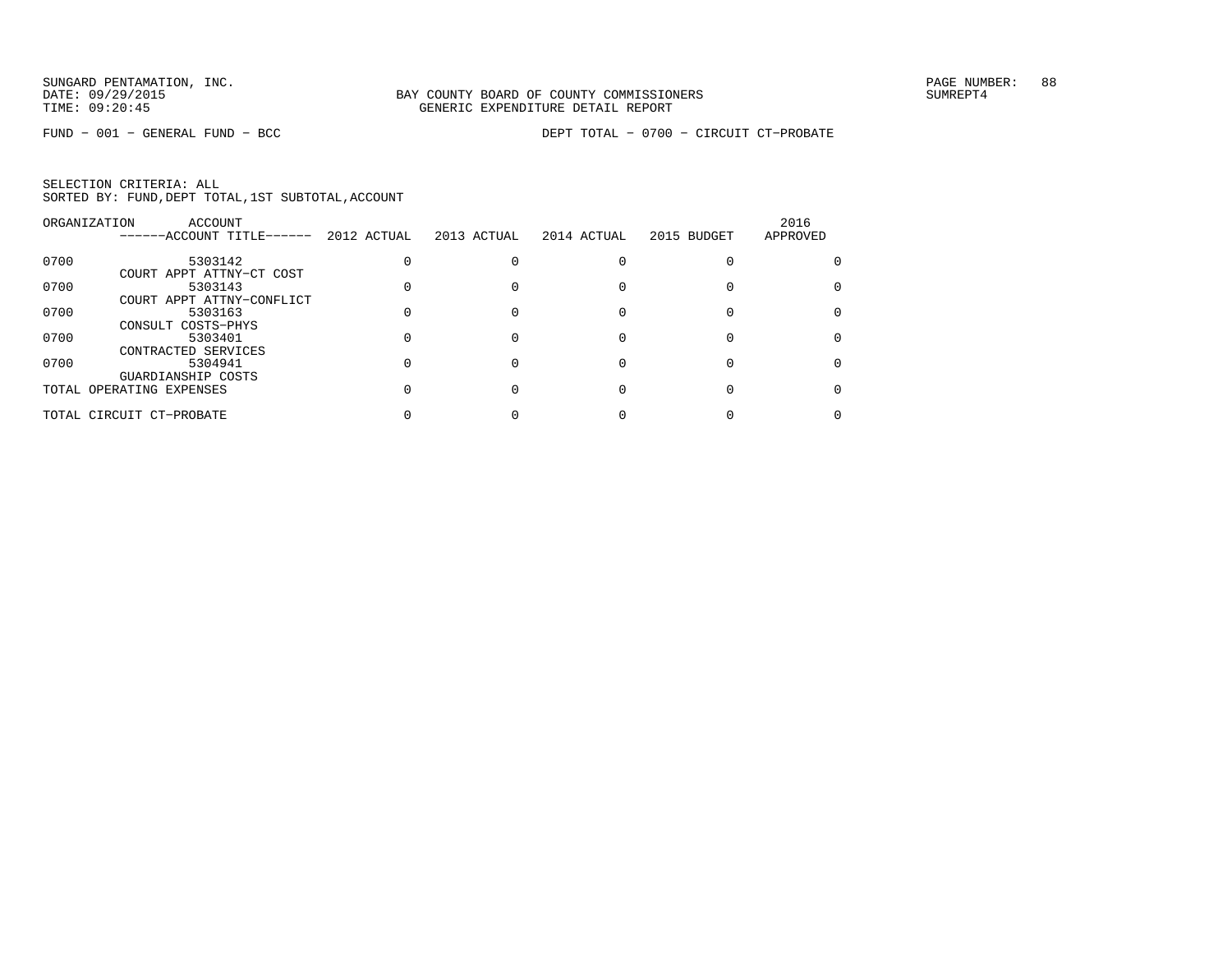|  | SELECTION CRITERIA: ALL |                                                    |  |
|--|-------------------------|----------------------------------------------------|--|
|  |                         | SORTED BY: FUND, DEPT TOTAL, 1ST SUBTOTAL, ACCOUNT |  |

|      | ORGANIZATION<br><b>ACCOUNT</b><br>------ACCOUNT TITLE------ | 2012 ACTUAL | 2013 ACTUAL | 2014 ACTUAL | 2015 BUDGET | 2016<br>APPROVED |
|------|-------------------------------------------------------------|-------------|-------------|-------------|-------------|------------------|
| 0712 | 5303401<br>CONTRACTED SERVICES                              | 2,794       | 2,794       | 3,048       | 3,045       | 3,045            |
| 0712 | 5303410                                                     | $\Omega$    | $\Omega$    | $\Omega$    | $\Omega$    | $\Omega$         |
| 0712 | CONTR SRV-JANITORIAL<br>5303446<br>CONTR SRV-FACILITIES     | 259,441     | 223,615     | 204,826     | 227,171     | 256,459          |
| 0712 | 5304101<br>COMMUNICATIONS SERVICES                          | $\Omega$    | $\Omega$    | $\Omega$    | 480         | 480              |
| 0712 | 5304301<br>UTILITY SERVICES                                 | 322,741     | 298,255     | 317,005     | 300,000     | 325,000          |
| 0712 | 5304403<br>RENTALS/LEASES-LAND                              | $\Omega$    | $\Omega$    | $\Omega$    | $\Omega$    | $\Omega$         |
| 0712 | 5304501<br>INSURANCE & BONDS                                | 59,336      | 59,336      | 54,305      | 54,305      | 86,874           |
| 0712 | 5304605<br>REPAIR/MAINT-BLDG & GRND                         | 365,102     | 297,516     | 341,670     | 504,426     | 496,426          |
| 0712 | 5304611<br>REPAIR/MAINT-FLEET MAINT                         | 0           | $\Omega$    | $\Omega$    | $\Omega$    | $\Omega$         |
| 0712 | 5304615<br>REPAIR/MAINT-EQUIPMENT                           | $\Omega$    | $\Omega$    | $\Omega$    | $\Omega$    | $\Omega$         |
| 0712 | 5304902<br>FEES & COSTS-PURCHASING                          | 2,127       | 6,963       | 6,435       | 5,450       | 5,739            |
| 0712 | 5304905<br>FEES&COSTS-LGL ADV/ADVERT                        | 0           | $\mathbf 0$ | $\mathbf 0$ | 0           | 0                |
| 0712 | 5304990<br>MISCELLANEOUS EXPENSES                           | $\Omega$    | $\Omega$    | 20          | $\Omega$    | $\Omega$         |
| 0712 | 5305202<br>OPER SUPPLIES-JANITORIAL                         | $\Omega$    | $\Omega$    | $\Omega$    | $\Omega$    | $\Omega$         |
|      | TOTAL OPERATING EXPENSES                                    | 1,011,541   | 888,479     | 927,309     | 1,094,877   | 1,174,023        |
| 0712 | 5606371<br>IMPRV-CRTHSE SECURITY                            | 51,687      | $\mathbf 0$ | 0           | 0           | $\Omega$         |
| 0712 | 5606401<br>EOUIPMENT                                        | $\Omega$    | 6,934       | 1,408       | $\Omega$    | $\Omega$         |
| 0712 | 5606402<br>EOUIP LESS THAN \$1000                           | $\Omega$    | $\Omega$    | $\Omega$    | $\Omega$    | $\Omega$         |
|      | TOTAL CAPITAL OUTLAY                                        | 51,687      | 6,934       | 1,408       | $\Omega$    | $\Omega$         |
|      | TOTAL COUNTY COURTHOUSE MAINT                               | 1,063,228   | 895,413     | 928,717     | 1,094,877   | 1,174,023        |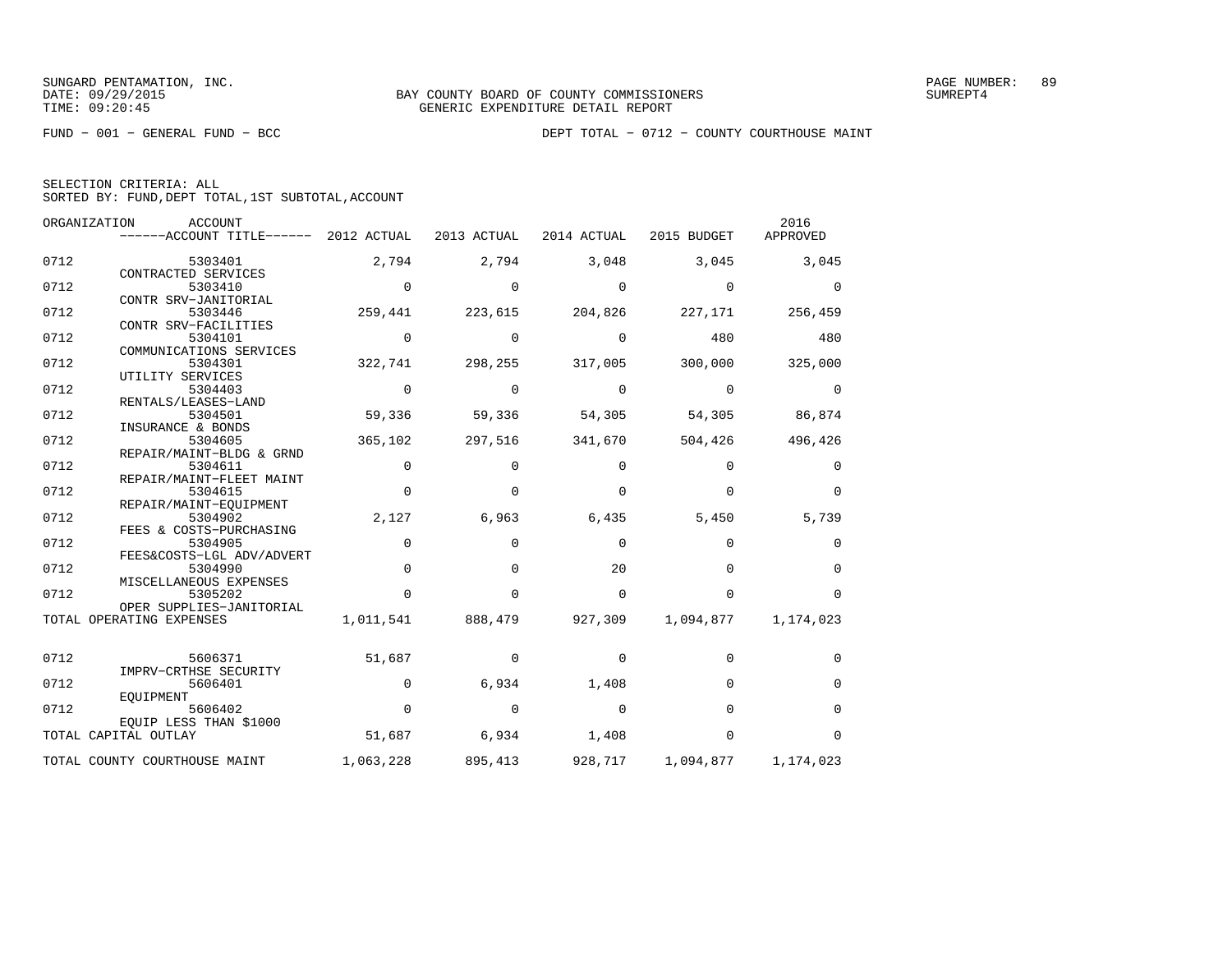FUND − 001 − GENERAL FUND − BCC DEPT TOTAL − 0713 − TECHNOLOGY

SELECTION CRITERIA: ALL

SORTED BY: FUND,DEPT TOTAL,1ST SUBTOTAL,ACCOUNT

|      | ORGANIZATION<br><b>ACCOUNT</b><br>------ACCOUNT TITLE------ 2012 ACTUAL |             | 2013 ACTUAL | 2014 ACTUAL  | 2015 BUDGET | 2016<br>APPROVED |
|------|-------------------------------------------------------------------------|-------------|-------------|--------------|-------------|------------------|
| 0713 | 5101200                                                                 | 75,588      | 46,578      | 48,441       | 47,998      | 47,998           |
| 0713 | SALARIES & WAGES-REGULAR<br>5102100                                     | 5,631       | 3,429       | 3,558        | 3,672       | 3,672            |
| 0713 | FICA TAXES-MATCHING<br>5102200                                          | 3,730       | 2,682       | 3,365        | 3,626       | 3,572            |
| 0713 | RETIREMENT CONTRIBUTIONS<br>5102300                                     | 9,077       | 4,171       | 4,429        | 4,802       | 5,257            |
| 0713 | LIFE & HEALTH INSURANCE<br>5102400                                      | 381         | 200         | 204          | 206         | 206              |
|      | WORKERS COMP. PREMIUMS<br>TOTAL PERSONAL SERVICES                       | 94,407      | 57,060      | 59,996       | 60,304      | 60,705           |
| 0713 | 5303107                                                                 | $\mathbf 0$ | $\mathbf 0$ | 25           | $\mathbf 0$ | 0                |
| 0713 | PROF SRV-SUBSTANCE TEST<br>5303401                                      | 5,160       | 4,160       | $\mathbf{0}$ | 15,000      | 15,000           |
|      | CONTRACTED SERVICES                                                     |             |             |              |             |                  |
| 0713 | 5303417<br>CONTRACTED SERVICES (SA)                                     | 47,789      | 72,650      | 78,034       | 84,375      | 79,387           |
| 0713 | 5303418<br>CONTRACTED SERVICES (PD)                                     | 51,169      | 57,363      | 58,261       | 61,290      | 62,238           |
| 0713 | 5304001<br>TRAVEL/TRAINING NON-LOCAL                                    | $\mathbf 0$ | $\Omega$    | $\Omega$     | $\Omega$    | 1,500            |
| 0713 | 5304002<br>TRAVEL/TRN NON-LOCAL (SA)                                    | 185         | 1,178       | 1,518        | 1,500       | 1,500            |
| 0713 | 5304003<br>TRAVEL/TRN NON-LOCAL (PD)                                    | $\mathbf 0$ | $\mathbf 0$ | $\Omega$     | $\Omega$    | 0                |
| 0713 | 5304005<br>TRAVEL-LOCAL                                                 | $\Omega$    | $\Omega$    | $\Omega$     | $\Omega$    | 500              |
| 0713 | 5304101                                                                 | $\mathbf 0$ | 0           | 0            | $\Omega$    | $\Omega$         |
| 0713 | COMMUNICATIONS SERVICES<br>5304105                                      | $\Omega$    | $\Omega$    | $\Omega$     | $\Omega$    | 18,125           |
| 0713 | COMM SRV-TELEPHONE<br>5304110                                           | 20,292      | 19,976      | 19,833       | 20,000      | $\mathbf 0$      |
| 0713 | COMMUNICATIONS SRV-(SA)<br>5304115                                      | $\mathbf 0$ | $\mathbf 0$ | $\Omega$     | $\Omega$    | $\mathbf 0$      |
| 0713 | COMMUNICATIONS SRV-(PD)<br>5304125                                      | $\mathbf 0$ | $\Omega$    | 30           | $\Omega$    | $\Omega$         |
| 0713 | POSTAGE/TRANSP/FREIGHT<br>5304410                                       | $\mathbf 0$ | $\mathbf 0$ | $\mathbf 0$  | $\Omega$    | $\Omega$         |
| 0713 | RENTALS/LEASES-EOUIPMENT<br>5304411                                     | 65          | 13,971      | 13,851       | 13,971      | 13,802           |
| 0713 | RENTALS/LEASES EQUIP-(SA)<br>5304412                                    | $\mathbf 0$ | 13,971      | 15,148       | 13,802      | 13,802           |
| 0713 | RENTALS/LEASES EQUIP-(PD)<br>5304501                                    | 1,079       | 1,079       | 988          | 988         | 5,671            |
| 0713 | INSURANCE & BONDS<br>5304615                                            | 97,419      | 41,737      | 27,160       | 67,450      | 38,000           |
|      | DEDATE (MATNE BOUTDMENE                                                 |             |             |              |             |                  |

REPAIR/MAINT−EQUIPMENT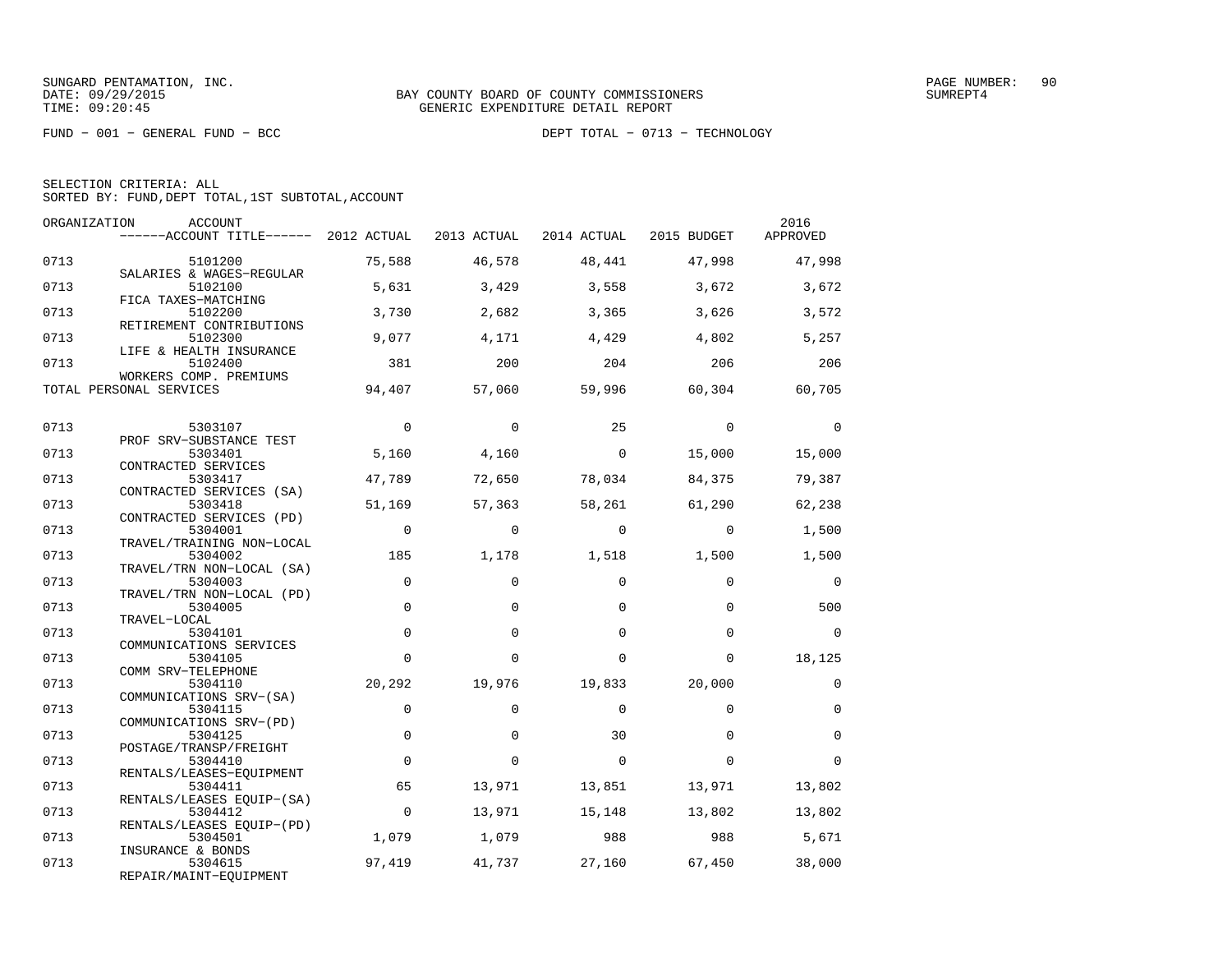FUND − 001 − GENERAL FUND − BCC DEPT TOTAL − 0713 − TECHNOLOGY

| SELECTION CRITERIA: ALL |  |  |                                                    |  |
|-------------------------|--|--|----------------------------------------------------|--|
|                         |  |  | SORTED BY: FUND, DEPT TOTAL, 1ST SUBTOTAL, ACCOUNT |  |

| ORGANIZATION | ACCOUNT<br>------ACCOUNT TITLE------ 2012 ACTUAL 2013 ACTUAL 2014 ACTUAL 2015 BUDGET APPROVED |                         |                          |                 |                                        | 2016                     |
|--------------|-----------------------------------------------------------------------------------------------|-------------------------|--------------------------|-----------------|----------------------------------------|--------------------------|
| 0713         | 5304618                                                                                       | 2,007                   | 33,882                   | 30,840          | 33,550                                 | 33,250                   |
| 0713         | REPAIR/MAINT-EQUIP (SA)<br>5304619<br>REPAIR/MAINT-EOUIP (PD)                                 | 25,260                  | 22,084                   | 26,685          | 31,965                                 | 32,090                   |
| 0713         | 5304902<br>FEES & COSTS-PURCHASING                                                            | 940                     | 704                      | 2,681           | 5,791                                  | 11,477                   |
| 0713         | 5304905<br>FEES&COSTS-LGL ADV/ADVERT                                                          | $\Omega$                | $\Omega$                 | $\Omega$        | $\Omega$                               | $\Omega$                 |
| 0713         | 5305101<br>OFFICE SUPPLIES                                                                    | $\mathbf 0$             | $\Omega$                 | $\mathbf 0$     | $\Omega$                               | $\Omega$                 |
| 0713         | 5305201<br>OPERATING SUPPLIES                                                                 | 12,971                  | 21,286                   | 14,186          | 20,000                                 | 20,000                   |
| 0713         | 5305245<br>OPERATING SUPPLIES-(SA)                                                            | 5,600                   | 6,751                    | 5,504           | 15,500                                 | 15,500                   |
| 0713         | 5305246<br>OPERATING SUPPLIES-(PD)                                                            | 13,603                  | 9,939                    | 11,502          | 12,000                                 | 12,000                   |
| 0713         | 5305402<br>DUES & MEMBERSHIPS                                                                 | 250                     | 250                      | $\overline{0}$  | $\overline{0}$                         | $\overline{0}$           |
|              | TOTAL OPERATING EXPENSES                                                                      | 283,788                 |                          | 320,983 306,245 | 397,182                                | 373,842                  |
| 0713         | 5606401<br>EOUIPMENT                                                                          | 1,029                   | 59,871                   | 28,431          | 14,000                                 | 35,000                   |
| 0713         | 5606402<br>EQUIP LESS THAN \$1000                                                             | 830                     | 16,765                   | 39,494          | 39,000                                 | 40,000                   |
| 0713         | 5606410<br>EOUIPMENT-(SA)                                                                     | 1,519                   | 10,548                   | 17,862          | 23,618                                 | 36,670                   |
| 0713         | 5606411<br>EQUIPMENT-(PD)                                                                     | $\overline{0}$          | $\overline{0}$           | 11,091          | 9,600                                  | 6,000                    |
| 0713         | 5606420<br>EQUIP LESS THAN\$1000 (SA)                                                         | 7,418                   | 26,282                   | 29,215          | 14,400                                 | $\overline{\phantom{0}}$ |
| 0713<br>0713 | 5606421<br>EQUIP LESS THAN\$1000 (PD)<br>5606450                                              | 1,324<br>$\overline{0}$ | 23,848<br>$\overline{0}$ | 1,473<br>36,347 | 1,400<br>24,000                        | 1,400<br>57,000          |
| 0713         | COMPUTER SOFTWARE<br>5606451                                                                  | 4,455                   | 6,922                    |                 | 10,241 9,922                           | 15,079                   |
| 0713         | COMPUTER SOFTWARE (SA)<br>5606452                                                             | $\overline{0}$          | $\circ$                  |                 | 1,570 0                                | $\overline{0}$           |
|              | COMPUTER SOFTWARE (PD)<br>TOTAL CAPITAL OUTLAY                                                |                         |                          |                 | 16,575 144,236 175,723 135,940 191,149 |                          |
|              |                                                                                               |                         |                          |                 |                                        |                          |
| 0713         | 5707201<br>INTEREST EXPENSE                                                                   | $\mathbf 0$             | $\Omega$                 | $\mathbf 0$     | $\Omega$                               | 0                        |
|              | TOTAL DEBT SERVICE                                                                            | $\Omega$                | $\Omega$                 | $\Omega$        | $\Omega$                               | $\Omega$                 |
| 0713         | 5909910<br>RESERVE FOR CONTINGENCIES                                                          | 0                       | 0                        | 0               | 0                                      | $\mathbf 0$              |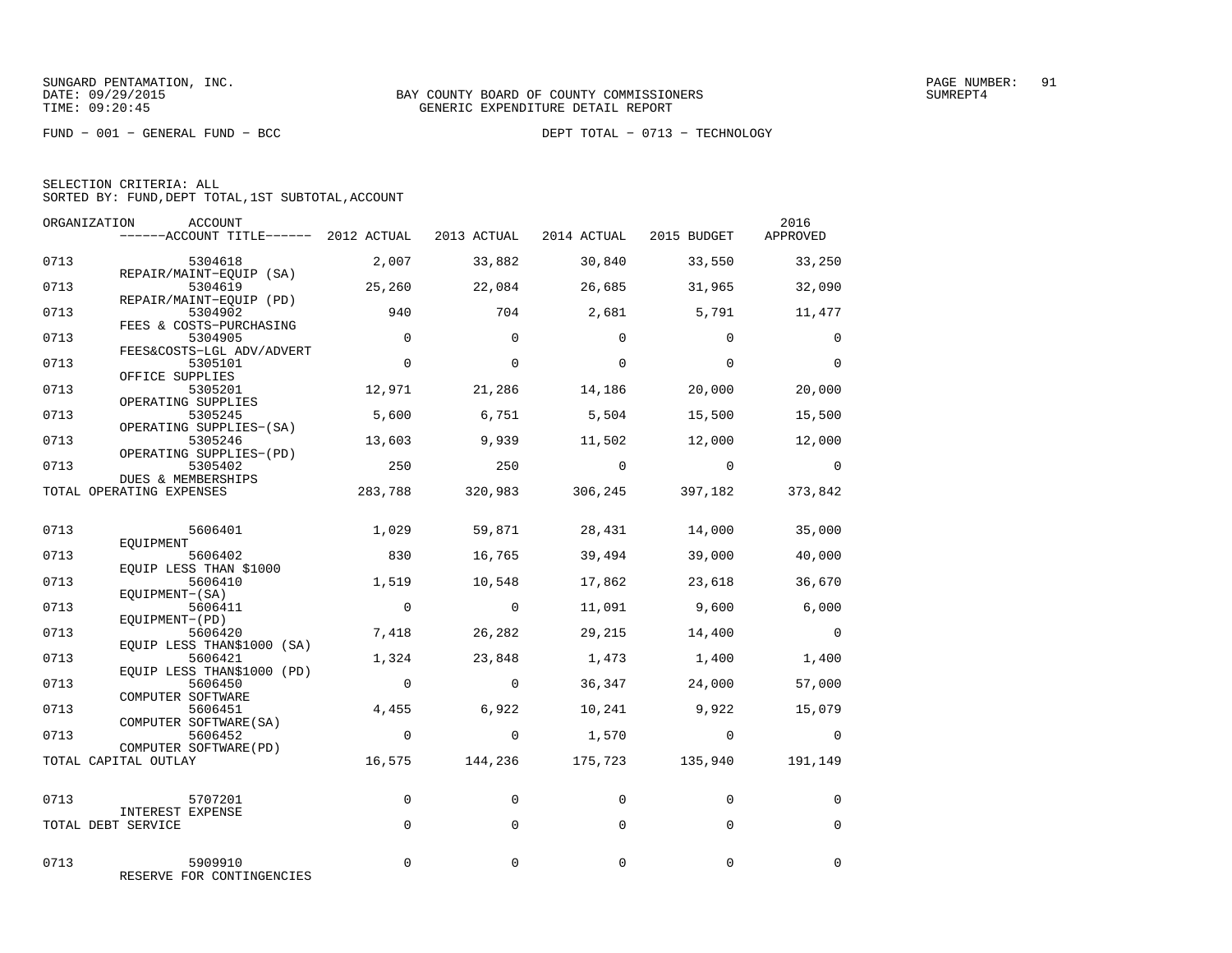FUND − 001 − GENERAL FUND − BCC DEPT TOTAL − 0713 − TECHNOLOGY

|      | ORGANIZATION<br>ACCOUNT<br>$---ACCOUNT$ TITLE $---2012$ ACTUAL 2013 ACTUAL |         |         | 2014 ACTUAL  | 2015 BUDGET | 2016<br>APPROVED |
|------|----------------------------------------------------------------------------|---------|---------|--------------|-------------|------------------|
| 0713 | 5909915                                                                    |         |         |              |             |                  |
|      | RESERVE FOR PAY ADJUSTMNT<br>TOTAL NON-OPERATING EXPENSES                  |         | n       | $\mathsf{D}$ |             | $\Omega$         |
|      | TOTAL TECHNOLOGY                                                           | 394,771 | 522,279 | 541,964      | 593,426     | 625,696          |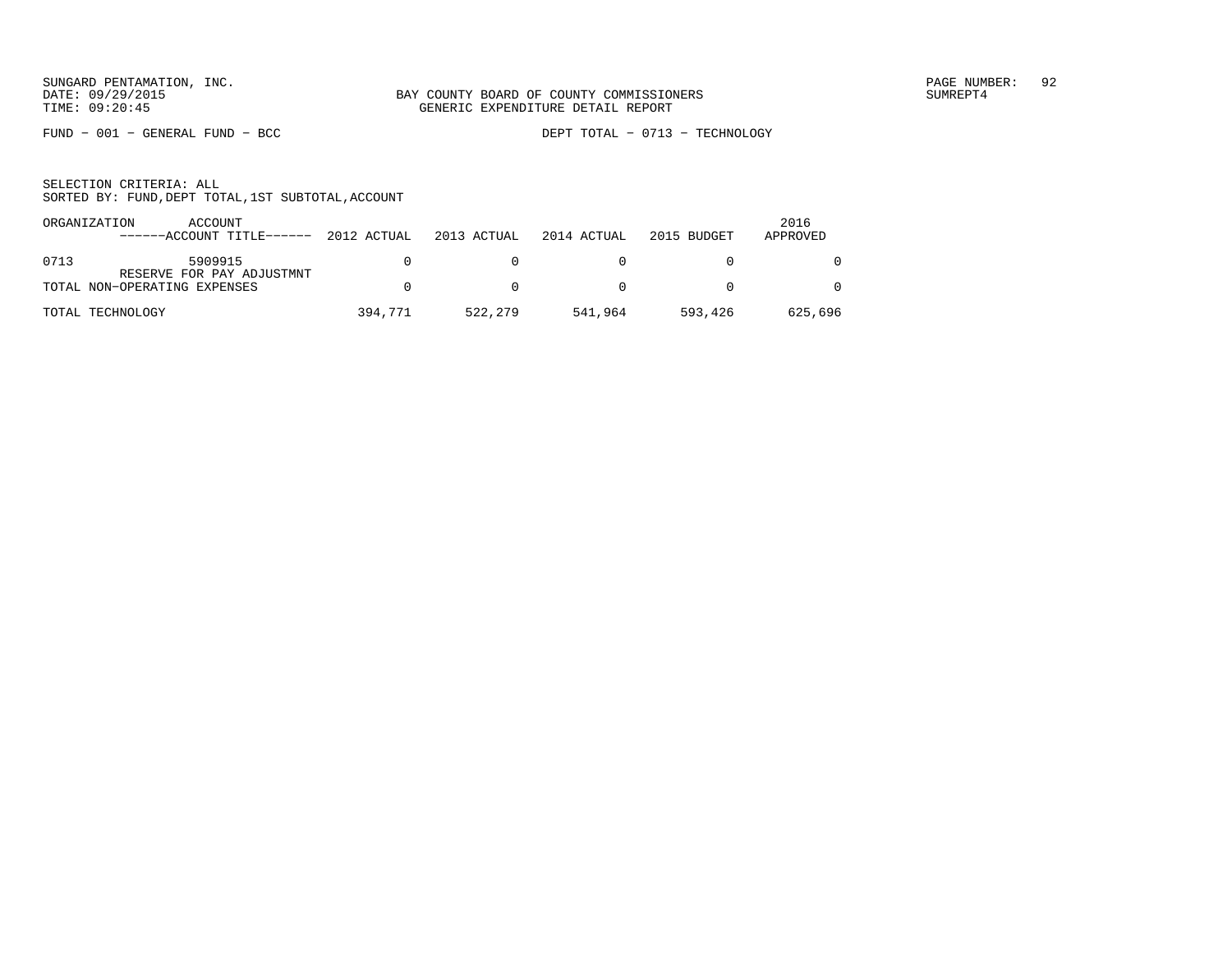FUND − 001 − GENERAL FUND − BCC DEPT TOTAL − 0715 − INNOVATIVE COURT PROGRAMS

| ORGANIZATION | <b>ACCOUNT</b><br>------ACCOUNT TITLE------ 2012 ACTUAL |             | 2013 ACTUAL  | 2014 ACTUAL | 2015 BUDGET | 2016<br>APPROVED |
|--------------|---------------------------------------------------------|-------------|--------------|-------------|-------------|------------------|
| 0715         | 5101200<br>SALARIES & WAGES-REGULAR                     | $\Omega$    | $\Omega$     | $\Omega$    | 51,000      | 81,933           |
| 0715         | 5102100<br>FICA TAXES-MATCHING                          | $\mathbf 0$ | $\Omega$     | $\Omega$    | 3,901       | 6,268            |
| 0715         | 5102200<br>RETIREMENT CONTRIBUTIONS                     | $\Omega$    | $\Omega$     | $\Omega$    | 3,853       | 6,097            |
| 0715         | 5102300<br>LIFE & HEALTH INSURANCE                      | $\Omega$    | $\Omega$     | $\Omega$    | 16,418      | 5,187            |
| 0715         | 5102400<br>WORKERS COMP. PREMIUMS                       | $\Omega$    | $\Omega$     | $\Omega$    | 219         | 352              |
|              | TOTAL PERSONAL SERVICES                                 | $\Omega$    | $\Omega$     | $\Omega$    | 75,391      | 99,837           |
| 0715         | 5303107<br>PROF SRV-SUBSTANCE TEST                      | $\Omega$    | $\Omega$     | $\Omega$    | $\mathbf 0$ | $\Omega$         |
| 0715         | 5303401<br>CONTRACTED SERVICES                          | 35,754      | 31,770       | 5,088       | 48,500      | 15,000           |
| 0715         | 5304001<br>TRAVEL/TRAINING NON-LOCAL                    | 607         | 2,556        | 1,738       | 2,500       | 2,500            |
| 0715         | 5304005<br>TRAVEL-LOCAL                                 | $\Omega$    | 56           | 30          | 368         | 500              |
| 0715         | 5304125<br>POSTAGE/TRANSP/FREIGHT                       | $\Omega$    | $\Omega$     | 364         | $\Omega$    | 300              |
| 0715         | 5304405<br>RENTALS/LEASES-BUILDINGS                     | 3,240       | 3,240        | 2,758       | 3,500       | 3,500            |
| 0715         | 5304410<br>RENTALS/LEASES-EOUIPMENT                     | $\mathbf 0$ | $\mathbf 0$  | $\Omega$    | $\mathbf 0$ | 0                |
| 0715         | 5304604<br>REPAIR/MAINT-BLD&GRD DEPT                    | 90          | $\Omega$     | $\Omega$    | $\Omega$    | $\Omega$         |
| 0715         | 5304605<br>REPAIR/MAINT-BLDG & GRND                     | 820         | $\Omega$     | $\Omega$    | $\Omega$    | $\Omega$         |
| 0715         | 5304615<br>REPAIR/MAINT-EOUIPMENT                       | 670         | $\Omega$     | $\Omega$    | $\Omega$    | $\Omega$         |
| 0715         | 5304701<br>PRINTING & BINDING                           | 812         | $\Omega$     | $\Omega$    | 1,000       | 1,000            |
| 0715         | 5304902<br>FEES & COSTS-PURCHASING                      | $\Omega$    | 632          | 268         | $\Omega$    | $\Omega$         |
| 0715         | 5304905<br>FEES&COSTS-LGL ADV/ADVERT                    | 763         | $\Omega$     | $\mathbf 0$ | 2,500       | 2,500            |
| 0715         | 5304990<br>MISCELLANEOUS EXPENSES                       | $\Omega$    | $\Omega$     | $\Omega$    | $\Omega$    | $\Omega$         |
| 0715         | 5305101<br>OFFICE SUPPLIES                              | 2,161       | 909          | 1,402       | 3,000       | 4,500            |
| 0715         | 5305201<br>OPERATING SUPPLIES                           | 290         | 602          | 357         | 2,000       | 2,000            |
| 0715         | 5305202<br>OPER SUPPLIES-JANITORIAL                     | $\Omega$    | $\Omega$     | $\Omega$    | $\Omega$    | $\Omega$         |
| 0715         | 5305215<br>CLOTHING & WEARING APPRL                     | $\mathbf 0$ | $\mathbf{0}$ | $\mathbf 0$ | 1,000       | 1,200            |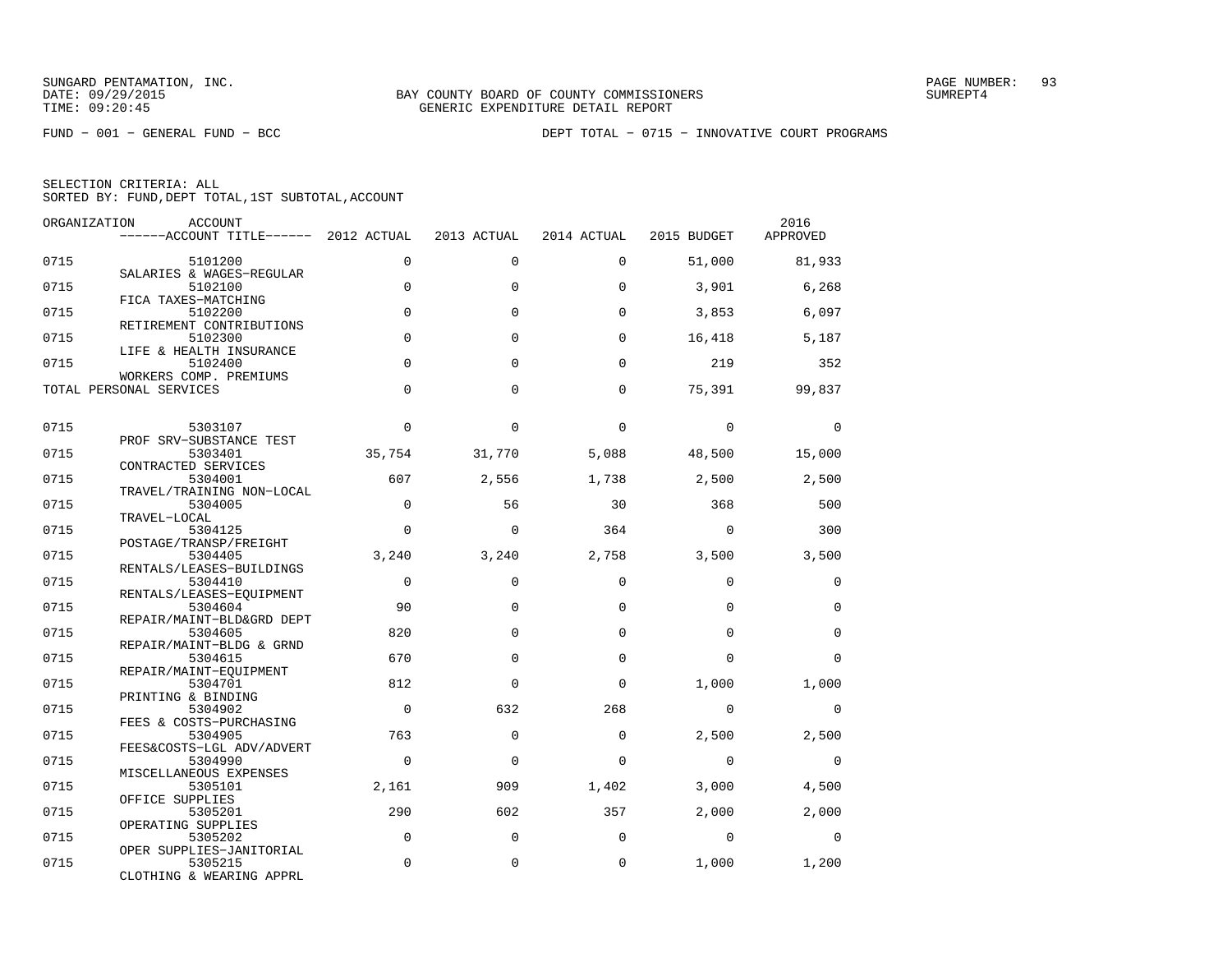|  | SELECTION CRITERIA: ALL |                                                    |  |
|--|-------------------------|----------------------------------------------------|--|
|  |                         | SORTED BY: FUND, DEPT TOTAL, 1ST SUBTOTAL, ACCOUNT |  |

|      | ORGANIZATION<br><b>ACCOUNT</b><br>------ACCOUNT TITLE------ | 2012 ACTUAL | 2013 ACTUAL | 2014 ACTUAL | 2015 BUDGET | 2016<br>APPROVED |
|------|-------------------------------------------------------------|-------------|-------------|-------------|-------------|------------------|
| 0715 | 5305401                                                     | 0           | 594         | 109         | 2,500       | 2,500            |
|      | BOOKS/RESOURCE MATR/SUBSC                                   |             |             |             |             |                  |
| 0715 | 5305402                                                     | 142         | 350         | 391         | 500         | 500              |
|      | <b>DUES &amp; MEMBERSHIPS</b>                               |             |             |             |             |                  |
| 0715 | 5305406                                                     | 0           | 2,246       | 4,647       | 7,500       | 7,500            |
|      | TRAINING & TUITION                                          |             |             |             |             |                  |
|      | TOTAL OPERATING EXPENSES                                    | 45,349      | 42,955      | 17,151      | 74,868      | 43,500           |
|      |                                                             |             |             |             |             |                  |
| 0715 | 5606401                                                     | $\Omega$    | $\Omega$    | $\Omega$    | 5,000       | 5,000            |
|      | EOUIPMENT                                                   |             |             |             |             |                  |
| 0715 | 5606402                                                     | 485         | 0           | 322         | 2,500       | 2,500            |
|      | EQUIP LESS THAN \$1000                                      |             |             |             |             |                  |
|      | TOTAL CAPITAL OUTLAY                                        | 485         | $\mathbf 0$ | 322         | 7,500       | 7,500            |
|      |                                                             |             |             |             |             |                  |
| 0715 | 5909910                                                     | $\Omega$    | $\Omega$    | $\Omega$    | $\Omega$    | $\Omega$         |
|      | RESERVE FOR CONTINGENCIES                                   |             |             |             |             |                  |
|      | TOTAL NON-OPERATING EXPENSES                                | 0           | $\mathbf 0$ | 0           | 0           | 0                |
|      | TOTAL INNOVATIVE COURT PROGRAMS                             | 45,834      | 42,955      | 17,473      | 157,759     | 150,837          |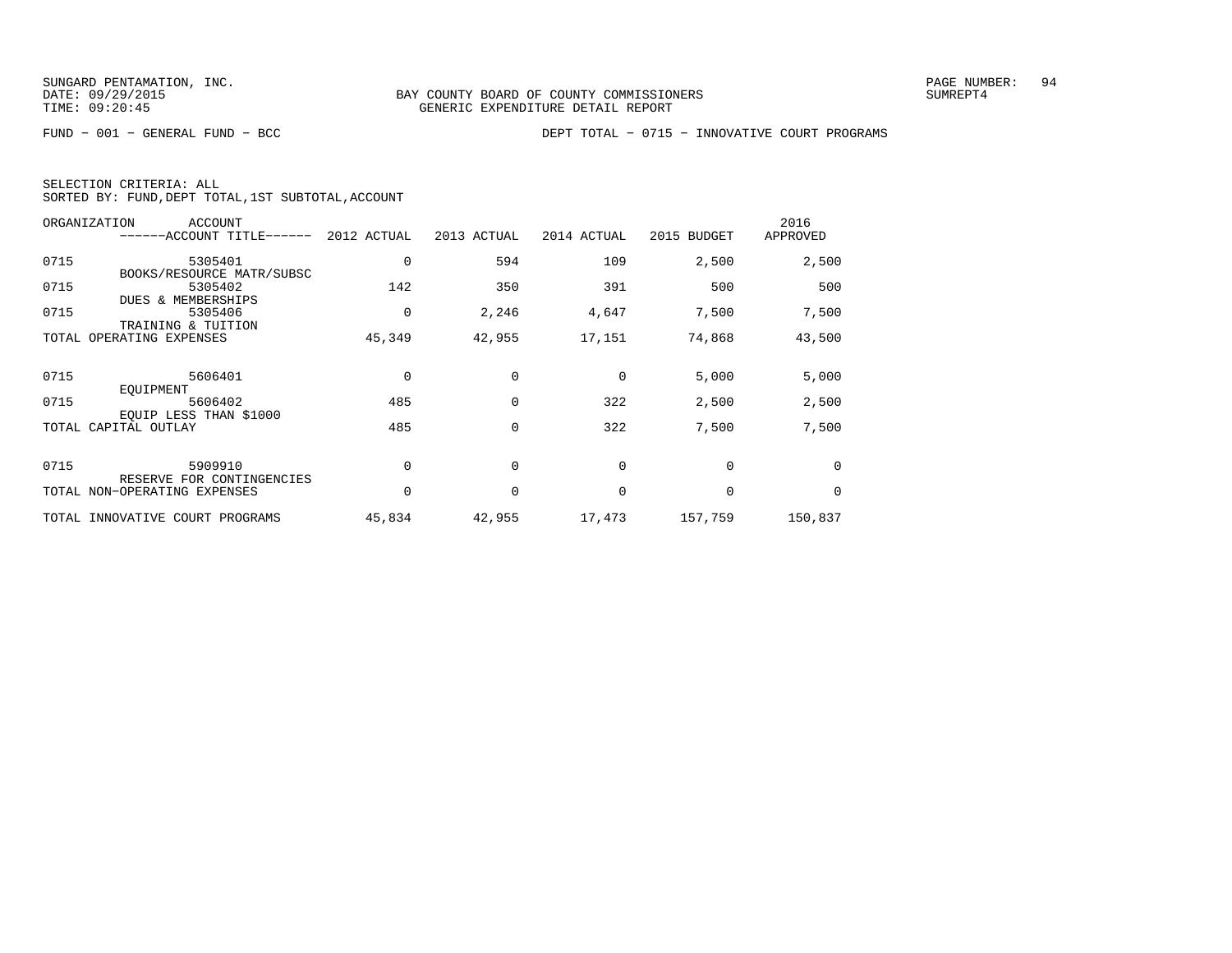FUND − 001 − GENERAL FUND − BCC DEPT TOTAL − 0716 − LEGAL AID

|      | ORGANIZATION<br>ACCOUNT<br>------ACCOUNT TITLE- | 2012 ACTUAL | 2013 ACTUAL | 2014 ACTUAL | 2015 BUDGET | 2016<br>APPROVED |
|------|-------------------------------------------------|-------------|-------------|-------------|-------------|------------------|
| 0716 | 5303401<br>CONTRACTED SERVICES                  | 66,011      | 67,300      | 70,183      | 65,000      | 65,000           |
|      | TOTAL OPERATING EXPENSES                        | 66,011      | 67,300      | 70,183      | 65,000      | 65,000           |
| 0716 | 5909910<br>RESERVE FOR CONTINGENCIES            | $\Omega$    |             | 0           |             | $\Omega$         |
|      | TOTAL NON-OPERATING EXPENSES                    | $\Omega$    | 0           | $\Omega$    | $\Omega$    |                  |
|      | TOTAL LEGAL AID                                 | 66,011      | 67,300      | 70,183      | 65,000      | 65,000           |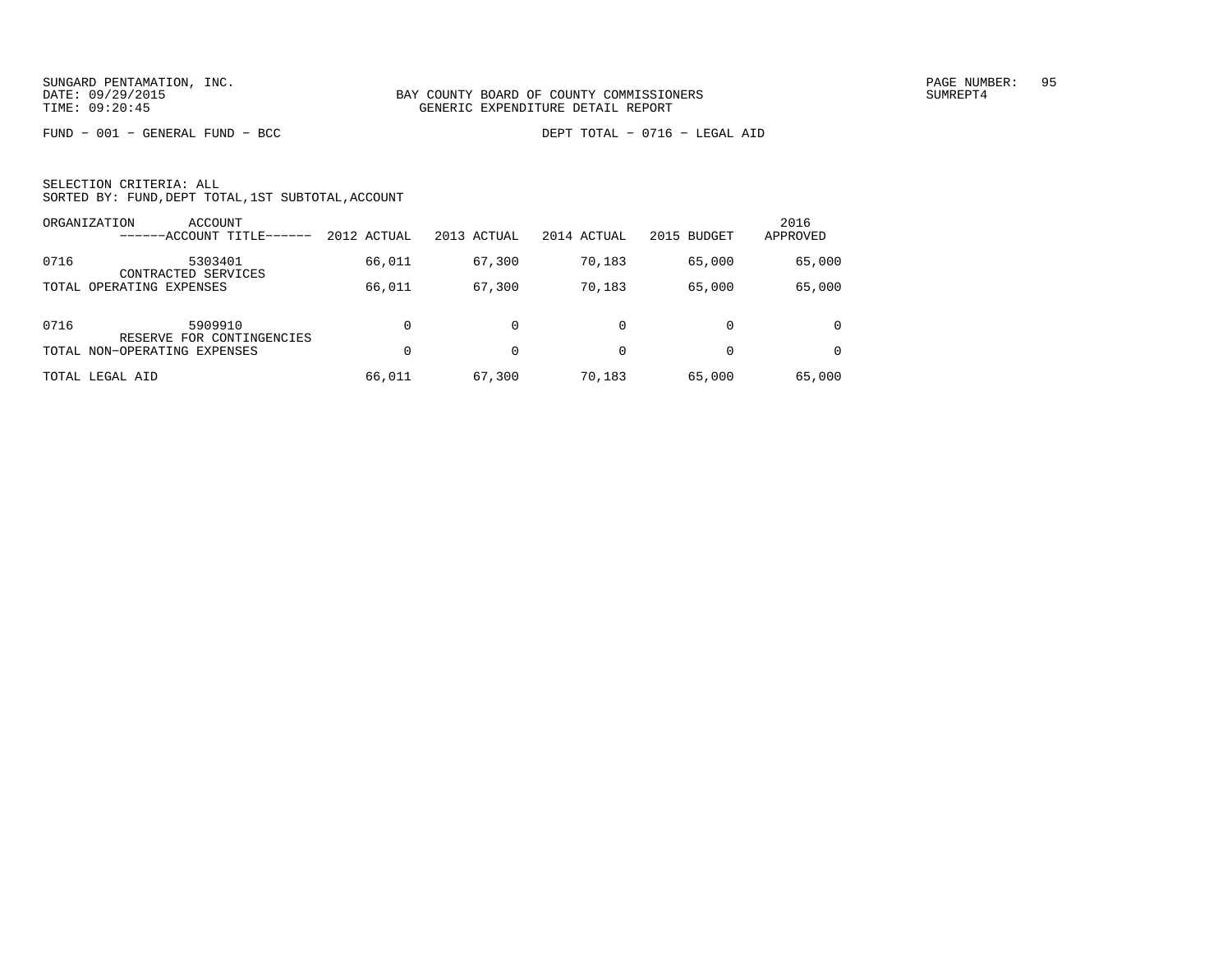FUND − 001 − GENERAL FUND − BCC DEPT TOTAL − 0717 − TEEN COURT

SELECTION CRITERIA: ALL

SORTED BY: FUND,DEPT TOTAL,1ST SUBTOTAL,ACCOUNT

| ORGANIZATION | <b>ACCOUNT</b><br>------ACCOUNT TITLE------ 2012 ACTUAL        |                | 2013 ACTUAL | 2014 ACTUAL | 2015 BUDGET | 2016<br>APPROVED |
|--------------|----------------------------------------------------------------|----------------|-------------|-------------|-------------|------------------|
| 0717         | 5101200                                                        | 75,191         | 72,970      | 75,573      | 75,876      | 75,876           |
| 0717         | SALARIES & WAGES-REGULAR<br>5102100                            | 5,456          | 5,282       | 5,327       | 5,804       | 5,804            |
| 0717         | FICA TAXES-MATCHING<br>5102200                                 | 3,730          | 4,256       | 5,226       | 5,732       | 5,646            |
| 0717         | RETIREMENT CONTRIBUTIONS<br>5102300                            | 7,657          | 8,342       | 13,635      | 16,450      | 17,844           |
| 0717         | LIFE & HEALTH INSURANCE<br>5102400                             | 317            | 317         | 326         | 327         | 326              |
|              | WORKERS COMP. PREMIUMS<br>TOTAL PERSONAL SERVICES              | 92,352         | 91,167      | 100,087     | 104,189     | 105,496          |
| 0717         | 5303110                                                        | $\Omega$       | $\Omega$    | $\Omega$    | $\Omega$    | $\Omega$         |
| 0717         | PROF SRV-BACKGROUND CHECK<br>5303401                           | 10,750         | 10,870      | 11,970      | 17,760      | 17,760           |
| 0717         | CONTRACTED SERVICES<br>5304001                                 | $\mathbf 0$    | $\Omega$    | $\Omega$    | $\Omega$    | 0                |
| 0717         | TRAVEL/TRAINING NON-LOCAL<br>5304005                           | $\mathbf 0$    | $\Omega$    | $\Omega$    | $\Omega$    | $\Omega$         |
| 0717         | TRAVEL-LOCAL<br>5304101                                        | $\Omega$       | $\Omega$    | $\Omega$    | $\Omega$    | $\Omega$         |
| 0717         | COMMUNICATIONS SERVICES<br>5304125                             | $\Omega$       | $\Omega$    | $\Omega$    | 192         | 192              |
| 0717         | POSTAGE/TRANSP/FREIGHT<br>5304410                              | $\Omega$       | $\Omega$    | $\Omega$    | $\Omega$    | $\Omega$         |
| 0717         | RENTALS/LEASES-EQUIPMENT<br>5304501                            | 4,297          | 4,297       | 1,580       | 1,580       | 7,637            |
| 0717         | INSURANCE & BONDS<br>5304605                                   | 5              | $\Omega$    | 669         | 200         | 200              |
| 0717         | REPAIR/MAINT-BLDG & GRND<br>5304610                            | 48             | $\mathbf 0$ | $\Omega$    | 250         | 250              |
| 0717         | REPAIR/MAINT-AUTO EQUIP<br>5304611<br>REPAIR/MAINT-FLEET MAINT | $\mathbf 0$    | $\Omega$    | $\Omega$    | $\Omega$    | $\Omega$         |
| 0717         | 5304615<br>REPAIR/MAINT-EOUIPMENT                              | $\mathbf 0$    | 18          | $\Omega$    | $\Omega$    | $\Omega$         |
| 0717         | 5304902<br>FEES & COSTS-PURCHASING                             | $\Omega$       | $\Omega$    | $\Omega$    | $\Omega$    | $\Omega$         |
| 0717         | 5304905<br>FEES&COSTS-LGL ADV/ADVERT                           | $\mathbf 0$    | $\mathbf 0$ | $\Omega$    | $\Omega$    | $\mathbf 0$      |
| 0717         | 5304990<br>MISCELLANEOUS EXPENSES                              | $\overline{0}$ | $\Omega$    | $\Omega$    | $\Omega$    | $\Omega$         |
| 0717         | 5305101<br>OFFICE SUPPLIES                                     | 381            | 165         | 212         | 500         | 500              |
| 0717         | 5305205<br>GAS, OIL & LUBRICANTS                               | 585            | 532         | 618         | 1,000       | 1,000            |
| 0717         | 5305215<br>CLOTHING & WEARING APPRL                            | $\mathbf 0$    | $\mathbf 0$ | $\Omega$    | $\Omega$    | $\mathbf 0$      |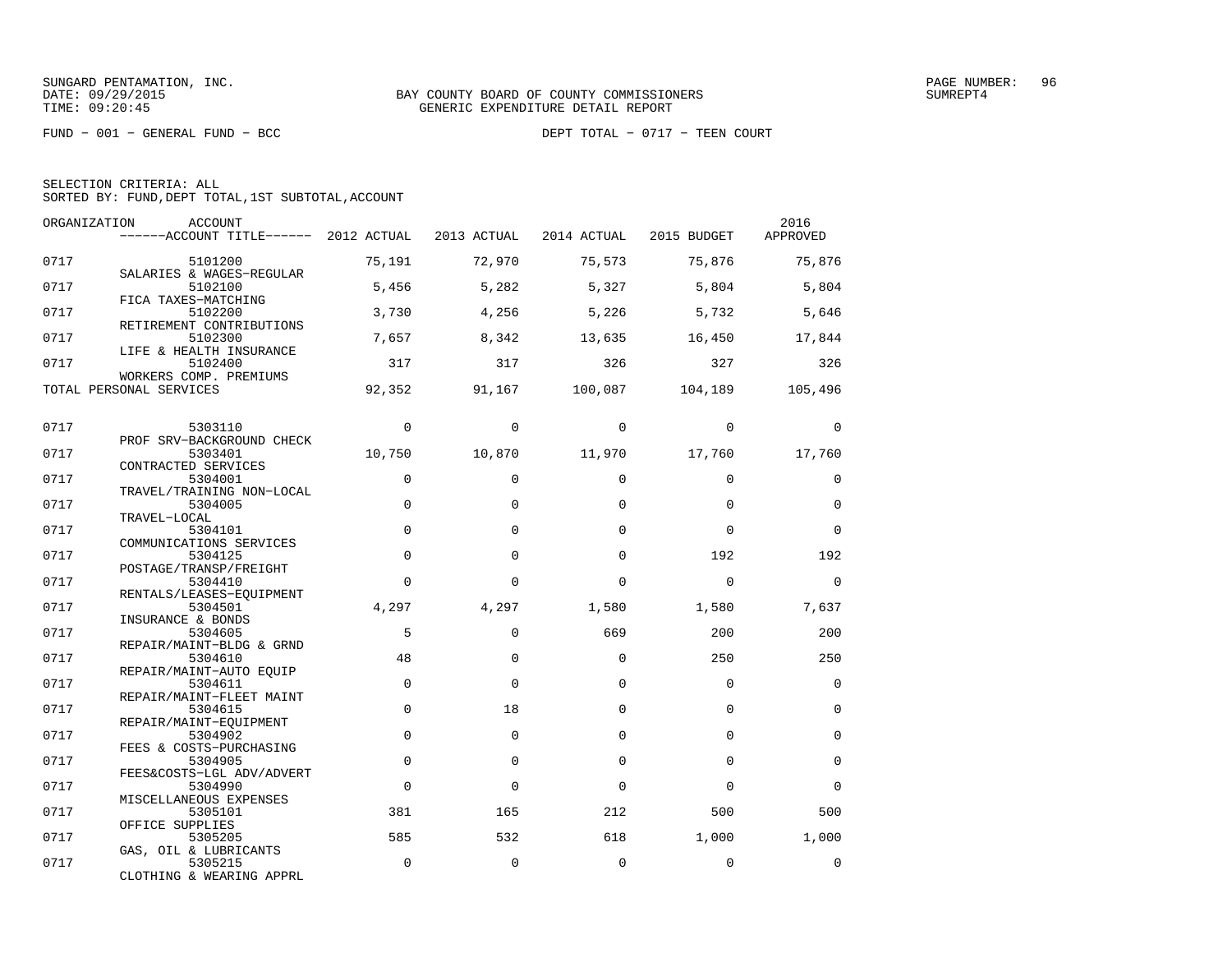|  | SELECTION CRITERIA: ALL |                                                    |
|--|-------------------------|----------------------------------------------------|
|  |                         | SORTED BY: FUND, DEPT TOTAL, 1ST SUBTOTAL, ACCOUNT |

|      | ORGANIZATION<br>ACCOUNT<br>------ACCOUNT TITLE------ 2012 ACTUAL |              | 2013 ACTUAL | 2014 ACTUAL | 2015 BUDGET  | 2016<br>APPROVED |
|------|------------------------------------------------------------------|--------------|-------------|-------------|--------------|------------------|
| 0717 | 5305402<br>DUES & MEMBERSHIPS                                    | 200          | 200         | 200         | 200          | 200              |
| 0717 | 5305406<br>TRAINING & TUITION                                    | $\Omega$     |             | 0           |              | $\Omega$         |
|      | TOTAL OPERATING EXPENSES                                         | 16,266       | 16,082      | 15,249      | 21,682       | 27,739           |
| 0717 | 5606401<br>EQUIPMENT                                             | $\Omega$     | 1,000       | $\Omega$    |              | $\Omega$         |
| 0717 | 5606402                                                          | $\Omega$     | $\Omega$    | $\Omega$    | $\Omega$     | $\Omega$         |
|      | EQUIP LESS THAN \$1000<br>TOTAL CAPITAL OUTLAY                   | $\Omega$     | 1,000       | $\Omega$    | <sup>0</sup> | $\Omega$         |
| 0717 | 5905998<br>DEPRECIATION EXPENSE                                  | <sup>0</sup> | $\Omega$    | $\Omega$    | $\cap$       | <sup>n</sup>     |
| 0717 | 5909910<br>RESERVE FOR CONTINGENCIES                             |              | $\cap$      | $\Omega$    | $\Omega$     | $\Omega$         |
| 0717 | 5909915<br>RESERVE FOR PAY ADJUSTMNT                             |              | $\Omega$    | $\Omega$    | $\cap$       | <sup>n</sup>     |
|      | TOTAL NON-OPERATING EXPENSES                                     |              |             | $\Omega$    | $\Omega$     | $\Omega$         |
|      | TOTAL TEEN COURT                                                 | 108,618      | 108,249     | 115,336     | 125,871      | 133,235          |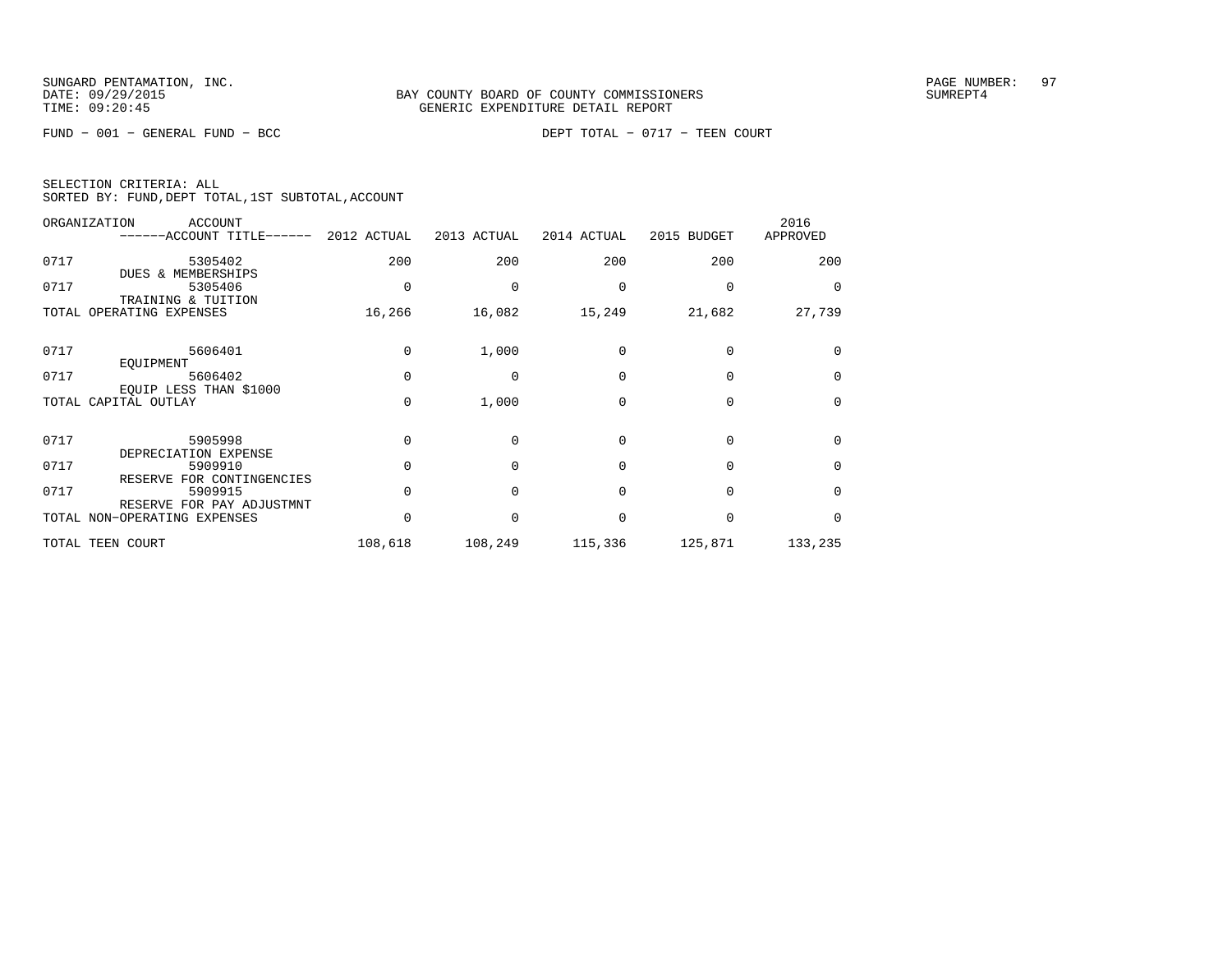FUND − 001 − GENERAL FUND − BCC DEPT TOTAL − 0718 − LAW LIBRARY

SELECTION CRITERIA: ALL

SORTED BY: FUND,DEPT TOTAL,1ST SUBTOTAL,ACCOUNT

|      | ORGANIZATION<br><b>ACCOUNT</b><br>------ACCOUNT TITLE------ 2012 ACTUAL |                 | 2013 ACTUAL     | 2014 ACTUAL     | 2015 BUDGET     | 2016<br>APPROVED |
|------|-------------------------------------------------------------------------|-----------------|-----------------|-----------------|-----------------|------------------|
| 0718 | 5101200                                                                 | 44,232          | 41,853          | 42,199          | 44,261          | 44,261           |
| 0718 | SALARIES & WAGES-REGULAR<br>5102100                                     | 3.009           | 2,829           | 2,915           | 3,386           | 3,386            |
| 0718 | FICA TAXES-MATCHING<br>5102200<br>RETIREMENT CONTRIBUTIONS              | 2,194           | 2,451           | 2,924           | 3,343           | 3,294            |
| 0718 | 5102300<br>LIFE & HEALTH INSURANCE                                      | 13,040          | 13,861          | 10,716          | 11,648          | 12,757           |
| 0718 | 5102400<br>WORKERS COMP. PREMIUMS                                       | 176             | 176             | 180             | 191             | 190              |
| 0718 | 5102500<br>UNEMPLOYMENT COMPENSATION                                    | $\Omega$        | $\Omega$        | $\Omega$        | $\Omega$        | $\Omega$         |
|      | TOTAL PERSONAL SERVICES                                                 | 62,652          | 61,169          | 58,934          | 62,829          | 63,888           |
| 0718 | 5303101                                                                 | $\mathbf 0$     | $\Omega$        | $\Omega$        | $\mathbf 0$     | $\mathbf 0$      |
| 0718 | PROFESSIONAL SERVICES<br>5303401<br>CONTRACTED SERVICES                 | 26,314          | 19,521          | 20,264          | 22,400          | 23,650           |
| 0718 | 5304001<br>TRAVEL/TRAINING NON-LOCAL                                    | 422             | $\Omega$        | $\Omega$        | 700             | 700              |
| 0718 | 5304101<br>COMMUNICATIONS SERVICES                                      | 41              | $\Omega$        | $\Omega$        | $\Omega$        | $\Omega$         |
| 0718 | 5304125<br>POSTAGE/TRANSP/FREIGHT                                       | $\Omega$        | $\Omega$        | 73              | $\Omega$        | 125              |
| 0718 | 5304410<br>RENTALS/LEASES-EOUIPMENT                                     | 1,846           | 1,910           | 1,831           | 1,888           | 1,862            |
| 0718 | 5304501<br>INSURANCE & BONDS                                            | 1,079           | 1,079           | 988             | 988             | 6,196            |
| 0718 | 5304605<br>REPAIR/MAINT-BLDG & GRND                                     | $\Omega$        | $\Omega$        | $\Omega$        | $\Omega$        | $\mathbf 0$      |
| 0718 | 5304615<br>REPAIR/MAINT-EOUIPMENT                                       | $\mathbf 0$     | $\Omega$        | $\Omega$        | $\Omega$        | $\Omega$         |
| 0718 | 5304701<br>PRINTING & BINDING                                           | $\Omega$        | $\Omega$        | $\Omega$        | $\Omega$        | $\Omega$         |
| 0718 | 5304990<br>MISCELLANEOUS EXPENSES                                       | $7\phantom{.0}$ | 69              | 67              | 75              | 82               |
| 0718 | 5305101<br>OFFICE SUPPLIES                                              | 99              | 68              | 96              | 100             | 100              |
| 0718 | 5305401<br>BOOKS/RESOURCE MATR/SUBSC                                    | 18,687          | 15,988          | 16,900          | 17,350          | 17,350           |
| 0718 | 5305402<br>DUES & MEMBERSHIPS                                           | 175             | 190             | 190             | 190             | 190              |
| 0718 | 5305406<br>TRAINING & TUITION<br>TOTAL OPERATING EXPENSES               | 1,762<br>50,433 | 2,353<br>41,178 | 2,607<br>43,016 | 3,000<br>46,691 | 3,200<br>53,455  |
|      |                                                                         |                 |                 |                 |                 |                  |
| 0718 | 5606401<br>EQUIPMENT                                                    | $\Omega$        | $\Omega$        | $\Omega$        | $\Omega$        | $\Omega$         |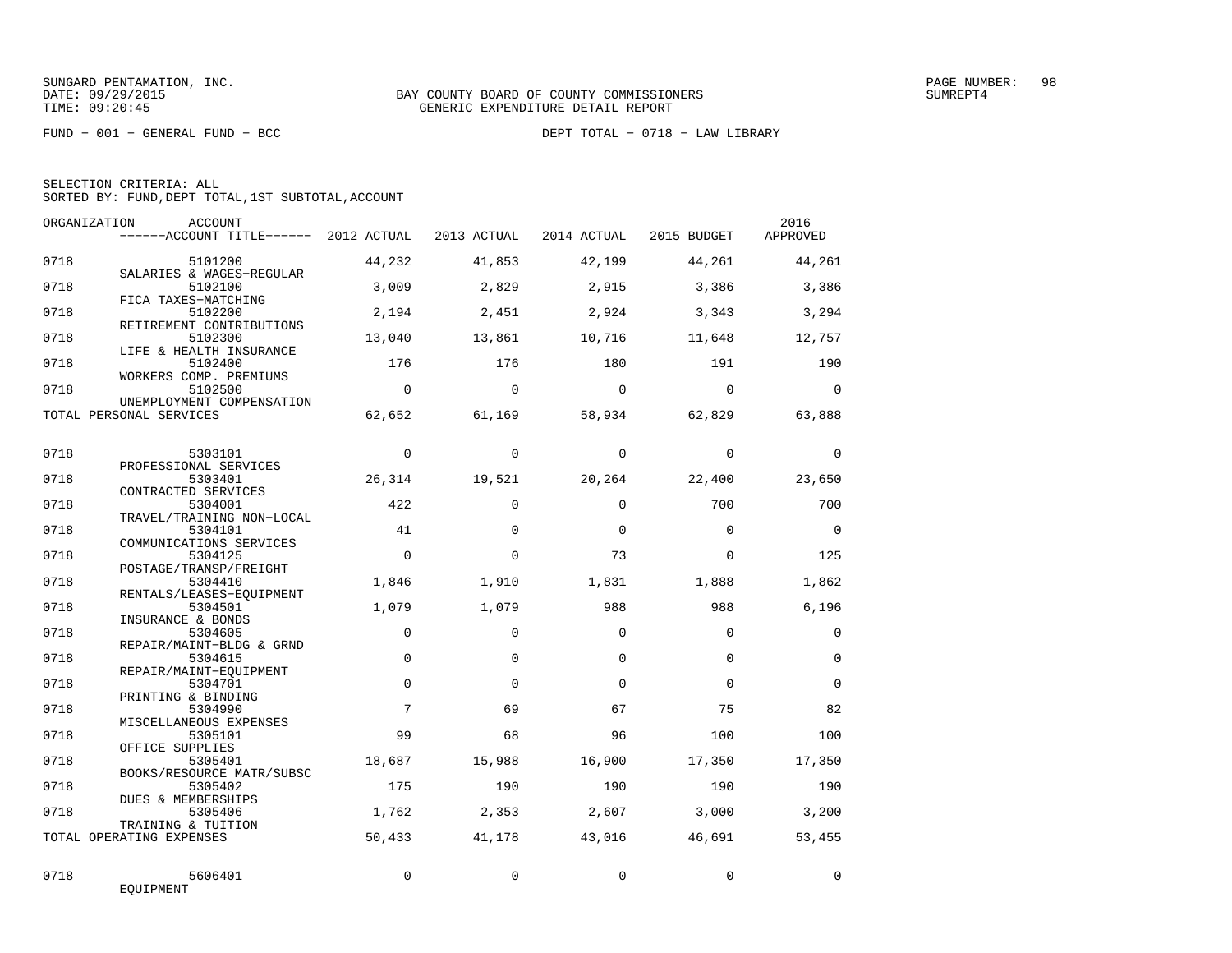FUND − 001 − GENERAL FUND − BCC DEPT TOTAL − 0718 − LAW LIBRARY

| SELECTION CRITERIA: ALL |  |  |                                                    |  |
|-------------------------|--|--|----------------------------------------------------|--|
|                         |  |  | SORTED BY: FUND, DEPT TOTAL, 1ST SUBTOTAL, ACCOUNT |  |

|      | ORGANIZATION<br>ACCOUNT<br>------ACCOUNT TITLE------ | 2012 ACTUAL | 2013 ACTUAL | 2014 ACTUAL | 2015 BUDGET | 2016<br>APPROVED |
|------|------------------------------------------------------|-------------|-------------|-------------|-------------|------------------|
| 0718 | 5606402<br>EQUIP LESS THAN \$1000                    |             |             |             |             |                  |
|      | TOTAL CAPITAL OUTLAY                                 |             |             |             |             |                  |
| 0718 | 5905998<br>DEPRECIATION EXPENSE                      |             |             |             |             |                  |
| 0718 | 5909910<br>RESERVE FOR CONTINGENCIES                 |             |             |             |             |                  |
| 0718 | 5909915<br>RESERVE FOR PAY ADJUSTMNT                 |             |             |             |             |                  |
|      | TOTAL NON-OPERATING EXPENSES                         |             |             |             |             |                  |
|      | TOTAL LAW LIBRARY                                    | 113,085     | 102,346     | 101,950     | 109,520     | 117,343          |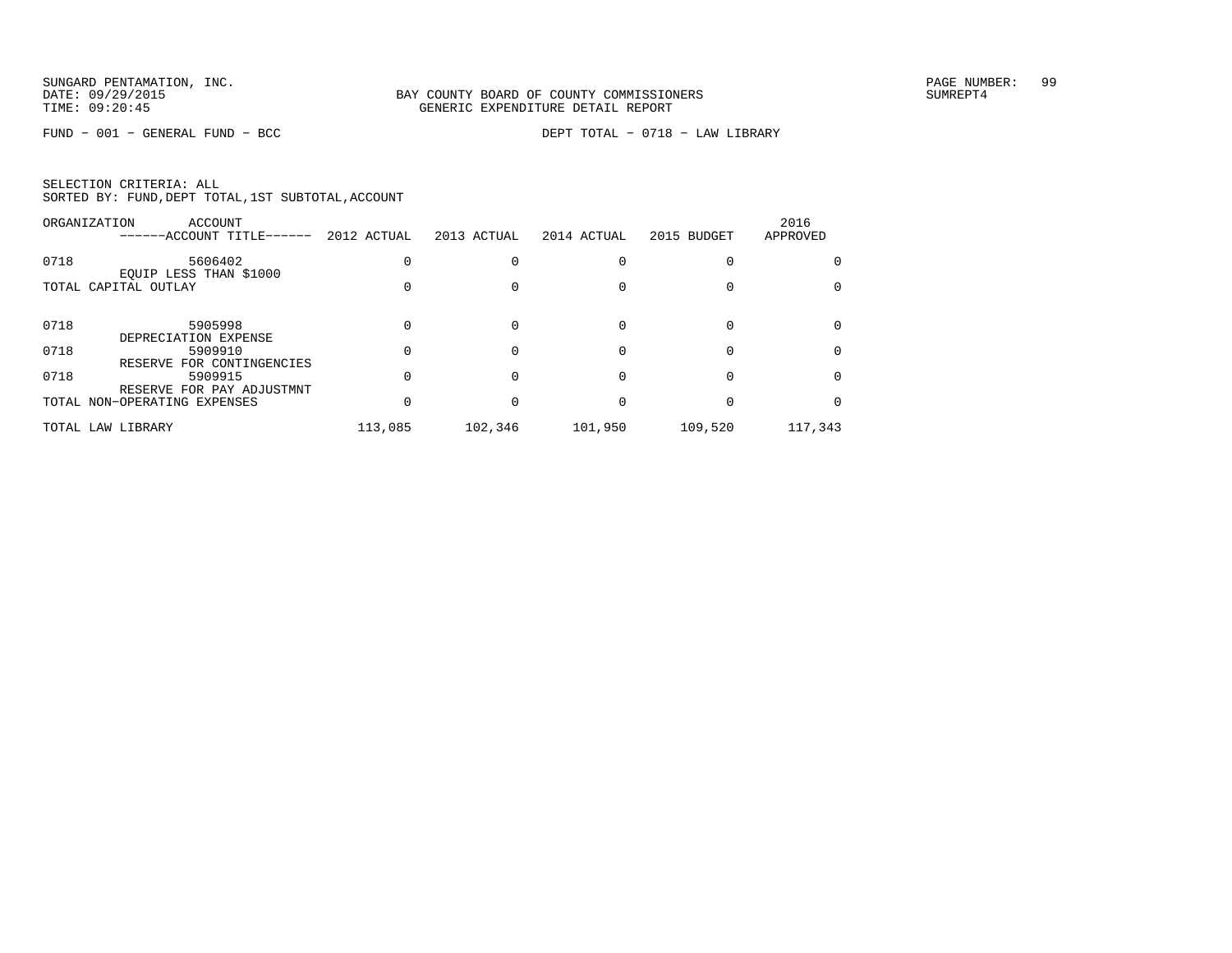|      | ORGANIZATION<br>ACCOUNT<br>------ACCOUNT TITLE------ | 2012 ACTUAL | 2013 ACTUAL | 2014 ACTUAL | 2015 BUDGET | 2016<br>APPROVED |
|------|------------------------------------------------------|-------------|-------------|-------------|-------------|------------------|
| 0730 | 5303142<br>COURT APPT ATTNY-CT COST                  |             |             |             |             |                  |
| 0730 | 5303143<br>COURT APPT ATTNY-CONFLICT                 |             |             |             |             |                  |
| 0730 | 5303401<br>CONTRACTED SERVICES                       |             |             |             |             | 0                |
|      | TOTAL OPERATING EXPENSES                             |             |             |             |             | 0                |
|      | TOTAL COUNTY CT-CRIMINAL                             |             |             |             |             |                  |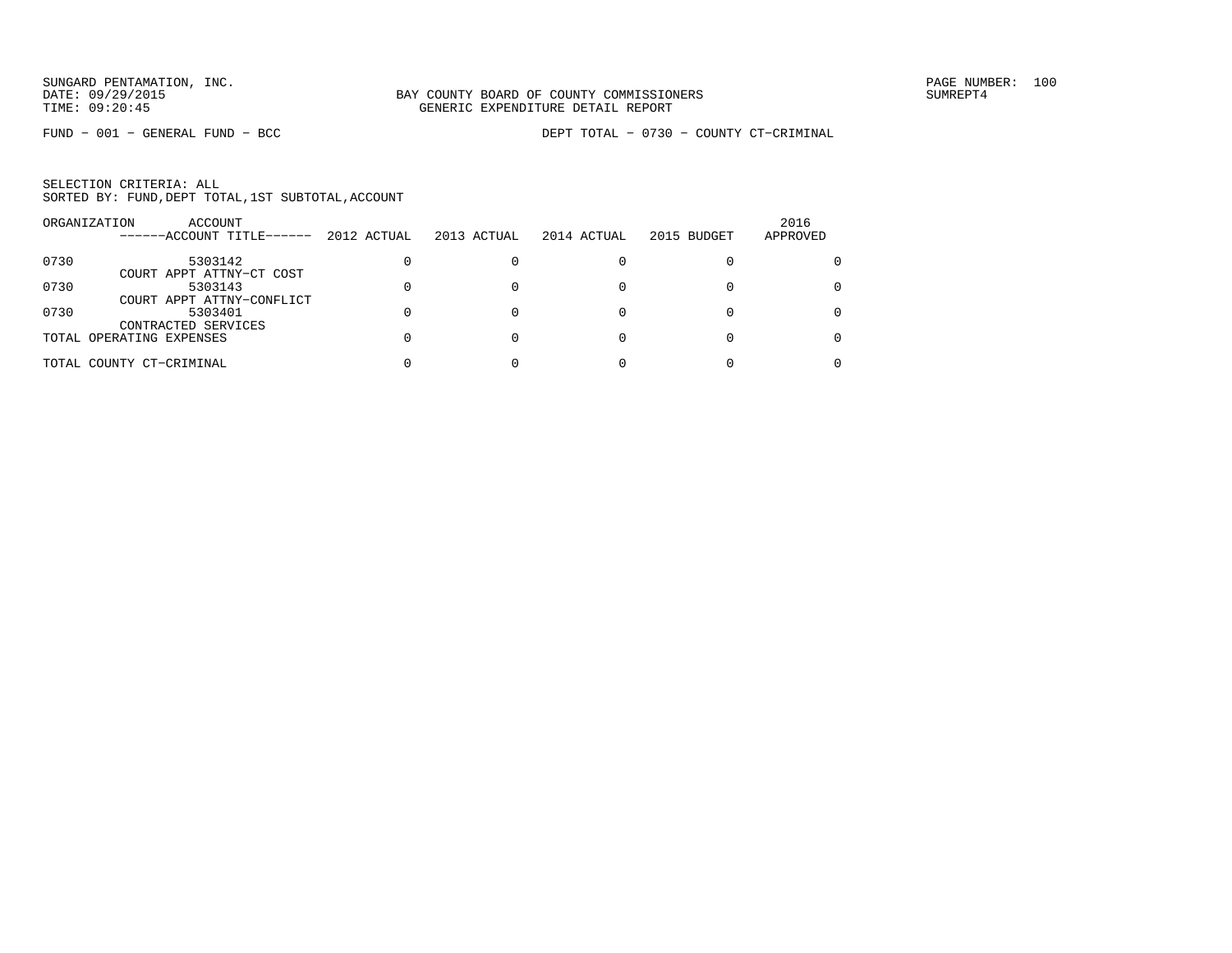SUNGARD PENTAMATION, INC.<br>DATE: 09/29/2015 DATE: 09/29/2015

| SELECTION CRITERIA: ALL |                                                    |
|-------------------------|----------------------------------------------------|
|                         | SORTED BY: FUND, DEPT TOTAL, 1ST SUBTOTAL, ACCOUNT |

| ORGANIZATION<br><b>ACCOUNT</b> |                                                                                                                                                                                                                                                                                                                                                                                                              | 2013 ACTUAL                                                 | 2014 ACTUAL                         | 2015 BUDGET                                                                                              | 2016<br>APPROVED                        |
|--------------------------------|--------------------------------------------------------------------------------------------------------------------------------------------------------------------------------------------------------------------------------------------------------------------------------------------------------------------------------------------------------------------------------------------------------------|-------------------------------------------------------------|-------------------------------------|----------------------------------------------------------------------------------------------------------|-----------------------------------------|
| 5101200                        | 52,096                                                                                                                                                                                                                                                                                                                                                                                                       | 52,069                                                      | 53,597                              | 52,986                                                                                                   | 52,986                                  |
| 5102100                        | 3,799                                                                                                                                                                                                                                                                                                                                                                                                        | 3,720                                                       | 3,801                               | 4,053                                                                                                    | 4,053                                   |
| 5102200                        | 2,581                                                                                                                                                                                                                                                                                                                                                                                                        | 3,033                                                       | 3,699                               | 4,003                                                                                                    | 3,943                                   |
| 5102300                        | 3,829                                                                                                                                                                                                                                                                                                                                                                                                        | 4,171                                                       | 4,429                               | 4,802                                                                                                    | 5,257                                   |
| 5102400                        | 221                                                                                                                                                                                                                                                                                                                                                                                                          | 221                                                         | 227                                 | 228                                                                                                      | 228                                     |
| TOTAL PERSONAL SERVICES        | 62,525                                                                                                                                                                                                                                                                                                                                                                                                       | 63,214                                                      | 65,753                              | 66,072                                                                                                   | 66,467                                  |
|                                | $\mathbf 0$                                                                                                                                                                                                                                                                                                                                                                                                  | $\Omega$                                                    | 0                                   | $\mathbf 0$                                                                                              | 0                                       |
| CONTRACTED SERVICES            |                                                                                                                                                                                                                                                                                                                                                                                                              |                                                             |                                     |                                                                                                          |                                         |
|                                |                                                                                                                                                                                                                                                                                                                                                                                                              |                                                             |                                     |                                                                                                          | 0                                       |
| 5304005                        | 454                                                                                                                                                                                                                                                                                                                                                                                                          | 454                                                         | 439                                 | 450                                                                                                      | 600                                     |
| TRAVEL-LOCAL                   |                                                                                                                                                                                                                                                                                                                                                                                                              |                                                             |                                     |                                                                                                          |                                         |
|                                |                                                                                                                                                                                                                                                                                                                                                                                                              |                                                             |                                     |                                                                                                          | 50                                      |
| 5304501                        | 432                                                                                                                                                                                                                                                                                                                                                                                                          | 432                                                         | 395                                 | 395                                                                                                      | 5,921                                   |
| 5304902                        | $\Omega$                                                                                                                                                                                                                                                                                                                                                                                                     | $\Omega$                                                    | $\Omega$                            | $\mathbf 0$                                                                                              | $\Omega$                                |
| 5304905                        | $\mathbf 0$                                                                                                                                                                                                                                                                                                                                                                                                  | $\Omega$                                                    | $\Omega$                            | $\mathbf 0$                                                                                              | $\Omega$                                |
| 5305101                        | $\mathbf 0$                                                                                                                                                                                                                                                                                                                                                                                                  | $\Omega$                                                    | $\Omega$                            | $\Omega$                                                                                                 | $\Omega$                                |
| 5305402                        | $\Omega$                                                                                                                                                                                                                                                                                                                                                                                                     | $\Omega$                                                    | $\Omega$                            | $\Omega$                                                                                                 | $\Omega$                                |
| 5305406                        | $\Omega$                                                                                                                                                                                                                                                                                                                                                                                                     | $\Omega$                                                    | $\Omega$                            | $\Omega$                                                                                                 | $\Omega$                                |
| TOTAL OPERATING EXPENSES       | 888                                                                                                                                                                                                                                                                                                                                                                                                          | 886                                                         | 834                                 | 895                                                                                                      | 6,571                                   |
| 5606401                        | $\Omega$                                                                                                                                                                                                                                                                                                                                                                                                     | $\mathbf 0$                                                 | $\mathbf 0$                         | $\mathbf 0$                                                                                              | 0                                       |
| EOUIPMENT                      |                                                                                                                                                                                                                                                                                                                                                                                                              |                                                             |                                     |                                                                                                          | 0                                       |
| EOUIP LESS THAN \$1000         |                                                                                                                                                                                                                                                                                                                                                                                                              |                                                             |                                     |                                                                                                          |                                         |
| TOTAL CAPITAL OUTLAY           | $\Omega$                                                                                                                                                                                                                                                                                                                                                                                                     | $\Omega$                                                    | $\Omega$                            | 0                                                                                                        | $\Omega$                                |
| 5909915                        | $\Omega$                                                                                                                                                                                                                                                                                                                                                                                                     | $\Omega$                                                    | $\Omega$                            | $\mathbf 0$                                                                                              | $\Omega$                                |
| TOTAL NON-OPERATING EXPENSES   | $\Omega$                                                                                                                                                                                                                                                                                                                                                                                                     | $\Omega$                                                    | $\Omega$                            | $\mathbf 0$                                                                                              | $\Omega$                                |
|                                |                                                                                                                                                                                                                                                                                                                                                                                                              |                                                             |                                     |                                                                                                          | 73,038                                  |
|                                | SALARIES & WAGES-REGULAR<br>FICA TAXES-MATCHING<br>RETIREMENT CONTRIBUTIONS<br>LIFE & HEALTH INSURANCE<br>WORKERS COMP. PREMIUMS<br>5303401<br>5304001<br>TRAVEL/TRAINING NON-LOCAL<br>5304125<br>POSTAGE/TRANSP/FREIGHT<br>INSURANCE & BONDS<br>FEES & COSTS-PURCHASING<br>FEES&COSTS-LGL ADV/ADVERT<br>OFFICE SUPPLIES<br>DUES & MEMBERSHIPS<br>TRAINING & TUITION<br>5606402<br>RESERVE FOR PAY ADJUSTMNT | ------ACCOUNT TITLE------ 2012 ACTUAL<br>$\Omega$<br>2<br>0 | $\Omega$<br>$\Omega$<br>$\mathbf 0$ | $\mathbf 0$<br>$\mathbf 0$<br>$\mathbf 0$<br>66,587<br>TOTAL BAY COUNTY WORK PROGRAM<br>63,413<br>64,100 | $\Omega$<br>50<br>$\mathbf 0$<br>66,967 |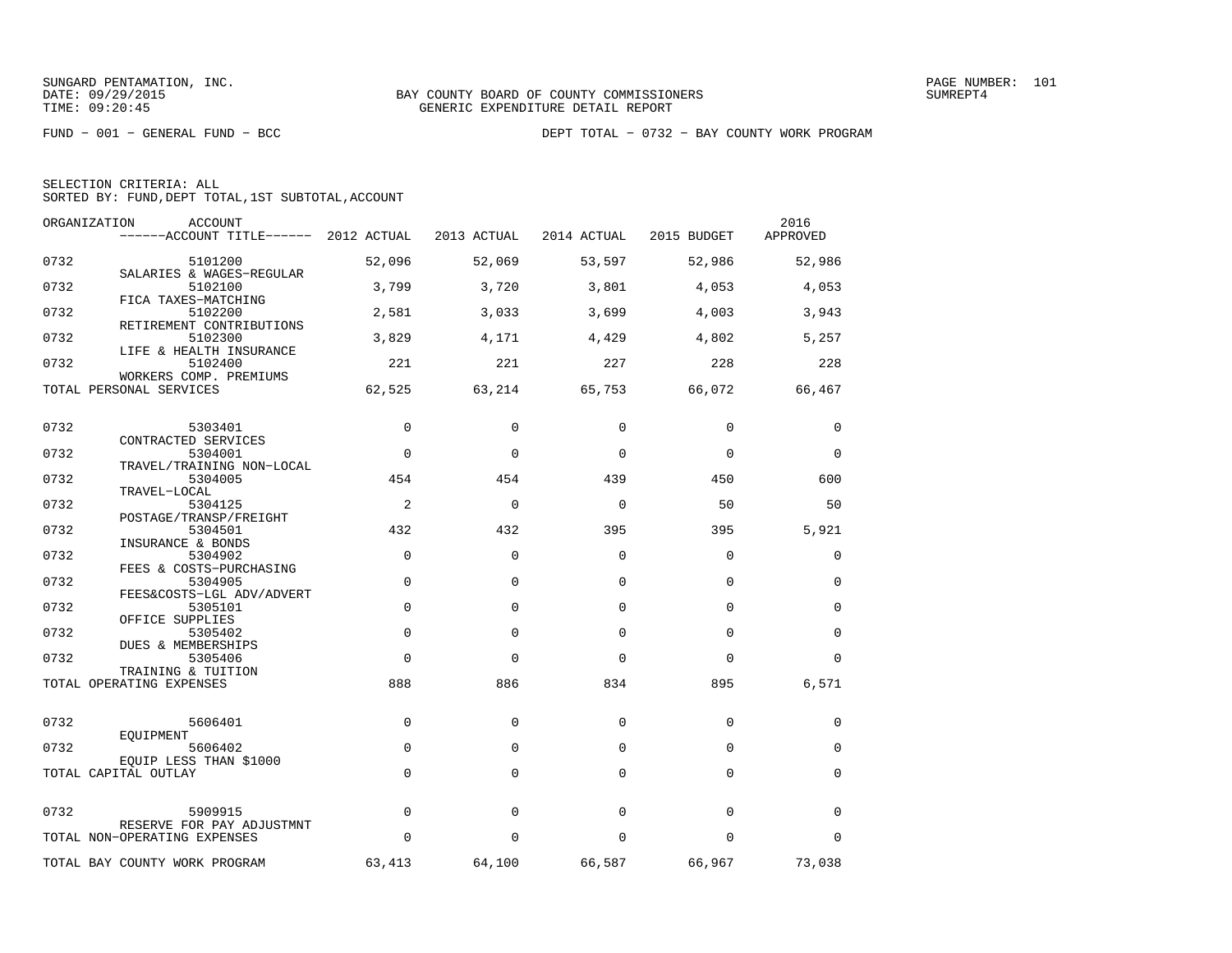| ORGANIZATION | <b>ACCOUNT</b><br>------ACCOUNT TITLE------ 2012 ACTUAL |             | 2013 ACTUAL | 2014 ACTUAL | 2015 BUDGET | 2016<br>APPROVED |
|--------------|---------------------------------------------------------|-------------|-------------|-------------|-------------|------------------|
| 0790         | 5101200                                                 | 0           | $\mathbf 0$ | $\mathbf 0$ | 0           | 0                |
| 0790         | SALARIES & WAGES-REGULAR<br>5102100                     | $\mathbf 0$ | $\Omega$    | $\Omega$    | 0           | $\Omega$         |
|              | FICA TAXES-MATCHING                                     |             |             |             |             |                  |
| 0790         | 5102200                                                 | $\mathbf 0$ | $\Omega$    | $\Omega$    | 0           | 0                |
| 0790         | RETIREMENT CONTRIBUTIONS<br>5102300                     | $\Omega$    | $\Omega$    | $\Omega$    | $\Omega$    | $\Omega$         |
|              | LIFE & HEALTH INSURANCE                                 |             |             |             |             |                  |
| 0790         | 5102400                                                 | $\mathbf 0$ | $\Omega$    | $\Omega$    | $\Omega$    | $\Omega$         |
| 0790         | WORKERS COMP. PREMIUMS<br>5102500                       | $\mathbf 0$ | $\Omega$    | $\Omega$    | 0           | 0                |
|              | UNEMPLOYMENT COMPENSATION                               |             |             |             |             |                  |
|              | TOTAL PERSONAL SERVICES                                 | $\Omega$    | $\Omega$    | $\Omega$    | $\Omega$    | $\Omega$         |
|              |                                                         |             |             |             |             |                  |
| 0790         | 5303401                                                 | $\mathbf 0$ | $\Omega$    | $\Omega$    | $\Omega$    | 0                |
| 0790         | CONTRACTED SERVICES<br>5304001                          | $\mathbf 0$ | $\Omega$    | $\Omega$    | $\Omega$    | $\Omega$         |
|              | TRAVEL/TRAINING NON-LOCAL                               |             |             |             |             |                  |
| 0790         | 5304005<br>TRAVEL-LOCAL                                 | $\mathbf 0$ | $\mathbf 0$ | 0           | 0           | 0                |
| 0790         | 5304101                                                 | $\Omega$    | $\Omega$    | $\Omega$    | $\Omega$    | $\Omega$         |
|              | COMMUNICATIONS SERVICES                                 |             |             |             |             |                  |
| 0790         | 5304125<br>POSTAGE/TRANSP/FREIGHT                       | $\mathbf 0$ | $\Omega$    | $\Omega$    | $\Omega$    | $\Omega$         |
| 0790         | 5304410                                                 | $\Omega$    | $\Omega$    | $\Omega$    | $\Omega$    | $\Omega$         |
|              | RENTALS/LEASES-EOUIPMENT                                |             |             |             |             |                  |
| 0790         | 5304902<br>FEES & COSTS-PURCHASING                      | $\Omega$    | $\Omega$    | $\Omega$    | $\Omega$    | $\Omega$         |
| 0790         | 5304905                                                 | $\Omega$    | $\Omega$    | $\Omega$    | $\Omega$    | 0                |
| 0790         | FEES&COSTS-LGL ADV/ADVERT                               | $\mathbf 0$ | $\Omega$    | $\Omega$    | $\Omega$    | $\Omega$         |
|              | 5305101<br>OFFICE SUPPLIES                              |             |             |             |             |                  |
| 0790         | 5305401                                                 | 0           | $\mathbf 0$ | $\Omega$    | 0           | 0                |
| 0790         | BOOKS/RESOURCE MATR/SUBSC<br>5305402                    | $\Omega$    | $\Omega$    | 0           | $\Omega$    | $\Omega$         |
|              | <b>DUES &amp; MEMBERSHIPS</b>                           |             |             |             |             |                  |
|              | TOTAL OPERATING EXPENSES                                | $\Omega$    | $\Omega$    | $\Omega$    | 0           | 0                |
|              |                                                         |             |             |             |             |                  |
| 0790         | 5606402<br>EOUIP LESS THAN \$1000                       | 0           | $\Omega$    | $\Omega$    | 0           | 0                |
|              | TOTAL CAPITAL OUTLAY                                    | $\Omega$    | $\Omega$    | $\Omega$    | $\Omega$    | $\Omega$         |
|              | TOTAL COUNTY COURT-CT ADMIN                             | $\Omega$    | O           | $\Omega$    | $\Omega$    | $\Omega$         |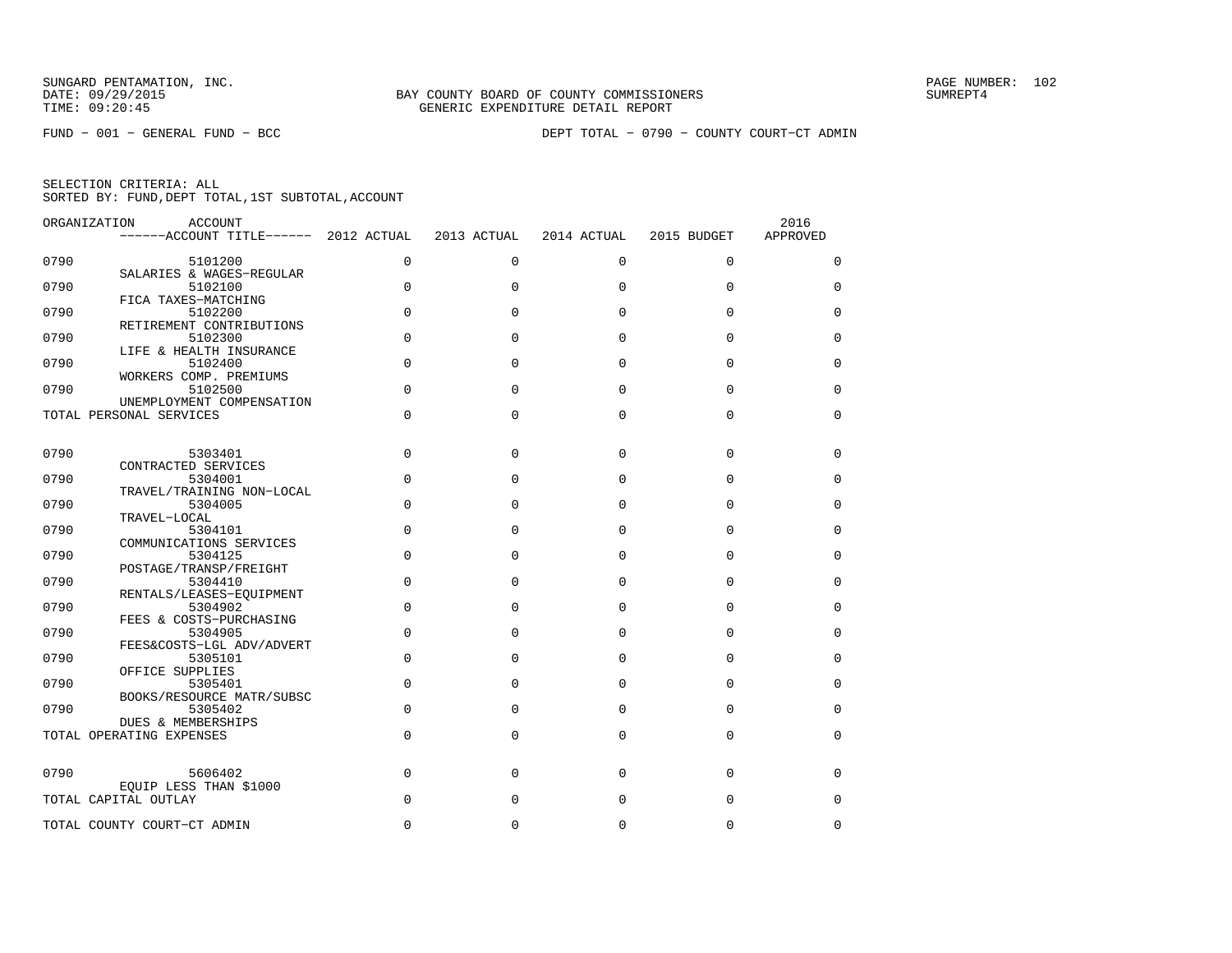| ORGANIZATION | ACCOUNT<br>------ACCOUNT TITLE------ | 2012 ACTUAL | 2013 ACTUAL  | 2014 ACTUAL | 2015 BUDGET | 2016<br>APPROVED |
|--------------|--------------------------------------|-------------|--------------|-------------|-------------|------------------|
|              |                                      |             |              |             |             |                  |
| 0795         | 5101200                              | 0           | $\mathbf 0$  | $\mathbf 0$ | $\mathbf 0$ | 0                |
| 0795         | SALARIES & WAGES-REGULAR<br>5102100  | $\Omega$    | <sup>0</sup> | $\Omega$    | $\Omega$    | $\Omega$         |
|              | FICA TAXES-MATCHING                  |             |              |             |             |                  |
| 0795         | 5102200                              | 0           | 0            | $\Omega$    | $\Omega$    | 0                |
|              | RETIREMENT CONTRIBUTIONS             |             |              |             |             |                  |
| 0795         | 5102300                              | $\Omega$    | 0            | $\Omega$    | $\Omega$    | $\Omega$         |
| 0795         | LIFE & HEALTH INSURANCE<br>5102400   | $\Omega$    | $\Omega$     | $\Omega$    | $\Omega$    | $\Omega$         |
|              | WORKERS COMP. PREMIUMS               |             |              |             |             |                  |
|              | TOTAL PERSONAL SERVICES              | $\Omega$    | $\Omega$     | $\Omega$    | $\Omega$    | $\Omega$         |
|              |                                      |             |              |             |             |                  |
| 0795         | 5303401                              | 0           | $\Omega$     | $\Omega$    | $\Omega$    | 0                |
|              | CONTRACTED SERVICES                  |             |              |             |             |                  |
| 0795         | 5304101                              | $\Omega$    | <sup>0</sup> | $\Omega$    | $\Omega$    | $\Omega$         |
|              | COMMUNICATIONS SERVICES              | $\Omega$    |              |             |             |                  |
| 0795         | 5304125<br>POSTAGE/TRANSP/FREIGHT    |             | $\Omega$     | $\Omega$    | $\Omega$    | 0                |
| 0795         | 5304410                              | $\Omega$    | <sup>0</sup> | $\Omega$    | $\Omega$    | $\Omega$         |
|              | RENTALS/LEASES-EQUIPMENT             |             |              |             |             |                  |
| 0795         | 5304501                              | $\Omega$    | $\Omega$     | $\Omega$    | $\Omega$    | 0                |
|              | INSURANCE & BONDS                    |             |              |             |             |                  |
| 0795         | 5304615<br>REPAIR/MAINT-EOUIPMENT    | $\Omega$    | $\Omega$     | $\Omega$    | $\Omega$    | 0                |
| 0795         | 5304902                              | $\Omega$    | $\Omega$     | $\Omega$    | $\Omega$    | 0                |
|              | FEES & COSTS-PURCHASING              |             |              |             |             |                  |
| 0795         | 5305101                              | $\Omega$    | $\Omega$     | $\Omega$    | $\Omega$    | $\Omega$         |
|              | OFFICE SUPPLIES                      |             |              |             |             |                  |
| 0795         | 5305402<br>DUES & MEMBERSHIPS        | $\Omega$    | $\Omega$     | $\Omega$    | $\Omega$    | $\Omega$         |
|              | TOTAL OPERATING EXPENSES             | $\Omega$    | $\Omega$     | $\Omega$    | $\Omega$    | 0                |
|              |                                      |             |              |             |             |                  |
| 0795         | 5606402                              | 0           | $\Omega$     | $\Omega$    | $\Omega$    | 0                |
|              | EQUIP LESS THAN \$1000               |             |              |             |             |                  |
|              | TOTAL CAPITAL OUTLAY                 | U           | 0            | $\Omega$    | $\Omega$    | 0                |
|              | TOTAL COURT REPORTERS                | 0           | 0            | 0           | 0           | 0                |
|              |                                      |             |              |             |             |                  |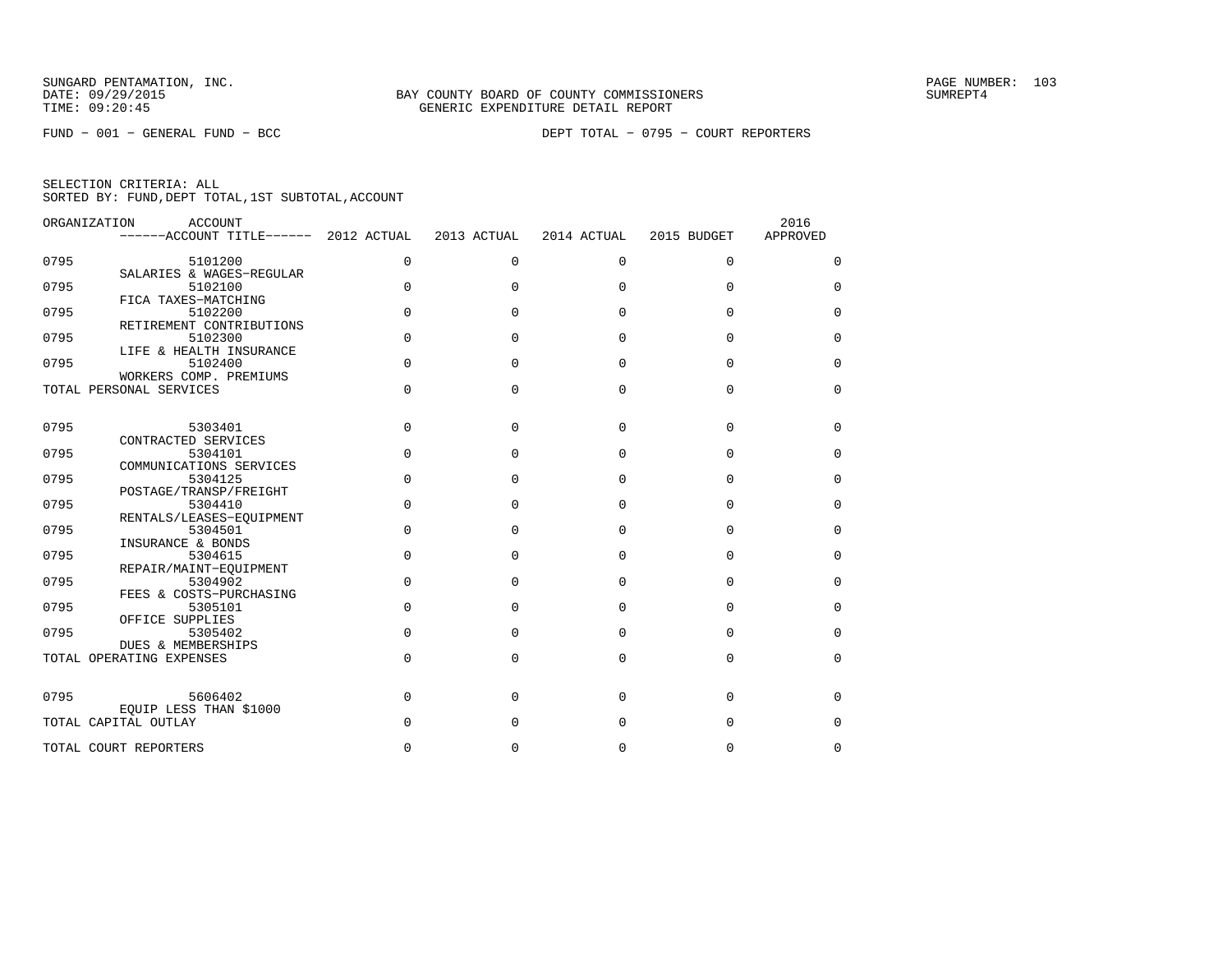FUND − 001 − GENERAL FUND − BCC DEPT TOTAL − 0970 − BUDGET TRANSFERS

|  | SELECTION CRITERIA: ALL                            |  |  |
|--|----------------------------------------------------|--|--|
|  | SORTED BY: FUND, DEPT TOTAL, 1ST SUBTOTAL, ACCOUNT |  |  |

|      | ORGANIZATION<br><b>ACCOUNT</b><br>------ACCOUNT TITLE------ 2012 ACTUAL |             | 2013 ACTUAL  | 2014 ACTUAL  | 2015 BUDGET  | 2016<br>APPROVED |
|------|-------------------------------------------------------------------------|-------------|--------------|--------------|--------------|------------------|
| 0970 | 5819103<br>TRNSF-TRANSP. (101)                                          | 3,300,000   | 1,499,679    | 2,617,200    | 3,650,000    | 3,169,038        |
| 0970 | 5819104<br>TRNSF-INTGOV'T RADIO-133                                     | 452,030     | 94,610       | 95,774       | 92,544       | 84,299           |
| 0970 | 5819105                                                                 |             | <sup>0</sup> |              | <sup>n</sup> | $\Omega$         |
| 0970 | TRNSF-STORMWATER (115)<br>5819106                                       | $\Omega$    | $\Omega$     | <sup>n</sup> | <sup>0</sup> | $\Omega$         |
| 0970 | TRNSF-INTERNAL SERV (501)<br>5819107<br>TRNSF-WORKERS COMP (505)        | $\Omega$    | $\Omega$     | 0            | $\Omega$     | $\Omega$         |
| 0970 | 5819110                                                                 | $\mathbf 0$ | $\Omega$     | 0            | $\Omega$     | $\Omega$         |
| 0970 | TRNSF-INSURANCE (506)<br>5819114                                        | $\Omega$    | $\Omega$     | 0            | $\Omega$     | $\Omega$         |
| 0970 | TRNSF-JT VENT/AWT (412)<br>5819115                                      | $\Omega$    | $\Omega$     | 0            | $\Omega$     | $\Omega$         |
| 0970 | TRNSF-ROADS & BRDGS (105)<br>5819116                                    | $\Omega$    | $\Omega$     | <sup>0</sup> | $\Omega$     | $\Omega$         |
| 0970 | TRNFS-PARTIC PAVING (110)<br>5819117                                    | 0           | $\Omega$     | 0            | $\Omega$     | $\Omega$         |
| 0970 | TRNSF-WTR SYS 2000 BND PJ<br>5819118                                    | $\Omega$    | $\Omega$     | 0            | $\Omega$     | $\Omega$         |
| 0970 | TRNSF-PUBLIC SAFETY (130)<br>5819120                                    | 50,000      | 0            | 0            | 0            | 0                |
| 0970 | TRNSF-BUILDERS SVC (440)<br>5819121                                     | 159,651     | $\Omega$     | <sup>0</sup> | $\Omega$     | $\Omega$         |
| 0970 | TRNSF-UTIL REG AUTH (195)<br>5819122                                    |             | $\Omega$     |              |              |                  |
| 0970 | TRNSF-RD IMPACT-P C (113)<br>5819124                                    | 1,625,000   | 1,495,000    | 2,082,479    | 1,545,000    | 1,545,000        |
| 0970 | TRNSF-LIBRARY (120)<br>5819132                                          |             | 0            |              |              |                  |
|      | TRNSF-CED GRV CRA<br>TOTAL NON-OPERATING EXPENSES                       | 5,586,681   | 3,089,289    | 4,795,453    | 5,287,544    | 4,798,337        |
|      | TOTAL BUDGET TRANSFERS                                                  | 5,586,681   | 3,089,289    | 4,795,453    | 5,287,544    | 4,798,337        |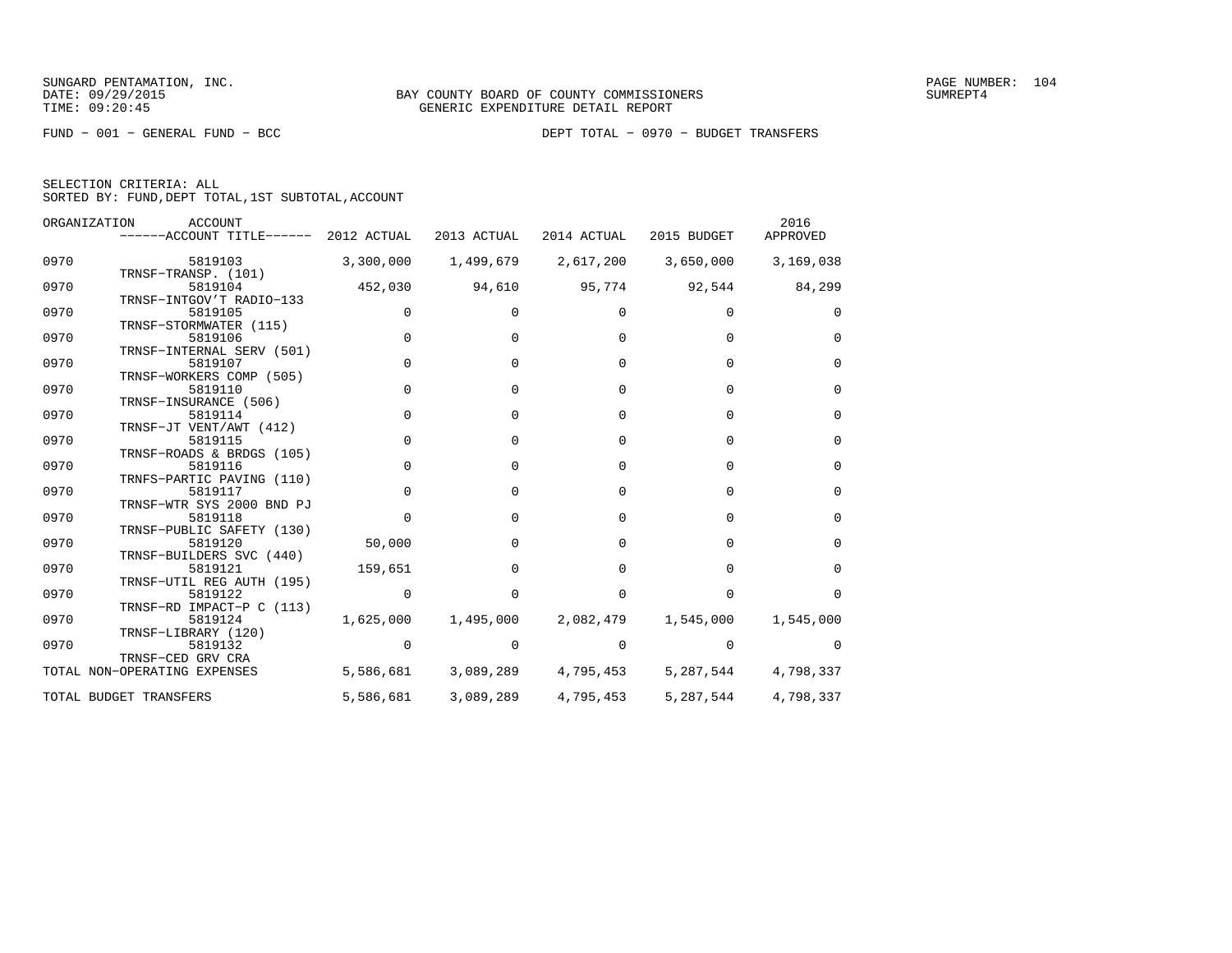FUND − 001 − GENERAL FUND − BCC DEPT TOTAL − 0971 − REFUNDS

|      | ACCOUNT<br>ORGANIZATION<br>------ACCOUNT TITLE------ | 2012 ACTUAL | 2013 ACTUAL | 2014 ACTUAL | 2015 BUDGET | 2016<br>APPROVED |
|------|------------------------------------------------------|-------------|-------------|-------------|-------------|------------------|
| 0971 | 5909905<br>REFUNDS-PRIOR YEAR TAXES                  | 14,253      | 36,445      | 10,853      | 45,000      | 45,000           |
| 0971 | 5909906<br>REFUNDS-PRIOR YR REVENUE                  |             |             |             |             | $\Omega$         |
|      | TOTAL NON-OPERATING EXPENSES                         | 14,253      | 36,445      | 10,853      | 45,000      | 45,000           |
|      | TOTAL REFUNDS                                        | 14,253      | 36,445      | 10,853      | 45,000      | 45,000           |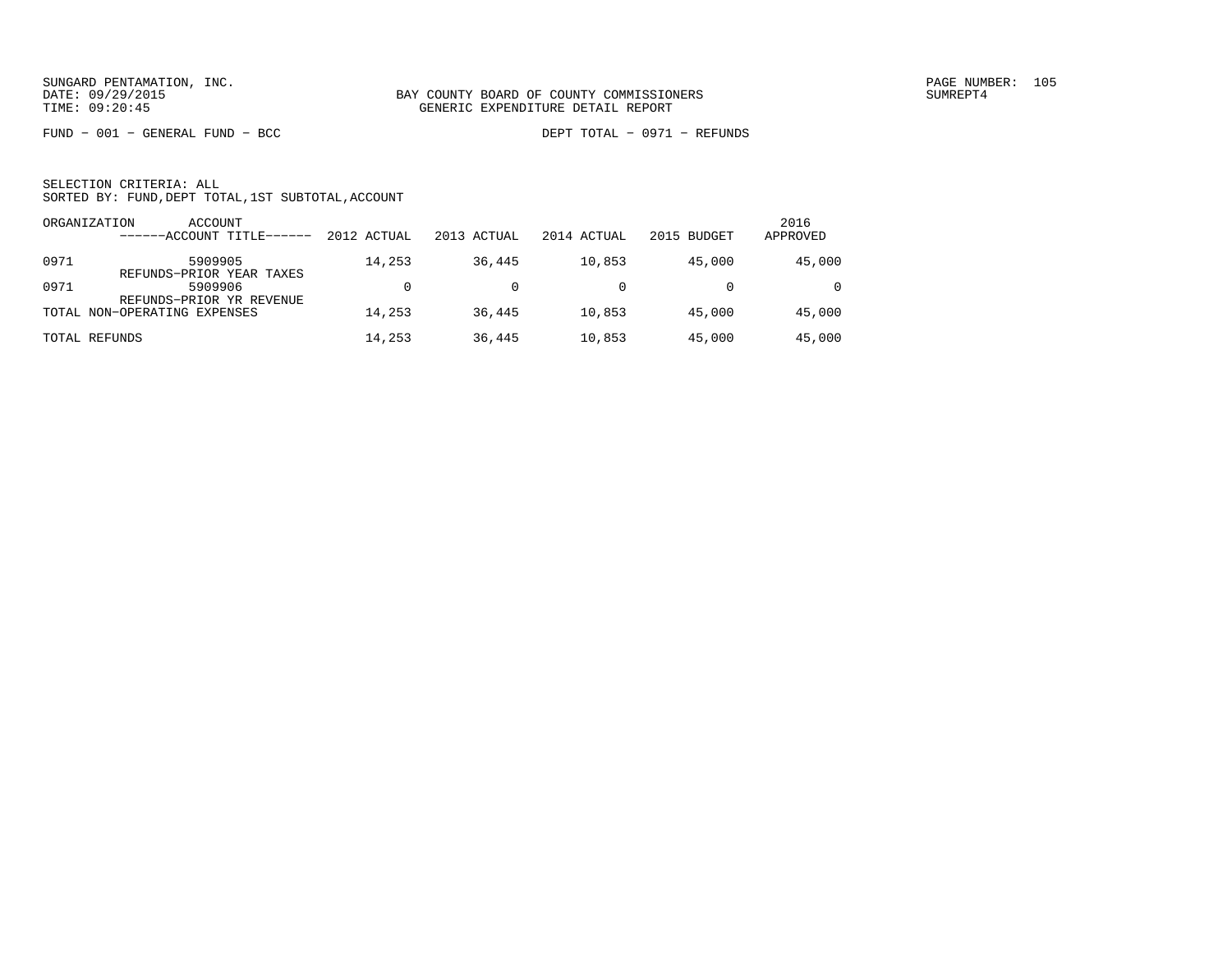FUND − 001 − GENERAL FUND − BCC DEPT TOTAL − 0972 − RESERVES

|      | <b>ACCOUNT</b><br>ORGANIZATION                       |             |             |              |             | 2016         |
|------|------------------------------------------------------|-------------|-------------|--------------|-------------|--------------|
|      | ------ACCOUNT TITLE------                            | 2012 ACTUAL | 2013 ACTUAL | 2014 ACTUAL  | 2015 BUDGET | APPROVED     |
| 0972 | 5909910                                              |             |             |              | 500,000     | 500,000      |
| 0972 | FOR CONTINGENCIES<br>RESERVE<br>5909911              |             |             |              |             | <sup>0</sup> |
| 0972 | RESERVE-EMERG CONTINGENCY<br>5909915                 |             |             |              |             | $\Omega$     |
| 0972 | RESERVE FOR PAY ADJUSTMNT<br>5909920                 |             |             |              | 300,000     | 0            |
| 0972 | RESERVE-FUTURE CAP<br>OUTLAY<br>5909924              |             |             |              |             |              |
| 0972 | RESERVE-PROMOTION<br>5909999                         |             |             | <sup>0</sup> | 9,260,544   | 10,700,438   |
|      | RESERVE-CASH FORWARD<br>TOTAL NON-OPERATING EXPENSES |             |             | 0            | 10,060,544  | 11,200,438   |
|      | TOTAL RESERVES                                       |             |             | 0            | 10,060,544  | 11,200,438   |
|      | TOTAL GENERAL FUND - BCC                             | 83,960,125  | 82,727,080  | 85,445,711   | 99,391,200  | 106,557,010  |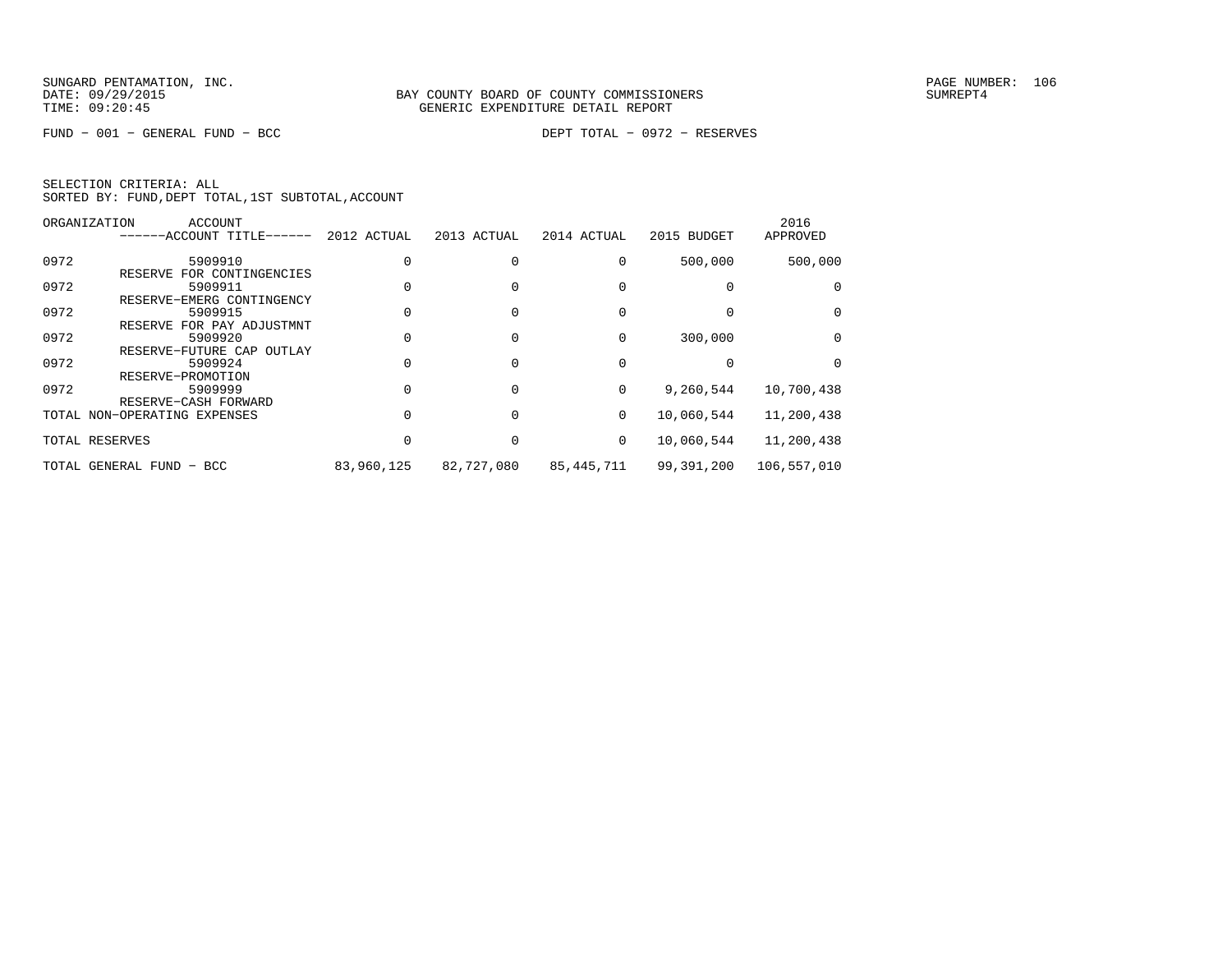FUND − 101 − TRANSPORTATION DEPT TOTAL − 0220 − ENGINEERING

|  | SELECTION CRITERIA: ALL |                                                    |  |
|--|-------------------------|----------------------------------------------------|--|
|  |                         | SORTED BY: FUND, DEPT TOTAL, 1ST SUBTOTAL, ACCOUNT |  |

| ORGANIZATION | ACCOUNT<br>------ACCOUNT TITLE------ 2012 ACTUAL                 |                   | 2013 ACTUAL     | 2014 ACTUAL         | 2015 BUDGET     | 2016<br>APPROVED |
|--------------|------------------------------------------------------------------|-------------------|-----------------|---------------------|-----------------|------------------|
| 0220         | 5101200                                                          | 1,175,148         | 1,213,469       | 1,206,579           | 1,244,850       | 1,245,927        |
| 0220         | SALARIES & WAGES-REGULAR<br>5101205<br>SALARIES & WAGES-DISASTER | 4,284             | $\Omega$        | $\Omega$            | $\Omega$        | $\Omega$         |
| 0220         | 5101400<br>SALARIES & WAGES-OVERTIME                             | 9,153             | 9,064           | 10,018              | 19,000          | 19,000           |
| 0220         | 5101405<br>SALARIES-DISASTER O/T                                 | 2,978             | $\Omega$        | $\Omega$            | $\Omega$        | $\mathbf 0$      |
| 0220         | 5102100<br>FICA TAXES-MATCHING                                   | 85,865            | 88,688          | 88,839              | 96,685          | 96,767           |
| 0220         | 5102200<br>RETIREMENT CONTRIBUTIONS                              | 58,575            | 73,599          | 101,009             | 104,833         | 110,018          |
| 0220         | 5102300<br>LIFE & HEALTH INSURANCE                               | 120,410           | 119,971         | 99,766              | 133,699         | 144,059          |
| 0220         | 5102400<br>WORKERS COMP. PREMIUMS                                | 9,102             | 7,236           | 7,694               | 11,782          | 9,463            |
|              | TOTAL PERSONAL SERVICES                                          | 1,465,515         |                 | 1,512,028 1,513,905 | 1,610,849       | 1,625,234        |
| 0220         | 5143101                                                          | 5,285             | 4,574           | 1,225               | 6,629           | 11,917           |
| 0220         | PROF SRV-CO ATTORNEY<br>5303104<br>PROF SRV-ENGINEERING          | $\Omega$          | $\Omega$        | $\Omega$            | $\Omega$        | $\Omega$         |
| 0220         | 5303106<br>PROF SRV-PHYSICLS/MEDICAL                             | $\Omega$          | $\Omega$        | $\Omega$            | $\Omega$        | $\Omega$         |
| 0220         | 5303107<br>PROF SRV-SUBSTANCE TEST                               | 126               | 111             | 185                 | 140             | 140              |
| 0220         | 5303110<br>PROF SRV-BACKGROUND CHECK                             | 31                | 88              | 225                 | 56              | 56               |
| 0220         | 5303401<br>CONTRACTED SERVICES                                   | 1,668             | 5,313           | $\Omega$            | $\Omega$        | $\overline{0}$   |
| 0220         | 5303408<br>CONTR SRV-800 MHZ                                     | 17,621            | 2,818           | 2,609               | 2,463           | 2,244            |
| 0220         | 5303410<br>CONTR SRV-JANITORIAL                                  | $\Omega$          | $\Omega$        | $\Omega$            | $\Omega$        | $\Omega$         |
| 0220         | 5303422<br>CONTR SRV-GIS                                         | 1,600             | $\Omega$        | $\Omega$            | $\Omega$        | $\Omega$         |
| 0220         | 5303425<br>CONTR SRV-ADMIN FEES                                  | 25,749<br>$5,046$ | 53,891          | 9,882               | 48,326          | 62,421<br>63,935 |
| 0220<br>0220 | 5303446<br>CONTR SRV-FACILITIES<br>5304001                       | 3,915             | 10,178<br>3,273 | 9,134<br>9,834      | 10,943<br>7,500 | 6,500            |
| 0220         | TRAVEL/TRAINING NON-LOCAL<br>5304005                             | 885               | $\Omega$        | $\Omega$            | $\Omega$        | $\Omega$         |
| 0220         | TRAVEL-LOCAL<br>5304101                                          | 3,977             | 3,497           | 3,702               | 3,540           | 5,040            |
| 0220         | COMMUNICATIONS SERVICES<br>5304125<br>POSTAGE/TRANSP/FREIGHT     | 467               | 1,195           | 1,317               | 770             | 770              |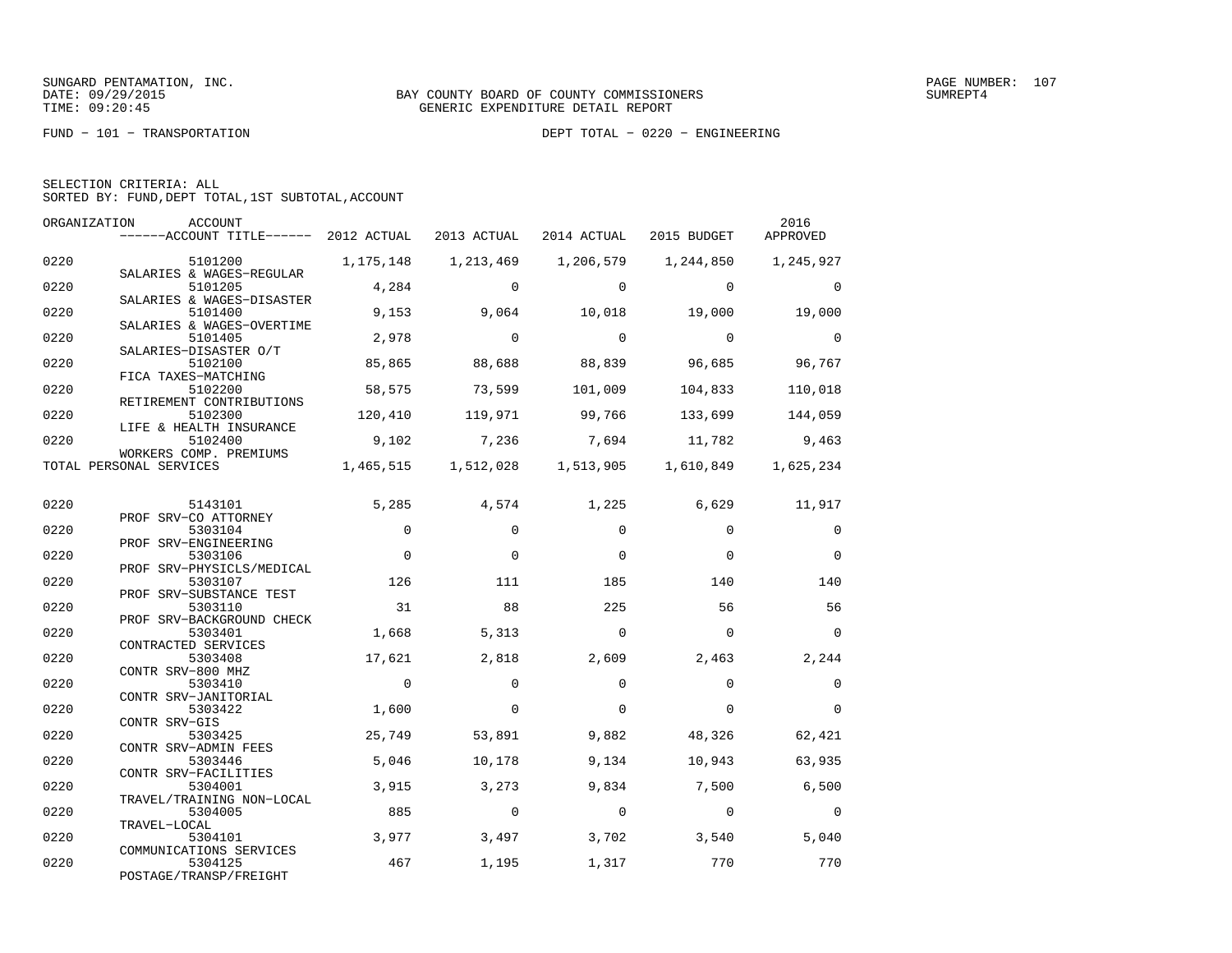FUND − 101 − TRANSPORTATION DEPT TOTAL − 0220 − ENGINEERING

|  | SELECTION CRITERIA: ALL |                                                    |
|--|-------------------------|----------------------------------------------------|
|  |                         | SORTED BY: FUND, DEPT TOTAL, 1ST SUBTOTAL, ACCOUNT |

| ORGANIZATION<br>2016<br>ACCOUNT |                                                |                |              |             |             |                |  |  |  |
|---------------------------------|------------------------------------------------|----------------|--------------|-------------|-------------|----------------|--|--|--|
|                                 | $---ACCOUNT$ TITLE $--- 2012$ ACTUAL           |                | 2013 ACTUAL  | 2014 ACTUAL | 2015 BUDGET | APPROVED       |  |  |  |
| 0220                            | 5304301<br>UTILITY SERVICES                    | 27,578         | 25,987       | 28,940      | 28,816      | $\Omega$       |  |  |  |
| 0220                            | 5304410                                        | 4,312          | 2,928        | 4,817       | 7,534       | 8,828          |  |  |  |
| 0220                            | RENTALS/LEASES-EOUIPMENT<br>5304501            | 21,469         | 21,469       | 20,973      | 20,973      | 41,677         |  |  |  |
| 0220                            | INSURANCE & BONDS<br>5304605                   | 11,804         | 10,906       | 16,117      | 19,810      | $\Omega$       |  |  |  |
| 0220                            | REPAIR/MAINT-BLDG & GRND<br>5304610            | 4,895          | 8,191        | 8,545       | 7,000       | 7,000          |  |  |  |
| 0220                            | REPAIR/MAINT-AUTO EQUIP<br>5304611             | $\overline{0}$ | $\Omega$     | $\Omega$    | $\Omega$    | $\Omega$       |  |  |  |
| 0220                            | REPAIR/MAINT-FLEET MAINT<br>5304615            | 11,500         | 14,586       | 7,390       | 1,800       | 1,700          |  |  |  |
| 0220                            | REPAIR/MAINT-EOUIPMENT<br>5304701              | 83             | 214          | 320         | $\Omega$    | $\mathbf 0$    |  |  |  |
| 0220                            | PRINTING & BINDING<br>5304902                  | 1,286          | 4,009        | 2,413       | 5,791       | 4,509          |  |  |  |
| 0220                            | FEES & COSTS-PURCHASING<br>5304905             | 1,273          | 3,017        | 2,373       | 2,750       | 2,750          |  |  |  |
| 0220                            | FEES&COSTS-LGL ADV/ADVERT<br>5304909           | $\Omega$       | 580          | 682         | 1,500       | 1,500          |  |  |  |
| 0220                            | FEES & COSTS-COURT FILING<br>5304922           | $-500$         | $\Omega$     | $\Omega$    | $\Omega$    | $\overline{0}$ |  |  |  |
| 0220                            | FEES & COSTS-PERMITS<br>5304990                | $\Omega$       | 100          | 104         | 120         | 120            |  |  |  |
| 0220                            | MISCELLANEOUS EXPENSES<br>5305101              | 4,500          | 4,763        | 5,037       | 5,800       | 6,100          |  |  |  |
| 0220                            | OFFICE SUPPLIES<br>5305201                     | 2,419          | 4,292        | 2,236       | 1,236       | 1,406          |  |  |  |
| 0220                            | OPERATING SUPPLIES<br>5305202                  | $\mathbf 0$    | $\mathbf{0}$ | 79          | 100         | 100            |  |  |  |
| 0220                            | OPER SUPPLIES-JANITORIAL<br>5305205            | 26,288         | 22,331       | 20,476      | 26,040      | 26,040         |  |  |  |
| 0220                            | GAS, OIL & LUBRICANTS<br>5305209               | $\overline{0}$ | 3,447        | 3,482       | 4,000       | 4,000          |  |  |  |
| 0220                            | ADOPT A HIGHWAY PROGRAM<br>5305210             | 597            | 202          | 761         | 1,132       | 981            |  |  |  |
| 0220                            | SAFETY GEAR & SUPPLIES<br>5305215              | 2,909          | 4,233        | 2,932       | 3,680       | 3,780          |  |  |  |
| 0220                            | CLOTHING & WEARING APPRL<br>5305220            | 103            | $\Omega$     | 588         | 894         | 642            |  |  |  |
| 0220                            | TOOL & SMALL IMPLEMENTS<br>5305401             | 604            | 1,196        | 675         | 892         | 469            |  |  |  |
| 0220                            | BOOKS/RESOURCE MATR/SUBSC<br>5305402           | 730            | 2,602        | 1,719       | 2,598       | 3,140          |  |  |  |
| 0220                            | DUES & MEMBERSHIPS<br>5305406                  | 1,657          | 1,512        | 120         | 875         | 535            |  |  |  |
|                                 | TRAINING & TUITION<br>TOTAL OPERATING EXPENSES | 189,877        | 221,503      | 168,890     | 223,708     | 268,300        |  |  |  |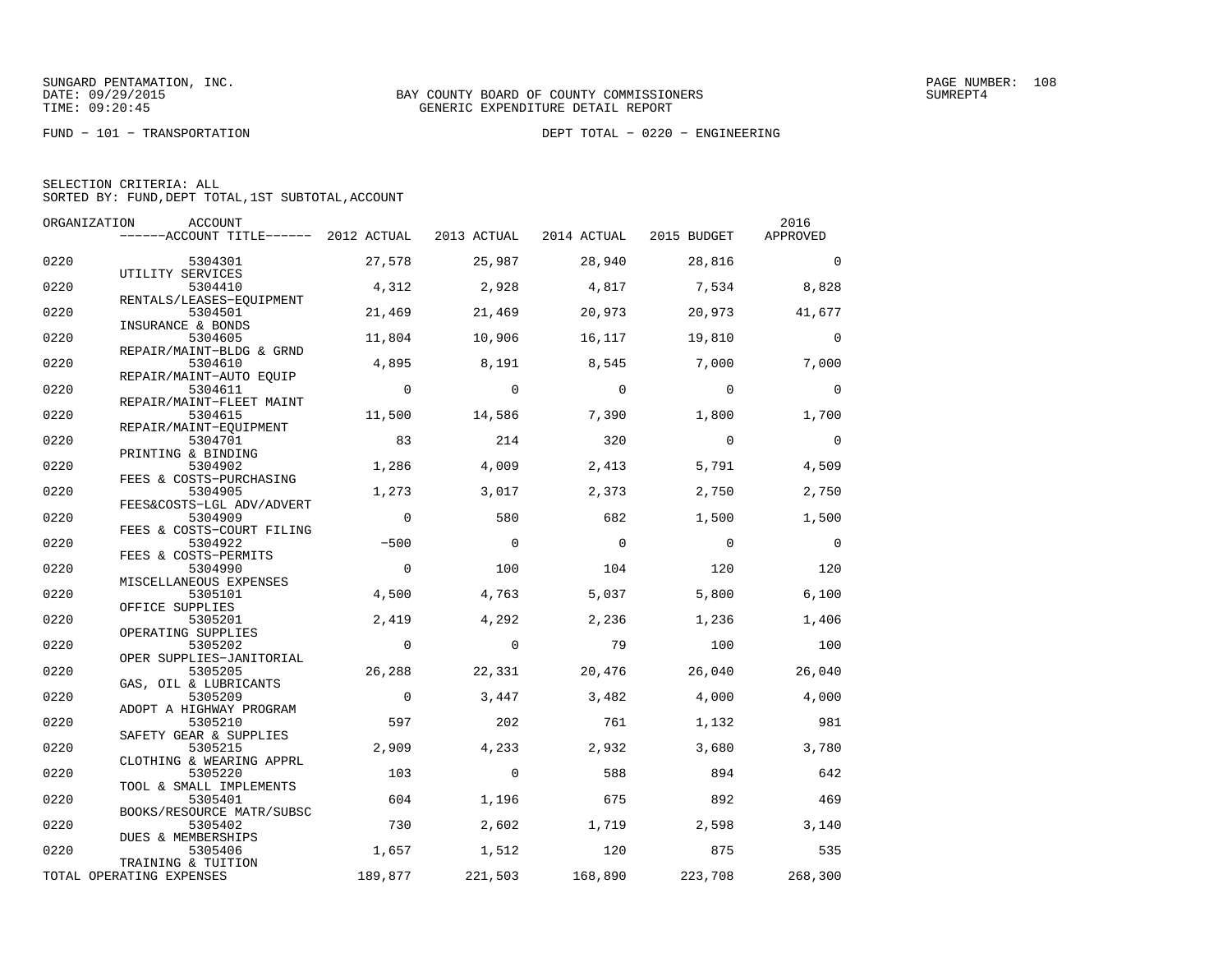FUND − 101 − TRANSPORTATION DEPT TOTAL − 0220 − ENGINEERING

|  | SELECTION CRITERIA: ALL |                                                    |  |
|--|-------------------------|----------------------------------------------------|--|
|  |                         | SORTED BY: FUND, DEPT TOTAL, 1ST SUBTOTAL, ACCOUNT |  |

|      | <b>ACCOUNT</b><br>ORGANIZATION |             |             |             |              | 2016      |
|------|--------------------------------|-------------|-------------|-------------|--------------|-----------|
|      | ------ACCOUNT TITLE------      | 2012 ACTUAL | 2013 ACTUAL | 2014 ACTUAL | 2015 BUDGET  | APPROVED  |
|      |                                |             |             |             |              |           |
| 0220 | 5606401                        | 37,590      | 51,570      | 7,389       | 9,000        | 2,500     |
|      | EOUIPMENT                      |             |             |             |              |           |
| 0220 | 5606402                        | 785         | 3,841       | 769         | 300          | 850       |
|      | EQUIP LESS THAN \$1000         |             |             |             |              |           |
| 0220 | 5606450                        |             | 438         | 8,597       | 16,802       | 16,608    |
|      | COMPUTER<br>SOFTWARE           |             |             |             |              |           |
| 0220 | 5616302                        |             | $\Omega$    | $\Omega$    | $\Omega$     | $\Omega$  |
|      | IMPRV-PEDESTRIAN/BIKE LN       |             |             |             |              |           |
|      | TOTAL CAPITAL OUTLAY           | 38,375      | 55,849      | 16,755      | 26,102       | 19,958    |
|      |                                |             |             |             |              |           |
| 0220 | 5905998                        |             |             | $\Omega$    | $\Omega$     |           |
|      | DEPRECIATION EXPENSE           |             |             |             |              |           |
| 0220 | 5909910                        |             |             | $\Omega$    | 10,000       | 10,000    |
|      | RESERVE FOR CONTINGENCIES      |             |             |             |              |           |
| 0220 | 5909915                        |             |             | $\Omega$    | <sup>0</sup> |           |
|      | RESERVE FOR PAY ADJUSTMNT      |             |             |             |              |           |
|      | TOTAL NON-OPERATING EXPENSES   |             |             | $\Omega$    | 10,000       | 10,000    |
|      |                                |             |             |             |              |           |
|      | TOTAL ENGINEERING              | 1,693,768   | 1,789,380   | 1,699,550   | 1,870,659    | 1,923,492 |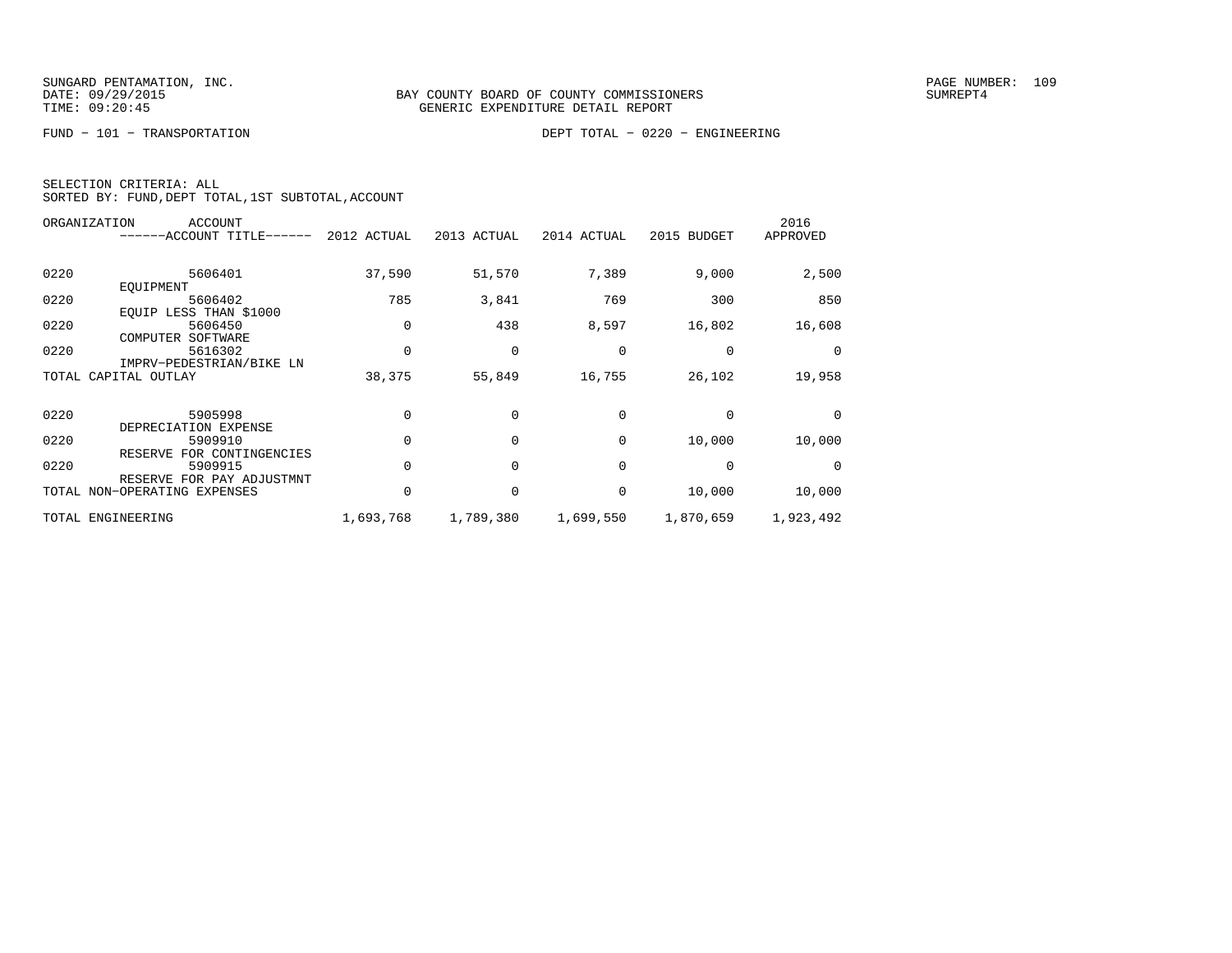FUND − 101 − TRANSPORTATION DEPT TOTAL − 0225 − ROADS

| SELECTION CRITERIA: ALL |                                                    |
|-------------------------|----------------------------------------------------|
|                         | SORTED BY: FUND, DEPT TOTAL, 1ST SUBTOTAL, ACCOUNT |

| ORGANIZATION | ACCOUNT<br>------ACCOUNT TITLE------ 2012 ACTUAL 2013 ACTUAL |             |                     | 2014 ACTUAL    | 2015 BUDGET    | 2016<br>APPROVED |
|--------------|--------------------------------------------------------------|-------------|---------------------|----------------|----------------|------------------|
| 0225         | 5101200                                                      | 3,597,365   | 3,457,409           | 3,522,704      | 3,639,404      | 3,474,094        |
| 0225         | SALARIES & WAGES-REGULAR<br>5101205                          | 15,545      | $\Omega$            | 137            | $\Omega$       | $\Omega$         |
| 0225         | SALARIES & WAGES-DISASTER<br>5101400                         | 106,372     | 124,667             | 107,587        | 122,063        | 122,063          |
| 0225         | SALARIES & WAGES-OVERTIME<br>5101405                         | 22,916      | 11,358              | 34,698         | $\Omega$       | $\Omega$         |
| 0225         | SALARIES-DISASTER O/T<br>5102100                             | 265,907     | 254,561             | 262,888        | 287,752        | 275,106          |
|              | FICA TAXES-MATCHING                                          |             |                     |                |                |                  |
| 0225         | 5102200<br>RETIREMENT CONTRIBUTIONS                          | 184,866     | 215,174             | 282,818        | 307,171        | 284,157          |
| 0225         | 5102300<br>LIFE & HEALTH INSURANCE                           | 648,226     | 697,487             | 712,457        | 878,215        | 950,767          |
| 0225         | 5102400<br>WORKERS COMP. PREMIUMS                            | 125,735     | 120,712             | 60,030         | 175,398        | 167,212          |
| 0225         | 5102500<br>UNEMPLOYMENT COMPENSATION                         | 6,139       | 6,805               | 9,568          | 4,500          | 4,500            |
|              | TOTAL PERSONAL SERVICES                                      |             | 4,973,072 4,888,173 | 4,992,886      | 5,414,503      | 5,277,899        |
| 0225         | 5143101                                                      | 27,812      | 28,963              | 30,168         | 23,778         | 7,945            |
| 0225         | PROF SRV-CO ATTORNEY<br>5303104                              | $\Omega$    | $\Omega$            | $\Omega$       | $\Omega$       | $\mathbf 0$      |
| 0225         | PROF SRV-ENGINEERING<br>5303106                              | $\Omega$    | 390                 | 1,087          | 500            | 500              |
| 0225         | PROF SRV-PHYSICLS/MEDICAL<br>5303107                         | 3,274       | 3,250               | 3,908          | 2,750          | 2,750            |
| 0225         | PROF SRV-SUBSTANCE TEST<br>5303110                           | 145         | 107                 | 460            | 300            | 300              |
| 0225         | PROF SRV-BACKGROUND CHECK<br>5303401                         | 18,137      | 41,045              | 63,118         | 35,000         | 100,963          |
| 0225         | CONTRACTED SERVICES<br>5303403                               | 453         | 554                 | 696            | 400            | 400              |
| 0225         | CONTR SRV-BANK CHRG POOL<br>5303408                          | 91,981      | 16,909              | 15,652         | 14,779         | 13,462           |
| 0225         | CONTR SRV-800 MHZ<br>5303410                                 | $\mathbf 0$ | $\mathbf 0$         | 139            | $\Omega$       | $\Omega$         |
| 0225         | CONTR SRV-JANITORIAL<br>5303425                              | 251,588     | 233,532             | 203,384        | 159,204        | 216,690          |
| 0225         | CONTR SRV-ADMIN FEES<br>5303446                              | 28,531      | 22,708              | 16,597         | 20,716         | 48,923           |
| 0225         | CONTR SRV-FACILITIES<br>5303464                              | $\mathbf 0$ | $\mathbf 0$         | $\overline{0}$ | $\overline{0}$ | $\mathbf 0$      |
|              | CONTR SRV-LAB                                                |             |                     |                |                |                  |
| 0225         | 5304001<br>TRAVEL/TRAINING NON-LOCAL                         | $\Omega$    | $\Omega$            | 209            | 1,500          | 1,500            |
| 0225         | 5304101<br>COMMUNICATIONS SERVICES                           | 8,621       | 8,352               | 8,433          | 9,660          | 9,608            |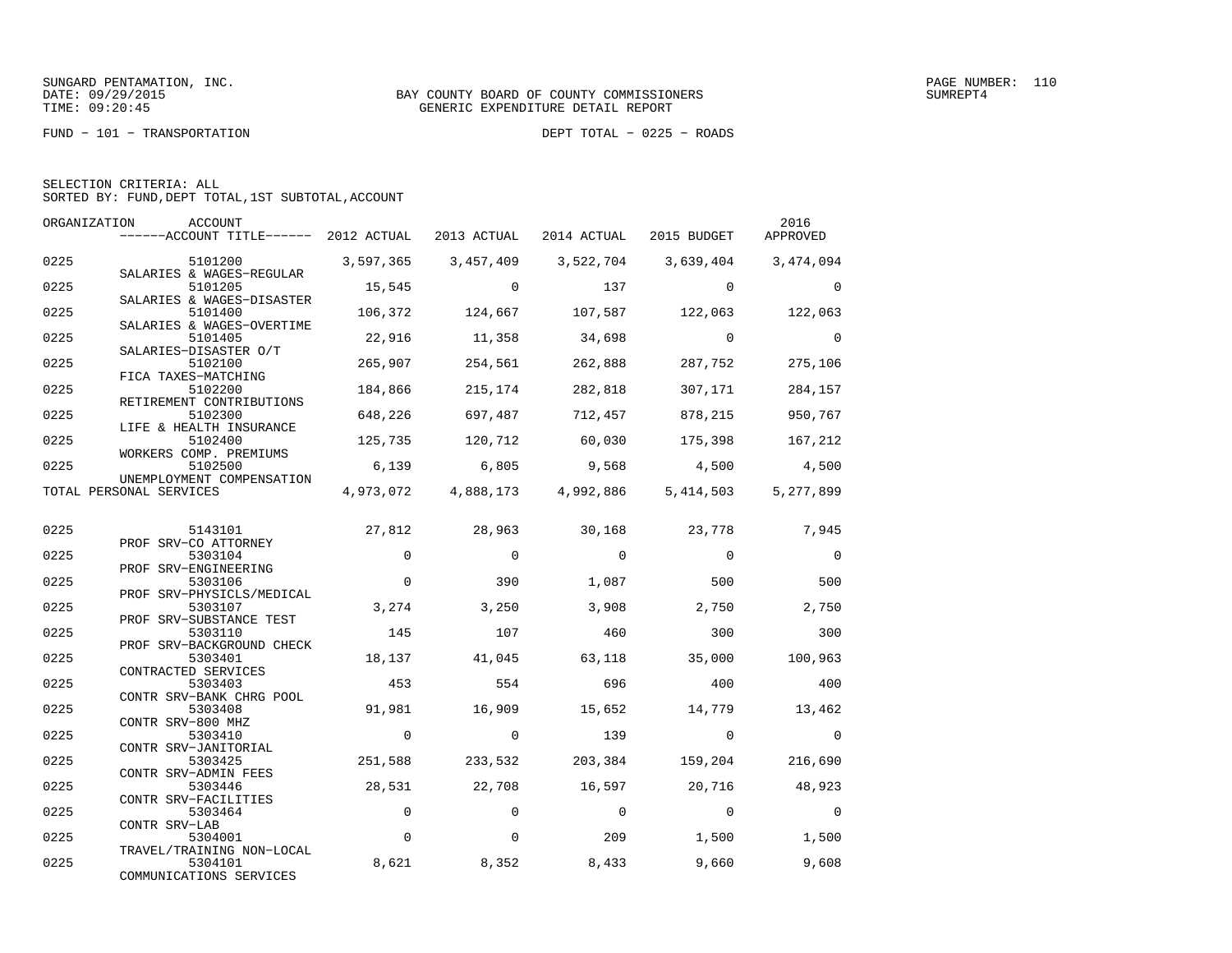FUND − 101 − TRANSPORTATION DEPT TOTAL − 0225 − ROADS

| SELECTION CRITERIA: ALL |  |  |                                                    |  |
|-------------------------|--|--|----------------------------------------------------|--|
|                         |  |  | SORTED BY: FUND, DEPT TOTAL, 1ST SUBTOTAL, ACCOUNT |  |

| ORGANIZATION | ACCOUNT                                                                   |                |                |                                 |                | 2016           |
|--------------|---------------------------------------------------------------------------|----------------|----------------|---------------------------------|----------------|----------------|
|              | ------ACCOUNT TITLE------ 2012 ACTUAL 2013 ACTUAL 2014 ACTUAL 2015 BUDGET |                |                |                                 |                | APPROVED       |
| 0225         | 5304125                                                                   | 42             | 56             | 26                              | 75             | 75             |
|              | POSTAGE/TRANSP/FREIGHT                                                    |                |                |                                 |                |                |
| 0225         | 5304301                                                                   | 41,006         | 42,925         | 45,996                          | 68,000         | 68,000         |
|              | UTILITY SERVICES                                                          |                |                |                                 |                |                |
| 0225         | 5304410<br>RENTALS/LEASES-EOUIPMENT                                       | 13,676         | 20,411         | 26,396                          | 18,956         | 22,455         |
| 0225         | 5304501                                                                   | 184,169        | 223,119        | 147,369                         | 161,374        | 164,552        |
|              | INSURANCE & BONDS                                                         |                |                |                                 |                |                |
| 0225         | 5304604                                                                   | $\overline{0}$ | $\Omega$       | $\Omega$                        | $\overline{0}$ | $\Omega$       |
|              | REPAIR/MAINT-BLD&GRD DEPT                                                 | 6,691          |                |                                 |                |                |
| 0225         | 5304605<br>REPAIR/MAINT-BLDG & GRND                                       |                | 6,657          | 17,870                          | 10,275         | 27,050         |
| 0225         | 5304610                                                                   | 325,306        | 299,154        | 326,864                         | 350,000        | 350,000        |
|              | REPAIR/MAINT-AUTO EOUIP                                                   |                |                |                                 |                |                |
| 0225         | 5304611                                                                   | $\overline{0}$ | $\circ$        | $\overline{0}$                  | $\overline{0}$ | $\overline{0}$ |
|              | REPAIR/MAINT-FLEET MAINT                                                  |                |                |                                 |                |                |
| 0225         | 5304615                                                                   | 369,066        |                | 513,799 389,257                 | 300,000        | 300,000        |
|              | REPAIR/MAINT-EQUIPMENT                                                    |                |                |                                 |                |                |
| 0225         | 5304701                                                                   | $\overline{0}$ | $\Omega$       | $\Omega$                        | $\overline{0}$ | $\Omega$       |
|              | PRINTING & BINDING                                                        |                |                |                                 |                |                |
| 0225         | 5304902                                                                   | 30,616         | 9,176          | 12,602                          | 29,636         | 31,152         |
|              | FEES & COSTS-PURCHASING                                                   |                |                |                                 |                |                |
| 0225         | 5304905                                                                   | 199            | 89             | 256                             | 225            | 225            |
|              | FEES&COSTS-LGL ADV/ADVERT                                                 |                |                |                                 |                |                |
| 0225         | 5304990                                                                   | $\overline{0}$ | $\Omega$       | $\overline{0}$                  | $\overline{0}$ | $\Omega$       |
|              | MISCELLANEOUS EXPENSES                                                    |                |                |                                 |                |                |
| 0225         | 5305101                                                                   | 7,899          | 7,803          | 5,593                           | 7,000          | 7,000          |
|              | OFFICE SUPPLIES                                                           |                |                |                                 |                |                |
| 0225         | 5305201<br>OPERATING SUPPLIES                                             | 27,645         | 17,781         | 28,456                          | 23,200         | 23,200         |
| 0225         | 5305202                                                                   | 2,871          | 6,176          | 4,207                           | 5,000          | 5,000          |
|              | OPER SUPPLIES-JANITORIAL                                                  |                |                |                                 |                |                |
| 0225         | 5305203                                                                   | $\overline{0}$ | $\overline{0}$ | $\overline{0}$                  | $\overline{0}$ | $\Omega$       |
|              | INSECTISIDES & PESTICIDES                                                 |                |                |                                 |                |                |
| 0225         | 5305205                                                                   | 926,928        |                | 899,314 891,536 895,000 805,000 |                |                |
|              | GAS, OIL & LUBRICANTS                                                     |                |                |                                 |                |                |
| 0225         | 5305210                                                                   | 6,399          | 12,635         | 7,551                           | 6,000          | 6,000          |
|              | SAFETY GEAR & SUPPLIES                                                    |                |                |                                 |                |                |
| 0225         | 5305215                                                                   | 44,645         | 39,187         | 35,321                          | 35,000         | 35,000         |
|              | CLOTHING & WEARING APPRL                                                  |                |                |                                 |                |                |
| 0225         | 5305220                                                                   | 3,921          | 5,463          | 4,740                           | 5,000          | 5,000          |
|              | TOOL & SMALL IMPLEMENTS                                                   |                |                |                                 |                |                |
| 0225         | 5305301                                                                   | 390,845        | 505,478        | 511,765                         | 545,000        | 545,000        |
| 0225         | MATERIALS-ROAD & BRIDGES<br>5305302                                       | $\mathbf 0$    | $\Omega$       | $\Omega$                        | $\Omega$       | 0              |
|              | MATERIALS-DREDGING                                                        |                |                |                                 |                |                |
| 0225         | 5305401                                                                   | $\mathbf 0$    | $\Omega$       | 0                               | $\Omega$       | $\Omega$       |
|              | BOOKS/RESOURCE MATR/SUBSC                                                 |                |                |                                 |                |                |
| 0225         | 5305402                                                                   | 35             | 45             | 45                              | 385            | 385            |
|              | DUES & MEMBERSHIPS                                                        |                |                |                                 |                |                |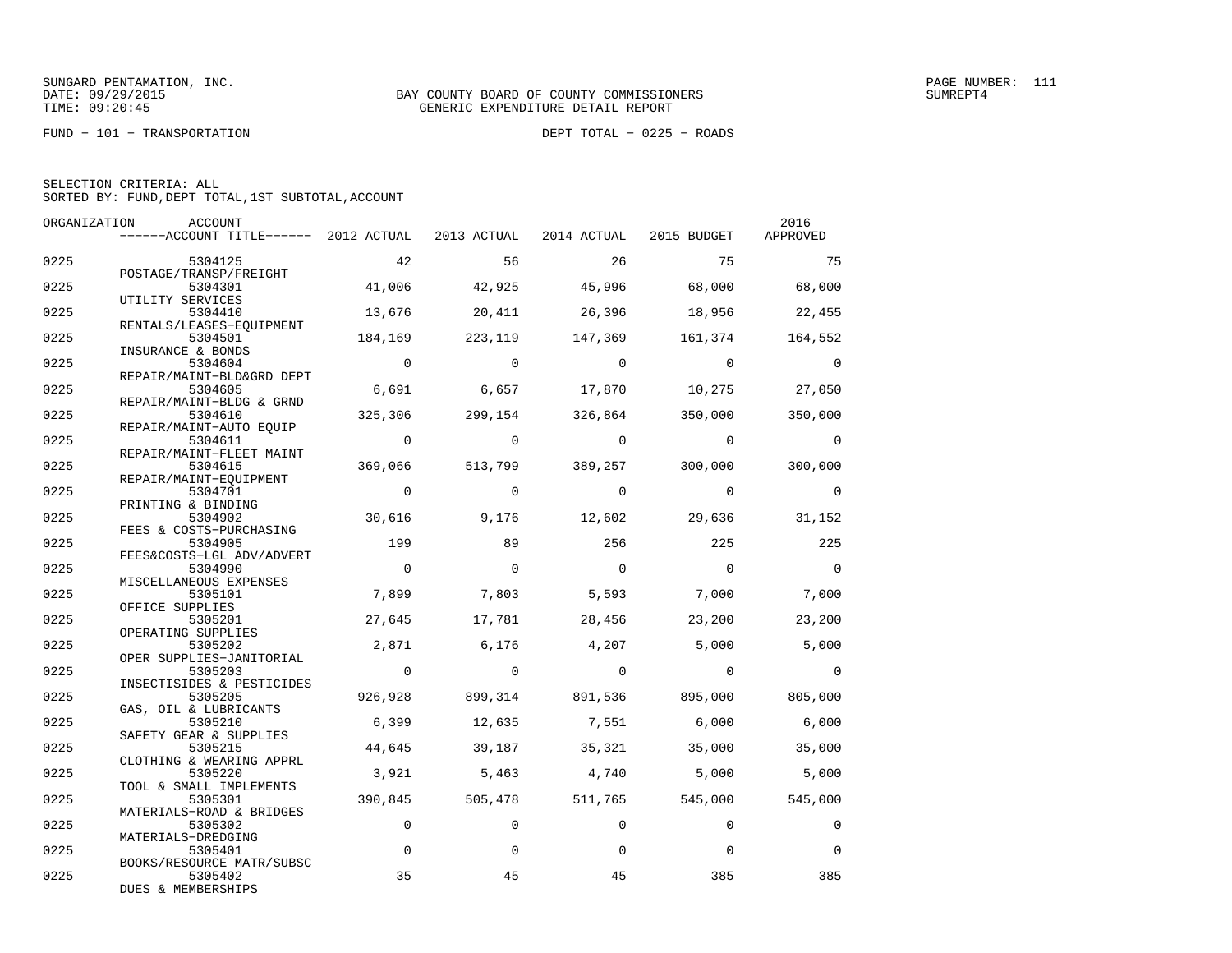FUND − 101 − TRANSPORTATION DEPT TOTAL − 0225 − ROADS

| SELECTION CRITERIA: ALL |  |  |                                                    |  |
|-------------------------|--|--|----------------------------------------------------|--|
|                         |  |  | SORTED BY: FUND, DEPT TOTAL, 1ST SUBTOTAL, ACCOUNT |  |

| ORGANIZATION | <b>ACCOUNT</b><br>------ACCOUNT TITLE------          | 2012 ACTUAL | 2013 ACTUAL | 2014 ACTUAL | 2015 BUDGET | 2016<br>APPROVED |
|--------------|------------------------------------------------------|-------------|-------------|-------------|-------------|------------------|
| 0225         | 5305406<br>TRAINING & TUITION                        | $-5,422$    | 1,885       | 1,167       | 3,000       | 3,000            |
|              | TOTAL OPERATING EXPENSES                             | 2,807,079   | 2,966,964   | 2,800,870   | 2,731,713   | 2,801,135        |
| 0225         | 5606101                                              | $\Omega$    | $\Omega$    | 0           | $\Omega$    | $\Omega$         |
| 0225         | LAND<br>5606201                                      | $\Omega$    | $\Omega$    | 0           | $\Omega$    | $\Omega$         |
|              | <b>BUILDINGS</b>                                     |             |             |             |             |                  |
| 0225         | 5606301                                              | $\Omega$    | $\Omega$    | $\Omega$    | $\Omega$    | $\Omega$         |
| 0225         | IMPRV OTHER THAN BLDGS<br>5606401<br>EOUIPMENT       | 1,077,802   | 404,722     | 797,154     | 460,000     | 240,000          |
| 0225         | 5606402                                              | 7,957       | 5,756       | 6,949       | 3,200       | 3,200            |
| 0225         | EQUIP LESS THAN \$1000<br>5606450                    | 80          | $\Omega$    | 230         | $\Omega$    | 9,763            |
|              | COMPUTER SOFTWARE<br>TOTAL CAPITAL OUTLAY            | 1,085,839   | 410,478     | 804,333     | 463,200     | 252,963          |
| 0225         | 5819101                                              | $\Omega$    | $\Omega$    | $\Omega$    | $\Omega$    | $\Omega$         |
| 0225         | TRNFS-GENERAL FUND (001)<br>5819105                  | $\Omega$    | $\Omega$    | 0           | $\Omega$    | $\Omega$         |
| 0225         | TRNSF-STORMWATER (115)<br>5819106                    | 13,572      | $\Omega$    | $\Omega$    | $\Omega$    | $\Omega$         |
|              | TRNSF-INTERNAL SERV (501)                            |             |             |             |             |                  |
| 0225         | 5905998<br>DEPRECIATION EXPENSE                      | 0           | $\Omega$    | 0           | $\Omega$    | $\Omega$         |
| 0225         | 5909910                                              | 0           | $\Omega$    | 0           | 25,000      | 25,000           |
| 0225         | RESERVE FOR CONTINGENCIES<br>5909915                 | 0           | 0           | $\Omega$    | $\Omega$    | $\Omega$         |
| 0225         | RESERVE FOR PAY ADJUSTMNT<br>5909999                 | 0           | $\Omega$    | $\Omega$    | 29,414      | 105,324          |
|              | RESERVE-CASH FORWARD<br>TOTAL NON-OPERATING EXPENSES | 13,572      | $\Omega$    | $\mathbf 0$ | 54,414      | 130,324          |
| TOTAL ROADS  |                                                      | 8,879,561   | 8,265,615   | 8,598,089   | 8,663,830   | 8,462,321        |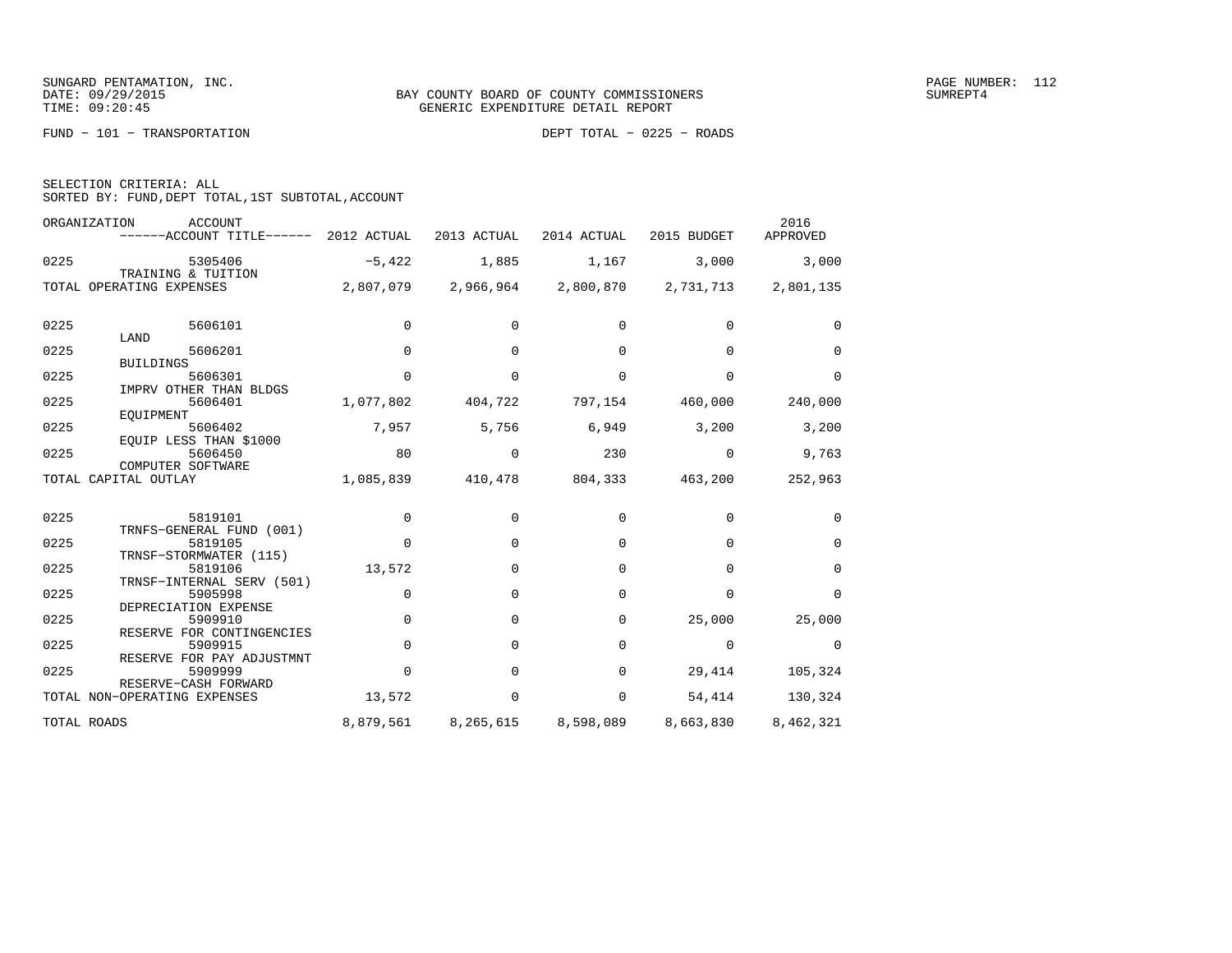FUND − 101 − TRANSPORTATION DEPT TOTAL − 0229 − INTELLIGENT TRNSP SYSTEM

|  | SELECTION CRITERIA: ALL                            |  |  |
|--|----------------------------------------------------|--|--|
|  | SORTED BY: FUND, DEPT TOTAL, 1ST SUBTOTAL, ACCOUNT |  |  |

|      | ORGANIZATION<br>ACCOUNT<br>$----ACCOUNT$ TITLE $----$ 2012 ACTUAL |                | 2013 ACTUAL | 2014 ACTUAL | 2015 BUDGET | 2016<br>APPROVED |
|------|-------------------------------------------------------------------|----------------|-------------|-------------|-------------|------------------|
| 0229 | 5101200                                                           | 215,188        | 221,463     | 213,418     | 214,690     | 243,685          |
| 0229 | SALARIES & WAGES-REGULAR<br>5101205                               | 509            | $\Omega$    | 1,558       | $\Omega$    | $\mathbf 0$      |
| 0229 | SALARIES & WAGES-DISASTER<br>5101400                              | 1,162          | 1,501       | 1,088       | 1,000       | 1,000            |
| 0229 | SALARIES & WAGES-OVERTIME<br>5101405                              | 206            | $\Omega$    | 884         | $\Omega$    | $\Omega$         |
| 0229 | SALARIES-DISASTER O/T<br>5102100                                  | 15,043         | 15,542      | 15,150      | 16,500      | 18,718           |
| 0229 | FICA TAXES-MATCHING<br>5102200<br>RETIREMENT CONTRIBUTIONS        | 10,737         | 12,837      | 15,054      | 16,293      | 18,208           |
| 0229 | 5102300<br>LIFE & HEALTH INSURANCE                                | 45,226         | 41,576      | 41,476      | 45,155      | 88,168           |
| 0229 | 5102400<br>WORKERS COMP. PREMIUMS                                 | 13,428         | 13,428      | 13,910      | 14,200      | 16,415           |
|      | TOTAL PERSONAL SERVICES                                           | 301,498        | 306,348     | 302,538     | 307,838     | 386,194          |
| 0229 | 5143101                                                           | 1,085          | 1,407       | 1,581       | $\Omega$    | 1,986            |
| 0229 | PROF SRV-CO ATTORNEY<br>5303107                                   | 74             | $\Omega$    | 37          | 100         | 100              |
| 0229 | PROF SRV-SUBSTANCE TEST<br>5303110                                | $\Omega$       | $\Omega$    | $\Omega$    | 40          | 40               |
| 0229 | PROF SRV-BACKGROUND CHECK<br>5303401                              | 8,603          | 16,719      | 8,663       | 20,000      | 20,000           |
| 0229 | CONTRACTED SERVICES<br>5303425                                    | 4,653          | 5,157       | 6,790       | 10,812      | 13,601           |
| 0229 | CONTR SRV-ADMIN FEES<br>5304001                                   | 4,561          | 2,619       | 1,214       | 4,000       | 4,000            |
| 0229 | TRAVEL/TRAINING NON-LOCAL<br>5304101                              | 3,567          | 3,174       | 3,851       | 3,600       | 3,390            |
| 0229 | COMMUNICATIONS SERVICES<br>5304125                                | 67             | 306         | 528         | 250         | 250              |
| 0229 | POSTAGE/TRANSP/FREIGHT<br>5304301                                 | 5,661          | 15,999      | 11,972      | 12,000      | $\Omega$         |
| 0229 | UTILITY SERVICES<br>5304305                                       | 1,951          | 2,328       | 3,835       | 2,800       | 4,000            |
| 0229 | UTIL SRV-TRAFFIC CONTROLS<br>5304410                              | $\overline{0}$ | $\circ$     | $\mathbf 0$ | $\Omega$    | $\mathbf 0$      |
| 0229 | RENTALS/LEASES-EQUIPMENT<br>5304501                               | 1,510          | 1,510       | 1,383       | 1,383       | 8,259            |
| 0229 | INSURANCE & BONDS<br>5304605                                      | 8,266          | 13,307      | 1,189       | 700         | 700              |
| 0229 | REPAIR/MAINT-BLDG & GRND<br>5304610                               | 2,598          | 4,890       | 2,498       | 2,000       | 2,000            |
| 0229 | REPAIR/MAINT-AUTO EOUIP<br>5304611<br>REPAIR/MAINT-FLEET MAINT    | $\mathbf 0$    | $\mathbf 0$ | $\mathbf 0$ | $\mathbf 0$ | $\mathbf 0$      |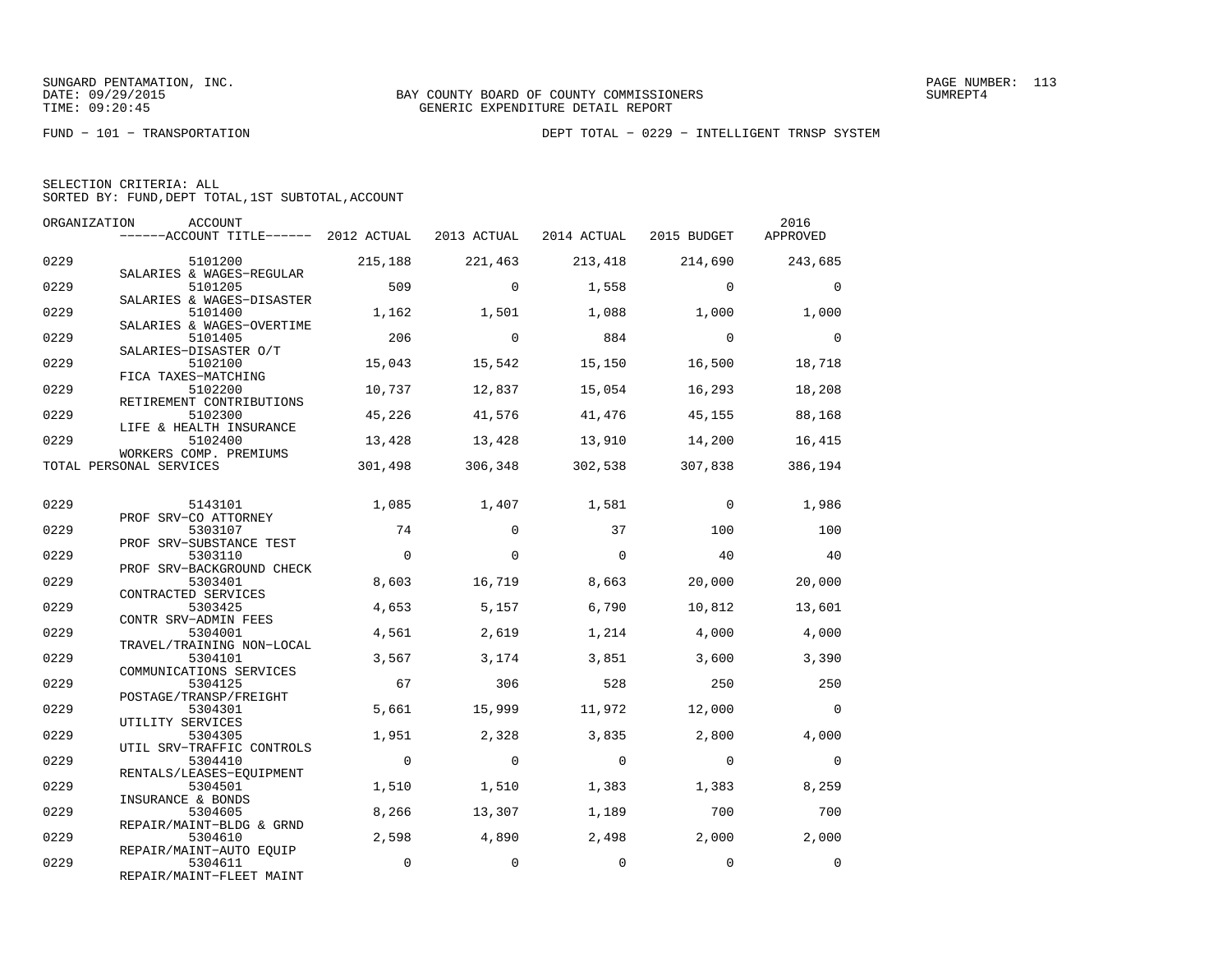FUND − 101 − TRANSPORTATION DEPT TOTAL − 0229 − INTELLIGENT TRNSP SYSTEM

| ORGANIZATION | ACCOUNT<br>------ACCOUNT TITLE------ 2012 ACTUAL                |                     | 2013 ACTUAL    | 2014 ACTUAL 2015 BUDGET |             | 2016<br>APPROVED |
|--------------|-----------------------------------------------------------------|---------------------|----------------|-------------------------|-------------|------------------|
| 0229         | 5304615                                                         | $\Omega$            | 706            | 570                     | 1,000       | 4,000            |
| 0229         | REPAIR/MAINT-EQUIPMENT<br>5304620                               | 23,361              | 35,692         | 47,332                  | 30,000      | 25,000           |
| 0229         | REPAIR/MAINT-CNTRL DEVICE<br>5304902<br>FEES & COSTS-PURCHASING | 890                 | 1,370          | 3,486                   | 4,088       | 8,198            |
| 0229         | 5304990<br>MISCELLANEOUS EXPENSES                               | $\overline{0}$      | $\Omega$       | $\Omega$                | $\Omega$    | $\Omega$         |
| 0229         | 5305101<br>OFFICE SUPPLIES                                      | 869                 | 687            | 200                     | 1,000       | 1,000            |
| 0229         | 5305201<br>OPERATING SUPPLIES                                   | 1,866               | 3,608          | 3,197                   | 3,000       | 3,000            |
| 0229         | 5305205<br>GAS, OIL & LUBRICANTS                                | 18,897              | 19,340         | 13,810                  | 19,339      | 13,810           |
| 0229         | 5305210<br>SAFETY GEAR & SUPPLIES                               | 1,136               | 4,756          | 76                      | 1,000       | 1,000            |
| 0229         | 5305215<br>CLOTHING & WEARING APPRL                             | 831                 | 1,150          | 621                     | 1,700       | 1,700            |
| 0229         | 5305220<br>TOOL & SMALL IMPLEMENTS                              | 1,620               | 584            | 1,519                   | 1,000       | 1,500            |
| 0229         | 5305402<br>DUES & MEMBERSHIPS                                   | 250                 | 350            | 210                     | 586         | 586              |
| 0229         | 5305406<br>TRAINING & TUITION                                   | 20                  | 395            | 175                     | $\mathbf 0$ | $\Omega$         |
|              | TOTAL OPERATING EXPENSES                                        | 92,335              | 136,052        | 114,737                 | 120,398     | 118,120          |
| 0229         | 5606304                                                         | 1,911,941           | 377,196        | 63,500                  | $\Omega$    | 0                |
| 0229         | INTELLIGENT TRNSP SYSTEM<br>5606314                             | 38,399              | $\overline{0}$ | $\overline{0}$          | $\Omega$    | $\Omega$         |
| 0229         | IMPRV-NETWORK CONNECT<br>5606401<br>EOUIPMENT                   | 45,599              | 17,398         | 38,606                  | 20,000      | 15,190           |
| 0229         | 5606402<br>EQUIP LESS THAN \$1000                               | $\overline{0}$      | 1,771          | 280                     | $\Omega$    | $\mathbf 0$      |
| 0229         | 5606450<br>COMPUTER SOFTWARE                                    | 7,730               | 140            | 10,837                  | 300         | 300              |
|              | TOTAL CAPITAL OUTLAY                                            | 2,003,669           | 396,505        | 113,223                 | 20,300      | 15,490           |
| 0229         | 5808149                                                         | 0                   | $\Omega$       | 446,787                 | $\Omega$    | $\Omega$         |
|              | GRANT-ADAPT TRF SGNL SYS<br>TOTAL GRANTS & AIDS                 | $\mathsf{O}\xspace$ | $\mathbf 0$    | 446,787                 | $\mathbf 0$ | $\mathbf 0$      |
| 0229         | 5905998                                                         | $\Omega$            | $\Omega$       | $\Omega$                | $\Omega$    | $\Omega$         |
| 0229         | DEPRECIATION EXPENSE<br>5909910<br>RESERVE FOR CONTINGENCIES    | $\mathbf 0$         | $\mathbf 0$    | $\mathbf 0$             | 1,464       | $\mathbf 0$      |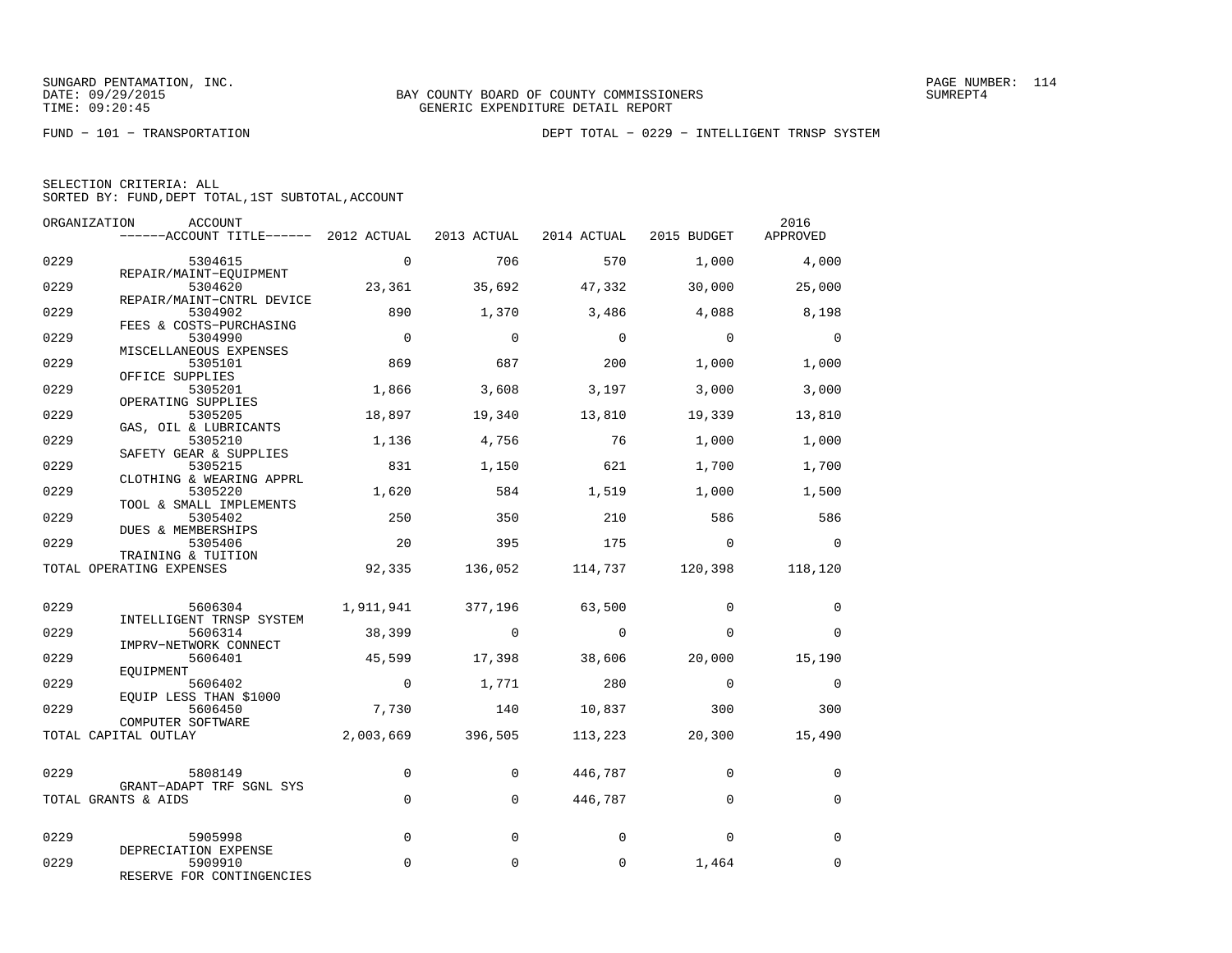FUND − 101 − TRANSPORTATION DEPT TOTAL − 0229 − INTELLIGENT TRNSP SYSTEM

|      | ACCOUNT<br>ORGANIZATION<br>$---ACCOINT TITLE---$ | 2012 ACTUAL | 2013 ACTUAL | 2014 ACTUAL | 2015 BUDGET | 2016<br>APPROVED |
|------|--------------------------------------------------|-------------|-------------|-------------|-------------|------------------|
| 0229 | 5909915<br>RESERVE FOR PAY ADJUSTMNT             |             |             |             |             | $\Omega$         |
| 0229 | 5909920<br>RESERVE-FUTURE CAP OUTLAY             |             |             |             |             | $\Omega$         |
|      | TOTAL NON-OPERATING EXPENSES                     |             |             |             | 1,464       | $\Omega$         |
|      | TOTAL INTELLIGENT TRNSP SYSTEM                   | 2,397,502   | 838,904     | 977,285     | 450,000     | 519,804          |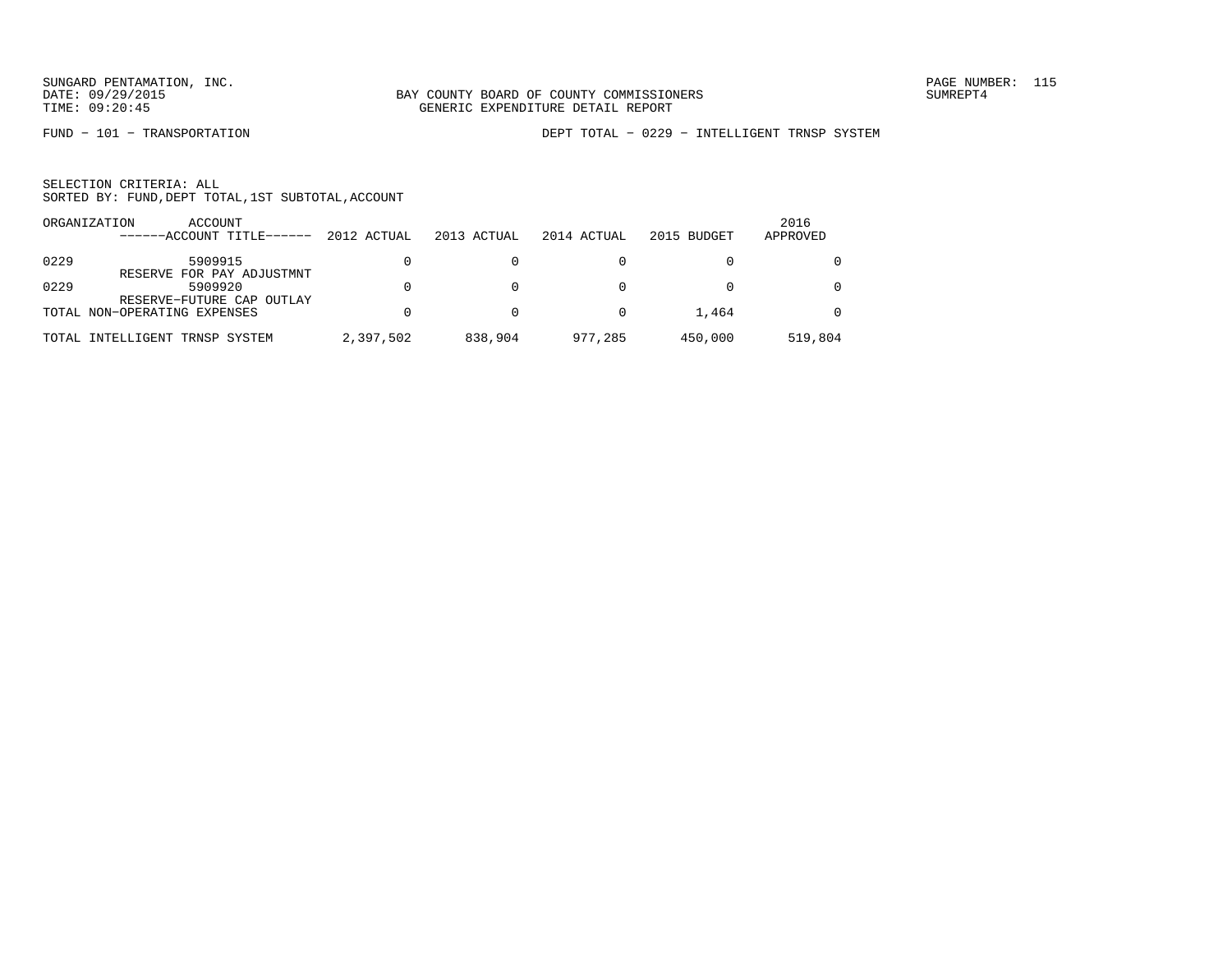FUND − 101 − TRANSPORTATION DEPT TOTAL − 0230 − TRAFFIC CONTROL

| SELECTION CRITERIA: ALL |  |  |                                                    |  |
|-------------------------|--|--|----------------------------------------------------|--|
|                         |  |  | SORTED BY: FUND, DEPT TOTAL, 1ST SUBTOTAL, ACCOUNT |  |

| ORGANIZATION | ACCOUNT<br>------ACCOUNT TITLE------ 2012 ACTUAL                  |                | 2013 ACTUAL    | 2014 ACTUAL    | 2015 BUDGET    | 2016<br>APPROVED |
|--------------|-------------------------------------------------------------------|----------------|----------------|----------------|----------------|------------------|
| 0230         | 5101200                                                           | 494,102        | 473,930        | 472,219        | 497,221        | 499,161          |
| 0230         | SALARIES & WAGES-REGULAR<br>5101205                               | 2,028          | $\Omega$       | 4,015          | $\Omega$       | $\Omega$         |
| 0230         | SALARIES & WAGES-DISASTER<br>5101400<br>SALARIES & WAGES-OVERTIME | 4,742          | 6,638          | 4,459          | 8,000          | 8,000            |
| 0230         | 5101405<br>SALARIES-DISASTER O/T                                  | 1,944          | 444            | 2,950          | $\overline{0}$ | $\Omega$         |
| 0230         | 5102100<br>FICA TAXES-MATCHING                                    | 35,667         | 33,803         | 33,595         | 38,650         | 38,798           |
| 0230         | 5102200<br>RETIREMENT CONTRIBUTIONS                               | 24,955         | 27,742         | 32,905         | 36,303         | 39,300           |
| 0230         | 5102300<br>LIFE & HEALTH INSURANCE                                | 85,063         | 96,342         | 108,008        | 122,020        | 139,474          |
| 0230         | 5102400<br>WORKERS COMP. PREMIUMS                                 | 15,566         | 15,920         | 16,747         | 18,197         | 18,233           |
| 0230         | 5102500<br>UNEMPLOYMENT COMPENSATION                              | $\overline{0}$ | $\overline{0}$ | $\overline{0}$ | $\sim$ 0       | $\overline{0}$   |
|              | TOTAL PERSONAL SERVICES                                           | 664,067        | 654,820        | 674,898        | 720,391        | 742,966          |
| 0230         | 5143101                                                           | 3,469          | 4,114          | 4,413          | 4,434          | 7,945            |
| 0230         | PROF SRV-CO ATTORNEY<br>5303107<br>PROF SRV-SUBSTANCE TEST        | 262            | 296            | 259            | 200            | 200              |
| 0230         | 5303110<br>PROF SRV-BACKGROUND CHECK                              | 40             | 318            | 259            | 100            | 100              |
| 0230         | 5303401<br>CONTRACTED SERVICES                                    | 13,351         | 14,069         | 11,900         | 17,200         | 17,200           |
| 0230         | 5303408<br>CONTR SRV-800 MHZ                                      | 14,091         | 2,214          | 2,852          | 1,935          | 1,763            |
| 0230         | 5303410<br>CONTR SRV-JANITORIAL                                   | $\overline{0}$ | $\mathbf 0$    | $\Omega$       | $\Omega$       | $\mathbf 0$      |
| 0230         | 5303422<br>CONTR SRV-GIS                                          | 600            | $\Omega$       | $\Omega$       | $\Omega$       | $\Omega$         |
| 0230         | 5303425<br>CONTR SRV-ADMIN FEES                                   | 16,420         | 16,668         | 22,021         | 32,375         | 39,466           |
| 0230         | 5303446<br>CONTR SRV-FACILITIES                                   | 5,871          | 6,386          | 10,414         | 10,425         | 49,397           |
| 0230         | 5304001<br>TRAVEL/TRAINING NON-LOCAL                              | 2,530          | 3,131          | 1,332          | 5,000          | 5,000            |
| 0230         | 5304101<br>COMMUNICATIONS SERVICES                                | 5,416          | 4,947          | 7,455          | 6,600          | 7,860            |
| 0230         | 5304125<br>POSTAGE/TRANSP/FREIGHT                                 | 323            | 878            | 896            | 600            | 600              |
| 0230         | 5304301<br>UTILITY SERVICES                                       | 23,126         | 12,906         |                | 18,911 18,829  | 12,000           |
| 0230         | 5304305<br>UTIL SRV-TRAFFIC CONTROLS                              | 155,880        | 161,451        | 162,661        | 200,000        | 200,000          |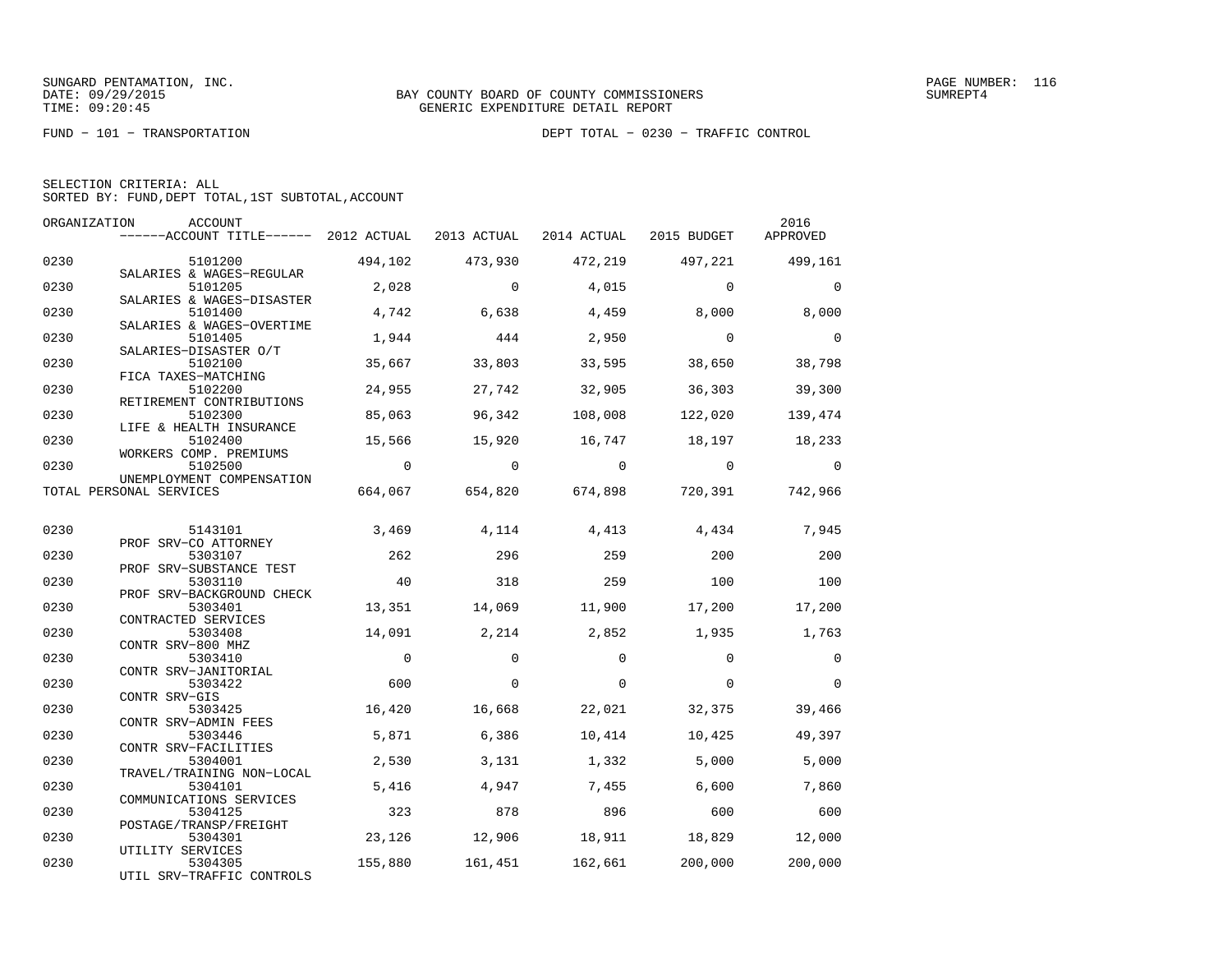FUND − 101 − TRANSPORTATION DEPT TOTAL − 0230 − TRAFFIC CONTROL

|  | SELECTION CRITERIA: ALL |                                                    |  |
|--|-------------------------|----------------------------------------------------|--|
|  |                         | SORTED BY: FUND, DEPT TOTAL, 1ST SUBTOTAL, ACCOUNT |  |

| ORGANIZATION | ACCOUNT                               |                |                |             |             | 2016        |
|--------------|---------------------------------------|----------------|----------------|-------------|-------------|-------------|
|              | ------ACCOUNT TITLE------ 2012 ACTUAL |                | 2013 ACTUAL    | 2014 ACTUAL | 2015 BUDGET | APPROVED    |
| 0230         | 5304410                               | 4,641          | 4,573          | 5,082       | 4,172       | 10,529      |
|              | RENTALS/LEASES-EQUIPMENT              |                |                |             |             |             |
| 0230         | 5304501<br>INSURANCE & BONDS          | 14,348         | 14,348         | 13,272      | 13,272      | 30,154      |
| 0230         | 5304605                               | 7,919          | 7,198          | 11,408      | 12,945      | $\Omega$    |
|              | REPAIR/MAINT-BLDG & GRND              |                |                |             |             |             |
| 0230         | 5304610                               | 13,466         | 33,960         | 33,969      | 22,820      | 22,820      |
| 0230         | REPAIR/MAINT-AUTO EQUIP<br>5304611    | $\overline{0}$ | $\Omega$       | $\Omega$    | $\Omega$    | $\mathbf 0$ |
|              | REPAIR/MAINT-FLEET MAINT              |                |                |             |             |             |
| 0230         | 5304615                               | 1,049          | 1,760          | 812         | 5,000       | 5,000       |
|              | REPAIR/MAINT-EQUIPMENT                |                |                |             |             |             |
| 0230         | 5304620                               | 37,156         | 39,688         | 62,567      | 35,000      | 35,000      |
| 0230         | REPAIR/MAINT-CNTRL DEVICE<br>5304701  | 186            | $\Omega$       | $\Omega$    | $\Omega$    | $\Omega$    |
|              | PRINTING & BINDING                    |                |                |             |             |             |
| 0230         | 5304902                               | 1,187          | 2,743          | 4,022       | 6,132       | 11,477      |
|              | FEES & COSTS-PURCHASING               |                |                |             |             |             |
| 0230         | 5304905                               | $\mathbf 0$    | $\Omega$       | $\Omega$    | 350         | 350         |
|              | FEES&COSTS-LGL ADV/ADVERT             |                |                |             |             |             |
| 0230         | 5304909                               | $\mathbf 0$    | $\Omega$       | $\Omega$    | $\Omega$    | $\Omega$    |
| 0230         | FEES & COSTS-COURT FILING<br>5304990  | $\Omega$       | $\Omega$       | $\Omega$    | $\mathbf 0$ | $\mathbf 0$ |
|              | MISCELLANEOUS EXPENSES                |                |                |             |             |             |
| 0230         | 5305101                               | 1,041          | 1,487          | 1,447       | 1,600       | 1,600       |
|              | OFFICE SUPPLIES                       |                |                |             |             |             |
| 0230         | 5305201                               | 2,695          | 2,345          | 2,449       | 2,500       | 2,500       |
|              | OPERATING SUPPLIES                    |                |                |             |             |             |
| 0230         | 5305202<br>OPER SUPPLIES-JANITORIAL   | 223            | 391            | 692         | 374         | 375         |
| 0230         | 5305203                               | $\overline{0}$ | $\overline{0}$ | $\bigcirc$  | $\Omega$    | $\bigcirc$  |
|              | INSECTISIDES & PESTICIDES             |                |                |             |             |             |
| 0230         | 5305205                               | 31,235         | 32,373         | 35,293      | 32,373      | 44,616      |
|              | GAS, OIL & LUBRICANTS                 |                |                |             |             |             |
| 0230         | 5305206                               | 42,736         | 64,724         | 59,062      | 65,000      | 65,000      |
| 0230         | MATERIALS-SIGNS<br>5305207            | 1,594          | 9,148          | 8,378       | 9,000       | 9,000       |
|              | MATERIALS-PAINTS                      |                |                |             |             |             |
| 0230         | 5305210                               | 240            | 306            | 489         | 250         | 250         |
|              | SAFETY GEAR & SUPPLIES                |                |                |             |             |             |
| 0230         | 5305215                               | 4,046          | 3,614          | 3,575       | 5,300       | 5,300       |
|              | CLOTHING & WEARING APPRL              |                |                |             |             |             |
| 0230         | 5305220                               | 983            | 947            | 1,080       | 1,000       | 1,000       |
| 0230         | TOOL & SMALL IMPLEMENTS<br>5305401    | 47             | $\mathbf 0$    | $\mathbf 0$ | 400         | 400         |
|              | BOOKS/RESOURCE MATR/SUBSC             |                |                |             |             |             |
| 0230         | 5305402                               | 1,278          | 1,232          | 943         | 1,500       | 1,500       |
|              | <b>DUES &amp; MEMBERSHIPS</b>         |                |                |             |             |             |
| 0230         | 5305406                               | 580            | 255            | 243         | 500         | 500         |
|              | TRAINING & TUITION                    |                |                |             |             |             |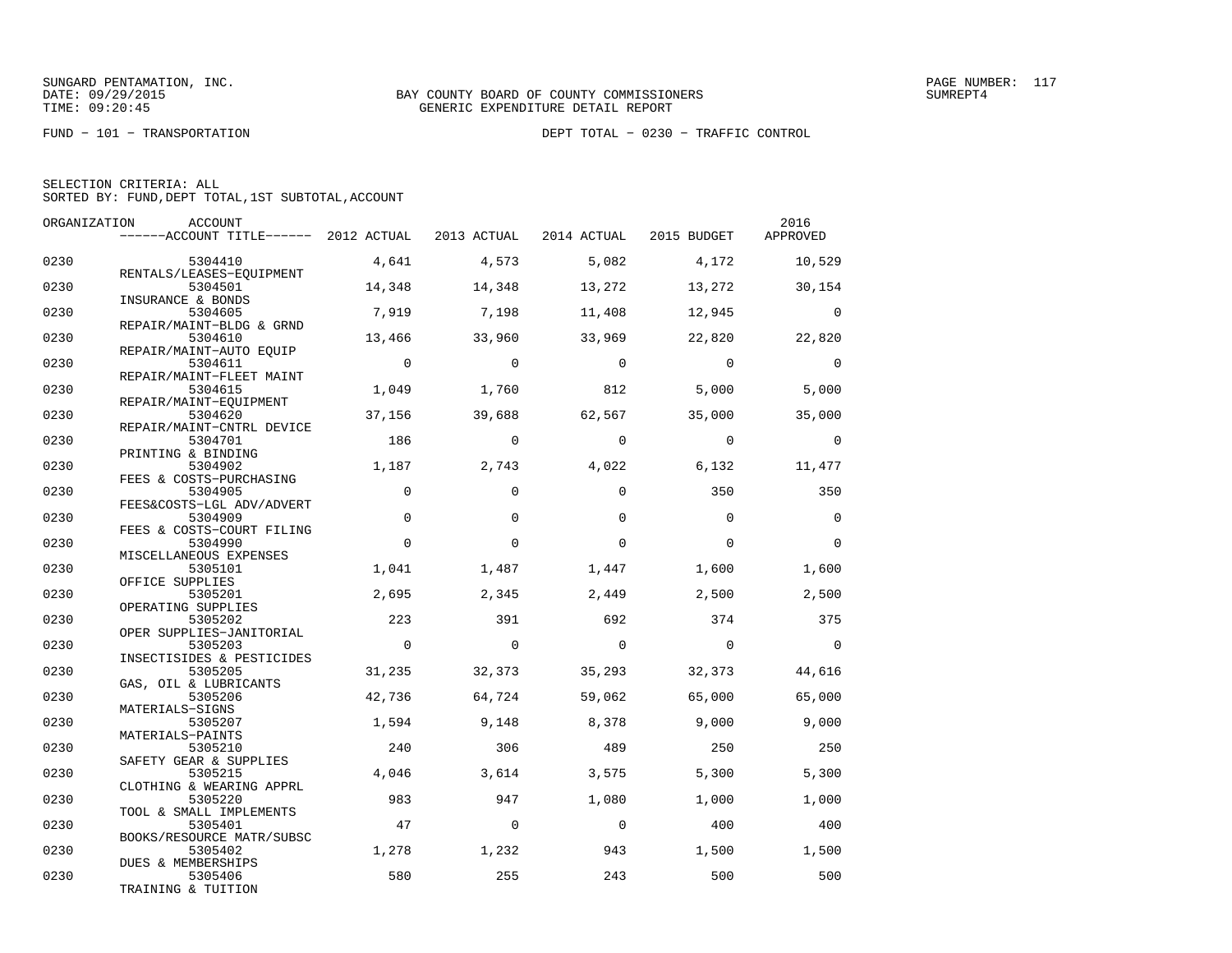FUND − 101 − TRANSPORTATION DEPT TOTAL − 0230 − TRAFFIC CONTROL

|  | SELECTION CRITERIA: ALL |                                                    |  |
|--|-------------------------|----------------------------------------------------|--|
|  |                         | SORTED BY: FUND, DEPT TOTAL, 1ST SUBTOTAL, ACCOUNT |  |

|      | ORGANIZATION<br><b>ACCOUNT</b><br>$----ACCOUNT$ TITLE $----$ 2012 ACTUAL |           | 2013 ACTUAL | 2014 ACTUAL     | 2015 BUDGET | 2016<br>APPROVED |
|------|--------------------------------------------------------------------------|-----------|-------------|-----------------|-------------|------------------|
|      | TOTAL OPERATING EXPENSES                                                 | 408,028   |             | 448,471 488,157 | 517,186     | 588,902          |
|      |                                                                          |           |             |                 |             |                  |
| 0230 | 5606201                                                                  |           |             |                 |             | $\Omega$         |
|      | <b>BUILDINGS</b>                                                         |           |             |                 |             |                  |
| 0230 | 5606303                                                                  | $\Omega$  | $\Omega$    | $\Omega$        | $\Omega$    | $\Omega$         |
|      | STREET LIGHTING                                                          |           |             |                 |             |                  |
| 0230 | 5606401                                                                  | 14,595    | $\Omega$    | $\mathbf 0$     | 37,750      | 37,750           |
|      | EQUIPMENT                                                                |           |             |                 |             |                  |
| 0230 | 5606402                                                                  |           | 130         | 530             | $\Omega$    | 500              |
|      | EQUIP LESS THAN \$1000                                                   |           |             |                 |             |                  |
| 0230 | 5606450                                                                  | $\Omega$  | 337         | $\Omega$        | 650         | 6,800            |
|      | COMPUTER SOFTWARE                                                        |           |             |                 |             |                  |
| 0230 | 5616302                                                                  |           | $\Omega$    | $\mathbf 0$     | $\mathbf 0$ | $\Omega$         |
|      | IMPRV-PEDESTRIAN/BIKE LN                                                 |           |             |                 |             |                  |
|      | TOTAL CAPITAL OUTLAY                                                     | 14,595    | 467         | 530             | 38,400      | 45,050           |
|      |                                                                          |           |             |                 |             |                  |
| 0230 | 5905998                                                                  |           | $\cap$      | $\cap$          | $\cap$      | $\Omega$         |
|      | DEPRECIATION EXPENSE                                                     |           |             |                 |             |                  |
| 0230 | 5909915                                                                  | $\cap$    | $\cap$      | $\Omega$        | $\Omega$    | $\Omega$         |
|      | RESERVE FOR PAY ADJUSTMNT                                                |           |             |                 |             |                  |
|      | TOTAL NON-OPERATING EXPENSES                                             | $\Omega$  | $\Omega$    | $\Omega$        | $\Omega$    | $\Omega$         |
|      | TOTAL TRAFFIC CONTROL                                                    | 1,086,691 | 1,103,757   | 1,163,585       | 1,275,977   | 1,376,918        |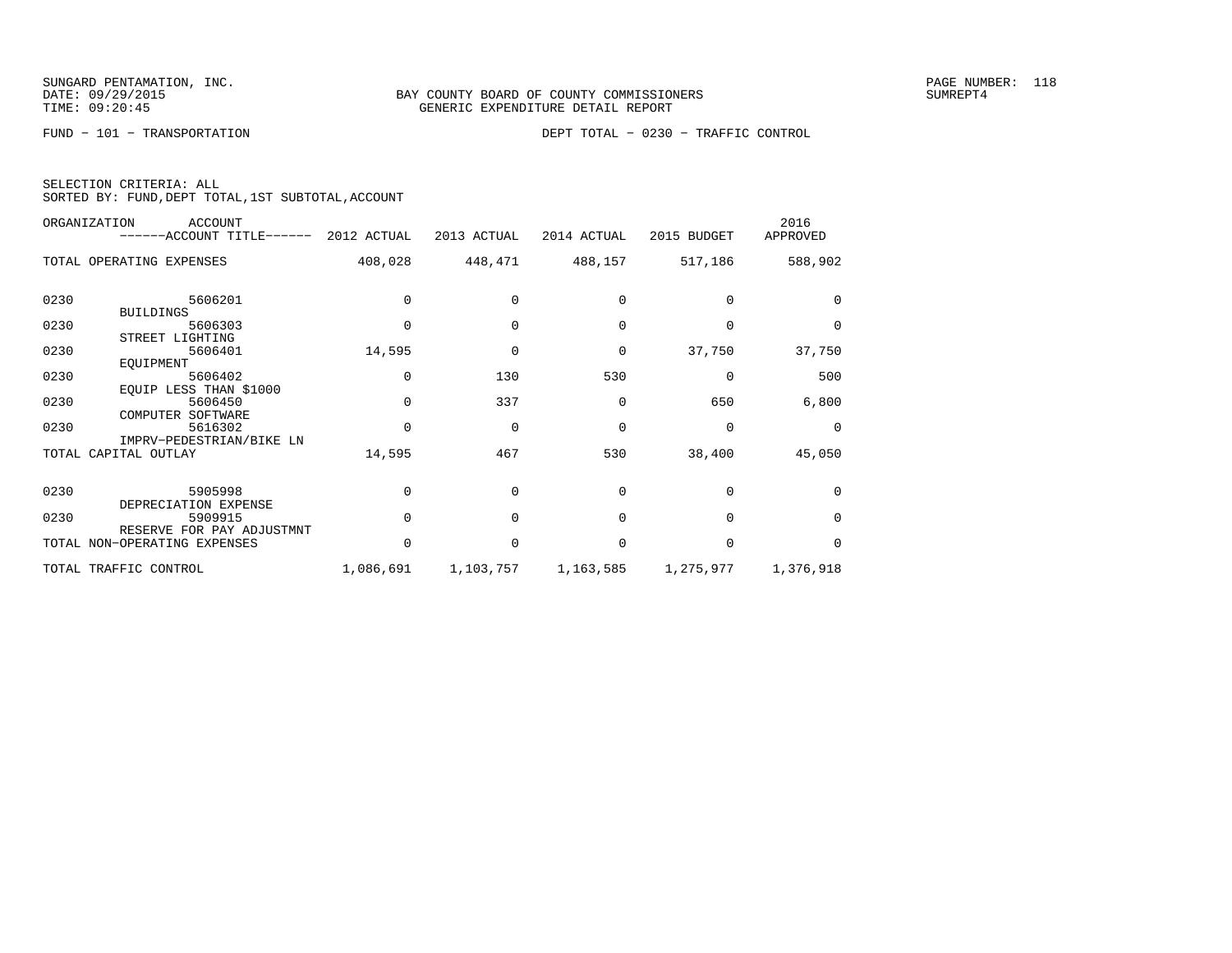FUND − 101 − TRANSPORTATION DEPT TOTAL − 0232 − TRANSP CAPITAL PROJECTS

| SELECTION CRITERIA: ALL |  |  |                                                    |
|-------------------------|--|--|----------------------------------------------------|
|                         |  |  | SORTED BY: FUND, DEPT TOTAL, 1ST SUBTOTAL, ACCOUNT |

|      | ORGANIZATION<br>ACCOUNT                                                   |                |                           |                   |                                         | 2016              |
|------|---------------------------------------------------------------------------|----------------|---------------------------|-------------------|-----------------------------------------|-------------------|
|      | ------ACCOUNT TITLE------ 2012 ACTUAL 2013 ACTUAL 2014 ACTUAL 2015 BUDGET |                |                           |                   |                                         | APPROVED          |
| 0232 | 5143101                                                                   | 19,581         | 18,588                    |                   | 12,646 10,016                           | 5,959             |
|      | PROF SRV-CO ATTORNEY                                                      |                |                           |                   |                                         |                   |
| 0232 | 5303107                                                                   | $\overline{0}$ | $\overline{0}$            | $\Omega$          | $\Omega$                                | $\mathbf 0$       |
|      | PROF SRV-SUBSTANCE TEST                                                   |                |                           |                   |                                         |                   |
| 0232 | 5303401                                                                   | $\Omega$       | 845                       | $\Omega$          | $\Omega$                                | $\Omega$          |
| 0232 | CONTRACTED SERVICES<br>5303420                                            | 139,975        |                           | 58,358 150,645    |                                         | 100,000 100,000   |
|      | CONTR SRV-RDWAY TRF STRPG                                                 |                |                           |                   |                                         |                   |
| 0232 | 5303425                                                                   | 159,630        | 136,854                   | 83,968            | 65,670                                  | 24,039            |
|      | CONTR SRV-ADMIN FEES                                                      |                |                           |                   |                                         |                   |
| 0232 | 5304125                                                                   | $\sim$ 0       | $\circ$                   | $\overline{0}$    | $\sim$ 0                                | $\overline{0}$    |
|      | POSTAGE/TRANSP/FREIGHT                                                    |                |                           |                   |                                         |                   |
| 0232 | 5304902                                                                   | 4,055          |                           |                   | 4,852 11,261 11,582                     | 16,806            |
| 0232 | FEES & COSTS-PURCHASING<br>5304905                                        | 155            | $\overline{0}$            | $\sim$ 0          | $\sim$ 0                                | 0                 |
|      | FEES&COSTS-LGL ADV/ADVERT                                                 |                |                           |                   |                                         |                   |
|      | TOTAL OPERATING EXPENSES                                                  |                |                           |                   | 323,396 219,497 258,520 187,268 146,804 |                   |
|      |                                                                           |                |                           |                   |                                         |                   |
|      |                                                                           |                |                           |                   |                                         |                   |
| 0232 | 5606101                                                                   | 5,027          | $\circ$                   | $\overline{0}$    | $\mathbf 0$                             | 0                 |
|      | LAND                                                                      |                |                           |                   |                                         |                   |
| 0232 | 5606201                                                                   | 810,886        | 8,296 55,321              |                   | $\Omega$                                | 0                 |
| 0232 | BUILDINGS<br>5606301                                                      | $\overline{0}$ | $\overline{0}$            | 55,892            | $\Omega$                                | $\mathbf 0$       |
|      | IMPRV OTHER THAN BLDGS                                                    |                |                           |                   |                                         |                   |
| 0232 | 5606302                                                                   | $\overline{0}$ | 347,628                   | $\Omega$          | $\Omega$                                | $\Omega$          |
|      | SIDEWLK/BIKE LN-N. LAGOON                                                 |                |                           |                   |                                         |                   |
| 0232 | 5606304                                                                   | $\overline{0}$ | $\mathbf 0$               | $\Omega$          | $\Omega$                                | $\mathbf 0$       |
|      | INTELLIGENT TRNSP SYSTEM                                                  |                |                           |                   |                                         |                   |
| 0232 | 5606319                                                                   |                | 156,438 275,422 1,542,645 |                   | $\Omega$                                | $\mathbf 0$       |
|      | IMPRV-WEST BAY BRDG                                                       |                |                           |                   |                                         |                   |
| 0232 | 5606401                                                                   | 8,353          | $\mathbf 0$               | $\Omega$          | $\Omega$                                | $\mathbf 0$       |
| 0232 | EOUIPMENT<br>5606529                                                      | 924,921        | $\Omega$                  | $\Omega$          | $\Omega$                                | $\Omega$          |
|      | CIP-GRAND LAGOON BRIDGE                                                   |                |                           |                   |                                         |                   |
| 0232 | 5606530                                                                   | $\overline{0}$ | $\Omega$                  | $\Omega$          | $\Omega$                                | $\Omega$          |
|      | CIP-390 WIDENING                                                          |                |                           |                   |                                         |                   |
| 0232 | 5606531                                                                   | $\Omega$       |                           | 489,843 160,758   | 2,481,911                               | $\Omega$          |
|      | CIP-BALDWIN WIDENING                                                      |                |                           |                   |                                         |                   |
| 0232 | 5616301                                                                   | 41,090         | 92,117                    | $\mathbf{0}$      | $\sim$ 0                                | 1,817,000         |
|      | IMPRV ROADS & BRIDGES                                                     |                |                           |                   |                                         |                   |
| 0232 | 5616302                                                                   | 516,198        |                           | 348,287 2,217,058 |                                         | 1,663,000 807,000 |
|      | IMPRV-PEDESTRIAN/BIKE LN                                                  | 64,712         |                           |                   | $\Omega$                                |                   |
| 0232 | 5616304<br>IMPRV-BRIDGE REPLACEMENT                                       |                | 386,057 42,807            |                   |                                         | 0                 |
| 0232 | 5616305                                                                   | $\overline{0}$ | $\overline{0}$ 0          |                   | $\Omega$                                | $\Omega$          |
|      | PAVING/RESURF-CROOKED LN                                                  |                |                           |                   |                                         |                   |
| 0232 | 5616306                                                                   |                | 12,847 73,054 195,704     |                   | $\mathbf 0$                             | 406,000           |
|      | IMPRV-INTERSECTION                                                        |                |                           |                   |                                         |                   |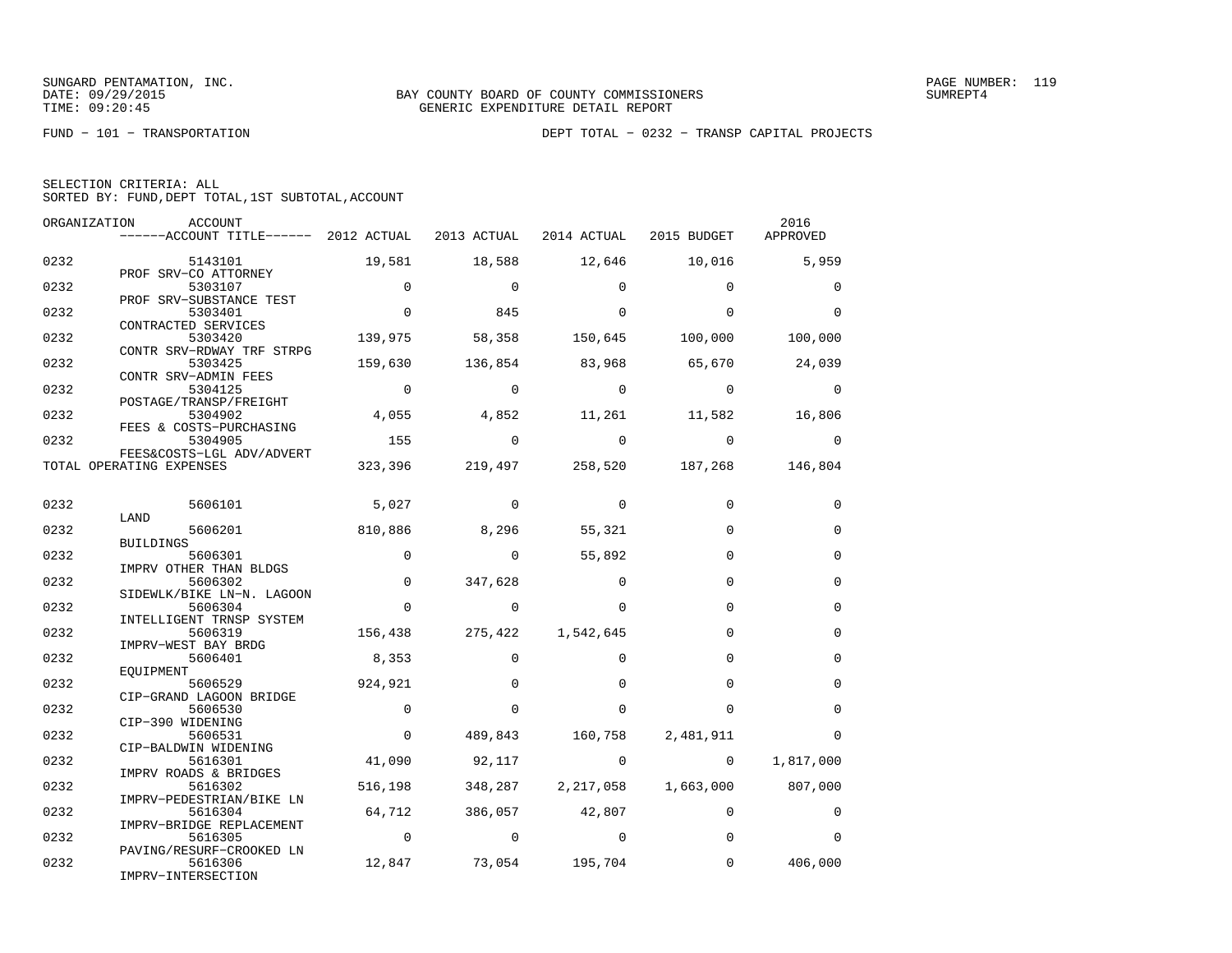FUND − 101 − TRANSPORTATION DEPT TOTAL − 0232 − TRANSP CAPITAL PROJECTS

| SELECTION CRITERIA: ALL | SORTED BY: FUND, DEPT TOTAL, 1ST SUBTOTAL, ACCOUNT |      |
|-------------------------|----------------------------------------------------|------|
| ORGANIZATION            | ACCOUNT                                            | 2016 |

|      | ------ACCOUNT TITLE------ 2012 ACTUAL                             |                | 2013 ACTUAL | 2014 ACTUAL | 2015 BUDGET | APPROVED    |
|------|-------------------------------------------------------------------|----------------|-------------|-------------|-------------|-------------|
| 0232 | 5616307                                                           | 0              | 0           | 0           | 0           | 0           |
| 0232 | IMPRV-S R 388<br>5616309                                          | $\Omega$       | $\Omega$    | $\Omega$    | $\Omega$    | $\Omega$    |
| 0232 | PAVING/RESURF-11TH ST.<br>5616310                                 | 2,519,812      | 2,615,801   | 2,324,145   | 1,000,000   | 1,360,000   |
| 0232 | PAVING/RESURF-TOP 12 PROJ<br>5616312<br>PAVING/DIRT COLLECTOR RDS | 272,030        | 642,648     | $\mathbf 0$ | 1,260,000   | $\mathbf 0$ |
| 0232 | 5616401                                                           | $\overline{0}$ | 209,090     | 28,768      | 300,000     | 300,000     |
|      | IMPRV-PART PAVING PRJ<br>TOTAL CAPITAL OUTLAY                     | 5,332,314      | 5,488,243   | 6,623,098   | 6,704,911   | 4,690,000   |
| 0232 | 5707105                                                           | 0              | $\Omega$    | 0           | 0           | 0           |
| 0232 | PRINCIPAL-LOANS<br>5707205                                        | $\mathbf 0$    | $\Omega$    | $\Omega$    | $\Omega$    | $\Omega$    |
| 0232 | INTEREST-LOANS<br>5707303                                         | $\mathbf 0$    | $\Omega$    | $\Omega$    | $\Omega$    | 0           |
| 0232 | <b>BOND ISSUE COSTS</b><br>5707316                                | $\mathbf 0$    | $\Omega$    | $\Omega$    | $\Omega$    | $\mathbf 0$ |
| 0232 | PAYING AGENT/TRUSTEE-FEES<br>5707370                              | $\mathbf 0$    | $\Omega$    | $\Omega$    | 0           | 0           |
|      | ARBITRAGE REBATE EXPENSE<br>TOTAL DEBT SERVICE                    | $\Omega$       | $\Omega$    | $\Omega$    | $\Omega$    | $\mathbf 0$ |
| 0232 | 5808179                                                           | $\Omega$       | $\Omega$    | $\Omega$    | $\mathbf 0$ | 0           |
|      | GRANT-FEMA FLOOD<br>TOTAL GRANTS & AIDS                           | 0              | $\mathbf 0$ | $\mathbf 0$ | $\mathbf 0$ | $\mathbf 0$ |
| 0232 | 5819101                                                           | $\mathbf 0$    | $\Omega$    | $\Omega$    | $\Omega$    | 0           |
|      | TRNFS-GENERAL FUND (001)                                          |                |             |             |             |             |
| 0232 | 5819122<br>TRNSF-RD IMPACT-P C (113)                              | $\mathbf 0$    | $\Omega$    | $\Omega$    | $\Omega$    | $\mathbf 0$ |
| 0232 | 5905998<br>DEPRECIATION EXPENSE                                   | $\Omega$       | $\Omega$    | $\Omega$    | $\Omega$    | $\mathbf 0$ |
| 0232 | 5909917<br>RESERVE-BONDS                                          | $\mathbf 0$    | $\Omega$    | $\Omega$    | $\Omega$    | 0           |
| 0232 | 5909920<br>RESERVE-FUTURE CAP OUTLAY                              | $\Omega$       | $\Omega$    | $\Omega$    | $\Omega$    | 0           |
| 0232 | 5909999<br>RESERVE-CASH FORWARD                                   | $\mathbf 0$    | $\Omega$    | $\Omega$    | $\Omega$    | $\mathbf 0$ |
|      | TOTAL NON-OPERATING EXPENSES                                      | 0              | $\Omega$    | $\Omega$    | $\mathbf 0$ | $\Omega$    |
|      | TOTAL TRANSP CAPITAL PROJECTS                                     | 5,655,710      | 5,707,741   | 6,881,618   | 6,892,179   | 4,836,804   |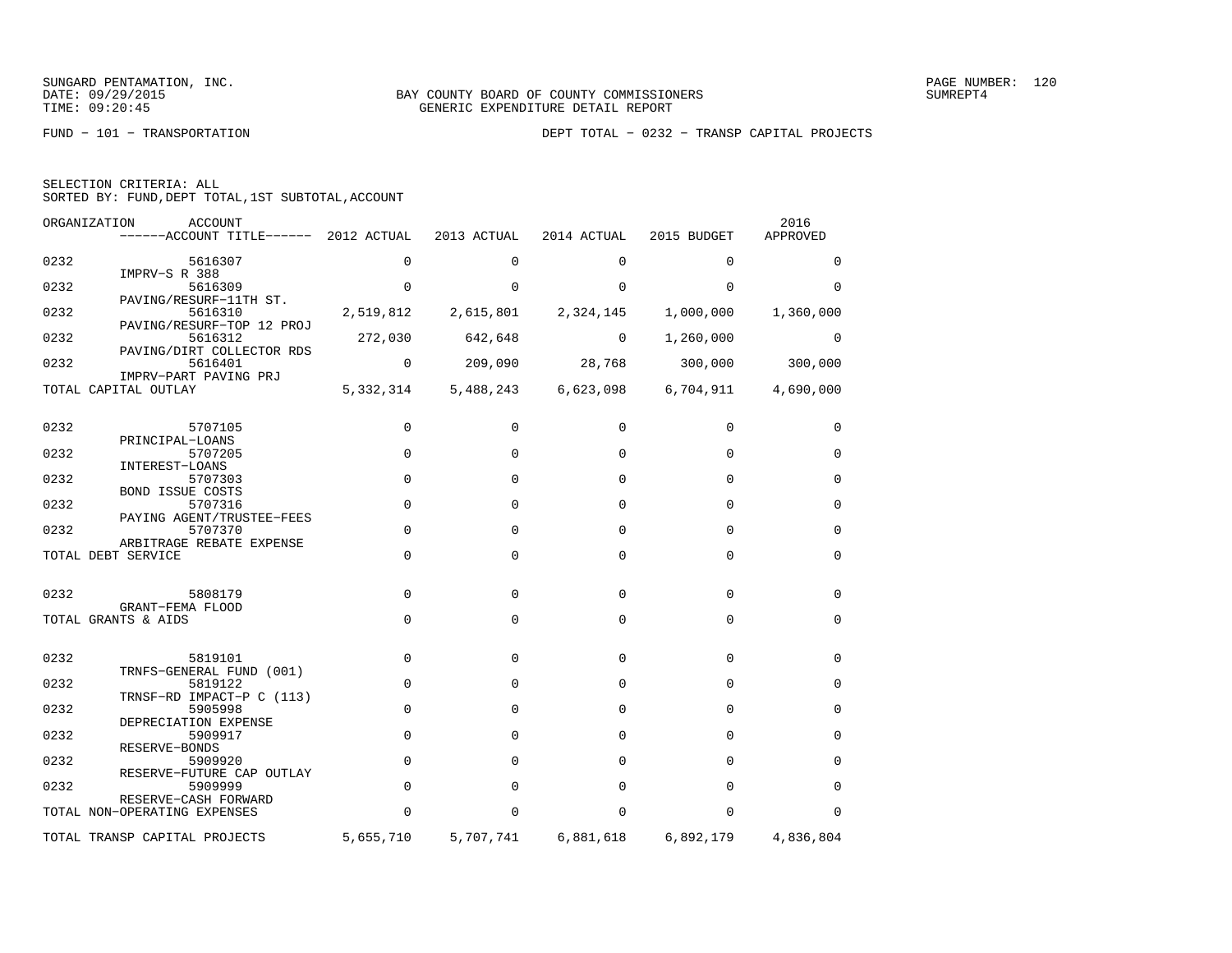SUNGARD PENTAMATION, INC.<br>DATE: 09/29/2015 DATE: 09/29/2015

| SELECTION CRITERIA: ALL |  |  |                                                    |  |
|-------------------------|--|--|----------------------------------------------------|--|
|                         |  |  | SORTED BY: FUND, DEPT TOTAL, 1ST SUBTOTAL, ACCOUNT |  |

| ORGANIZATION | ACCOUNT<br>------ACCOUNT TITLE------ 2012 ACTUAL             |                |                     | 2013 ACTUAL 2014 ACTUAL 2015 BUDGET |                          | 2016<br>APPROVED      |
|--------------|--------------------------------------------------------------|----------------|---------------------|-------------------------------------|--------------------------|-----------------------|
| 0243         | 5143101                                                      | 7,879          | 4,512               | 1,071                               | 2,429                    | 3,972                 |
| 0243         | PROF SRV-CO ATTORNEY<br>5303401<br>CONTRACTED SERVICES       | 38,649         | 31,425              | 42,286                              | 40,950                   | 45,200                |
| 0243         | 5303425<br>CONTR SRV-ADMIN FEES                              | 54,640         | 27,376              | 7,111                               | 15,927                   | 20,269                |
| 0243         | 5304125<br>POSTAGE/TRANSP/FREIGHT                            | $\Omega$       | $\Omega$            | $\bigcap$                           | $\Omega$                 | $\mathbf 0$           |
| 0243         | 5304902<br>FEES & COSTS-PURCHASING                           | 692            | 2,956               | 1,341                               | 3,747                    | 4,099                 |
| 0243         | 5304922<br>FEES & COSTS-PERMITS                              | 800            | 19,630              | 450                                 | $\Omega$                 | 450                   |
| 0243         | 5304990<br>MISCELLANEOUS EXPENSES                            | $\mathbf 0$    | $\mathbf 0$         | $\Omega$                            | $\Omega$                 | 0                     |
| 0243         | 5305402<br>DUES & MEMBERSHIPS                                | 1,082          | 1,084               | 1,094                               | $\Omega$                 | $\Omega$              |
|              | TOTAL OPERATING EXPENSES                                     | 103,742        | 86,983              | 53,353                              | 63,053                   | 73,990                |
| 0243         | 5606101                                                      | $\Omega$       | $\Omega$            | $\Omega$                            | $\Omega$                 | 0                     |
| 0243         | LAND<br>5606401<br>EOUIPMENT                                 | $\Omega$       | $\Omega$            | $\Omega$                            | $\Omega$                 | $\Omega$              |
| 0243         | 5606503<br>CIP-BCH NRSHMNT DRAINAGE                          | $\Omega$       | $\Omega$            | $\Omega$                            | $\Omega$                 | $\mathbf 0$           |
| 0243         | 5606552<br>CIP-MASTER STORMWTR PLAN                          | 1,933          | 3,379               | 1,070,215                           | $\Omega$                 | $\Omega$              |
| 0243         | 5606553<br>CIP-GRD LAG BRDG STMWTR                           | $\overline{0}$ | $\Omega$            | $\Omega$                            | $\Omega$                 | $\Omega$              |
| 0243         | 5606554<br>CIP-DRAINAGE PROJS (NOV)                          | 868,123        | 851,072             | $\Omega$                            | $\Omega$                 | 460,000               |
| 0243         | 5606563<br>CIP-EROSION PROJECTS                              | $\overline{0}$ | $\circ$             | 1,752                               | 1,337,000                | 1,337,000             |
| 0243         | 5606569<br>CIP-PIPE&MAJOR MAINT PROJ                         | 254,754        | 5,925               |                                     | 1,020 540,000            | 540,000               |
| 0243         | 5616301<br>IMPRV ROADS & BRIDGES<br>TOTAL CAPITAL OUTLAY     | $\sim$ 0       | $\sim$ 0<br>860,376 | $\mathbf{0}$<br>1,072,987           | $\mathbf 0$<br>1,877,000 | $\Omega$<br>2,337,000 |
|              |                                                              | 1,124,810      |                     |                                     |                          |                       |
| 0243         | 5808118<br>GRANT-HAZARD MITIGATION                           | 375,768        | 847,545             | $\Omega$                            | $\mathbf 0$              | $\mathbf 0$           |
|              | TOTAL GRANTS & AIDS                                          | 375,768        | 847,545             | $\Omega$                            | $\mathbf 0$              | $\mathbf 0$           |
| 0243         | 5819115                                                      | $\Omega$       | $\Omega$            | $\Omega$                            | $\Omega$                 | $\Omega$              |
| 0243         | TRNSF-ROADS & BRDGS (105)<br>5905998<br>DEPRECIATION EXPENSE | $\mathbf 0$    | 0                   | $\mathbf 0$                         | 0                        | $\mathbf 0$           |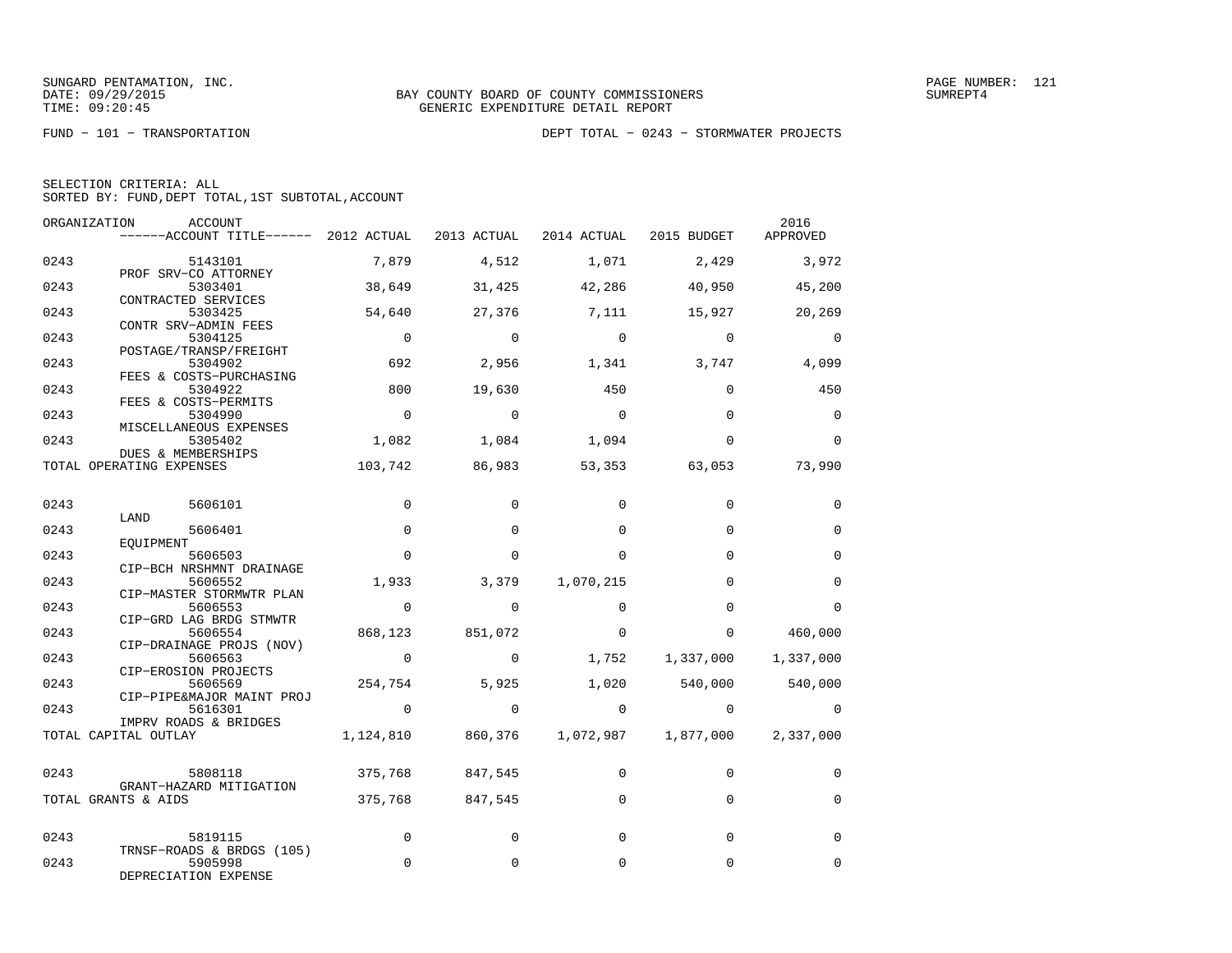FUND − 101 − TRANSPORTATION DEPT TOTAL − 0243 − STORMWATER PROJECTS

|      | ORGANIZATION<br>ACCOUNT<br>------ACCOUNT TITLE-<br>------ | 2012 ACTUAL  | 2013 ACTUAL | 2014 ACTUAL | 2015 BUDGET | 2016<br>APPROVED |
|------|-----------------------------------------------------------|--------------|-------------|-------------|-------------|------------------|
| 0243 | 5909904<br>REFUNDS-STRMWTR ASSESSMNT                      |              |             |             |             | $\Omega$         |
|      | TOTAL NON-OPERATING EXPENSES                              |              |             |             |             | $\Omega$         |
|      | TOTAL STORMWATER PROJECTS                                 | 1,604,321    | 1,794,903   | 1,126,340   | 1,940,053   | 2,410,990        |
|      | TOTAL TRANSPORTATION                                      | 21, 317, 552 | 19,500,301  | 20,446,466  | 21,092,698  | 19,530,329       |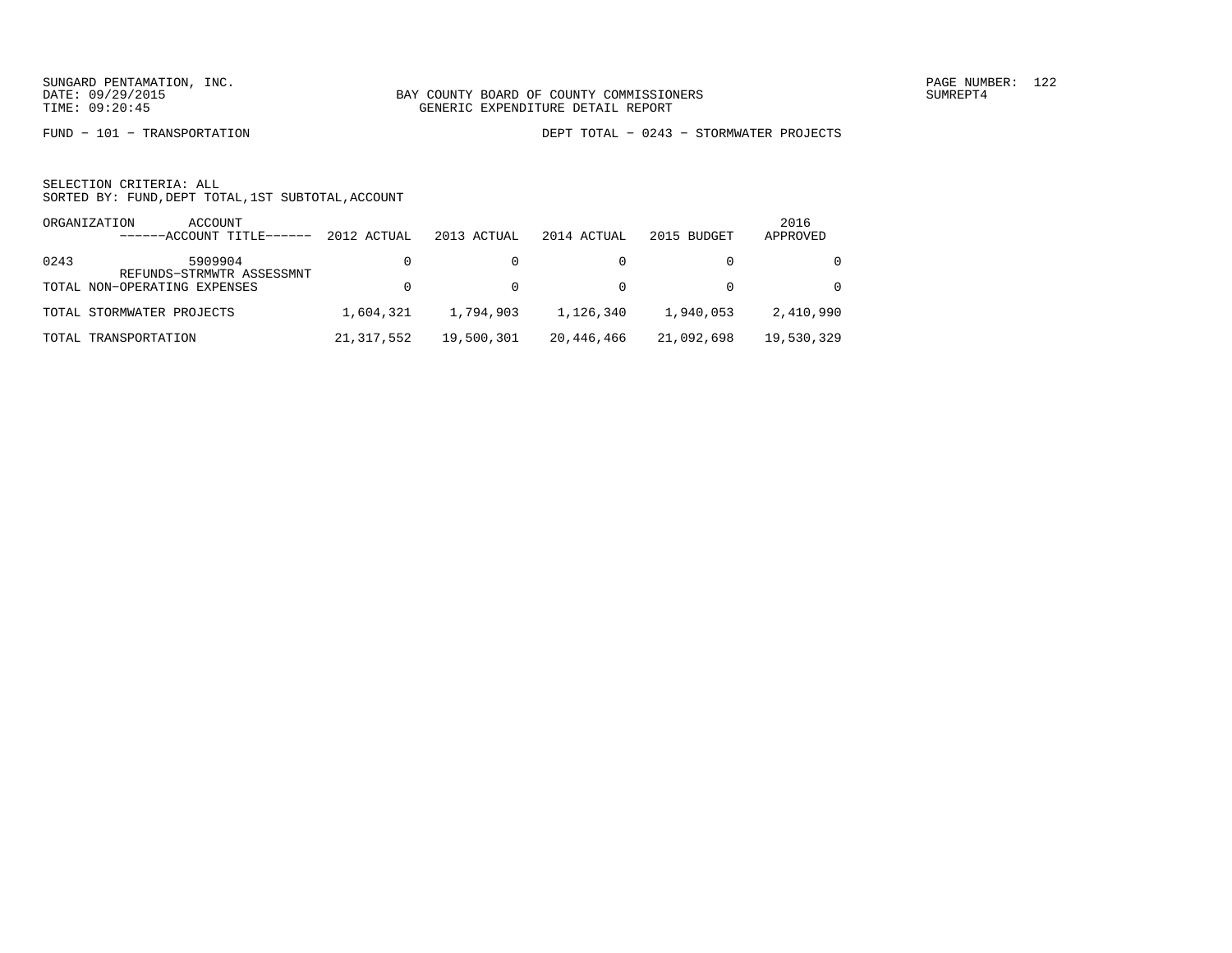FUND − 110 − TRANSPORTATION−PRT PAVING DEPT TOTAL − 0234 − PARTICIPATING PAVING

| ORGANIZATION | ACCOUNT                             |             |             |             |             | 2016        |
|--------------|-------------------------------------|-------------|-------------|-------------|-------------|-------------|
|              | $---ACCOUNT$ TITLE $---2012$ ACTUAL |             | 2013 ACTUAL | 2014 ACTUAL | 2015 BUDGET | APPROVED    |
|              |                                     |             |             |             |             |             |
| 0234         | 5101200                             | 85,215      | $\mathbf 0$ | $\mathbf 0$ | $\mathbf 0$ | $\mathbf 0$ |
|              | SALARIES & WAGES-REGULAR            |             |             |             |             |             |
| 0234         | 5101205                             | 341         | $\Omega$    | $\Omega$    | $\Omega$    | $\Omega$    |
|              | SALARIES & WAGES-DISASTER           |             |             |             |             |             |
| 0234         | 5101400                             | 435         | $\Omega$    | $\Omega$    | $\Omega$    | $\mathbf 0$ |
|              | SALARIES & WAGES-OVERTIME           |             |             |             |             |             |
| 0234         |                                     |             | $\Omega$    | $\Omega$    | $\Omega$    | $\Omega$    |
|              | 5102100                             | 6,405       |             |             |             |             |
|              | FICA TAXES-MATCHING                 |             |             |             |             |             |
| 0234         | 5102200                             | 4,258       | $\Omega$    | $\Omega$    | $\Omega$    | 0           |
|              | RETIREMENT CONTRIBUTIONS            |             |             |             |             |             |
| 0234         | 5102300                             | 6,354       | $\Omega$    | $\Omega$    | $\mathbf 0$ | $\mathbf 0$ |
|              | LIFE & HEALTH INSURANCE             |             |             |             |             |             |
| 0234         | 5102400                             | 520         | $\Omega$    | $\Omega$    | $\Omega$    | $\mathbf 0$ |
|              | WORKERS COMP. PREMIUMS              |             |             |             |             |             |
|              | TOTAL PERSONAL SERVICES             | 103,527     | $\Omega$    | $\Omega$    | $\Omega$    | $\mathbf 0$ |
|              |                                     |             |             |             |             |             |
|              |                                     |             |             |             |             |             |
| 0234         | 5143101                             | 2,740       | $\Omega$    | $\Omega$    | $\Omega$    | 0           |
|              | PROF SRV-CO ATTORNEY                |             |             |             |             |             |
| 0234         | 5303104                             | 1,714       | $\Omega$    | $\Omega$    | $\Omega$    | $\Omega$    |
|              | PROF SRV-ENGINEERING                |             |             |             |             |             |
| 0234         | 5303107                             | 37          | $\Omega$    | $\Omega$    | $\Omega$    | 0           |
|              | PROF SRV-SUBSTANCE TEST             |             |             |             |             |             |
|              |                                     | 63          | $\Omega$    | $\Omega$    | $\Omega$    |             |
| 0234         | 5303110                             |             |             |             |             | $\mathbf 0$ |
|              | PROF SRV-BACKGROUND CHECK           |             |             |             |             |             |
| 0234         | 5303401                             | $\mathbf 0$ | $\Omega$    | $\Omega$    | $\mathbf 0$ | $\mathbf 0$ |
|              | CONTRACTED SERVICES                 |             |             |             |             |             |
| 0234         | 5303422                             | 300         | $\Omega$    | $\Omega$    | $\Omega$    | $\mathbf 0$ |
|              | CONTR SRV-GIS                       |             |             |             |             |             |
| 0234         | 5303425                             | 47,570      | $\Omega$    | $\Omega$    | $\Omega$    | $\Omega$    |
|              | CONTR SRV-ADMIN FEES                |             |             |             |             |             |
| 0234         | 5304001                             | 6           | $\Omega$    | $\Omega$    | $\Omega$    | $\Omega$    |
|              | TRAVEL/TRAINING NON-LOCAL           |             |             |             |             |             |
| 0234         | 5304005                             | $\Omega$    | $\Omega$    | $\Omega$    | $\Omega$    | $\mathbf 0$ |
|              | TRAVEL-LOCAL                        |             |             |             |             |             |
| 0234         | 5304101                             | 101         | $\Omega$    | $\Omega$    | $\Omega$    | 0           |
|              | COMMUNICATIONS SERVICES             |             |             |             |             |             |
| 0234         | 5304125                             | 462         | $\Omega$    | 0           | $\mathbf 0$ | $\mathbf 0$ |
|              | POSTAGE/TRANSP/FREIGHT              |             |             |             |             |             |
| 0234         | 5304410                             | $\mathbf 0$ | $\Omega$    | $\Omega$    | $\Omega$    | $\mathbf 0$ |
|              | RENTALS/LEASES-EQUIPMENT            |             |             |             |             |             |
| 0234         |                                     | 1,295       | $\Omega$    | $\Omega$    | $\Omega$    | $\Omega$    |
|              | 5304501                             |             |             |             |             |             |
|              | INSURANCE & BONDS                   |             |             |             |             |             |
| 0234         | 5304610                             | 1,152       | $\Omega$    | $\Omega$    | $\Omega$    | $\Omega$    |
|              | REPAIR/MAINT-AUTO EQUIP             |             |             |             |             |             |
| 0234         | 5304615                             | $\Omega$    | $\Omega$    | $\Omega$    | $\Omega$    | $\Omega$    |
|              | REPAIR/MAINT-EQUIPMENT              |             |             |             |             |             |
| 0234         | 5304701                             | 400         | $\Omega$    | $\Omega$    | $\mathbf 0$ | $\mathbf 0$ |
|              | PRINTING & BINDING                  |             |             |             |             |             |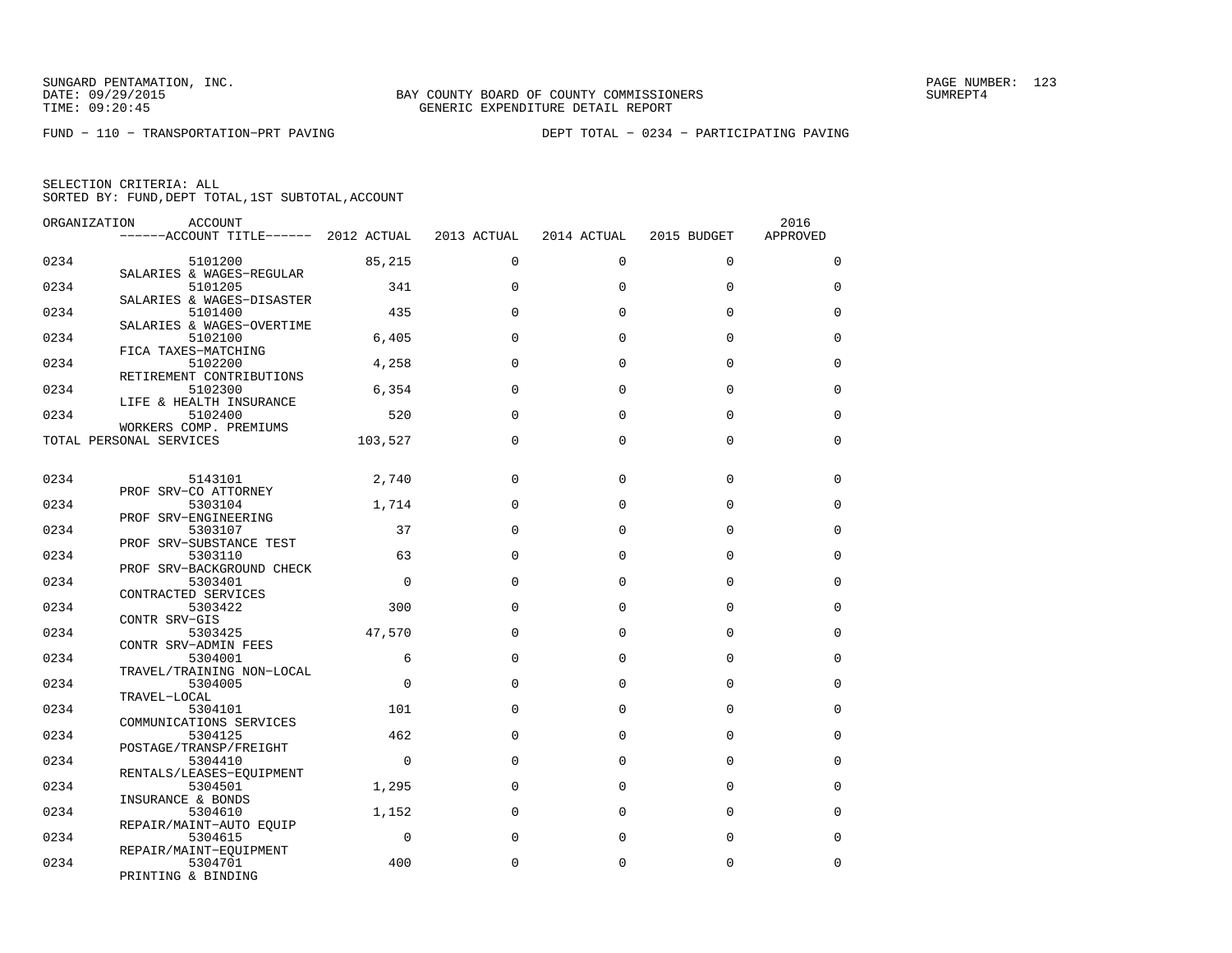FUND − 110 − TRANSPORTATION−PRT PAVING DEPT TOTAL − 0234 − PARTICIPATING PAVING

| ORGANIZATION | ACCOUNT                               |                |             |             |             | 2016        |
|--------------|---------------------------------------|----------------|-------------|-------------|-------------|-------------|
|              | ------ACCOUNT TITLE------ 2012 ACTUAL |                | 2013 ACTUAL | 2014 ACTUAL | 2015 BUDGET | APPROVED    |
| 0234         |                                       |                | $\Omega$    | $\Omega$    | $\Omega$    | $\mathbf 0$ |
|              | 5304902<br>FEES & COSTS-PURCHASING    | 1,583          |             |             |             |             |
| 0234         | 5304905                               | 824            | $\Omega$    | $\Omega$    | $\Omega$    | 0           |
|              | FEES&COSTS-LGL ADV/ADVERT             |                |             |             |             |             |
| 0234         | 5304909                               | 417            | $\Omega$    | $\Omega$    | $\Omega$    | 0           |
| 0234         | FEES & COSTS-COURT FILING<br>5304990  | $\overline{0}$ | $\Omega$    | $\Omega$    | 0           | 0           |
|              | MISCELLANEOUS EXPENSES                |                |             |             |             |             |
| 0234         | 5305101                               | 690            | $\Omega$    | $\Omega$    | $\Omega$    | 0           |
|              | OFFICE SUPPLIES                       |                |             |             |             |             |
| 0234         | 5305201                               | 411            | $\Omega$    | $\Omega$    | $\Omega$    | $\Omega$    |
|              | OPERATING SUPPLIES                    |                |             |             |             |             |
| 0234         | 5305209<br>ADOPT A HIGHWAY PROGRAM    | 2,384          | $\Omega$    | $\Omega$    | $\Omega$    | $\Omega$    |
| 0234         | 5305210                               | 55             | $\Omega$    | $\Omega$    | $\Omega$    | 0           |
|              | SAFETY GEAR & SUPPLIES                |                |             |             |             |             |
| 0234         | 5305215                               | 323            | $\Omega$    | $\Omega$    | $\Omega$    | 0           |
|              | CLOTHING & WEARING APPRL              |                |             |             |             |             |
| 0234         | 5305402                               | 75             | $\Omega$    | $\Omega$    | 0           | $\mathbf 0$ |
|              | DUES & MEMBERSHIPS                    |                |             |             |             |             |
| 0234         | 5305406<br>TRAINING & TUITION         | 140            | $\Omega$    | $\Omega$    | $\Omega$    | $\mathbf 0$ |
|              | TOTAL OPERATING EXPENSES              | 62,741         | $\Omega$    | $\Omega$    | $\Omega$    | 0           |
|              |                                       |                |             |             |             |             |
|              |                                       |                |             |             |             |             |
| 0234         | 5606401                               | $\mathbf 0$    | $\Omega$    | $\Omega$    | $\Omega$    | 0           |
|              | EQUIPMENT                             |                |             |             |             |             |
| 0234         | 5606402                               | 414            | $\Omega$    | $\Omega$    | 0           | 0           |
| 0234         | EQUIP LESS THAN \$1000<br>5606450     | 0              | $\Omega$    | $\Omega$    | $\Omega$    | 0           |
|              | COMPUTER SOFTWARE                     |                |             |             |             |             |
| 0234         | 5616301                               | 91,374         | $\Omega$    | $\Omega$    | $\Omega$    | $\Omega$    |
|              | IMPRV ROADS & BRIDGES                 |                |             |             |             |             |
| 0234         | 5616315                               | $\Omega$       | $\Omega$    | $\Omega$    | $\Omega$    | $\Omega$    |
|              | PAVING/RESURF-SCOP PROJ               |                |             |             |             |             |
|              | TOTAL CAPITAL OUTLAY                  | 91,788         | $\Omega$    | $\Omega$    | $\Omega$    | 0           |
|              |                                       |                |             |             |             |             |
| 0234         | 5819105                               | 0              | 0           | 0           | 0           | 0           |
|              | TRNSF-STORMWATER (115)                |                |             |             |             |             |
| 0234         | 5819115                               | $\mathbf 0$    | $\Omega$    | $\mathbf 0$ | 0           | 0           |
|              | TRNSF-ROADS & BRDGS (105)             |                |             |             |             |             |
| 0234         | 5905998                               | $\Omega$       | $\Omega$    | $\Omega$    | $\Omega$    | $\Omega$    |
|              | DEPRECIATION EXPENSE                  |                |             |             |             |             |
| 0234         | 5909915<br>RESERVE FOR PAY ADJUSTMNT  | $\mathbf 0$    | $\Omega$    | $\Omega$    | $\Omega$    | $\Omega$    |
| 0234         | 5909999                               | $\mathbf 0$    | 0           | $\Omega$    | 0           | 0           |
|              | RESERVE-CASH FORWARD                  |                |             |             |             |             |
|              | TOTAL NON-OPERATING EXPENSES          | $\Omega$       | 0           | 0           | 0           | 0           |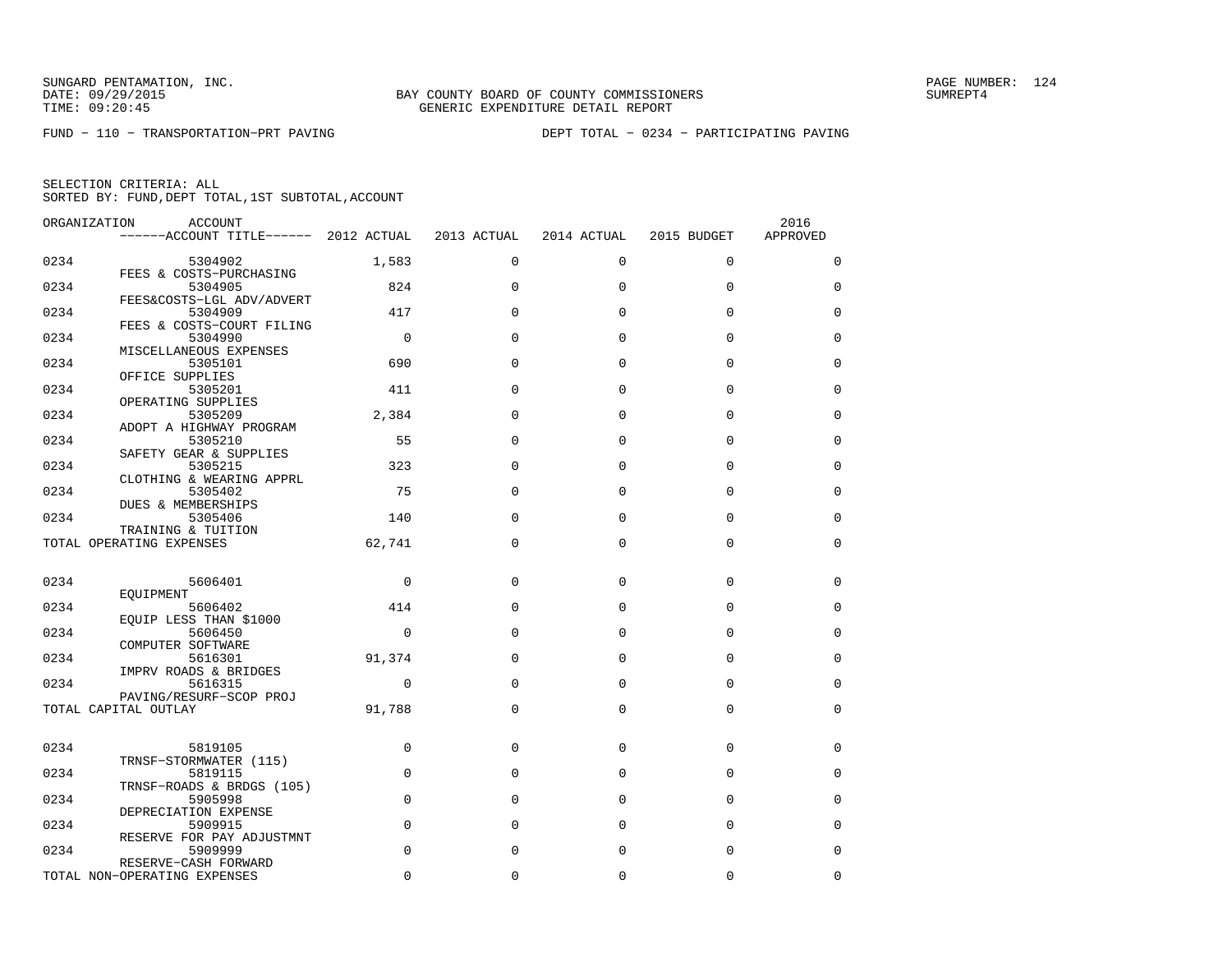FUND − 110 − TRANSPORTATION−PRT PAVING DEPT TOTAL − 0234 − PARTICIPATING PAVING

| ORGANIZATION               | ACCOUNT<br>------ACCOUNT TITLE------ | 2012 ACTUAL | 2013 ACTUAL | 2014 ACTUAL | 2015 BUDGET | 2016<br>APPROVED |
|----------------------------|--------------------------------------|-------------|-------------|-------------|-------------|------------------|
| TOTAL PARTICIPATING PAVING |                                      | 258,057     |             |             |             |                  |
|                            | TOTAL TRANSPORTATION-PRT PAVING      | 258,057     |             |             |             |                  |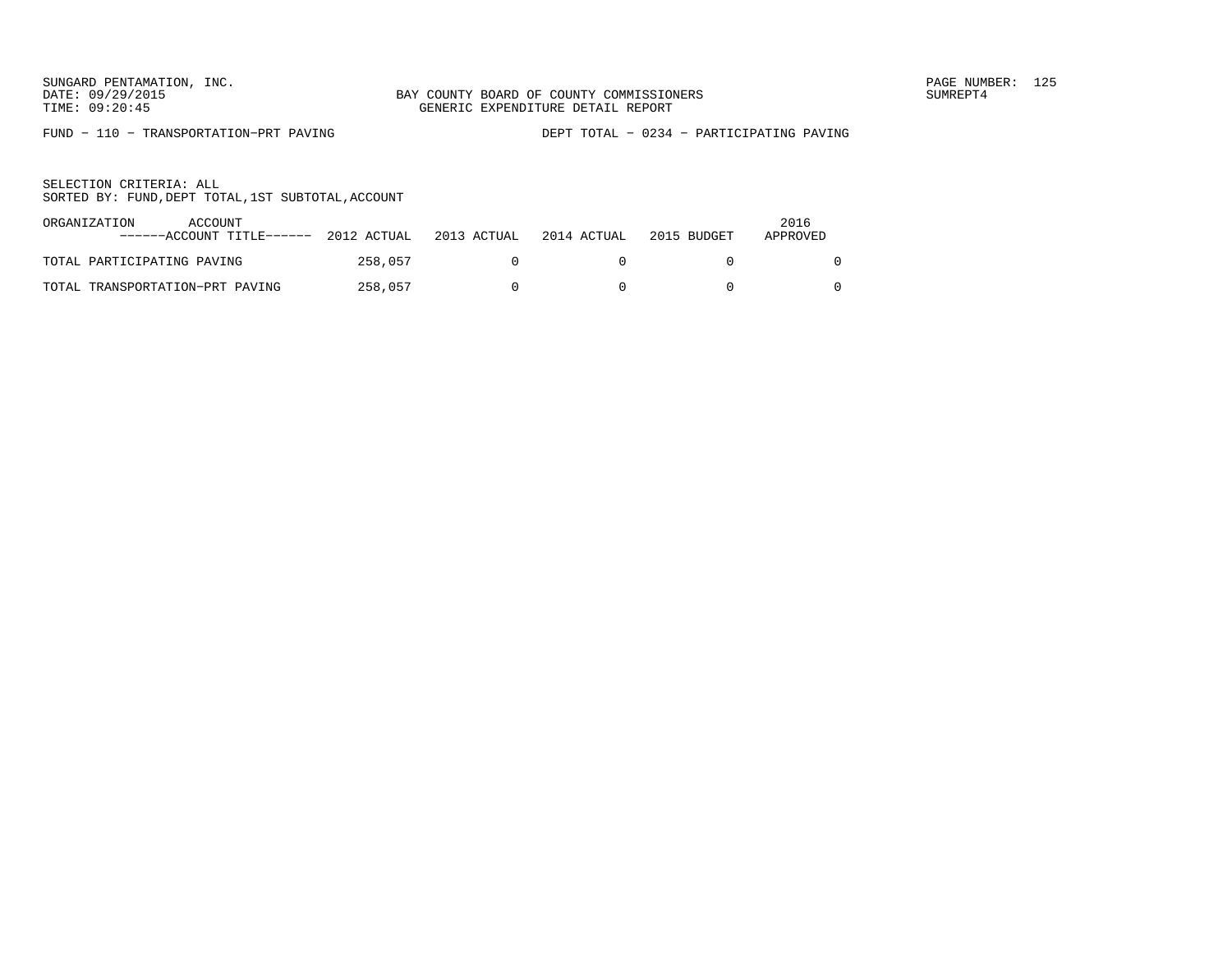|  | SELECTION CRITERIA: ALL                            |  |  |
|--|----------------------------------------------------|--|--|
|  | SORTED BY: FUND, DEPT TOTAL, 1ST SUBTOTAL, ACCOUNT |  |  |

|      | ORGANIZATION<br>ACCOUNT<br>------ACCOUNT TITLE------ | 2012 ACTUAL | 2013 ACTUAL | 2014 ACTUAL | 2015 BUDGET | 2016<br>APPROVED |
|------|------------------------------------------------------|-------------|-------------|-------------|-------------|------------------|
| 0251 | 5303401<br>CONTRACTED SERVICES                       |             |             |             |             |                  |
| 0251 | 5304902<br>FEES & COSTS-PURCHASING                   |             |             |             |             |                  |
|      | TOTAL OPERATING EXPENSES                             |             |             |             |             |                  |
| 0251 | 5616301<br>IMPRV ROADS & BRIDGES                     |             |             |             |             |                  |
|      | TOTAL CAPITAL OUTLAY                                 |             |             |             |             |                  |
| 0251 | 5909913<br>RESERVE-IMPACT FEES                       |             |             | $\Omega$    | 189,047     | 189,075          |
| 0251 | 5909999<br>RESERVE-CASH FORWARD                      |             |             | $\Omega$    |             |                  |
|      | TOTAL NON-OPERATING EXPENSES                         |             |             | $\Omega$    | 189,047     | 189,075          |
|      | TOTAL ROAD IMPACT-BEACH/AIRPORT                      |             |             | $\Omega$    | 189,047     | 189,075          |
|      | TOTAL ROAD IMPACT-BEACH/AIRPORT                      |             |             |             | 189,047     | 189,075          |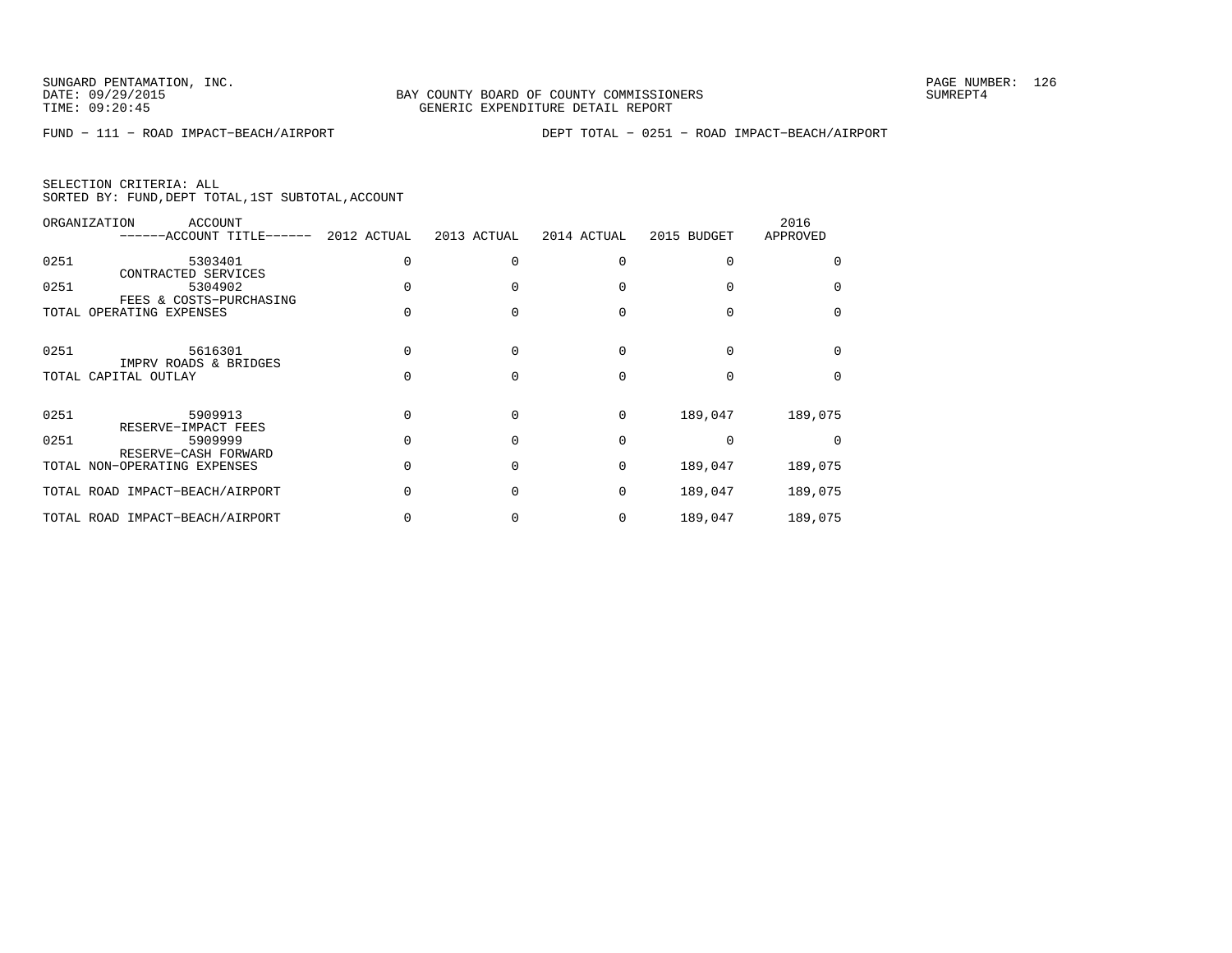|  | SELECTION CRITERIA: ALL |                                                    |  |
|--|-------------------------|----------------------------------------------------|--|
|  |                         | SORTED BY: FUND, DEPT TOTAL, 1ST SUBTOTAL, ACCOUNT |  |

|      | ORGANIZATION<br>ACCOUNT<br>------ACCOUNT TITLE------ | 2012 ACTUAL | 2013 ACTUAL | 2014 ACTUAL | 2015 BUDGET | 2016<br>APPROVED |
|------|------------------------------------------------------|-------------|-------------|-------------|-------------|------------------|
| 0252 | 5303401                                              |             |             |             |             |                  |
|      | CONTRACTED SERVICES<br>TOTAL OPERATING EXPENSES      |             |             |             |             |                  |
| 0252 | 5616301                                              |             |             |             |             |                  |
|      | IMPRV ROADS & BRIDGES<br>TOTAL CAPITAL OUTLAY        |             |             |             |             |                  |
|      |                                                      |             |             |             |             |                  |
| 0252 | 5909913<br>RESERVE-IMPACT FEES                       |             |             |             |             |                  |
| 0252 | 5909999<br>RESERVE-CASH FORWARD                      |             |             | 0           | 308,204     | 308,250          |
|      | TOTAL NON-OPERATING EXPENSES                         |             |             | 0           | 308,204     | 308,250          |
|      | TOTAL ROAD IMPACT-EAST BAY CTY                       |             |             | $\Omega$    | 308,204     | 308,250          |
|      | TOTAL ROAD IMPACT-EAST BAY CTY                       |             |             |             | 308,204     | 308,250          |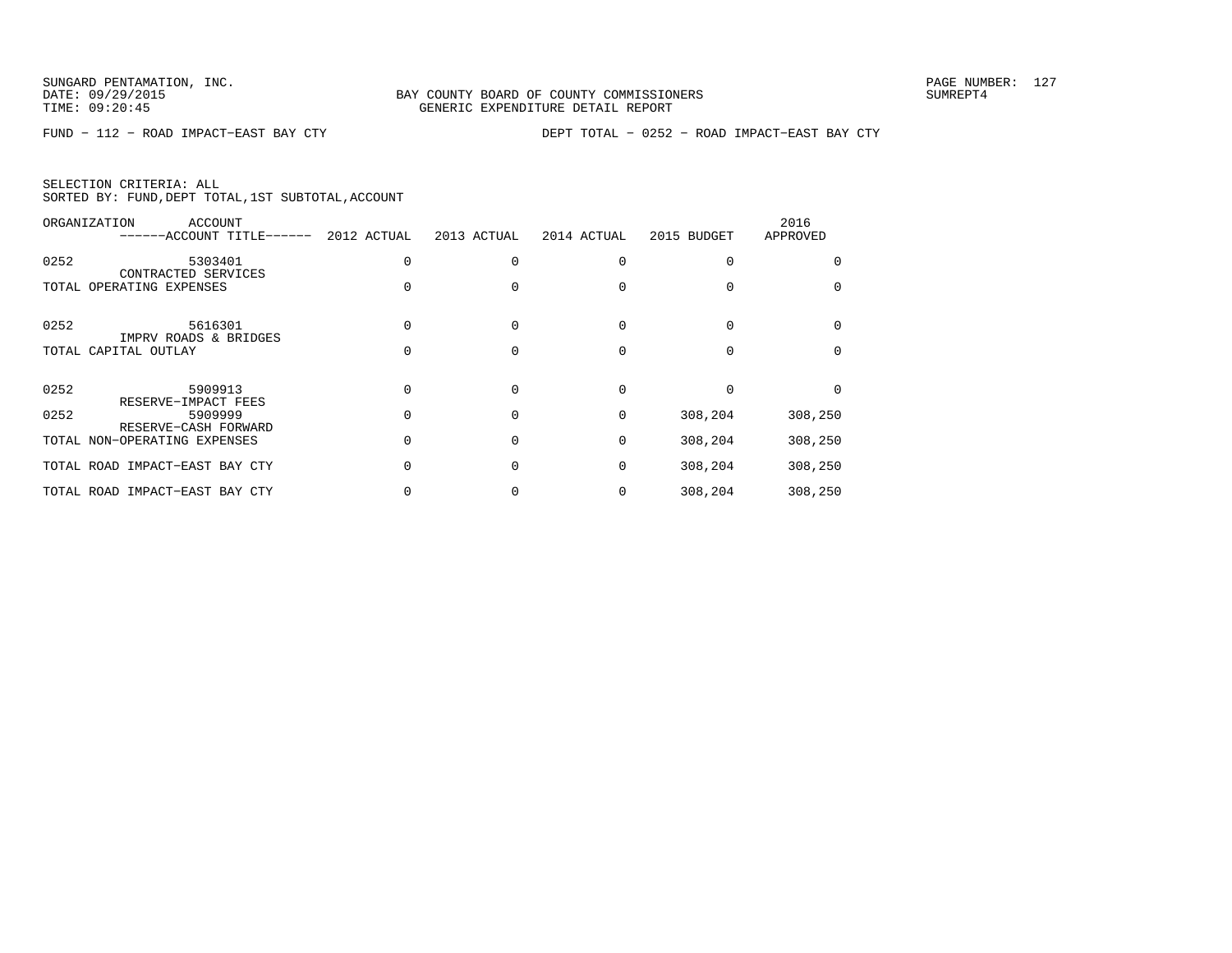| SELECTION CRITERIA: ALL |  |  |                                                    |  |
|-------------------------|--|--|----------------------------------------------------|--|
|                         |  |  | SORTED BY: FUND, DEPT TOTAL, 1ST SUBTOTAL, ACCOUNT |  |

|      | ORGANIZATION<br>ACCOUNT<br>------ACCOUNT TITLE------ 2012 ACTUAL |              | 2013 ACTUAL | 2014 ACTUAL  | 2015 BUDGET | 2016<br>APPROVED |
|------|------------------------------------------------------------------|--------------|-------------|--------------|-------------|------------------|
| 0253 | 5303401                                                          | <sup>0</sup> | $\Omega$    | <sup>0</sup> | $\Omega$    | <sup>0</sup>     |
| 0253 | CONTRACTED SERVICES<br>5304902                                   |              |             |              |             | <sup>0</sup>     |
|      | FEES & COSTS-PURCHASING<br>TOTAL OPERATING EXPENSES              |              |             |              |             | $\cap$           |
| 0253 | 5606530                                                          |              |             | U            | U           | <sup>n</sup>     |
| 0253 | CIP-390 WIDENING<br>5606531                                      |              | n           | ∩            | U           | <sup>0</sup>     |
| 0253 | CIP-BALDWIN WIDENING<br>5616301<br>IMPRV ROADS & BRIDGES         |              | n           | <sup>0</sup> | U           | <sup>0</sup>     |
|      | TOTAL CAPITAL OUTLAY                                             |              |             | ∩            | U           | <sup>0</sup>     |
| 0253 | 5819115                                                          |              |             |              |             | U                |
| 0253 | TRNSF-ROADS & BRDGS (105)<br>5909913<br>RESERVE-IMPACT FEES      |              |             |              |             | $\Omega$         |
| 0253 | 5909999<br>RESERVE-CASH FORWARD                                  |              | $\cap$      | $\Omega$     | 26,386      | 26,391           |
|      | TOTAL NON-OPERATING EXPENSES                                     |              |             | <sup>0</sup> | 26,386      | 26,391           |
|      | TOTAL ROAD IMPACT-PANAMA CITY                                    |              | $\cap$      | $\Omega$     | 26,386      | 26,391           |
|      | TOTAL ROAD IMPACT-PANAMA CITY                                    |              |             | 0            | 26,386      | 26,391           |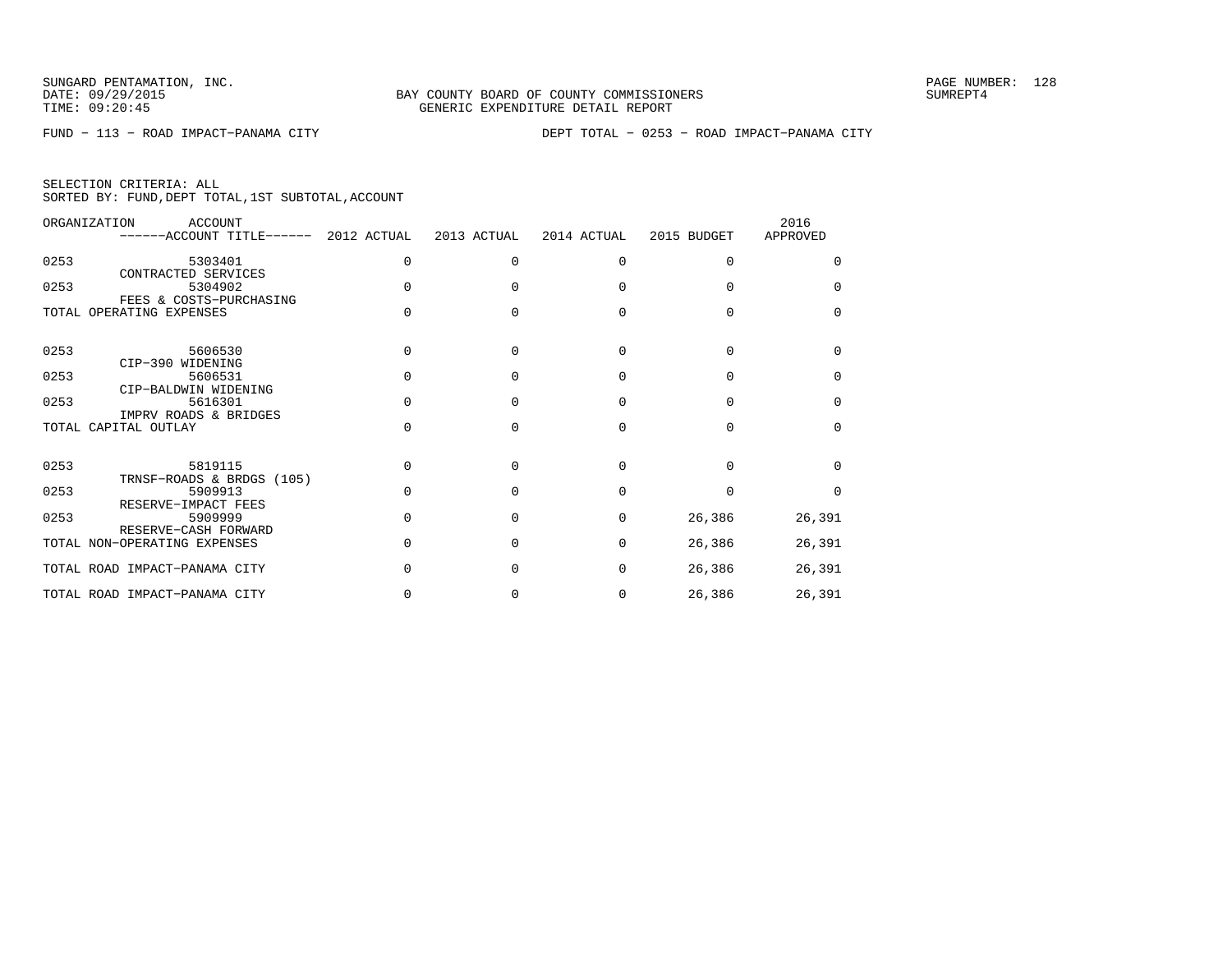|  | SELECTION CRITERIA: ALL |                                                    |  |
|--|-------------------------|----------------------------------------------------|--|
|  |                         | SORTED BY: FUND, DEPT TOTAL, 1ST SUBTOTAL, ACCOUNT |  |

|      | ORGANIZATION<br><b>ACCOUNT</b><br>------ACCOUNT TITLE------ | 2012 ACTUAL | 2013 ACTUAL  | 2014 ACTUAL | 2015 BUDGET | 2016<br>APPROVED |
|------|-------------------------------------------------------------|-------------|--------------|-------------|-------------|------------------|
| 0254 | 5303401<br>CONTRACTED SERVICES                              |             |              | U           |             |                  |
| 0254 | 5304902<br>FEES & COSTS-PURCHASING                          |             |              |             |             |                  |
| 0254 | 5304905<br>FEES&COSTS-LGL ADV/ADVERT                        |             |              |             |             | $\Omega$         |
|      | TOTAL OPERATING EXPENSES                                    |             |              |             |             |                  |
| 0254 | 5616301<br>IMPRV ROADS & BRIDGES                            |             |              | U           |             |                  |
|      | TOTAL CAPITAL OUTLAY                                        |             |              |             |             |                  |
| 0254 | 5909913<br>RESERVE-IMPACT FEES                              |             |              | U           |             |                  |
| 0254 | 5909999<br>RESERVE-CASH FORWARD                             |             | <sup>0</sup> | $\Omega$    | 213,567     | 213,600          |
|      | TOTAL NON-OPERATING EXPENSES                                |             |              | $\Omega$    | 213,567     | 213,600          |
|      | TOTAL ROAD IMPACT-S.PORT/S.HILL                             |             |              | $\Omega$    | 213,567     | 213,600          |
|      | TOTAL ROAD IMPACT-S.PORT/S.HILL                             |             |              | 0           | 213,567     | 213,600          |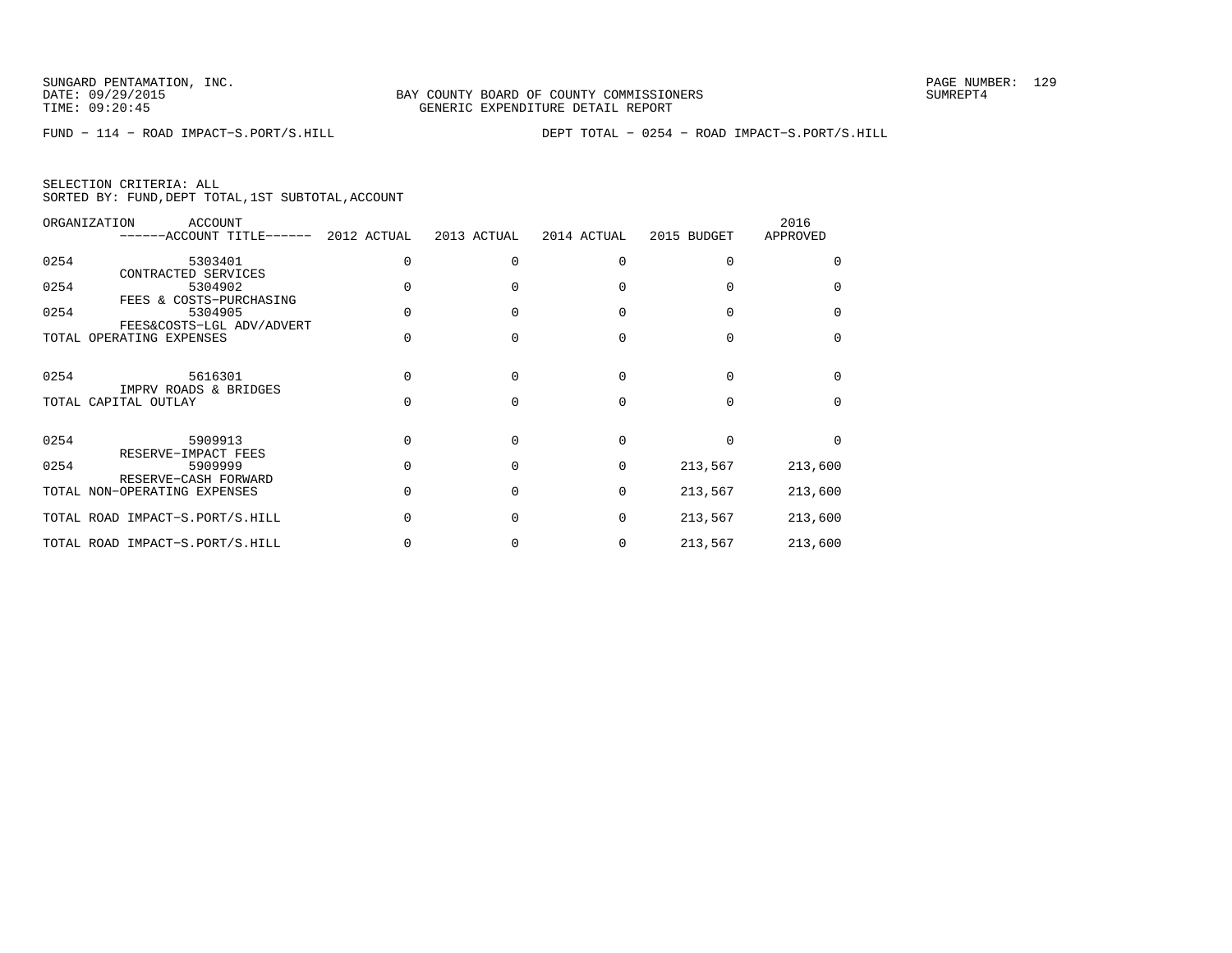FUND − 115 − STORMWATER MANAGEMENT DEPT TOTAL − 0241 − STORMWATER ROADS

|      | ORGANIZATION<br>ACCOUNT<br>------ACCOUNT TITLE------ | 2012 ACTUAL | 2013 ACTUAL | 2014 ACTUAL | 2015 BUDGET | 2016<br>APPROVED |
|------|------------------------------------------------------|-------------|-------------|-------------|-------------|------------------|
| 0241 | 5305201<br>OPERATING SUPPLIES                        |             |             |             |             |                  |
|      | TOTAL OPERATING EXPENSES                             |             |             |             |             | 0                |
|      | TOTAL STORMWATER ROADS                               |             |             |             |             | 0                |
|      | TOTAL STORMWATER MANAGEMENT                          |             |             |             |             |                  |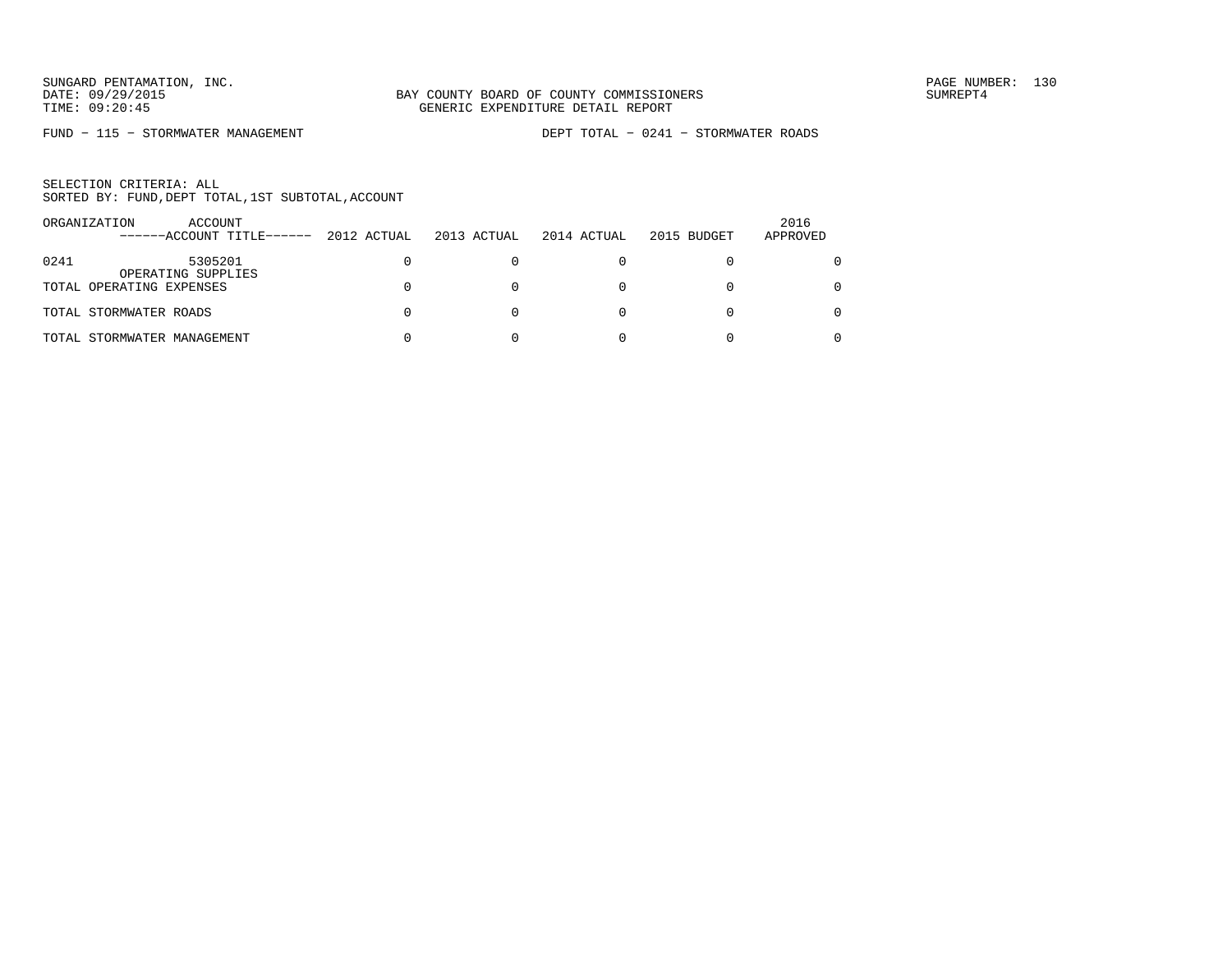|  | SELECTION CRITERIA: ALL |                                                    |  |
|--|-------------------------|----------------------------------------------------|--|
|  |                         | SORTED BY: FUND, DEPT TOTAL, 1ST SUBTOTAL, ACCOUNT |  |

| ORGANIZATION | ACCOUNT<br>$----ACCOUNT$ TITLE $---2012$ ACTUAL              |                            | 2013 ACTUAL             |                | 2014 ACTUAL 2015 BUDGET | 2016<br>APPROVED  |
|--------------|--------------------------------------------------------------|----------------------------|-------------------------|----------------|-------------------------|-------------------|
| 0258         | 5101200                                                      | $\Omega$                   | $\Omega$                | 85,084         | 97,850                  | 152,149           |
| 0258         | SALARIES & WAGES-REGULAR<br>5102100                          | $\mathbf 0$                | $\Omega$                | 6,040          | 7,486                   | 11,639            |
| 0258         | FICA TAXES-MATCHING<br>5102200                               | 0                          | $\Omega$                | 6,041          | 7,392                   | 11,322            |
| 0258         | RETIREMENT CONTRIBUTIONS<br>5102300                          | $\mathbf 0$                | 0                       | 14,872         | 20,045                  | 40,494            |
| 0258         | LIFE & HEALTH INSURANCE<br>5102400<br>WORKERS COMP. PREMIUMS | $\Omega$                   | $\Omega$                | $\Omega$       | 421                     | 2,418             |
|              | TOTAL PERSONAL SERVICES                                      | $\mathbf 0$                | 0                       | 112,037        |                         | 133, 194 218, 022 |
| 0258         | 5143101                                                      | 0                          | $\mathbf 0$             | $\Omega$       | $\Omega$                | 8,030             |
| 0258         | PROF SRV-CO ATTORNEY<br>5143105                              | $\mathbf 0$                | $\Omega$                | 70,029         | 52,000                  | 8,416             |
| 0258         | PROF SRV-OTHER ATTNY<br>5303107<br>PROF SRV-SUBSTANCE TEST   | $\Omega$                   | $\Omega$                | $\Omega$       | $\Omega$                | 37                |
| 0258         | 5303401<br>CONTRACTED SERVICES                               | $\mathbf 0$                | 0                       | 2,258,006      | 1,687,699               | 2,000,000         |
| 0258         | 5303403<br>CONTR SRV-BANK CHRG POOL                          | $\mathbf 0$                | $\mathbf 0$             | 958            | $\Omega$                | 4,187             |
| 0258         | 5303408<br>CONTR SRV-800 MHZ                                 | $\mathbf 0$                | 0                       | $\mathbf 0$    | 7,917                   | 7,212             |
| 0258         | 5303425<br>CONTR SRV-ADMIN FEES                              | $\mathbf 0$                | 0                       | $\mathbf 0$    | $\overline{0}$          | 54,074            |
| 0258         | 5304001<br>TRAVEL/TRAINING NON-LOCAL                         | $\mathbf 0$                | $\mathbf 0$             | 928            | 20,000                  | 1,331             |
| 0258         | 5304005<br>TRAVEL-LOCAL                                      | $\mathbf 0$                | $\Omega$                | $\Omega$       | $\Omega$                | 33                |
| 0258         | 5304101<br>COMMUNICATIONS SERVICES                           | 0                          | 0                       | 4,456          | 3,660                   | 6,411             |
| 0258         | 5304125<br>POSTAGE/TRANSP/FREIGHT                            | $\mathbf 0$                | $\Omega$                | 30             | 100                     | 285               |
| 0258         | 5304301<br>UTILITY SERVICES                                  | $\mathbf 0$                | $\Omega$                | 29,287         | 20,000                  | 15,872            |
| 0258         | 5304410<br>RENTALS/LEASES-EQUIPMENT                          | $\Omega$                   | $\Omega$                | 5,389          | 20,871                  | 6,211             |
| 0258         | 5304500<br>INSURANCE                                         | $\mathbf 0$                | 0                       | $\overline{0}$ | $\overline{0}$          | 12,070            |
| 0258         | 5304605<br>REPAIR/MAINT-BLDG & GRND                          | $\mathbf 0$                | 0                       | 24,200         | 20,000                  | 15,827            |
| 0258<br>0258 | 5304610<br>REPAIR/MAINT-AUTO EOUIP                           | $\mathbf 0$<br>$\mathbf 0$ | $\Omega$<br>$\mathbf 0$ | 15,781<br>954  | 10,000<br>2,000         | 7,126<br>900      |
| 0258         | 5304615<br>REPAIR/MAINT-EQUIPMENT<br>5304801                 | 0                          | $\mathbf 0$             | $\mathbf 0$    | $\mathbf{0}$            | 1,454             |
|              | ADVERTISING                                                  |                            |                         |                |                         |                   |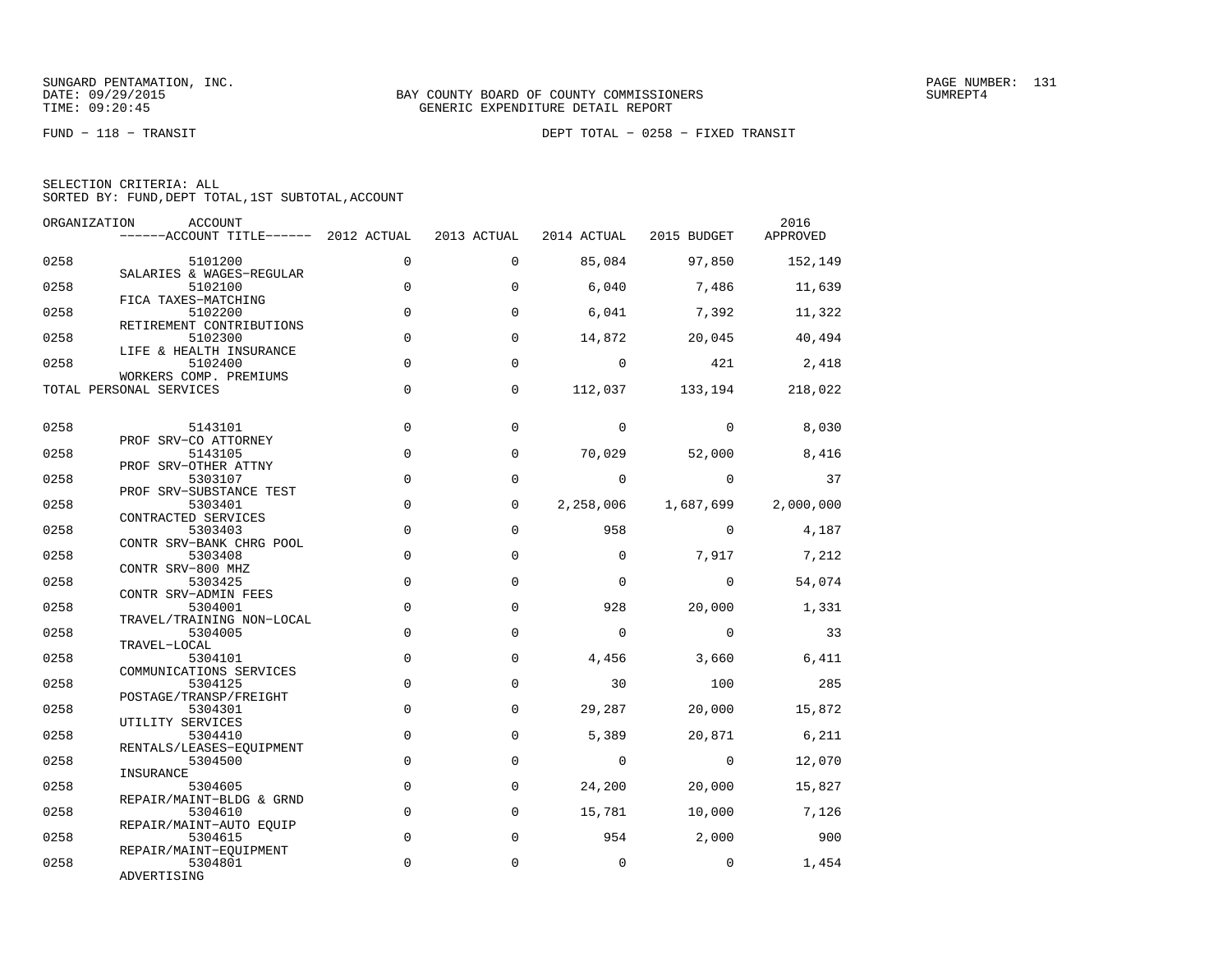FUND − 118 − TRANSIT DEPT TOTAL − 0258 − FIXED TRANSIT

| SELECTION CRITERIA: ALL                            |  |  |
|----------------------------------------------------|--|--|
| SORTED BY: FUND, DEPT TOTAL, 1ST SUBTOTAL, ACCOUNT |  |  |

|      | ORGANIZATION<br><b>ACCOUNT</b><br>------ACCOUNT TITLE------ 2012 ACTUAL |             | 2013 ACTUAL | 2014 ACTUAL | 2015 BUDGET | 2016<br>APPROVED |
|------|-------------------------------------------------------------------------|-------------|-------------|-------------|-------------|------------------|
| 0258 | 5304990                                                                 | 0           | $\mathbf 0$ | 101         | $\mathbf 0$ | 314              |
| 0258 | MISCELLANEOUS EXPENSES<br>5305101<br>OFFICE SUPPLIES                    | $\Omega$    | $\Omega$    | 1,354       | 2,100       | 1,124            |
| 0258 | 5305201<br>OPERATING SUPPLIES                                           | $\Omega$    | $\Omega$    | 698         | 500         | 291              |
| 0258 | 5305205<br>GAS, OIL & LUBRICANTS                                        | $\mathbf 0$ | 0           | 279,422     | 350,000     | 300,000          |
| 0258 | 5305215<br>CLOTHING & WEARING APPRL                                     | 0           | 0           | 225         | 300         | 100              |
| 0258 | 5305402<br><b>DUES &amp; MEMBERSHIPS</b>                                | 0           | $\mathbf 0$ | 1,271       | 1,226       | 117              |
| 0258 | 5305406<br>TRAINING & TUITION                                           | 0           | $\mathbf 0$ | 1,570       | 2,500       | $\mathbf 0$      |
|      | TOTAL OPERATING EXPENSES                                                | 0           | $\mathbf 0$ | 2,694,657   | 2,200,873   | 2,451,422        |
| 0258 | 5606401<br>EOUIPMENT                                                    | $\Omega$    | $\Omega$    | 167,542     | $\Omega$    | 4,931            |
| 0258 | 5606402<br>EQUIP LESS THAN \$1000                                       | $\mathbf 0$ | 0           | 10,831      | 500         | 4,506            |
| 0258 | 5606450<br>COMPUTER SOFTWARE                                            | $\Omega$    | 0           | 36          | $\Omega$    | $\Omega$         |
| 0258 | 5606533<br>CIP-TRANSIT FACILITY                                         | $\Omega$    | 0           | 397,628     | $\mathbf 0$ | 500,000          |
|      | TOTAL CAPITAL OUTLAY                                                    | 0           | 0           | 576,037     | 500         | 509,437          |
| 0258 | 5909999<br>RESERVE-CASH FORWARD                                         | $\mathbf 0$ | 0           | 0           | 132,956     | 134,881          |
|      | TOTAL NON-OPERATING EXPENSES                                            | $\Omega$    | 0           | 0           | 132,956     | 134,881          |
|      | TOTAL FIXED TRANSIT                                                     | 0           | 0           | 3,382,730   | 2,467,523   | 3, 313, 762      |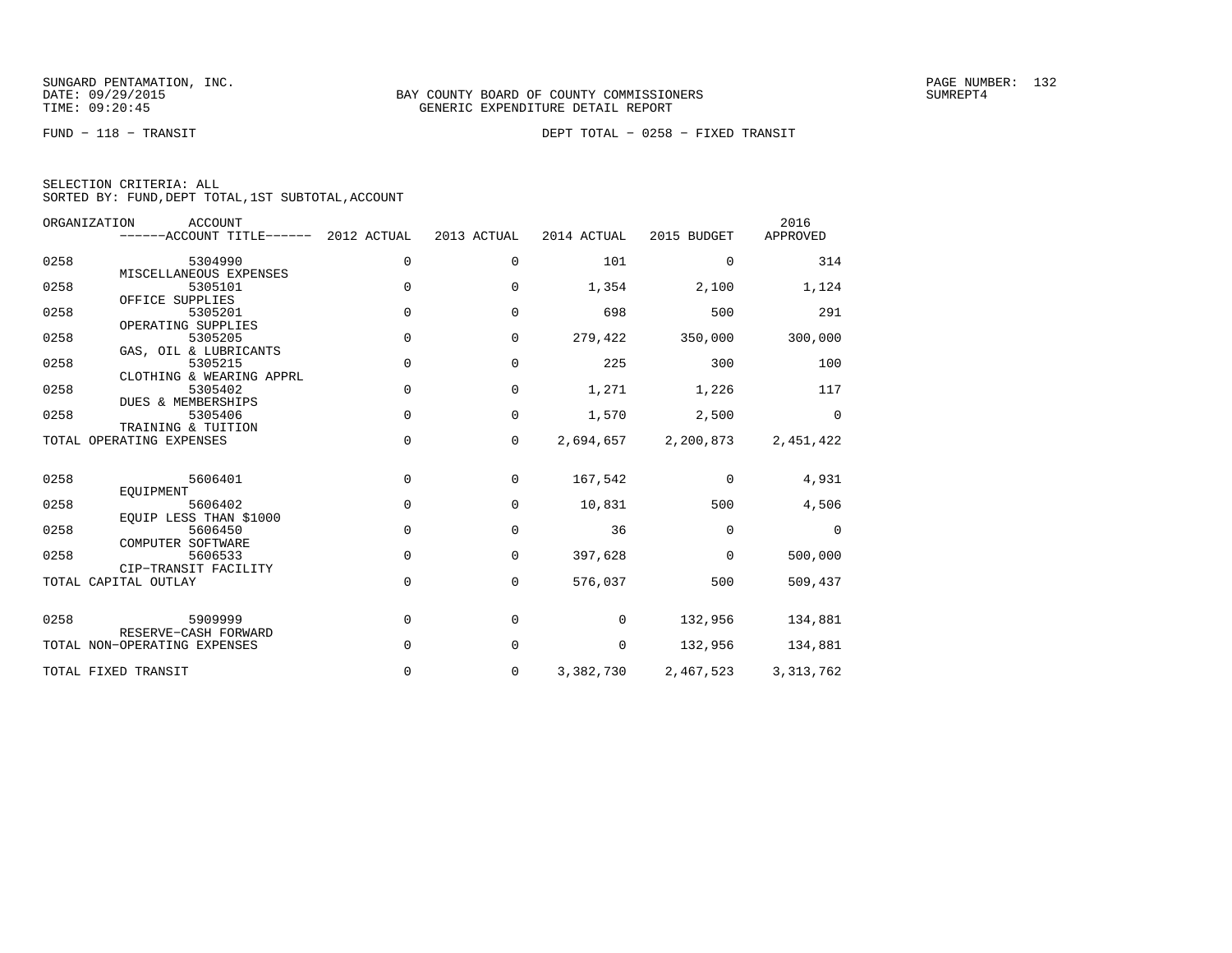FUND − 118 − TRANSIT DEPT TOTAL − 0259 − PARATRANSIT

| SELECTION CRITERIA: ALL |  |  |                                                    |  |
|-------------------------|--|--|----------------------------------------------------|--|
|                         |  |  | SORTED BY: FUND, DEPT TOTAL, 1ST SUBTOTAL, ACCOUNT |  |

| ORGANIZATION      | <b>ACCOUNT</b><br>$----ACCOUNT$ TITLE $----2012$ ACTUAL |              | 2013 ACTUAL | 2014 ACTUAL | 2015 BUDGET | 2016<br>APPROVED |
|-------------------|---------------------------------------------------------|--------------|-------------|-------------|-------------|------------------|
|                   |                                                         |              |             |             |             |                  |
| 0259              | 5143105<br>PROF SRV-OTHER ATTNY                         | 0            | $\mathbf 0$ | 3,204       | $\Omega$    | $\Omega$         |
| 0259              | 5303401                                                 | 0            | 0           | 1,012,915   | 1,039,904   | 1,040,000        |
|                   | CONTRACTED SERVICES                                     |              |             |             |             |                  |
| 0259              | 5304001                                                 | 0            | $\mathbf 0$ | 1,239       | 500         | 569              |
|                   | TRAVEL/TRAINING NON-LOCAL                               |              |             |             |             |                  |
| 0259              | 5304005                                                 | 0            | $\mathbf 0$ | $\mathbf 0$ | $\mathbf 0$ | 33               |
|                   | TRAVEL-LOCAL                                            |              |             |             |             |                  |
| 0259              | 5304101                                                 | $\mathbf 0$  | $\mathbf 0$ | $\mathbf 0$ | $\mathbf 0$ | 15,600           |
| 0259              | COMMUNICATIONS SERVICES<br>5304125                      | 0            | $\mathbf 0$ | 1,234       | 2,500       | 56               |
|                   | POSTAGE/TRANSP/FREIGHT                                  |              |             |             |             |                  |
| 0259              | 5304301                                                 | 0            | $\mathbf 0$ | 1,136       | $\mathbf 0$ | $\mathbf 0$      |
|                   | UTILITY SERVICES                                        |              |             |             |             |                  |
| 0259              | 5304410                                                 | 0            | 0           | $\mathbf 0$ | $\Omega$    | 918              |
|                   | RENTALS/LEASES-EOUIPMENT                                |              |             |             |             |                  |
| 0259              | 5304605                                                 | 0            | $\mathbf 0$ | 37,844      | $\mathbf 0$ | 49,381           |
|                   | REPAIR/MAINT-BLDG & GRND                                |              |             |             |             |                  |
| 0259              | 5304610<br>REPAIR/MAINT-AUTO EOUIP                      | 0            | $\mathbf 0$ | 4,468       | $\mathbf 0$ | 4,016            |
| 0259              | 5305101                                                 | 0            | $\mathbf 0$ | $\mathbf 0$ | $\mathbf 0$ | 344              |
|                   | OFFICE SUPPLIES                                         |              |             |             |             |                  |
| 0259              | 5305201                                                 | 0            | $\mathbf 0$ | $\Omega$    | $\Omega$    | 1,733            |
|                   | OPERATING SUPPLIES                                      |              |             |             |             |                  |
| 0259              | 5305205                                                 | 0            | 0           | $\mathbf 0$ | 250,000     | 250,000          |
|                   | GAS, OIL & LUBRICANTS                                   |              |             |             |             |                  |
| 0259              | 5305402                                                 | 0            | 0           | $\mathbf 0$ | 0           | 1,117            |
| 0259              | DUES & MEMBERSHIPS                                      | 0            | $\mathbf 0$ | 460         |             |                  |
|                   | 5305406<br>TRAINING & TUITION                           |              |             |             | 0           | 0                |
|                   | TOTAL OPERATING EXPENSES                                | 0            | 0           | 1,062,500   | 1,292,904   | 1,363,767        |
|                   |                                                         |              |             |             |             |                  |
| 0259              | 5606401                                                 | $\mathbf 0$  | $\mathbf 0$ | $\mathbf 0$ | $\mathbf 0$ | 46,037           |
|                   | EOUIPMENT                                               |              |             |             |             |                  |
| 0259              | 5606402                                                 | $\mathsf{O}$ | $\mathbf 0$ | 958         | $\Omega$    | 419              |
|                   | EOUIP LESS THAN \$1000                                  |              |             |             |             |                  |
| 0259              | 5606450                                                 | $\mathbf 0$  | $\mathbf 0$ | 2,800       | $\Omega$    | 51,140           |
|                   | COMPUTER SOFTWARE<br>TOTAL CAPITAL OUTLAY               | 0            | $\mathbf 0$ | 3,758       | $\mathbf 0$ | 97,596           |
|                   |                                                         |              |             |             |             |                  |
| TOTAL PARATRANSIT |                                                         | 0            | 0           | 1,066,258   | 1,292,904   | 1,461,363        |
|                   |                                                         |              |             |             |             |                  |
| TOTAL TRANSIT     |                                                         | 0            | $\mathbf 0$ | 4,448,989   | 3,760,427   | 4,775,125        |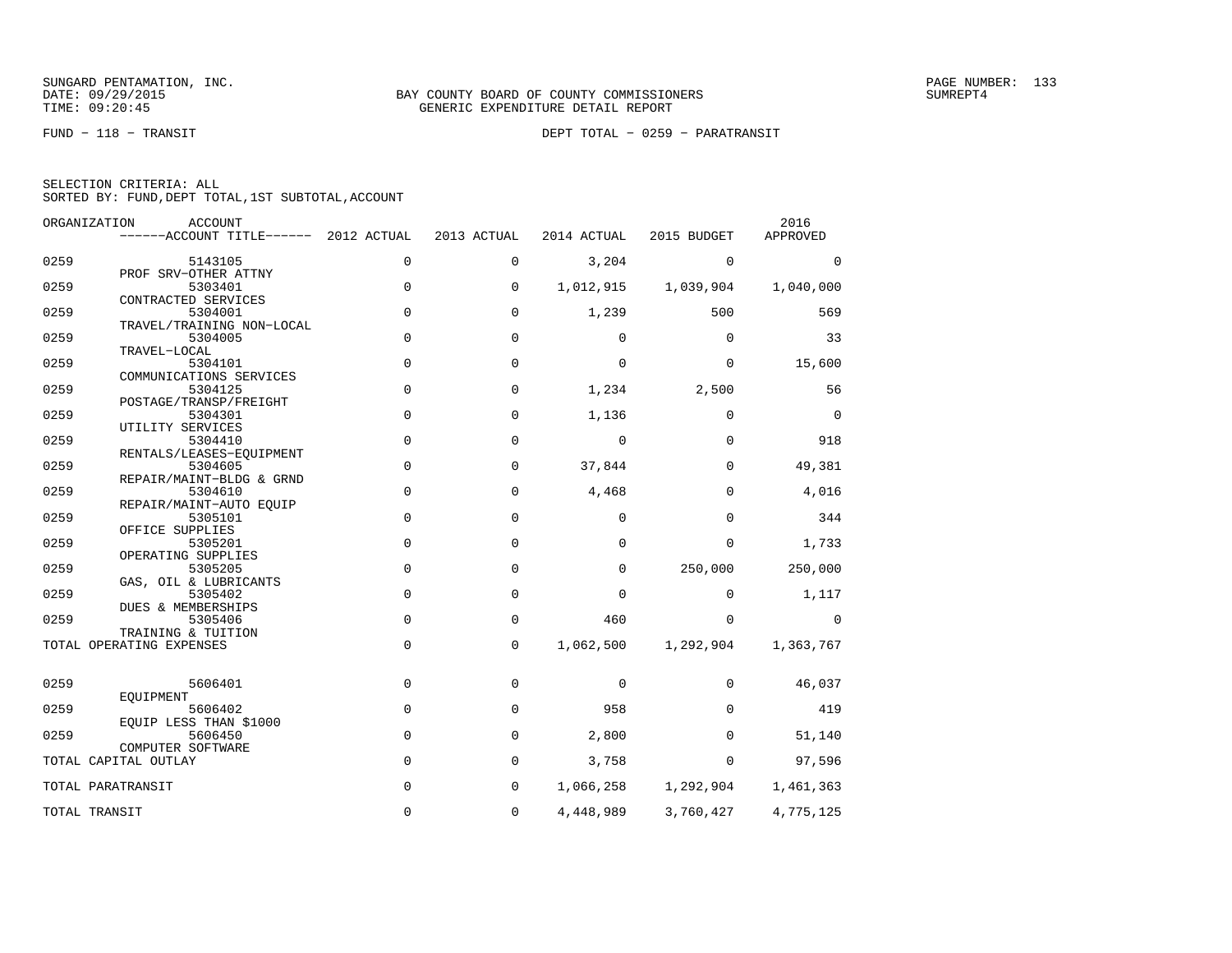|  | SELECTION CRITERIA: ALL |                                                    |  |
|--|-------------------------|----------------------------------------------------|--|
|  |                         | SORTED BY: FUND, DEPT TOTAL, 1ST SUBTOTAL, ACCOUNT |  |

| ORGANIZATION | ACCOUNT<br>------ACCOUNT TITLE------ 2012 ACTUAL 2013 ACTUAL     |                |             | 2014 ACTUAL                         | 2015 BUDGET       | 2016<br>APPROVED |
|--------------|------------------------------------------------------------------|----------------|-------------|-------------------------------------|-------------------|------------------|
| 0360         | 5101200                                                          | 896,293        | 839,470     | 850,925                             | 886,851 893,266   |                  |
| 0360         | SALARIES & WAGES-REGULAR<br>5101400<br>SALARIES & WAGES-OVERTIME | 12,116         | 1,286       | 726                                 | 1,266             | 1,266            |
| 0360         | 5102100<br>FICA TAXES-MATCHING                                   | 65,681         | 60,360      | 61,477                              | 67,941            | 68,432           |
| 0360         | 5102200<br>RETIREMENT CONTRIBUTIONS                              | 45,061         | 48,762      | 58,401                              | 67,090            | 66,567           |
| 0360         | 5102300<br>LIFE & HEALTH INSURANCE                               | 121,308        | 138,915     | 123,339                             | 165,281           | 160,465          |
| 0360         | 5102400<br>WORKERS COMP. PREMIUMS                                | 4,069          | 3,648       |                                     | 3,779 3,815 3,843 |                  |
|              | TOTAL PERSONAL SERVICES                                          |                |             | 1, 144, 528 1, 092, 441 1, 098, 647 | 1,192,244         | 1,193,839        |
| 0360         | 5143101                                                          | 6,628          | 7,784 2,015 |                                     | 1,909             | 3,697            |
| 0360         | PROF SRV-CO ATTORNEY<br>5303107<br>PROF SRV-SUBSTANCE TEST       | 111            | 111         | 496                                 | 150               | 150              |
| 0360         | 5303110<br>PROF SRV-BACKGROUND CHECK                             | 150            | 280         | 763                                 | 189               | 189              |
| 0360         | 5303401<br>CONTRACTED SERVICES                                   | 4,118          | 5,219       | 4,936                               | 7,324             | 6,500            |
| 0360         | 5303403<br>CONTR SRV-BANK CHRG POOL                              | 427            | 1,114       | 1,063                               | 1,126             | 1,096            |
| 0360         | 5303425<br>CONTR SRV-ADMIN FEES                                  | 55,453         | 56,865      | 14,937                              | 14,078            | 68,799           |
| 0360         | 5303430<br>CONTR SRV-ADVERTISING                                 | $\overline{0}$ | $\mathbf 0$ | $\overline{0}$                      | $\overline{0}$    | $\mathbf 0$      |
| 0360         | 5303446<br>CONTR SRV-FACILITIES                                  | 51,925         | 62,936      | 63,373                              | 73,849            | 133,007          |
| 0360         | 5304001<br>TRAVEL/TRAINING NON-LOCAL                             | 775            | 69          | $\Omega$                            | $\overline{0}$    | $\overline{0}$   |
| 0360         | 5304005<br>TRAVEL-LOCAL                                          | 31             | 20          | $\Omega$                            | 50                | 50               |
| 0360         | 5304101<br>COMMUNICATIONS SERVICES                               | 10,222         | 11,357      | 11,117                              | 11,000            | 12,580           |
| 0360         | 5304122<br>COMM SRV-LEASED LINES                                 | $\overline{0}$ | $\Omega$    | $\Omega$                            | $\Omega$          | $\mathbf 0$      |
| 0360         | 5304125<br>POSTAGE/TRANSP/FREIGHT                                | 10,690         | 7,268       | 6,017                               | 8,000             | 8,000            |
| 0360         | 5304301<br>UTILITY SERVICES                                      | 150,873        | 146,281     | 164,886                             | 154,800           | 155,500          |
| 0360         | 5304405<br>RENTALS/LEASES-BUILDINGS                              | $\overline{0}$ | $\Omega$    | $\overline{0}$                      | $\overline{0}$    | $\overline{0}$   |
| 0360         | 5304410<br>RENTALS/LEASES-EQUIPMENT                              | 8,046          | 8,004       | 9,785                               | 16,341            | 12,448           |
| 0360         | 5304501<br>INSURANCE & BONDS                                     | 40,780         | 40,780      | 37,324                              | 37,322            | 70,652           |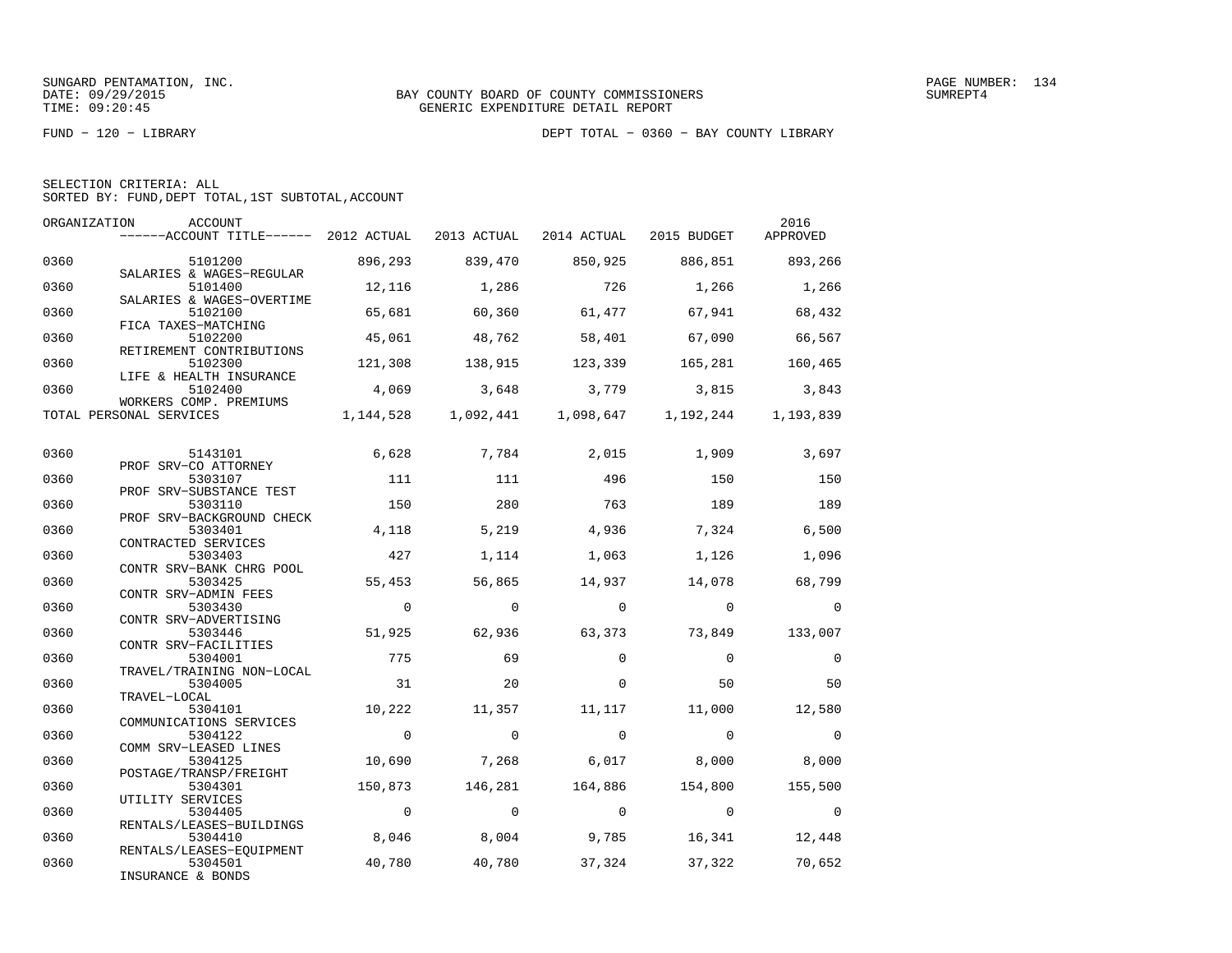| SELECTION CRITERIA: ALL |  |  |                                                    |  |
|-------------------------|--|--|----------------------------------------------------|--|
|                         |  |  | SORTED BY: FUND, DEPT TOTAL, 1ST SUBTOTAL, ACCOUNT |  |

| ORGANIZATION | ACCOUNT                                             |                |                |             |                 | 2016     |
|--------------|-----------------------------------------------------|----------------|----------------|-------------|-----------------|----------|
|              | ------ACCOUNT TITLE------ 2012 ACTUAL               |                | 2013 ACTUAL    | 2014 ACTUAL | 2015 BUDGET     | APPROVED |
| 0360         | 5304604                                             | $\overline{0}$ | $\Omega$       | $\Omega$    | $\Omega$        | $\Omega$ |
|              | REPAIR/MAINT-BLD&GRD DEPT                           |                |                |             |                 |          |
| 0360         | 5304605                                             | 41,339         | 40,452         | 31,510      | 82,545          | 31,421   |
|              | REPAIR/MAINT-BLDG & GRND                            |                |                |             |                 |          |
| 0360         | 5304610                                             | 657            | 136            | 647         | 600             | 650      |
|              | REPAIR/MAINT-AUTO EQUIP                             |                |                |             |                 |          |
| 0360         | 5304611<br>REPAIR/MAINT-FLEET MAINT                 | $\overline{0}$ | $\overline{0}$ | $\bigcirc$  | $\overline{0}$  | $\Omega$ |
| 0360         | 5304615                                             | 18,434         | 14,644         | 22,251      | 10,910          | 9,209    |
|              | REPAIR/MAINT-EOUIPMENT                              |                |                |             |                 |          |
| 0360         | 5304701                                             | 1,833          | 1,640          | 611         | 2,500           | $\Omega$ |
|              | PRINTING & BINDING                                  |                |                |             |                 |          |
| 0360         | 5304902                                             | 1,138          | 2,318          | $\mathbf 0$ | 4,088           | 3,279    |
|              | FEES & COSTS-PURCHASING                             |                |                |             |                 |          |
| 0360         | 5304905<br>FEES&COSTS-LGL ADV/ADVERT                | 5,856          | 4,539          | 1,727       | $\Omega$        | $\Omega$ |
| 0360         | 5304984                                             | $\overline{0}$ | $\overline{0}$ | $\Omega$    | $\Omega$        | $\Omega$ |
|              | BAD DEBT                                            |                |                |             |                 |          |
| 0360         | 5304990                                             | 202            | 521            | 835         | 400             | 400      |
|              | MISCELLANEOUS EXPENSES                              |                |                |             |                 |          |
| 0360         | 5305101                                             | 23,431         | 17,988         | 14,435      | 15,000          | 15,000   |
|              | OFFICE SUPPLIES                                     |                |                |             |                 |          |
| 0360         | 5305201<br>OPERATING SUPPLIES                       | 15,079         | 12,654         | 12,258      | 13,000          | 8,000    |
| 0360         | 5305202                                             | 441            | 440            | 438         | 500             | 750      |
|              | OPER SUPPLIES-JANITORIAL                            |                |                |             |                 |          |
| 0360         | 5305205                                             | 2,232          | 2,088          | 2,167       | 2,500           | 2,500    |
|              | GAS, OIL & LUBRICANTS                               |                |                |             |                 |          |
| 0360         | 5305210                                             | 295            | $\Omega$       | $\Omega$    | 30              | 30       |
|              | SAFETY GEAR & SUPPLIES                              |                |                |             |                 |          |
| 0360         | 5305401<br>BOOKS/RESOURCE MATR/SUBSC                | 86,546         | 64,631         | 38,083      | 26,634          | 28,645   |
| 0360         | 5305402                                             | 725            | 100            | 291         | 200             | 135      |
|              | DUES & MEMBERSHIPS                                  |                |                |             |                 |          |
| 0360         | 5305406                                             | 1,542          | 450            | 144         | $\Omega$        | $\Omega$ |
|              | TRAINING & TUITION                                  |                |                |             |                 |          |
| 0360         | 5394940                                             | 762            | $\Omega$       | $\Omega$    | $\Omega$        | $\Omega$ |
|              | COGS-VENDING/CONCESSION<br>TOTAL OPERATING EXPENSES | 540,741        | 510,687        |             | 442,110 485,045 | 572,687  |
|              |                                                     |                |                |             |                 |          |
|              |                                                     |                |                |             |                 |          |
| 0360         | 5606401                                             | 26,094         | 3,168          | 22,174      | $\Omega$        | $\Omega$ |
| 0360         | EOUIPMENT<br>5606402                                | 5,578          | 2,869          | 5,365       | 1,500           | 1,500    |
|              | EQUIP LESS THAN \$1000                              |                |                |             |                 |          |
| 0360         | 5606450                                             | 2,304          | $\Omega$       | 786         | $\Omega$        | 15,394   |
|              | COMPUTER SOFTWARE                                   |                |                |             |                 |          |
| 0360         | 5606601                                             | $\mathbf 0$    | $\mathbf{0}$   |             | 167,438 363,979 | 282,982  |
|              | IMPACT FEE PROJECTS                                 |                |                |             |                 |          |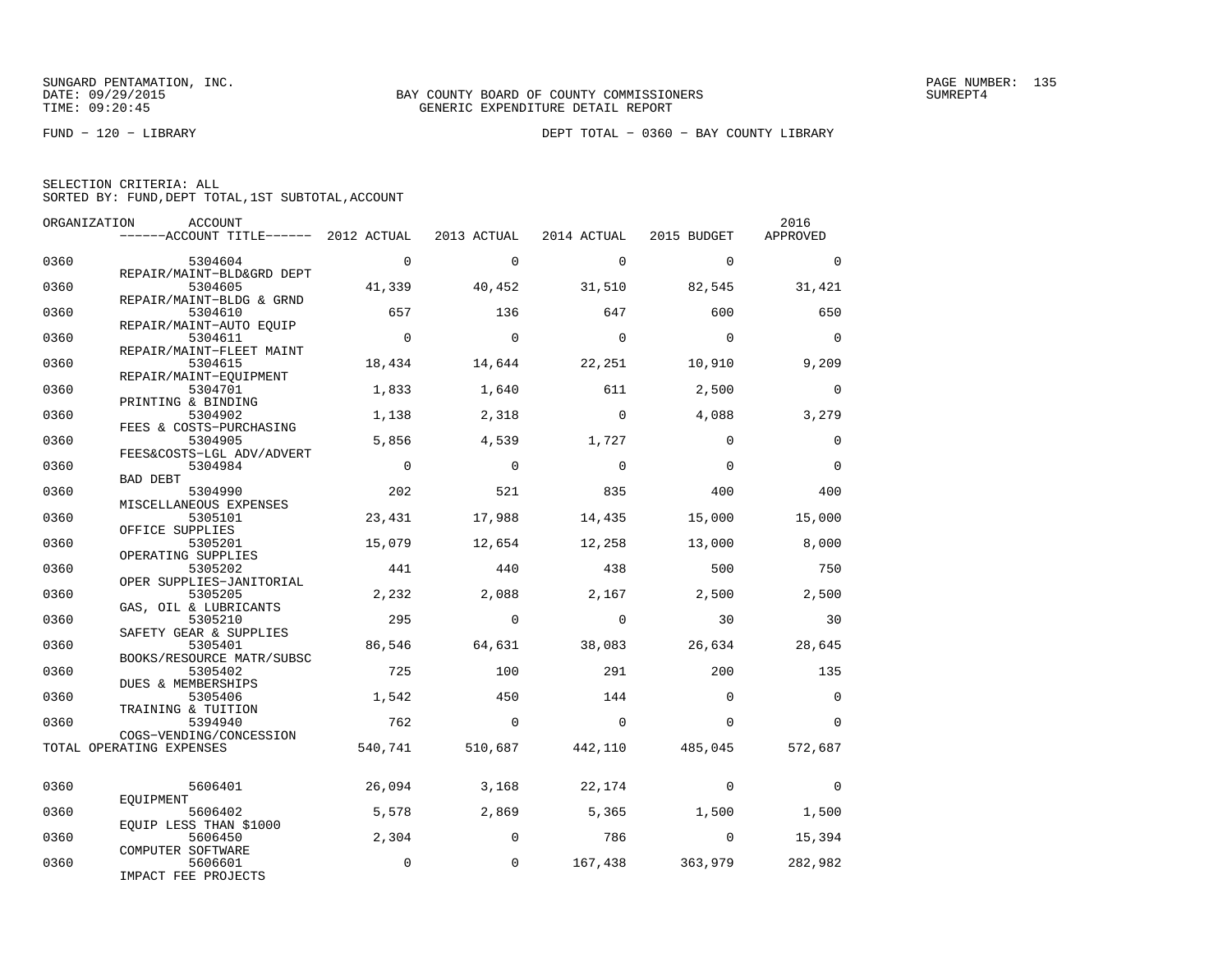|  | SELECTION CRITERIA: ALL |                                                    |  |
|--|-------------------------|----------------------------------------------------|--|
|  |                         | SORTED BY: FUND, DEPT TOTAL, 1ST SUBTOTAL, ACCOUNT |  |

|      | ORGANIZATION<br>ACCOUNT<br>------ACCOUNT TITLE------ 2012 ACTUAL |           | 2013 ACTUAL | 2014 ACTUAL | 2015 BUDGET | 2016<br>APPROVED |
|------|------------------------------------------------------------------|-----------|-------------|-------------|-------------|------------------|
| 0360 | 5606620<br>BOOKS - STATE AID                                     | 20,778    | 105,243     | 56,154      | 80,052      | 60,997           |
| 0360 | 5606623<br>BOOKS - LOCAL                                         | 150,862   | 109,940     | 36,297      | 195,111     | 2,082            |
| 0360 | 5606625<br>BOOKS - FRIENDS                                       | 0         | 0           | 0           | 0           | $\Omega$         |
|      | TOTAL CAPITAL OUTLAY                                             | 205,616   | 221,220     | 288,214     | 640,642     | 362,955          |
| 0360 | 5707201<br>INTEREST EXPENSE                                      | $\Omega$  | $\Omega$    | $\Omega$    | $\Omega$    | $\Omega$         |
|      | TOTAL DEBT SERVICE                                               | $\Omega$  | $\Omega$    | $\Omega$    | $\Omega$    | $\Omega$         |
| 0360 | 5905998<br>DEPRECIATION EXPENSE                                  | $\Omega$  | $\Omega$    | $\Omega$    | $\Omega$    | $\Omega$         |
| 0360 | 5909910<br>RESERVE FOR CONTINGENCIES                             | $\Omega$  | $\Omega$    | 0           | 30,194      | 25,000           |
| 0360 | 5909915<br>RESERVE FOR PAY ADJUSTMNT                             | $\Omega$  | $\Omega$    | $\Omega$    | $\mathbf 0$ | $\Omega$         |
| 0360 | 5909999<br>RESERVE-CASH FORWARD                                  | $\Omega$  | $\Omega$    | $\Omega$    | 96,059      | 43,524           |
|      | TOTAL NON-OPERATING EXPENSES                                     | $\Omega$  | $\Omega$    | $\mathbf 0$ | 126,253     | 68,524           |
|      | TOTAL BAY COUNTY LIBRARY                                         | 1,890,885 | 1,824,347   | 1,828,971   | 2,444,184   | 2,198,005        |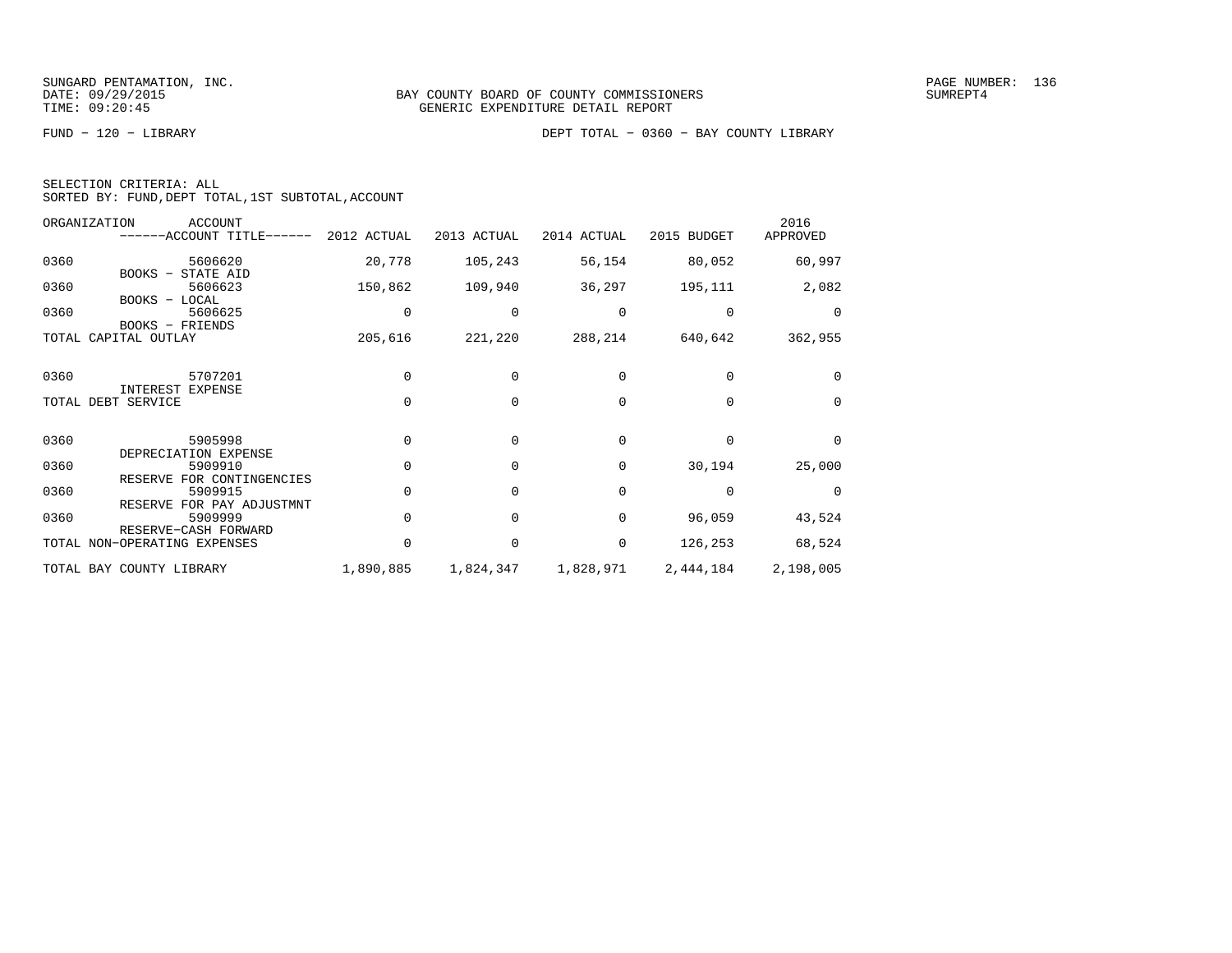| SELECTION CRITERIA: ALL |  |  |                                                    |  |
|-------------------------|--|--|----------------------------------------------------|--|
|                         |  |  | SORTED BY: FUND, DEPT TOTAL, 1ST SUBTOTAL, ACCOUNT |  |

| ORGANIZATION | ACCOUNT<br>------ACCOUNT TITLE------ 2012 ACTUAL            |                | 2013 ACTUAL | 2014 ACTUAL 2015 BUDGET |             | 2016<br>APPROVED |
|--------------|-------------------------------------------------------------|----------------|-------------|-------------------------|-------------|------------------|
| 0361         | 5101200<br>SALARIES & WAGES-REGULAR                         | 103,369        | 99,519      | 107,423                 | 95,329      | 94,757           |
| 0361         | 5101400<br>SALARIES & WAGES-OVERTIME                        | $\overline{0}$ | $\Omega$    | $\bigcap$               | 11,100      | 11,100           |
| 0361         | 5102100<br>FICA TAXES-MATCHING                              | 7,768          | 7,434       | 8,042                   | 8,141       | 8,098            |
| 0361         | 5102200<br>RETIREMENT CONTRIBUTIONS                         | 5,168          | 5,386       | 6,260                   | 7,127       | 6,992            |
| 0361         | 5102300<br>LIFE & HEALTH INSURANCE                          | 4,139          | 6,219       | 5,981                   | 4,702       | 5,151            |
| 0361         | 5102400<br>WORKERS COMP. PREMIUMS                           | 412            | 403         | 430                     | 426         | 423              |
|              | TOTAL PERSONAL SERVICES                                     | 120,856        |             | 118,961 128,136         | 126,825     | 126,521          |
| 0361         | 5303107                                                     | 227            | 74          | 37                      | $\Omega$    | $\Omega$         |
| 0361         | PROF SRV-SUBSTANCE TEST<br>5303110                          | 99             | 107         | 36                      | $\Omega$    | $\Omega$         |
| 0361         | PROF SRV-BACKGROUND CHECK<br>5303401<br>CONTRACTED SERVICES | $\mathbf 0$    | $\mathbf 0$ | 1,987                   | $\Omega$    | 761              |
| 0361         | 5303410<br>CONTR SRV-JANITORIAL                             | $\Omega$       | $\Omega$    | $\Omega$                | $\Omega$    | $\Omega$         |
| 0361         | 5304001<br>TRAVEL/TRAINING NON-LOCAL                        | $\Omega$       | $\Omega$    | $\Omega$                | $\Omega$    | $\Omega$         |
| 0361         | 5304005<br>TRAVEL-LOCAL                                     | $\Omega$       | $\Omega$    | 40                      | $\Omega$    | $\Omega$         |
| 0361         | 5304101<br>COMMUNICATIONS SERVICES                          | 1,020          | 1,126       | 1,472                   | 1,300       | 1,325            |
| 0361         | 5304125<br>POSTAGE/TRANSP/FREIGHT                           | 110            | 130         | 189                     | 130         | 150              |
| 0361         | 5304301<br>UTILITY SERVICES                                 | 17,882         | 16,547      | 19,718                  | 22,000      | 22,000           |
| 0361         | 5304410<br>RENTALS/LEASES-EQUIPMENT                         | $\Omega$       | $\Omega$    | $\Omega$                | 2,012       | $\Omega$         |
| 0361         | 5304501<br>INSURANCE & BONDS                                | 1,080          | 1,079       | 988                     | 988         | 6,209            |
| 0361         | 5304605<br>REPAIR/MAINT-BLDG & GRND                         | 315            | 245         | $\Omega$                | 450         | $\mathbf 0$      |
| 0361         | 5304615<br>REPAIR/MAINT-EQUIPMENT                           | 485            | 533         | 586                     | 450         | 690              |
| 0361         | 5304701<br>PRINTING & BINDING                               | $\mathbf 0$    | $\mathbf 0$ | $\mathbf 0$             | $\mathbf 0$ | $\mathbf 0$      |
| 0361         | 5304902<br>FEES & COSTS-PURCHASING                          | $\Omega$       | $\Omega$    | $\Omega$                | $\Omega$    | $\Omega$         |
| 0361         | 5304990<br>MISCELLANEOUS EXPENSES                           | $\Omega$       | 27          | $\Omega$                | $\Omega$    | $\Omega$         |
| 0361         | 5305101<br>OFFICE SUPPLIES                                  | 143            | 259         | 915                     | 300         | 400              |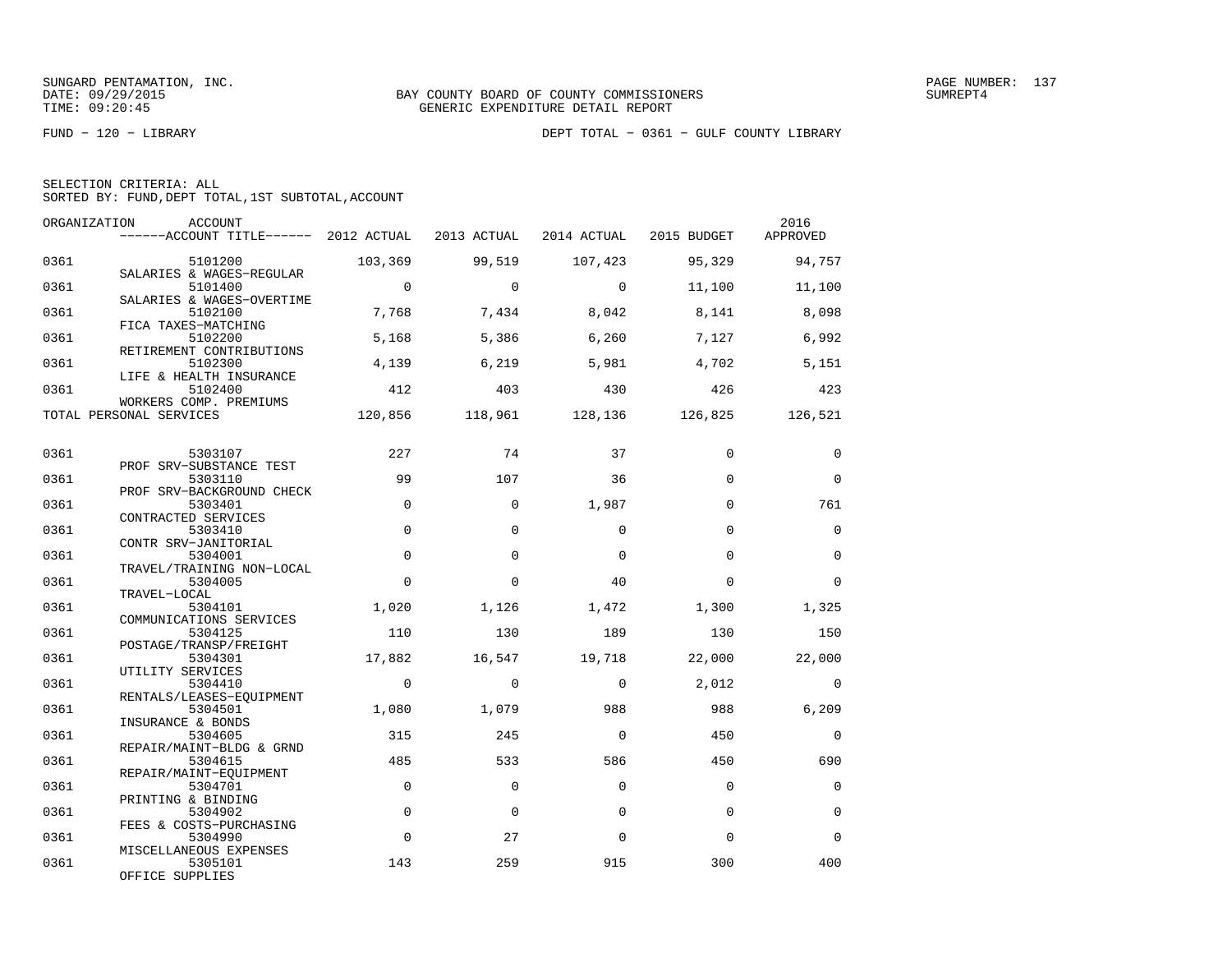|  | SELECTION CRITERIA: ALL |  |                                                    |
|--|-------------------------|--|----------------------------------------------------|
|  |                         |  | SORTED BY: FUND, DEPT TOTAL, 1ST SUBTOTAL, ACCOUNT |

|      | ORGANIZATION<br><b>ACCOUNT</b><br>------ACCOUNT TITLE------ | 2012 ACTUAL | 2013 ACTUAL | 2014 ACTUAL | 2015 BUDGET | 2016<br>APPROVED |
|------|-------------------------------------------------------------|-------------|-------------|-------------|-------------|------------------|
| 0361 | 5305201<br>OPERATING SUPPLIES                               | $\mathbf 0$ | 0           | 10          | $\mathbf 0$ | 0                |
| 0361 | 5305202<br>OPER SUPPLIES-JANITORIAL                         | 118         | 185         | 199         | 250         | 250              |
| 0361 | 5305205                                                     | $\mathbf 0$ | $\mathbf 0$ | $\mathbf 0$ | $\mathbf 0$ | $\mathbf 0$      |
| 0361 | GAS, OIL & LUBRICANTS<br>5305210                            | $\mathbf 0$ | $\mathbf 0$ | $\Omega$    | $\Omega$    | $\mathbf 0$      |
| 0361 | SAFETY GEAR & SUPPLIES<br>5305401                           | 6,270       | 6,419       | 5,465       | 6,706       | 6,534            |
| 0361 | BOOKS/RESOURCE MATR/SUBSC<br>5305406                        | $\Omega$    | $\Omega$    | $\Omega$    | $\Omega$    | $\Omega$         |
|      | TRAINING & TUITION<br>TOTAL OPERATING EXPENSES              | 27,749      | 26,730      | 31,642      | 34,586      | 38,319           |
| 0361 | 5606401                                                     | $\Omega$    | $\Omega$    | 2,719       | $\Omega$    | $\mathbf 0$      |
| 0361 | EOUIPMENT<br>5606402                                        | $\Omega$    | 65          | 1,556       | $\Omega$    | $\mathbf 0$      |
|      | EOUIP LESS THAN \$1000                                      |             |             |             |             |                  |
| 0361 | 5606450<br>COMPUTER SOFTWARE                                | $\Omega$    | 0           | 0           | $\mathbf 0$ | 0                |
| 0361 | 5606620<br><b>BOOKS - STATE AID</b>                         | 8,879       | 20,901      | 45,010      | 4,873       | $\mathbf 0$      |
| 0361 | 5606623<br>BOOKS - LOCAL                                    | 12,443      | 3,241       | 4,800       | 13,624      | 3,683            |
|      | TOTAL CAPITAL OUTLAY                                        | 21,322      | 24,207      | 54,085      | 18,497      | 3,683            |
| 0361 | 5905998<br>DEPRECIATION EXPENSE                             | $\mathbf 0$ | 0           | 0           | $\mathbf 0$ | $\mathbf 0$      |
| 0361 | 5909910                                                     | $\Omega$    | $\Omega$    | $\Omega$    | 8,000       | 2,000            |
| 0361 | RESERVE FOR CONTINGENCIES<br>5909915                        | $\Omega$    | $\Omega$    | $\Omega$    | $\Omega$    | $\Omega$         |
|      | RESERVE FOR PAY ADJUSTMNT<br>TOTAL NON-OPERATING EXPENSES   | $\Omega$    | $\Omega$    | $\Omega$    | 8,000       | 2,000            |
|      | TOTAL GULF COUNTY LIBRARY                                   | 169,927     | 169,898     | 213,863     | 187,908     | 170,523          |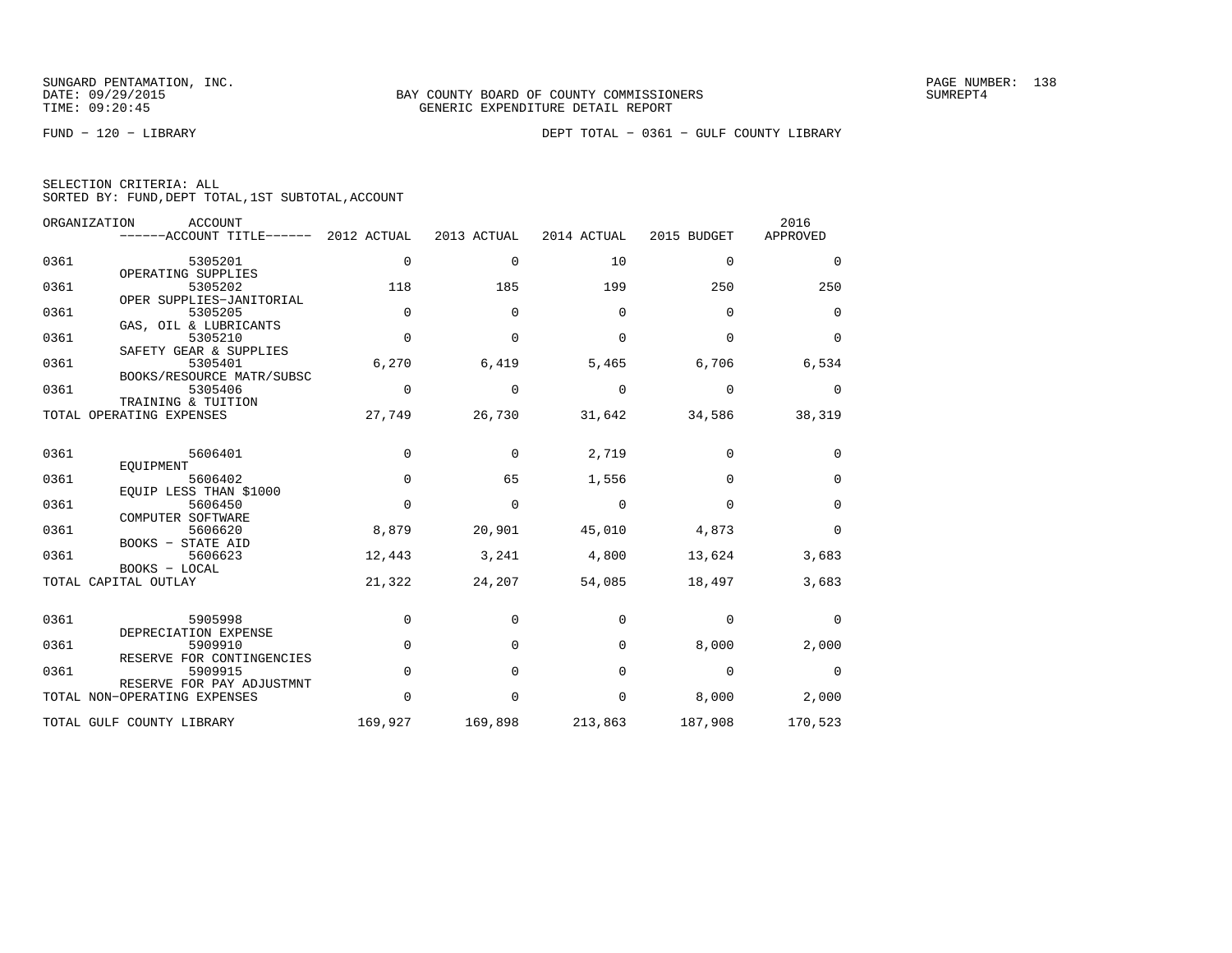| SELECTION CRITERIA: ALL |  |  |                                                    |  |
|-------------------------|--|--|----------------------------------------------------|--|
|                         |  |  | SORTED BY: FUND, DEPT TOTAL, 1ST SUBTOTAL, ACCOUNT |  |

| ORGANIZATION | ACCOUNT<br>------ACCOUNT TITLE------ 2012 ACTUAL 2013 ACTUAL 2014 ACTUAL 2015 BUDGET APPROVED |                |              |                |                         | 2016           |
|--------------|-----------------------------------------------------------------------------------------------|----------------|--------------|----------------|-------------------------|----------------|
| 0362         | 5101200                                                                                       | 83,630         | 78,878       | 79,550         | 81,480                  | 80,971         |
| 0362         | SALARIES & WAGES-REGULAR<br>5101400                                                           | $\overline{0}$ | $\Omega$     | $\overline{0}$ | 2,500                   | 1,041          |
| 0362         | SALARIES & WAGES-OVERTIME<br>5102100                                                          | 5,974          |              | 5,627 5,642    | 6,425                   | 6,386          |
| 0362         | FICA TAXES-MATCHING<br>5102200                                                                | 4,147          |              | 4,666 5,261    | 6,344                   | 6,211          |
| 0362         | RETIREMENT CONTRIBUTIONS<br>5102300                                                           | 14,955         | 15,528       | 16,563         | 24,627                  | 24,271         |
| 0362         | LIFE & HEALTH INSURANCE<br>5102400<br>WORKERS COMP. PREMIUMS                                  | 607            | 607          | 683            | 623                     | 621            |
|              | TOTAL PERSONAL SERVICES                                                                       | 109,312        |              |                | 105,307 107,699 121,999 | 119,501        |
| 0362         | 5303107                                                                                       | $\mathbf 0$    | 37           | 0              | $\mathbf 0$             | 0              |
| 0362         | PROF SRV-SUBSTANCE TEST<br>5303110                                                            | $\Omega$       | 36           | 186            | $\Omega$                | $\Omega$       |
| 0362         | PROF SRV-BACKGROUND CHECK<br>5303401                                                          | $\Omega$       | 260          | $\Omega$       | 260                     | $\mathbf 0$    |
| 0362         | CONTRACTED SERVICES<br>5304001                                                                | $\Omega$       | $\Omega$     | $\Omega$       | $\Omega$                | $\Omega$       |
| 0362         | TRAVEL/TRAINING NON-LOCAL<br>5304101                                                          | 2,125          | 2,192        | 2,394          | 2,300                   | 2,600          |
| 0362         | COMMUNICATIONS SERVICES<br>5304125                                                            | $\mathbf 0$    | $\mathbf{1}$ | 102            | $\mathbf 0$             | $\mathbf 0$    |
| 0362         | POSTAGE/TRANSP/FREIGHT<br>5304301                                                             | 5,970          | 5,599        | 5,399          | 7,300                   | 7,300          |
| 0362         | UTILITY SERVICES<br>5304410                                                                   | $\overline{0}$ | $\mathbf 0$  | $\overline{0}$ | 1,437                   | $\mathbf 0$    |
| 0362         | RENTALS/LEASES-EQUIPMENT<br>5304501<br>INSURANCE & BONDS                                      | 648            | 647          | 592            | 593                     | 5,928          |
| 0362         | 5304605<br>REPAIR/MAINT-BLDG & GRND                                                           | $\Omega$       | $\Omega$     | $\Omega$       | $\Omega$                | $\mathbf 0$    |
| 0362         | 5304615<br>REPAIR/MAINT-EQUIPMENT                                                             | 242            | 267          | 293            | 250                     | 345            |
| 0362         | 5304701<br>PRINTING & BINDING                                                                 | $\Omega$       | $\Omega$     | $\Omega$       | $\Omega$                | $\mathbf 0$    |
| 0362         | 5304902<br>FEES & COSTS-PURCHASING                                                            | $\mathbf 0$    | 0            | $\Omega$       | $\Omega$                | $\mathbf 0$    |
| 0362         | 5305101<br>OFFICE SUPPLIES                                                                    | 6              | 135          | 642            | 250                     | 300            |
| 0362         | 5305201<br>OPERATING SUPPLIES                                                                 | $\mathbf 0$    | 30           | $\Omega$       | $\overline{0}$          | $\overline{0}$ |
| 0362         | 5305202<br>OPER SUPPLIES-JANITORIAL                                                           | $\Omega$       | 117          | 516            | 150                     | 250            |
| 0362         | 5305205<br>GAS, OIL & LUBRICANTS                                                              | $\mathbf 0$    | $\mathbf 0$  | $\mathbf 0$    | $\mathbf 0$             | $\mathbf 0$    |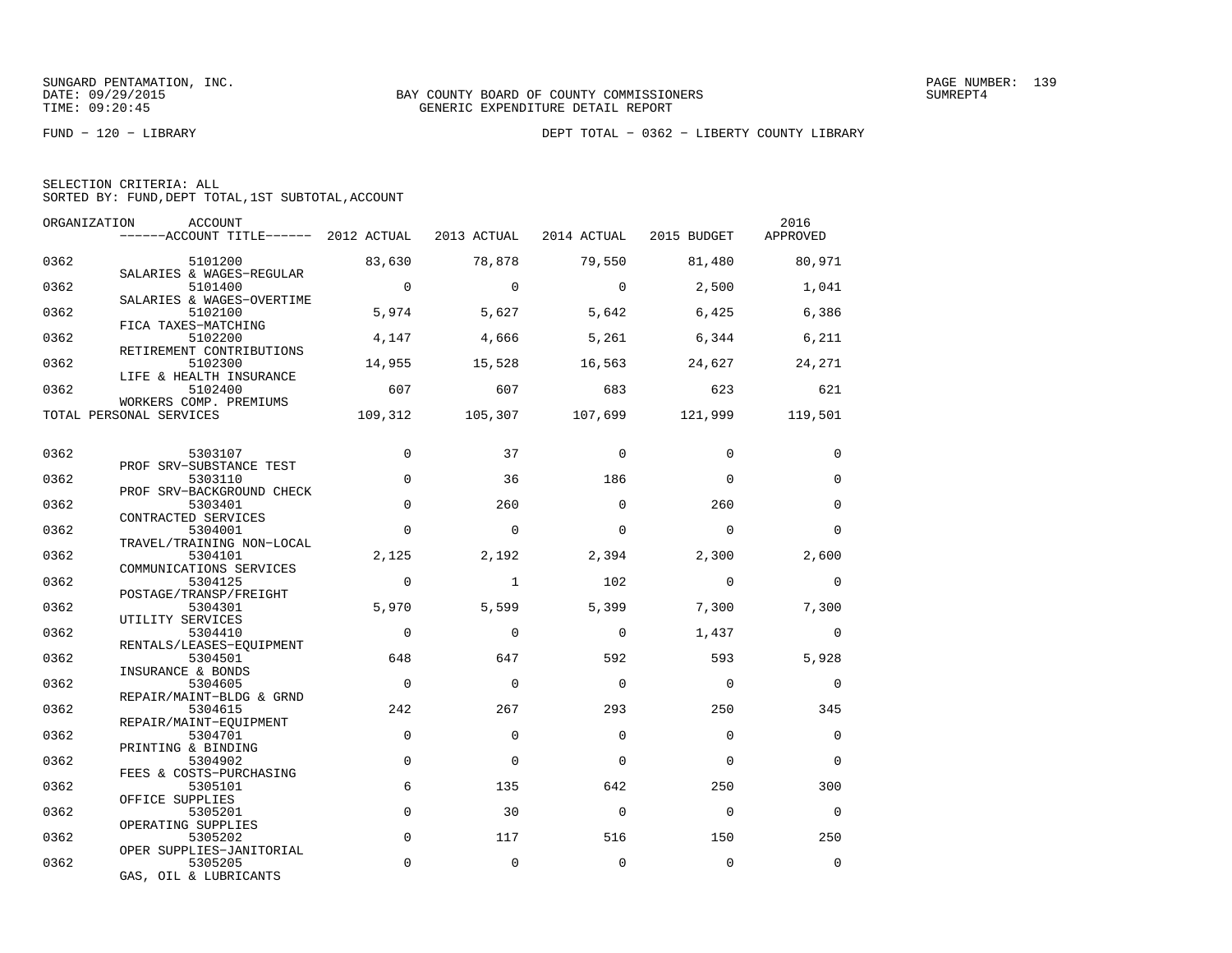| SELECTION CRITERIA: ALL |  |  |                                                    |  |
|-------------------------|--|--|----------------------------------------------------|--|
|                         |  |  | SORTED BY: FUND, DEPT TOTAL, 1ST SUBTOTAL, ACCOUNT |  |

|      | ORGANIZATION<br>ACCOUNT<br>------ACCOUNT TITLE------ 2012 ACTUAL |              | 2013 ACTUAL | 2014 ACTUAL  | 2015 BUDGET | 2016<br>APPROVED |
|------|------------------------------------------------------------------|--------------|-------------|--------------|-------------|------------------|
| 0362 | 5305210<br>SAFETY GEAR & SUPPLIES                                | $\mathbf 0$  | $\Omega$    | $\Omega$     | 0           | $\Omega$         |
| 0362 | 5305401<br>BOOKS/RESOURCE MATR/SUBSC                             | 207          | 207         | 199          | 207         | 260              |
| 0362 | 5305406<br>TRAINING & TUITION                                    | $\Omega$     | $\Omega$    | $\Omega$     | $\Omega$    | $\Omega$         |
|      | TOTAL OPERATING EXPENSES                                         | 9,198        | 9,526       | 10,324       | 12,747      | 16,983           |
| 0362 | 5606401<br>EOUIPMENT                                             | $\Omega$     | $\Omega$    | $\Omega$     | $\Omega$    | $\Omega$         |
| 0362 | 5606402<br>EQUIP LESS THAN \$1000                                | $\Omega$     | $\Omega$    | U            | $\Omega$    | $\Omega$         |
| 0362 | 5606620<br>BOOKS - STATE AID                                     | $\cap$       | $\Omega$    | 18,112       | $\Omega$    | $\Omega$         |
| 0362 | 5606623<br>BOOKS - LOCAL                                         | $\Omega$     | 44          | 20           | $\Omega$    | $\mathbf 0$      |
|      | TOTAL CAPITAL OUTLAY                                             | $\Omega$     | 44          | 18,132       | $\Omega$    | $\Omega$         |
| 0362 | 5905998<br>DEPRECIATION EXPENSE                                  | $\Omega$     | $\Omega$    | <sup>n</sup> | $\Omega$    | $\Omega$         |
| 0362 | 5909910<br>RESERVE FOR CONTINGENCIES                             | $\Omega$     | $\Omega$    | $\Omega$     | 4,646       | $\Omega$         |
| 0362 | 5909915<br>RESERVE FOR PAY ADJUSTMNT                             | $\Omega$     | $\Omega$    | $\Omega$     | $\Omega$    | $\Omega$         |
|      | TOTAL NON-OPERATING EXPENSES                                     | <sup>n</sup> | $\Omega$    | $\Omega$     | 4,646       | $\Omega$         |
|      | TOTAL LIBERTY COUNTY LIBRARY                                     | 118,510      | 114,877     | 136,156      | 139,392     | 136,484          |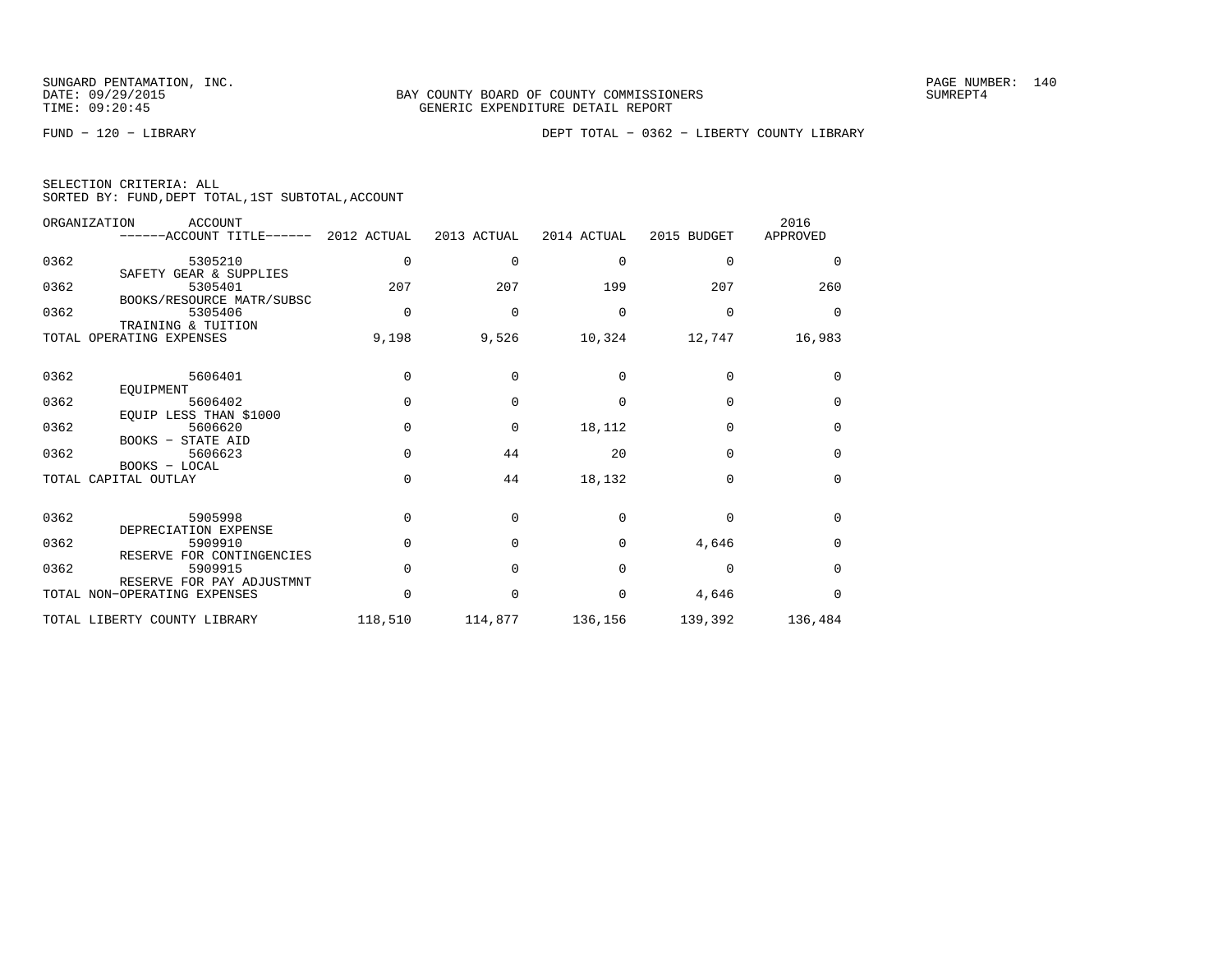| SELECTION CRITERIA: ALL |  |  |                                                    |  |
|-------------------------|--|--|----------------------------------------------------|--|
|                         |  |  | SORTED BY: FUND, DEPT TOTAL, 1ST SUBTOTAL, ACCOUNT |  |

| ORGANIZATION | ACCOUNT<br>------ACCOUNT TITLE------ 2012 ACTUAL           |                          | 2013 ACTUAL | 2014 ACTUAL | 2015 BUDGET | 2016<br>APPROVED |
|--------------|------------------------------------------------------------|--------------------------|-------------|-------------|-------------|------------------|
| 0363         | 5101200                                                    | 119,887                  | 116,635     | 107,888     | 118,228     | 112,360          |
| 0363         | SALARIES & WAGES-REGULAR<br>5101400                        | 1,085                    | 852         | 9           | 2,157       | 2,157            |
| 0363         | SALARIES & WAGES-OVERTIME<br>5102100                       | 9,172                    | 8,883       | 8,155       | 9,209       | 8,761            |
| 0363         | FICA TAXES-MATCHING<br>5102200<br>RETIREMENT CONTRIBUTIONS | 6,021                    | 6,364       | 7,328       | 9,094       | 8,522            |
| 0363         | 5102300<br>LIFE & HEALTH INSURANCE                         | $\overline{\phantom{0}}$ | 634         | 3,954       | 4,284       | 10,443           |
| 0363         | 5102400<br>WORKERS COMP. PREMIUMS                          | 512                      | 511         | 509         | 512         | 486              |
| 0363         | 5102500<br>UNEMPLOYMENT COMPENSATION                       | $\mathbf 0$              | $\Omega$    | $\Omega$    | $\Omega$    | $\Omega$         |
|              | TOTAL PERSONAL SERVICES                                    | 136,677                  | 133,878     | 127,842     | 143,484     | 142,729          |
| 0363         | 5303107                                                    | $\mathbf 0$              | 74          | 148         | 75          | 75               |
| 0363         | PROF SRV-SUBSTANCE TEST<br>5303110                         | $\Omega$                 | 36          | $\Omega$    | 40          | 40               |
| 0363         | PROF SRV-BACKGROUND CHECK<br>5303401                       | 718                      | 860         | 1,025       | 275         | $\mathbf 0$      |
| 0363         | CONTRACTED SERVICES<br>5304101<br>COMMUNICATIONS SERVICES  | $\mathbf 0$              | $\mathbf 0$ | $\Omega$    | $\Omega$    | $\Omega$         |
| 0363         | 5304125<br>POSTAGE/TRANSP/FREIGHT                          | $\mathbf 0$              | 35          | 0           | 35          | 35               |
| 0363         | 5304301<br>UTILITY SERVICES                                | $\mathbf 0$              | $\mathbf 0$ | $\Omega$    | $\Omega$    | $\mathbf 0$      |
| 0363         | 5304410<br>RENTALS/LEASES-EQUIPMENT                        | $\Omega$                 | $\Omega$    | $\Omega$    | 2,012       | $\Omega$         |
| 0363         | 5304501<br>INSURANCE & BONDS                               | 864                      | 863         | 792         | 790         | 6,250            |
| 0363         | 5304605<br>REPAIR/MAINT-BLDG & GRND                        | $\mathbf 0$              | $\Omega$    | $\Omega$    | $\Omega$    | $\overline{0}$   |
| 0363         | 5304615<br>REPAIR/MAINT-EOUIPMENT                          | 675                      | 1,242       | 1,656       | 1,399       | 1,399            |
| 0363         | 5305101<br>OFFICE SUPPLIES                                 | 3,095                    | 2,857       | 3,630       | 1,500       | 1,500            |
| 0363         | 5305201<br>OPERATING SUPPLIES                              | $\mathbf 0$              | $\mathbf 0$ | $\mathbf 0$ | $\mathbf 0$ | $\overline{0}$   |
| 0363         | 5305202<br>OPER SUPPLIES-JANITORIAL                        | 1,074                    | 969         | 856         | 1,000       | 1,000            |
| 0363         | 5305210<br>SAFETY GEAR & SUPPLIES                          | $\mathbf 0$              | $\mathbf 0$ | $\mathbf 0$ | $\Omega$    | $\mathbf 0$      |
| 0363         | 5305401<br>BOOKS/RESOURCE MATR/SUBSC                       | 3,003                    | 3,754       | 3,627       | 1,724       | 1,400            |
|              | TOTAL OPERATING EXPENSES                                   | 9,429                    | 10,689      | 11,734      | 8,850       | 11,699           |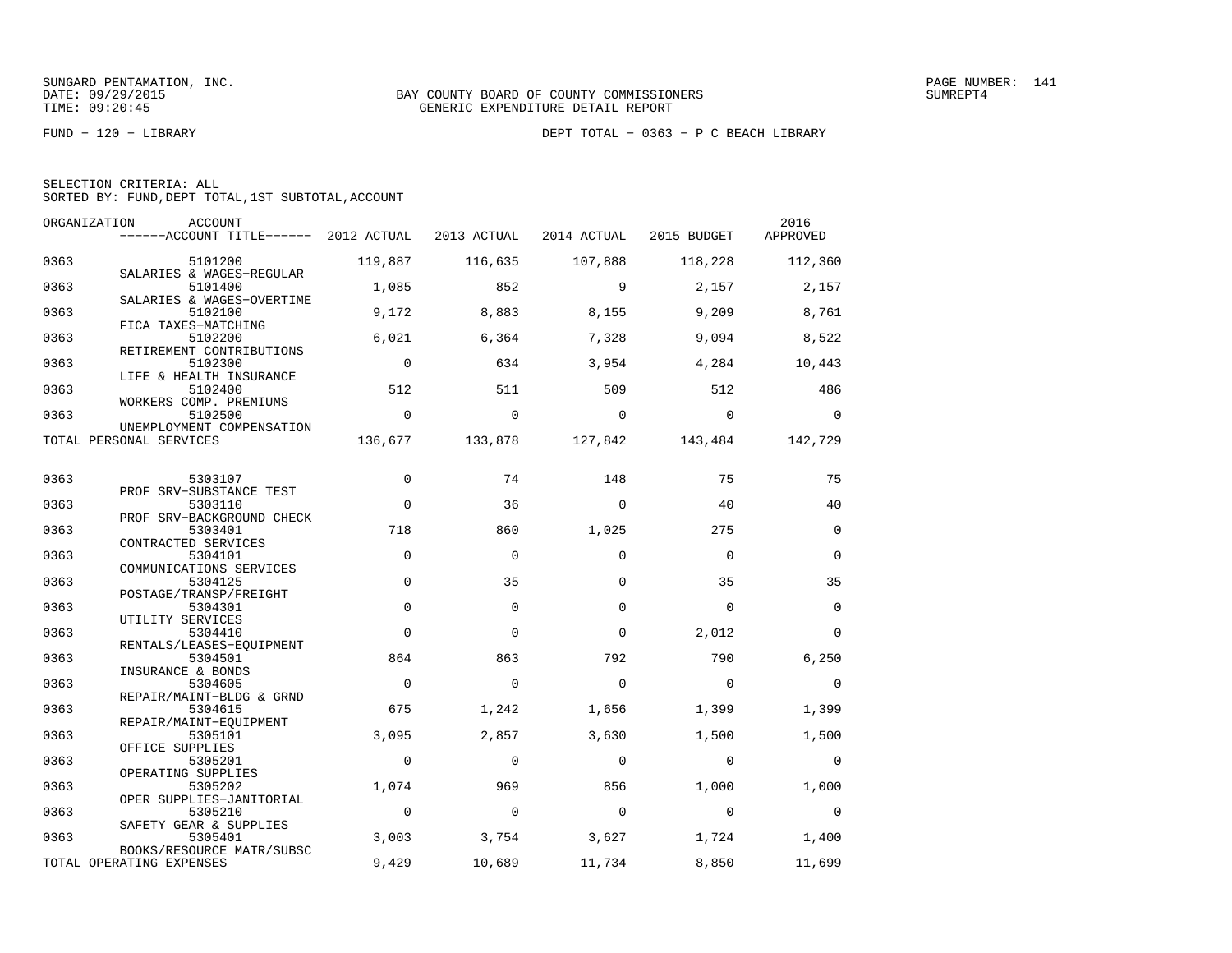|  | SELECTION CRITERIA: ALL |                                                    |
|--|-------------------------|----------------------------------------------------|
|  |                         | SORTED BY: FUND, DEPT TOTAL, 1ST SUBTOTAL, ACCOUNT |

|      | ORGANIZATION<br><b>ACCOUNT</b><br>------ACCOUNT TITLE------ | 2012 ACTUAL | 2013 ACTUAL | 2014 ACTUAL | 2015 BUDGET | 2016<br>APPROVED |
|------|-------------------------------------------------------------|-------------|-------------|-------------|-------------|------------------|
| 0363 | 5606401<br>EOUIPMENT                                        | 2,826       |             |             | $\Omega$    | $\Omega$         |
| 0363 | 5606402<br>EQUIP LESS THAN \$1000                           | 4,048       | 1,571       | 1,104       |             | $\Omega$         |
| 0363 | 5606450<br>COMPUTER<br>SOFTWARE                             |             |             |             |             | $\Omega$         |
| 0363 | 5606620<br>BOOKS - STATE AID                                |             |             |             |             | $\Omega$         |
| 0363 | 5606623<br>BOOKS - LOCAL                                    | 39,635      | 39,207      | 46,401      | 25,000      | 12,279           |
|      | TOTAL CAPITAL OUTLAY                                        | 46,509      | 40,786      | 47,505      | 25,000      | 12,279           |
| 0363 | 5905998<br>DEPRECIATION EXPENSE                             |             |             |             |             | $\Omega$         |
| 0363 | 5909910<br>RESERVE FOR CONTINGENCIES                        |             |             | 0           | 1,821       | 2,000            |
| 0363 | 5909915                                                     |             |             | $\Omega$    | $\Omega$    | $\Omega$         |
|      | RESERVE FOR PAY ADJUSTMNT<br>TOTAL NON-OPERATING EXPENSES   |             |             | 0           | 1,821       | 2,000            |
|      | TOTAL P C BEACH LIBRARY                                     | 192,615     | 185,353     | 187,081     | 179,155     | 168,707          |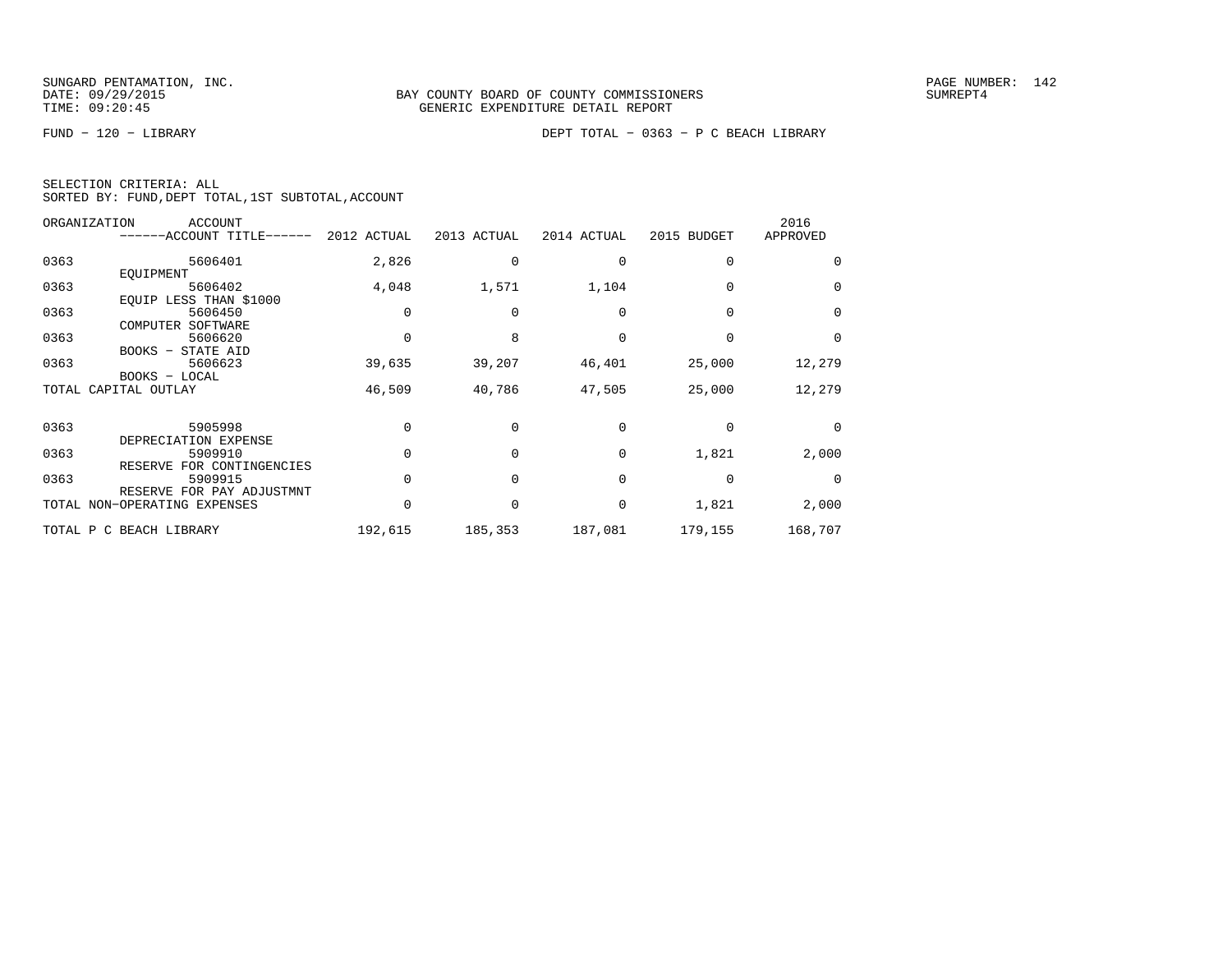FUND − 120 − LIBRARY DEPT TOTAL − 0364 − PARKER LIBRARY

| SELECTION CRITERIA: ALL |  |  |                                                    |  |
|-------------------------|--|--|----------------------------------------------------|--|
|                         |  |  | SORTED BY: FUND, DEPT TOTAL, 1ST SUBTOTAL, ACCOUNT |  |

| ORGANIZATION | ACCOUNT<br>------ACCOUNT TITLE------ 2012 ACTUAL                |                | 2013 ACTUAL | 2014 ACTUAL | 2015 BUDGET | 2016<br>APPROVED |
|--------------|-----------------------------------------------------------------|----------------|-------------|-------------|-------------|------------------|
| 0364         | 5101200<br>SALARIES & WAGES-REGULAR                             | 21,040         | 24,096      | 23,218      | 22,983      | 22,983           |
| 0364         | 5101400<br>SALARIES & WAGES-OVERTIME                            | $\overline{0}$ | $\Omega$    | $\Omega$    | $\Omega$    | $\Omega$         |
| 0364         | 5102100<br>FICA TAXES-MATCHING                                  | 1,541          | 1,772       | 1,698       | 1,758       | 1,758            |
| 0364         | 5102200<br>RETIREMENT CONTRIBUTIONS                             | 1,056          | 1,425       | 1,607       | 1,737       | 1,710            |
| 0364         | 5102300<br>LIFE & HEALTH INSURANCE                              | 2,565          | 2,795       | 2,968       | 3,201       | 3,504            |
| 0364         | 5102400<br>WORKERS COMP. PREMIUMS                               | 96             | 96          | 99          | 99          | 99               |
|              | TOTAL PERSONAL SERVICES                                         | 26,298         | 30,185      | 29,589      | 29,778      | 30,054           |
| 0364         | 5303106                                                         | $\Omega$       | $\mathbf 0$ | $\Omega$    | $\Omega$    | $\mathbf 0$      |
| 0364         | PROF SRV-PHYSICLS/MEDICAL<br>5303107                            | $\mathbf 0$    | $\Omega$    | $\Omega$    | $\Omega$    | $\mathbf 0$      |
| 0364         | PROF SRV-SUBSTANCE TEST<br>5303110<br>PROF SRV-BACKGROUND CHECK | $\mathbf 0$    | $\Omega$    | $\Omega$    | $\Omega$    | $\mathbf 0$      |
| 0364         | 5303401<br>CONTRACTED SERVICES                                  | 50             | 150         | 200         | $\Omega$    | $\Omega$         |
| 0364         | 5304101<br>COMMUNICATIONS SERVICES                              | 212            | 570         | 250         | 300         | 300              |
| 0364         | 5304301<br>UTILITY SERVICES                                     | $\Omega$       | $\Omega$    | $\Omega$    | $\Omega$    | $\Omega$         |
| 0364         | 5304410<br>RENTALS/LEASES-EQUIPMENT                             | $\Omega$       | $\Omega$    | $\Omega$    | 287         | $\Omega$         |
| 0364         | 5304501<br>INSURANCE & BONDS                                    | 216            | 216         | 200         | 198         | 5,506            |
| 0364         | 5304605<br>REPAIR/MAINT-BLDG & GRND                             | $\Omega$       | $\Omega$    | $\Omega$    | $\Omega$    | $\mathbf 0$      |
| 0364         | 5304615<br>REPAIR/MAINT-EQUIPMENT                               | $\Omega$       | $\Omega$    | $\Omega$    | $\Omega$    | $\Omega$         |
| 0364         | 5304701<br>PRINTING & BINDING                                   | $\Omega$       | $\Omega$    | $\Omega$    | $\Omega$    | $\Omega$         |
| 0364         | 5305101<br>OFFICE SUPPLIES                                      | 141            | 96          | 268         | 150         | 150              |
| 0364         | 5305201<br>OPERATING SUPPLIES                                   | $\Omega$       | $\Omega$    | $\Omega$    | $\Omega$    | $\mathbf 0$      |
| 0364         | 5305202<br>OPER SUPPLIES-JANITORIAL                             | 10             | $\mathbf 0$ | 46          | 30          | 30               |
| 0364         | 5305401<br>BOOKS/RESOURCE MATR/SUBSC                            | $\Omega$       | 194         | 194         | 195         | 195              |
|              | TOTAL OPERATING EXPENSES                                        | 628            | 1,226       | 1,158       | 1,160       | 6,181            |
| 0364         | 5606401<br>EQUIPMENT                                            | $\mathbf 0$    | $\Omega$    | $\Omega$    | $\mathbf 0$ | $\mathbf 0$      |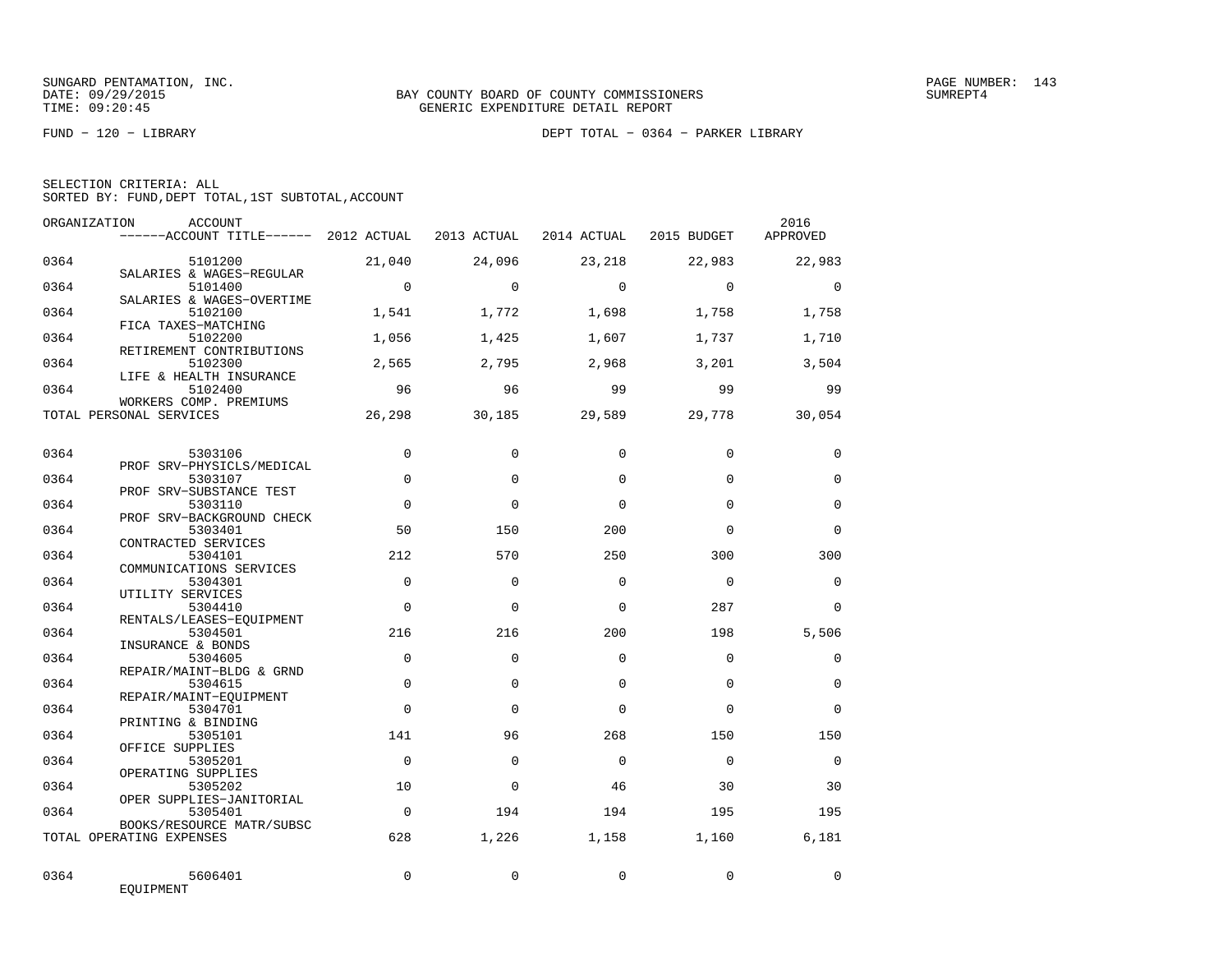FUND − 120 − LIBRARY DEPT TOTAL − 0364 − PARKER LIBRARY

|  | SELECTION CRITERIA: ALL |                                                    |
|--|-------------------------|----------------------------------------------------|
|  |                         | SORTED BY: FUND, DEPT TOTAL, 1ST SUBTOTAL, ACCOUNT |

|      | ORGANIZATION<br>ACCOUNT<br>------ACCOUNT TITLE------ | 2012 ACTUAL | 2013 ACTUAL | 2014 ACTUAL | 2015 BUDGET | 2016<br>APPROVED |
|------|------------------------------------------------------|-------------|-------------|-------------|-------------|------------------|
| 0364 | 5606402<br>EQUIP LESS THAN \$1000                    | 142         |             |             |             |                  |
| 0364 | 5606623<br>BOOKS - LOCAL                             | 11,031      | 9,743       | 15,088      | 4,666       | 669              |
|      | TOTAL CAPITAL OUTLAY                                 | 11,173      | 9,743       | 15,088      | 4,666       | 669              |
| 0364 | 5905998<br>DEPRECIATION EXPENSE                      |             |             |             |             | $\Omega$         |
| 0364 | 5909910<br>RESERVE FOR CONTINGENCIES                 |             |             | $\Omega$    | 3,000       | 88               |
| 0364 | 5909915<br>RESERVE FOR PAY ADJUSTMNT                 |             |             | $\Omega$    |             | $\Omega$         |
|      | TOTAL NON-OPERATING EXPENSES                         |             |             | $\Omega$    | 3,000       | 88               |
|      | TOTAL PARKER LIBRARY                                 | 38,099      | 41,154      | 45,835      | 38,604      | 36,992           |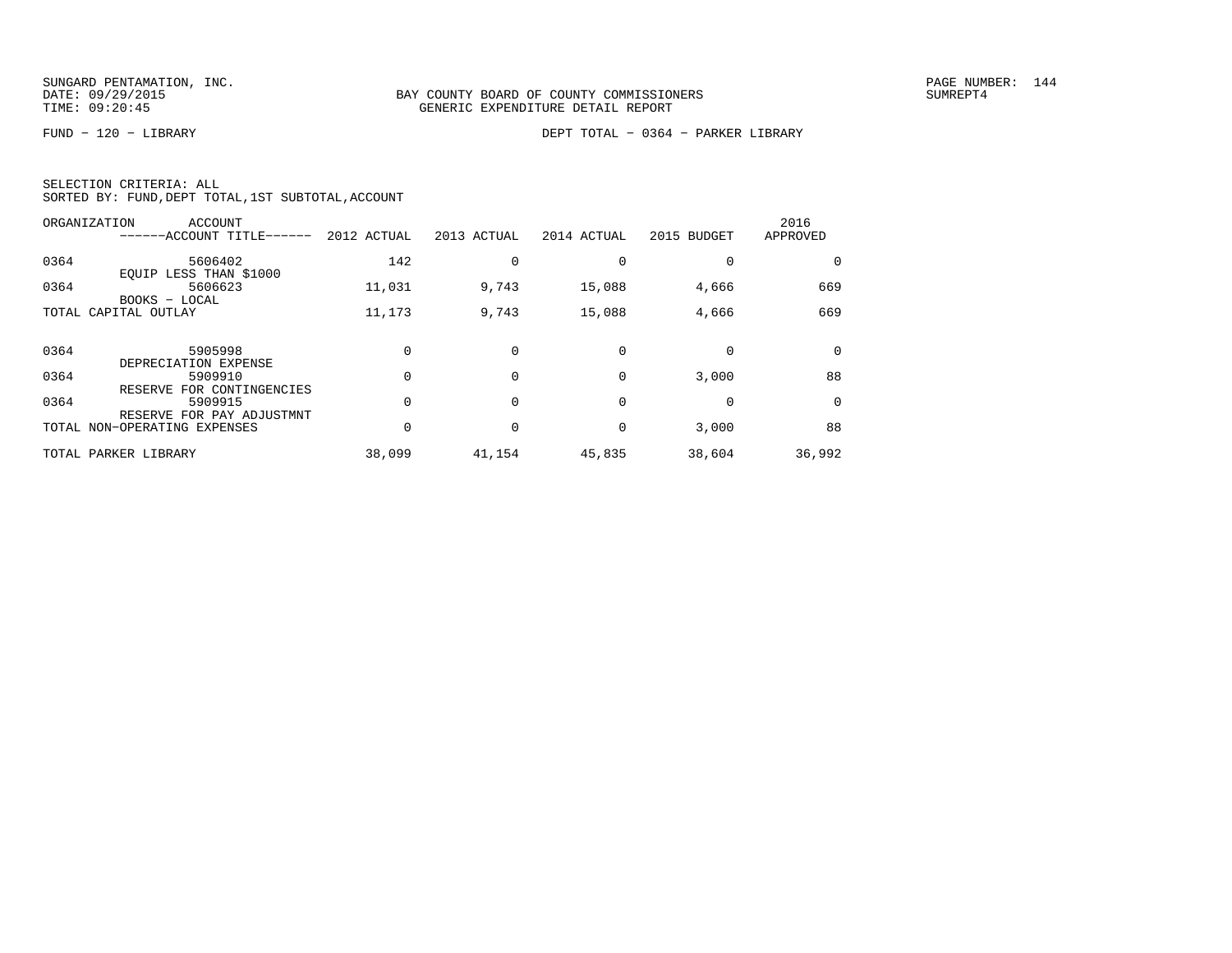|  | SELECTION CRITERIA: ALL |                                                    |  |
|--|-------------------------|----------------------------------------------------|--|
|  |                         | SORTED BY: FUND, DEPT TOTAL, 1ST SUBTOTAL, ACCOUNT |  |

| ORGANIZATION | ACCOUNT<br>------ACCOUNT TITLE------ 2012 ACTUAL                 |                | 2013 ACTUAL |             | 2014 ACTUAL 2015 BUDGET  | 2016<br>APPROVED |
|--------------|------------------------------------------------------------------|----------------|-------------|-------------|--------------------------|------------------|
| 0365         | 5101200                                                          | 210,785        | 223,499     | 236,945     | 140,414                  | 165,877          |
| 0365         | SALARIES & WAGES-REGULAR<br>5101400<br>SALARIES & WAGES-OVERTIME | $\overline{0}$ | $\Omega$    | $\Omega$    | $\Omega$                 | $\Omega$         |
| 0365         | 5102100<br>FICA TAXES-MATCHING                                   | 15,382         | 16,332      | 17,124      | 10,742                   | 12,690           |
| 0365         | 5102200<br>RETIREMENT CONTRIBUTIONS                              | 10,460         | 12,983      | 16,456      | 10,607                   | 12,344           |
| 0365         | 5102300<br>LIFE & HEALTH INSURANCE                               | 22,855         | 25,560      | 36,051      | 36,801                   | 46,109           |
| 0365         | 5102400<br>WORKERS COMP. PREMIUMS                                | 885            | 958         | 1,029       | 604                      | 713              |
|              | TOTAL PERSONAL SERVICES                                          | 260,368        | 279,332     | 307,605     | 199,168                  | 237,733          |
| 0365         | 5303107                                                          | $\Omega$       | $\Omega$    | $\Omega$    | $\Omega$                 | $\Omega$         |
| 0365         | PROF SRV-SUBSTANCE TEST<br>5303110                               | 1,075          | 840         | 400         | 650                      | 650              |
| 0365         | PROF SRV-BACKGROUND CHECK<br>5303401                             | $\overline{0}$ | $\Omega$    | $\Omega$    | $\Omega$                 | $\Omega$         |
| 0365         | CONTRACTED SERVICES<br>5304001<br>TRAVEL/TRAINING NON-LOCAL      | 6,083          | 5,593       | 5,440       | 6,500                    | 5,700            |
| 0365         | 5304005<br>TRAVEL-LOCAL                                          | 1,136          | 2,354       | 1,819       | 2,000                    | 2,000            |
| 0365         | 5304101<br>COMMUNICATIONS SERVICES                               | 7,103          | 6,812       | 6,267       | 7,300                    | 7,300            |
| 0365         | 5304122<br>COMM SRV-LEASED LINES                                 | $\overline{0}$ | $\Omega$    | $\Omega$    | $\Omega$                 | $\Omega$         |
| 0365         | 5304125<br>POSTAGE/TRANSP/FREIGHT                                | 600            | 600         | $\Omega$    | 600                      | 600              |
| 0365         | 5304301<br>UTILITY SERVICES                                      | $\mathbf{0}$   | $\Omega$    | $\Omega$    | $\overline{\phantom{0}}$ | $\bigcirc$       |
| 0365         | 5304410<br>RENTALS/LEASES-EQUIPMENT                              | $\Omega$       | $\Omega$    | $\Omega$    | 862                      | 9,262            |
| 0365         | 5304501<br>INSURANCE & BONDS                                     | 1,512          | 1,510       | 1,384       | 1,383                    | 7,710            |
| 0365         | 5304605<br>REPAIR/MAINT-BLDG & GRND                              | $\mathbf 0$    | $\mathbf 0$ | $\mathbf 0$ | $\mathbf 0$              | $\mathbf 0$      |
| 0365         | 5304615<br>REPAIR/MAINT-EOUIPMENT                                | 11,001         | 4,321       | 9,920       | 24,305                   | 9,768            |
| 0365         | 5304701<br>PRINTING & BINDING                                    | 713            | 301         | 1,680       | 150                      | 7,124            |
| 0365         | 5304902<br>FEES & COSTS-PURCHASING                               | $\mathbf 0$    | $\Omega$    | $\Omega$    | $\Omega$                 | $\Omega$         |
| 0365         | 5304905<br>FEES&COSTS-LGL ADV/ADVERT                             | $\mathbf 0$    | $\mathbf 0$ | 60          | $\mathbf 0$              | $\Omega$         |
| 0365         | 5305101<br>OFFICE SUPPLIES                                       | 3,898          | 8,807       | 7,210       | 7,000                    | 7,000            |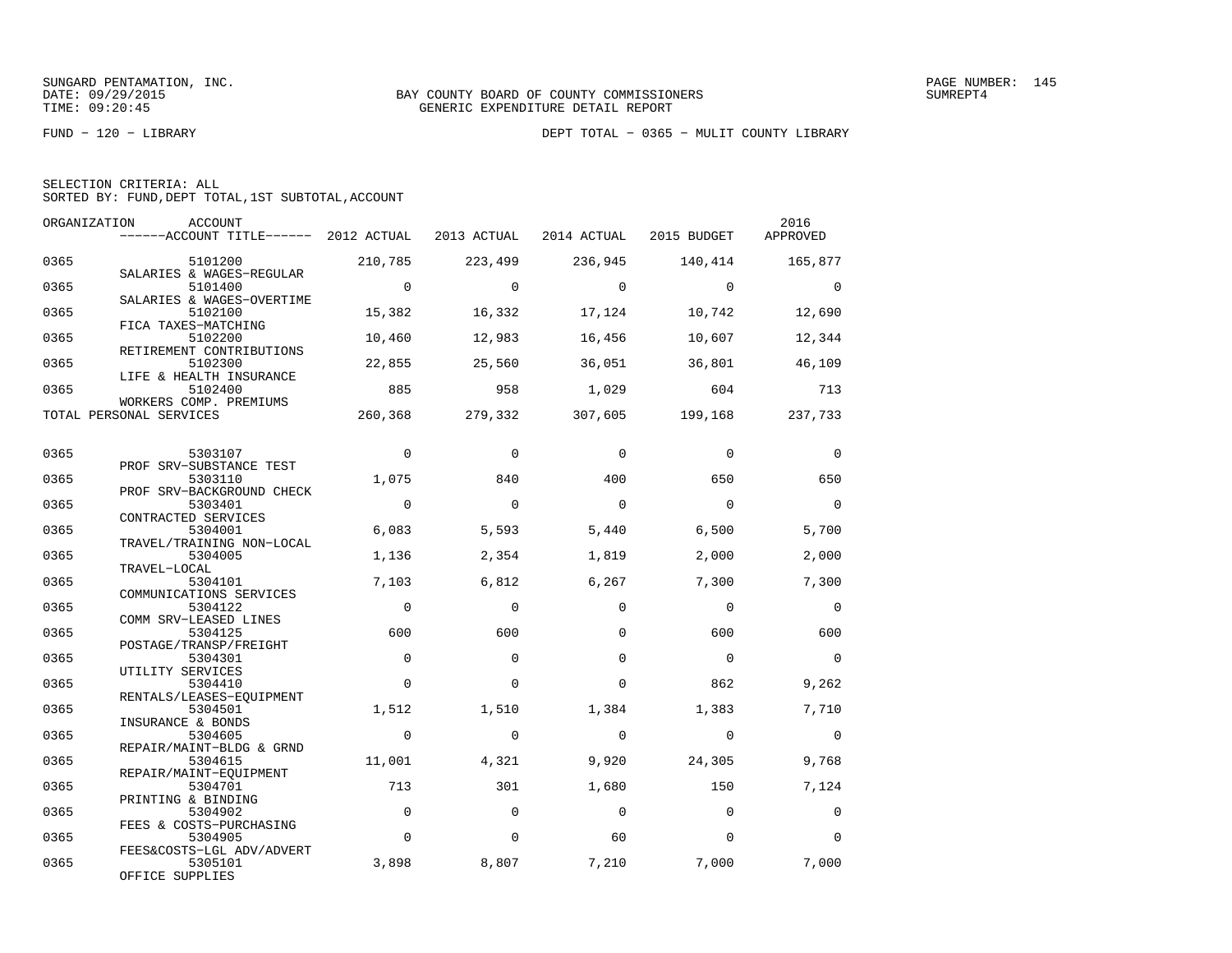|  | SELECTION CRITERIA: ALL                            |  |  |
|--|----------------------------------------------------|--|--|
|  | SORTED BY: FUND, DEPT TOTAL, 1ST SUBTOTAL, ACCOUNT |  |  |

|      | ORGANIZATION<br>ACCOUNT<br>$----ACCOUNT$ TITLE $----2012$ ACTUAL |             | 2013 ACTUAL | 2014 ACTUAL | 2015 BUDGET | 2016<br>APPROVED |
|------|------------------------------------------------------------------|-------------|-------------|-------------|-------------|------------------|
| 0365 | 5305201                                                          | 2,637       | 6,879       | 5,399       | 6,000       | 4,500            |
| 0365 | OPERATING SUPPLIES<br>5305202                                    | $\Omega$    | $\Omega$    | 170         | $\Omega$    | 0                |
| 0365 | OPER SUPPLIES-JANITORIAL<br>5305205                              | $\Omega$    | $\Omega$    | $\mathbf 0$ | $\Omega$    | $\Omega$         |
| 0365 | GAS, OIL & LUBRICANTS<br>5305401                                 | 20,775      | 43,622      | 39,718      | 65,930      | 20,972           |
| 0365 | BOOKS/RESOURCE MATR/SUBSC<br>5305402                             | $\Omega$    | 500         | 500         | 500         | 870              |
| 0365 | DUES & MEMBERSHIPS<br>5305406                                    | 99          | 60          | 1,425       | $\Omega$    | 800              |
|      | TRAINING & TUITION<br>TOTAL OPERATING EXPENSES                   | 56,633      | 82,198      | 81,392      | 123,180     | 84,256           |
| 0365 | 5606401                                                          | 20,941      | 0           | 0           | 0           | 0                |
| 0365 | EQUIPMENT<br>5606402                                             | 4,818       | 2,406       | 3,698       | 1,500       | 1,500            |
| 0365 | EOUIP LESS THAN \$1000<br>5606450                                | 5,549       | 3,324       | 0           | $\Omega$    | 27,887           |
| 0365 | COMPUTER SOFTWARE<br>5606620                                     | $\Omega$    | $\Omega$    | $\Omega$    | $\Omega$    | 9,928            |
| 0365 | <b>BOOKS - STATE AID</b><br>5606623                              | $\mathbf 0$ | 33          | $\mathbf 0$ | $\mathbf 0$ | 0                |
|      | BOOKS - LOCAL                                                    |             |             |             |             |                  |
| 0365 | 5606625<br>BOOKS - FRIENDS                                       | $\Omega$    | $\mathbf 0$ | $\Omega$    | $\Omega$    | $\Omega$         |
|      | TOTAL CAPITAL OUTLAY                                             | 31,308      | 5,763       | 3,698       | 1,500       | 39,315           |
| 0365 | 5905998<br>DEPRECIATION EXPENSE                                  | $\mathbf 0$ | 0           | $\mathbf 0$ | $\mathbf 0$ | 0                |
| 0365 | 5909910<br>RESERVE FOR CONTINGENCIES                             | $\Omega$    | $\Omega$    | $\Omega$    | 2,590       | 54,452           |
| 0365 | 5909915<br>RESERVE FOR PAY ADJUSTMNT                             | $\mathbf 0$ | 0           | $\mathbf 0$ | $\mathbf 0$ | 0                |
|      | TOTAL NON-OPERATING EXPENSES                                     | $\Omega$    | $\mathbf 0$ | 0           | 2,590       | 54,452           |
|      | TOTAL MULIT COUNTY LIBRARY                                       | 348,309     | 367,292     | 392,695     | 326,438     | 415,756          |
|      | TOTAL LIBRARY                                                    | 2,758,346   | 2,702,922   | 2,804,601   | 3,315,681   | 3,126,467        |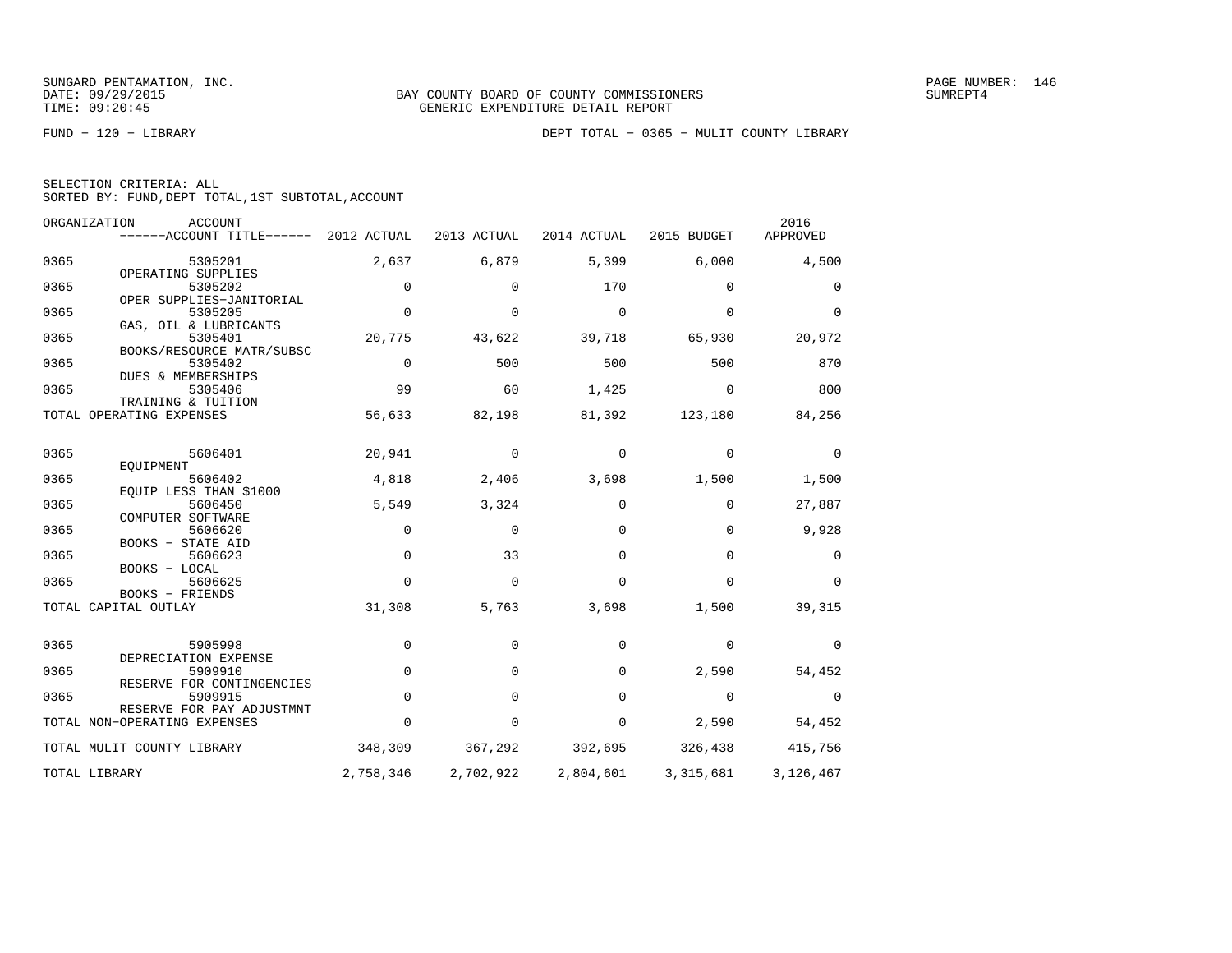| SELECTION CRITERIA: ALL |  |  |                                                    |  |
|-------------------------|--|--|----------------------------------------------------|--|
|                         |  |  | SORTED BY: FUND, DEPT TOTAL, 1ST SUBTOTAL, ACCOUNT |  |

|       | ORGANIZATION<br>ACCOUNT                                    |             |             |             |             | 2016      |
|-------|------------------------------------------------------------|-------------|-------------|-------------|-------------|-----------|
|       | ------ACCOUNT TITLE-                                       | 2012 ACTUAL | 2013 ACTUAL | 2014 ACTUAL | 2015 BUDGET | APPROVED  |
| 0265  | 5303430                                                    |             |             |             | $\Omega$    | $\Omega$  |
| 0265  | CONTR SRV-ADVERTISING<br>5303443<br>CONTR SRV-BEACH PATROL |             | 169,014     | 7,748       | 0           | $\Omega$  |
| 0265  | 5303444<br>CONTR SRV-PCB CNV<br>& VISIT                    | 6, 189, 385 | 8,878,707   | 7,619,794   | 6,538,554   | 8,081,558 |
| TOTAL | OPERATING EXPENSES                                         | 6, 189, 385 | 9,047,721   | 7,627,542   | 6,538,554   | 8,081,558 |
| 0265  | 5909924<br>RESERVE-PROMOTION                               |             |             | $\Omega$    | $\Omega$    | $\Omega$  |
|       | TOTAL NON-OPERATING EXPENSES                               |             |             |             |             | $\Omega$  |
|       | TOTAL TOURISM PROMOTION                                    | 6,189,385   | 9,047,721   | 7,627,542   | 6,538,554   | 8,081,558 |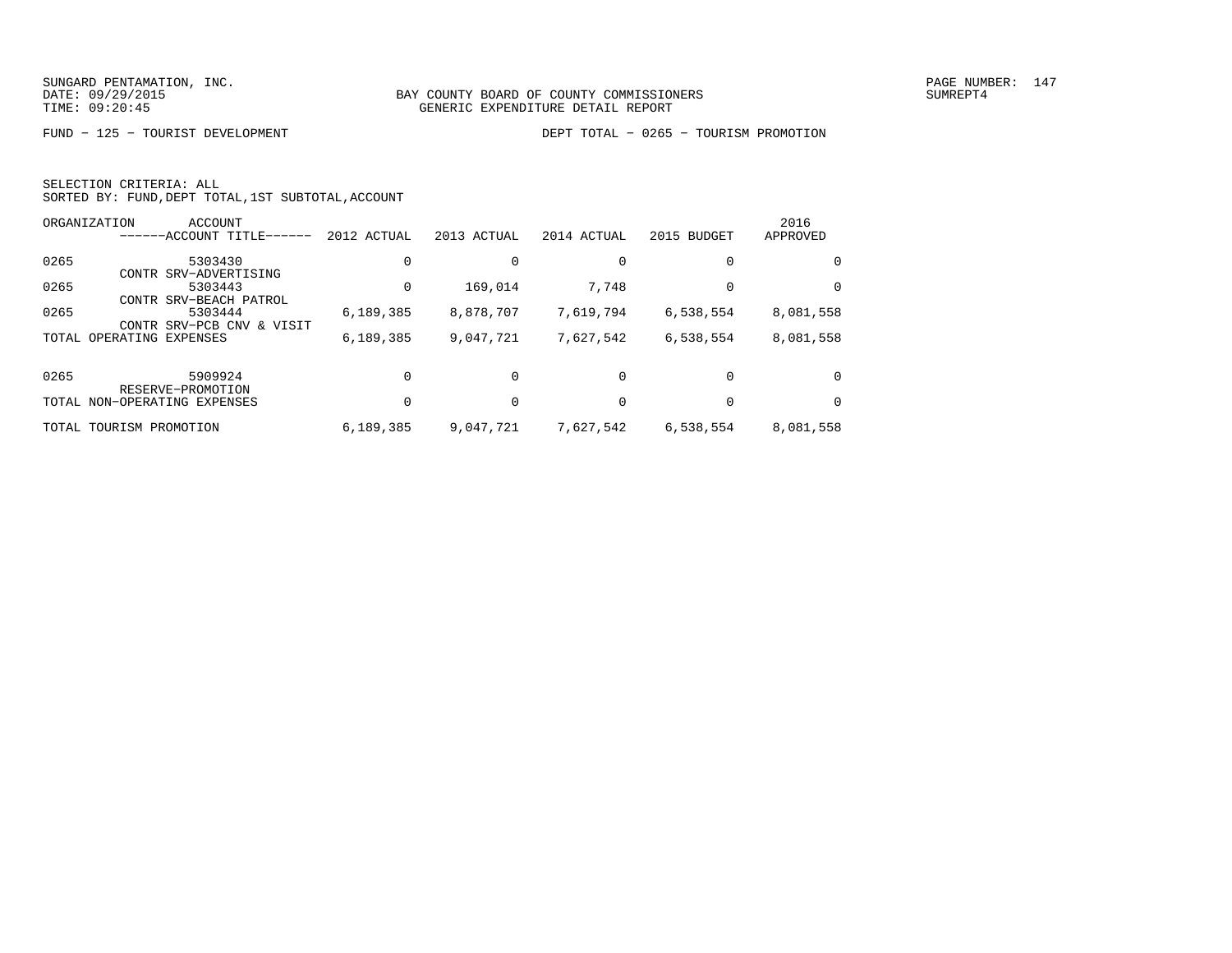|  | SELECTION CRITERIA: ALL                            |  |  |
|--|----------------------------------------------------|--|--|
|  | SORTED BY: FUND, DEPT TOTAL, 1ST SUBTOTAL, ACCOUNT |  |  |

| ORGANIZATION | <b>ACCOUNT</b><br>------ACCOUNT TITLE------ 2012 ACTUAL   |          | 2013 ACTUAL | 2014 ACTUAL 2015 BUDGET |             | 2016<br>APPROVED |
|--------------|-----------------------------------------------------------|----------|-------------|-------------------------|-------------|------------------|
| 0275         | 5101200<br>SALARIES & WAGES-REGULAR                       | 51,616   | 51,482      | 52,482                  | 52,823      | 52,823           |
| 0275         | 5102100<br>FICA TAXES-MATCHING                            | 3,962    | 3,853       | 3,880                   | 4,041       | 4,041            |
| 0275         | 5102200<br>RETIREMENT CONTRIBUTIONS                       | 2,555    | 3,019       | 3,663                   | 3,990       | 3,931            |
| 0275         | 5102300<br>LIFE & HEALTH INSURANCE                        | 3,829    | 4,171       | 4,429                   | 4,802       | 5,256            |
| 0275         | 5102400<br>WORKERS COMP. PREMIUMS                         | 221      | 221         | 225                     | 228         | 227              |
|              | TOTAL PERSONAL SERVICES                                   | 62,183   | 62,747      | 64,678                  | 65,884      | 66,278           |
| 0275         | 5143101<br>PROF SRV-CO ATTORNEY                           | 17,648   | 22,150      | 31,976                  | 30,119      | 29,371           |
| 0275         | 5143105<br>PROF SRV-OTHER ATTNY                           | 3,500    | 1,133,747   | 1,505                   | 2,500       | 0                |
| 0275         | 5303107<br>PROF SRV-SUBSTANCE TEST                        | $\Omega$ | $\Omega$    | $\Omega$                | $\Omega$    | $\Omega$         |
| 0275         | 5303110<br>PROF SRV-BACKGROUND CHECK                      | $\Omega$ | $\Omega$    | $\Omega$                | $\Omega$    | $\Omega$         |
| 0275         | 5303401<br>CONTRACTED SERVICES                            | $\Omega$ | 550         | 1,100                   | $\Omega$    | $\Omega$         |
| 0275         | 5303410<br>CONTR SRV-JANITORIAL                           | $\Omega$ | $\Omega$    | $\Omega$                | $\Omega$    | $\Omega$         |
| 0275         | 5303424<br>CONTR SRV-CLERK FINANCE                        | 148,782  | 127,575     | 163,839                 | 265,050     | 299,250          |
| 0275         | 5303425<br>CONTR SRV-ADMIN FEES                           | 122,382  | 134,430     | 212,327                 | 197,472     | 189,613          |
| 0275         | 5303446<br>CONTR SRV-FACILITIES                           | 18,623   | 15,256      | 12,209                  | 12,542      | 22,699           |
| 0275         | 5304005<br>TRAVEL-LOCAL                                   | 432      | 391         | 196                     | 500         | 500              |
| 0275         | 5304101<br>COMMUNICATIONS SERVICES                        | 28,841   | 24,479      | 26,496                  | 19,400      | 12,535           |
| 0275         | 5304122<br>COMM SRV-LEASED LINES                          | 4,475    | 4,423       | 4,223                   | 4,500       | 4,400            |
| 0275         | 5304125                                                   | $\Omega$ | 7           | 18                      | $\Omega$    | $\Omega$         |
| 0275         | POSTAGE/TRANSP/FREIGHT<br>5304301                         | 10,045   | 9,441       | 8,706                   | 11,000      | 11,000           |
| 0275         | UTILITY SERVICES<br>5304405                               | 6,168    | 5,898       | 8,764                   | 6,000       | 6,000            |
| 0275         | RENTALS/LEASES-BUILDINGS<br>5304410                       | 4,936    | 5,047       | 5,668                   | 8,000       | 12,856           |
| 0275         | RENTALS/LEASES-EQUIPMENT<br>5304501                       | 4,100    | 4,100       | 3,752                   | 3,752       | 6,111            |
| 0275         | INSURANCE & BONDS<br>5304604<br>REPAIR/MAINT-BLD&GRD DEPT | $\Omega$ | $\mathbf 0$ | 0                       | $\mathbf 0$ | $\Omega$         |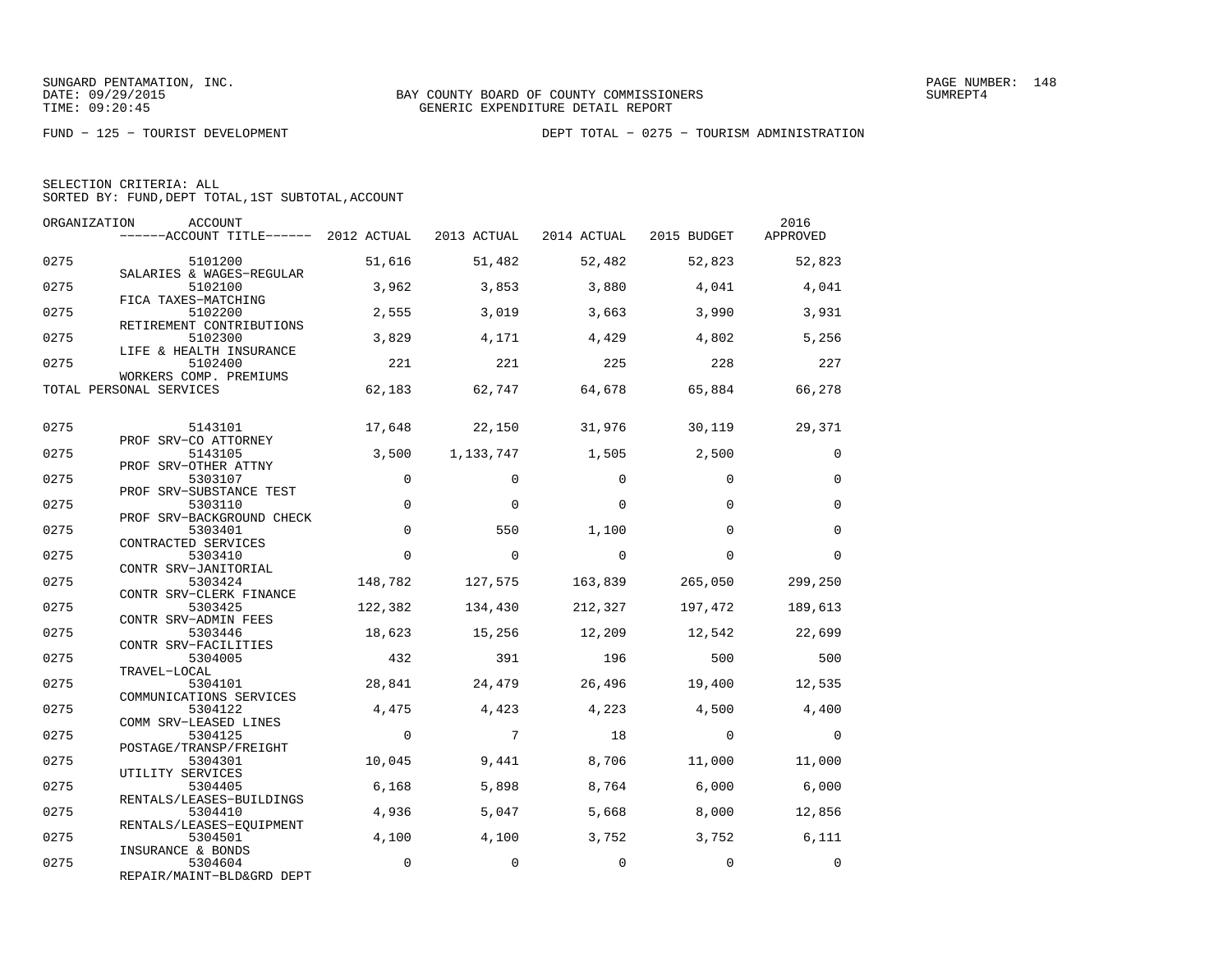|  | SELECTION CRITERIA: ALL                            |  |  |
|--|----------------------------------------------------|--|--|
|  | SORTED BY: FUND, DEPT TOTAL, 1ST SUBTOTAL, ACCOUNT |  |  |

| ORGANIZATION | <b>ACCOUNT</b><br>------ACCOUNT TITLE------ 2012 ACTUAL |             | 2013 ACTUAL | 2014 ACTUAL | 2015 BUDGET | 2016<br>APPROVED |
|--------------|---------------------------------------------------------|-------------|-------------|-------------|-------------|------------------|
| 0275         | 5304605                                                 | 16,825      | 37,613      | 278,866     | 12,835      | 30,335           |
| 0275         | REPAIR/MAINT-BLDG & GRND<br>5304615                     | 19,364      | 20,763      | 21,916      | 20,000      | 20,000           |
| 0275         | REPAIR/MAINT-EOUIPMENT<br>5304701                       | 47          | 141         | $\Omega$    | $\mathbf 0$ | $\mathbf{0}$     |
| 0275         | PRINTING & BINDING<br>5304902                           | 544         | 316         | $\Omega$    | 681         | 2,869            |
| 0275         | FEES & COSTS-PURCHASING<br>5304905                      | 292         | 217         | $\Omega$    | 250         | 250              |
| 0275         | FEES&COSTS-LGL ADV/ADVERT<br>5304909                    | 93          | $-50$       | 540         | 300         | 300              |
| 0275         | FEES & COSTS-COURT FILING<br>5304984                    | $\Omega$    | $\Omega$    | $\Omega$    | $\Omega$    | $\Omega$         |
| 0275         | <b>BAD DEBT</b><br>5304990                              | 5           | $\Omega$    | $\Omega$    | $\Omega$    | $\Omega$         |
| 0275         | MISCELLANEOUS EXPENSES<br>5305101<br>OFFICE SUPPLIES    | 5,244       | 5,345       | 3,704       | 6,000       | 7,500            |
| 0275         | 5305201<br>OPERATING SUPPLIES                           | 1,301       | 344         | 740         | 500         | 500              |
| 0275         | 5305210<br>SAFETY GEAR & SUPPLIES                       | $\Omega$    | $\Omega$    | $\Omega$    | $\Omega$    | $\mathbf 0$      |
| 0275         | 5305406<br>TRAINING & TUITION                           | $\mathbf 0$ | $\Omega$    | $\Omega$    | $\Omega$    | $\mathbf 0$      |
|              | TOTAL OPERATING EXPENSES                                | 413,647     | 1,552,181   | 786,546     | 601,401     | 656,089          |
| 0275         | 5606201                                                 | $\mathbf 0$ | $\Omega$    | $\Omega$    | $\Omega$    | $\Omega$         |
| 0275         | BUILDINGS<br>5606301                                    | $\mathbf 0$ | $\Omega$    | $\Omega$    | $\Omega$    | $\Omega$         |
| 0275         | IMPRV OTHER THAN BLDGS<br>5606401                       | 2,314       | 8,329       | 19,075      | 12,500      | 7,500            |
| 0275         | EOUIPMENT<br>5606402                                    | 1,166       | 2,994       | 5,407       | 2,500       | 2,500            |
| 0275         | EQUIP LESS THAN \$1000<br>5606450                       | 1,179       | 1,389       | 2,003       | 2,500       | 2,500            |
|              | COMPUTER SOFTWARE<br>TOTAL CAPITAL OUTLAY               | 4,659       | 12,711      | 26,485      | 17,500      | 12,500           |
| 0275         | 5808103                                                 | $\mathbf 0$ | $\Omega$    | 200,000     | 200,000     | $\mathbf 0$      |
| 0275         | AID-SPRING BREAK CT/PCB<br>5808192                      | $\mathbf 0$ | $\mathbf 0$ | 33,655      | 138,400     | 50,000           |
|              | AID-LEAVE NO TRACE<br>TOTAL GRANTS & AIDS               | $\Omega$    | $\Omega$    | 233,655     | 338,400     | 50,000           |
|              |                                                         |             |             |             |             |                  |
| 0275         | 5905998<br>DEPRECIATION EXPENSE                         | 0           | $\mathbf 0$ | $\mathbf 0$ | $\mathbf 0$ | $\mathbf 0$      |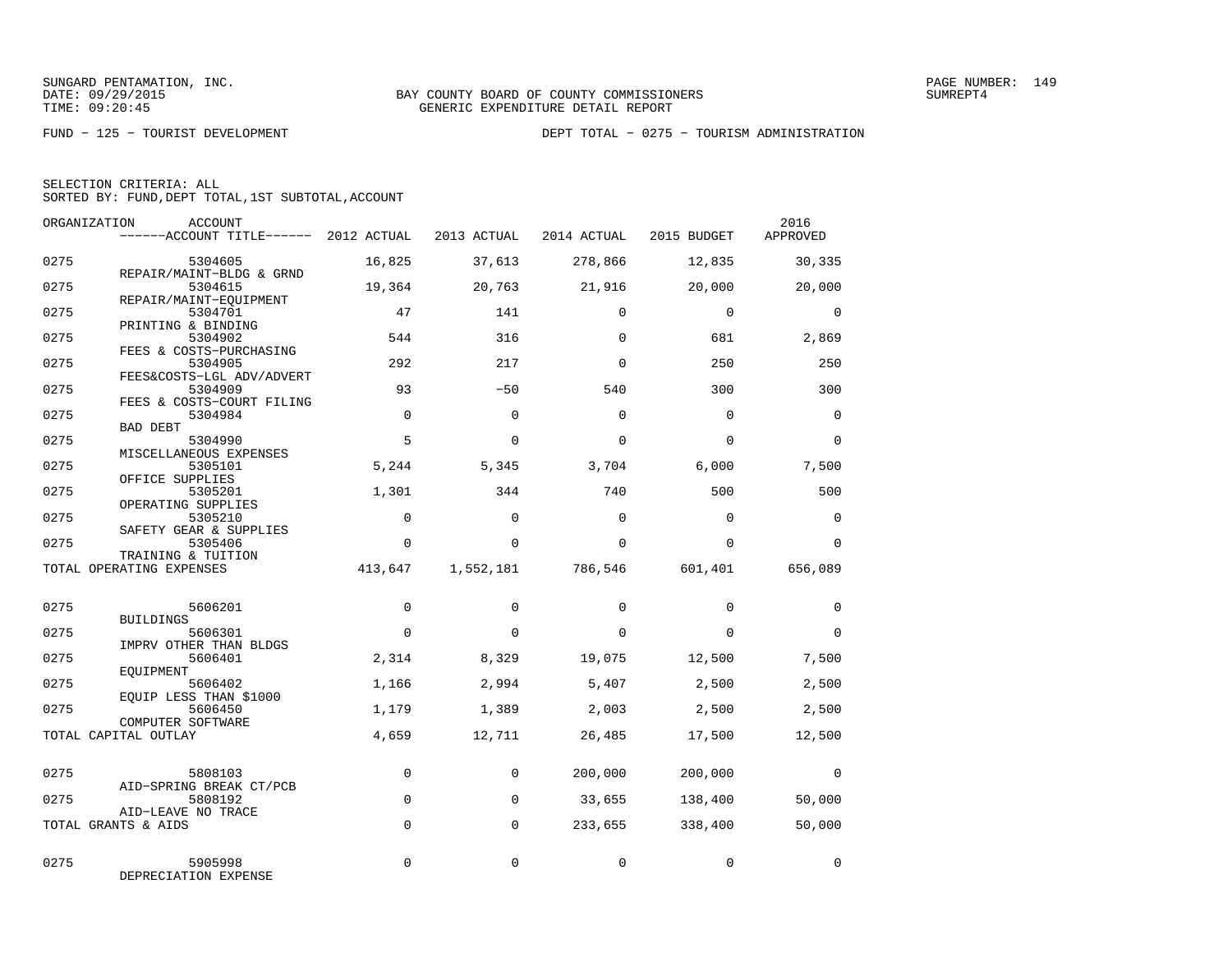FUND − 125 − TOURIST DEVELOPMENT DEPT TOTAL − 0275 − TOURISM ADMINISTRATION

|      | ACCOUNT<br>ORGANIZATION<br>------ACCOUNT TITLE------ | 2012 ACTUAL | 2013 ACTUAL | 2014 ACTUAL | 2015 BUDGET | 2016<br>APPROVED |
|------|------------------------------------------------------|-------------|-------------|-------------|-------------|------------------|
| 0275 | 5909910<br>RESERVE FOR CONTINGENCIES                 |             |             |             | 170,000     | 320,526          |
| 0275 | 5909915<br>RESERVE FOR PAY ADJUSTMNT                 |             |             |             |             | $\Omega$         |
|      | TOTAL NON-OPERATING EXPENSES                         |             |             |             | 170,000     | 320,526          |
|      | TOTAL TOURISM ADMINISTRATION                         | 480,490     | 1,627,639   | 1,111,364   | 1,193,185   | 1,105,393        |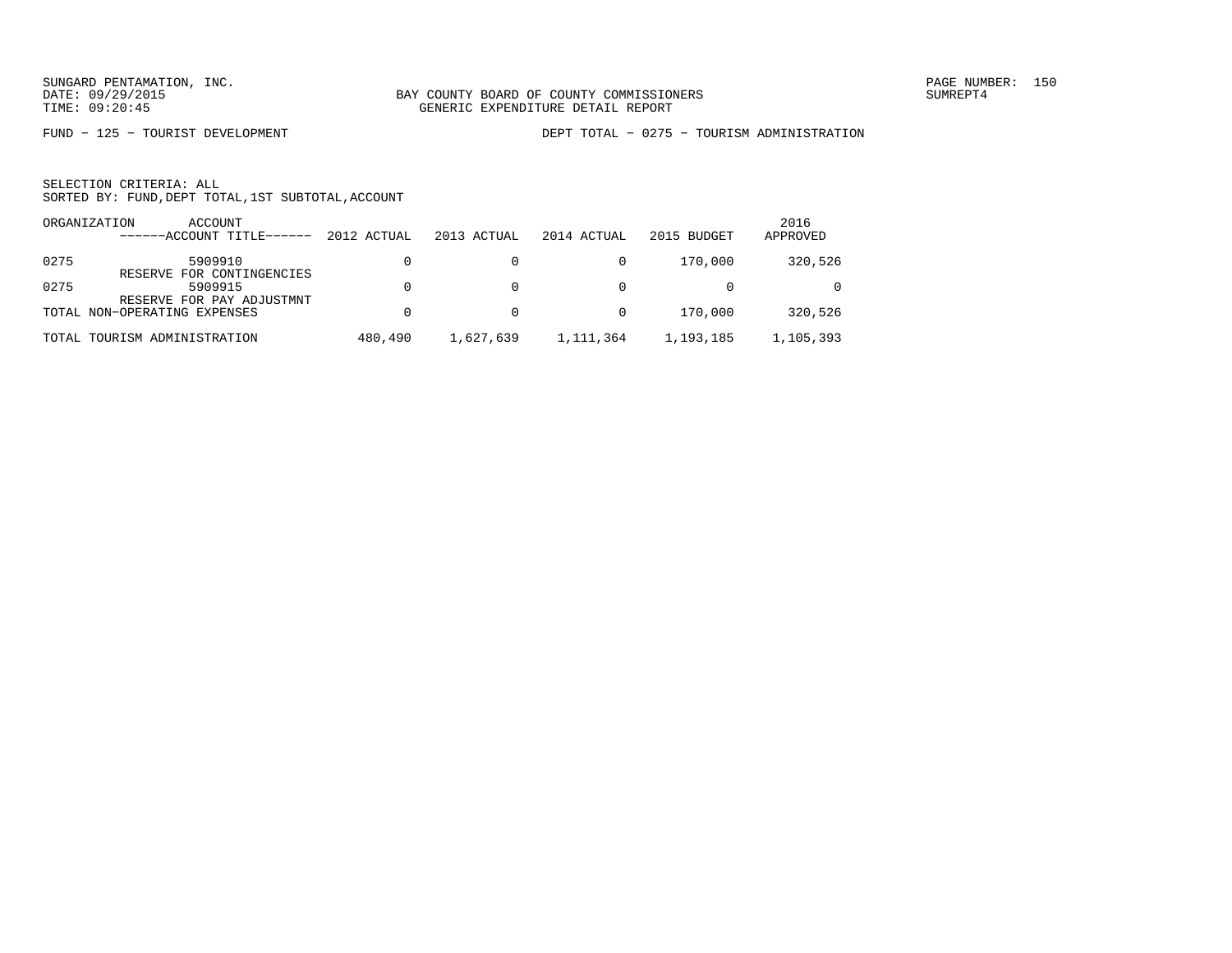|  | SELECTION CRITERIA: ALL                            |  |  |
|--|----------------------------------------------------|--|--|
|  | SORTED BY: FUND, DEPT TOTAL, 1ST SUBTOTAL, ACCOUNT |  |  |

|      | ORGANIZATION<br><b>ACCOUNT</b><br>------ACCOUNT TITLE------ | 2012 ACTUAL | 2013 ACTUAL | 2014 ACTUAL | 2015 BUDGET | 2016<br>APPROVED |
|------|-------------------------------------------------------------|-------------|-------------|-------------|-------------|------------------|
| 0280 | 5303401<br>CONTRACTED SERVICES                              | 36,110      | 60,279      | 64,036      | 48,000      | 48,000           |
| 0280 | 5303434<br>CONTR SRV-CONSULTATION                           | 7,454       | 7,051       | 7,081       | 8,000       | 8,000            |
| 0280 | 5303437<br>CONTR SRV-BCH CLEAN UP                           | 721,376     | 829,038     | 536,713     | 700,000     | 850,000          |
| 0280 | 5303479<br>CONTR SRV-LANDSCAPE MAINT                        | 77,568      | 132,889     | 134,827     | 175,000     | 200,000          |
| 0280 | 5304301<br>UTILITY SERVICES                                 | 2,788       | 2,656       | 3,031       | 3,500       | 3,500            |
| 0280 | 5304604<br>REPAIR/MAINT-BLD&GRD DEPT                        | 25,199      | 27,382      | 43,074      | 25,000      | 25,000           |
| 0280 | 5304605<br>REPAIR/MAINT-BLDG & GRND                         | 0           | $\mathbf 0$ | 630         | $\Omega$    | $\Omega$         |
| 0280 | 5304615<br>REPAIR/MAINT-EOUIPMENT                           | 5,785       | 6,120       | 5,626       | 6,500       | 6,500            |
| 0280 | 5304902<br>FEES & COSTS-PURCHASING                          | 148         | 316         | 2,413       | 1,022       | 2,049            |
| 0280 | 5305201<br>OPERATING SUPPLIES                               | 8,289       | 2,034       | 10,117      | 10,000      | 10,000           |
|      | TOTAL OPERATING EXPENSES                                    | 884,717     | 1,067,764   | 807,548     | 977,022     | 1,153,049        |
| 0280 | 5606301<br>IMPRV OTHER THAN BLDGS                           | 0           | 0           | 35,200      | $\mathbf 0$ | $\mathbf 0$      |
| 0280 | 5606532<br>CIP-BCH AMPHITHEATER                             | 353,792     | 2,144,672   | 101,536     | $\mathbf 0$ | $\mathbf 0$      |
|      | TOTAL CAPITAL OUTLAY                                        | 353,792     | 2, 144, 672 | 136,736     | $\mathbf 0$ | $\Omega$         |
| 0280 | 5909910                                                     | 0           | 0           | 0           | 210,000     | 60,000           |
|      | RESERVE FOR CONTINGENCIES<br>TOTAL NON-OPERATING EXPENSES   | 0           | $\mathbf 0$ | 0           | 210,000     | 60,000           |
|      | TOTAL PRODUCT IMPROVEMENT                                   | 1,238,509   | 3, 212, 436 | 944,284     | 1,187,022   | 1,213,049        |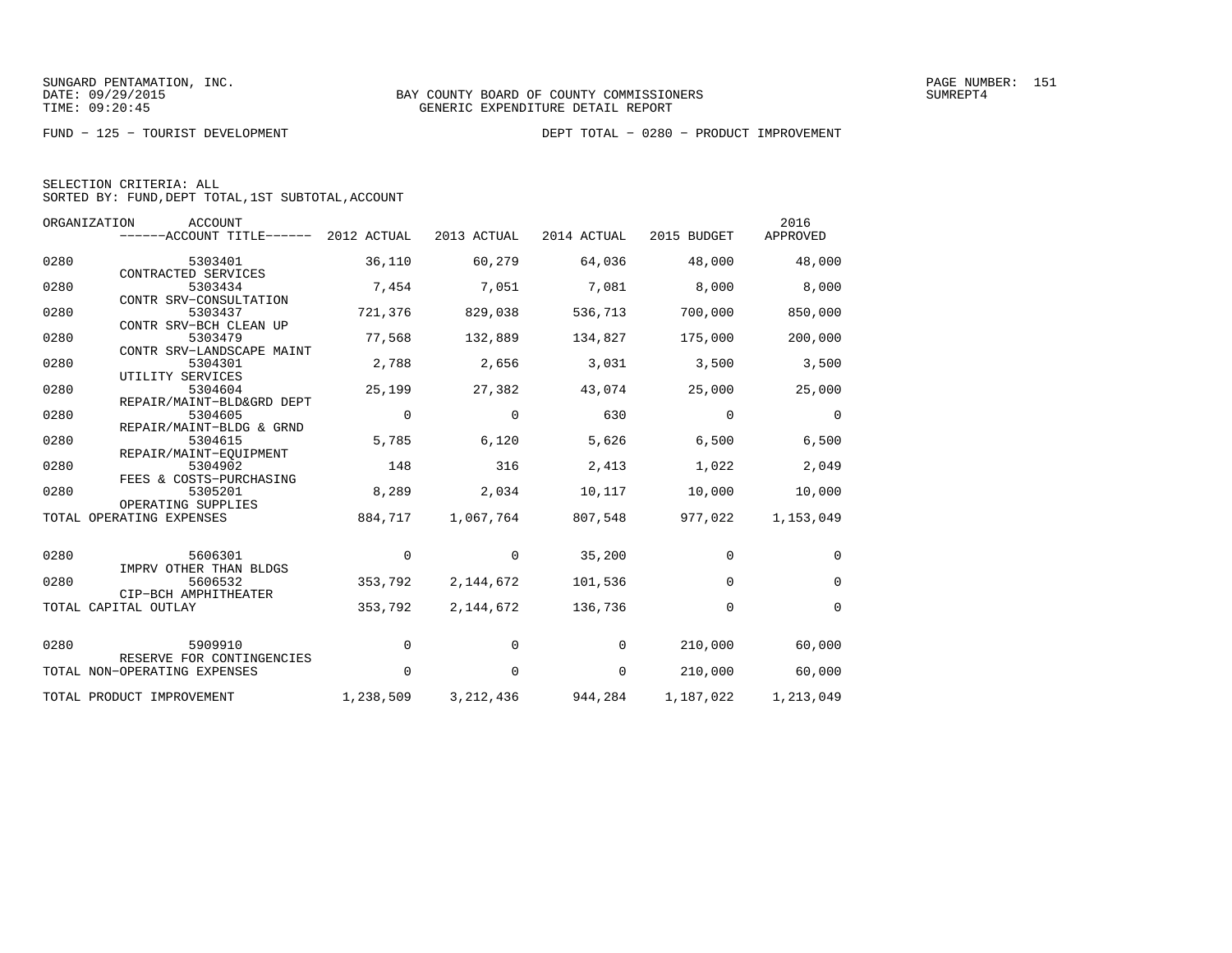FUND − 125 − TOURIST DEVELOPMENT DEPT TOTAL − 0980 − TRANSFERS/RESERVES/MISC

|       | ORGANIZATION<br>ACCOUNT<br>------ACCOUNT TITLE- | 2012 ACTUAL | 2013 ACTUAL | 2014 ACTUAL | 2015 BUDGET | 2016<br>APPROVED |
|-------|-------------------------------------------------|-------------|-------------|-------------|-------------|------------------|
|       |                                                 |             |             |             |             |                  |
| 0980  | 5909999<br>RESERVE-CASH FORWARD                 |             |             |             | 350,000     | 350,000          |
|       | TOTAL NON-OPERATING EXPENSES                    |             | 0           | $\Omega$    | 350.000     | 350,000          |
|       | TOTAL TRANSFERS/RESERVES/MISC                   |             | 0           | $\Omega$    | 350,000     | 350,000          |
| TOTAL | TOURIST DEVELOPMENT                             | 7,908,384   | 13,887,796  | 9,683,190   | 9,268,761   | 10,750,000       |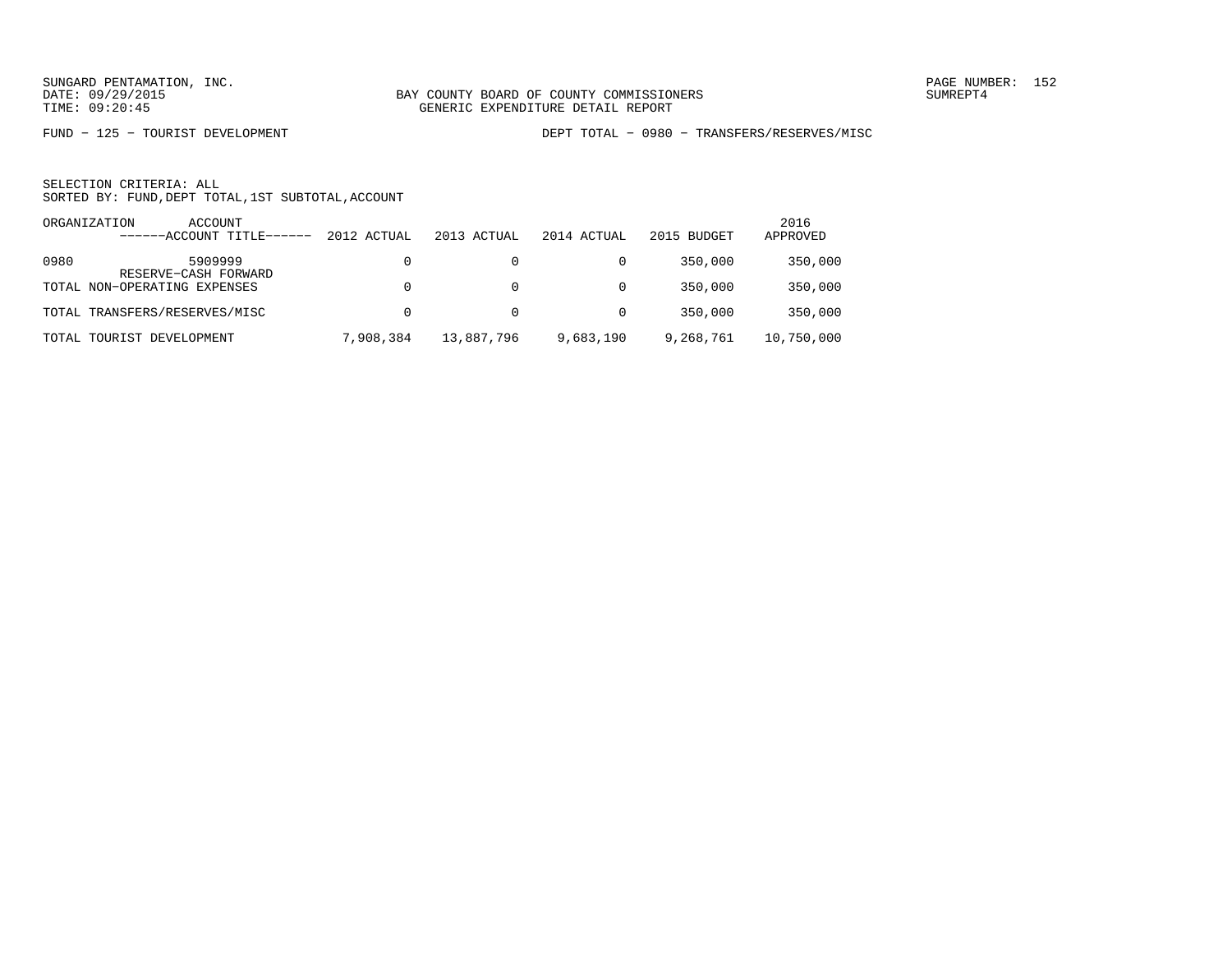|  | SELECTION CRITERIA: ALL |                                                    |
|--|-------------------------|----------------------------------------------------|
|  |                         | SORTED BY: FUND, DEPT TOTAL, 1ST SUBTOTAL, ACCOUNT |

| ORGANIZATION | <b>ACCOUNT</b><br>------ACCOUNT TITLE------ 2012 ACTUAL |                | 2013 ACTUAL    | 2014 ACTUAL 2015 BUDGET  |                 | 2016<br>APPROVED |
|--------------|---------------------------------------------------------|----------------|----------------|--------------------------|-----------------|------------------|
| 0286         | 5101200                                                 | 42,765         | 41,764         | 45,710                   | 46,324          | 47,714           |
| 0286         | SALARIES & WAGES-REGULAR<br>5101400                     | $\overline{0}$ | $\Omega$       | $\Omega$                 | $\overline{0}$  | $\Omega$         |
| 0286         | SALARIES & WAGES-OVERTIME<br>5102100                    | 3,123          | 2,969          | 3,248                    | 3,544           | 3,650            |
| 0286         | FICA TAXES-MATCHING<br>5102200                          | 2,121          | 2,376          | 3,167                    | 3,499           | 3,551            |
| 0286         | RETIREMENT CONTRIBUTIONS<br>5102300                     | 4,905          | 8,149          | 8,655                    | 9,403           | 10,303           |
| 0286         | LIFE & HEALTH INSURANCE<br>5102400                      | 184            | 184            | 188                      | 199             | 205              |
|              | WORKERS COMP. PREMIUMS                                  |                |                |                          |                 |                  |
|              | TOTAL PERSONAL SERVICES                                 | 53,098         | 55,441         | 60,967                   | 62,969          | 65,423           |
| 0286         | 5143101                                                 | 937            | 1,378          | 1,503                    | 1,814           | 1,873            |
| 0286         | PROF SRV-CO ATTORNEY<br>5303107                         | $\overline{0}$ | $\overline{0}$ | $\overline{\phantom{0}}$ | $\overline{0}$  | 0                |
| 0286         | PROF SRV-SUBSTANCE TEST<br>5303424                      | 6,956          | 6,127          | 8,209                    | 12,825          | 15,339           |
| 0286         | CONTR SRV-CLERK FINANCE<br>5303425                      | 5,209          | 7,117          | 8,315                    | 9,948           | 12,860           |
|              | CONTR SRV-ADMIN FEES                                    |                |                |                          |                 |                  |
| 0286         | 5303461<br>CONTR SRV-MEXICO BEACH                       | 460,865        | 327,228        | 513,199                  | 457,063         | 416,402          |
| 0286         | 5304909                                                 | 10             | $\overline{0}$ | 20                       | $\overline{0}$  | 0                |
|              | FEES & COSTS-COURT FILING<br>TOTAL OPERATING EXPENSES   | 473,977        | 341,850        |                          | 531,246 481,650 | 446,474          |
|              |                                                         |                |                |                          |                 |                  |
| 0286         | 5808113<br>GRANT-STATE                                  | 0              | 0              | 0                        | 0               | 0                |
|              | TOTAL GRANTS & AIDS                                     | $\mathbf 0$    | $\mathbf 0$    | 0                        | 0               | $\mathbf 0$      |
| 0286         | 5905998                                                 | $\Omega$       | $\Omega$       | $\Omega$                 | $\Omega$        | $\mathbf 0$      |
| 0286         | DEPRECIATION EXPENSE<br>5909915                         | $\mathbf 0$    | $\mathbf 0$    | $\Omega$                 | $\Omega$        | $\mathbf 0$      |
|              | RESERVE FOR PAY ADJUSTMNT                               |                |                |                          |                 |                  |
| 0286         | 5909924<br>RESERVE-PROMOTION                            | $\mathbf 0$    | $\Omega$       | $\Omega$                 | $\Omega$        | 0                |
| 0286         | 5909999<br>RESERVE-CASH FORWARD                         | $\mathbf 0$    | $\Omega$       | $\Omega$                 | 5,247           | 26,523           |
|              | TOTAL NON-OPERATING EXPENSES                            | $\Omega$       | $\Omega$       | $\Omega$                 | 5,247           | 26,523           |
|              | TOTAL MEXICO BEACH-TDC                                  | 527,075        | 397,291        | 592,213                  | 549,866         | 538,420          |
|              | TOTAL MEXICO BEACH - TDT                                | 527,075        | 397,291        | 592,213                  | 549,866         | 538,420          |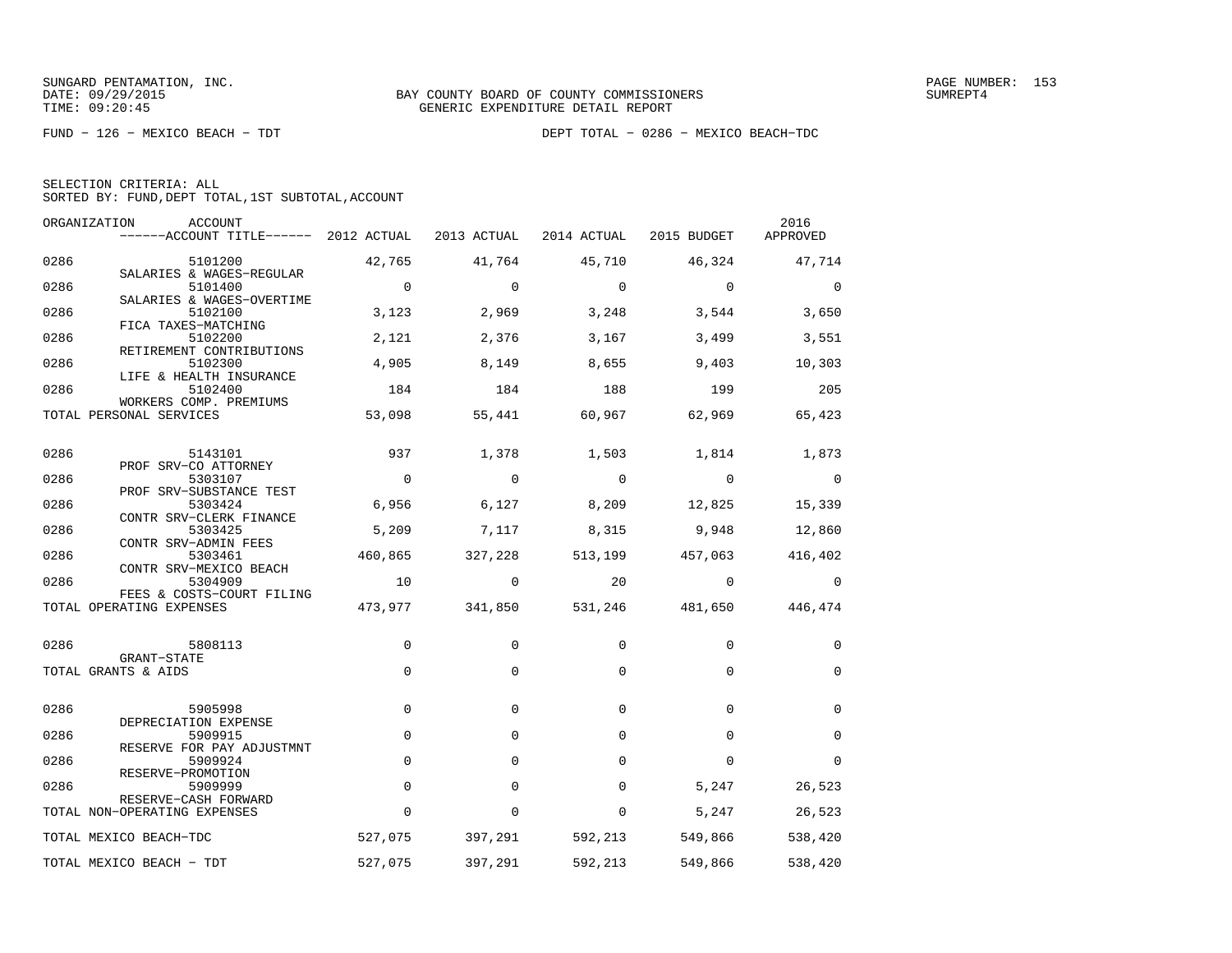| SELECTION CRITERIA: ALL |  |                                                    |  |
|-------------------------|--|----------------------------------------------------|--|
|                         |  | SORTED BY: FUND. DEPT TOTAL. 1ST SUBTOTAL. ACCOUNT |  |

|      | ORGANIZATION<br>ACCOUNT                                           |             |             |             |             | 2016        |
|------|-------------------------------------------------------------------|-------------|-------------|-------------|-------------|-------------|
|      | ------ACCOUNT TITLE------ 2012 ACTUAL                             |             | 2013 ACTUAL | 2014 ACTUAL | 2015 BUDGET | APPROVED    |
| 0291 | 5143101                                                           | $\mathbf 0$ | 2,396       | 2,218       | 2,185       | 1,589       |
| 0291 | PROF SRV-CO ATTORNEY<br>5143105                                   | 8,534       | 8,353       | 28,283      | 16,500      | 16,500      |
| 0291 | PROF SRV-OTHER ATTNY<br>5303104                                   | 190,841     | 116,851     | 145,009     | 50,000      | 160,000     |
| 0291 | PROF SRV-ENGINEERING<br>5303401                                   | $\Omega$    | $\Omega$    | $\Omega$    | $\Omega$    | $\Omega$    |
| 0291 | CONTRACTED SERVICES<br>5303424                                    | 49,608      | 42,521      | 54,638      | 88,350      | 99,750      |
| 0291 | CONTR SRV-CLERK FINANCE<br>5303425                                | 10,185      | 12,365      | 12,267      | 11,982      | 10,210      |
| 0291 | CONTR SRV-ADMIN FEES<br>5303434                                   | 42,000      | 42,000      | 42,000      | 42,000      | 42,000      |
| 0291 | CONTR SRV-CONSULTATION<br>5303444                                 | 120,000     | 120,000     | 120,000     | 120,000     | 120,000     |
| 0291 | CONTR SRV-PCB CNV & VISIT<br>5303478                              | 57,484      | 60,697      | 57,502      | 80,000      | 80,000      |
| 0291 | CONTR SRV-BCH. TUR. TRACK<br>5304101                              | $\Omega$    | $\Omega$    | $\Omega$    | $\Omega$    | $\Omega$    |
| 0291 | COMMUNICATIONS SERVICES<br>5304125                                | $\mathbf 0$ | $\Omega$    | $\Omega$    | $\Omega$    | $\mathbf 0$ |
| 0291 | POSTAGE/TRANSP/FREIGHT<br>5304902                                 | 49          | 49          | 268         | 341         | 820         |
| 0291 | FEES & COSTS-PURCHASING<br>5304905                                | 834         | 627         | 82          | $\Omega$    | $\Omega$    |
| 0291 | FEES&COSTS-LGL ADV/ADVERT<br>5304909<br>FEES & COSTS-COURT FILING | 20          | $\mathbf 0$ | 70          | $\Omega$    | $\mathbf 0$ |
| 0291 | 5304922<br>FEES & COSTS-PERMITS                                   | $\Omega$    | 37,982      | $\Omega$    | $\Omega$    | $\Omega$    |
| 0291 | 5304984<br><b>BAD DEBT</b>                                        | $\Omega$    | $\mathbf 0$ | $\Omega$    | $\Omega$    | $\Omega$    |
| 0291 | 5305402<br>DUES & MEMBERSHIPS                                     | 5,000       | 5,000       | 5,500       | 5,500       | 5,500       |
|      | TOTAL OPERATING EXPENSES                                          | 484,555     | 448,842     | 467,836     | 416,858     | 536,369     |
| 0291 | 5606315                                                           | $\mathbf 0$ | $\Omega$    | $\Omega$    | $\Omega$    | $\Omega$    |
| 0291 | IMPRV-BCH LANDSCAPE/BEAUT<br>5606401                              | $\Omega$    | $\Omega$    | $\Omega$    | $\Omega$    | $\mathbf 0$ |
| 0291 | EOUIPMENT<br>5606402                                              | $\Omega$    | $\Omega$    | $\Omega$    | $\Omega$    | $\Omega$    |
| 0291 | EQUIP LESS THAN \$1000<br>5606501                                 | $\mathbf 0$ | $\Omega$    | $\Omega$    | $\Omega$    | $\Omega$    |
| 0291 | CONSTRUCTION IN PROGRESS<br>5606512                               | 950         | 21,141      | 21,141      | 25,000      | 0           |
| 0291 | CIP-BCH TILL/SCARPMNT LEV<br>5606513                              | 828,238     | 28,805      | 0           | 20,000      | $\mathbf 0$ |
|      | CIP-BERM & DUNE RESTRTN<br>TOTAL CAPITAL OUTLAY                   | 829,188     | 49,946      | 21,141      | 45,000      | 0           |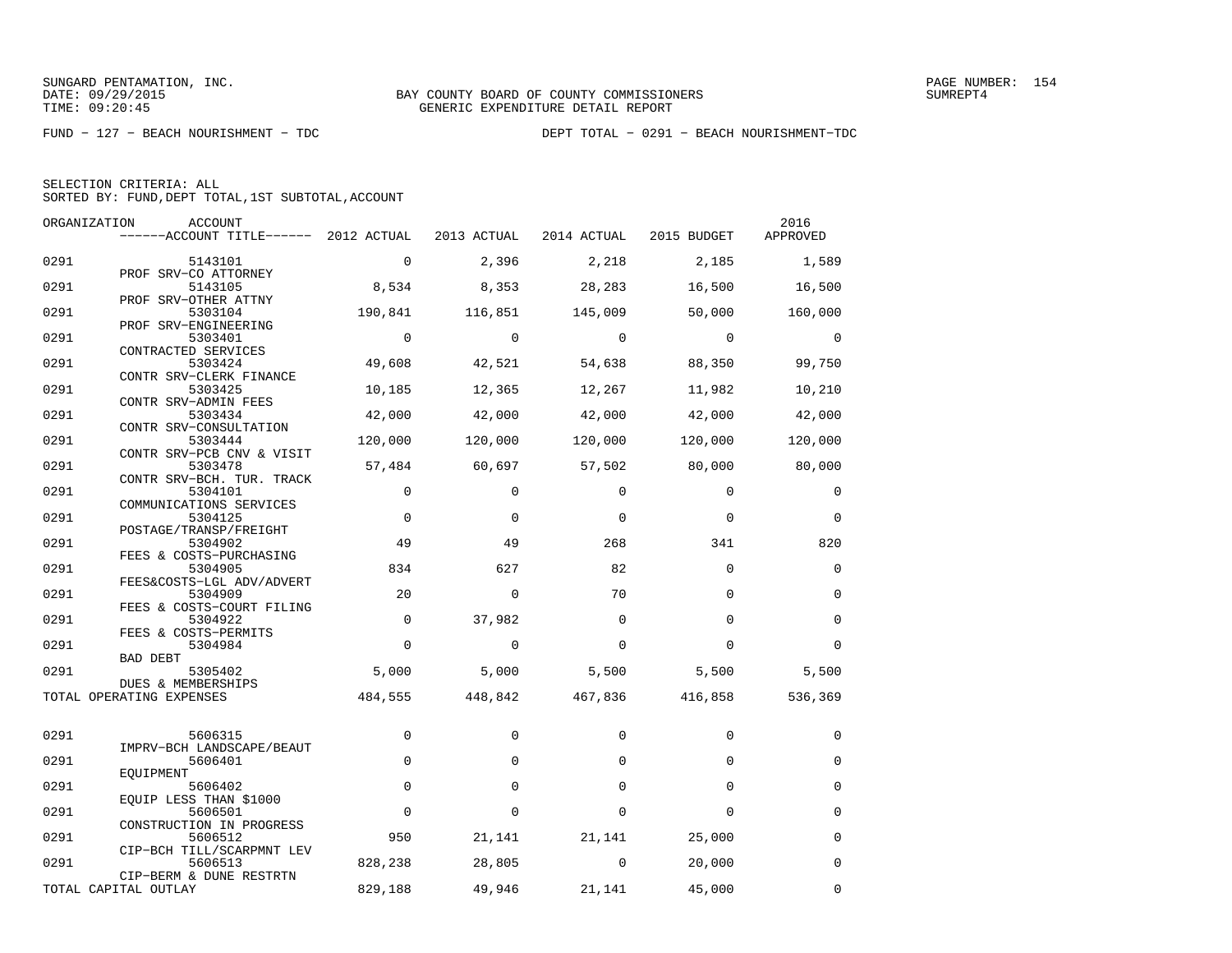FUND − 127 − BEACH NOURISHMENT − TDC DEPT TOTAL − 0291 − BEACH NOURISHMENT−TDC

| ORGANIZATION | ACCOUNT<br>$-$ ACCOUNT TITLE------                           | 2012 ACTUAL | 2013 ACTUAL | 2014 ACTUAL | 2015 BUDGET | 2016<br>APPROVED |
|--------------|--------------------------------------------------------------|-------------|-------------|-------------|-------------|------------------|
| 0291         | 5905998                                                      | $\Omega$    | $\Omega$    | 0           | 0           |                  |
| 0291         | DEPRECIATION EXPENSE<br>5909910<br>RESERVE FOR CONTINGENCIES | $\Omega$    | $\Omega$    | 0           | 27,076,812  | 27,370,131       |
|              | TOTAL NON-OPERATING EXPENSES                                 | $\Omega$    | 0           | 0           | 27,076,812  | 27,370,131       |
|              | TOTAL BEACH NOURISHMENT-TDC                                  | 1,313,743   | 498,788     | 488,977     | 27,538,670  | 27,906,500       |
|              | TOTAL BEACH NOURISHMENT - TDC                                | 1,313,743   | 498,788     | 488,977     | 27,538,670  | 27,906,500       |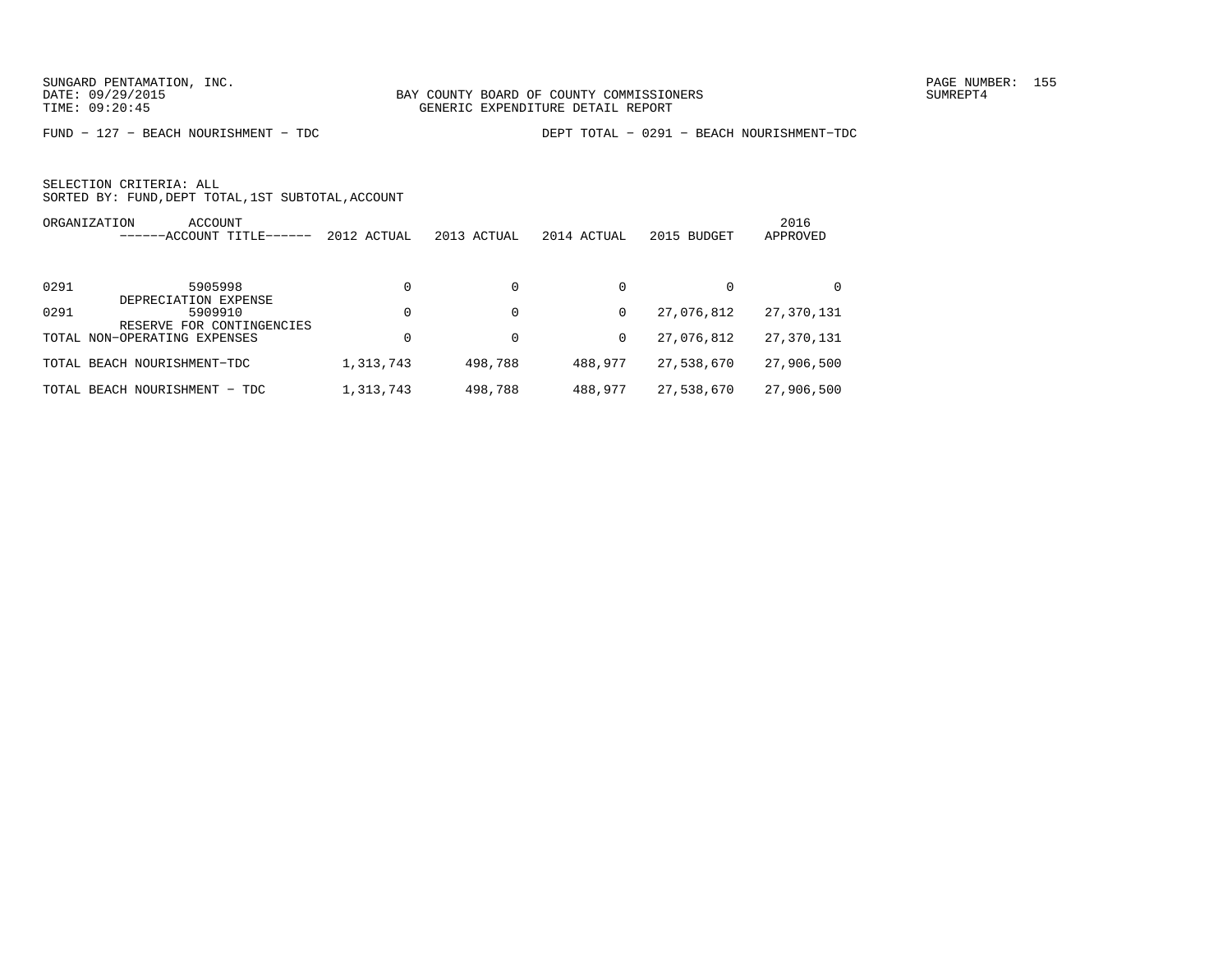FUND − 128 − TDC − 5TH CENT DEPT TOTAL − 0295 − 5TH CENT

|  | SELECTION CRITERIA: ALL |                                                    |
|--|-------------------------|----------------------------------------------------|
|  |                         | SORTED BY: FUND, DEPT TOTAL, 1ST SUBTOTAL, ACCOUNT |

|       | ORGANIZATION<br>ACCOUNT<br>$---ACCOUNT$ TITLE-       | 2012 ACTUAL | 2013 ACTUAL | 2014 ACTUAL | 2015 BUDGET | 2016<br>APPROVED |
|-------|------------------------------------------------------|-------------|-------------|-------------|-------------|------------------|
| 0295  | 5303424<br>CONTR SRV-CLERK FINANCE                   | 49,550      | 42,514      | 54,551      | 88,350      | 99,750           |
| 0295  | 5303444<br>SRV-PCB CNV<br>VISIT<br>CONTR<br>$\delta$ | 2,951,500   | 3,331,185   | 3,221,895   | 2,886,195   | 3,250,250        |
| TOTAL | OPERATING EXPENSES                                   | 3,001,050   | 3,373,699   | 3,276,446   | 2,974,545   | 3,350,000        |
| 0295  | 5909910<br>RESERVE FOR CONTINGENCIES                 | $\Omega$    | $\Omega$    | $\Omega$    | $\Omega$    | $\Omega$         |
|       | TOTAL NON-OPERATING EXPENSES                         | $\Omega$    | 0           | 0           | 0           | $\Omega$         |
| TOTAL | 5TH CENT                                             | 3,001,050   | 3, 373, 699 | 3,276,446   | 2,974,545   | 3,350,000        |
|       | TOTAL TDC - 5TH CENT                                 | 3,001,050   | 3,373,699   | 3,276,446   | 2,974,545   | 3,350,000        |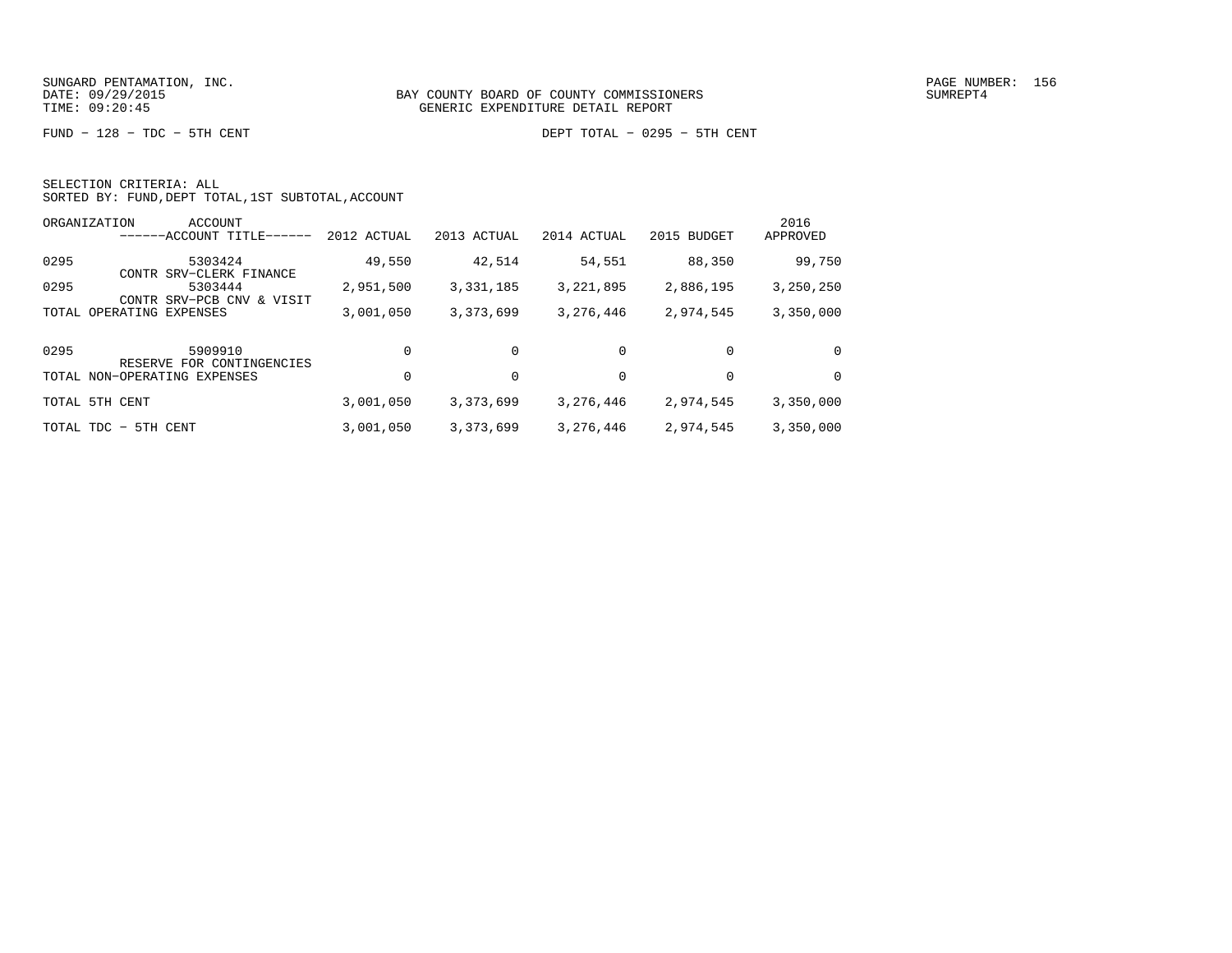FUND − 129 − PANAMA CITY − TDT DEPT TOTAL − 0298 − PANAMA CITY − TDT

| SELECTION CRITERIA: ALL |  |  |                                                    |  |
|-------------------------|--|--|----------------------------------------------------|--|
|                         |  |  | SORTED BY: FUND, DEPT TOTAL, 1ST SUBTOTAL, ACCOUNT |  |

|      | ORGANIZATION             | ACCOUNT<br>------ACCOUNT TITLE------ | 2012 ACTUAL | 2013 ACTUAL | 2014 ACTUAL | 2015 BUDGET | 2016<br>APPROVED |
|------|--------------------------|--------------------------------------|-------------|-------------|-------------|-------------|------------------|
| 0298 |                          | 5303424<br>CONTR SRV-CLERK FINANCE   |             |             |             |             | 39,900           |
| 0298 |                          | 5303462<br>CONTR SRV-PANAMA CITY     |             |             |             | 0           | 1,090,100        |
|      | TOTAL OPERATING EXPENSES |                                      |             |             |             | 0           | 1,130,000        |
| 0298 |                          | 5909910<br>RESERVE FOR CONTINGENCIES |             |             |             | $\Omega$    | 200,000          |
|      |                          | TOTAL NON-OPERATING EXPENSES         |             |             |             | 0           | 200,000          |
|      | TOTAL PANAMA CITY - TDT  |                                      |             |             |             | 0           | 1,330,000        |
|      | TOTAL PANAMA CITY - TDT  |                                      |             |             |             |             | 1,330,000        |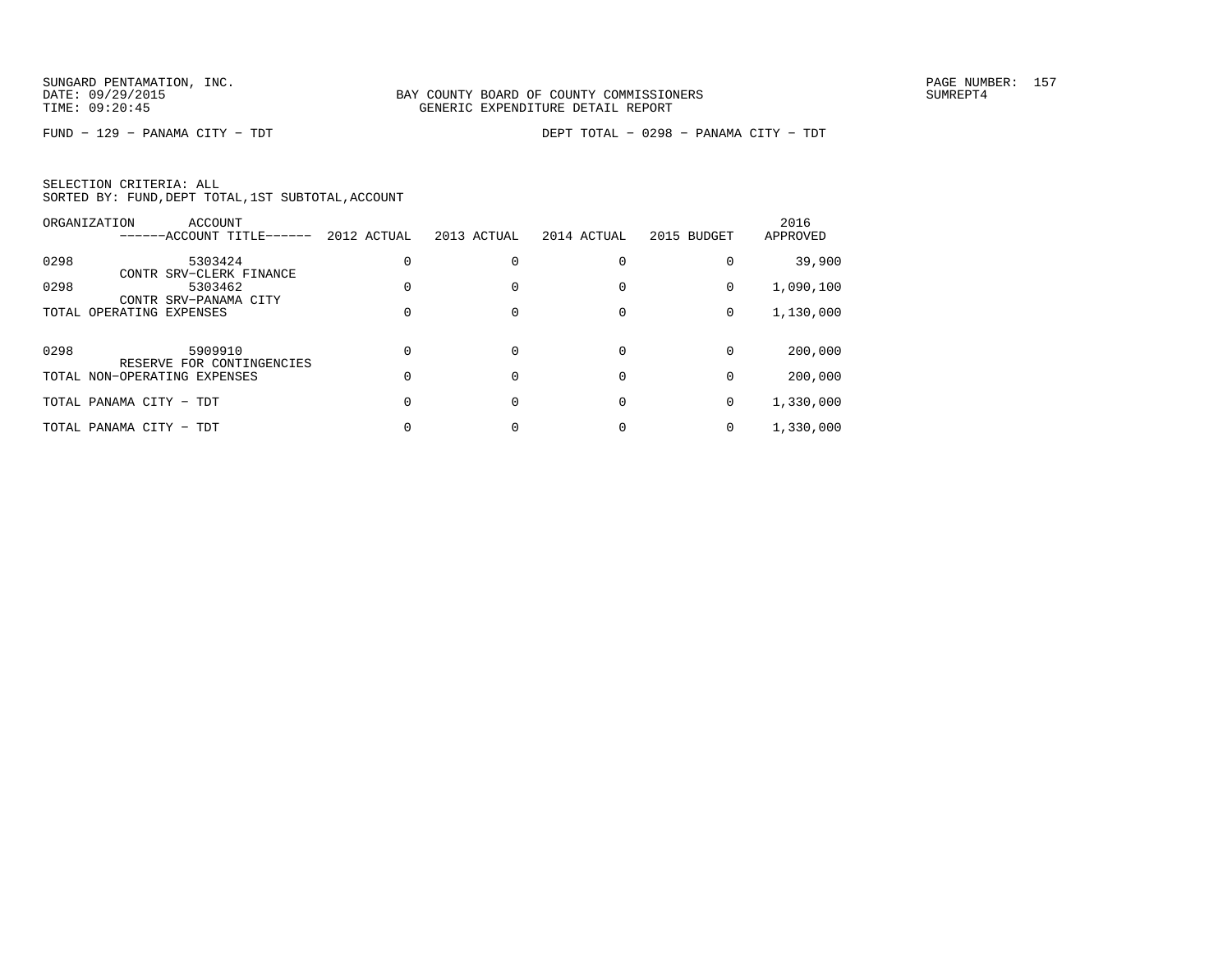FUND − 130 − PUBLIC SAFETY E911 DEPT TOTAL − 0301 − PUBLIC SAFETY

| SELECTION CRITERIA: ALL |  |  |                                                    |  |
|-------------------------|--|--|----------------------------------------------------|--|
|                         |  |  | SORTED BY: FUND, DEPT TOTAL, 1ST SUBTOTAL, ACCOUNT |  |

| ORGANIZATION | ACCOUNT<br>------ACCOUNT TITLE------ 2012 ACTUAL                |              | 2013 ACTUAL | 2014 ACTUAL | 2015 BUDGET             | 2016<br>APPROVED |
|--------------|-----------------------------------------------------------------|--------------|-------------|-------------|-------------------------|------------------|
| 0301         | 5101200                                                         | 85,480       | 82,160      | 115,160     | 136,930                 | 137,629          |
| 0301         | SALARIES & WAGES-REGULAR<br>5101205                             | 302          | $\Omega$    | 1,130       | $\Omega$                | $\Omega$         |
| 0301         | SALARIES & WAGES-DISASTER<br>5101400                            | 255          | 965         | $\mathbf 0$ | 4,000                   | 4,000            |
| 0301         | SALARIES & WAGES-OVERTIME<br>5101405                            | 426          | $\Omega$    | 766         | $\Omega$                | $\Omega$         |
| 0301         | SALARIES-DISASTER O/T<br>5102100                                | 6,166        | 5,940       | 8,442       | 10,781                  | 10,835           |
| 0301         | FICA TAXES-MATCHING<br>5102200<br>RETIREMENT CONTRIBUTIONS      | 5,915        | 6,582       | 10,314      | 12,900                  | 13,309           |
| 0301         | 5102300<br>LIFE & HEALTH INSURANCE                              | 10,476       | 14,594      | 23,330      | 32,709                  | 38,249           |
| 0301         | 5102400<br>WORKERS COMP. PREMIUMS                               | 1,087        |             |             | 1,087 1,067 1,327       | 1,356            |
|              | TOTAL PERSONAL SERVICES                                         | 110,107      |             |             | 111,327 160,209 198,647 | 205,378          |
| 0301         | 5143101                                                         | 1,956        | 1,858       |             | 2,175 2,282             | 2,055            |
| 0301         | PROF SRV-CO ATTORNEY<br>5193101                                 | $\mathbf 0$  | $\Omega$    | $\mathbf 0$ | 500                     | 250              |
| 0301         | EDUCATION/PUBLIC RELATION<br>5303107<br>PROF SRV-SUBSTANCE TEST | 37           | $\Omega$    | 37          | 37                      | $\Omega$         |
| 0301         | 5303110<br>PROF SRV-BACKGROUND CHECK                            | $\mathbf 0$  | $\Omega$    | 74          | $\Omega$                | $\Omega$         |
| 0301         | 5303401<br>CONTRACTED SERVICES                                  | $\mathbf 0$  | 11,211      | $\Omega$    | $\Omega$                | $\mathbf 0$      |
| 0301         | 5303406<br>CONTR SRV-WIRLESS DIP FEE                            | $\mathbf 0$  | $\Omega$    | $\Omega$    | $\Omega$                | $\mathbf 0$      |
| 0301         | 5303410<br>CONTR SRV-JANITORIAL                                 | $\Omega$     | $\Omega$    | $\Omega$    | $\Omega$                | $\mathbf 0$      |
| 0301         | 5303422<br>CONTR SRV-GIS                                        | 54,235       | 51,422      | 22,510      | $\Omega$                | $\Omega$         |
| 0301         | 5303425<br>CONTR SRV-ADMIN FEES                                 | 26,282       | 24,110      | 14,444      | 14,961                  | 15,217           |
| 0301         | 5304001<br>TRAVEL/TRAINING NON-LOCAL                            | $\mathbf{0}$ | $\Omega$    | 670         | $\Omega$                | 5,000            |
| 0301         | 5304005<br>TRAVEL-LOCAL                                         | $\mathbf 0$  | $\Omega$    | $\mathbf 0$ | $\Omega$                | $\Omega$         |
| 0301         | 5304101<br>COMMUNICATIONS SERVICES                              | 201,479      | 151,675     | 138,895     | 200,000                 | 140,000          |
| 0301         | 5304122<br>COMM SRV-LEASED LINES                                | 19,898       | 20,151      | 19,159      | 20,000                  | 20,000           |
| 0301         | 5304125<br>POSTAGE/TRANSP/FREIGHT                               | $\Omega$     | $\Omega$    | 24          | 200                     | 100              |
| 0301         | 5304301<br>UTILITY SERVICES                                     | $\Omega$     | $\Omega$    | $\Omega$    | $\Omega$                | $\Omega$         |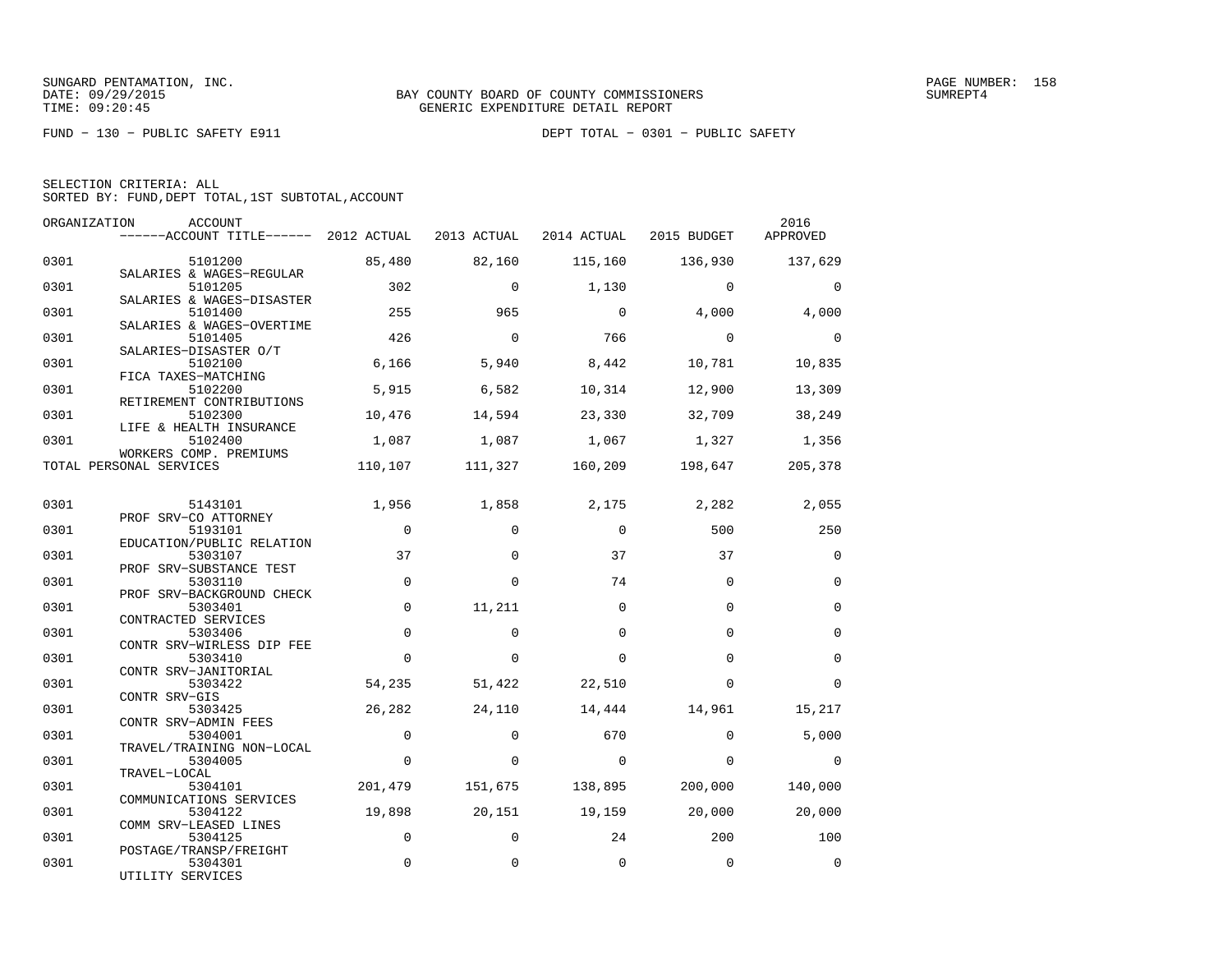FUND − 130 − PUBLIC SAFETY E911 DEPT TOTAL − 0301 − PUBLIC SAFETY

|              | ORGANIZATION<br>ACCOUNT<br>------ACCOUNT TITLE------ 2012 ACTUAL |                         | 2013 ACTUAL        | 2014 ACTUAL    | 2015 BUDGET       | 2016<br>APPROVED |
|--------------|------------------------------------------------------------------|-------------------------|--------------------|----------------|-------------------|------------------|
| 0301         | 5304410                                                          | $\mathbf{0}$            | $\Omega$           | $\overline{4}$ | 1,979             | 3,747            |
| 0301         | RENTALS/LEASES-EOUIPMENT<br>5304501                              | 4,012                   | 4,000              | 3,854          | 3,854             | 11,230           |
| 0301         | INSURANCE & BONDS<br>5304605                                     | $\Omega$                | 189                | $\Omega$       | $\Omega$          | $\Omega$         |
| 0301         | REPAIR/MAINT-BLDG & GRND<br>5304610<br>REPAIR/MAINT-AUTO EOUIP   | 27                      | 1,758              | 3,773          | 2,500             | $\Omega$         |
| 0301         | 5304611<br>REPAIR/MAINT-FLEET MAINT                              | $\overline{0}$          | $\Omega$           | $\Omega$       | $\Omega$          | $\Omega$         |
| 0301         | 5304615<br>REPAIR/MAINT-EQUIPMENT                                | 150,511                 | 158,736            | 55,299         | 120,000           | 90,000           |
| 0301         | 5304701<br>PRINTING & BINDING                                    | $\mathbf 0$             | $\Omega$           | $\Omega$       | $\Omega$          | 0                |
| 0301         | 5304902<br>FEES & COSTS-PURCHASING                               | 643                     | 423                | 1,073          | 1,363             | 820              |
| 0301         | 5304905<br>FEES&COSTS-LGL ADV/ADVERT                             | $\Omega$                | $\Omega$           | $\Omega$       | $\Omega$          | $\Omega$         |
| 0301         | 5304990<br>MISCELLANEOUS EXPENSES                                | $\Omega$                | $\Omega$           | $\Omega$       | $\Omega$          | $\Omega$         |
| 0301         | 5305101<br>OFFICE SUPPLIES                                       | 1,606                   | 2,376              | 2,684          | 3,000             | 3,000            |
| 0301         | 5305201<br>OPERATING SUPPLIES                                    | 214                     | 449                | 636            | 1,000             | 1,000            |
| 0301         | 5305202<br>OPER SUPPLIES-JANITORIAL                              | $\Omega$                | $\Omega$           | $\Omega$       | $\Omega$          | $\Omega$         |
| 0301<br>0301 | 5305205<br>GAS, OIL & LUBRICANTS<br>5305215                      | $\mathbf 0$<br>$\Omega$ | 185<br>$\mathbf 0$ | 111<br>100     | 1,200<br>$\Omega$ | 500<br>$\Omega$  |
| 0301         | CLOTHING & WEARING APPRL<br>5305401                              | 1,303                   | 857                | 76             | 2,500             | 3,000            |
| 0301         | BOOKS/RESOURCE MATR/SUBSC<br>5305402                             | 638                     | 753                | 328            | 800               | 2,000            |
| 0301         | DUES & MEMBERSHIPS<br>5305406                                    | 50                      | 867                | 1,490          | 5,000             | 5,000            |
|              | TRAINING & TUITION<br>TOTAL OPERATING EXPENSES                   | 462,891                 | 431,020            | 267,417        | 381,176           | 302,919          |
|              |                                                                  |                         |                    |                |                   |                  |
| 0301         | 5606401<br>EOUIPMENT                                             | $\overline{0}$          | 3,600              | $\overline{0}$ | 15,000            | 35,000           |
| 0301         | 5606402<br>EOUIP LESS THAN \$1000                                | 4,458                   | 2,136              | 1,614          | 1,500             | 2,500            |
| 0301         | 5606450<br>COMPUTER SOFTWARE                                     | $\overline{0}$          | $\overline{0}$     | 36,330         | $\sim$ 0          | 26,200           |
|              | TOTAL CAPITAL OUTLAY                                             | 4,458                   | 5,736              | 37,944         | 16,500            | 63,700           |
| 0301         | 5819101<br>TRNFS-GENERAL FUND (001)                              | $\Omega$                | $\Omega$           | $\mathbf{0}$   | 1,200             | $\Omega$         |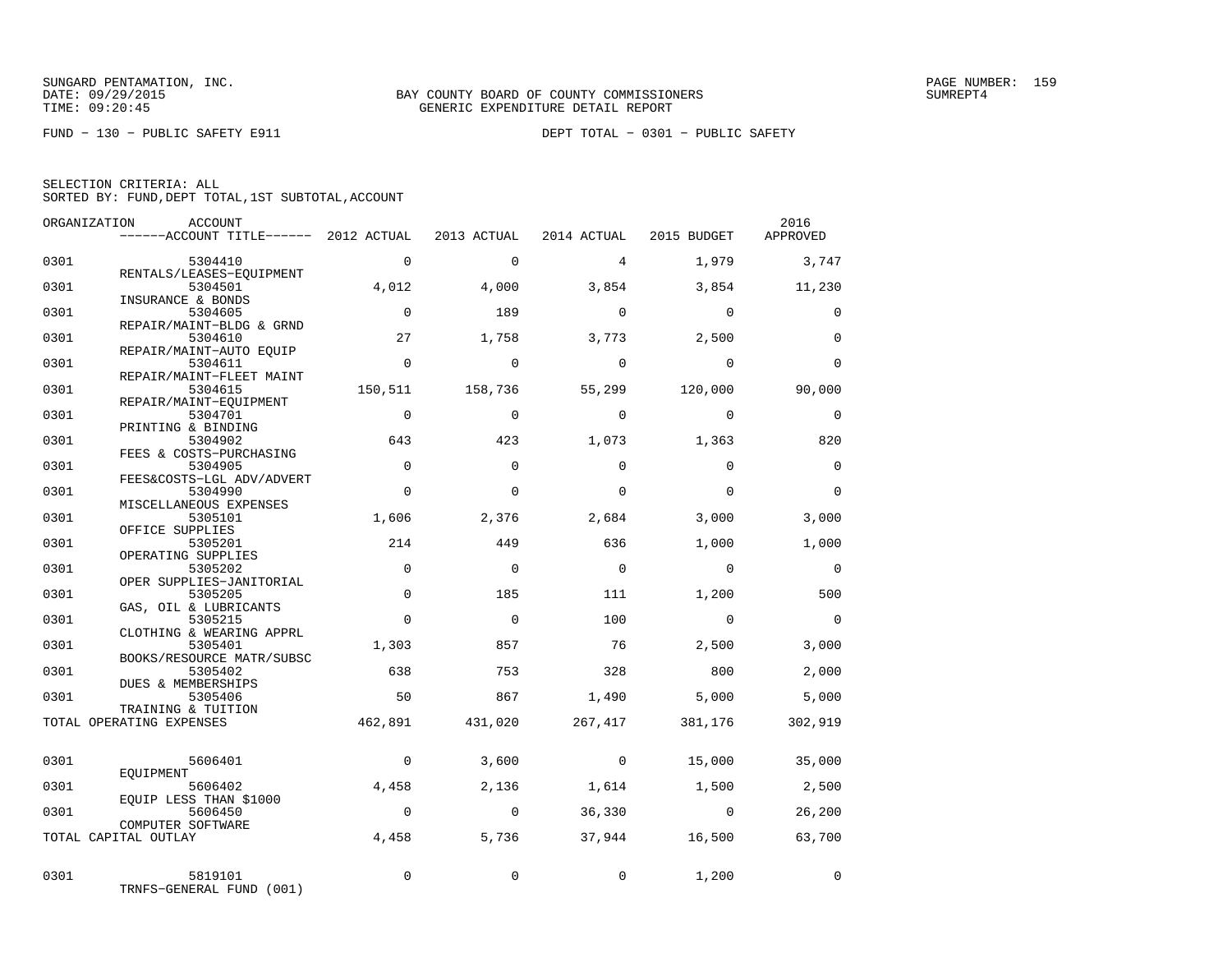| SELECTION CRITERIA: ALL |  |  |                                                    |  |
|-------------------------|--|--|----------------------------------------------------|--|
|                         |  |  | SORTED BY: FUND, DEPT TOTAL, 1ST SUBTOTAL, ACCOUNT |  |

|      | ORGANIZATION<br><b>ACCOUNT</b> |             |             |             |             | 2016      |
|------|--------------------------------|-------------|-------------|-------------|-------------|-----------|
|      | ------ACCOUNT TITLE------      | 2012 ACTUAL | 2013 ACTUAL | 2014 ACTUAL | 2015 BUDGET | APPROVED  |
| 0301 | 5905998                        |             |             |             |             |           |
|      | DEPRECIATION EXPENSE           |             |             |             |             |           |
| 0301 | 5909910                        |             |             |             | 100,000     | 100,000   |
|      | RESERVE FOR CONTINGENCIES      |             |             |             |             |           |
| 0301 | 5909915                        |             |             |             |             |           |
|      | FOR PAY ADJUSTMNT<br>RESERVE   |             |             |             |             |           |
| 0301 | 5909920                        |             |             |             |             | $\Omega$  |
|      | RESERVE-FUTURE CAP<br>OUTLAY   |             |             |             |             |           |
| 0301 | 5909999                        |             |             | 0           | 2,392,529   | 1,218,055 |
|      | RESERVE-CASH FORWARD           |             |             |             |             |           |
|      | TOTAL NON-OPERATING EXPENSES   |             |             | 0           | 2,493,729   | 1,318,055 |
|      | TOTAL PUBLIC SAFETY            | 577,456     | 548,084     | 465,570     | 3,090,052   | 1,890,052 |
|      |                                |             |             |             |             |           |
|      | TOTAL PUBLIC SAFETY E911       | 577,456     | 548,084     | 465,570     | 3,090,052   | 1,890,052 |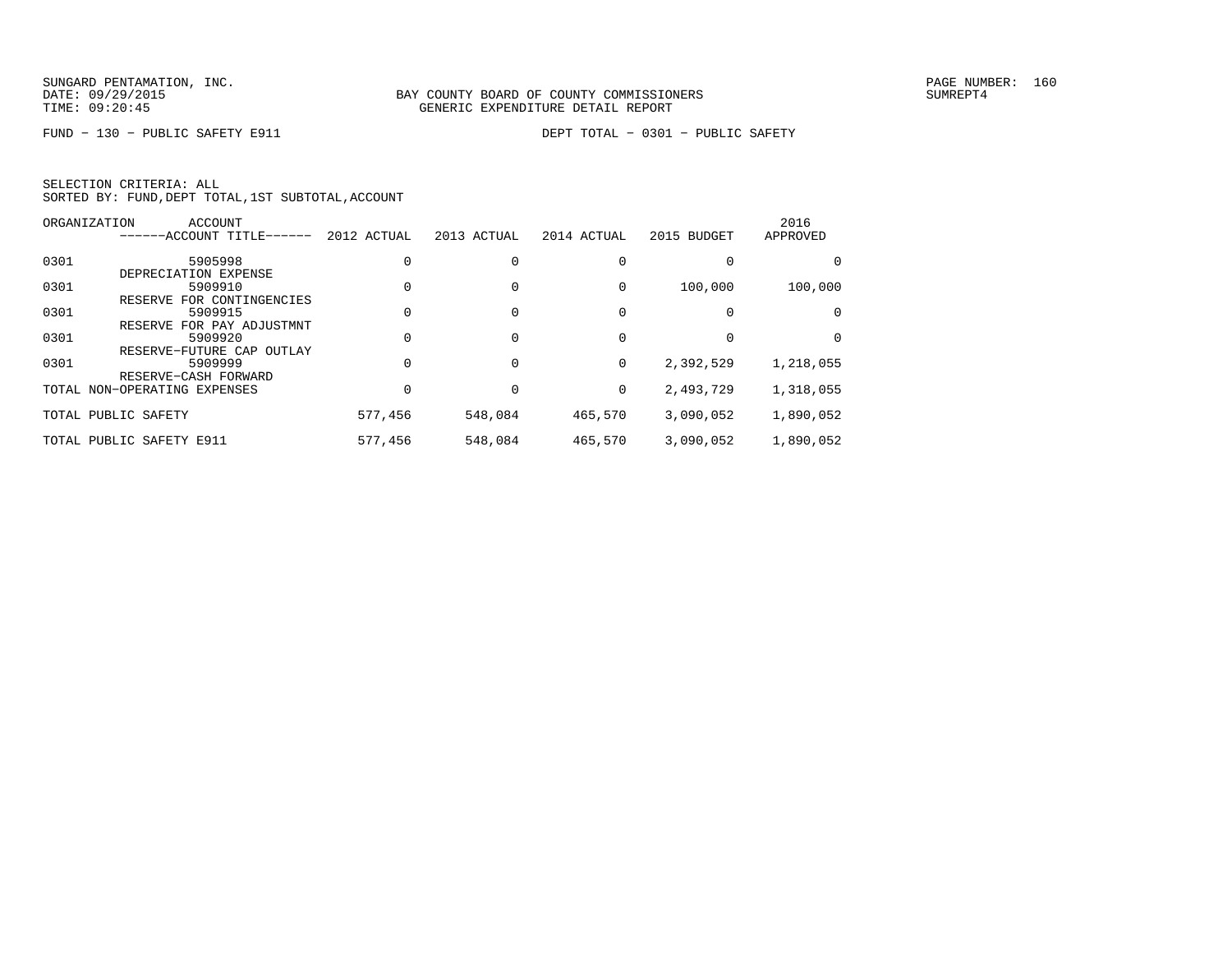| ORGANIZATION | ACCOUNT<br>------ACCOUNT TITLE------ 2012 ACTUAL                 |                | 2013 ACTUAL    | 2014 ACTUAL             | 2015 BUDGET    | 2016<br>APPROVED |
|--------------|------------------------------------------------------------------|----------------|----------------|-------------------------|----------------|------------------|
| 0303         | 5101200                                                          | $\Omega$       | $\Omega$       | $\Omega$                | 52,000         | 52,000           |
| 0303         | SALARIES & WAGES-REGULAR<br>5101400<br>SALARIES & WAGES-OVERTIME | $\mathbf 0$    | $\mathbf 0$    | $\mathbf 0$             | $\mathbf 0$    | 3,500            |
| 0303         | 5102100<br>FICA TAXES-MATCHING                                   | $\Omega$       | $\Omega$       | $\Omega$                | 3,978          | 4,246            |
| 0303         | 5102200<br>RETIREMENT CONTRIBUTIONS                              | $\mathbf 0$    | $\mathbf 0$    | $\Omega$                | 10,564         | 4,660            |
| 0303         | 5102300<br>LIFE & HEALTH INSURANCE                               | $\Omega$       | $\Omega$       | $\Omega$                | 16,418         | 17,977           |
| 0303         | 5102400<br>WORKERS COMP. PREMIUMS                                | $\mathbf 0$    | $\Omega$       | $\Omega$                | 2,382          | 229              |
|              | TOTAL PERSONAL SERVICES                                          | $\Omega$       | $\mathbf 0$    | $\mathbf 0$             | 85,342         | 82,612           |
| 0303         | 5143101                                                          | 3,659          | 1,997          | 2,009                   | 1,903          | 2,104            |
| 0303         | PROF SRV-CO ATTORNEY<br>5303401<br>CONTRACTED SERVICES           | $\overline{0}$ | 9,288          | 4,952                   | 10,000         | 10,000           |
| 0303         | 5303425<br>CONTR SRV-ADMIN FEES                                  | 28,555         | 15,327         | 15,673                  | 12,477         | 14,347           |
| 0303         | 5303446<br>CONTR SRV-FACILITIES                                  | 5,413          | 4,697          | 968                     | 963            | 3,254            |
| 0303         | 5304001<br>TRAVEL/TRAINING NON-LOCAL                             | $\overline{0}$ | $\overline{0}$ | $\overline{0}$          | $\overline{0}$ | 1,500            |
| 0303         | 5304101<br>COMMUNICATIONS SERVICES                               | 89,415         |                | 103,924 112,148 104,000 |                | 104,000          |
| 0303         | 5304122<br>COMM SRV-LEASED LINES                                 | 18,098         | 18,351         | 18,792                  | 17,900         | 20,000           |
| 0303         | 5304125<br>POSTAGE/TRANSP/FREIGHT                                | $\overline{0}$ | $\overline{0}$ | $\overline{0}$          | $\overline{0}$ | $\overline{0}$   |
| 0303         | 5304301<br>UTILITY SERVICES                                      | 25,027         | 26,665         | 25,355                  | 27,000         | $\Omega$         |
| 0303         | 5304403<br>RENTALS/LEASES-LAND                                   | 3,000          | 3,000          | 3,000                   | 3,000          | 3,000            |
| 0303         | 5304410<br>RENTALS/LEASES-EQUIPMENT                              | $\overline{0}$ | $\overline{0}$ | $\overline{4}$          | $\overline{0}$ | $\overline{0}$   |
| 0303         | 5304501<br>INSURANCE & BONDS                                     | 21,793         | 21,793         | 19,944                  | 19,944         | 64,672           |
| 0303         | 5304605<br>REPAIR/MAINT-BLDG & GRND                              | $\sim$ 0       | 5,220          | 30,622                  |                | 20,100 7,100     |
| 0303         | 5304615<br>REPAIR/MAINT-EQUIPMENT                                | 384,451        | 390,909        | 376,305                 | 400,000        | 400,000          |
| 0303         | 5304902<br>FEES & COSTS-PURCHASING                               | 791            | 843            | 804                     | 1,703 3,689    |                  |
| 0303         | 5304908<br>FEES & COSTS-LICENSES                                 | $\overline{0}$ | $\mathbf 0$    | $\overline{0}$          | $\Omega$       | $\mathbf 0$      |
| 0303         | 5304990<br>MISCELLANEOUS EXPENSES                                | $\mathbf 0$    | $\mathbf 0$    | 120                     | $\mathbf 0$    | $\mathbf 0$      |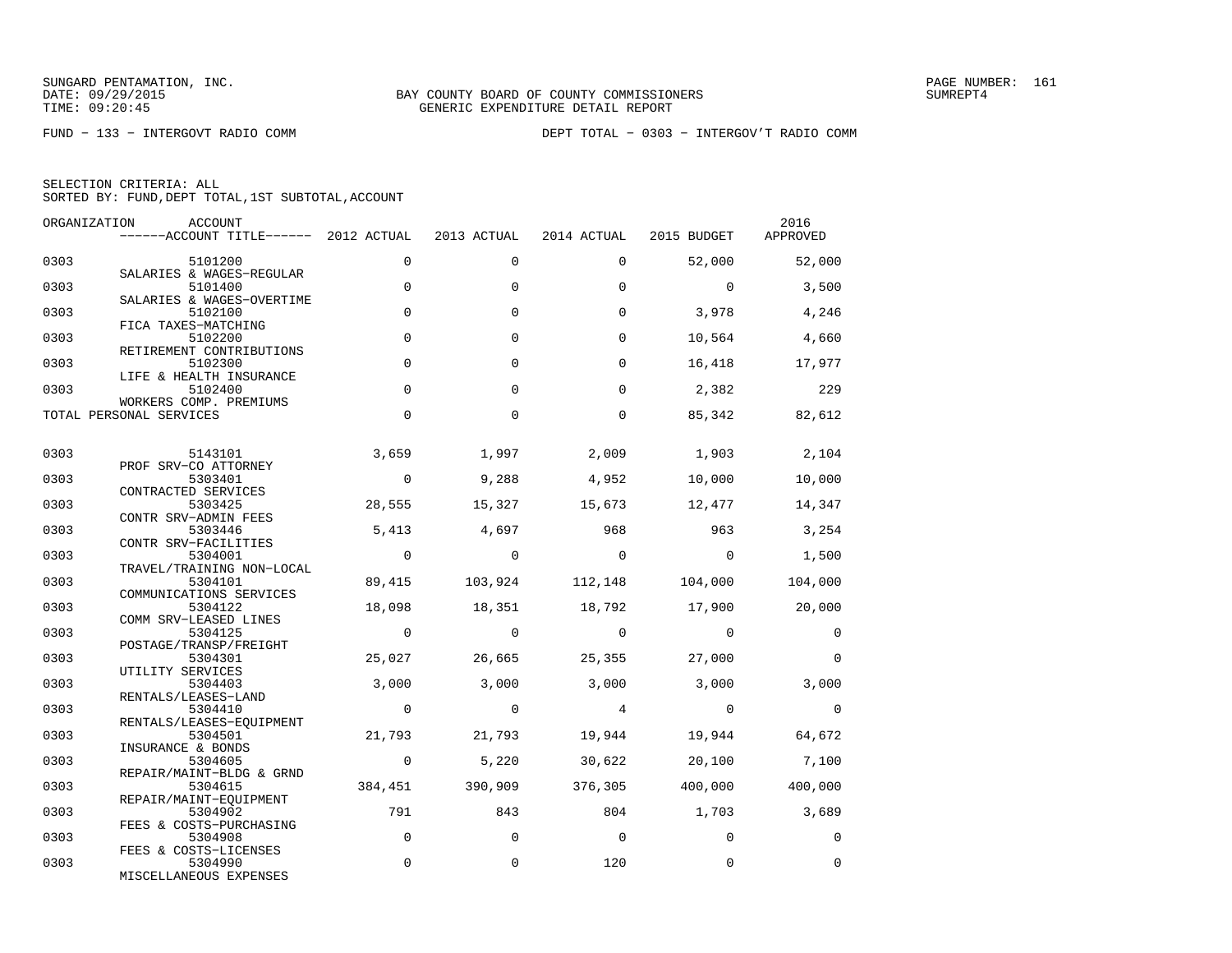|  | SELECTION CRITERIA: ALL |                                                    |
|--|-------------------------|----------------------------------------------------|
|  |                         | SORTED BY: FUND, DEPT TOTAL, 1ST SUBTOTAL, ACCOUNT |

|      | ORGANIZATION<br><b>ACCOUNT</b><br>------ACCOUNT TITLE------ | 2012 ACTUAL | 2013 ACTUAL  | 2014 ACTUAL | 2015 BUDGET | 2016<br>APPROVED |
|------|-------------------------------------------------------------|-------------|--------------|-------------|-------------|------------------|
| 0303 | 5305101                                                     | $\mathbf 0$ | $\mathbf{0}$ | $\mathbf 0$ | 0           | 500              |
| 0303 | OFFICE SUPPLIES<br>5305201                                  | $\mathbf 0$ | 343          | 0           | $\Omega$    | 500              |
| 0303 | OPERATING SUPPLIES<br>5305220                               | $\mathbf 0$ | $\Omega$     | $\Omega$    | $\Omega$    | 500              |
| 0303 | TOOL & SMALL IMPLEMENTS<br>5305402                          | $\mathbf 0$ | $\Omega$     | $\Omega$    | $\Omega$    | 150              |
| 0303 | DUES & MEMBERSHIPS<br>5305406                               | $\Omega$    | $\Omega$     | $\Omega$    | $\Omega$    | 0                |
|      | TRAINING & TUITION<br>TOTAL OPERATING EXPENSES              | 580,202     | 602,359      | 610,695     | 618,990     | 635,316          |
| 0303 | 5606401                                                     | $\mathbf 0$ | $\Omega$     | 25,020      | 0           | 5,000            |
|      | EOUIPMENT                                                   |             |              |             |             |                  |
| 0303 | 5606402<br>EQUIP LESS THAN \$1000                           | $\mathbf 0$ | $\mathbf 0$  | 2,969       | $\mathbf 0$ | 2,500            |
| 0303 | 5606450<br>COMPUTER SOFTWARE                                | $\mathbf 0$ | $\mathbf 0$  | 0           | $\mathbf 0$ | 0                |
|      | TOTAL CAPITAL OUTLAY                                        | $\mathbf 0$ | 0            | 27,989      | $\mathbf 0$ | 7,500            |
| 0303 | 5707105                                                     | 764,032     | 0            | 0           | 0           | 0                |
| 0303 | PRINCIPAL-LOANS<br>5707205                                  | 15,472      | $\Omega$     | $\Omega$    | 0           | 0                |
| 0303 | INTEREST-LOANS<br>5707316                                   | 0           | 0            | $\Omega$    | 0           | 0                |
| 0303 | PAYING AGENT/TRUSTEE-FEES<br>5707370                        | $\mathbf 0$ | 0            | $\mathbf 0$ | 0           | 0                |
|      | ARBITRAGE REBATE EXPENSE<br>TOTAL DEBT SERVICE              | 779,504     | 0            | $\mathbf 0$ | 0           | 0                |
| 0303 | 5905908                                                     | $\mathbf 0$ | $\Omega$     | $\Omega$    | $\Omega$    | 0                |
|      | LOSS ON DISPOSAL                                            |             |              |             |             |                  |
| 0303 | 5905998<br>DEPRECIATION EXPENSE                             | $\mathbf 0$ | $\Omega$     | $\Omega$    | $\Omega$    | 0                |
| 0303 | 5909920<br>RESERVE-FUTURE CAP OUTLAY                        | $\mathbf 0$ | $\Omega$     | $\Omega$    | $\Omega$    | $\Omega$         |
| 0303 | 5909999<br>RESERVE-CASH FORWARD                             | $\mathbf 0$ | $\Omega$     | $\Omega$    | 501,381     | 243,161          |
|      | TOTAL NON-OPERATING EXPENSES                                | $\Omega$    | $\Omega$     | 0           | 501,381     | 243,161          |
|      | TOTAL INTERGOV'T RADIO COMM                                 | 1,359,706   | 602,359      | 638,684     | 1,205,713   | 968,589          |
|      | TOTAL INTERGOVT RADIO COMM                                  | 1,359,706   | 602,359      | 638,684     | 1,205,713   | 968,589          |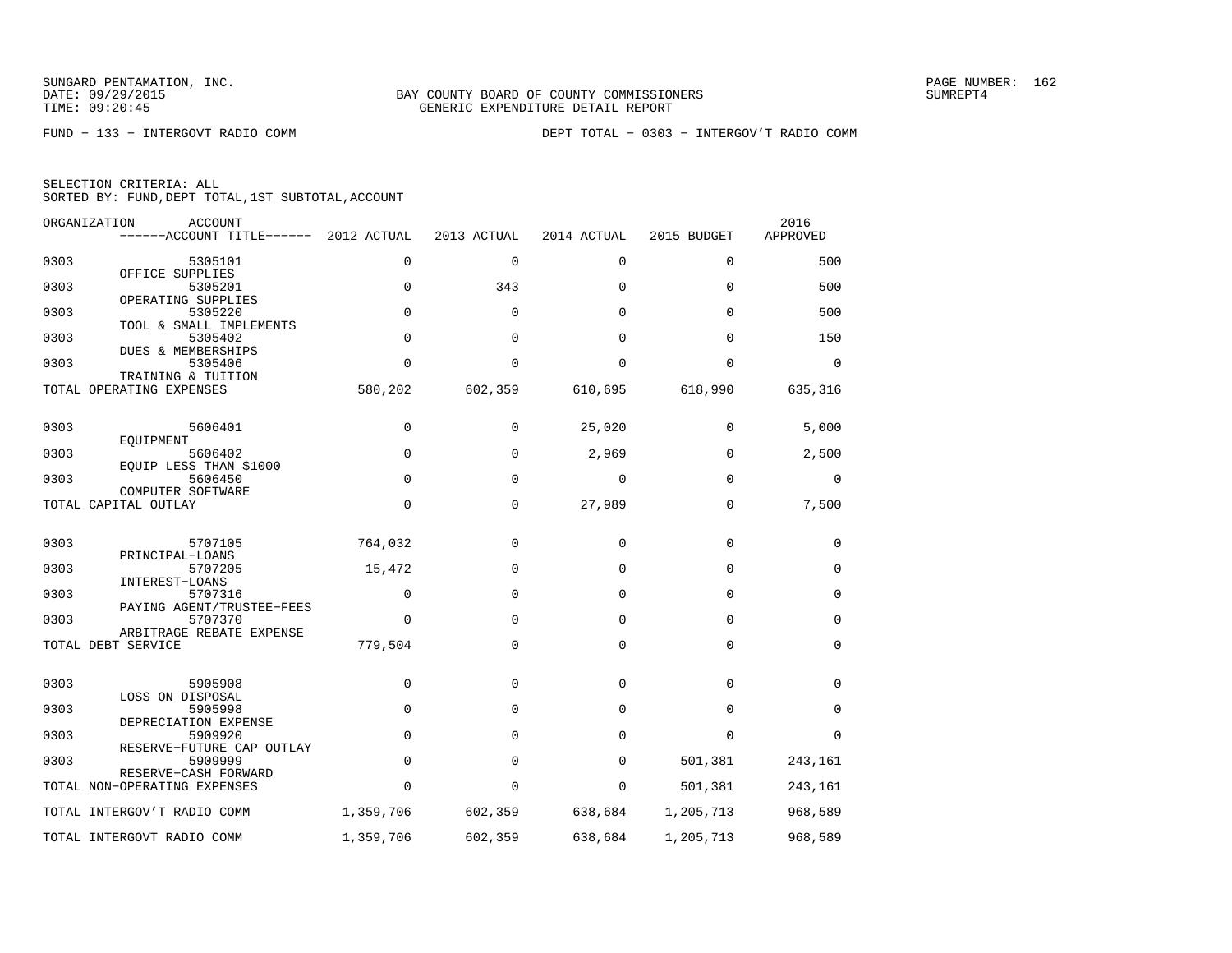FUND − 140 − DISTRICT MOSQUITO CONTROL DEPT TOTAL − 0315 − MOSQUITO CONTROL

|  | SELECTION CRITERIA: ALL                            |  |  |
|--|----------------------------------------------------|--|--|
|  | SORTED BY: FUND, DEPT TOTAL, 1ST SUBTOTAL, ACCOUNT |  |  |

| ORGANIZATION | ACCOUNT<br>------ACCOUNT TITLE------ 2012 ACTUAL 2013 ACTUAL 2014 ACTUAL 2015 BUDGET APPROVED |                |                |                |                                 | 2016           |
|--------------|-----------------------------------------------------------------------------------------------|----------------|----------------|----------------|---------------------------------|----------------|
| 0315         | 5101200                                                                                       | 482,253        | 478,830        |                | 495,528 515,316 530,652         |                |
| 0315         | SALARIES & WAGES-REGULAR<br>5101400                                                           | 4,416          | 6,543          | 1,544          | 5,000                           | 5,000          |
| 0315         | SALARIES & WAGES-OVERTIME<br>5102100<br>FICA TAXES-MATCHING                                   | 34,984         | 34,840         | 35,521         | 39,804                          | 40,978         |
| 0315         | 5102200<br>RETIREMENT CONTRIBUTIONS                                                           | 24,307         | 28,554         | 37,669         | 41,197                          | 43,761         |
| 0315         | 5102300<br>LIFE & HEALTH INSURANCE                                                            | 78,132         | 70,175         | 85,625         | 111,887                         | 118,217        |
| 0315         | 5102400<br>WORKERS COMP. PREMIUMS                                                             | 44,163         | 44,006         | 43,002         | 43,454 44,988                   |                |
| 0315         | 5102500<br>UNEMPLOYMENT COMPENSATION                                                          | $\overline{0}$ | $\overline{0}$ | 5,225          | $\sim$ 0                        | $\overline{0}$ |
|              | TOTAL PERSONAL SERVICES                                                                       |                |                |                | 668,254 662,947 704,115 756,658 | 783,596        |
| 0315         | 5143101<br>PROF SRV-CO ATTORNEY                                                               | 3,764          | 4,183          | 4,386          | 4,527                           | 4,265          |
| 0315         | 5303107<br>PROF SRV-SUBSTANCE TEST                                                            | 222            | 111            | 223            | 200                             | 200            |
| 0315         | 5303110<br>PROF SRV-BACKGROUND CHECK                                                          | 78             | 36             | 78             | $\overline{0}$                  | $\overline{0}$ |
| 0315         | 5303401<br>CONTRACTED SERVICES                                                                | 55,774         | 195            | 1,921          | 2,500                           | 2,500          |
| 0315         | 5303408<br>CONTR SRV-800 MHZ                                                                  | 16,972         | 3,553          | 2,795          | 2,639                           | 2,404          |
| 0315         | 5303422<br>CONTR SRV-GIS                                                                      | 300            | $\overline{0}$ | $\overline{0}$ | $\overline{0}$                  | $\overline{0}$ |
| 0315         | 5303425<br>CONTR SRV-ADMIN FEES                                                               | 27,689         | 27,005         | 30,632         | 31,429                          | 40,925         |
| 0315         | 5303446<br>CONTR SRV-FACILITIES                                                               | 14,587         | 13,748         | 25,074         | 23,987                          | 29,002         |
| 0315         | 5304001<br>TRAVEL/TRAINING NON-LOCAL                                                          | 6,863          | 5,281          | 7,122          | 6,000                           | 10,000         |
| 0315         | 5304101<br>COMMUNICATIONS SERVICES                                                            | 3,003          | 2,048          | 2,025          | 2,040                           | 3,060          |
| 0315         | 5304122<br>COMM SRV-LEASED LINES                                                              | 5,062          | $\Omega$       | $\Omega$       | $\overline{0}$                  | $\overline{0}$ |
| 0315         | 5304125<br>POSTAGE/TRANSP/FREIGHT                                                             | 124            | 68             | 23             | 125                             | 124            |
| 0315         | 5304301<br>UTILITY SERVICES                                                                   | 8,568          | 9,218          | 9,616          | 10,000                          | 10,000         |
| 0315         | 5304410<br>RENTALS/LEASES-EQUIPMENT                                                           | 1,886          | 1,925          | 1,999          | 3,130                           | 3,214          |
| 0315         | 5304501<br>INSURANCE & BONDS                                                                  | 16,359         | 16,359         | 15,323         | 15,323                          | 24,029         |
| 0315         | 5304605<br>REPAIR/MAINT-BLDG & GRND                                                           | 31,436         | 4,693          | 10,688         | 2,200                           | 15,945         |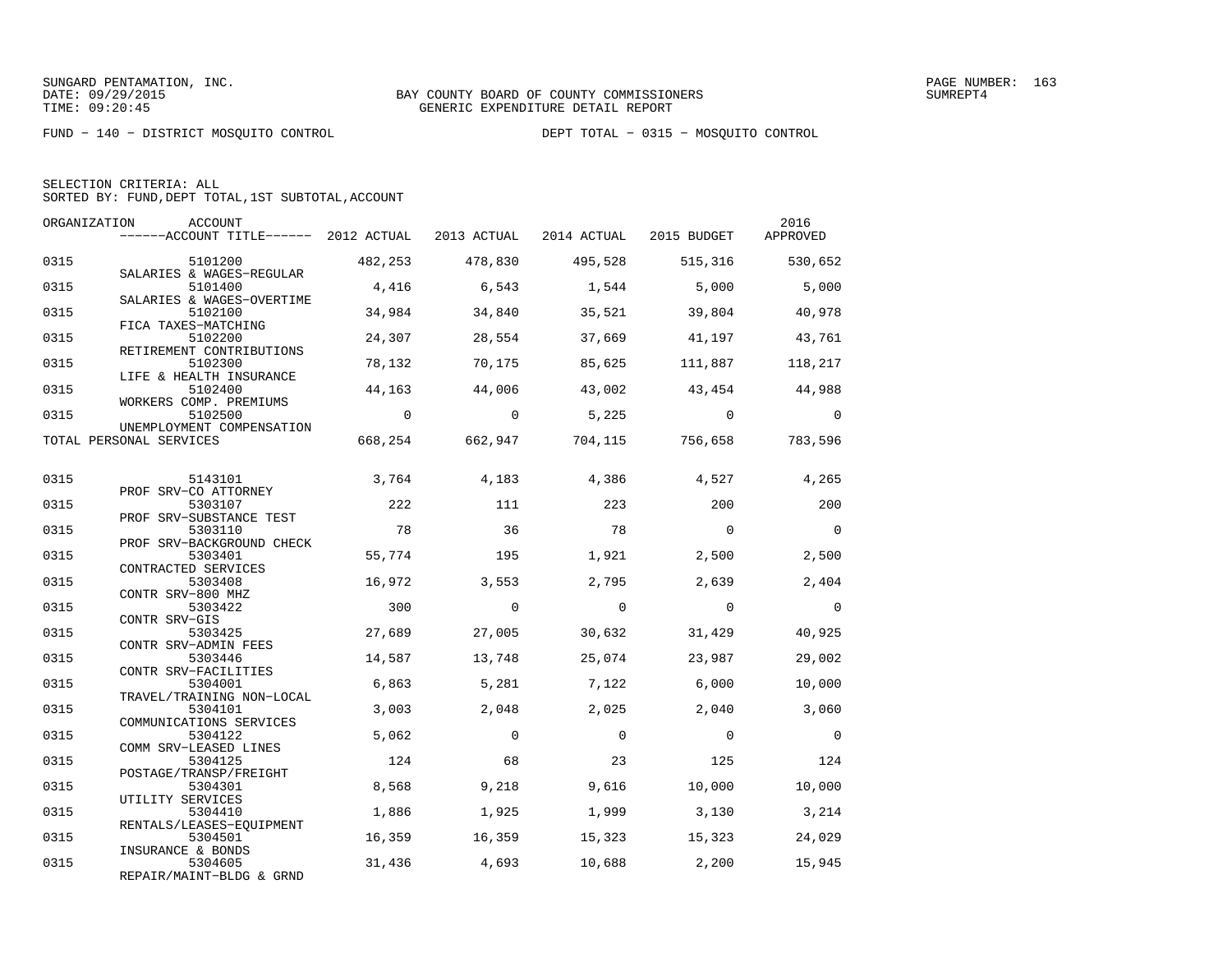FUND − 140 − DISTRICT MOSQUITO CONTROL DEPT TOTAL − 0315 − MOSQUITO CONTROL

| SELECTION CRITERIA: ALL |  |                                                    |  |
|-------------------------|--|----------------------------------------------------|--|
|                         |  | SORTED BY: FUND. DEPT TOTAL. 1ST SUBTOTAL. ACCOUNT |  |

|      | ORGANIZATION<br>ACCOUNT               |                |             |             |             | 2016        |
|------|---------------------------------------|----------------|-------------|-------------|-------------|-------------|
|      | ------ACCOUNT TITLE------ 2012 ACTUAL |                | 2013 ACTUAL | 2014 ACTUAL | 2015 BUDGET | APPROVED    |
| 0315 | 5304610                               | 11,002         | 11,647      | 7,017       | 15,000      | 10,000      |
|      | REPAIR/MAINT-AUTO EQUIP               |                |             |             |             |             |
| 0315 | 5304611                               | $\mathbf 0$    | 99          | $\Omega$    | $\Omega$    | $\Omega$    |
| 0315 | REPAIR/MAINT-FLEET MAINT<br>5304615   | 11,560         | 21,501      | 31,066      | 20,000      | 20,000      |
|      | REPAIR/MAINT-EOUIPMENT                |                |             |             |             |             |
| 0315 | 5304701                               | $\Omega$       | $\Omega$    | 485         | $\Omega$    | $\Omega$    |
|      | PRINTING & BINDING                    |                |             |             |             |             |
| 0315 | 5304902<br>FEES & COSTS-PURCHASING    | 1,385          | 2,428       | 1,877       | 2,384       | 3,279       |
| 0315 | 5304905                               | $\overline{0}$ | $\mathbf 0$ | $\mathbf 0$ | $\mathbf 0$ | 0           |
|      | FEES&COSTS-LGL ADV/ADVERT             |                |             |             |             |             |
| 0315 | 5304922                               | 550            | 50          | $\Omega$    | $\Omega$    | $\Omega$    |
| 0315 | FEES & COSTS-PERMITS<br>5304990       | 31             | $\Omega$    | $\Omega$    | $\Omega$    | $\Omega$    |
|      | MISCELLANEOUS EXPENSES                |                |             |             |             |             |
| 0315 | 5305101                               | 1,030          | 1,650       | 1,493       | 1,800       | 1,800       |
|      | OFFICE SUPPLIES                       |                |             |             |             |             |
| 0315 | 5305201                               | 3,791          | 7,364       | 3,187       | 7,000       | 7,000       |
| 0315 | OPERATING SUPPLIES<br>5305202         | 928            | 1,053       | 488         | 1,200       | 1,200       |
|      | OPER SUPPLIES-JANITORIAL              |                |             |             |             |             |
| 0315 | 5305203                               | 191,054        | 170,686     | 176,223     | 180,000     | 200,000     |
|      | INSECTISIDES & PESTICIDES             |                |             |             |             |             |
| 0315 | 5305205                               | 57,522         | 58,160      | 41,728      | 72,142      | 71,750      |
| 0315 | GAS, OIL & LUBRICANTS<br>5305210      | 1,945          | 1,176       | 520         | 1,300       | 1,300       |
|      | SAFETY GEAR & SUPPLIES                |                |             |             |             |             |
| 0315 | 5305215                               | 4,448          | 4,086       | 3,527       | 3,500       | 3,500       |
|      | CLOTHING & WEARING APPRL              |                |             |             |             |             |
| 0315 | 5305220                               | 877            | 781         | 339         | 1,000       | 1,000       |
| 0315 | TOOL & SMALL IMPLEMENTS<br>5305401    | 1,279          | 3,917       | 6,938       | 8,728       | 10,000      |
|      | BOOKS/RESOURCE MATR/SUBSC             |                |             |             |             |             |
| 0315 | 5305402                               | 2,062          | 2,046       | 1,663       | 2,270       | 2,270       |
|      | DUES & MEMBERSHIPS                    |                |             |             |             |             |
| 0315 | 5305406<br>TRAINING & TUITION         | $\mathbf 0$    | 40          | 1,126       | 350         | 2,000       |
|      | TOTAL OPERATING EXPENSES              | 482,152        | 375,106     | 389,582     | 420,774     | 480,767     |
|      |                                       |                |             |             |             |             |
|      |                                       |                |             |             |             |             |
| 0315 | 5606301<br>IMPRV OTHER THAN BLDGS     | $\mathbf 0$    | $\mathbf 0$ | $\Omega$    | $\Omega$    | $\Omega$    |
| 0315 | 5606401                               | 59,907         | 80,340      | 103,904     | $\mathbf 0$ | $\Omega$    |
|      | EOUIPMENT                             |                |             |             |             |             |
| 0315 | 5606402                               | 265            | 599         | 741         | 1,100       | 2,000       |
| 0315 | EQUIP LESS THAN \$1000<br>5606450     | $\mathbf 0$    | $\mathbf 0$ | $\mathbf 0$ | $\mathbf 0$ | $\mathbf 0$ |
|      | COMPUTER SOFTWARE                     |                |             |             |             |             |
|      | TOTAL CAPITAL OUTLAY                  | 60,172         | 80,939      | 104,645     | 1,100       | 2,000       |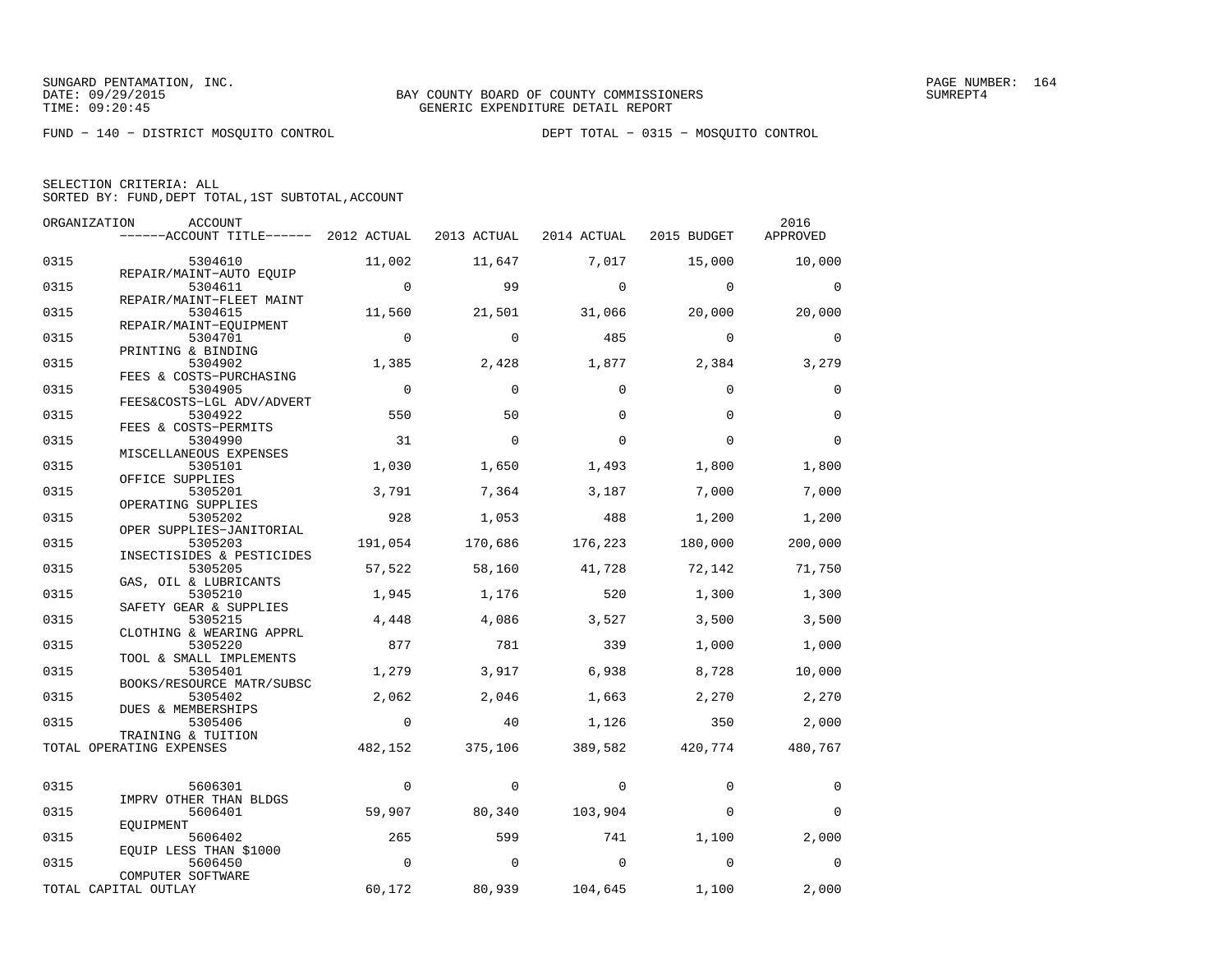FUND − 140 − DISTRICT MOSQUITO CONTROL DEPT TOTAL − 0315 − MOSQUITO CONTROL

| ORGANIZATION<br>ACCOUNT      |                                                                                                                                                                                                                                                                                                     |                                                                                                                              |                                                                                      |                                                                                                       | 2016                                                                                                  |
|------------------------------|-----------------------------------------------------------------------------------------------------------------------------------------------------------------------------------------------------------------------------------------------------------------------------------------------------|------------------------------------------------------------------------------------------------------------------------------|--------------------------------------------------------------------------------------|-------------------------------------------------------------------------------------------------------|-------------------------------------------------------------------------------------------------------|
|                              |                                                                                                                                                                                                                                                                                                     |                                                                                                                              |                                                                                      |                                                                                                       | APPROVED                                                                                              |
|                              |                                                                                                                                                                                                                                                                                                     |                                                                                                                              |                                                                                      |                                                                                                       |                                                                                                       |
| 5808109                      | 5,127                                                                                                                                                                                                                                                                                               | 4,957                                                                                                                        | 4,869                                                                                | 6,737                                                                                                 | 6,763                                                                                                 |
| AID-CRA LYNN HAVEN           |                                                                                                                                                                                                                                                                                                     |                                                                                                                              |                                                                                      |                                                                                                       |                                                                                                       |
|                              |                                                                                                                                                                                                                                                                                                     |                                                                                                                              |                                                                                      |                                                                                                       | 0                                                                                                     |
|                              |                                                                                                                                                                                                                                                                                                     |                                                                                                                              |                                                                                      |                                                                                                       |                                                                                                       |
|                              |                                                                                                                                                                                                                                                                                                     |                                                                                                                              |                                                                                      |                                                                                                       | $\mathbf 0$                                                                                           |
|                              |                                                                                                                                                                                                                                                                                                     |                                                                                                                              |                                                                                      |                                                                                                       |                                                                                                       |
|                              |                                                                                                                                                                                                                                                                                                     |                                                                                                                              |                                                                                      |                                                                                                       | $\mathbf 0$                                                                                           |
|                              |                                                                                                                                                                                                                                                                                                     |                                                                                                                              |                                                                                      |                                                                                                       |                                                                                                       |
|                              |                                                                                                                                                                                                                                                                                                     |                                                                                                                              |                                                                                      |                                                                                                       | $\Omega$                                                                                              |
|                              |                                                                                                                                                                                                                                                                                                     |                                                                                                                              |                                                                                      |                                                                                                       |                                                                                                       |
|                              |                                                                                                                                                                                                                                                                                                     |                                                                                                                              |                                                                                      |                                                                                                       | 594                                                                                                   |
|                              |                                                                                                                                                                                                                                                                                                     |                                                                                                                              |                                                                                      |                                                                                                       | 46,566                                                                                                |
|                              |                                                                                                                                                                                                                                                                                                     |                                                                                                                              |                                                                                      |                                                                                                       |                                                                                                       |
|                              |                                                                                                                                                                                                                                                                                                     |                                                                                                                              |                                                                                      |                                                                                                       | 6,474                                                                                                 |
|                              |                                                                                                                                                                                                                                                                                                     |                                                                                                                              |                                                                                      |                                                                                                       |                                                                                                       |
|                              |                                                                                                                                                                                                                                                                                                     |                                                                                                                              |                                                                                      |                                                                                                       | 60,397                                                                                                |
|                              |                                                                                                                                                                                                                                                                                                     |                                                                                                                              |                                                                                      |                                                                                                       |                                                                                                       |
| 5905998                      | 0                                                                                                                                                                                                                                                                                                   | 0                                                                                                                            | 0                                                                                    | 0                                                                                                     | 0                                                                                                     |
| DEPRECIATION EXPENSE         |                                                                                                                                                                                                                                                                                                     |                                                                                                                              |                                                                                      |                                                                                                       |                                                                                                       |
| 5909910                      | $\mathbf 0$                                                                                                                                                                                                                                                                                         | 0                                                                                                                            | $\mathbf 0$                                                                          | 1,000                                                                                                 | 0                                                                                                     |
| RESERVE FOR CONTINGENCIES    |                                                                                                                                                                                                                                                                                                     |                                                                                                                              |                                                                                      |                                                                                                       |                                                                                                       |
| 5909915                      | $\mathbf 0$                                                                                                                                                                                                                                                                                         | 0                                                                                                                            | $\mathbf 0$                                                                          | 0                                                                                                     | 0                                                                                                     |
| RESERVE FOR PAY ADJUSTMNT    |                                                                                                                                                                                                                                                                                                     |                                                                                                                              |                                                                                      |                                                                                                       |                                                                                                       |
| 5909999                      | $\mathbf 0$                                                                                                                                                                                                                                                                                         | 0                                                                                                                            | 0                                                                                    | 143,721                                                                                               | 93,306                                                                                                |
| RESERVE-CASH FORWARD         |                                                                                                                                                                                                                                                                                                     |                                                                                                                              |                                                                                      |                                                                                                       |                                                                                                       |
| TOTAL NON-OPERATING EXPENSES | $\mathbf 0$                                                                                                                                                                                                                                                                                         | 0                                                                                                                            | 0                                                                                    | 144,721                                                                                               | 93,306                                                                                                |
| TOTAL MOSOUITO CONTROL       | 1,249,345                                                                                                                                                                                                                                                                                           | 1,154,770                                                                                                                    | 1,245,442                                                                            | 1,384,879                                                                                             | 1,420,066                                                                                             |
|                              |                                                                                                                                                                                                                                                                                                     | 1,154,770                                                                                                                    |                                                                                      |                                                                                                       | 1,420,066                                                                                             |
|                              | 5808110<br>AID-CRA PIER PARK<br>5808190<br>AID-CRA CEDAR GROVE<br>5808202<br>AID-CRA SPRINGFIELD<br>5808204<br>AID-CRA PARKER<br>5808206<br>AID-CRA CALLAWAY<br>5808207<br>AID-CRA PANAMA CITY / DIB<br>5808208<br>AID-CRA P.C./MILLVILLE<br>TOTAL GRANTS & AIDS<br>TOTAL DISTRICT MOSQUITO CONTROL | ------ACCOUNT TITLE------ 2012 ACTUAL<br>0<br>$\Omega$<br>270<br>$\Omega$<br>1,610<br>25,528<br>6,233<br>38,767<br>1,249,345 | 2013 ACTUAL<br>0<br>$\Omega$<br>30<br>$\Omega$<br>1,309<br>23,691<br>5,791<br>35,778 | 2014 ACTUAL<br>0<br>$\Omega$<br>$\Omega$<br>$\Omega$<br>599<br>36,607<br>5,024<br>47,099<br>1,245,442 | 2015 BUDGET<br>0<br>$\Omega$<br>$\Omega$<br>$\Omega$<br>747<br>47,740<br>6,402<br>61,626<br>1,384,879 |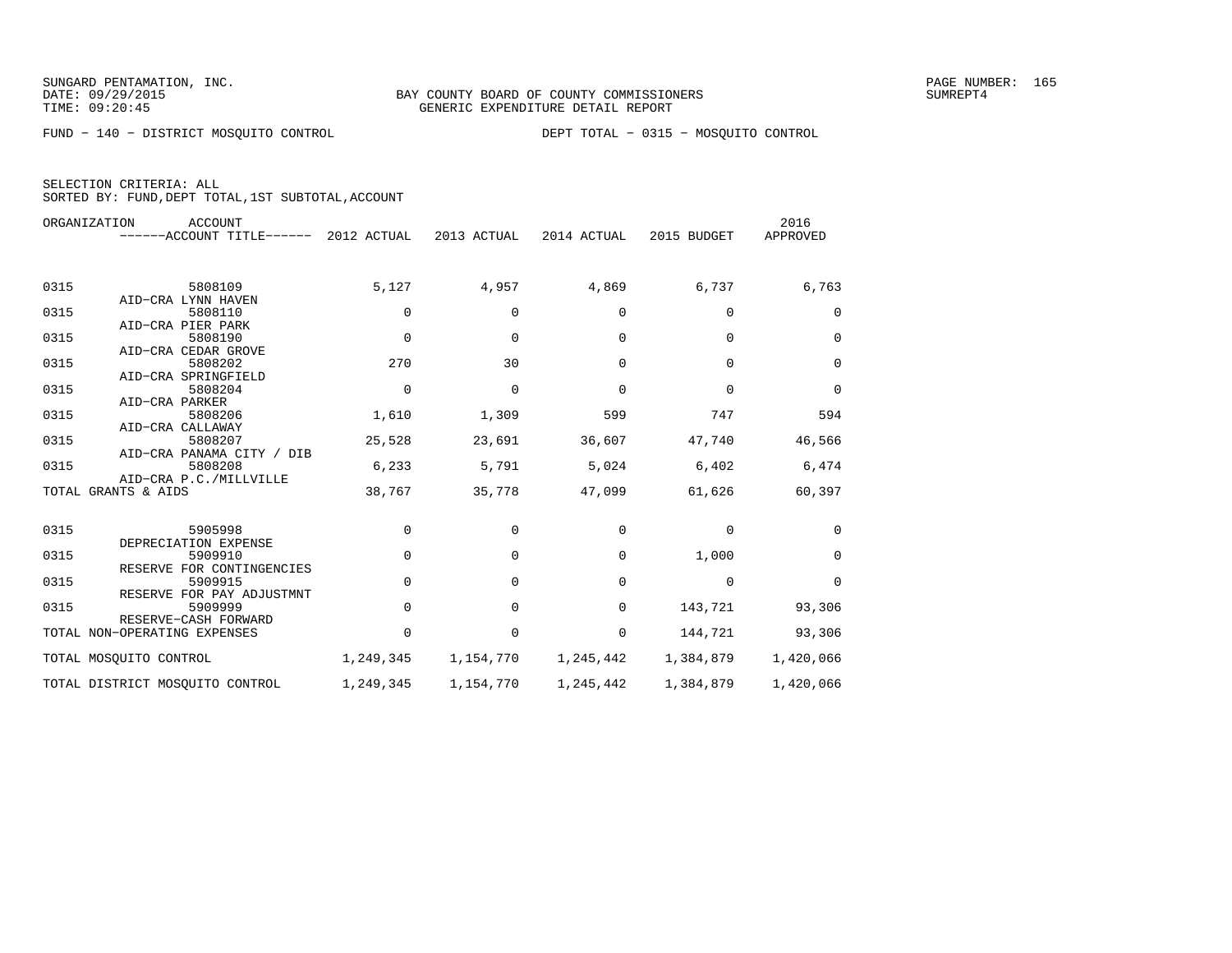|  | SELECTION CRITERIA: ALL                            |  |  |
|--|----------------------------------------------------|--|--|
|  | SORTED BY: FUND, DEPT TOTAL, 1ST SUBTOTAL, ACCOUNT |  |  |

| ORGANIZATION | ACCOUNT<br>$----ACCOUNT$ TITLE $---$ 2012 ACTUAL 2013 ACTUAL 2014 ACTUAL 2015 BUDGET |                |             |                        |                                                   | 2016<br>APPROVED |
|--------------|--------------------------------------------------------------------------------------|----------------|-------------|------------------------|---------------------------------------------------|------------------|
| 0320         | 5101200 2,297,476                                                                    |                | 2,521,661   |                        | 2,601,614 2,460,372 2,525,939                     |                  |
| 0320         | SALARIES & WAGES-REGULAR<br>5101205                                                  | 999            | $\Omega$    | 6,614                  | $\Omega$                                          | 0                |
| 0320         | SALARIES & WAGES-DISASTER<br>5101400                                                 | 280,395        | 297,770     | 312,517                | 331,000                                           | 331,000          |
| 0320         | SALARIES & WAGES-OVERTIME<br>5101405                                                 | 901            | $\Omega$    | 1,322                  | $\overline{0}$                                    | $\Omega$         |
| 0320         | SALARIES-DISASTER O/T<br>5102100<br>FICA TAXES-MATCHING                              | 185,064        | 201,750     | 212,346                | 213,540                                           | 218,556          |
| 0320         | 5102200<br>RETIREMENT CONTRIBUTIONS                                                  | 350,631        | 439,198     | 538,909                | 560,516                                           | 628,317          |
| 0320         | 5102300<br>LIFE & HEALTH INSURANCE                                                   | 383,999        | 476,491     | 509,202                | 520,029                                           | 683,327          |
| 0320         | 5102400<br>WORKERS COMP. PREMIUMS                                                    | 76,819         | 81,350      | 39,345                 | 118,418                                           | 121,106          |
| 0320         | 5102500<br>UNEMPLOYMENT COMPENSATION                                                 | 8,078          | 1,732       | 2,712                  | $\overline{0}$                                    | $\mathbf 0$      |
|              | TOTAL PERSONAL SERVICES                                                              |                |             |                        | 3,584,362 4,019,952 4,224,582 4,203,875 4,508,245 |                  |
| 0320         | 5143101                                                                              | 18,934         | 17,811      | 19,026                 | 19,909                                            | 23,602           |
| 0320         | PROF SRV-CO ATTORNEY<br>5143103                                                      | $\mathbf{0}$   | $\Omega$    | $\overline{0}$         | $\Omega$                                          | $\mathbf 0$      |
| 0320         | PROF SRV-LABOR ATTNY<br>5143105                                                      | $\mathbf 0$    | $\mathbf 0$ | 13,000                 | $\Omega$                                          | $\mathbf 0$      |
| 0320         | PROF SRV-OTHER ATTNY<br>5303104<br>PROF SRV-ENGINEERING                              | $\mathbf 0$    | 4,763       | $\overline{0}$         | $\mathbf{0}$                                      | $\mathbf 0$      |
| 0320         | 5303106<br>PROF SRV-PHYSICLS/MEDICAL                                                 | 29,519         | 29,104      | 30,354                 | 35,000                                            | 35,000           |
| 0320         | 5303107<br>PROF SRV-SUBSTANCE TEST                                                   | 11,965         | 13,520      | 10,421                 | 13,500                                            | 13,500           |
| 0320         | 5303110<br>PROF SRV-BACKGROUND CHECK                                                 | 2,855          | 2,786       | 3,539                  | 3,500                                             | 3,500            |
| 0320         | 5303401<br>CONTRACTED SERVICES                                                       | 403            | 534         | 13,275                 | 45,000                                            | 45,000           |
| 0320         | 5303410<br>CONTR SRV-JANITORIAL                                                      | $\Omega$       | $\mathbf 0$ | $\overline{0}$         | $\Omega$                                          | $\Omega$         |
| 0320         | 5303425<br>CONTR SRV-ADMIN FEES                                                      | 144,787        | 121,775     | 141,893                | 131,307                                           | 200,998          |
| 0320         | 5303446<br>CONTR SRV-FACILITIES                                                      | 2,202          | 4,345       | 827                    | 1,009                                             | 1,747            |
| 0320         | 5303458<br>CONTR SRV-CTY OF CALLAWAY                                                 |                |             | 99,344 104,311 109,527 | 115,000                                           | 115,000          |
| 0320         | 5303459<br>CONTR SRV-LYNN HAVEN                                                      | $\overline{0}$ | $\mathbf 0$ | $\overline{0}$         | $\overline{0}$                                    | $\mathbf 0$      |
| 0320         | 5303461<br>CONTR SRV-MEXICO BEACH                                                    | 15,000         | 15,000      | 15,000                 | 15,000                                            | 15,000           |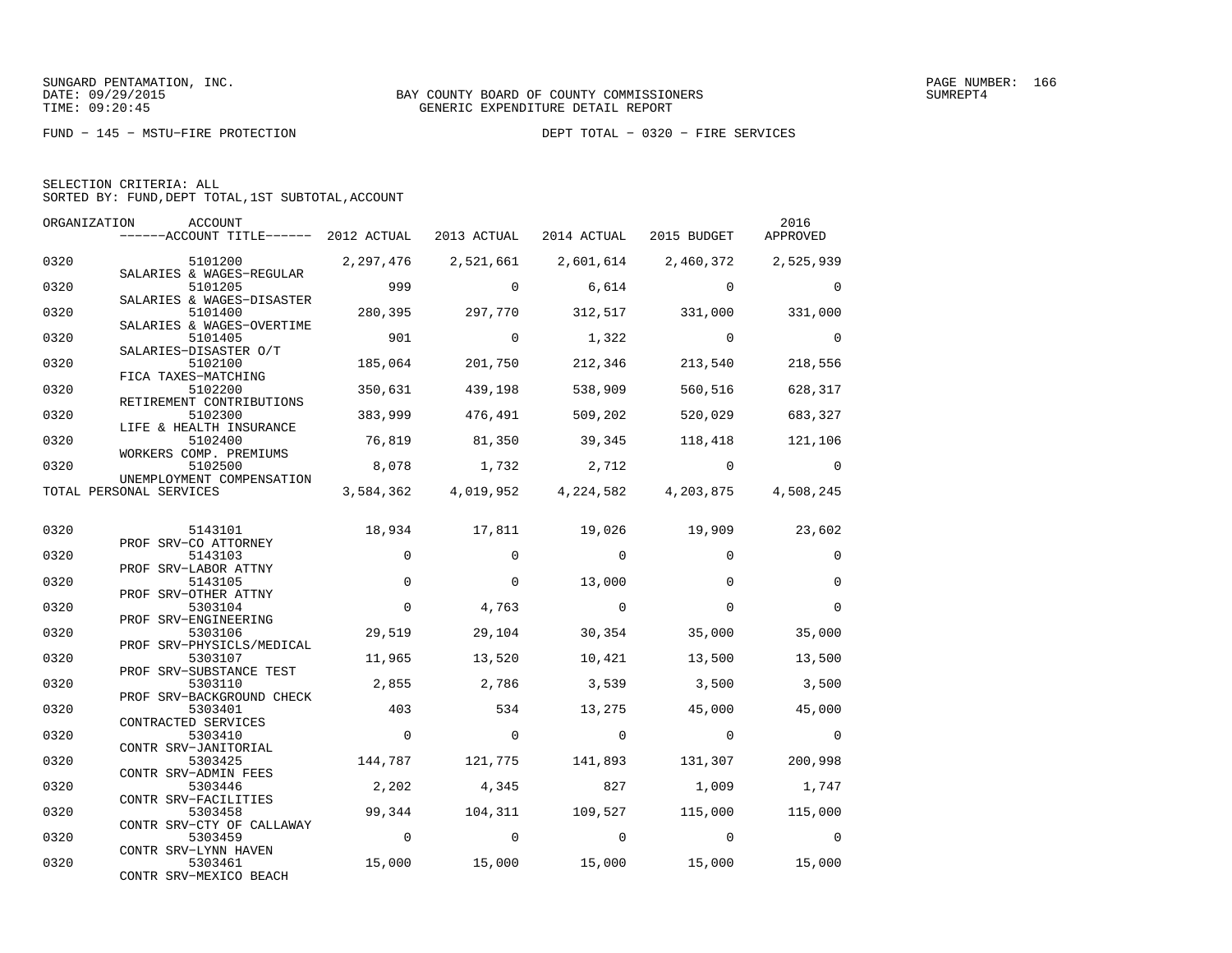FUND − 145 − MSTU−FIRE PROTECTION DEPT TOTAL − 0320 − FIRE SERVICES

| ORGANIZATION | <b>ACCOUNT</b>                        |                |                |                |                | 2016        |
|--------------|---------------------------------------|----------------|----------------|----------------|----------------|-------------|
|              | ------ACCOUNT TITLE------ 2012 ACTUAL |                | 2013 ACTUAL    | 2014 ACTUAL    | 2015 BUDGET    | APPROVED    |
| 0320         | 5303464                               | 13             | 20             | $\mathbf 0$    | $\Omega$       | $\mathbf 0$ |
|              | CONTR SRV-LAB                         |                |                |                |                |             |
| 0320         | 5303489                               | 15,000         | 15,000         | 15,000         | $\Omega$       | $\Omega$    |
|              | CONTR SRV-CITY OF SPRNGFL             |                |                |                |                |             |
| 0320         | 5304001<br>TRAVEL/TRAINING NON-LOCAL  | 95             | 1,205          | 1,975          | 2,500          | 2,500       |
| 0320         | 5304005                               | $\overline{0}$ | $\Omega$       | $\Omega$       | $\Omega$       | $\Omega$    |
|              | TRAVEL-LOCAL                          |                |                |                |                |             |
| 0320         | 5304101                               | 12,965         | 14,657         | 12,719         | 12,360         | 13,560      |
|              | COMMUNICATIONS SERVICES               |                |                |                |                |             |
| 0320         | 5304125                               | 395            | 748            | 663            | 500            | 500         |
|              | POSTAGE/TRANSP/FREIGHT                |                |                |                |                |             |
| 0320         | 5304301                               | 641            | 689            | 1,529          | 1,500          | 1,500       |
|              | UTILITY SERVICES                      |                |                |                |                |             |
| 0320         | 5304410                               | 9,239          | 7,667          | 4,837          | 8,071          | 20,458      |
| 0320         | RENTALS/LEASES-EQUIPMENT<br>5304501   | 200,986        | 252,212        | 330,425        | 361,825        | 217,030     |
|              | INSURANCE & BONDS                     |                |                |                |                |             |
| 0320         | 5304601                               | $\overline{0}$ | 450            | $\mathbf 0$    | $\Omega$       | $\Omega$    |
|              | DISASTER RECOVERY/RESTOR              |                |                |                |                |             |
| 0320         | 5304604                               | 525            | 157            | 39             | 1,000          | 1,000       |
|              | REPAIR/MAINT-BLD&GRD DEPT             |                |                |                |                |             |
| 0320         | 5304605                               | 957            | 3,033          | 4,586          | 1,000          | $\Omega$    |
|              | REPAIR/MAINT-BLDG & GRND              |                |                |                |                |             |
| 0320         | 5304610                               | 94,016         | 108,970        | 98,036         | 105,000        | 105,000     |
|              | REPAIR/MAINT-AUTO EOUIP               |                |                |                |                |             |
| 0320         | 5304611                               | $\overline{0}$ | $\Omega$       | $\Omega$       | $\overline{0}$ | $\Omega$    |
|              | REPAIR/MAINT-FLEET MAINT              |                |                |                |                |             |
| 0320         | 5304615                               | 48,479         | 39,456         | 48,605         | 55,000         | 55,000      |
|              | REPAIR/MAINT-EOUIPMENT                |                |                |                |                |             |
| 0320         | 5304701                               | 1,238          | $\Omega$       | $\Omega$       | 500            | 500         |
|              | PRINTING & BINDING                    |                |                |                |                |             |
| 0320         | 5304902                               | 3,115          | 5,167          | 4,558          | 9,880          | 4,509       |
|              | FEES & COSTS-PURCHASING               |                |                |                |                |             |
| 0320         | 5304905                               | 126            | 370            | 134            | $\Omega$       | $\Omega$    |
|              | FEES&COSTS-LGL ADV/ADVERT             |                |                |                |                |             |
| 0320         | 5304922                               | 1,535          | 1,620          | $\overline{0}$ | 1,600          | 2,000       |
|              | FEES & COSTS-PERMITS                  | 50             | $\Omega$       | 187            | $\Omega$       | $\Omega$    |
| 0320         | 5304990<br>MISCELLANEOUS EXPENSES     |                |                |                |                |             |
| 0320         | 5305101                               | 3,079          | 4,213          | 4,425          | 4,000          | 4,000       |
|              | OFFICE SUPPLIES                       |                |                |                |                |             |
| 0320         | 5305201                               | 20,055         | 11,889         | 13,350         | 5,000          | 5,000       |
|              | OPERATING SUPPLIES                    |                |                |                |                |             |
| 0320         | 5305205                               | 141,452        | 132,341        | 150,319        | 133,000        | 133,000     |
|              | GAS, OIL & LUBRICANTS                 |                |                |                |                |             |
| 0320         | 5305208                               | $\sim$ 0       | $\overline{0}$ | $\overline{0}$ | $\overline{0}$ | $\Omega$    |
|              | OPERATING/PROMO EXPS                  |                |                |                |                |             |
| 0320         | 5305210                               | 11,037         | 30,702         | 33,682         | 39,298         | 39,298      |
|              | SAFETY GEAR & SUPPLIES                |                |                |                |                |             |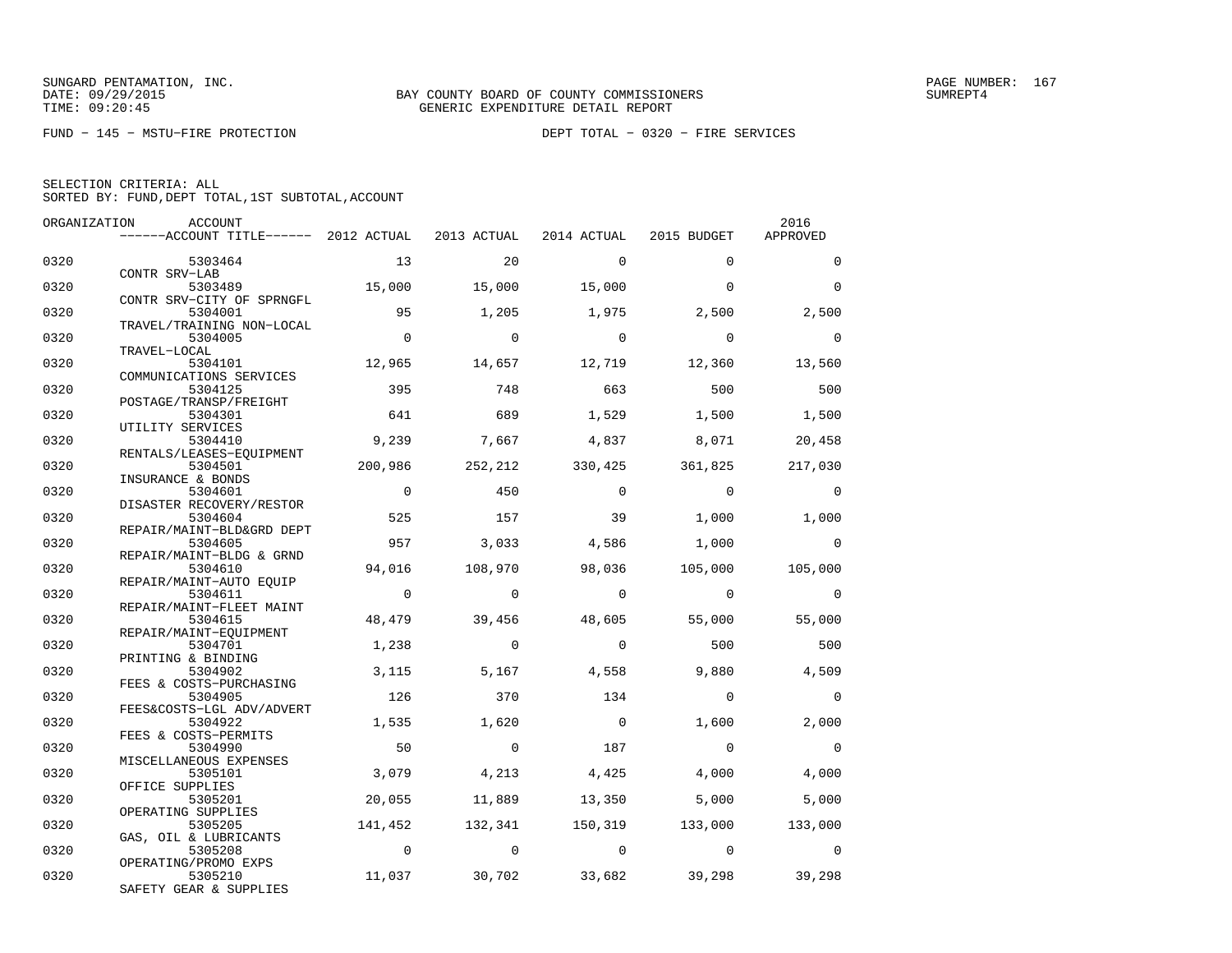FUND − 145 − MSTU−FIRE PROTECTION DEPT TOTAL − 0320 − FIRE SERVICES

|  | SELECTION CRITERIA: ALL |                                                    |
|--|-------------------------|----------------------------------------------------|
|  |                         | SORTED BY: FUND, DEPT TOTAL, 1ST SUBTOTAL, ACCOUNT |

| ORGANIZATION | ACCOUNT<br>$----ACCOUNT$ TITLE $---2012$ ACTUAL                |                | 2013 ACTUAL | 2014 ACTUAL                   | 2015 BUDGET | 2016<br>APPROVED |
|--------------|----------------------------------------------------------------|----------------|-------------|-------------------------------|-------------|------------------|
| 0320         | 5305215                                                        | 18,548         | 27,280      | 14,561                        | 22,000      | 22,000           |
| 0320         | CLOTHING & WEARING APPRL<br>5305220<br>TOOL & SMALL IMPLEMENTS | 120            | $\Omega$    | 917                           | $\Omega$    | 1,000            |
| 0320         | 5305401<br>BOOKS/RESOURCE MATR/SUBSC                           | 42             | $\Omega$    | 213                           | $\Omega$    | $\mathbf 0$      |
| 0320         | 5305402<br>DUES & MEMBERSHIPS                                  | 1,690          | 2,090       | 1,646                         | 3,000       | 3,000            |
| 0320         | 5305406<br>TRAINING & TUITION                                  | 7,158          | 35,863      | 9,342                         | 30,000      | 30,000           |
|              | TOTAL OPERATING EXPENSES                                       | 917,566        |             | 1,009,745 1,108,610 1,176,259 |             | 1, 114, 202      |
| 0320         | 5606101<br>LAND                                                | $\mathbf 0$    | $\mathbf 0$ | $\Omega$                      | $\Omega$    | 0                |
| 0320         | 5606301<br>IMPRV OTHER THAN BLDGS                              | $\Omega$       | $\Omega$    | $\Omega$                      | $\Omega$    | $\mathbf 0$      |
| 0320         | 5606401<br>EQUIPMENT                                           | $\mathbf 0$    | 17,921      | 17,581                        | 502,000     | $\Omega$         |
| 0320         | 5606402<br>EQUIP LESS THAN \$1000                              | 5,473          | 598         | 7,808                         | 2,000       | 2,000            |
| 0320         | 5606450<br>COMPUTER SOFTWARE                                   | $\Omega$       | 289         | 10,718                        | 8,000       | 15,000           |
| 0320         | 5606545<br>CIP-WASTEWTR LINE EXT                               | $\Omega$       | $\mathbf 0$ | $\Omega$                      | $\Omega$    | $\mathbf 0$      |
|              | TOTAL CAPITAL OUTLAY                                           | 5,473          | 18,808      | 36,107                        | 512,000     | 17,000           |
| 0320         | 5707105                                                        | 447,096        | 281,300     | 290,929                       | 377,969     | 390,415          |
| 0320         | PRINCIPAL-LOANS<br>5707205<br>INTEREST-LOANS                   | 291,201        | 284,052     | 272,198                       | 272,048     | 258,669          |
| 0320         | 5707303<br><b>BOND ISSUE COSTS</b>                             | $\overline{0}$ | $\Omega$    | $\mathbf 0$                   | $\Omega$    | $\mathbf 0$      |
| 0320         | 5707316<br>PAYING AGENT/TRUSTEE-FEES                           | 262            | 108         | 124                           | $\Omega$    | $\mathbf 0$      |
| 0320         | 5707370<br>ARBITRAGE REBATE EXPENSE                            | 1,234          | 1,617       | 293                           | 1,000       | $\mathbf 0$      |
|              | TOTAL DEBT SERVICE                                             | 739,794        | 567,077     | 563,545                       | 651,017     | 649,084          |
| 0320         | 5808173                                                        | $\mathbf 0$    | 16,695      | 49,184                        | $\mathbf 0$ | $\mathbf 0$      |
| 0320         | GRANT-FIRE EMT/PARAMEDIC<br>5808201                            | $\mathbf{0}$   | $\Omega$    | $\mathbf 0$                   | $\Omega$    | $\Omega$         |
|              | AID-PRIVATE ORGANIZATIONS<br>TOTAL GRANTS & AIDS               | $\mathbf 0$    | 16,695      | 49,184                        | $\mathbf 0$ | $\mathbf 0$      |
| 0320         | 5905908<br>LOSS ON DISPOSAL                                    | $\Omega$       | $\Omega$    | $\Omega$                      | $\Omega$    | $\Omega$         |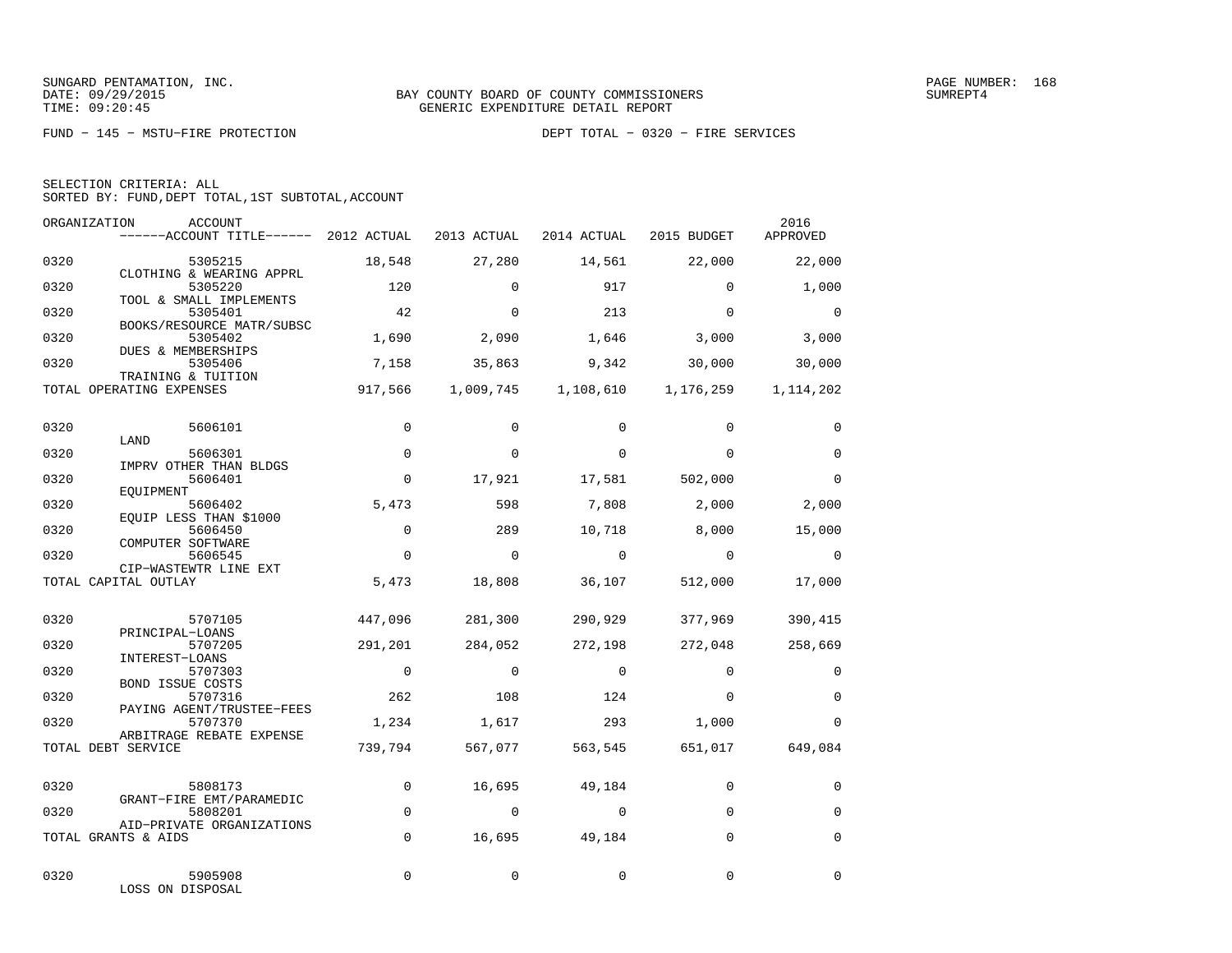FUND − 145 − MSTU−FIRE PROTECTION DEPT TOTAL − 0320 − FIRE SERVICES

|      | ORGANIZATION<br>ACCOUNT      |             |             |             |             | 2016      |
|------|------------------------------|-------------|-------------|-------------|-------------|-----------|
|      | ------ACCOUNT TITLE------    | 2012 ACTUAL | 2013 ACTUAL | 2014 ACTUAL | 2015 BUDGET | APPROVED  |
| 0320 | 5905998                      |             |             |             |             | 0         |
|      | DEPRECIATION EXPENSE         |             |             |             |             |           |
| 0320 | 5909910                      |             |             |             |             | 0         |
|      | RESERVE FOR CONTINGENCIES    |             |             |             |             |           |
| 0320 | 5909913                      |             |             |             | 60,000      | 60,000    |
|      | RESERVE-IMPACT FEES          |             |             |             |             |           |
| 0320 | 5909915                      |             |             |             |             | 0         |
|      | RESERVE FOR PAY ADJUSTMNT    |             |             |             |             |           |
| 0320 | 5909999                      |             |             | $\Omega$    | 484,198     | 765,906   |
|      | RESERVE-CASH FORWARD         |             |             |             |             |           |
|      | TOTAL NON-OPERATING EXPENSES |             |             | $\Omega$    | 544,198     | 825,906   |
|      | TOTAL FIRE SERVICES          | 5, 247, 195 | 5,632,276   | 5,982,027   | 7,087,349   | 7,114,437 |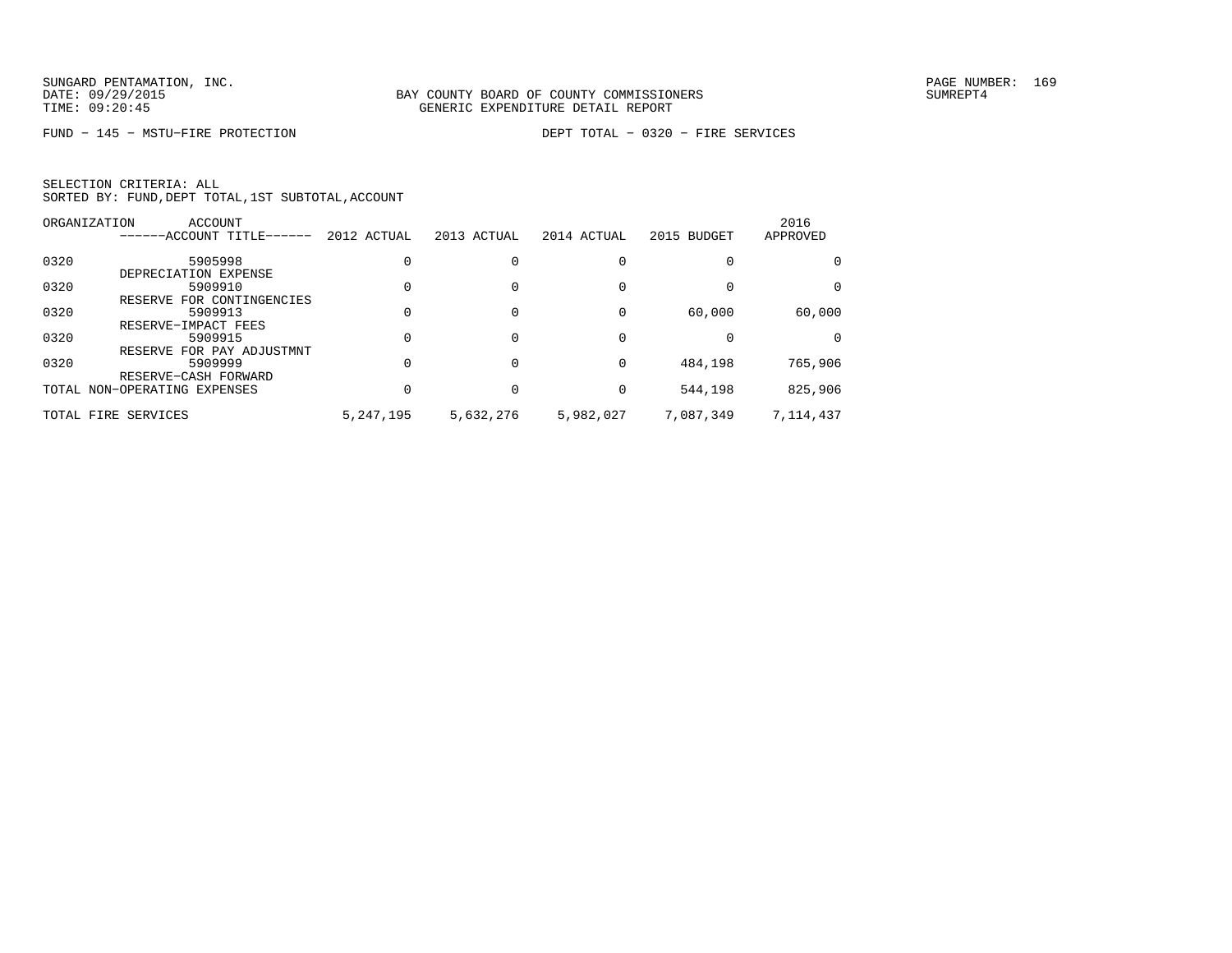|  | SELECTION CRITERIA: ALL |                                                    |  |
|--|-------------------------|----------------------------------------------------|--|
|  |                         | SORTED BY: FUND, DEPT TOTAL, 1ST SUBTOTAL, ACCOUNT |  |

|      | ORGANIZATION<br>ACCOUNT               |             |             |             |             | 2016        |
|------|---------------------------------------|-------------|-------------|-------------|-------------|-------------|
|      | ------ACCOUNT TITLE------ 2012 ACTUAL |             | 2013 ACTUAL | 2014 ACTUAL | 2015 BUDGET | APPROVED    |
| 0321 | 5303446                               | 15,963      | 13,858      | 8,759       | 7,890       | 9,499       |
|      | CONTR SRV-FACILITIES                  |             |             |             |             |             |
| 0321 | 5304101                               | 2,995       | 3,213       | 3,269       | 3,420       | 4,320       |
| 0321 | COMMUNICATIONS SERVICES<br>5304125    | $\mathbf 0$ | $\mathbf 0$ | $\mathbf 0$ | $\mathbf 0$ | 0           |
|      | POSTAGE/TRANSP/FREIGHT                |             |             |             |             |             |
| 0321 | 5304301                               | 27,850      | 23,000      | 27,274      | 29,000      | 29,000      |
|      | UTILITY SERVICES                      |             |             |             |             |             |
| 0321 | 5304410                               | 1,509       | 1,408       | 1,468       | 2,275       | 2,850       |
| 0321 | RENTALS/LEASES-EOUIPMENT<br>5304604   | 1,248       | 934         | 535         | 1,500       | 1,500       |
|      | REPAIR/MAINT-BLD&GRD DEPT             |             |             |             |             |             |
| 0321 | 5304605                               | 8,589       | 6,430       | 7,636       | 11,300      | 27,820      |
|      | REPAIR/MAINT-BLDG & GRND              |             |             |             |             |             |
| 0321 | 5304610                               | $\mathbf 0$ | $\Omega$    | $\Omega$    | $\Omega$    | 0           |
|      | REPAIR/MAINT-AUTO EQUIP               |             |             |             |             |             |
| 0321 | 5304611                               | $\mathbf 0$ | $\mathbf 0$ | $\Omega$    | $\Omega$    | 0           |
| 0321 | REPAIR/MAINT-FLEET MAINT<br>5304615   | $\mathbf 0$ | 476         | 844         | $\Omega$    | $\mathbf 0$ |
|      | REPAIR/MAINT-EOUIPMENT                |             |             |             |             |             |
| 0321 | 5304902                               | $\Omega$    | $\Omega$    | $\Omega$    | $\Omega$    | $\Omega$    |
|      | FEES & COSTS-PURCHASING               |             |             |             |             |             |
| 0321 | 5305101                               | 853         | 643         | 864         | 750         | 750         |
|      | OFFICE SUPPLIES                       |             |             |             |             |             |
| 0321 | 5305201                               | 2,312       | 1,933       | 2,114       | 1,500       | 1,500       |
|      | OPERATING SUPPLIES                    |             |             |             |             |             |
| 0321 | 5305205                               | $\mathbf 0$ | 39          | 20          | $\Omega$    | 0           |
|      | GAS, OIL & LUBRICANTS                 | $\mathbf 0$ | $\mathbf 0$ | $\mathbf 0$ | $\Omega$    | $\mathbf 0$ |
| 0321 | 5305210<br>SAFETY GEAR & SUPPLIES     |             |             |             |             |             |
| 0321 | 5305220                               | $\Omega$    | $\Omega$    | $\Omega$    | $\Omega$    | $\Omega$    |
|      | TOOL & SMALL IMPLEMENTS               |             |             |             |             |             |
|      | TOTAL OPERATING EXPENSES              | 61,318      | 51,934      | 52,783      | 57,635      | 77,239      |
|      |                                       |             |             |             |             |             |
| 0321 | 5606301                               | $\mathbf 0$ | $\Omega$    | $\Omega$    | $\Omega$    | 0           |
|      | IMPRV OTHER THAN BLDGS                |             |             |             |             |             |
| 0321 | 5606401                               | $\Omega$    | $\mathbf 0$ | $\Omega$    | $\Omega$    | 0           |
|      | EQUIPMENT                             |             |             |             |             |             |
| 0321 | 5606402<br>EOUIP LESS THAN \$1000     | 1,301       | 0           | 90          | 1,500       | 1,500       |
|      | TOTAL CAPITAL OUTLAY                  | 1,301       | $\Omega$    | 90          | 1,500       | 1,500       |
|      |                                       |             |             |             |             |             |
| 0321 | 5808201                               | $\mathbf 0$ | $\Omega$    | $\Omega$    | 0           | 0           |
|      | AID-PRIVATE ORGANIZATIONS             |             |             |             |             |             |
|      | TOTAL GRANTS & AIDS                   | $\Omega$    | $\Omega$    | $\Omega$    | $\Omega$    | 0           |
|      | TOTAL THOMAS DRIVE FIRE DIST          | 62,619      | 51,934      | 52,873      | 59,135      | 78,739      |
|      |                                       |             |             |             |             |             |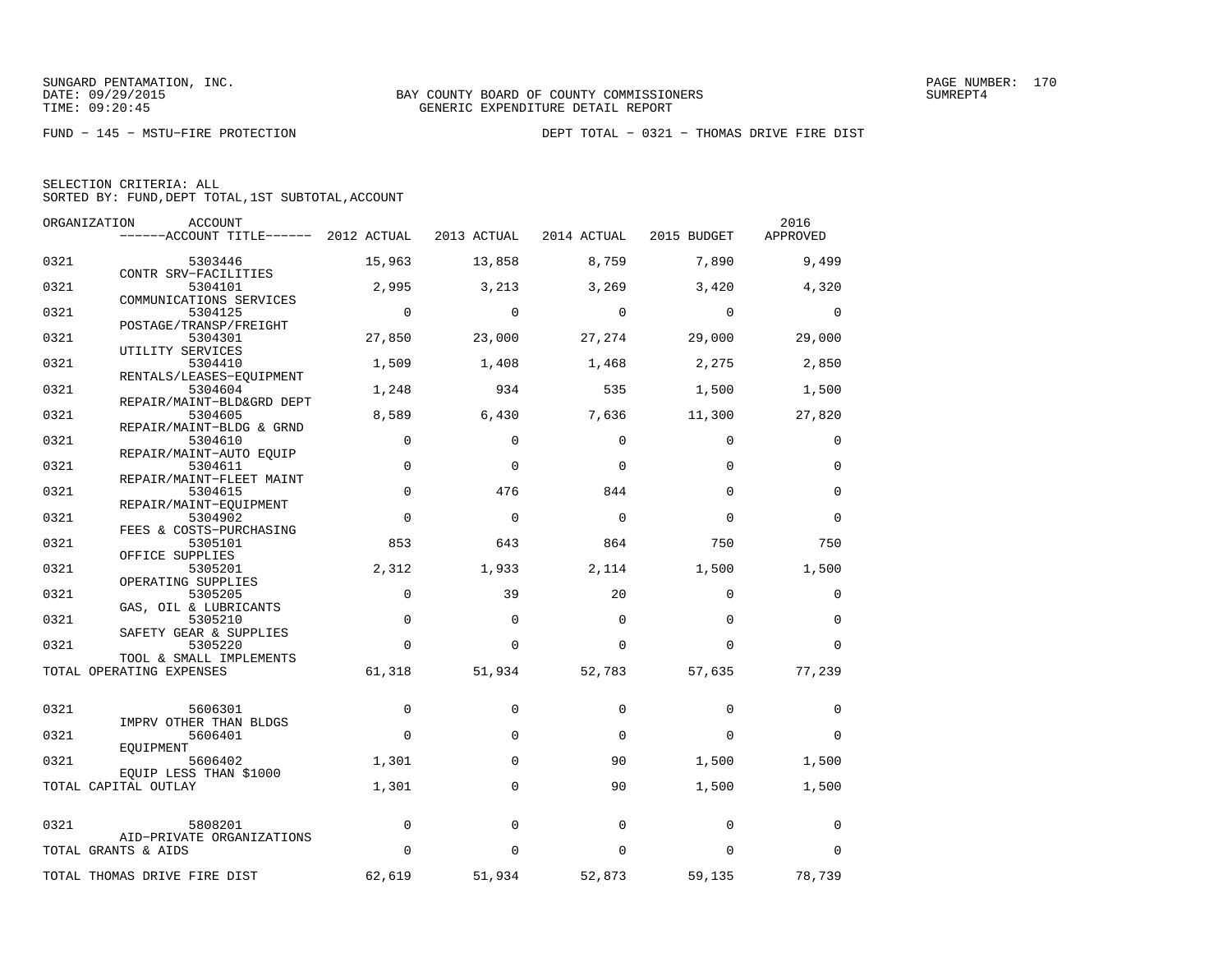| SELECTION CRITERIA: ALL |  |  |                                                    |  |
|-------------------------|--|--|----------------------------------------------------|--|
|                         |  |  | SORTED BY: FUND, DEPT TOTAL, 1ST SUBTOTAL, ACCOUNT |  |

|      | ORGANIZATION<br>ACCOUNT<br>$----ACCOUNT$ TITLE $----2012$ ACTUAL |             | 2013 ACTUAL | 2014 ACTUAL | 2015 BUDGET | 2016<br>APPROVED |
|------|------------------------------------------------------------------|-------------|-------------|-------------|-------------|------------------|
| 0322 | 5303446<br>CONTR SRV-FACILITIES                                  | $\mathbf 0$ | $\mathbf 0$ | $\mathbf 0$ | 2,779       | 1,623            |
| 0322 | 5304101                                                          | 4,986       | 1,684       | 1,816       | 1,680       | 1,680            |
| 0322 | COMMUNICATIONS SERVICES<br>5304301                               | 20,061      | 16,401      | 16,244      | 34,000      | 34,000           |
|      | UTILITY SERVICES                                                 |             |             |             |             |                  |
| 0322 | 5304410<br>RENTALS/LEASES-EQUIPMENT                              | 233         | 40          | $\Omega$    | 2,075       | 2,650            |
| 0322 | 5304604                                                          | 2,292       | $\mathbf 0$ | $\mathbf 0$ | $\mathbf 0$ | $\mathbf 0$      |
| 0322 | REPAIR/MAINT-BLD&GRD DEPT<br>5304605                             | 1,206       | 5,002       | 2,432       | 2,195       | 12,242           |
|      | REPAIR/MAINT-BLDG & GRND                                         |             |             |             |             |                  |
| 0322 | 5304610<br>REPAIR/MAINT-AUTO EQUIP                               | 0           | $\Omega$    | $\Omega$    | $\Omega$    | 0                |
| 0322 | 5304611                                                          | $\mathbf 0$ | $\mathbf 0$ | $\Omega$    | $\Omega$    | $\mathbf 0$      |
| 0322 | REPAIR/MAINT-FLEET MAINT<br>5304615                              | 70          | $\Omega$    | $\Omega$    | $\Omega$    | $\mathbf 0$      |
| 0322 | REPAIR/MAINT-EOUIPMENT<br>5304902                                | $\Omega$    | $\Omega$    | $\Omega$    | $\Omega$    | $\Omega$         |
|      | FEES & COSTS-PURCHASING                                          |             |             |             |             |                  |
| 0322 | 5305101<br>OFFICE SUPPLIES                                       | 823         | 360         | 493         | 300         | 500              |
| 0322 | 5305201                                                          | 2,532       | 866         | 1,789       | 375         | 750              |
| 0322 | OPERATING SUPPLIES<br>5305205                                    | $\mathbf 0$ | $\mathbf 0$ | $\mathbf 0$ | $\mathbf 0$ | $\mathbf 0$      |
|      | GAS, OIL & LUBRICANTS                                            | 18          |             |             |             |                  |
| 0322 | 5305220<br>TOOL & SMALL IMPLEMENTS                               |             | $\mathbf 0$ | $\Omega$    | $\Omega$    | $\mathbf 0$      |
|      | TOTAL OPERATING EXPENSES                                         | 32,222      | 24,352      | 22,776      | 43,404      | 53,445           |
| 0322 | 5606401                                                          | $\mathbf 0$ | $\mathbf 0$ | $\Omega$    | $\mathbf 0$ | $\mathbf 0$      |
|      | EQUIPMENT                                                        | 307         |             |             | 375         | 375              |
| 0322 | 5606402<br>EQUIP LESS THAN \$1000                                |             | $\Omega$    | 129         |             |                  |
|      | TOTAL CAPITAL OUTLAY                                             | 307         | $\Omega$    | 129         | 375         | 375              |
|      | TOTAL WEST END FIRE DIST                                         | 32,528      | 24,352      | 22,905      | 43,779      | 53,820           |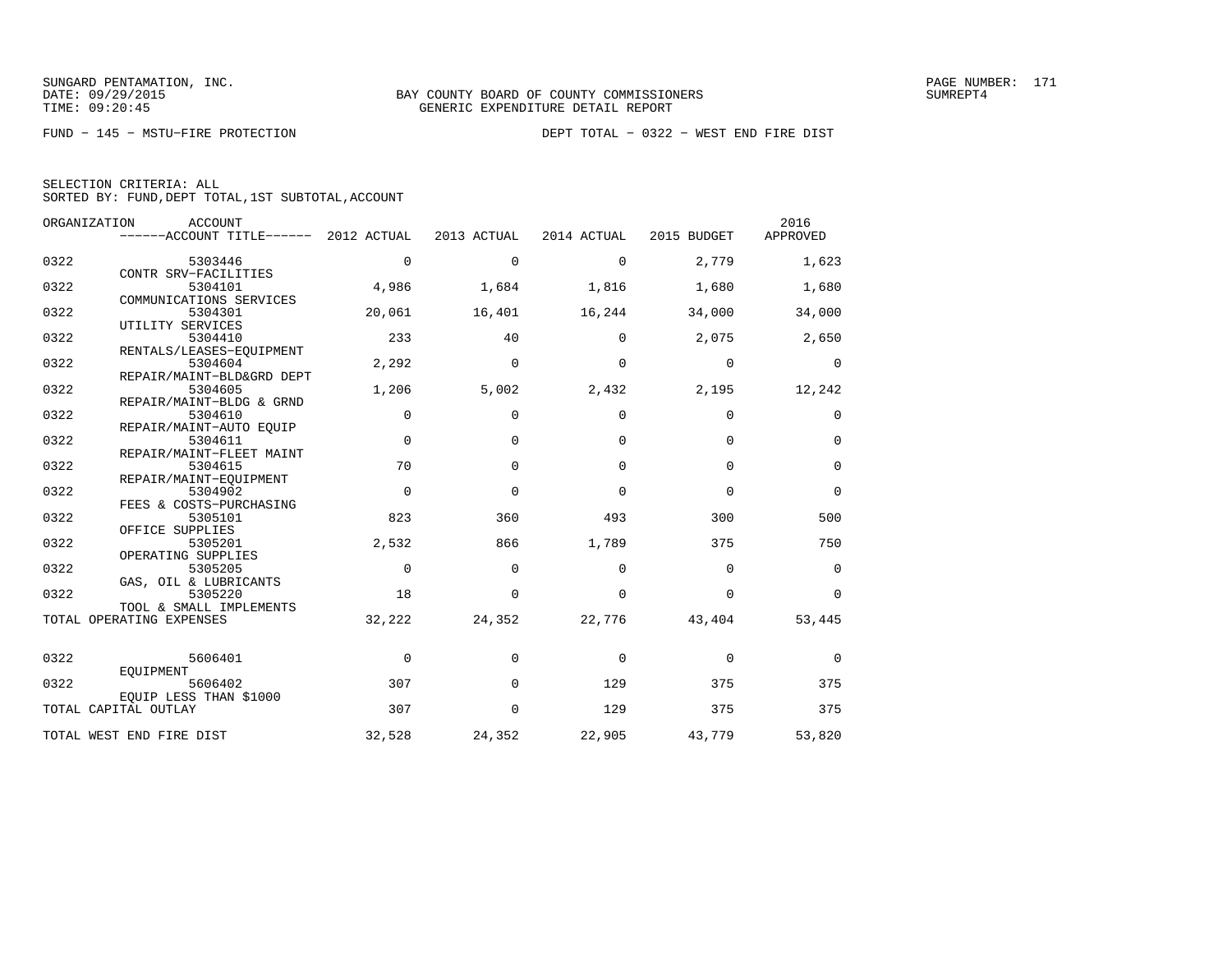|  | SELECTION CRITERIA: ALL |                                                    |
|--|-------------------------|----------------------------------------------------|
|  |                         | SORTED BY: FUND, DEPT TOTAL, 1ST SUBTOTAL, ACCOUNT |

|      | ORGANIZATION<br>ACCOUNT<br>------ACCOUNT TITLE------ | 2012 ACTUAL | 2013 ACTUAL | 2014 ACTUAL | 2015 BUDGET | 2016<br>APPROVED |
|------|------------------------------------------------------|-------------|-------------|-------------|-------------|------------------|
| 0323 | 5304101<br>COMMUNICATIONS SERVICES                   | 1,339       | 1,254       | 1,333       | 1,440       | 1,440            |
| 0323 | 5304125<br>POSTAGE/TRANSP/FREIGHT                    | $\Omega$    | $\Omega$    | 0           | $\mathbf 0$ | $\mathbf 0$      |
| 0323 | 5304301<br>UTILITY SERVICES                          | 4,581       | 4,446       | 3,314       | 5,000       | 5,000            |
| 0323 | 5304410                                              | 702         | 404         | 540         | 700         | 700              |
| 0323 | RENTALS/LEASES-EOUIPMENT<br>5304604                  | 1,126       | 597         | 313         | 1,000       | 1,000            |
| 0323 | REPAIR/MAINT-BLD&GRD DEPT<br>5304605                 | 70          | 682         | $\mathbf 0$ | $\mathbf 0$ | 0                |
| 0323 | REPAIR/MAINT-BLDG & GRND<br>5304610                  | $\mathbf 0$ | $\mathbf 0$ | $\Omega$    | $\Omega$    | $\mathbf 0$      |
| 0323 | REPAIR/MAINT-AUTO EQUIP<br>5304611                   | $\Omega$    | $\Omega$    | $\Omega$    | $\Omega$    | $\mathbf 0$      |
| 0323 | REPAIR/MAINT-FLEET MAINT<br>5304615                  | 894         | 341         | $\Omega$    | $\Omega$    | $\mathbf 0$      |
| 0323 | REPAIR/MAINT-EQUIPMENT<br>5304902                    | $\mathbf 0$ | $\Omega$    | $\Omega$    | $\Omega$    | $\mathbf 0$      |
| 0323 | FEES & COSTS-PURCHASING<br>5305101                   | 135         | 282         | 45          | 500         | 500              |
| 0323 | OFFICE SUPPLIES<br>5305201                           | 29          | 300         | $\Omega$    | 250         | 250              |
| 0323 | OPERATING SUPPLIES<br>5305202                        | $\mathbf 0$ | $\Omega$    | $\Omega$    | $\Omega$    | $\mathbf 0$      |
| 0323 | OPER SUPPLIES-JANITORIAL<br>5305205                  | $\Omega$    | $\Omega$    | $\Omega$    | $\Omega$    | $\Omega$         |
|      | GAS, OIL & LUBRICANTS<br>TOTAL OPERATING EXPENSES    | 8,877       | 8,307       | 5,546       | 8,890       | 8,890            |
| 0323 | 5606402                                              | 0           | $\Omega$    | $\Omega$    | 250         | 250              |
|      | EQUIP LESS THAN \$1000<br>TOTAL CAPITAL OUTLAY       | 0           | $\mathbf 0$ | $\mathbf 0$ | 250         | 250              |
|      |                                                      |             |             |             |             |                  |
|      | TOTAL WEST BAY/WOODVILLE FIRE                        | 8,877       | 8,307       | 5,546       | 9,140       | 9,140            |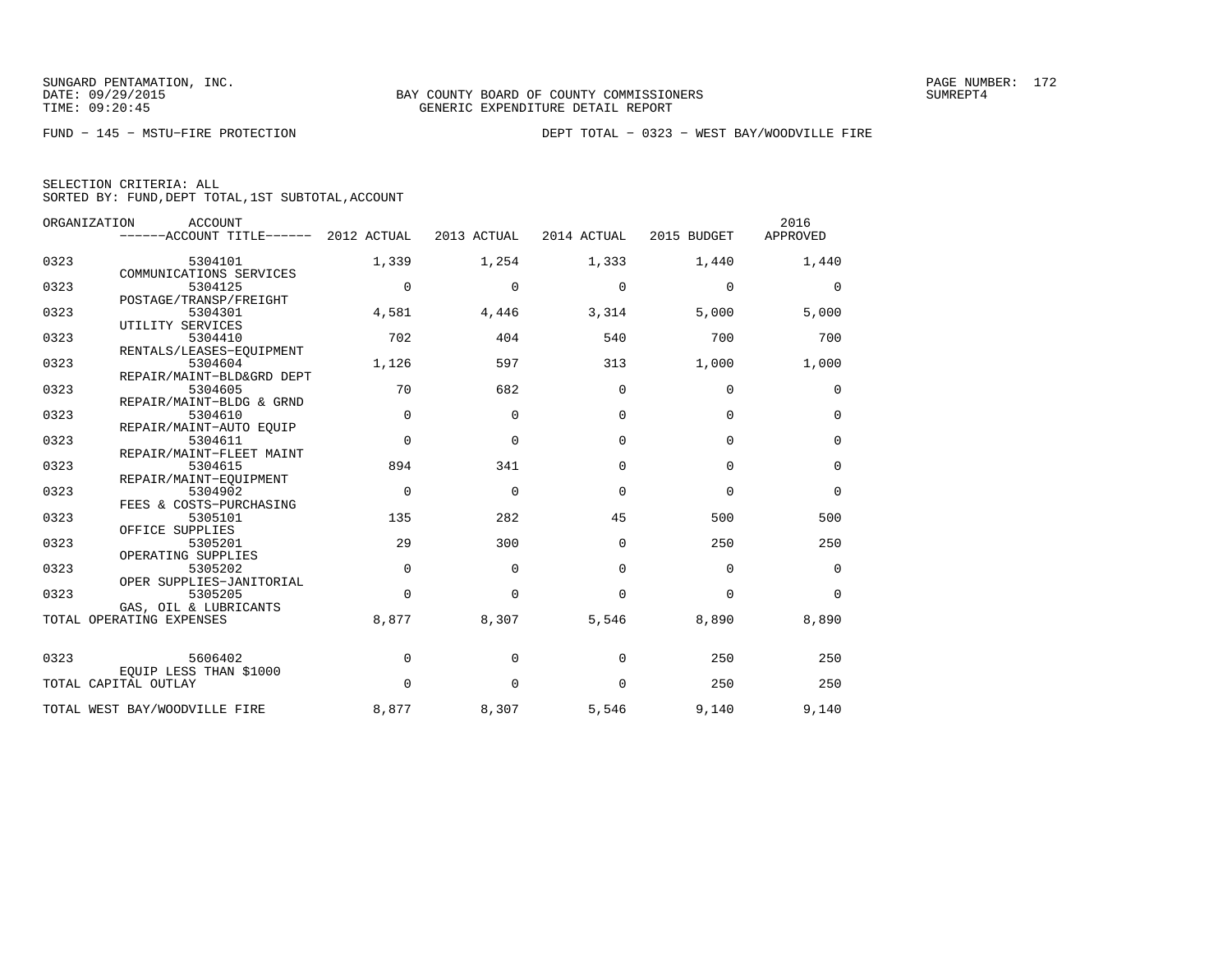FUND − 145 − MSTU−FIRE PROTECTION DEPT TOTAL − 0324 − NORTHWEST SIDE FIRE DIST

|  | SELECTION CRITERIA: ALL |                                                    |  |
|--|-------------------------|----------------------------------------------------|--|
|  |                         | SORTED BY: FUND, DEPT TOTAL, 1ST SUBTOTAL, ACCOUNT |  |

|      | ORGANIZATION<br><b>ACCOUNT</b><br>------ACCOUNT TITLE------ | 2012 ACTUAL | 2013 ACTUAL  | 2014 ACTUAL | 2015 BUDGET | 2016<br>APPROVED |
|------|-------------------------------------------------------------|-------------|--------------|-------------|-------------|------------------|
| 0324 | 5304101                                                     | 1,259       | 1,331        | 1,483       | 1,440       | 1,440            |
|      | COMMUNICATIONS SERVICES                                     |             |              |             |             |                  |
| 0324 | 5304301                                                     | 4,531       | 3,875        | 2,231       | 5,000       | 5,000            |
|      | UTILITY SERVICES                                            |             |              |             |             |                  |
| 0324 | 5304410                                                     | 346         | 32           | $\mathbf 0$ | 100         | 100              |
|      | RENTALS/LEASES-EQUIPMENT                                    |             |              |             |             |                  |
| 0324 | 5304604                                                     | 1,498       | 2,607        | 631         | 1,200       | 1,200            |
|      | REPAIR/MAINT-BLD&GRD DEPT                                   |             |              |             |             |                  |
| 0324 | 5304605                                                     | $\mathbf 0$ | $\mathbf{0}$ | $\mathbf 0$ | $\mathbf 0$ | 0                |
|      | REPAIR/MAINT-BLDG & GRND                                    |             |              |             |             |                  |
| 0324 | 5304610                                                     | 170         | 17           | 55          | $\mathbf 0$ | 0                |
|      | REPAIR/MAINT-AUTO EOUIP                                     |             |              |             |             |                  |
| 0324 | 5304611                                                     | $\mathbf 0$ | $\mathbf 0$  | $\mathbf 0$ | $\mathbf 0$ | 0                |
| 0324 | REPAIR/MAINT-FLEET MAINT<br>5304615                         | 1,350       | 342          | $\Omega$    | $\Omega$    | $\mathbf 0$      |
|      | REPAIR/MAINT-EOUIPMENT                                      |             |              |             |             |                  |
| 0324 | 5304902                                                     | $\Omega$    | $\Omega$     | $\Omega$    | $\Omega$    | $\mathbf 0$      |
|      | FEES & COSTS-PURCHASING                                     |             |              |             |             |                  |
| 0324 | 5304990                                                     | $\Omega$    | $\Omega$     | $\Omega$    | $\Omega$    | $\mathbf 0$      |
|      | MISCELLANEOUS EXPENSES                                      |             |              |             |             |                  |
| 0324 | 5305101                                                     | 195         | 233          | 38          | 350         | 350              |
|      | OFFICE SUPPLIES                                             |             |              |             |             |                  |
| 0324 | 5305201                                                     | 1,136       | 260          | 35          | 500         | 500              |
|      | OPERATING SUPPLIES                                          |             |              |             |             |                  |
| 0324 | 5305205                                                     | $\Omega$    | 47           | $\Omega$    | $\Omega$    | $\Omega$         |
|      | GAS, OIL & LUBRICANTS                                       |             |              |             |             |                  |
|      | TOTAL OPERATING EXPENSES                                    | 10,486      | 8,743        | 4,473       | 8,590       | 8,590            |
| 0324 | 5606401                                                     | 0           | $\Omega$     | $\Omega$    | $\mathbf 0$ | 0                |
|      | EOUIPMENT                                                   |             |              |             |             |                  |
| 0324 | 5606402                                                     | $\mathbf 0$ | $\mathbf{0}$ | $\Omega$    | 500         | 500              |
|      | EQUIP LESS THAN \$1000                                      |             |              |             |             |                  |
|      | TOTAL CAPITAL OUTLAY                                        | $\mathbf 0$ | $\mathbf{0}$ | $\mathbf 0$ | 500         | 500              |
|      | TOTAL NORTHWEST SIDE FIRE DIST                              | 10,486      | 8,743        | 4,473       | 9,090       | 9,090            |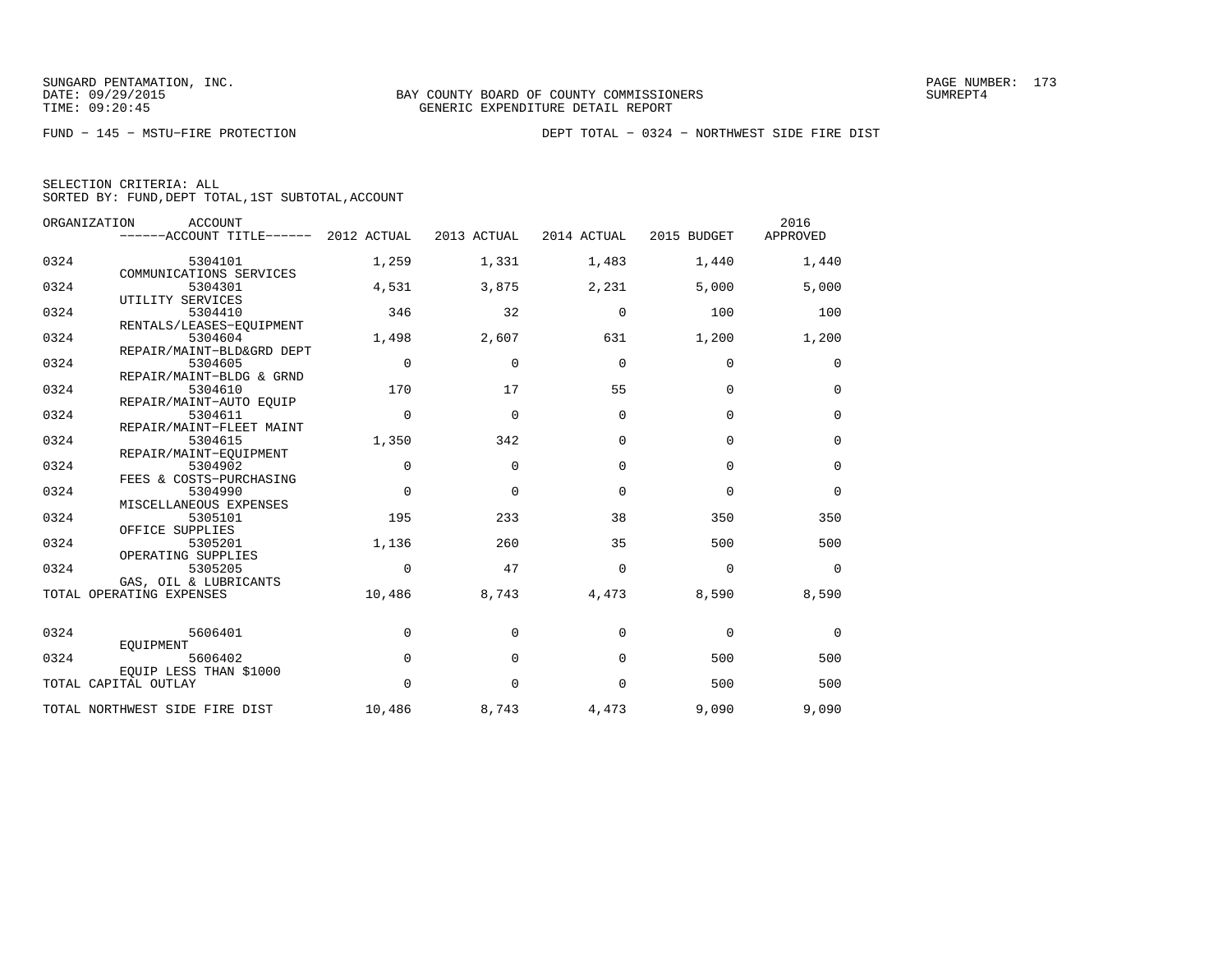| SELECTION CRITERIA: ALL |  |                                                    |  |
|-------------------------|--|----------------------------------------------------|--|
|                         |  | SORTED BY: FUND, DEPT TOTAL, 1ST SUBTOTAL, ACCOUNT |  |

|      | ORGANIZATION<br><b>ACCOUNT</b><br>$----ACCOUNT$ TITLE $----2012$ ACTUAL |             | 2013 ACTUAL | 2014 ACTUAL | 2015 BUDGET | 2016<br>APPROVED |
|------|-------------------------------------------------------------------------|-------------|-------------|-------------|-------------|------------------|
| 0325 | 5303446                                                                 | $\mathbf 0$ | $\mathbf 0$ | $\mathbf 0$ | 1,332       | 1,561            |
| 0325 | CONTR SRV-FACILITIES<br>5304101<br>COMMUNICATIONS SERVICES              | 1,842       | 1,801       | 1,924       | 1,740       | 1,740            |
| 0325 | 5304301<br>UTILITY SERVICES                                             | 6,163       | 5,361       | 5,886       | 7,100       | 7,100            |
| 0325 | 5304410<br>RENTALS/LEASES-EQUIPMENT                                     | 1,350       | 1,358       | 1,485       | 1,787       | 4,478            |
| 0325 | 5304604<br>REPAIR/MAINT-BLD&GRD DEPT                                    | 872         | 1,803       | 6,980       | 3,000       | 3,000            |
| 0325 | 5304605<br>REPAIR/MAINT-BLDG & GRND                                     | 64          | 406         | 508         | 0           | 0                |
| 0325 | 5304610<br>REPAIR/MAINT-AUTO EOUIP                                      | 13          | 0           | 23          | $\mathbf 0$ | $\mathbf 0$      |
| 0325 | 5304611<br>REPAIR/MAINT-FLEET MAINT                                     | $\Omega$    | $\Omega$    | $\Omega$    | $\Omega$    | $\mathbf 0$      |
| 0325 | 5304615<br>REPAIR/MAINT-EOUIPMENT                                       | $\mathbf 0$ | $\mathbf 0$ | 182         | $\Omega$    | $\mathbf 0$      |
| 0325 | 5304902<br>FEES & COSTS-PURCHASING                                      | 0           | $\Omega$    | $\Omega$    | $\Omega$    | $\mathbf 0$      |
| 0325 | 5304990<br>MISCELLANEOUS EXPENSES                                       | 0           | $\mathbf 0$ | $\Omega$    | $\Omega$    | $\mathbf 0$      |
| 0325 | 5305101<br>OFFICE SUPPLIES                                              | 312         | 349         | 56          | 400         | 400              |
| 0325 | 5305201<br>OPERATING SUPPLIES                                           | 1,159       | 1,064       | 1,028       | 750         | 1,000            |
| 0325 | 5305205<br>GAS, OIL & LUBRICANTS                                        | 0           | $\Omega$    | $\Omega$    | $\Omega$    | 0                |
| 0325 | 5305210<br>SAFETY GEAR & SUPPLIES                                       | $\Omega$    | $\Omega$    | $\Omega$    | $\Omega$    | $\Omega$         |
|      | TOTAL OPERATING EXPENSES                                                | 11,776      | 12,143      | 18,072      | 16,109      | 19,279           |
| 0325 | 5606401<br>EOUIPMENT                                                    | $\mathbf 0$ | $\Omega$    | $\Omega$    | $\Omega$    | $\Omega$         |
| 0325 | 5606402<br>EOUIP LESS THAN \$1000                                       | 0           | $\mathbf 0$ | $\Omega$    | 750         | 750              |
|      | TOTAL CAPITAL OUTLAY                                                    | $\Omega$    | $\Omega$    | $\Omega$    | 750         | 750              |
|      | TOTAL SOUTHPORT FIRE DIST                                               | 11,776      | 12,143      | 18,072      | 16,859      | 20,029           |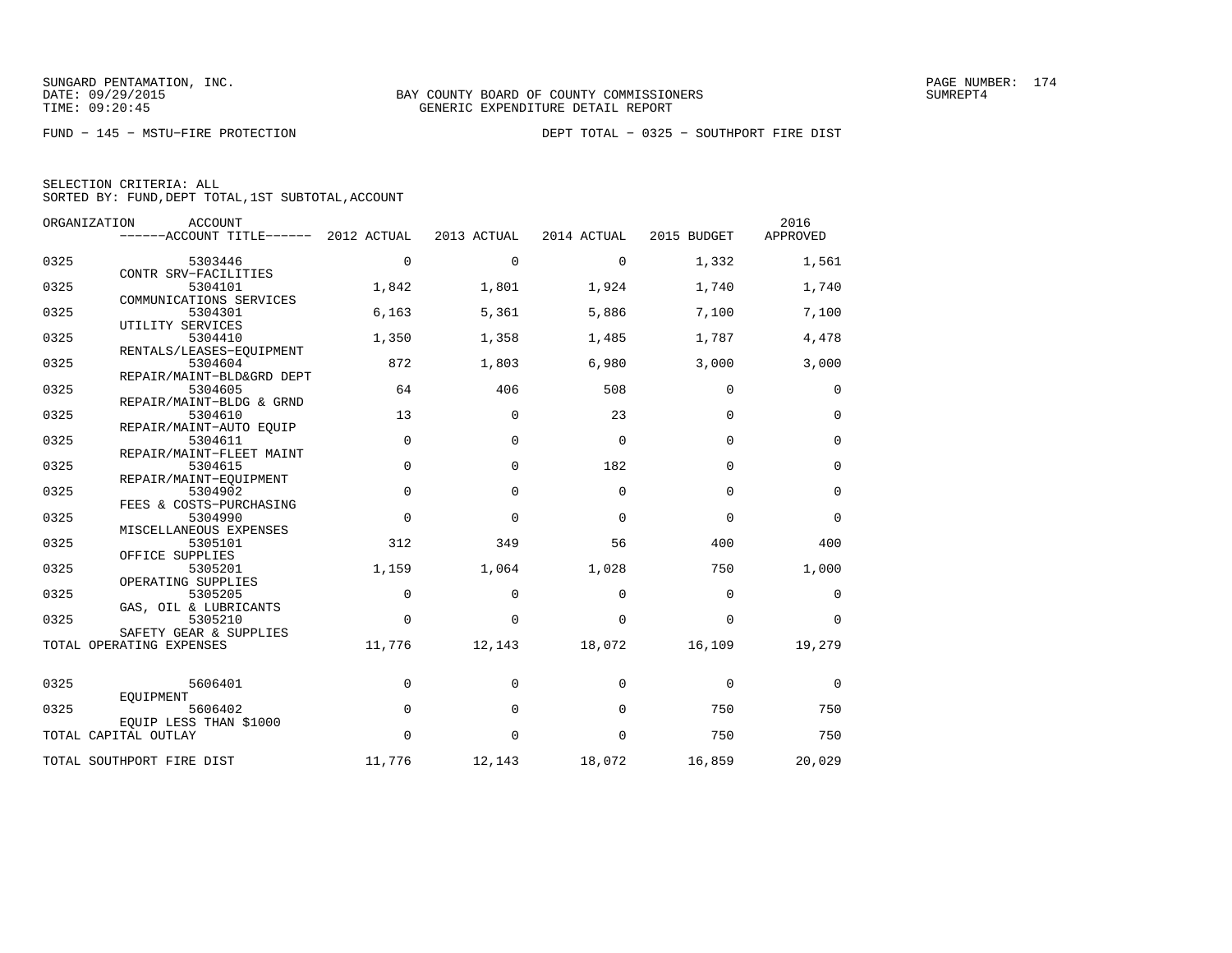|  | SELECTION CRITERIA: ALL |                                                    |  |
|--|-------------------------|----------------------------------------------------|--|
|  |                         | SORTED BY: FUND, DEPT TOTAL, 1ST SUBTOTAL, ACCOUNT |  |

|      | ORGANIZATION<br><b>ACCOUNT</b><br>------ACCOUNT TITLE------ 2012 ACTUAL |             | 2013 ACTUAL | 2014 ACTUAL  | 2015 BUDGET | 2016<br>APPROVED |
|------|-------------------------------------------------------------------------|-------------|-------------|--------------|-------------|------------------|
| 0326 | 5303446                                                                 | 20,825      | 19,742      | 14,177       | 12,895      | 8,776            |
|      | CONTR SRV-FACILITIES                                                    |             |             |              |             |                  |
| 0326 | 5303464                                                                 | $\mathbf 0$ | $\mathbf 0$ | $\mathbf 0$  | $\mathbf 0$ | $\mathbf 0$      |
|      | CONTR SRV-LAB                                                           |             |             |              |             |                  |
| 0326 | 5304101                                                                 | 2,358       | 2,455       | 2,884        | 2,580       | 2,580            |
|      | COMMUNICATIONS SERVICES                                                 |             |             |              |             |                  |
| 0326 | 5304301<br>UTILITY SERVICES                                             | 22,766      | 22,411      | 31,872       | 28,000      | 30,000           |
| 0326 | 5304410                                                                 | 460         | 283         | $\Omega$     | 1,075       | 1,650            |
|      | RENTALS/LEASES-EQUIPMENT                                                |             |             |              |             |                  |
| 0326 | 5304604                                                                 | 48          | $\Omega$    | $\mathbf 0$  | $\mathbf 0$ | $\mathbf 0$      |
|      | REPAIR/MAINT-BLD&GRD DEPT                                               |             |             |              |             |                  |
| 0326 | 5304605                                                                 | 7,977       | 5,149       | 2,816        | 2,434       | 21,970           |
|      | REPAIR/MAINT-BLDG & GRND                                                |             |             |              |             |                  |
| 0326 | 5304610                                                                 | $\Omega$    | $\Omega$    | $\Omega$     | $\Omega$    | $\mathbf 0$      |
| 0326 | REPAIR/MAINT-AUTO EQUIP<br>5304611                                      | $\mathbf 0$ | $\Omega$    | $\Omega$     | $\Omega$    | $\mathbf 0$      |
|      | REPAIR/MAINT-FLEET MAINT                                                |             |             |              |             |                  |
| 0326 | 5304615                                                                 | 279         | $\Omega$    | 60           | $\Omega$    | $\mathbf 0$      |
|      | REPAIR/MAINT-EQUIPMENT                                                  |             |             |              |             |                  |
| 0326 | 5304902                                                                 | $\Omega$    | $\mathbf 0$ | $\Omega$     | $\Omega$    | $\mathbf 0$      |
|      | FEES & COSTS-PURCHASING                                                 |             |             |              |             |                  |
| 0326 | 5304990                                                                 | $\mathbf 0$ | $\Omega$    | $\mathbf{0}$ | $\Omega$    | $\mathbf 0$      |
| 0326 | MISCELLANEOUS EXPENSES<br>5305101                                       | 113         | 110         | 366          | 200         | 500              |
|      | OFFICE SUPPLIES                                                         |             |             |              |             |                  |
| 0326 | 5305201                                                                 | 1,147       | 875         | 653          | 600         | 600              |
|      | OPERATING SUPPLIES                                                      |             |             |              |             |                  |
| 0326 | 5305202                                                                 | $\mathbf 0$ | $\Omega$    | $\Omega$     | $\Omega$    | 0                |
|      | OPER SUPPLIES-JANITORIAL                                                |             |             |              |             |                  |
| 0326 | 5305205                                                                 | $\mathbf 0$ | $\mathbf 0$ | $\Omega$     | $\Omega$    | $\mathbf 0$      |
|      | GAS, OIL & LUBRICANTS                                                   |             |             |              |             |                  |
| 0326 | 5305215<br>CLOTHING & WEARING APPRL                                     | $\mathbf 0$ | $\Omega$    | $\Omega$     | $\Omega$    | $\mathbf 0$      |
| 0326 | 5305220                                                                 | $\Omega$    | $\Omega$    | $\Omega$     | $\Omega$    | $\Omega$         |
|      | TOOL & SMALL IMPLEMENTS                                                 |             |             |              |             |                  |
|      | TOTAL OPERATING EXPENSES                                                | 55,972      | 51,026      | 52,829       | 47,784      | 66,076           |
|      |                                                                         |             |             |              |             |                  |
|      |                                                                         | $\Omega$    | $\Omega$    |              |             |                  |
| 0326 | 5606401<br>EOUIPMENT                                                    |             |             | $\Omega$     | $\mathbf 0$ | 0                |
| 0326 | 5606402                                                                 | 403         | 65          | 415          | 600         | 600              |
|      | EOUIP LESS THAN \$1000                                                  |             |             |              |             |                  |
|      | TOTAL CAPITAL OUTLAY                                                    | 403         | 65          | 415          | 600         | 600              |
|      |                                                                         |             |             |              |             |                  |
|      | TOTAL SAND HILLS FIRE DIST                                              | 56,375      | 51,091      | 53,244       | 48,384      | 66,676           |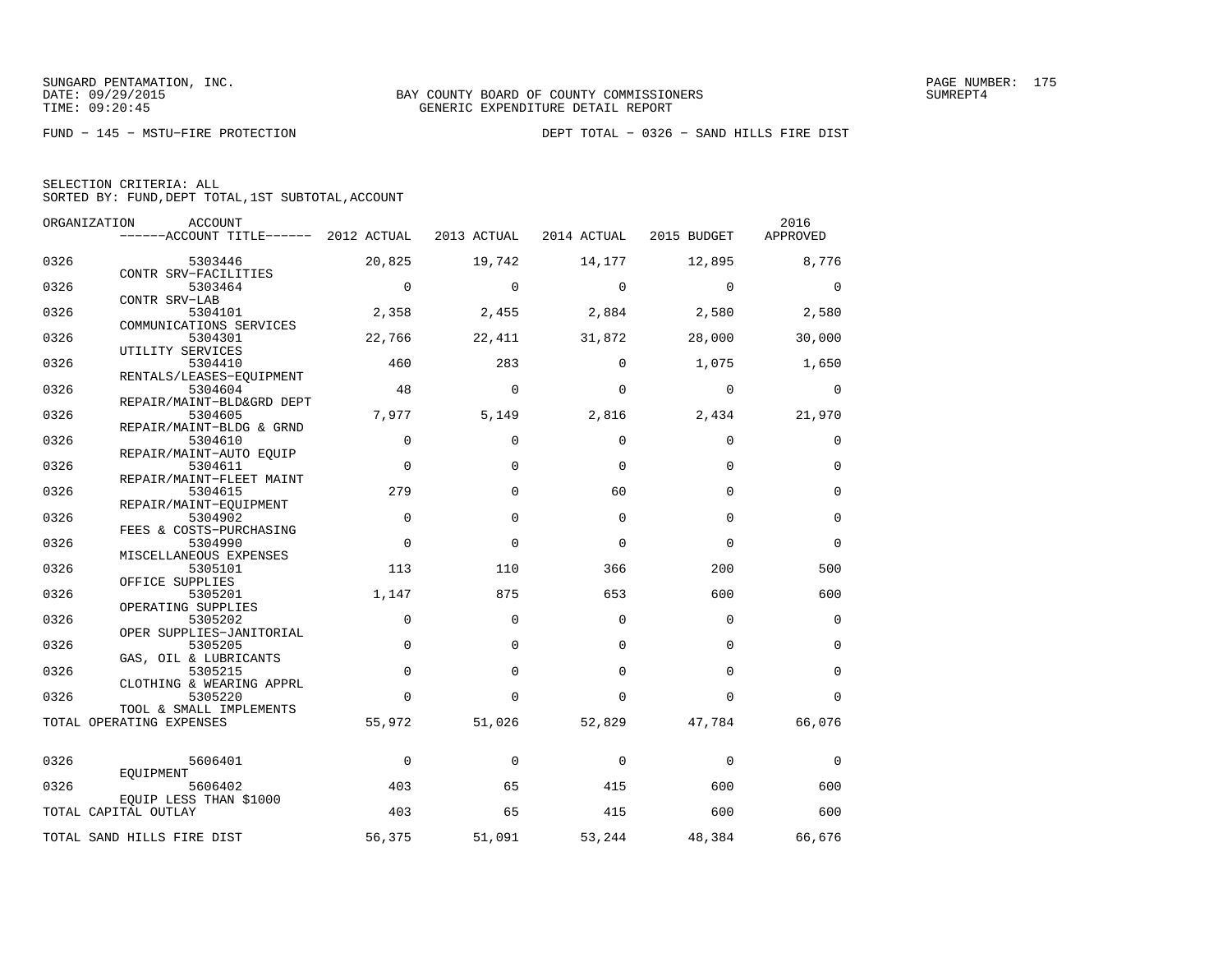|      | ORGANIZATION<br><b>ACCOUNT</b><br>------ACCOUNT TITLE------ 2012 ACTUAL |             | 2013 ACTUAL | 2014 ACTUAL | 2015 BUDGET | 2016<br>APPROVED |
|------|-------------------------------------------------------------------------|-------------|-------------|-------------|-------------|------------------|
| 0327 | 5303464                                                                 | 74          | 396         | 495         | 200         | 200              |
|      | CONTR SRV-LAB                                                           |             |             |             |             |                  |
| 0327 | 5304101                                                                 | 3,485       | 3,576       | 4,425       | 4,140       | 4,380            |
|      | COMMUNICATIONS SERVICES                                                 |             |             |             |             |                  |
| 0327 | 5304301                                                                 | 3,582       | 4,822       | 5,711       | 6,000       | 6,000            |
|      | UTILITY SERVICES                                                        |             |             |             |             |                  |
| 0327 | 5304410                                                                 | 221         | $\mathbf 0$ | $\Omega$    | 100         | 100              |
|      | RENTALS/LEASES-EQUIPMENT                                                |             |             |             |             |                  |
| 0327 | 5304604                                                                 | 453         | 304         | 379         | 1,000       | 1,000            |
| 0327 | REPAIR/MAINT-BLD&GRD DEPT<br>5304605                                    | 0           | $\Omega$    | $\Omega$    | $\mathbf 0$ |                  |
|      |                                                                         |             |             |             |             | 0                |
| 0327 | REPAIR/MAINT-BLDG & GRND<br>5304610                                     | 0           | $\mathbf 0$ | $\mathbf 0$ | $\mathbf 0$ | 0                |
|      | REPAIR/MAINT-AUTO EQUIP                                                 |             |             |             |             |                  |
| 0327 | 5304611                                                                 | $\mathbf 0$ | $\mathbf 0$ | 0           | $\mathbf 0$ | 0                |
|      | REPAIR/MAINT-FLEET MAINT                                                |             |             |             |             |                  |
| 0327 | 5304615                                                                 | 0           | $\Omega$    | 109         | $\mathbf 0$ | 0                |
|      | REPAIR/MAINT-EOUIPMENT                                                  |             |             |             |             |                  |
| 0327 | 5304902                                                                 | 0           | $\Omega$    | $\mathbf 0$ | $\mathbf 0$ | 0                |
|      | FEES & COSTS-PURCHASING                                                 |             |             |             |             |                  |
| 0327 | 5304922                                                                 | $\mathbf 0$ | $\Omega$    | $\Omega$    | $\Omega$    | $\mathbf 0$      |
|      | FEES & COSTS-PERMITS                                                    |             |             |             |             |                  |
| 0327 | 5305101                                                                 | $\Omega$    | $\Omega$    | $\Omega$    | 100         | 100              |
|      | OFFICE SUPPLIES                                                         |             |             |             |             |                  |
| 0327 | 5305201                                                                 | 306         | $\Omega$    | $\Omega$    | 100         | 100              |
|      | OPERATING SUPPLIES                                                      |             |             |             |             |                  |
| 0327 | 5305205                                                                 | 0           | $\mathbf 0$ | $\mathbf 0$ | $\mathbf 0$ | 0                |
|      | GAS, OIL & LUBRICANTS                                                   |             |             |             |             |                  |
| 0327 | 5305220                                                                 | $\Omega$    | $\Omega$    | $\Omega$    | $\Omega$    | $\Omega$         |
|      | TOOL & SMALL IMPLEMENTS                                                 |             |             |             |             |                  |
|      | TOTAL OPERATING EXPENSES                                                | 8,121       | 9,098       | 11,119      | 11,640      | 11,880           |
| 0327 | 5606402                                                                 | 0           | $\Omega$    | $\Omega$    | $\mathbf 0$ | 0                |
|      | EQUIP LESS THAN \$1000                                                  |             |             |             |             |                  |
|      | TOTAL CAPITAL OUTLAY                                                    | $\Omega$    | $\Omega$    | $\Omega$    | $\mathbf 0$ | $\Omega$         |
|      | TOTAL GREEN HILLS FIRE DIST                                             | 8,121       | 9,098       | 11,119      | 11,640      | 11,880           |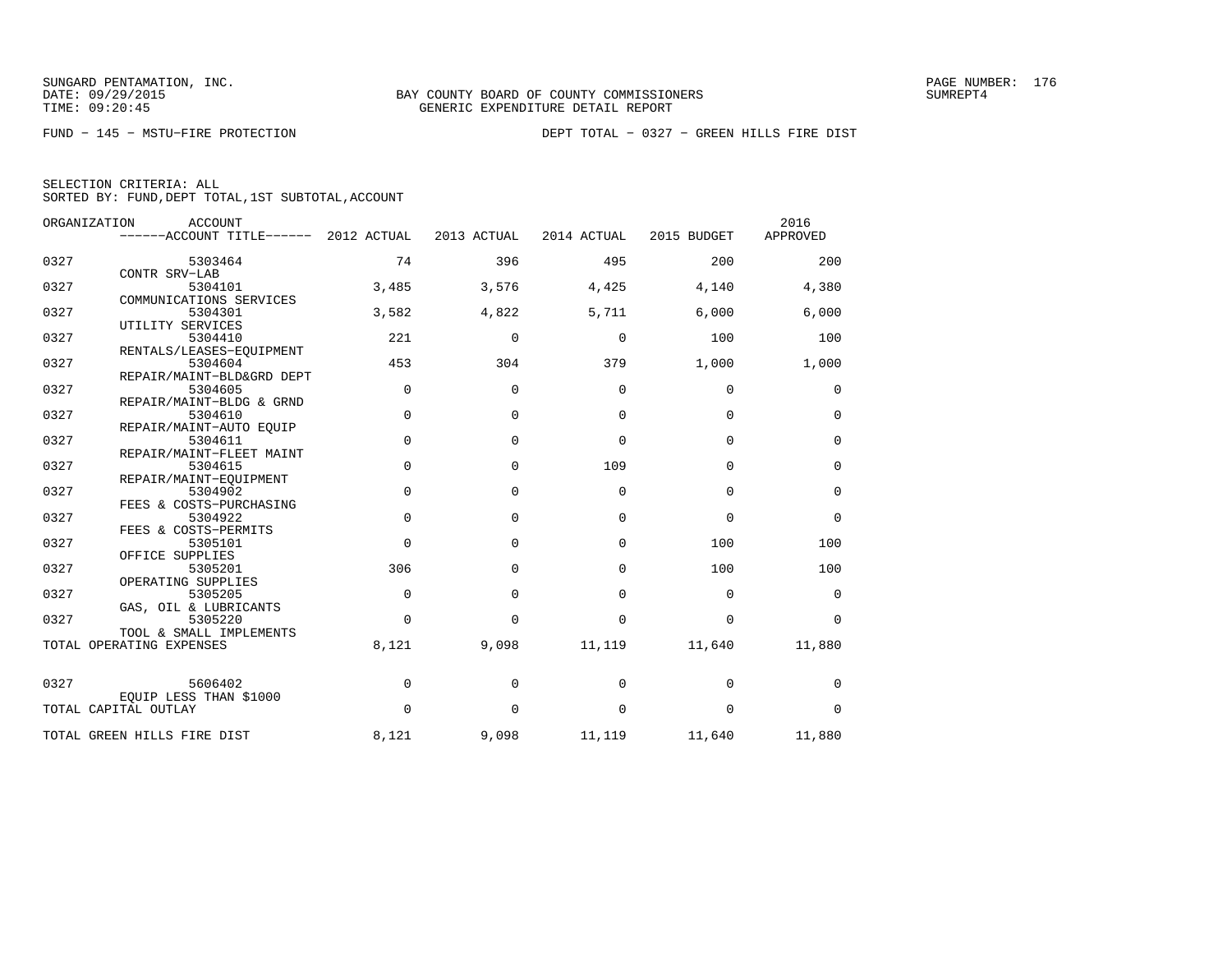|  | SELECTION CRITERIA: ALL |                                                    |
|--|-------------------------|----------------------------------------------------|
|  |                         | SORTED BY: FUND, DEPT TOTAL, 1ST SUBTOTAL, ACCOUNT |

|      | ORGANIZATION<br><b>ACCOUNT</b><br>------ACCOUNT TITLE------ 2012 ACTUAL |             | 2013 ACTUAL | 2014 ACTUAL | 2015 BUDGET | 2016<br>APPROVED |
|------|-------------------------------------------------------------------------|-------------|-------------|-------------|-------------|------------------|
| 0328 | 5303401                                                                 | $\mathbf 0$ | $\Omega$    | $\Omega$    | $\Omega$    | $\mathbf 0$      |
|      | CONTRACTED SERVICES                                                     |             |             |             |             |                  |
| 0328 | 5303446                                                                 | 16,972      | 17,368      | 13,396      | 10,755      | 15,813           |
|      | CONTR SRV-FACILITIES                                                    |             |             |             |             |                  |
| 0328 | 5303464                                                                 | 74          | 396         | 495         | 100         | 200              |
| 0328 | CONTR SRV-LAB                                                           | 2,287       | 2,367       |             | 2,340       |                  |
|      | 5304101<br>COMMUNICATIONS SERVICES                                      |             |             | 2,486       |             | 2,340            |
| 0328 | 5304301                                                                 | 22,748      | 24,115      | 26,897      | 29,000      | 29,000           |
|      | UTILITY SERVICES                                                        |             |             |             |             |                  |
| 0328 | 5304410                                                                 | 1,460       | 1,426       | 1,237       | 1,787       | 2,075            |
|      | RENTALS/LEASES-EQUIPMENT                                                |             |             |             |             |                  |
| 0328 | 5304604                                                                 | $\mathbf 0$ | 30          | $\Omega$    | $\Omega$    | $\Omega$         |
| 0328 | REPAIR/MAINT-BLD&GRD DEPT<br>5304605                                    | 5,112       | 2,770       | 6,151       |             |                  |
|      | REPAIR/MAINT-BLDG & GRND                                                |             |             |             | 2,235       | 11,260           |
| 0328 | 5304610                                                                 | $\mathbf 0$ | $\Omega$    | $\Omega$    | $\Omega$    | 0                |
|      | REPAIR/MAINT-AUTO EQUIP                                                 |             |             |             |             |                  |
| 0328 | 5304611                                                                 | $\Omega$    | $\Omega$    | $\Omega$    | $\Omega$    | $\Omega$         |
|      | REPAIR/MAINT-FLEET MAINT                                                |             |             |             |             |                  |
| 0328 | 5304615                                                                 | $\mathbf 0$ | $\mathbf 0$ | 291         | $\Omega$    | $\mathbf 0$      |
| 0328 | REPAIR/MAINT-EOUIPMENT<br>5304902                                       | $\mathbf 0$ | $\Omega$    | $\mathbf 0$ | $\Omega$    | $\mathbf 0$      |
|      | FEES & COSTS-PURCHASING                                                 |             |             |             |             |                  |
| 0328 | 5304922                                                                 | $\mathbf 0$ | $\Omega$    | $\Omega$    | $\Omega$    | $\mathbf 0$      |
|      | FEES & COSTS-PERMITS                                                    |             |             |             |             |                  |
| 0328 | 5304990                                                                 | $\Omega$    | $\Omega$    | $\Omega$    | $\Omega$    | $\Omega$         |
| 0328 | MISCELLANEOUS EXPENSES<br>5305101                                       | 14          | 135         | 388         | 250         | 250              |
|      | OFFICE SUPPLIES                                                         |             |             |             |             |                  |
| 0328 | 5305201                                                                 | 107         | 1,079       | 1,085       | 500         | 500              |
|      | OPERATING SUPPLIES                                                      |             |             |             |             |                  |
| 0328 | 5305205                                                                 | $\mathbf 0$ | $\mathbf 0$ | $\Omega$    | $\Omega$    | $\mathbf 0$      |
|      | GAS, OIL & LUBRICANTS                                                   |             |             |             |             |                  |
| 0328 | 5305220<br>TOOL & SMALL IMPLEMENTS                                      | $\mathbf 0$ | $\Omega$    | 27          | $\Omega$    | $\Omega$         |
|      | TOTAL OPERATING EXPENSES                                                | 48,773      | 49,686      | 52,453      | 46,967      | 61,438           |
|      |                                                                         |             |             |             |             |                  |
| 0328 | 5606401                                                                 | $\mathbf 0$ | 0           | 0           | 0           | 0                |
|      | EOUIPMENT                                                               |             |             |             |             |                  |
| 0328 | 5606402<br>EQUIP LESS THAN \$1000                                       | $\mathbf 0$ | 0           | 128         | 500         | 500              |
|      | TOTAL CAPITAL OUTLAY                                                    | $\Omega$    | $\Omega$    | 128         | 500         | 500              |
|      |                                                                         |             |             |             |             |                  |
|      | TOTAL BEAR CREEK/YOUNGSTOWN                                             | 48,773      | 49,686      | 52,581      | 47,467      | 61,938           |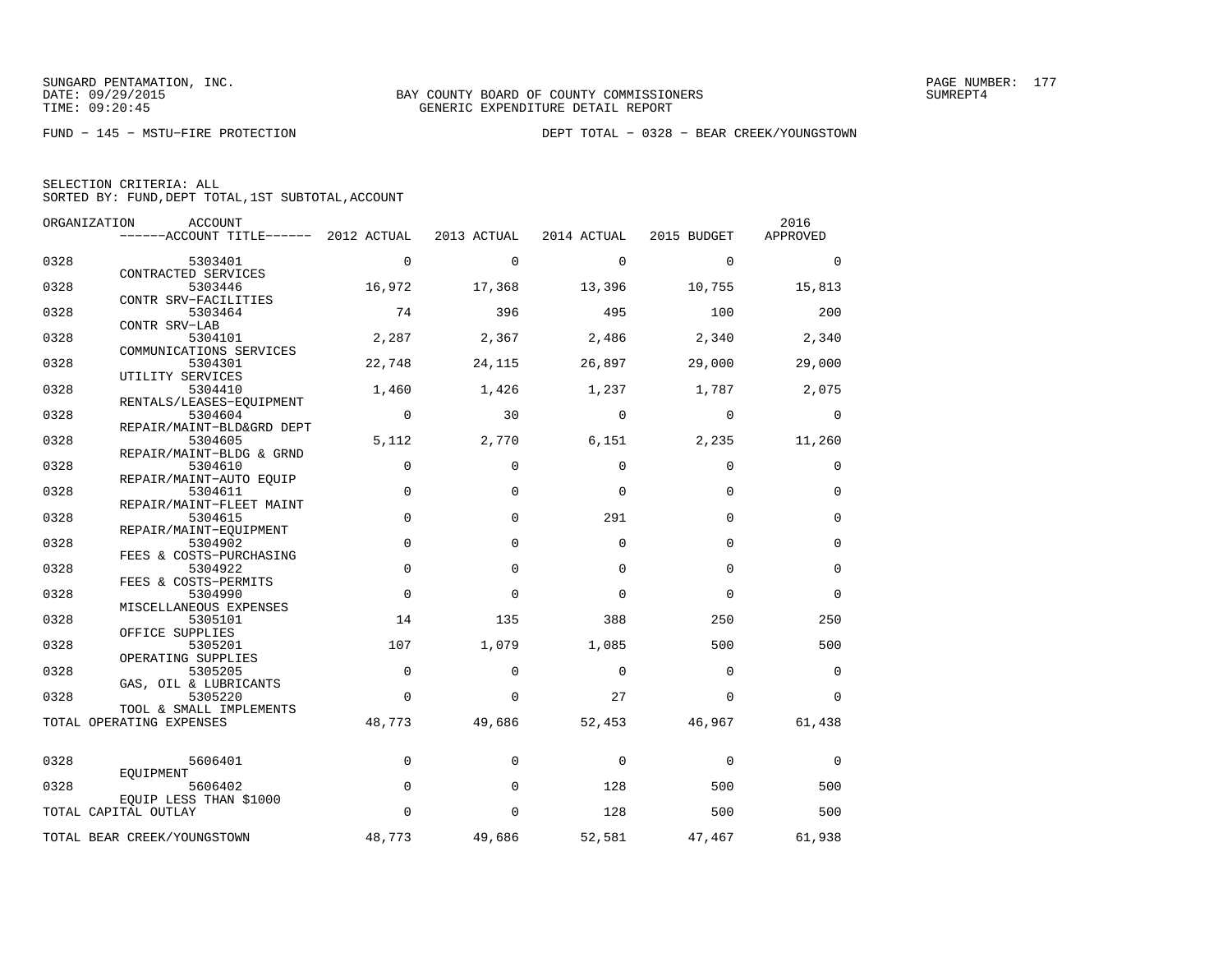| ORGANIZATION | <b>ACCOUNT</b><br>------ACCOUNT TITLE------ | 2012 ACTUAL | 2013 ACTUAL | 2014 ACTUAL | 2015 BUDGET | 2016<br>APPROVED |
|--------------|---------------------------------------------|-------------|-------------|-------------|-------------|------------------|
| 0329         | 5303464                                     | 74          | 396         | 495         | 200         | 200              |
| 0329         | CONTR SRV-LAB<br>5304101                    | 1,865       | 1,620       | 1,610       | 1,740       | 1,740            |
|              | COMMUNICATIONS SERVICES                     |             |             |             |             |                  |
| 0329         | 5304301<br>UTILITY SERVICES                 | 3,545       | 5,685       | 6,521       | 7,600       | 7,600            |
| 0329         | 5304410<br>RENTALS/LEASES-EQUIPMENT         | 714         | 604         | 360         | 2,325       | 2,900            |
| 0329         | 5304604                                     | 1,771       | 1,661       | 1,417       | $\mathbf 0$ | $\mathbf 0$      |
| 0329         | REPAIR/MAINT-BLD&GRD DEPT<br>5304605        | 3,390       | 306         | 191         | 1,500       | $\mathbf 0$      |
| 0329         | REPAIR/MAINT-BLDG & GRND<br>5304610         | 21          | 0           | $\Omega$    | $\mathbf 0$ | $\mathbf 0$      |
| 0329         | REPAIR/MAINT-AUTO EOUIP<br>5304611          | $\mathbf 0$ | $\mathbf 0$ | $\mathbf 0$ | $\mathbf 0$ | $\mathbf 0$      |
|              | REPAIR/MAINT-FLEET MAINT                    |             |             |             |             |                  |
| 0329         | 5304615<br>REPAIR/MAINT-EOUIPMENT           | $\mathbf 0$ | 14          | $\Omega$    | $\mathbf 0$ | 0                |
| 0329         | 5304902<br>FEES & COSTS-PURCHASING          | $\mathbf 0$ | $\mathbf 0$ | $\Omega$    | $\Omega$    | $\mathbf 0$      |
| 0329         | 5304922                                     | $\Omega$    | $\Omega$    | $\Omega$    | $\Omega$    | $\Omega$         |
| 0329         | FEES & COSTS-PERMITS<br>5304990             | $\mathbf 0$ | $\mathbf 0$ | $\mathbf 0$ | $\mathbf 0$ | $\mathbf 0$      |
| 0329         | MISCELLANEOUS EXPENSES<br>5305101           | 553         | 429         | 709         | 450         | 450              |
| 0329         | OFFICE SUPPLIES<br>5305201                  | 1,778       | 855         | 1,046       | 1,300       | 1,300            |
|              | OPERATING SUPPLIES                          |             |             |             |             |                  |
| 0329         | 5305205<br>GAS, OIL & LUBRICANTS            | $\Omega$    | $\Omega$    | $\Omega$    | $\Omega$    | $\Omega$         |
|              | TOTAL OPERATING EXPENSES                    | 13,710      | 11,570      | 12,349      | 15,115      | 14,190           |
| 0329         | 5606401                                     | $\mathbf 0$ | $\Omega$    | $\Omega$    | $\Omega$    | $\Omega$         |
| 0329         | EQUIPMENT<br>5606402                        | $\mathbf 0$ | $\Omega$    | 89          | 1,300       | 1,300            |
|              | EOUIP LESS THAN \$1000                      |             |             |             |             |                  |
|              | TOTAL CAPITAL OUTLAY                        | $\mathbf 0$ | $\mathbf 0$ | 89          | 1,300       | 1,300            |
|              | TOTAL BAYOU GEORGE FIRE DIST                | 13,710      | 11,570      | 12,438      | 16,415      | 15,490           |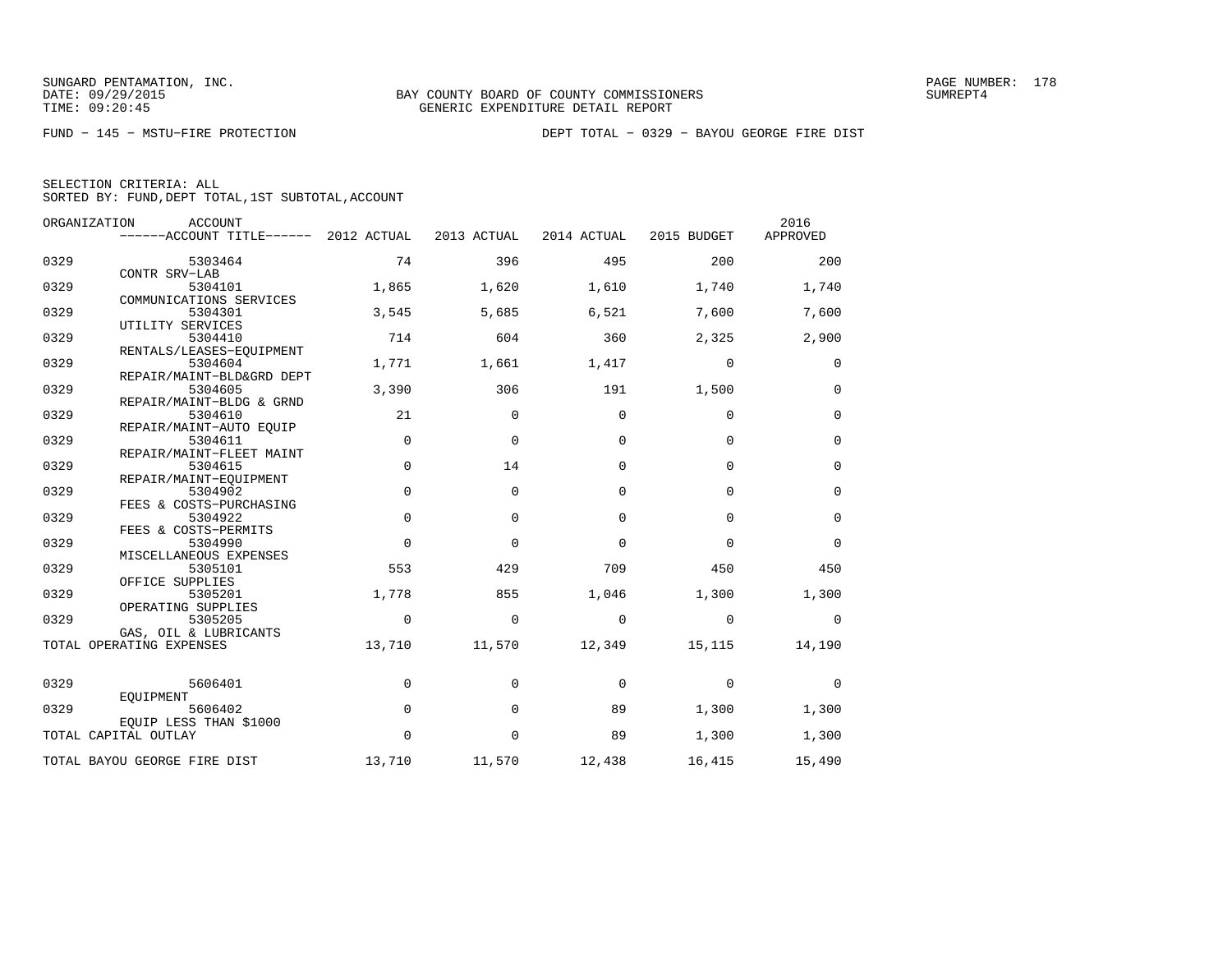|  | SELECTION CRITERIA: ALL |                                                    |  |
|--|-------------------------|----------------------------------------------------|--|
|  |                         | SORTED BY: FUND, DEPT TOTAL, 1ST SUBTOTAL, ACCOUNT |  |

|      | ORGANIZATION<br>ACCOUNT<br>------ACCOUNT TITLE------ 2012 ACTUAL |             | 2013 ACTUAL       | 2014 ACTUAL  | 2015 BUDGET | 2016<br>APPROVED |
|------|------------------------------------------------------------------|-------------|-------------------|--------------|-------------|------------------|
| 0330 | 5304101                                                          | 1,324       | 1,326             | 1,358        | 1,440       | 1,440            |
| 0330 | COMMUNICATIONS SERVICES<br>5304301                               | 6,184       | 5,578             | 6,539        | 8,200       | 8,200            |
| 0330 | UTILITY SERVICES<br>5304410<br>RENTALS/LEASES-EOUIPMENT          | 401         | 28                | $\mathbf 0$  | 787         | 1,075            |
| 0330 | 5304604<br>REPAIR/MAINT-BLD&GRD DEPT                             | 2,609       | 1,015             | 1,007        | 4,000       | 4,000            |
| 0330 | 5304605<br>REPAIR/MAINT-BLDG & GRND                              | 0           | 0                 | 15           | 0           | 0                |
| 0330 | 5304610<br>REPAIR/MAINT-AUTO EQUIP                               | $\Omega$    | 6                 | $\Omega$     | $\Omega$    | $\mathbf 0$      |
| 0330 | 5304611<br>REPAIR/MAINT-FLEET MAINT                              | $\mathbf 0$ | $\Omega$          | $\Omega$     | $\Omega$    | $\mathbf 0$      |
| 0330 | 5304615<br>REPAIR/MAINT-EOUIPMENT                                | 59          | $\Omega$          | $\Omega$     | $\mathbf 0$ | $\mathbf 0$      |
| 0330 | 5304902<br>FEES & COSTS-PURCHASING                               | $\mathbf 0$ | $\mathbf 0$       | $\Omega$     | $\Omega$    | $\mathbf 0$      |
| 0330 | 5304990<br>MISCELLANEOUS EXPENSES                                | $\Omega$    | $\Omega$          | $\Omega$     | $\Omega$    | $\Omega$         |
| 0330 | 5305101<br>OFFICE SUPPLIES                                       | 418         | 491               | 579          | 500         | 500              |
| 0330 | 5305201<br>OPERATING SUPPLIES                                    | 1,330       | 1,320             | 1,152        | 900         | 1,200            |
| 0330 | 5305202<br>OPER SUPPLIES-JANITORIAL                              | 0           | $\Omega$          | 104          | $\Omega$    | 0                |
| 0330 | 5305205<br>GAS, OIL & LUBRICANTS                                 | $\Omega$    | $\Omega$          | $\Omega$     | $\Omega$    | $\mathbf 0$      |
| 0330 | 5305220<br>TOOL & SMALL IMPLEMENTS<br>TOTAL OPERATING EXPENSES   | $\Omega$    | $\Omega$<br>9,763 | 25<br>10,778 | $\Omega$    | $\Omega$         |
|      |                                                                  | 12,325      |                   |              | 15,827      | 16,415           |
| 0330 | 5606401<br>EQUIPMENT                                             | 0           | $\Omega$          | $\Omega$     | $\mathbf 0$ | 0                |
| 0330 | 5606402<br>EQUIP LESS THAN \$1000                                | 0           | $\mathbf 0$       | 80           | 900         | 900              |
|      | TOTAL CAPITAL OUTLAY                                             | $\Omega$    | $\Omega$          | 80           | 900         | 900              |
|      | TOTAL HILAND PARK FIRE DIST                                      | 12,325      | 9,763             | 10,858       | 16,727      | 17,315           |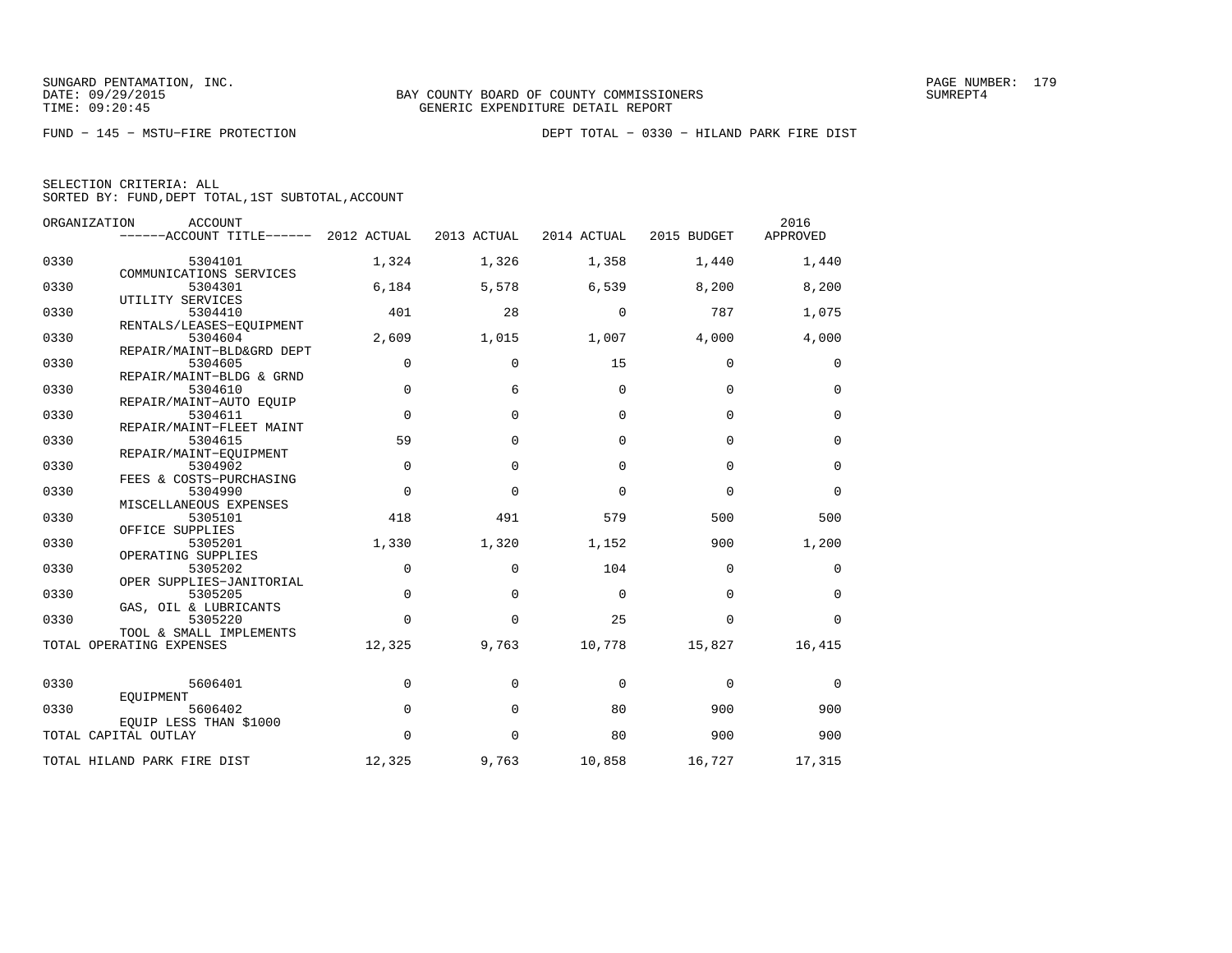| SELECTION CRITERIA: ALL |  |  |  |  |  |                                                    |  |  |  |
|-------------------------|--|--|--|--|--|----------------------------------------------------|--|--|--|
|                         |  |  |  |  |  | SORTED BY: FUND, DEPT TOTAL, 1ST SUBTOTAL, ACCOUNT |  |  |  |

|      | ORGANIZATION<br><b>ACCOUNT</b><br>------ACCOUNT TITLE------ | 2012 ACTUAL | 2013 ACTUAL | 2014 ACTUAL | 2015 BUDGET | 2016<br>APPROVED |
|------|-------------------------------------------------------------|-------------|-------------|-------------|-------------|------------------|
| 0335 | 5303104                                                     | $-66, 451$  | 0           | 0           | $\Omega$    | $\Omega$         |
| 0335 | PROF SRV-ENGINEERING<br>5303408<br>CONTR SRV-800 MHZ        | 224,387     | 45,695      | 42,297      | 39,937      | 36,380           |
| 0335 | 5304902<br>FEES & COSTS-PURCHASING                          | $\mathbf 0$ | 0           | 0           | 0           | 0                |
|      | TOTAL OPERATING EXPENSES                                    | 157,936     | 45,695      | 42,297      | 39,937      | 36,380           |
| 0335 | 5606101<br>LAND                                             | 0           | U           | 0           | $\Omega$    | $\Omega$         |
| 0335 | 5606201                                                     | 319,862     | 0           | 0           | $\Omega$    | $\Omega$         |
| 0335 | <b>BUILDINGS</b><br>5606401<br>EQUIPMENT                    | $\mathbf 0$ | 0           | 205,026     | 0           | 500,000          |
| 0335 | 5606402<br>EQUIP LESS THAN \$1000                           | $\mathbf 0$ | $\Omega$    | $\Omega$    | $\Omega$    | 0                |
|      | TOTAL CAPITAL OUTLAY                                        | 319,862     | 0           | 205,026     | 0           | 500,000          |
| 0335 | 5707105                                                     | $\mathbf 0$ | 0           | 0           | $\mathbf 0$ | 0                |
| 0335 | PRINCIPAL-LOANS<br>5707205<br>INTEREST-LOANS                | $\mathbf 0$ | $\Omega$    | 0           | 0           | $\mathbf 0$      |
| 0335 | 5707303<br>BOND ISSUE COSTS                                 | 0           | $\Omega$    | $\Omega$    | $\Omega$    | $\Omega$         |
|      | TOTAL DEBT SERVICE                                          | $\Omega$    | 0           | $\Omega$    | $\Omega$    | $\Omega$         |
| 0335 | 5909920                                                     | 0           |             | $\Omega$    | $\Omega$    | 250,000          |
|      | RESERVE-FUTURE CAP OUTLAY<br>TOTAL NON-OPERATING EXPENSES   | $\Omega$    | 0           | 0           | 0           | 250,000          |
|      | TOTAL CAPITAL IMPROVEMENTS                                  | 477,798     | 45,695      | 247,323     | 39,937      | 786,380          |
|      | TOTAL MSTU-FIRE PROTECTION                                  | 5,990,583   | 5,914,659   | 6,473,458   | 7,405,922   | 8,244,934        |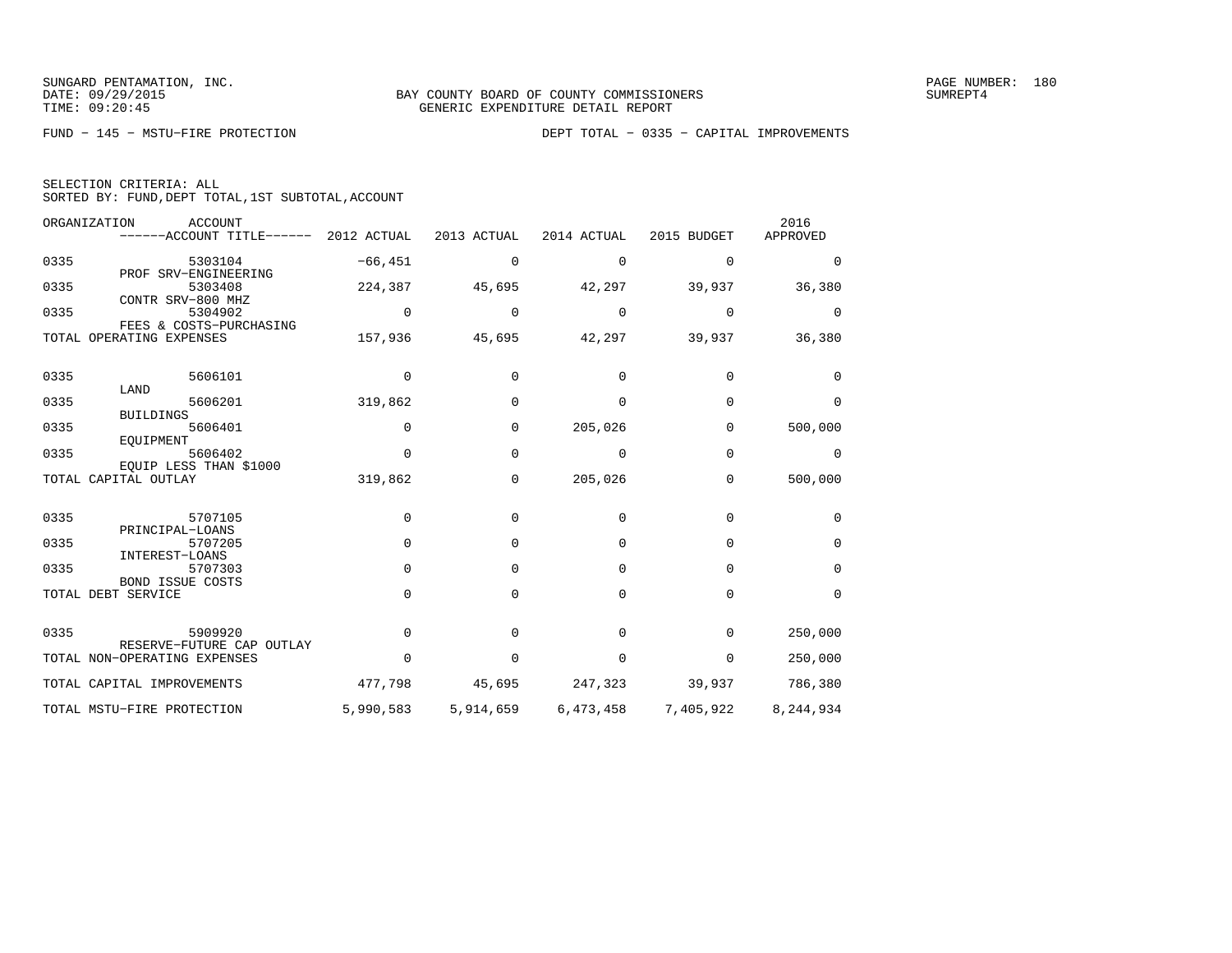|  | SELECTION CRITERIA: ALL |                                                    |  |
|--|-------------------------|----------------------------------------------------|--|
|  |                         | SORTED BY: FUND, DEPT TOTAL, 1ST SUBTOTAL, ACCOUNT |  |

|      | ORGANIZATION<br><b>ACCOUNT</b><br>$----ACCOUNT$ TITLE $----2012$ ACTUAL |             | 2013 ACTUAL | 2014 ACTUAL | 2015 BUDGET | 2016<br>APPROVED |
|------|-------------------------------------------------------------------------|-------------|-------------|-------------|-------------|------------------|
| 0375 | 5303104                                                                 | $\Omega$    | $\Omega$    | $\Omega$    | $\Omega$    | $\Omega$         |
| 0375 | PROF SRV-ENGINEERING<br>5304125                                         | $\Omega$    | $\Omega$    | $\Omega$    | $\mathbf 0$ | $\mathbf 0$      |
|      | POSTAGE/TRANSP/FREIGHT                                                  |             |             |             |             |                  |
| 0375 | 5304615<br>REPAIR/MAINT-EQUIPMENT                                       | 10,736      | 10,823      | 10,889      | $\mathbf 0$ | 0                |
| 0375 | 5304905                                                                 | $\Omega$    | $\Omega$    | $\Omega$    | $\Omega$    | $\mathbf 0$      |
| 0375 | FEES&COSTS-LGL ADV/ADVERT<br>5304909<br>FEES & COSTS-COURT FILING       | $\mathbf 0$ | $\Omega$    | $\Omega$    | $\mathbf 0$ | 0                |
|      | TOTAL OPERATING EXPENSES                                                | 10,736      | 10,823      | 10,889      | $\mathbf 0$ | $\mathbf 0$      |
| 0375 | 5606303                                                                 | 1,497       | 1,487       | 1,474       | 1,500       | 1,500            |
| 0375 | STREET LIGHTING<br>5606306                                              | $\mathbf 0$ | $\Omega$    | 0           | $\mathbf 0$ | 0                |
|      | IMPRV-PEDESTRIAN ACCESS                                                 |             |             |             |             |                  |
| 0375 | 5606574<br>CIP-BAYSIDE DREDGING                                         | $\mathbf 0$ | $\mathbf 0$ | 0           | $\mathbf 0$ | $\mathbf 0$      |
| 0375 | 5616303                                                                 | $\mathbf 0$ | 30,495      | 689,486     | $\Omega$    | $\Omega$         |
|      | DREDGING PROJECTS<br>TOTAL CAPITAL OUTLAY                               | 1,497       | 31,982      | 690,961     | 1,500       | 1,500            |
| 0375 | 5707105                                                                 | $\mathbf 0$ | $\Omega$    | 0           | 0           | 57,000           |
| 0375 | PRINCIPAL-LOANS<br>5707205                                              | 0           | 0           | 2,695       | $\mathbf 0$ | 18,396           |
| 0375 | INTEREST-LOANS<br>5707303<br><b>BOND ISSUE COSTS</b>                    | $\mathbf 0$ | $\Omega$    | 36,275      | $\mathbf 0$ | $\mathbf 0$      |
|      | TOTAL DEBT SERVICE                                                      | $\mathbf 0$ | $\Omega$    | 38,970      | $\mathbf 0$ | 75,396           |
| 0375 | 5819101                                                                 | $\mathbf 0$ | $\Omega$    | 0           | 0           | 0                |
| 0375 | TRNFS-GENERAL FUND (001)<br>5909920                                     | 0           | $\mathbf 0$ | 0           | 38,906      | 0                |
|      | RESERVE-FUTURE CAP OUTLAY<br>TOTAL NON-OPERATING EXPENSES               | $\Omega$    | $\Omega$    | $\mathbf 0$ | 38,906      | $\Omega$         |
|      | TOTAL MUNICP SRVC BENEFIT UNIT                                          | 12,233      | 42,805      | 740,820     | 40,406      | 76,896           |
|      | TOTAL MSBU FUND                                                         | 12,233      | 42,805      | 740,820     | 40,406      | 76,896           |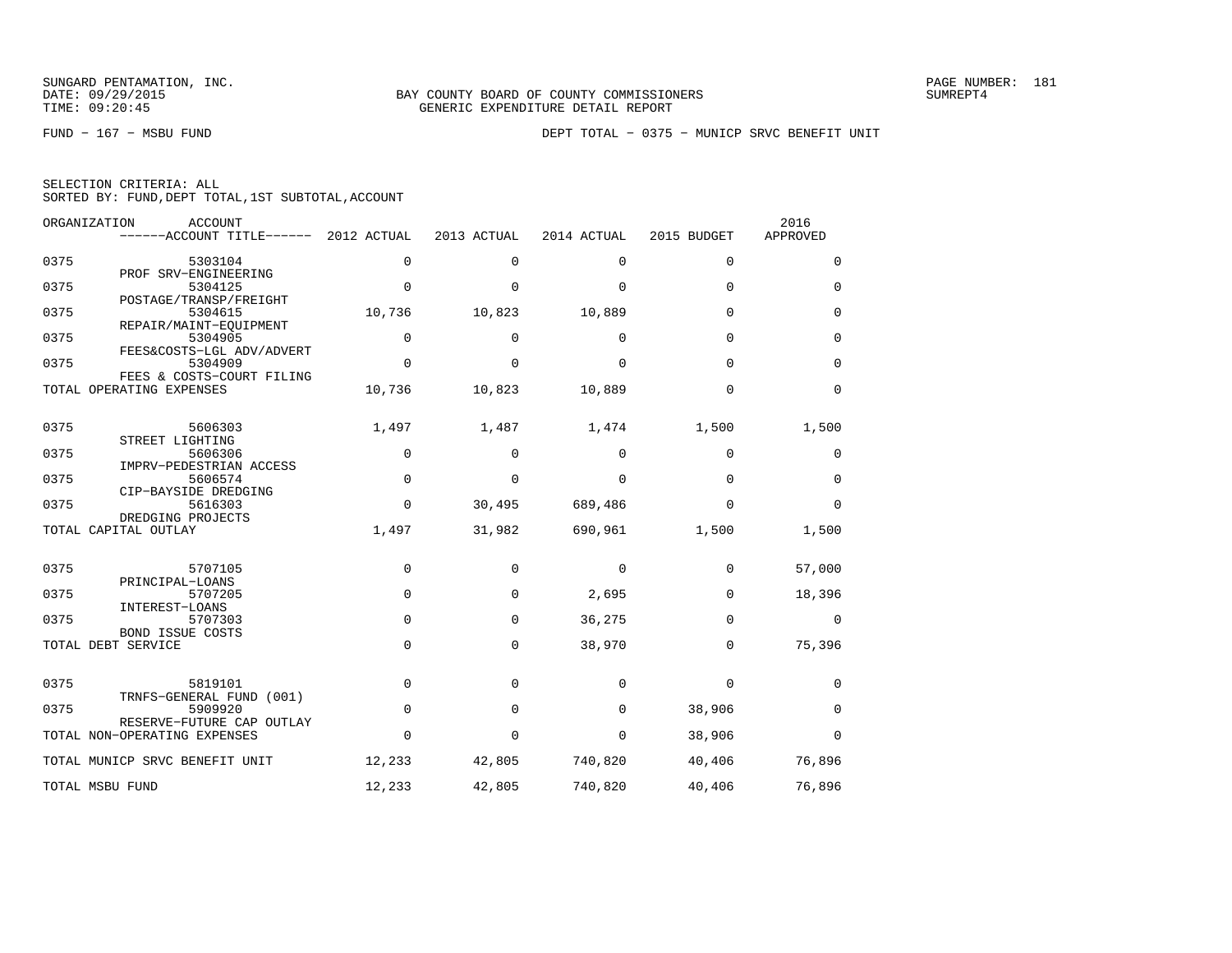| SELECTION CRITERIA: ALL |  |  |                                                    |  |
|-------------------------|--|--|----------------------------------------------------|--|
|                         |  |  | SORTED BY: FUND, DEPT TOTAL, 1ST SUBTOTAL, ACCOUNT |  |

|      | ORGANIZATION<br>ACCOUNT<br>------ACCOUNT TITLE------ 2012 ACTUAL |          | 2013 ACTUAL | 2014 ACTUAL | 2015 BUDGET | 2016<br>APPROVED |
|------|------------------------------------------------------------------|----------|-------------|-------------|-------------|------------------|
| 0350 | 5143101                                                          | $\Omega$ | $\Omega$    | $\Omega$    | $\Omega$    | <sup>0</sup>     |
| 0350 | PROF SRV-CO ATTORNEY<br>5143105                                  | 140      |             |             |             | $\Omega$         |
| 0350 | PROF SRV-OTHER ATTNY<br>5303401                                  | $\Omega$ |             |             | $\cap$      | $\Omega$         |
|      | CONTRACTED SERVICES                                              |          |             |             |             | $\Omega$         |
| 0350 | 5304001<br>TRAVEL/TRAINING NON-LOCAL                             |          |             |             |             |                  |
| 0350 | 5304125<br>POSTAGE/TRANSP/FREIGHT                                | $\cap$   | U           |             | O           | $\Omega$         |
| 0350 | 5304905<br>FEES&COSTS-LGL ADV/ADVERT                             | 339      | U           |             | U           | $\Omega$         |
|      | TOTAL OPERATING EXPENSES                                         | 478      |             |             | U           | $\Omega$         |
| 0350 | 5810010                                                          | 350,000  | U           | U           | U           | <sup>0</sup>     |
|      | CONTRIBUTION-OTHER GOVT                                          |          |             |             |             |                  |
|      | TOTAL GRANTS & AIDS                                              | 350,000  | U           | U           | U           | <sup>0</sup>     |
| 0350 | 5909999                                                          |          | U           | U           | $\Omega$    | <sup>0</sup>     |
|      | RESERVE-CASH FORWARD<br>TOTAL NON-OPERATING EXPENSES             |          |             |             | U           | 0                |
|      | TOTAL UTILITY REG AUTHORITY                                      | 350,478  |             |             | U           | $\Omega$         |
|      | TOTAL UTILITY REG AUTHORITY                                      | 350,478  |             |             |             | 0                |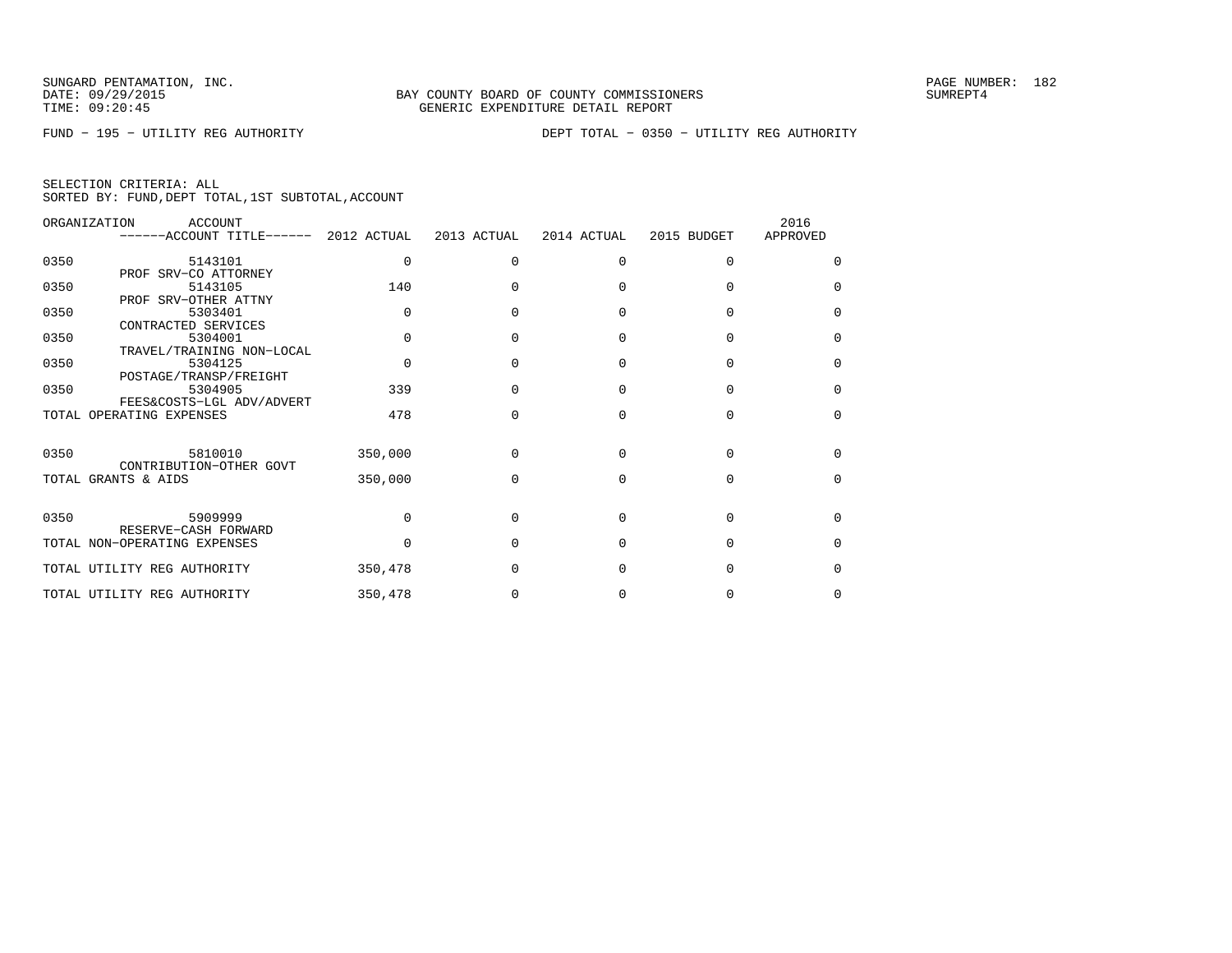|      | ORGANIZATION<br>ACCOUNT<br>------ACCOUNT TITLE------ 2012 ACTUAL 2013 ACTUAL |  | 2014 ACTUAL | 2015 BUDGET | 2016<br>APPROVED |
|------|------------------------------------------------------------------------------|--|-------------|-------------|------------------|
| 0307 | 5606322<br>IMPRV-15MGD PLANT EXPANS.                                         |  |             |             |                  |
| 0307 | 5606543<br>CIP-SE TANK/BOOSTER PUMP                                          |  |             |             |                  |
| 0307 | 5606573<br>CIP-HATHAWAY BRDG WTRLN                                           |  |             |             |                  |
|      | TOTAL CAPITAL OUTLAY                                                         |  |             |             |                  |
| 0307 | 5909910<br>RESERVE FOR CONTINGENCIES                                         |  |             |             |                  |
| 0307 | 5909999                                                                      |  |             |             |                  |
|      | RESERVE-CASH FORWARD<br>TOTAL NON-OPERATING EXPENSES                         |  |             |             |                  |
|      | TOTAL WATER SYS PROJ 2000 BONDS                                              |  |             |             |                  |
|      | TOTAL WATER SYSTEM 2000 BND PRJ                                              |  |             |             |                  |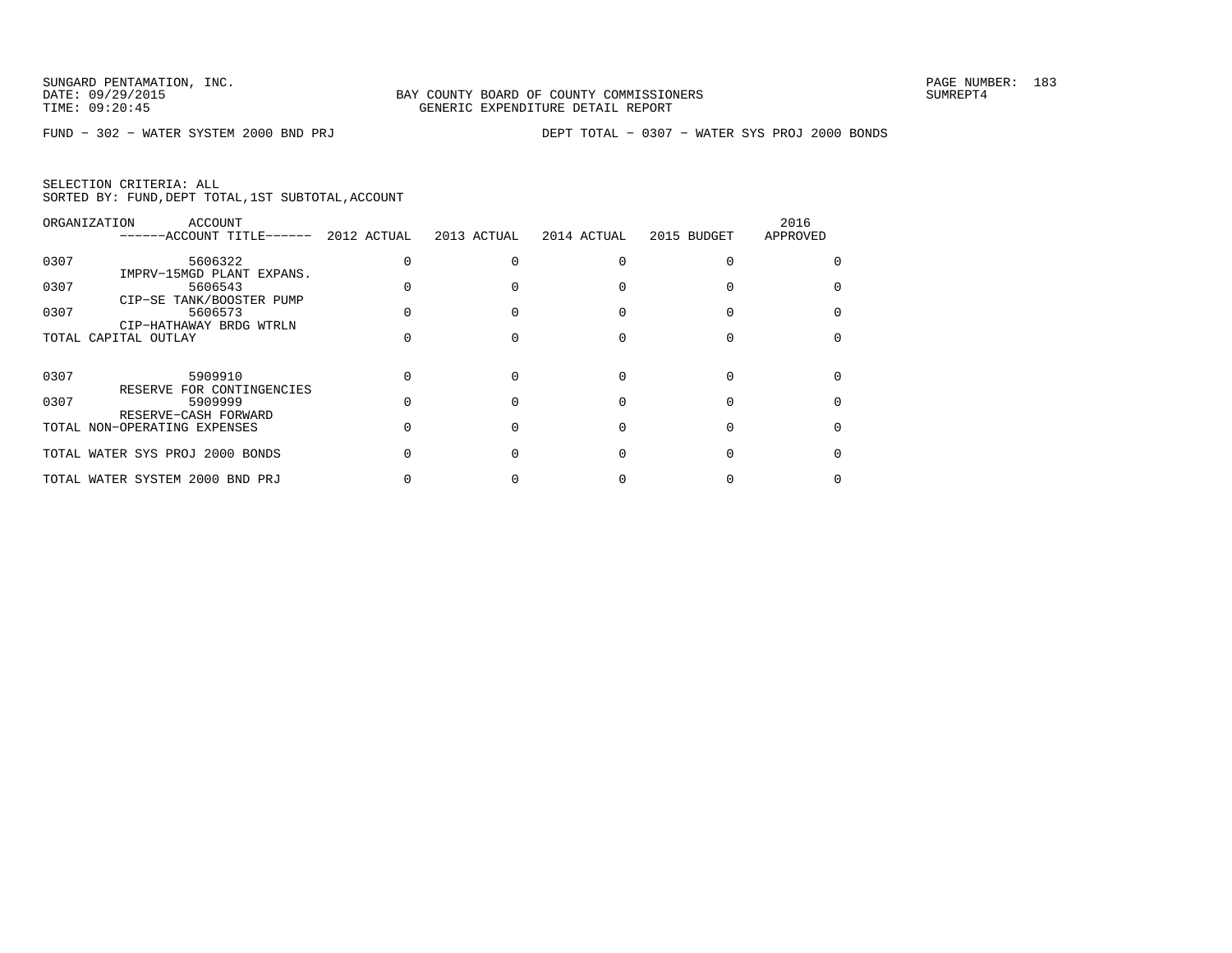| ORGANIZATION | ACCOUNT<br>$----ACCOUNT$ TITLE $----$ 2012 ACTUAL | 2013 ACTUAL | 2014 ACTUAL | 2015 BUDGET | 2016<br>APPROVED |
|--------------|---------------------------------------------------|-------------|-------------|-------------|------------------|
| 0308         | 5606201<br><b>BUILDINGS</b>                       |             |             |             |                  |
| 0308         | 5606206<br>BLDG-ST ATTNY & PUB DEFND              |             |             |             |                  |
| 0308         | 5606519<br>CIP-JUDICIAL FACILITY                  |             |             |             |                  |
|              | TOTAL CAPITAL OUTLAY                              |             |             |             |                  |
| 0308         | 5707370<br>ARBITRAGE REBATE EXPENSE               |             |             |             |                  |
|              | TOTAL DEBT SERVICE                                |             |             |             |                  |
| 0308         | 5819101<br>TRNFS-GENERAL FUND (001)               |             |             |             |                  |
| 0308         | 5819102<br>TRNFS-MSTU FIRE (145)                  |             |             |             |                  |
|              | TOTAL NON-OPERATING EXPENSES                      |             |             |             |                  |
|              | TOTAL 2002 SALES TX REV BND PRJ                   |             |             |             |                  |
|              | TOTAL SALES TX REV BONDS 2002                     |             |             |             |                  |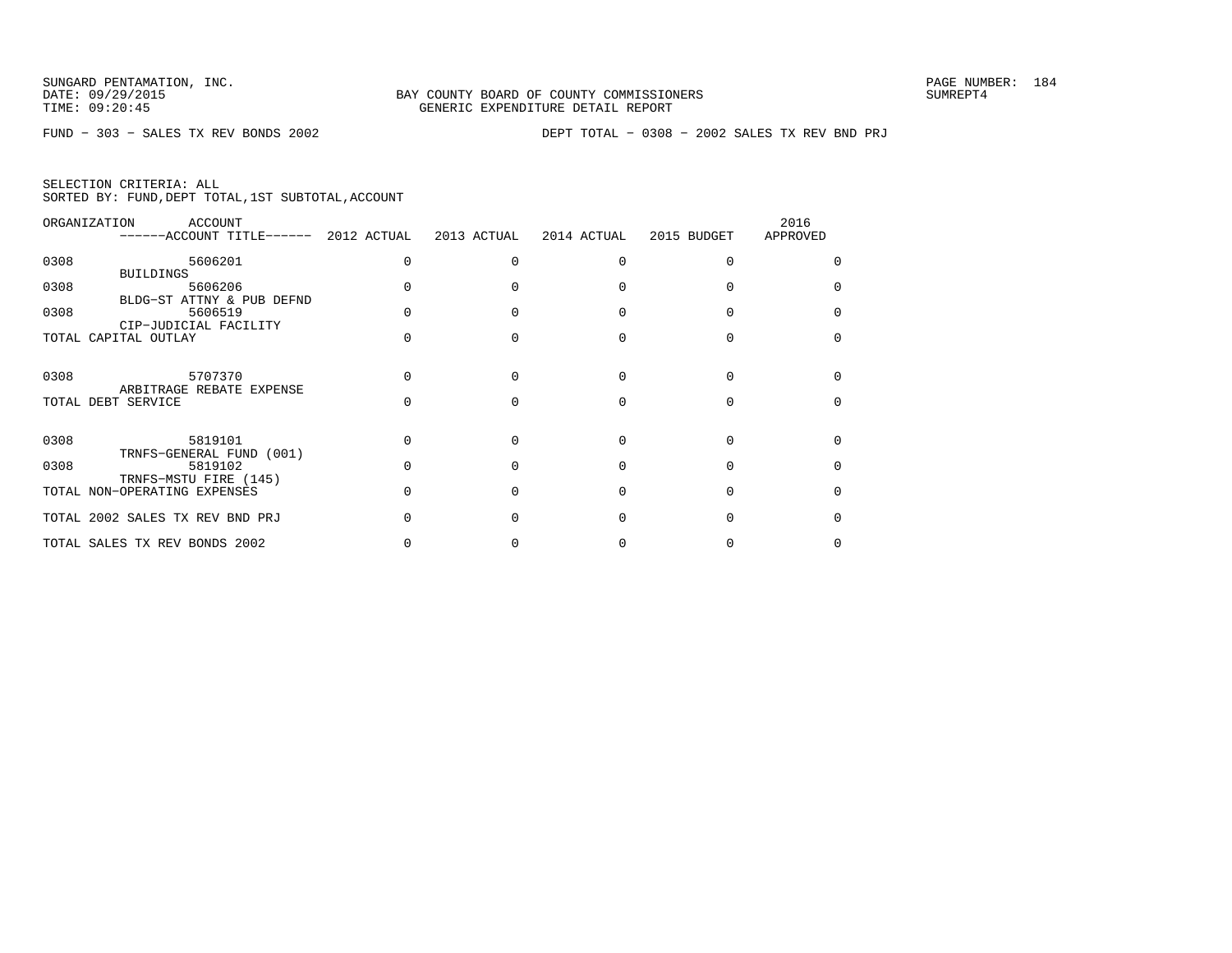FUND − 304 − JAIL 2006 BOND PROJ DEPT TOTAL − 0302 − JAIL CONSTRUCTION PRJ

|  | SELECTION CRITERIA: ALL |  |                                                    |
|--|-------------------------|--|----------------------------------------------------|
|  |                         |  | SORTED BY: FUND, DEPT TOTAL, 1ST SUBTOTAL, ACCOUNT |

|      | ORGANIZATION                         | <b>ACCOUNT</b><br>------ACCOUNT TITLE------ 2012 ACTUAL |          | 2013 ACTUAL  | 2014 ACTUAL | 2015 BUDGET  | 2016<br>APPROVED |
|------|--------------------------------------|---------------------------------------------------------|----------|--------------|-------------|--------------|------------------|
| 0302 |                                      | 5304905                                                 | $\Omega$ | <sup>0</sup> | $\Omega$    | 0            |                  |
|      | TOTAL OPERATING EXPENSES             | FEES&COSTS-LGL ADV/ADVERT                               | $\Omega$ | n            | $\Omega$    |              |                  |
| 0302 | LAND                                 | 5606100                                                 | $\Omega$ | $\Omega$     | $\Omega$    | <sup>0</sup> | <sup>n</sup>     |
| 0302 | LAND                                 | 5606101                                                 | $\cap$   | U            | $\Omega$    |              | <sup>0</sup>     |
| 0302 |                                      | 5606521                                                 | $\cap$   | n            | $\Omega$    |              | <sup>0</sup>     |
|      | $CIP$ - JAIL<br>TOTAL CAPITAL OUTLAY |                                                         | $\Omega$ | $\Omega$     | $\Omega$    | $\Omega$     | <sup>0</sup>     |
| 0302 | BOND ISSUE COSTS                     | 5707303                                                 | $\cap$   | U            | $\Omega$    | U            | U                |
| 0302 |                                      | 5707370<br>ARBITRAGE REBATE EXPENSE                     |          | n            | $\cap$      |              | U                |
|      | TOTAL DEBT SERVICE                   |                                                         | $\Omega$ | $\Omega$     | $\Omega$    | $\Omega$     | <sup>0</sup>     |
| 0302 | RESERVE-CASH FORWARD                 | 5909999                                                 | $\cap$   | U            | $\cap$      | U            | <sup>n</sup>     |
|      | TOTAL NON-OPERATING EXPENSES         |                                                         |          | n            | $\Omega$    | U            | <sup>0</sup>     |
|      | TOTAL JAIL CONSTRUCTION PRJ          |                                                         |          | C            | $\Omega$    | $\cap$       | <sup>0</sup>     |
|      | TOTAL JAIL 2006 BOND PROJ            |                                                         |          |              | O           |              | <sup>0</sup>     |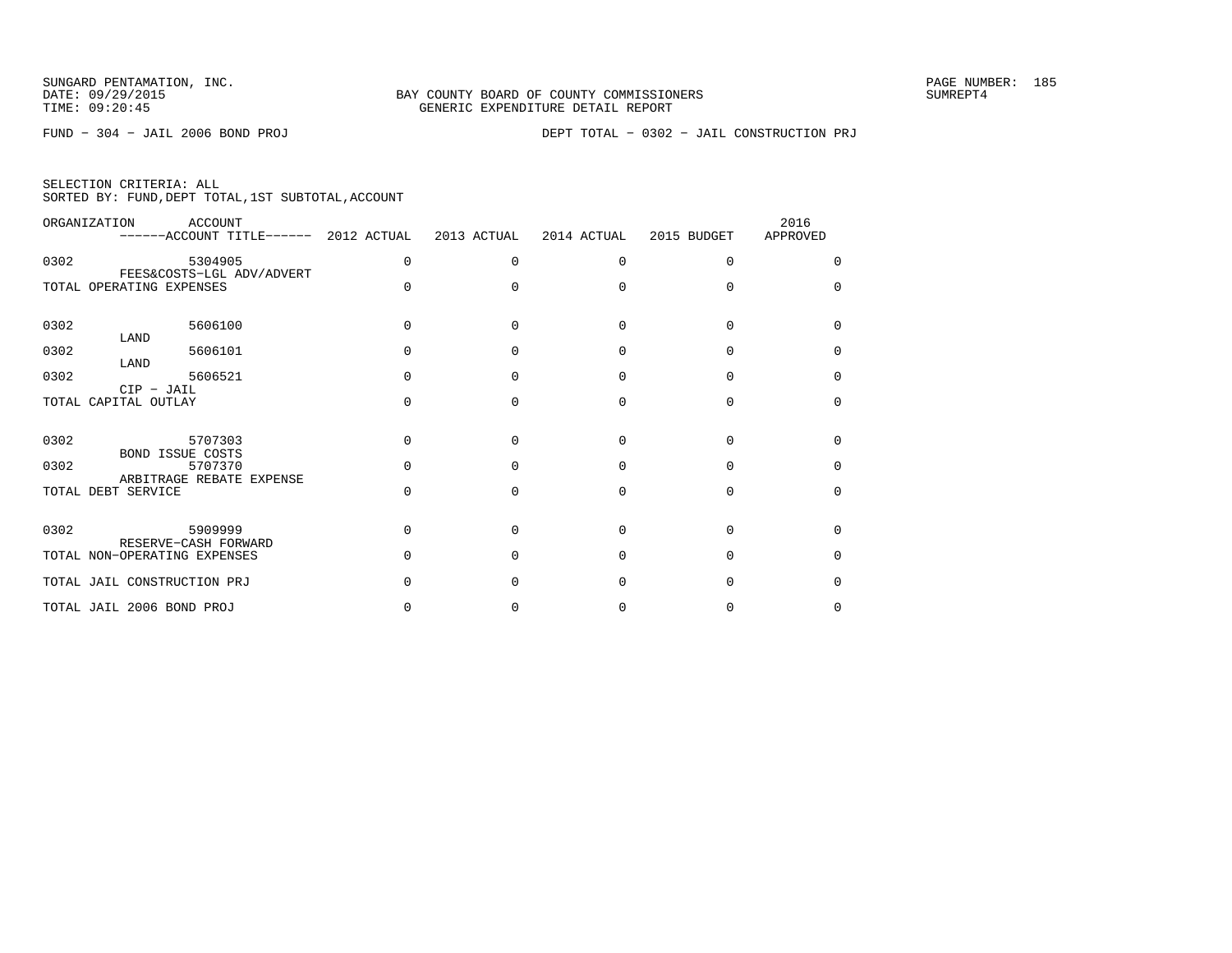|  | SELECTION CRITERIA: ALL |                                                    |  |
|--|-------------------------|----------------------------------------------------|--|
|  |                         | SORTED BY: FUND, DEPT TOTAL, 1ST SUBTOTAL, ACCOUNT |  |

|      | ORGANIZATION<br>ACCOUNT<br>------ACCOUNT TITLE------ 2012 ACTUAL |              | 2013 ACTUAL | 2014 ACTUAL | 2015 BUDGET  | 2016<br>APPROVED |
|------|------------------------------------------------------------------|--------------|-------------|-------------|--------------|------------------|
|      |                                                                  |              |             |             |              |                  |
| 0304 | 5606318<br>IMPRV-COUNTY PIER                                     | <sup>0</sup> | $\Omega$    | $\Omega$    | $\Omega$     | $\Omega$         |
| 0304 | 5606516                                                          |              |             | ∩           | U            | U                |
|      | CIP-BCC ADMIN BLDG<br>TOTAL CAPITAL OUTLAY                       |              | U           | U           | $\Omega$     |                  |
|      |                                                                  |              |             |             |              |                  |
| 0304 | 5707300<br>OTHER DEBT SERVICE COSTS                              | $\cap$       | U           | U           | <sup>n</sup> | U                |
| 0304 | 5707303<br><b>BOND ISSUE COSTS</b>                               |              |             |             | $\cap$       | <sup>0</sup>     |
| 0304 | 5707370                                                          | $\cap$       | U           | $\Omega$    | $\Omega$     | <sup>n</sup>     |
|      | ARBITRAGE REBATE EXPENSE<br>TOTAL DEBT SERVICE                   |              | U           | $\Omega$    | $\Omega$     | <sup>0</sup>     |
|      |                                                                  |              |             |             |              |                  |
| 0304 | 5819101<br>TRNFS-GENERAL FUND (001)                              | U            |             | U           | $\cap$       | <sup>n</sup>     |
| 0304 | 5819103                                                          |              |             | U           | $\Omega$     | <sup>0</sup>     |
| 0304 | TRNSF-TRANSP. (101)<br>5819105                                   |              | U           | O           | $\Omega$     | <sup>n</sup>     |
| 0304 | TRNSF-STORMWATER (115)<br>5819110                                | $\cap$       | U           | $\Omega$    | $\Omega$     | <sup>0</sup>     |
| 0304 | TRNSF-INSURANCE (506)<br>5909999                                 |              | U           | U           | <sup>n</sup> | <sup>0</sup>     |
|      | RESERVE-CASH FORWARD                                             |              |             |             |              |                  |
|      | TOTAL NON-OPERATING EXPENSES                                     |              |             | U           | <sup>n</sup> | <sup>0</sup>     |
|      | TOTAL CAPITAL IMPRV PROJECTS                                     |              |             |             | $\Omega$     | <sup>0</sup>     |
|      | TOTAL CAPITAL IMPRV BONDS 2007                                   |              |             | U           | U            | U                |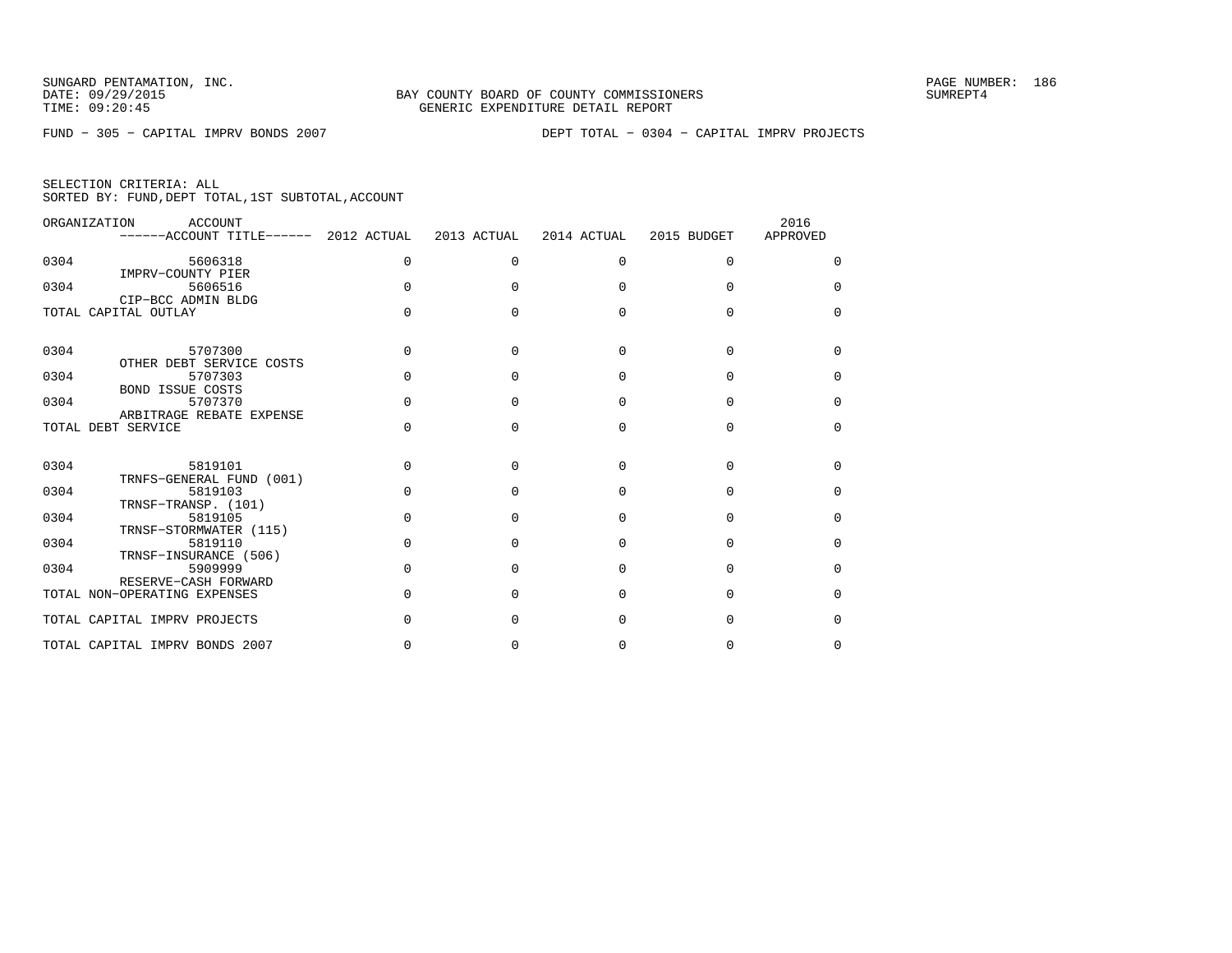| SELECTION CRITERIA: ALL |  |  |                                                    |  |
|-------------------------|--|--|----------------------------------------------------|--|
|                         |  |  | SORTED BY: FUND, DEPT TOTAL, 1ST SUBTOTAL, ACCOUNT |  |

| ORGANIZATION | ACCOUNT                                                         |          |             |                                   |             | 2016      |
|--------------|-----------------------------------------------------------------|----------|-------------|-----------------------------------|-------------|-----------|
|              | ------ACCOUNT TITLE------ 2012 ACTUAL                           |          | 2013 ACTUAL | 2014 ACTUAL                       | 2015 BUDGET | APPROVED  |
| 0405         | 5101200                                                         | 903,252  | 964,977     | 1,001,883                         | 1,140,401   | 1,130,730 |
| 0405         | SALARIES & WAGES-REGULAR<br>5101205                             | $\Omega$ | $\Omega$    | 632                               | $\Omega$    | $\Omega$  |
| 0405         | SALARIES & WAGES-DISASTER<br>5101400                            | 66,825   | 67,585      | 71,635                            | 62,400      | 62,400    |
| 0405         | SALARIES & WAGES-OVERTIME<br>5101405                            | 2,543    | 1,130       | 2,571                             | $\Omega$    | $\Omega$  |
| 0405         | SALARIES-DISASTER O/T<br>5102100<br>FICA TAXES-MATCHING         | 70,759   | 74,599      | 76,912                            | 92,015      | 91,274    |
| 0405         | 5102200<br>RETIREMENT CONTRIBUTIONS                             | 48,514   | 59,862      | 74,855                            | 90,862      | 88,787    |
| 0405         | 5102300<br>LIFE & HEALTH INSURANCE                              | 128,784  | 147,726     | 182,684                           | 248,224     | 291,960   |
| 0405         | 5102400<br>WORKERS COMP. PREMIUMS                               | 103,450  | 91,935      | 48,086                            | 130,953     | 123,136   |
| 0405         | 5102500<br>UNEMPLOYMENT COMPENSATION                            | 1,664    | 2,923       | $-160$                            | $\Omega$    | $\Omega$  |
|              | TOTAL PERSONAL SERVICES                                         |          |             | 1,325,791   1,410,738   1,459,098 | 1,764,855   | 1,788,287 |
| 0405         | 5143101                                                         | 41,131   | 65,237      | 63,718                            | 74,498      | 78,200    |
| 0405         | PROF SRV-CO ATTORNEY<br>5143105                                 | 3,254    | 660         | 10,285                            | 40,000      | 40,000    |
| 0405         | PROF SRV-OTHER ATTNY<br>5143110                                 | 163,572  | 34,397      | 15,538                            | 40,000      | 40,000    |
| 0405         | PROF SRV-LITIGATION<br>5303104                                  | 51,481   | 44,345      | 70,251                            | 207,520     | 213,745   |
| 0405         | PROF SRV-ENGINEERING<br>5303106                                 | 150      | 1,096       | 705                               | 1,200       | 1,200     |
| 0405         | PROF SRV-PHYSICLS/MEDICAL<br>5303107<br>PROF SRV-SUBSTANCE TEST | 231      | 563         | 383                               | 1,200       | 1,200     |
| 0405         | 5303108<br>PROF SRV-RATE STUDY                                  | $\Omega$ | $\Omega$    | $\Omega$                          | $\Omega$    | $\Omega$  |
| 0405         | 5303110<br>PROF SRV-BACKGROUND CHECK                            | 473      | 243         | 117                               | 500         | 500       |
| 0405         | 5303401<br>CONTRACTED SERVICES                                  | 219,476  | 212,479     | 491,037                           | 329,000     | 364,000   |
| 0405         | 5303408<br>CONTR SRV-800 MHZ                                    | 3,423    | 3,422       | 3,354                             | 2,991       | 2,725     |
| 0405         | 5303410<br>CONTR SRV-JANITORIAL                                 | $\Omega$ | $\Omega$    | $\Omega$                          | $\Omega$    | $\Omega$  |
| 0405         | 5303422<br>CONTR SRV-GIS                                        | 600      | 600         | $\Omega$                          | $\Omega$    | $\Omega$  |
| 0405         | 5303425<br>CONTR SRV-ADMIN FEES                                 | 316,012  | 426,856     | 491,012                           | 524,158     | 561,982   |
| 0405         | 5303426<br>CONTR SRV-UTIL ADMIN FEES                            | 154,286  | 158,485     | 191,677                           | 243,671     | 272,929   |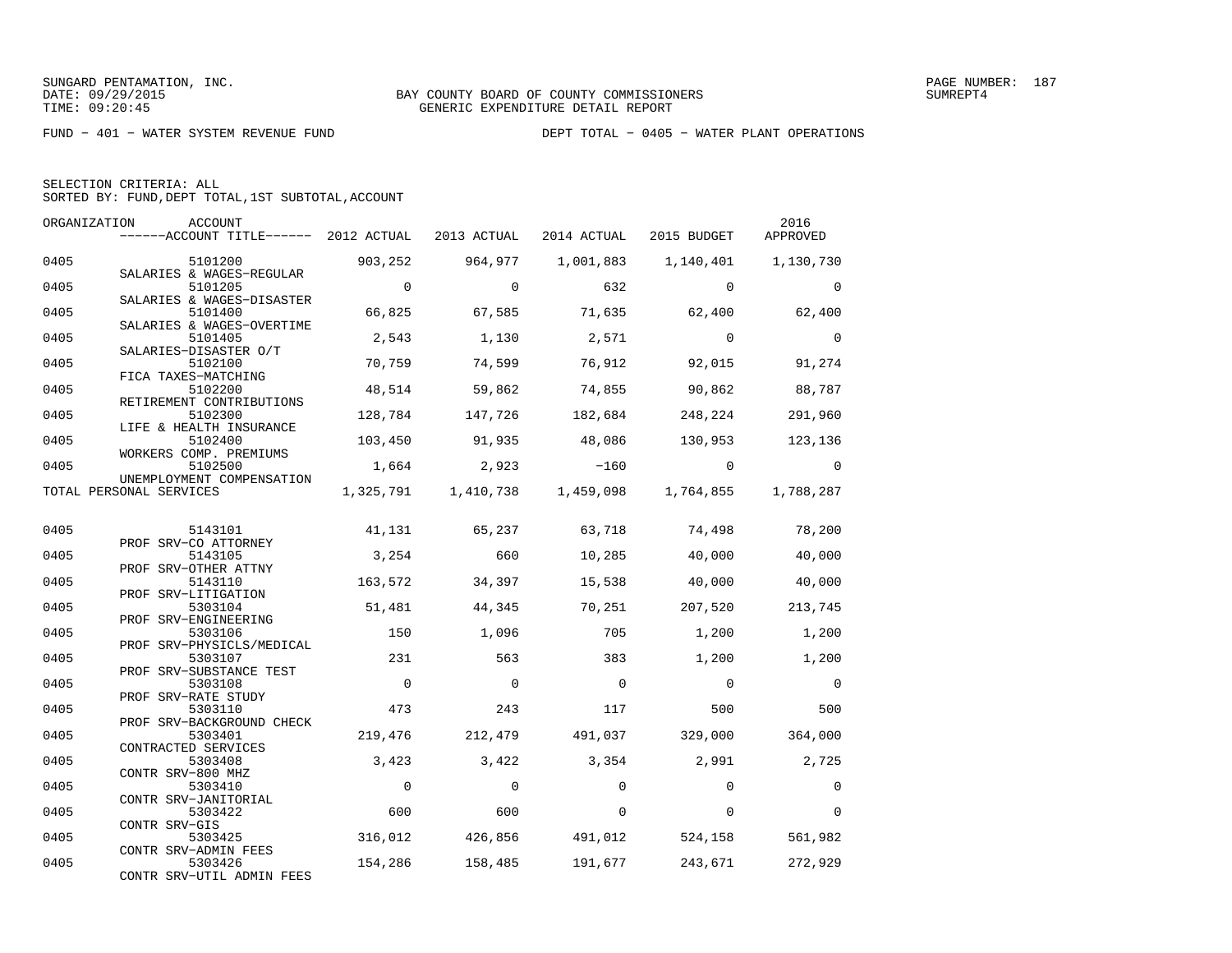SELECTION CRITERIA: ALL

SORTED BY: FUND,DEPT TOTAL,1ST SUBTOTAL,ACCOUNT

| ORGANIZATION | <b>ACCOUNT</b>                        |             |             |             |             | 2016      |
|--------------|---------------------------------------|-------------|-------------|-------------|-------------|-----------|
|              | ------ACCOUNT TITLE------ 2012 ACTUAL |             | 2013 ACTUAL | 2014 ACTUAL | 2015 BUDGET | APPROVED  |
| 0405         | 5303446                               | 4,037       | 3,852       | 3,591       | 3,188       | 7,219     |
| 0405         | CONTR SRV-FACILITIES<br>5303464       | 49,621      | 72,887      | 96,272      | 77,690      | 48,245    |
| 0405         | CONTR SRV-LAB<br>5304001              | 3,746       | 8,509       | 9,302       | 12,000      | 12,000    |
| 0405         | TRAVEL/TRAINING NON-LOCAL<br>5304005  | $\Omega$    | $\Omega$    | 64          | $\Omega$    | $\Omega$  |
|              | TRAVEL-LOCAL                          |             |             |             |             |           |
| 0405         | 5304101<br>COMMUNICATIONS SERVICES    | 9,570       | 9,590       | 8,882       | 9,420       | 7,080     |
| 0405         | 5304125                               | 964         | 604         | 446         | 2,500       | 2,000     |
|              | POSTAGE/TRANSP/FREIGHT                |             |             |             |             |           |
| 0405         | 5304301<br>UTILITY SERVICES           | 1,590,146   | 1,405,954   | 1,460,668   | 1,876,250   | 1,896,250 |
| 0405         | 5304403                               | $\Omega$    | $\Omega$    | $\Omega$    | 14,800      | 15,300    |
|              | RENTALS/LEASES-LAND                   |             |             |             |             |           |
| 0405         | 5304405                               | 891         | 1,220       | 1,339       | 1,300       | 1,416     |
| 0405         | RENTALS/LEASES-BUILDINGS<br>5304410   | 6,894       | 16,484      | 13,783      | 26,878      | 30,000    |
|              | RENTALS/LEASES-EQUIPMENT              |             |             |             |             |           |
| 0405         | 5304501<br>INSURANCE & BONDS          | 306,491     | 371,312     | 336,772     | 368,775     | 470,365   |
| 0405         | 5304604                               | 42,495      | 92,737      | 83,889      | 124,500     | 128,250   |
| 0405         | REPAIR/MAINT-BLD&GRD DEPT<br>5304605  | 39          | 1,884       | 29,256      | 1,300       | 1,500     |
|              | REPAIR/MAINT-BLDG & GRND              |             |             |             |             |           |
| 0405         | 5304610                               | 14,005      | 17,182      | 25,778      | 23,000      | 25,000    |
| 0405         | REPAIR/MAINT-AUTO EQUIP<br>5304611    | 0           | $\Omega$    | $\Omega$    | $\Omega$    | $\Omega$  |
|              | REPAIR/MAINT-FLEET MAINT              |             |             |             |             |           |
| 0405         | 5304612                               | $\Omega$    | $\Omega$    | $\Omega$    | $\Omega$    | $\Omega$  |
| 0405         | REPAIR/MAINT-AWT<br>5304615           | 395,870     | 381,121     | 577,798     | 884,500     | 913,500   |
|              | REPAIR/MAINT-EOUIPMENT                |             |             |             |             |           |
| 0405         | 5304701<br>PRINTING & BINDING         | 98          | 63          | $\Omega$    | 500         | 500       |
| 0405         | 5304902                               | 6,331       | 9,811       | 21,427      | 29,976      | 34,021    |
| 0405         | FEES & COSTS-PURCHASING<br>5304905    | 1,088       | 335         | 73          | 1,500       | 500       |
|              | FEES&COSTS-LGL ADV/ADVERT             |             |             |             |             |           |
| 0405         | 5304922                               | 6,325       | 7,250       | 7,325       | 12,000      | 12,000    |
| 0405         | FEES & COSTS-PERMITS<br>5304984       | $\mathbf 0$ | $\Omega$    | $\Omega$    | $\Omega$    | $\Omega$  |
|              | BAD DEBT                              |             |             |             |             |           |
| 0405         | 5304990                               | 93          | 65          | 93          | 500         | 500       |
| 0405         | MISCELLANEOUS EXPENSES<br>5305101     | 2,096       | 2,523       | 1,698       | 2,750       | 2,750     |
|              | OFFICE SUPPLIES                       |             |             |             |             |           |
| 0405         | 5305201<br>OPERATING SUPPLIES         | 21,814      | 19,232      | 35,473      | 25,000      | 27,500    |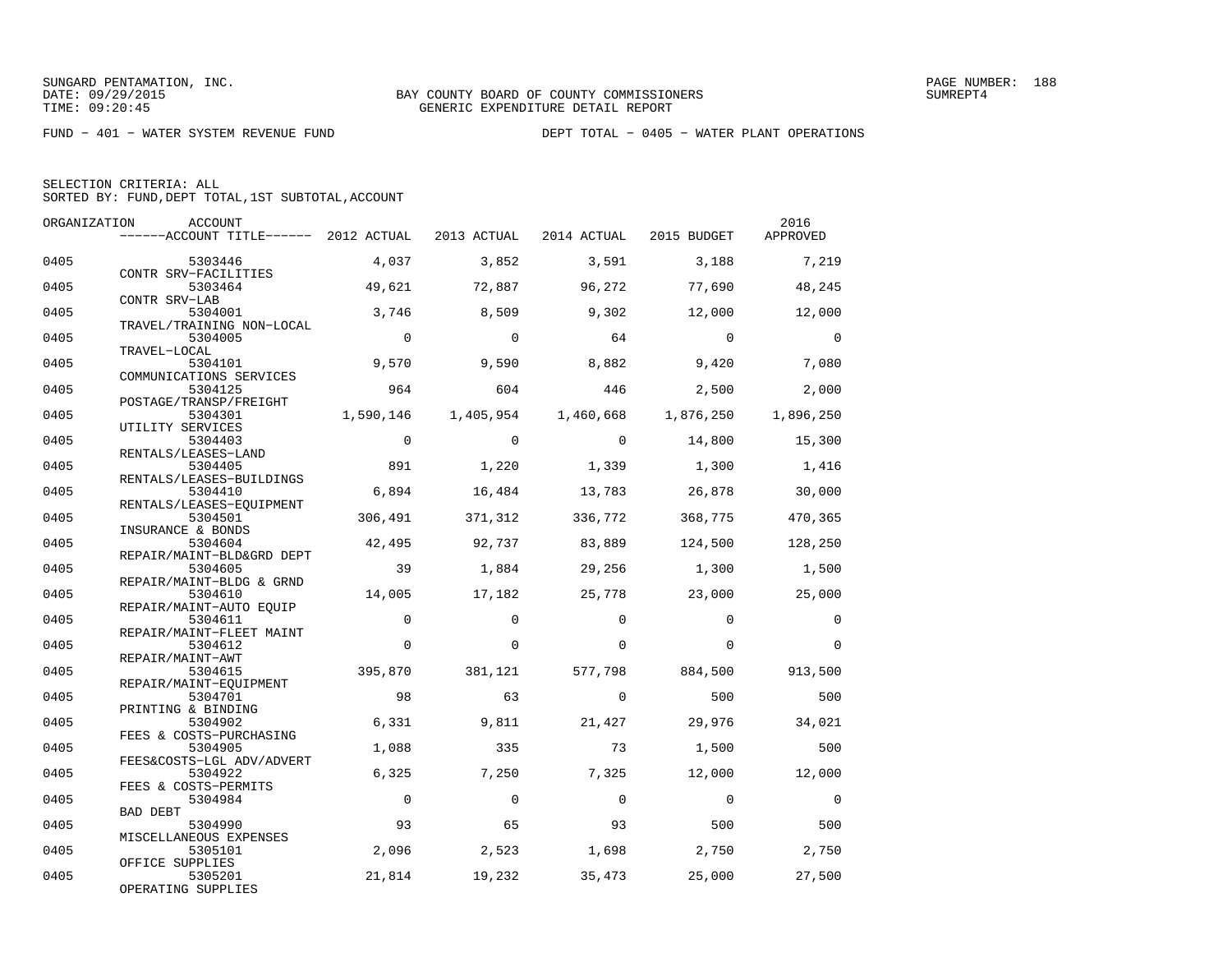| SELECTION CRITERIA: ALL |  |                                                    |  |
|-------------------------|--|----------------------------------------------------|--|
|                         |  | SORTED BY: FUND. DEPT TOTAL. 1ST SUBTOTAL. ACCOUNT |  |

|      | ORGANIZATION<br>ACCOUNT<br>------ACCOUNT TITLE------ 2012 ACTUAL |             | 2013 ACTUAL | 2014 ACTUAL | 2015 BUDGET | 2016<br>APPROVED |
|------|------------------------------------------------------------------|-------------|-------------|-------------|-------------|------------------|
| 0405 | 5305202                                                          | 2,971       | 4,379       | 2,140       | 4,600       | 4,600            |
| 0405 | OPER SUPPLIES-JANITORIAL<br>5305204                              | 1,204,162   | 1,297,364   | 1,098,269   | 1,690,221   | 1,700,662        |
| 0405 | OPER. SUPPLIES-CHEMICALS<br>5305205<br>GAS, OIL & LUBRICANTS     | 167,140     | 170,004     | 145,986     | 218,385     | 219,900          |
| 0405 | 5305210<br>SAFETY GEAR & SUPPLIES                                | 5,498       | 4,765       | 9,768       | 12,000      | 12,000           |
| 0405 | 5305215<br>CLOTHING & WEARING APPRL                              | 5,767       | 12,071      | 7,727       | 13,000      | 12,000           |
| 0405 | 5305220<br>TOOL & SMALL IMPLEMENTS                               | 6,396       | 4,653       | 8,200       | 9,300       | 9,600            |
| 0405 | 5305240<br>OPER SUPPLIES-LAB                                     | 4,841       | 8,639       | 9,072       | 9,200       | 9,500            |
| 0405 | 5305401<br>BOOKS/RESOURCE MATR/SUBSC                             | 699         | 318         | 208         | 2,000       | 2,000            |
| 0405 | 5305402<br>DUES & MEMBERSHIPS                                    | 1,119       | 3,442       | 2,886       | 4,600       | 3,000            |
| 0405 | 5305406<br>TRAINING & TUITION                                    | 2,581       | 4,122       | 4,901       | 4,500       | 4,500            |
|      | TOTAL OPERATING EXPENSES                                         | 4,817,877   | 4,880,756   | 5,341,165   | 6,930,871   | 7,190,139        |
| 0405 | 5606101                                                          | $\mathbf 0$ | $\mathbf 0$ | $\mathbf 0$ | $\mathbf 0$ | 0                |
| 0405 | LAND<br>5606201                                                  | $\mathbf 0$ | 42,040      | $\Omega$    | $\Omega$    | $\Omega$         |
| 0405 | <b>BUILDINGS</b><br>5606216<br>BLDG-IMPROVEMENTS                 | 381         | $\Omega$    | $\Omega$    | $\Omega$    | $\Omega$         |
| 0405 | 5606401<br>EOUIPMENT                                             | 142,491     | 285,899     | 398,723     | 929,933     | 752,970          |
| 0405 | 5606402<br>EQUIP LESS THAN \$1000                                | 11,145      | 9,567       | 7,073       | 16,454      | 21,650           |
| 0405 | 5606450<br>COMPUTER SOFTWARE                                     | 1,870       | 1,935       | 41,879      | 6,750       | 9,250            |
| 0405 | 5606542<br>ALT WATER SUPPLY PROJ                                 | $\mathbf 0$ | $\Omega$    | $\Omega$    | $\Omega$    | 0                |
| 0405 | 5606601<br>IMPACT FEE PROJECTS                                   | $\mathbf 0$ | $\Omega$    | $\Omega$    | $\Omega$    | $\Omega$         |
|      | TOTAL CAPITAL OUTLAY                                             | 155,886     | 339,441     | 447,675     | 953,137     | 783,870          |
| 0405 | 5808104                                                          | $\Omega$    | $\Omega$    | $\Omega$    | 310,000     | 260,745          |
|      | AID-PANAMA CITY BEACH<br>TOTAL GRANTS & AIDS                     | $\Omega$    | $\Omega$    | $\Omega$    | 310,000     | 260,745          |
| 0405 | 5819112<br>TRNFS-RETAIL WATER (420)                              | $\Omega$    | $\Omega$    | $\Omega$    | $\Omega$    | $\Omega$         |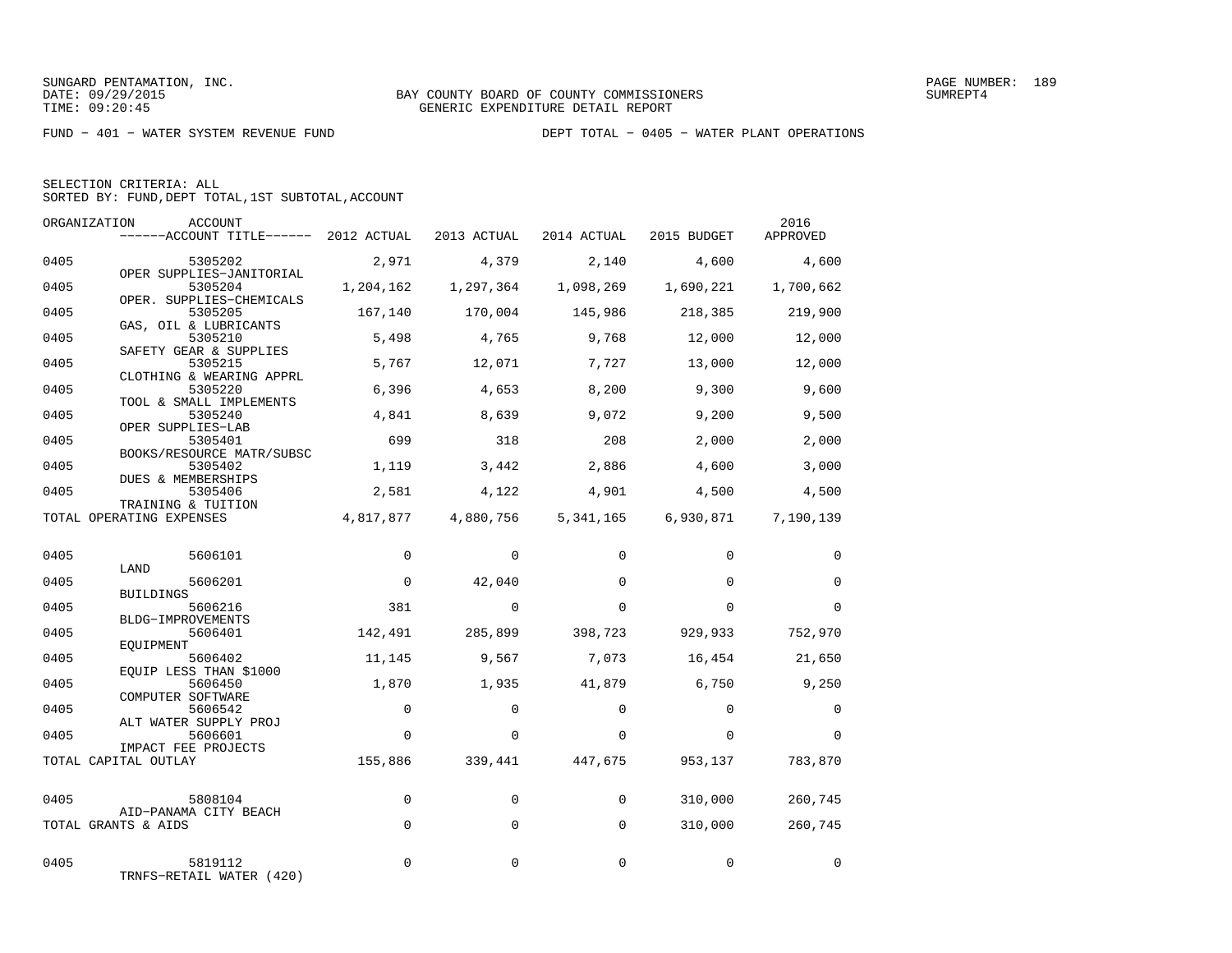FUND − 401 − WATER SYSTEM REVENUE FUND DEPT TOTAL − 0405 − WATER PLANT OPERATIONS

| SELECTION CRITERIA: ALL |  |  |                                                    |  |
|-------------------------|--|--|----------------------------------------------------|--|
|                         |  |  | SORTED BY: FUND, DEPT TOTAL, 1ST SUBTOTAL, ACCOUNT |  |

|      | ORGANIZATION<br>ACCOUNT<br>------ACCOUNT TITLE------ 2012 ACTUAL |           | 2013 ACTUAL | 2014 ACTUAL | 2015 BUDGET | 2016<br>APPROVED |
|------|------------------------------------------------------------------|-----------|-------------|-------------|-------------|------------------|
| 0405 | 5819117                                                          |           |             |             |             |                  |
|      | TRNSF-WTR SYS 2000 BND PJ                                        |           |             |             |             |                  |
| 0405 | 5819145                                                          |           |             |             |             |                  |
|      | TRNSF-WATER IMPACT FEES                                          |           |             |             |             |                  |
| 0405 | 5905908                                                          |           |             |             |             |                  |
|      | LOSS ON DISPOSAL                                                 |           |             |             |             |                  |
| 0405 | 5905998                                                          |           |             |             |             |                  |
|      | DEPRECIATION EXPENSE                                             |           |             |             |             |                  |
| 0405 | 5909902                                                          |           | 9,152       | 9,551       | 10,000      | 10,000           |
|      | REFUNDS-WATER IMPACT FEES                                        |           |             |             |             |                  |
| 0405 | 5909910                                                          |           |             |             | $\Omega$    | 1,049,118        |
|      | RESERVE FOR CONTINGENCIES                                        |           |             |             |             |                  |
| 0405 | 5909913                                                          |           |             |             |             |                  |
|      | RESERVE-IMPACT FEES                                              |           |             |             |             |                  |
| 0405 | 5909915                                                          |           |             |             |             |                  |
|      | RESERVE FOR PAY ADJUSTMNT                                        |           |             |             |             |                  |
| 0405 | 5909999                                                          |           |             | $\Omega$    | 2,236,544   | 6,887,500        |
|      | RESERVE-CASH FORWARD                                             |           |             |             |             |                  |
|      | TOTAL NON-OPERATING EXPENSES                                     |           | 9,152       | 9,551       | 2,246,544   | 7,946,618        |
|      | TOTAL WATER PLANT OPERATIONS                                     | 6,299,554 | 6,640,087   | 7,257,488   | 12,205,407  | 17,969,659       |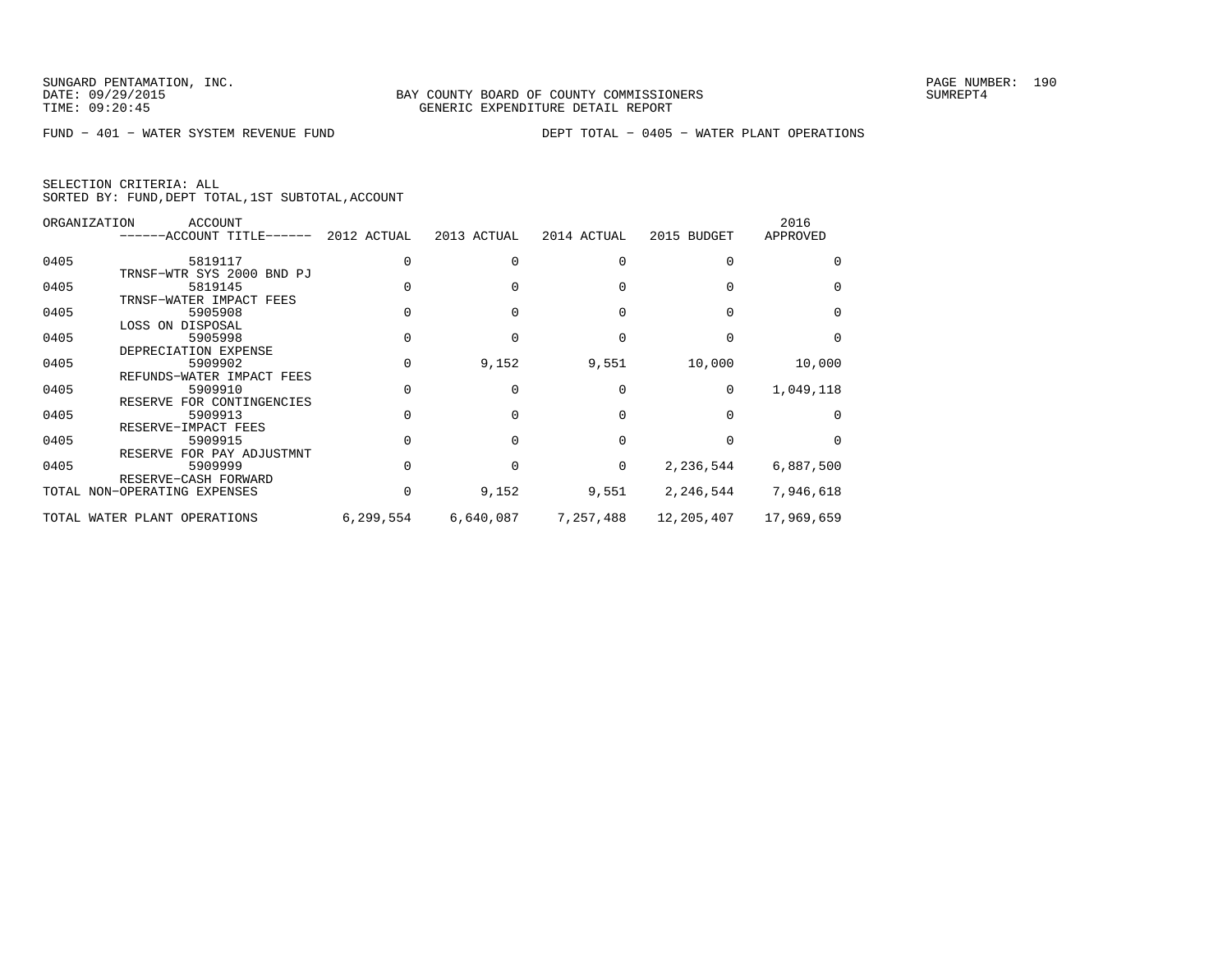| ORGANIZATION | <b>ACCOUNT</b><br>------ACCOUNT TITLE------ 2012 ACTUAL |             | 2013 ACTUAL | 2014 ACTUAL | 2015 BUDGET | 2016<br>APPROVED |
|--------------|---------------------------------------------------------|-------------|-------------|-------------|-------------|------------------|
| 0408         | 5143110                                                 | $\mathbf 0$ | 19,145      | 0           | $\mathbf 0$ | 0                |
|              | PROF SRV-LITIGATION                                     |             |             |             |             |                  |
| 0408         | 5304125                                                 | $\Omega$    | $\mathbf 0$ | $\Omega$    | $\mathbf 0$ | 0                |
| 0408         | POSTAGE/TRANSP/FREIGHT<br>5304605                       | $\Omega$    | 99,700      | $\Omega$    | $\Omega$    | 0                |
|              | REPAIR/MAINT-BLDG & GRND                                |             |             |             |             |                  |
| 0408         | 5304905<br>FEES&COSTS-LGL ADV/ADVERT                    | $\mathbf 0$ | 0           | $\Omega$    | $\Omega$    | 0                |
| 0408         | 5305201                                                 | $\mathbf 0$ | 0           | $\Omega$    | $\mathbf 0$ | 0                |
|              | OPERATING SUPPLIES                                      |             |             |             |             |                  |
| 0408         | 5394930<br>COGS-POSTAGE                                 | $\mathbf 0$ | $\Omega$    | $\Omega$    | $\Omega$    | 0                |
|              | TOTAL OPERATING EXPENSES                                | $\mathbf 0$ | 118,845     | $\Omega$    | $\Omega$    | $\mathbf 0$      |
|              |                                                         |             |             |             |             |                  |
| 0408         | 5606215                                                 | $\mathbf 0$ | 0           | $\Omega$    | $\mathbf 0$ | 0                |
|              | BLDG-EOUIP BLDG IMPROVE.                                |             |             |             |             |                  |
| 0408         | 5606301                                                 | $\mathbf 0$ | 0           | 476,918     | $\Omega$    | 0                |
|              | IMPRV OTHER THAN BLDGS                                  |             |             |             |             |                  |
| 0408         | 5606325<br>IMPRV-FRANKFORD PUMP STN                     | $\mathbf 0$ | $\mathbf 0$ | $\Omega$    | $\Omega$    | 0                |
| 0408         | 5606369                                                 | $\mathbf 0$ | $\mathbf 0$ | $\Omega$    | $\Omega$    | $\Omega$         |
|              | IMPRV-ELEVATED TANK/231                                 |             |             |             |             |                  |
| 0408         | 5606382                                                 | $\Omega$    | $\Omega$    | $\Omega$    | $\Omega$    | $\Omega$         |
| 0408         | IMPRV-WILLIAMS BAYOU PUMP<br>5606383                    | $\mathbf 0$ | 527         | $\Omega$    | 3,000,000   | 3,000,000        |
|              | IMP-STRG RSVR&HIGH SVSPMP                               |             |             |             |             |                  |
| 0408         | 5606390                                                 | $\mathbf 0$ | 0           | 0           | 1,920,000   | 1,870,000        |
|              | IMPRV-WATER FACILITIES                                  | $\mathbf 0$ | 0           | $\Omega$    | $\mathbf 0$ |                  |
| 0408         | 5606393<br>IMPRV-FILTER TROUGHS                         |             |             |             |             | 0                |
| 0408         | 5606401                                                 | $\mathbf 0$ | $\Omega$    | $\Omega$    | 500,000     | 0                |
|              | EQUIPMENT                                               |             |             |             |             |                  |
| 0408         | 5606542                                                 | $\mathbf 0$ | 0           | 4,129,503   | 0           | 0                |
| 0408         | ALT WATER SUPPLY PROJ<br>5606546                        | $\mathbf 0$ | 0           | $\Omega$    | $\Omega$    | 0                |
|              | CIP-NW TRANSM MAIN PHS I                                |             |             |             |             |                  |
| 0408         | 5606549                                                 | $\Omega$    | $\Omega$    | $\Omega$    | $\Omega$    | $\Omega$         |
|              | CIP-FILTER IMPRV                                        |             |             |             |             |                  |
| 0408         | 5606556                                                 | $\mathbf 0$ | 0           | 0           | $\mathbf 0$ | 0                |
|              | CIP-WTR TRTMT GENERATOR                                 |             |             |             |             |                  |
| 0408         | 5606557                                                 | $\mathbf 0$ | 0           | $\Omega$    | $\Omega$    | 0                |
| 0408         | CIP-N BAY BOOSTER PUMP<br>5606558                       | $\mathbf 0$ | 0           | $\Omega$    | $\Omega$    | 0                |
|              | CIP-DEER PT DAM CATHODIC                                |             |             |             |             |                  |
| 0408         | 5606572                                                 | $\mathbf 0$ | 0           | $\Omega$    | $\Omega$    | $\Omega$         |
|              | CIP-WTRLINE EXT/CO RD 390                               |             |             |             |             |                  |
|              | TOTAL CAPITAL OUTLAY                                    | $\mathbf 0$ | 527         | 4,606,421   | 5,420,000   | 4,870,000        |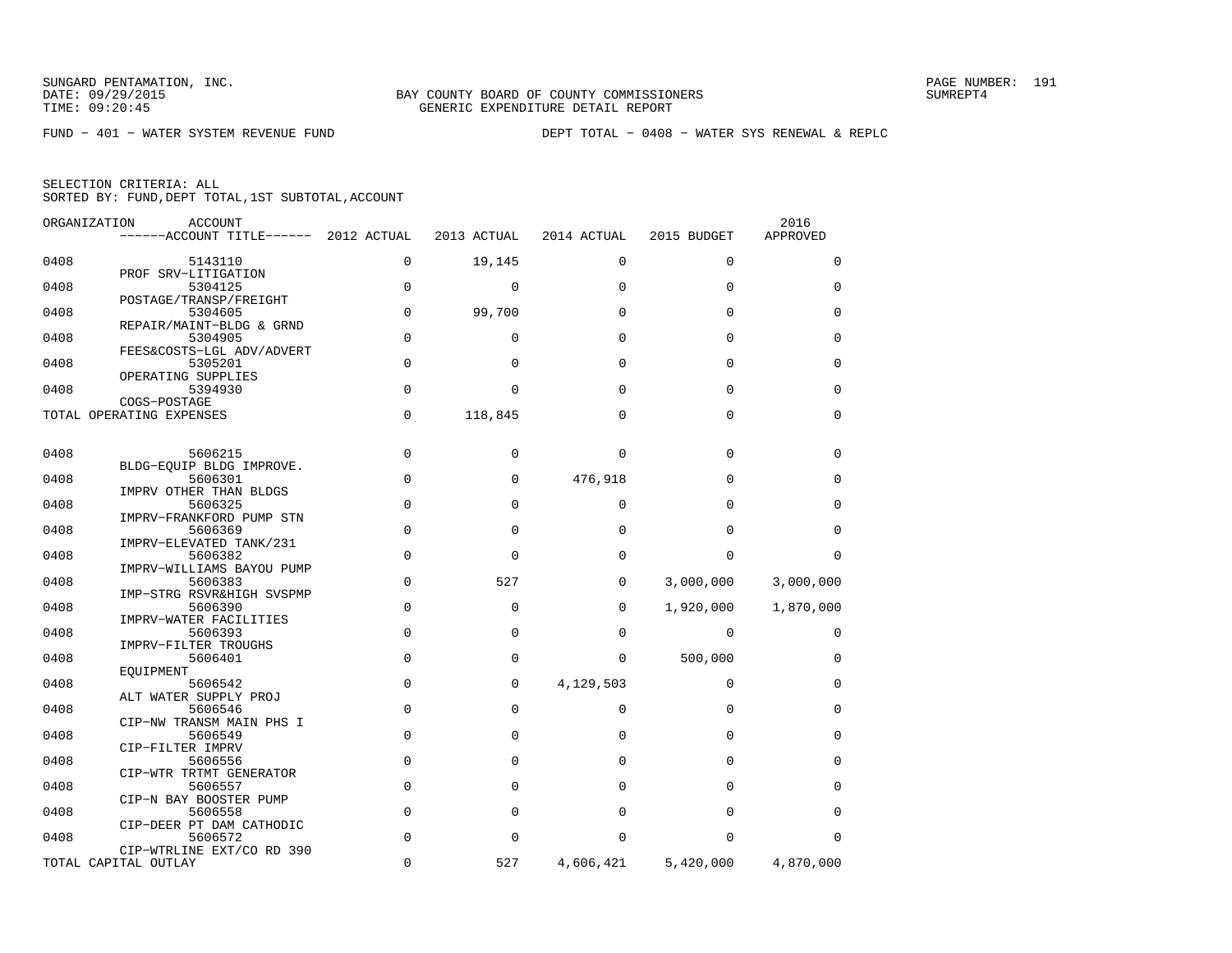FUND − 401 − WATER SYSTEM REVENUE FUND DEPT TOTAL − 0408 − WATER SYS RENEWAL & REPLC

| ORGANIZATION | ACCOUNT<br>------ACCOUNT TITLE------ | 2012 ACTUAL | 2013 ACTUAL    | 2014 ACTUAL    | 2015 BUDGET | 2016<br>APPROVED |
|--------------|--------------------------------------|-------------|----------------|----------------|-------------|------------------|
| 0408         | 5909910<br>RESERVE FOR CONTINGENCIES |             | $\overline{0}$ | $\overline{0}$ | 2,220,000   | 500,000          |
|              | TOTAL NON-OPERATING EXPENSES         |             | $\overline{0}$ | $\overline{0}$ | 2,220,000   | 500,000          |
|              | TOTAL WATER SYS RENEWAL & REPLC      | n.          | 119,372        | 4,606,421      | 7,640,000   | 5,370,000        |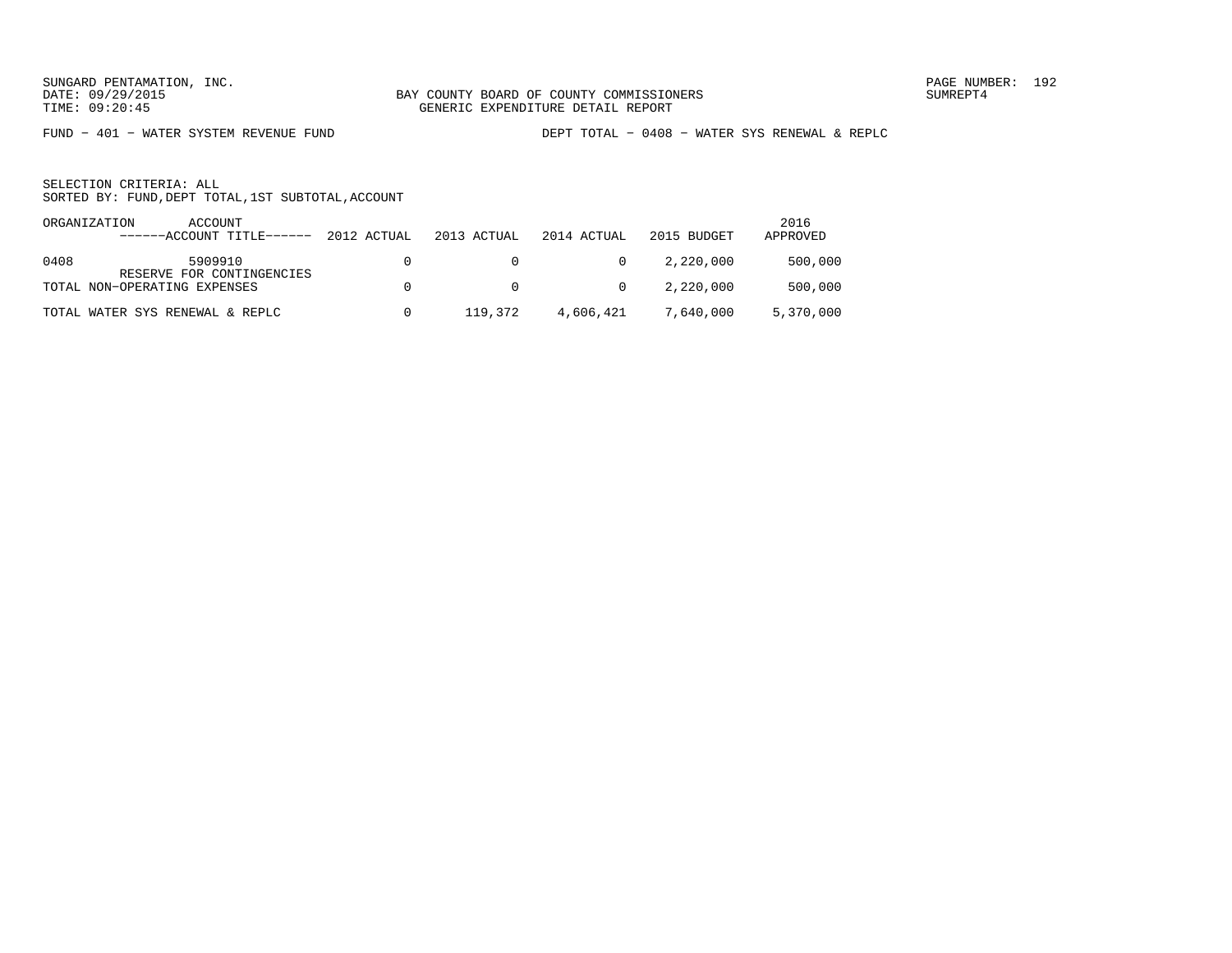| SELECTION CRITERIA: ALL |  |                                                    |  |
|-------------------------|--|----------------------------------------------------|--|
|                         |  | SORTED BY: FUND, DEPT TOTAL, 1ST SUBTOTAL, ACCOUNT |  |

|      | ORGANIZATION<br><b>ACCOUNT</b>  |              |             |             |             | 2016       |
|------|---------------------------------|--------------|-------------|-------------|-------------|------------|
|      | ------ACCOUNT TITLE-            | 2012 ACTUAL  | 2013 ACTUAL | 2014 ACTUAL | 2015 BUDGET | APPROVED   |
| 0409 | 5707105                         |              |             |             | 760,000     | $\Omega$   |
|      | PRINCIPAL-LOANS                 |              |             |             |             |            |
| 0409 | 5707115                         | 1,515,000    | 1,565,000   | 1,615,000   | 1,700,000   | 2,565,000  |
|      | PRINCIPAL-REV BONDS             |              |             |             |             |            |
| 0409 | 5707201                         | 75           |             |             |             | $\Omega$   |
|      | <b>EXPENSE</b><br>INTEREST      |              |             |             |             |            |
| 0409 | 5707205                         | 134,465      | 104,693     |             | 700,225     | 0          |
|      | INTEREST-LOANS                  |              |             |             |             |            |
| 0409 | 5707215                         | 2,161,076    | 2,110,326   | 2,159,672   | 1,974,800   | 2,561,904  |
|      | INTEREST-REV BONDS              |              |             |             |             |            |
| 0409 | 5707303                         |              |             | 101,948     |             | 0          |
|      | <b>BOND ISSUE COSTS</b>         |              |             |             |             |            |
| 0409 | 5707316                         | 2,704        | 2,668       | 3,118       |             | 0          |
|      | PAYING AGENT/TRUSTEE-FEES       |              |             |             |             |            |
| 0409 | 5707370                         | $\Omega$     | 1,000       | 1,000       |             | $\Omega$   |
|      | ARBITRAGE REBATE EXPENSE        |              |             |             |             |            |
|      | TOTAL DEBT SERVICE              | 3,813,320    | 3,783,687   | 3,880,739   | 5,135,025   | 5,126,904  |
|      | TOTAL WATER SYS INTEREST & SINK | 3,813,320    | 3,783,687   | 3,880,739   | 5,135,025   | 5,126,904  |
|      |                                 |              |             |             |             |            |
|      | TOTAL WATER SYSTEM REVENUE FUND | 10, 112, 874 | 10,543,146  | 15,744,648  | 24,980,432  | 28,466,563 |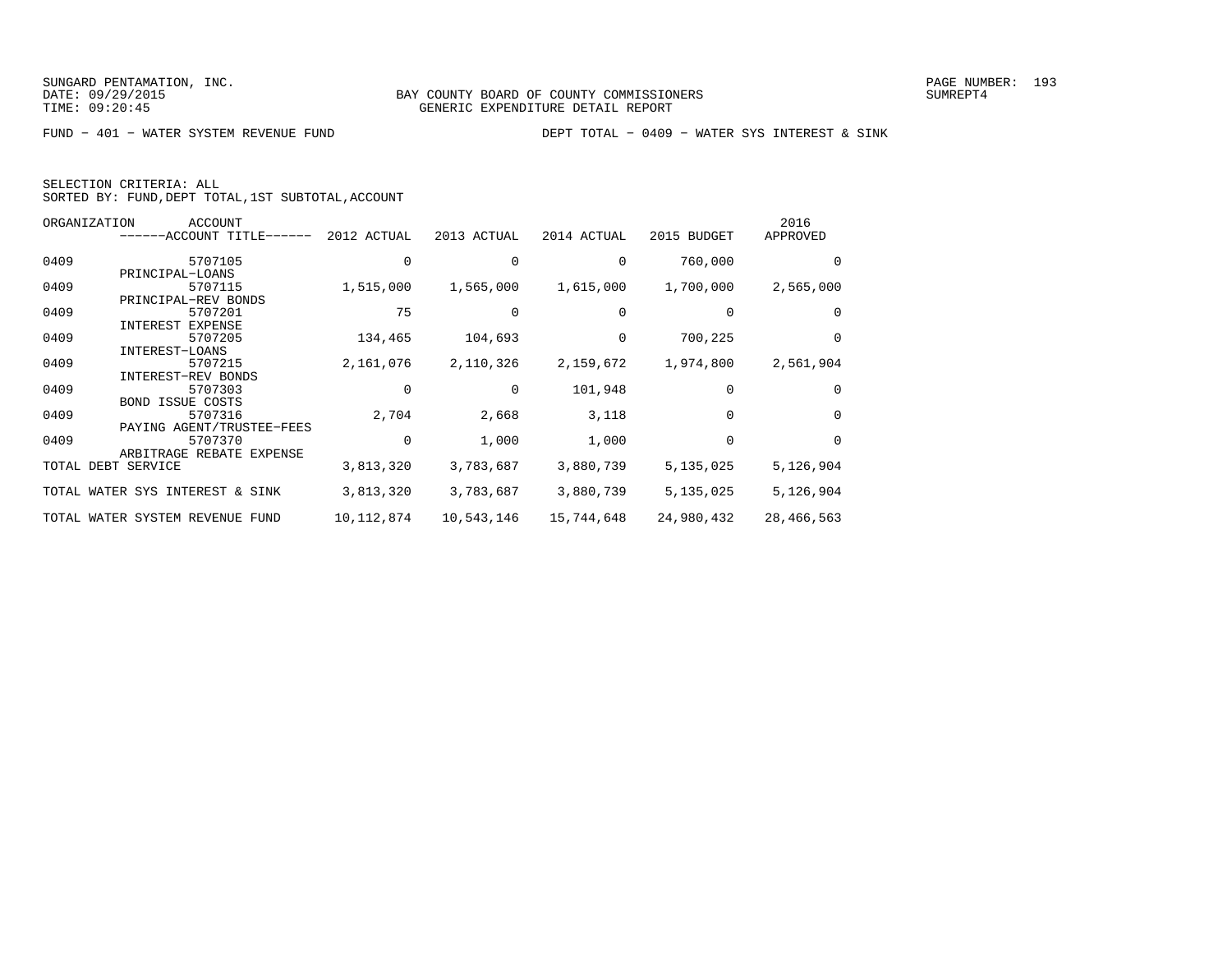|  | SELECTION CRITERIA: ALL                            |  |  |
|--|----------------------------------------------------|--|--|
|  | SORTED BY: FUND, DEPT TOTAL, 1ST SUBTOTAL, ACCOUNT |  |  |

| ORGANIZATION | ACCOUNT<br>------ACCOUNT TITLE------ 2012 ACTUAL 2013 ACTUAL 2014 ACTUAL 2015 BUDGET |                   |                          |                                                   |                          | 2016<br>APPROVED        |
|--------------|--------------------------------------------------------------------------------------|-------------------|--------------------------|---------------------------------------------------|--------------------------|-------------------------|
| 0430         | 5101200 1,050,369 1,164,343                                                          |                   |                          |                                                   |                          | 1,372,141               |
| 0430         | SALARIES & WAGES-REGULAR<br>5101205                                                  | $\sim$ 0          | $\Omega$                 | 2,411                                             | $\sim$ 0                 | $\Omega$                |
| 0430         | SALARIES & WAGES-DISASTER<br>5101400<br>SALARIES & WAGES-OVERTIME                    |                   |                          | $133,653$ $132,762$ $120,096$ $122,070$           |                          | 133,699                 |
| 0430         | 5101405<br>SALARIES-DISASTER O/T                                                     | 4,322             | 4,561                    | 3,775                                             | $\sim$ 0                 | $\Omega$                |
| 0430         | 5102100<br>FICA TAXES-MATCHING                                                       | 86,138            | 97,732                   | 93,714                                            | 108,213                  | 115,197                 |
| 0430         | 5102200<br>RETIREMENT CONTRIBUTIONS                                                  | 58,983            | 77,213                   | 90,637                                            | 109,192                  | 112,057                 |
| 0430         | 5102300<br>LIFE & HEALTH INSURANCE                                                   | 142,483           | 184,548                  |                                                   | 205,743 255,744          | 345,106                 |
| 0430         | 5102400<br>WORKERS COMP. PREMIUMS                                                    |                   |                          | 55,177 38,236 32,815 77,808 77,094                |                          |                         |
| 0430         | 5102500<br>UNEMPLOYMENT COMPENSATION                                                 | 8,904             | $\overline{0}$           | $\overline{0}$                                    | $\overline{0}$           | $\overline{0}$          |
|              | TOTAL PERSONAL SERVICES                                                              |                   |                          | 1,540,029 1,699,395 1,727,139 1,965,502 2,155,294 |                          |                         |
| 0430         | 5143101                                                                              | 8,809             |                          | 14, 154 25, 666 16, 750 17, 173                   |                          |                         |
| 0430         | PROF SRV-CO ATTORNEY<br>5143105<br>PROF SRV-OTHER ATTNY                              | $\Omega$          | $\Omega$                 | 3,156                                             | $\Omega$                 | $\mathbf 0$             |
| 0430         | 5143110<br>PROF SRV-LITIGATION                                                       | $\mathbf 0$       | $\Omega$                 | $\overline{0}$                                    | $\Omega$                 | $\Omega$                |
| 0430         | 5303104<br>PROF SRV-ENGINEERING                                                      | 155,638           | 55,908                   | 34,954                                            | 25,000                   | 25,000                  |
| 0430         | 5303106<br>PROF SRV-PHYSICLS/MEDICAL                                                 | 1,064             | 859                      | 549                                               | 1,500                    | 1,500                   |
| 0430         | 5303107<br>PROF SRV-SUBSTANCE TEST                                                   | 747               | 778                      | 683                                               | 400                      | 700                     |
| 0430         | 5303108<br>PROF SRV-RATE STUDY                                                       | $\overline{0}$    | 13,063                   | 3,563                                             | 2,500                    | $\bigcirc$              |
| 0430         | 5303110<br>PROF SRV-BACKGROUND CHECK                                                 | 411               | 188                      | 707                                               | 600                      | 600                     |
| 0430         | 5303125<br>PROF SRV-ENG/PERMITTING                                                   | $\overline{0}$    | $\Omega$                 | $\circ$                                           | 25,000                   | 15,000                  |
| 0430<br>0430 | 5303401<br>CONTRACTED SERVICES                                                       | 928<br>$\bigcirc$ | 23,765<br>$\overline{0}$ | 23,219<br>$\overline{0}$                          | 60,000<br>$\overline{0}$ | 60,000                  |
| 0430         | 5303403<br>CONTR SRV-BANK CHRG POOL<br>5303408                                       | 1,408             | 1,409                    | 1,304                                             | 1,408                    | $\overline{0}$<br>1,282 |
| 0430         | CONTR SRV-800 MHZ                                                                    | $\overline{0}$    | $\Omega$                 | $\Omega$                                          | $\Omega$                 | $\overline{0}$          |
| 0430         | 5303410<br>CONTR SRV-JANITORIAL<br>5303422                                           | 600               | 600                      | $\Omega$                                          | $\Omega$                 | $\mathbf 0$             |
|              | CONTR SRV-GIS                                                                        |                   |                          |                                                   |                          |                         |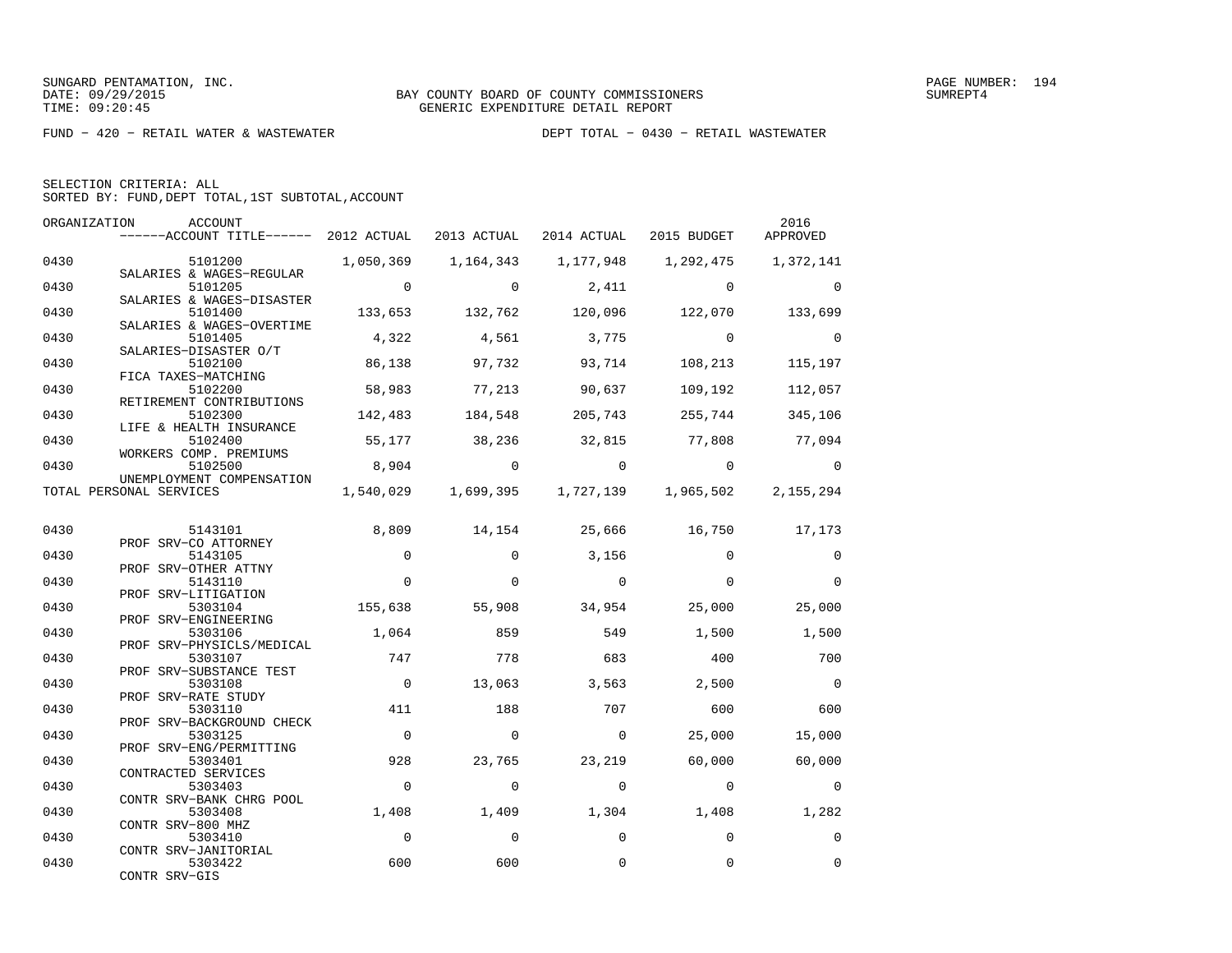| SELECTION CRITERIA: ALL |  |                                                    |  |
|-------------------------|--|----------------------------------------------------|--|
|                         |  | SORTED BY: FUND, DEPT TOTAL, 1ST SUBTOTAL, ACCOUNT |  |

| ORGANIZATION | ACCOUNT                                                                            |                |                |                         |                | 2016           |
|--------------|------------------------------------------------------------------------------------|----------------|----------------|-------------------------|----------------|----------------|
|              | ------ACCOUNT TITLE------ 2012 ACTUAL 2013 ACTUAL 2014 ACTUAL 2015 BUDGET APPROVED |                |                |                         |                |                |
| 0430         | 5303425                                                                            | 70,135         | 94,260         | 97,536                  | 112,349        | 137,599        |
| 0430         | CONTR SRV-ADMIN FEES<br>5303426                                                    | 265,560        | 263,471        | 218,868                 | 263,830        | 298,167        |
| 0430         | CONTR SRV-UTIL ADMIN FEES<br>5303446                                               | $\overline{0}$ | $\Omega$       | $\Omega$                | 178            | 1,024          |
| 0430         | CONTR SRV-FACILITIES<br>5303464                                                    | 21,062         | 14,156         | 22,507                  | 21,386         | 18,353         |
| 0430         | CONTR SRV-LAB<br>5304001                                                           | 534            | 203            | 1,633                   | 4,000          | 3,000          |
| 0430         | TRAVEL/TRAINING NON-LOCAL<br>5304101                                               | 4,483          | 4,732          | 4,928                   | 2,460          | 2,280          |
| 0430         | COMMUNICATIONS SERVICES<br>5304125                                                 | 213            | 295            | 156                     | 250            | 250            |
| 0430         | POSTAGE/TRANSP/FREIGHT<br>5304301                                                  | 117,037        |                | 123,145 156,314 150,000 |                | 170,000        |
| 0430         | UTILITY SERVICES<br>5304403                                                        | $\overline{0}$ | $\Omega$       | $\Omega$                | $\Omega$       | $\Omega$       |
| 0430         | RENTALS/LEASES-LAND                                                                | 99             | $\Omega$       | $\Omega$                | $\Omega$       | $\Omega$       |
|              | 5304405<br>RENTALS/LEASES-BUILDINGS                                                |                |                |                         |                |                |
| 0430         | 5304410<br>RENTALS/LEASES-EQUIPMENT                                                | 467            | 109,275        | 4,247                   | 2,972          | 3,000          |
| 0430         | 5304420<br>RENTALS/LEASES-LAGOON                                                   | $\overline{0}$ | $\overline{0}$ | 20,250                  | $\overline{0}$ | $\overline{0}$ |
| 0430         | 5304501<br>INSURANCE & BONDS                                                       | 52,236         | 56,286         | 19,266                  | 22,552         | 110,148        |
| 0430         | 5304604<br>REPAIR/MAINT-BLD&GRD DEPT                                               | 6,701          | 2,589          | 17,102                  | 5,000          | 5,000          |
| 0430         | 5304605<br>REPAIR/MAINT-BLDG & GRND                                                | 1,971          | 23,821         | 1,303                   | $\Omega$       | $\Omega$       |
| 0430         | 5304610<br>REPAIR/MAINT-AUTO EQUIP                                                 | 5,091          | 3.010          | 5,259                   | 15,000         | 15,000         |
| 0430         | 5304611<br>REPAIR/MAINT-FLEET MAINT                                                | $\overline{0}$ | $\overline{0}$ | $\overline{0}$          | $\overline{0}$ | $\overline{0}$ |
| 0430         | 5304615<br>REPAIR/MAINT-EQUIPMENT                                                  | 345,849        | 236,993        | 116,795 131,000         |                | 120,000        |
| 0430         | 5304650<br>RIVERCAMP - O & M                                                       | $\Omega$       | $\Omega$       | $\Omega$                | $\Omega$       | $\Omega$       |
| 0430         | 5304655<br>LAKE MERIAL - O & M                                                     | $\Omega$       | $\Omega$       | $\Omega$                | $\Omega$       | $\Omega$       |
| 0430         | 5304701<br>PRINTING & BINDING                                                      | 34             | 152            | 152                     | 300            | 150            |
| 0430         | 5304902<br>FEES & COSTS-PURCHASING                                                 | 3,017          | 6,326          | 11,881                  | 9,538          | 9,428          |
| 0430         | 5304905                                                                            | 829            | 325            | 567                     | 500            | 500            |
| 0430         | FEES&COSTS-LGL ADV/ADVERT<br>5304909                                               | $\overline{0}$ | $\overline{0}$ | $\overline{0}$          | $\overline{0}$ | $\overline{0}$ |
| 0430         | FEES & COSTS-COURT FILING<br>5304922<br>FEES & COSTS-PERMITS                       | 75             | 75             | 1,000                   | 25,000         | 5,000          |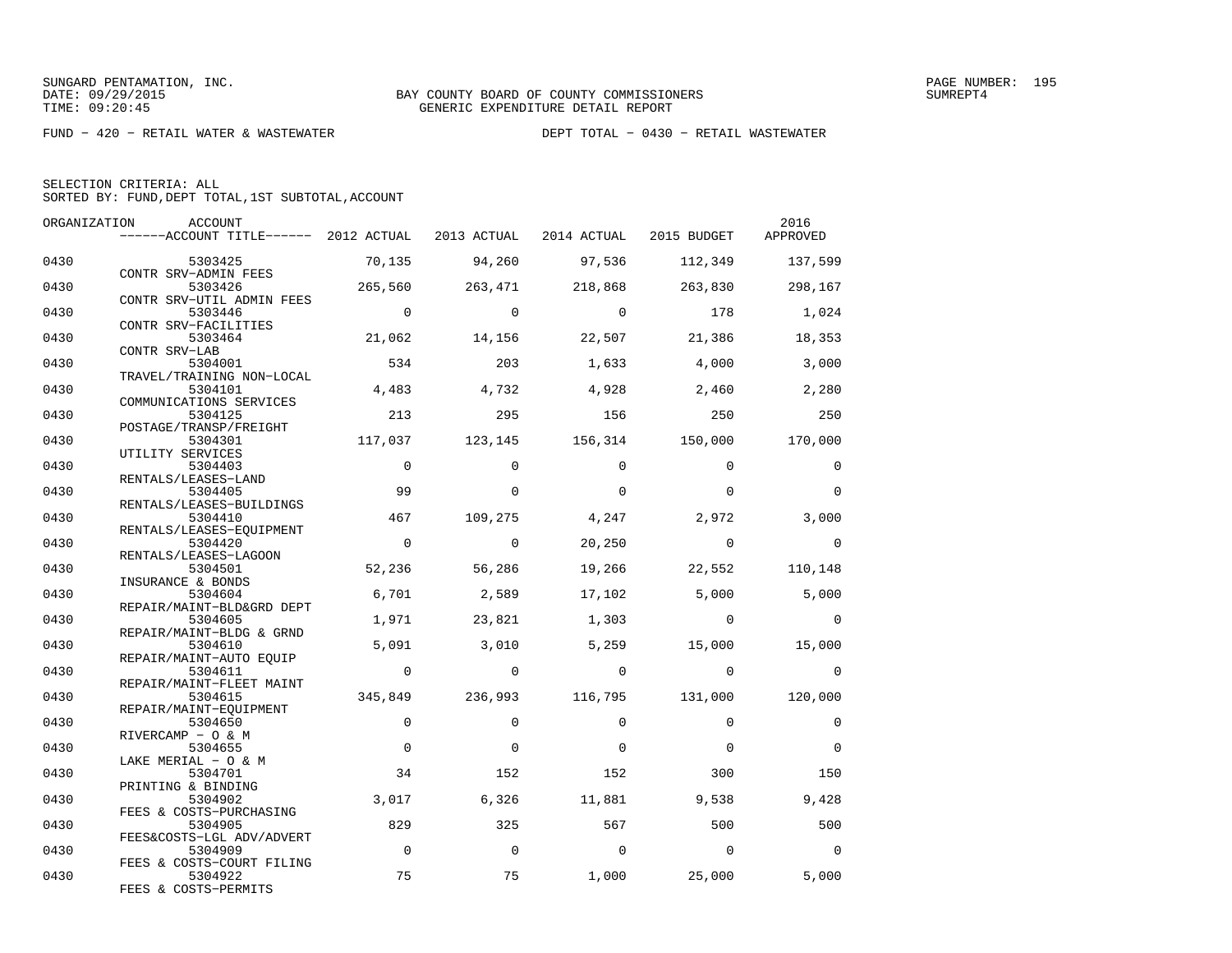|  | SELECTION CRITERIA: ALL                            |  |  |
|--|----------------------------------------------------|--|--|
|  | SORTED BY: FUND, DEPT TOTAL, 1ST SUBTOTAL, ACCOUNT |  |  |

| ORGANIZATION | ACCOUNT                               |             |             |             |             | 2016     |
|--------------|---------------------------------------|-------------|-------------|-------------|-------------|----------|
|              | ------ACCOUNT TITLE------ 2012 ACTUAL |             | 2013 ACTUAL | 2014 ACTUAL | 2015 BUDGET | APPROVED |
| 0430         | 5304984                               | $\Omega$    | $\Omega$    | $\Omega$    | $\Omega$    | $\Omega$ |
|              | BAD DEBT                              |             |             |             |             |          |
| 0430         | 5304990                               | 5           | 70          | $\Omega$    | 325         | 150      |
| 0430         | MISCELLANEOUS EXPENSES<br>5305101     | 1,060       | 1,095       | 1,298       | 1,500       | 1,500    |
|              | OFFICE SUPPLIES                       |             |             |             |             |          |
| 0430         | 5305201                               | 8,963       | 6,392       | 16,214      | 15,000      | 15,000   |
|              | OPERATING SUPPLIES                    |             |             |             |             |          |
| 0430         | 5305202                               | 139         | 224         | 236         | 1,500       | 1,800    |
|              | OPER SUPPLIES-JANITORIAL              |             |             |             |             |          |
| 0430         | 5305204                               | $\Omega$    | 761         | 22,149      | 32,000      | 35,000   |
| 0430         | OPER. SUPPLIES-CHEMICALS              | 26,895      | 32,872      | 50,931      | 38,250      | 33,000   |
|              | 5305205<br>GAS, OIL & LUBRICANTS      |             |             |             |             |          |
| 0430         | 5305210                               | 670         | 830         | 979         | 1,000       | 1,000    |
|              | SAFETY GEAR & SUPPLIES                |             |             |             |             |          |
| 0430         | 5305215                               | 5,114       | 7,045       | 5,540       | 5,500       | 6,000    |
|              | CLOTHING & WEARING APPRL              |             |             |             |             |          |
| 0430         | 5305220                               | 2,201       | 3,638       | 5,622       | 1,500       | 2,000    |
| 0430         | TOOL & SMALL IMPLEMENTS<br>5305240    | $\Omega$    | 20          | 3,628       | 5,000       | 5,000    |
|              | OPER SUPPLIES-LAB                     |             |             |             |             |          |
| 0430         | 5305401                               | $\mathbf 0$ | $\mathbf 0$ | $\Omega$    | 250         | 250      |
|              | BOOKS/RESOURCE MATR/SUBSC             |             |             |             |             |          |
| 0430         | 5305402                               | 111         | 275         | 357         | 250         | 300      |
|              | DUES & MEMBERSHIPS                    |             |             |             |             |          |
| 0430         | 5305406                               | 2,026       | 440         | 2,837       | 2,500       | 2,500    |
|              | TRAINING & TUITION                    | $\Omega$    | $\Omega$    | $\mathbf 0$ | $\Omega$    | $\Omega$ |
| 0430         | 5354905<br>COGS-SEWER                 |             |             |             |             |          |
| 0430         | 5354940                               | 523,111     | 609,774     | 726,900     | 694,711     | 706,641  |
|              | COGS-O & M/RETAIL                     |             |             |             |             |          |
| 0430         | 5354941                               | 572,884     | 549,923     | 888,482     | 1,002,701   | 327,267  |
|              | COGS-O & M/TYNDALL                    |             |             |             |             |          |
| 0430         | 5354942                               | 168,137     | 193,291     | 218,825     | 135,711     | 183,027  |
| 0430         | COGS-O & M/MEXICO BEACH<br>5354945    | 46,792      | 36,152      | 16,053      | 13,483      | 13,483   |
|              | COGS-REUSE WATER                      |             |             |             |             |          |
| 0430         | 5354950                               | 466,684     | 427,713     | 500,390     | 515,259     | 501,318  |
|              | COGS-DEBT/RETAIL                      |             |             |             |             |          |
| 0430         | 5354951                               | 377,369     | 345,922     | 408,817     | 328,151     | 328,151  |
|              | COGS-DEBT/TYNDALL                     |             |             |             |             |          |
| 0430         | 5354952                               | 187,333     | 171,722     | 202,944     | 187,333     | 187,333  |
| 0430         | COGS-DEBT/MEXICO BEACH<br>5354960     | 62,884      | 57,643      | 68,124      | 62,884      | 62,884   |
|              | COGS-R & R/RETAIL                     |             |             |             |             |          |
| 0430         | 5354961                               | 61,457      | 56,335      | 66,578      | 61,457      | 61,457   |
|              | COGS-R & R/TYNDALL                    |             |             |             |             |          |
| 0430         | 5354962                               | 15,714      | 14,405      | 17,024      | 15,714      | 15,714   |
|              | COGS-R & R/MEXICO BEACH               |             |             |             |             |          |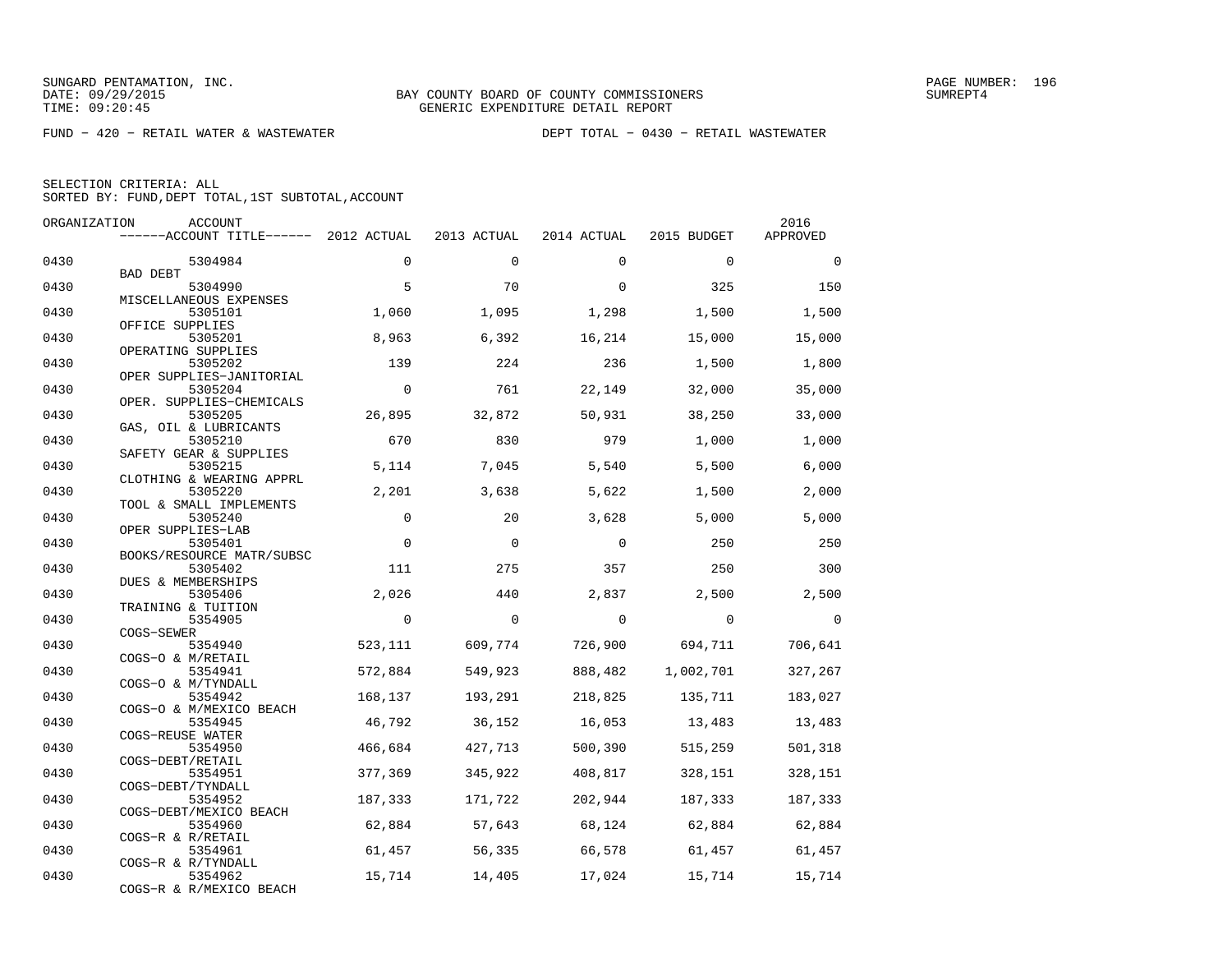| SELECTION CRITERIA: ALL |  |  |                                                    |  |
|-------------------------|--|--|----------------------------------------------------|--|
|                         |  |  | SORTED BY: FUND, DEPT TOTAL, 1ST SUBTOTAL, ACCOUNT |  |

| ORGANIZATION | <b>ACCOUNT</b><br>------ACCOUNT TITLE------ 2012 ACTUAL |             | 2013 ACTUAL | 2014 ACTUAL | 2015 BUDGET             | 2016<br>APPROVED |
|--------------|---------------------------------------------------------|-------------|-------------|-------------|-------------------------|------------------|
| 0430         | 5354970                                                 | 69,884      | 64,038      | 74,940      | 77,289                  | 75,198           |
| 0430         | COGS-RATE/RETAIL<br>5354971                             | 56,605      | 51,888      | 61,322      | 49,223                  | 49,223           |
| 0430         | COGS-RATE/TYNDALL<br>5354972<br>COGS-RATE/MEXICO BEACH  | 28,100      | 25,758      | 30,442      | 28,100                  | 28,100           |
| 0430         | 5354980<br>COGS-BOND RSV/RETAIL                         | $\mathbf 0$ | $\Omega$    | $\Omega$    | $\Omega$                | 0                |
| 0430         | 5355001<br>GCEC WASTEWATER CAPACITY                     | $\mathbf 0$ | $\Omega$    | $\Omega$    | $\Omega$                | $\mathbf 0$      |
|              | TOTAL OPERATING EXPENSES                                | 3,749,138   | 3,708,063   |             | 4, 184, 197 4, 176, 064 | 3,663,450        |
| 0430         | 5606101                                                 | $\Omega$    | $\Omega$    | $\Omega$    | $\Omega$                | $\Omega$         |
| 0430         | LAND<br>5606301<br>IMPRV OTHER THAN BLDGS               | $\mathbf 0$ | $\mathbf 0$ | $\Omega$    | $\Omega$                | $\mathbf 0$      |
| 0430         | 5606352<br>IMP-WASTEWATER VALVES                        | $\Omega$    | $\Omega$    | $\Omega$    | $\Omega$                | $\Omega$         |
| 0430         | 5606401<br>EOUIPMENT                                    | 168,295     | 162,768     | 216,559     | 167,000                 | 45,600           |
| 0430         | 5606402<br>EQUIP LESS THAN \$1000                       | 4,337       | 15,846      | 7,673       | 10,500                  | 2,250            |
| 0430         | 5606450<br>COMPUTER SOFTWARE                            | $\mathbf 0$ | $\Omega$    | 2,452       | 3,750                   | 10,750           |
| 0430         | 5606540<br>CIP-TAFB SILVER FLAG PROJ                    | $\mathbf 0$ | $\Omega$    | $\mathbf 0$ | $\mathbf 0$             | $\mathbf 0$      |
| 0430         | 5606545<br>CIP-WASTEWTR LINE EXT                        | $\mathbf 0$ | $\Omega$    | $\Omega$    | $\Omega$                | $\mathbf 0$      |
| 0430         | 5606551<br>CIP-LIFT STATION                             | $\mathbf 0$ | $\Omega$    | $\Omega$    | $\Omega$                | $\mathbf 0$      |
| 0430         | 5606555<br>CIP-WATER LINE EXTENSION                     | $\Omega$    | $\Omega$    | $\Omega$    | $\Omega$                | $\Omega$         |
| 0430         | 5606601<br>IMPACT FEE PROJECTS                          | 541,564     | 28,562      | $\mathbf 0$ | 1,200,000               | 530,000          |
|              | TOTAL CAPITAL OUTLAY                                    | 714,196     | 207,176     | 226,684     | 1,381,250               | 588,600          |
| 0430         | 5707105<br>PRINCIPAL-LOANS                              | $\Omega$    | $\Omega$    | 0           | $\Omega$                | 111,539          |
| 0430         | 5707115<br>PRINCIPAL-REV BONDS                          | 0           | $\mathbf 0$ | 814,050     | 1,255,000               | 867,650          |
| 0430         | 5707205<br>INTEREST-LOANS                               | $\Omega$    | 182,371     | 155,253     | $\Omega$                | 28,769           |
| 0430         | 5707215<br>INTEREST-REV BONDS                           | 683,663     | 917,478     | 852,938     | 954,375                 | 612,249          |
| 0430         | 5707303<br>BOND ISSUE COSTS                             | $\mathbf 0$ | $\Omega$    | $\Omega$    | $\mathbf 0$             | $\mathbf 0$      |
| 0430         | 5707316<br>PAYING AGENT/TRUSTEE-FEES                    | $\Omega$    | $\Omega$    | $\Omega$    | $\Omega$                | $\Omega$         |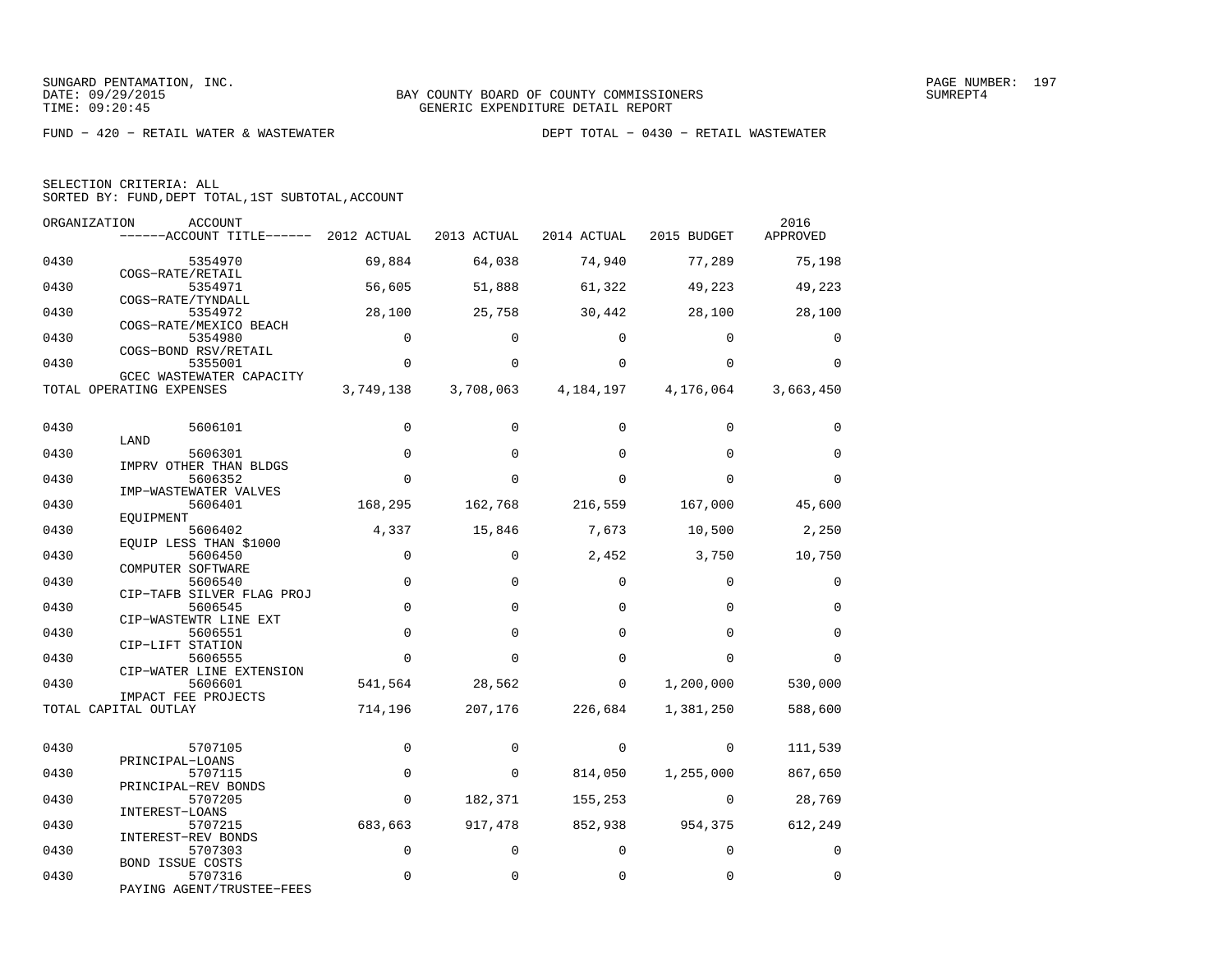|  | SELECTION CRITERIA: ALL                            |  |  |
|--|----------------------------------------------------|--|--|
|  | SORTED BY: FUND, DEPT TOTAL, 1ST SUBTOTAL, ACCOUNT |  |  |

|      | ORGANIZATION<br>ACCOUNT<br>------ACCOUNT TITLE------ | 2012 ACTUAL | 2013 ACTUAL | 2014 ACTUAL | 2015 BUDGET | 2016<br>APPROVED |
|------|------------------------------------------------------|-------------|-------------|-------------|-------------|------------------|
|      | TOTAL DEBT SERVICE                                   | 683,663     | 1,099,849   | 1,822,241   | 2,209,375   | 1,620,207        |
| 0430 | 5819114<br>TRNSF-JT VENT/AWT (412)                   |             |             |             |             | $\Omega$         |
| 0430 | 5905998<br>DEPRECIATION EXPENSE                      |             |             |             |             | $\Omega$         |
| 0430 | 5909903<br>REFUNDS-SEWER IMPACT FEES                 | 13,992      | 128,888     | 51,082      |             | 0                |
| 0430 | 5909910<br>RESERVE FOR CONTINGENCIES                 | $\Omega$    |             | 0           | 57,013      | 70,323           |
| 0430 | 5909912<br>RESERVE-RENWL/REPLACEMENT                 | $\Omega$    |             |             |             | $\Omega$         |
| 0430 | 5909913<br>RESERVE-IMPACT FEES                       | $\Omega$    | 17,586      |             |             | $\Omega$         |
| 0430 | 5909915<br>RESERVE FOR PAY ADJUSTMNT                 | $\Omega$    |             |             |             | $\Omega$         |
| 0430 | 5909999<br>RESERVE-CASH FORWARD                      | 0           |             |             | $\Omega$    | 100,510          |
|      | TOTAL NON-OPERATING EXPENSES                         | 13,992      | 146,474     | 51,082      | 57,013      | 170,833          |
|      | TOTAL RETAIL WASTEWATER                              | 6,701,017   | 6,860,956   | 8,011,343   | 9,789,204   | 8,198,384        |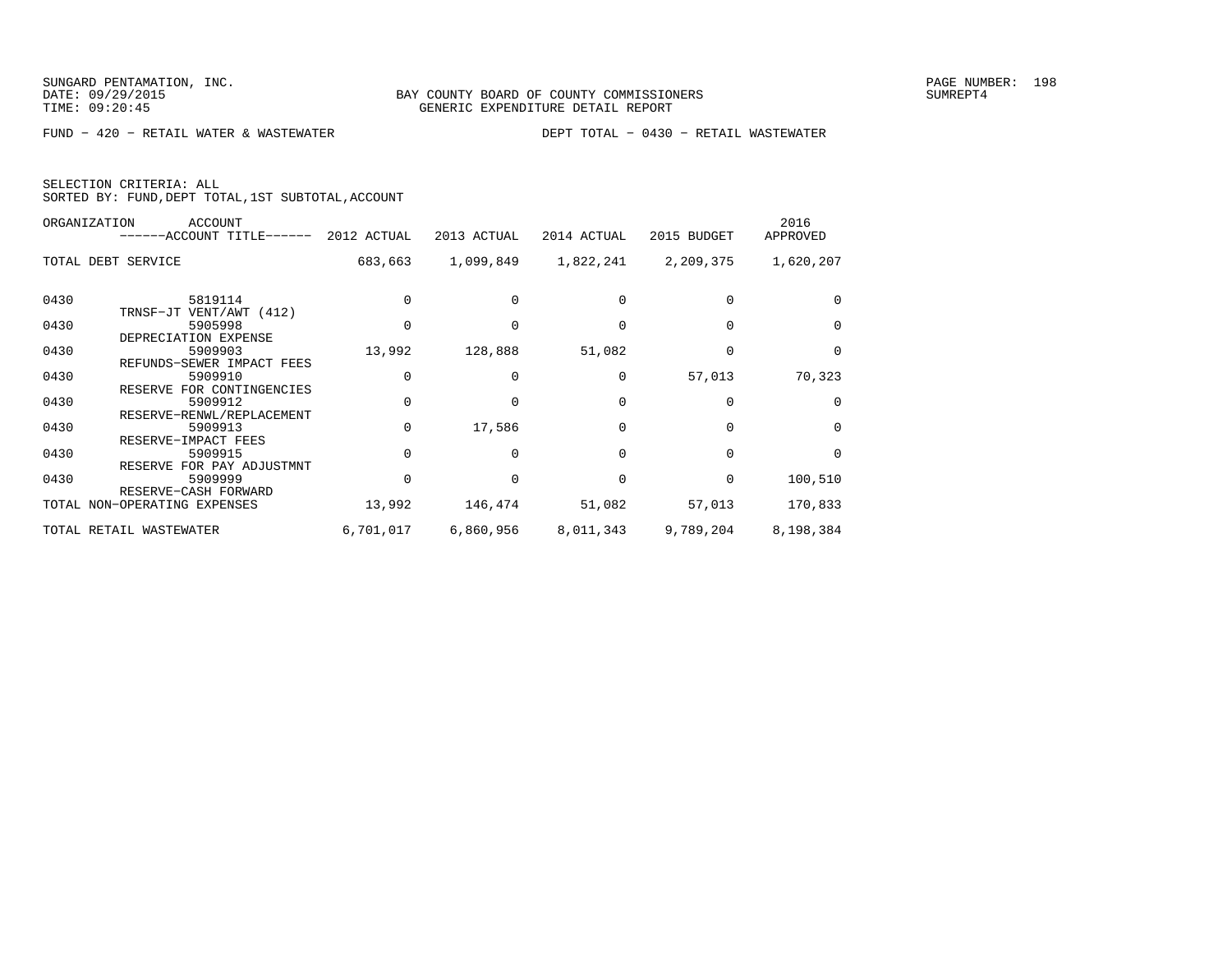| SELECTION CRITERIA: ALL |  |  |                                                    |  |
|-------------------------|--|--|----------------------------------------------------|--|
|                         |  |  | SORTED BY: FUND, DEPT TOTAL, 1ST SUBTOTAL, ACCOUNT |  |

|      | ORGANIZATION<br>ACCOUNT<br>------ACCOUNT TITLE------ 2012 ACTUAL |                | 2013 ACTUAL | 2014 ACTUAL | 2015 BUDGET | 2016<br>APPROVED |
|------|------------------------------------------------------------------|----------------|-------------|-------------|-------------|------------------|
| 0445 | 5101200                                                          | 206,839        | 208,119     | 251,614     | 342,418     | 337,818          |
| 0445 | SALARIES & WAGES-REGULAR<br>5101205                              | $\overline{0}$ | $\Omega$    | 28          | $\Omega$    | $\Omega$         |
| 0445 | SALARIES & WAGES-DISASTER<br>5101400                             | 18,808         | 14,047      | 19,997      | 37,175      | 37,175           |
| 0445 | SALARIES & WAGES-OVERTIME<br>5101405                             | 780            | $\Omega$    | 255         | $\Omega$    | $\Omega$         |
| 0445 | SALARIES-DISASTER O/T<br>5102100<br>FICA TAXES-MATCHING          | 16,507         | 16,147      | 19,614      | 29,039      | 28,687           |
| 0445 | 5102200<br>RETIREMENT CONTRIBUTIONS                              | 11,304         | 12,696      | 18,712      | 28,675      | 27,905           |
| 0445 | 5102300<br>LIFE & HEALTH INSURANCE                               | 27,571         | 26,600      | 37,791      | 60,700      | 72,157           |
| 0445 | 5102400<br>WORKERS COMP. PREMIUMS                                | 46,220         | 47,465      | 40,415      | 42,577      | 42,025           |
|      | TOTAL PERSONAL SERVICES                                          | 328,029        | 325,075     | 388,426     | 540,584     | 545,767          |
| 0445 | 5143101                                                          | 6,765          | 8,170       | 11,370      | 5,455       | 9,326            |
| 0445 | PROF SRV-CO ATTORNEY<br>5143105                                  | $\overline{0}$ | $\Omega$    | $\Omega$    | 5,000       | 3,000            |
|      | PROF SRV-OTHER ATTNY                                             |                |             |             |             |                  |
| 0445 | 5303104<br>PROF SRV-ENGINEERING                                  | 47,040         | 17,847      | 3,563       | 117,813     | 14,000           |
| 0445 | 5303106<br>PROF SRV-PHYSICLS/MEDICAL                             | 42             | 270         | 42          | 500         | 500              |
| 0445 | 5303107<br>PROF SRV-SUBSTANCE TEST                               | 99             | 67          | 74          | 500         | 500              |
| 0445 | 5303110<br>PROF SRV-BACKGROUND CHECK                             | $\mathbf 0$    | $\Omega$    | 36          | 500         | 500              |
| 0445 | 5303125<br>PROF SRV-ENG/PERMITTING                               | $\Omega$       | $\Omega$    | $\Omega$    | 6,250       | 6,250            |
| 0445 | 5303401<br>CONTRACTED SERVICES                                   | 1,019          | 1,053       | 1,131       | 1,500       | 1,500            |
| 0445 | 5303403<br>CONTR SRV-BANK CHRG POOL                              | $\mathbf 0$    | $\Omega$    | $\Omega$    | $\Omega$    | $\Omega$         |
| 0445 | 5303408<br>CONTR SRV-800 MHZ                                     | 1,812          | 1,811       | 1,677       | 1,583       | 1,442            |
| 0445 | 5303410                                                          | $\Omega$       | $\Omega$    | $\Omega$    | $\Omega$    | $\mathbf 0$      |
| 0445 | CONTR SRV-JANITORIAL<br>5303422                                  | 600            | 600         | $\Omega$    | $\Omega$    | $\Omega$         |
| 0445 | CONTR SRV-GIS<br>5303425                                         | 55,195         | 57,965      | 78,138      | 38,295      | 69,564           |
| 0445 | CONTR SRV-ADMIN FEES<br>5303426                                  | 335,818        | 335,664     | 309,670     |             | 358,441 398,106  |
| 0445 | CONTR SRV-UTIL ADMIN FEES<br>5303446<br>CONTR SRV-FACILITIES     | $\mathbf 0$    | $\mathbf 0$ | $\mathbf 0$ | $\mathbf 0$ | 584              |
|      |                                                                  |                |             |             |             |                  |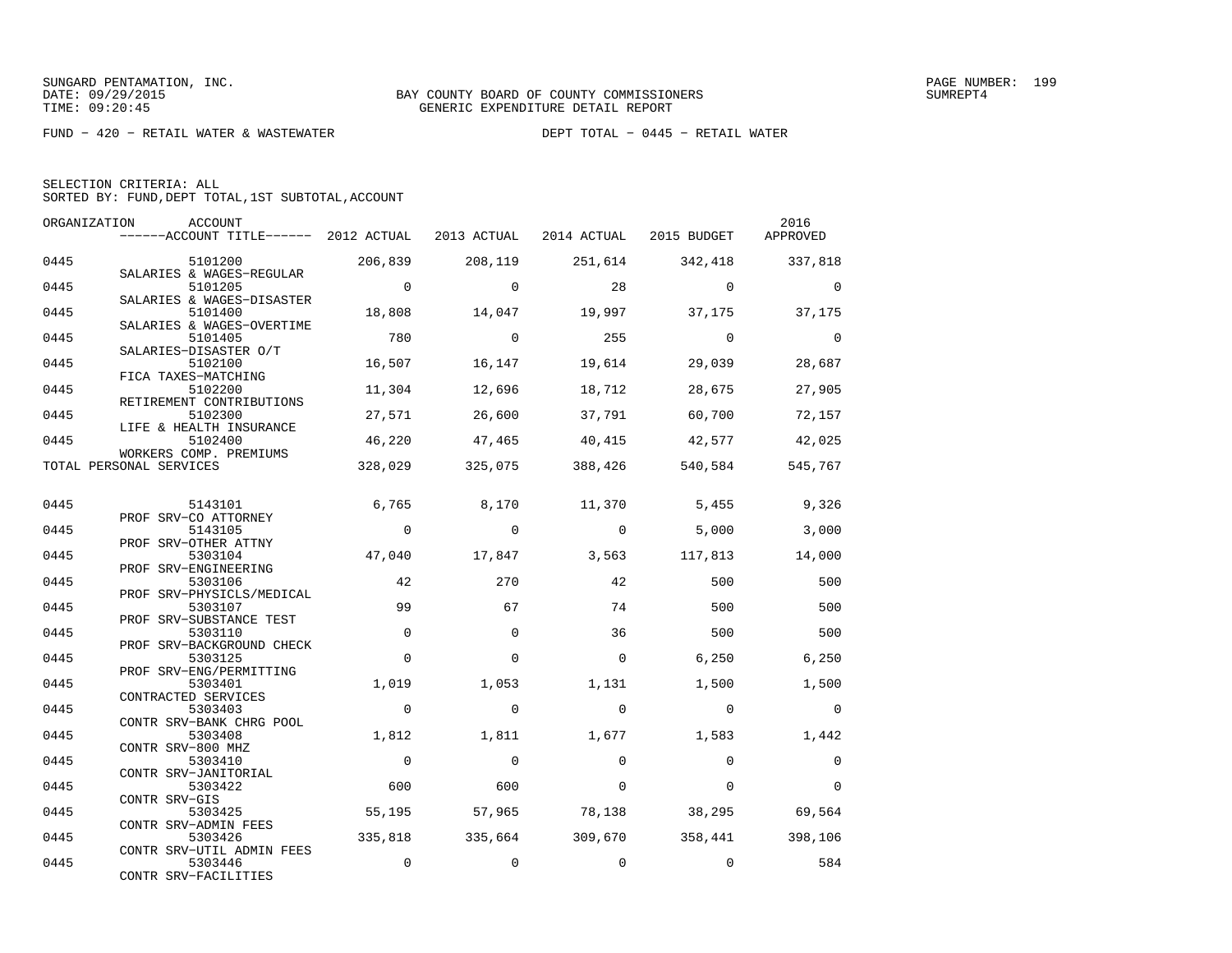| SELECTION CRITERIA: ALL |                                                    |
|-------------------------|----------------------------------------------------|
|                         | SORTED BY: FUND, DEPT TOTAL, 1ST SUBTOTAL, ACCOUNT |

| ORGANIZATION | ACCOUNT                               |                |             |             |             | 2016           |
|--------------|---------------------------------------|----------------|-------------|-------------|-------------|----------------|
|              | ------ACCOUNT TITLE------ 2012 ACTUAL |                | 2013 ACTUAL | 2014 ACTUAL | 2015 BUDGET | APPROVED       |
| 0445         | 5303464                               | 10,998         | 21,275      | 26,819      | 17,959      | 18,054         |
| 0445         | CONTR SRV-LAB<br>5304001              | 2,880          | 203         | 110         | 4,500       | 1,000          |
|              | TRAVEL/TRAINING NON-LOCAL             |                |             |             |             |                |
| 0445         | 5304101<br>COMMUNICATIONS SERVICES    | 1,212          | 1,096       | 907         | 900         | 1,000          |
| 0445         | 5304125                               | 225            | 52          | 210         | 2,563       | 2,000          |
| 0445         | POSTAGE/TRANSP/FREIGHT<br>5304301     | 38,398         | 40,534      | 71,037      | 52,000      | 73,000         |
|              | UTILITY SERVICES                      |                |             |             |             |                |
| 0445         | 5304410<br>RENTALS/LEASES-EQUIPMENT   | 225            | 822         | $\Omega$    | 3,793       | 3,500          |
| 0445         | 5304501                               | 45,979         | 45,979      | 41,312      | 41,312      | 14,953         |
| 0445         | INSURANCE & BONDS<br>5304604          | 627            | 919         | 90          | 2,944       | 2,500          |
|              | REPAIR/MAINT-BLD&GRD DEPT             |                |             |             |             |                |
| 0445         | 5304605<br>REPAIR/MAINT-BLDG & GRND   | $\overline{0}$ | 20          | 174         | 300         | $\Omega$       |
| 0445         | 5304610                               | 5,064          | 8,090       | 4,718       | 8,800       | 8,000          |
| 0445         | REPAIR/MAINT-AUTO EOUIP<br>5304611    | $\overline{0}$ | $\Omega$    | $\Omega$    | $\Omega$    | $\overline{0}$ |
| 0445         | REPAIR/MAINT-FLEET MAINT<br>5304615   | 27,482         | 25,516      | 34,089      | 64,900      | 54,400         |
|              | REPAIR/MAINT-EQUIPMENT                |                |             |             |             |                |
| 0445         | 5304701<br>PRINTING & BINDING         | 984            | $\Omega$    | $\Omega$    | 1,000       | 500            |
| 0445         | 5304902                               | 940            | 2,956       | 6,250       | 7,835       | 7,788          |
| 0445         | FEES & COSTS-PURCHASING<br>5304905    | $\overline{0}$ | $\Omega$    | 564         | 500         | 500            |
|              | FEES&COSTS-LGL ADV/ADVERT             |                |             |             |             |                |
| 0445         | 5304922<br>FEES & COSTS-PERMITS       | 25             | 25          | $\Omega$    | 1,200       | 750            |
| 0445         | 5304984                               | $\Omega$       | 726         | $\mathbf 0$ | $\mathbf 0$ | $\overline{0}$ |
| 0445         | BAD DEBT<br>5304990                   | 505            | 43,803      | 728         | 1,525       | 1,000          |
|              | MISCELLANEOUS EXPENSES                |                |             |             |             |                |
| 0445         | 5305101<br>OFFICE SUPPLIES            | 1,114          | 665         | 684         | 1,300       | 1,300          |
| 0445         | 5305201                               | 10,459         | 10,952      | 12,206      | 12,070      | 12,265         |
| 0445         | OPERATING SUPPLIES<br>5305202         | 335            | 523         | 669         | 700         | 700            |
| 0445         | OPER SUPPLIES-JANITORIAL<br>5305204   | $\overline{0}$ | 21          | 179         | 4,200       | 2,000          |
|              | OPER. SUPPLIES-CHEMICALS              |                |             |             |             |                |
| 0445         | 5305205                               | 44,398         | 34,363      | 27,104      | 46,370      | 46,370         |
| 0445         | GAS, OIL & LUBRICANTS<br>5305210      | 3,048          | 2,411       | 2,484       | 7,975       | 7,975          |
| 0445         | SAFETY GEAR & SUPPLIES<br>5305215     | 3,900          | 3,092       | 2,952       | 3,250       | 3,250          |
|              | CLOTHING & WEARING APPRL              |                |             |             |             |                |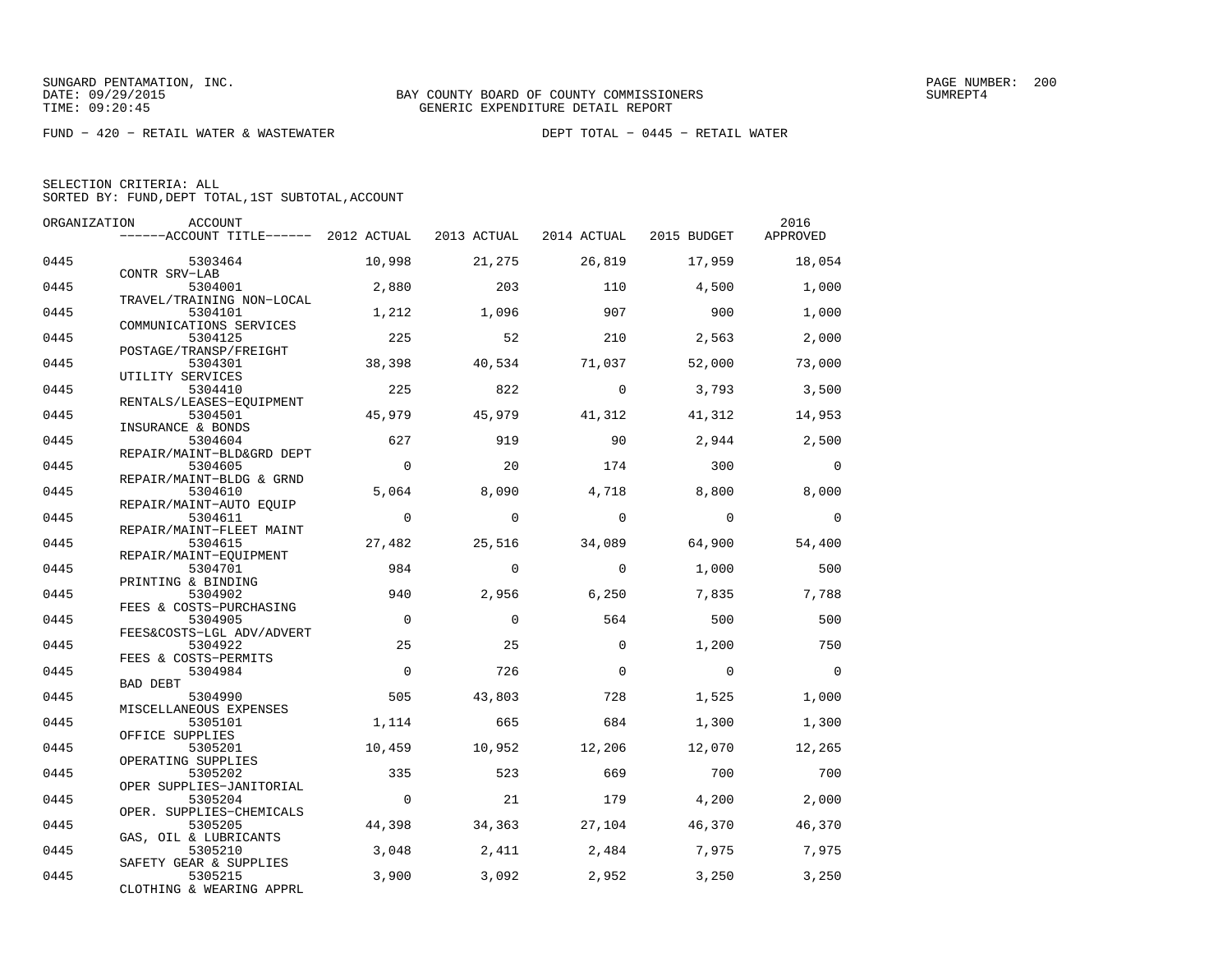| SELECTION CRITERIA: ALL |  |  |                                                    |  |
|-------------------------|--|--|----------------------------------------------------|--|
|                         |  |  | SORTED BY: FUND, DEPT TOTAL, 1ST SUBTOTAL, ACCOUNT |  |

| ORGANIZATION | ACCOUNT                                |             |             |             |               | 2016        |
|--------------|----------------------------------------|-------------|-------------|-------------|---------------|-------------|
|              | ------ACCOUNT TITLE------ 2012 ACTUAL  |             | 2013 ACTUAL | 2014 ACTUAL | 2015 BUDGET   | APPROVED    |
| 0445         | 5305220                                | 3,085       | 2,601       | 3,441       | 8,730         | 5,200       |
|              | TOOL & SMALL IMPLEMENTS                |             |             |             |               |             |
| 0445         | 5305240<br>OPER SUPPLIES-LAB           | $\Omega$    | $\Omega$    | $\Omega$    | 500           | 500         |
| 0445         | 5305401                                | $\Omega$    | $\Omega$    | 285         | 750           | 750         |
|              | BOOKS/RESOURCE MATR/SUBSC              |             |             |             |               |             |
| 0445         | 5305402<br>DUES & MEMBERSHIPS          | 461         | 341         | 1,095       | 1,200         | 1,200       |
| 0445         | 5305406                                | 3,593       | 1,233       | 1,995       | 2,000         | 2,000       |
|              | TRAINING & TUITION                     |             |             |             |               |             |
| 0445         | 5334910                                | 923,935     | 1,017,130   | 941,688     | 1,120,000     | 990,053     |
|              | COGS-WATER<br>TOTAL OPERATING EXPENSES | 1,578,264   | 1,688,795   | 1,587,491   | 1,956,913     | 1,767,780   |
|              |                                        |             |             |             |               |             |
|              |                                        | $\Omega$    | $\Omega$    | $\Omega$    | $\Omega$      |             |
| 0445         | 5606101<br>LAND                        |             |             |             |               | $\Omega$    |
| 0445         | 5606401                                | 23,393      | 34,101      |             | 13,639 97,900 | 29,700      |
| 0445         | EQUIPMENT<br>5606402                   |             |             | 66,682      |               |             |
|              | EOUIP LESS THAN \$1000                 | 49,705      | 38,925      |             | 115,100       | 81,600      |
| 0445         | 5606450                                | $\mathbf 0$ | $\Omega$    | $\Omega$    | 750           | 750         |
|              | COMPUTER SOFTWARE                      | $\Omega$    | $\Omega$    |             | $\Omega$      | $\Omega$    |
| 0445         | 5606539<br>CIP-TAFB AFRL WATER PROJ    |             |             | $\Omega$    |               |             |
| 0445         | 5606540                                | $\Omega$    | $\Omega$    | $\Omega$    | $\Omega$      | $\mathbf 0$ |
|              | CIP-TAFB SILVER FLAG PROJ              |             |             |             | $\Omega$      | $\Omega$    |
| 0445         | 5606555<br>CIP-WATER LINE EXTENSION    | 11,090      | 33,674      | 2,125       |               |             |
| 0445         | 5606557                                | $\mathbf 0$ | $\Omega$    | $\Omega$    | $\Omega$      | $\Omega$    |
| 0445         | CIP-N BAY BOOSTER PUMP<br>5606565      | $\mathbf 0$ | $\Omega$    | $\Omega$    | $\Omega$      | $\mathbf 0$ |
|              | CIP-WTRLINE EXT/ST RD 77               |             |             |             |               |             |
| 0445         | 5606601                                | $\mathbf 0$ | $\Omega$    | $\Omega$    | $\Omega$      | $\Omega$    |
| 0445         | IMPACT FEE PROJECTS<br>5616301         | $\Omega$    | $\Omega$    | $\Omega$    | $\Omega$      | $\Omega$    |
|              | IMPRV ROADS & BRIDGES                  |             |             |             |               |             |
|              | TOTAL CAPITAL OUTLAY                   | 84,188      | 106,700     | 82,445      | 213,750       | 112,050     |
|              |                                        |             |             |             |               |             |
| 0445         | 5707115                                | $\Omega$    | $\Omega$    | $\Omega$    | $\Omega$      | 482,287     |
| 0445         | PRINCIPAL-REV BONDS<br>5707205         | $\Omega$    | $\mathbf 0$ | $\Omega$    | $\mathbf 0$   | 315,726     |
|              | INTEREST-LOANS                         |             |             |             |               |             |
| 0445         | 5707215                                | 334,208     | 332,133     | 319,409     | $\Omega$      | $\Omega$    |
| 0445         | INTEREST-REV BONDS<br>5707303          | $\Omega$    | $\mathbf 0$ | $\Omega$    | $\Omega$      | $\Omega$    |
|              | <b>BOND ISSUE COSTS</b>                |             |             |             |               |             |
| 0445         | 5707370                                | 1,000       | 0           | $\Omega$    | $\Omega$      | $\Omega$    |
|              | ARBITRAGE REBATE EXPENSE               |             |             |             |               |             |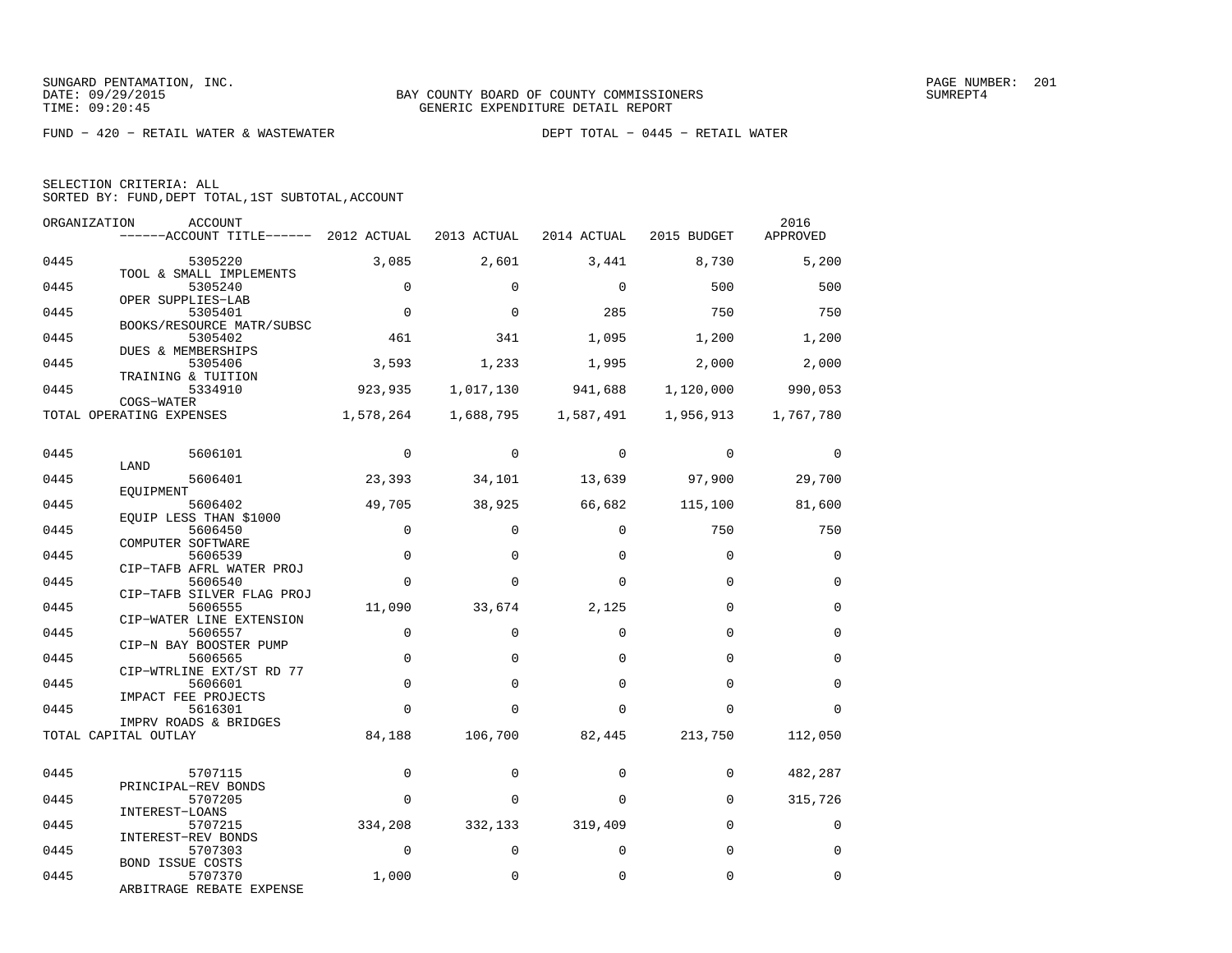| SELECTION CRITERIA: ALL |  |                                                    |  |
|-------------------------|--|----------------------------------------------------|--|
|                         |  | SORTED BY: FUND, DEPT TOTAL, 1ST SUBTOTAL, ACCOUNT |  |

|      | ORGANIZATION<br>ACCOUNT<br>------ACCOUNT TITLE------ 2012 ACTUAL |           | 2013 ACTUAL | 2014 ACTUAL | 2015 BUDGET | 2016<br>APPROVED |
|------|------------------------------------------------------------------|-----------|-------------|-------------|-------------|------------------|
|      | TOTAL DEBT SERVICE                                               | 335,208   | 332,133     | 319,409     | $\Omega$    | 798,013          |
| 0445 | 5819111<br>TRNFS-WATER SYS (401)                                 |           |             |             |             |                  |
| 0445 | 5905998<br>DEPRECIATION EXPENSE                                  |           |             |             |             | $\Omega$         |
| 0445 | 5909902<br>REFUNDS-WATER IMPACT FEES                             |           | 0           | 2,405       | 1,085       | $\Omega$         |
| 0445 | 5909910<br>RESERVE FOR CONTINGENCIES                             |           |             | $\Omega$    | 2,463       | 48,616           |
| 0445 | 5909912<br>RESERVE-RENWL/REPLACEMENT                             |           |             |             |             | $\Omega$         |
| 0445 | 5909913<br>RESERVE-IMPACT FEES                                   |           |             |             |             | $\Omega$         |
| 0445 | 5909915<br>RESERVE FOR PAY ADJUSTMNT                             |           |             |             |             | $\Omega$         |
| 0445 | 5909999<br>RESERVE-CASH FORWARD                                  |           |             |             |             | 204,068          |
|      | TOTAL NON-OPERATING EXPENSES                                     |           | 0           | 2,405       | 3,548       | 252,684          |
|      | TOTAL RETAIL WATER                                               | 2,325,688 | 2,452,703   | 2,380,176   | 2,714,795   | 3,476,294        |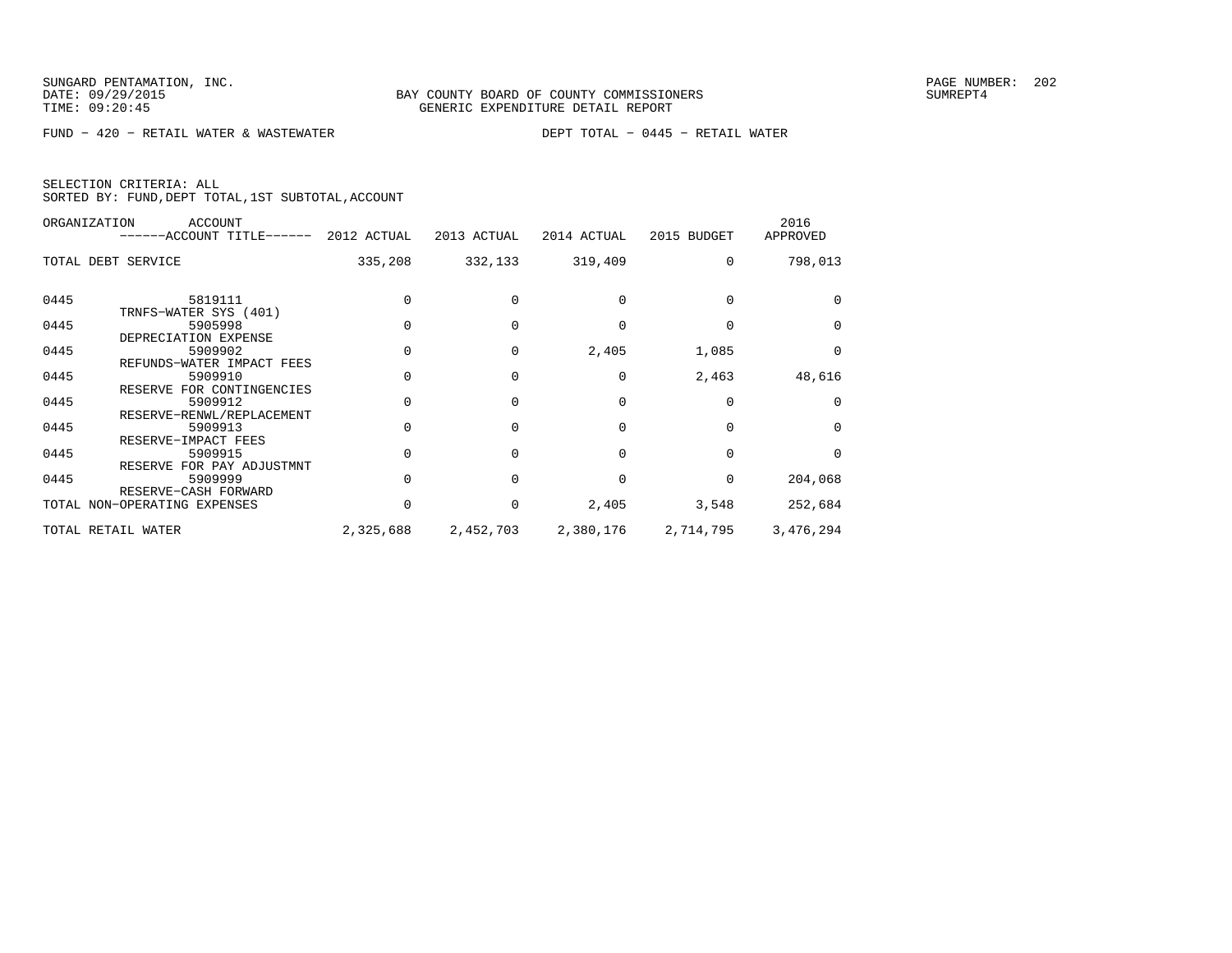FUND − 420 − RETAIL WATER & WASTEWATER DEPT TOTAL − 0447 − RIVER CAMPS

| ORGANIZATION | ACCOUNT                               |             |             |             |             | 2016        |
|--------------|---------------------------------------|-------------|-------------|-------------|-------------|-------------|
|              | ------ACCOUNT TITLE------ 2012 ACTUAL |             | 2013 ACTUAL | 2014 ACTUAL | 2015 BUDGET | APPROVED    |
| 0447         | 5143101                               | 675         | 966         | $\Omega$    | $\Omega$    | $\mathbf 0$ |
| 0447         | PROF SRV-CO ATTORNEY<br>5303104       | 4,990       | $\Omega$    | $\Omega$    | $\Omega$    | $\Omega$    |
| 0447         | PROF SRV-ENGINEERING<br>5303125       | 100         | $\Omega$    | $\Omega$    | $\Omega$    | 0           |
| 0447         | PROF SRV-ENG/PERMITTING<br>5303401    | $\mathbf 0$ | $\Omega$    | $\Omega$    | $\Omega$    | $\mathbf 0$ |
|              | CONTRACTED SERVICES                   |             |             |             |             |             |
| 0447         | 5303425<br>CONTR SRV-ADMIN FEES       | 4,683       | 5,879       | $\Omega$    | $\Omega$    | $\Omega$    |
| 0447         | 5303464<br>CONTR SRV-LAB              | 8,036       | 5,134       | $\Omega$    | $\Omega$    | $\mathbf 0$ |
| 0447         | 5304101                               | 140         | 163         | $\Omega$    | $\Omega$    | $\mathbf 0$ |
| 0447         | COMMUNICATIONS SERVICES<br>5304125    | 12          | 23          | $\Omega$    | $\Omega$    | $\mathbf 0$ |
| 0447         | POSTAGE/TRANSP/FREIGHT<br>5304301     | 19,833      | 18,327      | $\Omega$    | $\Omega$    | $\mathbf 0$ |
|              | UTILITY SERVICES                      |             |             | $\Omega$    | $\Omega$    | $\mathbf 0$ |
| 0447         | 5304501<br>INSURANCE & BONDS          | 11,652      | 12,000      |             |             |             |
| 0447         | 5304604<br>REPAIR/MAINT-BLD&GRD DEPT  | 3,554       | 2,365       | $\Omega$    | $\Omega$    | $\Omega$    |
| 0447         | 5304610<br>REPAIR/MAINT-AUTO EQUIP    | 10          | 403         | $\Omega$    | $\mathbf 0$ | 0           |
| 0447         | 5304615                               | 27,532      | 22,689      | $\Omega$    | $\Omega$    | $\mathbf 0$ |
| 0447         | REPAIR/MAINT-EOUIPMENT<br>5304902     | 49          | 844         | $\Omega$    | $\Omega$    | $\Omega$    |
| 0447         | FEES & COSTS-PURCHASING<br>5304909    | $\mathbf 0$ | $\Omega$    | $\Omega$    | $\Omega$    | $\mathbf 0$ |
| 0447         | FEES & COSTS-COURT FILING<br>5304990  | $\Omega$    | $\Omega$    | $\Omega$    | $\Omega$    | $\mathbf 0$ |
|              | MISCELLANEOUS EXPENSES                |             |             |             |             |             |
| 0447         | 5305201<br>OPERATING SUPPLIES         | 4,548       | 2,617       | $\Omega$    | $\Omega$    | $\mathbf 0$ |
| 0447         | 5305202<br>OPER SUPPLIES-JANITORIAL   | 198         | 355         | $\Omega$    | $\Omega$    | $\Omega$    |
| 0447         | 5305204<br>OPER. SUPPLIES-CHEMICALS   | 11,096      | 13,852      | $\Omega$    | $\Omega$    | $\mathbf 0$ |
| 0447         | 5305205                               | 100         | 23          | $\Omega$    | $\Omega$    | $\mathbf 0$ |
| 0447         | GAS, OIL & LUBRICANTS<br>5305210      | 594         | 167         | $\Omega$    | $\Omega$    | $\mathbf 0$ |
| 0447         | SAFETY GEAR & SUPPLIES<br>5305220     | 1,614       | 476         | $\Omega$    | $\Omega$    | $\mathbf 0$ |
| 0447         | TOOL & SMALL IMPLEMENTS<br>5305240    | 1,579       | 1,948       | $\Omega$    | $\Omega$    | $\mathbf 0$ |
|              | OPER SUPPLIES-LAB                     |             |             |             |             |             |
| 0447         | 5305402<br>DUES & MEMBERSHIPS         | $\Omega$    | 150         | $\Omega$    | $\Omega$    | $\mathbf 0$ |
|              | TOTAL OPERATING EXPENSES              | 100,993     | 88,381      | $\Omega$    | $\Omega$    | $\mathbf 0$ |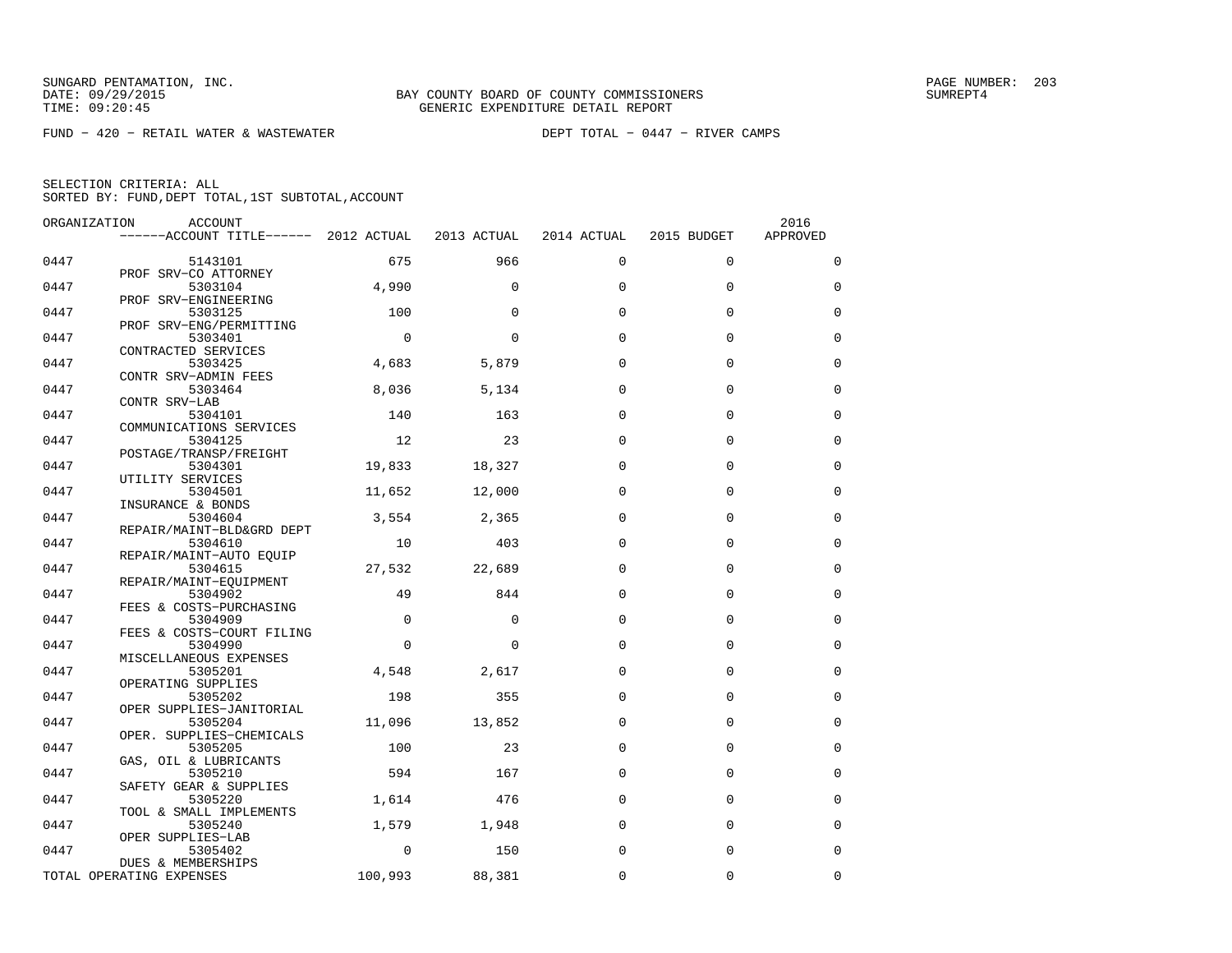FUND − 420 − RETAIL WATER & WASTEWATER DEPT TOTAL − 0447 − RIVER CAMPS

| ORGANIZATION | ACCOUNT<br>------ACCOUNT TITLE------                      | 2012 ACTUAL | 2013 ACTUAL | 2014 ACTUAL | 2015 BUDGET | 2016<br>APPROVED |
|--------------|-----------------------------------------------------------|-------------|-------------|-------------|-------------|------------------|
| 0447         | 5606401<br>EOUIPMENT                                      | 1,850       |             |             |             | $\Omega$         |
| 0447         | 5606402<br>EQUIP LESS THAN \$1000                         | 1,092       | 1,525       |             |             | 0                |
|              | TOTAL CAPITAL OUTLAY                                      | 2,942       | 1,525       |             |             | 0                |
| 0447         | 5909902<br>REFUNDS-WATER IMPACT FEES                      | 1,103       | 552         |             |             | $\Omega$         |
| 0447         | 5909903<br>REFUNDS-SEWER IMPACT FEES                      | 2,332       | 1,166       |             |             | $\Omega$         |
| 0447         | 5909910                                                   |             |             |             |             | $\Omega$         |
|              | RESERVE FOR CONTINGENCIES<br>TOTAL NON-OPERATING EXPENSES | 3,435       | 1,718       |             |             | 0                |
|              | TOTAL RIVER CAMPS                                         | 107,371     | 91,623      |             |             | 0                |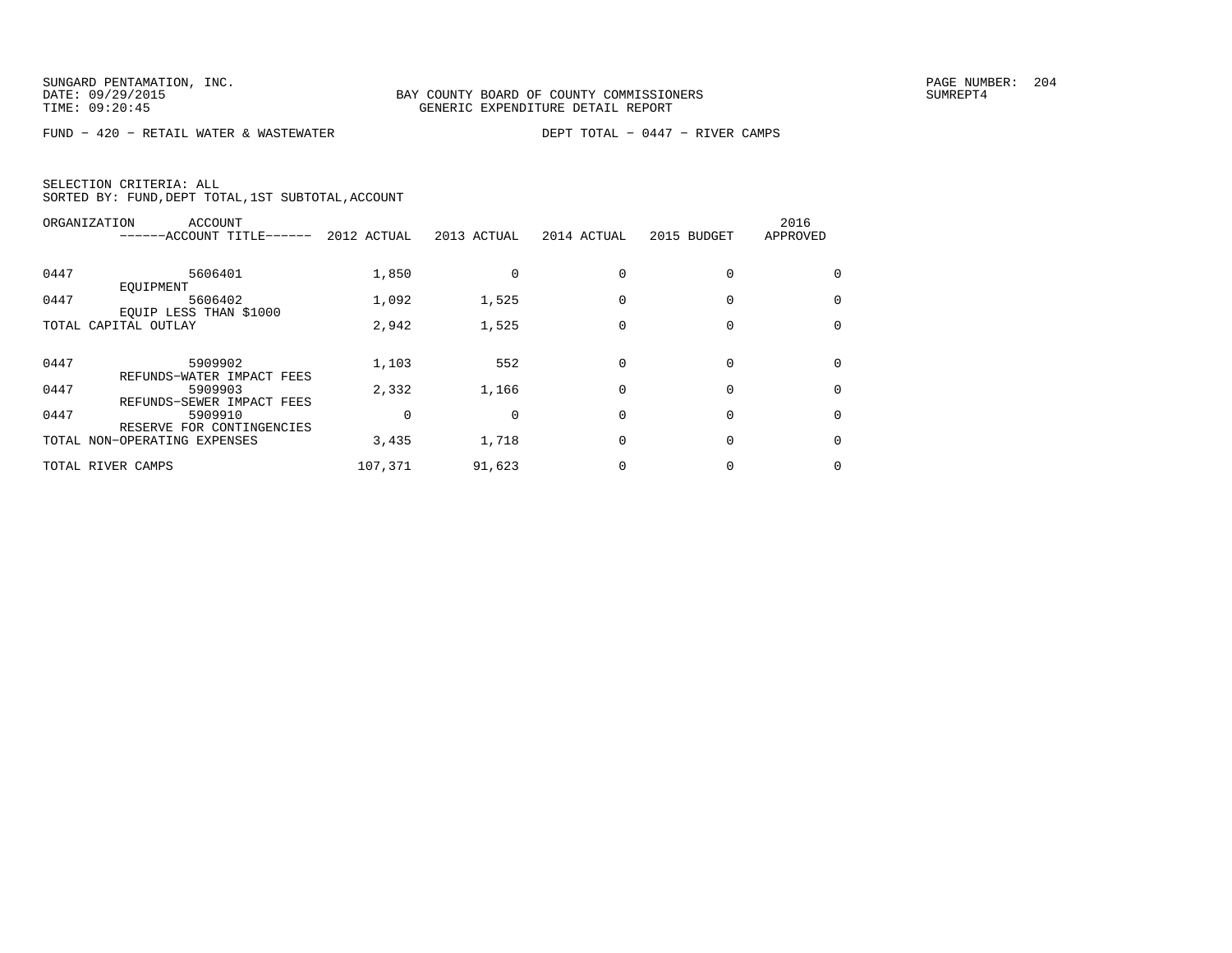FUND − 420 − RETAIL WATER & WASTEWATER DEPT TOTAL − 0448 − LAKE MERIAL

| SELECTION CRITERIA: ALL |  |  |                                                    |  |
|-------------------------|--|--|----------------------------------------------------|--|
|                         |  |  | SORTED BY: FUND, DEPT TOTAL, 1ST SUBTOTAL, ACCOUNT |  |

|      | ORGANIZATION<br><b>ACCOUNT</b><br>------ACCOUNT TITLE------ 2012 ACTUAL |           | 2013 ACTUAL | 2014 ACTUAL | 2015 BUDGET | 2016<br>APPROVED |
|------|-------------------------------------------------------------------------|-----------|-------------|-------------|-------------|------------------|
| 0448 | 5303401                                                                 | U         |             | U           |             |                  |
|      | CONTRACTED SERVICES                                                     |           |             |             |             |                  |
| 0448 | 5303464                                                                 |           |             |             |             |                  |
|      | CONTR SRV-LAB                                                           |           |             |             |             |                  |
| 0448 | 5304301                                                                 |           |             |             |             | $\cap$           |
|      | UTILITY SERVICES                                                        |           |             |             |             |                  |
| 0448 | 5304615                                                                 |           |             |             |             | ∩                |
|      | REPAIR/MAINT-EOUIPMENT                                                  |           |             |             |             |                  |
| 0448 | 5304990                                                                 |           |             |             |             | U                |
|      | MISCELLANEOUS EXPENSES                                                  |           |             |             |             |                  |
| 0448 | 5305201                                                                 |           |             |             |             | $\cap$           |
|      | OPERATING SUPPLIES                                                      |           |             |             |             |                  |
| 0448 | 5305204                                                                 |           |             |             |             | $\cap$           |
|      | OPER. SUPPLIES-CHEMICALS                                                |           |             |             |             |                  |
|      | TOTAL OPERATING EXPENSES                                                |           |             |             |             | $\cap$           |
|      |                                                                         |           |             |             |             |                  |
| 0448 | 5909902                                                                 |           |             |             |             | <sup>n</sup>     |
|      | REFUNDS-WATER IMPACT FEES                                               |           |             |             |             |                  |
| 0448 | 5909903                                                                 |           |             |             |             | n                |
|      | REFUNDS-SEWER IMPACT FEES                                               |           |             |             |             |                  |
| 0448 | 5909910                                                                 |           |             |             |             | U                |
|      | RESERVE FOR CONTINGENCIES                                               |           |             |             |             |                  |
|      | TOTAL NON-OPERATING EXPENSES                                            |           |             |             |             | n                |
|      | TOTAL LAKE MERIAL                                                       |           |             |             |             | ∩                |
|      |                                                                         |           |             |             |             |                  |
|      | TOTAL RETAIL WATER & WASTEWATER                                         | 9,134,076 | 9,405,283   | 10,391,518  | 12,503,999  | 11,674,678       |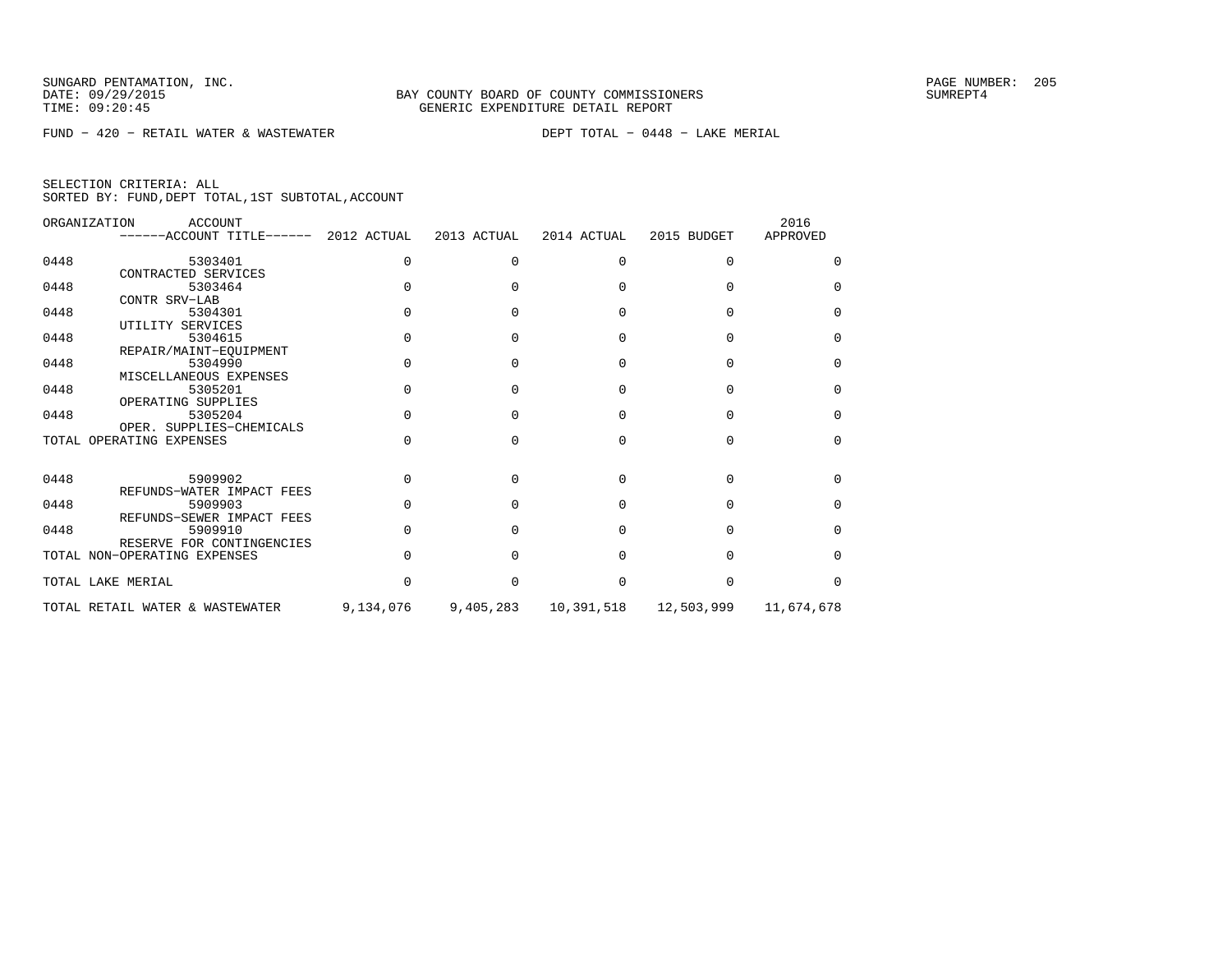|  | SELECTION CRITERIA: ALL |                                                    |  |
|--|-------------------------|----------------------------------------------------|--|
|  |                         | SORTED BY: FUND, DEPT TOTAL, 1ST SUBTOTAL, ACCOUNT |  |

| ORGANIZATION | ACCOUNT<br>------ACCOUNT TITLE------ 2012 ACTUAL 2013 ACTUAL 2014 ACTUAL |                |                 |             | 2015 BUDGET | 2016<br>APPROVED |
|--------------|--------------------------------------------------------------------------|----------------|-----------------|-------------|-------------|------------------|
| 0480         | 5101200                                                                  |                | 167,451 43,803  | 0           | 0           | 0                |
| 0480         | SALARIES & WAGES-REGULAR<br>5101400                                      |                | 38,840 16,862   | $\Omega$    | $\Omega$    | $\Omega$         |
| 0480         | SALARIES & WAGES-OVERTIME<br>5102100<br>FICA TAXES-MATCHING              |                | 15,252 4,485    | $\Omega$    | 0           | 0                |
| 0480         | 5102200<br>RETIREMENT CONTRIBUTIONS                                      |                | 10,255 3,142    | $\Omega$    | $\Omega$    | $\Omega$         |
| 0480         | 5102300<br>LIFE & HEALTH INSURANCE                                       |                | 18,314 6,311    | $\Omega$    | $\mathbf 0$ | $\Omega$         |
| 0480         | 5102400<br>WORKERS COMP. PREMIUMS                                        |                | 11,062 3,698    | $\Omega$    | $\Omega$    | $\Omega$         |
|              | TOTAL PERSONAL SERVICES                                                  |                | 261,174 78,302  | $\mathbf 0$ | $\mathbf 0$ | 0                |
| 0480         | 5143101                                                                  |                | 22,397 4,321    | $\Omega$    | $\mathbf 0$ | 0                |
| 0480         | PROF SRV-CO ATTORNEY<br>5143105                                          | $\overline{0}$ | $\Omega$        | $\Omega$    | $\Omega$    | $\Omega$         |
| 0480         | PROF SRV-OTHER ATTNY<br>5303104                                          |                | 232,103 3,242   | $\Omega$    | $\Omega$    | $\Omega$         |
| 0480         | PROF SRV-ENGINEERING<br>5303106                                          | $\mathbf 0$    | $\Omega$        | $\mathbf 0$ | $\Omega$    | 0                |
| 0480         | PROF SRV-PHYSICLS/MEDICAL<br>5303107<br>PROF SRV-SUBSTANCE TEST          | $\Omega$       | $\Omega$        | $\Omega$    | $\Omega$    | $\Omega$         |
| 0480         | 5303110<br>PROF SRV-BACKGROUND CHECK                                     | $\Omega$       | $\Omega$        | $\Omega$    | $\Omega$    | $\Omega$         |
| 0480         | 5303401<br>CONTRACTED SERVICES                                           | 130,116        | 67,687          | $\Omega$    | $\Omega$    | $\Omega$         |
| 0480         | 5303408<br>CONTR SRV-800 MHZ                                             | 201            | 50              | $\Omega$    | $\Omega$    | $\Omega$         |
| 0480         | 5303410<br>CONTR SRV-JANITORIAL                                          | $\overline{a}$ | $\Omega$        | $\Omega$    | $\Omega$    | $\Omega$         |
| 0480         | 5303416<br>CONTR SRV-LAGOON DREDGING                                     |                | 864,575 303,071 | $\Omega$    | $\Omega$    | $\Omega$         |
| 0480         | 5303422<br>CONTR SRV-GIS                                                 | $\overline{0}$ | $\Omega$        | $\Omega$    | $\mathbf 0$ | 0                |
| 0480         | 5303425<br>CONTR SRV-ADMIN FEES                                          | 156,087 26,433 |                 | $\Omega$    | $\Omega$    | $\Omega$         |
| 0480         | 5303426<br>CONTR SRV-UTIL ADMIN FEES                                     |                | 77,104 17,214   | $\Omega$    | $\Omega$    | $\Omega$         |
| 0480         | 5303446<br>CONTR SRV-FACILITIES                                          |                | 1,468<br>385    | $\Omega$    | $\Omega$    | $\Omega$         |
| 0480         | 5303448<br>CONTR SRV-RETAIL STAFF                                        | $\overline{0}$ | $\Omega$        | $\Omega$    | $\Omega$    | $\Omega$         |
| 0480         | 5303464<br>CONTR SRV-LAB                                                 |                | 149,642 28,985  | $\Omega$    | $\Omega$    | $\Omega$         |
| 0480         | 5304001<br>TRAVEL/TRAINING NON-LOCAL                                     | $\mathbf 0$    | 0               | $\mathbf 0$ | 0           | 0                |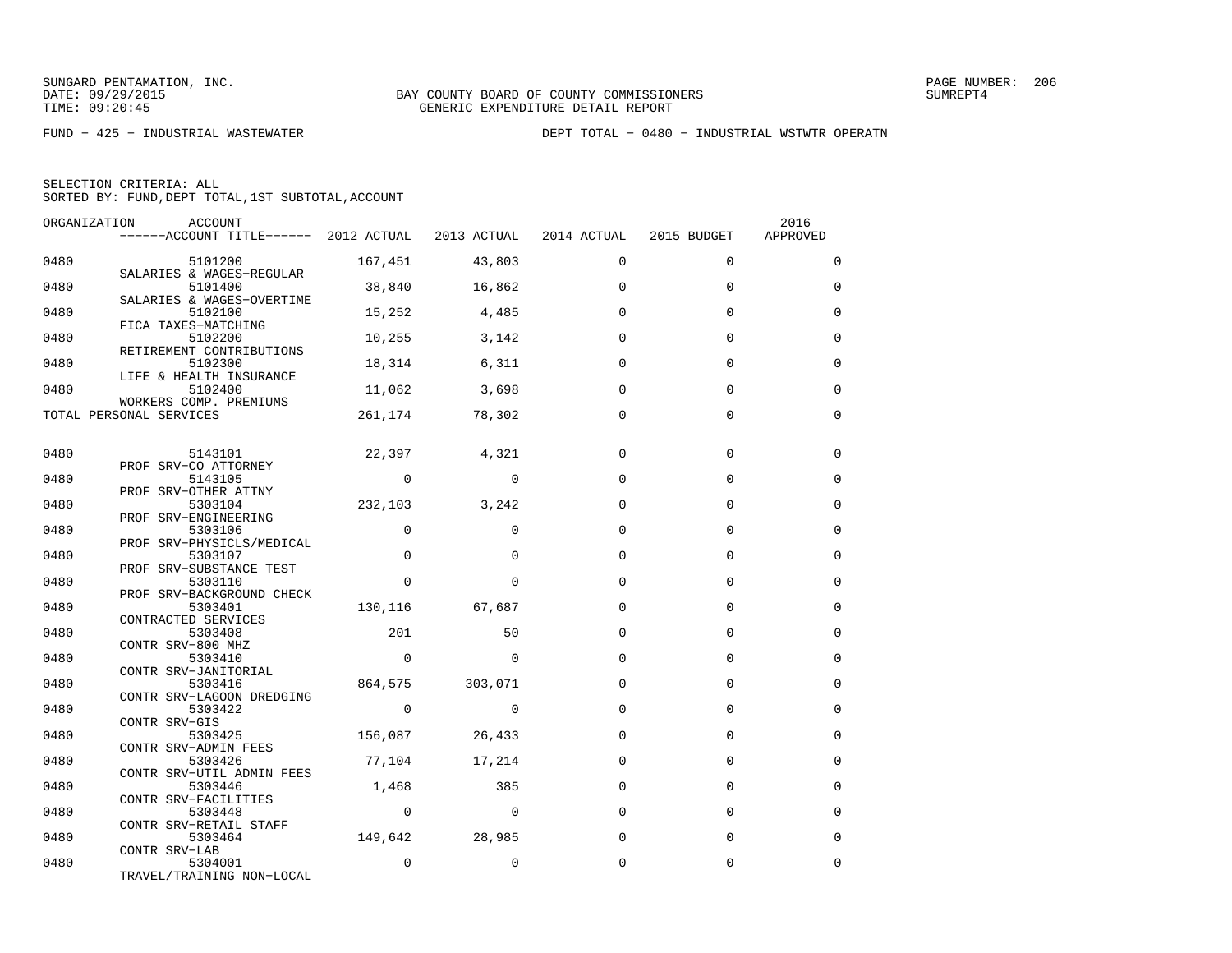FUND − 425 − INDUSTRIAL WASTEWATER DEPT TOTAL − 0480 − INDUSTRIAL WSTWTR OPERATN

| ORGANIZATION | <b>ACCOUNT</b>                        |           |              |             |             | 2016        |
|--------------|---------------------------------------|-----------|--------------|-------------|-------------|-------------|
|              | $----ACCOUNT$ TITLE $--- 2012$ ACTUAL |           | 2013 ACTUAL  | 2014 ACTUAL | 2015 BUDGET | APPROVED    |
| 0480         | 5304005                               | $\Omega$  | $\Omega$     | 0           | $\Omega$    | $\Omega$    |
|              | TRAVEL-LOCAL                          |           |              |             |             |             |
| 0480         | 5304101                               | 79        | 19           | $\Omega$    | $\Omega$    | $\Omega$    |
|              | COMMUNICATIONS SERVICES               |           |              |             |             |             |
| 0480         | 5304125                               | 51        | $\mathbf{1}$ | $\Omega$    | $\Omega$    | $\Omega$    |
|              | POSTAGE/TRANSP/FREIGHT                |           |              |             |             |             |
| 0480         | 5304301                               | 1,507,707 | 354,941      | $\Omega$    | $\mathbf 0$ | $\Omega$    |
|              | UTILITY SERVICES                      |           |              |             |             |             |
| 0480         | 5304410                               | 1,077     | 152          | $\Omega$    | $\Omega$    | $\Omega$    |
| 0480         | RENTALS/LEASES-EOUIPMENT              | 28,192    | $\Omega$     | $\Omega$    | $\Omega$    | $\Omega$    |
|              | 5304420<br>RENTALS/LEASES-LAGOON      |           |              |             |             |             |
| 0480         | 5304501                               | 81,988    | 20,500       | $\Omega$    | $\Omega$    | $\Omega$    |
|              | INSURANCE & BONDS                     |           |              |             |             |             |
| 0480         | 5304604                               | 420       | 35           | $\Omega$    | $\Omega$    | $\Omega$    |
|              | REPAIR/MAINT-BLD&GRD DEPT             |           |              |             |             |             |
| 0480         | 5304605                               | 630       | $\Omega$     | $\Omega$    | $\mathbf 0$ | $\mathbf 0$ |
|              | REPAIR/MAINT-BLDG & GRND              |           |              |             |             |             |
| 0480         | 5304610                               | 1,703     | 406          | $\Omega$    | $\Omega$    | $\Omega$    |
|              | REPAIR/MAINT-AUTO EOUIP               |           |              |             |             |             |
| 0480         | 5304611                               | $\Omega$  | 0            | $\Omega$    | $\mathbf 0$ | $\mathbf 0$ |
|              | REPAIR/MAINT-FLEET MAINT              |           |              |             |             |             |
| 0480         | 5304615                               | 9,188     | 666          | $\Omega$    | $\Omega$    | $\Omega$    |
|              | REPAIR/MAINT-EOUIPMENT                |           |              |             |             |             |
| 0480         | 5304625                               | $\Omega$  | $\Omega$     | $\Omega$    | $\Omega$    | $\Omega$    |
|              | REPAIR/MAINT-LAGOON                   |           |              |             |             |             |
| 0480         | 5304626                               | 7,822     | $\Omega$     | $\Omega$    | $\Omega$    | $\Omega$    |
| 0480         | REPAIR/MAINT-MILL PMP STA<br>5304701  | 693       | 115          | $\Omega$    | $\Omega$    | $\Omega$    |
|              | PRINTING & BINDING                    |           |              |             |             |             |
| 0480         | 5304902                               | 1,534     | 976          | $\Omega$    | $\Omega$    | $\Omega$    |
|              | FEES & COSTS-PURCHASING               |           |              |             |             |             |
| 0480         | 5304905                               | $\Omega$  | $\Omega$     | $\Omega$    | $\Omega$    | $\Omega$    |
|              | FEES&COSTS-LGL ADV/ADVERT             |           |              |             |             |             |
| 0480         | 5304911                               | $\Omega$  | $\Omega$     | $\Omega$    | $\Omega$    | $\Omega$    |
|              | FEES & COSTS-FINES                    |           |              |             |             |             |
| 0480         | 5304922                               | 11,500    | 50           | $\Omega$    | $\mathbf 0$ | $\Omega$    |
|              | FEES & COSTS-PERMITS                  |           |              |             |             |             |
| 0480         | 5304990                               | 301       | 30           | $\Omega$    | $\Omega$    | $\Omega$    |
|              | MISCELLANEOUS EXPENSES                |           |              |             |             |             |
| 0480         | 5305101                               | 75        | $\Omega$     | $\Omega$    | $\mathbf 0$ | $\Omega$    |
|              | OFFICE SUPPLIES                       |           |              | $\Omega$    | $\Omega$    | $\Omega$    |
| 0480         | 5305201<br>OPERATING SUPPLIES         | 1,591     | 415          |             |             |             |
| 0480         | 5305202                               | 429       | 34           | $\Omega$    | $\mathbf 0$ | $\Omega$    |
|              | OPER SUPPLIES-JANITORIAL              |           |              |             |             |             |
| 0480         | 5305204                               | 3,875     | $\Omega$     | $\Omega$    | $\mathbf 0$ | $\Omega$    |
|              | OPER. SUPPLIES-CHEMICALS              |           |              |             |             |             |
| 0480         | 5305205                               | 6,668     | 5,303        | $\Omega$    | $\Omega$    | $\Omega$    |
|              | GAS, OIL & LUBRICANTS                 |           |              |             |             |             |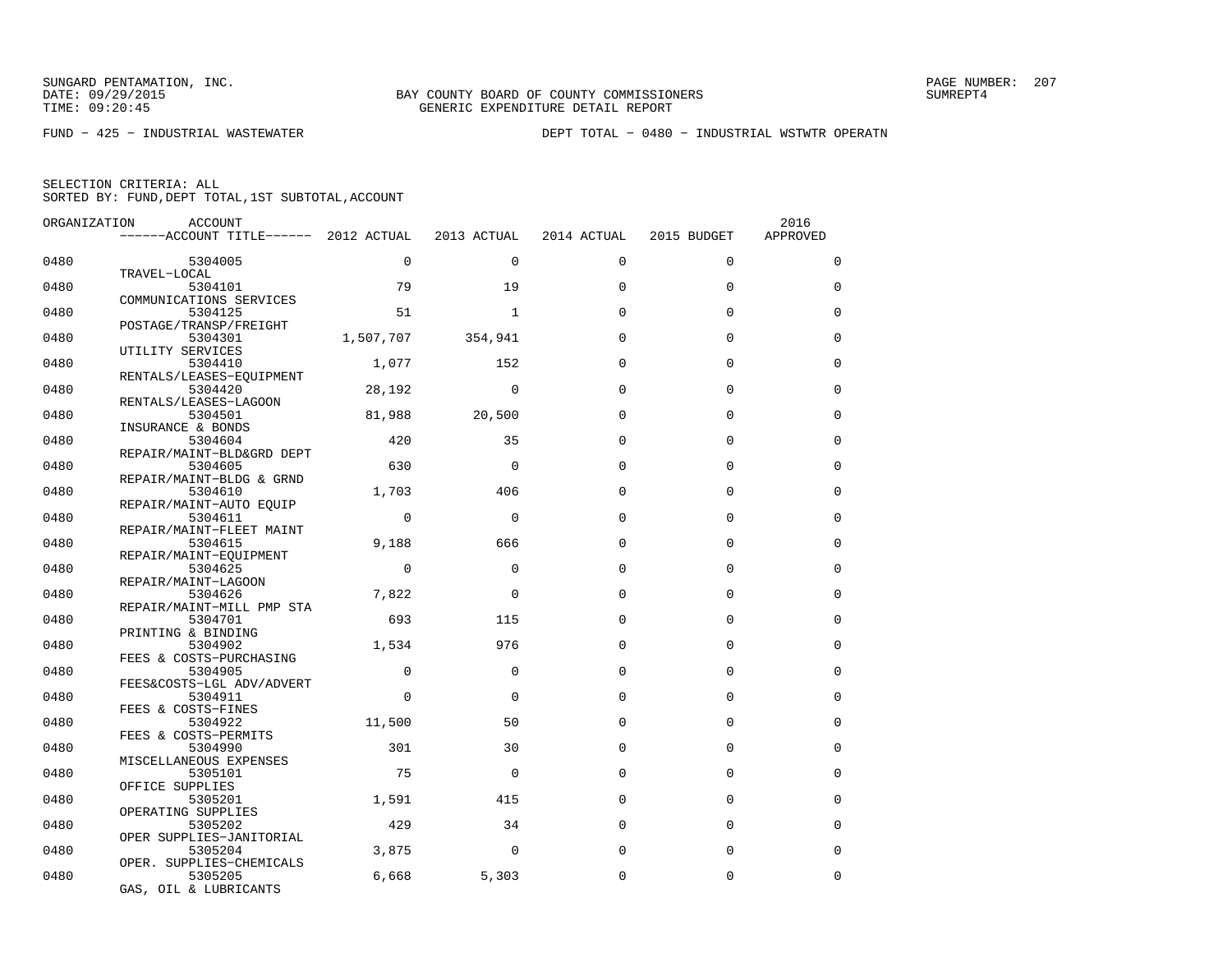FUND − 425 − INDUSTRIAL WASTEWATER DEPT TOTAL − 0480 − INDUSTRIAL WSTWTR OPERATN

|      | ORGANIZATION<br>ACCOUNT<br>------ACCOUNT TITLE------ | 2012 ACTUAL | 2013 ACTUAL  | 2014 ACTUAL | 2015 BUDGET | 2016<br>APPROVED |
|------|------------------------------------------------------|-------------|--------------|-------------|-------------|------------------|
| 0480 | 5305210                                              | 445         | $\mathbf{0}$ | $\mathbf 0$ | 0           | 0                |
| 0480 | SAFETY GEAR & SUPPLIES<br>5305215                    | 619         | 189          | $\Omega$    | $\Omega$    | $\Omega$         |
| 0480 | CLOTHING & WEARING APPRL<br>5305220                  | 496         | $\Omega$     | $\mathbf 0$ | $\mathbf 0$ | 0                |
| 0480 | TOOL & SMALL IMPLEMENTS<br>5305240                   | $\Omega$    | $\Omega$     | $\Omega$    | $\Omega$    | $\Omega$         |
| 0480 | OPER SUPPLIES-LAB<br>5305401                         | $\Omega$    | $\Omega$     | $\Omega$    | $\Omega$    | 0                |
| 0480 | BOOKS/RESOURCE MATR/SUBSC<br>5305402                 | 110         | $\Omega$     | $\Omega$    | $\mathbf 0$ | 0                |
| 0480 | DUES & MEMBERSHIPS<br>5305406                        | 85          | $\Omega$     | $\Omega$    | $\Omega$    | 0                |
|      | TRAINING & TUITION<br>TOTAL OPERATING EXPENSES       | 3,300,971   | 835,221      | $\mathbf 0$ | $\mathbf 0$ | 0                |
| 0480 | 5606401<br>EOUIPMENT                                 | 3,436       | 313          | 0           | 0           | 0                |
| 0480 | 5606402<br>EQUIP LESS THAN \$1000                    | 5,250       | 200          | $\mathbf 0$ | 0           | 0                |
|      | TOTAL CAPITAL OUTLAY                                 | 8,686       | 513          | $\mathbf 0$ | $\mathbf 0$ | $\mathbf 0$      |
| 0480 | 5819111<br>TRNFS-WATER SYS (401)                     | 0           | 42,040       | $\mathbf 0$ | $\mathbf 0$ | 0                |
| 0480 | 5905908<br>LOSS ON DISPOSAL                          | $\Omega$    | $\Omega$     | $\Omega$    | $\Omega$    | $\mathbf 0$      |
| 0480 | 5905998<br>DEPRECIATION EXPENSE                      | $\mathbf 0$ | $\Omega$     | $\mathbf 0$ | 0           | 0                |
| 0480 | 5909910<br>RESERVE FOR CONTINGENCIES                 | $\mathbf 0$ | $\Omega$     | $\Omega$    | 0           | 0                |
| 0480 | 5909915<br>RESERVE FOR PAY ADJUSTMNT                 | $\mathbf 0$ | $\Omega$     | $\Omega$    | $\Omega$    | 0                |
| 0480 | 5909999<br>RESERVE-CASH FORWARD                      | $\mathbf 0$ | $\mathbf 0$  | $\mathbf 0$ | $\mathbf 0$ | 0                |
|      | TOTAL NON-OPERATING EXPENSES                         | $\Omega$    | 42,040       | $\Omega$    | $\Omega$    | $\Omega$         |
|      | TOTAL INDUSTRIAL WSTWTR OPERATN                      | 3,570,832   | 956,075      | 0           | $\mathbf 0$ | 0                |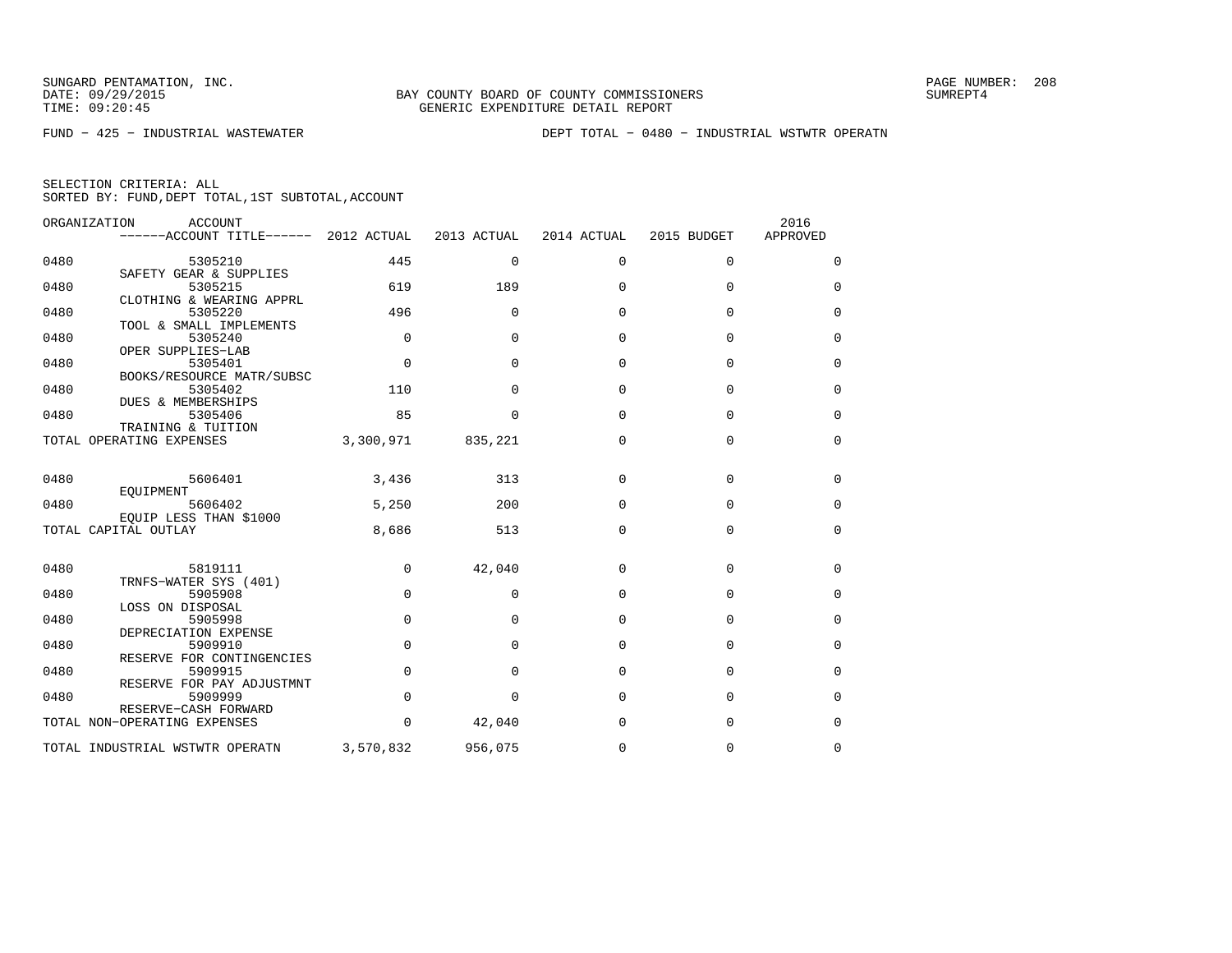FUND − 425 − INDUSTRIAL WASTEWATER DEPT TOTAL − 0490 − MILITARY POINT

|  | SELECTION CRITERIA: ALL |                                                    |
|--|-------------------------|----------------------------------------------------|
|  |                         | SORTED BY: FUND, DEPT TOTAL, 1ST SUBTOTAL, ACCOUNT |

|      | ORGANIZATION<br>ACCOUNT<br>------ACCOUNT TITLE------            | 2012 ACTUAL | 2013 ACTUAL | 2014 ACTUAL | 2015 BUDGET | 2016<br>APPROVED |
|------|-----------------------------------------------------------------|-------------|-------------|-------------|-------------|------------------|
| 0490 | 5304605                                                         |             |             |             |             |                  |
| 0490 | REPAIR/MAINT-BLDG & GRND<br>5304615<br>REPAIR/MAINT-EOUIPMENT   |             |             |             |             |                  |
|      | TOTAL OPERATING EXPENSES                                        |             |             |             |             |                  |
| 0490 | 5606307                                                         |             |             |             |             |                  |
| 0490 | IMPRV-LAGOON CELL #1<br>5606323<br>IMPRV-MPS WWTR PUMP<br>INTAK |             |             |             |             |                  |
| 0490 | 5606341<br>IMPRV-BERM EROSION PREV                              |             |             |             |             |                  |
| 0490 | 5606401<br>EOUIPMENT                                            |             |             |             |             |                  |
|      | TOTAL CAPITAL OUTLAY                                            |             |             |             |             |                  |
|      | TOTAL MILITARY POINT                                            |             |             |             |             |                  |
|      | TOTAL INDUSTRIAL WASTEWATER                                     | 3,570,832   | 956,075     |             |             |                  |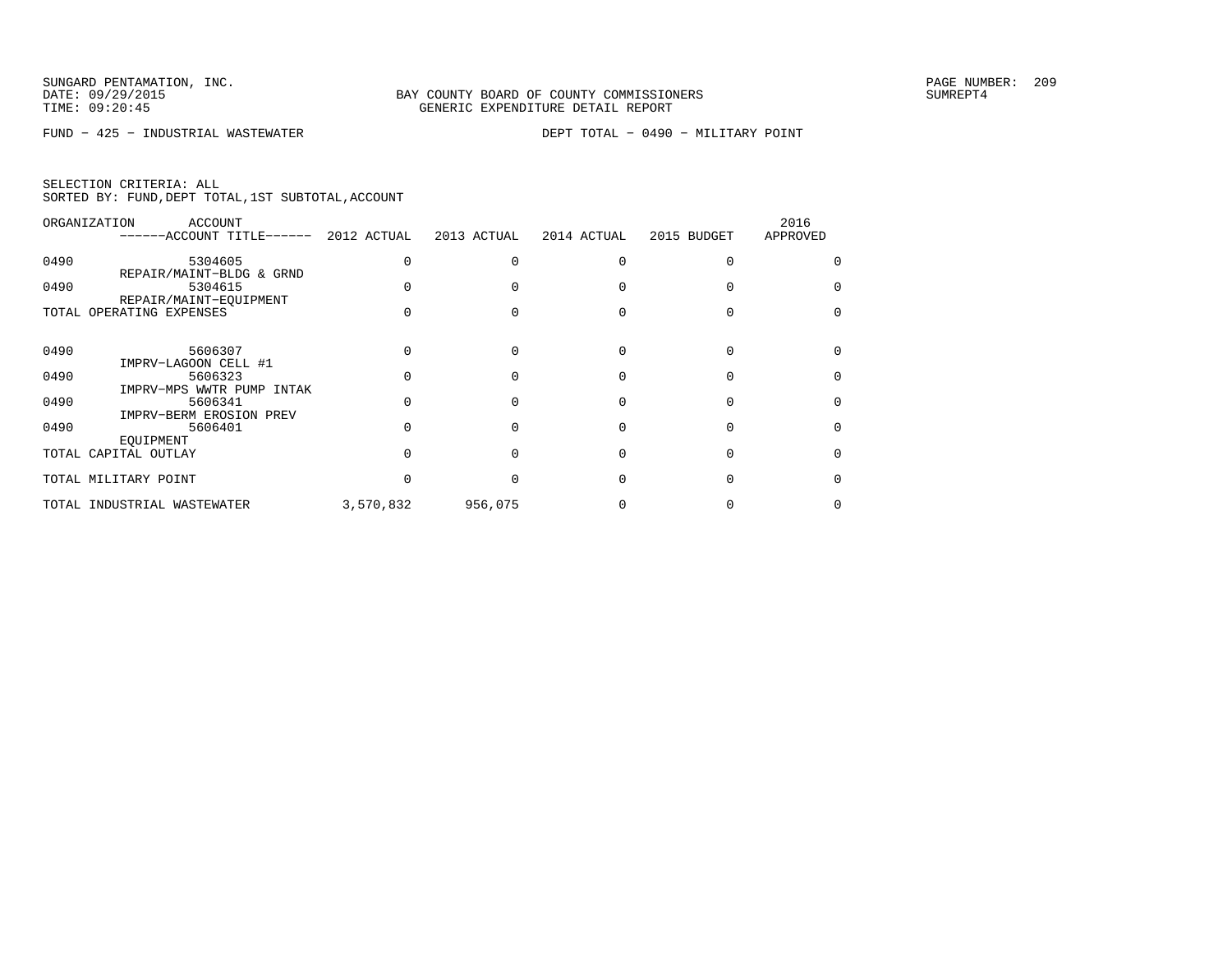FUND − 430 − SOLID WASTE FUND DEPT TOTAL − 0501 − LANDFILL

| SELECTION CRITERIA: ALL |  |  |                                                    |  |
|-------------------------|--|--|----------------------------------------------------|--|
|                         |  |  | SORTED BY: FUND, DEPT TOTAL, 1ST SUBTOTAL, ACCOUNT |  |

|      | ORGANIZATION<br>ACCOUNT<br>------ACCOUNT TITLE------ 2012 ACTUAL 2013 ACTUAL 2014 ACTUAL 2015 BUDGET |                |          |             |                 | 2016<br>APPROVED |
|------|------------------------------------------------------------------------------------------------------|----------------|----------|-------------|-----------------|------------------|
| 0501 | 5101200                                                                                              | 439,127        | 475,207  | 502,257     | 518,746         | 507,597          |
| 0501 | SALARIES & WAGES-REGULAR<br>5101205                                                                  | $\overline{0}$ | 37,330   | 15,109      | $\Omega$        | $\Omega$         |
| 0501 | SALARIES & WAGES-DISASTER<br>5101400                                                                 | 109,207        | 75,695   | 44,834      | 40,000          | 40,000           |
| 0501 | SALARIES & WAGES-OVERTIME<br>5101405                                                                 | $\overline{0}$ | 18,254   | 7,945       | $\overline{a}$  | $\Omega$         |
| 0501 | SALARIES-DISASTER O/T<br>5102100                                                                     | 39,922         | 44,117   | 41,241      | 42,744          | 41,891           |
| 0501 | FICA TAXES-MATCHING<br>5102200                                                                       | 27,111         | 35,761   | 41,664      | 44,043          | 40,749           |
| 0501 | RETIREMENT CONTRIBUTIONS<br>5102300                                                                  | 77,798         | 88,553   | 87,230      | 106,795         | 131,215          |
| 0501 | LIFE & HEALTH INSURANCE<br>5102400                                                                   | 47,116         | 48,208   | 53,200      | 53, 574         | 52,638           |
|      | WORKERS COMP. PREMIUMS<br>TOTAL PERSONAL SERVICES                                                    | 740,281        | 823, 127 |             | 793,481 805,902 | 814,090          |
| 0501 | 5143101                                                                                              | 5,266          | 5,580    | 6,007       | 6,677           | 6,639            |
| 0501 | PROF SRV-CO ATTORNEY<br>5143105                                                                      | $\overline{0}$ | $\circ$  | $\mathbf 0$ | $\mathbf 0$     | $\mathbf 0$      |
| 0501 | PROF SRV-OTHER ATTNY<br>5303104                                                                      | 53,113         | 23,937   | 64,499      | 30,000          | 10,000           |
| 0501 | PROF SRV-ENGINEERING<br>5303106                                                                      | 256            | $\Omega$ | 45          | 300             | 300              |
| 0501 | PROF SRV-PHYSICLS/MEDICAL<br>5303107                                                                 | 1,151          | 222      | 558         | 560             | 560              |
| 0501 | PROF SRV-SUBSTANCE TEST<br>5303110                                                                   | $\overline{0}$ | 36       | 71          | 35              | 35               |
| 0501 | PROF SRV-BACKGROUND CHECK<br>5303401                                                                 | 275,135        | 668,247  | 862,050     |                 | 462,825 412,825  |
| 0501 | CONTRACTED SERVICES<br>5303403                                                                       | 3,327          | 4,798    | 5,728       | 5,160           | 5,160            |
| 0501 | CONTR SRV-BANK CHRG POOL<br>5303408                                                                  | 4,632          | 4,630    | 4,286       | 4,047           | 3,686            |
| 0501 | CONTR SRV-800 MHZ<br>5303410                                                                         | $\Omega$       | $\Omega$ | $\Omega$    | $\Omega$        | $\Omega$         |
| 0501 | CONTR SRV-JANITORIAL<br>5303425<br>CONTR SRV-ADMIN FEES                                              | 36,515         | 33,863   | 39,889      | 43,776          | 54,950           |
| 0501 | 5303446<br>CONTR SRV-FACILITIES                                                                      | 2,294          | 1,438    | 1,686       | 3,413           | 5,236            |
| 0501 | 5303464<br>CONTR SRV-LAB                                                                             | 43,143         | 12,223   | 34,643      | $\Omega$        | 20,000           |
| 0501 | 5304001<br>TRAVEL/TRAINING NON-LOCAL                                                                 | 2,648          | 1,367    | $\mathbf 0$ | $\Omega$        | $\Omega$         |
| 0501 | 5304101<br>COMMUNICATIONS SERVICES                                                                   | 3,265          | 3,683    | 3,843       | 7,020           | 7,790            |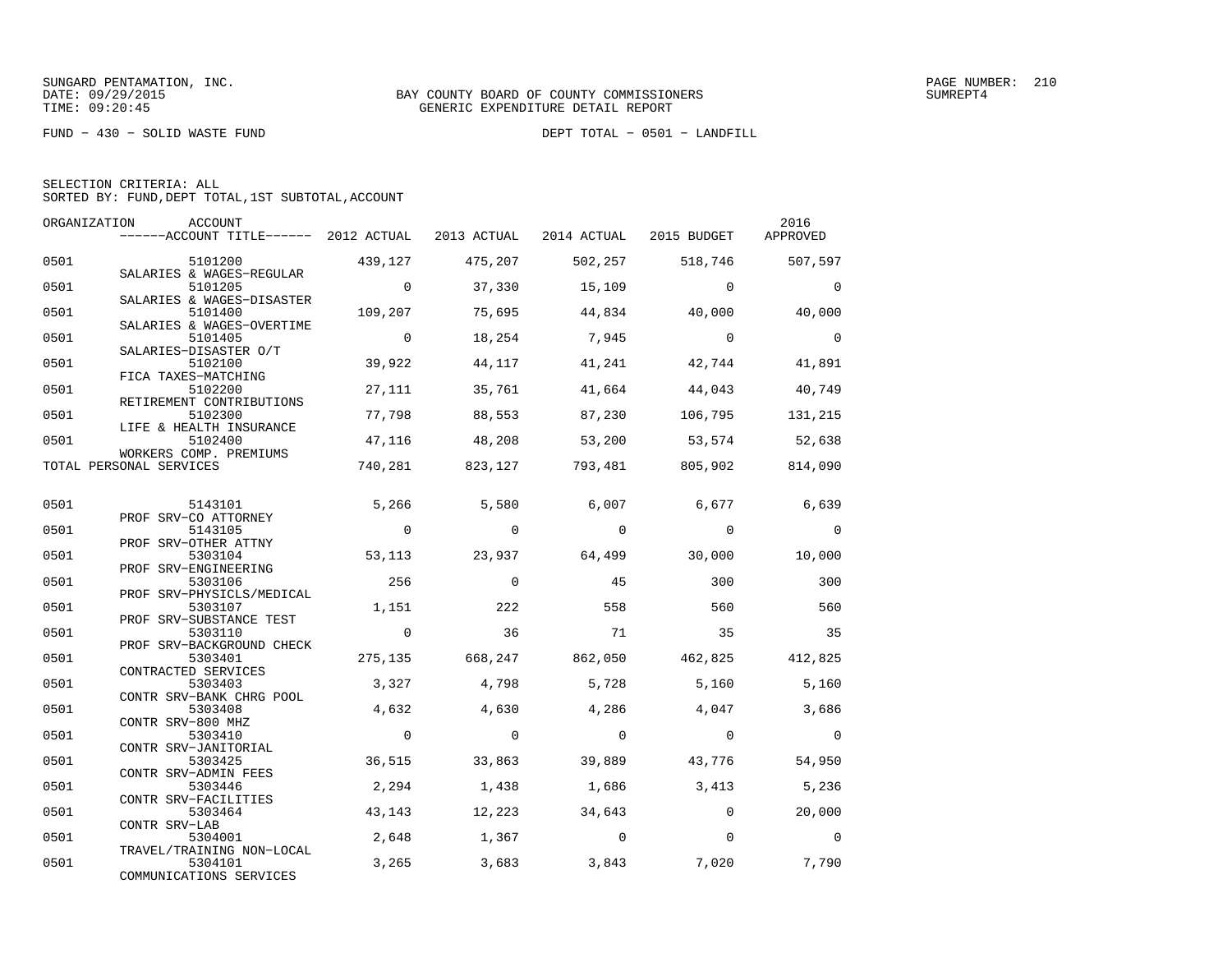FUND − 430 − SOLID WASTE FUND DEPT TOTAL − 0501 − LANDFILL

|  | SELECTION CRITERIA: ALL |                                                    |  |
|--|-------------------------|----------------------------------------------------|--|
|  |                         | SORTED BY: FUND, DEPT TOTAL, 1ST SUBTOTAL, ACCOUNT |  |

| ORGANIZATION | ACCOUNT                               |                |            |                                     |                | 2016           |
|--------------|---------------------------------------|----------------|------------|-------------------------------------|----------------|----------------|
|              | ------ACCOUNT TITLE------ 2012 ACTUAL |                |            | 2013 ACTUAL 2014 ACTUAL 2015 BUDGET |                | APPROVED       |
| 0501         | 5304122                               | 2,980          | 3,043      | 2,843                               | $\Omega$       | 250            |
|              | COMM SRV-LEASED LINES                 |                |            |                                     |                |                |
| 0501         | 5304125                               | 560            | 417        | 257                                 | $\Omega$       | 257            |
| 0501         | POSTAGE/TRANSP/FREIGHT<br>5304301     | 17,973         | 18,421     | 20,295                              | 25,000         | 25,000         |
|              | UTILITY SERVICES                      |                |            |                                     |                |                |
| 0501         | 5304410                               | 31,620         | 77,881     | 5,973                               | 31,140         | 31,140         |
| 0501         | RENTALS/LEASES-EQUIPMENT<br>5304501   | 58,258         | 58,258     | 53,317                              | 53,317         | 39,406         |
|              | INSURANCE & BONDS                     |                |            |                                     |                |                |
| 0501         | 5304604                               | 88,964         | 67,546     | 41,508                              | 50,000         | 50,000         |
|              | REPAIR/MAINT-BLD&GRD DEPT             |                |            |                                     |                |                |
| 0501         | 5304605                               | 847            | 1,453      | 1,439                               | $\overline{0}$ | $\overline{0}$ |
| 0501         | REPAIR/MAINT-BLDG & GRND<br>5304610   | 17,872         | 12,340     | 16,158                              | 20,000         | 20,000         |
|              | REPAIR/MAINT-AUTO EOUIP               |                |            |                                     |                |                |
| 0501         | 5304611                               | $\overline{0}$ | $\Omega$   | $\Omega$                            | $\Omega$       | $\Omega$       |
|              | REPAIR/MAINT-FLEET MAINT              |                |            |                                     |                |                |
| 0501         | 5304615                               | 76,230         | 121,022    | 103,117                             | 90,000         | 90,000         |
|              | REPAIR/MAINT-EQUIPMENT                |                |            |                                     |                |                |
| 0501         | 5304701                               | 140            | $\Omega$   | $\Omega$                            | 500            | 500            |
|              | PRINTING & BINDING                    |                |            |                                     |                |                |
| 0501         | 5304902                               | 1,336          | 4,220      | 8,313                               | 13,966         | 3,279          |
|              | FEES & COSTS-PURCHASING               |                |            |                                     |                |                |
| 0501         | 5304905                               | 1,285          | 518        | $\Omega$                            | 350            | 350            |
|              | FEES&COSTS-LGL ADV/ADVERT             |                |            |                                     |                |                |
| 0501         | 5304922                               | 1,230          | 1,160      | 14,990                              | 20,570         | 10,570         |
| 0501         | FEES & COSTS-PERMITS<br>5304990       | 163            | 194        | $\Omega$                            | 500            | 500            |
|              | MISCELLANEOUS EXPENSES                |                |            |                                     |                |                |
| 0501         | 5305101                               | 996            | 494        | 1,011                               | 500            | 500            |
|              | OFFICE SUPPLIES                       |                |            |                                     |                |                |
| 0501         | 5305201                               | 9,079          | 11,216     | 6,940                               | 6,500          | 6,500          |
|              | OPERATING SUPPLIES                    |                |            |                                     |                |                |
| 0501         | 5305202                               | 924            | 862        | 1,532                               | 1,400          | 1,400          |
|              | OPER SUPPLIES-JANITORIAL              |                |            |                                     |                |                |
| 0501         | 5305205                               | 224,186        | 214,090    | 179,398                             | 230,000        | 200,000        |
|              | GAS, OIL & LUBRICANTS                 |                |            |                                     |                |                |
| 0501         | 5305210                               | 947            | 1,678      | 1,120                               | 1,400          | 1,400          |
|              | SAFETY GEAR & SUPPLIES                |                |            |                                     |                |                |
| 0501         | 5305215<br>CLOTHING & WEARING APPRL   | 7,478          | 8,223      | 6,106                               | 10,000         | 10,000         |
| 0501         | 5305220                               | 4,726          | 4,508      | 6,318                               | 2,500          | 2,500          |
|              | TOOL & SMALL IMPLEMENTS               |                |            |                                     |                |                |
| 0501         | 5305401                               | 81             | $\bigcirc$ | 40                                  | $\Omega$       | $\mathbf 0$    |
|              | BOOKS/RESOURCE MATR/SUBSC             |                |            |                                     |                |                |
| 0501         | 5305402                               | $\overline{0}$ | 195        | 425                                 | $\Omega$       | 170            |
|              | DUES & MEMBERSHIPS                    |                |            |                                     |                |                |
| 0501         | 5305406                               | 3,421          | 2,926      | 5,515                               | $\Omega$       | $\Omega$       |
|              | TRAINING & TUITION                    |                |            |                                     |                |                |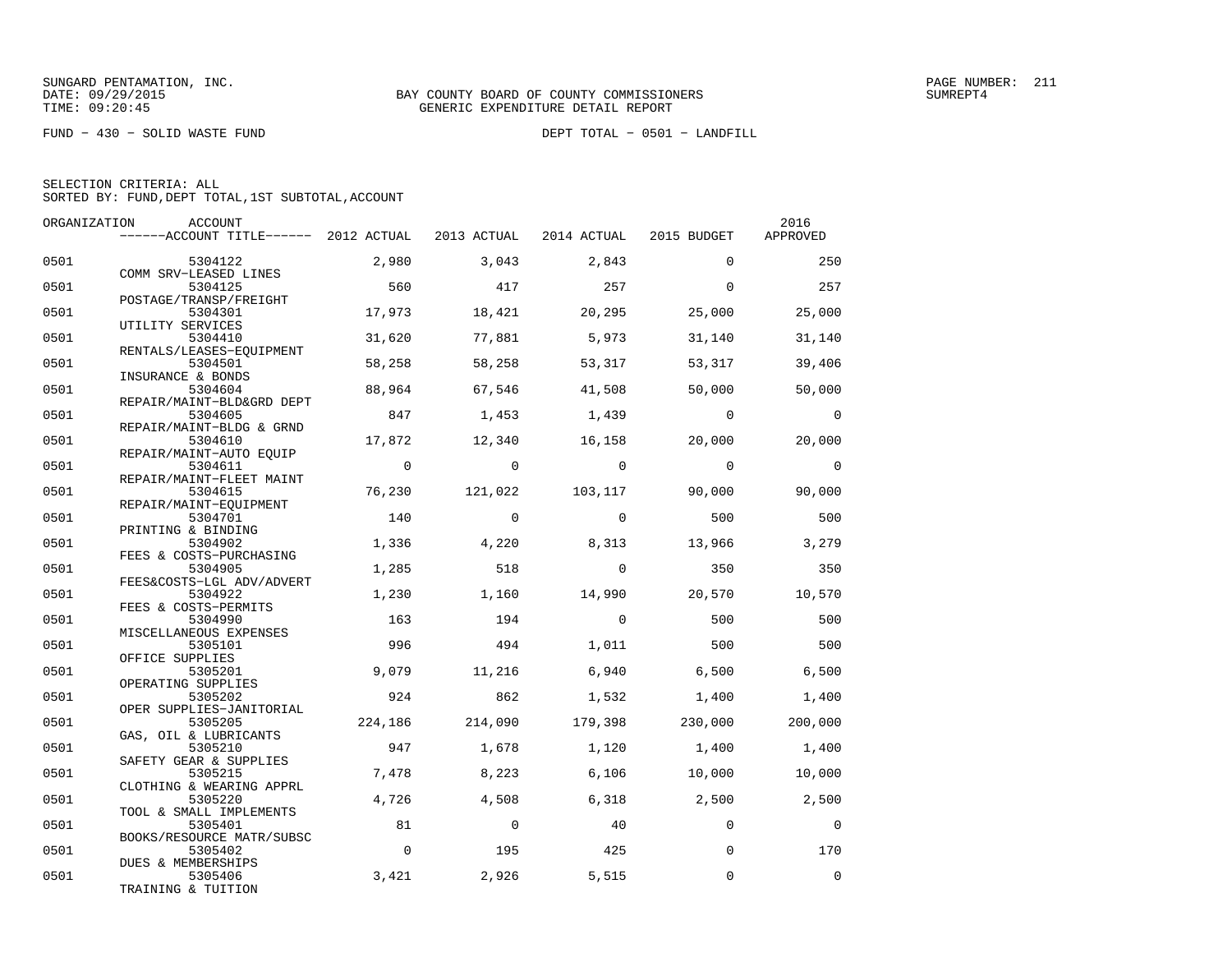FUND − 430 − SOLID WASTE FUND DEPT TOTAL − 0501 − LANDFILL

|  | SELECTION CRITERIA: ALL                            |  |  |
|--|----------------------------------------------------|--|--|
|  | SORTED BY: FUND, DEPT TOTAL, 1ST SUBTOTAL, ACCOUNT |  |  |

|      | ORGANIZATION<br>ACCOUNT<br>------ACCOUNT TITLE------ | 2012 ACTUAL | 2013 ACTUAL | 2014 ACTUAL | 2015 BUDGET | 2016<br>APPROVED |
|------|------------------------------------------------------|-------------|-------------|-------------|-------------|------------------|
|      | TOTAL OPERATING EXPENSES                             | 982,038     | 1,370,687   | 1,499,921   | 1,121,456   | 1,020,903        |
| 0501 | 5606401<br>EOUIPMENT                                 | 7,410       | $\Omega$    | 24,700      |             |                  |
| 0501 | 5606402<br>EOUIP LESS THAN \$1000                    | 6,091       | 3,090       | 9,181       | 2,600       | 2,600            |
|      | TOTAL CAPITAL OUTLAY                                 | 13,501      | 3,090       | 33,881      | 2,600       | 2,600            |
| 0501 | 5905998<br>DEPRECIATION EXPENSE                      |             |             | $\Omega$    | $\Omega$    | $\Omega$         |
| 0501 | 5909910<br>FOR CONTINGENCIES<br>RESERVE              |             |             | $\Omega$    | $\Omega$    | $\Omega$         |
| 0501 | 5909915<br>RESERVE FOR PAY ADJUSTMNT                 |             |             | $\Omega$    | 0           | $\Omega$         |
|      | TOTAL NON-OPERATING EXPENSES                         |             | $\Omega$    | $\Omega$    | $\Omega$    | $\Omega$         |
|      | TOTAL LANDFILL                                       | 1,735,820   | 2,196,904   | 2,327,284   | 1,929,958   | 1,837,593        |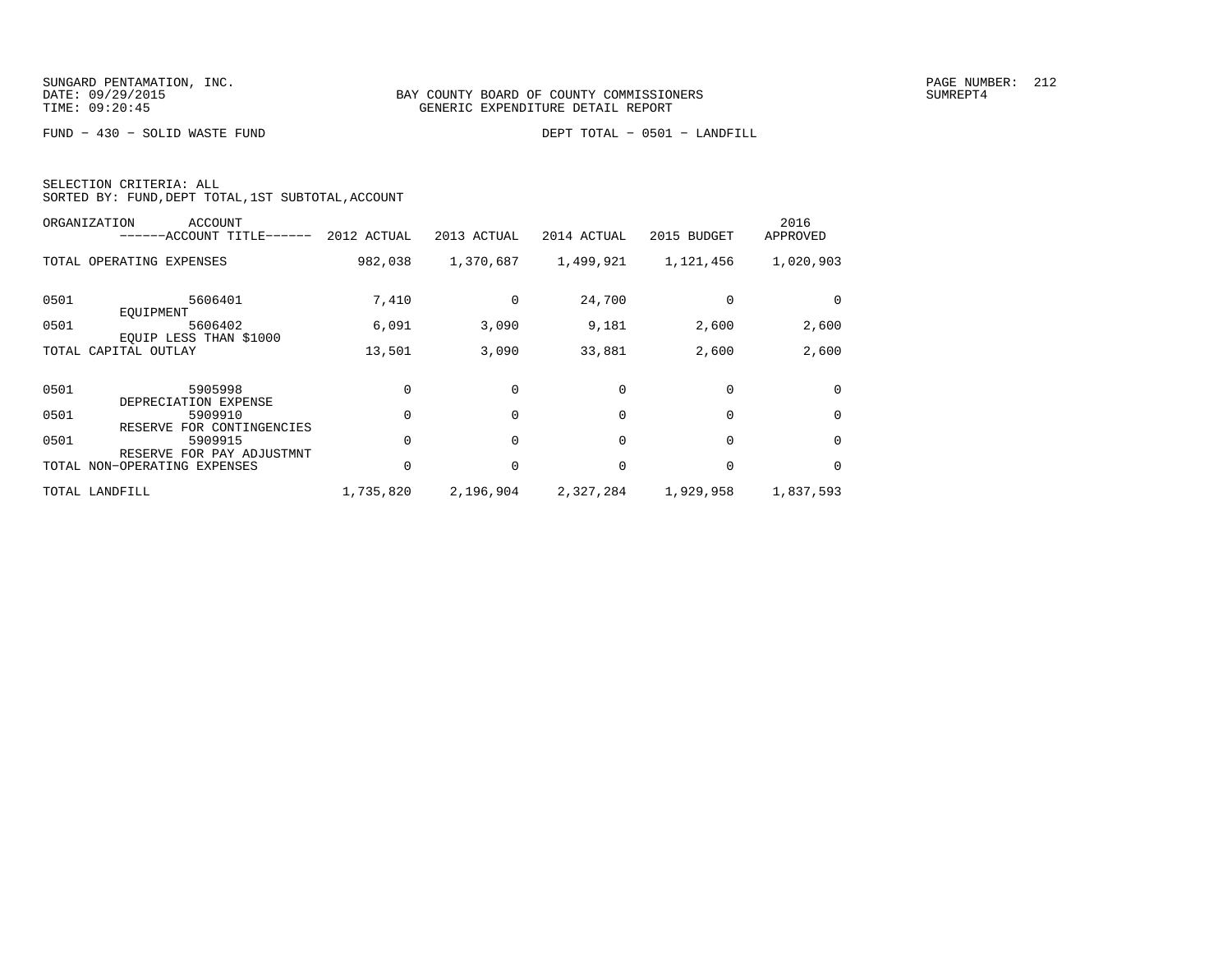FUND − 430 − SOLID WASTE FUND DEPT TOTAL − 0502 − LANDFILL/CARE COST ESCROW

|      | ORGANIZATION<br>ACCOUNT<br>------ACCOUNT TITLE------ | 2012 ACTUAL | 2013 ACTUAL | 2014 ACTUAL | 2015 BUDGET | 2016<br>APPROVED |
|------|------------------------------------------------------|-------------|-------------|-------------|-------------|------------------|
| 0502 | 5606310                                              |             |             |             |             |                  |
|      | LT CARE-MAJETTE                                      |             |             |             |             |                  |
| 0502 | 5606311                                              |             |             |             |             |                  |
|      | POSTCLOSURE-STEELFIELD                               |             |             |             |             |                  |
| 0502 | 5606320                                              |             |             |             |             |                  |
|      | CLOSURE - STEELFIELD                                 |             |             |             |             |                  |
|      | TOTAL CAPITAL OUTLAY                                 |             |             |             |             |                  |
|      | TOTAL LANDFILL/CARE COST ESCROW                      |             |             |             |             |                  |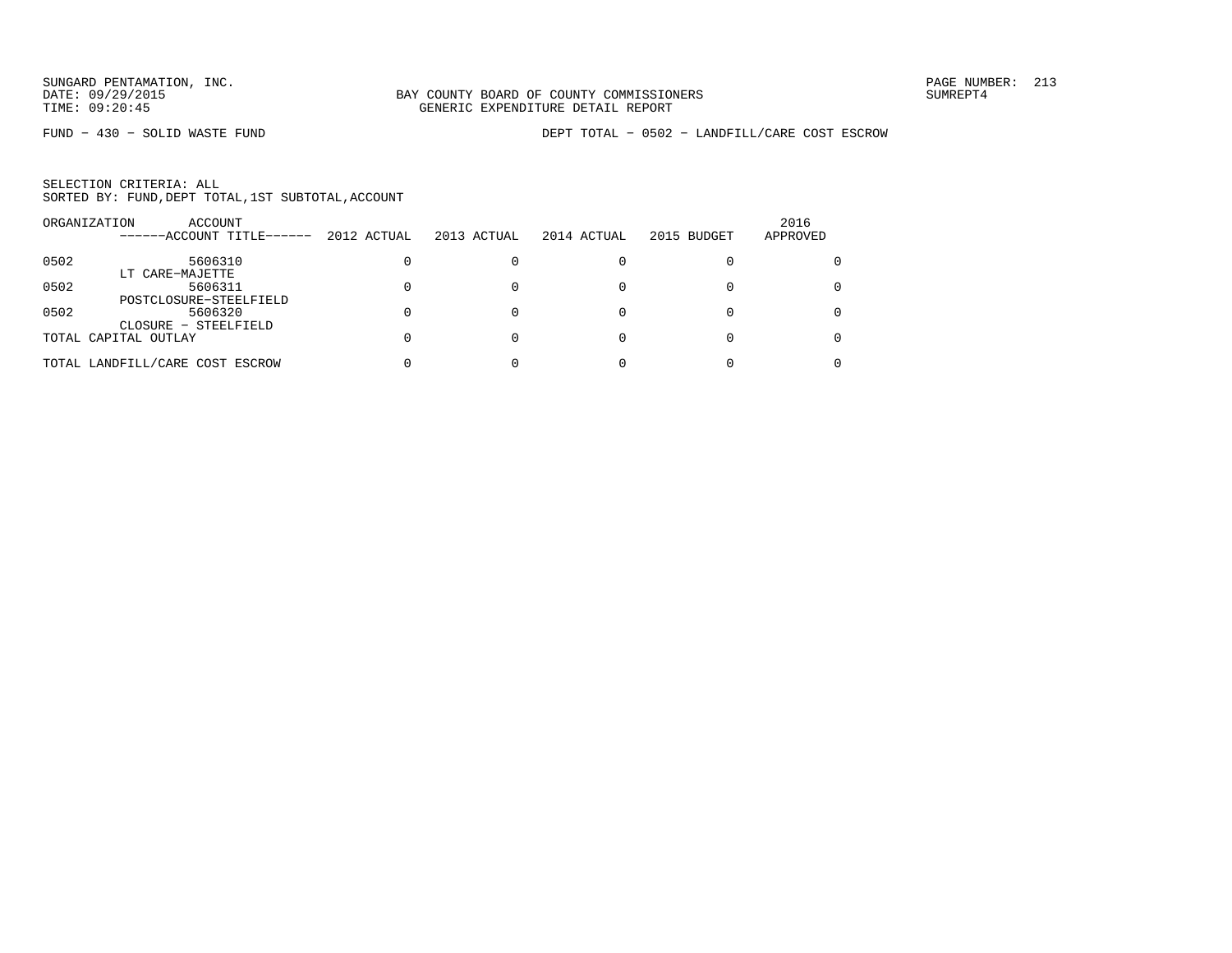FUND − 430 − SOLID WASTE FUND DEPT TOTAL − 0503 − LONGTERM CARE/MAJETTE

| SELECTION CRITERIA: ALL |  |  |                                                    |  |
|-------------------------|--|--|----------------------------------------------------|--|
|                         |  |  | SORTED BY: FUND, DEPT TOTAL, 1ST SUBTOTAL, ACCOUNT |  |

| ORGANIZATION | ACCOUNT<br>$----ACCOUNT$ TITLE $----2012$ ACTUAL             |             | 2013 ACTUAL | 2014 ACTUAL | 2015 BUDGET | 2016<br>APPROVED |
|--------------|--------------------------------------------------------------|-------------|-------------|-------------|-------------|------------------|
| 0503         | 5143101                                                      | 232         | 469         | 478         | 252         | 144              |
| 0503         | PROF SRV-CO ATTORNEY<br>5303104                              | 8,499       | 0           | $\mathbf 0$ | $\mathbf 0$ | 20,000           |
| 0503         | PROF SRV-ENGINEERING<br>5303110                              | $\mathbf 0$ | $\Omega$    | $\Omega$    | $\Omega$    | 0                |
| 0503         | PROF SRV-BACKGROUND CHECK<br>5303425<br>CONTR SRV-ADMIN FEES | 1,611       | 2,849       | 3,205       | 1,649       | 925              |
| 0503         | 5303464<br>CONTR SRV-LAB                                     | 16,414      | 11,128      | 5,730       | 15,000      | 15,000           |
| 0503         | 5304125<br>POSTAGE/TRANSP/FREIGHT                            | 598         | 1,374       | $\mathbf 0$ | 0           | 0                |
| 0503         | 5304410<br>RENTALS/LEASES-EOUIPMENT                          | $\mathbf 0$ | 11,265      | 0           | 0           | 0                |
| 0503         | 5304604<br>REPAIR/MAINT-BLD&GRD DEPT                         | 36,307      | 30,610      | 44,480      | 25,000      | 50,000           |
| 0503         | 5304605<br>REPAIR/MAINT-BLDG & GRND                          | 0           | 0           | 0           | $\mathbf 0$ | 0                |
| 0503         | 5304630<br>REPAIR/MAINT-MAJ S CAP                            | $\mathbf 0$ | 0           | $\Omega$    | $\Omega$    | 0                |
| 0503         | 5304902<br>FEES & COSTS-PURCHASING                           | $\mathbf 0$ | 0           | 0           | $\Omega$    | $\mathbf 0$      |
| 0503         | 5304990<br>MISCELLANEOUS EXPENSES                            | 750         | $\Omega$    | $\Omega$    | $\Omega$    | $\mathbf 0$      |
| 0503         | 5305201<br>OPERATING SUPPLIES                                | 0           | 69          | $\Omega$    | $\Omega$    | $\mathbf 0$      |
|              | TOTAL OPERATING EXPENSES                                     | 64,411      | 57,763      | 53,893      | 41,901      | 86,069           |
| 0503         | 5606401                                                      | $\Omega$    | 3,377       | $\Omega$    | $\Omega$    | 12,000           |
| 0503         | EQUIPMENT<br>5606402<br>EQUIP LESS THAN \$1000               | $\mathbf 0$ | 851         | $\Omega$    | $\mathbf 0$ | 0                |
| 0503         | 5606514<br>CIP-MAT RCVY & BAIL WRAP                          | 0           | 0           | $\Omega$    | $\mathbf 0$ | 0                |
| 0503         | 5606576<br>CIP-MAJETTE IRON/BEN REMD                         | 6,439       | 0           | 13,103      | 0           | 0                |
|              | TOTAL CAPITAL OUTLAY                                         | 6,439       | 4,228       | 13,103      | $\Omega$    | 12,000           |
| 0503         | 5909910                                                      | 0           | 0           | 0           | $\mathbf 0$ | 0                |
|              | RESERVE FOR CONTINGENCIES<br>TOTAL NON-OPERATING EXPENSES    | 0           | 0           | 0           | 0           | 0                |
|              | TOTAL LONGTERM CARE/MAJETTE                                  | 70,849      | 61,991      | 66,997      | 41,901      | 98,069           |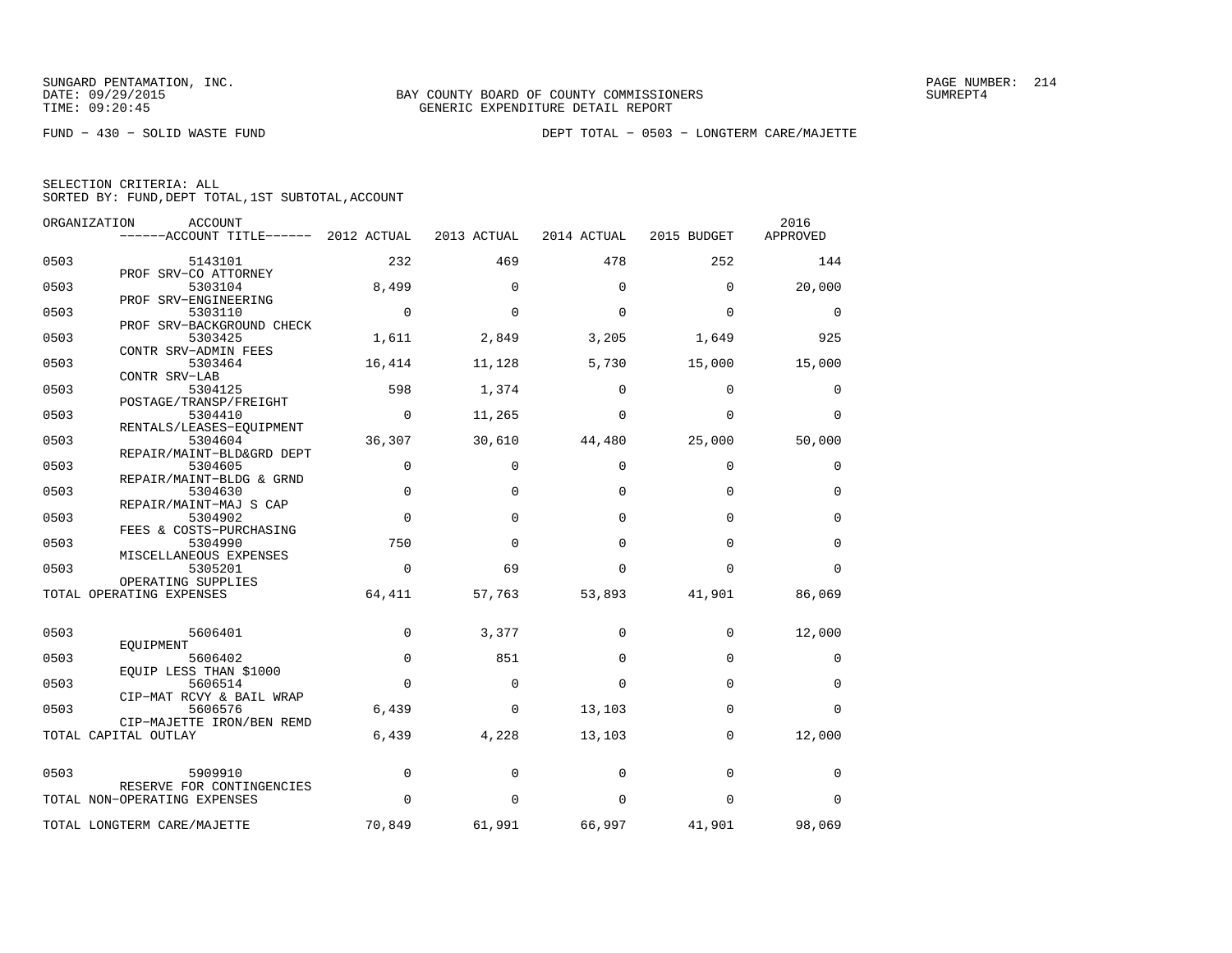|  | SELECTION CRITERIA: ALL                            |  |  |
|--|----------------------------------------------------|--|--|
|  | SORTED BY: FUND, DEPT TOTAL, 1ST SUBTOTAL, ACCOUNT |  |  |

| ORGANIZATION | ACCOUNT<br>------ACCOUNT TITLE------ 2012 ACTUAL 2013 ACTUAL 2014 ACTUAL 2015 BUDGET |                          |                |                 |                                          | 2016<br>APPROVED      |
|--------------|--------------------------------------------------------------------------------------|--------------------------|----------------|-----------------|------------------------------------------|-----------------------|
| 0505         | 5101200                                                                              | 60,462                   | 55,134         | 42,340          | 46,218                                   | 46,218                |
| 0505         | SALARIES & WAGES-REGULAR<br>5101400                                                  | 4,505                    | 7,944          | 4,269           | 3,000                                    | 3,000                 |
| 0505         | SALARIES & WAGES-OVERTIME<br>5101405                                                 | $\overline{0}$           | $\mathbf 0$    | 260             | $\overline{0}$                           | $\mathbf 0$           |
| 0505         | SALARIES-DISASTER O/T<br>5102100<br>FICA TAXES-MATCHING                              | 4,705                    | 4,623          | 3,573           | 3,765                                    | 3,765                 |
| 0505         | 5102200<br>RETIREMENT CONTRIBUTIONS                                                  | 3,220                    | 3,606          | 3,176           | 3,718                                    | 3,663                 |
| 0505         | 5102300<br>LIFE & HEALTH INSURANCE                                                   | 9,258                    | 7,842          | 656             | 16,418                                   | 5,187                 |
| 0505         | 5102400<br>WORKERS COMP. PREMIUMS                                                    | 6,469                    | 6,469          | 6, 353          | 5,194                                    | 3,821                 |
|              | TOTAL PERSONAL SERVICES                                                              | 88,618                   | 85,618         | 60,628          | 78,313                                   | 65,654                |
| 0505         | 5143101                                                                              | 34,832                   | 33,504         | 32,093          | 45,088                                   | 35,939                |
| 0505         | PROF SRV-CO ATTORNEY<br>5143105                                                      | $\Omega$                 | $\Omega$       | $\Omega$        | $\Omega$                                 | $\Omega$              |
| 0505         | PROF SRV-OTHER ATTNY<br>5303104                                                      | $\mathbf 0$              | 2,478          | 2,698           | 44,200                                   | 44,200                |
| 0505         | PROF SRV-ENGINEERING<br>5303106<br>PROF SRV-PHYSICLS/MEDICAL                         | $\Omega$                 | $\Omega$       | 237             | $\Omega$                                 | 60                    |
| 0505         | 5303107<br>PROF SRV-SUBSTANCE TEST                                                   | 77                       | 37             | 37              | 100                                      | 40                    |
| 0505         | 5303110<br>PROF SRV-BACKGROUND CHECK                                                 | $\mathbf 0$              | $\mathbf 0$    | 36              | $\mathbf{0}$                             | 35                    |
| 0505         | 5303401<br>CONTRACTED SERVICES                                                       | 171,271                  | 171,077        | 323,279 280,500 |                                          | 335,000               |
| 0505         | 5303403<br>CONTR SRV-BANK CHRG POOL                                                  | 517                      | 1,169          | 868             | 750                                      | 900                   |
| 0505         | 5303408<br>CONTR SRV-800 MHZ                                                         | 201                      | 201            | 186             | 176                                      | 160                   |
| 0505         | 5303410<br>CONTR SRV-JANITORIAL                                                      | $\mathbf 0$              | $\overline{0}$ | $\circ$         | $\overline{0}$                           | $\mathbf 0$           |
| 0505         | 5303425<br>CONTR SRV-ADMIN FEES                                                      | 241,541                  |                | 241,541 308,234 | 330,558                                  | 269,463               |
| 0505         | 5303426<br>CONTR SRV-UTIL ADMIN FEES                                                 | $\overline{\phantom{0}}$ | $\Omega$       | $\Omega$        | $\Omega$                                 | 0                     |
| 0505         | 5303446<br>CONTR SRV-FACILITIES                                                      | 734                      | 231            | 94              | $\Omega$                                 | $\Omega$              |
| 0505         | 5303464<br>CONTR SRV-LAB                                                             | 1,890                    | 1,038          | 3,270           | 1,457<br>4,681,039  4,939,757  3,625,880 | 1,600                 |
| 0505<br>0505 | 5303470<br>CONTR SRV-EN GEN<br>5303471                                               | 4,551,030<br>$\mathbf 0$ | $\mathbf 0$    | $\mathbf 0$     | $\mathbf 0$                              | 3,625,880<br>$\Omega$ |
|              | CONTR SRV-MONTENAY REIMB                                                             |                          |                |                 |                                          |                       |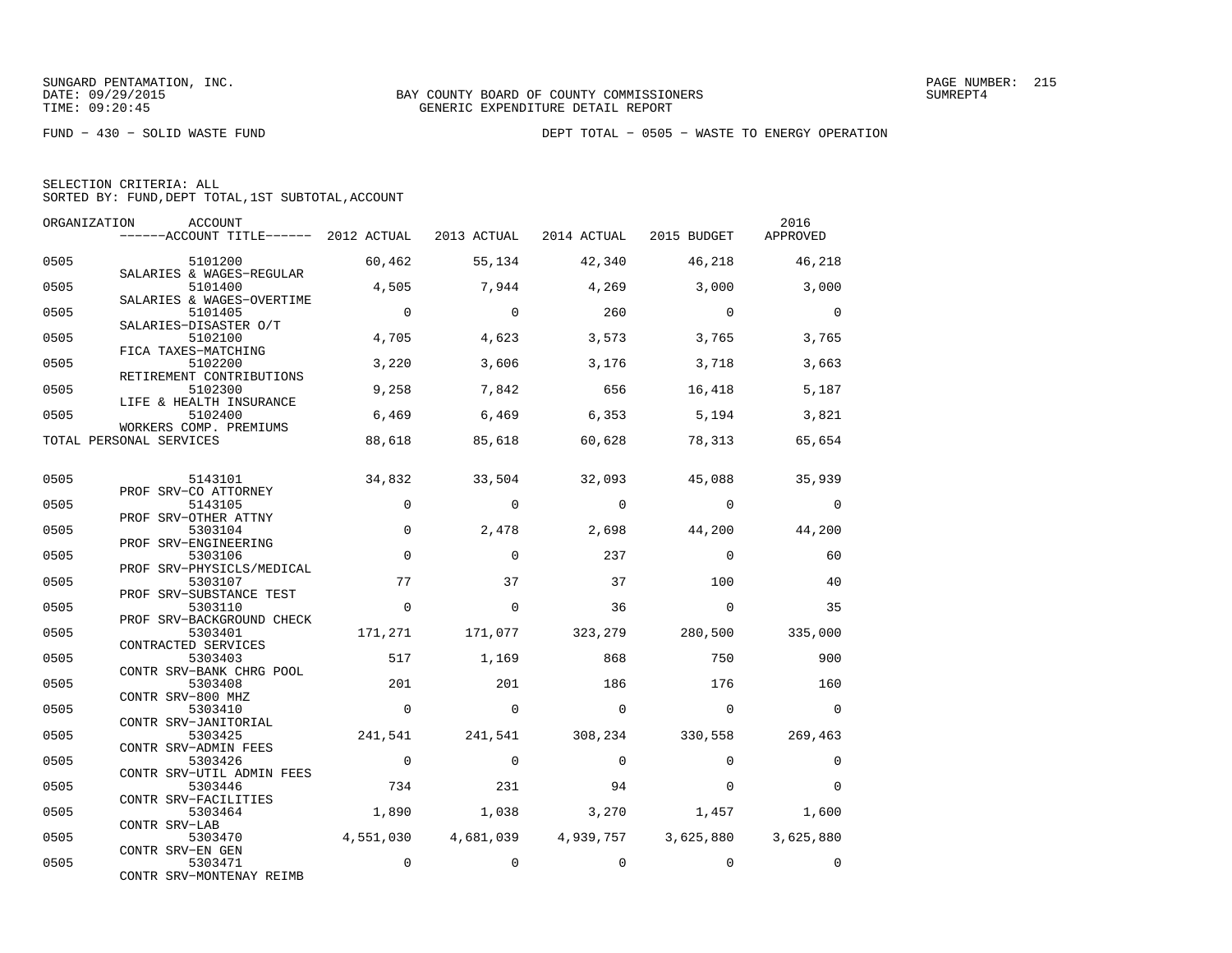FUND − 430 − SOLID WASTE FUND DEPT TOTAL − 0505 − WASTE TO ENERGY OPERATION

| ORGANIZATION | ACCOUNT                               |                |                 |                   |                   | 2016        |
|--------------|---------------------------------------|----------------|-----------------|-------------------|-------------------|-------------|
|              | ------ACCOUNT TITLE------ 2012 ACTUAL |                | 2013 ACTUAL     | 2014 ACTUAL       | 2015 BUDGET       | APPROVED    |
| 0505         | 5303472                               | $\Omega$       | $\Omega$        | $\Omega$          | $\Omega$          | $\Omega$    |
| 0505         | CONTR SRV-MONTENAY MGT<br>5303473     | $\mathbf 0$    | $\Omega$        | $\Omega$          | $\Omega$          | $\mathbf 0$ |
| 0505         | CONTR SRV-GULF POWER TRNS<br>5303474  | $\Omega$       | $\Omega$        | $\Omega$          | $\Omega$          | $\Omega$    |
|              | CONTR SRV-MONTENAY SCH MN             |                |                 |                   |                   |             |
| 0505         | 5303475<br>CONTR SRV-MONTENAY BONUS   | $\Omega$       | $\Omega$        | $\Omega$          | $\Omega$          | $\Omega$    |
| 0505         | 5304001<br>TRAVEL/TRAINING NON-LOCAL  | $\Omega$       | $\Omega$        | $\Omega$          | 10,150            | 10,150      |
| 0505         | 5304101<br>COMMUNICATIONS SERVICES    | 7,555          | 8,310           | 2,801             | 4,260             | 6,795       |
| 0505         | 5304125                               | 5,725          | 338             | 2,464             | 3,500             | 3,500       |
| 0505         | POSTAGE/TRANSP/FREIGHT<br>5304301     | 421,386        | 548,179         | 461,174           | 640,000           | 962,000     |
| 0505         | UTILITY SERVICES<br>5304405           | $\Omega$       | $\Omega$        | $\Omega$          | $\Omega$          | $\Omega$    |
| 0505         | RENTALS/LEASES-BUILDINGS<br>5304410   | 94,154         | 22,737          | 37,979            | 34,300            | 85,400      |
| 0505         | RENTALS/LEASES-EQUIPMENT<br>5304501   | 318,269        | 385,581         | 687,018           | 784,732           | 796,179     |
| 0505         | INSURANCE & BONDS<br>5304602          | 13, 276, 273   | 25,693,111      | 9,671,868         | 3,000,000         | 2,200,000   |
|              | REPAIR/MAINT-FIRE DAMAGE              |                |                 |                   |                   |             |
| 0505         | 5304604<br>REPAIR/MAINT-BLD&GRD DEPT  | 27,990         | 15,931          | 5,055             | 19,000            | 19,000      |
| 0505         | 5304605<br>REPAIR/MAINT-BLDG & GRND   | 64,192         | 39,880          | 5,548             | 8,500             | 8,500       |
| 0505         | 5304610<br>REPAIR/MAINT-AUTO EOUIP    | 262            | $7\phantom{.0}$ | 19,229            | 14,800            | 14,800      |
| 0505         | 5304611                               | $\overline{0}$ | $\Omega$        | $\Omega$          | $\Omega$          | $\Omega$    |
| 0505         | REPAIR/MAINT-FLEET MAINT<br>5304615   | 3,328,299      | 825,710         |                   | 1,714,349 950,000 | 950,000     |
| 0505         | REPAIR/MAINT-EQUIPMENT<br>5304701     | $\mathbf 0$    | $\Omega$        | $\Omega$          | $\Omega$          | $\mathbf 0$ |
| 0505         | PRINTING & BINDING<br>5304902         | 38,084         | 41,036          | 61,134            | 88,226            | 57,796      |
| 0505         | FEES & COSTS-PURCHASING<br>5304905    | 309            | $\Omega$        | $\Omega$          | 2,200             | 2,200       |
| 0505         | FEES&COSTS-LGL ADV/ADVERT<br>5304922  | 1,677          | 2,577           | 24,223            | 32,150            | 12,350      |
| 0505         | FEES & COSTS-PERMITS<br>5304984       | $\Omega$       | $\Omega$        | $\Omega$          | $\Omega$          | $\Omega$    |
|              | BAD DEBT                              |                |                 |                   |                   |             |
| 0505         | 5304990<br>MISCELLANEOUS EXPENSES     | $\Omega$       | $\Omega$        | $\Omega$          | 100               | 100         |
| 0505         | 5305101<br>OFFICE SUPPLIES            | 8,957          | 9,764           | 7,555             | 9,000             | 9,000       |
| 0505         | 5305201<br>OPERATING SUPPLIES         | 170,353        |                 | 184, 245 224, 474 | 189,000           | 175,000     |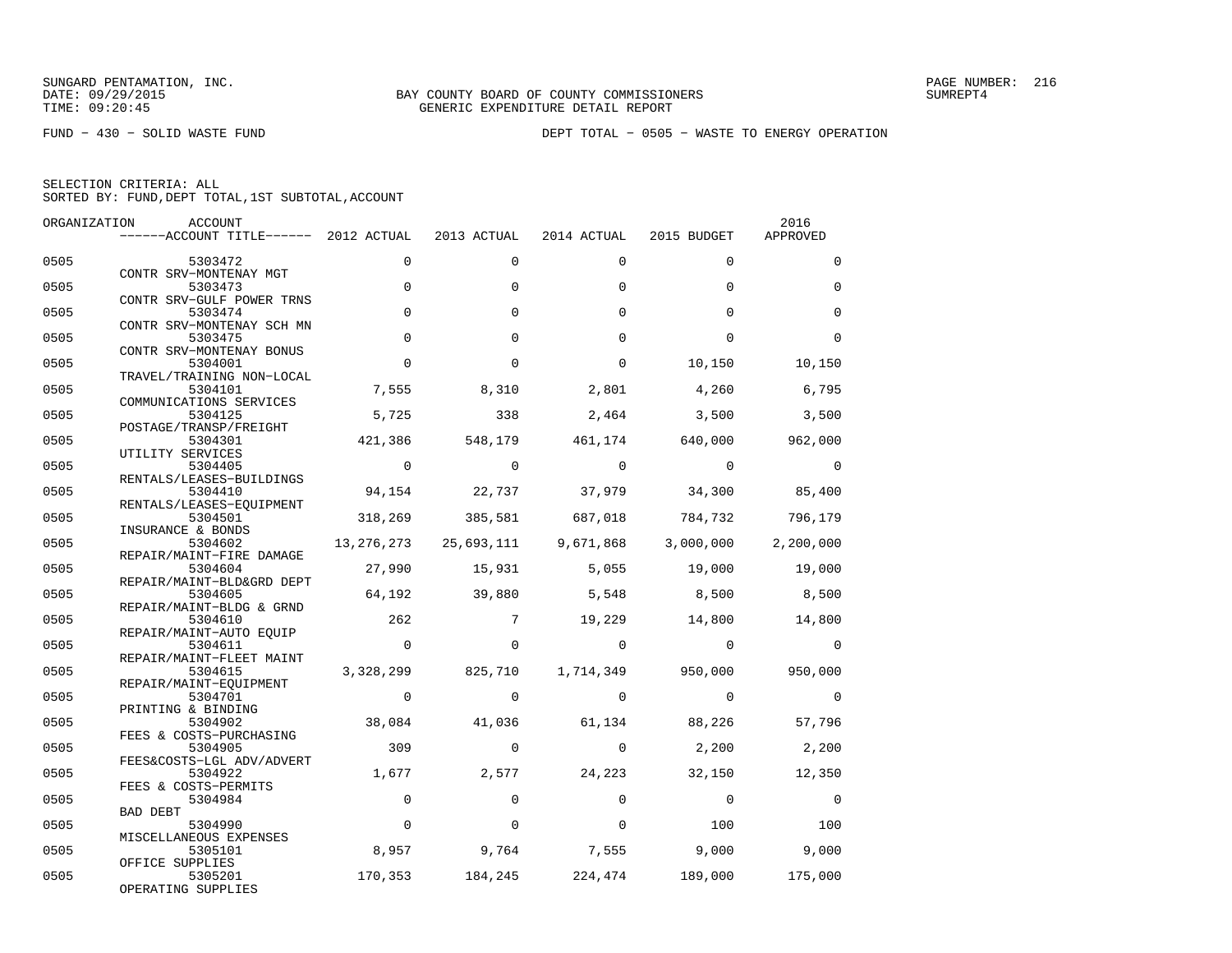FUND − 430 − SOLID WASTE FUND DEPT TOTAL − 0505 − WASTE TO ENERGY OPERATION

| SELECTION CRITERIA: ALL                            |  |
|----------------------------------------------------|--|
| SORTED BY: FUND, DEPT TOTAL, 1ST SUBTOTAL, ACCOUNT |  |

| ORGANIZATION | ACCOUNT<br>------ACCOUNT TITLE------ 2012 ACTUAL             |             | 2013 ACTUAL | 2014 ACTUAL | 2015 BUDGET | 2016<br>APPROVED |
|--------------|--------------------------------------------------------------|-------------|-------------|-------------|-------------|------------------|
| 0505         | 5305202                                                      | 8,372       | 4,985       | 5,566       | 5,500       | 5,500            |
| 0505         | OPER SUPPLIES-JANITORIAL<br>5305204                          | 94,108      | 142,676     | 253,108     | 312,000     | 298,000          |
| 0505         | OPER. SUPPLIES-CHEMICALS<br>5305205<br>GAS, OIL & LUBRICANTS | 79,070      | 81,171      | 202,223     | 213,000     | 200,000          |
| 0505         | 5305210<br>SAFETY GEAR & SUPPLIES                            | 29,280      | 31,007      | 14,468      | 25,000      | 25,000           |
| 0505         | 5305215<br>CLOTHING & WEARING APPRL                          | 29,943      | 21,362      | 18,828      | 30,000      | 25,000           |
| 0505         | 5305220<br>TOOL & SMALL IMPLEMENTS                           | 12,933      | 10,073      | 10,073      | 11,500      | 11,500           |
| 0505         | 5305401<br>BOOKS/RESOURCE MATR/SUBSC                         | 272         | $\Omega$    | 297         | 500         | 500              |
| 0505         | 5305402<br>DUES & MEMBERSHIPS                                | 125         | $\Omega$    | $\Omega$    | 2,000       | 200              |
| 0505         | 5305406<br>TRAINING & TUITION                                | 1,820       | 13,470      | 3,889       | 14,000      | 14,000           |
|              | TOTAL OPERATING EXPENSES                                     | 23,021,500  | 33,214,469  | 19,044,110  | 10,732,127  | 10,205,747       |
| 0505         | 5606314                                                      | 5,638       | 2,432       | $\Omega$    | $\Omega$    | $\Omega$         |
| 0505         | IMPRV-NETWORK CONNECT<br>5606401                             | 87,087      | 68,349      | 47,356      | $\Omega$    | 125,000          |
| 0505         | EOUIPMENT<br>5606402                                         | 18,239      | 11,488      | 14,004      | $\Omega$    | $\Omega$         |
| 0505         | EQUIP LESS THAN \$1000<br>5606450<br>COMPUTER SOFTWARE       | $\mathbf 0$ | 13,733      | 8,579       | 7,700       | 15,370           |
|              | TOTAL CAPITAL OUTLAY                                         | 110,964     | 96,003      | 69,939      | 7,700       | 140,370          |
| 0505         | 5707115                                                      | 1,885,000   | 1,940,000   | 1,990,000   | 2,045,000   | 2,105,000        |
| 0505         | PRINCIPAL-REV BONDS<br>5707215                               | 878,093     | 693,713     | 765,401     | 583,036     | 525,366          |
| 0505         | INTEREST-REV BONDS<br>5707303<br><b>BOND ISSUE COSTS</b>     | 0           | $\mathbf 0$ | $\Omega$    | $\mathbf 0$ | 0                |
| 0505         | 5707316<br>PAYING AGENT/TRUSTEE-FEES                         | $\Omega$    | $\Omega$    | $\Omega$    | 1,700       | 1,700            |
| 0505         | 5707370<br>ARBITRAGE REBATE EXPENSE                          | $\mathbf 0$ | $\mathbf 0$ | 0           | $\mathbf 0$ | $\Omega$         |
|              | TOTAL DEBT SERVICE                                           | 2,763,093   | 2,633,713   | 2,755,401   | 2,629,736   | 2,632,066        |
| 0505         | 5819112                                                      | 0           | $\mathbf 0$ | $\Omega$    | $\Omega$    | $\Omega$         |
| 0505         | TRNFS-RETAIL WATER (420)<br>5905908<br>LOSS ON DISPOSAL      | 0           | $\mathbf 0$ | $\mathbf 0$ | 0           | $\mathbf 0$      |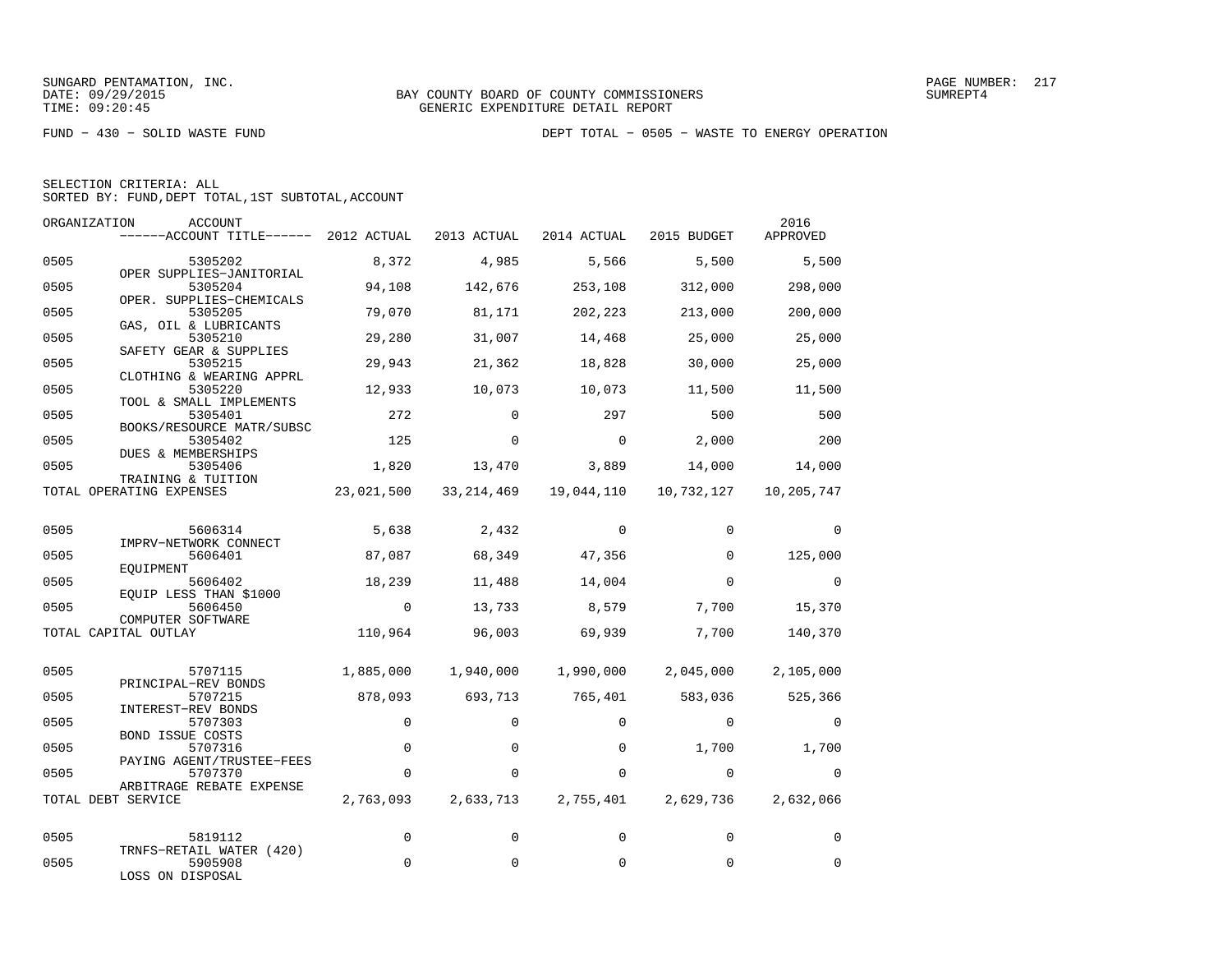FUND − 430 − SOLID WASTE FUND DEPT TOTAL − 0505 − WASTE TO ENERGY OPERATION

|      | ORGANIZATION<br>ACCOUNT<br>------ACCOUNT TITLE------      | 2012 ACTUAL | 2013 ACTUAL | 2014 ACTUAL | 2015 BUDGET | 2016<br>APPROVED |
|------|-----------------------------------------------------------|-------------|-------------|-------------|-------------|------------------|
| 0505 | 5905998                                                   |             |             |             |             |                  |
| 0505 | DEPRECIATION EXPENSE<br>5909910                           |             |             |             |             |                  |
| 0505 | RESERVE FOR CONTINGENCIES<br>5909915                      |             |             |             |             |                  |
|      | RESERVE FOR PAY ADJUSTMNT<br>TOTAL NON-OPERATING EXPENSES |             |             |             |             |                  |
|      | TOTAL WASTE TO ENERGY OPERATION                           | 25,984,175  | 36,029,803  | 21,930,079  | 13,447,876  | 13,043,837       |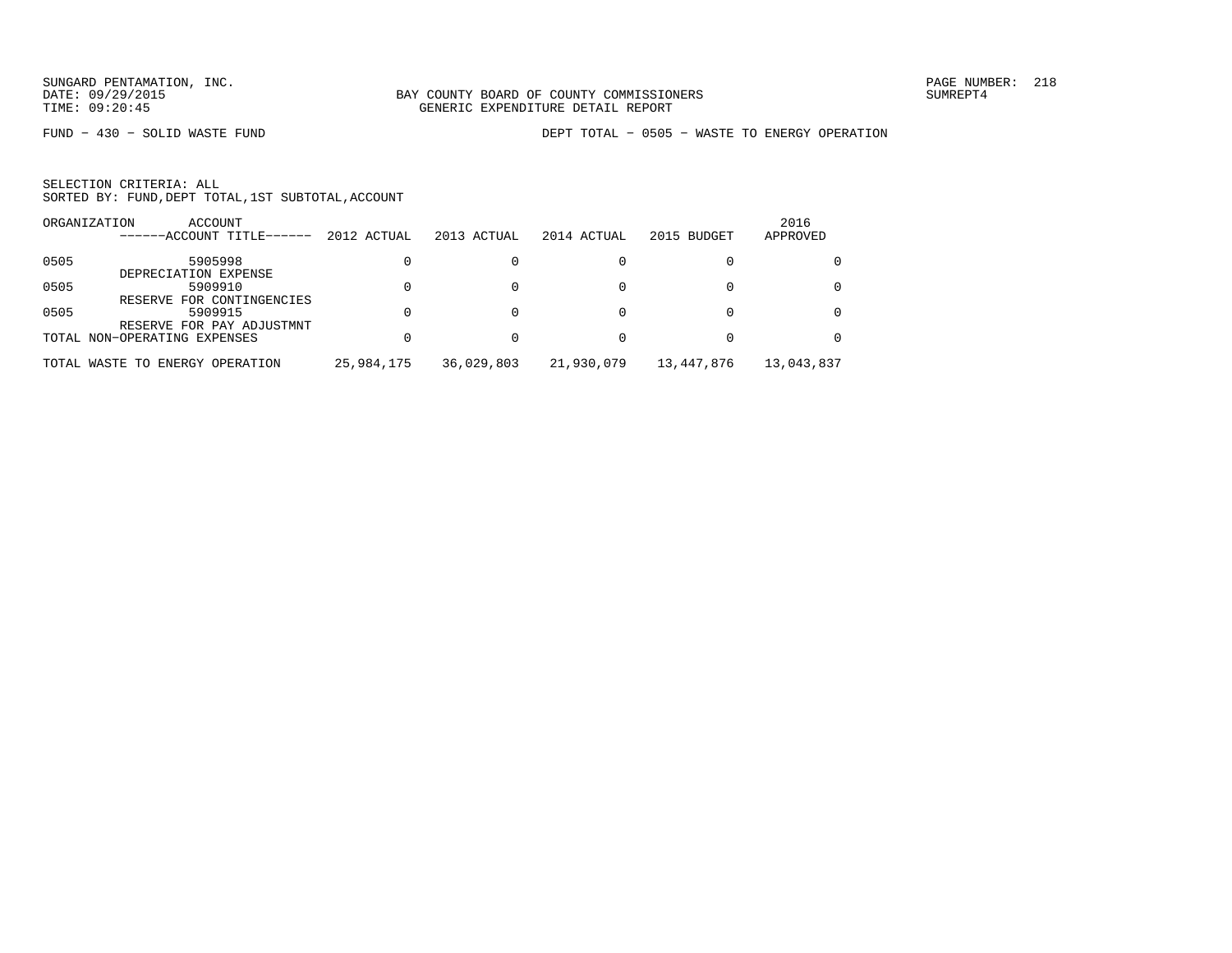FUND − 430 − SOLID WASTE FUND DEPT TOTAL − 0506 − SOLID WASTE ADMINISTRATIN

| SELECTION CRITERIA: ALL                            |  |
|----------------------------------------------------|--|
| SORTED BY: FUND, DEPT TOTAL, 1ST SUBTOTAL, ACCOUNT |  |

| ORGANIZATION | ACCOUNT<br>------ACCOUNT TITLE------ 2012 ACTUAL 2013 ACTUAL 2014 ACTUAL 2015 BUDGET |                |                |                |                                         | 2016<br>APPROVED |
|--------------|--------------------------------------------------------------------------------------|----------------|----------------|----------------|-----------------------------------------|------------------|
| 0506         | 5101200                                                                              | 329,993        | 313,155        | 299,573        | 285,720                                 | 275,641          |
| 0506         | SALARIES & WAGES-REGULAR<br>5101400                                                  | 4,132          | 4,272          | 3,037          | 1,350                                   | 1,350            |
| 0506         | SALARIES & WAGES-OVERTIME<br>5101405                                                 | 33             | $\overline{0}$ | 58             | $\overline{0}$                          | $\overline{0}$   |
| 0506         | SALARIES-DISASTER O/T<br>5102100                                                     | 24,361         | 23,527         | 21,936         | 21,961                                  | 21,190           |
| 0506         | FICA TAXES-MATCHING<br>5102200                                                       | 16,626         | 18,384         | 20,993         | 21,686                                  | 20,612           |
| 0506         | RETIREMENT CONTRIBUTIONS<br>5102300<br>LIFE & HEALTH INSURANCE                       | 32,400         | 34,174         | 36,229         | 35,256                                  | 45,988           |
| 0506         | 5102400<br>WORKERS COMP. PREMIUMS                                                    | 9,174          | 10,299         | 8,356          | 7,777                                   | 8,062            |
| 0506         | 5102500<br>UNEMPLOYMENT COMPENSATION                                                 | $\overline{0}$ | $\overline{0}$ | $\overline{0}$ | $\sim$ 0                                | $\overline{0}$   |
|              | TOTAL PERSONAL SERVICES                                                              |                |                |                | 416,719 403,810 390,183 373,750 372,843 |                  |
| 0506         | 5143101                                                                              | 15,819         | 2,264          | 2,197          | 1,859                                   | 1,609            |
| 0506         | PROF SRV-CO ATTORNEY<br>5143105                                                      | $\mathbf 0$    | $\mathbf 0$    | $\Omega$       |                                         | 25,000 25,000    |
| 0506         | PROF SRV-OTHER ATTNY<br>5303104                                                      | $\Omega$       | $\Omega$       | $\Omega$       | $\Omega$                                | $\overline{0}$   |
| 0506         | PROF SRV-ENGINEERING<br>5303106                                                      | $\mathbf 0$    | $\Omega$       | $\Omega$       | $\Omega$                                | 100              |
| 0506         | PROF SRV-PHYSICLS/MEDICAL<br>5303107                                                 | $\mathsf 0$    | 74             | 111            | 111                                     | 111              |
|              | PROF SRV-SUBSTANCE TEST                                                              |                |                |                |                                         |                  |
| 0506         | 5303110<br>PROF SRV-BACKGROUND CHECK                                                 | $\Omega$       | $\Omega$       | 67             | $\Omega$                                | 67               |
| 0506         | 5303401<br>CONTRACTED SERVICES                                                       | 350            | 350            | 919            | 1,600                                   | $\overline{0}$   |
| 0506         | 5303408<br>CONTR SRV-800 MHZ                                                         | 403            | 403            | 373            | 352                                     | 321              |
| 0506         | 5303410<br>CONTR SRV-JANITORIAL                                                      | $\overline{0}$ | $\overline{0}$ | $\Omega$       | $\Omega$                                | $\mathbf 0$      |
| 0506         | 5303422<br>CONTR SRV-GIS                                                             | 600            | 600            | $\Omega$       | $\Omega$                                | $\Omega$         |
| 0506         | 5303425<br>CONTR SRV-ADMIN FEES                                                      | 139,712        | 43,852         | 14,585         | 12,185                                  | 14,436           |
| 0506         | 5303426<br>CONTR SRV-UTIL ADMIN FEES                                                 | $\overline{0}$ | $\mathbf 0$    | $\mathbf 0$    | $\overline{0}$                          | $\overline{0}$   |
| 0506         | 5303446<br>CONTR SRV-FACILITIES                                                      | 1,009          | 855            | 890            | 1,530                                   | 2,933            |
| 0506         | 5304001                                                                              | 2,075          | 72             | $\overline{0}$ | 5,500                                   | 5,500            |
| 0506         | TRAVEL/TRAINING NON-LOCAL<br>5304101<br>COMMUNICATIONS SERVICES                      | 4,690          | 2,754          | 2,659          | 2,580                                   | 3,500            |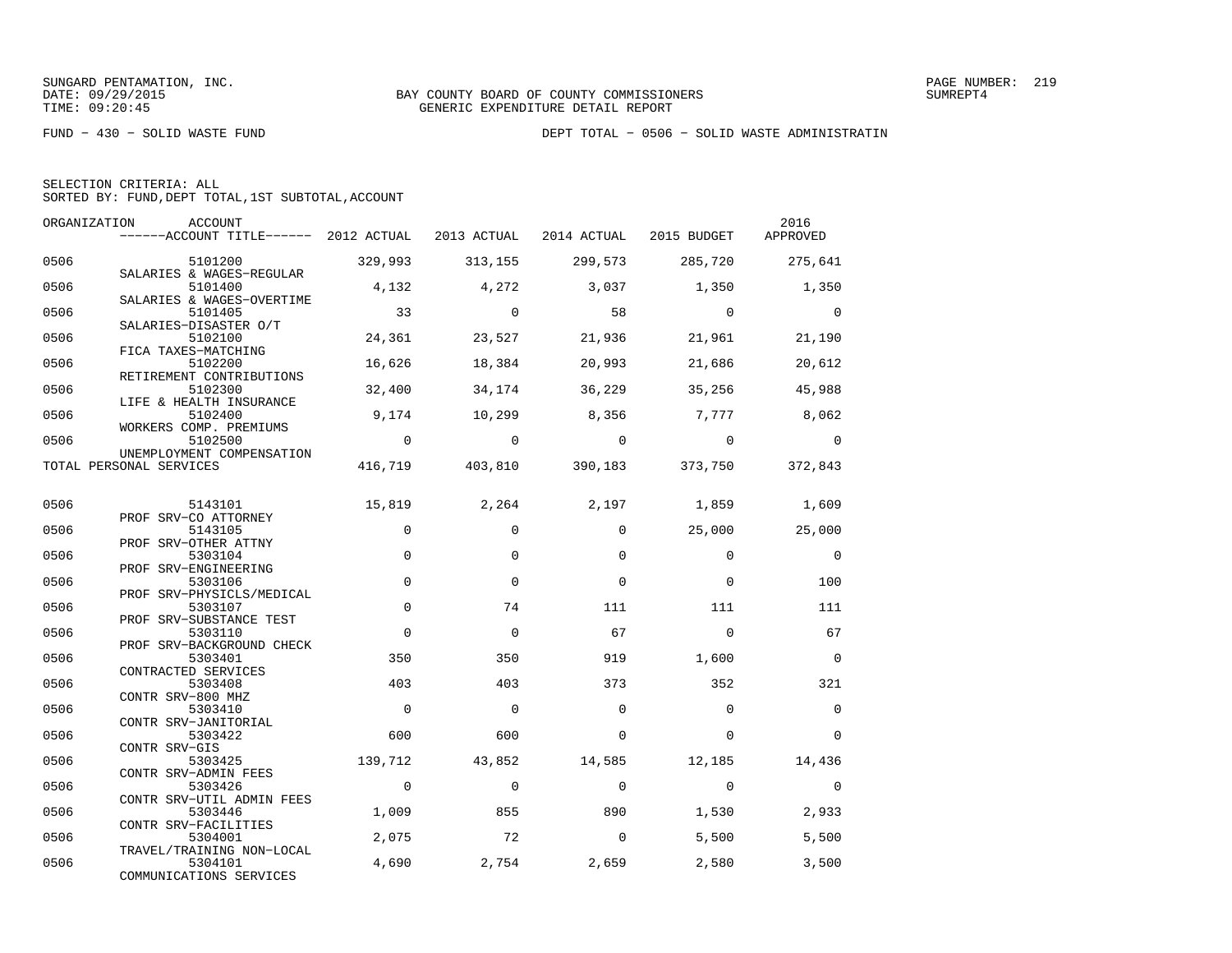FUND − 430 − SOLID WASTE FUND DEPT TOTAL − 0506 − SOLID WASTE ADMINISTRATIN

|  | SELECTION CRITERIA: ALL                            |  |  |
|--|----------------------------------------------------|--|--|
|  | SORTED BY: FUND, DEPT TOTAL, 1ST SUBTOTAL, ACCOUNT |  |  |

|      | ORGANIZATION<br>ACCOUNT               |                |                |             |                | 2016        |
|------|---------------------------------------|----------------|----------------|-------------|----------------|-------------|
|      | ------ACCOUNT TITLE------ 2012 ACTUAL |                | 2013 ACTUAL    | 2014 ACTUAL | 2015 BUDGET    | APPROVED    |
| 0506 | 5304125                               | 1,141          | 1,085          | 344         | 1,500          | 2,000       |
| 0506 | POSTAGE/TRANSP/FREIGHT<br>5304301     | 5,481          | 4,922          | 5,079       | 6,164          | 6,164       |
| 0506 | UTILITY SERVICES                      | $\overline{0}$ | $\mathbf 0$    | $\mathbf 0$ | $\overline{0}$ | $\mathbf 0$ |
|      | 5304405<br>RENTALS/LEASES-BUILDINGS   |                |                |             |                |             |
| 0506 | 5304410                               | 3,058          | 3,544          | 2,077       | 2,857          | 5,600       |
|      | RENTALS/LEASES-EQUIPMENT              |                |                |             |                |             |
| 0506 | 5304501<br>INSURANCE & BONDS          | 14,924         | 14,924         | 16,177      | 16,177         | 29,836      |
| 0506 | 5304604                               | 4,386          | 893            | 3,249       | 1,500          | 1,500       |
|      | REPAIR/MAINT-BLD&GRD DEPT             |                |                |             |                |             |
| 0506 | 5304605                               | 250            | 289            | 75          | $\Omega$       | $\Omega$    |
|      | REPAIR/MAINT-BLDG & GRND              |                |                |             |                |             |
| 0506 | 5304610                               | 360            | 892            | 213         | 1,000          | 1,200       |
|      | REPAIR/MAINT-AUTO EQUIP               |                |                |             |                |             |
| 0506 | 5304611                               | $\overline{0}$ | $\Omega$       | $\Omega$    | $\Omega$       | $\mathbf 0$ |
|      | REPAIR/MAINT-FLEET MAINT              |                |                |             |                |             |
| 0506 | 5304615                               | 1,170          | 1,150          | 2,103       | 1,200          | 2,200       |
| 0506 | REPAIR/MAINT-EOUIPMENT                | $\Omega$       | $\Omega$       | $\Omega$    | $\Omega$       | $\mathbf 0$ |
|      | 5304701                               |                |                |             |                |             |
| 0506 | PRINTING & BINDING<br>5304902         | 99             | 2,847          | 3,486       | 4,088          | 410         |
|      | FEES & COSTS-PURCHASING               |                |                |             |                |             |
| 0506 | 5304905                               | $\Omega$       | $\Omega$       | $\Omega$    | $\Omega$       | $\mathbf 0$ |
|      | FEES&COSTS-LGL ADV/ADVERT             |                |                |             |                |             |
| 0506 | 5304909                               | 400            | $\Omega$       | $\Omega$    | $\Omega$       | $\Omega$    |
|      | FEES & COSTS-COURT FILING             |                |                |             |                |             |
| 0506 | 5304990                               | $\Omega$       | 35             | $\Omega$    | 100            | 100         |
|      | MISCELLANEOUS EXPENSES                |                |                |             |                |             |
| 0506 | 5305101                               | 3,296          | 2,329          | 2,541       | 2,500          | 3,000       |
|      | OFFICE SUPPLIES                       |                |                |             |                |             |
| 0506 | 5305201                               | 250            | 253            | 13          | 300            | 300         |
|      | OPERATING SUPPLIES                    |                |                |             |                |             |
| 0506 | 5305202                               | 21             | 151            | 178         | 200            | 400         |
|      | OPER SUPPLIES-JANITORIAL              |                |                |             |                |             |
| 0506 | 5305205                               | 4,344          | 1,004          | 2,057       | 2,500          | 2,500       |
|      | GAS, OIL & LUBRICANTS                 |                |                |             |                |             |
| 0506 | 5305210                               | $\mathbf 0$    | $\mathbf 0$    | $\Omega$    | 500            | 500         |
| 0506 | SAFETY GEAR & SUPPLIES<br>5305215     | 285            | 184            | 536         | 185            | 500         |
|      | CLOTHING & WEARING APPRL              |                |                |             |                |             |
| 0506 | 5305401                               | $\overline{0}$ | $\overline{0}$ | $\Omega$    | 70             | 70          |
|      | BOOKS/RESOURCE MATR/SUBSC             |                |                |             |                |             |
| 0506 | 5305402                               | 316            | 790            | 1,299       | 790            | 1,600       |
|      | DUES & MEMBERSHIPS                    |                |                |             |                |             |
| 0506 | 5305406                               | 567            | 921            | 500         | 1,750          | 1,750       |
|      | TRAINING & TUITION                    |                |                |             |                |             |
|      | TOTAL OPERATING EXPENSES              | 205,006        | 87,437         | 61,727      | 94,098         | 113,207     |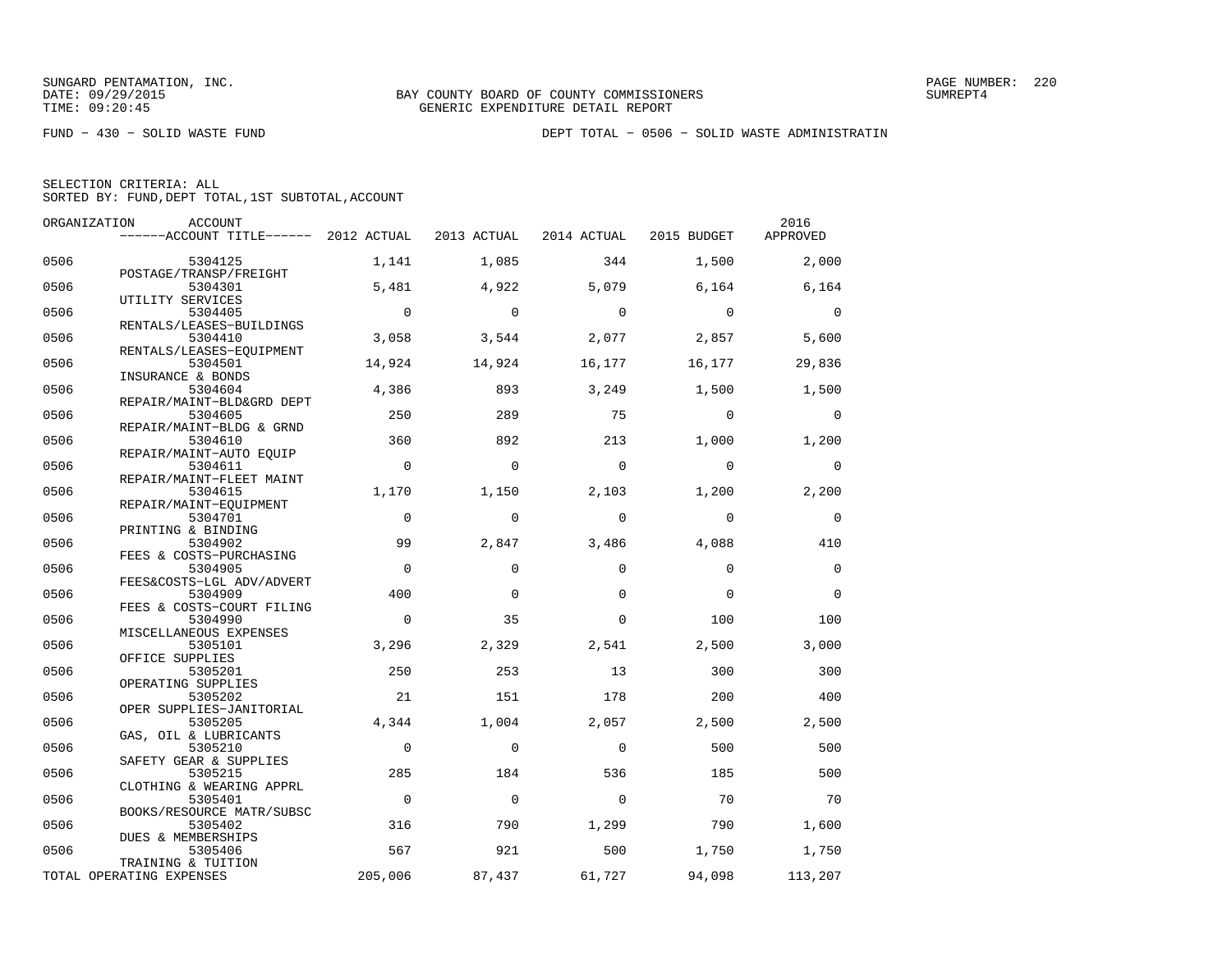FUND − 430 − SOLID WASTE FUND DEPT TOTAL − 0506 − SOLID WASTE ADMINISTRATIN

|  | SELECTION CRITERIA: ALL |                                                    |  |
|--|-------------------------|----------------------------------------------------|--|
|  |                         | SORTED BY: FUND, DEPT TOTAL, 1ST SUBTOTAL, ACCOUNT |  |

|      | ORGANIZATION<br><b>ACCOUNT</b><br>------ACCOUNT TITLE------ | 2012 ACTUAL | 2013 ACTUAL | 2014 ACTUAL | 2015 BUDGET | 2016<br>APPROVED |
|------|-------------------------------------------------------------|-------------|-------------|-------------|-------------|------------------|
| 0506 | 5606401                                                     | 6,967       | 0           | 4,252       | $\Omega$    |                  |
| 0506 | EOUIPMENT<br>5606402<br>EQUIP LESS THAN \$1000              | 1,113       | 1,434       | $\Omega$    | $\Omega$    | $\Omega$         |
| 0506 | 5606450<br>COMPUTER SOFTWARE                                | $\Omega$    | 0           | 350         | $\Omega$    | 3,350            |
|      | TOTAL CAPITAL OUTLAY                                        | 8,080       | 1,434       | 4,602       | 0           | 3,350            |
| 0506 | 5819111                                                     | 907         | $\Omega$    | $\Omega$    | $\Omega$    | $\Omega$         |
| 0506 | TRNFS-WATER SYS (401)<br>5905998<br>DEPRECIATION EXPENSE    | $\Omega$    | $\Omega$    | $\Omega$    | $\Omega$    | $\Omega$         |
| 0506 | 5909901<br>OTHER NON-OPERATING EXPS                         | $\Omega$    | $\Omega$    | 0           | $\Omega$    | $\Omega$         |
| 0506 | 5909910<br>RESERVE FOR CONTINGENCIES                        | $\Omega$    |             | 0           | $\Omega$    | $\Omega$         |
| 0506 | 5909915<br>RESERVE FOR PAY ADJUSTMNT                        | $\Omega$    |             | $\Omega$    | $\Omega$    | $\Omega$         |
|      | TOTAL NON-OPERATING EXPENSES                                | 907         |             | $\Omega$    |             | $\Omega$         |
|      | TOTAL SOLID WASTE ADMINISTRATIN                             | 630,711     | 492,681     | 456,512     | 467,848     | 489,400          |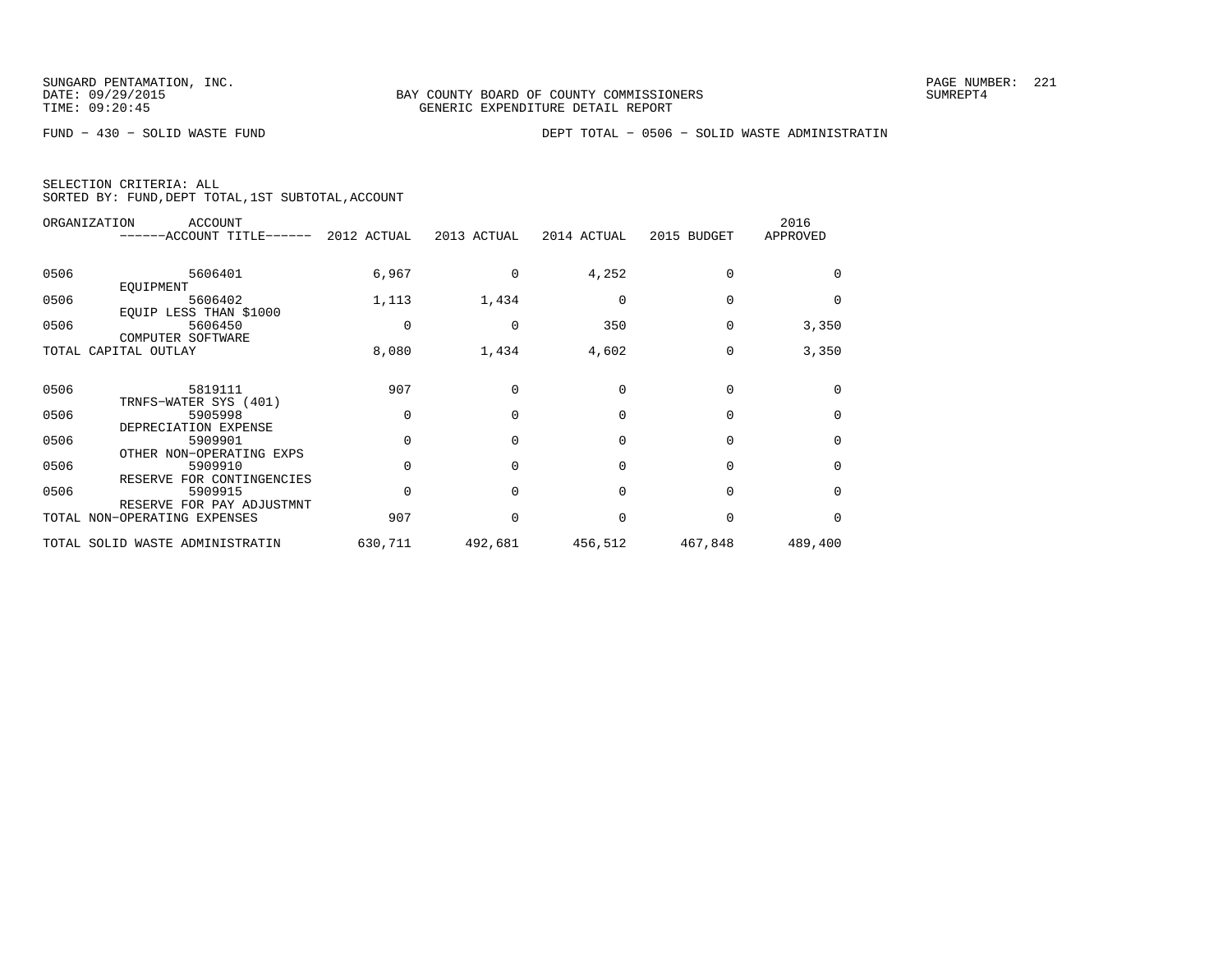FUND − 430 − SOLID WASTE FUND DEPT TOTAL − 0507 − L/T CARE/STEELFLD CLOSURE

|  | SELECTION CRITERIA: ALL |                                                    |
|--|-------------------------|----------------------------------------------------|
|  |                         | SORTED BY: FUND, DEPT TOTAL, 1ST SUBTOTAL, ACCOUNT |

|      | ORGANIZATION<br>ACCOUNT              |             |             |             |             | 2016        |
|------|--------------------------------------|-------------|-------------|-------------|-------------|-------------|
|      | ------ACCOUNT TITLE------            | 2012 ACTUAL | 2013 ACTUAL | 2014 ACTUAL | 2015 BUDGET | APPROVED    |
|      |                                      |             |             |             |             |             |
| 0507 | 5143101                              | 37          | 88          | 281         | 210         | 127         |
|      | PROF SRV-CO ATTORNEY                 |             |             |             |             |             |
| 0507 | 5303104                              | 26,481      | $\Omega$    | $\Omega$    | 20,000      | 20,000      |
|      | PROF SRV-ENGINEERING                 |             |             |             |             |             |
| 0507 | 5303107                              | $\Omega$    | $\Omega$    | $\mathbf 0$ | $\mathbf 0$ | $\mathbf 0$ |
|      | PROF SRV-SUBSTANCE TEST              |             |             |             |             |             |
| 0507 | 5303425                              | 257         | 529         | 1,869       | 1,380       | 816         |
|      | CONTR SRV-ADMIN FEES                 |             |             |             |             |             |
| 0507 | 5304604                              | 25,001      | 1,210       | 15,584      | 15,000      | 15,000      |
| 0507 | REPAIR/MAINT-BLD&GRD DEPT<br>5304605 | 96          | $\Omega$    | $\Omega$    | $\Omega$    |             |
|      | REPAIR/MAINT-BLDG & GRND             |             |             |             |             | $\Omega$    |
| 0507 | 5304615                              | $\Omega$    | $\Omega$    | $\Omega$    | $\Omega$    | $\Omega$    |
|      | REPAIR/MAINT-EOUIPMENT               |             |             |             |             |             |
| 0507 | 5304902                              | 148         | 104         | 268         | 341         | 5,328       |
|      | FEES & COSTS-PURCHASING              |             |             |             |             |             |
|      | TOTAL OPERATING EXPENSES             | 52,019      | 1,931       | 18,002      | 36,931      | 41,271      |
|      |                                      |             |             |             |             |             |
|      |                                      |             |             |             |             |             |
| 0507 | 5606401                              | $\Omega$    | 27,950      | $\Omega$    | $\mathbf 0$ | $\Omega$    |
|      | EOUIPMENT                            |             |             |             |             |             |
| 0507 | 5606575                              | $\Omega$    | $\Omega$    | $\Omega$    | $\Omega$    | $\mathbf 0$ |
|      | CIP-STEELFLD IRON REMED              |             |             |             |             |             |
|      | TOTAL CAPITAL OUTLAY                 | $\Omega$    | 27,950      | $\Omega$    | $\Omega$    | $\mathbf 0$ |
|      |                                      |             |             |             |             |             |
|      |                                      |             |             |             |             |             |
| 0507 | 5909910                              | $\Omega$    | $\Omega$    | $\Omega$    | $\Omega$    | $\Omega$    |
|      | RESERVE FOR CONTINGENCIES            |             |             |             |             |             |
|      | TOTAL NON-OPERATING EXPENSES         | $\Omega$    | $\Omega$    | $\Omega$    | $\Omega$    | $\Omega$    |
|      | TOTAL L/T CARE/STEELFLD CLOSURE      | 52,019      | 29,881      | 18,002      | 36,931      | 41,271      |
|      |                                      |             |             |             |             |             |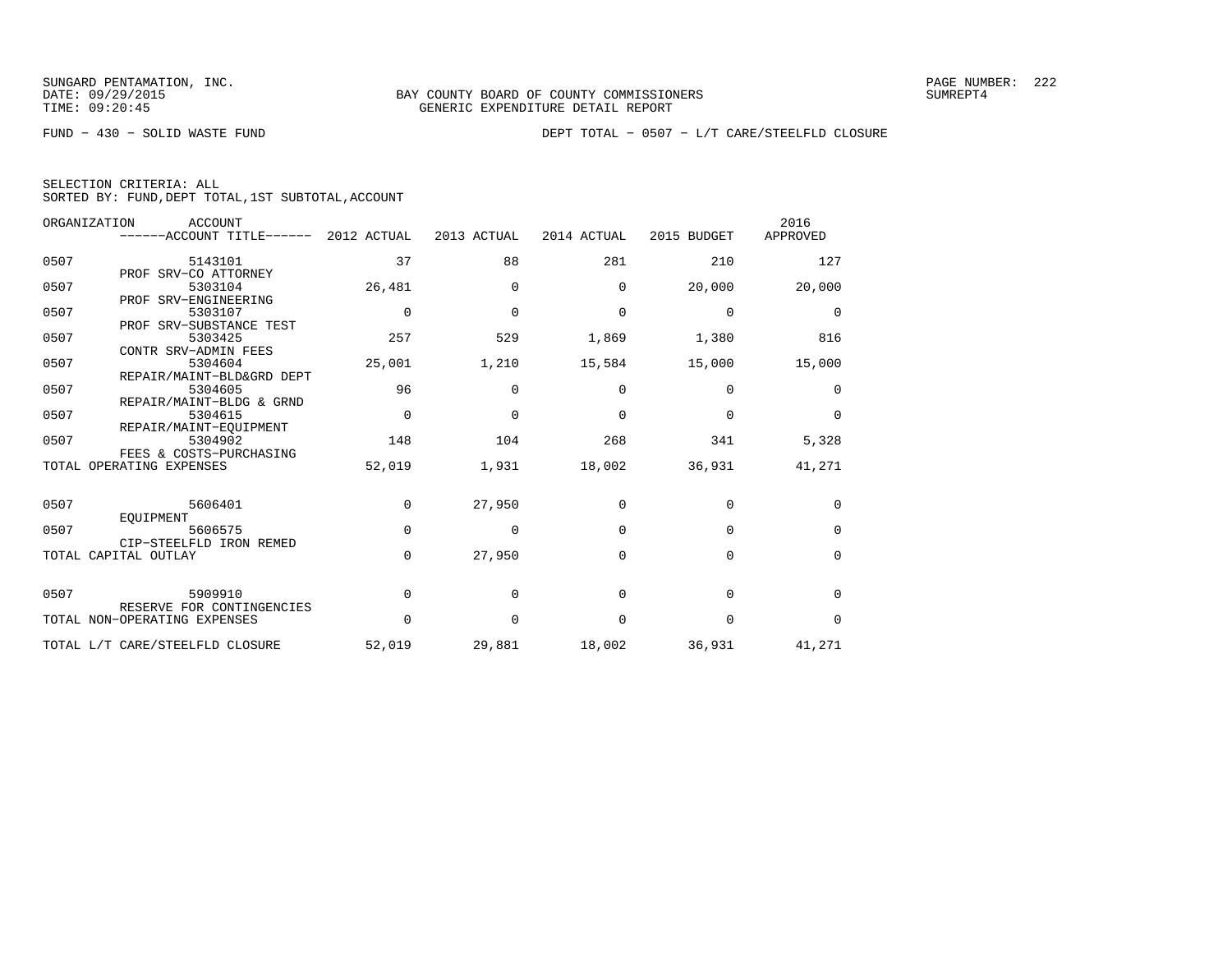FUND − 430 − SOLID WASTE FUND DEPT TOTAL − 0508 − HAZARDOUS WST ENVIRN COMP

| SELECTION CRITERIA: ALL                            |  |
|----------------------------------------------------|--|
| SORTED BY: FUND, DEPT TOTAL, 1ST SUBTOTAL, ACCOUNT |  |

| ORGANIZATION | ACCOUNT<br>------ACCOUNT TITLE------ 2012 ACTUAL 2013 ACTUAL    |                |             | 2014 ACTUAL | 2015 BUDGET     | 2016<br>APPROVED |
|--------------|-----------------------------------------------------------------|----------------|-------------|-------------|-----------------|------------------|
| 0508         | 5101200<br>SALARIES & WAGES-REGULAR                             | 35,845         | 49,900      | 107,079     | 111,104         | 111,104          |
| 0508         | 5101400<br>SALARIES & WAGES-OVERTIME                            | 2,924          | 2,882       | 4,612       | 2,000           | 2,000            |
| 0508         | 5102100<br>FICA TAXES-MATCHING                                  | 2,632          | 3,538       | 7,845       | 8,653           | 8,652            |
| 0508         | 5102200<br>RETIREMENT CONTRIBUTIONS                             | 1,926          | 3,166       | 7,764       | 8,544           | 8,417            |
| 0508         | 5102300<br>LIFE & HEALTH INSURANCE                              | 10,513         | 15,769      | 23,618      | 25,658          | 28,114           |
| 0508         | 5102400<br>WORKERS COMP. PREMIUMS                               | 965            | 990         | 2,117       | 481             | 481              |
| 0508         | 5102500<br>UNEMPLOYMENT COMPENSATION                            | $\bigcap$      | $\Omega$    | $\Omega$    | $\Omega$        | $\Omega$         |
|              | TOTAL PERSONAL SERVICES                                         | 54,805         | 76,245      |             | 153,035 156,440 | 158,768          |
| 0508         | 5143101                                                         | 252            | 352         | 698         | 964             | 807              |
| 0508         | PROF SRV-CO ATTORNEY<br>5303106                                 | $\Omega$       | $\Omega$    | $\Omega$    | 38              | 38               |
| 0508         | PROF SRV-PHYSICLS/MEDICAL<br>5303107                            | 74             | 111         | 109         | 74              | 74               |
| 0508         | PROF SRV-SUBSTANCE TEST<br>5303110<br>PROF SRV-BACKGROUND CHECK | $\Omega$       | $\Omega$    | $\Omega$    | 50              | 50               |
| 0508         | 5303401<br>CONTRACTED SERVICES                                  | 27,520         | 28,381      | 21,465      | 33,400          | 33,400           |
| 0508         | 5303408<br>CONTR SRV-800 MHZ                                    | 203            | 201         | 372         | 352             | 321              |
| 0508         | 5303425<br>CONTR SRV-ADMIN FEES                                 | 1,746          | 2,150       | 4,633       | 6,317           | 7,647            |
| 0508         | 5303430<br>CONTR SRV-ADVERTISING                                | $\Omega$       | $\Omega$    | $\Omega$    | $\Omega$        | $\mathbf{0}$     |
| 0508         | 5303446<br>CONTR SRV-FACILITIES                                 | 183            | 70          | 62          | 241             | 282              |
| 0508         | 5303476<br>CONTR SRV-WASTE TIRE RMVL                            | $\Omega$       | $\Omega$    | $\Omega$    | $\Omega$        | $\Omega$         |
| 0508         | 5304001<br>TRAVEL/TRAINING NON-LOCAL                            | $\Omega$       | 16          | $\Omega$    | 3,500           | 3,500            |
| 0508         | 5304101<br>COMMUNICATIONS SERVICES                              | 643            | 731         | 1,409       | 1,080           | 1,500            |
| 0508         | 5304410<br>RENTALS/LEASES-EQUIPMENT                             | $\overline{0}$ | $\mathbf 0$ | $\Omega$    | $\mathbf 0$     | $\mathbf 0$      |
| 0508         | 5304501<br>INSURANCE & BONDS                                    | 3,344          | 3,344       | 3,793       | 3,793           | 8,687            |
| 0508         | 5304604<br>REPAIR/MAINT-BLD&GRD DEPT                            | 1,138          | 258         | 2,613       | 1,000           | 3,000            |
| 0508         | 5304605<br>REPAIR/MAINT-BLDG & GRND                             | $\Omega$       | $\Omega$    | $\Omega$    | $\Omega$        | $\Omega$         |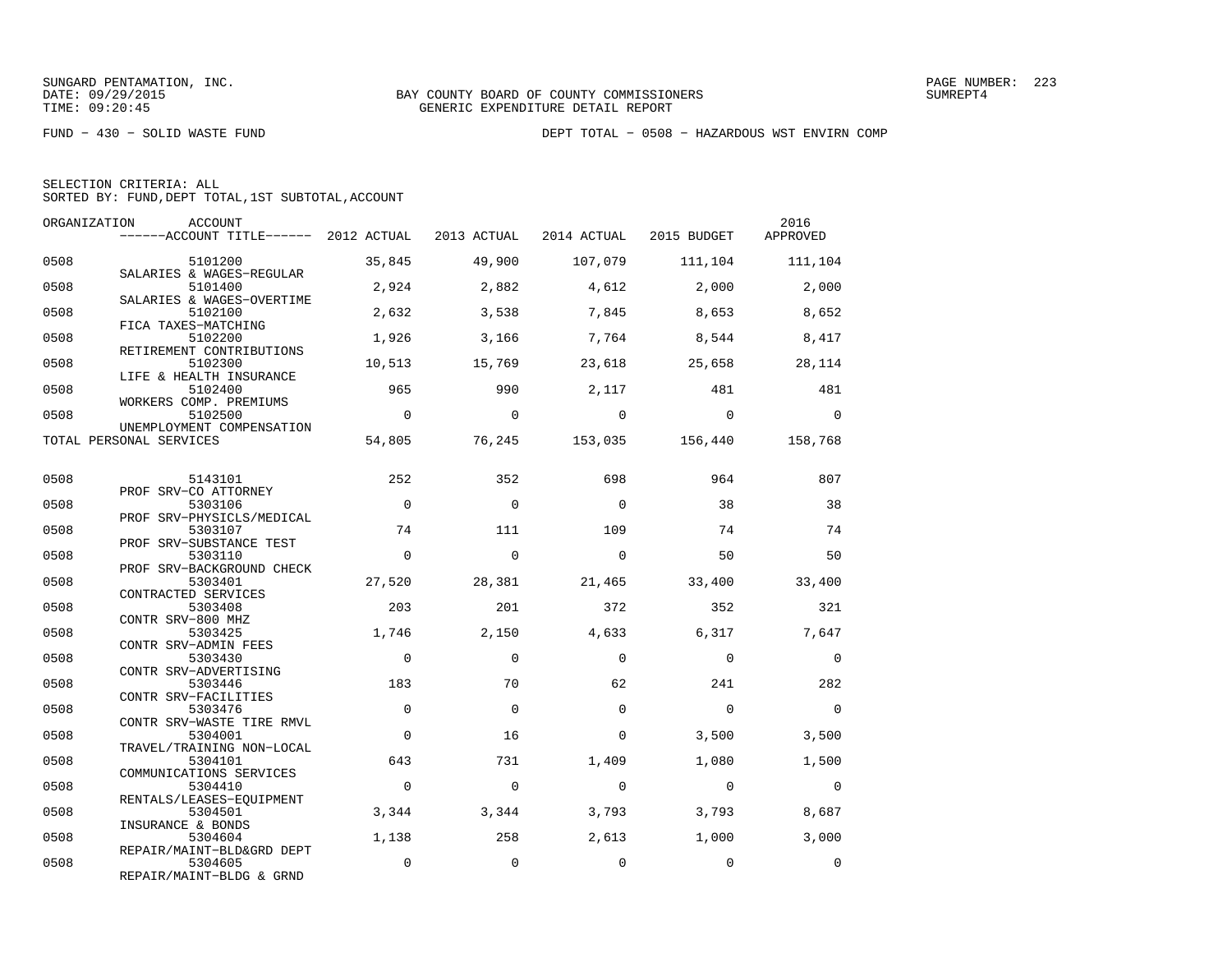FUND − 430 − SOLID WASTE FUND DEPT TOTAL − 0508 − HAZARDOUS WST ENVIRN COMP

| ORGANIZATION | <b>ACCOUNT</b>                                            |             |             |             |             | 2016        |
|--------------|-----------------------------------------------------------|-------------|-------------|-------------|-------------|-------------|
|              | ------ACCOUNT TITLE------ 2012 ACTUAL                     |             | 2013 ACTUAL | 2014 ACTUAL | 2015 BUDGET | APPROVED    |
| 0508         | 5304610                                                   | 244         | 600         | 2,239       | 2,800       | 2,800       |
| 0508         | REPAIR/MAINT-AUTO EOUIP<br>5304611                        | $\mathbf 0$ | $\Omega$    | $\Omega$    | $\mathbf 0$ | $\mathbf 0$ |
| 0508         | REPAIR/MAINT-FLEET MAINT<br>5304615                       | 160         | 200         | 483         | 1,000       | 3,000       |
| 0508         | REPAIR/MAINT-EQUIPMENT<br>5304701                         | $\mathbf 0$ | 74          | 68          | 100         | 200         |
| 0508         | PRINTING & BINDING<br>5304902                             | $\Omega$    | 104         | 804         | $\Omega$    | $\mathbf 0$ |
| 0508         | FEES & COSTS-PURCHASING<br>5304905                        | $\mathbf 0$ | $\Omega$    | $\Omega$    | $\Omega$    | $\Omega$    |
| 0508         | FEES&COSTS-LGL ADV/ADVERT<br>5304990                      | 0           | 201         | $\Omega$    | 100         | 100         |
| 0508         | MISCELLANEOUS EXPENSES<br>5305101                         | 108         | $\Omega$    | 458         | 150         | 300         |
| 0508         | OFFICE SUPPLIES<br>5305201                                | 308         | 79          | 1,895       | 150         | 300         |
| 0508         | OPERATING SUPPLIES<br>5305205                             | 2,489       | 755         | 10,080      | 10,000      | 10,000      |
| 0508         | GAS, OIL & LUBRICANTS<br>5305210                          | 0           | 48          | 867         | 1,000       | 1,000       |
| 0508         | SAFETY GEAR & SUPPLIES<br>5305215                         | 322         | 401         | 951         | 1,500       | 1,500       |
| 0508         | CLOTHING & WEARING APPRL<br>5305220                       | 15          | $\Omega$    | 132         | 600         | 600         |
| 0508         | TOOL & SMALL IMPLEMENTS<br>5305401                        | $\Omega$    | $\Omega$    | 250         | 172         | 172         |
| 0508         | BOOKS/RESOURCE MATR/SUBSC<br>5305402                      | 0           | $\Omega$    | 125         | $\mathbf 0$ | 375         |
| 0508         | DUES & MEMBERSHIPS<br>5305406                             | 0           | 40          | 440         | 1,000       | 1,000       |
|              | TRAINING & TUITION<br>TOTAL OPERATING EXPENSES            | 38,749      | 38,117      | 53,947      | 69,381      | 80,653      |
|              |                                                           |             |             |             |             |             |
| 0508         | 5606401<br>EOUIPMENT                                      | 2,765       | 27,301      | 2,325       | 5,000       | 3,000       |
| 0508         | 5606402<br>EQUIP LESS THAN \$1000                         | 30          | $\Omega$    | $\mathbf 0$ | 2,000       | 2,000       |
| 0508         | 5606450<br>COMPUTER SOFTWARE                              | 0           | 0           | 0           | 1,950       | 2,700       |
|              | TOTAL CAPITAL OUTLAY                                      | 2,795       | 27,301      | 2,325       | 8,950       | 7,700       |
| 0508         | 5905998                                                   | 0           | $\mathbf 0$ | 0           | $\mathbf 0$ | 0           |
| 0508         | DEPRECIATION EXPENSE<br>5909915                           | 0           | $\mathbf 0$ | $\mathbf 0$ | $\mathbf 0$ | 0           |
|              | RESERVE FOR PAY ADJUSTMNT<br>TOTAL NON-OPERATING EXPENSES | $\Omega$    | 0           | 0           | $\mathbf 0$ | 0           |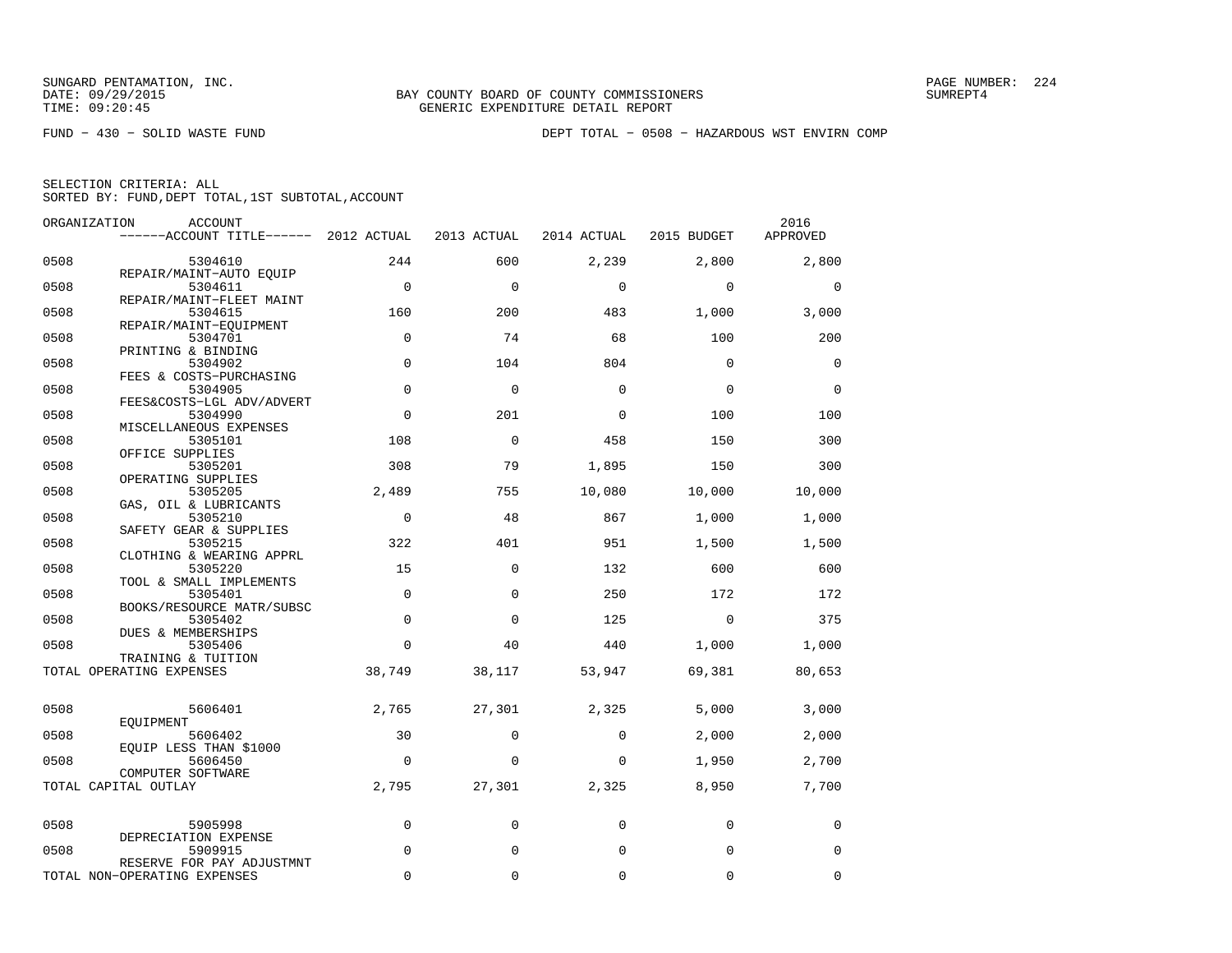FUND − 430 − SOLID WASTE FUND DEPT TOTAL − 0508 − HAZARDOUS WST ENVIRN COMP

| ORGANIZATION<br>ACCOUNT         |                                                                          |         |         |         | 2016     |
|---------------------------------|--------------------------------------------------------------------------|---------|---------|---------|----------|
|                                 | $---ACCOUNT$ TITLE $---$ 2012 ACTUAL 2013 ACTUAL 2014 ACTUAL 2015 BUDGET |         |         |         | APPROVED |
|                                 |                                                                          |         |         |         |          |
| TOTAL HAZARDOUS WST ENVIRN COMP | 96,349                                                                   | 141.663 | 209,306 | 234.771 | 247.121  |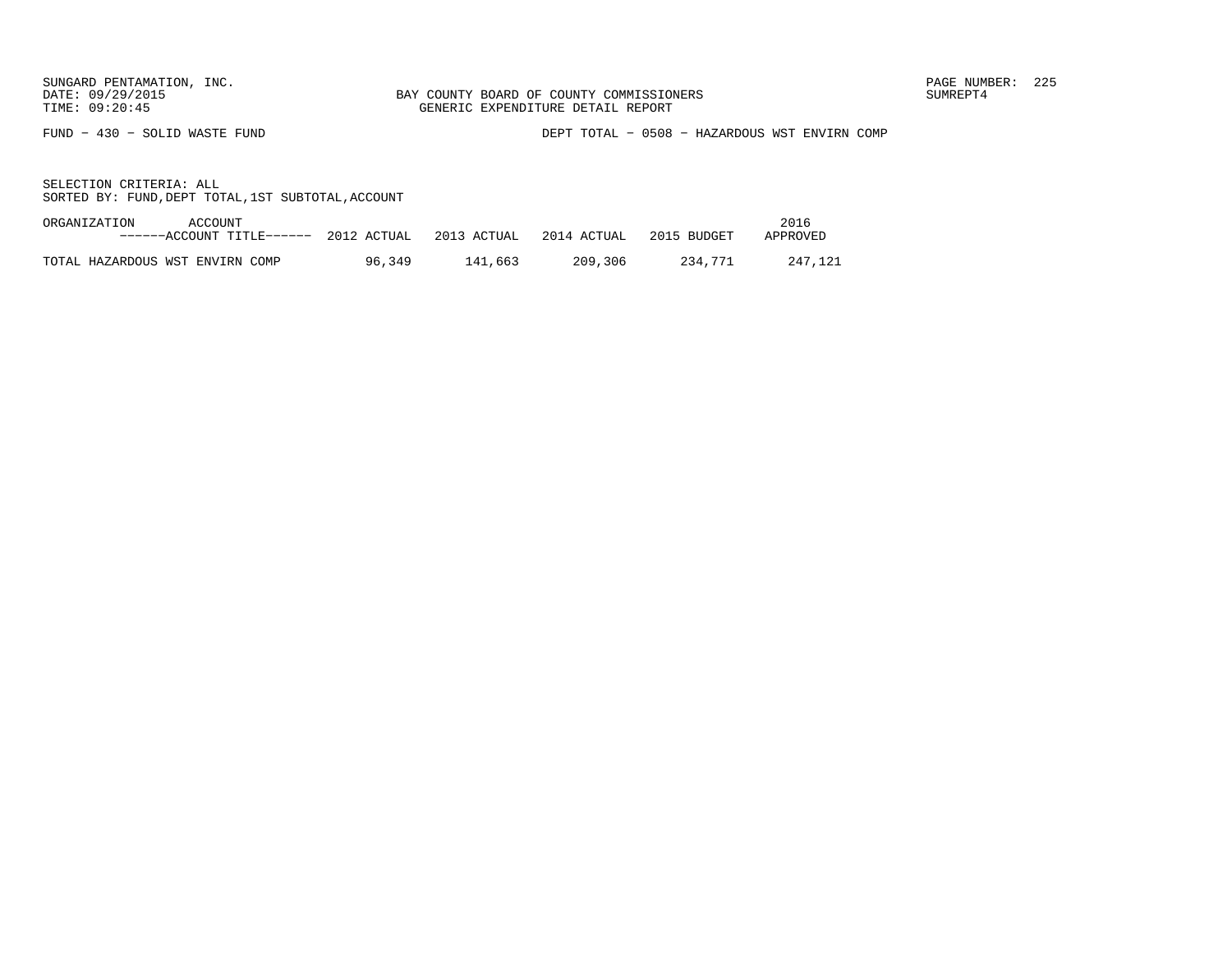FUND − 430 − SOLID WASTE FUND DEPT TOTAL − 0510 − WASTE RECYCLING PROGRAM

| SELECTION CRITERIA: ALL |  |  |                                                    |  |
|-------------------------|--|--|----------------------------------------------------|--|
|                         |  |  | SORTED BY: FUND, DEPT TOTAL, 1ST SUBTOTAL, ACCOUNT |  |

| ORGANIZATION | ACCOUNT<br>------ACCOUNT TITLE------ 2012 ACTUAL 2013 ACTUAL 2014 ACTUAL |                |             |             | 2015 BUDGET | 2016<br>APPROVED |
|--------------|--------------------------------------------------------------------------|----------------|-------------|-------------|-------------|------------------|
|              |                                                                          |                |             |             |             |                  |
| 0510         | 5101200<br>SALARIES & WAGES-REGULAR                                      | 57,887         | 22,786      | $\Omega$    | $\Omega$    | $\Omega$         |
| 0510         | 5101400                                                                  | 2,924          | 1,920       | $\Omega$    | $\Omega$    | $\Omega$         |
| 0510         | SALARIES & WAGES-OVERTIME<br>5102100                                     | 4,088          | 1,661       | $\Omega$    | 0           | $\mathbf 0$      |
| 0510         | FICA TAXES-MATCHING<br>5102200                                           | 3,021          | 1,280       | $\Omega$    | $\Omega$    | $\Omega$         |
| 0510         | RETIREMENT CONTRIBUTIONS<br>5102300                                      | 14,481         | 8,531       | $\Omega$    | $\Omega$    | $\Omega$         |
| 0510         | LIFE & HEALTH INSURANCE<br>5102400                                       | 965            | 1,015       | $\Omega$    | $\Omega$    | $\Omega$         |
|              | WORKERS COMP. PREMIUMS<br>TOTAL PERSONAL SERVICES                        | 83,365         | 37,193      | $\Omega$    | $\Omega$    | $\Omega$         |
|              |                                                                          |                |             |             |             |                  |
| 0510         | 5143101                                                                  | 265            | 336         | $\Omega$    | $\Omega$    | 0                |
| 0510         | PROF SRV-CO ATTORNEY<br>5303106                                          | $\Omega$       | $\Omega$    | $\Omega$    | $\Omega$    | $\mathbf 0$      |
| 0510         | PROF SRV-PHYSICLS/MEDICAL<br>5303107                                     | $\Omega$       | $\Omega$    | $\Omega$    | $\Omega$    | $\Omega$         |
| 0510         | PROF SRV-SUBSTANCE TEST<br>5303110                                       | $\Omega$       | $\Omega$    | $\Omega$    | $\Omega$    | $\Omega$         |
| 0510         | PROF SRV-BACKGROUND CHECK<br>5303401                                     | 231            | $\Omega$    | $\Omega$    | $\Omega$    | $\Omega$         |
| 0510         | CONTRACTED SERVICES<br>5303408                                           | 203            | 201         | $\Omega$    | $\Omega$    | $\Omega$         |
| 0510         | CONTR SRV-800 MHZ<br>5303425                                             | 1,835          | 2,035       | $\Omega$    | $\Omega$    | $\Omega$         |
| 0510         | CONTR SRV-ADMIN FEES<br>5303430                                          | 449            | $\Omega$    | $\Omega$    | $\Omega$    | 0                |
| 0510         | CONTR SRV-ADVERTISING<br>5303476                                         | $\overline{0}$ | $\Omega$    | $\Omega$    | 0           | $\mathbf 0$      |
| 0510         | CONTR SRV-WASTE TIRE RMVL<br>5304001                                     | $\Omega$       | 136         | $\Omega$    | $\Omega$    | $\Omega$         |
| 0510         | TRAVEL/TRAINING NON-LOCAL<br>5304101                                     | 413            | 418         | $\Omega$    | $\Omega$    | 0                |
| 0510         | COMMUNICATIONS SERVICES<br>5304125                                       | 18             | $\mathbf 0$ | $\Omega$    | $\Omega$    | $\mathbf 0$      |
| 0510         | POSTAGE/TRANSP/FREIGHT<br>5304501                                        | 647            | 647         | $\Omega$    | $\Omega$    | $\Omega$         |
|              | INSURANCE & BONDS                                                        |                |             |             |             |                  |
| 0510         | 5304604<br>REPAIR/MAINT-BLD&GRD DEPT                                     | 1,839          | $\Omega$    | $\Omega$    | $\Omega$    | $\Omega$         |
| 0510         | 5304605<br>REPAIR/MAINT-BLDG & GRND                                      | $\mathbf 0$    | $\mathbf 0$ | $\mathbf 0$ | 0           | $\mathbf 0$      |
| 0510         | 5304610                                                                  | 5,505          | 3,439       | $\Omega$    | $\Omega$    | $\Omega$         |
| 0510         | REPAIR/MAINT-AUTO EQUIP<br>5304611<br>REPAIR/MAINT-FLEET MAINT           | $\Omega$       | $\Omega$    | 0           | 0           | $\mathbf 0$      |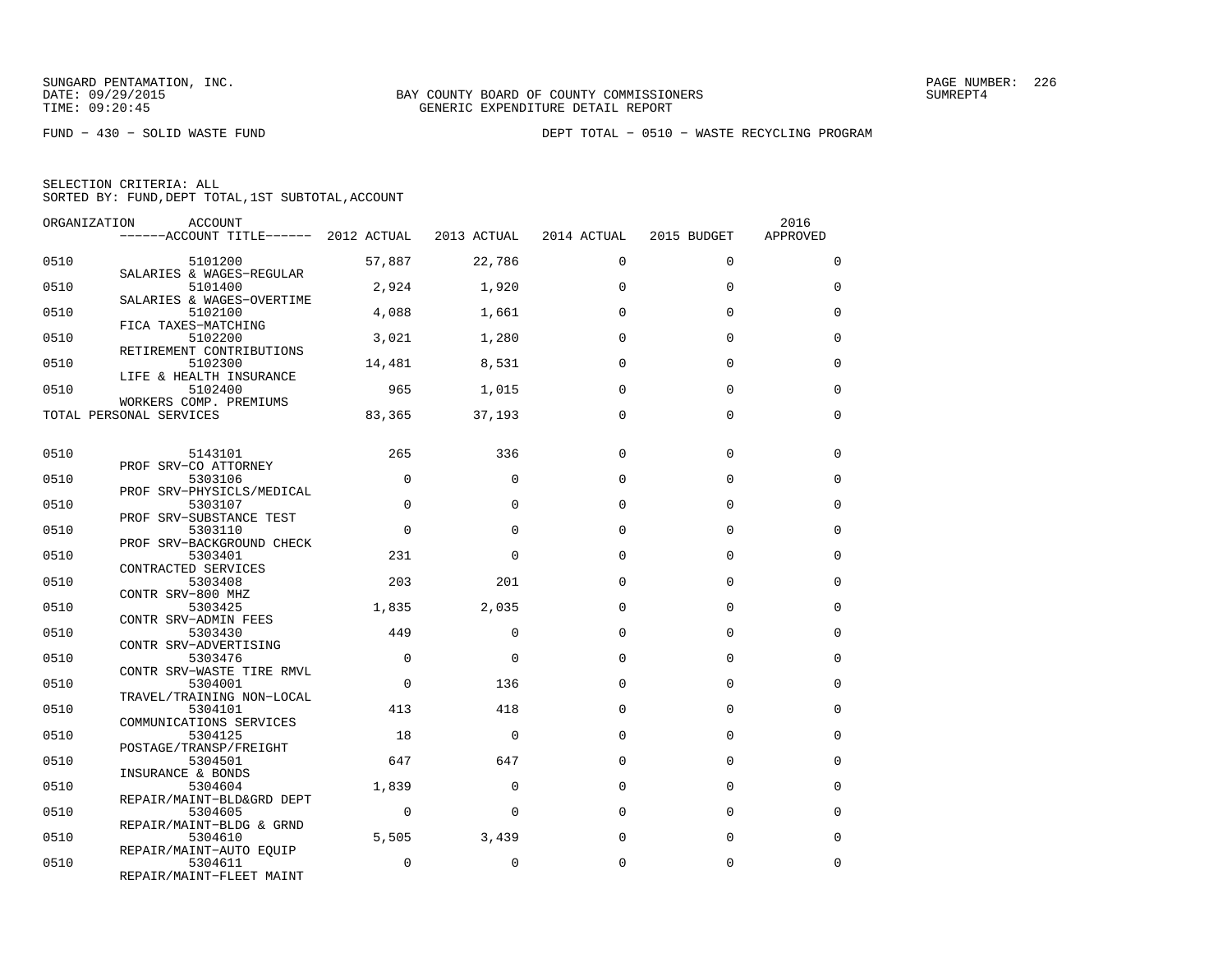FUND − 430 − SOLID WASTE FUND DEPT TOTAL − 0510 − WASTE RECYCLING PROGRAM

| SELECTION CRITERIA: ALL |  |  |                                                    |  |
|-------------------------|--|--|----------------------------------------------------|--|
|                         |  |  | SORTED BY: FUND, DEPT TOTAL, 1ST SUBTOTAL, ACCOUNT |  |

|      | ORGANIZATION<br><b>ACCOUNT</b>                                 |             |              |             |             | 2016     |
|------|----------------------------------------------------------------|-------------|--------------|-------------|-------------|----------|
|      | ------ACCOUNT TITLE------ 2012 ACTUAL                          |             | 2013 ACTUAL  | 2014 ACTUAL | 2015 BUDGET | APPROVED |
| 0510 | 5304615<br>REPAIR/MAINT-EQUIPMENT                              | 844         | 903          | $\mathbf 0$ | $\mathbf 0$ | 0        |
| 0510 | 5304701                                                        | $\Omega$    | 263          | $\Omega$    | $\Omega$    | 0        |
| 0510 | PRINTING & BINDING<br>5304902                                  | 99          | 423          | $\Omega$    | $\Omega$    | 0        |
| 0510 | FEES & COSTS-PURCHASING<br>5304905                             | $\Omega$    | $\mathbf 0$  | $\Omega$    | $\Omega$    | 0        |
| 0510 | FEES&COSTS-LGL ADV/ADVERT<br>5304990<br>MISCELLANEOUS EXPENSES | $\Omega$    | 139          | $\Omega$    | $\Omega$    | 0        |
| 0510 | 5305101<br>OFFICE SUPPLIES                                     | $\mathbf 0$ | $\mathbf 0$  | $\Omega$    | $\mathbf 0$ | 0        |
| 0510 | 5305201<br>OPERATING SUPPLIES                                  | 1,074       | 1,055        | $\Omega$    | $\Omega$    | 0        |
| 0510 | 5305205<br>GAS, OIL & LUBRICANTS                               | 8,900       | 8,341        | $\Omega$    | $\Omega$    | $\Omega$ |
| 0510 | 5305210<br>SAFETY GEAR & SUPPLIES                              | 366         | $\mathbf{0}$ | $\Omega$    | $\Omega$    | 0        |
| 0510 | 5305215<br>CLOTHING & WEARING APPRL                            | 341         | 180          | $\Omega$    | $\Omega$    | 0        |
| 0510 | 5305401<br>BOOKS/RESOURCE MATR/SUBSC                           | $\mathbf 0$ | $\mathbf{0}$ | 0           | $\mathbf 0$ | 0        |
| 0510 | 5305406<br>TRAINING & TUITION                                  | $\Omega$    | $\Omega$     | $\Omega$    | $\Omega$    | $\Omega$ |
|      | TOTAL OPERATING EXPENSES                                       | 23,029      | 18,517       | $\Omega$    | $\Omega$    | $\Omega$ |
| 0510 | 5606401                                                        | 15,074      | 0            | 0           | $\Omega$    | 0        |
| 0510 | EOUIPMENT<br>5606402<br>EQUIP LESS THAN \$1000                 | 745         | $\Omega$     | $\Omega$    | $\Omega$    | $\Omega$ |
|      | TOTAL CAPITAL OUTLAY                                           | 15,819      | $\Omega$     | 0           | $\mathbf 0$ | 0        |
| 0510 | 5808114                                                        | $\mathbf 0$ | $\mathbf{0}$ | $\mathbf 0$ | $\mathbf 0$ | 0        |
|      | GRANT-RECYCLE/SM QTY GENR<br>TOTAL GRANTS & AIDS               | $\Omega$    | $\Omega$     | $\Omega$    | $\mathbf 0$ | 0        |
|      |                                                                |             |              |             |             |          |
| 0510 | 5905908<br>LOSS ON DISPOSAL                                    | $\mathbf 0$ | $\mathbf{0}$ | $\mathbf 0$ | $\mathbf 0$ | 0        |
| 0510 | 5905998<br>DEPRECIATION EXPENSE                                | $\Omega$    | $\Omega$     | $\Omega$    | $\Omega$    | 0        |
| 0510 | 5909910<br>RESERVE FOR CONTINGENCIES                           | $\Omega$    | $\Omega$     | $\Omega$    | $\Omega$    | $\Omega$ |
| 0510 | 5909915<br>RESERVE FOR PAY ADJUSTMNT                           | $\Omega$    | $\mathbf{0}$ | $\Omega$    | $\mathbf 0$ | 0        |
|      | TOTAL NON-OPERATING EXPENSES                                   | $\Omega$    | $\Omega$     | 0           | $\Omega$    | $\Omega$ |
|      | TOTAL WASTE RECYCLING PROGRAM                                  | 122,213     | 55,710       | 0           | $\mathbf 0$ | 0        |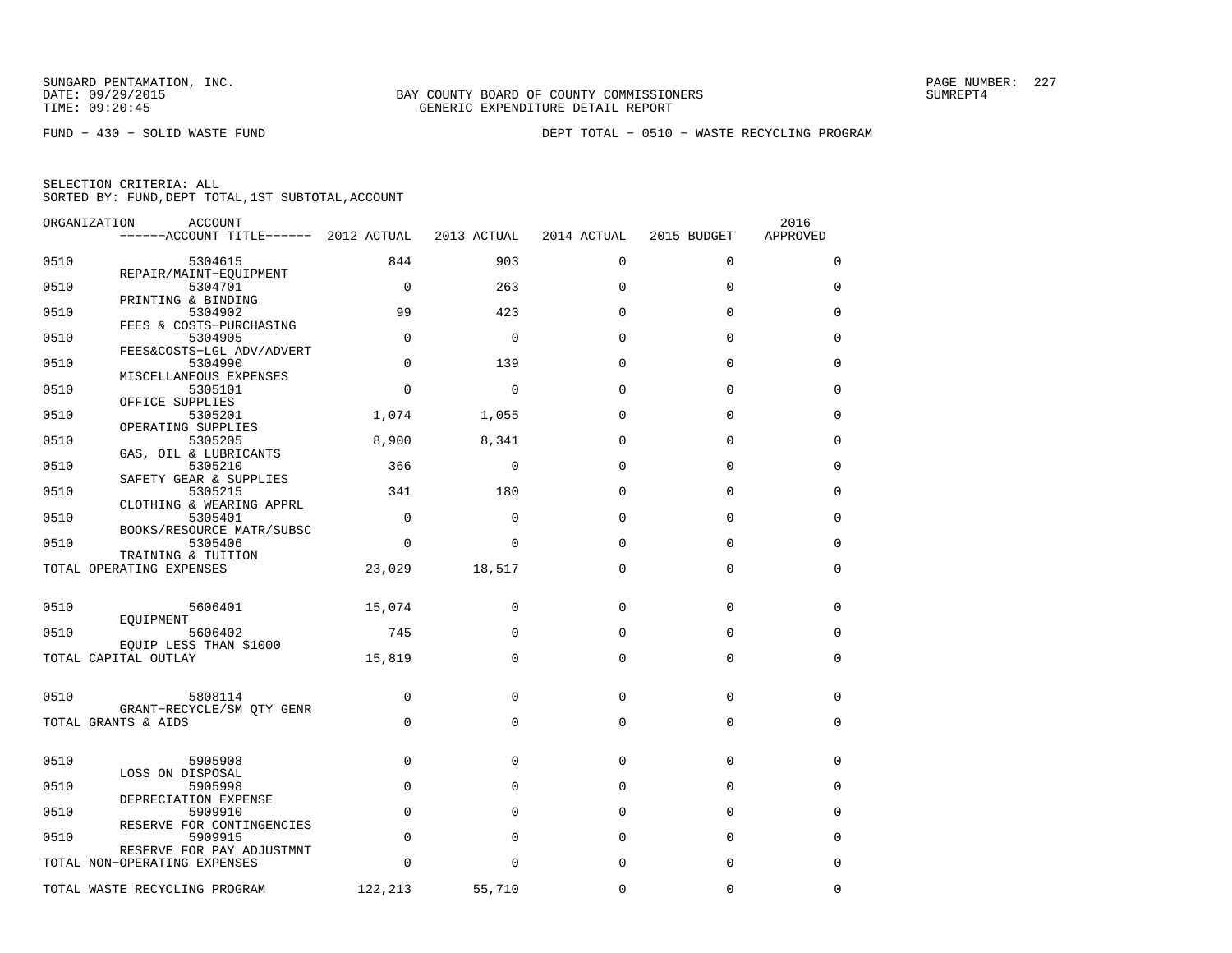FUND − 430 − SOLID WASTE FUND DEPT TOTAL − 0510 − WASTE RECYCLING PROGRAM

SELECTION CRITERIA: ALLSORTED BY: FUND,DEPT TOTAL,1ST SUBTOTAL,ACCOUNT

ORGANIZATION ACCOUNT 2016−−−−−−ACCOUNT TITLE−−−−−− 2012 ACTUAL 2013 ACTUAL 2014 ACTUAL 2015 BUDGET APPROVED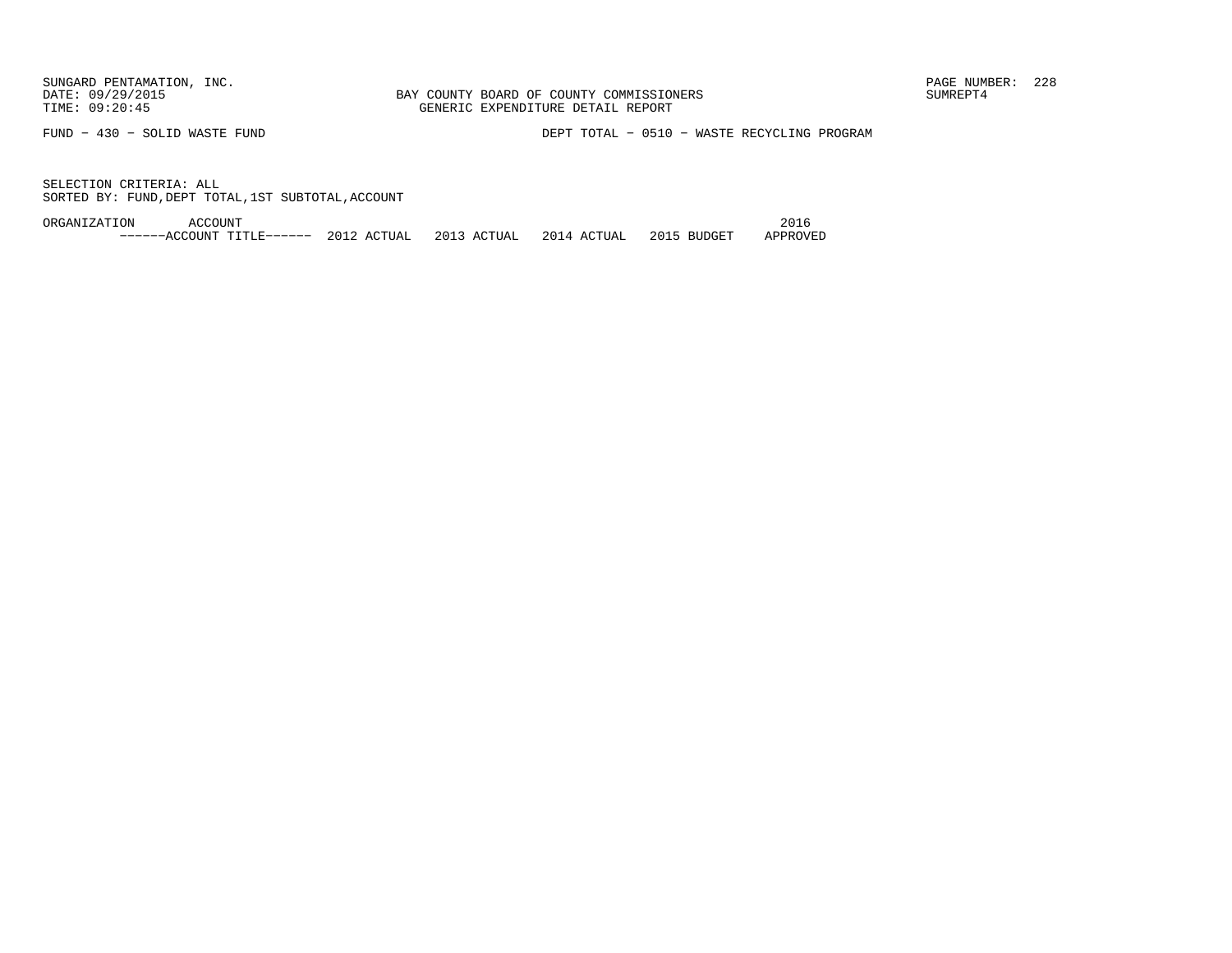FUND − 430 − SOLID WASTE FUND DEPT TOTAL − 0515 − CAPITAL IMPROVEMENTS PROJ

| ORGANIZATION | ACCOUNT<br>$----ACCOUNT$ TITLE $--- 2012$ ACTUAL    |             | 2013 ACTUAL | 2014 ACTUAL | 2015 BUDGET | 2016<br>APPROVED |
|--------------|-----------------------------------------------------|-------------|-------------|-------------|-------------|------------------|
| 0515         | 5304125<br>POSTAGE/TRANSP/FREIGHT                   | 0           | $\Omega$    | $\mathbf 0$ | $\mathbf 0$ | 0                |
| 0515         | 5304605                                             | $\Omega$    | $\Omega$    | $\Omega$    | $\Omega$    | $\Omega$         |
| 0515         | REPAIR/MAINT-BLDG & GRND<br>5304610                 | $\Omega$    | 268         | $\Omega$    | $\Omega$    | $\Omega$         |
|              | REPAIR/MAINT-AUTO EQUIP<br>TOTAL OPERATING EXPENSES | $\Omega$    | 268         | $\Omega$    | $\Omega$    | $\Omega$         |
| 0515         | 5606101                                             | $\Omega$    | $\Omega$    | $\Omega$    | $\Omega$    | $\Omega$         |
| 0515         | LAND<br>5606201                                     | $\Omega$    | $\Omega$    | $\mathbf 0$ | 0           | 0                |
|              | <b>BUILDINGS</b>                                    |             |             |             |             |                  |
| 0515         | 5606215<br>BLDG-EOUIP BLDG IMPROVE.                 | $\Omega$    | 1,902       | $\Omega$    | $\Omega$    | 0                |
| 0515         | 5606332<br>IMPRV-LANDFILL                           | 43,106      | 35,051      | $\Omega$    | $\Omega$    | $\Omega$         |
| 0515         | 5606339                                             | 2,709,775   | $\Omega$    | $\Omega$    | $\Omega$    | $\Omega$         |
| 0515         | IMP-STEELFLD EXPNSN CLS 5<br>5606365                | $\Omega$    | $\Omega$    | $\Omega$    | $\Omega$    | 0                |
| 0515         | IMPRV-TRASH OFFLOAD RAMP<br>5606366                 | $\Omega$    | $\Omega$    | $\Omega$    | $\Omega$    | $\Omega$         |
| 0515         | IMPRV-TRNSFR STATION MODI<br>5606380                | $\Omega$    | $\Omega$    | $\Omega$    | $\Omega$    | $\Omega$         |
| 0515         | IMP-DSGN STEELFLD EXPANSN<br>5606401                | 445,312     | 1,220,722   | 408,585     | $\Omega$    | $\Omega$         |
| 0515         | EOUIPMENT<br>5606402                                | $\mathbf 0$ | $\Omega$    | $\mathbf 0$ | $\Omega$    | $\Omega$         |
|              | EQUIP LESS THAN \$1000                              | $\Omega$    |             |             |             |                  |
| 0515         | 5606450<br>COMPUTER SOFTWARE                        |             | $\Omega$    | 9,900       | $\Omega$    | $\Omega$         |
| 0515         | 5606504<br>CIP-ASH MGT BUILDING                     | $\Omega$    | $\Omega$    | $\Omega$    | $\Omega$    | $\Omega$         |
| 0515         | 5606505<br>CIP-SCRUBBER DSGN/CONSTRC                | $\Omega$    | $\Omega$    | $\Omega$    | $\Omega$    | <sup>0</sup>     |
| 0515         | 5606506                                             | $\mathbf 0$ | $\Omega$    | $\Omega$    | $\Omega$    | $\Omega$         |
| 0515         | CIP-CONSTRUCTION MGT SVCS<br>5606507                | $\mathbf 0$ | $\Omega$    | $\mathbf 0$ | $\mathbf 0$ | 0                |
| 0515         | CIP-CLS CELL A.A/3C RNCAP<br>5606510                | $\Omega$    | $\Omega$    | $\Omega$    | $\Omega$    | $\Omega$         |
| 0515         | CIP-TRASH CELL<br>5606511                           | $\Omega$    | $\Omega$    | $\mathbf 0$ | 0           | 0                |
| 0515         | CIP-CLS CELL AA & B<br>5606514                      | $\Omega$    | $\Omega$    | $\Omega$    | $\Omega$    | 0                |
|              | CIP-MAT RCVY & BAIL WRAP                            |             |             |             |             |                  |
|              | TOTAL CAPITAL OUTLAY                                | 3,198,193   | 1,257,675   | 418,485     | 0           | $\Omega$         |
| 0515         | 5909910<br>RESERVE FOR CONTINGENCIES                | $\mathbf 0$ | $\Omega$    | $\mathbf 0$ | $\Omega$    | $\Omega$         |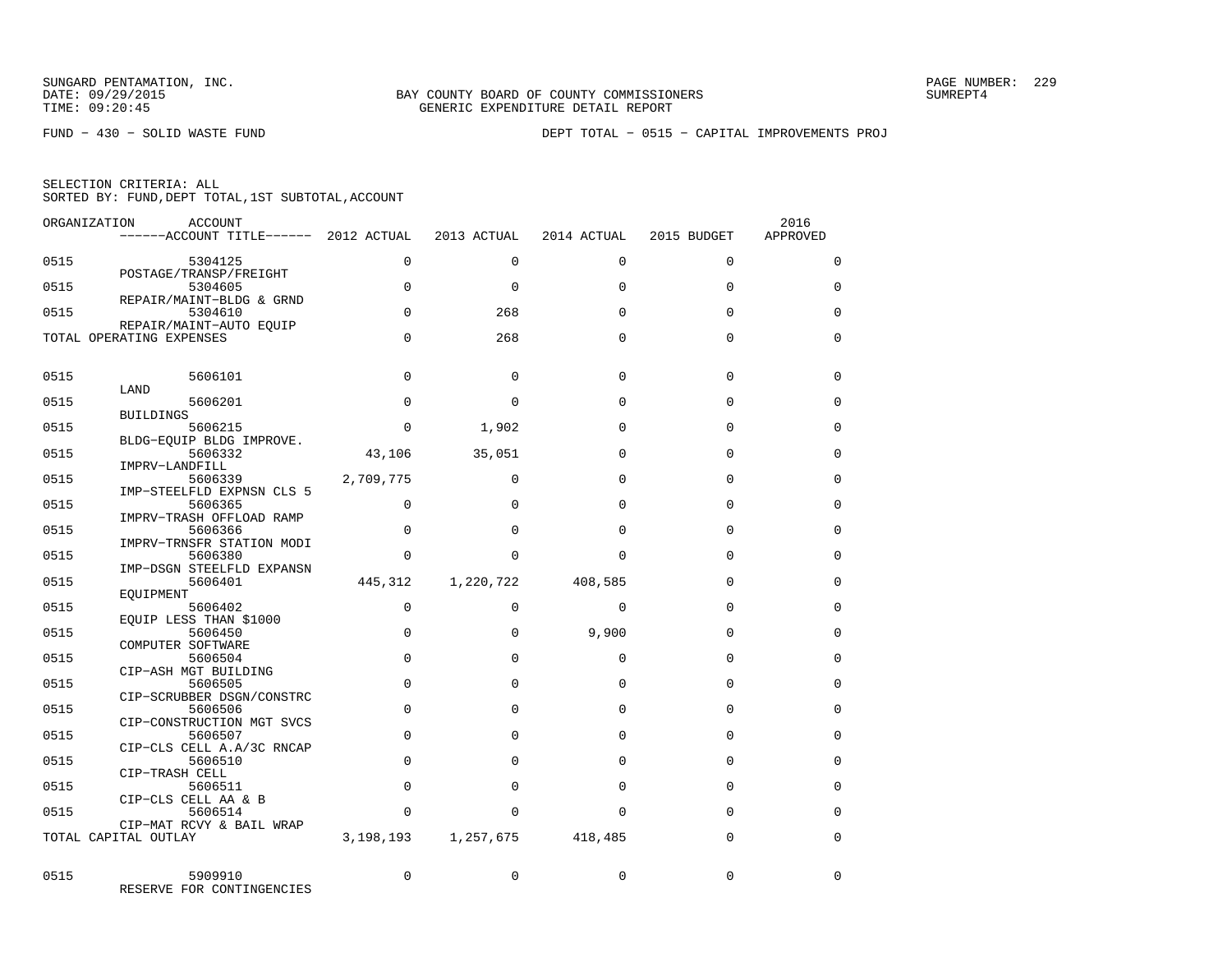FUND − 430 − SOLID WASTE FUND DEPT TOTAL − 0515 − CAPITAL IMPROVEMENTS PROJ

|      | ACCOUNT<br>ORGANIZATION<br>$---ACCOINT TITLE---$ | 2012 ACTUAL | 2013 ACTUAL | 2014 ACTUAL | 2015 BUDGET | 2016<br>APPROVED |
|------|--------------------------------------------------|-------------|-------------|-------------|-------------|------------------|
| 0515 | 5909999<br>RESERVE-CASH FORWARD                  |             |             |             | 3,949,715   | 1,879,759        |
|      | TOTAL NON-OPERATING EXPENSES                     |             |             | $\Omega$    | 3,949,715   | 1,879,759        |
|      | TOTAL CAPITAL IMPROVEMENTS PROJ                  | 3,198,193   | 1,257,943   | 418,485     | 3,949,715   | 1,879,759        |
|      | TOTAL SOLID WASTE FUND                           | 31,890,328  | 40,266,575  | 25,426,665  | 20,109,000  | 17,637,050       |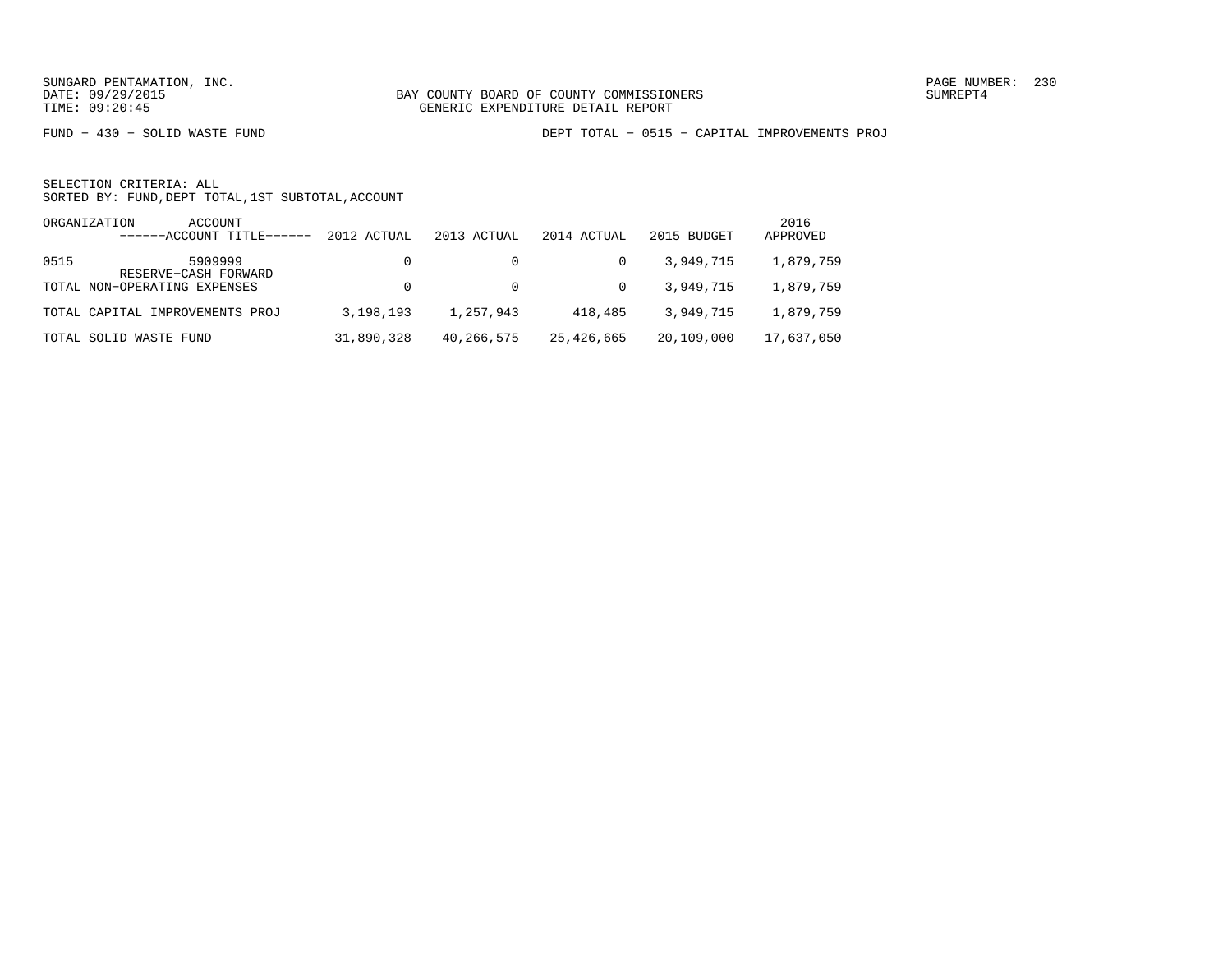| SELECTION CRITERIA: ALL |                                                    |
|-------------------------|----------------------------------------------------|
|                         | SORTED BY: FUND, DEPT TOTAL, 1ST SUBTOTAL, ACCOUNT |

| ORGANIZATION | ACCOUNT                                                                   |                |                |                |                                             | 2016           |
|--------------|---------------------------------------------------------------------------|----------------|----------------|----------------|---------------------------------------------|----------------|
|              | ------ACCOUNT TITLE------ 2012 ACTUAL 2013 ACTUAL 2014 ACTUAL 2015 BUDGET |                |                |                |                                             | APPROVED       |
| 0470         | 5101200                                                                   | 726,413        | 657,107        |                | 740,337 851,155 819,342                     |                |
| 0470         | SALARIES & WAGES-REGULAR<br>5101400                                       | 823            | 345            | 2,707          | 2,060                                       | 2,060          |
| 0470         | SALARIES & WAGES-OVERTIME<br>5102100                                      | 52,581         | 47,545         | 54,124         | 65,271                                      | 62,837         |
|              | FICA TAXES-MATCHING                                                       |                |                |                |                                             |                |
| 0470         | 5102200                                                                   | 35,894         | 37,757         |                | 50,173 77,510                               | 76,471         |
| 0470         | RETIREMENT CONTRIBUTIONS<br>5102300                                       | 115,202        | 105,383        | 102,495        | 158,285                                     | 165,904        |
|              | LIFE & HEALTH INSURANCE                                                   |                |                |                |                                             |                |
| 0470         | 5102400<br>WORKERS COMP. PREMIUMS                                         | 21,830         | 17,962         | 16,173         | 21,713 27,926                               |                |
| 0470         | 5102500                                                                   | 812            | 1,911          |                | 4,192 33,550                                | 33,550         |
|              | UNEMPLOYMENT COMPENSATION                                                 |                |                |                |                                             |                |
|              | TOTAL PERSONAL SERVICES                                                   |                |                |                | 953,555 868,009 970,201 1,209,544 1,188,090 |                |
|              |                                                                           |                |                |                |                                             |                |
| 0470         | 5143101                                                                   | 4,827          | 4,828          | 4,305          | 2,566                                       | 5,153          |
|              | PROF SRV-CO ATTORNEY                                                      |                |                |                |                                             |                |
| 0470         | 5303106                                                                   | $\overline{0}$ | $\Omega$       | $\Omega$       | $\Omega$                                    | $\overline{0}$ |
| 0470         | PROF SRV-PHYSICLS/MEDICAL<br>5303107                                      | 74             | 111            | 230            | 100                                         | 100            |
|              | PROF SRV-SUBSTANCE TEST                                                   |                |                |                |                                             |                |
| 0470         | 5303110                                                                   | 70             | 69             | 107            | 100                                         | 100            |
|              | PROF SRV-BACKGROUND CHECK                                                 |                |                |                |                                             |                |
| 0470         | 5303401                                                                   | 12,018         | 2,320          | 13,324         | $\overline{0}$                              | 1,000          |
|              | CONTRACTED SERVICES                                                       |                |                |                |                                             |                |
| 0470         | 5303403                                                                   | 8,187          | 11,322         | 14,553         | 15,000                                      | 15,000         |
| 0470         | CONTR SRV-BANK CHRG POOL<br>5303408                                       | 1,208          | 1,208          | 1,118          | 1,056                                       | 962            |
|              | CONTR SRV-800 MHZ                                                         |                |                |                |                                             |                |
| 0470         | 5303410                                                                   | $\overline{0}$ | $\overline{0}$ | $\overline{0}$ | $\overline{0}$                              | $\overline{0}$ |
|              | CONTR SRV-JANITORIAL                                                      |                |                |                |                                             |                |
| 0470         | 5303425                                                                   | 65,958         | 62,010         | 46,132         | 36,790                                      | 68,236         |
|              | CONTR SRV-ADMIN FEES                                                      |                |                |                |                                             |                |
| 0470         | 5303446                                                                   | 2,569          | 4,697          | 6,526          | 7,544                                       | 58,658         |
| 0470         | CONTR SRV-FACILITIES<br>5303487                                           | 1,190          | 1,099          | 75,415         | 50,000                                      | $\Omega$       |
|              | CONTR SRV-RAZING BLDGS                                                    |                |                |                |                                             |                |
| 0470         | 5304001                                                                   | 5,824          | 5,758          | 1,651          | 6,288                                       | 6,288          |
|              | TRAVEL/TRAINING NON-LOCAL                                                 |                |                |                |                                             |                |
| 0470         | 5304005                                                                   | $\overline{0}$ | $\overline{0}$ | $\overline{0}$ | $\overline{0}$                              | $\overline{0}$ |
|              | TRAVEL-LOCAL                                                              |                |                |                |                                             |                |
| 0470         | 5304101                                                                   | 10,683         | 10,193         | 10,518         | 11,340                                      | 10,740         |
| 0470         | COMMUNICATIONS SERVICES                                                   | $\overline{0}$ | $\Omega$       | $\overline{0}$ | $\overline{0}$                              |                |
|              | 5304122<br>COMM SRV-LEASED LINES                                          |                |                |                |                                             | $\overline{0}$ |
| 0470         | 5304125                                                                   | 635            | 296            | 554            | 1,200                                       | 600            |
|              | POSTAGE/TRANSP/FREIGHT                                                    |                |                |                |                                             |                |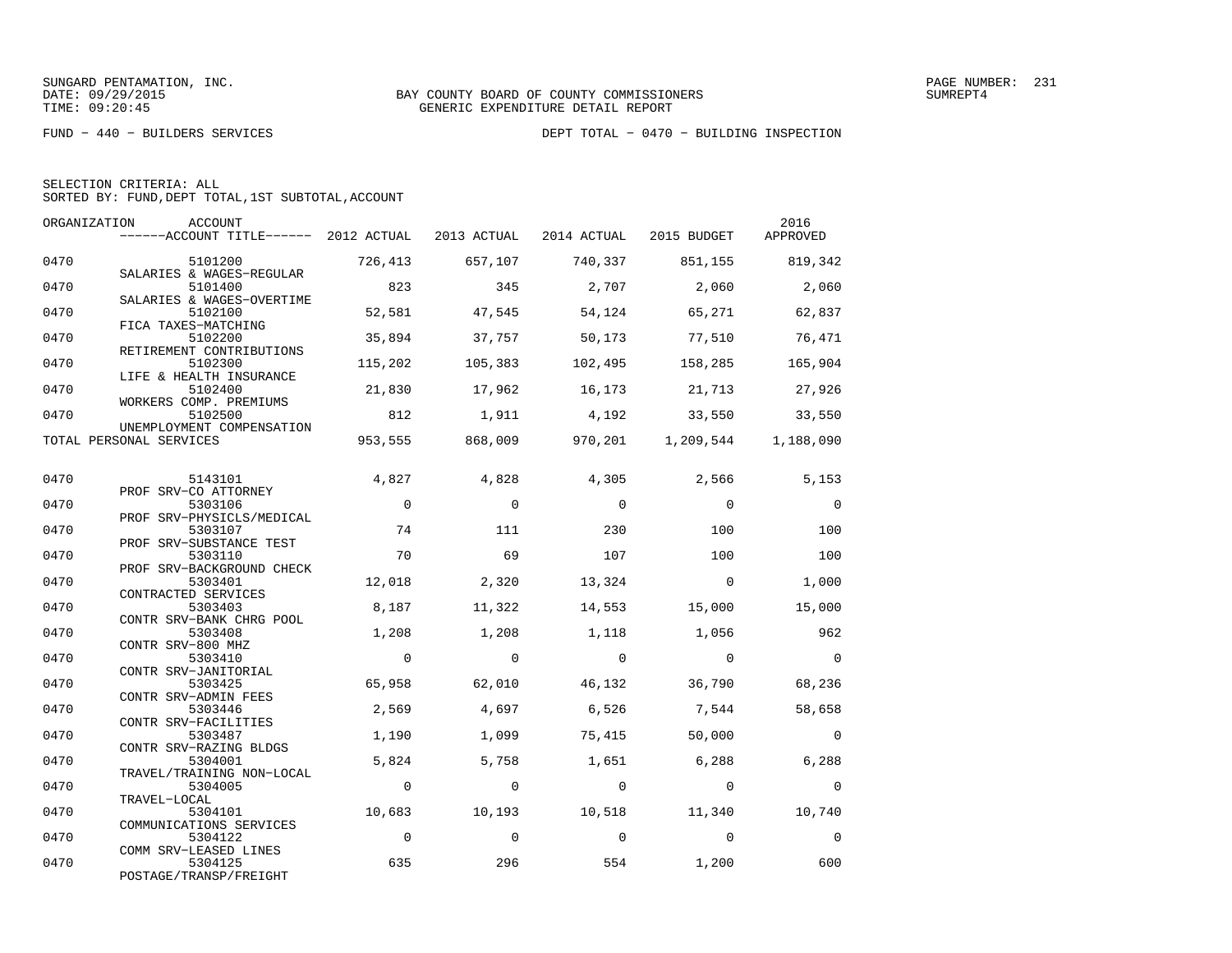|      | ORGANIZATION<br>ACCOUNT                                 |                |             |                         |             | 2016        |
|------|---------------------------------------------------------|----------------|-------------|-------------------------|-------------|-------------|
|      | $---ACCOUNT$ TITLE $--- 2012$ ACTUAL                    |                | 2013 ACTUAL | 2014 ACTUAL 2015 BUDGET |             | APPROVED    |
| 0470 | 5304301                                                 | 27,199         | 25,630      | 28,543                  | 28,409      | $\Omega$    |
| 0470 | UTILITY SERVICES<br>5304410<br>RENTALS/LEASES-EOUIPMENT | 251            | 345         | 5,138                   | 9,553       | 9,064       |
| 0470 | 5304501<br>INSURANCE & BONDS                            | 25,347         | 25,137      | 23,145                  | 23,145      | 30,226      |
| 0470 | 5304604<br>REPAIR/MAINT-BLD&GRD DEPT                    | $\overline{0}$ | $\Omega$    | $\Omega$                | $\Omega$    | $\Omega$    |
| 0470 | 5304605<br>REPAIR/MAINT-BLDG & GRND                     | 10,816         | 10,935      | 13,133                  | 19,534      | $\Omega$    |
| 0470 | 5304610<br>REPAIR/MAINT-AUTO EQUIP                      | 9,120          | 3,003       | 6,820                   | 9,500       | 9,500       |
| 0470 | 5304611<br>REPAIR/MAINT-FLEET MAINT                     | $\overline{0}$ | $\mathbf 0$ | $\mathbf 0$             | $\mathbf 0$ | $\mathbf 0$ |
| 0470 | 5304615<br>REPAIR/MAINT-EOUIPMENT                       | 1,216          | 12,250      | 173                     | 1,200       | 1,200       |
| 0470 | 5304701<br>PRINTING & BINDING                           | 58             | 838         | 93                      | 800         | 800         |
| 0470 | 5304902<br>FEES & COSTS-PURCHASING                      | 791            | 1,267       | 536                     | 1,363       | 2,869       |
| 0470 | 5304905<br>FEES&COSTS-LGL ADV/ADVERT                    | 50             | $\Omega$    | 164                     | 1,000       | 600         |
| 0470 | 5304909<br>FEES & COSTS-COURT FILING                    | $\mathbf 0$    | $\Omega$    | $\Omega$                | $\Omega$    | 0           |
| 0470 | 5304919<br>FEES & COSTS-BLDG TESTS                      | $\mathbf 0$    | $\Omega$    | $\Omega$                | $\Omega$    | $\Omega$    |
| 0470 | 5304990<br>MISCELLANEOUS EXPENSES                       | 35             | 91          | 44                      | 100         | 100         |
| 0470 | 5305101<br>OFFICE SUPPLIES                              | 4,863          | 5,020       | 3,863                   | 5,000       | 4,000       |
| 0470 | 5305201<br>OPERATING SUPPLIES                           | 249            | 382         | 143                     | 250         | 500         |
| 0470 | 5305202<br>OPER SUPPLIES-JANITORIAL                     | 8              | $\Omega$    | $\Omega$                | $\Omega$    | $\Omega$    |
| 0470 | 5305205<br>GAS, OIL & LUBRICANTS                        | 23,922         | 19,806      | 21,397                  | 25,000      | 25,000      |
| 0470 | 5305210<br>SAFETY GEAR & SUPPLIES                       | $\mathbf 0$    | $\Omega$    | 0                       | $\mathbf 0$ | 0           |
| 0470 | 5305215<br>CLOTHING & WEARING APPRL                     | 834            | 1,189       | 2,760                   | 3,000       | 3,000       |
| 0470 | 5305220<br>TOOL & SMALL IMPLEMENTS                      | 12             | 29          | $\mathbf 0$             | 1,000       | 800         |
| 0470 | 5305401<br>BOOKS/RESOURCE MATR/SUBSC                    | 1,950          | 786         | 719                     | 2,500       | 2,500       |
| 0470 | 5305402<br>DUES & MEMBERSHIPS                           | 1,025          | 1,979       | 1,543                   | 1,653       | 1,653       |
| 0470 | 5305406<br>TRAINING & TUITION                           | 280            | 935         | 975                     | 1,000       | 1,000       |
|      | TOTAL OPERATING EXPENSES                                | 221,269        | 213,532     | 283,620                 | 265,991     | 259,649     |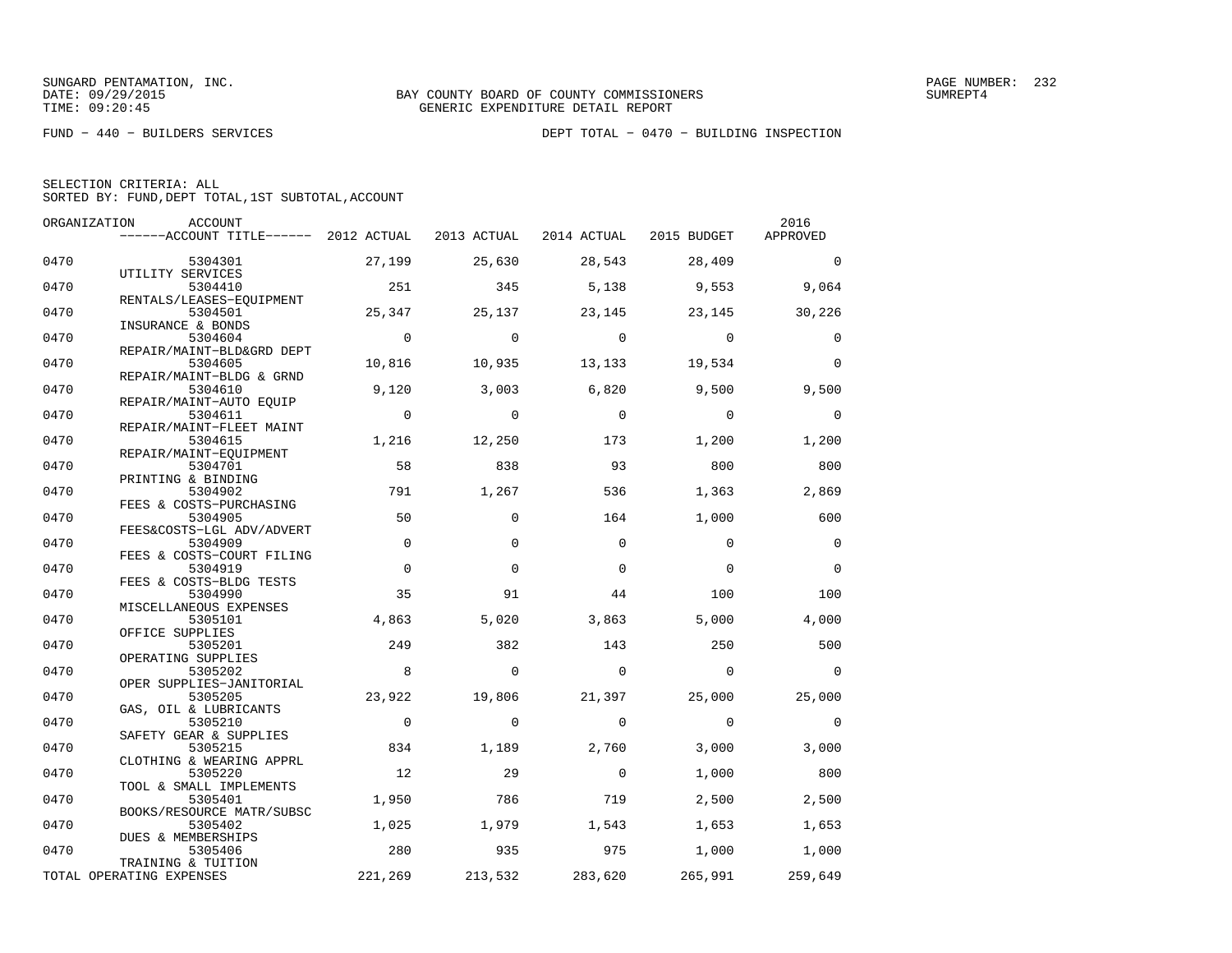|  | SELECTION CRITERIA: ALL |                                                    |  |
|--|-------------------------|----------------------------------------------------|--|
|  |                         | SORTED BY: FUND, DEPT TOTAL, 1ST SUBTOTAL, ACCOUNT |  |

|      | ORGANIZATION<br><b>ACCOUNT</b><br>$----ACCOUNT$ TITLE $----2012$ ACTUAL |             | 2013 ACTUAL | 2014 ACTUAL | 2015 BUDGET | 2016<br>APPROVED |
|------|-------------------------------------------------------------------------|-------------|-------------|-------------|-------------|------------------|
| 0470 | 5606401<br>EQUIPMENT                                                    | 4,200       | 2,409       | 156,590     | 6,916       | $\Omega$         |
| 0470 | 5606402<br>EOUIP LESS THAN \$1000                                       | 2,710       | 345         | 1,054       | 1,200       | 3,700            |
| 0470 | 5606450<br>COMPUTER SOFTWARE                                            | $\mathbf 0$ | 0           | 0           | 14,500      | 14,500           |
|      | TOTAL CAPITAL OUTLAY                                                    | 6,910       | 2,754       | 157,644     | 22,616      | 18,200           |
| 0470 | 5819101<br>TRNFS-GENERAL FUND (001)                                     | $\Omega$    | $\Omega$    | $\Omega$    | $\Omega$    | $\Omega$         |
| 0470 | 5819102                                                                 | 300,000     | $\Omega$    | 546,000     | $\Omega$    | $\mathbf 0$      |
| 0470 | TRNFS-MSTU FIRE (145)<br>5905998<br>DEPRECIATION EXPENSE                | $\Omega$    | $\Omega$    | $\Omega$    | $\Omega$    | $\Omega$         |
| 0470 | 5909907<br>REFUNDS-BUILDING PERMITS                                     | $\Omega$    | $\Omega$    | $\Omega$    | $\Omega$    | $\mathbf 0$      |
| 0470 | 5909910<br>RESERVE FOR CONTINGENCIES                                    | $\mathbf 0$ | $\Omega$    | $\Omega$    | $\Omega$    | $\mathbf 0$      |
| 0470 | 5909915<br>RESERVE FOR PAY ADJUSTMNT                                    | $\Omega$    | $\Omega$    | $\Omega$    | $\Omega$    | $\Omega$         |
| 0470 | 5909999<br>RESERVE-CASH FORWARD                                         | $\cap$      | $\Omega$    | 0           | 3,955,939   | 3,489,901        |
|      | TOTAL NON-OPERATING EXPENSES                                            | 300,000     | 0           | 546,000     | 3,955,939   | 3,489,901        |
|      | TOTAL BUILDING INSPECTION                                               | 1,481,734   | 1,084,294   | 1,957,465   | 5,454,090   | 4,955,840        |
|      | TOTAL BUILDERS SERVICES                                                 | 1,481,734   | 1,084,294   | 1,957,465   | 5,454,090   | 4,955,840        |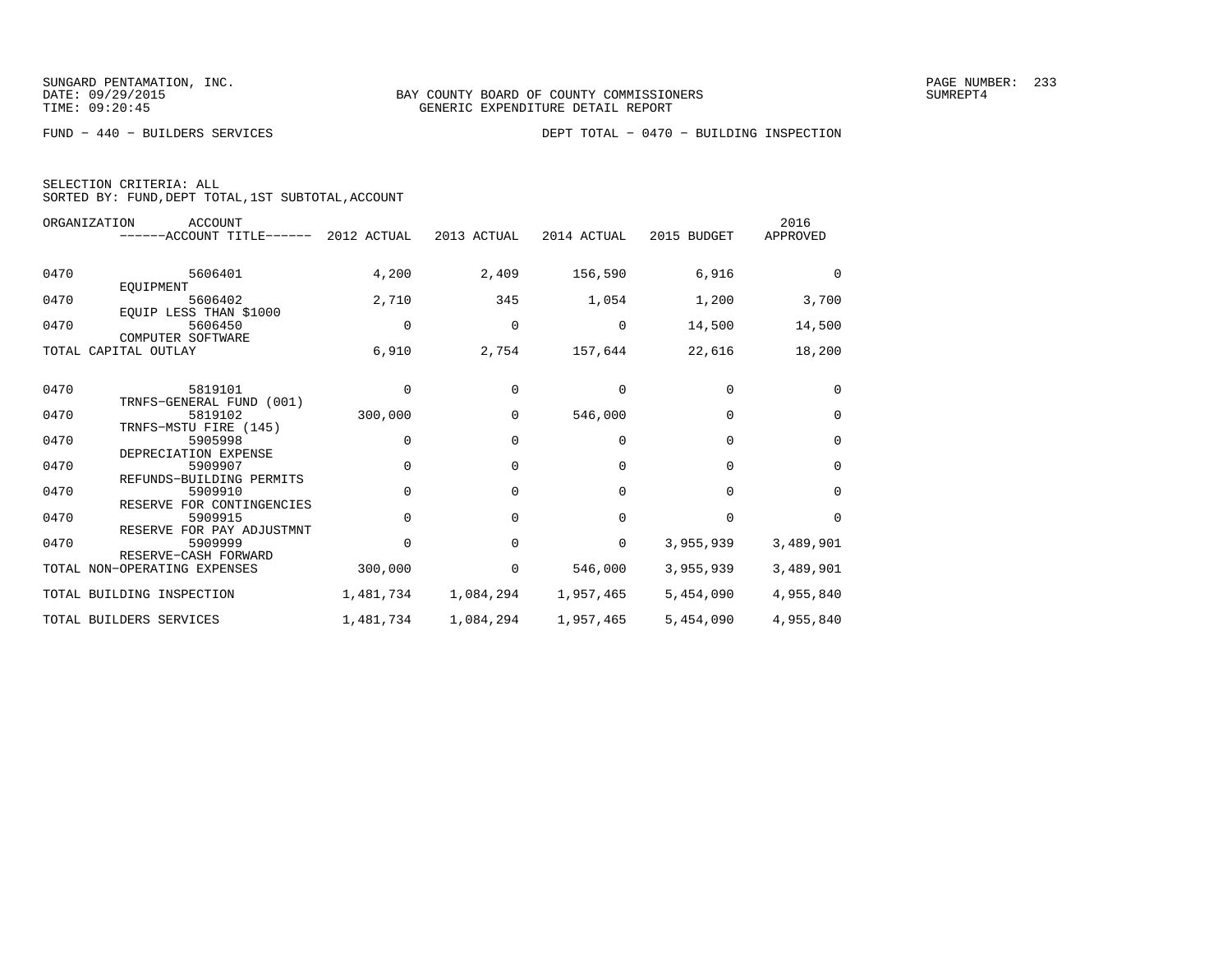FUND − 450 − EMERG MEDICAL SVCS DEPT TOTAL − 0527 − EMS

| SELECTION CRITERIA: ALL |  |  |                                                    |  |
|-------------------------|--|--|----------------------------------------------------|--|
|                         |  |  | SORTED BY: FUND, DEPT TOTAL, 1ST SUBTOTAL, ACCOUNT |  |

| ORGANIZATION | ACCOUNT<br>------ACCOUNT TITLE------ 2012 ACTUAL               |                | 2013 ACTUAL         | 2014 ACTUAL  | 2015 BUDGET | 2016<br>APPROVED |
|--------------|----------------------------------------------------------------|----------------|---------------------|--------------|-------------|------------------|
| 0527         | 5101200                                                        | $\Omega$       | 2,002               | 2,371,250    | 2,593,135   | 2,542,523        |
| 0527         | SALARIES & WAGES-REGULAR<br>5101205                            | $\mathbf 0$    | $\Omega$            | 715          | $\Omega$    | $\Omega$         |
| 0527         | SALARIES & WAGES-DISASTER<br>5101400                           | $\mathbf 0$    | 0                   | 1,408,818    | 1,018,042   | 950,341          |
| 0527         | SALARIES & WAGES-OVERTIME<br>5101405                           | $\overline{0}$ | $\Omega$            | 2,035        | $\Omega$    | $\Omega$         |
| 0527         | SALARIES-DISASTER O/T<br>5102100                               | $\Omega$       | 153                 | 277,083      | 276,255     | 267,204          |
| 0527         | FICA TAXES-MATCHING<br>5102200                                 | $\mathbf 0$    | 139                 | 653,735      | 595,661     | 630,999          |
| 0527         | RETIREMENT CONTRIBUTIONS<br>5102300<br>LIFE & HEALTH INSURANCE | $\mathbf 0$    | $\mathbf 0$         | 421,271      | 505,885     | 512,378          |
| 0527         | 5102400<br>WORKERS COMP. PREMIUMS                              | $\Omega$       | $\Omega$            | 82,490       | 209,398     | 219,115          |
|              | TOTAL PERSONAL SERVICES                                        | $\mathbf 0$    | 2,294               | 5,217,397    | 5,198,376   | 5,122,560        |
| 0527         | 5143101                                                        | $\mathbf 0$    | 0                   | $\mathbf{0}$ | 24,719      | 25,033           |
| 0527         | PROF SRV-CO ATTORNEY<br>5303106                                | $\mathbf 0$    | $\mathbf 0$         | 3,415        | 980         | 3,500            |
| 0527         | PROF SRV-PHYSICLS/MEDICAL<br>5303107                           | $\overline{0}$ | 2,479               | 3,253        | 2,000       | 3,300            |
| 0527         | PROF SRV-SUBSTANCE TEST<br>5303110                             | $\mathbf 0$    | 2,919               | 769          | 1,134       | 1,134            |
| 0527         | PROF SRV-BACKGROUND CHECK<br>5303401                           | $\mathbf 0$    | 21,372              | 366,026      | 450,000     | 450,000          |
| 0527         | CONTRACTED SERVICES<br>5303403                                 | $\Omega$       | $\Omega$            | 1,716        | 15,000      | 18,000           |
| 0527         | CONTR SRV-BANK CHRG POOL<br>5303408                            | $\mathbf 0$    | $\Omega$            | 19,565       | 18,474      | 16,828           |
| 0527         | CONTR SRV-800 MHZ<br>5303425                                   | $\mathbf 0$    | $\Omega$            | $\Omega$     | 162,845     | 227,212          |
| 0527         | CONTR SRV-ADMIN FEES<br>5303446                                | $\mathsf 0$    | $\mathbf 0$         | $\mathbf 0$  | $\Omega$    | 738              |
| 0527         | CONTR SRV-FACILITIES<br>5304001                                | $\mathbf 0$    | 524                 | 4,476        | 5,000       | 5,000            |
| 0527         | TRAVEL/TRAINING NON-LOCAL<br>5304101                           | $\mathbf 0$    | 1,296               | 20,362       | 26,520      | 24,420           |
| 0527         | COMMUNICATIONS SERVICES<br>5304122                             | $\mathbf 0$    | $\mathbf 0$         | $\mathbf 0$  | $\mathbf 0$ | $\mathbf 0$      |
| 0527         | COMM SRV-LEASED LINES<br>5304125                               | $\mathbf 0$    | 59                  | 701          | 900         | 900              |
| 0527         | POSTAGE/TRANSP/FREIGHT<br>5304301                              | $\mathbf 0$    | 385                 | 7,935        | 10,000      | 10,000           |
| 0527         | UTILITY SERVICES<br>5304405<br>RENTALS/LEASES-BUILDINGS        | 0              | $\mathsf{O}\xspace$ | 244,105      | 76,000      | 77,752           |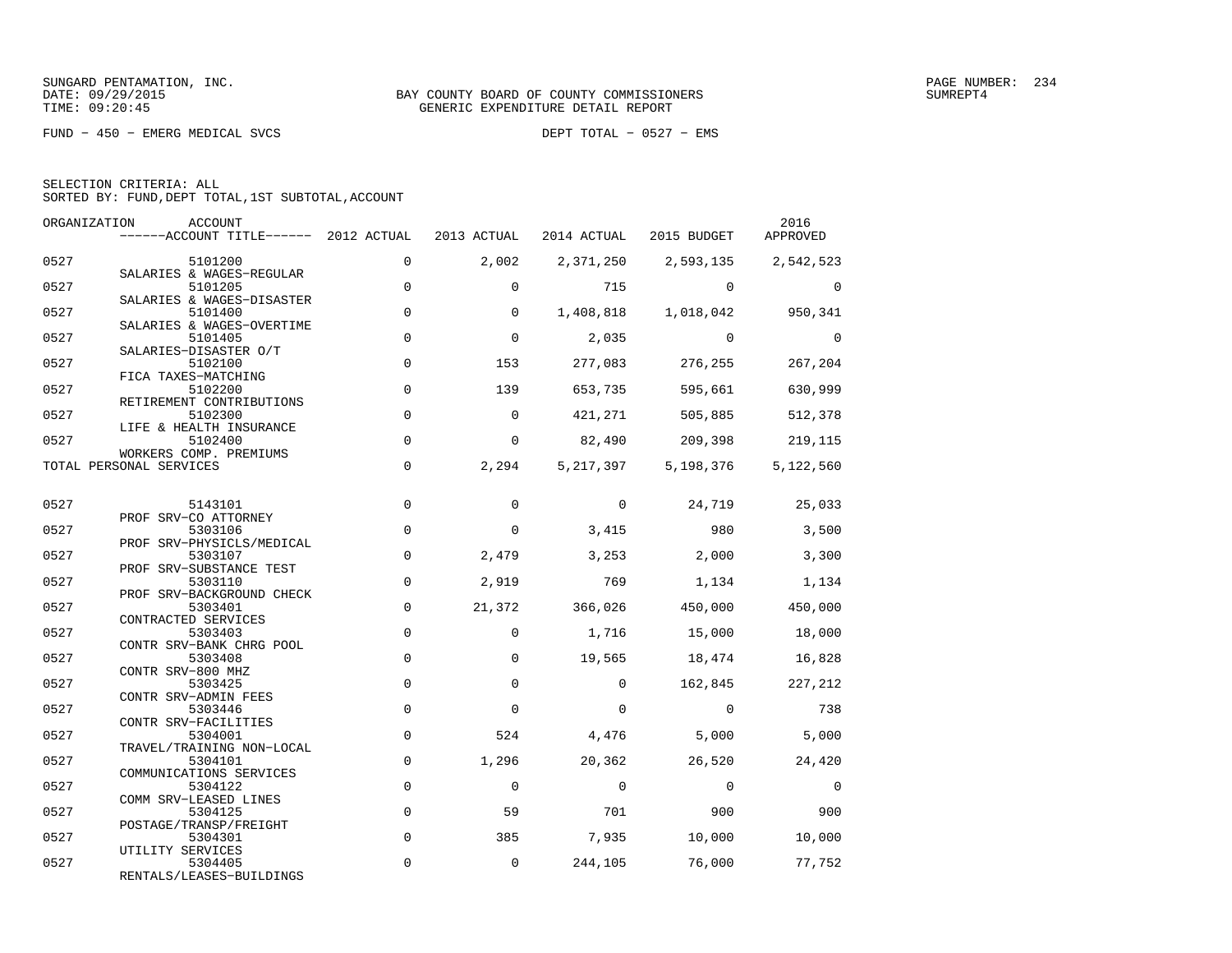FUND − 450 − EMERG MEDICAL SVCS DEPT TOTAL − 0527 − EMS

|              | ORGANIZATION<br>ACCOUNT<br>------ACCOUNT TITLE------ 2012 ACTUAL |                            | 2013 ACTUAL     | 2014 ACTUAL      | 2015 BUDGET       | 2016<br>APPROVED |
|--------------|------------------------------------------------------------------|----------------------------|-----------------|------------------|-------------------|------------------|
| 0527         | 5304410                                                          | $\Omega$                   | $\Omega$        | 17,333           | 13,172            | 18,000           |
| 0527         | RENTALS/LEASES-EQUIPMENT<br>5304501<br>INSURANCE & BONDS         | $\mathbf 0$                | $\mathbf 0$     | 122,554          | 134,200           | 183,295          |
| 0527         | 5304604<br>REPAIR/MAINT-BLD&GRD DEPT                             | $\mathbf 0$                | $\Omega$        | 35               | $\mathbf 0$       | $\overline{0}$   |
| 0527         | 5304605<br>REPAIR/MAINT-BLDG & GRND                              | $\mathbf 0$                | $\Omega$        | 35,796           | 15,000            | 41,000           |
| 0527         | 5304610<br>REPAIR/MAINT-AUTO EQUIP                               | $\Omega$                   | 4,539           | 155,635          | 150,000           | 156,000          |
| 0527         | 5304615<br>REPAIR/MAINT-EQUIPMENT                                | $\mathbf 0$                | 2,789           | 12,632           | 50,000            | 50,000           |
| 0527         | 5304701<br>PRINTING & BINDING                                    | $\mathbf 0$                | $\mathbf 0$     | 2,571            | 3,000             | 3,000            |
| 0527         | 5304902<br>FEES & COSTS-PURCHASING                               | $\mathbf 0$                | $\Omega$        | $\Omega$         | 1,363             | 14,346           |
| 0527         | 5304905<br>FEES&COSTS-LGL ADV/ADVERT                             | $\mathbf 0$                | $\Omega$        | 518              | 500               | 600              |
| 0527         | 5304922<br>FEES & COSTS-PERMITS                                  | $\mathbf 0$                | $\Omega$        | $\mathbf 0$      | 500               | 500              |
| 0527         | 5304990<br>MISCELLANEOUS EXPENSES                                | $\mathsf 0$                | $\mathbf 0$     | 702              | 500               | 702              |
| 0527         | 5305101<br>OFFICE SUPPLIES                                       | $\Omega$                   | $\Omega$        | 2,753            | 22,971            | 22,971           |
| 0527         | 5305201<br>OPERATING SUPPLIES                                    | $\mathbf 0$                | 12,373          | 276,645          | 354,293           | 354,293          |
| 0527         | 5305202<br>OPER SUPPLIES-JANITORIAL                              | $\mathbf 0$                | $\Omega$        | 3,060            | $5,000$           | 5,000            |
| 0527         | 5305205<br>GAS, OIL & LUBRICANTS                                 | $\mathbf 0$<br>$\mathbf 0$ | 228<br>$\Omega$ | 196,374<br>1,029 | 285,714<br>20,000 | 255,727          |
| 0527<br>0527 | 5305210<br>SAFETY GEAR & SUPPLIES<br>5305215                     | $\mathbf 0$                | 9,733           | 24,806           | 63,618            | 20,000<br>63,618 |
| 0527         | CLOTHING & WEARING APPRL<br>5305220                              | $\mathbf 0$                | $\mathbf 0$     | $\overline{3}$   | 750               | 750              |
| 0527         | TOOL & SMALL IMPLEMENTS<br>5305224                               | $\mathbf 0$                | $\Omega$        | 319              | $\Omega$          | $\overline{0}$   |
| 0527         | EMPLOYEE DEVELOPMENT<br>5305401                                  | $\mathbf 0$                | $\Omega$        | 701              | $\Omega$          | 701              |
| 0527         | BOOKS/RESOURCE MATR/SUBSC<br>5305402                             | $\mathbf 0$                | $\Omega$        | 140              | 1,600             | 1,600            |
| 0527         | DUES & MEMBERSHIPS<br>5305406                                    | $\mathbf 0$                | $\mathbf 0$     | 5,141            | 21,000            | 21,000           |
|              | TRAINING & TUITION<br>TOTAL OPERATING EXPENSES                   | $\Omega$                   | 58,694          | 1,531,072        | 1,936,753         | 2,076,920        |
|              |                                                                  |                            |                 |                  |                   |                  |
| 0527         | 5606314<br>IMPRV-NETWORK CONNECT                                 | 0                          | 0               | $\mathbf 0$      | $\mathbf 0$       | 0                |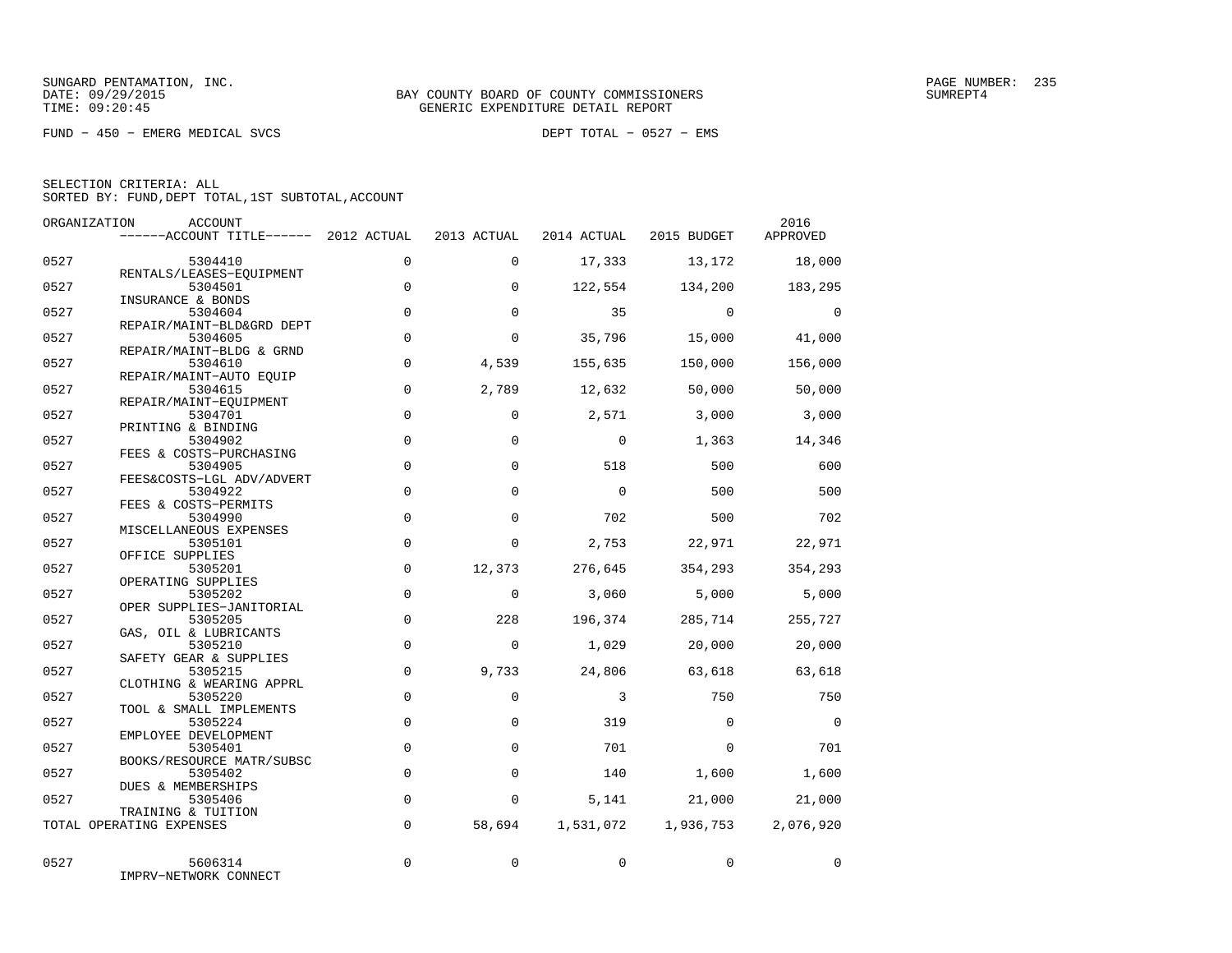FUND − 450 − EMERG MEDICAL SVCS DEPT TOTAL − 0527 − EMS

|  | SELECTION CRITERIA: ALL                            |  |  |
|--|----------------------------------------------------|--|--|
|  | SORTED BY: FUND, DEPT TOTAL, 1ST SUBTOTAL, ACCOUNT |  |  |

|           | ORGANIZATION<br><b>ACCOUNT</b><br>------ACCOUNT TITLE------ | 2012 ACTUAL | 2013 ACTUAL | 2014 ACTUAL | 2015 BUDGET | 2016<br>APPROVED |
|-----------|-------------------------------------------------------------|-------------|-------------|-------------|-------------|------------------|
| 0527      | 5606401                                                     | 0           | 275,405     | 461,820     | 100,000     | 100,000          |
| 0527      | EOUIPMENT<br>5606402                                        | $\mathbf 0$ | 6,740       | 13,823      | 15,000      | 15,000           |
| 0527      | EOUIP LESS THAN \$1000<br>5606450                           | 0           | 0           | 330         | 1,000       | 1,000            |
|           | COMPUTER SOFTWARE<br>TOTAL CAPITAL OUTLAY                   | $\mathbf 0$ | 282,145     | 475,973     | 116,000     | 116,000          |
| 0527      | 5707205                                                     | 0           | 772         | 25,196      | 26,400      | $\Omega$         |
| 0527      | INTEREST-LOANS<br>5707303                                   | 0           | 48,386      | 0           | $\mathbf 0$ | 330,000          |
|           | BOND ISSUE COSTS<br>TOTAL DEBT SERVICE                      | 0           | 49,158      | 25,196      | 26,400      | 330,000          |
| 0527      | 5808173                                                     | 0           | $\Omega$    | $\Omega$    | $\Omega$    | $\Omega$         |
|           | GRANT-FIRE EMT/PARAMEDIC<br>TOTAL GRANTS & AIDS             | 0           | $\mathbf 0$ | 0           | $\Omega$    | $\Omega$         |
| 0527      | 5905998                                                     | $\mathbf 0$ | $\mathbf 0$ | 0           | $\mathbf 0$ | $\mathbf 0$      |
| 0527      | DEPRECIATION EXPENSE<br>5909910                             | $\mathbf 0$ | 0           | 0           | 222,471     | 34,234           |
| 0527      | RESERVE FOR CONTINGENCIES<br>5909999                        | $\Omega$    | $\Omega$    | $\Omega$    | $\Omega$    | 32,885           |
|           | RESERVE-CASH FORWARD<br>TOTAL NON-OPERATING EXPENSES        | $\Omega$    | 0           | 0           | 222,471     | 67,119           |
| TOTAL EMS |                                                             | 0           | 392,290     | 7,249,637   | 7,500,000   | 7,712,599        |
|           | TOTAL EMERG MEDICAL SVCS                                    | 0           | 392,290     | 7,249,637   | 7,500,000   | 7,712,599        |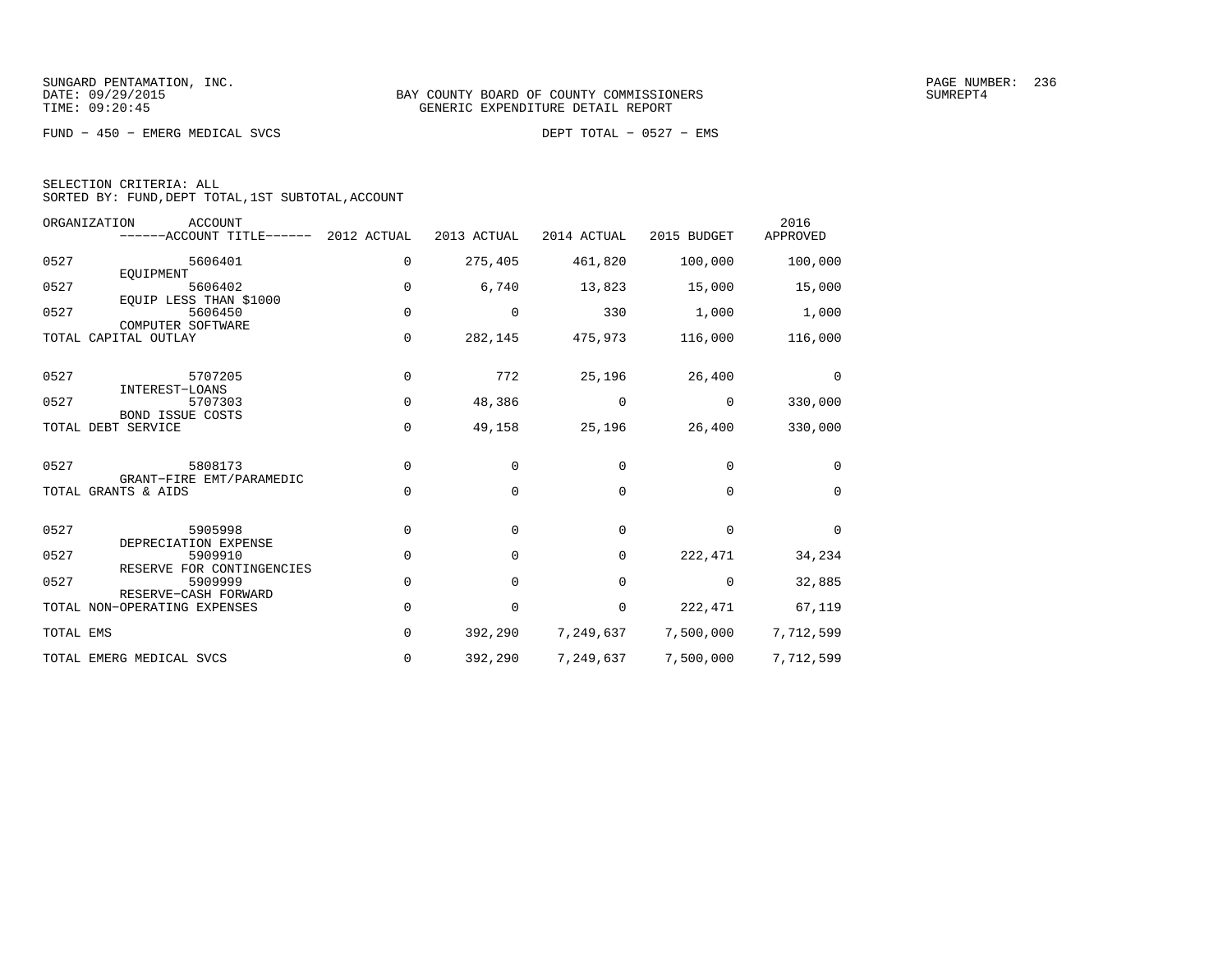| ORGANIZATION | <b>ACCOUNT</b><br>------ACCOUNT TITLE------ 2012 ACTUAL |                | 2013 ACTUAL | 2014 ACTUAL | 2015 BUDGET | 2016<br>APPROVED |
|--------------|---------------------------------------------------------|----------------|-------------|-------------|-------------|------------------|
| 0520         | 5101200                                                 | $\Omega$       | $\Omega$    | $\Omega$    | $\Omega$    | $\mathbf 0$      |
| 0520         | SALARIES & WAGES-REGULAR<br>5101205                     | $\mathbf 0$    | 0           | $\Omega$    | $\Omega$    | $\mathbf 0$      |
|              | SALARIES & WAGES-DISASTER                               |                |             |             |             |                  |
| 0520         | 5101400<br>SALARIES & WAGES-OVERTIME                    | $\mathbf 0$    | $\Omega$    | $\Omega$    | $\Omega$    | $\mathbf 0$      |
| 0520         | 5101405<br>SALARIES-DISASTER O/T                        | $\mathbf 0$    | $\mathbf 0$ | $\Omega$    | $\Omega$    | 0                |
| 0520         | 5102100<br>FICA TAXES-MATCHING                          | $\Omega$       | $\Omega$    | $\Omega$    | $\Omega$    | $\Omega$         |
| 0520         | 5102200                                                 | $\Omega$       | $\Omega$    | $\Omega$    | $\Omega$    | $\Omega$         |
| 0520         | RETIREMENT CONTRIBUTIONS<br>5102300                     | $\overline{0}$ | $\mathbf 0$ | $\Omega$    | $\Omega$    | $\mathbf 0$      |
| 0520         | LIFE & HEALTH INSURANCE<br>5102400                      | $\Omega$       | $\Omega$    | $\Omega$    | $\Omega$    | $\Omega$         |
|              | WORKERS COMP. PREMIUMS<br>TOTAL PERSONAL SERVICES       | $\mathbf 0$    | 0           | $\mathbf 0$ | $\mathbf 0$ | $\mathbf 0$      |
|              |                                                         |                |             |             |             |                  |
| 0520         | 5303106                                                 | $\Omega$       | $\Omega$    | $\Omega$    | $\Omega$    | $\Omega$         |
| 0520         | PROF SRV-PHYSICLS/MEDICAL<br>5303107                    | $\mathbf 0$    | $\Omega$    | $\Omega$    | $\Omega$    | 0                |
| 0520         | PROF SRV-SUBSTANCE TEST<br>5303110                      | $\Omega$       | $\Omega$    | $\Omega$    | $\Omega$    | $\Omega$         |
| 0520         | PROF SRV-BACKGROUND CHECK<br>5303401                    | $\Omega$       | $\Omega$    | $\Omega$    | $\Omega$    | $\Omega$         |
|              | CONTRACTED SERVICES                                     |                |             | $\Omega$    |             |                  |
| 0520         | 5303408<br>CONTR SRV-800 MHZ                            | $\mathbf 0$    | 0           |             | $\mathbf 0$ | $\mathbf 0$      |
| 0520         | 5303425<br>CONTR SRV-ADMIN FEES                         | $\Omega$       | 0           | $\Omega$    | $\Omega$    | $\Omega$         |
| 0520         | 5303446<br>CONTR SRV-FACILITIES                         | $\Omega$       | $\Omega$    | $\Omega$    | $\Omega$    | $\mathbf 0$      |
| 0520         | 5304001<br>TRAVEL/TRAINING NON-LOCAL                    | $\Omega$       | $\Omega$    | $\Omega$    | $\Omega$    | $\Omega$         |
| 0520         | 5304005<br>TRAVEL-LOCAL                                 | $\Omega$       | $\Omega$    | $\Omega$    | $\Omega$    | $\Omega$         |
| 0520         | 5304101                                                 | $\mathbf 0$    | $\Omega$    | $\Omega$    | $\Omega$    | 0                |
| 0520         | COMMUNICATIONS SERVICES<br>5304125                      | $\Omega$       | $\Omega$    | $\Omega$    | $\Omega$    | $\Omega$         |
| 0520         | POSTAGE/TRANSP/FREIGHT<br>5304301                       | $\mathbf 0$    | 0           | $\Omega$    | $\Omega$    | 0                |
| 0520         | UTILITY SERVICES<br>5304410                             | $\mathbf 0$    | 0           | $\Omega$    | $\Omega$    | $\mathbf 0$      |
| 0520         | RENTALS/LEASES-EOUIPMENT<br>5304501                     | $\Omega$       | 0           | $\Omega$    | $\Omega$    | $\Omega$         |
|              | INSURANCE & BONDS                                       |                |             |             |             |                  |
| 0520         | 5304605<br>REPAIR/MAINT-BLDG & GRND                     | $\Omega$       | 0           | 0           | $\mathbf 0$ | 0                |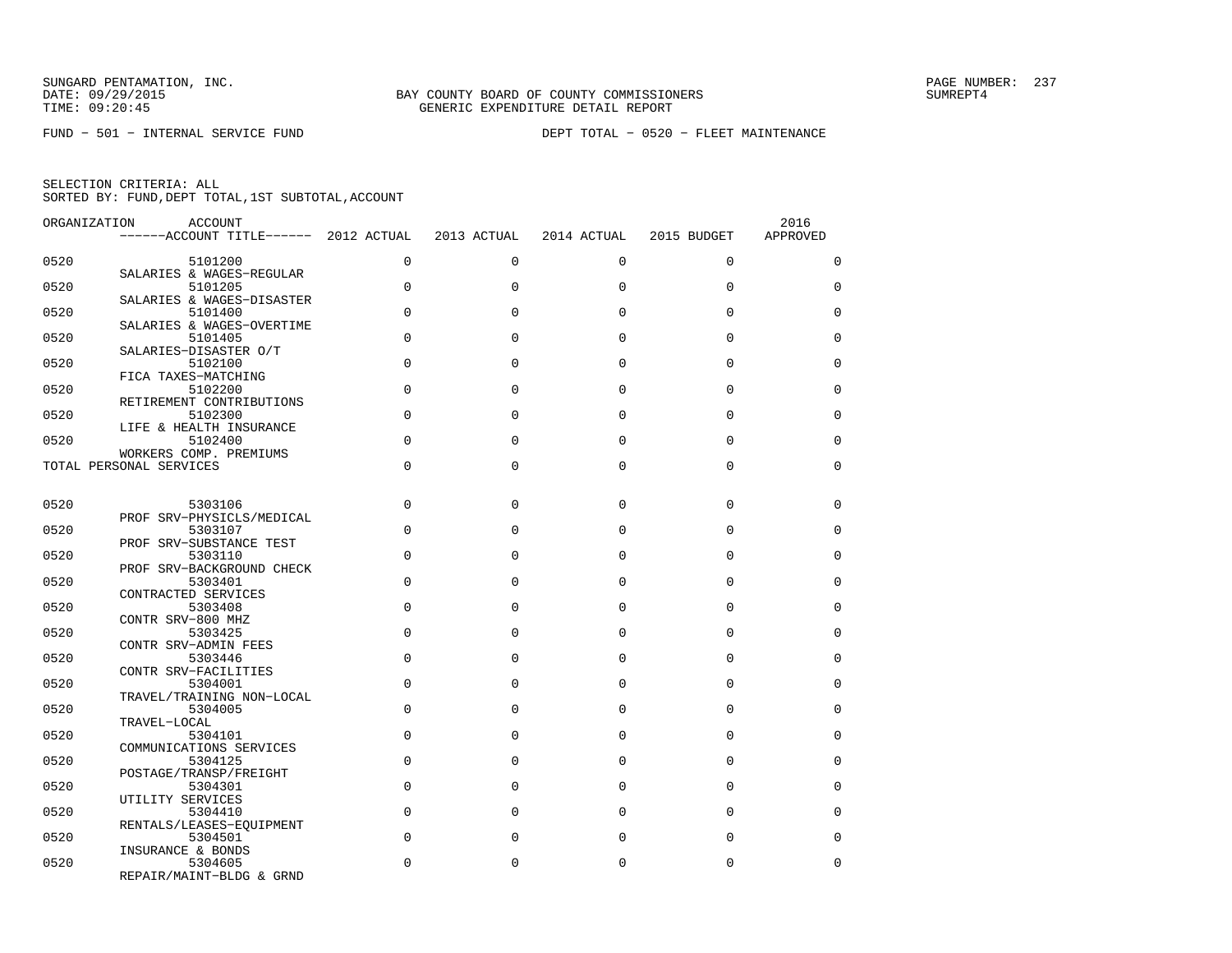| ORGANIZATION | <b>ACCOUNT</b>                        |                |              |             |             | 2016        |
|--------------|---------------------------------------|----------------|--------------|-------------|-------------|-------------|
|              | ------ACCOUNT TITLE------ 2012 ACTUAL |                | 2013 ACTUAL  | 2014 ACTUAL | 2015 BUDGET | APPROVED    |
| 0520         | 5304610                               | $\mathbf 0$    | $\mathbf 0$  | 0           | $\mathbf 0$ | $\mathbf 0$ |
|              | REPAIR/MAINT-AUTO EQUIP               |                |              |             |             |             |
| 0520         | 5304611                               | $\mathbf 0$    | $\Omega$     | $\Omega$    | $\Omega$    | $\Omega$    |
|              | REPAIR/MAINT-FLEET MAINT              |                |              |             |             |             |
| 0520         | 5304612                               | $\mathbf 0$    | 0            | $\mathbf 0$ | $\mathbf 0$ | $\mathbf 0$ |
|              | REPAIR/MAINT-AWT                      |                |              |             |             |             |
| 0520         | 5304615                               | $\Omega$       | $\Omega$     | $\Omega$    | $\Omega$    | $\Omega$    |
| 0520         | REPAIR/MAINT-EOUIPMENT<br>5304902     | $\mathbf 0$    | $\mathbf{0}$ | $\Omega$    | $\mathbf 0$ | $\mathbf 0$ |
|              | FEES & COSTS-PURCHASING               |                |              |             |             |             |
| 0520         | 5304905                               | 0              | $\Omega$     | $\Omega$    | $\Omega$    | 0           |
|              | FEES&COSTS-LGL ADV/ADVERT             |                |              |             |             |             |
| 0520         | 5304990                               | 0              | $\Omega$     | $\Omega$    | $\Omega$    | $\mathbf 0$ |
|              | MISCELLANEOUS EXPENSES                |                |              |             |             |             |
| 0520         | 5305101                               | $\mathbf 0$    | $\Omega$     | $\Omega$    | $\Omega$    | 0           |
|              | OFFICE SUPPLIES                       |                |              |             |             |             |
| 0520         | 5305201                               | $\overline{0}$ | 0            | $\mathbf 0$ | $\mathbf 0$ | $\mathbf 0$ |
| 0520         | OPERATING SUPPLIES<br>5305202         | $\Omega$       | $\Omega$     | $\Omega$    | $\Omega$    | $\Omega$    |
|              | OPER SUPPLIES-JANITORIAL              |                |              |             |             |             |
| 0520         | 5305205                               | $\mathbf 0$    | $\mathbf{0}$ | $\Omega$    | $\mathbf 0$ | 0           |
|              | GAS, OIL & LUBRICANTS                 |                |              |             |             |             |
| 0520         | 5305210                               | $\mathbf 0$    | $\Omega$     | $\Omega$    | $\Omega$    | $\mathbf 0$ |
|              | SAFETY GEAR & SUPPLIES                |                |              |             |             |             |
| 0520         | 5305215                               | $\Omega$       | $\Omega$     | $\Omega$    | $\Omega$    | $\Omega$    |
|              | CLOTHING & WEARING APPRL              |                |              |             |             |             |
| 0520         | 5305220                               | $\mathbf 0$    | $\Omega$     | $\Omega$    | $\Omega$    | $\mathbf 0$ |
|              | TOOL & SMALL IMPLEMENTS               |                |              |             |             |             |
| 0520         | 5305401                               | $\Omega$       | $\Omega$     | $\Omega$    | $\Omega$    | $\Omega$    |
| 0520         | BOOKS/RESOURCE MATR/SUBSC<br>5305402  | $\mathbf 0$    | $\Omega$     | $\Omega$    | $\Omega$    | $\mathbf 0$ |
|              | DUES & MEMBERSHIPS                    |                |              |             |             |             |
| 0520         | 5305406                               | $\Omega$       | $\Omega$     | $\Omega$    | $\Omega$    | $\Omega$    |
|              | TRAINING & TUITION                    |                |              |             |             |             |
|              | TOTAL OPERATING EXPENSES              | $\mathbf 0$    | $\Omega$     | $\mathbf 0$ | $\mathbf 0$ | $\mathbf 0$ |
|              |                                       |                |              |             |             |             |
|              |                                       |                |              |             |             |             |
| 0520         | 5606401                               | $\mathbf 0$    | $\Omega$     | $\Omega$    | $\Omega$    | $\mathbf 0$ |
|              | EOUIPMENT                             |                |              |             |             |             |
| 0520         | 5606402                               | $\mathbf 0$    | $\Omega$     | $\Omega$    | $\Omega$    | 0           |
| 0520         | EOUIP LESS THAN \$1000<br>5606450     | 0              | 0            | $\mathbf 0$ | $\mathbf 0$ | $\mathbf 0$ |
|              | COMPUTER SOFTWARE                     |                |              |             |             |             |
|              | TOTAL CAPITAL OUTLAY                  | $\Omega$       | $\Omega$     | $\Omega$    | $\Omega$    | $\Omega$    |
|              |                                       |                |              |             |             |             |
|              |                                       |                |              |             |             |             |
| 0520         | 5909910                               | $\mathbf 0$    | $\Omega$     | $\Omega$    | $\Omega$    | $\mathbf 0$ |
|              | RESERVE FOR CONTINGENCIES             |                |              |             |             |             |
| 0520         | 5909915                               | $\Omega$       | $\Omega$     | $\Omega$    | $\Omega$    | $\mathbf 0$ |
|              | RESERVE FOR PAY ADJUSTMNT             |                |              |             |             |             |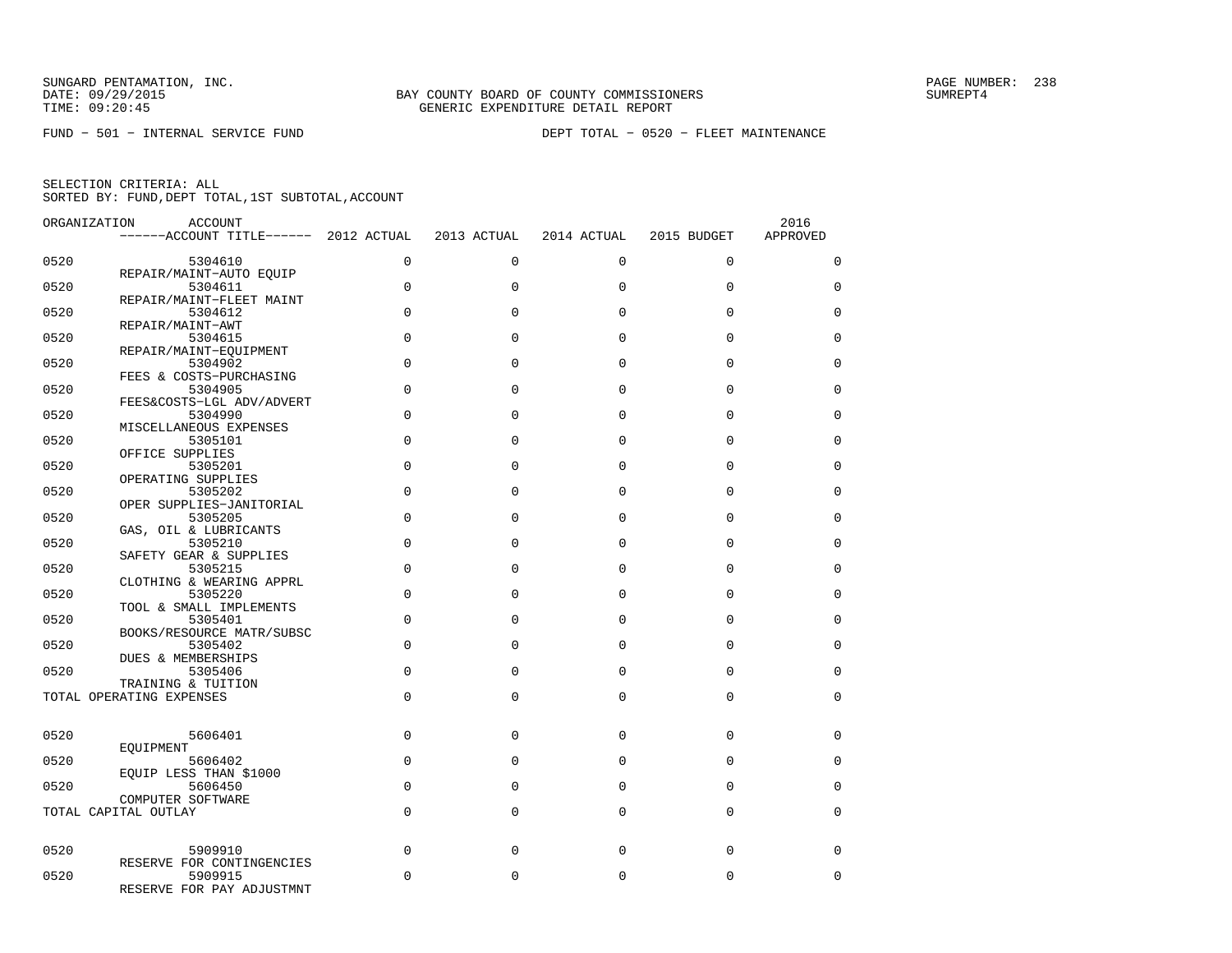FUND − 501 − INTERNAL SERVICE FUND DEPT TOTAL − 0520 − FLEET MAINTENANCE

| ORGANIZATION<br>ACCOUNT<br>------ACCOUNT TITLE------ 2012 ACTUAL | 2013 ACTUAL | 2014 ACTUAL | 2015 BUDGET | 2016<br>APPROVED |
|------------------------------------------------------------------|-------------|-------------|-------------|------------------|
| TOTAL NON-OPERATING EXPENSES                                     |             |             |             |                  |
| TOTAL FLEET MAINTENANCE                                          |             |             |             |                  |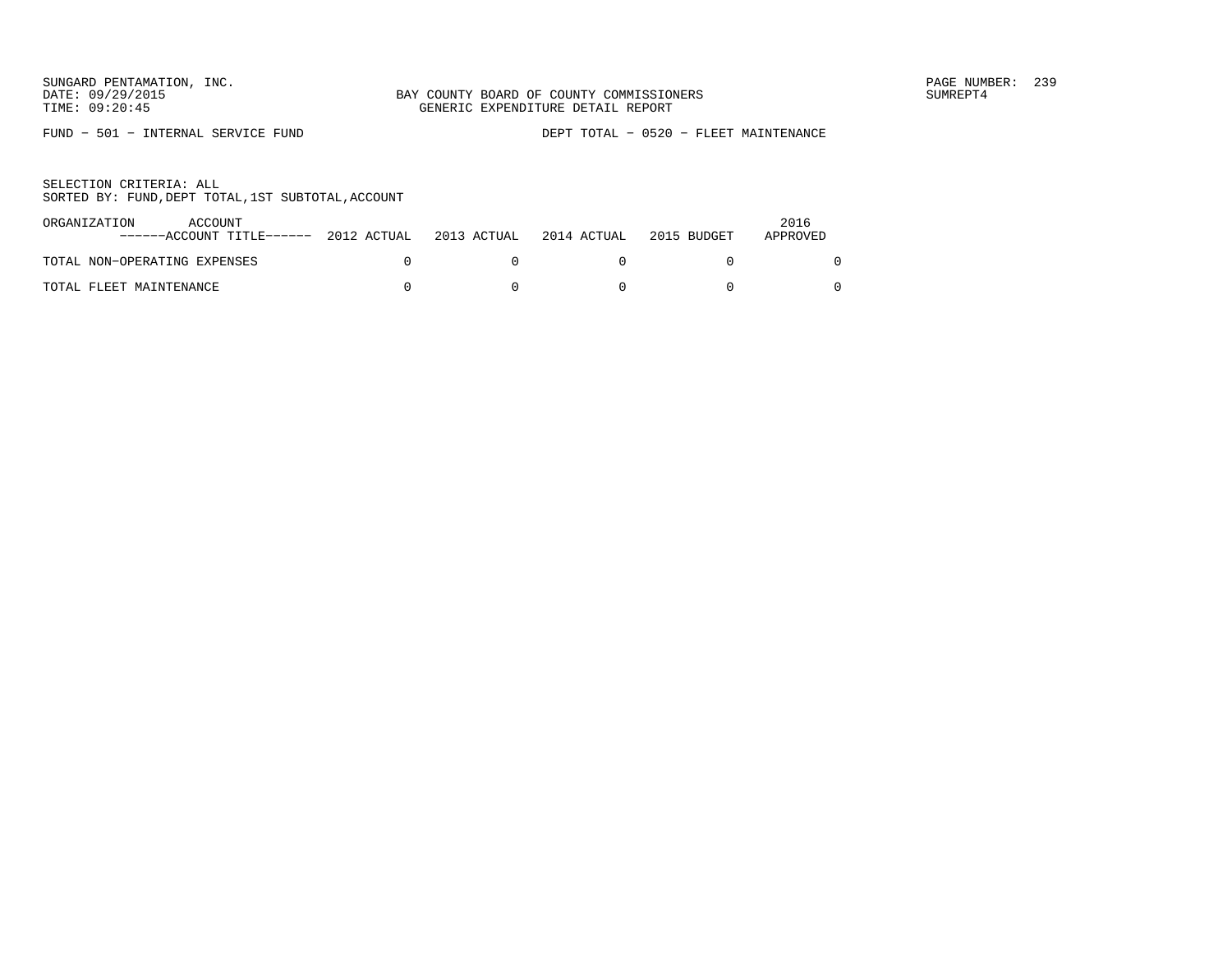FUND − 501 − INTERNAL SERVICE FUND DEPT TOTAL − 0522 − FACILITIES MAINTENANCE

| SELECTION CRITERIA: ALL                            |  |
|----------------------------------------------------|--|
| SORTED BY: FUND, DEPT TOTAL, 1ST SUBTOTAL, ACCOUNT |  |

|      | ORGANIZATION<br>ACCOUNT<br>------ACCOUNT TITLE------ 2012 ACTUAL 2013 ACTUAL 2014 ACTUAL 2015 BUDGET |                |                |                         |                                         | 2016<br>APPROVED |
|------|------------------------------------------------------------------------------------------------------|----------------|----------------|-------------------------|-----------------------------------------|------------------|
| 0522 | 5101200                                                                                              | 558,200        |                | 514,272 489,337 481,300 |                                         | 552,543          |
| 0522 | SALARIES & WAGES-REGULAR<br>5101205                                                                  | 1,033          | $\mathbf 0$    | $\overline{0}$          | $\Omega$                                | $\mathbf{0}$     |
| 0522 | SALARIES & WAGES-DISASTER<br>5101400<br>SALARIES & WAGES-OVERTIME                                    | 4,963          | 3,128          | $4,557$ $4,000$         |                                         | 4,000            |
| 0522 | 5101405<br>SALARIES-DISASTER O/T                                                                     | 1,549          | $\overline{0}$ | 1,652                   | $\overline{0}$                          | $\overline{0}$   |
| 0522 | 5102100<br>FICA TAXES-MATCHING                                                                       | 39,861         | 36,719         | 35,181                  | 37,126                                  | 42,575           |
| 0522 | 5102200<br>RETIREMENT CONTRIBUTIONS                                                                  | 27,970         | 30,269         | 35,430                  | 36,660                                  | 41,415           |
| 0522 | 5102300<br>LIFE & HEALTH INSURANCE                                                                   | 88,727         | 86,669         | 92,571                  | 95,045                                  | 133,603          |
| 0522 | 5102400<br>WORKERS COMP. PREMIUMS                                                                    | 25,911         | 25,322         | 26,480                  |                                         | 26,635 31,029    |
| 0522 | 5102500<br>UNEMPLOYMENT COMPENSATION                                                                 | $\overline{0}$ | $\overline{0}$ | $\overline{0}$          | $\overline{0}$                          | $\mathbf{0}$     |
|      | TOTAL PERSONAL SERVICES                                                                              |                |                |                         | 748,214 696,380 685,208 680,766 805,165 |                  |
| 0522 | 5303106                                                                                              | 107            | 772            | 671                     | $\mathbf 0$                             | $\mathbf 0$      |
| 0522 | PROF SRV-PHYSICLS/MEDICAL<br>5303107                                                                 | 74             | $\Omega$       | 62                      | 100                                     | 100              |
| 0522 | PROF SRV-SUBSTANCE TEST<br>5303110                                                                   | 80             | $\mathbf 0$    | $\mathbf 0$             | $\overline{0}$                          | $\overline{0}$   |
| 0522 | PROF SRV-BACKGROUND CHECK<br>5303401<br>CONTRACTED SERVICES                                          | 7,384          | 31,751         | 54,245                  | 92,423                                  | 65,000           |
| 0522 | 5303408<br>CONTR SRV-800 MHZ                                                                         | 3,877          | 2,818          | 2,609                   | 2,463                                   | 2,244            |
| 0522 | 5303425<br>CONTR SRV-ADMIN FEES                                                                      | $\Omega$       | 1,612          | $\Omega$                | $\Omega$                                | $\mathbf 0$      |
| 0522 | 5303446<br>CONTR SRV-FACILITIES                                                                      | $\Omega$       | $\Omega$       | $\Omega$                | $\Omega$                                | $\Omega$         |
| 0522 | 5304001<br>TRAVEL/TRAINING NON-LOCAL                                                                 | $\mathbf 0$    | $\Omega$       | $\Omega$                | 2,500                                   | 2,500            |
| 0522 | 5304005<br>TRAVEL-LOCAL                                                                              | $\Omega$       | $\Omega$       | $\Omega$                | $\Omega$                                | $\overline{0}$   |
| 0522 | 5304101<br>COMMUNICATIONS SERVICES                                                                   | 3,836          | 4,495          | 6,186                   | 6,540                                   | 6,120            |
| 0522 | 5304125<br>POSTAGE/TRANSP/FREIGHT                                                                    | 6,582          | 8,036          | 4,546                   | 150                                     | 5,000            |
| 0522 | 5304301<br>UTILITY SERVICES                                                                          | 103,021        |                |                         | 98,615 109,207 119,697 450,000          |                  |
| 0522 | 5304410<br>RENTALS/LEASES-EQUIPMENT                                                                  | 4,115          | 4,391          | 5,099                   | 6,556                                   | 6,591            |
| 0522 | 5304501<br>INSURANCE & BONDS                                                                         | 10,242         | 8,199          | 7,504                   | 7,504                                   | 21,000           |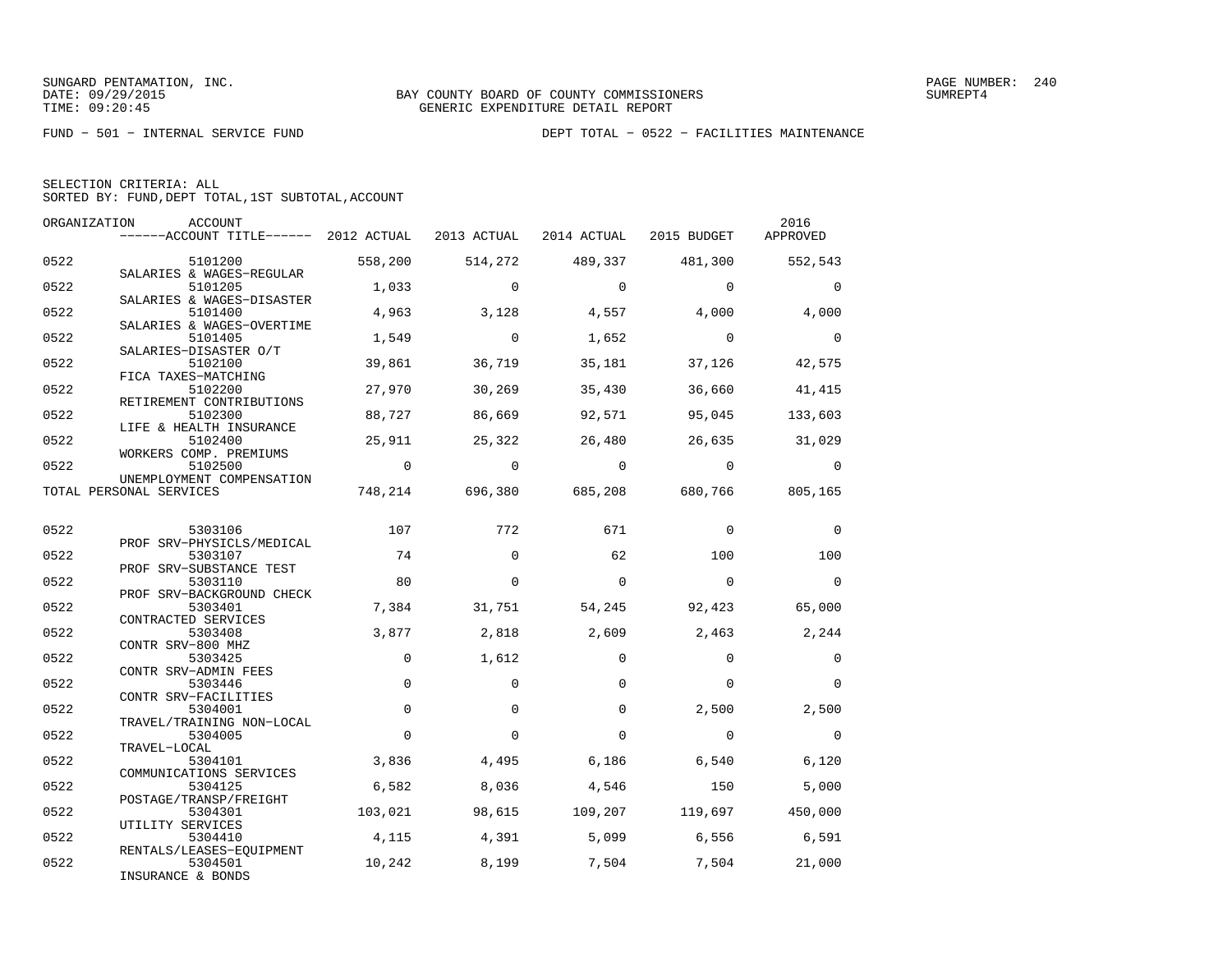FUND − 501 − INTERNAL SERVICE FUND DEPT TOTAL − 0522 − FACILITIES MAINTENANCE

| SELECTION CRITERIA: ALL |  |  |                                                    |  |
|-------------------------|--|--|----------------------------------------------------|--|
|                         |  |  | SORTED BY: FUND, DEPT TOTAL, 1ST SUBTOTAL, ACCOUNT |  |

|      | ORGANIZATION<br>ACCOUNT               |              |             |                |             | 2016         |
|------|---------------------------------------|--------------|-------------|----------------|-------------|--------------|
|      | ------ACCOUNT TITLE------ 2012 ACTUAL |              | 2013 ACTUAL | 2014 ACTUAL    | 2015 BUDGET | APPROVED     |
| 0522 | 5304604                               | $\mathbf{0}$ | $\mathbf 0$ | $\mathbf 0$    | $\mathbf 0$ | $\mathbf{0}$ |
|      | REPAIR/MAINT-BLD&GRD DEPT             |              |             |                |             |              |
| 0522 | 5304605<br>REPAIR/MAINT-BLDG & GRND   | 39,698       | 44,327      | 49,630         | 106,708     | 249,730      |
| 0522 | 5304606                               | 138,843      | 137,635     | 131,258        | 150,000     | 150,000      |
| 0522 | REPAIR/MAINT-OTHER BLDGS<br>5304610   | 4,824        | 6,344       | 4,513          | 6,500       | 6,500        |
|      | REPAIR/MAINT-AUTO EQUIP               |              |             |                |             |              |
| 0522 | 5304611<br>REPAIR/MAINT-FLEET MAINT   | $\Omega$     | $\Omega$    | $\Omega$       | $\Omega$    | 0            |
| 0522 | 5304612                               | $\mathbf 0$  | $\mathbf 0$ | $\Omega$       | $\Omega$    | $\Omega$     |
|      | REPAIR/MAINT-AWT                      |              |             |                |             |              |
| 0522 | 5304615<br>REPAIR/MAINT-EOUIPMENT     | 7,410        | 4,378       | 6,452          | 5,000       | 5,000        |
| 0522 | 5304902                               | 2,028        | 5,380       | 1,341          | 4,428       | 3,689        |
|      | FEES & COSTS-PURCHASING               |              |             |                |             |              |
| 0522 | 5304905                               | $\Omega$     | $\Omega$    | $\Omega$       | 75          | 75           |
| 0522 | FEES&COSTS-LGL ADV/ADVERT<br>5304990  | 10           | $\Omega$    | $\Omega$       | 50          | 50           |
|      | MISCELLANEOUS EXPENSES                |              |             |                |             |              |
| 0522 | 5305101                               | 1,383        | 1,466       | 524            | 1,500       | 1,500        |
| 0522 | OFFICE SUPPLIES<br>5305201            | 9,146        | 7,367       | 11,125         | 8,500       | 8,500        |
|      | OPERATING SUPPLIES                    |              |             |                |             |              |
| 0522 | 5305202                               | 14,786       | 16,352      | 14,359         | 20,620      | 20,620       |
| 0522 | OPER SUPPLIES-JANITORIAL<br>5305205   | 16,784       | 15,529      | 15,380         | 15,400      | 15,400       |
|      | GAS, OIL & LUBRICANTS                 |              |             |                |             |              |
| 0522 | 5305210                               | 814          | 989         | 461            | 1,000       | 1,000        |
| 0522 | SAFETY GEAR & SUPPLIES<br>5305215     | 5,363        | 5,564       | 4,340          | 5,160       | 5,160        |
|      | CLOTHING & WEARING APPRL              |              |             |                |             |              |
| 0522 | 5305220                               | 6,068        | 5,536       | 2,645          | 6,500       | 6,500        |
| 0522 | TOOL & SMALL IMPLEMENTS<br>5305401    | $\mathbf{0}$ | $\Omega$    | 188            | 400         | 400          |
|      | BOOKS/RESOURCE MATR/SUBSC             |              |             |                |             |              |
| 0522 | 5305402<br>DUES & MEMBERSHIPS         | $\mathbf{0}$ | 65          | $\overline{0}$ | $\mathbf 0$ | $\Omega$     |
| 0522 | 5305406                               | 1,190        | 2,188       | 2,268          | 8,500       | 5,000        |
|      | TRAINING & TUITION                    |              |             |                |             |              |
|      | TOTAL OPERATING EXPENSES              | 387,665      | 413,808     | 434,614        | 578,274     | 1,037,679    |
| 0522 | 5606401                               | 18,046       | 41,706      | $\mathbf 0$    | 33,900      | 45,000       |
|      | EOUIPMENT                             |              |             |                |             |              |
| 0522 | 5606402                               | 1,851        | 9,157       | 1,724          | 1,800       | 1,800        |
| 0522 | EQUIP LESS THAN \$1000<br>5606450     | $\Omega$     | $\Omega$    | $\mathbf 0$    | 7,810       | 10,000       |
|      | COMPUTER SOFTWARE                     |              |             |                |             |              |
|      | TOTAL CAPITAL OUTLAY                  | 19,897       | 50,863      | 1,724          | 43,510      | 56,800       |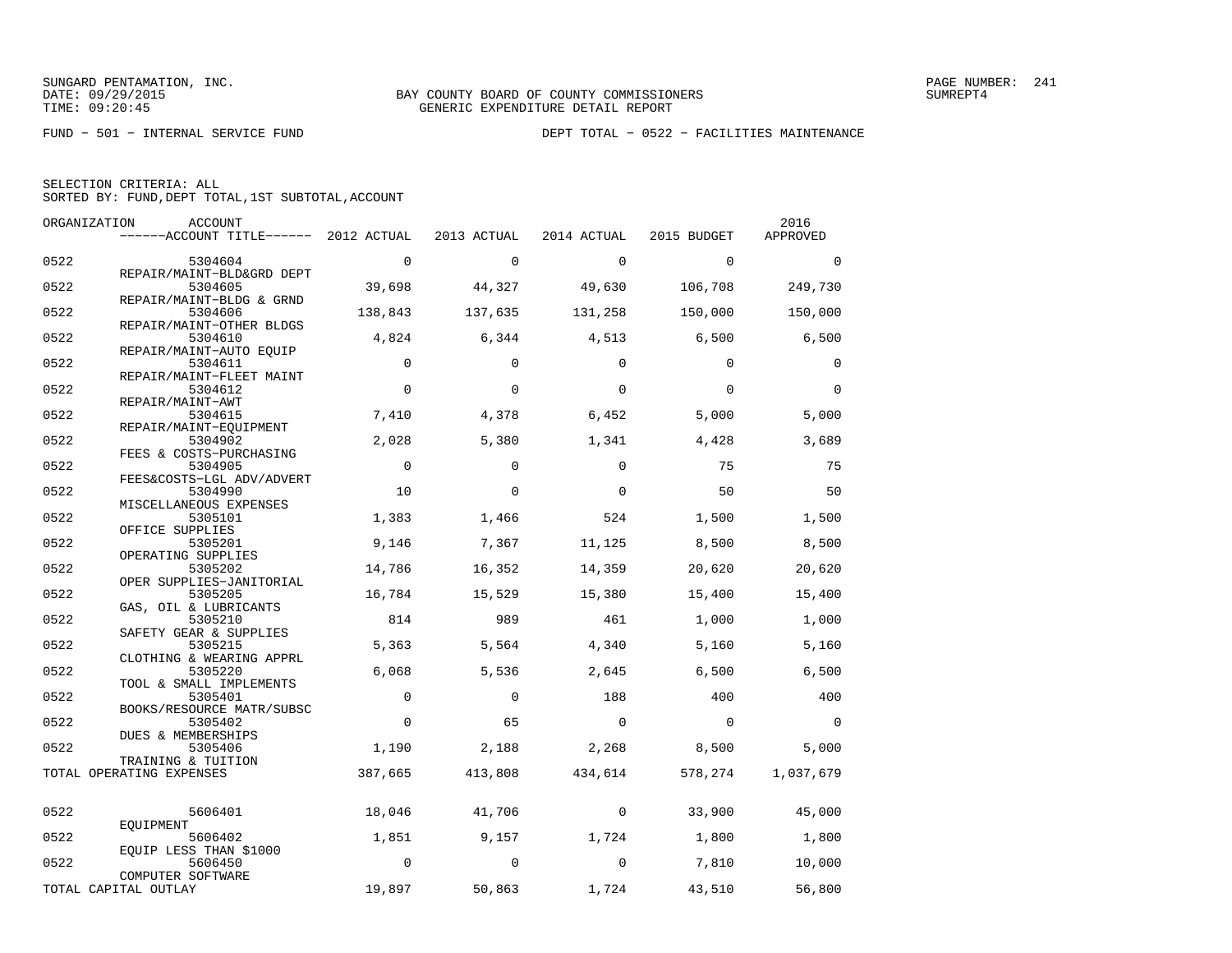FUND − 501 − INTERNAL SERVICE FUND DEPT TOTAL − 0522 − FACILITIES MAINTENANCE

|      | <b>ACCOUNT</b><br>ORGANIZATION          |             |             |             |             | 2016      |
|------|-----------------------------------------|-------------|-------------|-------------|-------------|-----------|
|      | ------ACCOUNT TITLE------               | 2012 ACTUAL | 2013 ACTUAL | 2014 ACTUAL | 2015 BUDGET | APPROVED  |
| 0522 | 5819101                                 |             |             | 286,917     |             |           |
|      | TRNFS-GENERAL FUND<br>(001)             |             |             |             |             |           |
| 0522 | 5819120                                 |             |             |             |             |           |
| 0522 | TRNSF-BUILDERS SVC (440)<br>5905998     |             |             |             |             |           |
|      | DEPRECIATION EXPENSE                    |             |             |             |             |           |
| 0522 | 5909910<br>FOR CONTINGENCIES<br>RESERVE |             |             |             |             |           |
| 0522 | 5909915<br>RESERVE FOR PAY ADJUSTMNT    |             |             |             |             |           |
|      | TOTAL NON-OPERATING EXPENSES            |             |             | 286,917     |             |           |
|      | TOTAL FACILITIES MAINTENANCE            | 1,155,776   | 1,161,051   | 1,408,464   | 1,302,550   | 1,899,644 |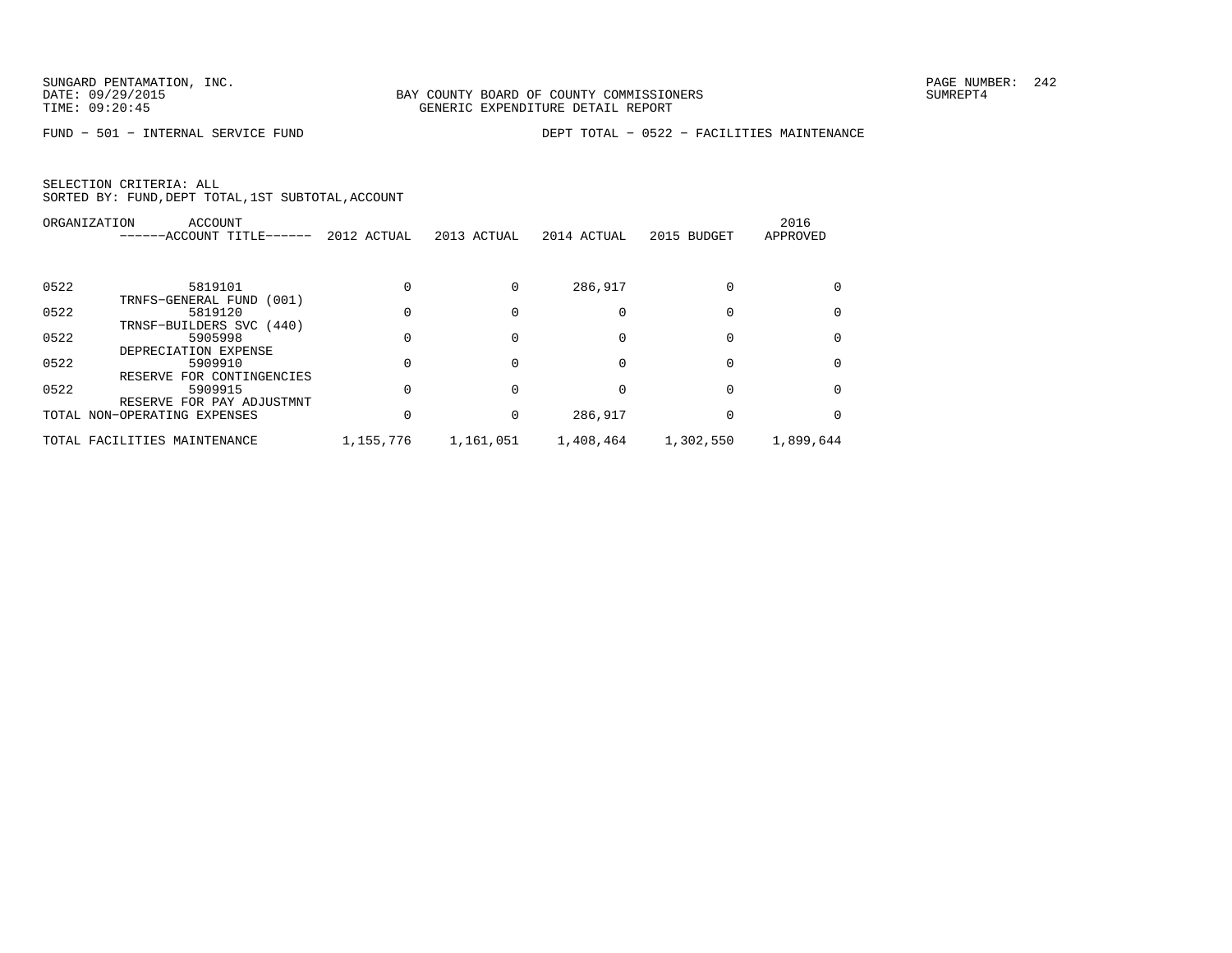|  | SELECTION CRITERIA: ALL                            |  |  |
|--|----------------------------------------------------|--|--|
|  | SORTED BY: FUND, DEPT TOTAL, 1ST SUBTOTAL, ACCOUNT |  |  |

| ORGANIZATION | ACCOUNT<br>------ACCOUNT TITLE------ 2012 ACTUAL 2013 ACTUAL 2014 ACTUAL 2015 BUDGET |                |                |                |                                 | 2016<br>APPROVED |
|--------------|--------------------------------------------------------------------------------------|----------------|----------------|----------------|---------------------------------|------------------|
| 0525         | 5101200                                                                              | 215,060        | 256,343        | 253,487        | 266,914                         | 234,874          |
| 0525         | SALARIES & WAGES-REGULAR<br>5101400                                                  | $\overline{0}$ | $\overline{0}$ | $\overline{0}$ | 500                             | 500              |
| 0525         | SALARIES & WAGES-OVERTIME<br>5102100<br>FICA TAXES-MATCHING                          | 15,457         | 18,585         | 18,142         | 20,457                          | 18,006           |
| 0525         | 5102200<br>RETIREMENT CONTRIBUTIONS                                                  | 10,655         | 14,795         | 18,322         | 21,827                          | 17,515           |
| 0525         | 5102300<br>LIFE & HEALTH INSURANCE                                                   | 24,994         | 26,399         | 36,347         | 45,311                          | 45,818           |
| 0525         | 5102400<br>WORKERS COMP. PREMIUMS                                                    | 1,071          | 1,143          | 1,115          | 1,155 1,018                     |                  |
| 0525         | 5102500<br>UNEMPLOYMENT COMPENSATION                                                 | 4,675          | 6,325          | $\overline{0}$ | $\overline{0}$                  | $\Omega$         |
|              | TOTAL PERSONAL SERVICES                                                              | 271,913        |                |                | 323,589 327,413 356,164 317,731 |                  |
| 0525         | 5303107                                                                              | 37             | $\Omega$       | $\Omega$       | $\Omega$                        | $\Omega$         |
| 0525         | PROF SRV-SUBSTANCE TEST<br>5303110                                                   | 44             | $\mathbf 0$    | $\Omega$       | $\Omega$                        | $\Omega$         |
| 0525         | PROF SRV-BACKGROUND CHECK<br>5303401                                                 | 1,887          | 500            | 500            | 1,200                           | 1,200            |
| 0525         | CONTRACTED SERVICES<br>5303425                                                       | 1,544          | 1,612          | 1,560          | 1,560                           | $\mathbf 0$      |
| 0525         | CONTR SRV-ADMIN FEES<br>5303446<br>CONTR SRV-FACILITIES                              | 5,321          | 8,478          | 8,806          | 10,854                          | 32,042           |
| 0525         | 5304001<br>TRAVEL/TRAINING NON-LOCAL                                                 | 191            | 1,743          | 179            | 2,000                           | 2,950            |
| 0525         | 5304101<br>COMMUNICATIONS SERVICES                                                   | 664            | 774            | 748            | 900                             | 900              |
| 0525         | 5304125<br>POSTAGE/TRANSP/FREIGHT                                                    | 175            | 122            | 4,679          | 150                             | 300              |
| 0525         | 5304301<br>UTILITY SERVICES                                                          | 12,500         | 11,540         | 12,640         | 12,891                          | $\bigcirc$       |
| 0525         | 5304410<br>RENTALS/LEASES-EQUIPMENT                                                  | 3,154          | 3,680          | 3,495          | 5,007                           | 2,550            |
| 0525         | 5304501<br>INSURANCE & BONDS                                                         | 6,129          | 8,172          | 7,794          | 7,794                           | 16,216           |
| 0525         | 5304605<br>REPAIR/MAINT-BLDG & GRND                                                  | 39,688         | 47,718         | 54,554         | 83,661                          | 6,780            |
| 0525         | 5304610<br>REPAIR/MAINT-AUTO EQUIP                                                   | 24             | $\mathbf 0$    | 113            | 1,600                           | 0                |
| 0525         | 5304611<br>REPAIR/MAINT-FLEET MAINT                                                  | $\mathbf 0$    | $\mathbf 0$    | $\mathbf 0$    | $\mathbf 0$                     | $\mathbf 0$      |
| 0525         | 5304612<br>REPAIR/MAINT-AWT                                                          | $\Omega$       | $\Omega$       | $\Omega$       | $\Omega$                        | $\Omega$         |
| 0525         | 5304615<br>REPAIR/MAINT-EQUIPMENT                                                    | 6,336          | 5,807          | $\Omega$       | $\Omega$                        | $\mathbf 0$      |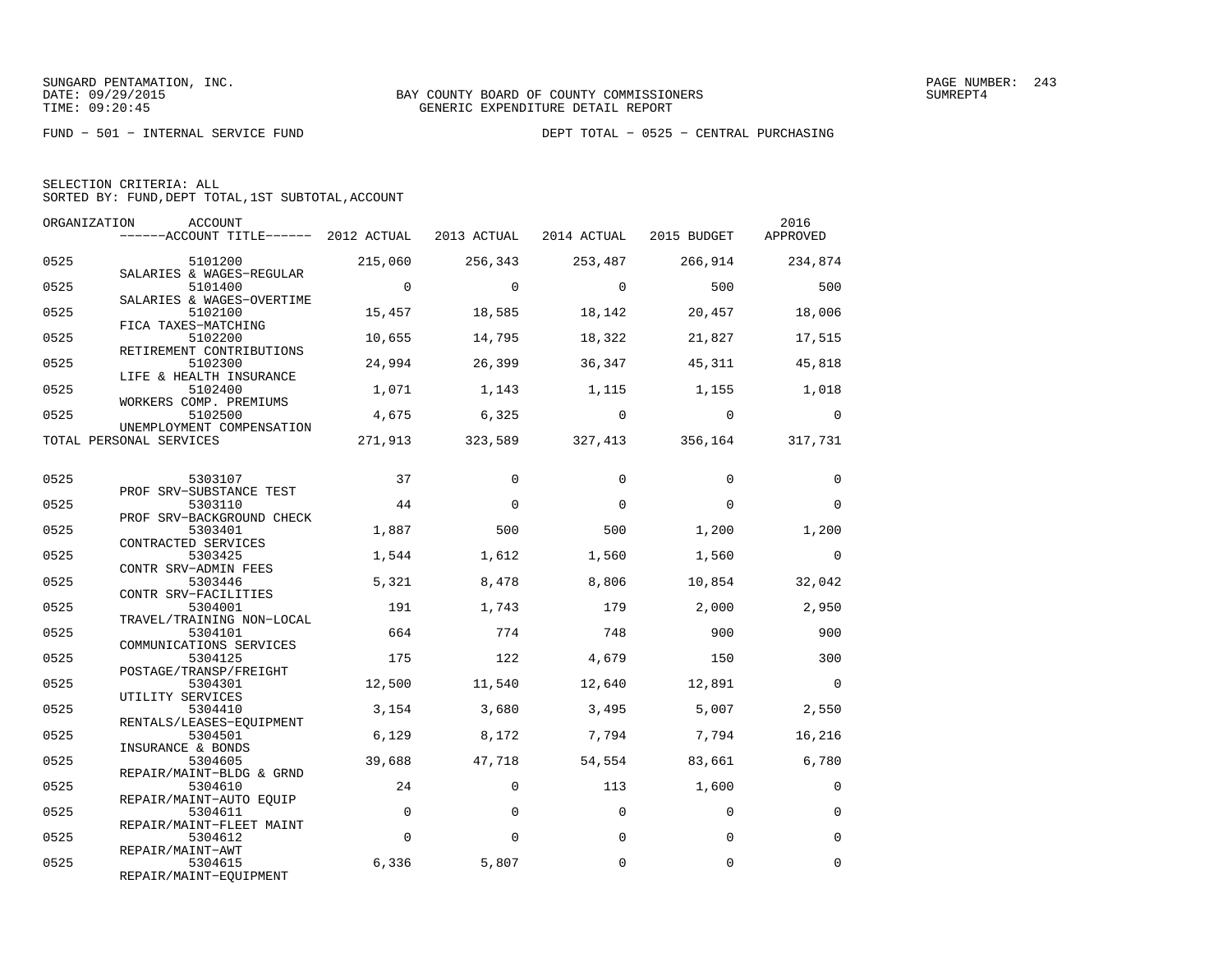| ORGANIZATION | ACCOUNT                                  |             |             |             |             | 2016        |
|--------------|------------------------------------------|-------------|-------------|-------------|-------------|-------------|
|              | ------ACCOUNT TITLE------ 2012 ACTUAL    |             | 2013 ACTUAL | 2014 ACTUAL | 2015 BUDGET | APPROVED    |
| 0525         | 5304701                                  | $\mathbf 0$ | $\mathbf 0$ | $\mathbf 0$ | $\mathbf 0$ | $\mathbf 0$ |
| 0525         | PRINTING & BINDING<br>5304905            | 718         | 322         | 340         | 250         | 250         |
| 0525         | FEES&COSTS-LGL ADV/ADVERT<br>5304922     | 100         | 100         | $\Omega$    | $\mathbf 0$ | $\mathbf 0$ |
| 0525         | FEES & COSTS-PERMITS<br>5304990          | 104         | $\Omega$    | $\Omega$    | $\Omega$    | $\Omega$    |
|              | MISCELLANEOUS EXPENSES                   |             |             |             |             |             |
| 0525         | 5305101<br>OFFICE SUPPLIES               | 1,877       | 947         | 514         | 1,425       | 1,150       |
| 0525         | 5305201<br>OPERATING SUPPLIES            | 58          | 1,128       | 1,060       | 825         | 1,135       |
| 0525         | 5305202                                  | $\Omega$    | 69          | $\Omega$    | $\Omega$    | $\mathbf 0$ |
| 0525         | OPER SUPPLIES-JANITORIAL<br>5305205      | 257         | 44          | 1,859       | 4,200       | $\mathbf 0$ |
| 0525         | GAS, OIL & LUBRICANTS<br>5305210         | $\mathbf 0$ | $\Omega$    | $\Omega$    | $\mathbf 0$ | $\mathbf 0$ |
| 0525         | SAFETY GEAR & SUPPLIES<br>5305215        | $\Omega$    | $\Omega$    | 195         | 500         | $\Omega$    |
| 0525         | CLOTHING & WEARING APPRL<br>5305401      | 200         | 59          | $\Omega$    | 100         | 100         |
|              | BOOKS/RESOURCE MATR/SUBSC                |             |             |             |             |             |
| 0525         | 5305402<br>DUES & MEMBERSHIPS            | 465         | 550         | 670         | 680         | 980         |
| 0525         | 5305406<br>TRAINING & TUITION            | 650         | 2,177       | 560         | 425         | 425         |
| 0525         | 5394915<br>COGS-PARTS                    | $\mathbf 0$ | $\Omega$    | $\mathbf 0$ | $\Omega$    | $\mathbf 0$ |
| 0525         | 5394920                                  | 3,456,282   | 3,208,436   | 3,165,397   | 3,385,977   | 2,942,924   |
| 0525         | $COGS-GAS$<br>5394925                    | $\Omega$    | $\Omega$    | $\Omega$    | $\Omega$    | $\mathbf 0$ |
| 0525         | COGS-OFFICE<br>5394930                   | $\Omega$    | $\Omega$    | $\Omega$    | 8,350       | $\Omega$    |
|              | COGS-POSTAGE<br>TOTAL OPERATING EXPENSES | 3,538,405   | 3,303,978   | 3,265,664   | 3,530,349   | 3,009,902   |
|              |                                          |             |             |             |             |             |
| 0525         | 5606401                                  | 1,854       | $\Omega$    | $\Omega$    | $\Omega$    | $\Omega$    |
| 0525         | EOUIPMENT<br>5606402                     | 1,644       | 1,385       | 120         | $\Omega$    | $\mathbf 0$ |
| 0525         | EOUIP LESS THAN \$1000<br>5606450        | 859         | $\Omega$    | $\Omega$    | $\Omega$    | $\Omega$    |
|              | COMPUTER SOFTWARE                        |             |             |             |             |             |
|              | TOTAL CAPITAL OUTLAY                     | 4,357       | 1,385       | 120         | $\Omega$    | $\mathbf 0$ |
| 0525         | 5819101                                  | $\mathbf 0$ | $\mathbf 0$ | $\mathbf 0$ | $\mathbf 0$ | $\mathbf 0$ |
| 0525         | TRNFS-GENERAL FUND (001)<br>5819127      | $\Omega$    | $\Omega$    | $\Omega$    | $\Omega$    | $\mathbf 0$ |
|              | TRNSF-UTIL ADMIN (510)                   |             |             |             |             |             |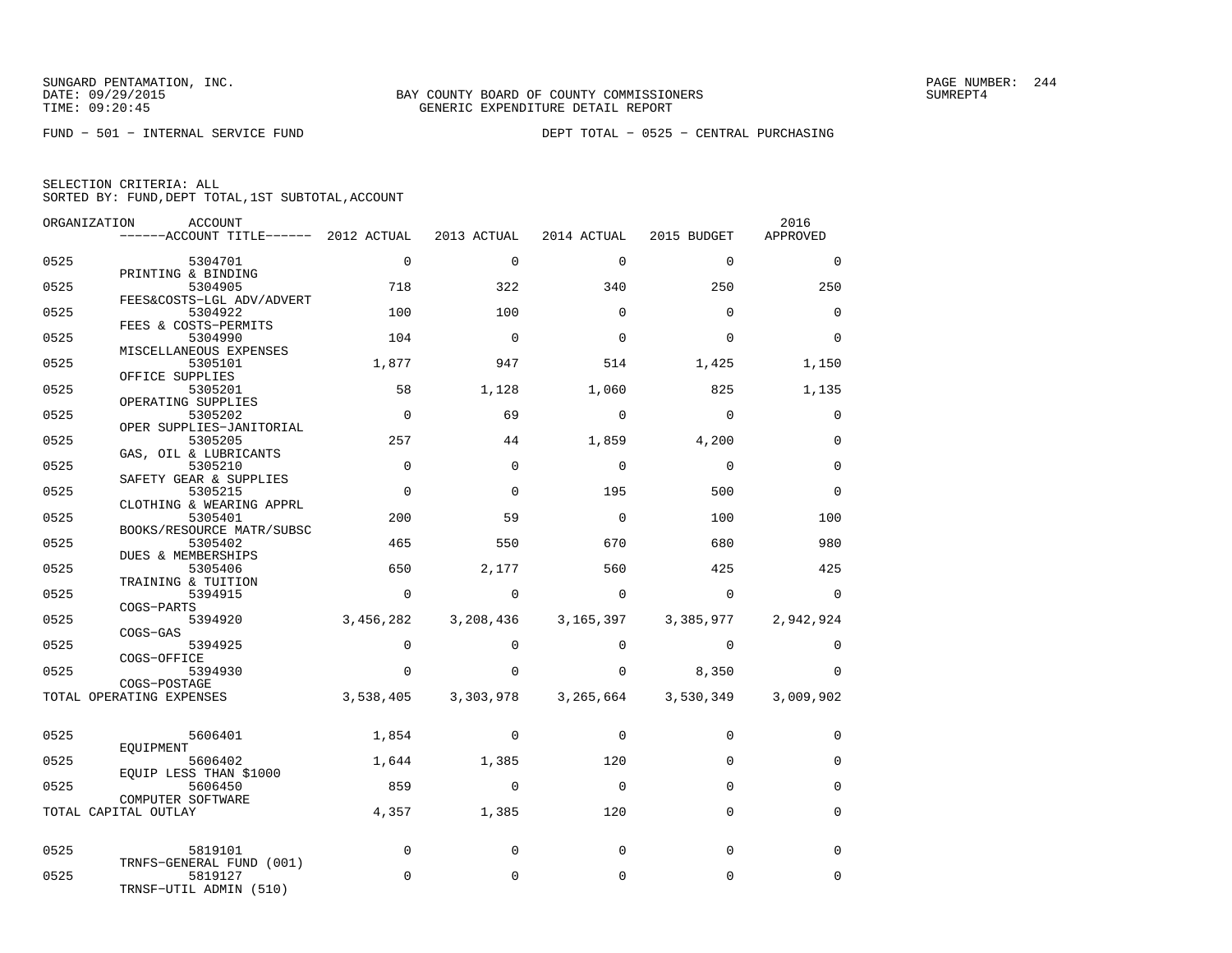|      | ORGANIZATION<br>ACCOUNT      |             |             |             |             | 2016      |
|------|------------------------------|-------------|-------------|-------------|-------------|-----------|
|      | ------ACCOUNT TITLE------    | 2012 ACTUAL | 2013 ACTUAL | 2014 ACTUAL | 2015 BUDGET | APPROVED  |
| 0525 | 5905908                      |             |             |             |             | 0         |
|      | LOSS ON DISPOSAL             |             |             |             |             |           |
| 0525 | 5905998                      |             |             |             |             | 0         |
|      | DEPRECIATION EXPENSE         |             |             |             |             |           |
| 0525 | 5909910                      |             |             |             | 2,664       | 2,182     |
|      | RESERVE FOR CONTINGENCIES    |             |             |             |             |           |
| 0525 | 5909915                      |             |             |             |             |           |
|      | RESERVE FOR PAY ADJUSTMNT    |             |             |             |             |           |
| 0525 | 5909999                      |             |             |             |             | 13,586    |
|      | RESERVE-CASH FORWARD         |             |             |             |             |           |
|      | TOTAL NON-OPERATING EXPENSES |             |             |             | 2,664       | 15,768    |
|      | TOTAL CENTRAL PURCHASING     | 3,814,674   | 3,628,953   | 3,593,197   | 3,889,177   | 3,343,401 |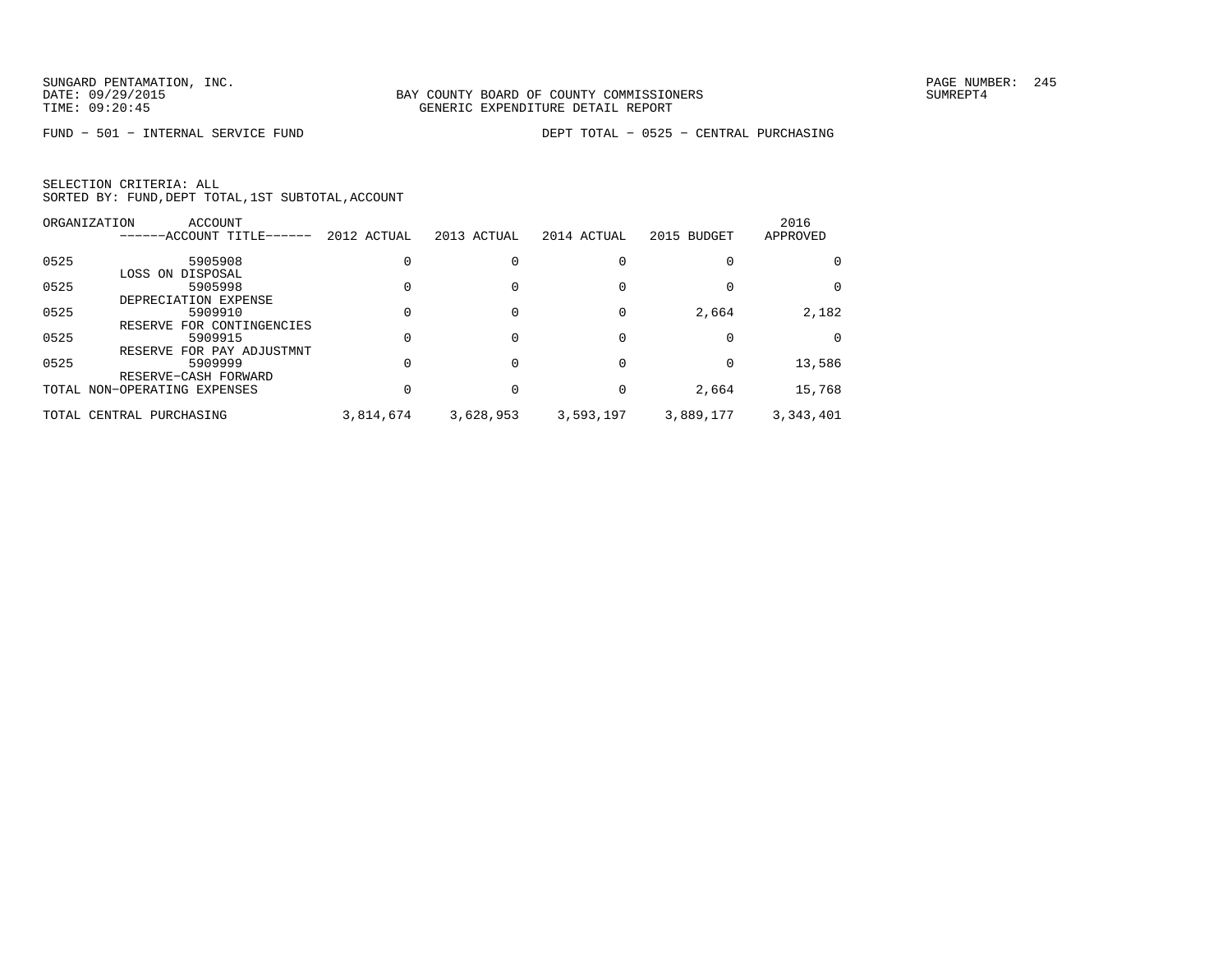FUND − 501 − INTERNAL SERVICE FUND DEPT TOTAL − 0526 − LABORATORY SERVICES

| ORGANIZATION | ACCOUNT<br>------ACCOUNT TITLE------ 2012 ACTUAL  |             | 2013 ACTUAL | 2014 ACTUAL | 2015 BUDGET | 2016<br>APPROVED |
|--------------|---------------------------------------------------|-------------|-------------|-------------|-------------|------------------|
| 0526         | 5101200                                           | 0           | $\mathbf 0$ | $\mathbf 0$ | $\mathbf 0$ | 0                |
| 0526         | SALARIES & WAGES-REGULAR<br>5101400               | $\Omega$    | $\Omega$    | $\Omega$    | $\Omega$    | $\Omega$         |
| 0526         | SALARIES & WAGES-OVERTIME<br>5102100              | $\Omega$    | $\Omega$    | $\Omega$    | 0           | 0                |
| 0526         | FICA TAXES-MATCHING<br>5102200                    | $\Omega$    | $\Omega$    | $\Omega$    | $\Omega$    | $\Omega$         |
| 0526         | RETIREMENT CONTRIBUTIONS<br>5102300               | $\Omega$    | $\Omega$    | $\Omega$    | $\Omega$    | 0                |
| 0526         | LIFE & HEALTH INSURANCE<br>5102400                | $\Omega$    | $\Omega$    | $\Omega$    | $\Omega$    | $\Omega$         |
|              | WORKERS COMP. PREMIUMS<br>TOTAL PERSONAL SERVICES | $\mathbf 0$ | $\Omega$    | $\mathbf 0$ | 0           | 0                |
|              |                                                   |             |             |             |             |                  |
| 0526         | 5303106<br>PROF SRV-PHYSICLS/MEDICAL              | $\Omega$    | $\Omega$    | $\Omega$    | $\mathbf 0$ | 0                |
| 0526         | 5303107<br>PROF SRV-SUBSTANCE TEST                | $\Omega$    | $\Omega$    | $\Omega$    | 0           | 0                |
| 0526         | 5303110<br>PROF SRV-BACKGROUND CHECK              | $\Omega$    | $\Omega$    | $\Omega$    | $\Omega$    | $\Omega$         |
| 0526         | 5303401<br>CONTRACTED SERVICES                    | $\mathbf 0$ | $\Omega$    | $\mathbf 0$ | 0           | 0                |
| 0526         | 5303410<br>CONTR SRV-JANITORIAL                   | $\Omega$    | $\Omega$    | $\Omega$    | $\Omega$    | $\Omega$         |
| 0526         | 5303425<br>CONTR SRV-ADMIN FEES                   | $\Omega$    | $\Omega$    | $\Omega$    | $\Omega$    | 0                |
| 0526         | 5303464<br>CONTR SRV-LAB                          | $\Omega$    | $\Omega$    | $\Omega$    | $\Omega$    | $\Omega$         |
| 0526         | 5304001<br>TRAVEL/TRAINING NON-LOCAL              | $\Omega$    | $\Omega$    | $\Omega$    | $\Omega$    | $\Omega$         |
| 0526         | 5304005<br>TRAVEL-LOCAL                           | $\Omega$    | $\Omega$    | $\Omega$    | $\Omega$    | $\Omega$         |
| 0526         | 5304101<br>COMMUNICATIONS SERVICES                | $\Omega$    | $\Omega$    | $\Omega$    | $\Omega$    | $\Omega$         |
| 0526         | 5304125                                           | $\Omega$    | $\Omega$    | $\Omega$    | $\Omega$    | $\Omega$         |
| 0526         | POSTAGE/TRANSP/FREIGHT<br>5304130                 | $\Omega$    | $\Omega$    | $\Omega$    | $\Omega$    | 0                |
| 0526         | POSTAGE-LAB SAMPLES<br>5304301                    | $\Omega$    | $\Omega$    | $\Omega$    | 0           | $\Omega$         |
| 0526         | UTILITY SERVICES<br>5304501                       | $\Omega$    | $\Omega$    | $\Omega$    | $\Omega$    | $\Omega$         |
| 0526         | INSURANCE & BONDS<br>5304605                      | $\Omega$    | $\Omega$    | $\Omega$    | 0           | 0                |
| 0526         | REPAIR/MAINT-BLDG & GRND<br>5304610               | $\Omega$    | $\Omega$    | $\Omega$    | $\Omega$    | $\Omega$         |
| 0526         | REPAIR/MAINT-AUTO EQUIP<br>5304611                | $\Omega$    | 0           | $\mathbf 0$ | 0           | $\Omega$         |
|              | REPAIR/MAINT-FLEET MAINT                          |             |             |             |             |                  |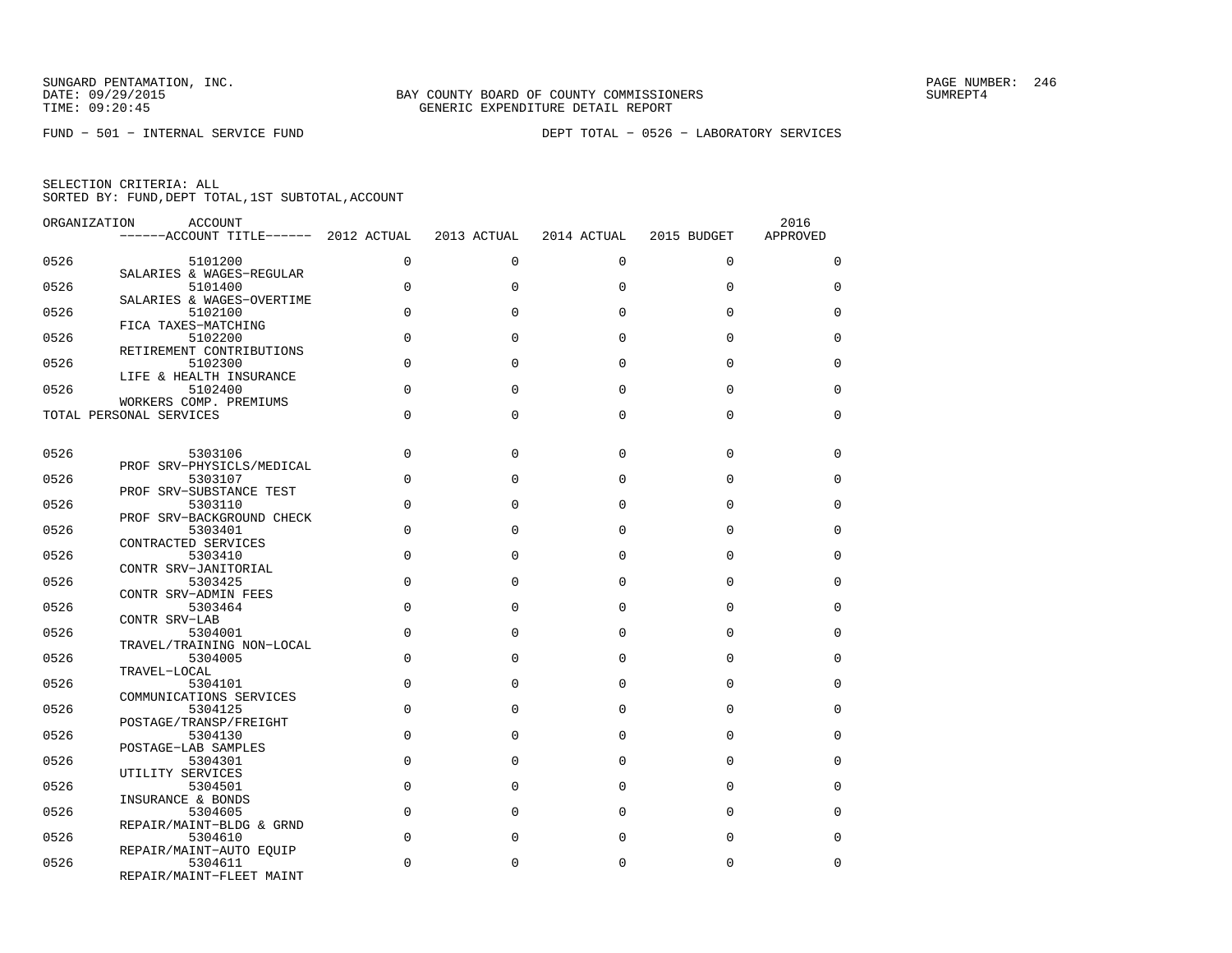FUND − 501 − INTERNAL SERVICE FUND DEPT TOTAL − 0526 − LABORATORY SERVICES

|      | ORGANIZATION<br>ACCOUNT<br>------ACCOUNT TITLE------ 2012 ACTUAL |             | 2013 ACTUAL | 2014 ACTUAL | 2015 BUDGET | 2016<br>APPROVED |
|------|------------------------------------------------------------------|-------------|-------------|-------------|-------------|------------------|
| 0526 | 5304615                                                          | $\mathbf 0$ | 0           | 0           | 0           | 0                |
| 0526 | REPAIR/MAINT-EQUIPMENT<br>5304902                                | $\mathbf 0$ | $\Omega$    | $\Omega$    | 0           | 0                |
| 0526 | FEES & COSTS-PURCHASING<br>5304905                               | $\Omega$    | $\Omega$    | $\Omega$    | $\Omega$    | $\Omega$         |
| 0526 | FEES&COSTS-LGL ADV/ADVERT<br>5304990                             | $\Omega$    | $\Omega$    | $\Omega$    | $\Omega$    | 0                |
| 0526 | MISCELLANEOUS EXPENSES<br>5305101                                | $\mathbf 0$ | $\Omega$    | $\mathbf 0$ | $\mathbf 0$ | 0                |
| 0526 | OFFICE SUPPLIES<br>5305201                                       | $\mathbf 0$ | $\Omega$    | $\Omega$    | $\Omega$    | 0                |
| 0526 | OPERATING SUPPLIES<br>5305202<br>OPER SUPPLIES-JANITORIAL        | $\mathbf 0$ | $\Omega$    | $\Omega$    | $\Omega$    | 0                |
| 0526 | 5305205<br>GAS, OIL & LUBRICANTS                                 | $\Omega$    | $\Omega$    | $\Omega$    | $\Omega$    | $\Omega$         |
| 0526 | 5305210<br>SAFETY GEAR & SUPPLIES                                | $\Omega$    | $\Omega$    | $\Omega$    | $\Omega$    | 0                |
| 0526 | 5305215<br>CLOTHING & WEARING APPRL                              | $\mathbf 0$ | $\Omega$    | $\mathbf 0$ | 0           | $\mathbf 0$      |
| 0526 | 5305220<br>TOOL & SMALL IMPLEMENTS                               | $\Omega$    | $\Omega$    | $\Omega$    | $\Omega$    | 0                |
| 0526 | 5305240<br>OPER SUPPLIES-LAB                                     | $\mathbf 0$ | $\Omega$    | $\Omega$    | 0           | 0                |
| 0526 | 5305401<br>BOOKS/RESOURCE MATR/SUBSC                             | $\Omega$    | $\Omega$    | $\Omega$    | $\Omega$    | $\Omega$         |
| 0526 | 5305402<br>DUES & MEMBERSHIPS                                    | $\Omega$    | $\Omega$    | $\Omega$    | $\Omega$    | $\Omega$         |
| 0526 | 5305406<br>TRAINING & TUITION                                    | $\mathbf 0$ | $\Omega$    | $\mathbf 0$ | $\mathbf 0$ | 0                |
|      | TOTAL OPERATING EXPENSES                                         | $\Omega$    | $\Omega$    | $\mathbf 0$ | $\mathbf 0$ | $\mathbf 0$      |
| 0526 | 5606401                                                          | $\mathbf 0$ | $\Omega$    | $\mathbf 0$ | 0           | 0                |
| 0526 | EOUIPMENT<br>5606402<br>EQUIP LESS THAN \$1000                   | $\Omega$    | $\Omega$    | $\Omega$    | $\Omega$    | $\Omega$         |
|      | TOTAL CAPITAL OUTLAY                                             | $\mathbf 0$ | 0           | 0           | 0           | 0                |
| 0526 | 5909910                                                          | $\Omega$    | $\Omega$    | $\Omega$    | $\Omega$    | $\Omega$         |
| 0526 | RESERVE FOR CONTINGENCIES<br>5909915                             | $\mathbf 0$ | $\Omega$    | $\Omega$    | $\Omega$    | $\Omega$         |
|      | RESERVE FOR PAY ADJUSTMNT<br>TOTAL NON-OPERATING EXPENSES        | $\mathbf 0$ | $\Omega$    | $\Omega$    | $\mathbf 0$ | 0                |
|      | TOTAL LABORATORY SERVICES                                        | $\Omega$    | O           | $\Omega$    | $\Omega$    | $\Omega$         |
|      | TOTAL INTERNAL SERVICE FUND                                      | 4,970,450   | 4,790,004   | 5,001,660   | 5,191,727   | 5,243,045        |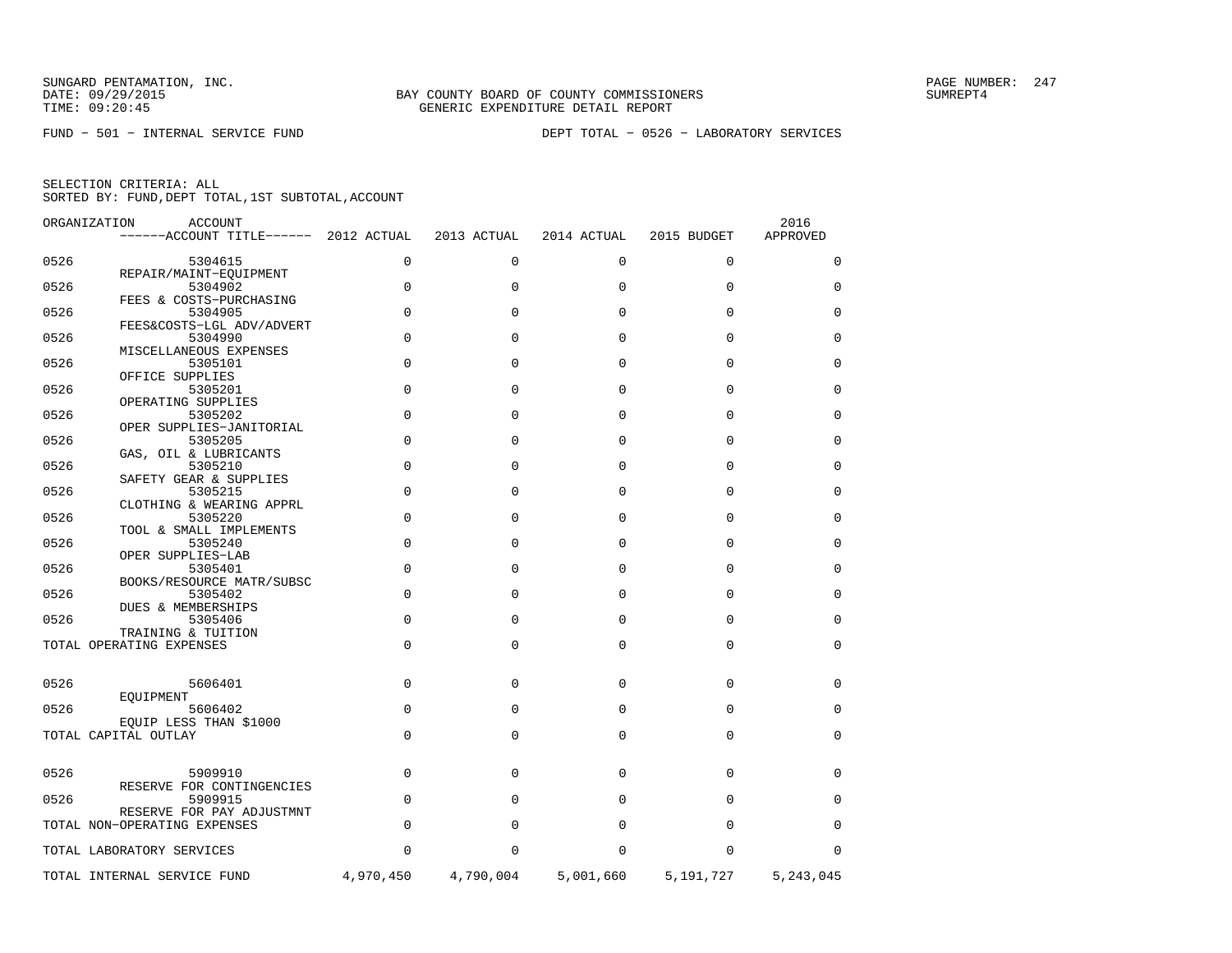FUND − 505 − WORKERS COMPENSATION DEPT TOTAL − − TITLE NOT FOUND

| ORGANIZATION | ACCOUNT<br>------ACCOUNT TITLE------ 2012 ACTUAL | 2013 ACTUAL | 2014 ACTUAL | 2015 BUDGET | 2016<br>APPROVED |
|--------------|--------------------------------------------------|-------------|-------------|-------------|------------------|
| 505          | 5819107                                          |             |             |             |                  |
|              | TRNSF-WORKERS COMP (505)                         |             |             |             |                  |
|              | TOTAL NON-OPERATING EXPENSES                     |             |             |             |                  |
|              | TOTAL TITLE NOT FOUND                            |             |             |             |                  |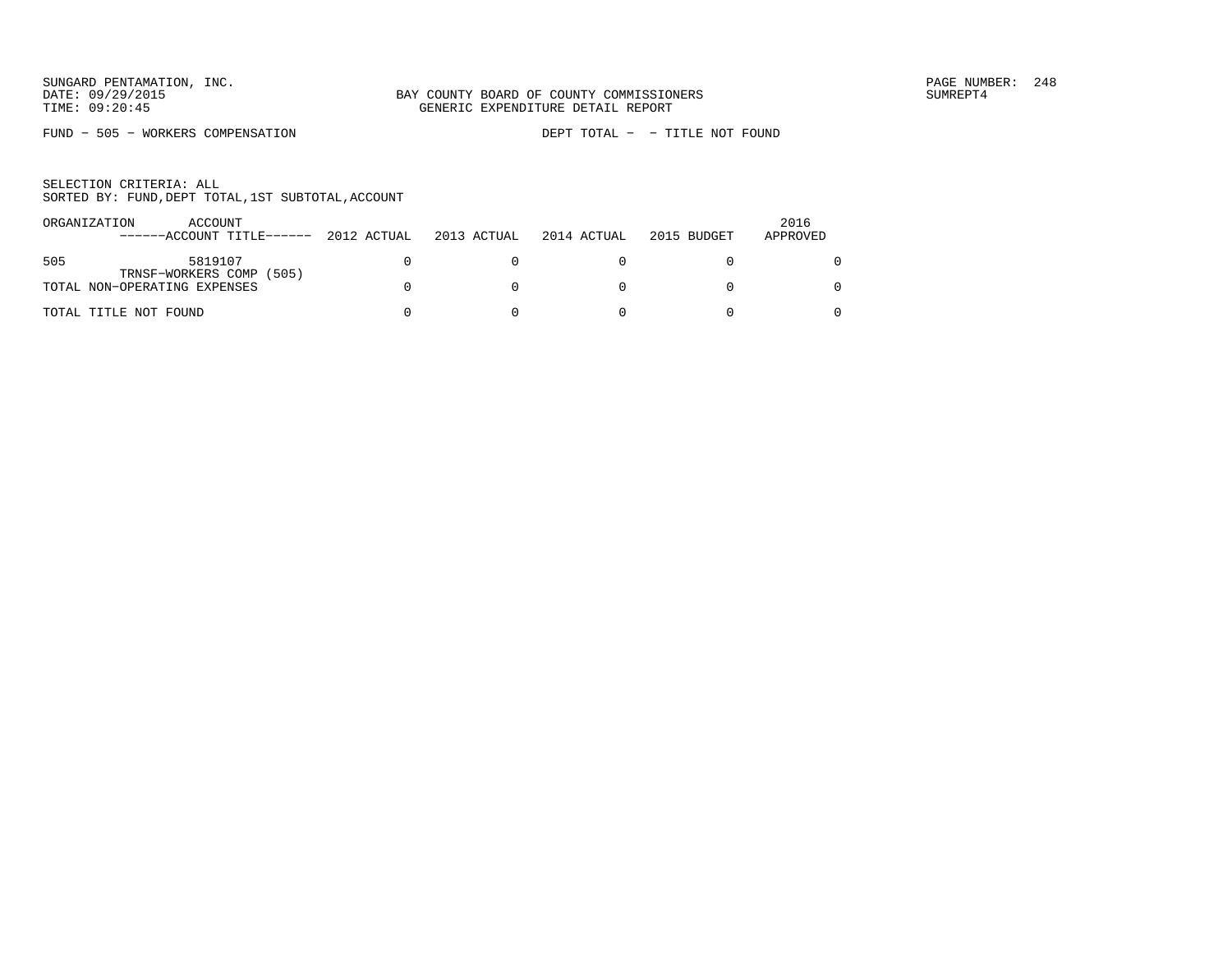| SELECTION CRITERIA: ALL |  |  |                                                    |  |
|-------------------------|--|--|----------------------------------------------------|--|
|                         |  |  | SORTED BY: FUND, DEPT TOTAL, 1ST SUBTOTAL, ACCOUNT |  |

| ORGANIZATION | ACCOUNT<br>------ACCOUNT TITLE------ 2012 ACTUAL            |                | 2013 ACTUAL | 2014 ACTUAL | 2015 BUDGET | 2016<br>APPROVED |
|--------------|-------------------------------------------------------------|----------------|-------------|-------------|-------------|------------------|
| 0530         | 5101200                                                     | 85,953         | 97,063      | 97,665      | 101,503     | 110,406          |
| 0530         | SALARIES & WAGES-REGULAR<br>5101400                         | $\Omega$       | $\Omega$    | $\mathbf 0$ | 1,000       | 1,000            |
| 0530         | SALARIES & WAGES-OVERTIME<br>5102100                        | 6,115          | 6,900       | 6,929       | 7,841       | 8,523            |
| 0530         | FICA TAXES-MATCHING<br>5102200<br>RETIREMENT CONTRIBUTIONS  | 4,292          | 5,713       | 6,839       | 7,743       | 8,291            |
| 0530         | 5102300<br>LIFE & HEALTH INSURANCE                          | 13,040         | 17,953      | 16,592      | 18,819      | 20,571           |
| 0530         | 5102400<br>WORKERS COMP. PREMIUMS                           | 345            | 407         | 440         | 438         | 476              |
| 0530         | 5102500<br>UNEMPLOYMENT COMPENSATION                        | 3,575          | $\Omega$    | $\Omega$    | $\Omega$    | $\Omega$         |
|              | TOTAL PERSONAL SERVICES                                     | 113,321        | 128,036     | 128,465     | 137,344     | 149,267          |
| 0530         | 5143105                                                     | $\Omega$       | $\Omega$    | 346         | $\Omega$    | $\Omega$         |
| 0530         | PROF SRV-OTHER ATTNY<br>5303106                             | $\mathbf 0$    | $\Omega$    | $\Omega$    | $\Omega$    | $\mathbf 0$      |
| 0530         | PROF SRV-PHYSICLS/MEDICAL<br>5303107                        | 37             | $\Omega$    | 37          | $\Omega$    | $\mathbf 0$      |
| 0530         | PROF SRV-SUBSTANCE TEST<br>5303110                          | 29             | $\Omega$    | 36          | $\Omega$    | $\Omega$         |
| 0530         | PROF SRV-BACKGROUND CHECK<br>5303401<br>CONTRACTED SERVICES | 27,995         | 43,262      | 34,147      | 40,000      | 40,000           |
| 0530         | 5303410<br>CONTR SRV-JANITORIAL                             | $\Omega$       | $\Omega$    | $\Omega$    | $\Omega$    | $\Omega$         |
| 0530         | 5303425<br>CONTR SRV-ADMIN FEES                             | 1,544          | 832         | 780         | 780         | $\Omega$         |
| 0530         | 5303446<br>CONTR SRV-FACILITIES                             | 4,312          | 1,639       | 1,874       | 1,731       | 11,703           |
| 0530         | 5304001<br>TRAVEL/TRAINING NON-LOCAL                        | 175            | $\Omega$    | 1,483       | 5,000       | 5,000            |
| 0530         | 5304101<br>COMMUNICATIONS SERVICES                          | 693            | 611         | 703         | 1,225       | 1,200            |
| 0530         | 5304125<br>POSTAGE/TRANSP/FREIGHT                           | 101            | 89          | 105         | 150         | 150              |
| 0530         | 5304301<br>UTILITY SERVICES                                 | 4,547          | 4,285       | 4,772       | 4,743       | $\mathbf 0$      |
| 0530         | 5304405<br>RENTALS/LEASES-BUILDINGS                         | $\mathbf 0$    | $\Omega$    | $\Omega$    | $\Omega$    | $\Omega$         |
| 0530         | 5304410<br>RENTALS/LEASES-EOUIPMENT                         | 674            | 767         | 820         | 760         | 760              |
| 0530         | 5304501<br>INSURANCE & BONDS                                | $\overline{0}$ | $\Omega$    | $\mathbf 0$ | $\Omega$    | 11,693           |
| 0530         | 5304503<br>STATE SELF INS ASSESSMENT                        | 15,074         | 26,156      | 19,817      | 32,000      | 32,000           |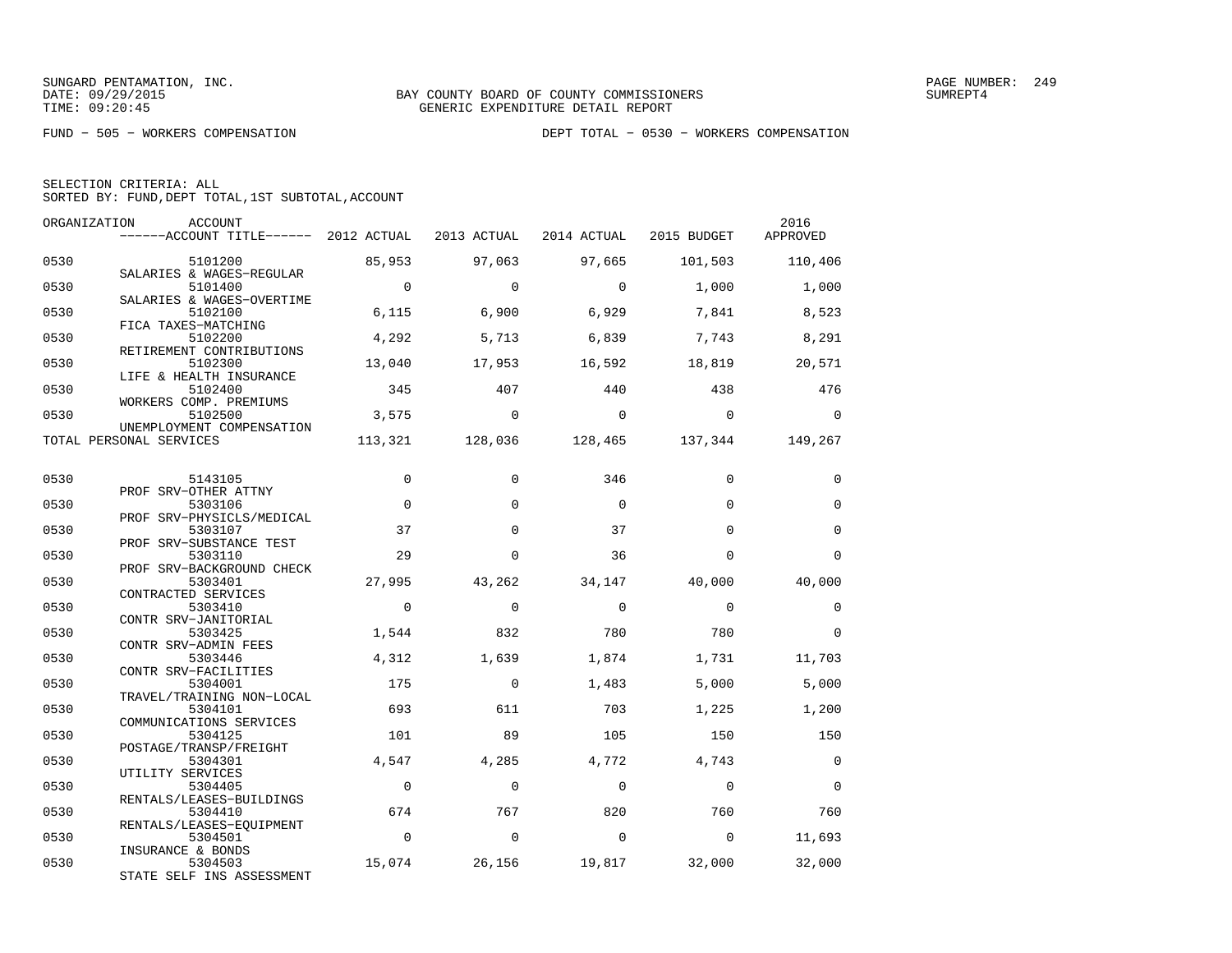| SELECTION CRITERIA: ALL                            |  |
|----------------------------------------------------|--|
| SORTED BY: FUND, DEPT TOTAL, 1ST SUBTOTAL, ACCOUNT |  |

| ORGANIZATION | <b>ACCOUNT</b><br>------ACCOUNT TITLE------ 2012 ACTUAL         |                | 2013 ACTUAL | 2014 ACTUAL | 2015 BUDGET | 2016<br>APPROVED |
|--------------|-----------------------------------------------------------------|----------------|-------------|-------------|-------------|------------------|
| 0530         | 5304504                                                         | 389,410        | 347,506     | 314,840     | 550,000     | 550,000          |
| 0530         | WORKERS COMP CLAIMS<br>5304512                                  | 142,273        | 146,704     | 159,265     | 170,000     | 170,000          |
| 0530         | INSURANCE-PREM-W/C EXCESS<br>5304605                            | 1,717          | 1,771       | 2,318       | 3,263       | $\Omega$         |
| 0530         | REPAIR/MAINT-BLDG & GRND<br>5304610                             | $\mathbf 0$    | 827         | 16          | 1,000       | 1,000            |
| 0530         | REPAIR/MAINT-AUTO EQUIP<br>5304615                              | $\Omega$       | $\Omega$    | $\Omega$    | $\Omega$    | $\Omega$         |
| 0530         | REPAIR/MAINT-EQUIPMENT<br>5304701                               | $\Omega$       | $\Omega$    | $\Omega$    | $\Omega$    | $\Omega$         |
| 0530         | PRINTING & BINDING<br>5304902                                   | 148            | 1,372       | 804         | 1,363       | 1,640            |
| 0530         | FEES & COSTS-PURCHASING<br>5304905<br>FEES&COSTS-LGL ADV/ADVERT | 9              | $\Omega$    | $\Omega$    | $\Omega$    | $\mathbf 0$      |
| 0530         | 5304990<br>MISCELLANEOUS EXPENSES                               | $\Omega$       | $\Omega$    | $\Omega$    | $\Omega$    | $\Omega$         |
| 0530         | 5305101<br>OFFICE SUPPLIES                                      | 768            | 721         | 932         | 1,000       | 1,000            |
| 0530         | 5305201<br>OPERATING SUPPLIES                                   | 476            | 261         | $\Omega$    | 500         | 500              |
| 0530         | 5305202<br>OPER SUPPLIES-JANITORIAL                             | $\Omega$       | $\mathbf 0$ | $\Omega$    | $\Omega$    | $\Omega$         |
| 0530         | 5305210<br>SAFETY GEAR & SUPPLIES                               | 185            | 764         | 144         | 2,000       | 2,000            |
| 0530         | 5305215<br>CLOTHING & WEARING APPRL                             | 32             | 158         | 1,013       | 150         | 150              |
| 0530         | 5305226<br>EMPLOYEE INCENTIVE                                   | 5,213          | 37,180      | $\Omega$    | 35,000      | 35,000           |
| 0530         | 5305401<br>BOOKS/RESOURCE MATR/SUBSC                            | 296            | 995         | 1,239       | 1,500       | 1,500            |
| 0530         | 5305402<br>DUES & MEMBERSHIPS                                   | 160            | 190         | 45          | 1,750       | 1,750            |
| 0530         | 5305406<br>TRAINING & TUITION                                   | 1,821          | 2,055       | 1,968       | 5,725       | 5,725            |
|              | TOTAL OPERATING EXPENSES                                        | 597,690        | 618,146     | 547,503     | 859,640     | 872,771          |
| 0530         | 5606401<br>EOUIPMENT                                            | 3,151          | $\mathbf 0$ | $\mathbf 0$ | 2,000       | 2,000            |
| 0530         | 5606402<br>EOUIP LESS THAN \$1000                               | 204            | 699         | 349         | 1,500       | 1,500            |
| 0530         | 5606450<br>COMPUTER SOFTWARE                                    | $\overline{0}$ | $\Omega$    | 259         | $\mathbf 0$ | $\mathbf 0$      |
|              | TOTAL CAPITAL OUTLAY                                            | 3,355          | 699         | 608         | 3,500       | 3,500            |
| 0530         | 5819101<br>TRNFS-GENERAL FUND (001)                             | $\mathbf 0$    | $\Omega$    | $\mathbf 0$ | $\Omega$    | $\Omega$         |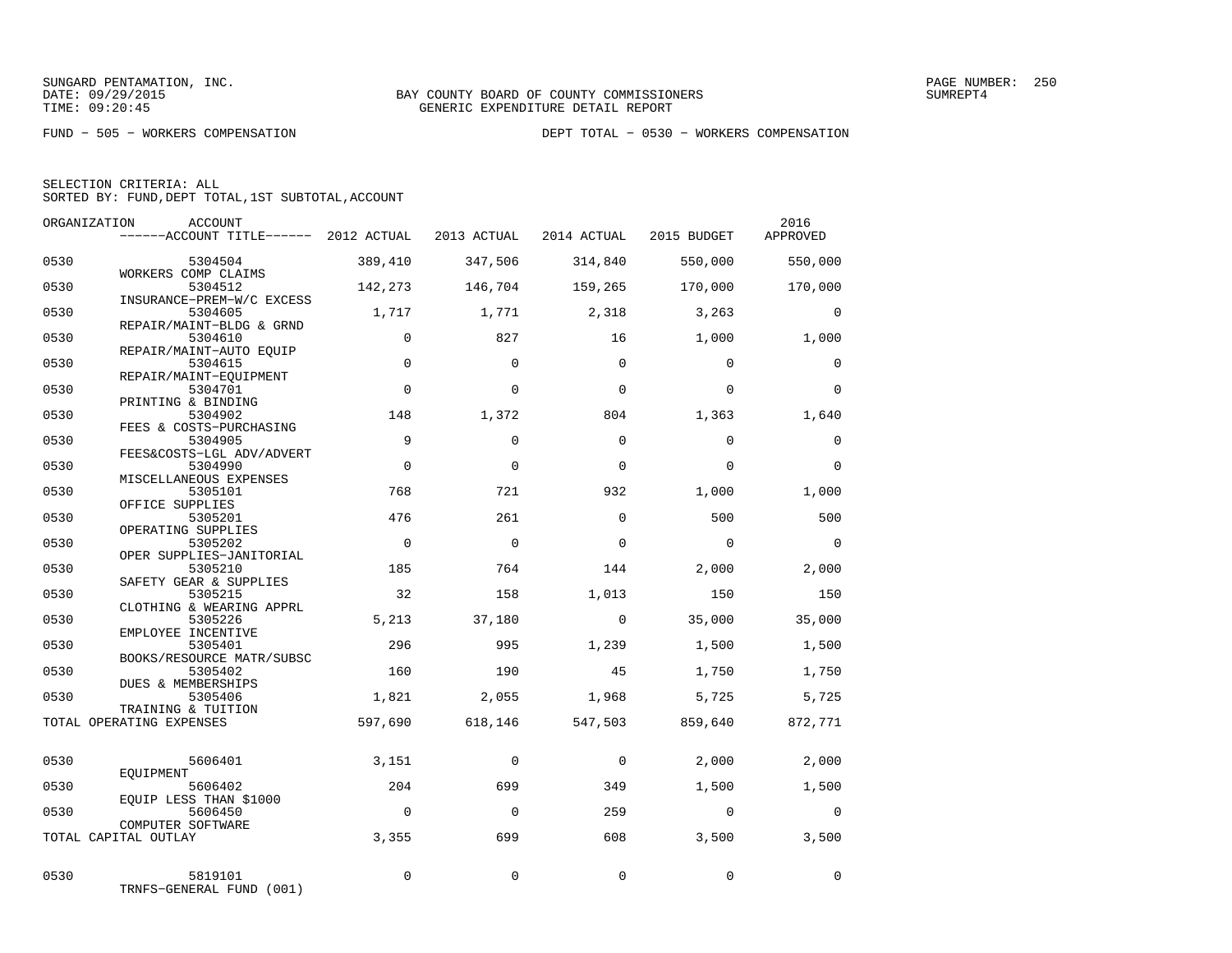FUND − 505 − WORKERS COMPENSATION DEPT TOTAL − 0530 − WORKERS COMPENSATION

|      | ORGANIZATION<br>ACCOUNT             |             |             |             |             | 2016      |
|------|-------------------------------------|-------------|-------------|-------------|-------------|-----------|
|      | ------ACCOUNT TITLE------           | 2012 ACTUAL | 2013 ACTUAL | 2014 ACTUAL | 2015 BUDGET | APPROVED  |
| 0530 | 5905998                             |             |             |             |             | 0         |
|      | DEPRECIATION EXPENSE                |             |             |             |             |           |
| 0530 | 5909910                             |             |             | 0           | 212,721     | 176,927   |
|      | FOR CONTINGENCIES<br><b>RESERVE</b> |             |             |             |             |           |
| 0530 | 5909915                             |             |             |             |             | $\Omega$  |
|      | FOR PAY ADJUSTMNT<br>RESERVE        |             |             |             |             |           |
| 0530 | 5909999                             |             |             |             |             | 1,916     |
|      | RESERVE-CASH FORWARD                |             |             |             |             |           |
|      | TOTAL NON-OPERATING EXPENSES        |             |             | $\Omega$    | 212,721     | 178,843   |
|      |                                     |             |             |             |             |           |
|      | TOTAL WORKERS COMPENSATION          | 714,366     | 746,881     | 676,577     | 1,213,205   | 1,204,381 |
|      |                                     |             |             |             |             |           |
|      | TOTAL WORKERS COMPENSATION          | 714,366     | 746,881     | 676,577     | 1,213,205   | 1,204,381 |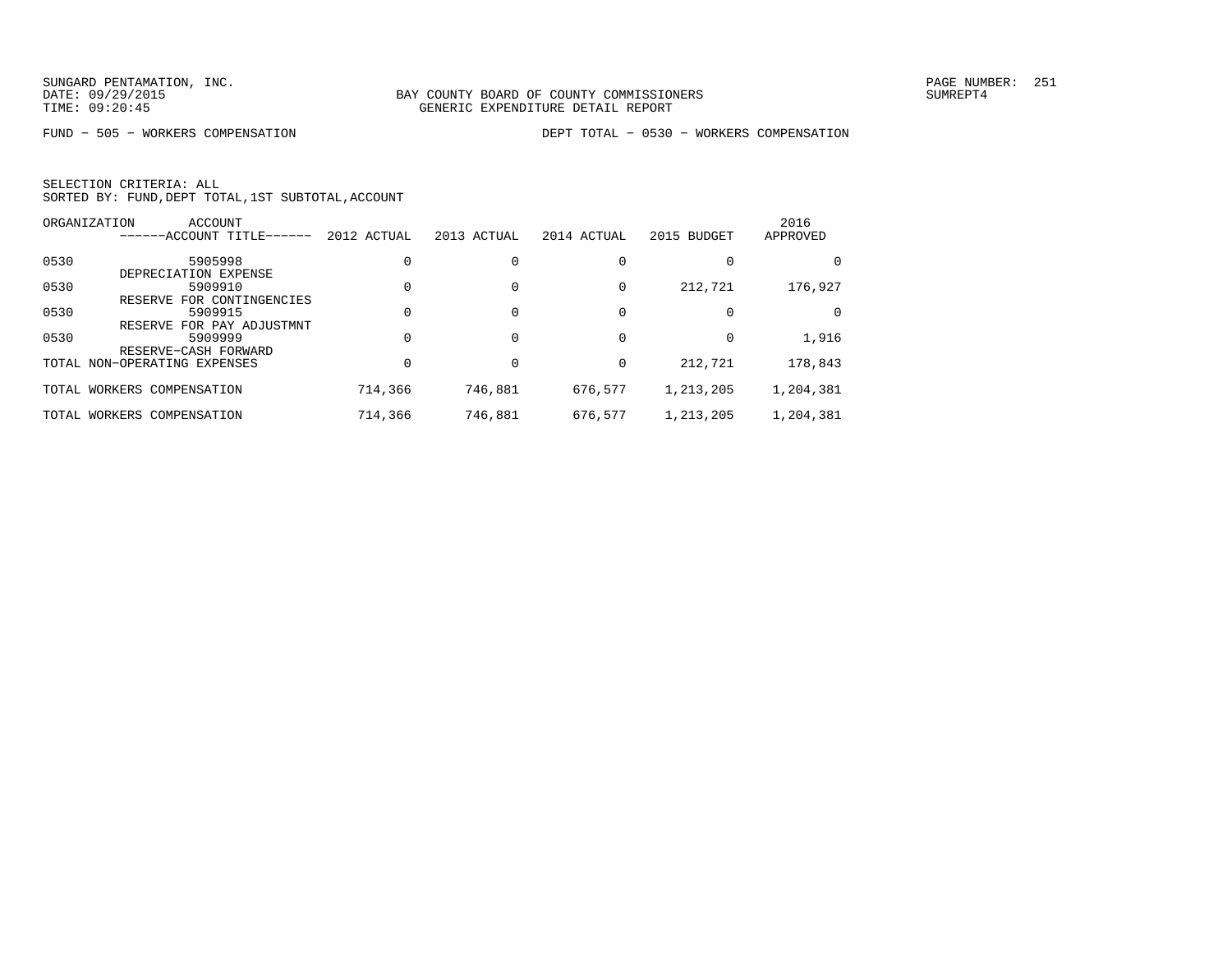FUND − 506 − INSURANCE FUND DEPT TOTAL − − TITLE NOT FOUND

| ORGANIZATION | ACCOUNT<br>------ACCOUNT TITLE------ 2012 ACTUAL      | 2013 ACTUAL | 2014 ACTUAL | 2015 BUDGET | 2016<br>APPROVED |
|--------------|-------------------------------------------------------|-------------|-------------|-------------|------------------|
| 506          | 5819110                                               |             |             |             |                  |
|              | TRNSF-INSURANCE (506)<br>TOTAL NON-OPERATING EXPENSES |             |             |             |                  |
|              | TOTAL TITLE NOT FOUND                                 |             |             |             |                  |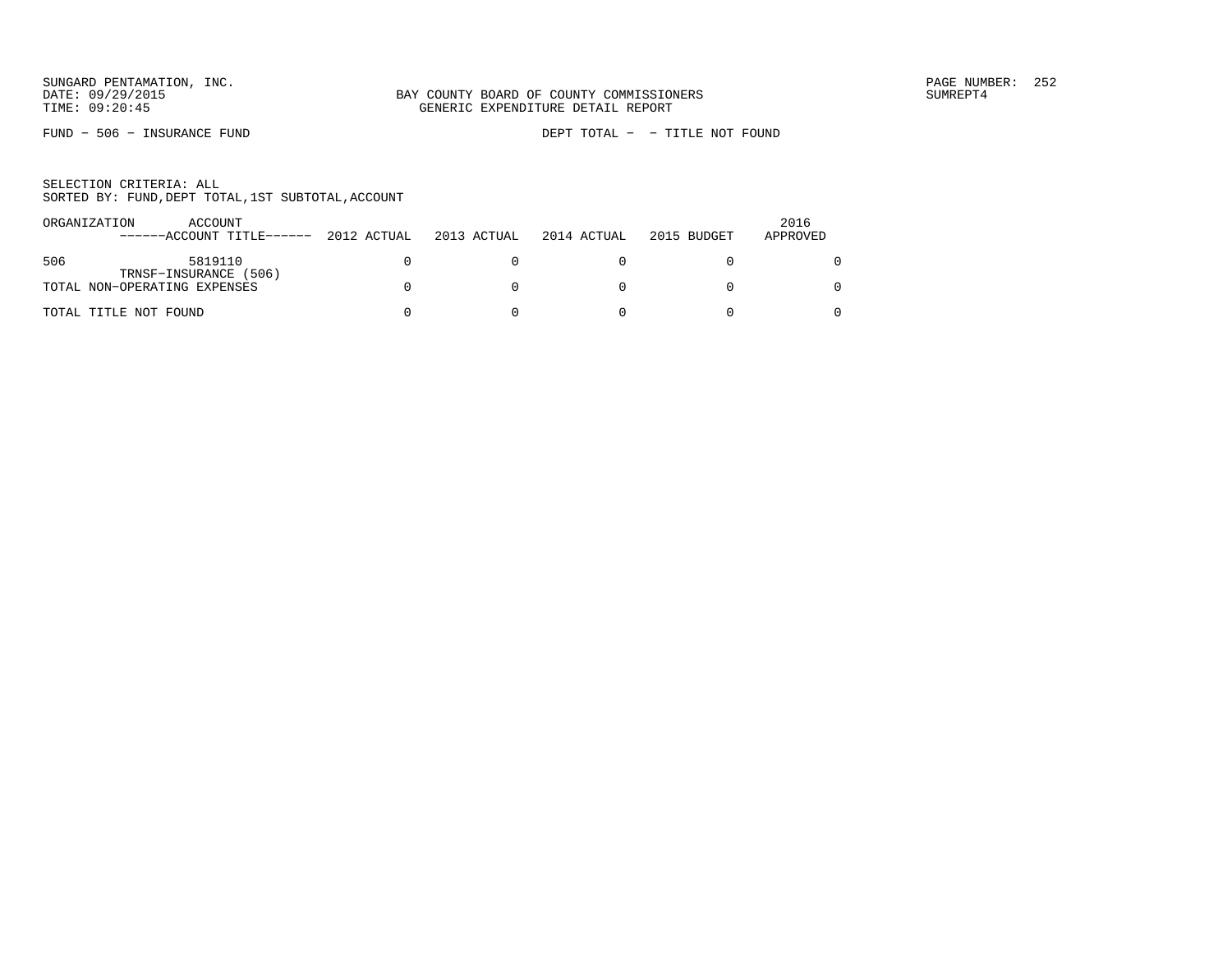FUND − 506 − INSURANCE FUND DEPT TOTAL − 0536 − INSURANCE

| SELECTION CRITERIA: ALL |  |  |                                                    |  |
|-------------------------|--|--|----------------------------------------------------|--|
|                         |  |  | SORTED BY: FUND, DEPT TOTAL, 1ST SUBTOTAL, ACCOUNT |  |

|      | ORGANIZATION<br>ACCOUNT<br>------ACCOUNT TITLE------ 2012 ACTUAL |                | 2013 ACTUAL | 2014 ACTUAL  |                                         | 2016         |
|------|------------------------------------------------------------------|----------------|-------------|--------------|-----------------------------------------|--------------|
|      |                                                                  |                |             |              | 2015 BUDGET                             | APPROVED     |
| 0536 | 5101200                                                          | 84,992         | 96,910      | 93,397       | 97,378                                  | 97,379       |
| 0536 | SALARIES & WAGES-REGULAR<br>5101400                              | $\overline{0}$ | $\Omega$    | $\Omega$     | 4,000                                   | 4,000        |
| 0536 | SALARIES & WAGES-OVERTIME<br>5102100                             | 6,472          | 7,327       | 7,083        | 7,755                                   | 7,755        |
| 0536 | FICA TAXES-MATCHING<br>5102200                                   | 4,216          | 5,521       | 6,491        | 7,658                                   | 7,544        |
|      | RETIREMENT CONTRIBUTIONS                                         |                |             |              |                                         |              |
| 0536 | 5102300<br>LIFE & HEALTH INSURANCE                               | $\overline{0}$ | 3,741       | 1,495        | 2,401                                   | 2,593        |
| 0536 | 5102400                                                          | 353            | 414         | 429          | 496                                     | 496          |
| 0536 | WORKERS COMP. PREMIUMS<br>5102500                                | $\overline{0}$ | $\Omega$    | $\bigcirc$   | $\overline{0}$                          | $\Omega$     |
|      | UNEMPLOYMENT COMPENSATION                                        |                |             |              |                                         |              |
|      | TOTAL PERSONAL SERVICES                                          | 96,033         |             |              | $113,912$ $108,895$ $119,688$ $119,767$ |              |
| 0536 | 5143105                                                          | 60             | $\Omega$    | $\Omega$     | $\Omega$                                | 0            |
| 0536 | PROF SRV-OTHER ATTNY<br>5303106                                  | $\Omega$       | $\Omega$    | $\Omega$     | $\Omega$                                | $\Omega$     |
|      | PROF SRV-PHYSICLS/MEDICAL                                        |                |             |              |                                         |              |
| 0536 | 5303107<br>PROF SRV-SUBSTANCE TEST                               | $\Omega$       | $\Omega$    | $\Omega$     | $\Omega$                                | $\Omega$     |
| 0536 | 5303401                                                          | 3,090          | 1,547       | 12,541       | 20,000                                  | 20,000       |
| 0536 | CONTRACTED SERVICES<br>5303410                                   | $\overline{0}$ | $\mathbf 0$ | $\mathbf 0$  | $\mathbf 0$                             | $\mathbf{0}$ |
| 0536 | CONTR SRV-JANITORIAL<br>5303425                                  | 1,544          | 1,612       | 1,560        | 1,560                                   | $\Omega$     |
|      | CONTR SRV-ADMIN FEES                                             |                |             |              |                                         |              |
| 0536 | 5303446<br>CONTR SRV-FACILITIES                                  | 4,312          | 1,639       | 2,123        | 1,368                                   | 10,853       |
| 0536 | 5304001                                                          | $\mathbf 0$    | $\Omega$    | 110          | $\Omega$                                | $\Omega$     |
| 0536 | TRAVEL/TRAINING NON-LOCAL<br>5304101                             | 3              | 2           | 313          | 60                                      | $\mathbf 0$  |
|      | COMMUNICATIONS SERVICES                                          |                |             |              |                                         |              |
| 0536 | 5304125<br>POSTAGE/TRANSP/FREIGHT                                | 29             | 42          | 5            | $\Omega$                                | $\Omega$     |
| 0536 | 5304301                                                          | 4,547          | 4,285       | 4,772        | 4,743                                   | $\Omega$     |
| 0536 | UTILITY SERVICES<br>5304410                                      | 674            | 767         | 874          | 1,200                                   | 1,800        |
| 0536 | RENTALS/LEASES-EQUIPMENT<br>5304501                              | 39,862         | 38,300      | 12,270       | 40,739                                  | 6,171        |
|      | INSURANCE & BONDS                                                |                |             |              |                                         |              |
| 0536 | 5304504<br>WORKERS COMP CLAIMS                                   | $\overline{0}$ | $\circ$     | $\mathbf{0}$ | $\overline{0}$                          | $\mathbf 0$  |
| 0536 | 5304510                                                          | 288,947        | 146,437     | 140,128      | 154,000                                 | 154,000      |
| 0536 | INSURANCE-PREMIUMS MSTU<br>5304511                               | $\mathbf 0$    | 155         | 103,090      | 113,000                                 | 113,000      |
|      | INSURANCE-PREMIUMS EMS                                           |                |             |              |                                         |              |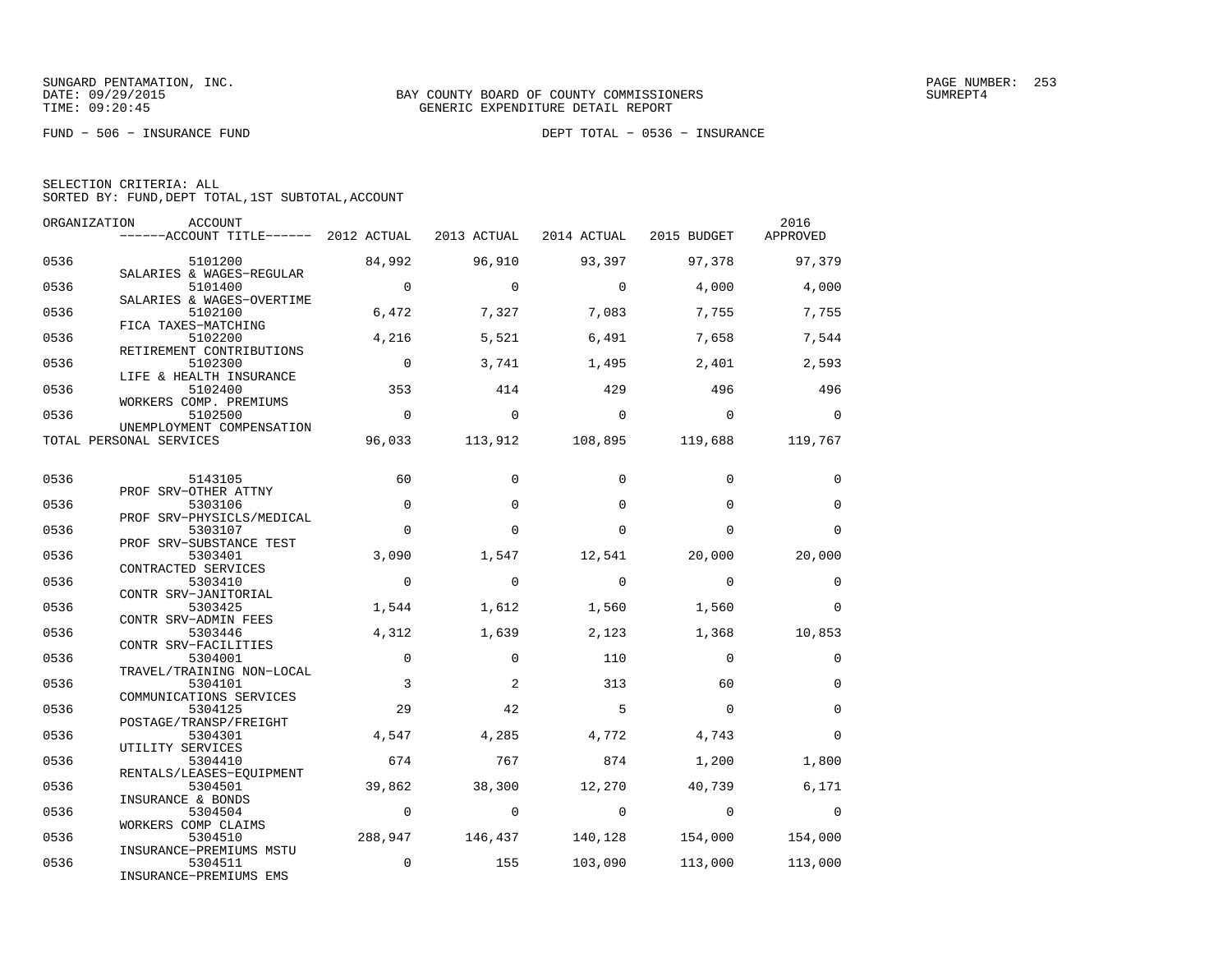FUND − 506 − INSURANCE FUND DEPT TOTAL − 0536 − INSURANCE

|      | 2016<br>ORGANIZATION<br>ACCOUNT       |             |             |             |             |                |  |  |
|------|---------------------------------------|-------------|-------------|-------------|-------------|----------------|--|--|
|      | ------ACCOUNT TITLE------ 2012 ACTUAL |             | 2013 ACTUAL | 2014 ACTUAL | 2015 BUDGET | APPROVED       |  |  |
| 0536 | 5304515                               | 1,694       | 3,633       | 4,639       | 71,000      | 71,000         |  |  |
|      | INSURANCE-COMMRCL FLEET               |             |             |             |             |                |  |  |
| 0536 | 5304520<br>INSURANCE-COM FIRE&PERILS  | 1,290,262   | 1,827,469   | 1,832,285   | 1,858,567   | 1,858,567      |  |  |
| 0536 | 5304525                               | $\Omega$    | $\Omega$    | $\Omega$    | 19,952      | 19,952         |  |  |
|      | INSURANCE-BOILER & MACH               |             |             |             |             |                |  |  |
| 0536 | 5304530                               | 90,024      | 76,093      | 85,951      | 100,000     | 100,000        |  |  |
|      | INSURANCE-ENVIR/POLLUTION             |             |             |             |             |                |  |  |
| 0536 | 5304535<br>INSURANCE-FACT             | 329,343     | 354,335     | 385,722     | 350,000     | 350,000        |  |  |
| 0536 | 5304536                               | 17,960      | 16,984      | 15,506      | 18,000      | 18,000         |  |  |
|      | INSURANCE-GEN LIAB DOM WS             |             |             |             |             |                |  |  |
| 0536 | 5304540                               | 57,956      | 33,620      | 107,722     | 25,000      | 25,000         |  |  |
|      | INSURANCE-UNINSURED LOSS              |             |             |             |             |                |  |  |
| 0536 | 5304605                               | 1,717       | 1,771       | 2,150       | 3,263       | $\overline{0}$ |  |  |
| 0536 | REPAIR/MAINT-BLDG & GRND<br>5304610   | $\mathbf 0$ | $\mathbf 0$ | 300         | 1,500       | 1,500          |  |  |
|      | REPAIR/MAINT-AUTO EOUIP               |             |             |             |             |                |  |  |
| 0536 | 5304611                               | $\mathbf 0$ | $\Omega$    | $\mathbf 0$ | 0           | 0              |  |  |
|      | REPAIR/MAINT-FLEET MAINT              |             |             |             |             |                |  |  |
| 0536 | 5304615                               | 12          | $\Omega$    | $\mathbf 0$ | $\Omega$    | $\Omega$       |  |  |
|      | REPAIR/MAINT-EQUIPMENT                |             |             |             |             |                |  |  |
| 0536 | 5304902                               | 99          | 1,371       | 536         | 681         | 2,459          |  |  |
| 0536 | FEES & COSTS-PURCHASING<br>5304905    | $\mathbf 0$ | $\Omega$    | 69          | $\Omega$    | $\mathbf 0$    |  |  |
|      | FEES&COSTS-LGL ADV/ADVERT             |             |             |             |             |                |  |  |
| 0536 | 5304990                               | $\mathbf 0$ | $\mathbf 0$ | $\Omega$    | $\Omega$    | $\Omega$       |  |  |
|      | MISCELLANEOUS EXPENSES                |             |             |             |             |                |  |  |
| 0536 | 5305101                               | 1,152       | 738         | 432         | 1,200       | 1,200          |  |  |
|      | OFFICE SUPPLIES                       |             |             |             |             |                |  |  |
| 0536 | 5305201<br>OPERATING SUPPLIES         | 6           | $\mathbf 0$ | $\mathbf 0$ | $\mathbf 0$ | $\mathbf 0$    |  |  |
| 0536 | 5305202                               | $\Omega$    | $\Omega$    | $\Omega$    | $\Omega$    | $\Omega$       |  |  |
|      | OPER SUPPLIES-JANITORIAL              |             |             |             |             |                |  |  |
| 0536 | 5305205                               | 202         | 170         | 155         | 500         | 200            |  |  |
|      | GAS, OIL & LUBRICANTS                 |             |             |             |             |                |  |  |
| 0536 | 5305210                               | $\Omega$    | $\Omega$    | $\Omega$    | $\Omega$    | $\Omega$       |  |  |
| 0536 | SAFETY GEAR & SUPPLIES<br>5305215     | $\mathbf 0$ | $\Omega$    | $\Omega$    | $\Omega$    | $\mathbf 0$    |  |  |
|      | CLOTHING & WEARING APPRL              |             |             |             |             |                |  |  |
| 0536 | 5305226                               | $\Omega$    | $\Omega$    | $\Omega$    | $\Omega$    | $\Omega$       |  |  |
|      | EMPLOYEE INCENTIVE                    |             |             |             |             |                |  |  |
| 0536 | 5305401                               | $\mathbf 0$ | $\Omega$    | $\Omega$    | $\Omega$    | $\mathbf 0$    |  |  |
|      | BOOKS/RESOURCE MATR/SUBSC             |             |             |             |             |                |  |  |
| 0536 | 5305402                               | $\Omega$    | $\Omega$    | 50          | $\Omega$    | $\Omega$       |  |  |
| 0536 | DUES & MEMBERSHIPS<br>5305406         | 160         | 235         | 564         | 3,000       | 3,000          |  |  |
|      | TRAINING & TUITION                    |             |             |             |             |                |  |  |
|      | TOTAL OPERATING EXPENSES              | 2,133,655   | 2,511,205   | 2,713,866   | 2,789,333   | 2,756,702      |  |  |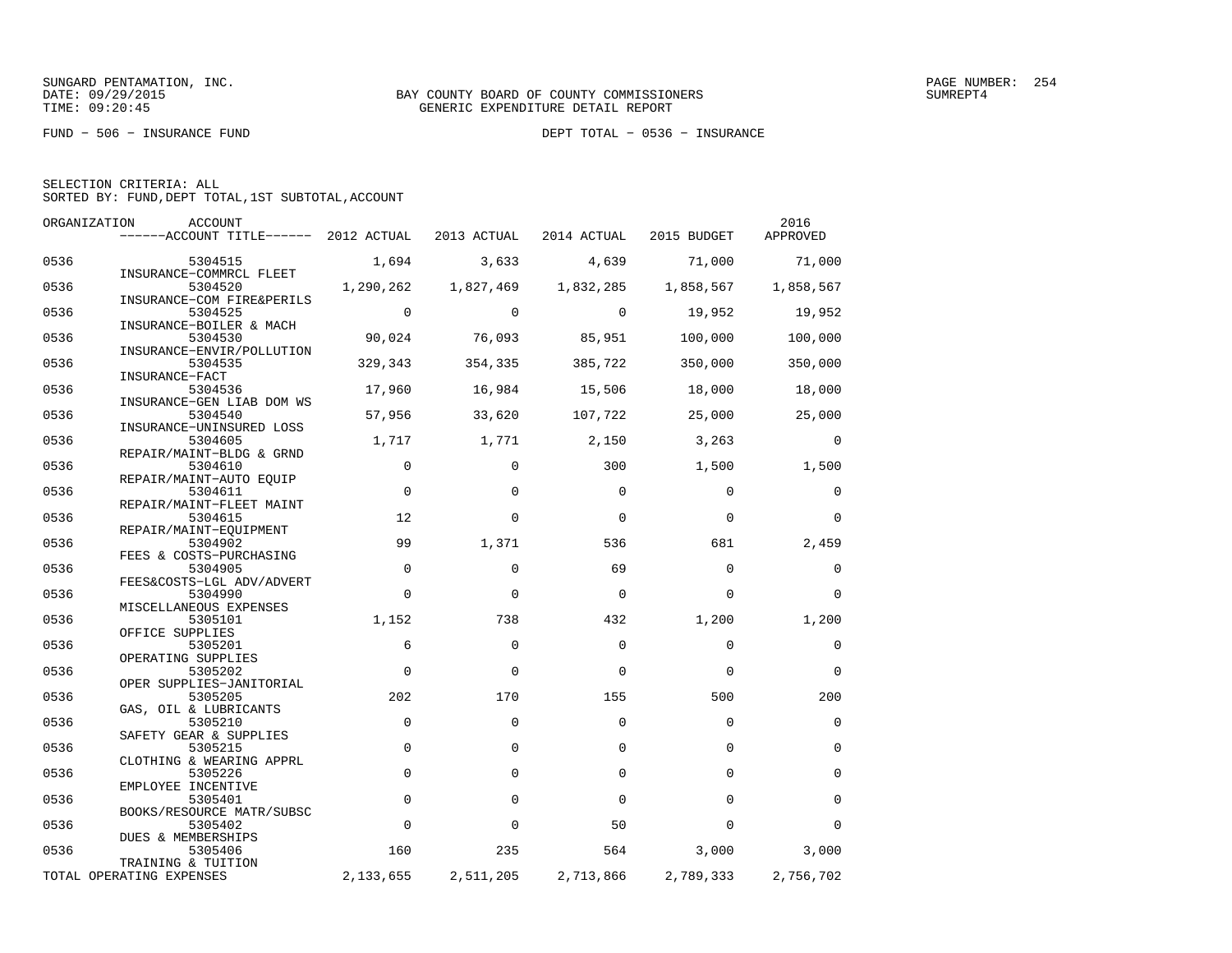FUND − 506 − INSURANCE FUND DEPT TOTAL − 0536 − INSURANCE

|      | ORGANIZATION<br>ACCOUNT<br>------ACCOUNT TITLE------ | 2012 ACTUAL | 2013 ACTUAL | 2014 ACTUAL | 2015 BUDGET | 2016<br>APPROVED |
|------|------------------------------------------------------|-------------|-------------|-------------|-------------|------------------|
| 0536 | 5606401                                              | 2,530       |             |             |             |                  |
| 0536 | EQUIPMENT<br>5606402<br>EQUIP LESS THAN \$1000       |             |             |             |             | $\Omega$         |
| 0536 | 5606450<br>COMPUTER SOFTWARE                         |             |             |             |             | $\Omega$         |
|      | TOTAL CAPITAL OUTLAY                                 | 2,530       |             |             |             | $\Omega$         |
| 0536 | 5905998<br>DEPRECIATION EXPENSE                      |             |             | 0           |             | $\Omega$         |
| 0536 | 5909910<br>RESERVE FOR CONTINGENCIES                 |             |             | 0           | 217,074     | 549,517          |
| 0536 | 5909915<br>RESERVE FOR PAY ADJUSTMNT                 |             |             | $\Omega$    |             |                  |
|      | TOTAL NON-OPERATING EXPENSES                         |             |             | 0           | 217,074     | 549,517          |
|      | TOTAL INSURANCE                                      | 2,232,218   | 2,625,117   | 2,822,761   | 3,126,095   | 3,425,986        |
|      | TOTAL INSURANCE FUND                                 | 2,232,218   | 2,625,117   | 2,822,761   | 3,126,095   | 3,425,986        |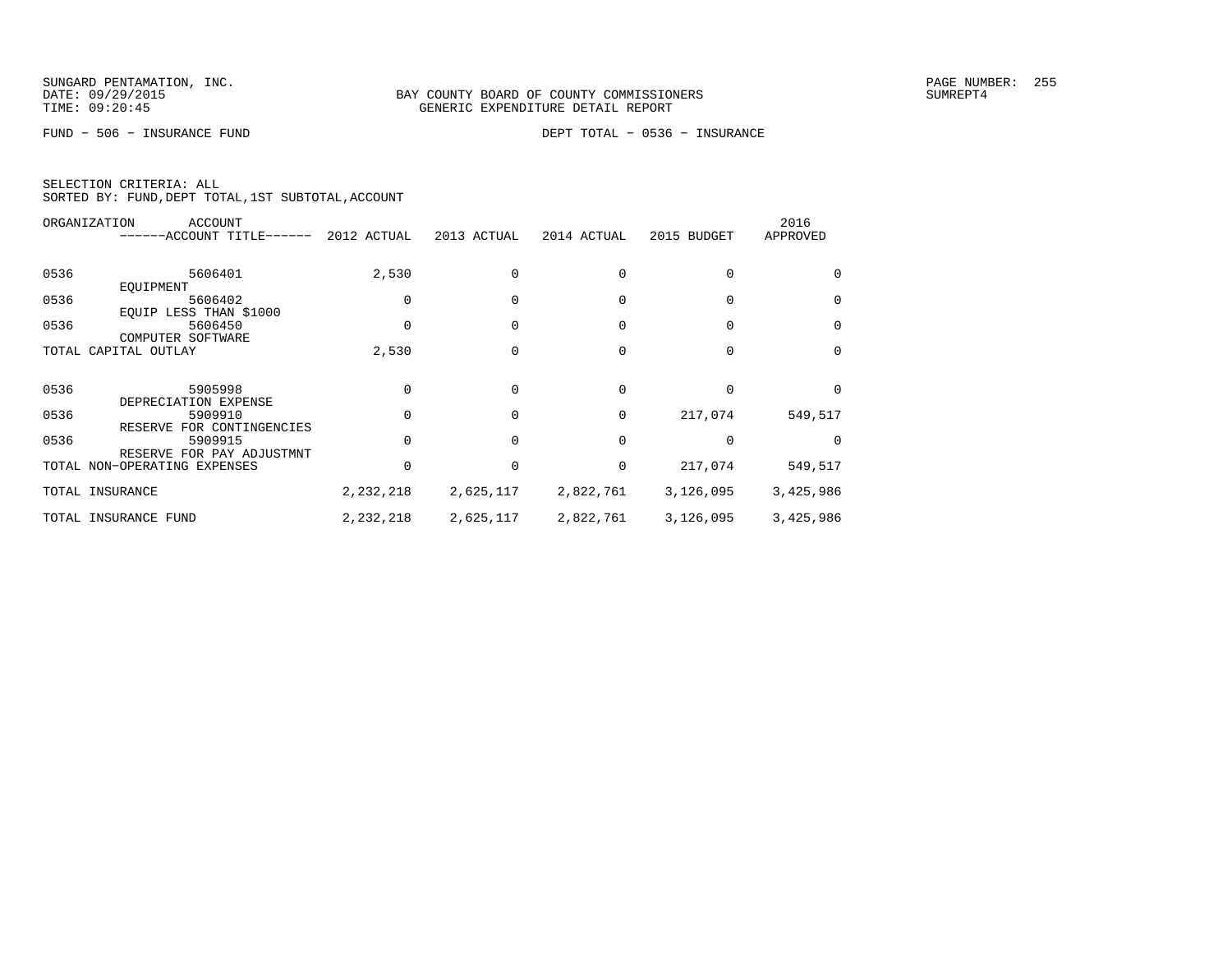FUND − 510 − UTILITIES DEPT TOTAL − 0524 − UTILITY ADMIN

| SELECTION CRITERIA: ALL |  |  |                                                    |  |
|-------------------------|--|--|----------------------------------------------------|--|
|                         |  |  | SORTED BY: FUND, DEPT TOTAL, 1ST SUBTOTAL, ACCOUNT |  |

| ORGANIZATION | ACCOUNT<br>------ACCOUNT TITLE------ 2012 ACTUAL 2013 ACTUAL 2014 ACTUAL 2015 BUDGET |                          |                |                |                         | 2016<br>APPROVED |
|--------------|--------------------------------------------------------------------------------------|--------------------------|----------------|----------------|-------------------------|------------------|
|              |                                                                                      |                          |                |                |                         |                  |
| 0524         | 5101200<br>SALARIES & WAGES-REGULAR                                                  | 607,024                  | 542,185        | 569,318        | 604,887                 | 725,059          |
| 0524         | 5101400<br>SALARIES & WAGES-OVERTIME                                                 | 13,397                   | 2,436          | 3,755          | 3,000                   | 3,000            |
| 0524         | 5102100<br>FICA TAXES-MATCHING                                                       | 44,537                   | 38,699         | 40,533         | 46,504                  | 55,697           |
| 0524         | 5102200<br>RETIREMENT CONTRIBUTIONS                                                  | 30,772                   | 31,253         | 39,696         | 45,921                  | 54,179           |
| 0524         | 5102300<br>LIFE & HEALTH INSURANCE                                                   | 84,473                   | 96,896         | 104,034        | 136,518                 | 139,203          |
| 0524         | 5102400<br>WORKERS COMP. PREMIUMS                                                    | 16,963                   | 15,967         | 14,881 16,190  |                         | 18,639           |
| 0524         | 5102500<br>UNEMPLOYMENT COMPENSATION                                                 | $\overline{\phantom{0}}$ | $\overline{0}$ | $\overline{0}$ | 6,600                   | 6,600            |
|              | TOTAL PERSONAL SERVICES                                                              | 797,167                  |                |                | 727,436 772,216 859,620 | 1,002,377        |
| 0524         | 5143101                                                                              | 0                        | $\Omega$       | $\Omega$       | $\Omega$                | $\Omega$         |
| 0524         | PROF SRV-CO ATTORNEY<br>5303106                                                      | $\Omega$                 | $\Omega$       | $\Omega$       | $\Omega$                | $\mathbf 0$      |
| 0524         | PROF SRV-PHYSICLS/MEDICAL<br>5303107                                                 | 37                       | 37             | 74             | 160                     | 100              |
| 0524         | PROF SRV-SUBSTANCE TEST<br>5303110                                                   | $\Omega$                 | 58             | 112            | 100                     | 100              |
| 0524         | PROF SRV-BACKGROUND CHECK<br>5303401                                                 | 9,559                    | 9,438          | 8,720          | 10,800                  | 18,695           |
| 0524         | CONTRACTED SERVICES<br>5303403                                                       | 24,124                   | 30,524         | 36,701         | 33,300                  | 42,255           |
| 0524         | CONTR SRV-BANK CHRG POOL<br>5303408                                                  | 604                      | 604            | 559            | 528                     | 481              |
| 0524         | CONTR SRV-800 MHZ<br>5303410                                                         | $\Omega$                 | $\Omega$       | 350            | $\overline{0}$          | $\Omega$         |
| 0524         | CONTR SRV-JANITORIAL<br>5303425                                                      | $\Omega$                 | $\Omega$       | $\Omega$       | 1,560                   | $\Omega$         |
| 0524         | CONTR SRV-ADMIN FEES<br>5303446                                                      | 3,027                    | 4,304          | 2,545          | 3,307                   | 3,397            |
| 0524         | CONTR SRV-FACILITIES<br>5303464                                                      | $\mathbf{0}$             | $\mathbf 0$    | $\overline{0}$ | 200,000                 | 130,000          |
| 0524         | CONTR SRV-LAB<br>5304001                                                             | 3,127                    | 1,023          | 923            | 7,000                   | 6,635            |
| 0524         | TRAVEL/TRAINING NON-LOCAL<br>5304005                                                 | $\overline{0}$           | $\Omega$       | $\bigcirc$     | 100                     | 100              |
| 0524         | TRAVEL-LOCAL<br>5304101                                                              | 5,832                    | 4,838          | 4,749          | 5,515                   | 6,680            |
| 0524         | COMMUNICATIONS SERVICES<br>5304125                                                   | 33,204                   | 36,640         | 39,783         | 40,250                  | 45,250           |
| 0524         | POSTAGE/TRANSP/FREIGHT<br>5304130<br>POSTAGE-LAB SAMPLES                             | $\mathbf 0$              | $\Omega$       | $\Omega$       | 40,000                  | 31,100           |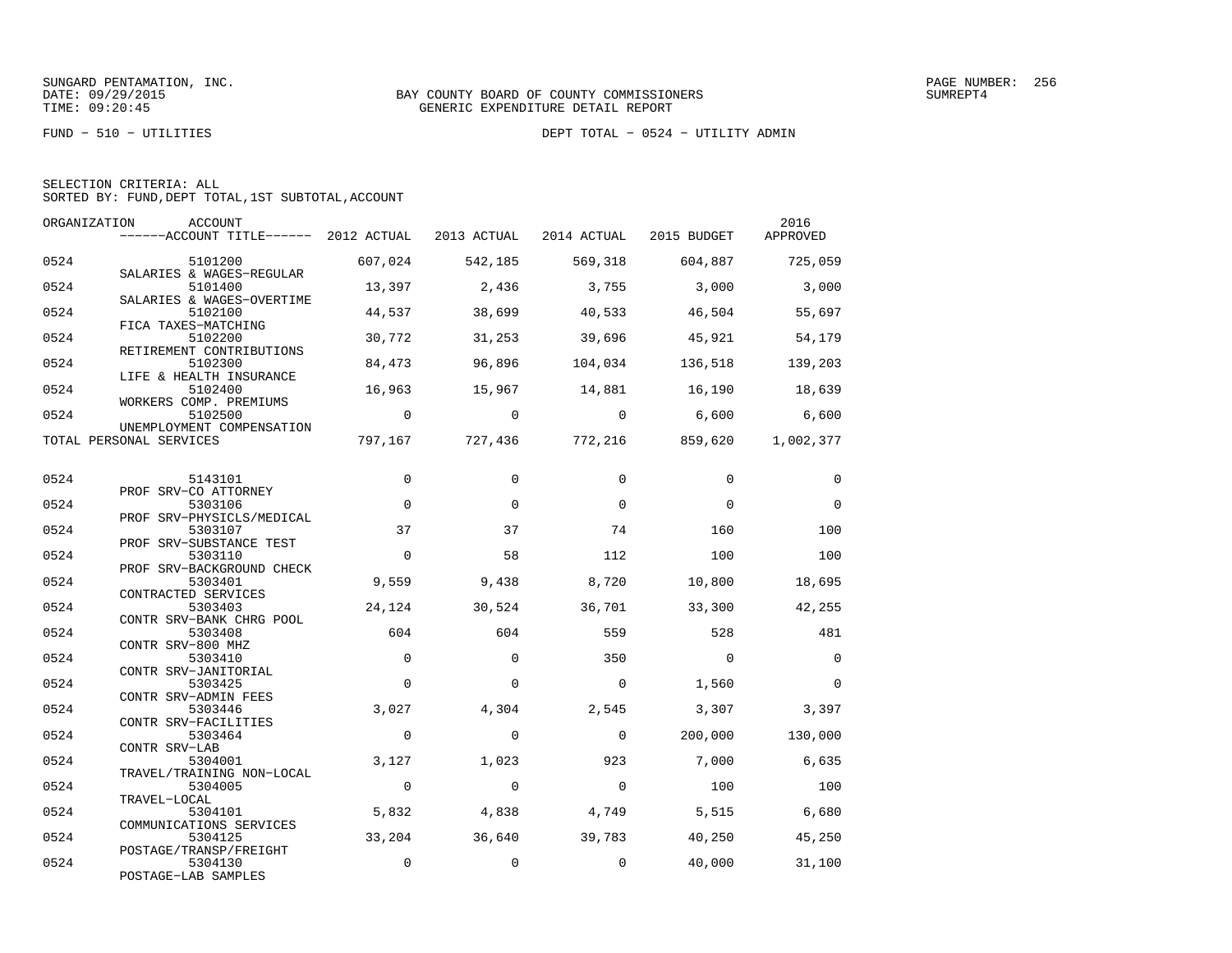FUND − 510 − UTILITIES DEPT TOTAL − 0524 − UTILITY ADMIN

| ORGANIZATION | <b>ACCOUNT</b>                           |                |             |                | 2016           |                |
|--------------|------------------------------------------|----------------|-------------|----------------|----------------|----------------|
|              | ------ACCOUNT TITLE------ 2012 ACTUAL    |                | 2013 ACTUAL | 2014 ACTUAL    | 2015 BUDGET    | APPROVED       |
| 0524         | 5304301                                  | 8,074          | 7,944       | 7,958          | 17,820         | 23,100         |
| 0524         | UTILITY SERVICES<br>5304405              | 99             | $\Omega$    | $\overline{0}$ | $\overline{0}$ | $\overline{0}$ |
| 0524         | RENTALS/LEASES-BUILDINGS<br>5304410      | 7,947          | 8,104       | 9,557          | 14,433         | 10,932         |
|              | RENTALS/LEASES-EOUIPMENT                 |                |             |                |                |                |
| 0524         | 5304501<br>INSURANCE & BONDS             | 6,689          | 6,689       | 6,122          | 12,877         | 25,507         |
| 0524         | 5304604                                  | 1,360          | 1,350       | 1,162          | 3,500          | 3,700          |
| 0524         | REPAIR/MAINT-BLD&GRD DEPT<br>5304605     | 10,048         | 8,335       | 11,450         | 6,400          | 6,000          |
| 0524         | REPAIR/MAINT-BLDG & GRND<br>5304610      | 428            | 484         | 165            | 1,000          | 1,000          |
| 0524         | REPAIR/MAINT-AUTO EOUIP<br>5304611       | $\Omega$       | $\Omega$    | $\overline{0}$ | $\Omega$       | $\overline{0}$ |
|              | REPAIR/MAINT-FLEET MAINT                 |                |             |                |                |                |
| 0524         | 5304615<br>REPAIR/MAINT-EQUIPMENT        | 8,468          | 8,492       | 1,381          | 10,500         | 10,650         |
| 0524         | 5304701                                  | 7,463          | 9,252       | 5,818          | 9,600          | 9,600          |
| 0524         | PRINTING & BINDING<br>5304902            | 396            | 316         | 0              | 3,747          | 2,050          |
| 0524         | FEES & COSTS-PURCHASING<br>5304905       | $\mathbf 0$    | $\Omega$    | $\Omega$       | 600            | 600            |
| 0524         | FEES&COSTS-LGL ADV/ADVERT<br>5304922     | $\Omega$       | $\Omega$    | $\Omega$       | 6.000          | 6,000          |
|              | FEES & COSTS-PERMITS                     |                |             |                |                |                |
| 0524         | 5304990<br>MISCELLANEOUS EXPENSES        | $\mathbf 0$    | 169         | 401            | 400            | 400            |
| 0524         | 5305101                                  | 13,999         | 11,661      | 7,269          | 13,000         | 13,000         |
| 0524         | OFFICE SUPPLIES<br>5305201               | 65             | 170         | 467            | 5,300          | 2,800          |
| 0524         | OPERATING SUPPLIES<br>5305202            | 125            | 317         | 237            | 850            | 850            |
|              | OPER SUPPLIES-JANITORIAL                 |                |             |                |                |                |
| 0524         | 5305205<br>GAS, OIL & LUBRICANTS         | 8,915          | 11,098      | 8,967          | 12,000         | 10,700         |
| 0524         | 5305210                                  | 11             | 139         | $\Omega$       | 300            | 300            |
| 0524         | SAFETY GEAR & SUPPLIES<br>5305215        | 994            | 626         | 678            | 950            | 820            |
| 0524         | CLOTHING & WEARING APPRL<br>5305220      | 19             | $\mathbf 0$ | $\mathbf 0$    | 400            | 300            |
|              | TOOL & SMALL IMPLEMENTS                  |                |             |                |                |                |
| 0524         | 5305240<br>OPER SUPPLIES-LAB             | $\overline{0}$ | 0           | $\Omega$       | 20,000         | 20,000         |
| 0524         | 5305401                                  | 234            | 2,702       | 208            | 3,220          | 2,920          |
| 0524         | BOOKS/RESOURCE MATR/SUBSC<br>5305402     | 2,961          | 2,505       | 1,329          | 2,750          | 3,550          |
| 0524         | <b>DUES &amp; MEMBERSHIPS</b><br>5305406 | 540            | 638         | 1,389          | 5,300          | 5,800          |
|              | TRAINING & TUITION                       |                |             |                |                |                |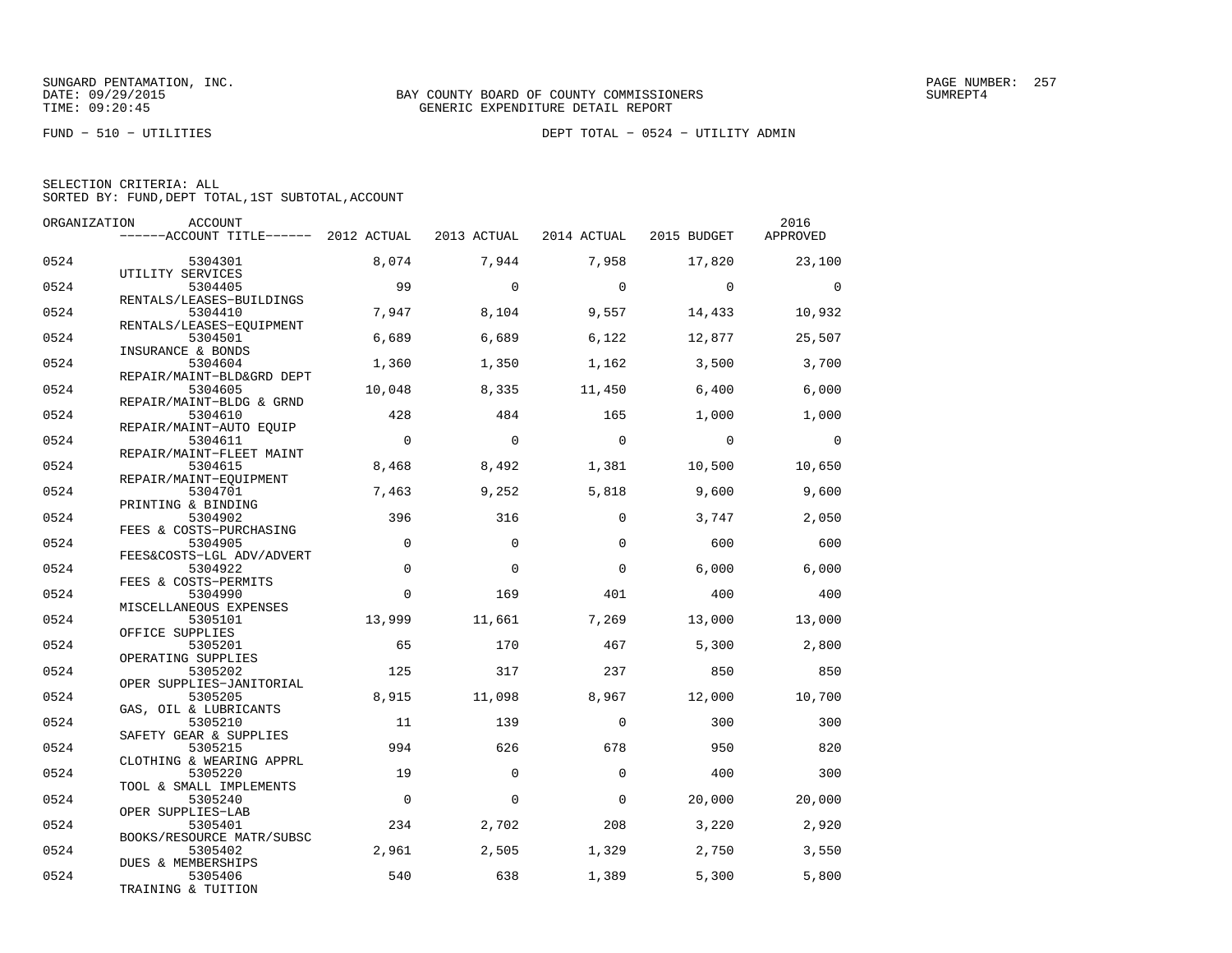FUND − 510 − UTILITIES DEPT TOTAL − 0524 − UTILITY ADMIN

| SELECTION CRITERIA: ALL |  |  |                                                    |  |
|-------------------------|--|--|----------------------------------------------------|--|
|                         |  |  | SORTED BY: FUND, DEPT TOTAL, 1ST SUBTOTAL, ACCOUNT |  |

|      | ORGANIZATION<br>ACCOUNT<br>------ACCOUNT TITLE------              | 2012 ACTUAL | 2013 ACTUAL | 2014 ACTUAL | 2015 BUDGET | 2016<br>APPROVED |
|------|-------------------------------------------------------------------|-------------|-------------|-------------|-------------|------------------|
|      | TOTAL OPERATING EXPENSES                                          | 158,350     | 168,456     | 159,072     | 493,567     | 445,372          |
| 0524 | 5606401<br>EOUIPMENT                                              | 3,500       | 1,334       | $\Omega$    | 13,000      | 18,000           |
| 0524 | 5606402                                                           | 883         | 79          | 466         | 3,000       | 2,000            |
| 0524 | EQUIP LESS THAN \$1000<br>5606450<br>COMPUTER SOFTWARE            | 0           | 1,315       | 8,110       | 12,500      | 11,700           |
|      | TOTAL CAPITAL OUTLAY                                              | 4,383       | 2,728       | 8,576       | 28,500      | 31,700           |
| 0524 | 5905998<br>DEPRECIATION EXPENSE                                   | 0           | $\Omega$    | $\Omega$    | $\Omega$    | 0                |
| 0524 | 5909910                                                           | $\Omega$    | $\Omega$    | $\Omega$    | $\Omega$    | 25,960           |
| 0524 | RESERVE FOR CONTINGENCIES<br>5909915<br>RESERVE FOR PAY ADJUSTMNT | $\Omega$    | $\Omega$    | $\Omega$    | $\Omega$    | $\Omega$         |
| 0524 | 5909999                                                           | $\Omega$    | $\Omega$    | $\mathbf 0$ | 109,868     | 12,360           |
|      | RESERVE-CASH FORWARD<br>TOTAL NON-OPERATING EXPENSES              | 0           | $\mathbf 0$ | 0           | 109,868     | 38,320           |
|      | TOTAL UTILITY ADMIN                                               | 959,900     | 898,620     | 939,864     | 1,491,555   | 1,517,769        |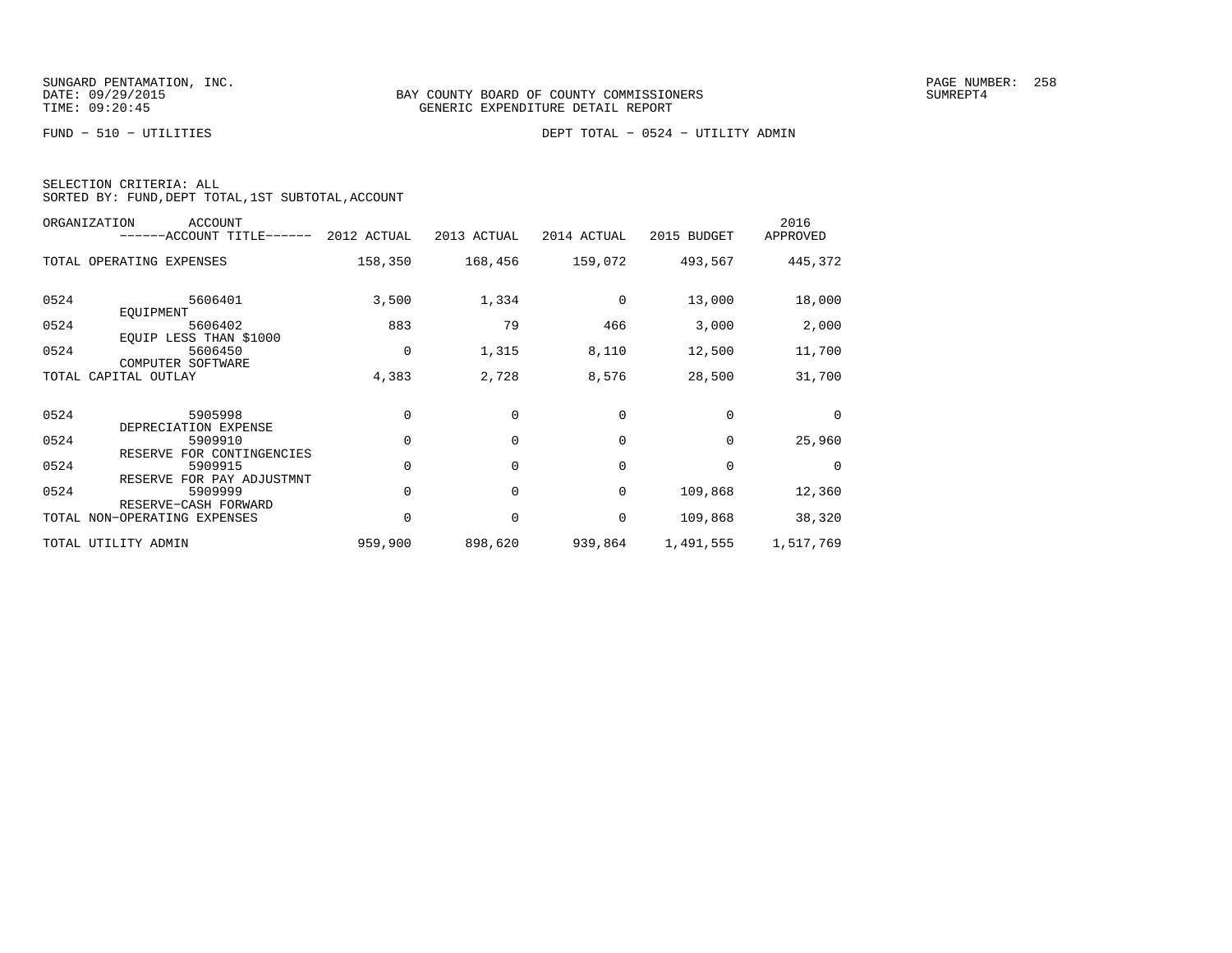| SELECTION CRITERIA: ALL |  |  |                                                    |  |
|-------------------------|--|--|----------------------------------------------------|--|
|                         |  |  | SORTED BY: FUND, DEPT TOTAL, 1ST SUBTOTAL, ACCOUNT |  |

| ORGANIZATION | ACCOUNT                                  |             |             |             |             | 2016        |
|--------------|------------------------------------------|-------------|-------------|-------------|-------------|-------------|
|              | ------ACCOUNT TITLE------ 2012 ACTUAL    |             | 2013 ACTUAL | 2014 ACTUAL | 2015 BUDGET | APPROVED    |
| 0528         | 5303425                                  | 772         | 1,612       | 1,560       | $\mathbf 0$ | $\mathbf 0$ |
| 0528         | CONTR SRV-ADMIN FEES<br>5303446          | $\mathbf 0$ | $\Omega$    | 2,685       | $\Omega$    | 0           |
|              | CONTR SRV-FACILITIES                     | $\Omega$    |             |             |             |             |
| 0528         | 5303464<br>CONTR SRV-LAB                 |             | $\Omega$    | 155,505     | $\Omega$    | $\Omega$    |
| 0528         | 5304001<br>TRAVEL/TRAINING NON-LOCAL     | $\mathbf 0$ | $\Omega$    | 934         | $\mathbf 0$ | $\mathbf 0$ |
| 0528         | 5304101                                  | 358         | 131         | 77          | $\Omega$    | $\mathbf 0$ |
| 0528         | COMMUNICATIONS SERVICES<br>5304125       | $\mathbf 0$ | $\mathbf 0$ | 333         | $\Omega$    | $\mathbf 0$ |
| 0528         | POSTAGE/TRANSP/FREIGHT<br>5304130        | $\mathbf 0$ | $\mathbf 0$ | 36,342      | $\Omega$    | $\mathbf 0$ |
|              | POSTAGE-LAB SAMPLES                      |             |             |             |             |             |
| 0528         | 5304301<br>UTILITY SERVICES              | $\Omega$    | $\Omega$    | 10,153      | $\Omega$    | $\Omega$    |
| 0528         | 5304410                                  | $\mathbf 0$ | $\Omega$    | 259         | $\Omega$    | $\mathbf 0$ |
| 0528         | RENTALS/LEASES-EQUIPMENT<br>5304501      | $\mathbf 0$ | $\Omega$    | 6,755       | $\Omega$    | $\mathbf 0$ |
| 0528         | INSURANCE & BONDS<br>5304604             | $\mathbf 0$ | $\mathbf 0$ | 1,145       | $\Omega$    | 0           |
| 0528         | REPAIR/MAINT-BLD&GRD DEPT<br>5304605     | $\mathbf 0$ | $\mathbf 0$ | 986         | $\Omega$    | $\mathbf 0$ |
|              | REPAIR/MAINT-BLDG & GRND                 |             |             |             |             |             |
| 0528         | 5304615<br>REPAIR/MAINT-EQUIPMENT        | $\Omega$    | $\Omega$    | 1,080       | $\Omega$    | $\Omega$    |
| 0528         | 5304902<br>FEES & COSTS-PURCHASING       | $\mathbf 0$ | $\mathbf 0$ | 2,145       | $\Omega$    | $\mathbf 0$ |
| 0528         | 5304905                                  | $\mathbf 0$ | $\Omega$    | 79          | $\Omega$    | $\mathbf 0$ |
| 0528         | FEES&COSTS-LGL ADV/ADVERT<br>5304922     | $\mathbf 0$ | $\mathbf 0$ | 4,735       | $\Omega$    | $\mathbf 0$ |
| 0528         | FEES & COSTS-PERMITS<br>5305101          | $\mathbf 0$ | $\Omega$    | 156         | $\mathbf 0$ | $\mathbf 0$ |
|              | OFFICE SUPPLIES                          |             |             |             |             |             |
| 0528         | 5305201<br>OPERATING SUPPLIES            | $\mathbf 0$ | $\mathbf 0$ | 1,019       | $\mathbf 0$ | $\mathbf 0$ |
| 0528         | 5305202<br>OPER SUPPLIES-JANITORIAL      | $\Omega$    | $\Omega$    | 470         | $\Omega$    | $\mathbf 0$ |
| 0528         | 5305205                                  | 5,096       | 2,692       | 2,551       | $\Omega$    | $\mathbf 0$ |
| 0528         | GAS, OIL & LUBRICANTS<br>5305210         | $\mathbf 0$ | $\mathbf 0$ | 94          | $\mathbf 0$ | 0           |
| 0528         | SAFETY GEAR & SUPPLIES<br>5305215        | $\Omega$    | $\Omega$    | 95          | $\Omega$    | $\mathbf 0$ |
|              | CLOTHING & WEARING APPRL                 |             |             |             |             |             |
| 0528         | 5305240<br>OPER SUPPLIES-LAB             | $\mathbf 0$ | $\mathbf 0$ | 14,857      | $\mathbf 0$ | $\mathbf 0$ |
| 0528         | 5305402                                  | $\mathbf 0$ | $\mathbf 0$ | 50          | $\mathbf 0$ | $\mathbf 0$ |
| 0528         | 5305406                                  | $\Omega$    | $\mathbf 0$ | 109         | $\mathbf 0$ | $\mathbf 0$ |
|              | DUES & MEMBERSHIPS<br>TRAINING & TUITION |             |             |             |             |             |